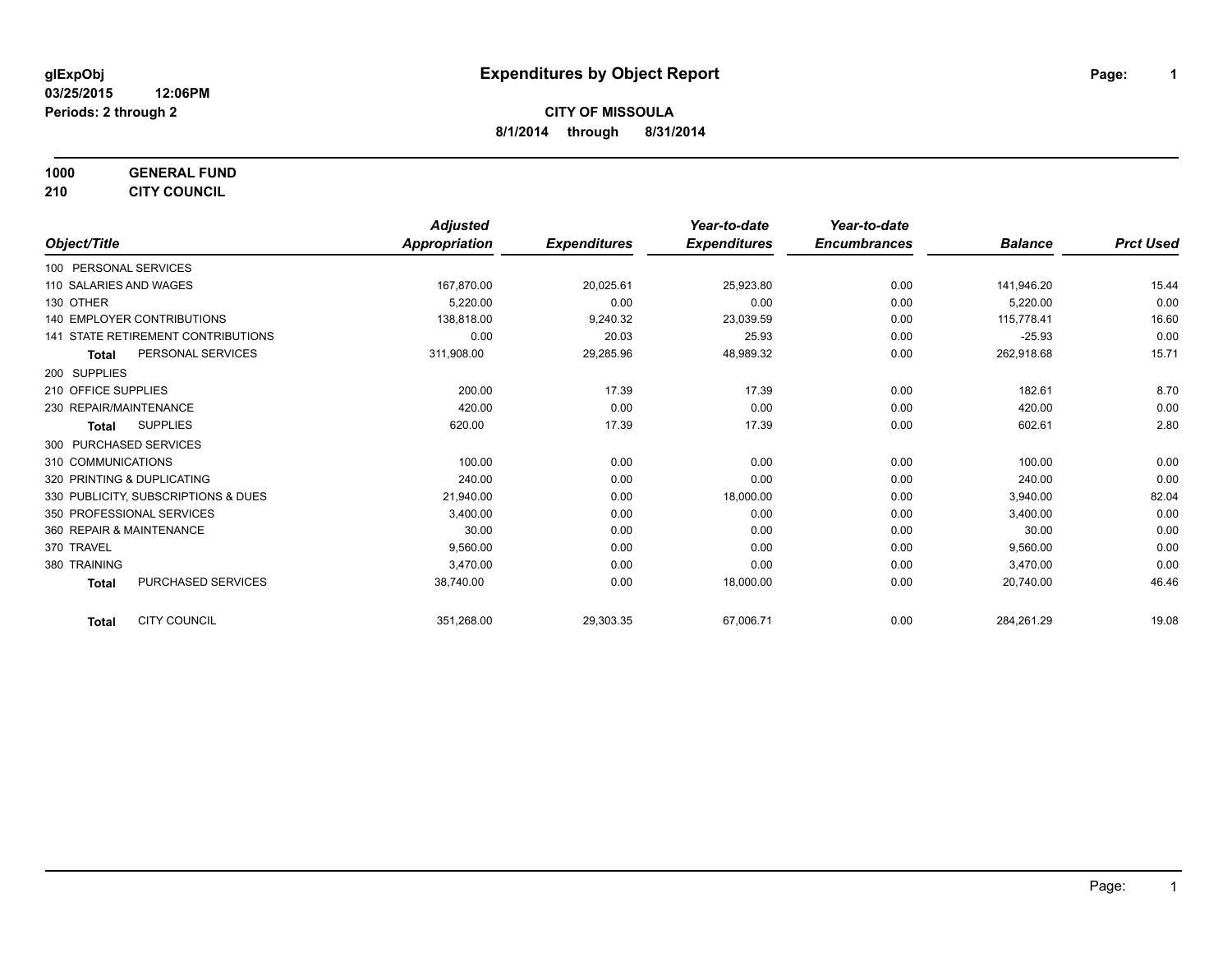**1000 GENERAL FUND**

**220 MAYOR**

|                                     | <b>Adjusted</b> |                     | Year-to-date        | Year-to-date        |                |                  |
|-------------------------------------|-----------------|---------------------|---------------------|---------------------|----------------|------------------|
| Object/Title                        | Appropriation   | <b>Expenditures</b> | <b>Expenditures</b> | <b>Encumbrances</b> | <b>Balance</b> | <b>Prct Used</b> |
| 100 PERSONAL SERVICES               |                 |                     |                     |                     |                |                  |
| 110 SALARIES AND WAGES              | 368,075.00      | 43,956.76           | 56,582.19           | 0.00                | 311,492.81     | 15.37            |
| 120 OVERTIME/TERMINATION            | 500.00          | 0.00                | 0.00                | 0.00                | 500.00         | 0.00             |
| 130 OTHER                           | 6,600.00        | 0.00                | 0.00                | 0.00                | 6,600.00       | 0.00             |
| <b>140 EMPLOYER CONTRIBUTIONS</b>   | 113,197.00      | 11,529.93           | 21,022.91           | 0.00                | 92,174.09      | 18.57            |
| 141 STATE RETIREMENT CONTRIBUTIONS  | 0.00            | 43.96               | 56.59               | 0.00                | $-56.59$       | 0.00             |
| PERSONAL SERVICES<br><b>Total</b>   | 488,372.00      | 55,530.65           | 77,661.69           | 0.00                | 410,710.31     | 15.90            |
| 200 SUPPLIES                        |                 |                     |                     |                     |                |                  |
| 210 OFFICE SUPPLIES                 | 1,004.00        | 0.00                | 70.49               | 0.00                | 933.51         | 7.02             |
| 220 OPERATING SUPPLIES              | 1.120.00        | 103.48              | 103.48              | 0.00                | 1,016.52       | 9.24             |
| 230 REPAIR/MAINTENANCE              | 100.00          | 0.00                | 0.00                | 0.00                | 100.00         | 0.00             |
| 231 GASOLINE                        | 108.00          | 0.00                | 0.00                | 0.00                | 108.00         | 0.00             |
| 240 OTHER SUPPLIES                  | 400.00          | 0.00                | 0.00                | 0.00                | 400.00         | 0.00             |
| <b>SUPPLIES</b><br><b>Total</b>     | 2,732.00        | 103.48              | 173.97              | 0.00                | 2,558.03       | 6.37             |
| 300 PURCHASED SERVICES              |                 |                     |                     |                     |                |                  |
| 310 COMMUNICATIONS                  | 712.00          | 13.32               | 13.32               | 0.00                | 698.68         | 1.87             |
| 320 PRINTING & DUPLICATING          | 3,056.00        | 0.00                | 0.00                | 0.00                | 3,056.00       | 0.00             |
| 330 PUBLICITY, SUBSCRIPTIONS & DUES | 9,680.00        | 0.00                | 6,890.27            | 0.00                | 2,789.73       | 71.18            |
| 344 TELEPHONE SERVICE               | 6.076.00        | 8.19                | 354.75              | 0.00                | 5,721.25       | 5.84             |
| 350 PROFESSIONAL SERVICES           | 3,307.00        | 0.00                | 0.00                | 0.00                | 3,307.00       | 0.00             |
| 360 REPAIR & MAINTENANCE            | 1,305.00        | 28.84               | 128.84              | 0.00                | 1,176.16       | 9.87             |
| 370 TRAVEL                          | 2,008.00        | 0.00                | 0.00                | 0.00                | 2,008.00       | 0.00             |
| 380 TRAINING                        | 2,020.00        | 0.00                | 0.00                | 0.00                | 2,020.00       | 0.00             |
| 390 OTHER PURCHASED SERVICES        | 1,250.00        | 0.00                | 0.00                | 0.00                | 1,250.00       | 0.00             |
| PURCHASED SERVICES<br><b>Total</b>  | 29,414.00       | 50.35               | 7,387.18            | 0.00                | 22,026.82      | 25.11            |
| <b>MAYOR</b><br><b>Total</b>        | 520,518.00      | 55,684.48           | 85,222.84           | 0.00                | 435,295.16     | 16.37            |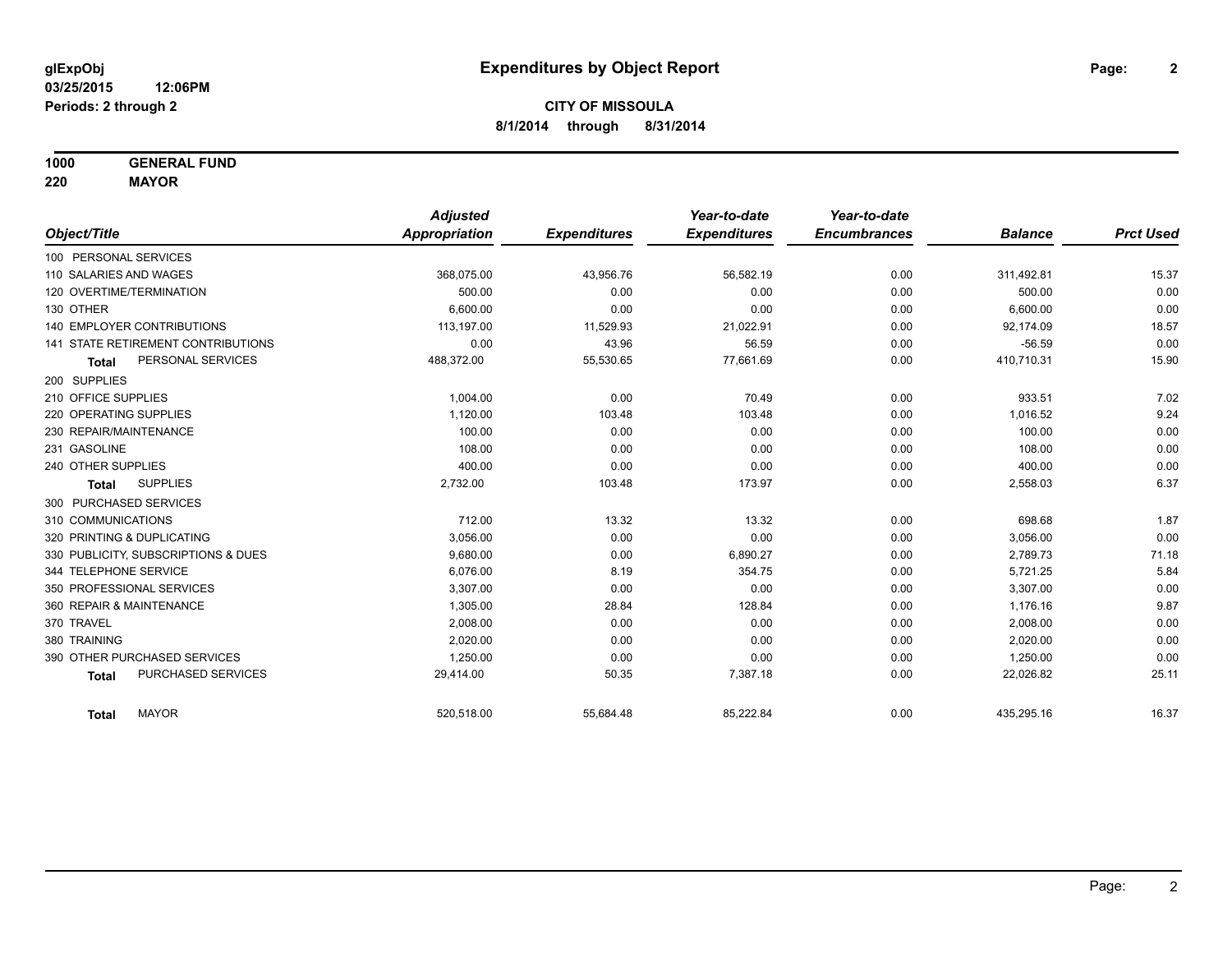# **1000 GENERAL FUND**

**221 HUMAN RESOURCES**

|                                           | <b>Adjusted</b>      |                     | Year-to-date        | Year-to-date        |                |                  |
|-------------------------------------------|----------------------|---------------------|---------------------|---------------------|----------------|------------------|
| Object/Title                              | <b>Appropriation</b> | <b>Expenditures</b> | <b>Expenditures</b> | <b>Encumbrances</b> | <b>Balance</b> | <b>Prct Used</b> |
| 100 PERSONAL SERVICES                     |                      |                     |                     |                     |                |                  |
| 110 SALARIES AND WAGES                    | 214,440.00           | 15,527.54           | 20,017.51           | 0.00                | 194,422.49     | 9.33             |
| <b>140 EMPLOYER CONTRIBUTIONS</b>         | 76.197.00            | 4,888.07            | 10,002.55           | 0.00                | 66,194.45      | 13.13            |
| <b>141 STATE RETIREMENT CONTRIBUTIONS</b> | 0.00                 | 15.53               | 20.02               | 0.00                | $-20.02$       | 0.00             |
| PERSONAL SERVICES<br><b>Total</b>         | 290,637.00           | 20,431.14           | 30,040.08           | 0.00                | 260,596.92     | 10.34            |
| 200 SUPPLIES                              |                      |                     |                     |                     |                |                  |
| 210 OFFICE SUPPLIES                       | 3.115.00             | 291.71              | 291.71              | 0.00                | 2,823.29       | 9.36             |
| 220 OPERATING SUPPLIES                    | 0.00                 | 0.00                | 0.00                | 0.00                | 0.00           | 0.00             |
| <b>SUPPLIES</b><br>Total                  | 3,115.00             | 291.71              | 291.71              | 0.00                | 2,823.29       | 9.36             |
| 300 PURCHASED SERVICES                    |                      |                     |                     |                     |                |                  |
| 310 COMMUNICATIONS                        | 150.00               | 32.57               | 32.57               | 0.00                | 117.43         | 21.71            |
| 320 PRINTING & DUPLICATING                | 1.932.00             | 82.50               | 82.50               | 0.00                | 1.849.50       | 4.27             |
| 330 PUBLICITY, SUBSCRIPTIONS & DUES       | 2,091.00             | 0.00                | 94.90               | 0.00                | 1,996.10       | 4.54             |
| 344 TELEPHONE SERVICE                     | 190.00               | 10.09               | 10.09               | 0.00                | 179.91         | 5.31             |
| 350 PROFESSIONAL SERVICES                 | 11,000.00            | 0.00                | 0.00                | 0.00                | 11,000.00      | 0.00             |
| 360 REPAIR & MAINTENANCE                  | 5,992.00             | 0.00                | 0.00                | 0.00                | 5,992.00       | 0.00             |
| 370 TRAVEL                                | 3.088.00             | 0.00                | 0.00                | 0.00                | 3.088.00       | 0.00             |
| 380 TRAINING                              | 1,050.00             | 0.00                | 0.00                | 0.00                | 1,050.00       | 0.00             |
| 390 OTHER PURCHASED SERVICES              | 17,490.00            | 3,842.82            | 3,876.22            | 0.00                | 13,613.78      | 22.16            |
| <b>PURCHASED SERVICES</b><br><b>Total</b> | 42,983.00            | 3,967.98            | 4,096.28            | 0.00                | 38,886.72      | 9.53             |
| 900 CAPITAL OUTLAY                        |                      |                     |                     |                     |                |                  |
| 940 MACHINERY & EQUIPMENT                 | 0.00                 | 0.00                | 0.00                | 0.00                | 0.00           | 0.00             |
| <b>CAPITAL OUTLAY</b><br><b>Total</b>     | 0.00                 | 0.00                | 0.00                | 0.00                | 0.00           | 0.00             |
|                                           |                      |                     |                     |                     |                |                  |
| <b>HUMAN RESOURCES</b><br><b>Total</b>    | 336,735.00           | 24,690.83           | 34,428.07           | 0.00                | 302,306.93     | 10.22            |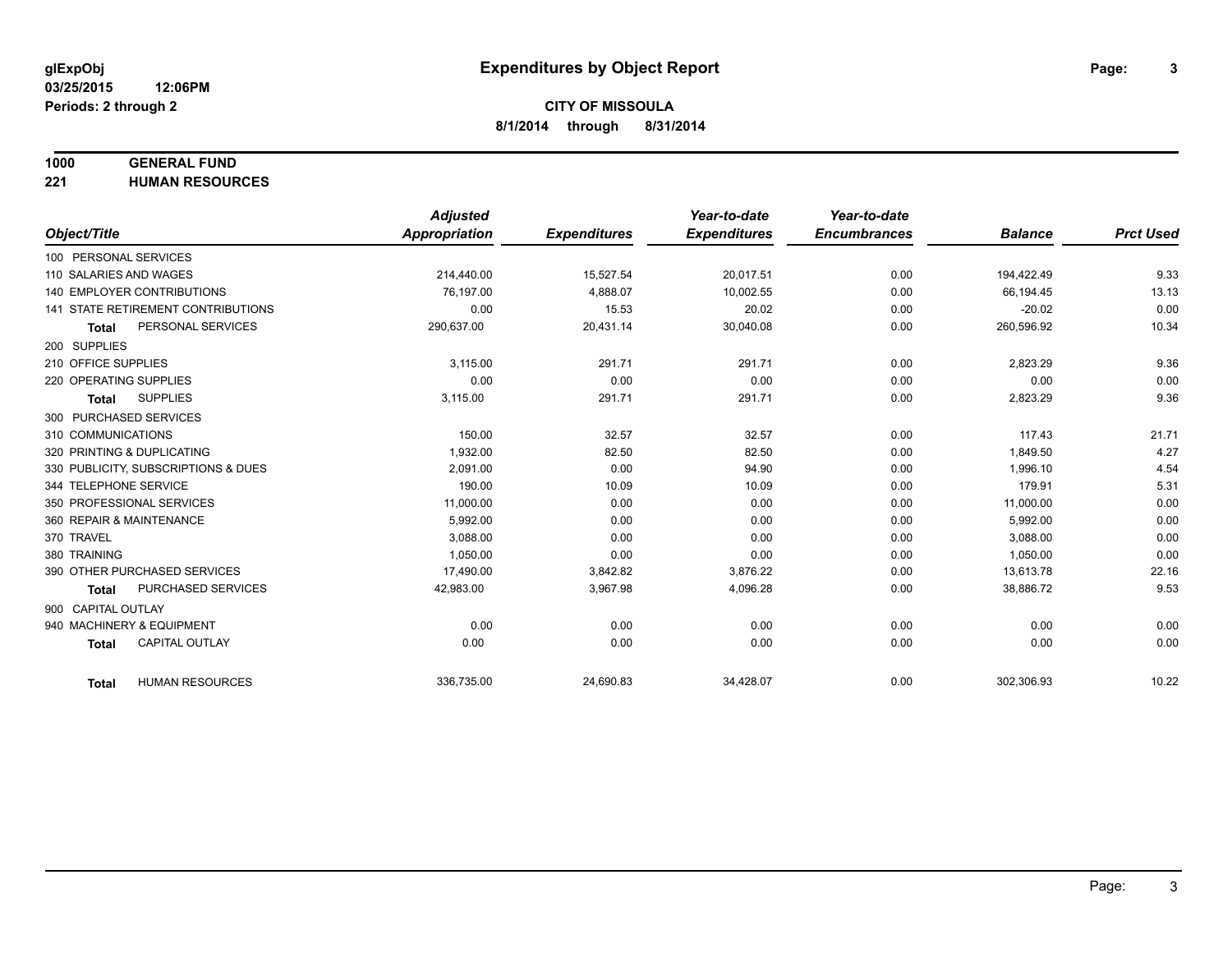#### **1000 GENERAL FUND**

**223 CITY CLERK**

|                                                   | <b>Adjusted</b>      |                     | Year-to-date        | Year-to-date        |                |                  |
|---------------------------------------------------|----------------------|---------------------|---------------------|---------------------|----------------|------------------|
| Object/Title                                      | <b>Appropriation</b> | <b>Expenditures</b> | <b>Expenditures</b> | <b>Encumbrances</b> | <b>Balance</b> | <b>Prct Used</b> |
| 100 PERSONAL SERVICES                             |                      |                     |                     |                     |                |                  |
| 110 SALARIES AND WAGES                            | 184,674.00           | 17,313.58           | 22,304.54           | 0.00                | 162,369.46     | 12.08            |
| 120 OVERTIME/TERMINATION                          | 0.00                 | 0.00                | 0.00                | 0.00                | 0.00           | 0.00             |
| 140 EMPLOYER CONTRIBUTIONS                        | 79,212.00            | 5,280.30            | 11,281.33           | 0.00                | 67,930.67      | 14.24            |
| 141 STATE RETIREMENT CONTRIBUTIONS                | 0.00                 | 17.31               | 22.30               | 0.00                | $-22.30$       | 0.00             |
| PERSONAL SERVICES<br><b>Total</b>                 | 263,886.00           | 22,611.19           | 33,608.17           | 0.00                | 230,277.83     | 12.74            |
| 200 SUPPLIES                                      |                      |                     |                     |                     |                |                  |
| 210 OFFICE SUPPLIES                               | 2,200.00             | 209.90              | 253.77              | 0.00                | 1,946.23       | 11.54            |
| 220 OPERATING SUPPLIES                            | 250.00               | 0.00                | 0.00                | 0.00                | 250.00         | 0.00             |
| 230 REPAIR/MAINTENANCE                            | 0.00                 | 0.00                | 0.00                | 0.00                | 0.00           | 0.00             |
| 231 GASOLINE                                      | 250.00               | 0.00                | 0.00                | 0.00                | 250.00         | 0.00             |
| 240 OTHER SUPPLIES                                | 224.00               | 0.00                | 0.00                | 0.00                | 224.00         | 0.00             |
| <b>SUPPLIES</b><br>Total                          | 2,924.00             | 209.90              | 253.77              | 0.00                | 2,670.23       | 8.68             |
| 300 PURCHASED SERVICES                            |                      |                     |                     |                     |                |                  |
| 310 COMMUNICATIONS                                | 18,738.00            | $-3,691.98$         | $-2,066.98$         | 0.00                | 20,804.98      | $-11.03$         |
| 320 PRINTING & DUPLICATING                        | 700.00               | 22.81               | 22.81               | 0.00                | 677.19         | 3.26             |
| 330 PUBLICITY, SUBSCRIPTIONS & DUES               | 1,925.00             | 167.00              | 339.00              | 0.00                | 1,586.00       | 17.61            |
| 344 TELEPHONE SERVICE                             | 200.00               | 2.77                | 2.77                | 0.00                | 197.23         | 1.39             |
| 350 PROFESSIONAL SERVICES                         | 14,800.00            | 346.50              | 468.00              | 0.00                | 14,332.00      | 3.16             |
| 360 REPAIR & MAINTENANCE                          | 1.100.00             | 0.00                | 0.00                | 0.00                | 1,100.00       | 0.00             |
| 370 TRAVEL                                        | 5,500.00             | 0.00                | 0.00                | 0.00                | 5,500.00       | 0.00             |
| 380 TRAINING                                      | 4,270.00             | 0.00                | 0.00                | 0.00                | 4,270.00       | 0.00             |
| 390 OTHER PURCHASED SERVICES                      | 3,500.00             | 0.00                | 0.00                | 0.00                | 3,500.00       | 0.00             |
| PURCHASED SERVICES<br><b>Total</b>                | 50,733.00            | $-3,152.90$         | $-1,234.40$         | 0.00                | 51,967.40      | $-2.43$          |
| 500 FIXED CHARGES                                 |                      |                     |                     |                     |                |                  |
| 500 FIXED CHARGES                                 | 0.00                 | 0.00                | 0.00                | 0.00                | 0.00           | 0.00             |
| <b>FIXED CHARGES</b><br><b>Total</b>              | 0.00                 | 0.00                | 0.00                | 0.00                | 0.00           | 0.00             |
| 700 GRANTS & CONTRIBUTIONS                        |                      |                     |                     |                     |                |                  |
| 700 GRANTS & CONTRIBUTIONS                        | 37,700.00            | 117.64              | 426.14              | 0.00                | 37,273.86      | 1.13             |
| <b>GRANTS &amp; CONTRIBUTIONS</b><br><b>Total</b> | 37,700.00            | 117.64              | 426.14              | 0.00                | 37,273.86      | 1.13             |
| 800 OTHER OBJECTS                                 |                      |                     |                     |                     |                |                  |
| 845 CONTINGENCY                                   | 0.00                 | 0.00                | 0.00                | 0.00                | 0.00           | 0.00             |
| OTHER OBJECTS<br><b>Total</b>                     | 0.00                 | 0.00                | 0.00                | 0.00                | 0.00           | 0.00             |
|                                                   |                      |                     |                     |                     |                |                  |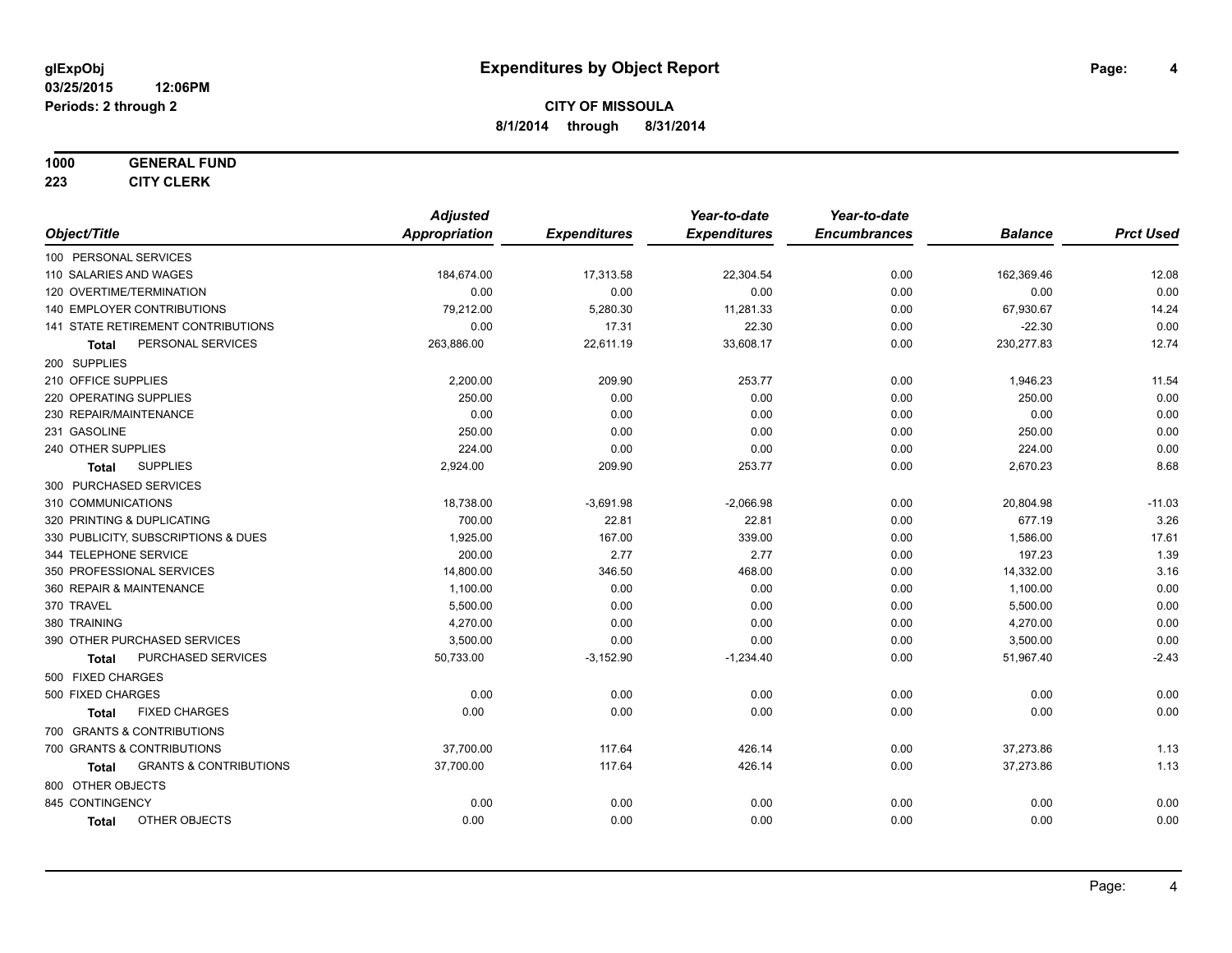#### **03/25/2015 12:06PM Periods: 2 through 2**

# **CITY OF MISSOULA 8/1/2014 through 8/31/2014**

#### **1000 GENERAL FUND 223 CITY CLERK**

| Object/Title                          | <b>Adjusted</b><br>Appropriation | <b>Expenditures</b> | Year-to-date<br><b>Expenditures</b> | Year-to-date<br><b>Encumbrances</b> | <b>Balance</b> | <b>Prct Used</b> |
|---------------------------------------|----------------------------------|---------------------|-------------------------------------|-------------------------------------|----------------|------------------|
| 900 CAPITAL OUTLAY                    |                                  |                     |                                     |                                     |                |                  |
| 930 IMPROVEMENTS                      | 0.00                             | 0.00                | 0.00                                | 0.00                                | 0.00           | 0.00             |
| 940 MACHINERY & EQUIPMENT             | 0.00                             | 0.00                | 0.00                                | 0.00                                | 0.00           | 0.00             |
| <b>CAPITAL OUTLAY</b><br><b>Total</b> | 0.00                             | 0.00                | 0.00                                | 0.00                                | 0.00           | 0.00             |
| <b>CITY CLERK</b><br><b>Total</b>     | 355,243.00                       | 19.785.83           | 33.053.68                           | 0.00                                | 322,189.32     | 9.30             |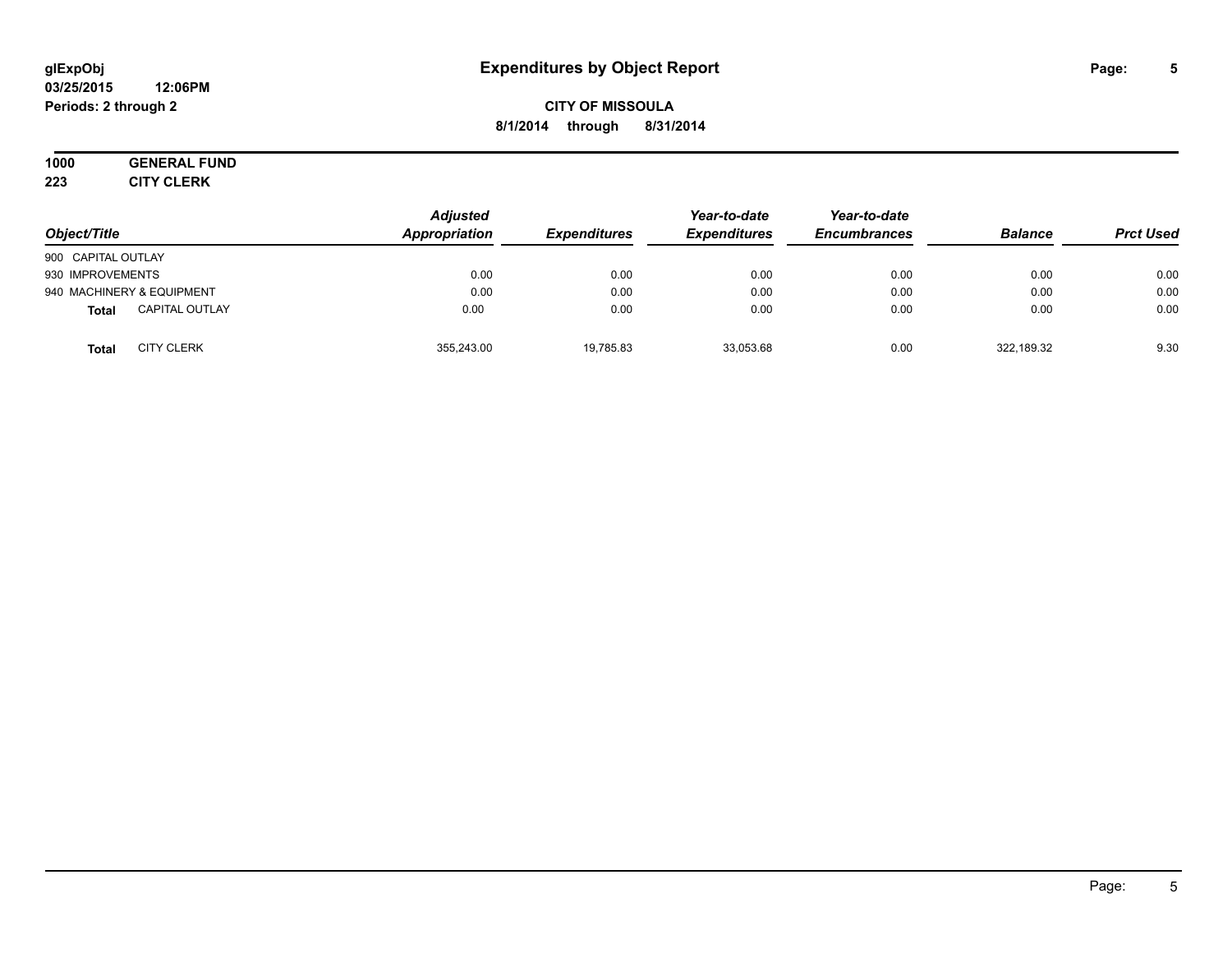#### **1000 GENERAL FUND**

**224 INFORMATION SERVICES**

|                            |                                     | <b>Adjusted</b> |                     | Year-to-date        | Year-to-date        |                |                  |
|----------------------------|-------------------------------------|-----------------|---------------------|---------------------|---------------------|----------------|------------------|
| Object/Title               |                                     | Appropriation   | <b>Expenditures</b> | <b>Expenditures</b> | <b>Encumbrances</b> | <b>Balance</b> | <b>Prct Used</b> |
| 100 PERSONAL SERVICES      |                                     |                 |                     |                     |                     |                |                  |
| 110 SALARIES AND WAGES     |                                     | 338,436.00      | 36,276.24           | 46,013.06           | 0.00                | 292,422.94     | 13.60            |
| 120 OVERTIME/TERMINATION   |                                     | 0.00            | 0.00                | 0.00                | 0.00                | 0.00           | 0.00             |
| 130 OTHER                  |                                     | 5,400.00        | 0.00                | 0.00                | 0.00                | 5,400.00       | 0.00             |
| 140 EMPLOYER CONTRIBUTIONS |                                     | 113,521.00      | 10,175.37           | 19,161.78           | 0.00                | 94,359.22      | 16.88            |
|                            | 141 STATE RETIREMENT CONTRIBUTIONS  | 0.00            | 36.28               | 46.02               | 0.00                | $-46.02$       | 0.00             |
| Total                      | PERSONAL SERVICES                   | 457,357.00      | 46,487.89           | 65,220.86           | 0.00                | 392,136.14     | 14.26            |
| 200 SUPPLIES               |                                     |                 |                     |                     |                     |                |                  |
| 210 OFFICE SUPPLIES        |                                     | 1,135.00        | 98.40               | 98.40               | 0.00                | 1,036.60       | 8.67             |
| 220 OPERATING SUPPLIES     |                                     | 12,525.00       | 303.84              | 303.84              | 0.00                | 12,221.16      | 2.43             |
| 230 REPAIR/MAINTENANCE     |                                     | 3,000.00        | 0.00                | 0.00                | 0.00                | 3,000.00       | 0.00             |
| 231 GASOLINE               |                                     | 250.00          | 53.66               | 53.66               | 0.00                | 196.34         | 21.46            |
| 240 OTHER SUPPLIES         |                                     | 3,500.00        | 31.99               | 95.97               | 0.00                | 3,404.03       | 2.74             |
| Total                      | <b>SUPPLIES</b>                     | 20,410.00       | 487.89              | 551.87              | 0.00                | 19,858.13      | 2.70             |
| 300 PURCHASED SERVICES     |                                     |                 |                     |                     |                     |                |                  |
| 310 COMMUNICATIONS         |                                     | 100.00          | 0.00                | 0.00                | 0.00                | 100.00         | 0.00             |
| 320 PRINTING & DUPLICATING |                                     | 350.00          | 0.00                | 0.00                | 0.00                | 350.00         | 0.00             |
|                            | 330 PUBLICITY, SUBSCRIPTIONS & DUES | 179,199.00      | 24,475.46           | 24,475.46           | 0.00                | 154,723.54     | 13.66            |
| 344 TELEPHONE SERVICE      |                                     | 135,330.00      | 10,524.59           | 20,391.79           | 0.00                | 114,938.21     | 15.07            |
| 350 PROFESSIONAL SERVICES  |                                     | 57,090.00       | 1,558.40            | 1,558.40            | 0.00                | 55,531.60      | 2.73             |
| 360 REPAIR & MAINTENANCE   |                                     | 1,350.00        | 0.00                | 0.00                | 0.00                | 1,350.00       | 0.00             |
| 370 TRAVEL                 |                                     | 6,809.00        | 0.00                | 0.00                | 0.00                | 6,809.00       | 0.00             |
| 380 TRAINING               |                                     | 11,981.00       | 0.00                | 0.00                | 0.00                | 11,981.00      | 0.00             |
| <b>Total</b>               | PURCHASED SERVICES                  | 392,209.00      | 36,558.45           | 46,425.65           | 0.00                | 345,783.35     | 11.84            |
| 500 FIXED CHARGES          |                                     |                 |                     |                     |                     |                |                  |
| 500 FIXED CHARGES          |                                     | 0.00            | 0.00                | 0.00                | 0.00                | 0.00           | 0.00             |
| Total                      | <b>FIXED CHARGES</b>                | 0.00            | 0.00                | 0.00                | 0.00                | 0.00           | 0.00             |
| 900 CAPITAL OUTLAY         |                                     |                 |                     |                     |                     |                |                  |
| 940 MACHINERY & EQUIPMENT  |                                     | 0.00            | 0.00                | 0.00                | 0.00                | 0.00           | 0.00             |
| <b>Total</b>               | <b>CAPITAL OUTLAY</b>               | 0.00            | 0.00                | 0.00                | 0.00                | 0.00           | 0.00             |
|                            |                                     |                 |                     |                     |                     |                |                  |
| Total                      | <b>INFORMATION SERVICES</b>         | 869,976.00      | 83,534.23           | 112,198.38          | 0.00                | 757,777.62     | 12.90            |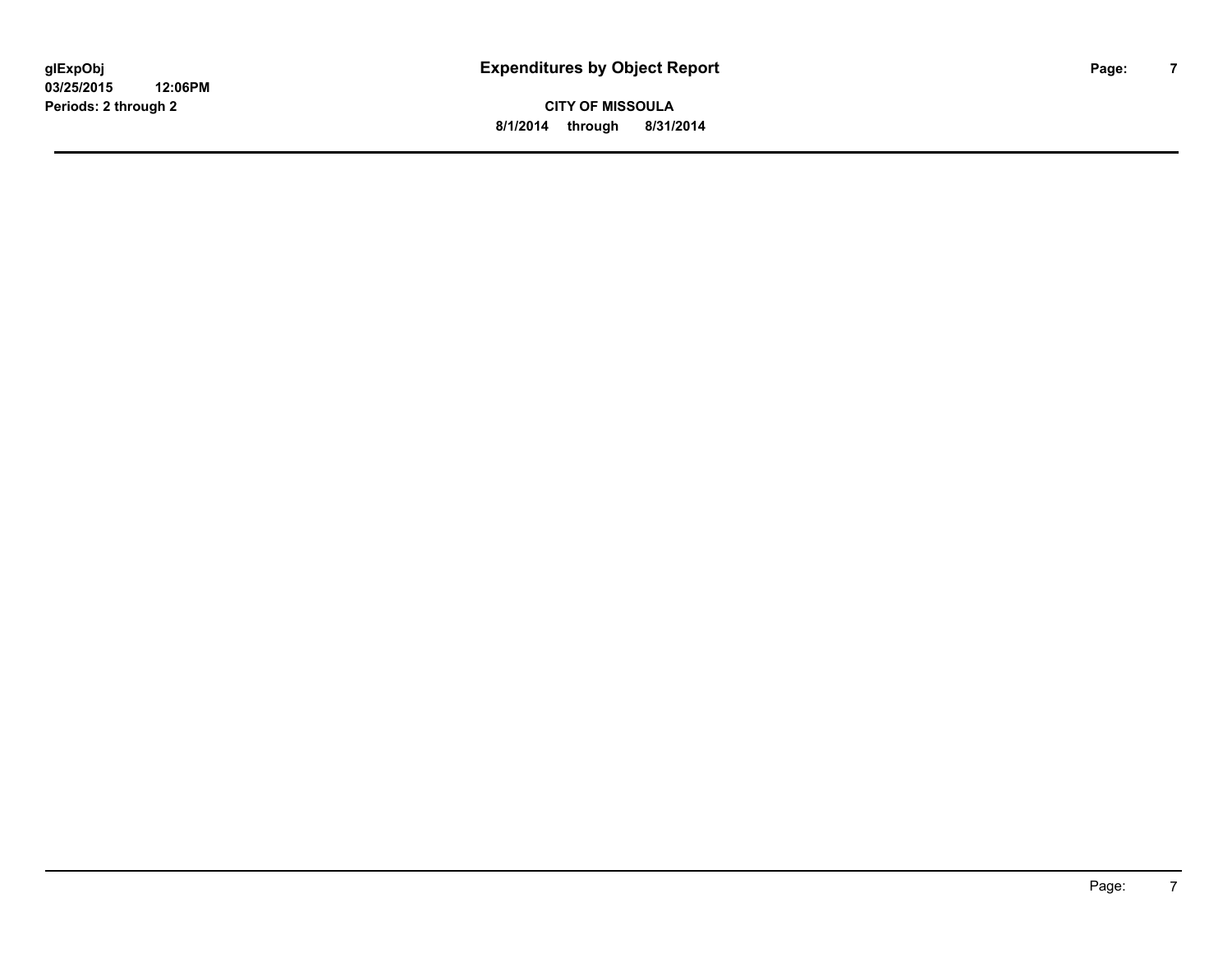# **1000 GENERAL FUND**

**230 MUNICIPAL COURT**

|                                       | <b>Adjusted</b> |                     | Year-to-date        | Year-to-date        |                |                  |
|---------------------------------------|-----------------|---------------------|---------------------|---------------------|----------------|------------------|
| Object/Title                          | Appropriation   | <b>Expenditures</b> | <b>Expenditures</b> | <b>Encumbrances</b> | <b>Balance</b> | <b>Prct Used</b> |
| 100 PERSONAL SERVICES                 |                 |                     |                     |                     |                |                  |
| 110 SALARIES AND WAGES                | 745,063.00      | 75,242.50           | 97,041.19           | 0.00                | 648,021.81     | 13.02            |
| 120 OVERTIME/TERMINATION              | 10.000.00       | 652.87              | 950.71              | 0.00                | 9,049.29       | 9.51             |
| 140 EMPLOYER CONTRIBUTIONS            | 299,318.00      | 24,455.76           | 50,641.57           | 0.00                | 248,676.43     | 16.92            |
| 141 STATE RETIREMENT CONTRIBUTIONS    | 0.00            | 75.24               | 97.04               | 0.00                | $-97.04$       | 0.00             |
| PERSONAL SERVICES<br><b>Total</b>     | 1,054,381.00    | 100,426.37          | 148,730.51          | 0.00                | 905,650.49     | 14.11            |
| 200 SUPPLIES                          |                 |                     |                     |                     |                |                  |
| 210 OFFICE SUPPLIES                   | 4,756.00        | 337.30              | 355.71              | 0.00                | 4,400.29       | 7.48             |
| 220 OPERATING SUPPLIES                | 4,972.00        | 0.00                | 0.00                | 0.00                | 4,972.00       | 0.00             |
| 230 REPAIR/MAINTENANCE                | 0.00            | 0.00                | 0.00                | 0.00                | 0.00           | 0.00             |
| 240 OTHER SUPPLIES                    | 3,540.00        | 0.00                | $-1,700.00$         | 0.00                | 5,240.00       | $-48.02$         |
| <b>SUPPLIES</b><br>Total              | 13,268.00       | 337.30              | $-1,344.29$         | 0.00                | 14,612.29      | $-10.13$         |
| 300 PURCHASED SERVICES                |                 |                     |                     |                     |                |                  |
| 310 COMMUNICATIONS                    | 11,500.00       | 598.65              | 598.65              | 0.00                | 10,901.35      | 5.21             |
| 320 PRINTING & DUPLICATING            | 1,187.00        | 0.00                | 0.00                | 0.00                | 1,187.00       | 0.00             |
| 330 PUBLICITY, SUBSCRIPTIONS & DUES   | 10,196.00       | 348.88              | 803.88              | 0.00                | 9,392.12       | 7.88             |
| 344 TELEPHONE SERVICE                 | 1,584.00        | 22.15               | 22.15               | 0.00                | 1,561.85       | 1.40             |
| 350 PROFESSIONAL SERVICES             | 220,707.00      | 1,867.66            | 3,173.90            | 0.00                | 217,533.10     | 1.44             |
| 360 REPAIR & MAINTENANCE              | 3,790.00        | 0.00                | 0.00                | 0.00                | 3,790.00       | 0.00             |
| 370 TRAVEL                            | 5,174.00        | 481.00              | 536.00              | 0.00                | 4,638.00       | 10.36            |
| 380 TRAINING                          | 9,000.00        | 360.00              | 700.00              | 0.00                | 8,300.00       | 7.78             |
| 390 OTHER PURCHASED SERVICES          | 6,263.00        | 784.63              | 1,075.13            | 0.00                | 5,187.87       | 17.17            |
| PURCHASED SERVICES<br><b>Total</b>    | 269,401.00      | 4,462.97            | 6,909.71            | 0.00                | 262,491.29     | 2.56             |
| 500 FIXED CHARGES                     |                 |                     |                     |                     |                |                  |
| 500 FIXED CHARGES                     | 0.00            | 0.00                | 0.00                | 0.00                | 0.00           | 0.00             |
| <b>FIXED CHARGES</b><br>Total         | 0.00            | 0.00                | 0.00                | 0.00                | 0.00           | 0.00             |
| 900 CAPITAL OUTLAY                    |                 |                     |                     |                     |                |                  |
| 940 MACHINERY & EQUIPMENT             | 0.00            | 0.00                | 0.00                | 0.00                | 0.00           | 0.00             |
| <b>CAPITAL OUTLAY</b><br><b>Total</b> | 0.00            | 0.00                | 0.00                | 0.00                | 0.00           | 0.00             |
| MUNICIPAL COURT<br><b>Total</b>       | 1,337,050.00    | 105,226.64          | 154,295.93          | 0.00                | 1,182,754.07   | 11.54            |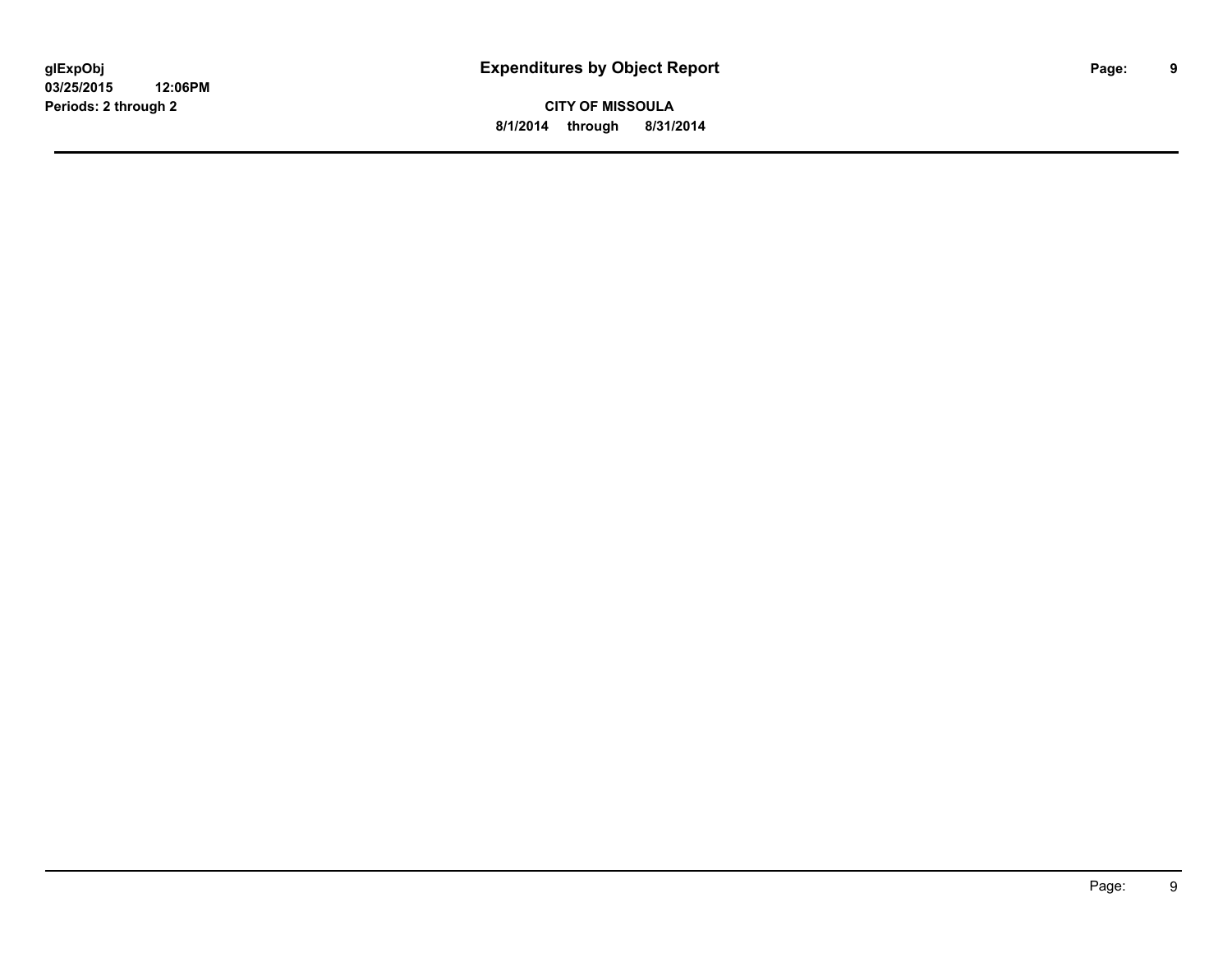**1000 GENERAL FUND**

**240 FINANCE**

|                            |                                     | <b>Adjusted</b>      |                     | Year-to-date        | Year-to-date        |                |                  |
|----------------------------|-------------------------------------|----------------------|---------------------|---------------------|---------------------|----------------|------------------|
| Object/Title               |                                     | <b>Appropriation</b> | <b>Expenditures</b> | <b>Expenditures</b> | <b>Encumbrances</b> | <b>Balance</b> | <b>Prct Used</b> |
| 100 PERSONAL SERVICES      |                                     |                      |                     |                     |                     |                |                  |
| 110 SALARIES AND WAGES     |                                     | 646,059.00           | 70,149.17           | 89,851.01           | 0.00                | 556,207.99     | 13.91            |
| 120 OVERTIME/TERMINATION   |                                     | 1,000.00             | 0.00                | 0.00                | 0.00                | 1,000.00       | 0.00             |
|                            | 140 EMPLOYER CONTRIBUTIONS          | 237,134.00           | 22,017.98           | 44,328.29           | 0.00                | 192,805.71     | 18.69            |
|                            | 141 STATE RETIREMENT CONTRIBUTIONS  | 0.00                 | 70.15               | 89.85               | 0.00                | $-89.85$       | 0.00             |
| <b>Total</b>               | PERSONAL SERVICES                   | 884,193.00           | 92,237.30           | 134,269.15          | 0.00                | 749,923.85     | 15.19            |
| 200 SUPPLIES               |                                     |                      |                     |                     |                     |                |                  |
| 210 OFFICE SUPPLIES        |                                     | 4,925.00             | 572.32              | 572.32              | 0.00                | 4,352.68       | 11.62            |
| 220 OPERATING SUPPLIES     |                                     | 2,674.00             | 0.00                | 0.00                | 0.00                | 2,674.00       | 0.00             |
| 230 REPAIR/MAINTENANCE     |                                     | 300.00               | 0.00                | 0.00                | 0.00                | 300.00         | 0.00             |
| 231 GASOLINE               |                                     | 91.00                | 0.00                | 0.00                | 0.00                | 91.00          | 0.00             |
| 240 OTHER SUPPLIES         |                                     | 500.00               | 0.00                | 0.00                | 0.00                | 500.00         | 0.00             |
| Total                      | <b>SUPPLIES</b>                     | 8,490.00             | 572.32              | 572.32              | 0.00                | 7,917.68       | 6.74             |
| 300 PURCHASED SERVICES     |                                     |                      |                     |                     |                     |                |                  |
| 310 COMMUNICATIONS         |                                     | 36,780.00            | 706.33              | 16,651.38           | 0.00                | 20,128.62      | 45.27            |
| 320 PRINTING & DUPLICATING |                                     | 8.746.00             | 1,385.74            | 1,385.74            | 0.00                | 7,360.26       | 15.84            |
|                            | 330 PUBLICITY, SUBSCRIPTIONS & DUES | 2,326.00             | 0.00                | 0.00                | 0.00                | 2,326.00       | 0.00             |
| 344 TELEPHONE SERVICE      |                                     | 2,125.00             | 9.62                | 68.54               | 0.00                | 2,056.46       | 3.23             |
|                            | 350 PROFESSIONAL SERVICES           | 165,136.00           | 4,994.00            | 4,994.00            | 0.00                | 160,142.00     | 3.02             |
| 360 REPAIR & MAINTENANCE   |                                     | 1,305.00             | 0.00                | 0.00                | 0.00                | 1,305.00       | 0.00             |
| 370 TRAVEL                 |                                     | 8,245.00             | 0.00                | 0.00                | 0.00                | 8,245.00       | 0.00             |
| 380 TRAINING               |                                     | 7,330.00             | 0.00                | 0.00                | 0.00                | 7,330.00       | 0.00             |
|                            | 390 OTHER PURCHASED SERVICES        | 0.00                 | 0.00                | 0.00                | 0.00                | 0.00           | 0.00             |
| <b>Total</b>               | PURCHASED SERVICES                  | 231,993.00           | 7,095.69            | 23,099.66           | 0.00                | 208,893.34     | 9.96             |
| 500 FIXED CHARGES          |                                     |                      |                     |                     |                     |                |                  |
| 500 FIXED CHARGES          |                                     | 500.00               | 0.00                | 0.00                | 0.00                | 500.00         | 0.00             |
| <b>Total</b>               | <b>FIXED CHARGES</b>                | 500.00               | 0.00                | 0.00                | 0.00                | 500.00         | 0.00             |
| 900 CAPITAL OUTLAY         |                                     |                      |                     |                     |                     |                |                  |
|                            | 940 MACHINERY & EQUIPMENT           | 0.00                 | 0.00                | 0.00                | 0.00                | 0.00           | 0.00             |
| <b>Total</b>               | <b>CAPITAL OUTLAY</b>               | 0.00                 | 0.00                | 0.00                | 0.00                | 0.00           | 0.00             |
| <b>Total</b>               | <b>FINANCE</b>                      | 1,125,176.00         | 99,905.31           | 157,941.13          | 0.00                | 967,234.87     | 14.04            |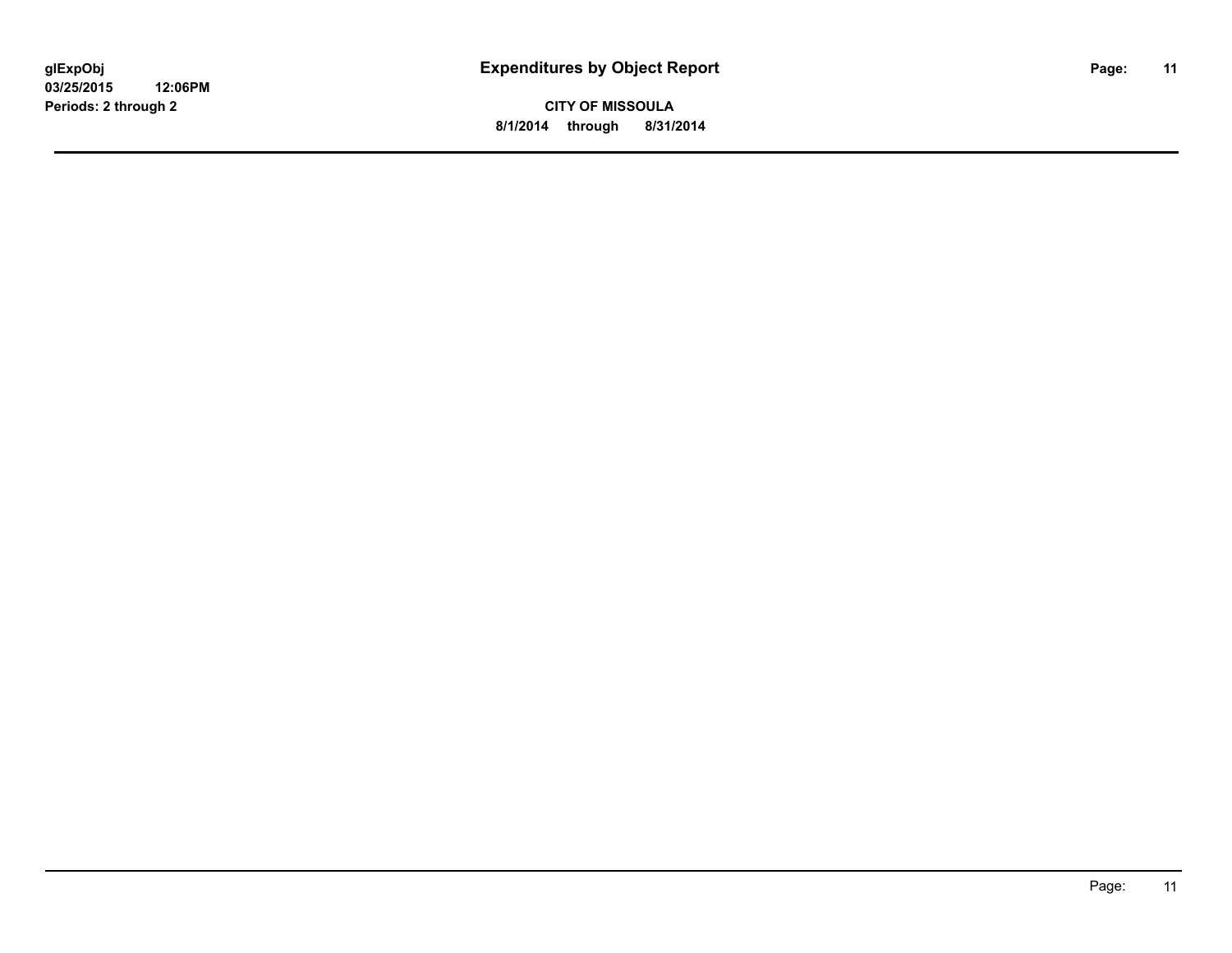#### **1000 GENERAL FUND**

**245 CENTRALIZED SERVICES**

|                                   |                                           | <b>Adjusted</b>      |                     | Year-to-date        | Year-to-date        |                |                  |
|-----------------------------------|-------------------------------------------|----------------------|---------------------|---------------------|---------------------|----------------|------------------|
| Object/Title                      |                                           | <b>Appropriation</b> | <b>Expenditures</b> | <b>Expenditures</b> | <b>Encumbrances</b> | <b>Balance</b> | <b>Prct Used</b> |
| 100 PERSONAL SERVICES             |                                           |                      |                     |                     |                     |                |                  |
| 110 SALARIES AND WAGES            |                                           | 253,475.00           | 29,321.98           | 38,836.82           | 0.00                | 214,638.18     | 15.32            |
| <b>140 EMPLOYER CONTRIBUTIONS</b> |                                           | 73,267.00            | 9,261.76            | 13,388.65           | 0.00                | 59,878.35      | 18.27            |
|                                   | <b>141 STATE RETIREMENT CONTRIBUTIONS</b> | 0.00                 | 29.32               | 36.11               | 0.00                | $-36.11$       | 0.00             |
| <b>Total</b>                      | PERSONAL SERVICES                         | 326,742.00           | 38,613.06           | 52,261.58           | 0.00                | 274,480.42     | 15.99            |
| 200 SUPPLIES                      |                                           |                      |                     |                     |                     |                |                  |
| 210 OFFICE SUPPLIES               |                                           | 900.00               | 0.00                | 0.00                | 0.00                | 900.00         | 0.00             |
| 220 OPERATING SUPPLIES            |                                           | 700.00               | 0.00                | 0.00                | 0.00                | 700.00         | 0.00             |
| 231 GASOLINE                      |                                           | 178.00               | 0.00                | 0.00                | 0.00                | 178.00         | 0.00             |
| <b>Total</b>                      | <b>SUPPLIES</b>                           | 1,778.00             | 0.00                | 0.00                | 0.00                | 1,778.00       | 0.00             |
| 300 PURCHASED SERVICES            |                                           |                      |                     |                     |                     |                |                  |
| 310 COMMUNICATIONS                |                                           | 100.00               | 0.00                | 0.00                | 0.00                | 100.00         | 0.00             |
| 320 PRINTING & DUPLICATING        |                                           | 200.00               | 0.00                | 0.00                | 0.00                | 200.00         | 0.00             |
|                                   | 330 PUBLICITY, SUBSCRIPTIONS & DUES       | 185.00               | 0.00                | 0.00                | 0.00                | 185.00         | 0.00             |
| 344 TELEPHONE SERVICE             |                                           | 793.00               | 0.00                | 61.92               | 0.00                | 731.08         | 7.81             |
| 350 PROFESSIONAL SERVICES         |                                           | 8,000.00             | 0.00                | 7,765.00            | 0.00                | 235.00         | 97.06            |
| 370 TRAVEL                        |                                           | 2,000.00             | 0.00                | 0.00                | 0.00                | 2,000.00       | 0.00             |
| 380 TRAINING                      |                                           | 2,000.00             | 0.00                | 0.00                | 0.00                | 2,000.00       | 0.00             |
| 390 OTHER PURCHASED SERVICES      |                                           | 0.00                 | 0.00                | 0.00                | 0.00                | 0.00           | 0.00             |
| <b>Total</b>                      | <b>PURCHASED SERVICES</b>                 | 13,278.00            | 0.00                | 7,826.92            | 0.00                | 5,451.08       | 58.95            |
| 700 GRANTS & CONTRIBUTIONS        |                                           |                      |                     |                     |                     |                |                  |
| 700 GRANTS & CONTRIBUTIONS        |                                           | 0.00                 | 0.00                | 0.00                | 0.00                | 0.00           | 0.00             |
| <b>Total</b>                      | <b>GRANTS &amp; CONTRIBUTIONS</b>         | 0.00                 | 0.00                | 0.00                | 0.00                | 0.00           | 0.00             |
| <b>Total</b>                      | <b>CENTRALIZED SERVICES</b>               | 341,798.00           | 38,613.06           | 60,088.50           | 0.00                | 281,709.50     | 17.58            |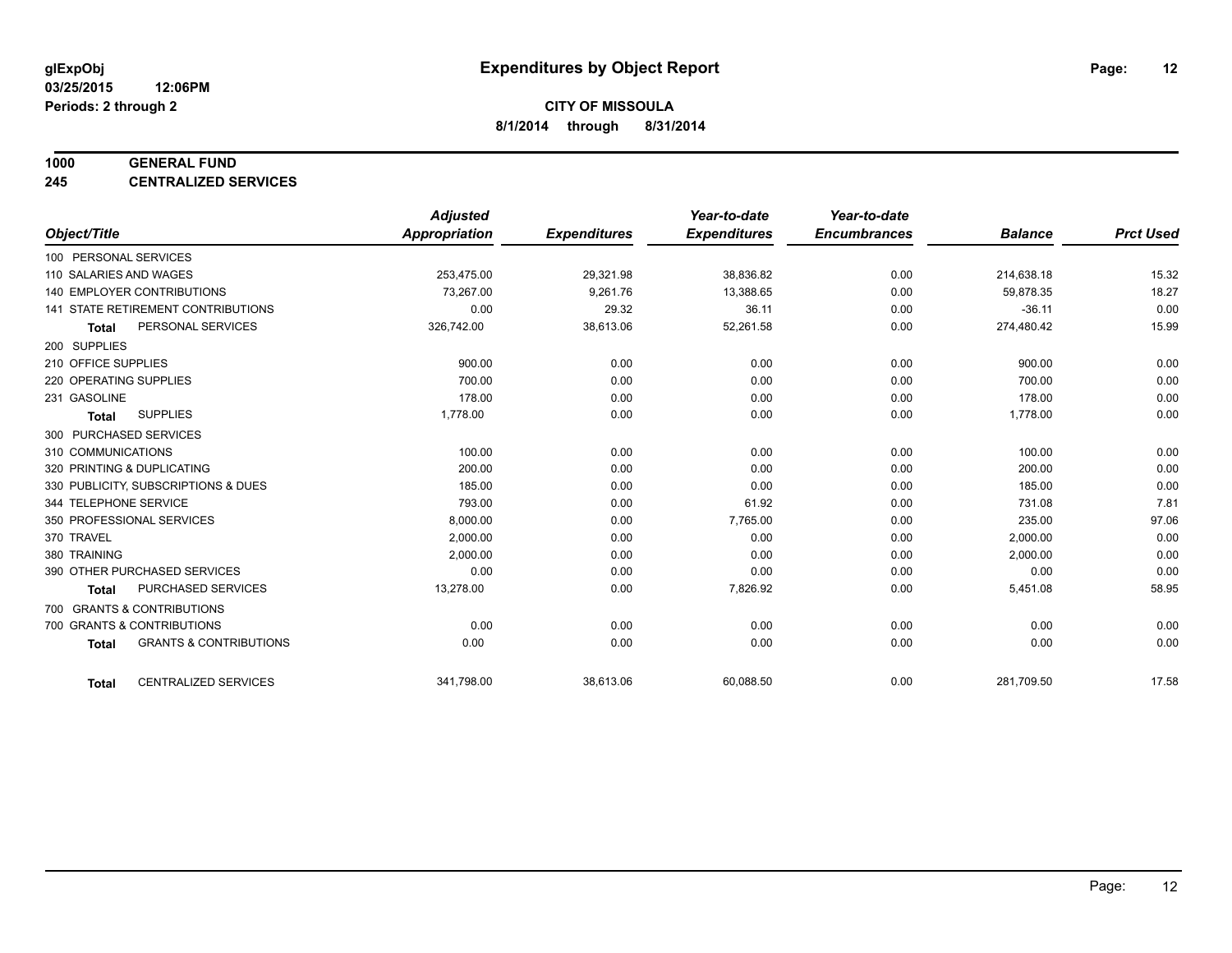#### **1000 GENERAL FUND**

**250 DEVELOPMENT SERVICES**

|                                     | <b>Adjusted</b>      |                     | Year-to-date        | Year-to-date        |                |                  |
|-------------------------------------|----------------------|---------------------|---------------------|---------------------|----------------|------------------|
| Object/Title                        | <b>Appropriation</b> | <b>Expenditures</b> | <b>Expenditures</b> | <b>Encumbrances</b> | <b>Balance</b> | <b>Prct Used</b> |
| 100 PERSONAL SERVICES               |                      |                     |                     |                     |                |                  |
| 110 SALARIES AND WAGES              | 1,229,719.00         | 228,988.52          | 295,823.55          | 0.00                | 933,895.45     | 24.06            |
| 120 OVERTIME/TERMINATION            | 4,276.00             | 95.08               | 95.08               | 0.00                | 4,180.92       | 2.22             |
| 130 OTHER                           | 0.00                 | 0.00                | 0.00                | 0.00                | 0.00           | 0.00             |
| 140 EMPLOYER CONTRIBUTIONS          | 419,955.00           | 68,039.07           | 135,416.04          | 0.00                | 284,538.96     | 32.25            |
| 141 STATE RETIREMENT CONTRIBUTIONS  | 0.00                 | 228.99              | 295.83              | 0.00                | $-295.83$      | 0.00             |
| PERSONAL SERVICES<br><b>Total</b>   | 1,653,950.00         | 297,351.66          | 431,630.50          | 0.00                | 1,222,319.50   | 26.10            |
| 200 SUPPLIES                        |                      |                     |                     |                     |                |                  |
| 210 OFFICE SUPPLIES                 | 15,758.00            | 721.82              | 1,543.14            | 0.00                | 14,214.86      | 9.79             |
| 220 OPERATING SUPPLIES              | 1,406.00             | 333.42              | 333.42              | 0.00                | 1,072.58       | 23.71            |
| 230 REPAIR/MAINTENANCE              | 3,000.00             | 0.00                | 5.50                | 0.00                | 2,994.50       | 0.18             |
| 231 GASOLINE                        | 15,968.00            | 0.00                | 0.00                | 0.00                | 15,968.00      | 0.00             |
| 240 OTHER SUPPLIES                  | 1,405.00             | 163.68              | 163.68              | 0.00                | 1,241.32       | 11.65            |
| <b>SUPPLIES</b><br>Total            | 37,537.00            | 1,218.92            | 2,045.74            | 0.00                | 35,491.26      | 5.45             |
| 300 PURCHASED SERVICES              |                      |                     |                     |                     |                |                  |
| 310 COMMUNICATIONS                  | 16,013.00            | 298.61              | 298.61              | 0.00                | 15,714.39      | 1.86             |
| 320 PRINTING & DUPLICATING          | 8,354.00             | 1.00                | 1.00                | 0.00                | 8,353.00       | 0.01             |
| 330 PUBLICITY, SUBSCRIPTIONS & DUES | 12,050.00            | 1,024.02            | 4,549.02            | 0.00                | 7,500.98       | 37.75            |
| 341 ELECTRICITY & NATURAL GAS       | 0.00                 | 0.00                | 0.00                | 0.00                | 0.00           | 0.00             |
| 344 TELEPHONE SERVICE               | 8,830.00             | 31.73               | 31.73               | 0.00                | 8,798.27       | 0.36             |
| 350 PROFESSIONAL SERVICES           | 86,085.00            | 7,819.08            | 7,826.96            | 0.00                | 78,258.04      | 9.09             |
| 360 REPAIR & MAINTENANCE            | 2,495.00             | 0.00                | 0.00                | 0.00                | 2,495.00       | 0.00             |
| 370 TRAVEL                          | 20,611.00            | 178.60              | 683.60              | 0.00                | 19,927.40      | 3.32             |
| 380 TRAINING                        | 5,525.00             | 565.00              | 565.00              | 0.00                | 4,960.00       | 10.23            |
| 390 OTHER PURCHASED SERVICES        | 1,550.00             | 230.18              | 230.18              | 0.00                | 1,319.82       | 14.85            |
| PURCHASED SERVICES<br><b>Total</b>  | 161,513.00           | 10,148.22           | 14,186.10           | 0.00                | 147,326.90     | 8.78             |
| 500 FIXED CHARGES                   |                      |                     |                     |                     |                |                  |
| 500 FIXED CHARGES                   | 0.00                 | 0.00                | 0.00                | 0.00                | 0.00           | 0.00             |
| 550 MERCHANT SERVICE FEES           | 0.00                 | 0.00                | 0.00                | 0.00                | 0.00           | 0.00             |
| <b>FIXED CHARGES</b><br>Total       | 0.00                 | 0.00                | 0.00                | 0.00                | 0.00           | 0.00             |
| 700 GRANTS & CONTRIBUTIONS          |                      |                     |                     |                     |                |                  |
| 700 GRANTS & CONTRIBUTIONS          | 0.00                 | 0.00                | 0.00                | 0.00                | 0.00           | 0.00             |
| 780 INTERGOVERNMENTAL TRANSFER      | 0.00                 | 0.00                | 0.00                | 0.00                | 0.00           | 0.00             |
|                                     |                      |                     |                     |                     |                |                  |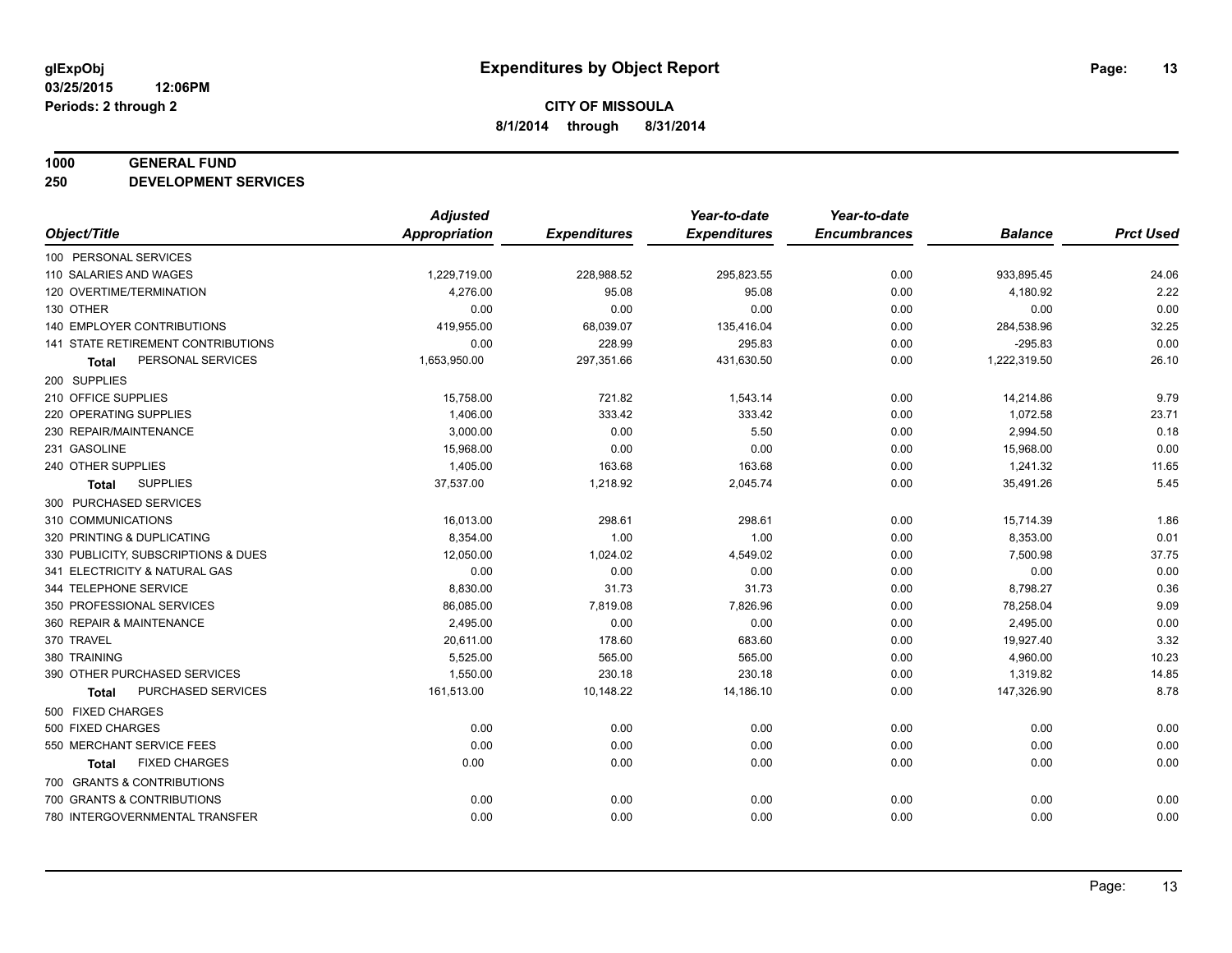#### **1000 GENERAL FUND**

**250 DEVELOPMENT SERVICES**

| Object/Title              |                                   | <b>Adjusted</b>      | <b>Expenditures</b> | Year-to-date<br><b>Expenditures</b> | Year-to-date<br><b>Encumbrances</b> | <b>Balance</b> | <b>Prct Used</b> |
|---------------------------|-----------------------------------|----------------------|---------------------|-------------------------------------|-------------------------------------|----------------|------------------|
|                           |                                   | <b>Appropriation</b> |                     |                                     |                                     |                |                  |
| <b>Total</b>              | <b>GRANTS &amp; CONTRIBUTIONS</b> | 0.00                 | 0.00                | 0.00                                | 0.00                                | 0.00           | 0.00             |
| 800 OTHER OBJECTS         |                                   |                      |                     |                                     |                                     |                |                  |
| 845 CONTINGENCY           |                                   | 0.00                 | 0.00                | 0.00                                | 0.00                                | 0.00           | 0.00             |
| Total                     | OTHER OBJECTS                     | 0.00                 | 0.00                | 0.00                                | 0.00                                | 0.00           | 0.00             |
| 900 CAPITAL OUTLAY        |                                   |                      |                     |                                     |                                     |                |                  |
| 940 MACHINERY & EQUIPMENT |                                   | 8.576.00             | 0.00                | 0.00                                | 0.00                                | 8,576.00       | 0.00             |
| <b>Total</b>              | <b>CAPITAL OUTLAY</b>             | 8.576.00             | 0.00                | 0.00                                | 0.00                                | 8,576.00       | 0.00             |
| <b>Total</b>              | <b>DEVELOPMENT SERVICES</b>       | 1.861.576.00         | 308.718.80          | 447.862.34                          | 0.00                                | 1.413.713.66   | 24.06            |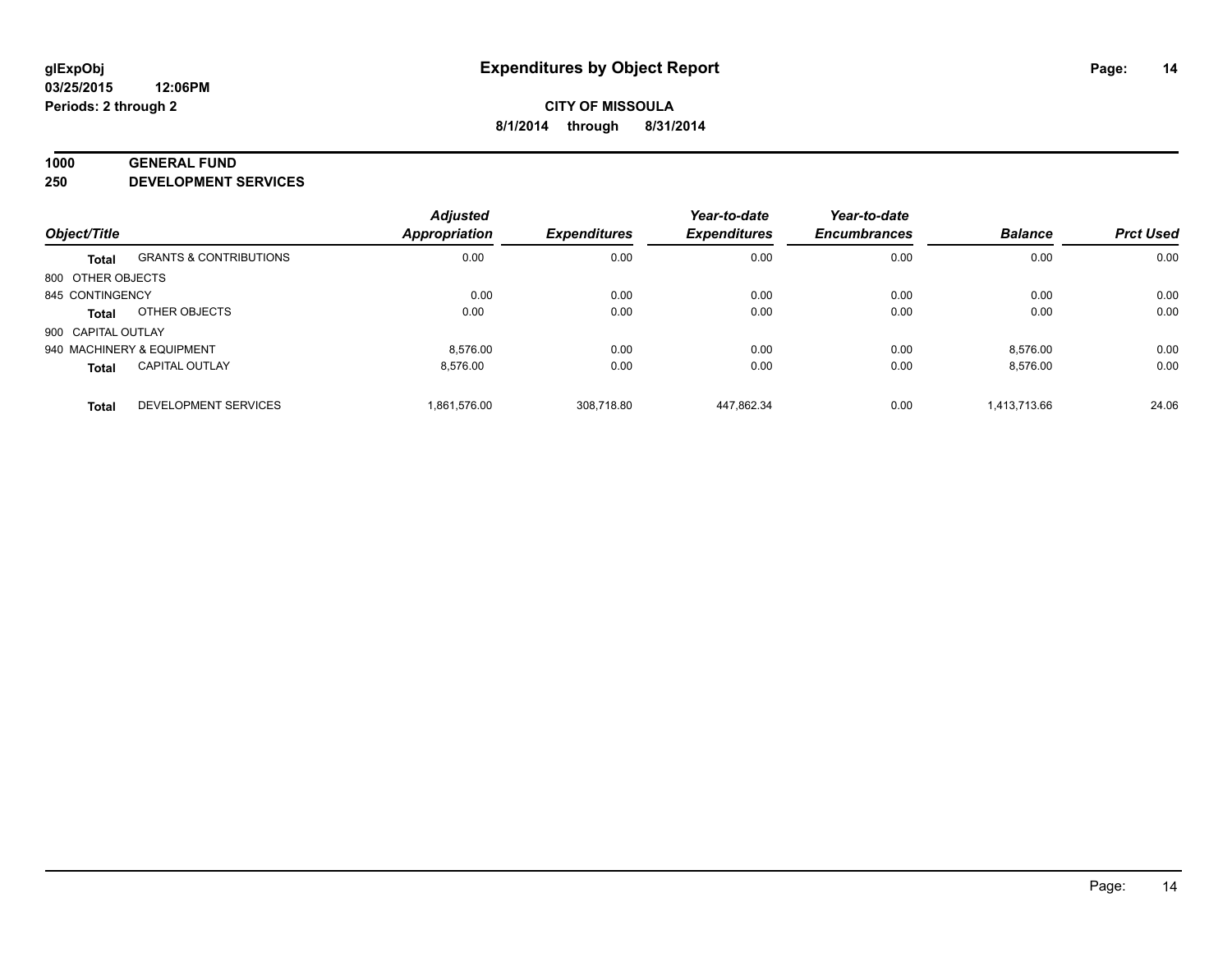# **1000 GENERAL FUND**

**260 GIS SERVICES**

|                                           | <b>Adjusted</b>      |                     | Year-to-date        | Year-to-date        |                |                  |
|-------------------------------------------|----------------------|---------------------|---------------------|---------------------|----------------|------------------|
| Object/Title                              | <b>Appropriation</b> | <b>Expenditures</b> | <b>Expenditures</b> | <b>Encumbrances</b> | <b>Balance</b> | <b>Prct Used</b> |
| 100 PERSONAL SERVICES                     |                      |                     |                     |                     |                |                  |
| 110 SALARIES AND WAGES                    | 160,098.00           | 18,085.78           | 23,266.75           | 0.00                | 136,831.25     | 14.53            |
| 120 OVERTIME/TERMINATION                  | 0.00                 | 0.00                | 0.00                | 0.00                | 0.00           | 0.00             |
| <b>140 EMPLOYER CONTRIBUTIONS</b>         | 57,165.00            | 5,582.88            | 10,892.83           | 0.00                | 46,272.17      | 19.06            |
| <b>141 STATE RETIREMENT CONTRIBUTIONS</b> | 0.00                 | 18.09               | 23.27               | 0.00                | $-23.27$       | 0.00             |
| PERSONAL SERVICES<br><b>Total</b>         | 217,263.00           | 23,686.75           | 34,182.85           | 0.00                | 183,080.15     | 15.73            |
| 200 SUPPLIES                              |                      |                     |                     |                     |                |                  |
| 210 OFFICE SUPPLIES                       | 3,500.00             | 31.31               | 31.31               | 0.00                | 3,468.69       | 0.89             |
| 220 OPERATING SUPPLIES                    | 684.00               | 81.98               | 81.98               | 0.00                | 602.02         | 11.99            |
| 230 REPAIR/MAINTENANCE                    | 2.140.00             | 0.00                | 0.00                | 0.00                | 2,140.00       | 0.00             |
| 231 GASOLINE                              | 500.00               | 0.00                | 0.00                | 0.00                | 500.00         | 0.00             |
| 240 OTHER SUPPLIES                        | 1,000.00             | 0.00                | 0.00                | 0.00                | 1,000.00       | 0.00             |
| <b>SUPPLIES</b><br>Total                  | 7,824.00             | 113.29              | 113.29              | 0.00                | 7,710.71       | 1.45             |
| 300 PURCHASED SERVICES                    |                      |                     |                     |                     |                |                  |
| 310 COMMUNICATIONS                        | 1.220.00             | 61.90               | 61.90               | 0.00                | 1,158.10       | 5.07             |
| 330 PUBLICITY, SUBSCRIPTIONS & DUES       | 500.00               | 0.00                | 0.00                | 0.00                | 500.00         | 0.00             |
| 344 TELEPHONE SERVICE                     | 2,000.00             | 5.70                | 5.70                | 0.00                | 1,994.30       | 0.29             |
| 350 PROFESSIONAL SERVICES                 | 380.00               | 0.00                | 0.00                | 0.00                | 380.00         | 0.00             |
| 360 REPAIR & MAINTENANCE                  | 172,800.00           | 6,925.84            | 108,206.09          | 0.00                | 64,593.91      | 62.62            |
| 370 TRAVEL                                | 2,450.00             | 589.00              | 939.00              | 0.00                | 1,511.00       | 38.33            |
| 380 TRAINING                              | 2,425.00             | 0.00                | 0.00                | 0.00                | 2,425.00       | 0.00             |
| 390 OTHER PURCHASED SERVICES              | 1,550.00             | 0.00                | 0.00                | 0.00                | 1,550.00       | 0.00             |
| <b>PURCHASED SERVICES</b><br><b>Total</b> | 183,325.00           | 7,582.44            | 109,212.69          | 0.00                | 74,112.31      | 59.57            |
|                                           |                      |                     |                     |                     |                |                  |
| <b>GIS SERVICES</b><br><b>Total</b>       | 408,412.00           | 31,382.48           | 143,508.83          | 0.00                | 264,903.17     | 35.14            |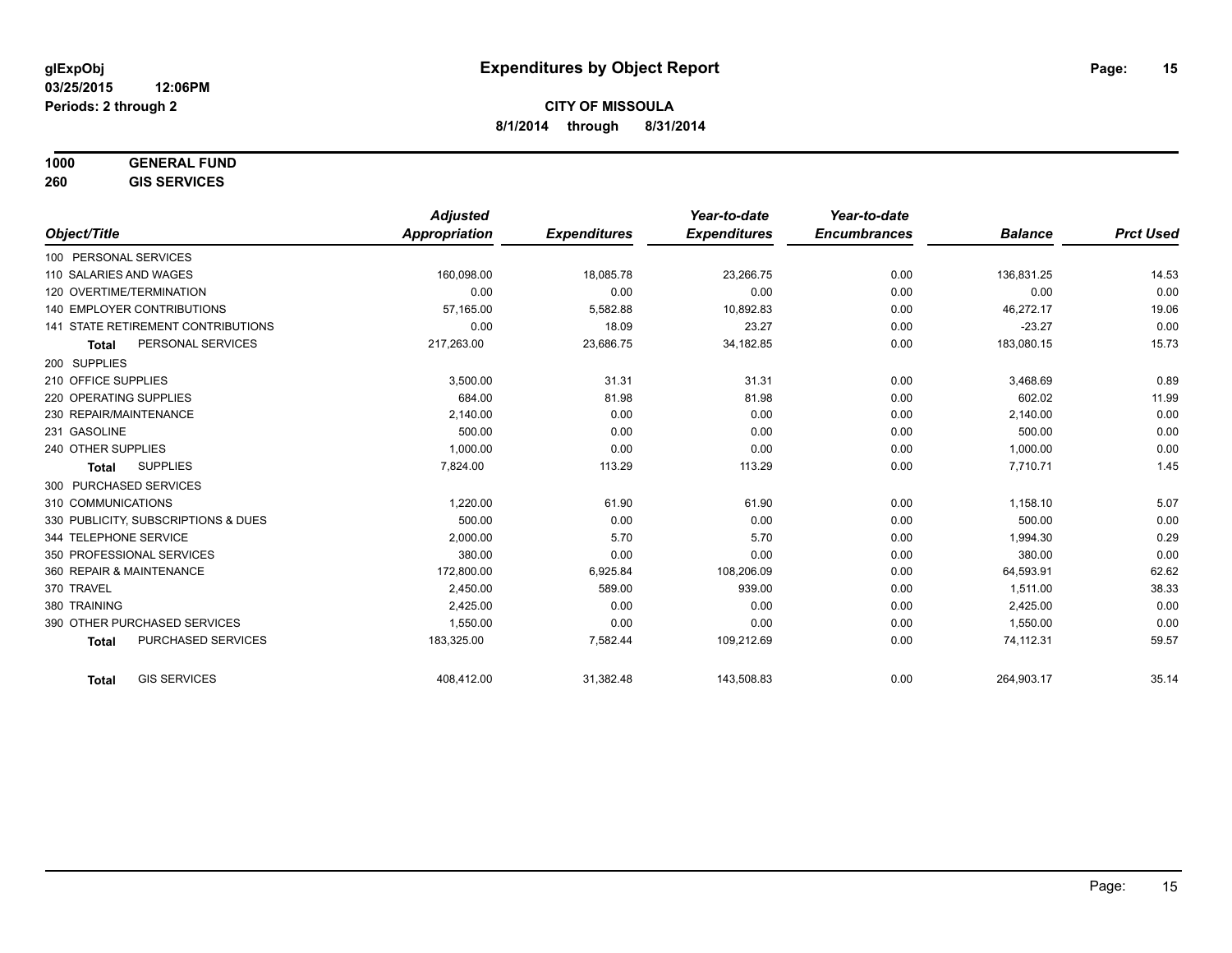# **1000 GENERAL FUND**

**270 CITY ATTORNEY**

|                          |                                     | <b>Adjusted</b> |                     | Year-to-date        | Year-to-date        |                |                  |
|--------------------------|-------------------------------------|-----------------|---------------------|---------------------|---------------------|----------------|------------------|
| Object/Title             |                                     | Appropriation   | <b>Expenditures</b> | <b>Expenditures</b> | <b>Encumbrances</b> | <b>Balance</b> | <b>Prct Used</b> |
| 100 PERSONAL SERVICES    |                                     |                 |                     |                     |                     |                |                  |
| 110 SALARIES AND WAGES   |                                     | 901,692.00      | 104,379.76          | 134,556.43          | 0.00                | 767,135.57     | 14.92            |
|                          | 120 OVERTIME/TERMINATION            | 2,270.00        | 135.43              | 135.43              | 0.00                | 2,134.57       | 5.97             |
|                          | 140 EMPLOYER CONTRIBUTIONS          | 302,143.00      | 30,057.14           | 57,901.99           | 0.00                | 244,241.01     | 19.16            |
|                          | 141 STATE RETIREMENT CONTRIBUTIONS  | 0.00            | 104.38              | 134.56              | 0.00                | $-134.56$      | 0.00             |
| Total                    | PERSONAL SERVICES                   | 1,206,105.00    | 134,676.71          | 192,728.41          | 0.00                | 1,013,376.59   | 15.98            |
| 200 SUPPLIES             |                                     |                 |                     |                     |                     |                |                  |
| 210 OFFICE SUPPLIES      |                                     | 5,618.00        | 259.71              | 347.64              | 0.00                | 5,270.36       | 6.19             |
| 220 OPERATING SUPPLIES   |                                     | 1,750.00        | 0.00                | 0.00                | 0.00                | 1,750.00       | 0.00             |
| 231 GASOLINE             |                                     | 263.00          | 0.00                | 0.00                | 0.00                | 263.00         | 0.00             |
| <b>Total</b>             | <b>SUPPLIES</b>                     | 7,631.00        | 259.71              | 347.64              | 0.00                | 7,283.36       | 4.56             |
| 300 PURCHASED SERVICES   |                                     |                 |                     |                     |                     |                |                  |
| 310 COMMUNICATIONS       |                                     | 1,350.00        | 73.09               | 73.09               | 0.00                | 1,276.91       | 5.41             |
|                          | 320 PRINTING & DUPLICATING          | 650.00          | 0.00                | 0.00                | 0.00                | 650.00         | 0.00             |
|                          | 330 PUBLICITY, SUBSCRIPTIONS & DUES | 17,150.00       | 865.00              | 865.00              | 0.00                | 16,285.00      | 5.04             |
| 344 TELEPHONE SERVICE    |                                     | 264.00          | 12.81               | 12.81               | 0.00                | 251.19         | 4.85             |
|                          | 350 PROFESSIONAL SERVICES           | 11,665.00       | 41.00               | 88.40               | 0.00                | 11,576.60      | 0.76             |
| 360 REPAIR & MAINTENANCE |                                     | 17,446.00       | 14,945.66           | 14,945.66           | 0.00                | 2,500.34       | 85.67            |
| 370 TRAVEL               |                                     | 5,000.00        | 660.84              | 1,142.88            | 0.00                | 3,857.12       | 22.86            |
| 380 TRAINING             |                                     | 9,000.00        | 2,185.00            | 2,185.00            | 0.00                | 6,815.00       | 24.28            |
| <b>Total</b>             | PURCHASED SERVICES                  | 62,525.00       | 18,783.40           | 19,312.84           | 0.00                | 43,212.16      | 30.89            |
| 500 FIXED CHARGES        |                                     |                 |                     |                     |                     |                |                  |
| 500 FIXED CHARGES        |                                     | 0.00            | 0.00                | 0.00                | 0.00                | 0.00           | 0.00             |
| <b>Total</b>             | <b>FIXED CHARGES</b>                | 0.00            | 0.00                | 0.00                | 0.00                | 0.00           | 0.00             |
| 800 OTHER OBJECTS        |                                     |                 |                     |                     |                     |                |                  |
| 845 CONTINGENCY          |                                     | 0.00            | 0.00                | 0.00                | 0.00                | 0.00           | 0.00             |
| <b>Total</b>             | OTHER OBJECTS                       | 0.00            | 0.00                | 0.00                | 0.00                | 0.00           | 0.00             |
| 900 CAPITAL OUTLAY       |                                     |                 |                     |                     |                     |                |                  |
| 920 BUILDINGS            |                                     | 0.00            | 0.00                | 0.00                | 0.00                | 0.00           | 0.00             |
|                          | 940 MACHINERY & EQUIPMENT           | 0.00            | 0.00                | 0.00                | 0.00                | 0.00           | 0.00             |
| <b>Total</b>             | <b>CAPITAL OUTLAY</b>               | 0.00            | 0.00                | 0.00                | 0.00                | 0.00           | 0.00             |
| <b>Total</b>             | <b>CITY ATTORNEY</b>                | 1,276,261.00    | 153,719.82          | 212,388.89          | 0.00                | 1,063,872.11   | 16.64            |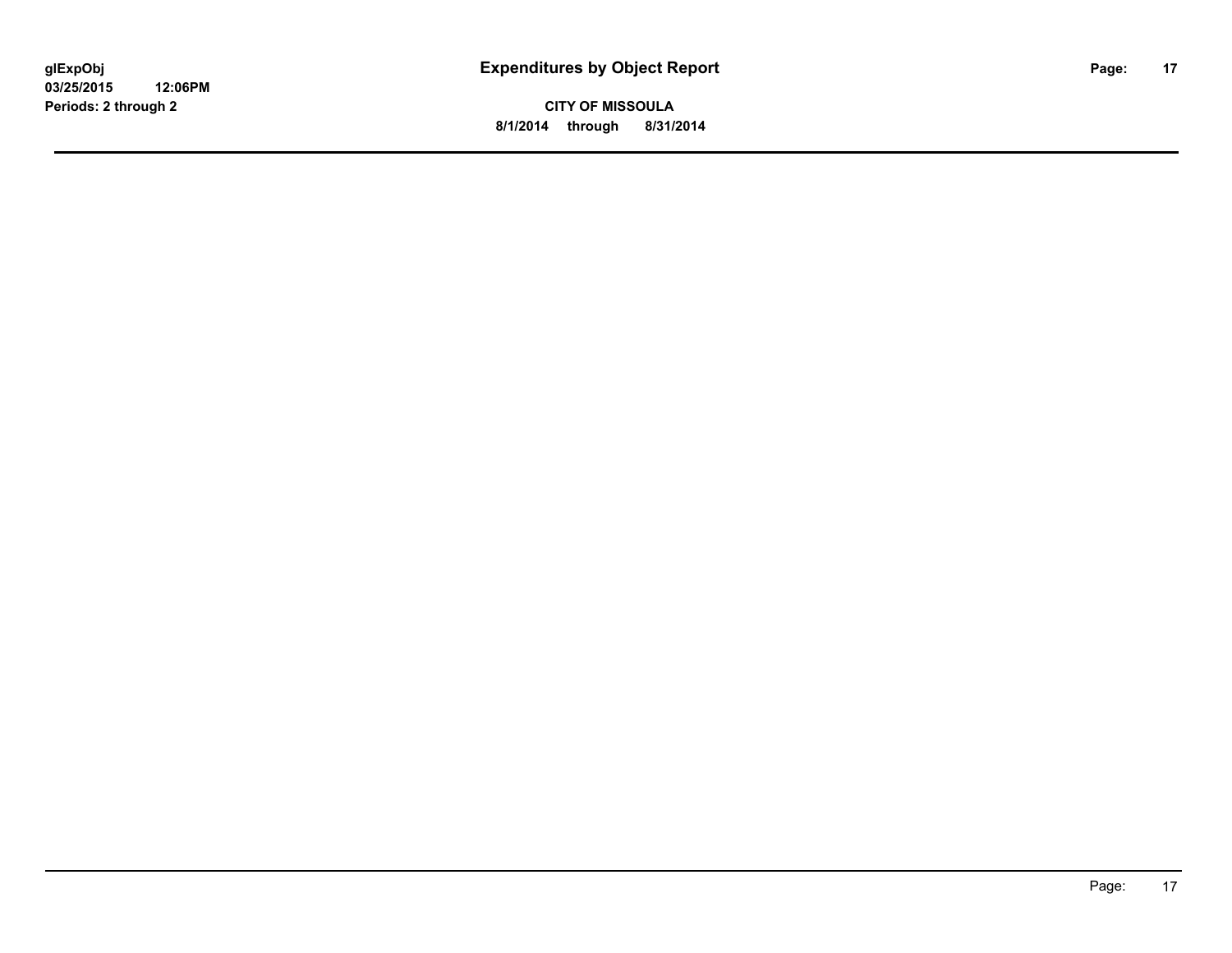#### **1000 GENERAL FUND**

**280 PUBLIC WORKS ADMIN/ENGINEERING**

|                                                | <b>Adjusted</b>      |                     | Year-to-date        | Year-to-date        |                |                  |
|------------------------------------------------|----------------------|---------------------|---------------------|---------------------|----------------|------------------|
| Object/Title                                   | <b>Appropriation</b> | <b>Expenditures</b> | <b>Expenditures</b> | <b>Encumbrances</b> | <b>Balance</b> | <b>Prct Used</b> |
| 100 PERSONAL SERVICES                          |                      |                     |                     |                     |                |                  |
| 110 SALARIES AND WAGES                         | 434,224.00           | 46,322.88           | 59,977.34           | 0.00                | 374,246.66     | 13.81            |
| 120 OVERTIME/TERMINATION                       | 2,235.00             | 0.00                | 403.41              | 0.00                | 1,831.59       | 18.05            |
| 130 OTHER                                      | 15,250.00            | 0.00                | 0.00                | 0.00                | 15,250.00      | 0.00             |
| <b>140 EMPLOYER CONTRIBUTIONS</b>              | 199,870.00           | 17,615.28           | 31,528.66           | 0.00                | 168,341.34     | 15.77            |
| 141 STATE RETIREMENT CONTRIBUTIONS             | 0.00                 | 46.32               | 59.97               | 0.00                | $-59.97$       | 0.00             |
| PERSONAL SERVICES<br><b>Total</b>              | 651,579.00           | 63,984.48           | 91,969.38           | 0.00                | 559,609.62     | 14.11            |
| 200 SUPPLIES                                   |                      |                     |                     |                     |                |                  |
| 210 OFFICE SUPPLIES                            | 950.00               | 0.00                | 0.00                | 0.00                | 950.00         | 0.00             |
| 220 OPERATING SUPPLIES                         | 1,935.00             | 75.00               | 92.36               | 0.00                | 1,842.64       | 4.77             |
| 230 REPAIR/MAINTENANCE                         | 59,860.00            | 1,658.12            | 2,008.12            | 0.00                | 57,851.88      | 3.35             |
| 231 GASOLINE                                   | 9,280.00             | 897.32              | 897.32              | 0.00                | 8,382.68       | 9.67             |
| 240 OTHER SUPPLIES                             | 31,090.00            | 2,259.66            | 2,292.13            | 0.00                | 28,797.87      | 7.37             |
| <b>SUPPLIES</b><br><b>Total</b>                | 103,115.00           | 4,890.10            | 5,289.93            | 0.00                | 97,825.07      | 5.13             |
| 300 PURCHASED SERVICES                         |                      |                     |                     |                     |                |                  |
| 310 COMMUNICATIONS                             | 500.00               | 2.03                | 2.03                | 0.00                | 497.97         | 0.41             |
| 320 PRINTING & DUPLICATING                     | 200.00               | 0.00                | 0.00                | 0.00                | 200.00         | 0.00             |
| 330 PUBLICITY, SUBSCRIPTIONS & DUES            | 1,100.00             | 0.00                | 0.00                | 0.00                | 1,100.00       | 0.00             |
| 341 ELECTRICITY & NATURAL GAS                  | 135,778.00           | 10,785.00           | 10,785.00           | 0.00                | 124,993.00     | 7.94             |
| 344 TELEPHONE SERVICE                          | 1,804.00             | 89.05               | 214.01              | 0.00                | 1,589.99       | 11.86            |
| 345 GARBAGE                                    | 457.00               | 31.20               | 31.20               | 0.00                | 425.80         | 6.83             |
| 350 PROFESSIONAL SERVICES                      | 870.00               | 0.00                | 0.00                | 0.00                | 870.00         | 0.00             |
| 360 REPAIR & MAINTENANCE                       | 15,900.00            | 0.00                | 0.00                | 0.00                | 15,900.00      | 0.00             |
| 370 TRAVEL                                     | 1,550.00             | 0.00                | 0.00                | 0.00                | 1,550.00       | 0.00             |
| 380 TRAINING                                   | 2,200.00             | 0.00                | 0.00                | 0.00                | 2,200.00       | 0.00             |
| PURCHASED SERVICES<br><b>Total</b>             | 160,359.00           | 10,907.28           | 11,032.24           | 0.00                | 149,326.76     | 6.88             |
| 500 FIXED CHARGES                              |                      |                     |                     |                     |                |                  |
| 500 FIXED CHARGES                              | 0.00                 | 0.00                | 0.00                | 0.00                | 0.00           | 0.00             |
| <b>FIXED CHARGES</b><br><b>Total</b>           | 0.00                 | 0.00                | 0.00                | 0.00                | 0.00           | 0.00             |
| PUBLIC WORKS ADMIN/ENGINEERING<br><b>Total</b> | 915,053.00           | 79,781.86           | 108,291.55          | 0.00                | 806,761.45     | 11.83            |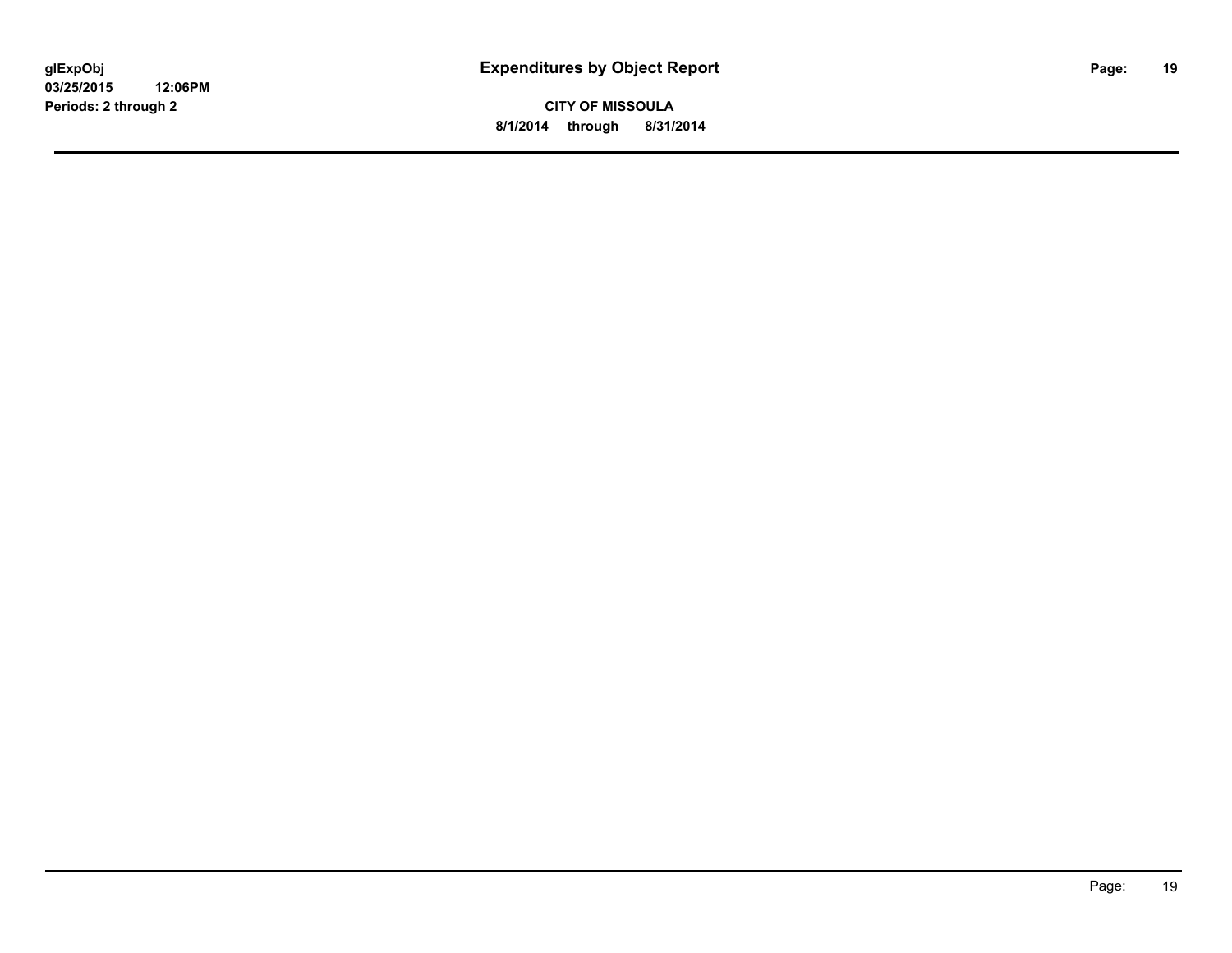**1000 GENERAL FUND**

**290 POLICE**

|                                                   | <b>Adjusted</b>      |                     | Year-to-date        | Year-to-date        |                |                  |
|---------------------------------------------------|----------------------|---------------------|---------------------|---------------------|----------------|------------------|
| Object/Title                                      | <b>Appropriation</b> | <b>Expenditures</b> | <b>Expenditures</b> | <b>Encumbrances</b> | <b>Balance</b> | <b>Prct Used</b> |
| 100 PERSONAL SERVICES                             |                      |                     |                     |                     |                |                  |
| 110 SALARIES AND WAGES                            | 8,391,106.00         | 863,966.85          | 1,120,435.55        | 0.00                | 7,270,670.45   | 13.35            |
| 115 SALARIES/HEALTH INSURANCE BENEFIT             | 0.00                 | 57,000.00           | 82,650.00           | 0.00                | $-82,650.00$   | 0.00             |
| 120 OVERTIME/TERMINATION                          | 247,083.00           | 42,919.11           | 52,587.69           | 0.00                | 194,495.31     | 21.28            |
| 121 OUTSIDE HIRE OVERTIME                         | 75,000.00            | 42,652.88           | 45,607.26           | 0.00                | 29,392.74      | 60.81            |
| 122 COURT OVERTIME                                | 0.00                 | 2,221.40            | 2,396.37            | 0.00                | $-2,396.37$    | 0.00             |
| 130 OTHER                                         | 69,326.00            | 67,026.87           | 67,026.87           | 0.00                | 2,299.13       | 96.68            |
| <b>140 EMPLOYER CONTRIBUTIONS</b>                 | 4,520,567.00         | 241,766.40          | 371,050.86          | 0.00                | 4,149,516.14   | 8.21             |
| <b>141 STATE RETIREMENT CONTRIBUTIONS</b>         | 0.00                 | 246,262.44          | 322,400.74          | 0.00                | $-322,400.74$  | 0.00             |
| PERSONAL SERVICES<br>Total                        | 13,303,082.00        | 1,563,815.95        | 2,064,155.34        | 0.00                | 11,238,926.66  | 15.52            |
| 200 SUPPLIES                                      |                      |                     |                     |                     |                |                  |
| 210 OFFICE SUPPLIES                               | 19,874.00            | 2,996.26            | 2,996.26            | 0.00                | 16,877.74      | 15.08            |
| 220 OPERATING SUPPLIES                            | 80,295.00            | 5,548.07            | 8,937.97            | 0.00                | 71,357.03      | 11.13            |
| 230 REPAIR/MAINTENANCE                            | 45,735.00            | 5,337.36            | 6,856.71            | 0.00                | 38,878.29      | 14.99            |
| 231 GASOLINE                                      | 172,871.00           | 16,251.01           | 16,251.01           | 0.00                | 156,619.99     | 9.40             |
| <b>SUPPLIES</b><br>Total                          | 318,775.00           | 30,132.70           | 35,041.95           | 0.00                | 283,733.05     | 10.99            |
| 300 PURCHASED SERVICES                            |                      |                     |                     |                     |                |                  |
| 310 COMMUNICATIONS                                | 14,397.00            | 1,447.62            | 8,400.59            | 0.00                | 5,996.41       | 58.35            |
| 320 PRINTING & DUPLICATING                        | 10,824.00            | 39.71               | 39.71               | 0.00                | 10,784.29      | 0.37             |
| 330 PUBLICITY, SUBSCRIPTIONS & DUES               | 14,938.00            | 194.05              | 444.05              | 0.00                | 14,493.95      | 2.97             |
| 344 TELEPHONE SERVICE                             | 47,692.00            | 1,238.26            | 2,098.63            | 0.00                | 45,593.37      | 4.40             |
| 350 PROFESSIONAL SERVICES                         | 62,899.00            | 12,595.21           | 24,529.85           | 0.00                | 38,369.15      | 39.00            |
| 360 REPAIR & MAINTENANCE                          | 33,245.00            | 7,425.18            | 8,925.18            | 0.00                | 24,319.82      | 26.85            |
| 370 TRAVEL                                        | 26,000.00            | 2,240.48            | 3,460.97            | 0.00                | 22,539.03      | 13.31            |
| 380 TRAINING                                      | 31,300.00            | 3,760.00            | 10,624.94           | 0.00                | 20,675.06      | 33.95            |
| 390 OTHER PURCHASED SERVICES                      | 25,000.00            | 577.00              | 946.50              | 0.00                | 24,053.50      | 3.79             |
| PURCHASED SERVICES<br><b>Total</b>                | 266,295.00           | 29,517.51           | 59,470.42           | 0.00                | 206,824.58     | 22.33            |
| 500 FIXED CHARGES                                 |                      |                     |                     |                     |                |                  |
| 500 FIXED CHARGES                                 | 22,150.00            | 2,633.00            | 7,899.00            | 0.00                | 14,251.00      | 35.66            |
| <b>FIXED CHARGES</b><br><b>Total</b>              | 22,150.00            | 2,633.00            | 7,899.00            | 0.00                | 14,251.00      | 35.66            |
| 700 GRANTS & CONTRIBUTIONS                        |                      |                     |                     |                     |                |                  |
| 700 GRANTS & CONTRIBUTIONS                        | 4,000.00             | 0.00                | 0.00                | 0.00                | 4,000.00       | 0.00             |
| <b>GRANTS &amp; CONTRIBUTIONS</b><br><b>Total</b> | 4,000.00             | 0.00                | 0.00                | 0.00                | 4,000.00       | 0.00             |
|                                                   |                      |                     |                     |                     |                |                  |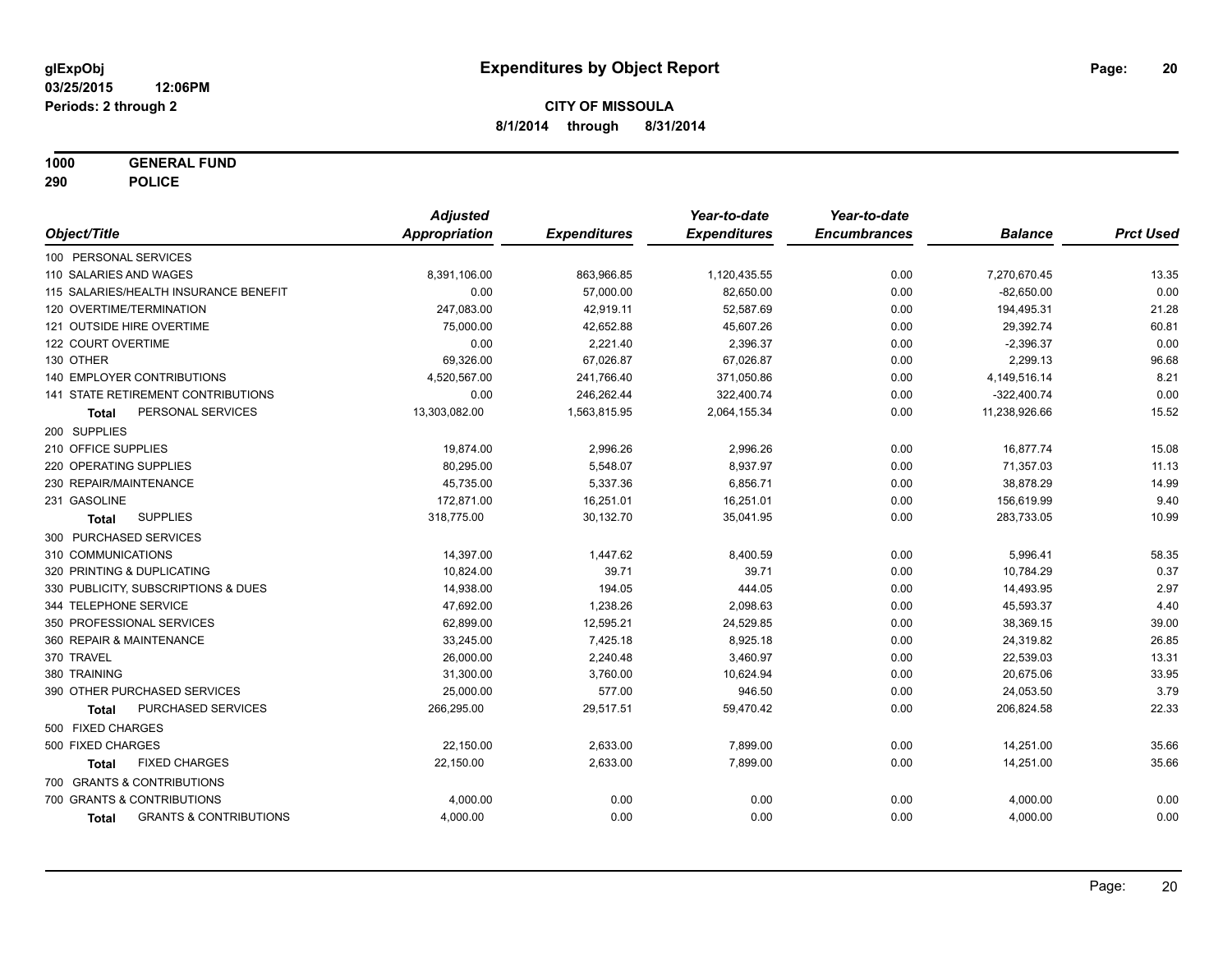**1000 GENERAL FUND 290 POLICE**

| Object/Title                          | <b>Adjusted</b><br><b>Appropriation</b> | <b>Expenditures</b> | Year-to-date<br><b>Expenditures</b> | Year-to-date<br><b>Encumbrances</b> | <b>Balance</b> | <b>Prct Used</b> |
|---------------------------------------|-----------------------------------------|---------------------|-------------------------------------|-------------------------------------|----------------|------------------|
| 800 OTHER OBJECTS                     |                                         |                     |                                     |                                     |                |                  |
| 820 TRANSFERS TO OTHER FUNDS          | 0.00                                    | 0.00                | 0.00                                | 0.00                                | 0.00           | 0.00             |
| OTHER OBJECTS<br><b>Total</b>         | 0.00                                    | 0.00                | 0.00                                | 0.00                                | 0.00           | 0.00             |
| 900 CAPITAL OUTLAY                    |                                         |                     |                                     |                                     |                |                  |
| 940 MACHINERY & EQUIPMENT             | 0.00                                    | 0.00                | 0.00                                | 0.00                                | 0.00           | 0.00             |
| <b>CAPITAL OUTLAY</b><br><b>Total</b> | 0.00                                    | 0.00                | 0.00                                | 0.00                                | 0.00           | 0.00             |
| <b>POLICE</b><br>Total                | 13,914,302.00                           | 1.626.099.16        | 2,166,566.71                        | 0.00                                | 11.747.735.29  | 15.57            |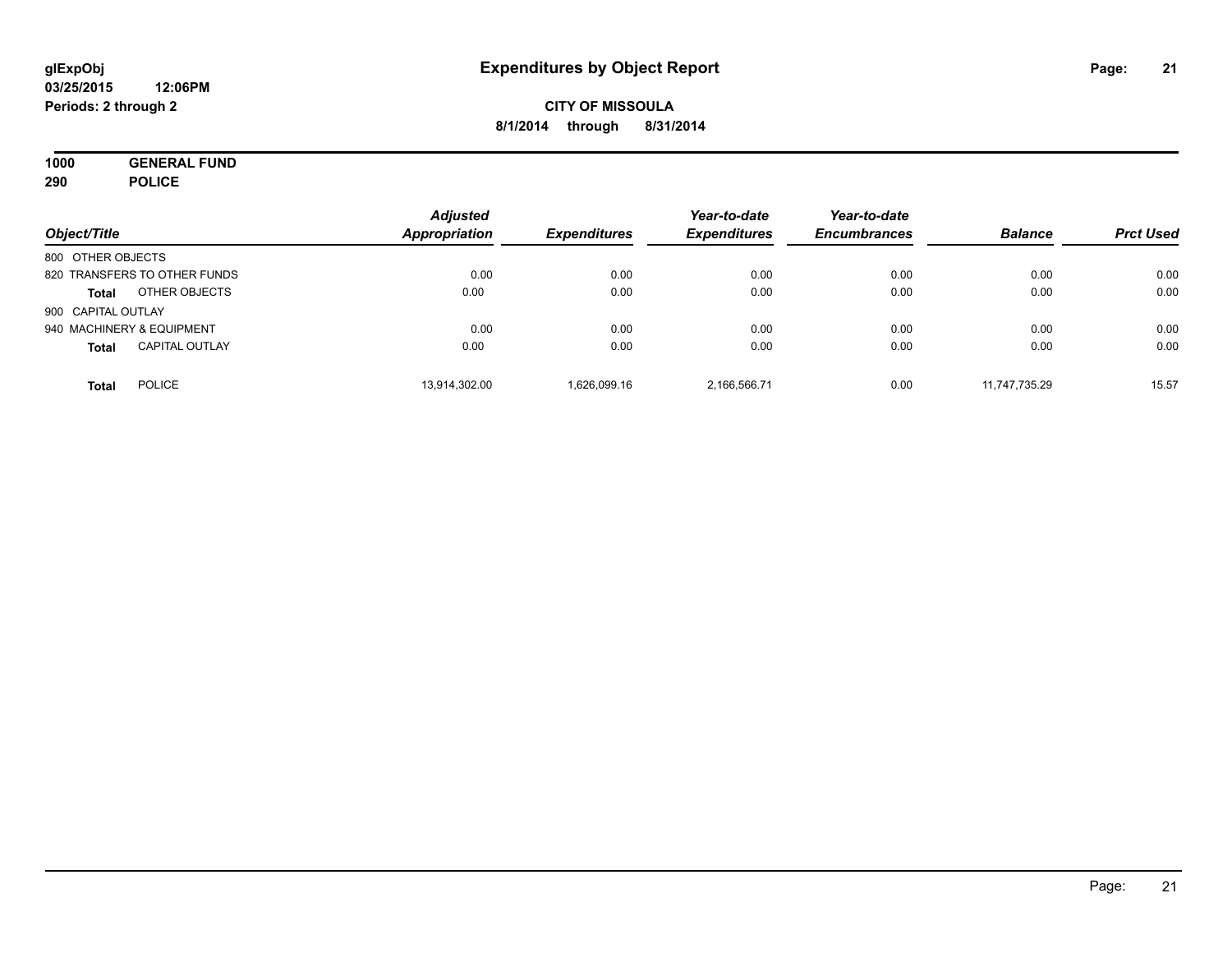**1000 GENERAL FUND 300 FIRE**

|                                       | <b>Adjusted</b> |                     | Year-to-date        | Year-to-date        |                |                  |
|---------------------------------------|-----------------|---------------------|---------------------|---------------------|----------------|------------------|
| Object/Title                          | Appropriation   | <b>Expenditures</b> | <b>Expenditures</b> | <b>Encumbrances</b> | <b>Balance</b> | <b>Prct Used</b> |
| 100 PERSONAL SERVICES                 |                 |                     |                     |                     |                |                  |
| 110 SALARIES AND WAGES                | 6,457,868.00    | 736,170.56          | 944,895.16          | 0.00                | 5,512,972.84   | 14.63            |
| 115 SALARIES/HEALTH INSURANCE BENEFIT | 629,280.00      | 51,870.00           | 77,719.50           | 0.00                | 551,560.50     | 12.35            |
| 120 OVERTIME/TERMINATION              | 697,773.00      | 199,553.24          | 212,206.43          | 0.00                | 485,566.57     | 30.41            |
| 130 OTHER                             | 54,464.00       | 53,872.00           | 53,872.00           | 0.00                | 592.00         | 98.91            |
| 140 EMPLOYER CONTRIBUTIONS            | 1,736,824.00    | 193,047.17          | 277,984.90          | 0.00                | 1,458,839.10   | 16.01            |
| 141 STATE RETIREMENT CONTRIBUTIONS    | 2,264,770.00    | 252,631.44          | 329,942.05          | 0.00                | 1,934,827.95   | 14.57            |
| PERSONAL SERVICES<br>Total            | 11,840,979.00   | 1,487,144.41        | 1,896,620.04        | 0.00                | 9,944,358.96   | 16.02            |
| 200 SUPPLIES                          |                 |                     |                     |                     |                |                  |
| 210 OFFICE SUPPLIES                   | 16,004.00       | 165.78              | 914.53              | 0.00                | 15,089.47      | 5.71             |
| 220 OPERATING SUPPLIES                | 207,744.00      | 8,314.07            | 8,720.10            | 0.00                | 199,023.90     | 4.20             |
| 230 REPAIR/MAINTENANCE                | 61,500.00       | 3,072.45            | 3,665.25            | 0.00                | 57,834.75      | 5.96             |
| 231 GASOLINE                          | 61,827.00       | 3,333.04            | 4,609.17            | 0.00                | 57,217.83      | 7.45             |
| 240 OTHER SUPPLIES                    | 2,848.00        | 0.00                | 0.00                | 0.00                | 2,848.00       | 0.00             |
| <b>SUPPLIES</b><br>Total              | 349,923.00      | 14,885.34           | 17,909.05           | 0.00                | 332,013.95     | 5.12             |
| 300 PURCHASED SERVICES                |                 |                     |                     |                     |                |                  |
| 310 COMMUNICATIONS                    | 577.00          | 2.57                | 2.57                | 0.00                | 574.43         | 0.45             |
| 320 PRINTING & DUPLICATING            | 1,488.00        | 12.21               | 12.21               | 0.00                | 1,475.79       | 0.82             |
| 330 PUBLICITY, SUBSCRIPTIONS & DUES   | 9,863.00        | 2,665.50            | 2,665.50            | 0.00                | 7,197.50       | 27.03            |
| 340 SEWER                             | 1,394.00        | 0.00                | 604.62              | 0.00                | 789.38         | 43.37            |
| 341 ELECTRICITY & NATURAL GAS         | 65,579.00       | 4,985.54            | 4,985.54            | 0.00                | 60,593.46      | 7.60             |
| 343 WATER CHARGES                     | 14,677.00       | 1,314.36            | 1,314.36            | 0.00                | 13,362.64      | 8.96             |
| 344 TELEPHONE SERVICE                 | 20,485.00       | 1,190.63            | 1,190.63            | 0.00                | 19,294.37      | 5.81             |
| 345 GARBAGE                           | 5,462.00        | 857.00              | 857.00              | 0.00                | 4,605.00       | 15.69            |
| 350 PROFESSIONAL SERVICES             | 24,272.00       | 0.00                | 192.00              | 0.00                | 24,080.00      | 0.79             |
| 360 REPAIR & MAINTENANCE              | 49,983.00       | 5,228.70            | 5,502.96            | 0.00                | 44,480.04      | 11.01            |
| 370 TRAVEL                            | 20,017.00       | 0.00                | 0.00                | 0.00                | 20,017.00      | 0.00             |
| 380 TRAINING                          | 13,416.00       | 2,445.00            | 2,445.00            | 0.00                | 10,971.00      | 18.22            |
| 390 OTHER PURCHASED SERVICES          | 11,580.00       | 75.00               | 75.00               | 0.00                | 11,505.00      | 0.65             |
| PURCHASED SERVICES<br><b>Total</b>    | 238,793.00      | 18,776.51           | 19,847.39           | 0.00                | 218,945.61     | 8.31             |
| 500 FIXED CHARGES                     |                 |                     |                     |                     |                |                  |
| 500 FIXED CHARGES                     | 226.00          | 0.00                | 0.00                | 0.00                | 226.00         | 0.00             |
| 530 EQUIPMENT RENTAL                  | 0.00            | 0.00                | 0.00                | 0.00                | 0.00           | 0.00             |
| <b>FIXED CHARGES</b><br>Total         | 226.00          | 0.00                | 0.00                | 0.00                | 226.00         | 0.00             |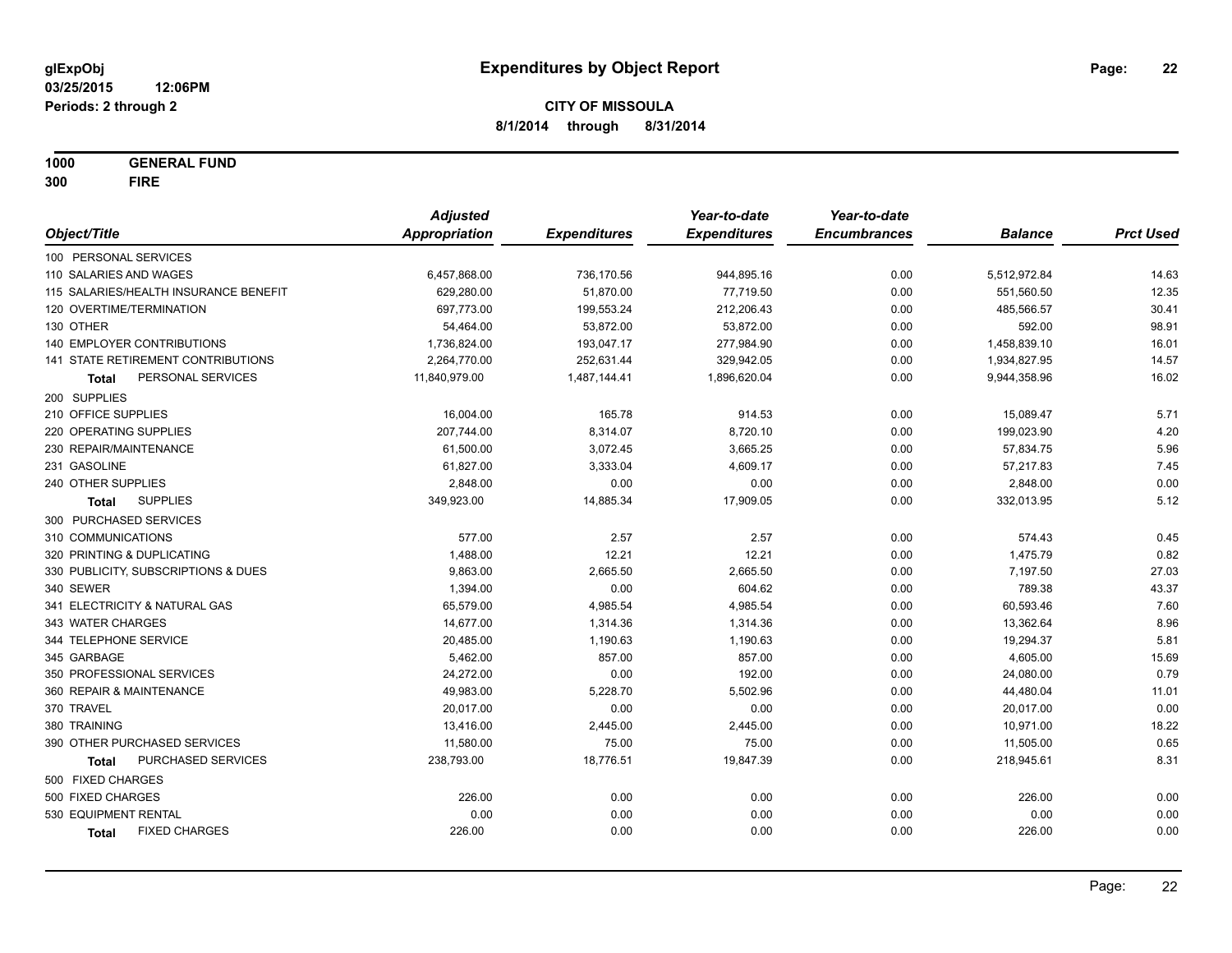#### **03/25/2015 12:06PM Periods: 2 through 2**

# **CITY OF MISSOULA 8/1/2014 through 8/31/2014**

**1000 GENERAL FUND 300 FIRE**

| Object/Title       |                           | <b>Adjusted</b><br>Appropriation | <b>Expenditures</b> | Year-to-date<br><b>Expenditures</b> | Year-to-date<br><b>Encumbrances</b> | <b>Balance</b> | <b>Prct Used</b> |
|--------------------|---------------------------|----------------------------------|---------------------|-------------------------------------|-------------------------------------|----------------|------------------|
| 900 CAPITAL OUTLAY |                           |                                  |                     |                                     |                                     |                |                  |
|                    | 940 MACHINERY & EQUIPMENT | 0.00                             | 0.00                | 0.00                                | 0.00                                | 0.00           | 0.00             |
| <b>Total</b>       | <b>CAPITAL OUTLAY</b>     | 0.00                             | 0.00                | 0.00                                | 0.00                                | 0.00           | 0.00             |
| <b>Total</b>       | FIRE                      | 12,429,921.00                    | 1,520,806.26        | 1,934,376.48                        | 0.00                                | 10,495,544.52  | 15.56            |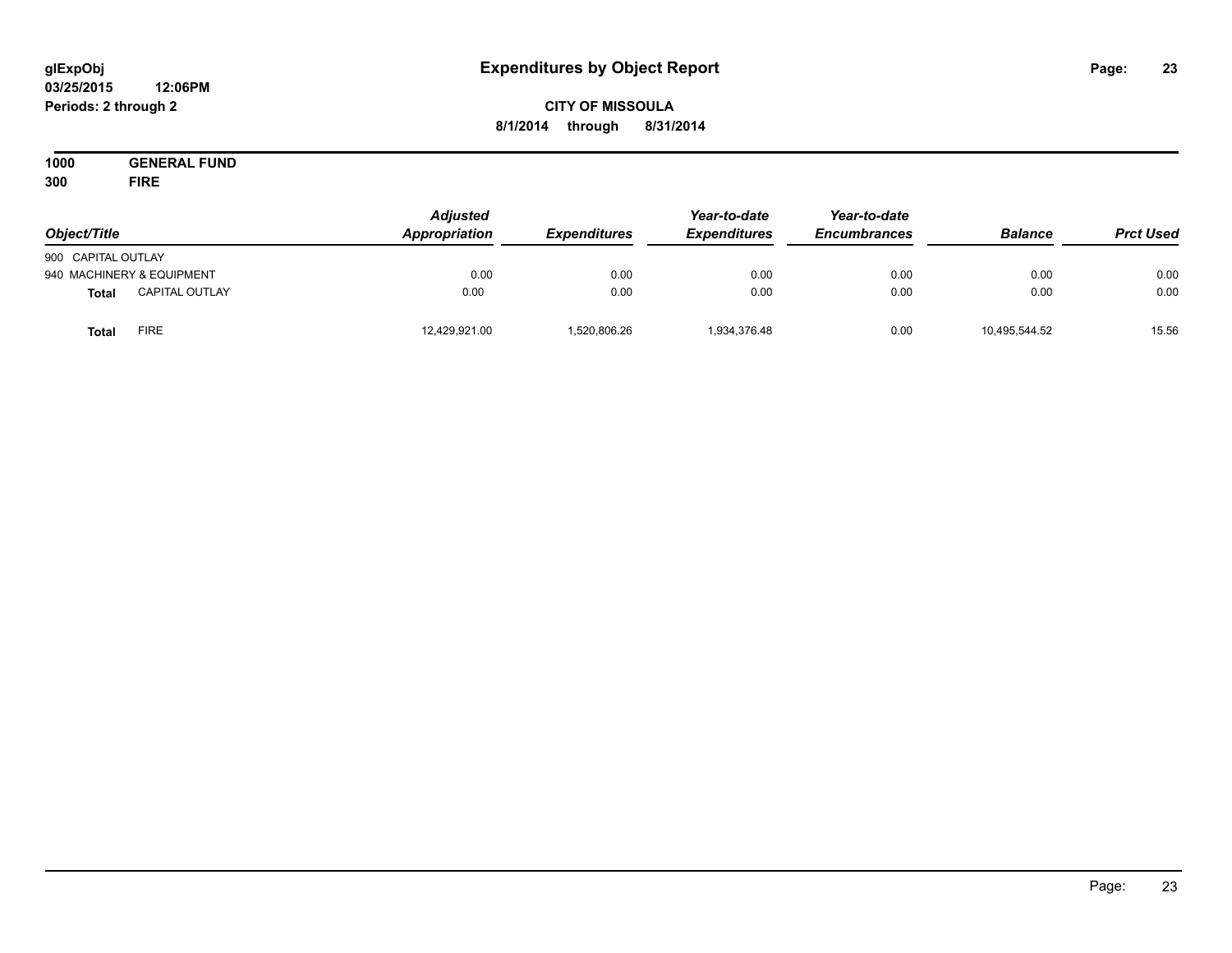#### **1000 GENERAL FUND**

**320 STREET MAINTENANCE**

|                                     | <b>Adjusted</b>      |                     | Year-to-date        | Year-to-date        |                |                  |
|-------------------------------------|----------------------|---------------------|---------------------|---------------------|----------------|------------------|
| Object/Title                        | <b>Appropriation</b> | <b>Expenditures</b> | <b>Expenditures</b> | <b>Encumbrances</b> | <b>Balance</b> | <b>Prct Used</b> |
| 100 PERSONAL SERVICES               |                      |                     |                     |                     |                |                  |
| 110 SALARIES AND WAGES              | 1,281,781.00         | 152,452.14          | 198,301.06          | 0.00                | 1,083,479.94   | 15.47            |
| 120 OVERTIME/TERMINATION            | 15,000.00            | 5,401.77            | 9,116.41            | 0.00                | 5,883.59       | 60.78            |
| 130 OTHER                           | 6,000.00             | 0.00                | 0.00                | 0.00                | 6,000.00       | 0.00             |
| 140 EMPLOYER CONTRIBUTIONS          | 716,841.00           | 77,297.84           | 135,997.52          | 0.00                | 580,843.48     | 18.97            |
| 141 STATE RETIREMENT CONTRIBUTIONS  | 0.00                 | 152.45              | 198.30              | 0.00                | $-198.30$      | 0.00             |
| PERSONAL SERVICES<br>Total          | 2,019,622.00         | 235,304.20          | 343,613.29          | 0.00                | 1,676,008.71   | 17.01            |
| 200 SUPPLIES                        |                      |                     |                     |                     |                |                  |
| 210 OFFICE SUPPLIES                 | 1,600.00             | 0.00                | 287.40              | 0.00                | 1,312.60       | 17.96            |
| 220 OPERATING SUPPLIES              | 170,317.00           | 3,427.02            | 5,189.04            | 0.00                | 165,127.96     | 3.05             |
| 230 REPAIR/MAINTENANCE              | 84,214.00            | 5,696.05            | 7,029.99            | 0.00                | 77,184.01      | 8.35             |
| 231 GASOLINE                        | 218,603.00           | 21,255.04           | 21,397.32           | 0.00                | 197,205.68     | 9.79             |
| 240 OTHER SUPPLIES                  | 0.00                 | 0.00                | 0.00                | 0.00                | 0.00           | 0.00             |
| 250 SUPPLIES FOR RESALE             | 0.00                 | 0.00                | 0.00                | 0.00                | 0.00           | 0.00             |
| <b>SUPPLIES</b><br><b>Total</b>     | 474,734.00           | 30,378.11           | 33,903.75           | 0.00                | 440,830.25     | 7.14             |
| 300 PURCHASED SERVICES              |                      |                     |                     |                     |                |                  |
| 310 COMMUNICATIONS                  | 7,000.00             | 0.00                | 0.00                | 0.00                | 7,000.00       | 0.00             |
| 320 PRINTING & DUPLICATING          | 3,000.00             | 0.00                | 0.00                | 0.00                | 3,000.00       | 0.00             |
| 330 PUBLICITY, SUBSCRIPTIONS & DUES | 0.00                 | 0.00                | 0.00                | 0.00                | 0.00           | 0.00             |
| 341 ELECTRICITY & NATURAL GAS       | 0.00                 | 0.00                | 0.00                | 0.00                | 0.00           | 0.00             |
| 343 WATER CHARGES                   | 6,000.00             | 1,030.31            | 1,030.31            | 0.00                | 4,969.69       | 17.17            |
| 344 TELEPHONE SERVICE               | 1,821.00             | 0.00                | 233.85              | 0.00                | 1,587.15       | 12.84            |
| 345 GARBAGE                         | 7,280.00             | 0.00                | 0.00                | 0.00                | 7,280.00       | 0.00             |
| 350 PROFESSIONAL SERVICES           | 5,150.00             | 0.00                | 0.00                | 0.00                | 5,150.00       | 0.00             |
| 360 REPAIR & MAINTENANCE            | 21,000.00            | 2,823.94            | 2,823.94            | 0.00                | 18,176.06      | 13.45            |
| 370 TRAVEL                          | 3,300.00             | 0.00                | 0.00                | 0.00                | 3,300.00       | 0.00             |
| 380 TRAINING                        | 1,500.00             | 0.00                | 0.00                | 0.00                | 1,500.00       | 0.00             |
| PURCHASED SERVICES<br><b>Total</b>  | 56,051.00            | 3,854.25            | 4,088.10            | 0.00                | 51,962.90      | 7.29             |
| 400 BUILDING MATERIALS              |                      |                     |                     |                     |                |                  |
| 400 BUILDING MATERIALS              | 71,263.00            | 14,863.19           | 25,179.99           | 0.00                | 46,083.01      | 35.33            |
| <b>BUILDING MATERIALS</b><br>Total  | 71,263.00            | 14,863.19           | 25,179.99           | 0.00                | 46,083.01      | 35.33            |
| 500 FIXED CHARGES                   |                      |                     |                     |                     |                |                  |
| 500 FIXED CHARGES                   | 21,500.00            | 1,040.00            | 1,040.00            | 0.00                | 20,460.00      | 4.84             |
|                                     |                      |                     |                     |                     |                |                  |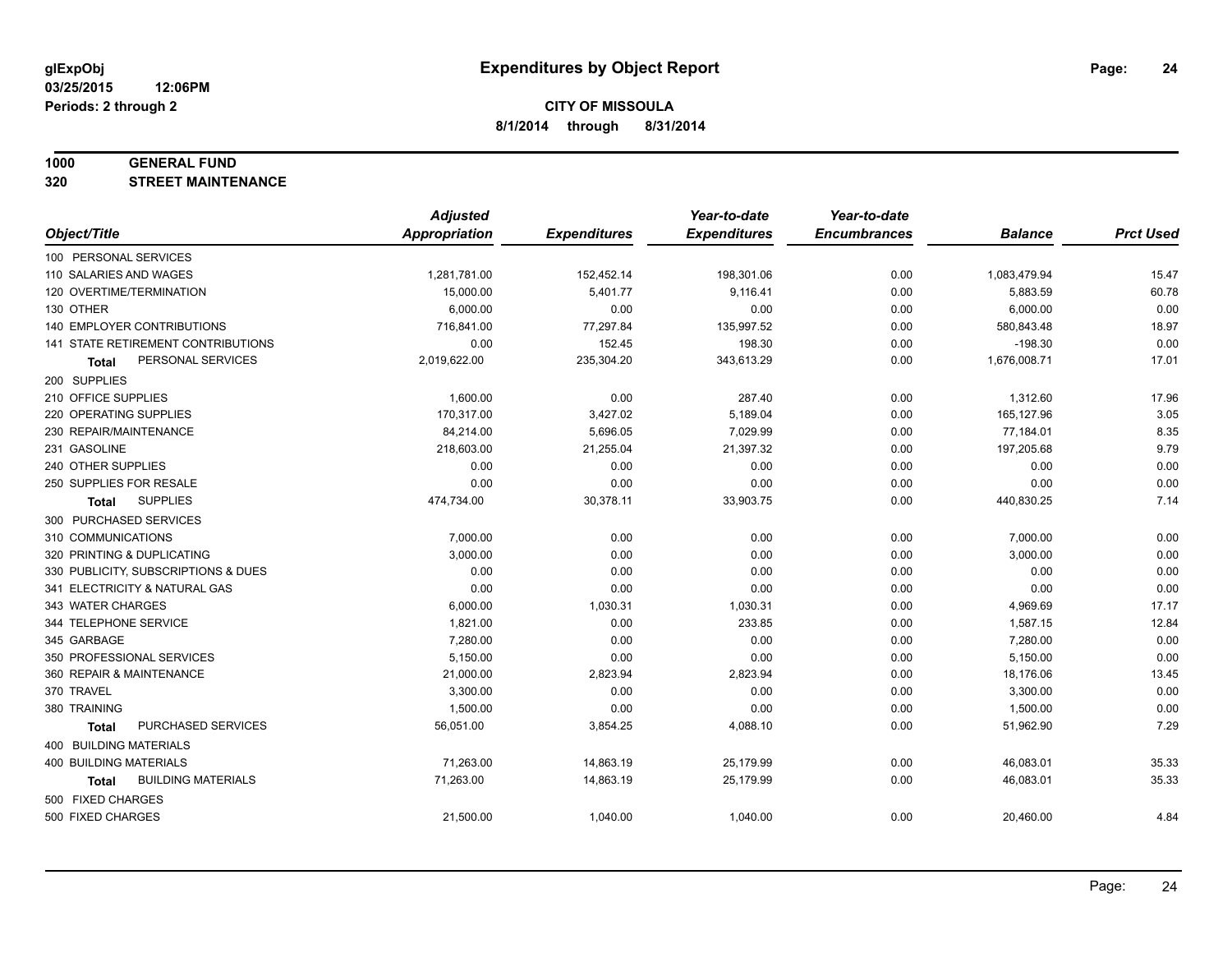#### **1000 GENERAL FUND**

**320 STREET MAINTENANCE**

| Object/Title       |                             | <b>Adjusted</b><br>Appropriation | <b>Expenditures</b> | Year-to-date<br><b>Expenditures</b> | Year-to-date<br><b>Encumbrances</b> | <b>Balance</b> | <b>Prct Used</b> |
|--------------------|-----------------------------|----------------------------------|---------------------|-------------------------------------|-------------------------------------|----------------|------------------|
|                    |                             |                                  |                     |                                     |                                     |                |                  |
| 600 DEBT SERVICE   |                             |                                  |                     |                                     |                                     |                |                  |
| 610 PRINCIPAL      |                             | 0.00                             | 0.00                | 0.00                                | 0.00                                | 0.00           | 0.00             |
|                    | 620 INTEREST / SERVICE FEES | 0.00                             | 0.00                | 0.00                                | 0.00                                | 0.00           | 0.00             |
| Total              | <b>DEBT SERVICE</b>         | 0.00                             | 0.00                | 0.00                                | 0.00                                | 0.00           | 0.00             |
| 900 CAPITAL OUTLAY |                             |                                  |                     |                                     |                                     |                |                  |
| 930 IMPROVEMENTS   |                             | 196.558.00                       | 35,682.26           | 54.840.98                           | 0.00                                | 141.717.02     | 27.90            |
|                    | 940 MACHINERY & EQUIPMENT   | 0.00                             | 0.00                | 0.00                                | 0.00                                | 0.00           | 0.00             |
| <b>Total</b>       | <b>CAPITAL OUTLAY</b>       | 196,558.00                       | 35,682.26           | 54,840.98                           | 0.00                                | 141.717.02     | 27.90            |
| <b>Total</b>       | <b>STREET MAINTENANCE</b>   | 2.839.728.00                     | 321.122.01          | 462.666.11                          | 0.00                                | 2.377.061.89   | 16.29            |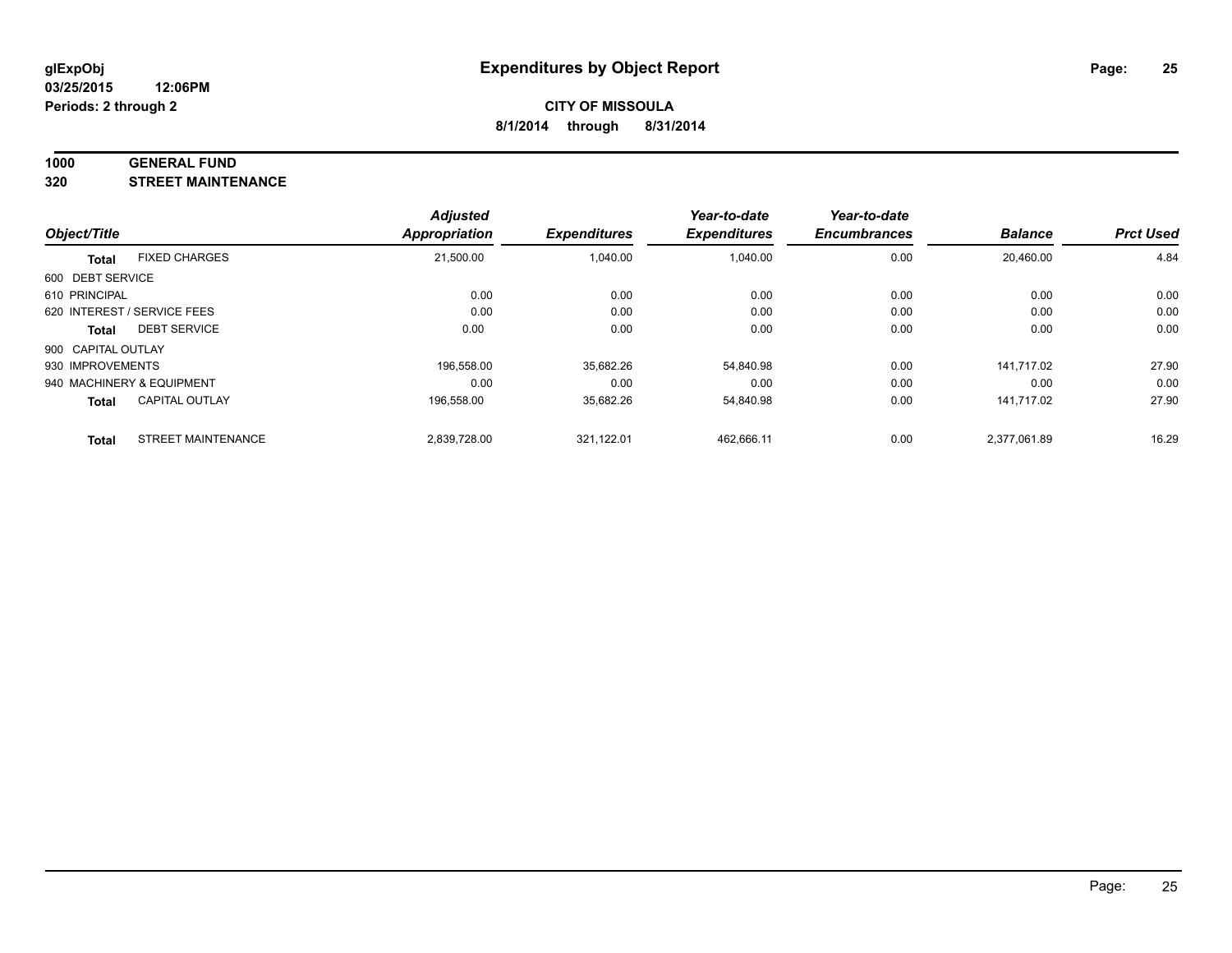#### **1000 GENERAL FUND**

**321 VEHICLE MAINTENANCE**

|                                     | <b>Adjusted</b>      |                     | Year-to-date        | Year-to-date        |                |                  |
|-------------------------------------|----------------------|---------------------|---------------------|---------------------|----------------|------------------|
| Object/Title                        | <b>Appropriation</b> | <b>Expenditures</b> | <b>Expenditures</b> | <b>Encumbrances</b> | <b>Balance</b> | <b>Prct Used</b> |
| 100 PERSONAL SERVICES               |                      |                     |                     |                     |                |                  |
| 110 SALARIES AND WAGES              | 518,162.00           | 63,274.36           | 87,725.96           | 0.00                | 430,436.04     | 16.93            |
| 120 OVERTIME/TERMINATION            | 2,000.00             | 0.00                | 0.00                | 0.00                | 2,000.00       | 0.00             |
| 130 OTHER                           | 75,168.00            | 0.00                | 0.00                | 0.00                | 75,168.00      | 0.00             |
| 140 EMPLOYER CONTRIBUTIONS          | 243,319.00           | 24,528.99           | 45,887.34           | 0.00                | 197,431.66     | 18.86            |
| 141 STATE RETIREMENT CONTRIBUTIONS  | 0.00                 | 63.27               | 89.40               | 0.00                | $-89.40$       | 0.00             |
| PERSONAL SERVICES<br>Total          | 838,649.00           | 87,866.62           | 133,702.70          | 0.00                | 704,946.30     | 15.94            |
| 200 SUPPLIES                        |                      |                     |                     |                     |                |                  |
| 210 OFFICE SUPPLIES                 | 1,000.00             | 66.09               | 66.09               | 0.00                | 933.91         | 6.61             |
| 220 OPERATING SUPPLIES              | 28,306.00            | 878.07              | 3,678.32            | 0.00                | 24,627.68      | 12.99            |
| 230 REPAIR/MAINTENANCE              | 34,631.00            | 5,976.75            | 6,651.81            | 0.00                | 27,979.19      | 19.21            |
| 231 GASOLINE                        | 4,813.00             | 621.70              | 621.70              | 0.00                | 4,191.30       | 12.92            |
| 240 OTHER SUPPLIES                  | 11,010.00            | 1,605.11            | 1,668.11            | 0.00                | 9,341.89       | 15.15            |
| <b>SUPPLIES</b><br>Total            | 79,760.00            | 9,147.72            | 12,686.03           | 0.00                | 67,073.97      | 15.91            |
| 300 PURCHASED SERVICES              |                      |                     |                     |                     |                |                  |
| 310 COMMUNICATIONS                  | 150.00               | 0.00                | 0.00                | 0.00                | 150.00         | 0.00             |
| 320 PRINTING & DUPLICATING          | 350.00               | 0.00                | 0.00                | 0.00                | 350.00         | 0.00             |
| 330 PUBLICITY, SUBSCRIPTIONS & DUES | 230.00               | 0.00                | 0.00                | 0.00                | 230.00         | 0.00             |
| 340 SEWER                           | 2,580.00             | 0.00                | 749.09              | 0.00                | 1,830.91       | 29.03            |
| 341 ELECTRICITY & NATURAL GAS       | 162,002.00           | 14,612.54           | 14,612.54           | 0.00                | 147,389.46     | 9.02             |
| 343 WATER CHARGES                   | 12,356.00            | 703.14              | 703.14              | 0.00                | 11,652.86      | 5.69             |
| 344 TELEPHONE SERVICE               | 2,590.00             | 2.05                | 2.05                | 0.00                | 2,587.95       | 0.08             |
| 345 GARBAGE                         | 9,815.00             | 995.22              | 1,330.87            | 0.00                | 8,484.13       | 13.56            |
| 350 PROFESSIONAL SERVICES           | 12,895.00            | 2,442.06            | 2,442.06            | 0.00                | 10,452.94      | 18.94            |
| 360 REPAIR & MAINTENANCE            | 212,326.00           | 4,389.58            | 20,691.07           | 0.00                | 191,634.93     | 9.74             |
| 370 TRAVEL                          | 1,050.00             | 0.00                | 0.00                | 0.00                | 1,050.00       | 0.00             |
| 380 TRAINING                        | 850.00               | 0.00                | 0.00                | 0.00                | 850.00         | 0.00             |
| 390 OTHER PURCHASED SERVICES        | 0.00                 | 0.00                | 0.00                | 0.00                | 0.00           | 0.00             |
| PURCHASED SERVICES<br><b>Total</b>  | 417,194.00           | 23,144.59           | 40,530.82           | 0.00                | 376,663.18     | 9.72             |
| 800 OTHER OBJECTS                   |                      |                     |                     |                     |                |                  |
| 845 CONTINGENCY                     | 0.00                 | 0.00                | 0.00                | 0.00                | 0.00           | 0.00             |
| OTHER OBJECTS<br>Total              | 0.00                 | 0.00                | 0.00                | 0.00                | 0.00           | 0.00             |
| 900 CAPITAL OUTLAY                  |                      |                     |                     |                     |                |                  |
| 940 MACHINERY & EQUIPMENT           | 0.00                 | 0.00                | 0.00                | 0.00                | 0.00           | 0.00             |
|                                     |                      |                     |                     |                     |                |                  |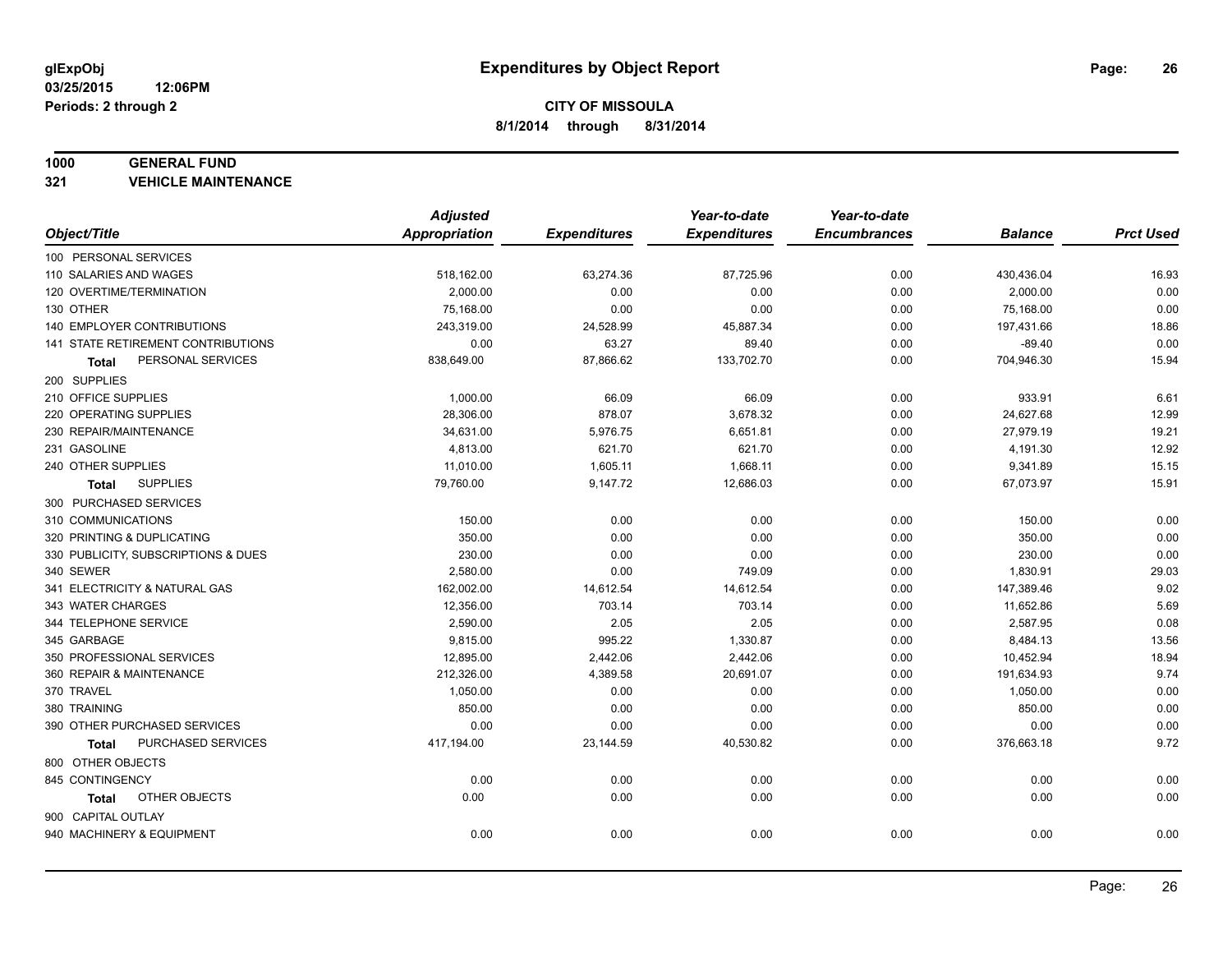#### **03/25/2015 12:06PM Periods: 2 through 2**

# **CITY OF MISSOULA 8/1/2014 through 8/31/2014**

# **1000 GENERAL FUND**

**321 VEHICLE MAINTENANCE**

| Object/Title |                            | <b>Adjusted</b><br>Appropriation | <b>Expenditures</b> | Year-to-date<br><b>Expenditures</b> | Year-to-date<br><b>Encumbrances</b> | <b>Balance</b> | <b>Prct Used</b> |
|--------------|----------------------------|----------------------------------|---------------------|-------------------------------------|-------------------------------------|----------------|------------------|
| <b>Total</b> | CAPITAL OUTLAY             | 0.00                             | 0.00                | 0.00                                | 0.00                                | 0.00           | 0.00             |
| <b>Total</b> | <b>VEHICLE MAINTENANCE</b> | 335,603.00                       | 120,158.93          | 186,919.55                          | 0.00                                | ,148,683.45    | 14.00            |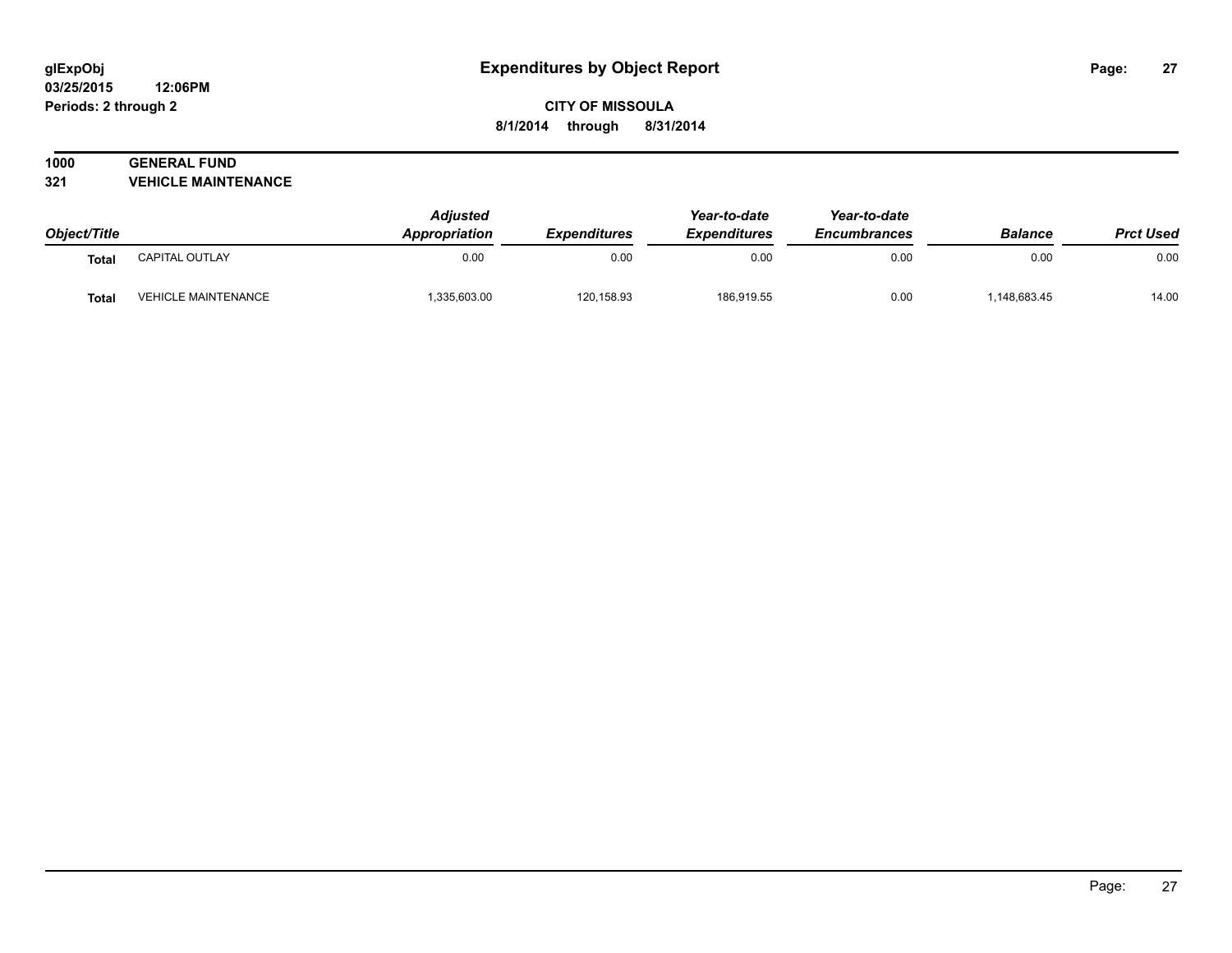# **1000 GENERAL FUND**

**340 CEMETERY**

|                                           | <b>Adjusted</b> |                     | Year-to-date        | Year-to-date        |                |                  |
|-------------------------------------------|-----------------|---------------------|---------------------|---------------------|----------------|------------------|
| Object/Title                              | Appropriation   | <b>Expenditures</b> | <b>Expenditures</b> | <b>Encumbrances</b> | <b>Balance</b> | <b>Prct Used</b> |
| 100 PERSONAL SERVICES                     |                 |                     |                     |                     |                |                  |
| 110 SALARIES AND WAGES                    | 387,911.00      | 45,029.46           | 58,047.69           | 0.00                | 329,863.31     | 14.96            |
| 120 OVERTIME/TERMINATION                  | 5,000.00        | 9.24                | 9.24                | 0.00                | 4,990.76       | 0.18             |
| 140 EMPLOYER CONTRIBUTIONS                | 163,453.00      | 16,133.02           | 31,908.08           | 0.00                | 131,544.92     | 19.52            |
| 141 STATE RETIREMENT CONTRIBUTIONS        | 0.00            | 45.03               | 58.05               | 0.00                | $-58.05$       | 0.00             |
| PERSONAL SERVICES<br>Total                | 556,364.00      | 61,216.75           | 90,023.06           | 0.00                | 466,340.94     | 16.18            |
| 200 SUPPLIES                              |                 |                     |                     |                     |                |                  |
| 210 OFFICE SUPPLIES                       | 2,770.00        | 84.90               | 164.89              | 0.00                | 2,605.11       | 5.95             |
| 220 OPERATING SUPPLIES                    | 35,802.00       | 1,594.47            | 4,052.24            | 0.00                | 31,749.76      | 11.32            |
| 230 REPAIR/MAINTENANCE                    | 20,120.00       | 2,899.17            | 3,213.20            | 0.00                | 16,906.80      | 15.97            |
| 231 GASOLINE                              | 14,398.00       | 1,773.48            | 1,773.48            | 0.00                | 12,624.52      | 12.32            |
| 240 OTHER SUPPLIES                        | 0.00            | 0.00                | 0.00                | 0.00                | 0.00           | 0.00             |
| 250 SUPPLIES FOR RESALE                   | 0.00            | 0.00                | 0.00                | 0.00                | 0.00           | 0.00             |
| <b>SUPPLIES</b><br>Total                  | 73,090.00       | 6,352.02            | 9,203.81            | 0.00                | 63,886.19      | 12.59            |
| 300 PURCHASED SERVICES                    |                 |                     |                     |                     |                |                  |
| 310 COMMUNICATIONS                        | 1,933.00        | 106.65              | 115.56              | 0.00                | 1,817.44       | 5.98             |
| 320 PRINTING & DUPLICATING                | 775.00          | 129.95              | 129.95              | 0.00                | 645.05         | 16.77            |
| 330 PUBLICITY, SUBSCRIPTIONS & DUES       | 814.00          | 0.00                | 0.00                | 0.00                | 814.00         | 0.00             |
| 341 ELECTRICITY & NATURAL GAS             | 17,865.00       | 1,758.51            | 1,758.51            | 0.00                | 16,106.49      | 9.84             |
| 343 WATER CHARGES                         | 1,082.00        | 67.41               | 67.41               | 0.00                | 1,014.59       | 6.23             |
| 344 TELEPHONE SERVICE                     | 2,400.00        | 149.66              | 297.99              | 0.00                | 2,102.01       | 12.42            |
| 345 GARBAGE                               | 1,070.00        | 153.00              | 153.00              | 0.00                | 917.00         | 14.30            |
| 350 PROFESSIONAL SERVICES                 | 1,000.00        | 0.00                | 0.00                | 0.00                | 1,000.00       | 0.00             |
| 360 REPAIR & MAINTENANCE                  | 3,700.00        | 388.09              | 448.09              | 0.00                | 3,251.91       | 12.11            |
| 370 TRAVEL                                | 500.00          | 0.00                | 0.00                | 0.00                | 500.00         | 0.00             |
| 380 TRAINING                              | 1,006.00        | 50.00               | 50.00               | 0.00                | 956.00         | 4.97             |
| 390 OTHER PURCHASED SERVICES              | 3,342.00        | 202.80              | 351.15              | 0.00                | 2,990.85       | 10.51            |
| PURCHASED SERVICES<br><b>Total</b>        | 35,487.00       | 3,006.07            | 3,371.66            | 0.00                | 32,115.34      | 9.50             |
| 400 BUILDING MATERIALS                    |                 |                     |                     |                     |                |                  |
| <b>400 BUILDING MATERIALS</b>             | 0.00            | 0.00                | 0.00                | 0.00                | 0.00           | 0.00             |
| <b>BUILDING MATERIALS</b><br><b>Total</b> | 0.00            | 0.00                | 0.00                | 0.00                | 0.00           | 0.00             |
| 500 FIXED CHARGES                         |                 |                     |                     |                     |                |                  |
| 500 FIXED CHARGES                         | 0.00            | 0.00                | 0.00                | 0.00                | 0.00           | 0.00             |
| 530 EQUIPMENT RENTAL                      | 500.00          | 10.50               | 10.50               | 0.00                | 489.50         | 2.10             |
|                                           |                 |                     |                     |                     |                |                  |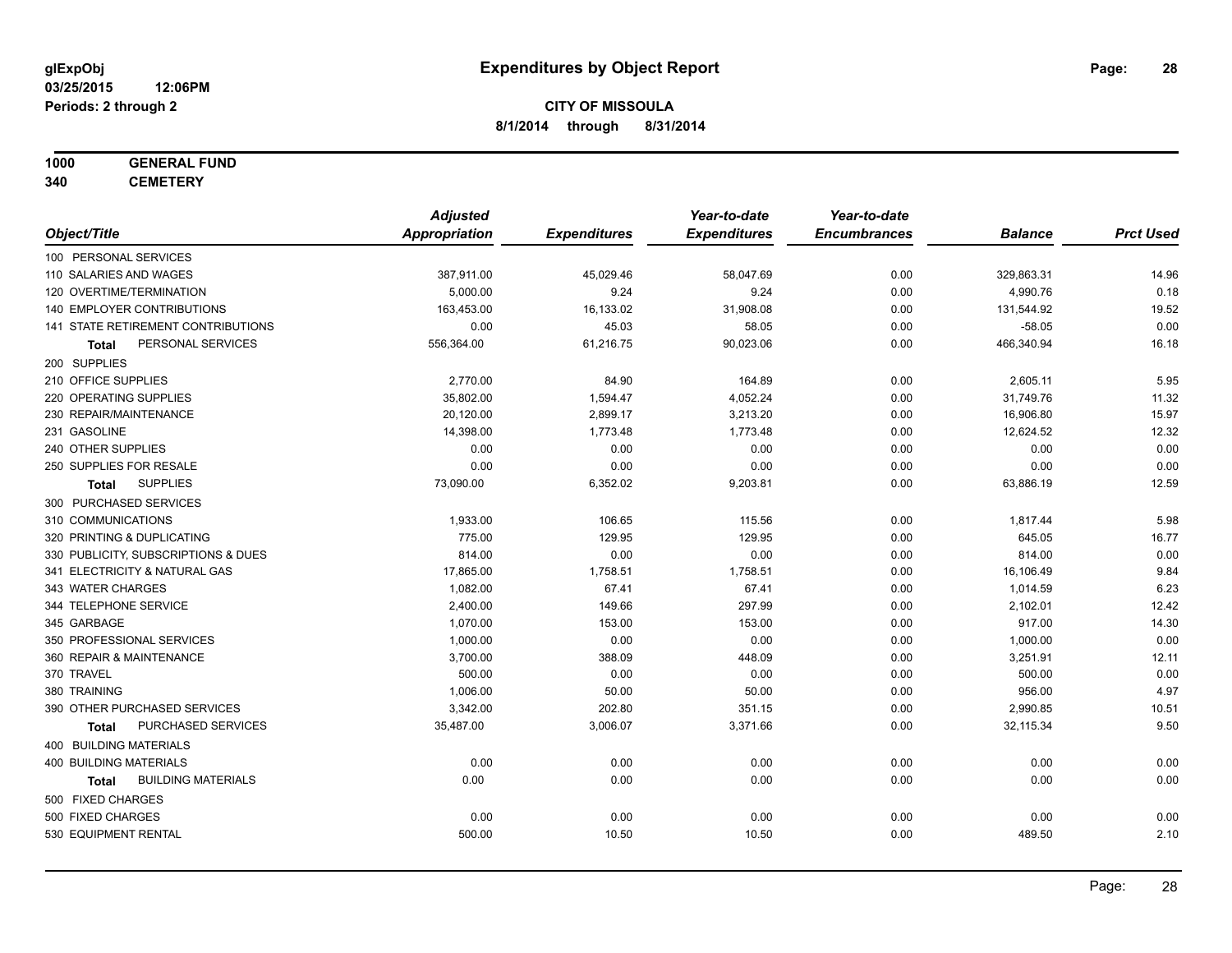# **1000 GENERAL FUND**

**340 CEMETERY**

|                    |                           | <b>Adjusted</b> |                     | Year-to-date        | Year-to-date        |                |                  |
|--------------------|---------------------------|-----------------|---------------------|---------------------|---------------------|----------------|------------------|
| Object/Title       |                           | Appropriation   | <b>Expenditures</b> | <b>Expenditures</b> | <b>Encumbrances</b> | <b>Balance</b> | <b>Prct Used</b> |
| <b>Total</b>       | <b>FIXED CHARGES</b>      | 500.00          | 10.50               | 10.50               | 0.00                | 489.50         | 2.10             |
| 800 OTHER OBJECTS  |                           |                 |                     |                     |                     |                |                  |
| 845 CONTINGENCY    |                           | 8,185.00        | 440.00              | 2,268.00            | 0.00                | 5,917.00       | 27.71            |
| <b>Total</b>       | OTHER OBJECTS             | 8,185.00        | 440.00              | 2,268.00            | 0.00                | 5,917.00       | 27.71            |
| 900 CAPITAL OUTLAY |                           |                 |                     |                     |                     |                |                  |
| 920 BUILDINGS      |                           | 0.00            | 0.00                | 0.00                | 0.00                | 0.00           | 0.00             |
| 930 IMPROVEMENTS   |                           | 0.00            | 0.00                | 0.00                | 0.00                | 0.00           | 0.00             |
|                    | 940 MACHINERY & EQUIPMENT | 0.00            | 0.00                | 0.00                | 0.00                | 0.00           | 0.00             |
| <b>Total</b>       | <b>CAPITAL OUTLAY</b>     | 0.00            | 0.00                | 0.00                | 0.00                | 0.00           | 0.00             |
| <b>Total</b>       | <b>CEMETERY</b>           | 673,626.00      | 71,025.34           | 104.877.03          | 0.00                | 568,748.97     | 15.57            |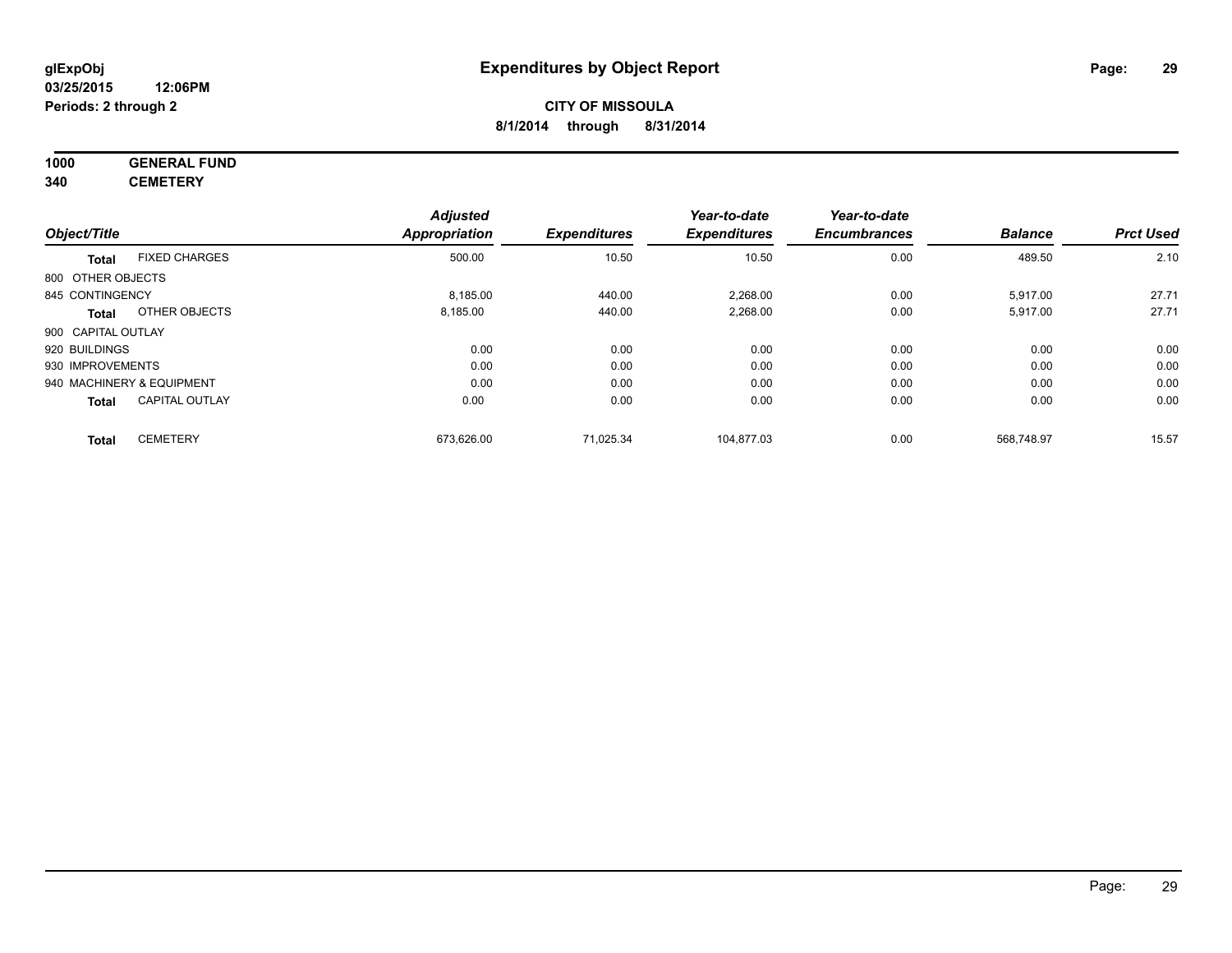#### **1000 GENERAL FUND**

**370 PARKS & RECREATION**

|                                           | <b>Adjusted</b>      |                     | Year-to-date        | Year-to-date        |                |                  |
|-------------------------------------------|----------------------|---------------------|---------------------|---------------------|----------------|------------------|
| Object/Title                              | <b>Appropriation</b> | <b>Expenditures</b> | <b>Expenditures</b> | <b>Encumbrances</b> | <b>Balance</b> | <b>Prct Used</b> |
| 100 PERSONAL SERVICES                     |                      |                     |                     |                     |                |                  |
| 110 SALARIES AND WAGES                    | 2,055,822.00         | 287,970.65          | 367,827.11          | 0.00                | 1,687,994.89   | 17.89            |
| 120 OVERTIME/TERMINATION                  | 7,000.00             | 361.57              | 390.53              | 0.00                | 6,609.47       | 5.58             |
| 130 OTHER                                 | 12,760.00            | 0.00                | 0.00                | 0.00                | 12,760.00      | 0.00             |
| 140 EMPLOYER CONTRIBUTIONS                | 752,355.00           | 82,836.16           | 147,470.79          | 0.00                | 604,884.21     | 19.60            |
| <b>141 STATE RETIREMENT CONTRIBUTIONS</b> | 0.00                 | 287.97              | 367.83              | 0.00                | $-367.83$      | 0.00             |
| PERSONAL SERVICES<br>Total                | 2,827,937.00         | 371,456.35          | 516,056.26          | 0.00                | 2,311,880.74   | 18.25            |
| 200 SUPPLIES                              |                      |                     |                     |                     |                |                  |
| 210 OFFICE SUPPLIES                       | 5,465.00             | 821.55              | 1,053.04            | 0.00                | 4,411.96       | 19.27            |
| 220 OPERATING SUPPLIES                    | 94,346.00            | 2,612.95            | 3,498.79            | 0.00                | 90,847.21      | 3.71             |
| 230 REPAIR/MAINTENANCE                    | 68,649.00            | 6,860.95            | 8,761.68            | 0.00                | 59,887.32      | 12.76            |
| 231 GASOLINE                              | 79,836.00            | 0.00                | 0.00                | 0.00                | 79,836.00      | 0.00             |
| 240 OTHER SUPPLIES                        | 0.00                 | 0.00                | 0.00                | 0.00                | 0.00           | 0.00             |
| <b>SUPPLIES</b><br>Total                  | 248,296.00           | 10,295.45           | 13,313.51           | 0.00                | 234,982.49     | 5.36             |
| 300 PURCHASED SERVICES                    |                      |                     |                     |                     |                |                  |
| 310 COMMUNICATIONS                        | 4,369.00             | 273.24              | 273.24              | 0.00                | 4,095.76       | 6.25             |
| 320 PRINTING & DUPLICATING                | 8,700.00             | 0.00                | 21.00               | 0.00                | 8,679.00       | 0.24             |
| 330 PUBLICITY, SUBSCRIPTIONS & DUES       | 9,140.00             | 218.00              | 436.00              | 0.00                | 8,704.00       | 4.77             |
| 340 SEWER                                 | 2,154.00             | 0.00                | 1,053.75            | 0.00                | 1,100.25       | 48.92            |
| 341 ELECTRICITY & NATURAL GAS             | 105,462.00           | 418.67              | 418.67              | 0.00                | 105,043.33     | 0.40             |
| 343 WATER CHARGES                         | 156,801.00           | 33,355.06           | 33,355.06           | 0.00                | 123,445.94     | 21.27            |
| 344 TELEPHONE SERVICE                     | 20,021.00            | 1,594.69            | 1,704.31            | 0.00                | 18,316.69      | 8.51             |
| 345 GARBAGE                               | 28,283.00            | 6,541.60            | 6,870.00            | 0.00                | 21,413.00      | 24.29            |
| 350 PROFESSIONAL SERVICES                 | 59,750.00            | 1,163.79            | 2,271.47            | 0.00                | 57,478.53      | 3.80             |
| 360 REPAIR & MAINTENANCE                  | 47,756.00            | 1,760.05            | 2,553.05            | 0.00                | 45,202.95      | 5.35             |
| 370 TRAVEL                                | 6,194.00             | 0.00                | 0.00                | 0.00                | 6,194.00       | 0.00             |
| 380 TRAINING                              | 5,236.00             | 0.00                | 0.00                | 0.00                | 5,236.00       | 0.00             |
| 390 OTHER PURCHASED SERVICES              | 25,499.00            | 2,857.50            | 2,897.50            | 0.00                | 22,601.50      | 11.36            |
| PURCHASED SERVICES<br><b>Total</b>        | 479,365.00           | 48,182.60           | 51,854.05           | 0.00                | 427,510.95     | 10.82            |
| 800 OTHER OBJECTS                         |                      |                     |                     |                     |                |                  |
| 820 TRANSFERS TO OTHER FUNDS              | 10,000.00            | 0.00                | 0.00                | 0.00                | 10,000.00      | 0.00             |
| OTHER OBJECTS<br>Total                    | 10,000.00            | 0.00                | 0.00                | 0.00                | 10,000.00      | 0.00             |
| 900 CAPITAL OUTLAY                        |                      |                     |                     |                     |                |                  |
| 930 IMPROVEMENTS                          | 0.00                 | 7,480.00            | 7,480.00            | 0.00                | $-7,480.00$    | 0.00             |
|                                           |                      |                     |                     |                     |                |                  |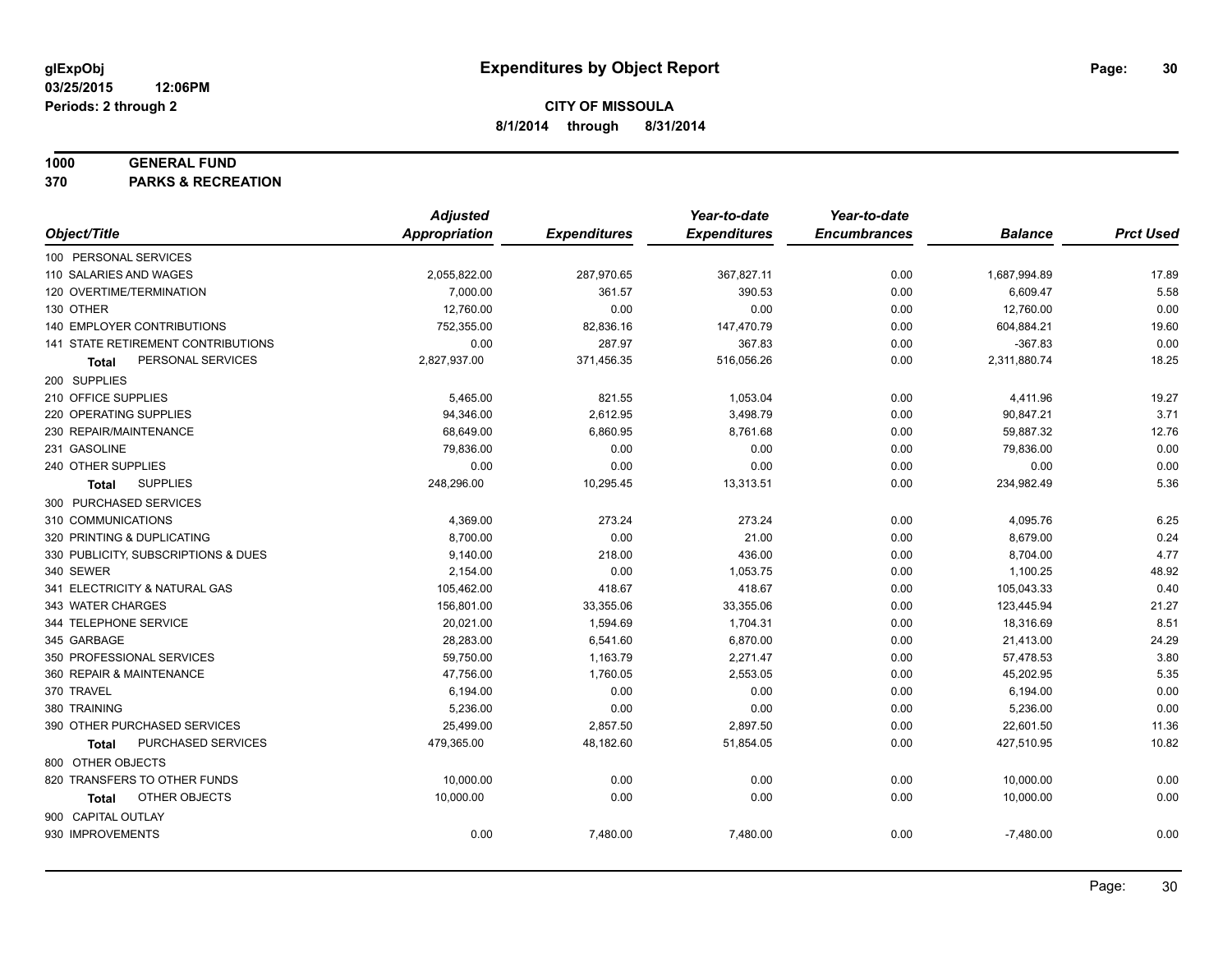#### **03/25/2015 12:06PM Periods: 2 through 2**

# **CITY OF MISSOULA 8/1/2014 through 8/31/2014**

# **1000 GENERAL FUND**

**370 PARKS & RECREATION**

| Object/Title<br>940 MACHINERY & EQUIPMENT |                               | <b>Adjusted</b><br>Appropriation | <b>Expenditures</b> | Year-to-date<br><b>Expenditures</b><br>0.00 | Year-to-date<br><b>Encumbrances</b><br>0.00 | <b>Balance</b> | <b>Prct Used</b><br>0.00 |
|-------------------------------------------|-------------------------------|----------------------------------|---------------------|---------------------------------------------|---------------------------------------------|----------------|--------------------------|
|                                           |                               | 0.00                             | 0.00                |                                             |                                             | 0.00           |                          |
| Total                                     | <b>CAPITAL OUTLAY</b>         | 0.00                             | 7.480.00            | 7.480.00                                    | 0.00                                        | $-7.480.00$    | 0.00                     |
| Total                                     | <b>PARKS &amp; RECREATION</b> | 3.565.598.00                     | 437,414.40          | 588.703.82                                  | 0.00                                        | 2,976,894.18   | 16.51                    |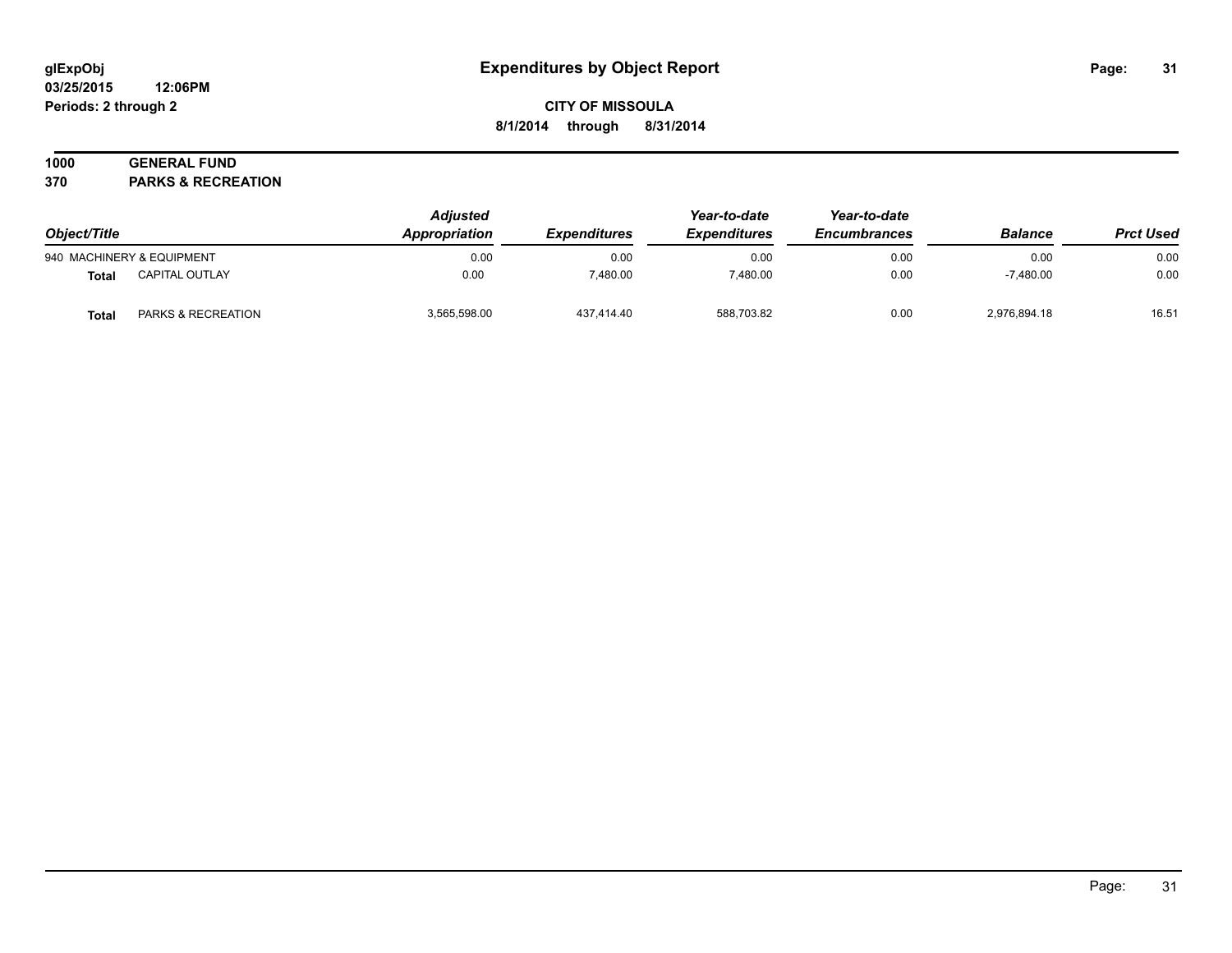#### **1000 GENERAL FUND**

**390 NON-DEPARTMENTAL**

|                                            | <b>Adjusted</b> |                     | Year-to-date        | Year-to-date        |                |                  |
|--------------------------------------------|-----------------|---------------------|---------------------|---------------------|----------------|------------------|
| Object/Title                               | Appropriation   | <b>Expenditures</b> | <b>Expenditures</b> | <b>Encumbrances</b> | <b>Balance</b> | <b>Prct Used</b> |
| 100 PERSONAL SERVICES                      |                 |                     |                     |                     |                |                  |
| 110 SALARIES AND WAGES                     | 44,976.00       | 0.00                | $-2.10$             | 0.00                | 44,978.10      | 0.00             |
| 120 OVERTIME/TERMINATION                   | 25,000.00       | 0.00                | 0.00                | 0.00                | 25,000.00      | 0.00             |
| 140 EMPLOYER CONTRIBUTIONS                 | $-22,556.00$    | $-2.75$             | $-363.90$           | 0.00                | $-22, 192.10$  | 1.61             |
| PERSONAL SERVICES<br>Total                 | 47,420.00       | $-2.75$             | $-366.00$           | 0.00                | 47,786.00      | $-0.77$          |
| 200 SUPPLIES                               |                 |                     |                     |                     |                |                  |
| 220 OPERATING SUPPLIES                     | 0.00            | 0.00                | 0.00                | 0.00                | 0.00           | 0.00             |
| 230 REPAIR/MAINTENANCE                     | 50,000.00       | 0.00                | 0.00                | 0.00                | 50,000.00      | 0.00             |
| 231 GASOLINE                               | 0.00            | 0.00                | 0.00                | 0.00                | 0.00           | 0.00             |
| 240 OTHER SUPPLIES                         | 0.00            | 0.00                | 0.00                | 0.00                | 0.00           | 0.00             |
| <b>SUPPLIES</b><br>Total                   | 50,000.00       | 0.00                | 0.00                | 0.00                | 50,000.00      | 0.00             |
| 300 PURCHASED SERVICES                     |                 |                     |                     |                     |                |                  |
| 310 COMMUNICATIONS                         | 0.00            | 0.00                | 0.00                | 0.00                | 0.00           | 0.00             |
| 330 PUBLICITY, SUBSCRIPTIONS & DUES        | 0.00            | 0.00                | 0.00                | 0.00                | 0.00           | 0.00             |
| 341 ELECTRICITY & NATURAL GAS              | 0.00            | 0.00                | 0.00                | 0.00                | 0.00           | 0.00             |
| 350 PROFESSIONAL SERVICES                  | 88,766.00       | 0.00                | 2,000.00            | 0.00                | 86,766.00      | 2.25             |
| 360 REPAIR & MAINTENANCE                   | 0.00            | 0.00                | 0.00                | 0.00                | 0.00           | 0.00             |
| 390 OTHER PURCHASED SERVICES               | 230,197.00      | 0.00                | 0.00                | 0.00                | 230,197.00     | 0.00             |
| PURCHASED SERVICES<br>Total                | 318,963.00      | 0.00                | 2,000.00            | 0.00                | 316,963.00     | 0.63             |
| 400 BUILDING MATERIALS                     |                 |                     |                     |                     |                |                  |
| <b>400 BUILDING MATERIALS</b>              | 0.00            | 0.00                | 0.00                | 0.00                | 0.00           | 0.00             |
| <b>BUILDING MATERIALS</b><br>Total         | 0.00            | 0.00                | 0.00                | 0.00                | 0.00           | 0.00             |
| 500 FIXED CHARGES                          |                 |                     |                     |                     |                |                  |
| 500 FIXED CHARGES                          | 1,029,863.00    | 182,969.70          | 648,257.70          | 0.00                | 381,605.30     | 62.95            |
| 550 MERCHANT SERVICE FEES                  | 29,700.00       | 0.00                | 0.00                | 0.00                | 29,700.00      | 0.00             |
| <b>FIXED CHARGES</b><br>Total              | 1,059,563.00    | 182,969.70          | 648,257.70          | 0.00                | 411,305.30     | 61.18            |
| 600 DEBT SERVICE                           |                 |                     |                     |                     |                |                  |
| 610 PRINCIPAL                              | 409,805.00      | 204,804.43          | 204,804.43          | 0.00                | 205,000.57     | 49.98            |
| 620 INTEREST / SERVICE FEES                | 15,179.00       | 3,914.22            | 3,914.22            | 0.00                | 11,264.78      | 25.79            |
| <b>DEBT SERVICE</b><br><b>Total</b>        | 424,984.00      | 208,718.65          | 208,718.65          | 0.00                | 216,265.35     | 49.11            |
| 700 GRANTS & CONTRIBUTIONS                 |                 |                     |                     |                     |                |                  |
| 700 GRANTS & CONTRIBUTIONS                 | 2,202,317.00    | 2,207.54            | 149,076.29          | 0.00                | 2,053,240.71   | 6.77             |
| <b>GRANTS &amp; CONTRIBUTIONS</b><br>Total | 2,202,317.00    | 2,207.54            | 149,076.29          | 0.00                | 2,053,240.71   | 6.77             |
|                                            |                 |                     |                     |                     |                |                  |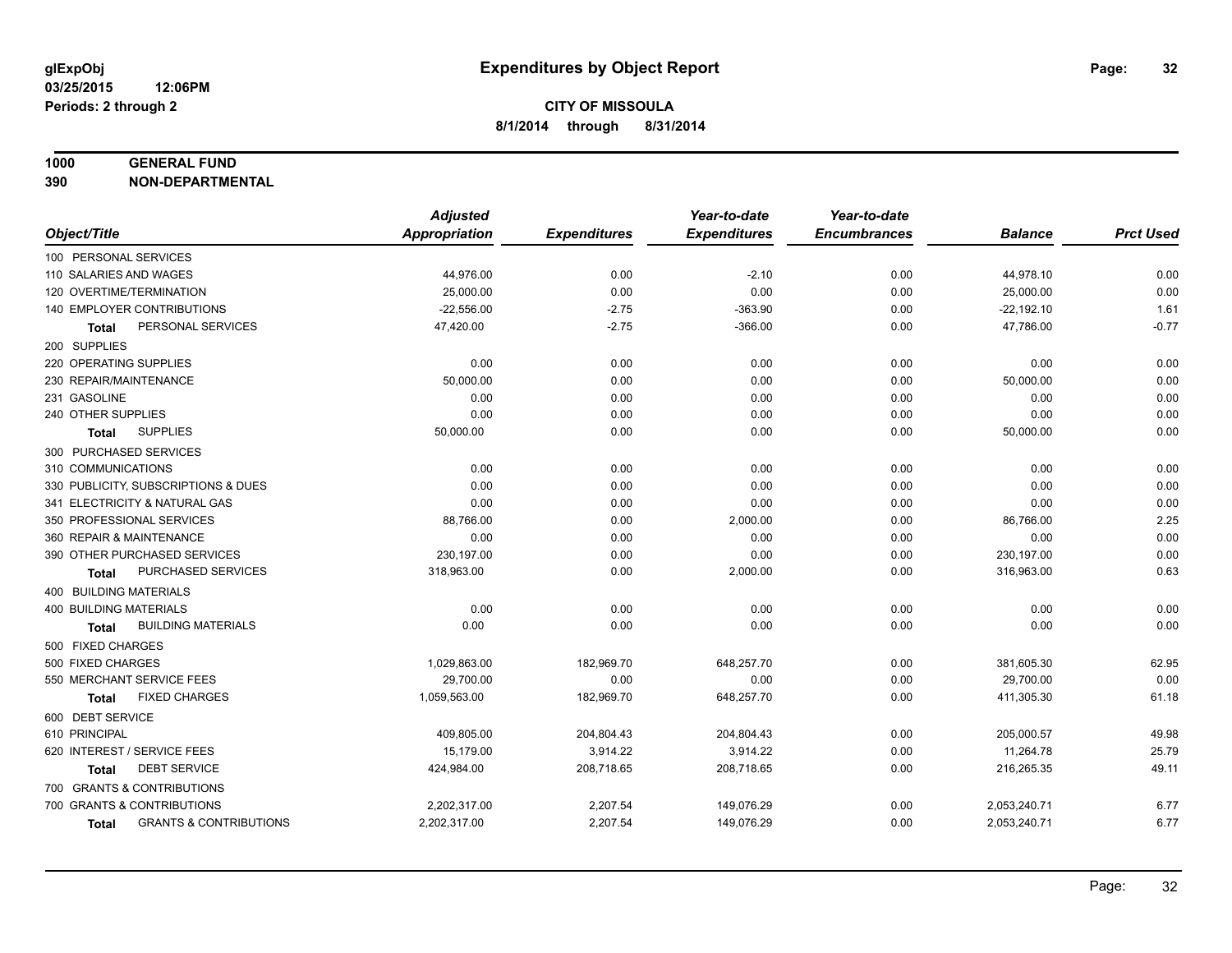# **1000 GENERAL FUND**

**390 NON-DEPARTMENTAL**

|                           |                              | <b>Adjusted</b>      |                     | Year-to-date        | Year-to-date        |                |                  |
|---------------------------|------------------------------|----------------------|---------------------|---------------------|---------------------|----------------|------------------|
| Object/Title              |                              | <b>Appropriation</b> | <b>Expenditures</b> | <b>Expenditures</b> | <b>Encumbrances</b> | <b>Balance</b> | <b>Prct Used</b> |
| 800 OTHER OBJECTS         |                              |                      |                     |                     |                     |                |                  |
|                           | 820 TRANSFERS TO OTHER FUNDS | 1.973.577.00         | 6.630.12            | 20.707.09           | 0.00                | 1.952.869.91   | 1.05             |
| 845 CONTINGENCY           |                              | 158.000.00           | 0.00                | 0.00                | 0.00                | 158.000.00     | 0.00             |
| <b>Total</b>              | OTHER OBJECTS                | 2.131.577.00         | 6.630.12            | 20.707.09           | 0.00                | 2,110,869.91   | 0.97             |
| 900 CAPITAL OUTLAY        |                              |                      |                     |                     |                     |                |                  |
| 940 MACHINERY & EQUIPMENT |                              | 0.00                 | 0.00                | 0.00                | 0.00                | 0.00           | 0.00             |
| <b>Total</b>              | <b>CAPITAL OUTLAY</b>        | 0.00                 | 0.00                | 0.00                | 0.00                | 0.00           | 0.00             |
| <b>Total</b>              | NON-DEPARTMENTAL             | 6.234.824.00         | 400.523.26          | 1.028.393.73        | 0.00                | 5.206.430.27   | 16.49            |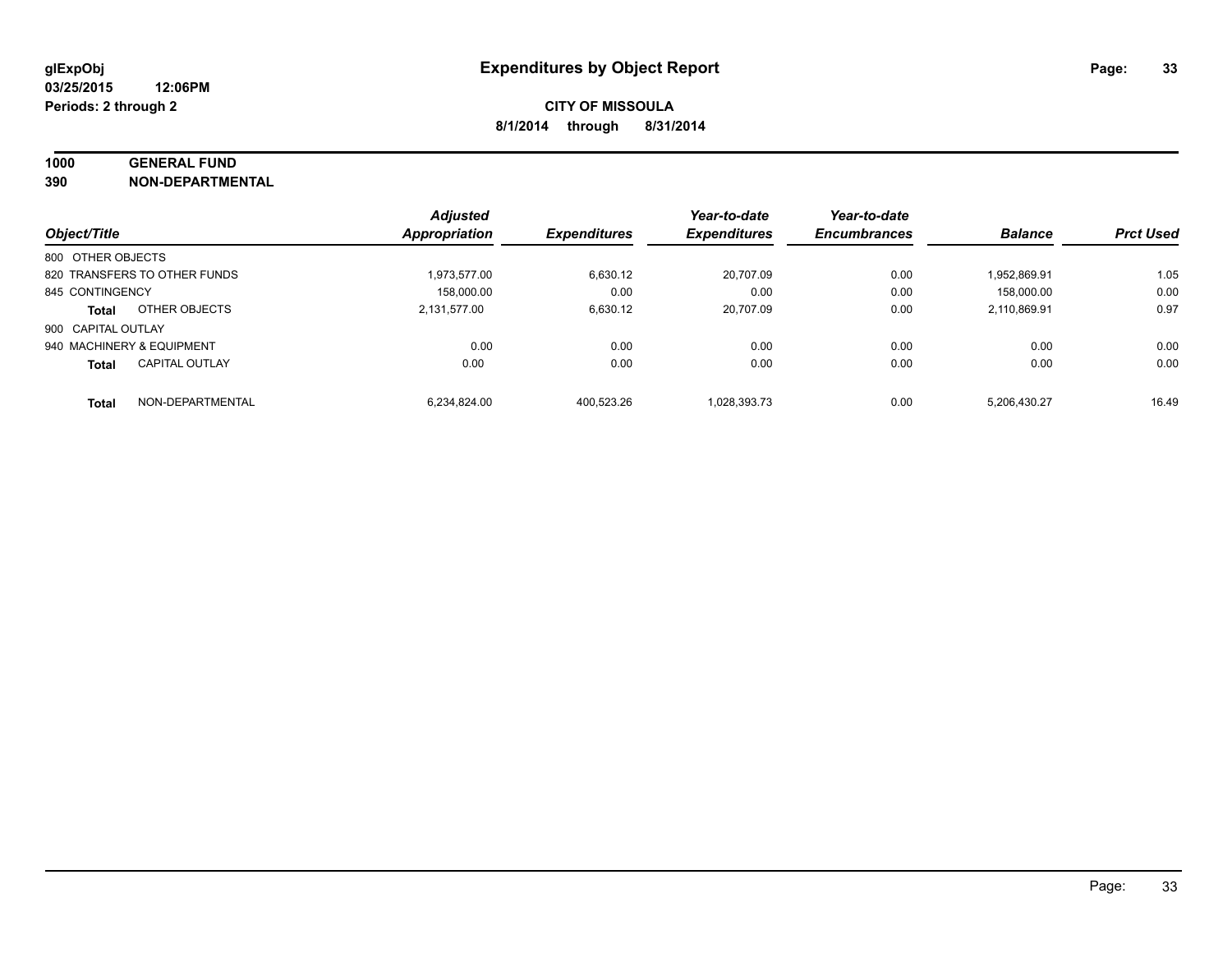**1000 GENERAL FUND**

|                                           | <b>Adjusted</b> |                     | Year-to-date        | Year-to-date        |                |                  |
|-------------------------------------------|-----------------|---------------------|---------------------|---------------------|----------------|------------------|
| Object/Title                              | Appropriation   | <b>Expenditures</b> | <b>Expenditures</b> | <b>Encumbrances</b> | <b>Balance</b> | <b>Prct Used</b> |
| 100 PERSONAL SERVICES                     |                 |                     |                     |                     |                |                  |
| 110 SALARIES AND WAGES                    | 24,781,451.00   | 2,854,454.34        | 3,687,424.62        | 0.00                | 21,094,026.38  | 14.88            |
| 115 SALARIES/HEALTH INSURANCE BENEFIT     | 629,280.00      | 108,870.00          | 160,369.50          | 0.00                | 468,910.50     | 25.48            |
| 120 OVERTIME/TERMINATION                  | 1,019,137.00    | 249,128.31          | 275,894.93          | 0.00                | 743,242.07     | 27.07            |
| 121 OUTSIDE HIRE OVERTIME                 | 75,000.00       | 42,652.88           | 45,607.26           | 0.00                | 29,392.74      | 60.81            |
| 122 COURT OVERTIME                        | 0.00            | 2,221.40            | 2,396.37            | 0.00                | $-2,396.37$    | 0.00             |
| 130 OTHER                                 | 250,188.00      | 120,898.87          | 120,898.87          | 0.00                | 129,289.13     | 48.32            |
| 140 EMPLOYER CONTRIBUTIONS                | 10,220,600.00   | 853,750.69          | 1,438,541.78        | 0.00                | 8,782,058.22   | 14.07            |
| 141 STATE RETIREMENT CONTRIBUTIONS        | 2,264,770.00    | 500,148.20          | 653,963.86          | 0.00                | 1,610,806.14   | 28.88            |
| PERSONAL SERVICES<br><b>Total</b>         | 39,240,426.00   | 4,732,124.69        | 6,385,097.19        | 0.00                | 32,855,328.81  | 16.27            |
| 200 SUPPLIES                              |                 |                     |                     |                     |                |                  |
| 210 OFFICE SUPPLIES                       | 90,774.00       | 6,674.44            | 9,064.09            | 0.00                | 81,709.91      | 9.99             |
| 220 OPERATING SUPPLIES                    | 644,826.00      | 23,272.37           | 34,991.54           | 0.00                | 609,834.46     | 5.43             |
| 230 REPAIR/MAINTENANCE                    | 433,669.00      | 31,500.85           | 38,192.26           | 0.00                | 395,476.74     | 8.81             |
| 231 GASOLINE                              | 579,236.00      | 44,185.25           | 45,603.66           | 0.00                | 533,632.34     | 7.87             |
| 240 OTHER SUPPLIES                        | 55,517.00       | 4,060.44            | 2,519.89            | 0.00                | 52,997.11      | 4.54             |
| 250 SUPPLIES FOR RESALE                   | 0.00            | 0.00                | 0.00                | 0.00                | 0.00           | 0.00             |
| <b>SUPPLIES</b><br><b>Total</b>           | 1,804,022.00    | 109,693.35          | 130,371.44          | 0.00                | 1,673,650.56   | 7.23             |
| 300 PURCHASED SERVICES                    |                 |                     |                     |                     |                |                  |
| 310 COMMUNICATIONS                        | 115,689.00      | $-75.40$            | 24,456.53           | 0.00                | 91,232.47      | 21.14            |
| 320 PRINTING & DUPLICATING                | 50,752.00       | 1,673.92            | 1,694.92            | 0.00                | 49,057.08      | 3.34             |
| 330 PUBLICITY, SUBSCRIPTIONS & DUES       | 293,327.00      | 29,957.91           | 59,563.08           | 0.00                | 233,763.92     | 20.31            |
| 340 SEWER                                 | 6,128.00        | 0.00                | 2,407.46            | 0.00                | 3,720.54       | 39.29            |
| 341 ELECTRICITY & NATURAL GAS             | 486,686.00      | 32,560.26           | 32,560.26           | 0.00                | 454,125.74     | 6.69             |
| 343 WATER CHARGES                         | 190,916.00      | 36,470.28           | 36,470.28           | 0.00                | 154,445.72     | 19.10            |
| 344 TELEPHONE SERVICE                     | 254,205.00      | 14,891.99           | 26,703.72           | 0.00                | 227,501.28     | 10.50            |
| 345 GARBAGE                               | 52,367.00       | 8,578.02            | 9,242.07            | 0.00                | 43,124.93      | 17.65            |
| 350 PROFESSIONAL SERVICES                 | 837,172.00      | 32,827.70           | 57,310.04           | 0.00                | 779,861.96     | 6.85             |
| 360 REPAIR & MAINTENANCE                  | 591,523.00      | 43,915.88           | 164,224.88          | 0.00                | 427,298.12     | 27.76            |
| 370 TRAVEL                                | 129,056.00      | 4,149.92            | 6,762.45            | 0.00                | 122,293.55     | 5.24             |
| 380 TRAINING                              | 113,579.00      | 9,365.00            | 16,569.94           | 0.00                | 97,009.06      | 14.59            |
| 390 OTHER PURCHASED SERVICES              | 327,221.00      | 8,569.93            | 9,451.68            | 0.00                | 317,769.32     | 2.89             |
| <b>PURCHASED SERVICES</b><br><b>Total</b> | 3,448,621.00    | 222,885.41          | 447,417.31          | 0.00                | 3,001,203.69   | 12.97            |
| 400 BUILDING MATERIALS                    |                 |                     |                     |                     |                |                  |
| <b>400 BUILDING MATERIALS</b>             | 71,263.00       | 14,863.19           | 25,179.99           | 0.00                | 46,083.01      | 35.33            |
|                                           |                 |                     |                     |                     |                |                  |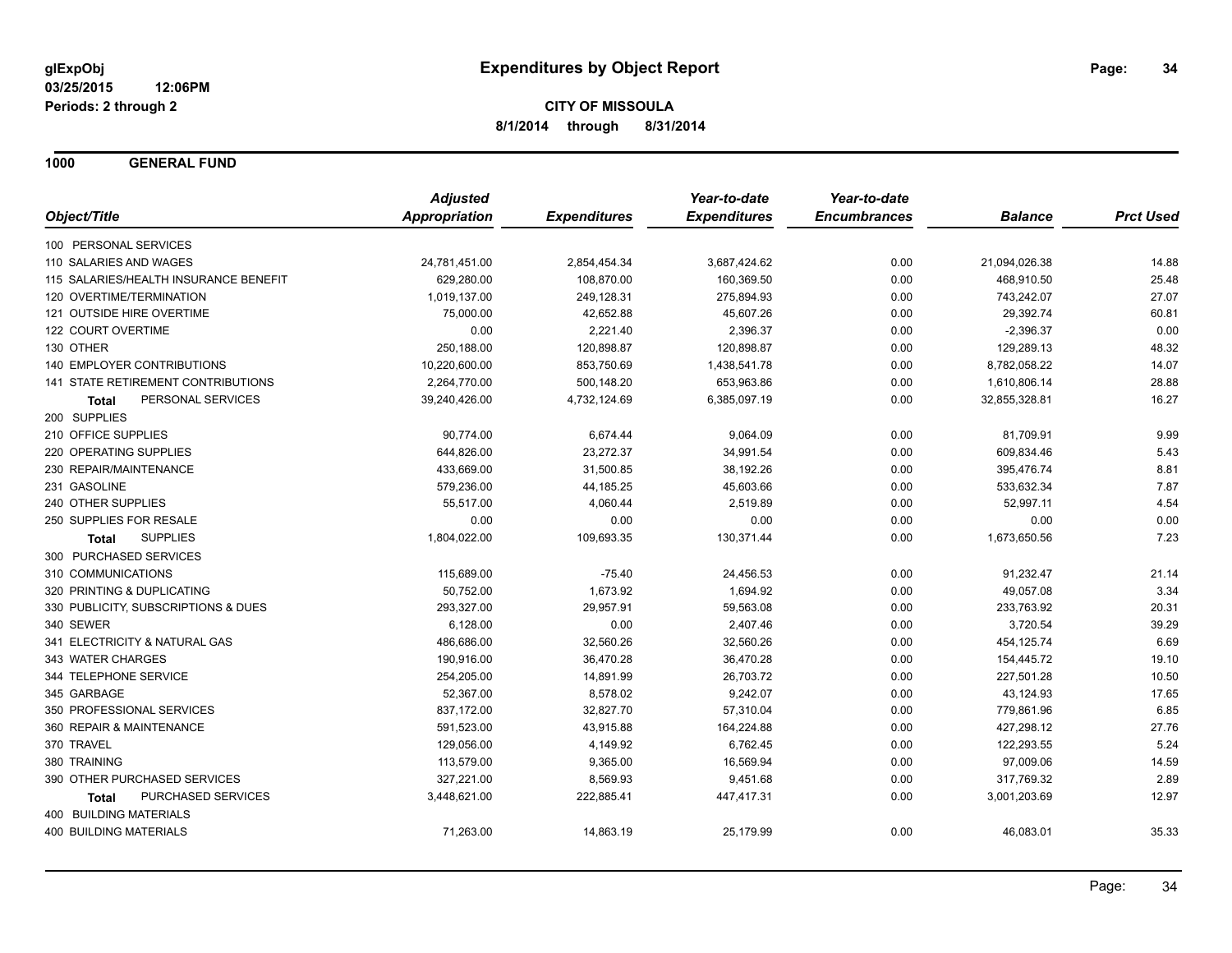**1000 GENERAL FUND**

|                                                   | <b>Adjusted</b> |                     | Year-to-date        | Year-to-date        |                |                  |
|---------------------------------------------------|-----------------|---------------------|---------------------|---------------------|----------------|------------------|
| Object/Title                                      | Appropriation   | <b>Expenditures</b> | <b>Expenditures</b> | <b>Encumbrances</b> | <b>Balance</b> | <b>Prct Used</b> |
| <b>BUILDING MATERIALS</b><br><b>Total</b>         | 71,263.00       | 14,863.19           | 25,179.99           | 0.00                | 46,083.01      | 35.33            |
| 500 FIXED CHARGES                                 |                 |                     |                     |                     |                |                  |
| 500 FIXED CHARGES                                 | 1,074,239.00    | 186,642.70          | 657,196.70          | 0.00                | 417,042.30     | 61.18            |
| 530 EQUIPMENT RENTAL                              | 500.00          | 10.50               | 10.50               | 0.00                | 489.50         | 2.10             |
| 550 MERCHANT SERVICE FEES                         | 29,700.00       | 0.00                | 0.00                | 0.00                | 29.700.00      | 0.00             |
| <b>FIXED CHARGES</b><br><b>Total</b>              | 1,104,439.00    | 186,653.20          | 657,207.20          | 0.00                | 447,231.80     | 59.51            |
| 600 DEBT SERVICE                                  |                 |                     |                     |                     |                |                  |
| 610 PRINCIPAL                                     | 409,805.00      | 204,804.43          | 204,804.43          | 0.00                | 205,000.57     | 49.98            |
| 620 INTEREST / SERVICE FEES                       | 15.179.00       | 3,914.22            | 3,914.22            | 0.00                | 11,264.78      | 25.79            |
| <b>DEBT SERVICE</b><br>Total                      | 424,984.00      | 208,718.65          | 208,718.65          | 0.00                | 216,265.35     | 49.11            |
| 700 GRANTS & CONTRIBUTIONS                        |                 |                     |                     |                     |                |                  |
| 700 GRANTS & CONTRIBUTIONS                        | 2,244,017.00    | 2,325.18            | 149,502.43          | 0.00                | 2,094,514.57   | 6.66             |
| 780 INTERGOVERNMENTAL TRANSFER                    | 0.00            | 0.00                | 0.00                | 0.00                | 0.00           | 0.00             |
| <b>GRANTS &amp; CONTRIBUTIONS</b><br><b>Total</b> | 2,244,017.00    | 2,325.18            | 149,502.43          | 0.00                | 2,094,514.57   | 6.66             |
| 800 OTHER OBJECTS                                 |                 |                     |                     |                     |                |                  |
| 820 TRANSFERS TO OTHER FUNDS                      | 1,983,577.00    | 6,630.12            | 20,707.09           | 0.00                | 1,962,869.91   | 1.04             |
| 845 CONTINGENCY                                   | 166,185.00      | 440.00              | 2,268.00            | 0.00                | 163,917.00     | 1.36             |
| OTHER OBJECTS<br><b>Total</b>                     | 2,149,762.00    | 7,070.12            | 22,975.09           | 0.00                | 2,126,786.91   | 1.07             |
| 900 CAPITAL OUTLAY                                |                 |                     |                     |                     |                |                  |
| 920 BUILDINGS                                     | 0.00            | 0.00                | 0.00                | 0.00                | 0.00           | 0.00             |
| 930 IMPROVEMENTS                                  | 196,558.00      | 43,162.26           | 62,320.98           | 0.00                | 134.237.02     | 31.71            |
| 940 MACHINERY & EQUIPMENT                         | 8.576.00        | 0.00                | 0.00                | 0.00                | 8.576.00       | 0.00             |
| CAPITAL OUTLAY<br><b>Total</b>                    | 205,134.00      | 43,162.26           | 62,320.98           | 0.00                | 142,813.02     | 30.38            |
| <b>GENERAL FUND</b><br>Total                      | 50.692.668.00   | 5,527,496.05        | 8,088,790.28        | 0.00                | 42,603,877.72  | 15.96            |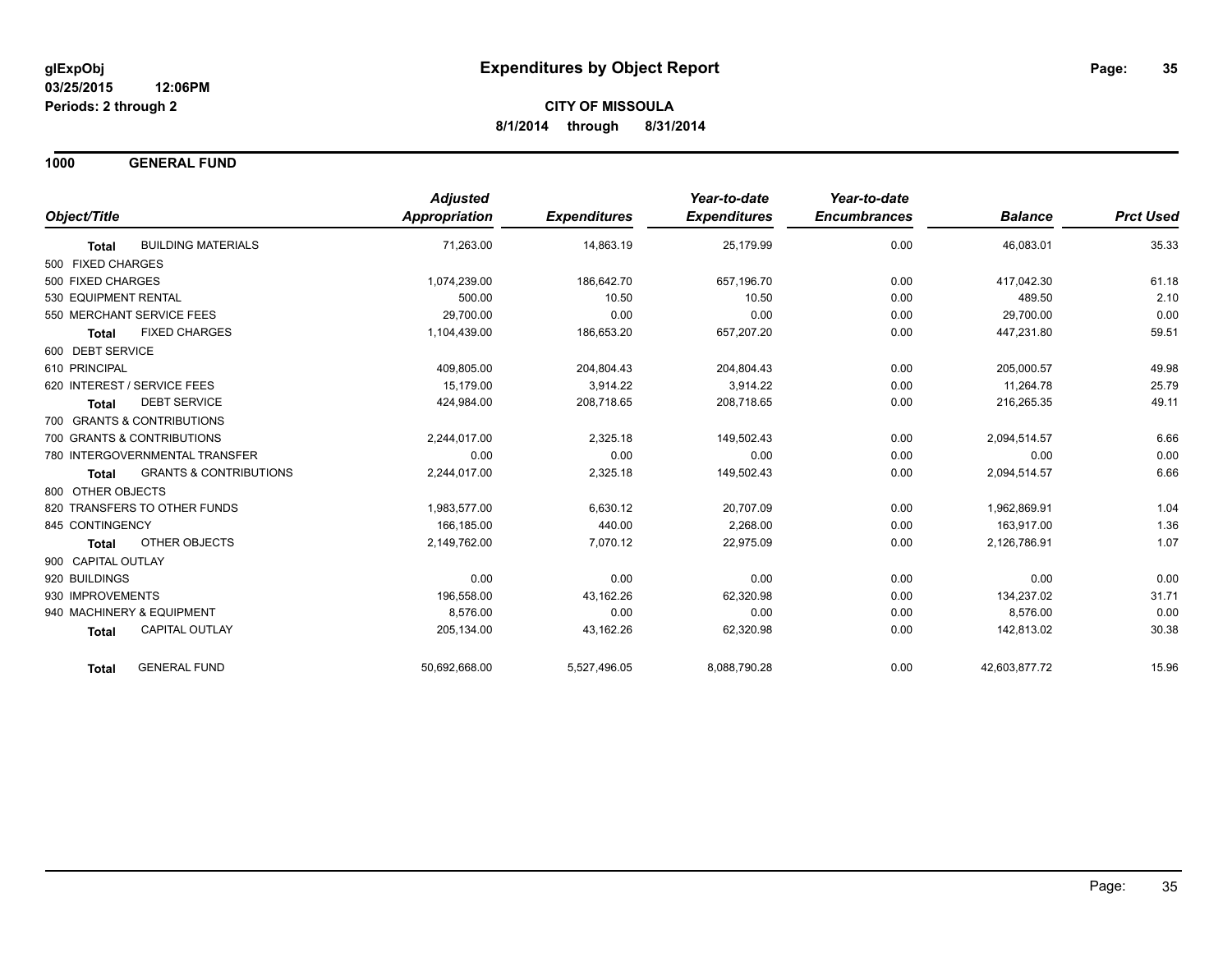#### **1211 PARK ACQUISITION & DEVELOPMENT**

**370 PARKS & RECREATION**

|                    |              |                              | <b>Adjusted</b>      |                     | Year-to-date        | Year-to-date        |                | <b>Prct Used</b> |
|--------------------|--------------|------------------------------|----------------------|---------------------|---------------------|---------------------|----------------|------------------|
| Object/Title       |              |                              | <b>Appropriation</b> | <b>Expenditures</b> | <b>Expenditures</b> | <b>Encumbrances</b> | <b>Balance</b> |                  |
| 200 SUPPLIES       |              |                              |                      |                     |                     |                     |                |                  |
|                    |              | 220 OPERATING SUPPLIES       | 10,000.00            | 0.00                | 0.00                | 0.00                | 10,000.00      | 0.00             |
|                    | <b>Total</b> | <b>SUPPLIES</b>              | 10,000.00            | 0.00                | 0.00                | 0.00                | 10,000.00      | 0.00             |
|                    |              | 300 PURCHASED SERVICES       |                      |                     |                     |                     |                |                  |
|                    |              | 350 PROFESSIONAL SERVICES    | 25,000.00            | 0.00                | 0.00                | 0.00                | 25,000.00      | 0.00             |
|                    |              | 360 REPAIR & MAINTENANCE     | 0.00                 | 0.00                | 0.00                | 0.00                | 0.00           | 0.00             |
|                    |              | 390 OTHER PURCHASED SERVICES | 10,000.00            | 0.00                | 0.00                | 0.00                | 10,000.00      | 0.00             |
|                    | Total        | PURCHASED SERVICES           | 35,000.00            | 0.00                | 0.00                | 0.00                | 35,000.00      | 0.00             |
| 800 OTHER OBJECTS  |              |                              |                      |                     |                     |                     |                |                  |
|                    |              | 820 TRANSFERS TO OTHER FUNDS | 0.00                 | 0.00                | 0.00                | 0.00                | 0.00           | 0.00             |
|                    | <b>Total</b> | OTHER OBJECTS                | 0.00                 | 0.00                | 0.00                | 0.00                | 0.00           | 0.00             |
| 900 CAPITAL OUTLAY |              |                              |                      |                     |                     |                     |                |                  |
| 930 IMPROVEMENTS   |              |                              | 243,120.00           | 0.00                | 0.00                | 0.00                | 243,120.00     | 0.00             |
|                    | <b>Total</b> | <b>CAPITAL OUTLAY</b>        | 243,120.00           | 0.00                | 0.00                | 0.00                | 243,120.00     | 0.00             |
|                    | <b>Total</b> | PARKS & RECREATION           | 288,120.00           | 0.00                | 0.00                | 0.00                | 288,120.00     | 0.00             |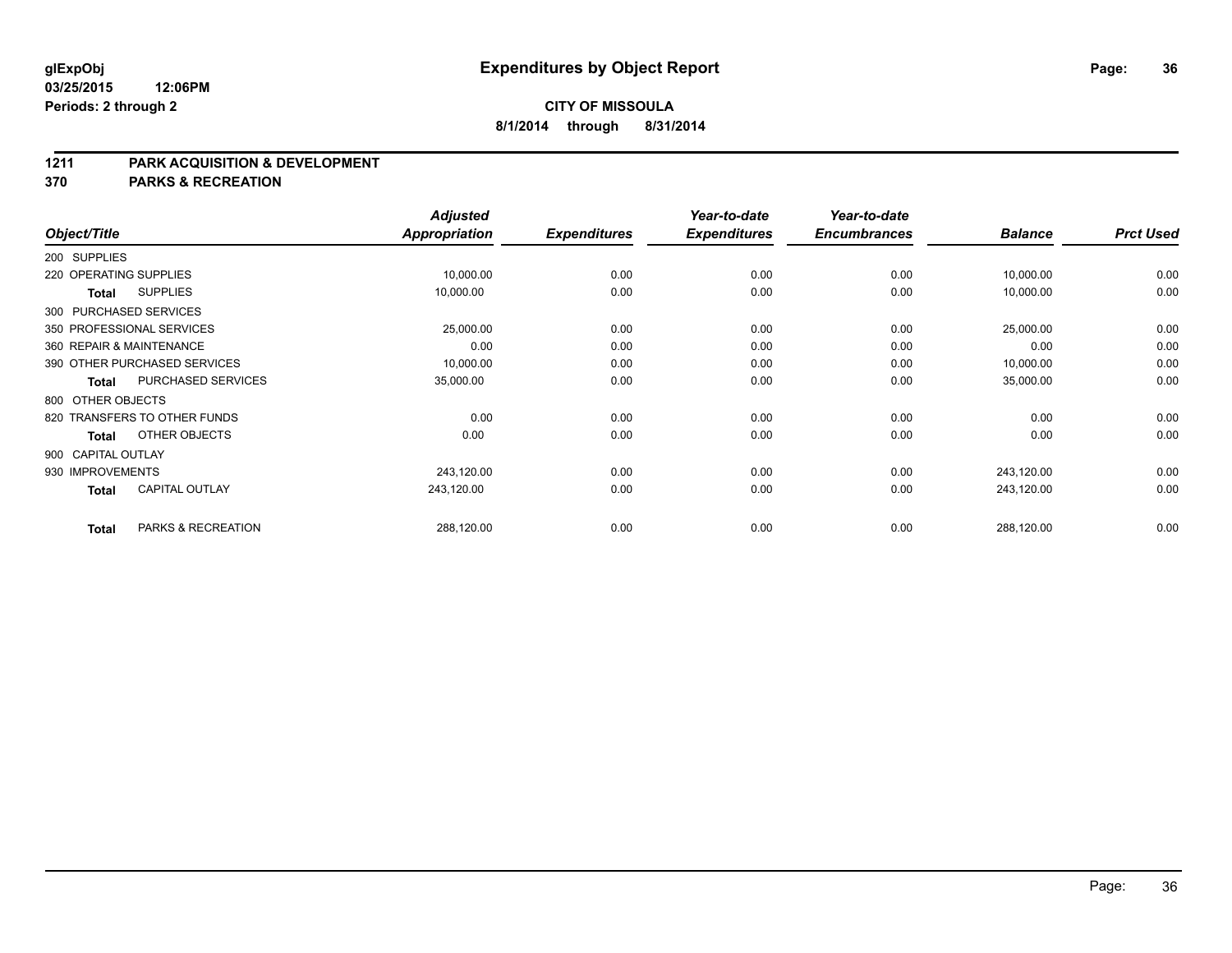### **1211 PARK ACQUISITION & DEVELOPMENT**

| Object/Title           |                                | <b>Adjusted</b><br>Appropriation | <b>Expenditures</b> | Year-to-date<br><b>Expenditures</b> | Year-to-date<br><b>Encumbrances</b> | <b>Balance</b> | <b>Prct Used</b> |
|------------------------|--------------------------------|----------------------------------|---------------------|-------------------------------------|-------------------------------------|----------------|------------------|
| 200 SUPPLIES           |                                |                                  |                     |                                     |                                     |                |                  |
| 220 OPERATING SUPPLIES |                                | 10,000.00                        | 0.00                | 0.00                                | 0.00                                | 10,000.00      | 0.00             |
| Total                  | <b>SUPPLIES</b>                | 10,000.00                        | 0.00                | 0.00                                | 0.00                                | 10,000.00      | 0.00             |
|                        | 300 PURCHASED SERVICES         |                                  |                     |                                     |                                     |                |                  |
|                        | 350 PROFESSIONAL SERVICES      | 25,000.00                        | 0.00                | 0.00                                | 0.00                                | 25,000.00      | 0.00             |
|                        | 360 REPAIR & MAINTENANCE       | 0.00                             | 0.00                | 0.00                                | 0.00                                | 0.00           | 0.00             |
|                        | 390 OTHER PURCHASED SERVICES   | 10,000.00                        | 0.00                | 0.00                                | 0.00                                | 10,000.00      | 0.00             |
| <b>Total</b>           | PURCHASED SERVICES             | 35,000.00                        | 0.00                | 0.00                                | 0.00                                | 35,000.00      | 0.00             |
| 800 OTHER OBJECTS      |                                |                                  |                     |                                     |                                     |                |                  |
|                        | 820 TRANSFERS TO OTHER FUNDS   | 0.00                             | 0.00                | 0.00                                | 0.00                                | 0.00           | 0.00             |
| <b>Total</b>           | OTHER OBJECTS                  | 0.00                             | 0.00                | 0.00                                | 0.00                                | 0.00           | 0.00             |
| 900 CAPITAL OUTLAY     |                                |                                  |                     |                                     |                                     |                |                  |
| 930 IMPROVEMENTS       |                                | 243,120.00                       | 0.00                | 0.00                                | 0.00                                | 243,120.00     | 0.00             |
| <b>Total</b>           | <b>CAPITAL OUTLAY</b>          | 243,120.00                       | 0.00                | 0.00                                | 0.00                                | 243,120.00     | 0.00             |
| <b>Total</b>           | PARK ACQUISITION & DEVELOPMENT | 288,120.00                       | 0.00                | 0.00                                | 0.00                                | 288,120.00     | 0.00             |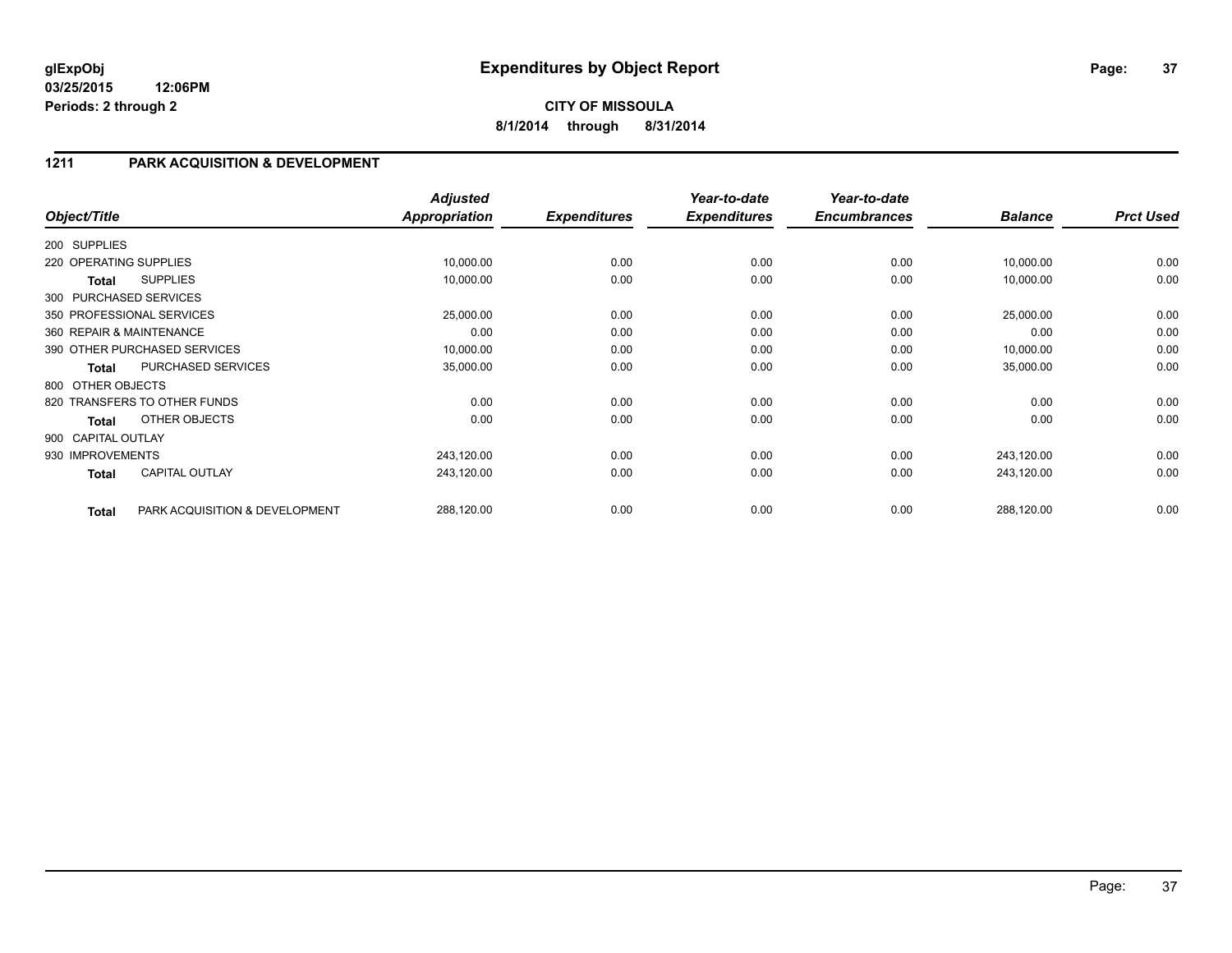#### **1212 PARK ENTERPRISE FUND**

**370 PARKS & RECREATION**

|                        |                              | <b>Adjusted</b>      |                     | Year-to-date        | Year-to-date        |                |                  |
|------------------------|------------------------------|----------------------|---------------------|---------------------|---------------------|----------------|------------------|
| Object/Title           |                              | <b>Appropriation</b> | <b>Expenditures</b> | <b>Expenditures</b> | <b>Encumbrances</b> | <b>Balance</b> | <b>Prct Used</b> |
| 200 SUPPLIES           |                              |                      |                     |                     |                     |                |                  |
| 220 OPERATING SUPPLIES |                              | 20,000.00            | 0.00                | 3,900.00            | 0.00                | 16,100.00      | 19.50            |
| 230 REPAIR/MAINTENANCE |                              | 15,000.00            | 0.00                | 0.00                | 0.00                | 15,000.00      | 0.00             |
| 240 OTHER SUPPLIES     |                              | 0.00                 | 0.00                | 0.00                | 0.00                | 0.00           | 0.00             |
| <b>Total</b>           | <b>SUPPLIES</b>              | 35,000.00            | 0.00                | 3,900.00            | 0.00                | 31,100.00      | 11.14            |
|                        | 300 PURCHASED SERVICES       |                      |                     |                     |                     |                |                  |
|                        | 350 PROFESSIONAL SERVICES    | 10,000.00            | 0.00                | 0.00                | 0.00                | 10,000.00      | 0.00             |
|                        | 390 OTHER PURCHASED SERVICES | 20,000.00            | 0.00                | 0.00                | 0.00                | 20,000.00      | 0.00             |
| <b>Total</b>           | PURCHASED SERVICES           | 30,000.00            | 0.00                | 0.00                | 0.00                | 30,000.00      | 0.00             |
| 800 OTHER OBJECTS      |                              |                      |                     |                     |                     |                |                  |
|                        | 820 TRANSFERS TO OTHER FUNDS | 0.00                 | 0.00                | 0.00                | 0.00                | 0.00           | 0.00             |
| <b>Total</b>           | OTHER OBJECTS                | 0.00                 | 0.00                | 0.00                | 0.00                | 0.00           | 0.00             |
| 900 CAPITAL OUTLAY     |                              |                      |                     |                     |                     |                |                  |
| 930 IMPROVEMENTS       |                              | 152,000.00           | 0.00                | 0.00                | 0.00                | 152,000.00     | 0.00             |
|                        | 940 MACHINERY & EQUIPMENT    | 30,000.00            | 0.00                | 0.00                | 0.00                | 30,000.00      | 0.00             |
| <b>Total</b>           | <b>CAPITAL OUTLAY</b>        | 182,000.00           | 0.00                | 0.00                | 0.00                | 182,000.00     | 0.00             |
| <b>Total</b>           | PARKS & RECREATION           | 247,000.00           | 0.00                | 3,900.00            | 0.00                | 243,100.00     | 1.58             |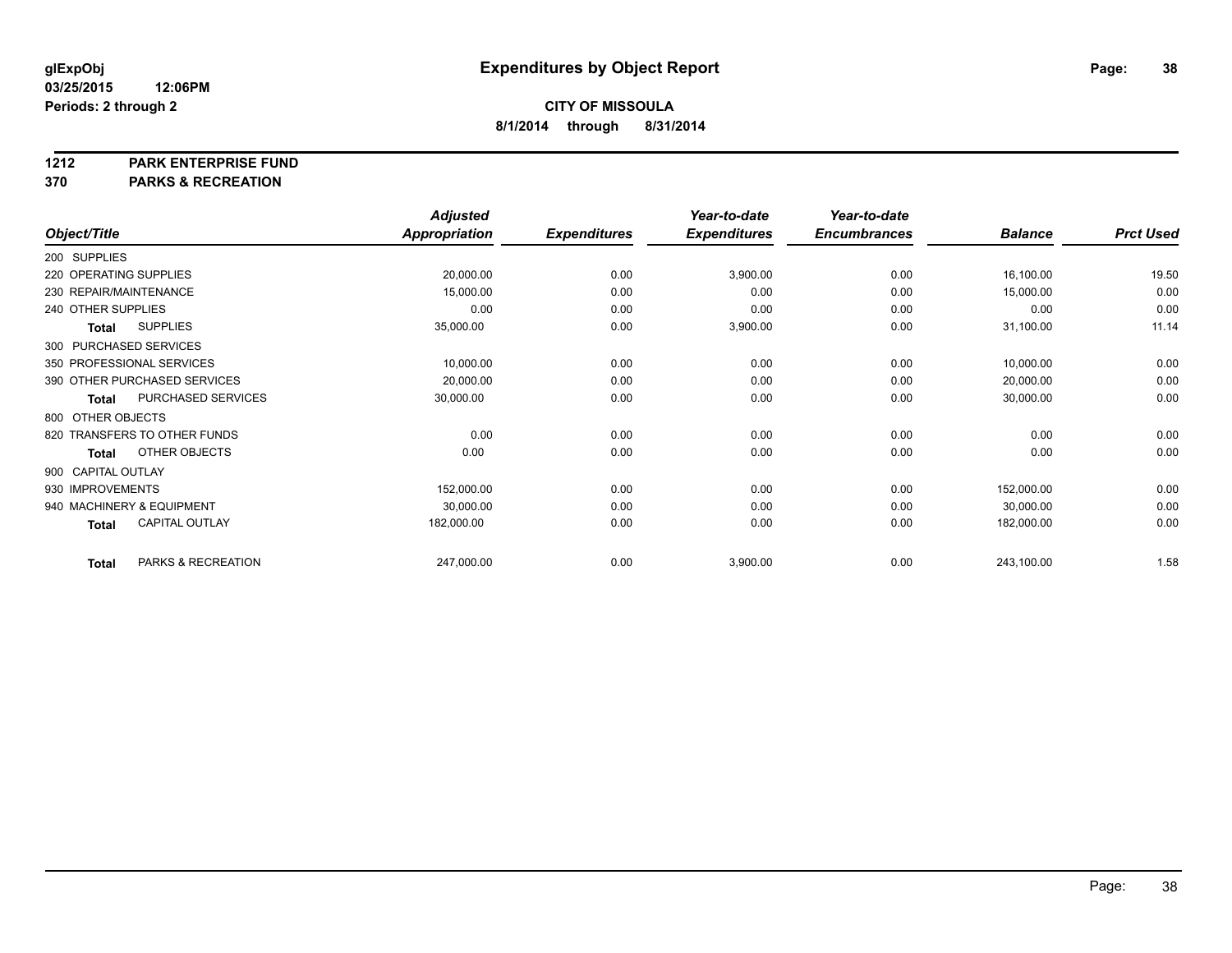### **1212 PARK ENTERPRISE FUND**

|                                |                      | <b>Adjusted</b>      |                     | Year-to-date        | Year-to-date        |                |                  |
|--------------------------------|----------------------|----------------------|---------------------|---------------------|---------------------|----------------|------------------|
| Object/Title                   |                      | <b>Appropriation</b> | <b>Expenditures</b> | <b>Expenditures</b> | <b>Encumbrances</b> | <b>Balance</b> | <b>Prct Used</b> |
| 200 SUPPLIES                   |                      |                      |                     |                     |                     |                |                  |
| 220 OPERATING SUPPLIES         |                      | 20,000.00            | 0.00                | 3,900.00            | 0.00                | 16,100.00      | 19.50            |
| 230 REPAIR/MAINTENANCE         |                      | 15,000.00            | 0.00                | 0.00                | 0.00                | 15,000.00      | 0.00             |
| 240 OTHER SUPPLIES             |                      | 0.00                 | 0.00                | 0.00                | 0.00                | 0.00           | 0.00             |
| <b>SUPPLIES</b><br>Total       |                      | 35,000.00            | 0.00                | 3,900.00            | 0.00                | 31,100.00      | 11.14            |
| 300 PURCHASED SERVICES         |                      |                      |                     |                     |                     |                |                  |
| 350 PROFESSIONAL SERVICES      |                      | 10,000.00            | 0.00                | 0.00                | 0.00                | 10,000.00      | 0.00             |
| 390 OTHER PURCHASED SERVICES   |                      | 20,000.00            | 0.00                | 0.00                | 0.00                | 20,000.00      | 0.00             |
| PURCHASED SERVICES<br>Total    |                      | 30,000.00            | 0.00                | 0.00                | 0.00                | 30,000.00      | 0.00             |
| 800 OTHER OBJECTS              |                      |                      |                     |                     |                     |                |                  |
| 820 TRANSFERS TO OTHER FUNDS   |                      | 0.00                 | 0.00                | 0.00                | 0.00                | 0.00           | 0.00             |
| OTHER OBJECTS<br>Total         |                      | 0.00                 | 0.00                | 0.00                | 0.00                | 0.00           | 0.00             |
| 900 CAPITAL OUTLAY             |                      |                      |                     |                     |                     |                |                  |
| 930 IMPROVEMENTS               |                      | 152,000.00           | 0.00                | 0.00                | 0.00                | 152,000.00     | 0.00             |
| 940 MACHINERY & EQUIPMENT      |                      | 30,000.00            | 0.00                | 0.00                | 0.00                | 30,000.00      | 0.00             |
| <b>CAPITAL OUTLAY</b><br>Total |                      | 182,000.00           | 0.00                | 0.00                | 0.00                | 182,000.00     | 0.00             |
| <b>Total</b>                   | PARK ENTERPRISE FUND | 247,000.00           | 0.00                | 3,900.00            | 0.00                | 243,100.00     | 1.58             |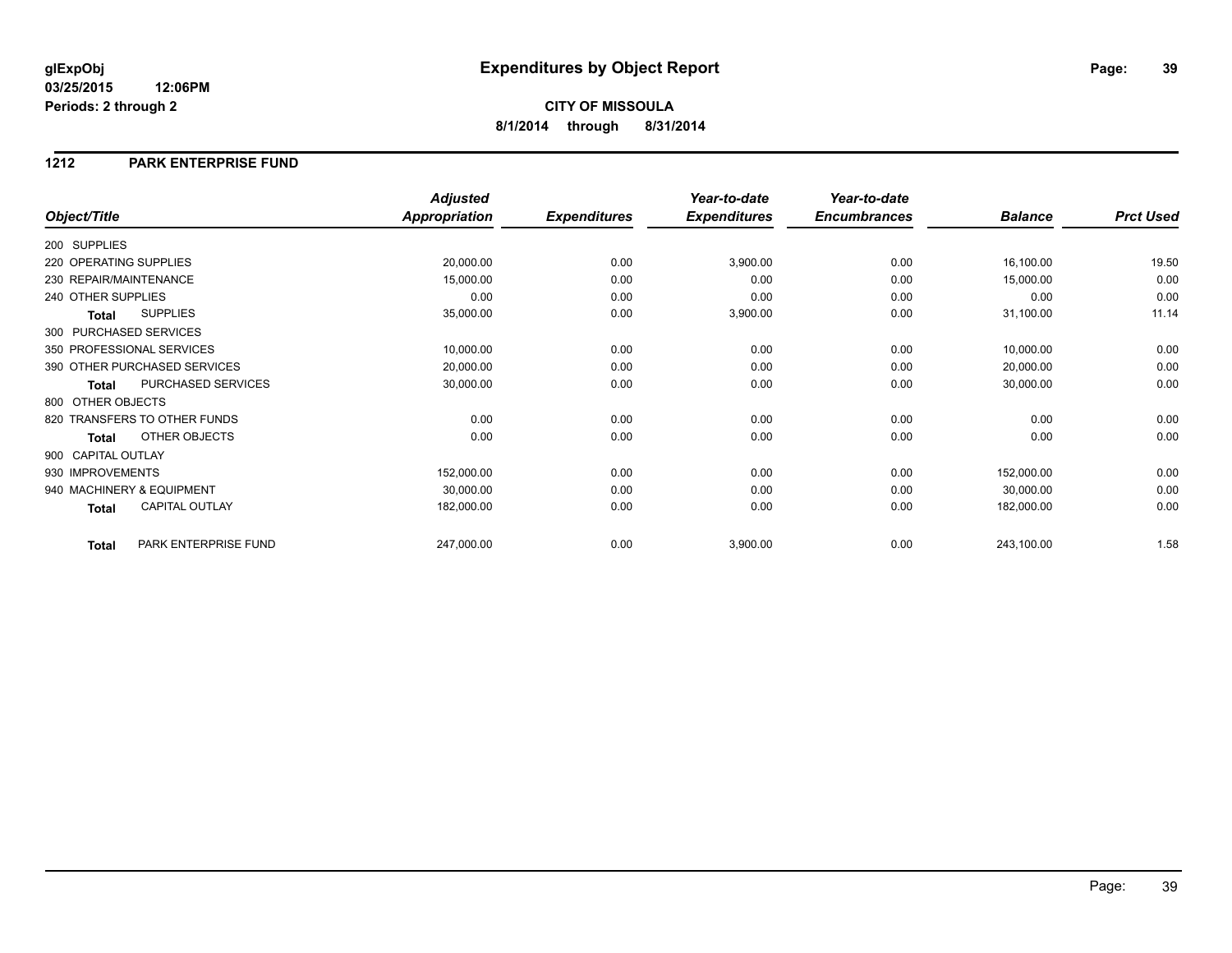**1216 PARKS & REC TRAILS, DEV**

**370 PARKS & RECREATION**

|                                            | <b>Adjusted</b>      |                     | Year-to-date        | Year-to-date        |                |                  |
|--------------------------------------------|----------------------|---------------------|---------------------|---------------------|----------------|------------------|
| Object/Title                               | <b>Appropriation</b> | <b>Expenditures</b> | <b>Expenditures</b> | <b>Encumbrances</b> | <b>Balance</b> | <b>Prct Used</b> |
| 100 PERSONAL SERVICES                      |                      |                     |                     |                     |                |                  |
| 110 SALARIES AND WAGES                     | 11,291.00            | 708.12              | 1,210.13            | 0.00                | 10,080.87      | 10.72            |
| 120 OVERTIME/TERMINATION                   | 0.00                 | 0.00                | 0.00                | 0.00                | 0.00           | 0.00             |
| 130 OTHER                                  | 0.00                 | 0.00                | 0.00                | 0.00                | 0.00           | 0.00             |
| <b>140 EMPLOYER CONTRIBUTIONS</b>          | 1,909.00             | 153.46              | 249.87              | 0.00                | 1,659.13       | 13.09            |
| 141 STATE RETIREMENT CONTRIBUTIONS         | 0.00                 | 0.71                | 1.21                | 0.00                | $-1.21$        | 0.00             |
| PERSONAL SERVICES<br>Total                 | 13,200.00            | 862.29              | 1,461.21            | 0.00                | 11,738.79      | 11.07            |
| 200 SUPPLIES                               |                      |                     |                     |                     |                |                  |
| 210 OFFICE SUPPLIES                        | 0.00                 | 0.00                | 0.00                | 0.00                | 0.00           | 0.00             |
| 220 OPERATING SUPPLIES                     | 67,000.00            | 425.00              | 775.00              | 0.00                | 66,225.00      | 1.16             |
| 230 REPAIR/MAINTENANCE                     | 35,000.00            | 0.00                | 0.00                | 0.00                | 35,000.00      | 0.00             |
| 240 OTHER SUPPLIES                         | 1,100.00             | 0.00                | 0.00                | 0.00                | 1,100.00       | 0.00             |
| <b>SUPPLIES</b><br>Total                   | 103,100.00           | 425.00              | 775.00              | 0.00                | 102,325.00     | 0.75             |
| 300 PURCHASED SERVICES                     |                      |                     |                     |                     |                |                  |
| 330 PUBLICITY, SUBSCRIPTIONS & DUES        | 0.00                 | 0.00                | 0.00                | 0.00                | 0.00           | 0.00             |
| 341 ELECTRICITY & NATURAL GAS              | 0.00                 | 0.00                | 0.00                | 0.00                | 0.00           | 0.00             |
| 350 PROFESSIONAL SERVICES                  | 146,700.00           | 0.00                | 1,521.39            | 0.00                | 145,178.61     | 1.04             |
| 360 REPAIR & MAINTENANCE                   | 10,000.00            | 0.00                | 0.00                | 0.00                | 10,000.00      | 0.00             |
| 370 TRAVEL                                 | 150.00               | 0.00                | 0.00                | 0.00                | 150.00         | 0.00             |
| 380 TRAINING                               | 150.00               | 0.00                | 0.00                | 0.00                | 150.00         | 0.00             |
| 390 OTHER PURCHASED SERVICES               | 100,000.00           | 0.00                | 0.00                | 0.00                | 100,000.00     | 0.00             |
| PURCHASED SERVICES<br>Total                | 257,000.00           | 0.00                | 1,521.39            | 0.00                | 255,478.61     | 0.59             |
| 700 GRANTS & CONTRIBUTIONS                 |                      |                     |                     |                     |                |                  |
| 700 GRANTS & CONTRIBUTIONS                 | 0.00                 | 0.00                | 0.00                | 0.00                | 0.00           | 0.00             |
| 751 RECREATION SCHOLARSHIPS                | 0.00                 | 0.00                | 0.00                | 0.00                | 0.00           | 0.00             |
| <b>GRANTS &amp; CONTRIBUTIONS</b><br>Total | 0.00                 | 0.00                | 0.00                | 0.00                | 0.00           | 0.00             |
| 800 OTHER OBJECTS                          |                      |                     |                     |                     |                |                  |
| 820 TRANSFERS TO OTHER FUNDS               | 50,000.00            | 0.00                | 0.00                | 0.00                | 50,000.00      | 0.00             |
| 845 CONTINGENCY                            | 25,000.00            | 0.00                | 0.00                | 0.00                | 25,000.00      | 0.00             |
| OTHER OBJECTS<br>Total                     | 75,000.00            | 0.00                | 0.00                | 0.00                | 75,000.00      | 0.00             |
| 900 CAPITAL OUTLAY                         |                      |                     |                     |                     |                |                  |
| 920 BUILDINGS                              | 100,000.00           | 0.00                | 0.00                | 0.00                | 100,000.00     | 0.00             |
| 930 IMPROVEMENTS                           | 696,093.00           | 0.00                | $-26,044.18$        | 0.00                | 722,137.18     | $-3.74$          |
|                                            |                      |                     |                     |                     |                |                  |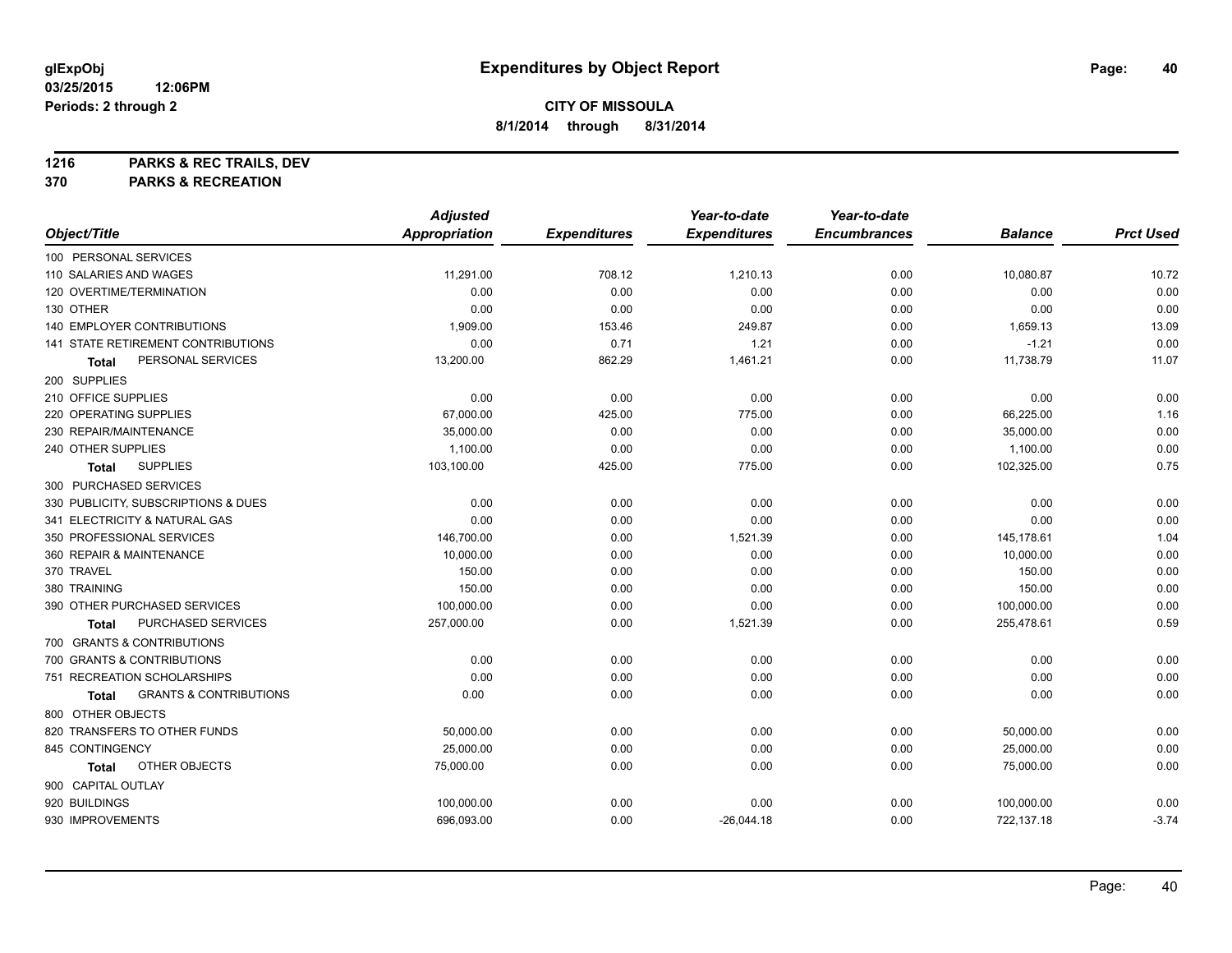# **CITY OF MISSOULA 8/1/2014 through 8/31/2014**

**1216 PARKS & REC TRAILS, DEV**

**370 PARKS & RECREATION**

| Object/Title |                               | <b>Adjusted</b><br>Appropriation | <i><b>Expenditures</b></i> | Year-to-date<br><b>Expenditures</b> | Year-to-date<br><b>Encumbrances</b> | <b>Balance</b> | <b>Prct Used</b> |
|--------------|-------------------------------|----------------------------------|----------------------------|-------------------------------------|-------------------------------------|----------------|------------------|
|              | 940 MACHINERY & EQUIPMENT     | 0.00                             | 0.00                       | 0.00                                | 0.00                                | 0.00           | 0.00             |
| Total        | <b>CAPITAL OUTLAY</b>         | 796.093.00                       | 0.00                       | $-26.044.18$                        | 0.00                                | 822.137.18     | $-3.27$          |
| Total        | <b>PARKS &amp; RECREATION</b> | ,244,393.00                      | 1.287.29                   | $-22.286.58$                        | 0.00                                | ,266,679.58    | $-1.79$          |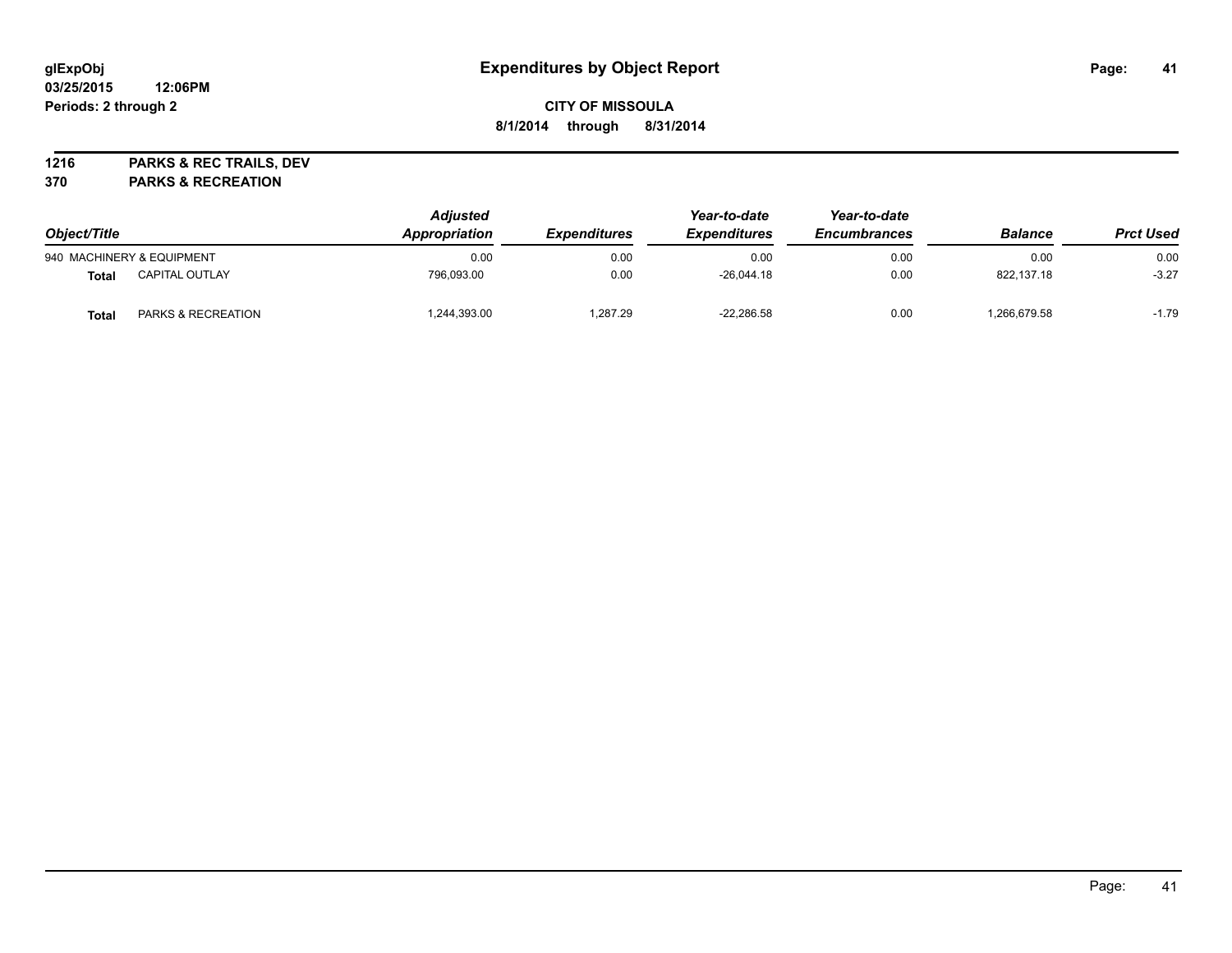**8/1/2014 through 8/31/2014**

# **1216 PARKS & REC TRAILS, DEV**

|                                                   | <b>Adjusted</b> |                     | Year-to-date        | Year-to-date        |                |                  |
|---------------------------------------------------|-----------------|---------------------|---------------------|---------------------|----------------|------------------|
| Object/Title                                      | Appropriation   | <b>Expenditures</b> | <b>Expenditures</b> | <b>Encumbrances</b> | <b>Balance</b> | <b>Prct Used</b> |
| 100 PERSONAL SERVICES                             |                 |                     |                     |                     |                |                  |
| 110 SALARIES AND WAGES                            | 11,291.00       | 708.12              | 1,210.13            | 0.00                | 10,080.87      | 10.72            |
| 120 OVERTIME/TERMINATION                          | 0.00            | 0.00                | 0.00                | 0.00                | 0.00           | 0.00             |
| 130 OTHER                                         | 0.00            | 0.00                | 0.00                | 0.00                | 0.00           | 0.00             |
| <b>140 EMPLOYER CONTRIBUTIONS</b>                 | 1,909.00        | 153.46              | 249.87              | 0.00                | 1,659.13       | 13.09            |
| <b>141 STATE RETIREMENT CONTRIBUTIONS</b>         | 0.00            | 0.71                | 1.21                | 0.00                | $-1.21$        | 0.00             |
| PERSONAL SERVICES<br><b>Total</b>                 | 13,200.00       | 862.29              | 1,461.21            | 0.00                | 11,738.79      | 11.07            |
| 200 SUPPLIES                                      |                 |                     |                     |                     |                |                  |
| 210 OFFICE SUPPLIES                               | 0.00            | 0.00                | 0.00                | 0.00                | 0.00           | 0.00             |
| 220 OPERATING SUPPLIES                            | 67,000.00       | 425.00              | 775.00              | 0.00                | 66,225.00      | 1.16             |
| 230 REPAIR/MAINTENANCE                            | 35,000.00       | 0.00                | 0.00                | 0.00                | 35,000.00      | 0.00             |
| 240 OTHER SUPPLIES                                | 1,100.00        | 0.00                | 0.00                | 0.00                | 1,100.00       | 0.00             |
| <b>SUPPLIES</b><br><b>Total</b>                   | 103,100.00      | 425.00              | 775.00              | 0.00                | 102,325.00     | 0.75             |
| 300 PURCHASED SERVICES                            |                 |                     |                     |                     |                |                  |
| 330 PUBLICITY, SUBSCRIPTIONS & DUES               | 0.00            | 0.00                | 0.00                | 0.00                | 0.00           | 0.00             |
| 341 ELECTRICITY & NATURAL GAS                     | 0.00            | 0.00                | 0.00                | 0.00                | 0.00           | 0.00             |
| 350 PROFESSIONAL SERVICES                         | 146,700.00      | 0.00                | 1,521.39            | 0.00                | 145,178.61     | 1.04             |
| 360 REPAIR & MAINTENANCE                          | 10,000.00       | 0.00                | 0.00                | 0.00                | 10,000.00      | 0.00             |
| 370 TRAVEL                                        | 150.00          | 0.00                | 0.00                | 0.00                | 150.00         | 0.00             |
| 380 TRAINING                                      | 150.00          | 0.00                | 0.00                | 0.00                | 150.00         | 0.00             |
| 390 OTHER PURCHASED SERVICES                      | 100,000.00      | 0.00                | 0.00                | 0.00                | 100,000.00     | 0.00             |
| <b>PURCHASED SERVICES</b><br>Total                | 257,000.00      | 0.00                | 1,521.39            | 0.00                | 255,478.61     | 0.59             |
| 700 GRANTS & CONTRIBUTIONS                        |                 |                     |                     |                     |                |                  |
| 700 GRANTS & CONTRIBUTIONS                        | 0.00            | 0.00                | 0.00                | 0.00                | 0.00           | 0.00             |
| 751 RECREATION SCHOLARSHIPS                       | 0.00            | 0.00                | 0.00                | 0.00                | 0.00           | 0.00             |
| <b>GRANTS &amp; CONTRIBUTIONS</b><br><b>Total</b> | 0.00            | 0.00                | 0.00                | 0.00                | 0.00           | 0.00             |
| 800 OTHER OBJECTS                                 |                 |                     |                     |                     |                |                  |
| 820 TRANSFERS TO OTHER FUNDS                      | 50,000.00       | 0.00                | 0.00                | 0.00                | 50,000.00      | 0.00             |
| 845 CONTINGENCY                                   | 25,000.00       | 0.00                | 0.00                | 0.00                | 25,000.00      | 0.00             |
| OTHER OBJECTS<br>Total                            | 75,000.00       | 0.00                | 0.00                | 0.00                | 75,000.00      | 0.00             |
| 900 CAPITAL OUTLAY                                |                 |                     |                     |                     |                |                  |
| 920 BUILDINGS                                     | 100,000.00      | 0.00                | 0.00                | 0.00                | 100,000.00     | 0.00             |
| 930 IMPROVEMENTS                                  | 696,093.00      | 0.00                | $-26,044.18$        | 0.00                | 722,137.18     | $-3.74$          |
| 940 MACHINERY & EQUIPMENT                         | 0.00            | 0.00                | 0.00                | 0.00                | 0.00           | 0.00             |
|                                                   |                 |                     |                     |                     |                |                  |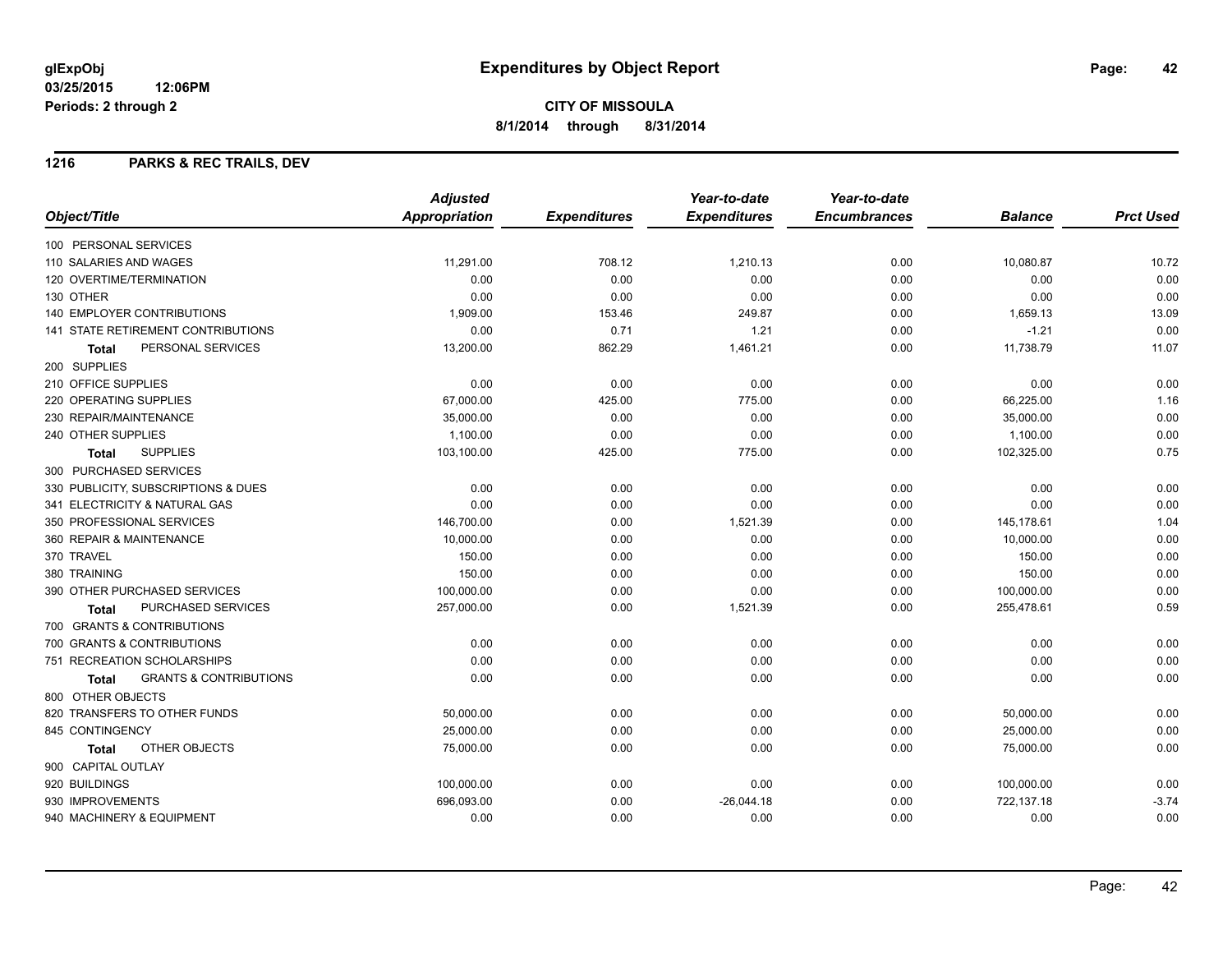# **glExpObj Expenditures by Object Report Page: 43**

**03/25/2015 12:06PM Periods: 2 through 2**

### **1216 PARKS & REC TRAILS, DEV**

| Object/Title |                         | <b>Adiusted</b><br>Appropriation | <b>Expenditures</b> | Year-to-date<br><b>Expenditures</b> | Year-to-date<br><b>Encumbrances</b> | <b>Balance</b> | <b>Prct Used</b> |
|--------------|-------------------------|----------------------------------|---------------------|-------------------------------------|-------------------------------------|----------------|------------------|
| Total        | <b>CAPITAL OUTLAY</b>   | 796,093.00                       | 0.00                | $-26,044.18$                        | 0.00                                | 822,137.18     | $-3.27$          |
| <b>Total</b> | PARKS & REC TRAILS, DEV | 244,393.00                       | 1,287.29            | $-22,286.58$                        | 0.00                                | .266,679.58    | $-1.79$          |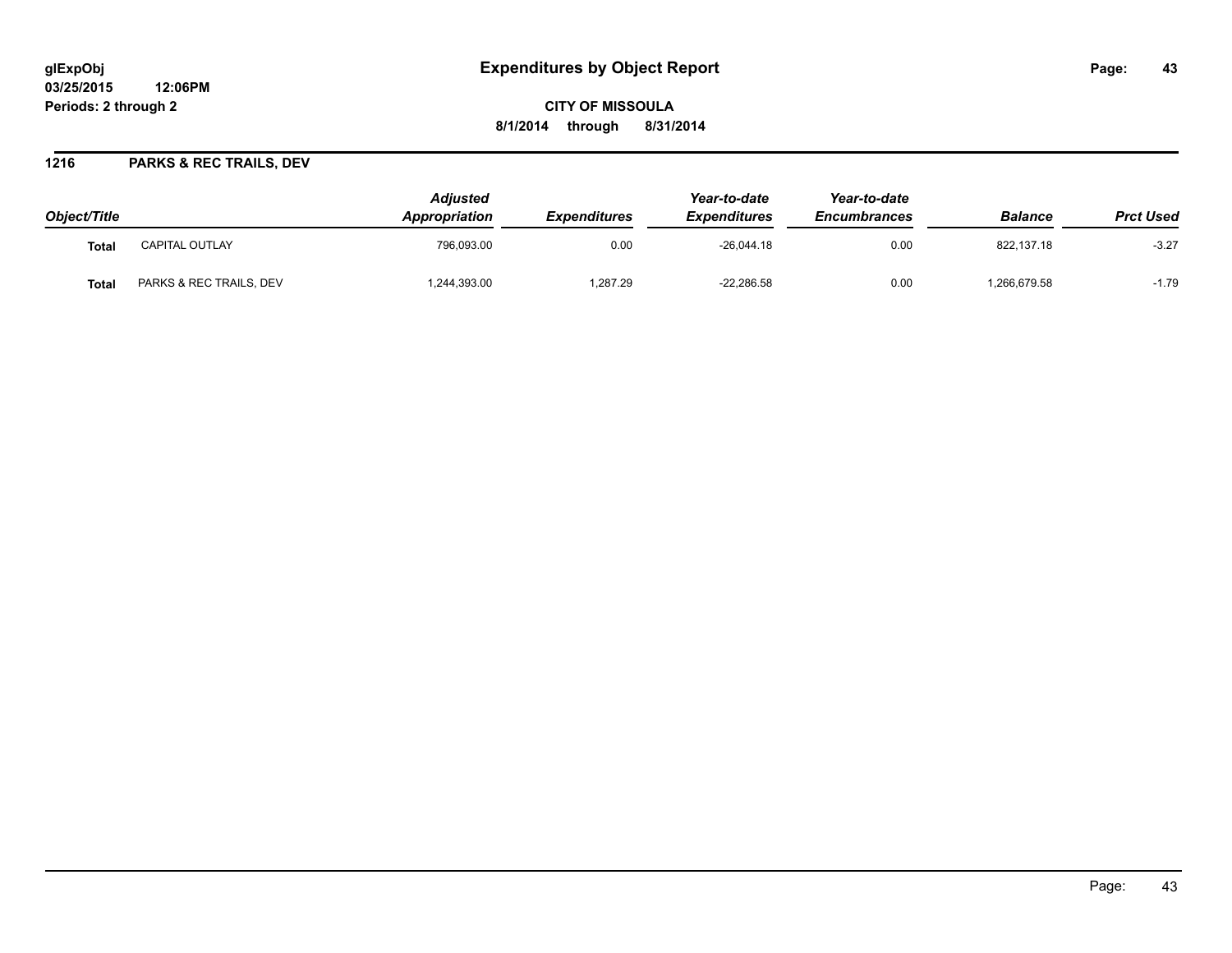# **1217 PARKS CITY LIFE GYM LEASE**

## **370 PARKS & RECREATION**

|                                           | <b>Adjusted</b>      |                     | Year-to-date        | Year-to-date        |                |                  |
|-------------------------------------------|----------------------|---------------------|---------------------|---------------------|----------------|------------------|
| Object/Title                              | <b>Appropriation</b> | <b>Expenditures</b> | <b>Expenditures</b> | <b>Encumbrances</b> | <b>Balance</b> | <b>Prct Used</b> |
| 100 PERSONAL SERVICES                     |                      |                     |                     |                     |                |                  |
| 110 SALARIES AND WAGES                    | 12,000.00            | 0.00                | 0.00                | 0.00                | 12,000.00      | 0.00             |
| 120 OVERTIME/TERMINATION                  | 0.00                 | 0.00                | 0.00                | 0.00                | 0.00           | 0.00             |
| <b>140 EMPLOYER CONTRIBUTIONS</b>         | 0.00                 | 0.00                | 0.00                | 0.00                | 0.00           | 0.00             |
| <b>141 STATE RETIREMENT CONTRIBUTIONS</b> | 0.00                 | 0.00                | 0.00                | 0.00                | 0.00           | 0.00             |
| PERSONAL SERVICES<br><b>Total</b>         | 12,000.00            | 0.00                | 0.00                | 0.00                | 12,000.00      | 0.00             |
| 200 SUPPLIES                              |                      |                     |                     |                     |                |                  |
| 210 OFFICE SUPPLIES                       | 0.00                 | 0.00                | 0.00                | 0.00                | 0.00           | 0.00             |
| 220 OPERATING SUPPLIES                    | 2,500.00             | 0.00                | 0.00                | 0.00                | 2,500.00       | 0.00             |
| 230 REPAIR/MAINTENANCE                    | 2,500.00             | 872.50              | 872.50              | 0.00                | 1,627.50       | 34.90            |
| <b>SUPPLIES</b><br><b>Total</b>           | 5,000.00             | 872.50              | 872.50              | 0.00                | 4,127.50       | 17.45            |
| 300 PURCHASED SERVICES                    |                      |                     |                     |                     |                |                  |
| 320 PRINTING & DUPLICATING                | 1,000.00             | 0.00                | 0.00                | 0.00                | 1,000.00       | 0.00             |
| 330 PUBLICITY, SUBSCRIPTIONS & DUES       | 1,000.00             | 0.00                | 0.00                | 0.00                | 1,000.00       | 0.00             |
| PURCHASED SERVICES<br>Total               | 2,000.00             | 0.00                | 0.00                | 0.00                | 2,000.00       | 0.00             |
| 500 FIXED CHARGES                         |                      |                     |                     |                     |                |                  |
| 500 FIXED CHARGES                         | 24,000.00            | 2,000.00            | 6,000.00            | 0.00                | 18,000.00      | 25.00            |
| <b>FIXED CHARGES</b><br><b>Total</b>      | 24,000.00            | 2,000.00            | 6,000.00            | 0.00                | 18,000.00      | 25.00            |
| PARKS & RECREATION<br><b>Total</b>        | 43,000.00            | 2,872.50            | 6,872.50            | 0.00                | 36,127.50      | 15.98            |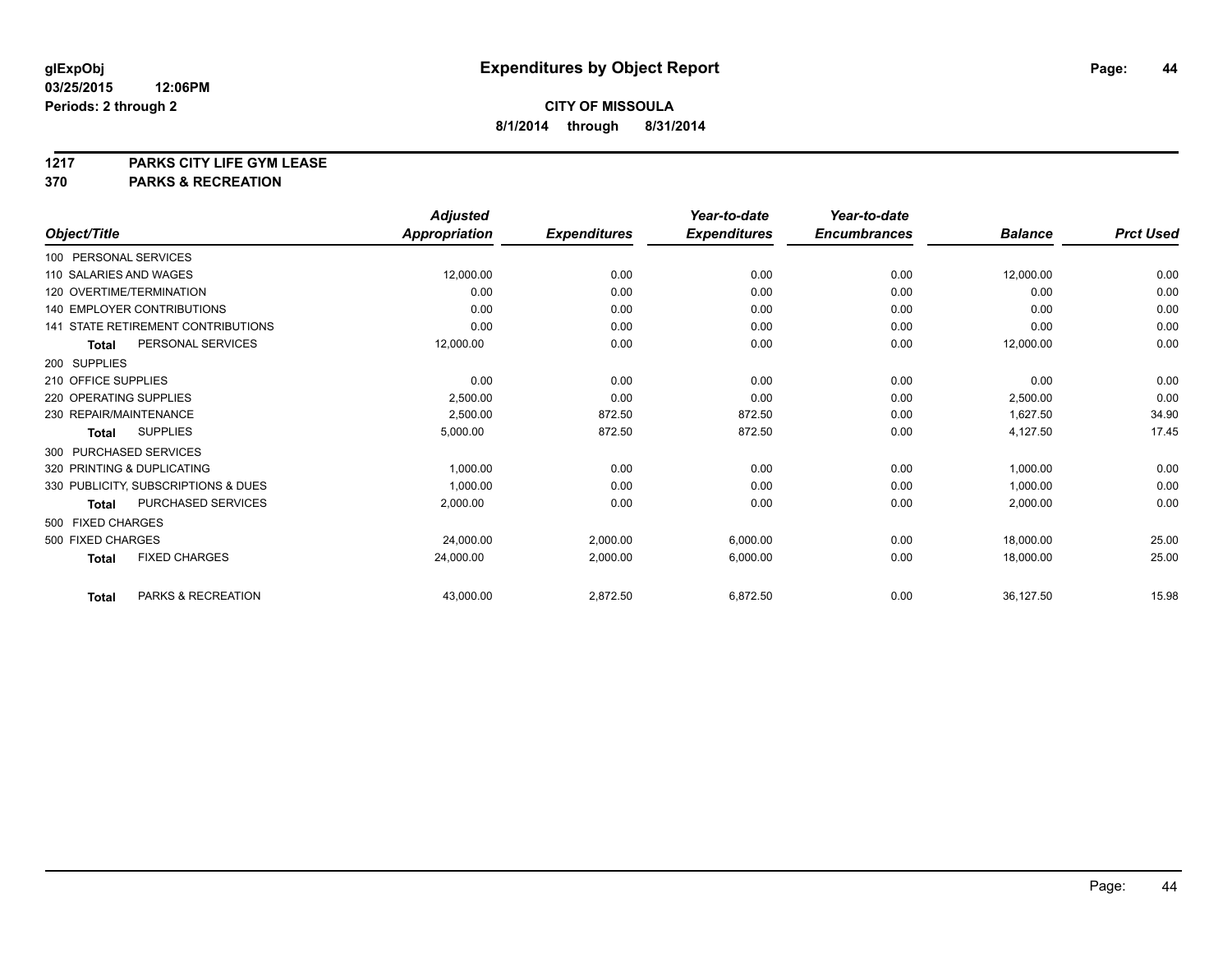### **1217 PARKS CITY LIFE GYM LEASE**

|                                           | <b>Adjusted</b>      |                     | Year-to-date        | Year-to-date        |                |                  |
|-------------------------------------------|----------------------|---------------------|---------------------|---------------------|----------------|------------------|
| Object/Title                              | <b>Appropriation</b> | <b>Expenditures</b> | <b>Expenditures</b> | <b>Encumbrances</b> | <b>Balance</b> | <b>Prct Used</b> |
| 100 PERSONAL SERVICES                     |                      |                     |                     |                     |                |                  |
| 110 SALARIES AND WAGES                    | 12,000.00            | 0.00                | 0.00                | 0.00                | 12,000.00      | 0.00             |
| 120 OVERTIME/TERMINATION                  | 0.00                 | 0.00                | 0.00                | 0.00                | 0.00           | 0.00             |
| <b>140 EMPLOYER CONTRIBUTIONS</b>         | 0.00                 | 0.00                | 0.00                | 0.00                | 0.00           | 0.00             |
| 141 STATE RETIREMENT CONTRIBUTIONS        | 0.00                 | 0.00                | 0.00                | 0.00                | 0.00           | 0.00             |
| PERSONAL SERVICES<br><b>Total</b>         | 12,000.00            | 0.00                | 0.00                | 0.00                | 12,000.00      | 0.00             |
| 200 SUPPLIES                              |                      |                     |                     |                     |                |                  |
| 210 OFFICE SUPPLIES                       | 0.00                 | 0.00                | 0.00                | 0.00                | 0.00           | 0.00             |
| 220 OPERATING SUPPLIES                    | 2,500.00             | 0.00                | 0.00                | 0.00                | 2,500.00       | 0.00             |
| 230 REPAIR/MAINTENANCE                    | 2,500.00             | 872.50              | 872.50              | 0.00                | 1,627.50       | 34.90            |
| <b>SUPPLIES</b><br>Total                  | 5,000.00             | 872.50              | 872.50              | 0.00                | 4,127.50       | 17.45            |
| 300 PURCHASED SERVICES                    |                      |                     |                     |                     |                |                  |
| 320 PRINTING & DUPLICATING                | 1,000.00             | 0.00                | 0.00                | 0.00                | 1,000.00       | 0.00             |
| 330 PUBLICITY, SUBSCRIPTIONS & DUES       | 1,000.00             | 0.00                | 0.00                | 0.00                | 1,000.00       | 0.00             |
| <b>PURCHASED SERVICES</b><br><b>Total</b> | 2,000.00             | 0.00                | 0.00                | 0.00                | 2,000.00       | 0.00             |
| 500 FIXED CHARGES                         |                      |                     |                     |                     |                |                  |
| 500 FIXED CHARGES                         | 24,000.00            | 2,000.00            | 6,000.00            | 0.00                | 18,000.00      | 25.00            |
| <b>FIXED CHARGES</b><br><b>Total</b>      | 24,000.00            | 2,000.00            | 6,000.00            | 0.00                | 18,000.00      | 25.00            |
| PARKS CITY LIFE GYM LEASE<br><b>Total</b> | 43,000.00            | 2,872.50            | 6,872.50            | 0.00                | 36,127.50      | 15.98            |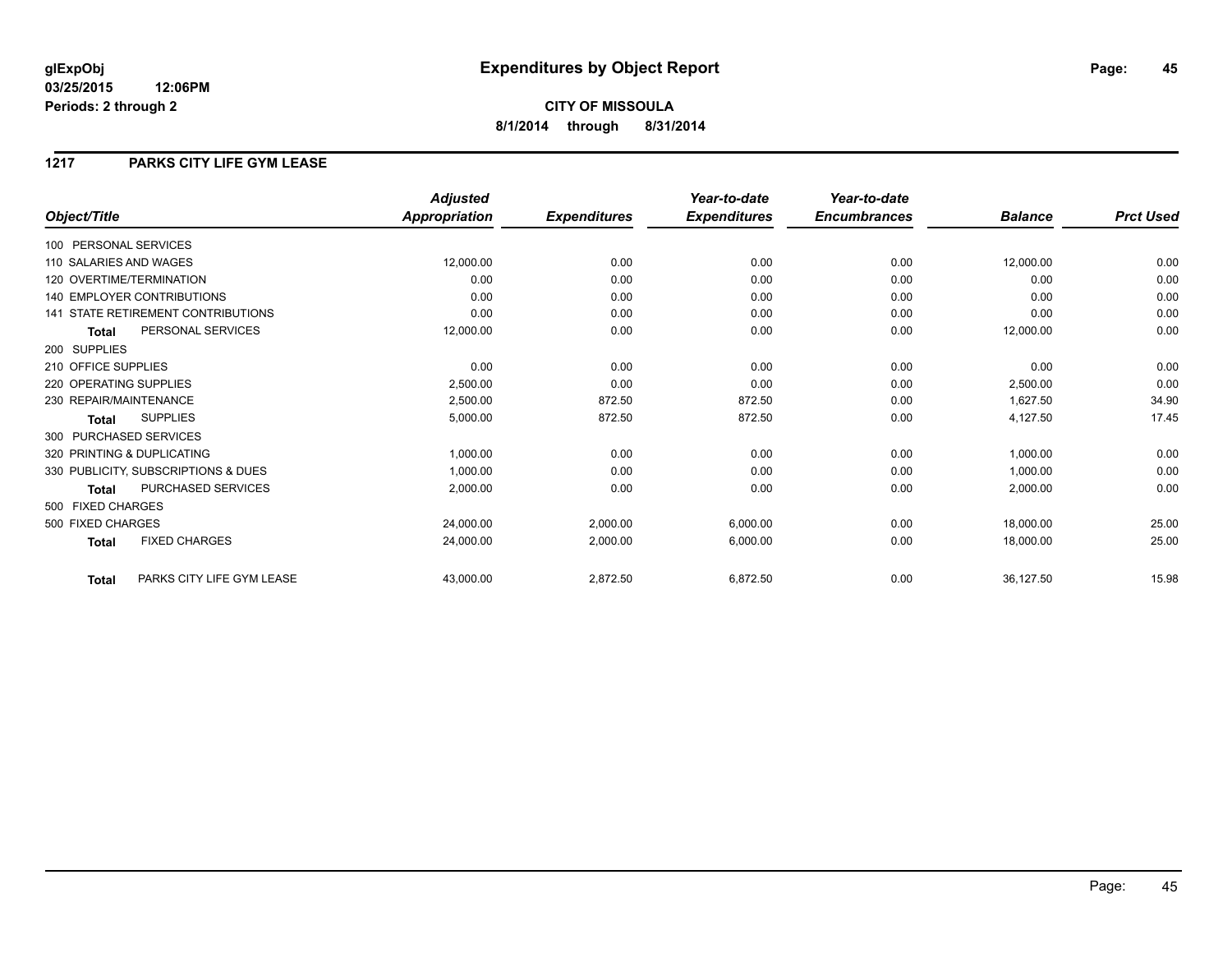**1218 ALL ABILITIES PLAYGROUND**

**370 PARKS & RECREATION**

|                          |                           | <b>Adjusted</b> |                     | Year-to-date        | Year-to-date        |                |                  |
|--------------------------|---------------------------|-----------------|---------------------|---------------------|---------------------|----------------|------------------|
| Object/Title             |                           | Appropriation   | <b>Expenditures</b> | <b>Expenditures</b> | <b>Encumbrances</b> | <b>Balance</b> | <b>Prct Used</b> |
| 300 PURCHASED SERVICES   |                           |                 |                     |                     |                     |                |                  |
|                          | 350 PROFESSIONAL SERVICES | 50.000.00       | 25,965.84           | 25,965.84           | 0.00                | 24.034.16      | 51.93            |
| 360 REPAIR & MAINTENANCE |                           | 0.00            | 0.00                | 0.00                | 0.00                | 0.00           | 0.00             |
| <b>Total</b>             | <b>PURCHASED SERVICES</b> | 50.000.00       | 25.965.84           | 25.965.84           | 0.00                | 24.034.16      | 51.93            |
| 900 CAPITAL OUTLAY       |                           |                 |                     |                     |                     |                |                  |
| 930 IMPROVEMENTS         |                           | 736.092.00      | 0.00                | 0.00                | 0.00                | 736.092.00     | 0.00             |
| <b>Total</b>             | <b>CAPITAL OUTLAY</b>     | 736.092.00      | 0.00                | 0.00                | 0.00                | 736.092.00     | 0.00             |
| <b>Total</b>             | PARKS & RECREATION        | 786.092.00      | 25.965.84           | 25.965.84           | 0.00                | 760.126.16     | 3.30             |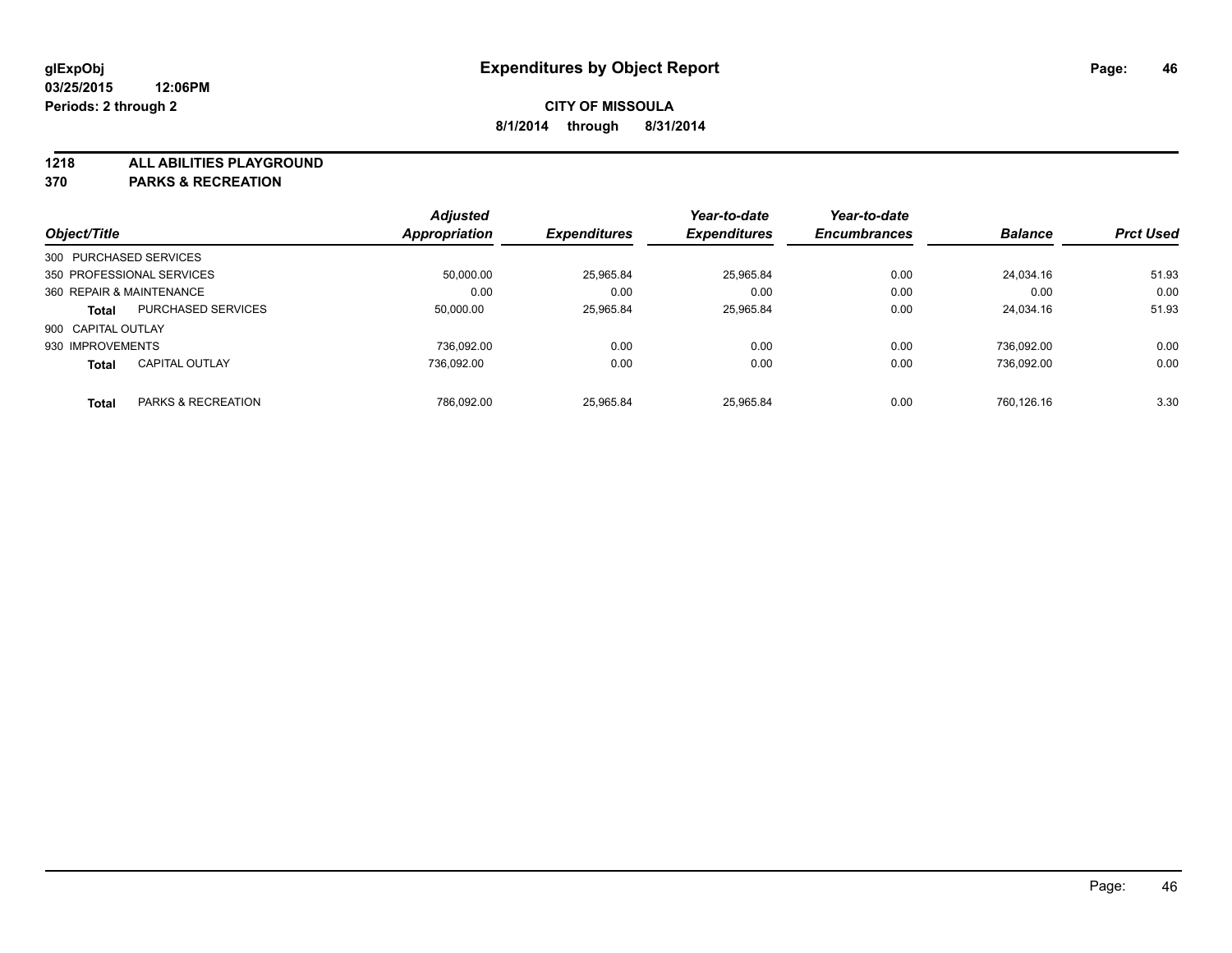#### **1218 ALL ABILITIES PLAYGROUND**

| Object/Title             |                           | <b>Adjusted</b><br>Appropriation | <b>Expenditures</b> | Year-to-date<br><b>Expenditures</b> | Year-to-date<br><b>Encumbrances</b> | <b>Balance</b> | <b>Prct Used</b> |
|--------------------------|---------------------------|----------------------------------|---------------------|-------------------------------------|-------------------------------------|----------------|------------------|
| 300 PURCHASED SERVICES   |                           |                                  |                     |                                     |                                     |                |                  |
|                          | 350 PROFESSIONAL SERVICES | 50.000.00                        | 25,965.84           | 25.965.84                           | 0.00                                | 24.034.16      | 51.93            |
| 360 REPAIR & MAINTENANCE |                           | 0.00                             | 0.00                | 0.00                                | 0.00                                | 0.00           | 0.00             |
| <b>Total</b>             | <b>PURCHASED SERVICES</b> | 50.000.00                        | 25,965.84           | 25.965.84                           | 0.00                                | 24.034.16      | 51.93            |
| 900 CAPITAL OUTLAY       |                           |                                  |                     |                                     |                                     |                |                  |
| 930 IMPROVEMENTS         |                           | 736.092.00                       | 0.00                | 0.00                                | 0.00                                | 736.092.00     | 0.00             |
| <b>Total</b>             | <b>CAPITAL OUTLAY</b>     | 736.092.00                       | 0.00                | 0.00                                | 0.00                                | 736.092.00     | 0.00             |
| <b>Total</b>             | ALL ABILITIES PLAYGROUND  | 786.092.00                       | 25.965.84           | 25.965.84                           | 0.00                                | 760.126.16     | 3.30             |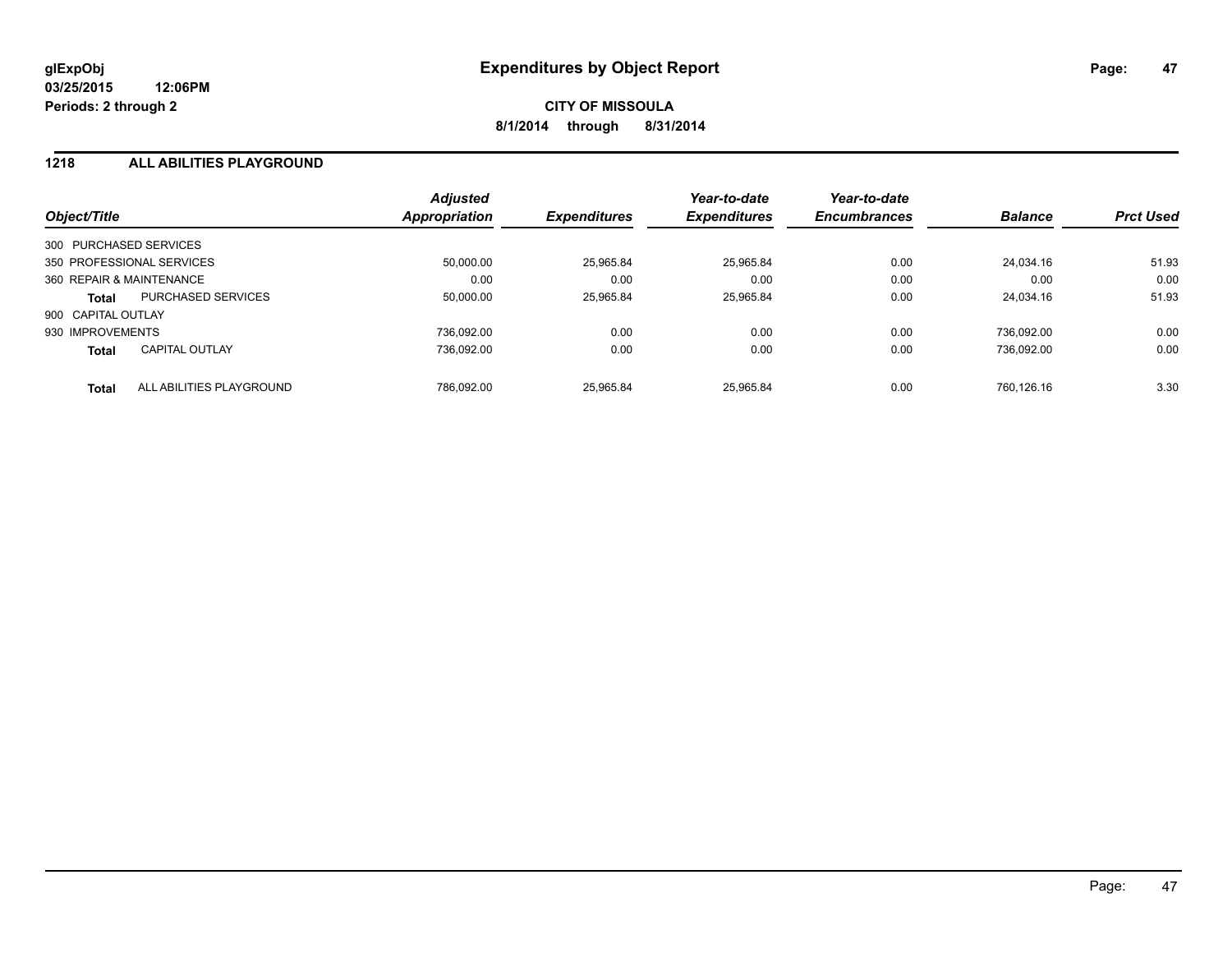#### **1219 FY14 PARK & TRAIL BOND**

**370 PARKS & RECREATION**

| Object/Title           |                           | <b>Adjusted</b><br><b>Appropriation</b> | <b>Expenditures</b> | Year-to-date<br><b>Expenditures</b> | Year-to-date<br><b>Encumbrances</b> | <b>Balance</b> | <b>Prct Used</b> |
|------------------------|---------------------------|-----------------------------------------|---------------------|-------------------------------------|-------------------------------------|----------------|------------------|
| 300 PURCHASED SERVICES |                           |                                         |                     |                                     |                                     |                |                  |
|                        | 350 PROFESSIONAL SERVICES | 0.00                                    | 0.00                | 0.00                                | 0.00                                | 0.00           | 0.00             |
| <b>Total</b>           | <b>PURCHASED SERVICES</b> | 0.00                                    | 0.00                | 0.00                                | 0.00                                | 0.00           | 0.00             |
| 900 CAPITAL OUTLAY     |                           |                                         |                     |                                     |                                     |                |                  |
|                        | 940 MACHINERY & EQUIPMENT | 0.00                                    | 0.00                | 0.00                                | 0.00                                | 0.00           | 0.00             |
| <b>Total</b>           | <b>CAPITAL OUTLAY</b>     | 0.00                                    | 0.00                | 0.00                                | 0.00                                | 0.00           | 0.00             |
| <b>Total</b>           | PARKS & RECREATION        | 0.00                                    | 0.00                | 0.00                                | 0.00                                | 0.00           | 0.00             |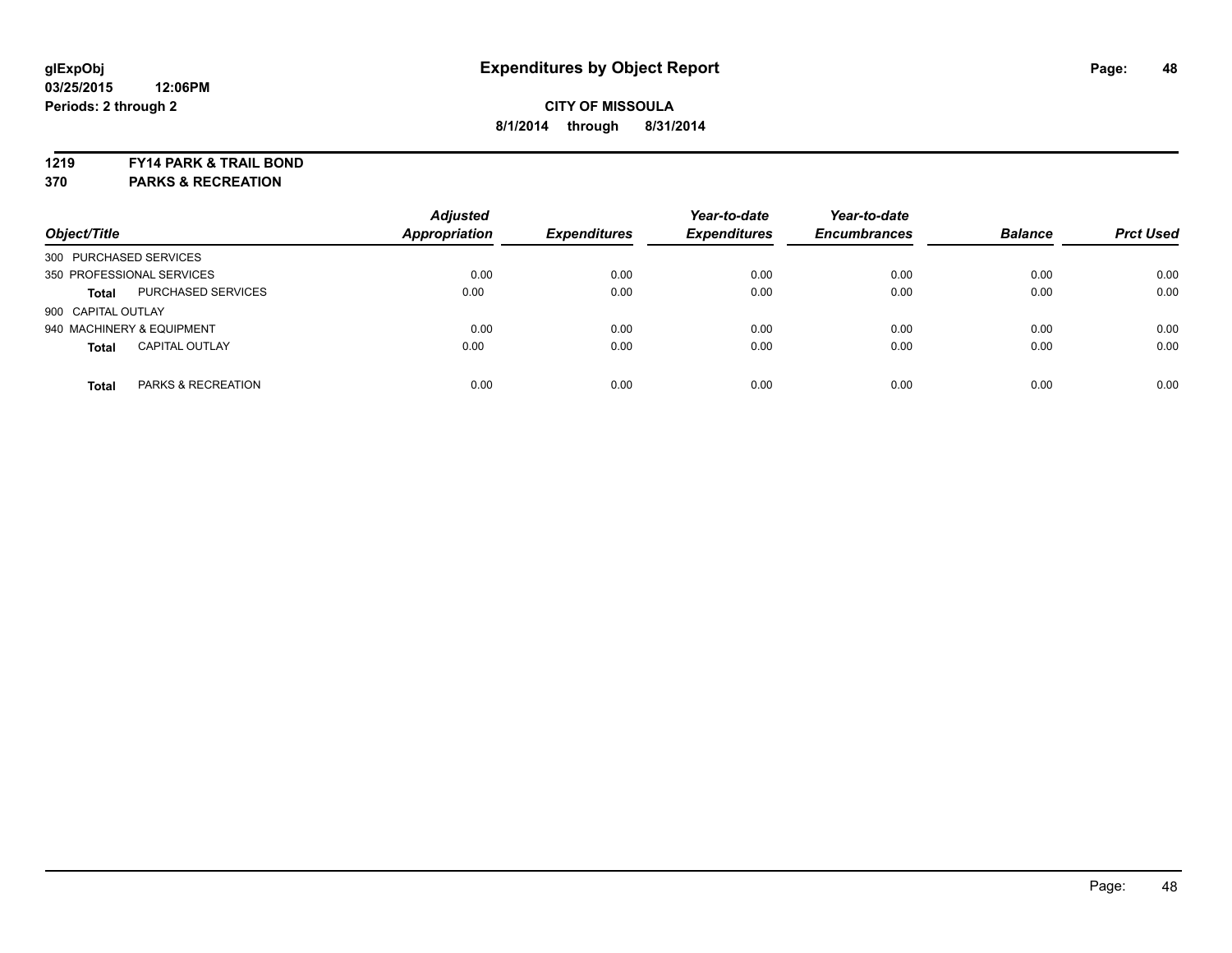### **1219 FY14 PARK & TRAIL BOND**

| Object/Title              |                                   | <b>Adjusted</b><br>Appropriation | <b>Expenditures</b> | Year-to-date<br><b>Expenditures</b> | Year-to-date<br><b>Encumbrances</b> | <b>Balance</b> | <b>Prct Used</b> |
|---------------------------|-----------------------------------|----------------------------------|---------------------|-------------------------------------|-------------------------------------|----------------|------------------|
| 300 PURCHASED SERVICES    |                                   |                                  |                     |                                     |                                     |                |                  |
| 350 PROFESSIONAL SERVICES |                                   | 0.00                             | 0.00                | 0.00                                | 0.00                                | 0.00           | 0.00             |
| <b>Total</b>              | PURCHASED SERVICES                | 0.00                             | 0.00                | 0.00                                | 0.00                                | 0.00           | 0.00             |
| 900 CAPITAL OUTLAY        |                                   |                                  |                     |                                     |                                     |                |                  |
| 940 MACHINERY & EQUIPMENT |                                   | 0.00                             | 0.00                | 0.00                                | 0.00                                | 0.00           | 0.00             |
| <b>Total</b>              | <b>CAPITAL OUTLAY</b>             | 0.00                             | 0.00                | 0.00                                | 0.00                                | 0.00           | 0.00             |
| <b>Total</b>              | <b>FY14 PARK &amp; TRAIL BOND</b> | 0.00                             | 0.00                | 0.00                                | 0.00                                | 0.00           | 0.00             |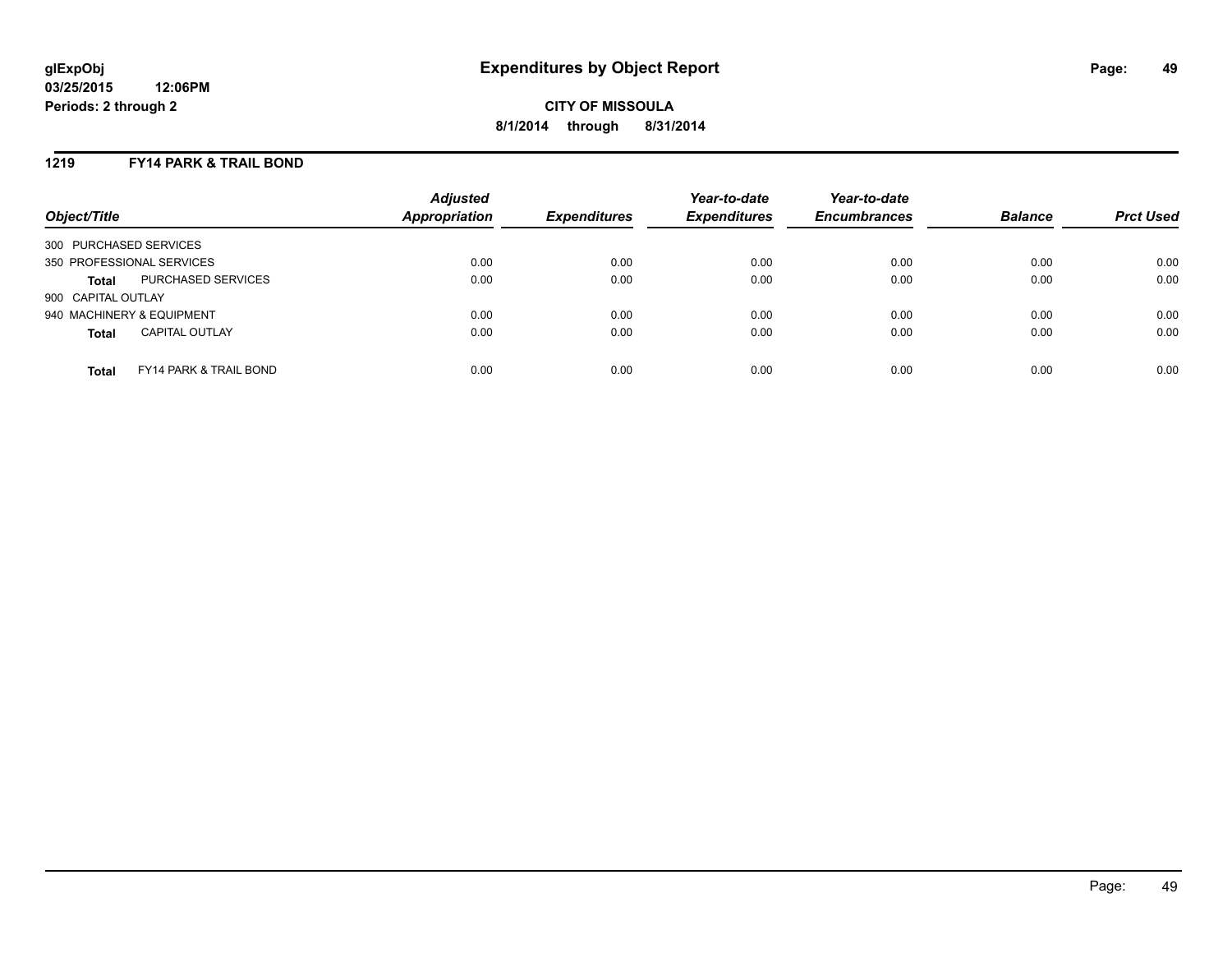### **CITY OF MISSOULA 8/1/2014 through 8/31/2014**

#### **1241 CREMAIN WALL & CEMETERY DONATIONS FUND**

**340 CEMETERY**

| Object/Title       |                       | <b>Adjusted</b><br>Appropriation | <b>Expenditures</b> | Year-to-date<br><b>Expenditures</b> | Year-to-date<br><b>Encumbrances</b> | <b>Balance</b> | <b>Prct Used</b> |
|--------------------|-----------------------|----------------------------------|---------------------|-------------------------------------|-------------------------------------|----------------|------------------|
| 900 CAPITAL OUTLAY |                       |                                  |                     |                                     |                                     |                |                  |
| 930 IMPROVEMENTS   |                       | 2,500.00                         | 81.00               | 81.00                               | 0.00                                | 2,419.00       | 3.24             |
| <b>Total</b>       | <b>CAPITAL OUTLAY</b> | 2,500.00                         | 81.00               | 81.00                               | 0.00                                | 2,419.00       | 3.24             |
| <b>Total</b>       | CEMETERY              | 2,500.00                         | 81.00               | 81.00                               | 0.00                                | 2,419.00       | 3.24             |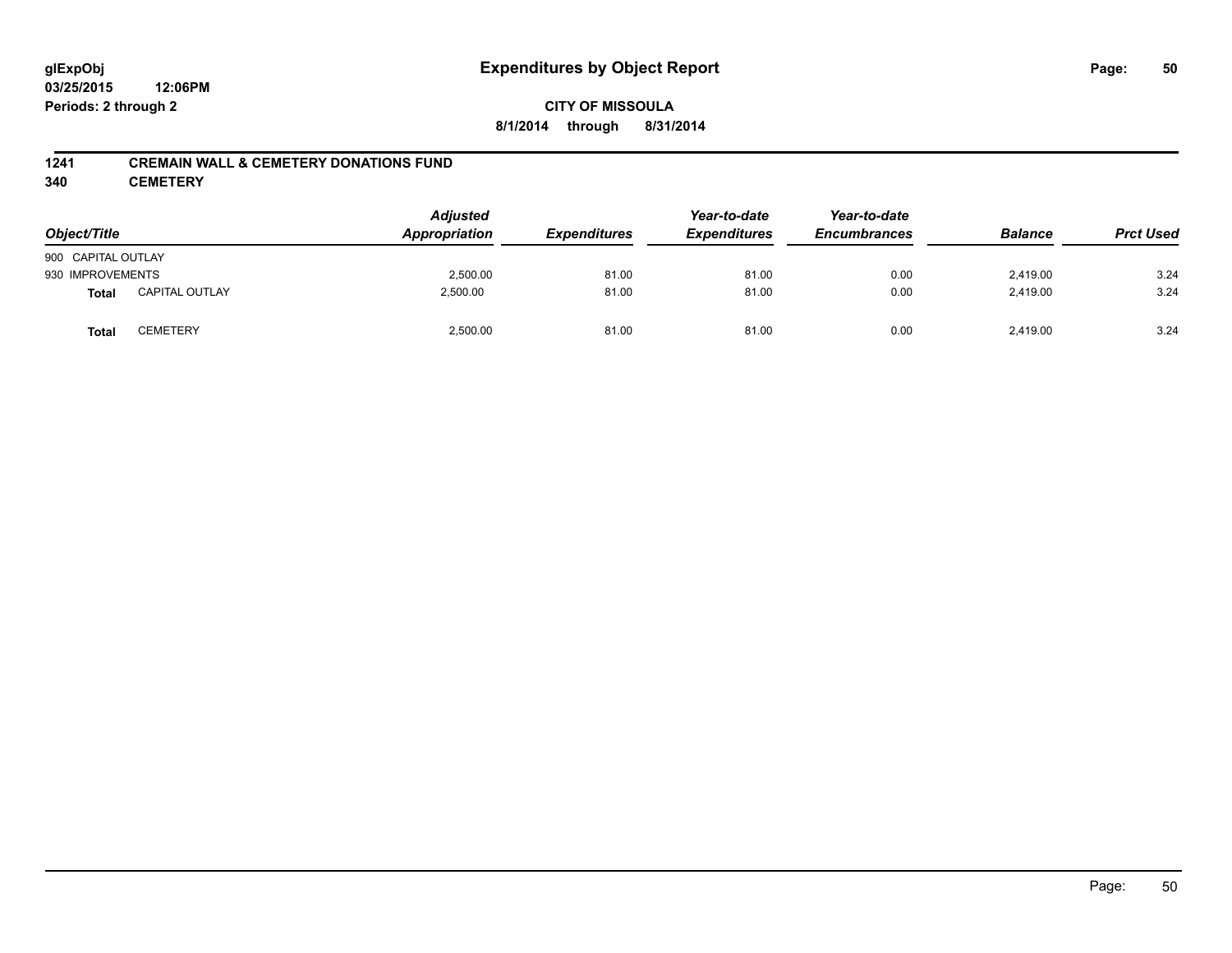**CITY OF MISSOULA 8/1/2014 through 8/31/2014**

### **1241 CREMAIN WALL & CEMETERY DONATIONS FUND**

| Object/Title       |                                  | <b>Adjusted</b><br>Appropriation | <b>Expenditures</b> | Year-to-date<br><b>Expenditures</b> | Year-to-date<br><b>Encumbrances</b> | <b>Balance</b> | <b>Prct Used</b> |
|--------------------|----------------------------------|----------------------------------|---------------------|-------------------------------------|-------------------------------------|----------------|------------------|
| 900 CAPITAL OUTLAY |                                  |                                  |                     |                                     |                                     |                |                  |
| 930 IMPROVEMENTS   |                                  | 2,500.00                         | 81.00               | 81.00                               | 0.00                                | 2,419.00       | 3.24             |
| <b>Total</b>       | <b>CAPITAL OUTLAY</b>            | 2,500.00                         | 81.00               | 81.00                               | 0.00                                | 2,419.00       | 3.24             |
| <b>Total</b>       | CREMAIN WALL & CEMETERY DONATION | 2,500.00                         | 81.00               | 81.00                               | 0.00                                | 2.419.00       | 3.24             |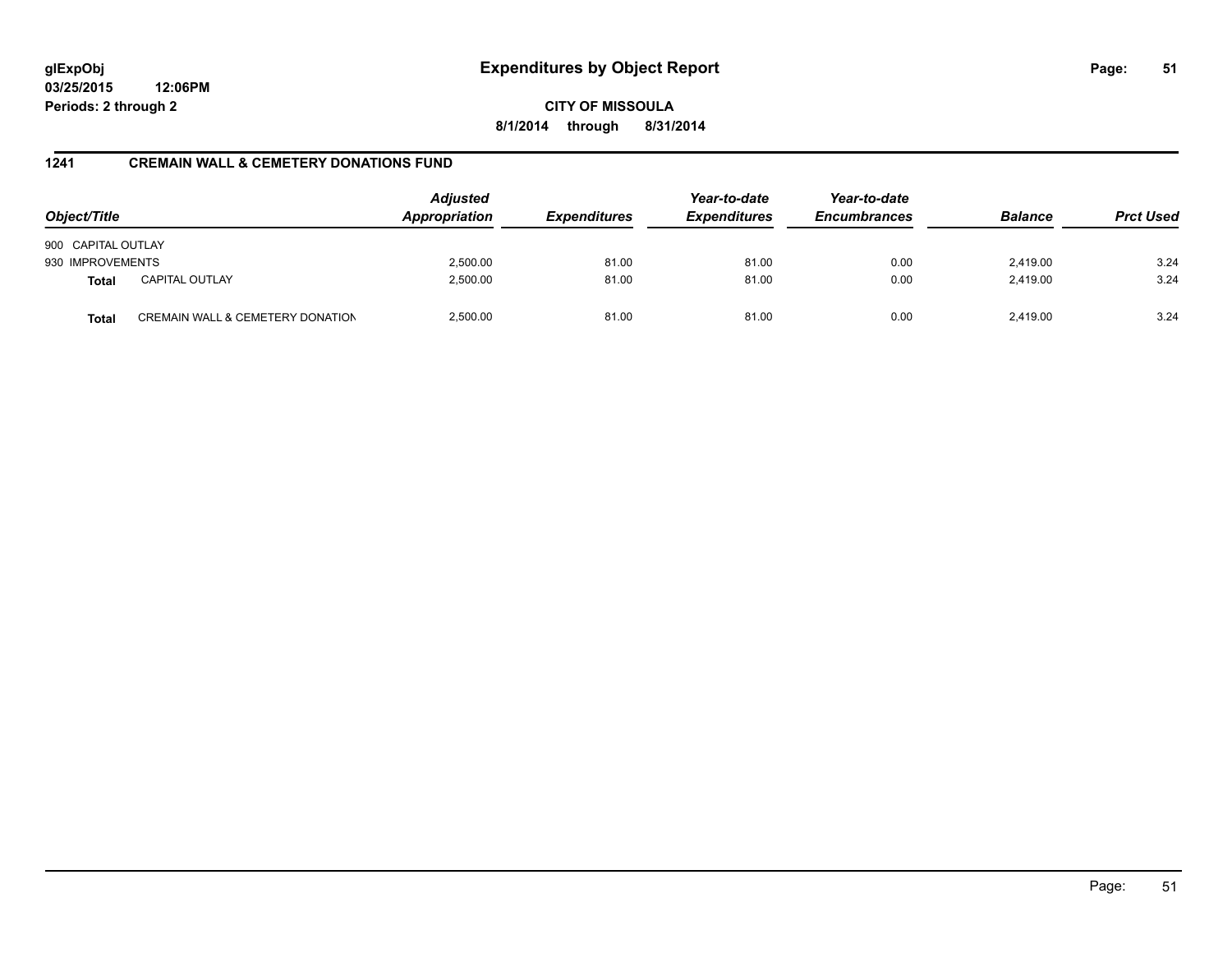# **1242 CEMETERY CARE FUND**

**340 CEMETERY**

|                                       | <b>Adjusted</b> |                     | Year-to-date        | Year-to-date        |                |                  |
|---------------------------------------|-----------------|---------------------|---------------------|---------------------|----------------|------------------|
| Object/Title                          | Appropriation   | <b>Expenditures</b> | <b>Expenditures</b> | <b>Encumbrances</b> | <b>Balance</b> | <b>Prct Used</b> |
| 800 OTHER OBJECTS                     |                 |                     |                     |                     |                |                  |
| 845 CONTINGENCY                       | 10,000.00       | 0.00                | 0.00                | 0.00                | 10,000.00      | 0.00             |
| OTHER OBJECTS<br><b>Total</b>         | 10.000.00       | 0.00                | 0.00                | 0.00                | 10,000.00      | 0.00             |
| 900 CAPITAL OUTLAY                    |                 |                     |                     |                     |                |                  |
| 930 IMPROVEMENTS                      | 0.00            | 0.00                | 0.00                | 0.00                | 0.00           | 0.00             |
| 940 MACHINERY & EQUIPMENT             | 65,000.00       | 0.00                | 0.00                | 0.00                | 65,000.00      | 0.00             |
| <b>CAPITAL OUTLAY</b><br><b>Total</b> | 65.000.00       | 0.00                | 0.00                | 0.00                | 65,000.00      | 0.00             |
| <b>CEMETERY</b><br>Total              | 75.000.00       | 0.00                | 0.00                | 0.00                | 75.000.00      | 0.00             |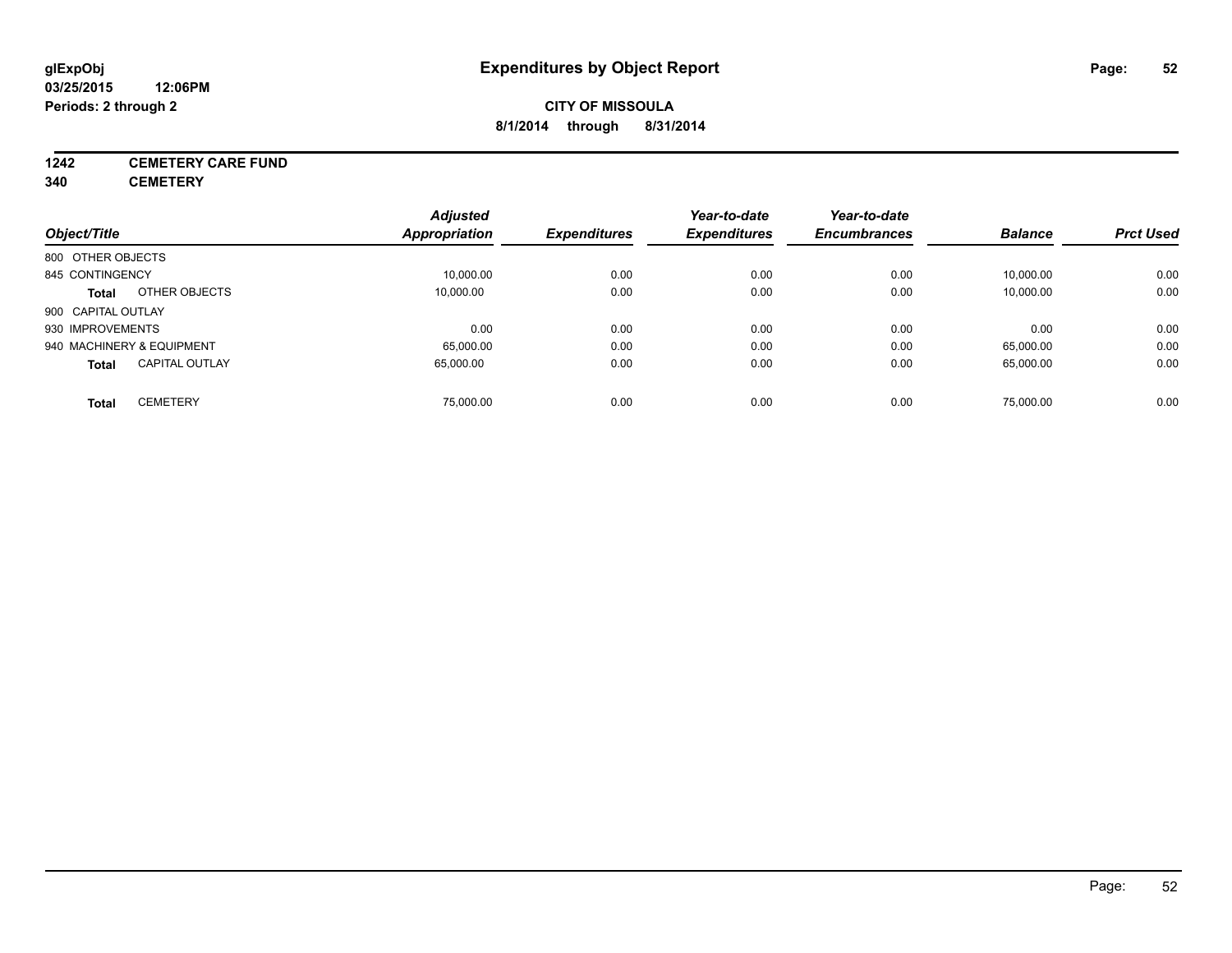#### **1242 CEMETERY CARE FUND**

| Object/Title                              | <b>Adjusted</b><br>Appropriation | <b>Expenditures</b> | Year-to-date<br><b>Expenditures</b> | Year-to-date<br><b>Encumbrances</b> | <b>Balance</b> | <b>Prct Used</b> |
|-------------------------------------------|----------------------------------|---------------------|-------------------------------------|-------------------------------------|----------------|------------------|
| 800 OTHER OBJECTS                         |                                  |                     |                                     |                                     |                |                  |
| 845 CONTINGENCY                           | 10.000.00                        | 0.00                | 0.00                                | 0.00                                | 10.000.00      | 0.00             |
| OTHER OBJECTS<br>Total                    | 10.000.00                        | 0.00                | 0.00                                | 0.00                                | 10.000.00      | 0.00             |
| 900 CAPITAL OUTLAY                        |                                  |                     |                                     |                                     |                |                  |
| 930 IMPROVEMENTS                          | 0.00                             | 0.00                | 0.00                                | 0.00                                | 0.00           | 0.00             |
| 940 MACHINERY & EQUIPMENT                 | 65.000.00                        | 0.00                | 0.00                                | 0.00                                | 65.000.00      | 0.00             |
| <b>CAPITAL OUTLAY</b><br><b>Total</b>     | 65.000.00                        | 0.00                | 0.00                                | 0.00                                | 65.000.00      | 0.00             |
| <b>CEMETERY CARE FUND</b><br><b>Total</b> | 75,000.00                        | 0.00                | 0.00                                | 0.00                                | 75,000.00      | 0.00             |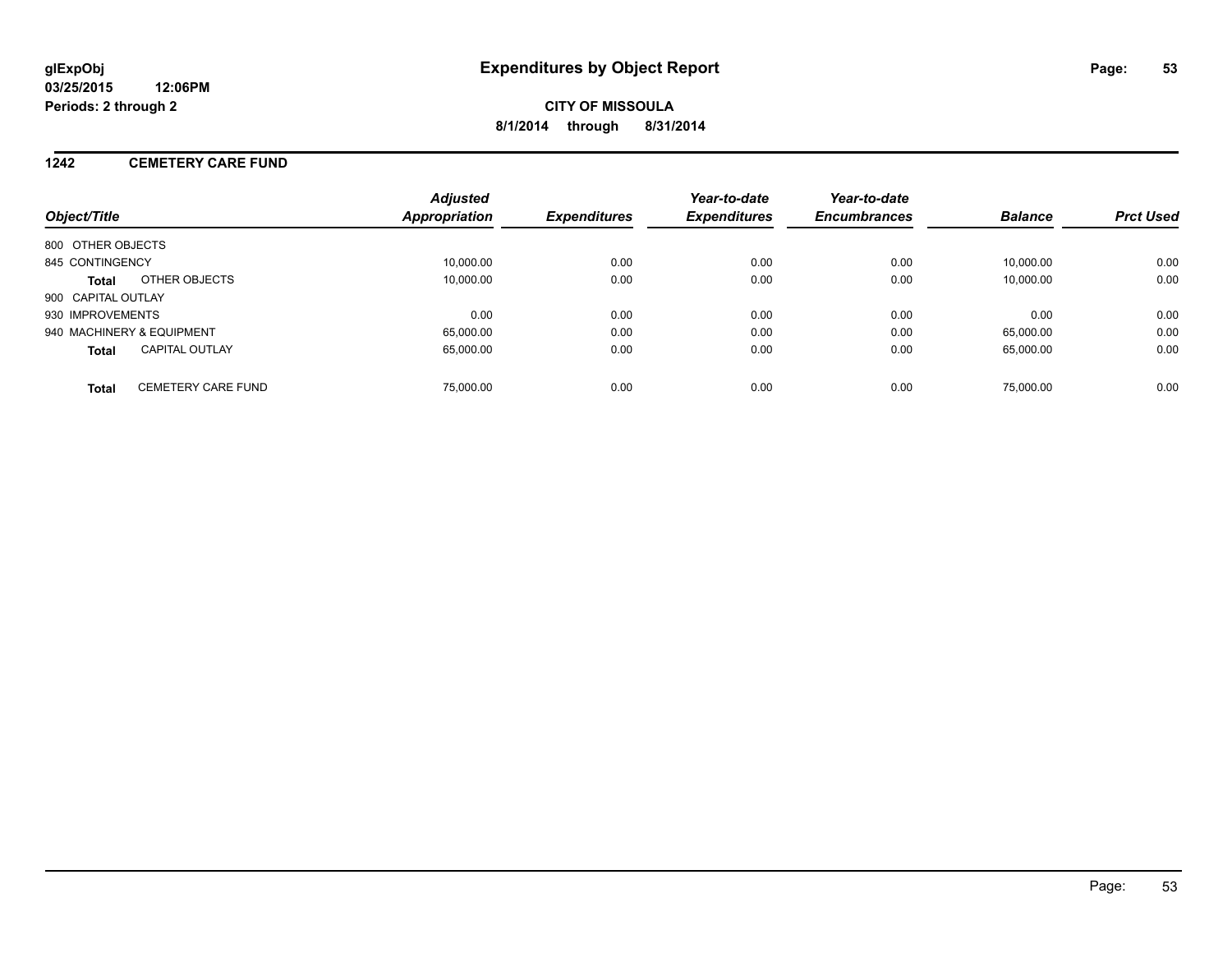### **1243 CEMETERY MEMORIAL FUND**

**340 CEMETERY**

| Object/Title       |                       | <b>Adjusted</b><br>Appropriation | <b>Expenditures</b> | Year-to-date<br><b>Expenditures</b> | Year-to-date<br><b>Encumbrances</b> | <b>Balance</b> | <b>Prct Used</b> |
|--------------------|-----------------------|----------------------------------|---------------------|-------------------------------------|-------------------------------------|----------------|------------------|
| 900 CAPITAL OUTLAY |                       |                                  |                     |                                     |                                     |                |                  |
| 930 IMPROVEMENTS   |                       | 2,000.00                         | 0.00                | 0.00                                | 0.00                                | 2,000.00       | 0.00             |
| Total              | <b>CAPITAL OUTLAY</b> | 2.000.00                         | 0.00                | 0.00                                | 0.00                                | 2,000.00       | 0.00             |
| Total              | <b>CEMETERY</b>       | 2,000.00                         | 0.00                | 0.00                                | 0.00                                | 2,000.00       | 0.00             |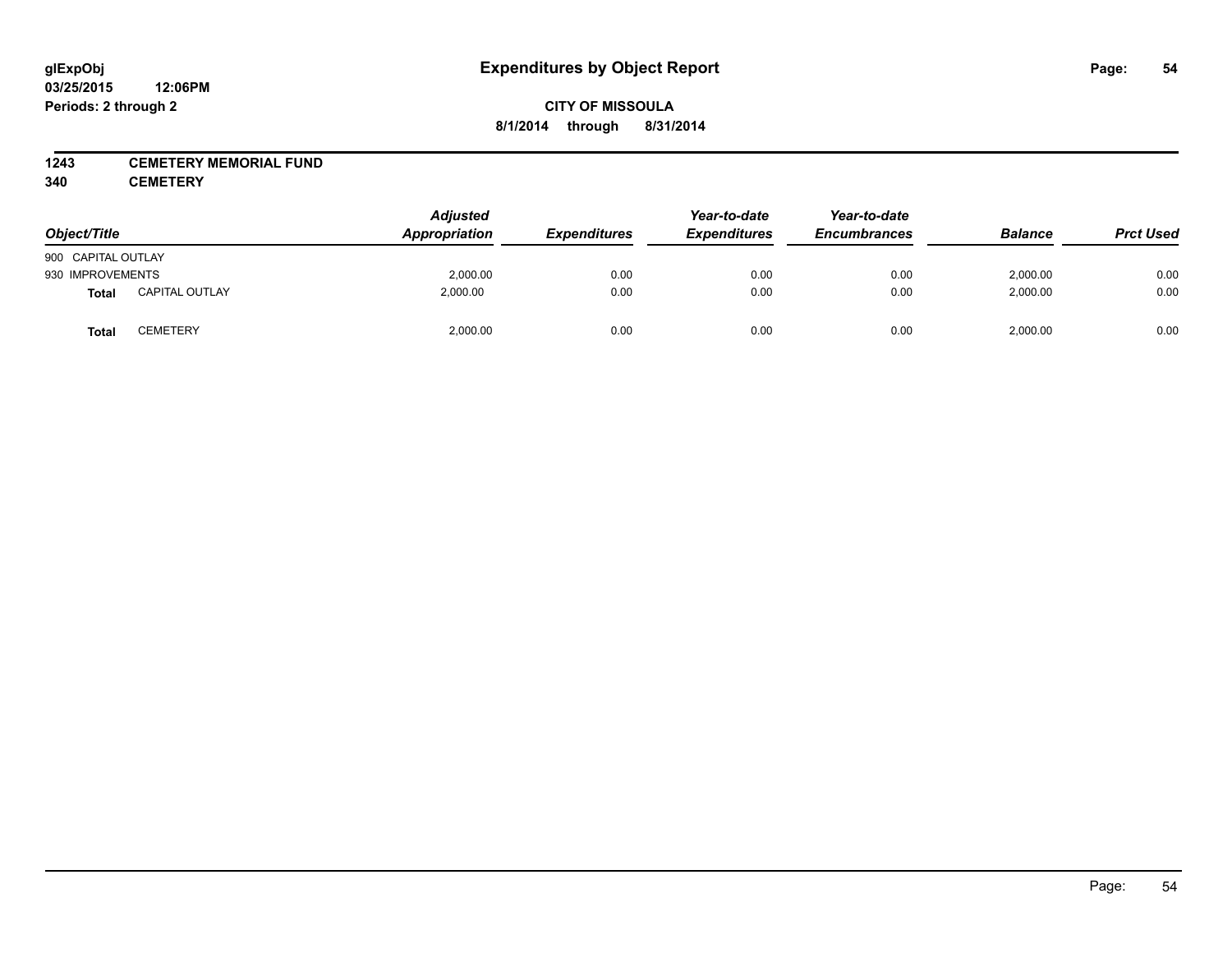#### **1243 CEMETERY MEMORIAL FUND**

| Object/Title       |                               | <b>Adjusted</b><br>Appropriation | <i><b>Expenditures</b></i> | Year-to-date<br><b>Expenditures</b> | Year-to-date<br><b>Encumbrances</b> | <b>Balance</b> | <b>Prct Used</b> |
|--------------------|-------------------------------|----------------------------------|----------------------------|-------------------------------------|-------------------------------------|----------------|------------------|
| 900 CAPITAL OUTLAY |                               |                                  |                            |                                     |                                     |                |                  |
| 930 IMPROVEMENTS   |                               | 2,000.00                         | 0.00                       | 0.00                                | 0.00                                | 2.000.00       | 0.00             |
| <b>Total</b>       | <b>CAPITAL OUTLAY</b>         | 2.000.00                         | 0.00                       | 0.00                                | 0.00                                | 2.000.00       | 0.00             |
| Total              | <b>CEMETERY MEMORIAL FUND</b> | 2,000.00                         | 0.00                       | 0.00                                | 0.00                                | 2.000.00       | 0.00             |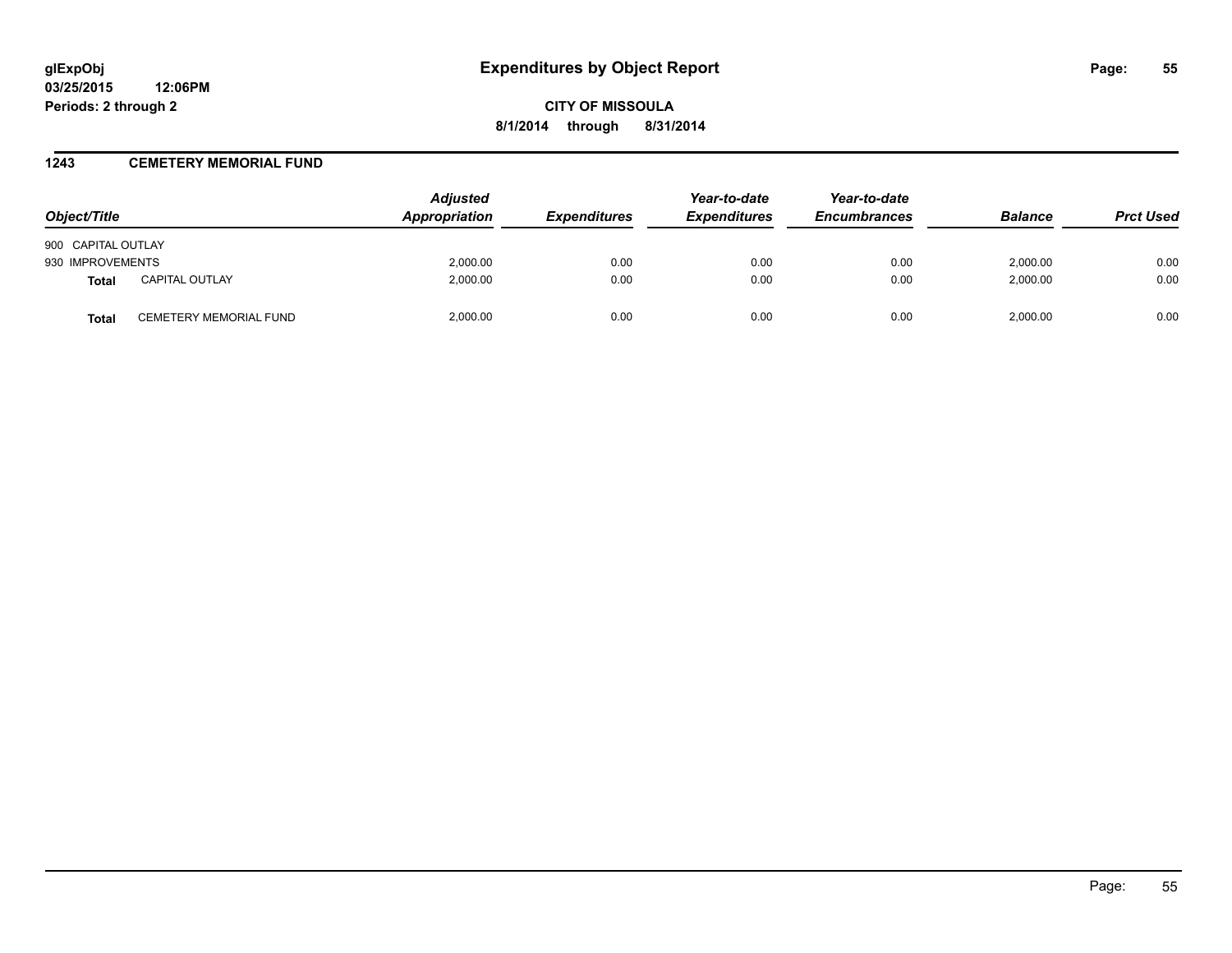# **1265 TITLE 1 PROJECTS FUND**

**240 FINANCE**

| Object/Title      |                                   | <b>Adjusted</b><br><b>Appropriation</b> | <b>Expenditures</b> | Year-to-date<br><b>Expenditures</b> | Year-to-date<br><b>Encumbrances</b> | <b>Balance</b> | <b>Prct Used</b> |
|-------------------|-----------------------------------|-----------------------------------------|---------------------|-------------------------------------|-------------------------------------|----------------|------------------|
| 500 FIXED CHARGES |                                   |                                         |                     |                                     |                                     |                |                  |
| 500 FIXED CHARGES |                                   | 0.00                                    | 0.00                | 0.00                                | 0.00                                | 0.00           | 0.00             |
| <b>Total</b>      | <b>FIXED CHARGES</b>              | 0.00                                    | 0.00                | 0.00                                | 0.00                                | 0.00           | 0.00             |
|                   | 700 GRANTS & CONTRIBUTIONS        |                                         |                     |                                     |                                     |                |                  |
|                   | 700 GRANTS & CONTRIBUTIONS        | 59,088.00                               | 0.00                | 0.00                                | 0.00                                | 59,088.00      | 0.00             |
| <b>Total</b>      | <b>GRANTS &amp; CONTRIBUTIONS</b> | 59,088.00                               | 0.00                | 0.00                                | 0.00                                | 59,088.00      | 0.00             |
| 800 OTHER OBJECTS |                                   |                                         |                     |                                     |                                     |                |                  |
|                   | 820 TRANSFERS TO OTHER FUNDS      | 0.00                                    | 0.00                | 0.00                                | 0.00                                | 0.00           | 0.00             |
| 845 CONTINGENCY   |                                   | 0.00                                    | 0.00                | 0.00                                | 0.00                                | 0.00           | 0.00             |
| <b>Total</b>      | OTHER OBJECTS                     | 0.00                                    | 0.00                | 0.00                                | 0.00                                | 0.00           | 0.00             |
| Total             | <b>FINANCE</b>                    | 59,088.00                               | 0.00                | 0.00                                | 0.00                                | 59,088.00      | 0.00             |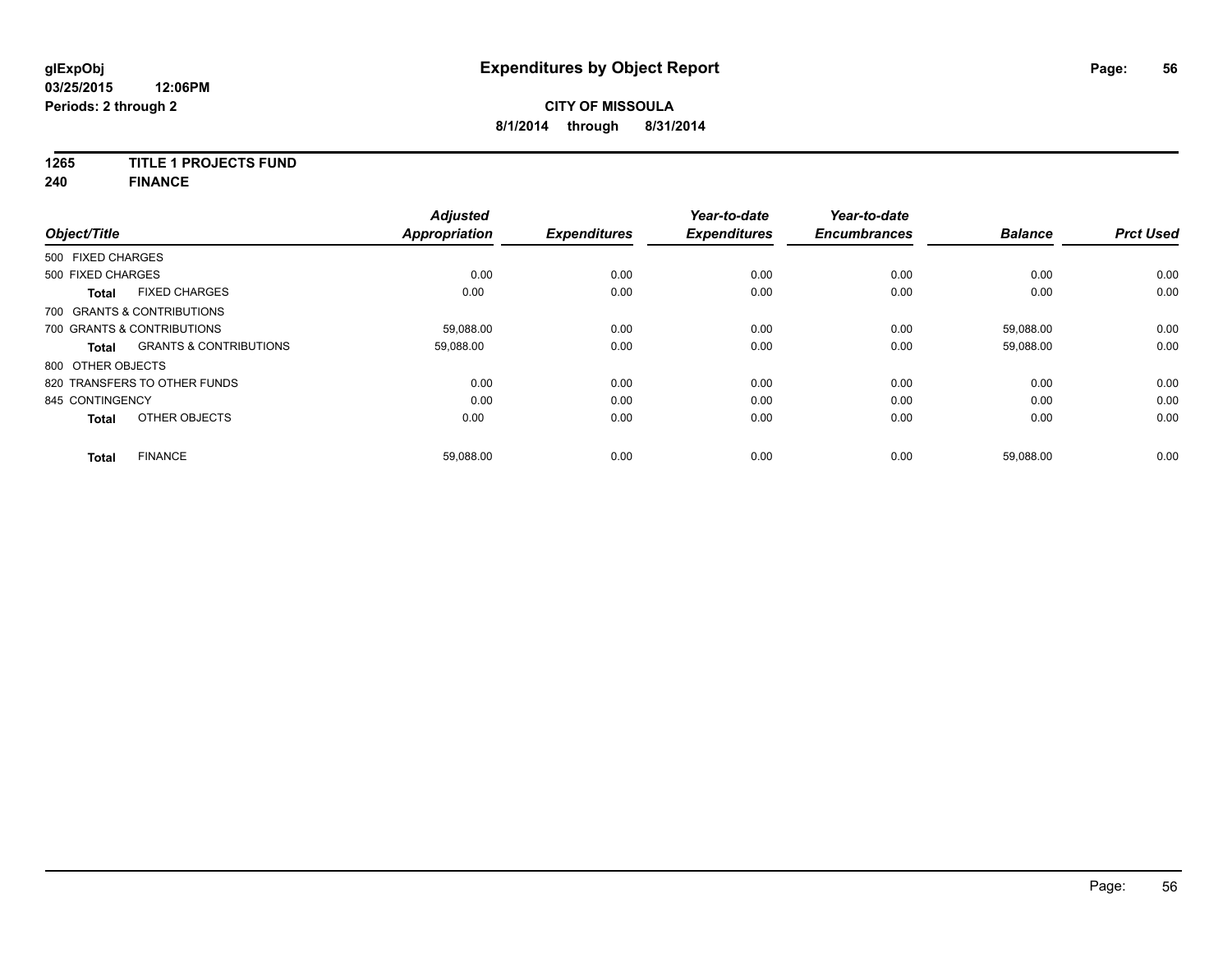# **CITY OF MISSOULA 8/1/2014 through 8/31/2014**

### **1265 TITLE 1 PROJECTS FUND**

| Object/Title      |                                   | <b>Adjusted</b><br><b>Appropriation</b> | <b>Expenditures</b> | Year-to-date<br><b>Expenditures</b> | Year-to-date<br><b>Encumbrances</b> | <b>Balance</b> | <b>Prct Used</b> |
|-------------------|-----------------------------------|-----------------------------------------|---------------------|-------------------------------------|-------------------------------------|----------------|------------------|
| 500 FIXED CHARGES |                                   |                                         |                     |                                     |                                     |                |                  |
| 500 FIXED CHARGES |                                   | 0.00                                    | 0.00                | 0.00                                | 0.00                                | 0.00           | 0.00             |
| <b>Total</b>      | <b>FIXED CHARGES</b>              | 0.00                                    | 0.00                | 0.00                                | 0.00                                | 0.00           | 0.00             |
|                   | 700 GRANTS & CONTRIBUTIONS        |                                         |                     |                                     |                                     |                |                  |
|                   | 700 GRANTS & CONTRIBUTIONS        | 59,088.00                               | 0.00                | 0.00                                | 0.00                                | 59,088.00      | 0.00             |
| Total             | <b>GRANTS &amp; CONTRIBUTIONS</b> | 59,088.00                               | 0.00                | 0.00                                | 0.00                                | 59,088.00      | 0.00             |
| 800 OTHER OBJECTS |                                   |                                         |                     |                                     |                                     |                |                  |
|                   | 820 TRANSFERS TO OTHER FUNDS      | 0.00                                    | 0.00                | 0.00                                | 0.00                                | 0.00           | 0.00             |
| 845 CONTINGENCY   |                                   | 0.00                                    | 0.00                | 0.00                                | 0.00                                | 0.00           | 0.00             |
| <b>Total</b>      | OTHER OBJECTS                     | 0.00                                    | 0.00                | 0.00                                | 0.00                                | 0.00           | 0.00             |
| <b>Total</b>      | TITLE 1 PROJECTS FUND             | 59,088.00                               | 0.00                | 0.00                                | 0.00                                | 59,088.00      | 0.00             |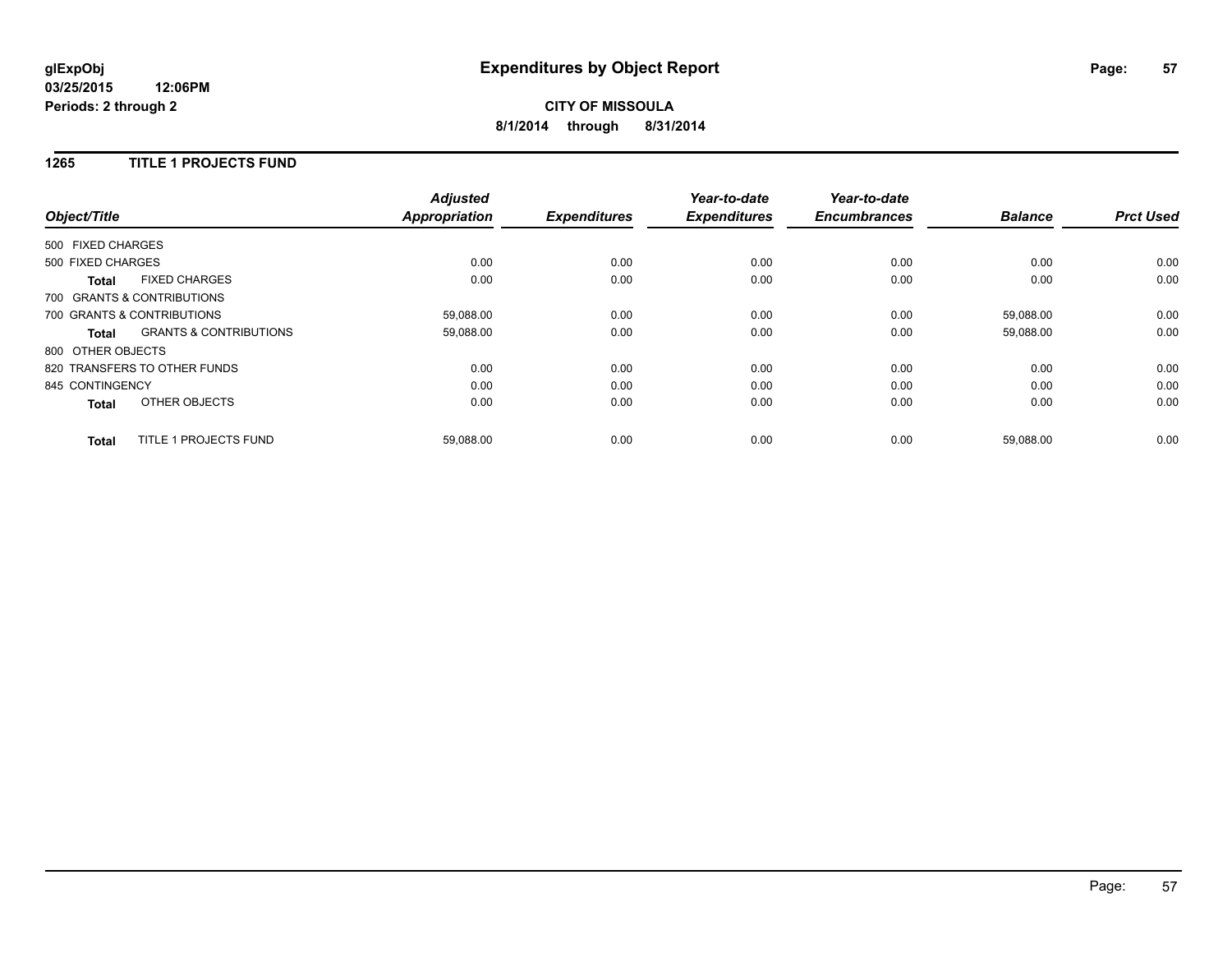### **1396 PROGRAM INCOME REVOLVING LOAN PROGRAM**

**390 NON-DEPARTMENTAL**

| Object/Title                                      | <b>Adjusted</b><br><b>Appropriation</b> | <b>Expenditures</b> | Year-to-date<br><b>Expenditures</b> | Year-to-date<br><b>Encumbrances</b> | <b>Balance</b> | <b>Prct Used</b> |
|---------------------------------------------------|-----------------------------------------|---------------------|-------------------------------------|-------------------------------------|----------------|------------------|
| 300 PURCHASED SERVICES                            |                                         |                     |                                     |                                     |                |                  |
| 350 PROFESSIONAL SERVICES                         | 0.00                                    | 0.00                | 0.00                                | 0.00                                | 0.00           | 0.00             |
| <b>PURCHASED SERVICES</b><br><b>Total</b>         | 0.00                                    | 0.00                | 0.00                                | 0.00                                | 0.00           | 0.00             |
| 700 GRANTS & CONTRIBUTIONS                        |                                         |                     |                                     |                                     |                |                  |
| 700 GRANTS & CONTRIBUTIONS                        | 51.791.00                               | 0.00                | 0.00                                | 0.00                                | 51.791.00      | 0.00             |
| <b>GRANTS &amp; CONTRIBUTIONS</b><br><b>Total</b> | 51.791.00                               | 0.00                | 0.00                                | 0.00                                | 51.791.00      | 0.00             |
| NON-DEPARTMENTAL<br><b>Total</b>                  | 51.791.00                               | 0.00                | 0.00                                | 0.00                                | 51.791.00      | 0.00             |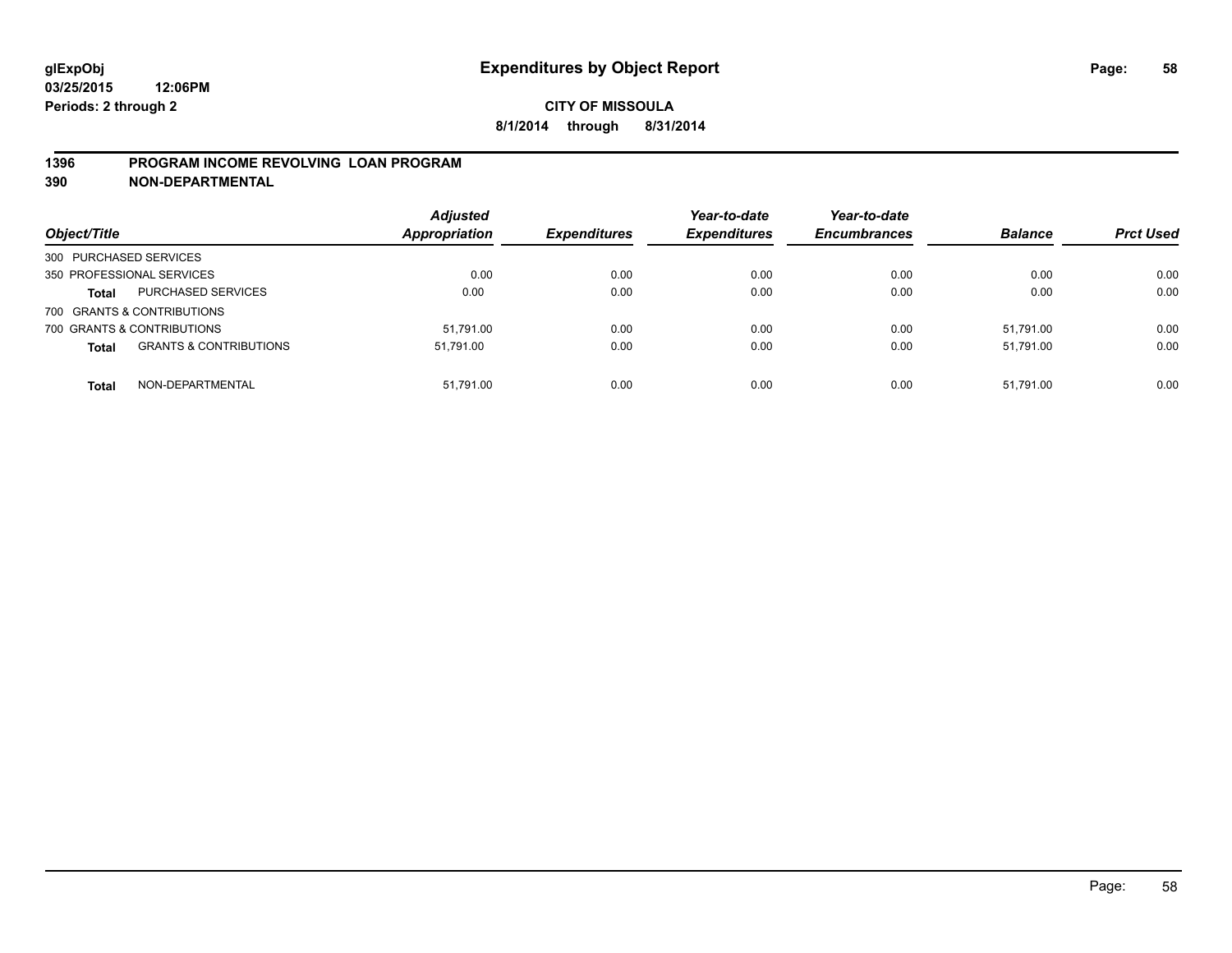**CITY OF MISSOULA 8/1/2014 through 8/31/2014**

### **1396 PROGRAM INCOME REVOLVING LOAN PROGRAM**

| Object/Title           |                                   | <b>Adjusted</b><br>Appropriation | <b>Expenditures</b> | Year-to-date<br><b>Expenditures</b> | Year-to-date<br><b>Encumbrances</b> | <b>Balance</b> | <b>Prct Used</b> |
|------------------------|-----------------------------------|----------------------------------|---------------------|-------------------------------------|-------------------------------------|----------------|------------------|
| 300 PURCHASED SERVICES |                                   |                                  |                     |                                     |                                     |                |                  |
|                        | 350 PROFESSIONAL SERVICES         | 0.00                             | 0.00                | 0.00                                | 0.00                                | 0.00           | 0.00             |
| Total                  | <b>PURCHASED SERVICES</b>         | 0.00                             | 0.00                | 0.00                                | 0.00                                | 0.00           | 0.00             |
|                        | 700 GRANTS & CONTRIBUTIONS        |                                  |                     |                                     |                                     |                |                  |
|                        | 700 GRANTS & CONTRIBUTIONS        | 51,791.00                        | 0.00                | 0.00                                | 0.00                                | 51.791.00      | 0.00             |
| <b>Total</b>           | <b>GRANTS &amp; CONTRIBUTIONS</b> | 51,791.00                        | 0.00                | 0.00                                | 0.00                                | 51.791.00      | 0.00             |
| <b>Total</b>           | PROGRAM INCOME REVOLVING LOAN P   | 51,791.00                        | 0.00                | 0.00                                | 0.00                                | 51,791.00      | 0.00             |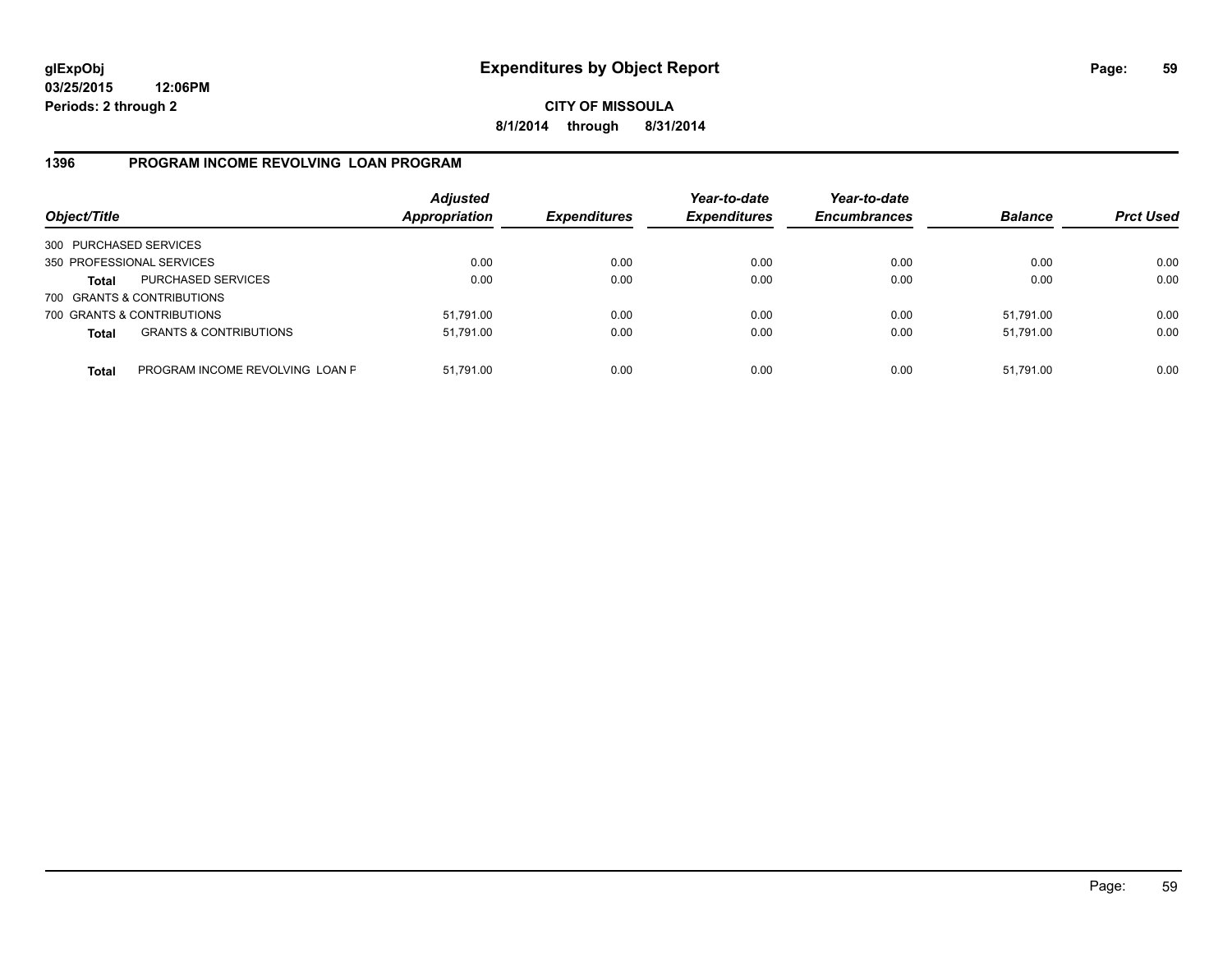#### **1397 STATE HOME PROGRAM INCOME**

**390 NON-DEPARTMENTAL**

| Object/Title                              | <b>Adjusted</b><br><b>Appropriation</b> | <i><b>Expenditures</b></i> | Year-to-date<br><b>Expenditures</b> | Year-to-date<br><b>Encumbrances</b> | <b>Balance</b> | <b>Prct Used</b> |
|-------------------------------------------|-----------------------------------------|----------------------------|-------------------------------------|-------------------------------------|----------------|------------------|
| 300 PURCHASED SERVICES                    |                                         |                            |                                     |                                     |                |                  |
| 350 PROFESSIONAL SERVICES                 | 600,000.00                              | 0.00                       | 0.00                                | 0.00                                | 600,000.00     | 0.00             |
| <b>PURCHASED SERVICES</b><br><b>Total</b> | 600.000.00                              | 0.00                       | 0.00                                | 0.00                                | 600.000.00     | 0.00             |
| NON-DEPARTMENTAL<br><b>Total</b>          | 600,000.00                              | 0.00                       | 0.00                                | 0.00                                | 600,000.00     | 0.00             |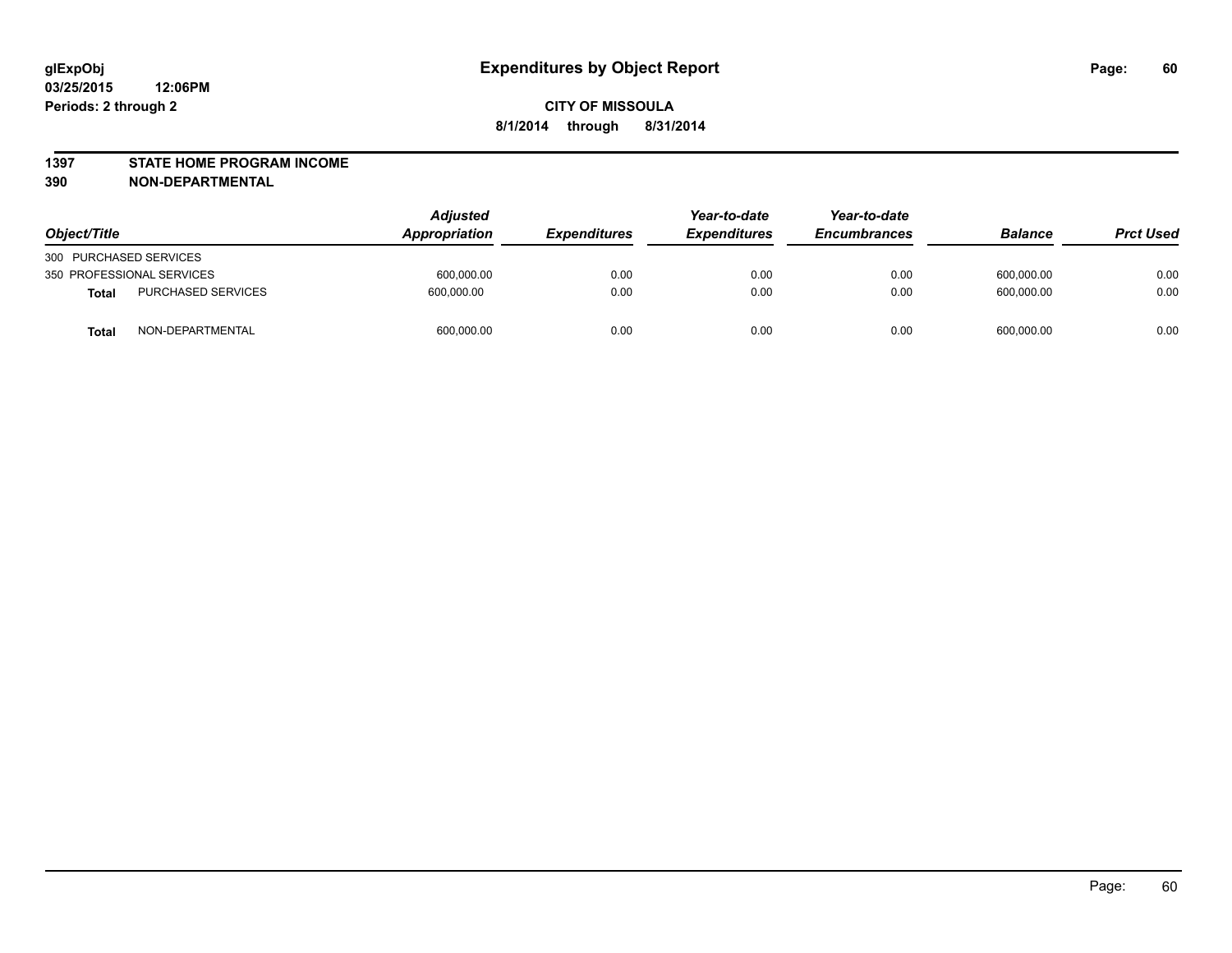#### **1397 STATE HOME PROGRAM INCOME**

| Object/Title                              | Adjusted<br>Appropriation | <i><b>Expenditures</b></i> | Year-to-date<br><b>Expenditures</b> | Year-to-date<br><b>Encumbrances</b> | <b>Balance</b> | <b>Prct Used</b> |
|-------------------------------------------|---------------------------|----------------------------|-------------------------------------|-------------------------------------|----------------|------------------|
| 300 PURCHASED SERVICES                    |                           |                            |                                     |                                     |                |                  |
| 350 PROFESSIONAL SERVICES                 | 600,000.00                | 0.00                       | 0.00                                | 0.00                                | 600,000.00     | 0.00             |
| PURCHASED SERVICES<br><b>Total</b>        | 600,000.00                | 0.00                       | 0.00                                | 0.00                                | 600,000.00     | 0.00             |
| STATE HOME PROGRAM INCOME<br><b>Total</b> | 600,000.00                | 0.00                       | 0.00                                | 0.00                                | 600,000.00     | 0.00             |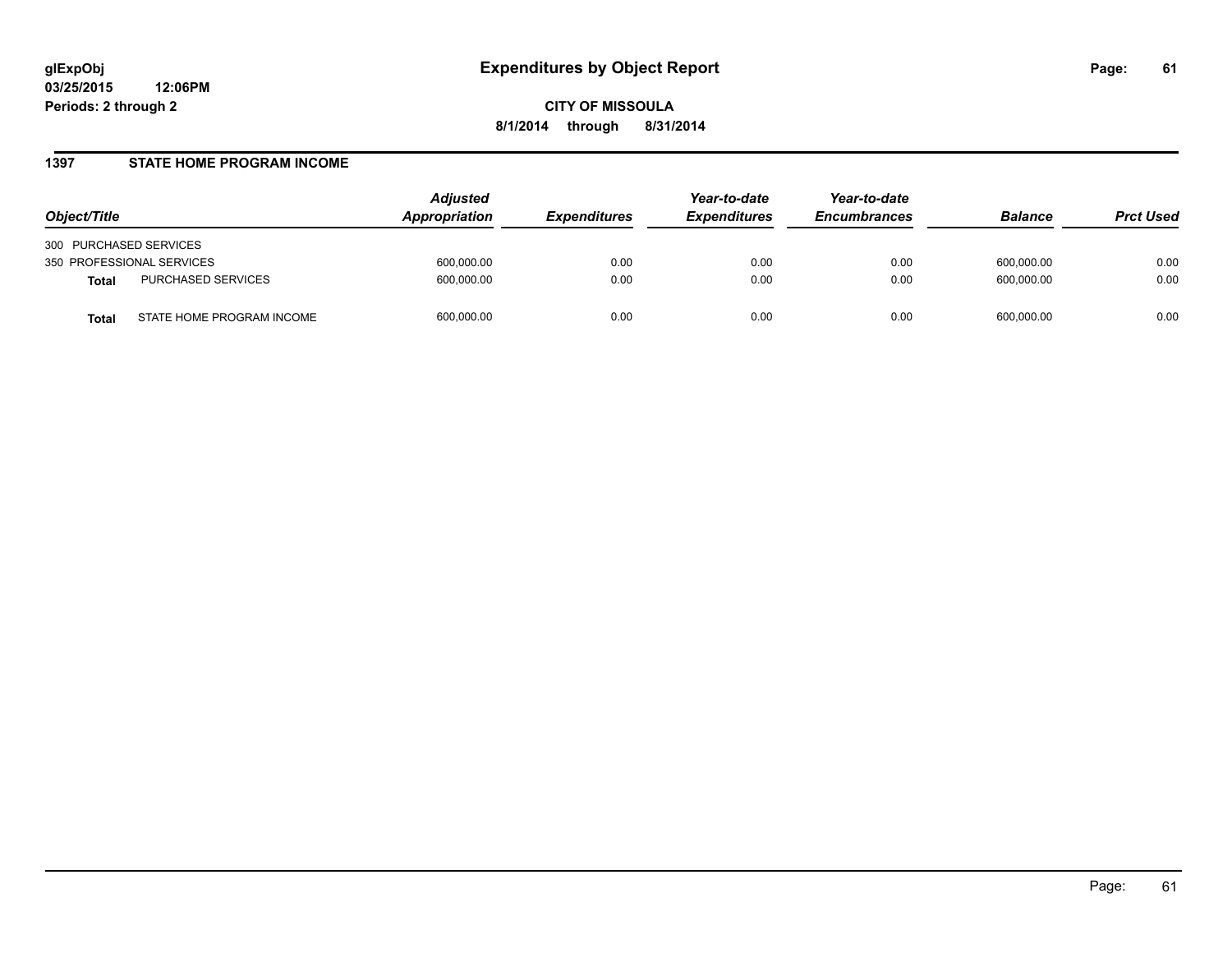#### **2250 PLANNING FUND**

**250 DEVELOPMENT SERVICES**

|                                     | <b>Adjusted</b> |                     | Year-to-date        | Year-to-date        |                |                  |
|-------------------------------------|-----------------|---------------------|---------------------|---------------------|----------------|------------------|
| Object/Title                        | Appropriation   | <b>Expenditures</b> | <b>Expenditures</b> | <b>Encumbrances</b> | <b>Balance</b> | <b>Prct Used</b> |
| 100 PERSONAL SERVICES               |                 |                     |                     |                     |                |                  |
| 110 SALARIES AND WAGES              | 296,680.00      | 2,000.00            | 2,000.00            | 0.00                | 294,680.00     | 0.67             |
| <b>140 EMPLOYER CONTRIBUTIONS</b>   | 90,685.00       | 336.81              | 336.81              | 0.00                | 90,348.19      | 0.37             |
| 141 STATE RETIREMENT CONTRIBUTIONS  | 0.00            | 2.00                | 2.00                | 0.00                | $-2.00$        | 0.00             |
| PERSONAL SERVICES<br><b>Total</b>   | 387,365.00      | 2,338.81            | 2,338.81            | 0.00                | 385,026.19     | 0.60             |
| 200 SUPPLIES                        |                 |                     |                     |                     |                |                  |
| 210 OFFICE SUPPLIES                 | 2,550.00        | 0.00                | 0.00                | 0.00                | 2,550.00       | 0.00             |
| 220 OPERATING SUPPLIES              | 1,300.00        | 0.00                | 0.00                | 0.00                | 1,300.00       | 0.00             |
| 231 GASOLINE                        | 0.00            | 0.00                | 0.00                | 0.00                | 0.00           | 0.00             |
| 240 OTHER SUPPLIES                  | 0.00            | 0.00                | 0.00                | 0.00                | 0.00           | 0.00             |
| <b>SUPPLIES</b><br>Total            | 3,850.00        | 0.00                | 0.00                | 0.00                | 3,850.00       | 0.00             |
| 300 PURCHASED SERVICES              |                 |                     |                     |                     |                |                  |
| 310 COMMUNICATIONS                  | 1,100.00        | 0.00                | 0.00                | 0.00                | 1,100.00       | 0.00             |
| 320 PRINTING & DUPLICATING          | 9,300.00        | 0.00                | 0.00                | 0.00                | 9,300.00       | 0.00             |
| 330 PUBLICITY, SUBSCRIPTIONS & DUES | 3.306.00        | 0.00                | 0.00                | 0.00                | 3,306.00       | 0.00             |
| 344 TELEPHONE SERVICE               | 125.00          | 11.03               | 11.03               | 0.00                | 113.97         | 8.82             |
| 350 PROFESSIONAL SERVICES           | 100,000.00      | 9,591.59            | 9,591.59            | 0.00                | 90,408.41      | 9.59             |
| 360 REPAIR & MAINTENANCE            | 1,540.00        | 0.00                | 0.00                | 0.00                | 1,540.00       | 0.00             |
| 370 TRAVEL                          | 5,185.00        | 0.00                | 0.00                | 0.00                | 5,185.00       | 0.00             |
| 380 TRAINING                        | 3,595.00        | 0.00                | 0.00                | 0.00                | 3,595.00       | 0.00             |
| 390 OTHER PURCHASED SERVICES        | 4,750.00        | 0.00                | 0.00                | 0.00                | 4,750.00       | 0.00             |
| PURCHASED SERVICES<br><b>Total</b>  | 128,901.00      | 9,602.62            | 9,602.62            | 0.00                | 119,298.38     | 7.45             |
| 500 FIXED CHARGES                   |                 |                     |                     |                     |                |                  |
| 500 FIXED CHARGES                   | 24,000.00       | 0.00                | 0.00                | 0.00                | 24,000.00      | 0.00             |
| <b>FIXED CHARGES</b><br>Total       | 24,000.00       | 0.00                | 0.00                | 0.00                | 24,000.00      | 0.00             |
| 800 OTHER OBJECTS                   |                 |                     |                     |                     |                |                  |
| 820 TRANSFERS TO OTHER FUNDS        | 0.00            | 0.00                | 0.00                | 0.00                | 0.00           | 0.00             |
| 845 CONTINGENCY                     | 149,604.00      | 0.00                | 0.00                | 0.00                | 149,604.00     | 0.00             |
| OTHER OBJECTS<br><b>Total</b>       | 149,604.00      | 0.00                | 0.00                | 0.00                | 149,604.00     | 0.00             |
| DEVELOPMENT SERVICES<br>Total       | 693,720.00      | 11,941.43           | 11,941.43           | 0.00                | 681,778.57     | 1.72             |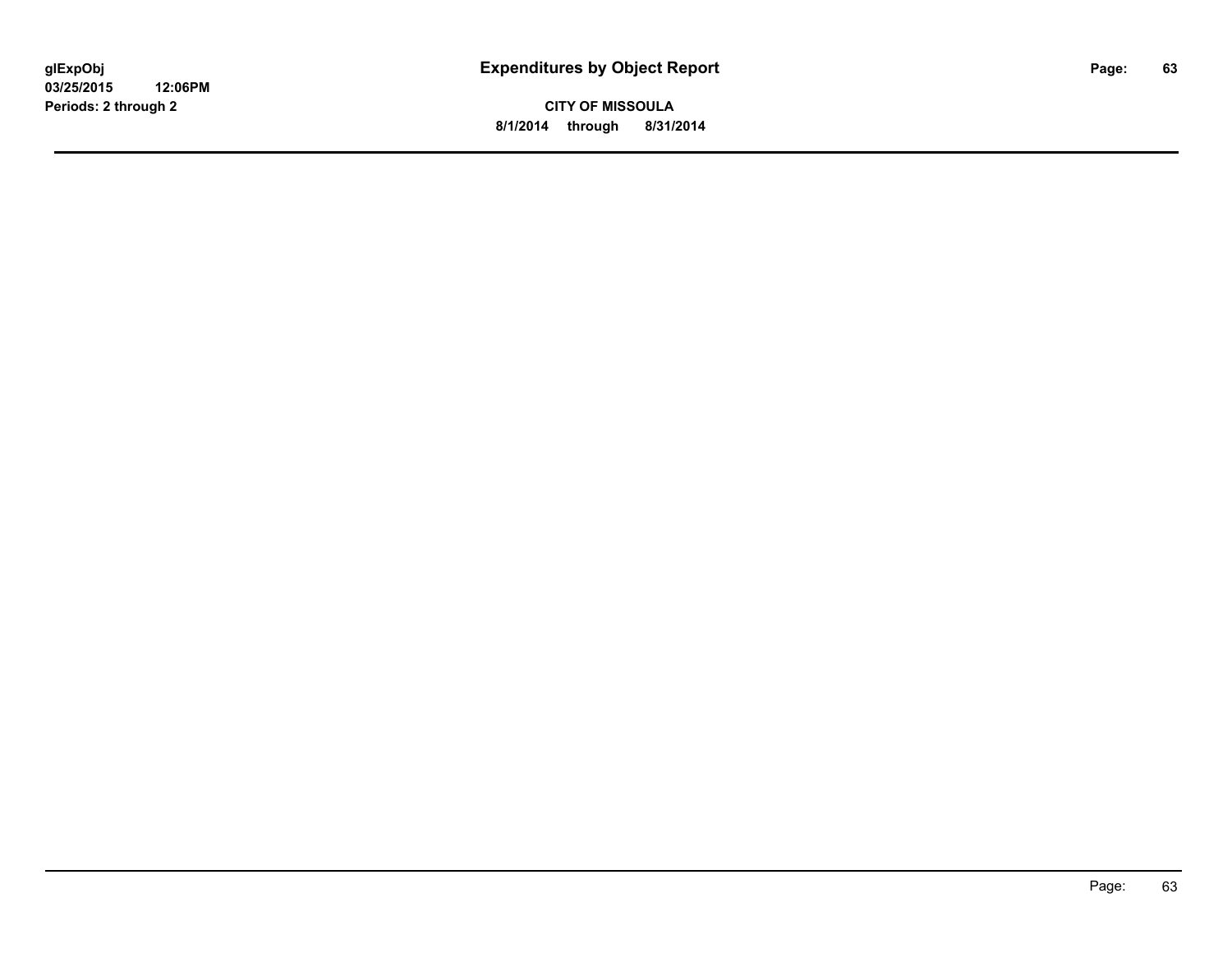**2250 PLANNING FUND**

|                                      | <b>Adjusted</b>      |                     | Year-to-date        | Year-to-date        |                |                  |
|--------------------------------------|----------------------|---------------------|---------------------|---------------------|----------------|------------------|
| Object/Title                         | <b>Appropriation</b> | <b>Expenditures</b> | <b>Expenditures</b> | <b>Encumbrances</b> | <b>Balance</b> | <b>Prct Used</b> |
| 100 PERSONAL SERVICES                |                      |                     |                     |                     |                |                  |
| 110 SALARIES AND WAGES               | 296,680.00           | 2,000.00            | 2,000.00            | 0.00                | 294,680.00     | 0.67             |
| <b>140 EMPLOYER CONTRIBUTIONS</b>    | 90,685.00            | 336.81              | 336.81              | 0.00                | 90,348.19      | 0.37             |
| 141 STATE RETIREMENT CONTRIBUTIONS   | 0.00                 | 2.00                | 2.00                | 0.00                | $-2.00$        | 0.00             |
| PERSONAL SERVICES<br>Total           | 387,365.00           | 2,338.81            | 2,338.81            | 0.00                | 385,026.19     | 0.60             |
| 200 SUPPLIES                         |                      |                     |                     |                     |                |                  |
| 210 OFFICE SUPPLIES                  | 2,550.00             | 0.00                | 0.00                | 0.00                | 2,550.00       | 0.00             |
| 220 OPERATING SUPPLIES               | 1,300.00             | 0.00                | 0.00                | 0.00                | 1,300.00       | 0.00             |
| 231 GASOLINE                         | 0.00                 | 0.00                | 0.00                | 0.00                | 0.00           | 0.00             |
| 240 OTHER SUPPLIES                   | 0.00                 | 0.00                | 0.00                | 0.00                | 0.00           | 0.00             |
| <b>SUPPLIES</b><br><b>Total</b>      | 3,850.00             | 0.00                | 0.00                | 0.00                | 3,850.00       | 0.00             |
| 300 PURCHASED SERVICES               |                      |                     |                     |                     |                |                  |
| 310 COMMUNICATIONS                   | 1,100.00             | 0.00                | 0.00                | 0.00                | 1,100.00       | 0.00             |
| 320 PRINTING & DUPLICATING           | 9,300.00             | 0.00                | 0.00                | 0.00                | 9,300.00       | 0.00             |
| 330 PUBLICITY, SUBSCRIPTIONS & DUES  | 3,306.00             | 0.00                | 0.00                | 0.00                | 3,306.00       | 0.00             |
| 344 TELEPHONE SERVICE                | 125.00               | 11.03               | 11.03               | 0.00                | 113.97         | 8.82             |
| 350 PROFESSIONAL SERVICES            | 100,000.00           | 9,591.59            | 9,591.59            | 0.00                | 90,408.41      | 9.59             |
| 360 REPAIR & MAINTENANCE             | 1,540.00             | 0.00                | 0.00                | 0.00                | 1,540.00       | 0.00             |
| 370 TRAVEL                           | 5,185.00             | 0.00                | 0.00                | 0.00                | 5,185.00       | 0.00             |
| 380 TRAINING                         | 3,595.00             | 0.00                | 0.00                | 0.00                | 3,595.00       | 0.00             |
| 390 OTHER PURCHASED SERVICES         | 4,750.00             | 0.00                | 0.00                | 0.00                | 4,750.00       | 0.00             |
| PURCHASED SERVICES<br><b>Total</b>   | 128,901.00           | 9,602.62            | 9,602.62            | 0.00                | 119,298.38     | 7.45             |
| 500 FIXED CHARGES                    |                      |                     |                     |                     |                |                  |
| 500 FIXED CHARGES                    | 24,000.00            | 0.00                | 0.00                | 0.00                | 24,000.00      | 0.00             |
| <b>FIXED CHARGES</b><br><b>Total</b> | 24,000.00            | 0.00                | 0.00                | 0.00                | 24,000.00      | 0.00             |
| 800 OTHER OBJECTS                    |                      |                     |                     |                     |                |                  |
| 820 TRANSFERS TO OTHER FUNDS         | 0.00                 | 0.00                | 0.00                | 0.00                | 0.00           | 0.00             |
| 845 CONTINGENCY                      | 149,604.00           | 0.00                | 0.00                | 0.00                | 149,604.00     | 0.00             |
| OTHER OBJECTS<br><b>Total</b>        | 149,604.00           | 0.00                | 0.00                | 0.00                | 149,604.00     | 0.00             |
| <b>PLANNING FUND</b><br>Total        | 693,720.00           | 11,941.43           | 11,941.43           | 0.00                | 681,778.57     | 1.72             |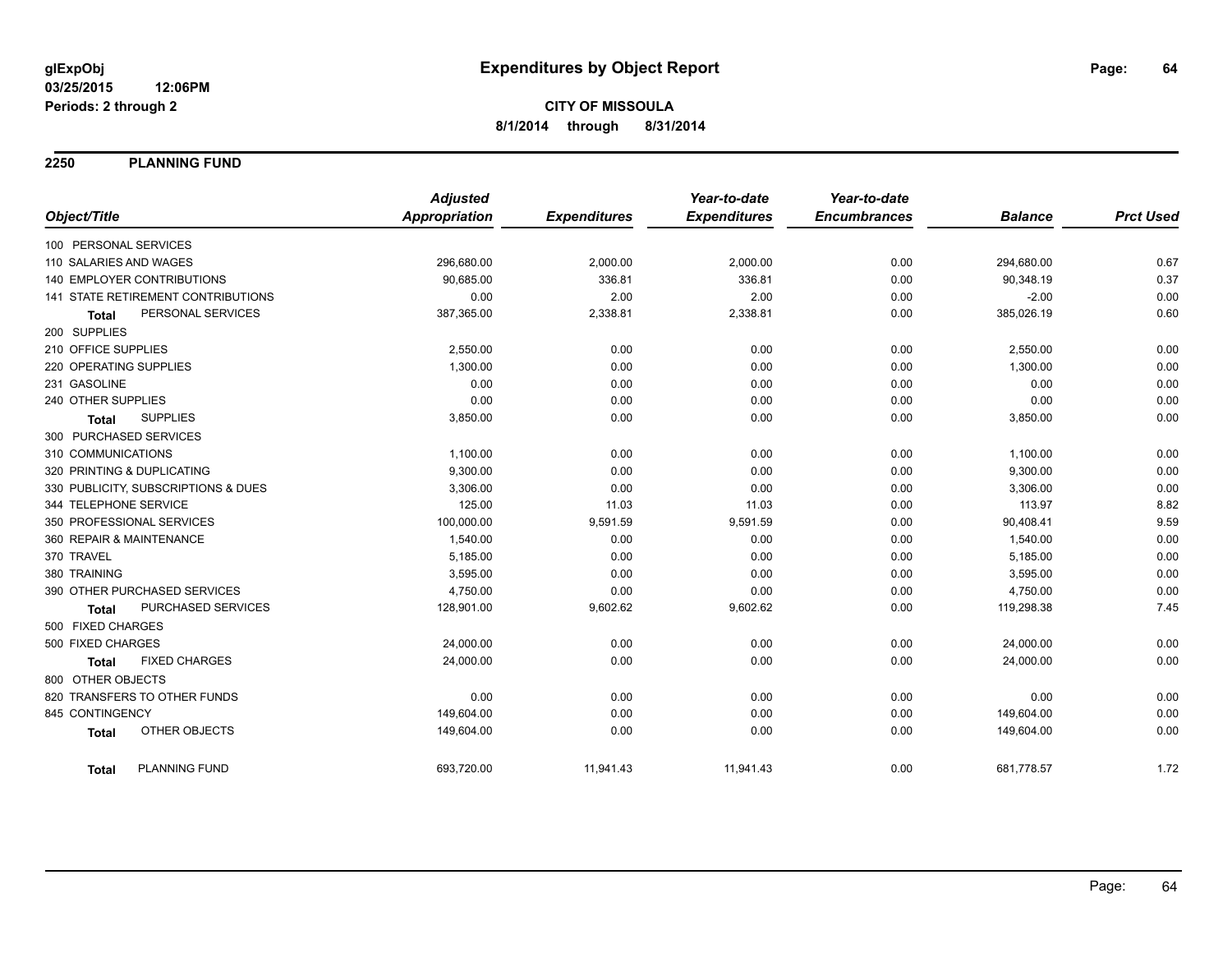#### **2310 PUBLIC SAFETY INFORMATION SYSTEMS**

**310 BUILDING INSPECTION**

| Object/Title      |                            | <b>Adjusted</b><br><b>Appropriation</b> | <b>Expenditures</b> | Year-to-date<br><b>Expenditures</b> | Year-to-date<br><b>Encumbrances</b> | <b>Balance</b> | <b>Prct Used</b> |
|-------------------|----------------------------|-----------------------------------------|---------------------|-------------------------------------|-------------------------------------|----------------|------------------|
| 800 OTHER OBJECTS |                            |                                         |                     |                                     |                                     |                |                  |
| 845 CONTINGENCY   |                            | 0.00                                    | 0.00                | 0.00                                | 0.00                                | 0.00           | 0.00             |
| Total             | OTHER OBJECTS              | 0.00                                    | 0.00                | 0.00                                | 0.00                                | 0.00           | 0.00             |
| Total             | <b>BUILDING INSPECTION</b> | 0.00                                    | 0.00                | 0.00                                | 0.00                                | 0.00           | 0.00             |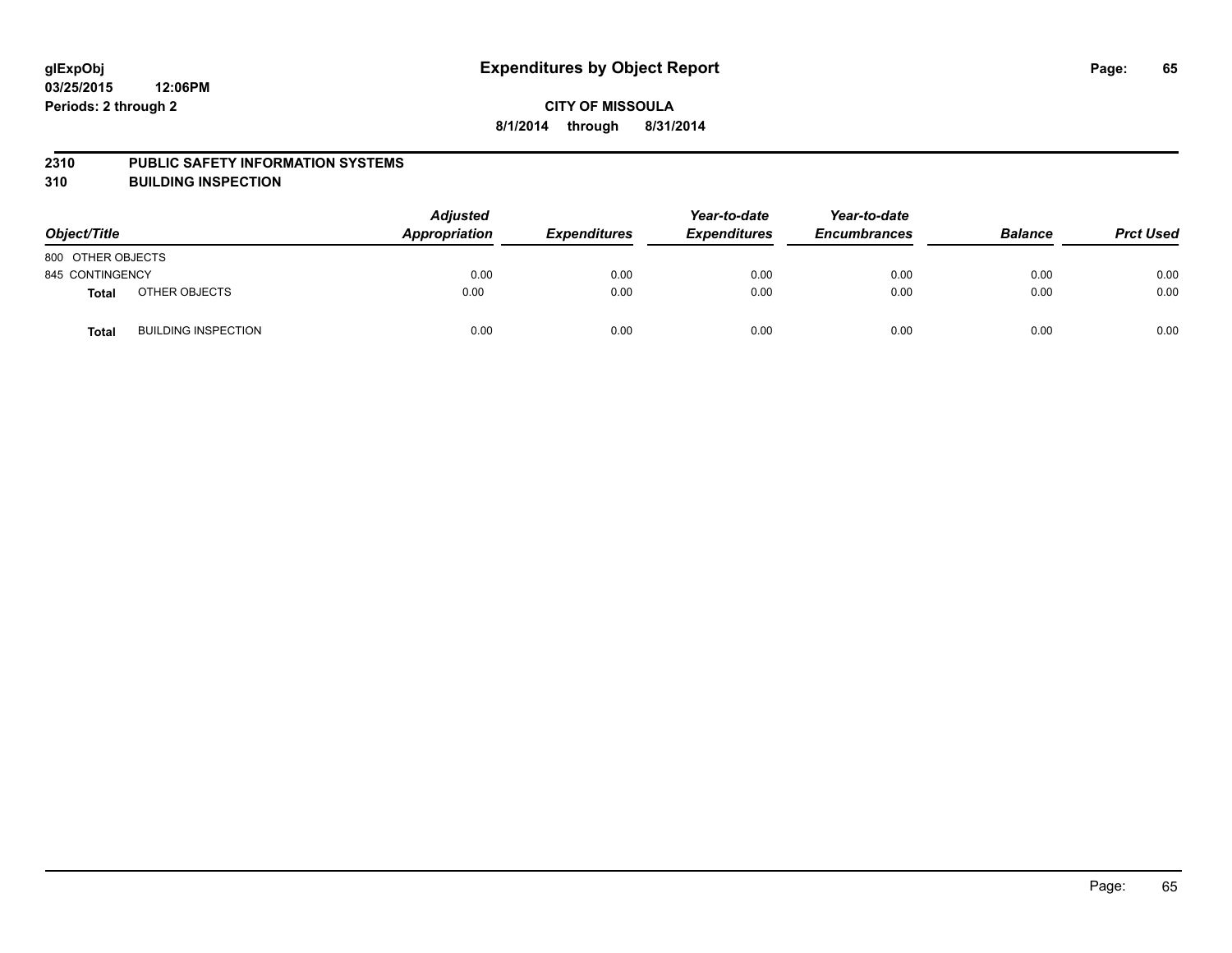# **glExpObj Expenditures by Object Report Page: 66**

**03/25/2015 12:06PM Periods: 2 through 2**

**CITY OF MISSOULA 8/1/2014 through 8/31/2014**

### **2310 PUBLIC SAFETY INFORMATION SYSTEMS**

| Object/Title      |                                   | <b>Adjusted</b><br>Appropriation | <b>Expenditures</b> | Year-to-date<br><b>Expenditures</b> | Year-to-date<br><b>Encumbrances</b> | <b>Balance</b> | <b>Prct Used</b> |
|-------------------|-----------------------------------|----------------------------------|---------------------|-------------------------------------|-------------------------------------|----------------|------------------|
| 800 OTHER OBJECTS |                                   |                                  |                     |                                     |                                     |                |                  |
| 845 CONTINGENCY   |                                   | 0.00                             | 0.00                | 0.00                                | 0.00                                | 0.00           | 0.00             |
| <b>Total</b>      | OTHER OBJECTS                     | 0.00                             | 0.00                | 0.00                                | 0.00                                | 0.00           | 0.00             |
| <b>Total</b>      | PUBLIC SAFETY INFORMATION SYSTEM! | 0.00                             | 0.00                | 0.00                                | 0.00                                | 0.00           | 0.00             |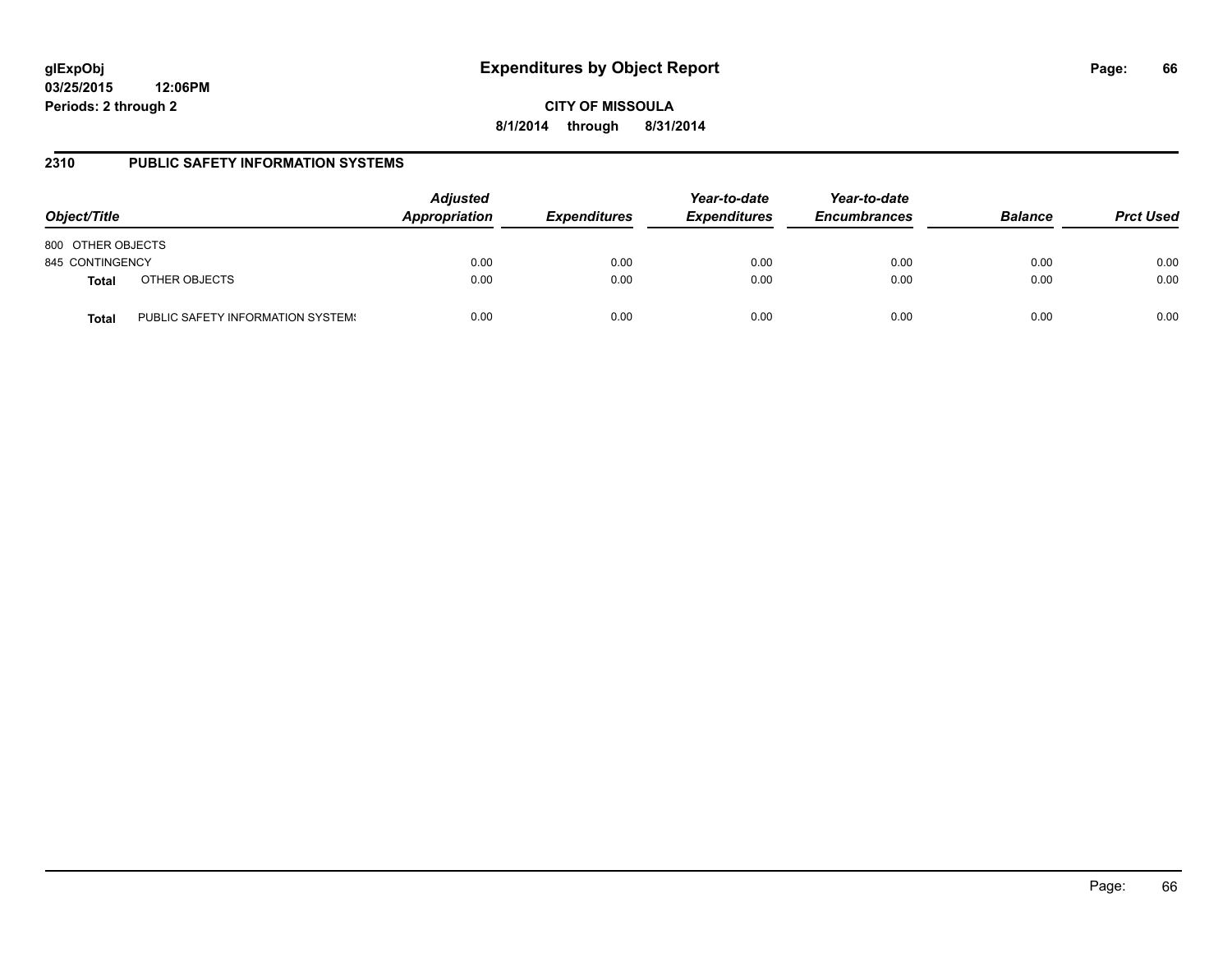#### **2321 IMPACT FEE FUND**

**390 NON-DEPARTMENTAL**

| Object/Title           |                              | <b>Adjusted</b> |                     | Year-to-date        | Year-to-date        |                |                  |
|------------------------|------------------------------|-----------------|---------------------|---------------------|---------------------|----------------|------------------|
|                        |                              | Appropriation   | <b>Expenditures</b> | <b>Expenditures</b> | <b>Encumbrances</b> | <b>Balance</b> | <b>Prct Used</b> |
| 100 PERSONAL SERVICES  |                              |                 |                     |                     |                     |                |                  |
| 110 SALARIES AND WAGES |                              | 0.00            | 0.00                | 0.00                | 0.00                | 0.00           | 0.00             |
|                        | 140 EMPLOYER CONTRIBUTIONS   | 0.00            | 0.00                | 0.00                | 0.00                | 0.00           | 0.00             |
| <b>Total</b>           | PERSONAL SERVICES            | 0.00            | 0.00                | 0.00                | 0.00                | 0.00           | 0.00             |
| 300 PURCHASED SERVICES |                              |                 |                     |                     |                     |                |                  |
|                        | 350 PROFESSIONAL SERVICES    | 0.00            | 0.00                | 0.00                | 0.00                | 0.00           | 0.00             |
| Total                  | <b>PURCHASED SERVICES</b>    | 0.00            | 0.00                | 0.00                | 0.00                | 0.00           | 0.00             |
| 800 OTHER OBJECTS      |                              |                 |                     |                     |                     |                |                  |
|                        | 820 TRANSFERS TO OTHER FUNDS | 0.00            | 0.00                | 0.00                | 0.00                | 0.00           | 0.00             |
| <b>Total</b>           | OTHER OBJECTS                | 0.00            | 0.00                | 0.00                | 0.00                | 0.00           | 0.00             |
| 900 CAPITAL OUTLAY     |                              |                 |                     |                     |                     |                |                  |
| 930 IMPROVEMENTS       |                              | 2,416,567.00    | 137,887.26          | 168,127.75          | 0.00                | 2,248,439.25   | 6.96             |
| Total                  | <b>CAPITAL OUTLAY</b>        | 2,416,567.00    | 137,887.26          | 168,127.75          | 0.00                | 2,248,439.25   | 6.96             |
| <b>Total</b>           | NON-DEPARTMENTAL             | 2,416,567.00    | 137,887.26          | 168,127.75          | 0.00                | 2,248,439.25   | 6.96             |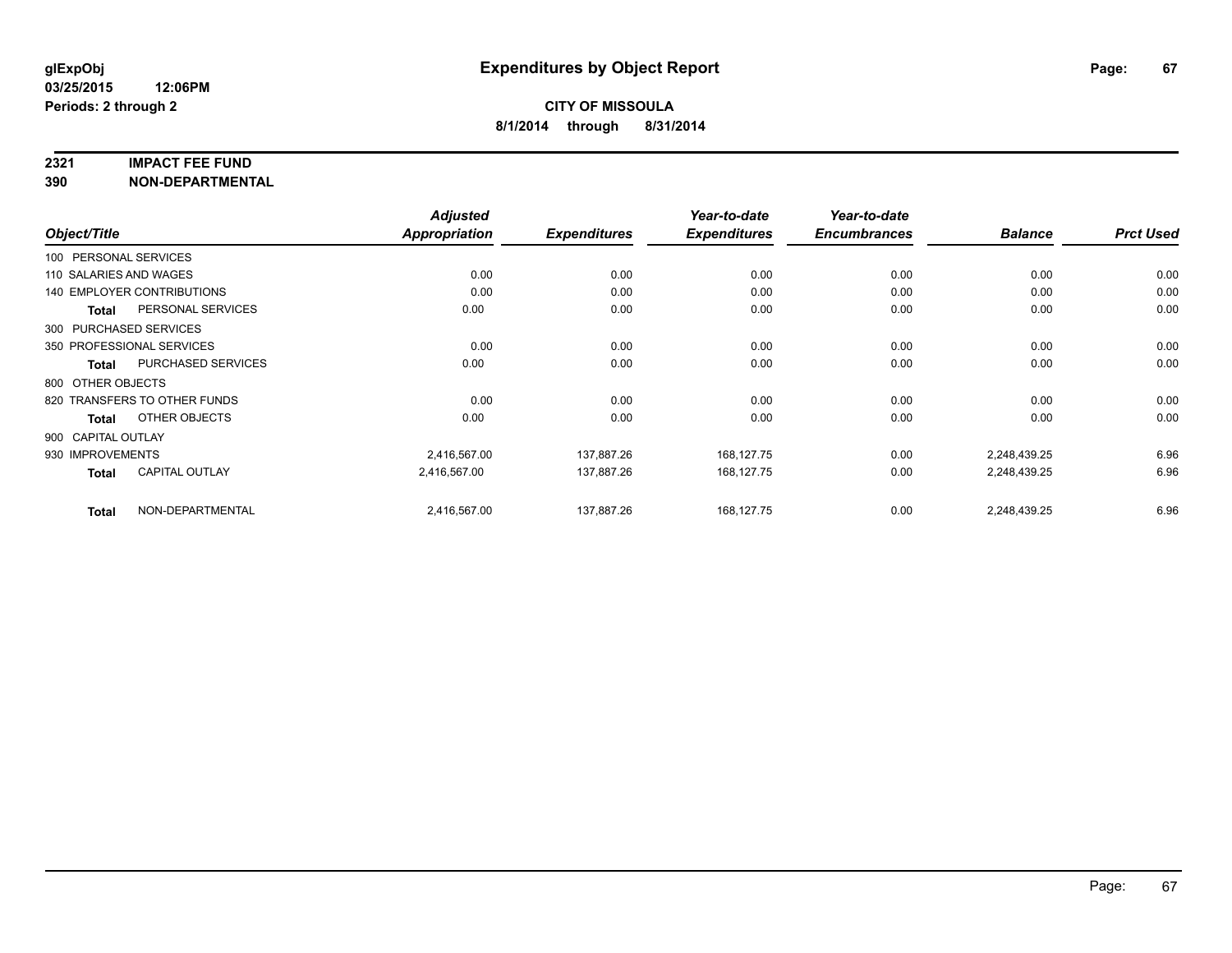### **2321 IMPACT FEE FUND**

|                        |                                   | <b>Adjusted</b> |                     | Year-to-date        | Year-to-date        |                |                  |
|------------------------|-----------------------------------|-----------------|---------------------|---------------------|---------------------|----------------|------------------|
| Object/Title           |                                   | Appropriation   | <b>Expenditures</b> | <b>Expenditures</b> | <b>Encumbrances</b> | <b>Balance</b> | <b>Prct Used</b> |
| 100 PERSONAL SERVICES  |                                   |                 |                     |                     |                     |                |                  |
| 110 SALARIES AND WAGES |                                   | 0.00            | 0.00                | 0.00                | 0.00                | 0.00           | 0.00             |
|                        | <b>140 EMPLOYER CONTRIBUTIONS</b> | 0.00            | 0.00                | 0.00                | 0.00                | 0.00           | 0.00             |
| <b>Total</b>           | PERSONAL SERVICES                 | 0.00            | 0.00                | 0.00                | 0.00                | 0.00           | 0.00             |
|                        | 300 PURCHASED SERVICES            |                 |                     |                     |                     |                |                  |
|                        | 350 PROFESSIONAL SERVICES         | 0.00            | 0.00                | 0.00                | 0.00                | 0.00           | 0.00             |
| <b>Total</b>           | PURCHASED SERVICES                | 0.00            | 0.00                | 0.00                | 0.00                | 0.00           | 0.00             |
| 800 OTHER OBJECTS      |                                   |                 |                     |                     |                     |                |                  |
|                        | 820 TRANSFERS TO OTHER FUNDS      | 0.00            | 0.00                | 0.00                | 0.00                | 0.00           | 0.00             |
| <b>Total</b>           | OTHER OBJECTS                     | 0.00            | 0.00                | 0.00                | 0.00                | 0.00           | 0.00             |
| 900 CAPITAL OUTLAY     |                                   |                 |                     |                     |                     |                |                  |
| 930 IMPROVEMENTS       |                                   | 2,416,567.00    | 137,887.26          | 168,127.75          | 0.00                | 2,248,439.25   | 6.96             |
| Total                  | <b>CAPITAL OUTLAY</b>             | 2,416,567.00    | 137,887.26          | 168,127.75          | 0.00                | 2,248,439.25   | 6.96             |
| <b>Total</b>           | <b>IMPACT FEE FUND</b>            | 2,416,567.00    | 137,887.26          | 168,127.75          | 0.00                | 2,248,439.25   | 6.96             |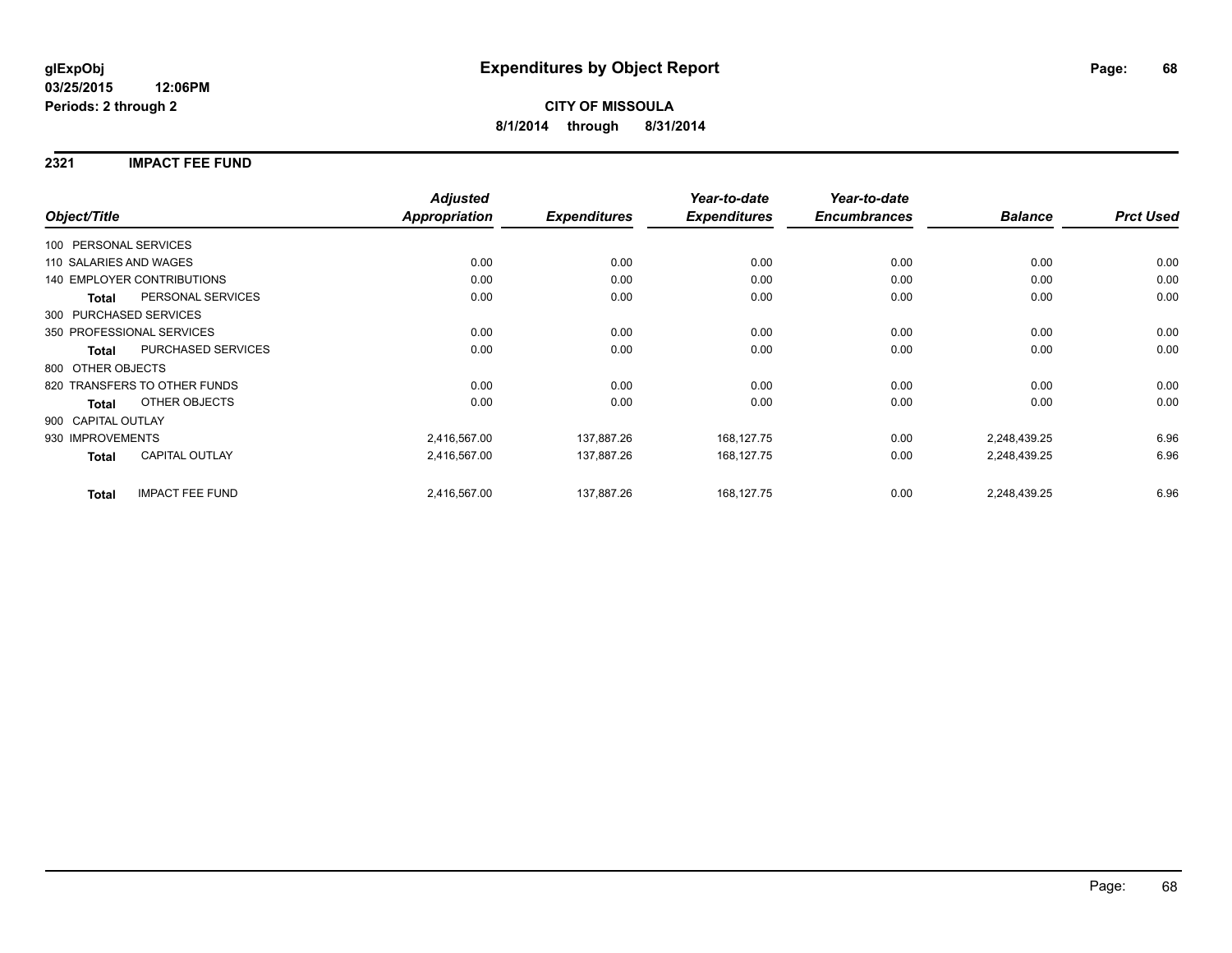#### **2322 GEORGE ELMER/CATTLE DR INTERSECTION**

**390 NON-DEPARTMENTAL**

| Object/Title           |                              | <b>Adjusted</b><br><b>Appropriation</b> | <b>Expenditures</b> | Year-to-date<br><b>Expenditures</b> | Year-to-date<br><b>Encumbrances</b> | <b>Balance</b> | <b>Prct Used</b> |
|------------------------|------------------------------|-----------------------------------------|---------------------|-------------------------------------|-------------------------------------|----------------|------------------|
| 300 PURCHASED SERVICES |                              |                                         |                     |                                     |                                     |                |                  |
|                        | 350 PROFESSIONAL SERVICES    | 15,000.00                               | 0.00                | 0.00                                | 0.00                                | 15.000.00      | 0.00             |
| <b>Total</b>           | <b>PURCHASED SERVICES</b>    | 15,000.00                               | 0.00                | 0.00                                | 0.00                                | 15,000.00      | 0.00             |
| 800 OTHER OBJECTS      |                              |                                         |                     |                                     |                                     |                |                  |
|                        | 820 TRANSFERS TO OTHER FUNDS | 0.00                                    | 0.00                | 0.00                                | 0.00                                | 0.00           | 0.00             |
| Total                  | OTHER OBJECTS                | 0.00                                    | 0.00                | 0.00                                | 0.00                                | 0.00           | 0.00             |
| 900 CAPITAL OUTLAY     |                              |                                         |                     |                                     |                                     |                |                  |
| 930 IMPROVEMENTS       |                              | 0.00                                    | 0.00                | 0.00                                | 0.00                                | 0.00           | 0.00             |
| <b>Total</b>           | <b>CAPITAL OUTLAY</b>        | 0.00                                    | 0.00                | 0.00                                | 0.00                                | 0.00           | 0.00             |
| <b>Total</b>           | NON-DEPARTMENTAL             | 15,000.00                               | 0.00                | 0.00                                | 0.00                                | 15,000.00      | 0.00             |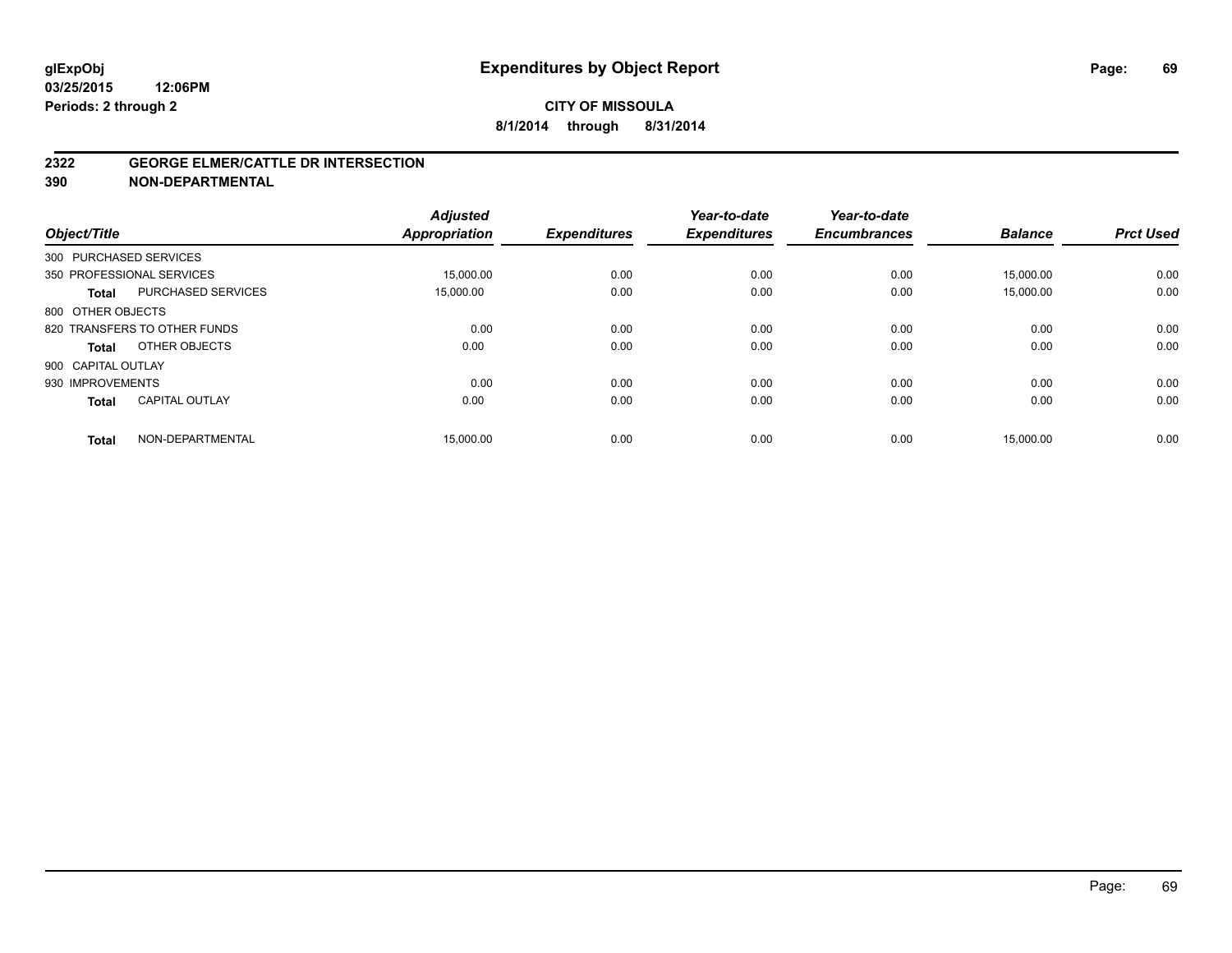# **CITY OF MISSOULA 8/1/2014 through 8/31/2014**

# **2322 GEORGE ELMER/CATTLE DR INTERSECTION**

| Object/Title       |                                         | <b>Adjusted</b><br><b>Appropriation</b> | <b>Expenditures</b> | Year-to-date<br><b>Expenditures</b> | Year-to-date<br><b>Encumbrances</b> | <b>Balance</b> | <b>Prct Used</b> |
|--------------------|-----------------------------------------|-----------------------------------------|---------------------|-------------------------------------|-------------------------------------|----------------|------------------|
|                    | 300 PURCHASED SERVICES                  |                                         |                     |                                     |                                     |                |                  |
|                    | 350 PROFESSIONAL SERVICES               | 15.000.00                               | 0.00                | 0.00                                | 0.00                                | 15.000.00      | 0.00             |
| <b>Total</b>       | PURCHASED SERVICES                      | 15,000.00                               | 0.00                | 0.00                                | 0.00                                | 15,000.00      | 0.00             |
| 800 OTHER OBJECTS  |                                         |                                         |                     |                                     |                                     |                |                  |
|                    | 820 TRANSFERS TO OTHER FUNDS            | 0.00                                    | 0.00                | 0.00                                | 0.00                                | 0.00           | 0.00             |
| <b>Total</b>       | OTHER OBJECTS                           | 0.00                                    | 0.00                | 0.00                                | 0.00                                | 0.00           | 0.00             |
| 900 CAPITAL OUTLAY |                                         |                                         |                     |                                     |                                     |                |                  |
| 930 IMPROVEMENTS   |                                         | 0.00                                    | 0.00                | 0.00                                | 0.00                                | 0.00           | 0.00             |
| <b>Total</b>       | <b>CAPITAL OUTLAY</b>                   | 0.00                                    | 0.00                | 0.00                                | 0.00                                | 0.00           | 0.00             |
| <b>Total</b>       | <b>GEORGE ELMER/CATTLE DR INTERSECT</b> | 15.000.00                               | 0.00                | 0.00                                | 0.00                                | 15.000.00      | 0.00             |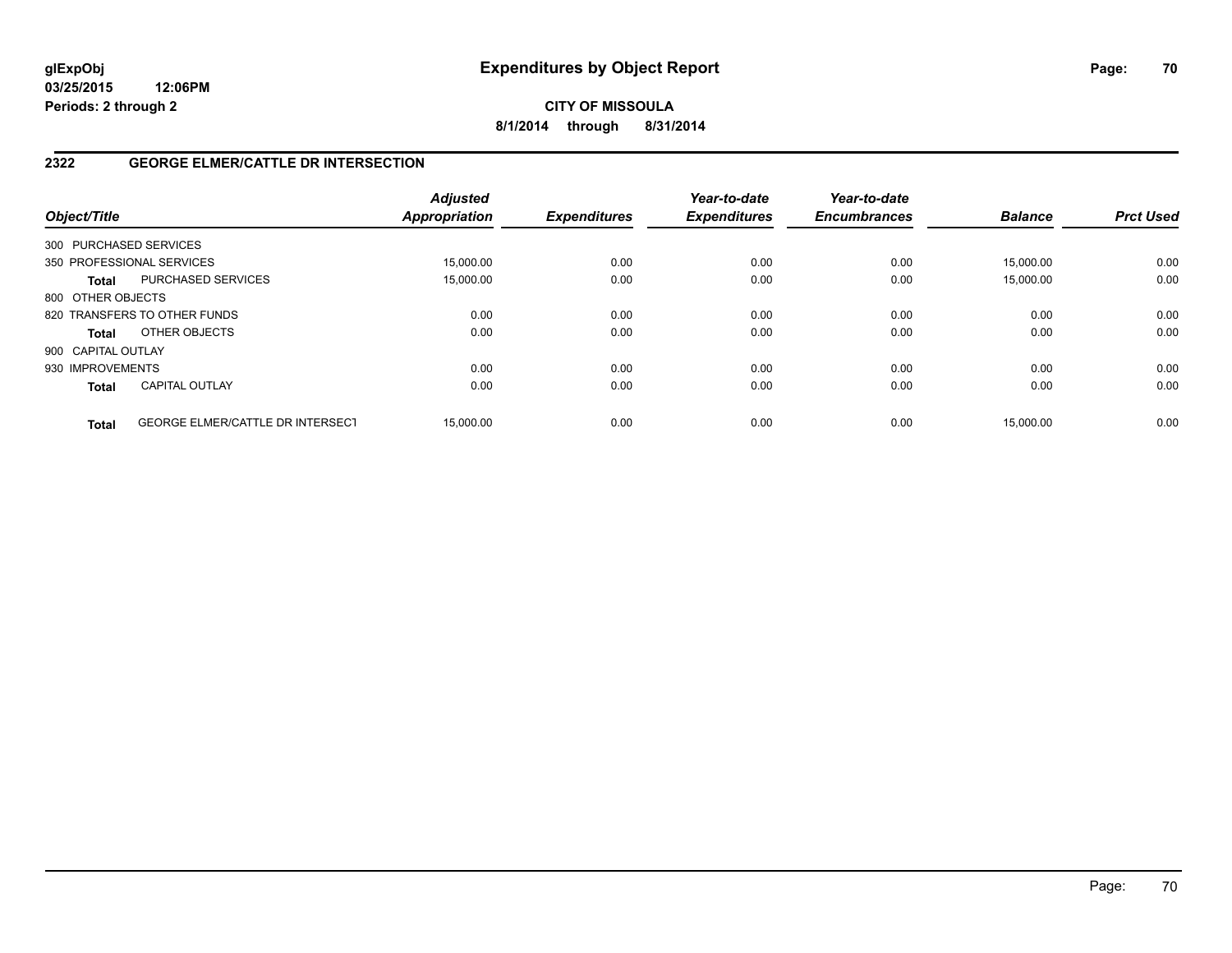**2365 PUBLIC ART FUND**

**220 MAYOR**

|                        |                           | <b>Adjusted</b> |                     | Year-to-date        | Year-to-date        |                |                  |
|------------------------|---------------------------|-----------------|---------------------|---------------------|---------------------|----------------|------------------|
| Object/Title           |                           | Appropriation   | <b>Expenditures</b> | <b>Expenditures</b> | <b>Encumbrances</b> | <b>Balance</b> | <b>Prct Used</b> |
| 300 PURCHASED SERVICES |                           |                 |                     |                     |                     |                |                  |
|                        | 350 PROFESSIONAL SERVICES | 3,000.00        | 0.00                | 0.00                | 0.00                | 3,000.00       | 0.00             |
| <b>Total</b>           | <b>PURCHASED SERVICES</b> | 3,000.00        | 0.00                | 0.00                | 0.00                | 3,000.00       | 0.00             |
| 800 OTHER OBJECTS      |                           |                 |                     |                     |                     |                |                  |
| 845 CONTINGENCY        |                           | 24,256.00       | 0.00                | 0.00                | 0.00                | 24.256.00      | 0.00             |
| Total                  | OTHER OBJECTS             | 24.256.00       | 0.00                | 0.00                | 0.00                | 24.256.00      | 0.00             |
| 900 CAPITAL OUTLAY     |                           |                 |                     |                     |                     |                |                  |
| 930 IMPROVEMENTS       |                           | 5.615.00        | 5.000.00            | 5.000.00            | 0.00                | 615.00         | 89.05            |
| <b>Total</b>           | <b>CAPITAL OUTLAY</b>     | 5.615.00        | 5,000.00            | 5,000.00            | 0.00                | 615.00         | 89.05            |
| <b>Total</b>           | <b>MAYOR</b>              | 32.871.00       | 5,000.00            | 5,000.00            | 0.00                | 27.871.00      | 15.21            |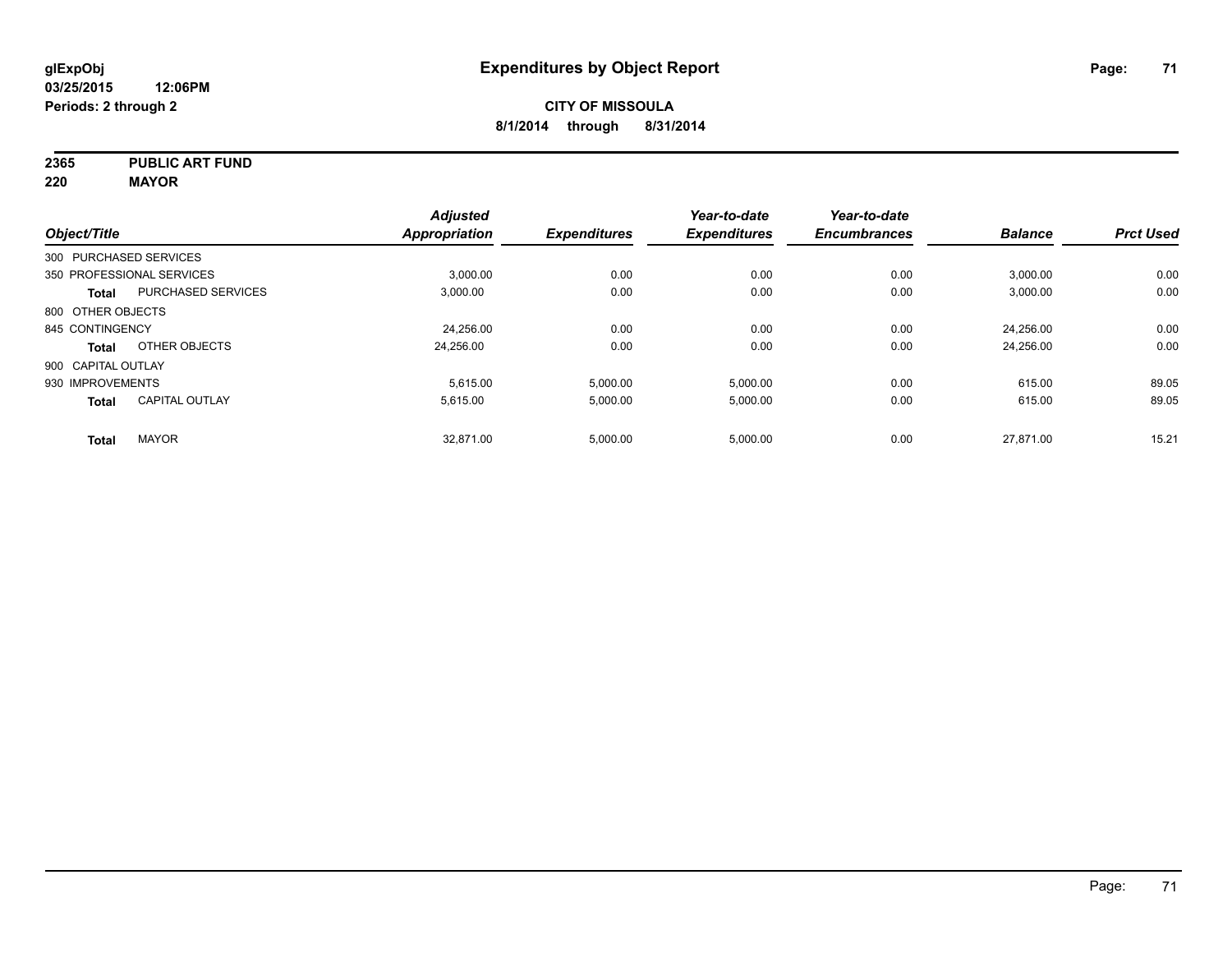#### **2365 PUBLIC ART FUND**

|                                           | <b>Adjusted</b>      |                     | Year-to-date        | Year-to-date        |                |                  |
|-------------------------------------------|----------------------|---------------------|---------------------|---------------------|----------------|------------------|
| Object/Title                              | <b>Appropriation</b> | <b>Expenditures</b> | <b>Expenditures</b> | <b>Encumbrances</b> | <b>Balance</b> | <b>Prct Used</b> |
| 300 PURCHASED SERVICES                    |                      |                     |                     |                     |                |                  |
| 350 PROFESSIONAL SERVICES                 | 3.000.00             | 0.00                | 0.00                | 0.00                | 3,000.00       | 0.00             |
| <b>PURCHASED SERVICES</b><br><b>Total</b> | 3,000.00             | 0.00                | 0.00                | 0.00                | 3,000.00       | 0.00             |
| 800 OTHER OBJECTS                         |                      |                     |                     |                     |                |                  |
| 845 CONTINGENCY                           | 24.256.00            | 0.00                | 0.00                | 0.00                | 24.256.00      | 0.00             |
| OTHER OBJECTS<br><b>Total</b>             | 24,256.00            | 0.00                | 0.00                | 0.00                | 24.256.00      | 0.00             |
| 900 CAPITAL OUTLAY                        |                      |                     |                     |                     |                |                  |
| 930 IMPROVEMENTS                          | 5,615.00             | 5,000.00            | 5,000.00            | 0.00                | 615.00         | 89.05            |
| <b>CAPITAL OUTLAY</b><br><b>Total</b>     | 5,615.00             | 5,000.00            | 5,000.00            | 0.00                | 615.00         | 89.05            |
| PUBLIC ART FUND<br><b>Total</b>           | 32.871.00            | 5,000.00            | 5,000.00            | 0.00                | 27.871.00      | 15.21            |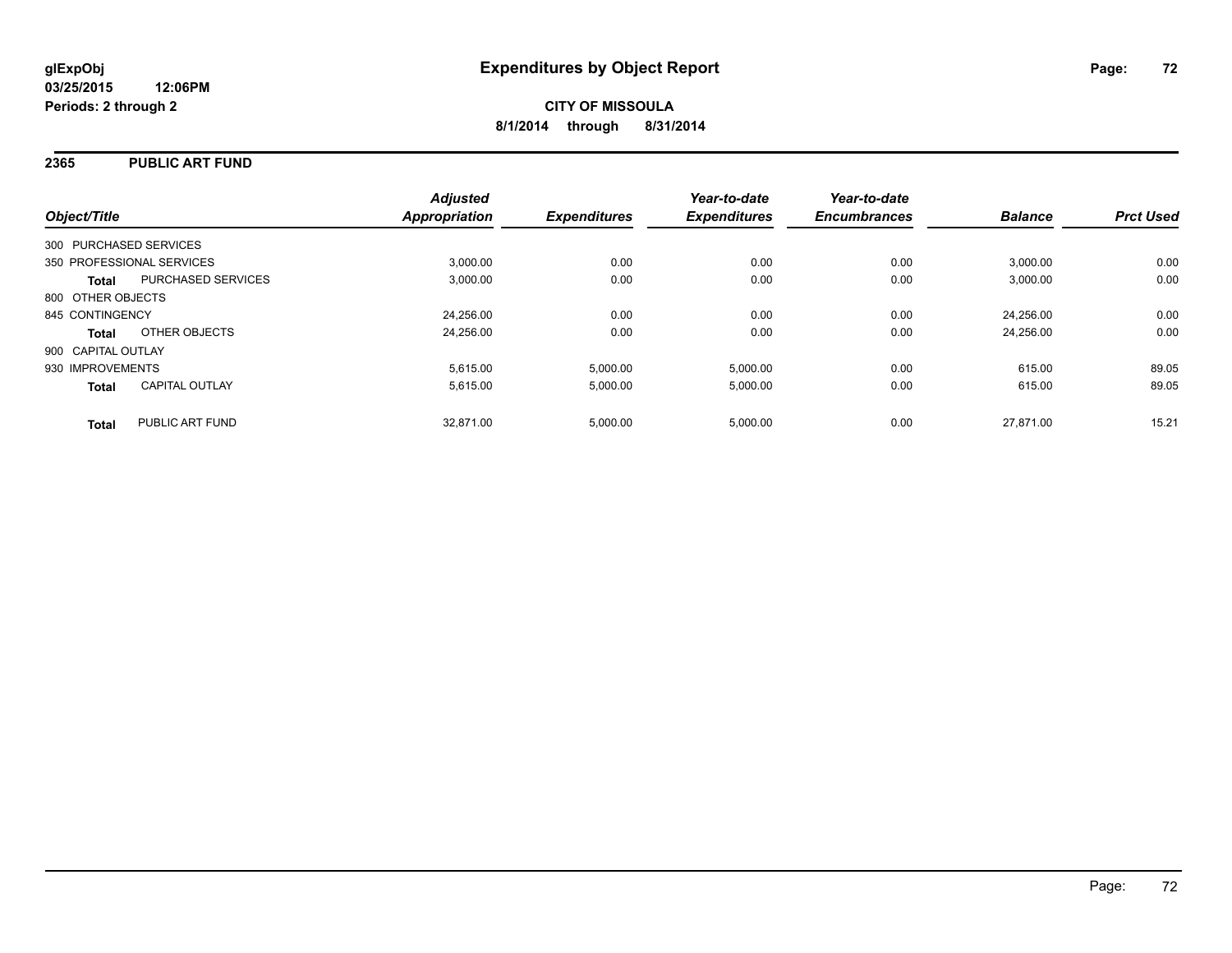#### **2371 EMPLOYEE HEALTH INSURANCE LEVY FUND**

**390 NON-DEPARTMENTAL**

| Object/Title      |                              | <b>Adjusted</b><br>Appropriation | <b>Expenditures</b> | Year-to-date<br><b>Expenditures</b> | Year-to-date<br><b>Encumbrances</b> | <b>Balance</b> | <b>Prct Used</b> |
|-------------------|------------------------------|----------------------------------|---------------------|-------------------------------------|-------------------------------------|----------------|------------------|
| 800 OTHER OBJECTS |                              |                                  |                     |                                     |                                     |                |                  |
|                   | 820 TRANSFERS TO OTHER FUNDS | 1.324.945.00                     | 0.00                | 0.00                                | 0.00                                | 1.324.945.00   | 0.00             |
| Total             | OTHER OBJECTS                | 1.324.945.00                     | 0.00                | 0.00                                | 0.00                                | 1.324.945.00   | 0.00             |
| Total             | NON-DEPARTMENTAL             | 1,324,945.00                     | 0.00                | 0.00                                | 0.00                                | 1,324,945.00   | 0.00             |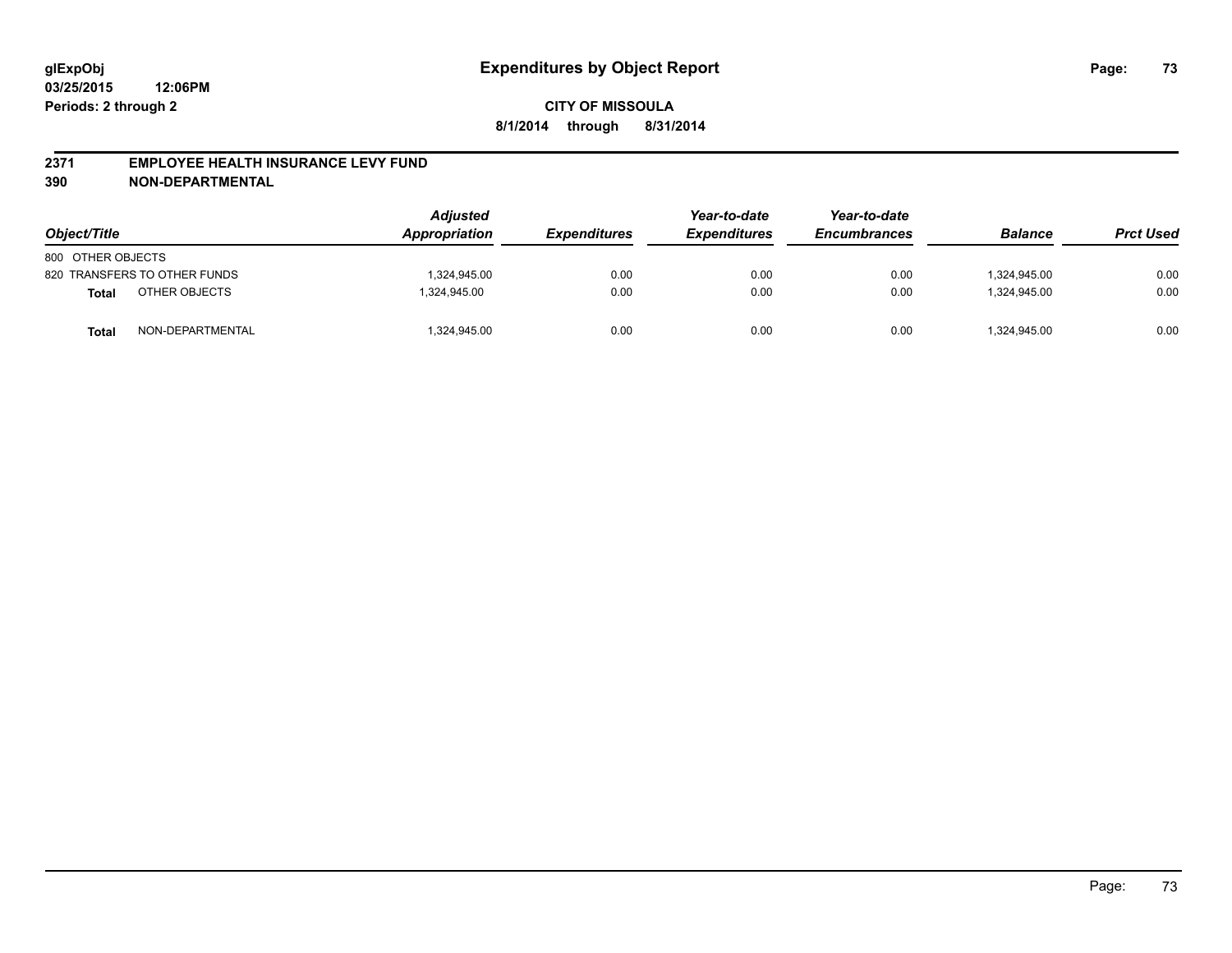**CITY OF MISSOULA 8/1/2014 through 8/31/2014**

# **2371 EMPLOYEE HEALTH INSURANCE LEVY FUND**

| Object/Title                                     | <b>Adjusted</b><br>Appropriation | <i><b>Expenditures</b></i> | Year-to-date<br><b>Expenditures</b> | Year-to-date<br><b>Encumbrances</b> | <b>Balance</b> | <b>Prct Used</b> |
|--------------------------------------------------|----------------------------------|----------------------------|-------------------------------------|-------------------------------------|----------------|------------------|
| 800 OTHER OBJECTS                                |                                  |                            |                                     |                                     |                |                  |
| 820 TRANSFERS TO OTHER FUNDS                     | 1,324,945.00                     | 0.00                       | 0.00                                | 0.00                                | 324,945.00     | 0.00             |
| OTHER OBJECTS<br><b>Total</b>                    | 1,324,945.00                     | 0.00                       | 0.00                                | 0.00                                | 1.324.945.00   | 0.00             |
| EMPLOYEE HEALTH INSURANCE LEVY F<br><b>Total</b> | 1,324,945.00                     | 0.00                       | 0.00                                | 0.00                                | 324,945.00     | 0.00             |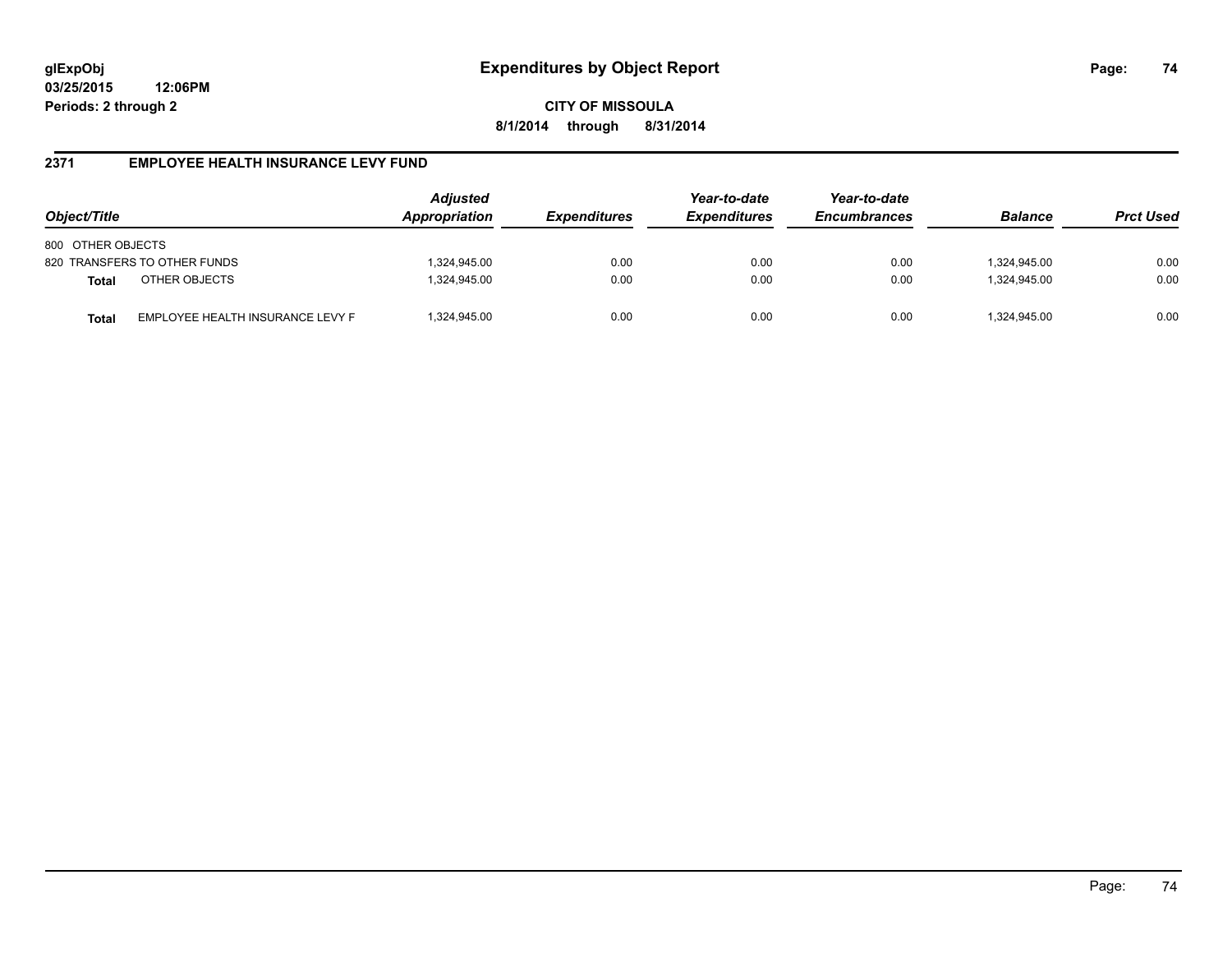**2372 PERMISSIVE MEDICAL LEVY**

**390 NON-DEPARTMENTAL**

| Object/Title                     | <b>Adjusted</b><br>Appropriation | <i><b>Expenditures</b></i> | Year-to-date<br><b>Expenditures</b> | Year-to-date<br><b>Encumbrances</b> | <b>Balance</b> | <b>Prct Used</b> |
|----------------------------------|----------------------------------|----------------------------|-------------------------------------|-------------------------------------|----------------|------------------|
| 800 OTHER OBJECTS                |                                  |                            |                                     |                                     |                |                  |
| 820 TRANSFERS TO OTHER FUNDS     | 2.971.522.00                     | 0.00                       | 0.00                                | 0.00                                | 2.971.522.00   | 0.00             |
| OTHER OBJECTS<br>Total           | 2,971,522.00                     | 0.00                       | 0.00                                | 0.00                                | 2,971,522.00   | 0.00             |
| NON-DEPARTMENTAL<br><b>Total</b> | 2,971,522.00                     | 0.00                       | 0.00                                | 0.00                                | 2,971,522.00   | 0.00             |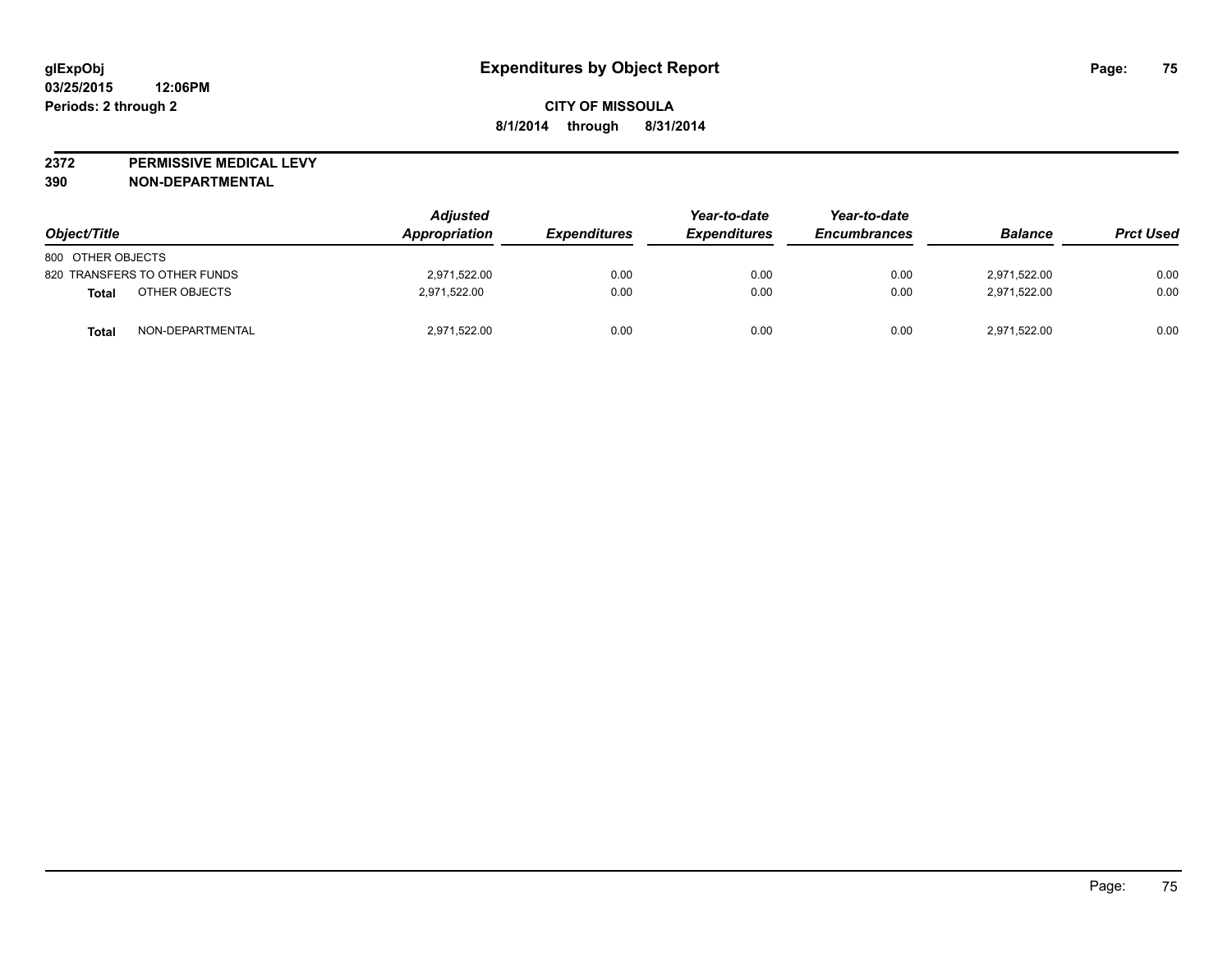**CITY OF MISSOULA 8/1/2014 through 8/31/2014**

#### **2372 PERMISSIVE MEDICAL LEVY**

| Object/Title                            | <b>Adjusted</b><br><b>Appropriation</b> | <i><b>Expenditures</b></i> | Year-to-date<br><b>Expenditures</b> | Year-to-date<br><b>Encumbrances</b> | <b>Balance</b> | <b>Prct Used</b> |
|-----------------------------------------|-----------------------------------------|----------------------------|-------------------------------------|-------------------------------------|----------------|------------------|
| 800 OTHER OBJECTS                       |                                         |                            |                                     |                                     |                |                  |
| 820 TRANSFERS TO OTHER FUNDS            | 2,971,522.00                            | 0.00                       | 0.00                                | 0.00                                | 2,971,522.00   | 0.00             |
| OTHER OBJECTS<br>Total                  | 2,971,522.00                            | 0.00                       | 0.00                                | 0.00                                | 2,971,522.00   | 0.00             |
| PERMISSIVE MEDICAL LEVY<br><b>Total</b> | 2,971,522.00                            | 0.00                       | 0.00                                | 0.00                                | 2,971,522.00   | 0.00             |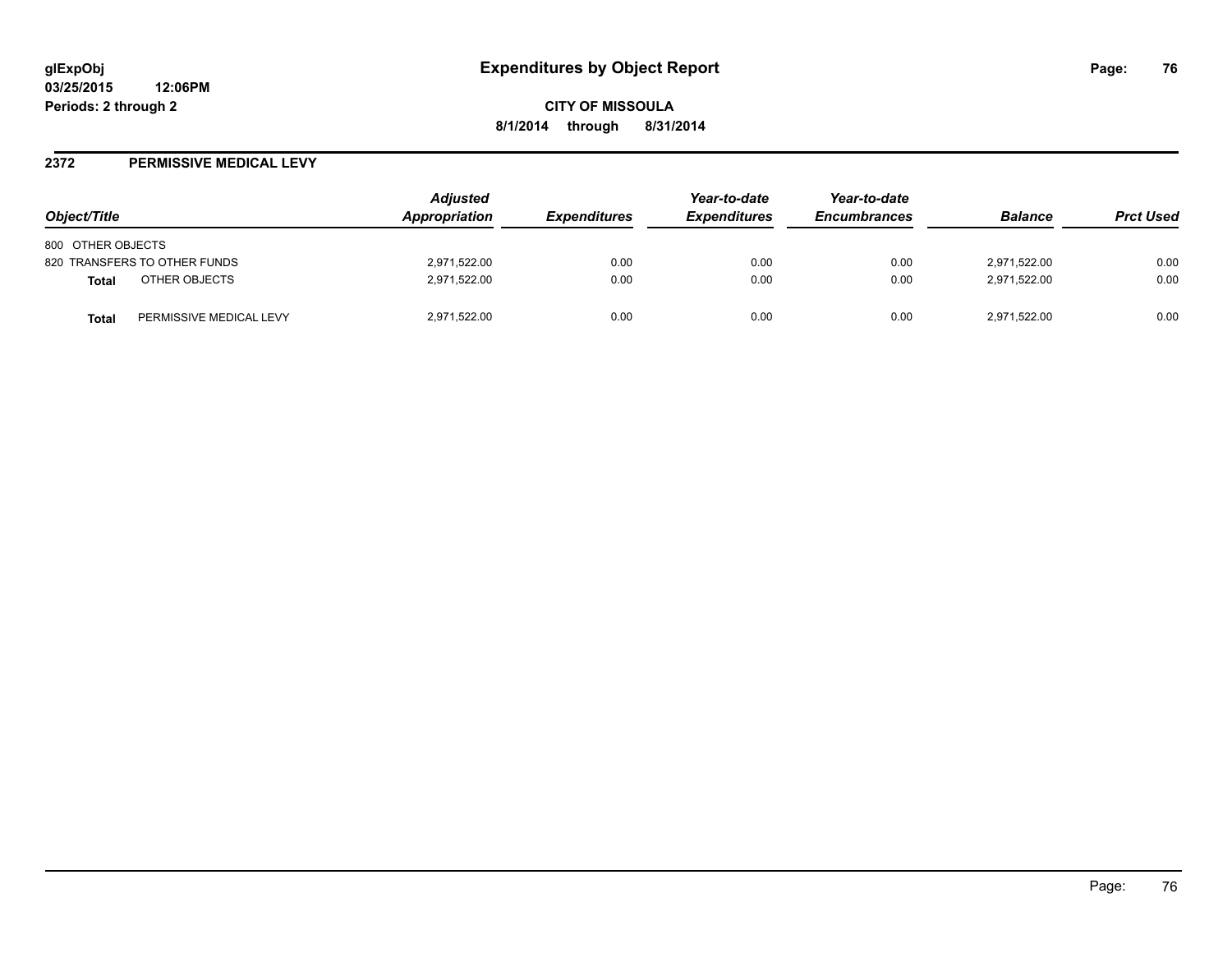# **CITY OF MISSOULA 8/1/2014 through 8/31/2014**

#### **2389 CABLE TELEVISION FRANCHISE FUND**

**390 NON-DEPARTMENTAL**

|                    |                                     | <b>Adjusted</b>      |                     | Year-to-date        | Year-to-date<br><b>Encumbrances</b> | <b>Balance</b> | <b>Prct Used</b> |
|--------------------|-------------------------------------|----------------------|---------------------|---------------------|-------------------------------------|----------------|------------------|
| Object/Title       |                                     | <b>Appropriation</b> | <b>Expenditures</b> | <b>Expenditures</b> |                                     |                |                  |
|                    | 300 PURCHASED SERVICES              |                      |                     |                     |                                     |                |                  |
|                    | 330 PUBLICITY, SUBSCRIPTIONS & DUES | 0.00                 | 0.00                | 0.00                | 0.00                                | 0.00           | 0.00             |
|                    | 350 PROFESSIONAL SERVICES           | 5,000.00             | 0.00                | 0.00                | 0.00                                | 5,000.00       | 0.00             |
|                    | 360 REPAIR & MAINTENANCE            | 0.00                 | 0.00                | 0.00                | 0.00                                | 0.00           | 0.00             |
| 370 TRAVEL         |                                     | 1,000.00             | 0.00                | 0.00                | 0.00                                | 1,000.00       | 0.00             |
| 380 TRAINING       |                                     | 1,000.00             | 0.00                | 0.00                | 0.00                                | 1,000.00       | 0.00             |
| <b>Total</b>       | PURCHASED SERVICES                  | 7,000.00             | 0.00                | 0.00                | 0.00                                | 7,000.00       | 0.00             |
|                    | 700 GRANTS & CONTRIBUTIONS          |                      |                     |                     |                                     |                |                  |
|                    | 700 GRANTS & CONTRIBUTIONS          | 440,000.00           | 0.00                | 0.00                | 0.00                                | 440,000.00     | 0.00             |
| <b>Total</b>       | <b>GRANTS &amp; CONTRIBUTIONS</b>   | 440,000.00           | 0.00                | 0.00                | 0.00                                | 440,000.00     | 0.00             |
| 800 OTHER OBJECTS  |                                     |                      |                     |                     |                                     |                |                  |
|                    | 820 TRANSFERS TO OTHER FUNDS        | 244,110.00           | 0.00                | 0.00                | 0.00                                | 244,110.00     | 0.00             |
| 845 CONTINGENCY    |                                     | 0.00                 | 0.00                | 0.00                | 0.00                                | 0.00           | 0.00             |
| <b>Total</b>       | OTHER OBJECTS                       | 244,110.00           | 0.00                | 0.00                | 0.00                                | 244,110.00     | 0.00             |
| 900 CAPITAL OUTLAY |                                     |                      |                     |                     |                                     |                |                  |
|                    | 940 MACHINERY & EQUIPMENT           | 44,890.00            | 0.00                | 0.00                | 0.00                                | 44,890.00      | 0.00             |
| <b>Total</b>       | <b>CAPITAL OUTLAY</b>               | 44,890.00            | 0.00                | 0.00                | 0.00                                | 44,890.00      | 0.00             |
| <b>Total</b>       | NON-DEPARTMENTAL                    | 736,000.00           | 0.00                | 0.00                | 0.00                                | 736,000.00     | 0.00             |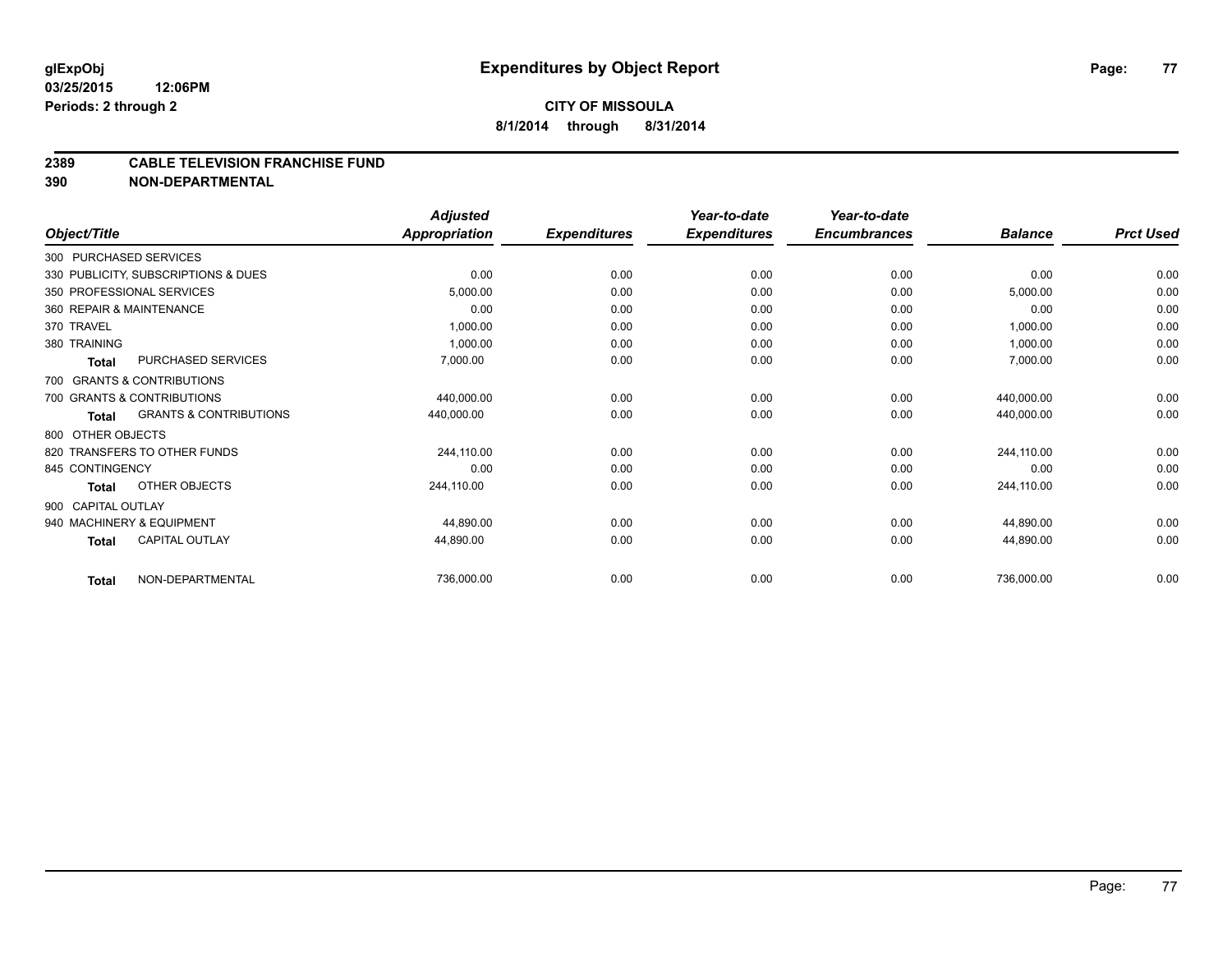# **2389 CABLE TELEVISION FRANCHISE FUND**

| Object/Title       |                                     | <b>Adjusted</b><br><b>Appropriation</b> | <b>Expenditures</b> | Year-to-date<br><b>Expenditures</b> | Year-to-date<br><b>Encumbrances</b> | <b>Balance</b> | <b>Prct Used</b> |
|--------------------|-------------------------------------|-----------------------------------------|---------------------|-------------------------------------|-------------------------------------|----------------|------------------|
|                    | 300 PURCHASED SERVICES              |                                         |                     |                                     |                                     |                |                  |
|                    | 330 PUBLICITY, SUBSCRIPTIONS & DUES | 0.00                                    | 0.00                | 0.00                                | 0.00                                | 0.00           | 0.00             |
|                    | 350 PROFESSIONAL SERVICES           | 5,000.00                                | 0.00                | 0.00                                | 0.00                                | 5,000.00       | 0.00             |
|                    | 360 REPAIR & MAINTENANCE            | 0.00                                    | 0.00                | 0.00                                | 0.00                                | 0.00           | 0.00             |
| 370 TRAVEL         |                                     | 1,000.00                                | 0.00                | 0.00                                | 0.00                                | 1,000.00       | 0.00             |
| 380 TRAINING       |                                     | 1,000.00                                | 0.00                | 0.00                                | 0.00                                | 1,000.00       | 0.00             |
| <b>Total</b>       | PURCHASED SERVICES                  | 7,000.00                                | 0.00                | 0.00                                | 0.00                                | 7,000.00       | 0.00             |
|                    | 700 GRANTS & CONTRIBUTIONS          |                                         |                     |                                     |                                     |                |                  |
|                    | 700 GRANTS & CONTRIBUTIONS          | 440,000.00                              | 0.00                | 0.00                                | 0.00                                | 440,000.00     | 0.00             |
| Total              | <b>GRANTS &amp; CONTRIBUTIONS</b>   | 440,000.00                              | 0.00                | 0.00                                | 0.00                                | 440,000.00     | 0.00             |
| 800 OTHER OBJECTS  |                                     |                                         |                     |                                     |                                     |                |                  |
|                    | 820 TRANSFERS TO OTHER FUNDS        | 244,110.00                              | 0.00                | 0.00                                | 0.00                                | 244,110.00     | 0.00             |
| 845 CONTINGENCY    |                                     | 0.00                                    | 0.00                | 0.00                                | 0.00                                | 0.00           | 0.00             |
| Total              | OTHER OBJECTS                       | 244,110.00                              | 0.00                | 0.00                                | 0.00                                | 244,110.00     | 0.00             |
| 900 CAPITAL OUTLAY |                                     |                                         |                     |                                     |                                     |                |                  |
|                    | 940 MACHINERY & EQUIPMENT           | 44,890.00                               | 0.00                | 0.00                                | 0.00                                | 44,890.00      | 0.00             |
| <b>Total</b>       | <b>CAPITAL OUTLAY</b>               | 44,890.00                               | 0.00                | 0.00                                | 0.00                                | 44,890.00      | 0.00             |
| Total              | CABLE TELEVISION FRANCHISE FUND     | 736,000.00                              | 0.00                | 0.00                                | 0.00                                | 736,000.00     | 0.00             |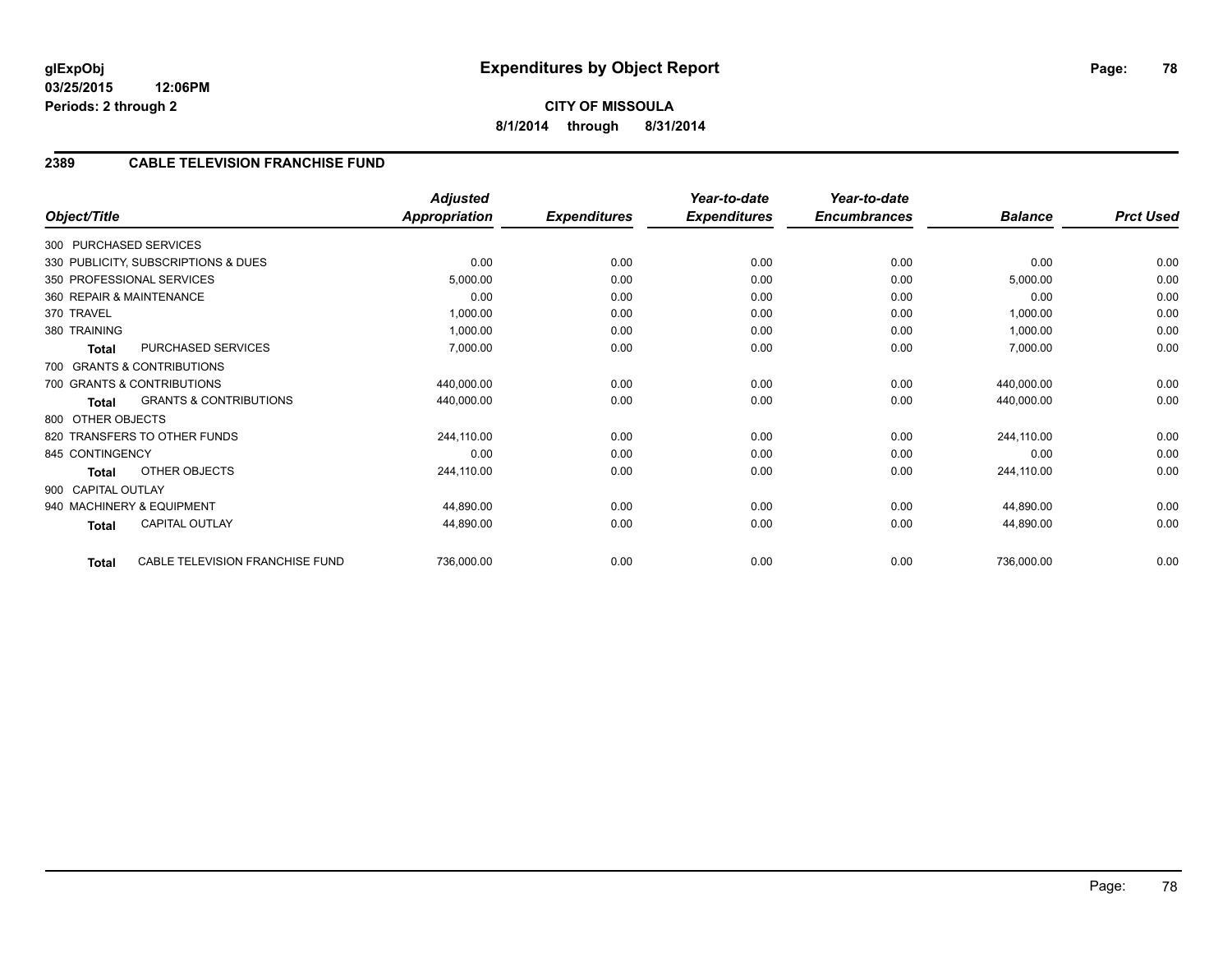# **2390 DRUG FORFEITURE FUND**

**290 POLICE**

|                                            | <b>Adjusted</b> |                     | Year-to-date        | Year-to-date        |                |                  |
|--------------------------------------------|-----------------|---------------------|---------------------|---------------------|----------------|------------------|
| Object/Title                               | Appropriation   | <b>Expenditures</b> | <b>Expenditures</b> | <b>Encumbrances</b> | <b>Balance</b> | <b>Prct Used</b> |
| 100 PERSONAL SERVICES                      |                 |                     |                     |                     |                |                  |
| 110 SALARIES AND WAGES                     | 0.00            | 0.00                | 0.00                | 0.00                | 0.00           | 0.00             |
| 120 OVERTIME/TERMINATION                   | 0.00            | 0.00                | 0.00                | 0.00                | 0.00           | 0.00             |
| 140 EMPLOYER CONTRIBUTIONS                 | 0.00            | 0.00                | 0.00                | 0.00                | 0.00           | 0.00             |
| PERSONAL SERVICES<br><b>Total</b>          | 0.00            | 0.00                | 0.00                | 0.00                | 0.00           | 0.00             |
| 200 SUPPLIES                               |                 |                     |                     |                     |                |                  |
| 210 OFFICE SUPPLIES                        | 0.00            | 0.00                | 0.00                | 0.00                | 0.00           | 0.00             |
| 220 OPERATING SUPPLIES                     | 3,000.00        | 2,603.31            | 2,664.29            | 0.00                | 335.71         | 88.81            |
| 230 REPAIR/MAINTENANCE                     | 3,000.00        | 0.00                | 0.00                | 0.00                | 3,000.00       | 0.00             |
| 231 GASOLINE                               | 500.00          | 0.00                | 0.00                | 0.00                | 500.00         | 0.00             |
| 240 OTHER SUPPLIES                         | 0.00            | 0.00                | 0.00                | 0.00                | 0.00           | 0.00             |
| <b>SUPPLIES</b><br>Total                   | 6,500.00        | 2,603.31            | 2,664.29            | 0.00                | 3,835.71       | 40.99            |
| 300 PURCHASED SERVICES                     |                 |                     |                     |                     |                |                  |
| 310 COMMUNICATIONS                         | 500.00          | 0.00                | 0.00                | 0.00                | 500.00         | 0.00             |
| 320 PRINTING & DUPLICATING                 | 300.00          | 0.00                | 0.00                | 0.00                | 300.00         | 0.00             |
| 330 PUBLICITY, SUBSCRIPTIONS & DUES        | 0.00            | 0.00                | 0.00                | 0.00                | 0.00           | 0.00             |
| 344 TELEPHONE SERVICE                      | 0.00            | 0.00                | 0.00                | 0.00                | 0.00           | 0.00             |
| 350 PROFESSIONAL SERVICES                  | 0.00            | 0.00                | 0.00                | 0.00                | 0.00           | 0.00             |
| 360 REPAIR & MAINTENANCE                   | 1,000.00        | 0.00                | 0.00                | 0.00                | 1,000.00       | 0.00             |
| 370 TRAVEL                                 | 4,000.00        | 0.00                | 0.00                | 0.00                | 4,000.00       | 0.00             |
| 380 TRAINING                               | 2,000.00        | 0.00                | 0.00                | 0.00                | 2,000.00       | 0.00             |
| 390 OTHER PURCHASED SERVICES               | 500.00          | 0.00                | 0.00                | 0.00                | 500.00         | 0.00             |
| <b>PURCHASED SERVICES</b><br>Total         | 8,300.00        | 0.00                | 0.00                | 0.00                | 8,300.00       | 0.00             |
| 500 FIXED CHARGES                          |                 |                     |                     |                     |                |                  |
| 500 FIXED CHARGES                          | 1,000.00        | 0.00                | 0.00                | 0.00                | 1,000.00       | 0.00             |
| <b>FIXED CHARGES</b><br>Total              | 1,000.00        | 0.00                | 0.00                | 0.00                | 1,000.00       | 0.00             |
| 700 GRANTS & CONTRIBUTIONS                 |                 |                     |                     |                     |                |                  |
| 700 GRANTS & CONTRIBUTIONS                 | 0.00            | 0.00                | 0.00                | 0.00                | 0.00           | 0.00             |
| <b>GRANTS &amp; CONTRIBUTIONS</b><br>Total | 0.00            | 0.00                | 0.00                | 0.00                | 0.00           | 0.00             |
| 800 OTHER OBJECTS                          |                 |                     |                     |                     |                |                  |
| 820 TRANSFERS TO OTHER FUNDS               | 0.00            | 0.00                | 0.00                | 0.00                | 0.00           | 0.00             |
| 845 CONTINGENCY                            | 0.00            | 0.00                | 0.00                | 0.00                | 0.00           | 0.00             |
| OTHER OBJECTS<br><b>Total</b>              | 0.00            | 0.00                | 0.00                | 0.00                | 0.00           | 0.00             |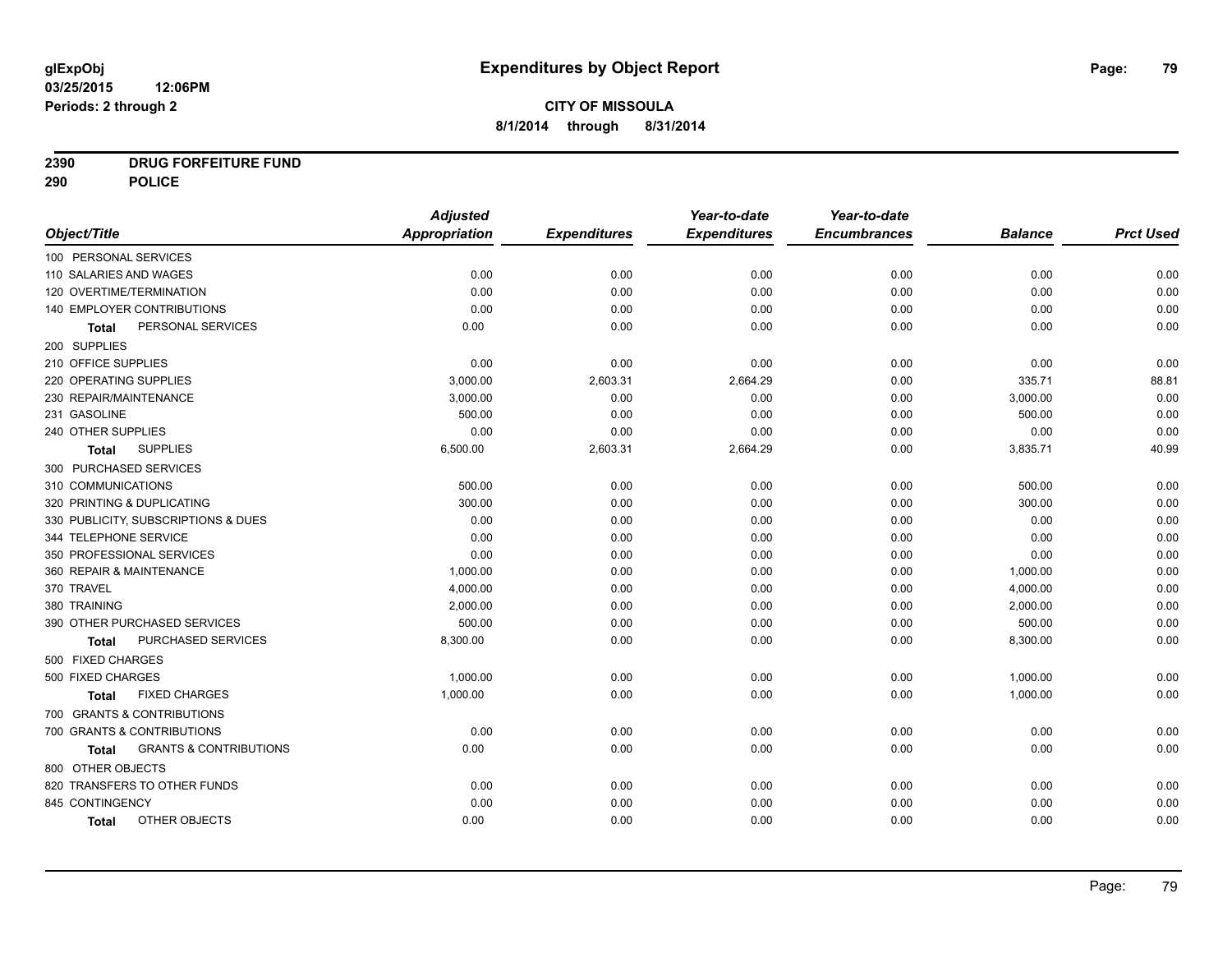# **CITY OF MISSOULA 8/1/2014 through 8/31/2014**

# **2390 DRUG FORFEITURE FUND**

**290 POLICE**

| Object/Title                   | <b>Adjusted</b><br>Appropriation | <b>Expenditures</b> | Year-to-date<br><b>Expenditures</b> | Year-to-date<br><b>Encumbrances</b> | <b>Balance</b> | <b>Prct Used</b> |
|--------------------------------|----------------------------------|---------------------|-------------------------------------|-------------------------------------|----------------|------------------|
| 900 CAPITAL OUTLAY             |                                  |                     |                                     |                                     |                |                  |
| 930 IMPROVEMENTS               | 0.00                             | 0.00                | 0.00                                | 0.00                                | 0.00           | 0.00             |
| 940 MACHINERY & EQUIPMENT      | 12,000.00                        | 0.00                | 0.00                                | 0.00                                | 12,000.00      | 0.00             |
| <b>CAPITAL OUTLAY</b><br>Total | 12.000.00                        | 0.00                | 0.00                                | 0.00                                | 12,000.00      | 0.00             |
| <b>POLICE</b><br><b>Total</b>  | 27,800.00                        | 2,603.31            | 2,664.29                            | 0.00                                | 25,135.71      | 9.58             |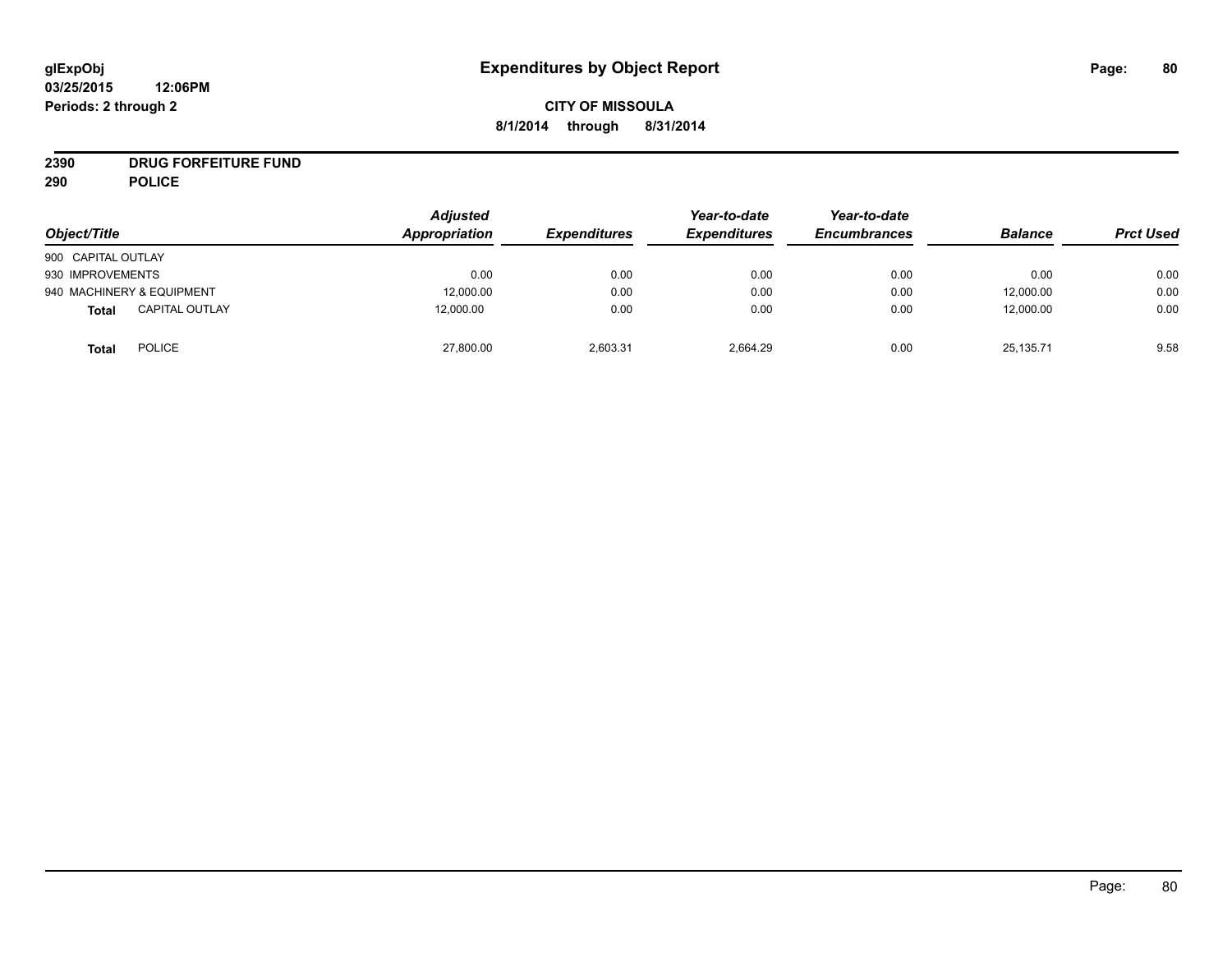# **CITY OF MISSOULA 8/1/2014 through 8/31/2014**

### **2390 DRUG FORFEITURE FUND**

|                                                   | <b>Adjusted</b>      |                     | Year-to-date        | Year-to-date        |                |                  |
|---------------------------------------------------|----------------------|---------------------|---------------------|---------------------|----------------|------------------|
| Object/Title                                      | <b>Appropriation</b> | <b>Expenditures</b> | <b>Expenditures</b> | <b>Encumbrances</b> | <b>Balance</b> | <b>Prct Used</b> |
| 100 PERSONAL SERVICES                             |                      |                     |                     |                     |                |                  |
| 110 SALARIES AND WAGES                            | 0.00                 | 0.00                | 0.00                | 0.00                | 0.00           | 0.00             |
| 120 OVERTIME/TERMINATION                          | 0.00                 | 0.00                | 0.00                | 0.00                | 0.00           | 0.00             |
| 140 EMPLOYER CONTRIBUTIONS                        | 0.00                 | 0.00                | 0.00                | 0.00                | 0.00           | 0.00             |
| PERSONAL SERVICES<br><b>Total</b>                 | 0.00                 | 0.00                | 0.00                | 0.00                | 0.00           | 0.00             |
| 200 SUPPLIES                                      |                      |                     |                     |                     |                |                  |
| 210 OFFICE SUPPLIES                               | 0.00                 | 0.00                | 0.00                | 0.00                | 0.00           | 0.00             |
| 220 OPERATING SUPPLIES                            | 3,000.00             | 2,603.31            | 2,664.29            | 0.00                | 335.71         | 88.81            |
| 230 REPAIR/MAINTENANCE                            | 3,000.00             | 0.00                | 0.00                | 0.00                | 3,000.00       | 0.00             |
| 231 GASOLINE                                      | 500.00               | 0.00                | 0.00                | 0.00                | 500.00         | 0.00             |
| 240 OTHER SUPPLIES                                | 0.00                 | 0.00                | 0.00                | 0.00                | 0.00           | 0.00             |
| <b>SUPPLIES</b><br><b>Total</b>                   | 6,500.00             | 2,603.31            | 2,664.29            | 0.00                | 3,835.71       | 40.99            |
| 300 PURCHASED SERVICES                            |                      |                     |                     |                     |                |                  |
| 310 COMMUNICATIONS                                | 500.00               | 0.00                | 0.00                | 0.00                | 500.00         | 0.00             |
| 320 PRINTING & DUPLICATING                        | 300.00               | 0.00                | 0.00                | 0.00                | 300.00         | 0.00             |
| 330 PUBLICITY, SUBSCRIPTIONS & DUES               | 0.00                 | 0.00                | 0.00                | 0.00                | 0.00           | 0.00             |
| 344 TELEPHONE SERVICE                             | 0.00                 | 0.00                | 0.00                | 0.00                | 0.00           | 0.00             |
| 350 PROFESSIONAL SERVICES                         | 0.00                 | 0.00                | 0.00                | 0.00                | 0.00           | 0.00             |
| 360 REPAIR & MAINTENANCE                          | 1,000.00             | 0.00                | 0.00                | 0.00                | 1,000.00       | 0.00             |
| 370 TRAVEL                                        | 4,000.00             | 0.00                | 0.00                | 0.00                | 4,000.00       | 0.00             |
| 380 TRAINING                                      | 2,000.00             | 0.00                | 0.00                | 0.00                | 2,000.00       | 0.00             |
| 390 OTHER PURCHASED SERVICES                      | 500.00               | 0.00                | 0.00                | 0.00                | 500.00         | 0.00             |
| PURCHASED SERVICES<br><b>Total</b>                | 8,300.00             | 0.00                | 0.00                | 0.00                | 8,300.00       | 0.00             |
| 500 FIXED CHARGES                                 |                      |                     |                     |                     |                |                  |
| 500 FIXED CHARGES                                 | 1,000.00             | 0.00                | 0.00                | 0.00                | 1,000.00       | 0.00             |
| <b>FIXED CHARGES</b><br><b>Total</b>              | 1,000.00             | 0.00                | 0.00                | 0.00                | 1,000.00       | 0.00             |
| 700 GRANTS & CONTRIBUTIONS                        |                      |                     |                     |                     |                |                  |
| 700 GRANTS & CONTRIBUTIONS                        | 0.00                 | 0.00                | 0.00                | 0.00                | 0.00           | 0.00             |
| <b>GRANTS &amp; CONTRIBUTIONS</b><br><b>Total</b> | 0.00                 | 0.00                | 0.00                | 0.00                | 0.00           | 0.00             |
| 800 OTHER OBJECTS                                 |                      |                     |                     |                     |                |                  |
| 820 TRANSFERS TO OTHER FUNDS                      | 0.00                 | 0.00                | 0.00                | 0.00                | 0.00           | 0.00             |
| 845 CONTINGENCY                                   | 0.00                 | 0.00                | 0.00                | 0.00                | 0.00           | 0.00             |
| OTHER OBJECTS<br><b>Total</b>                     | 0.00                 | 0.00                | 0.00                | 0.00                | 0.00           | 0.00             |
| 900 CAPITAL OUTLAY                                |                      |                     |                     |                     |                |                  |

Page: 81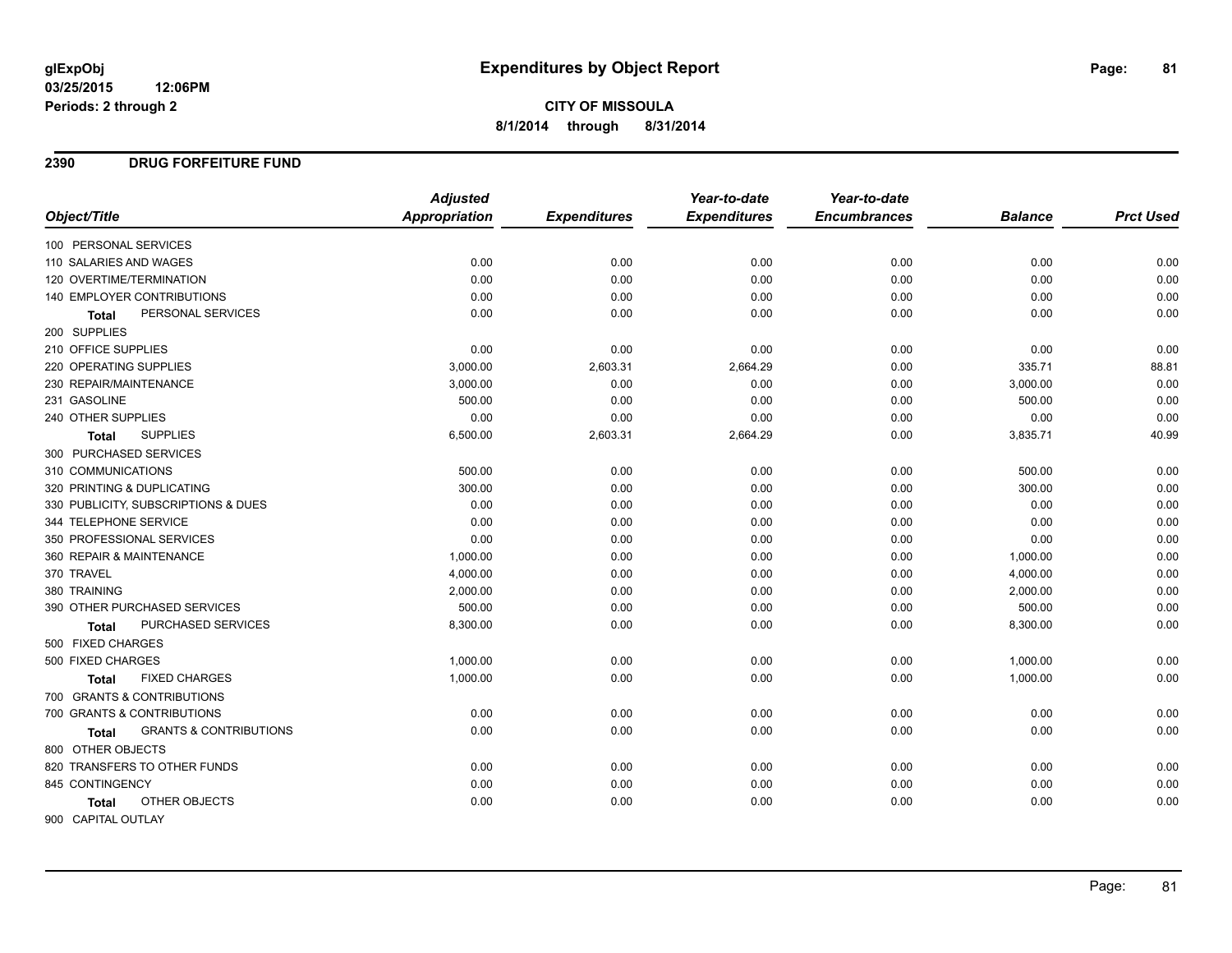### **2390 DRUG FORFEITURE FUND**

| Object/Title                   | <b>Adjusted</b><br>Appropriation | <b>Expenditures</b> | Year-to-date<br><b>Expenditures</b> | Year-to-date<br><b>Encumbrances</b> | <b>Balance</b> | <b>Prct Used</b> |
|--------------------------------|----------------------------------|---------------------|-------------------------------------|-------------------------------------|----------------|------------------|
|                                |                                  |                     |                                     |                                     |                |                  |
| 930 IMPROVEMENTS               | 0.00                             | 0.00                | 0.00                                | 0.00                                | 0.00           | 0.00             |
| 940 MACHINERY & EQUIPMENT      | 12,000.00                        | 0.00                | 0.00                                | 0.00                                | 12,000.00      | 0.00             |
| <b>CAPITAL OUTLAY</b><br>Total | 12,000.00                        | 0.00                | 0.00                                | 0.00                                | 12,000.00      | 0.00             |
| DRUG FORFEITURE FUND<br>Total  | 27,800.00                        | 2.603.31            | 2.664.29                            | 0.00                                | 25.135.71      | 9.58             |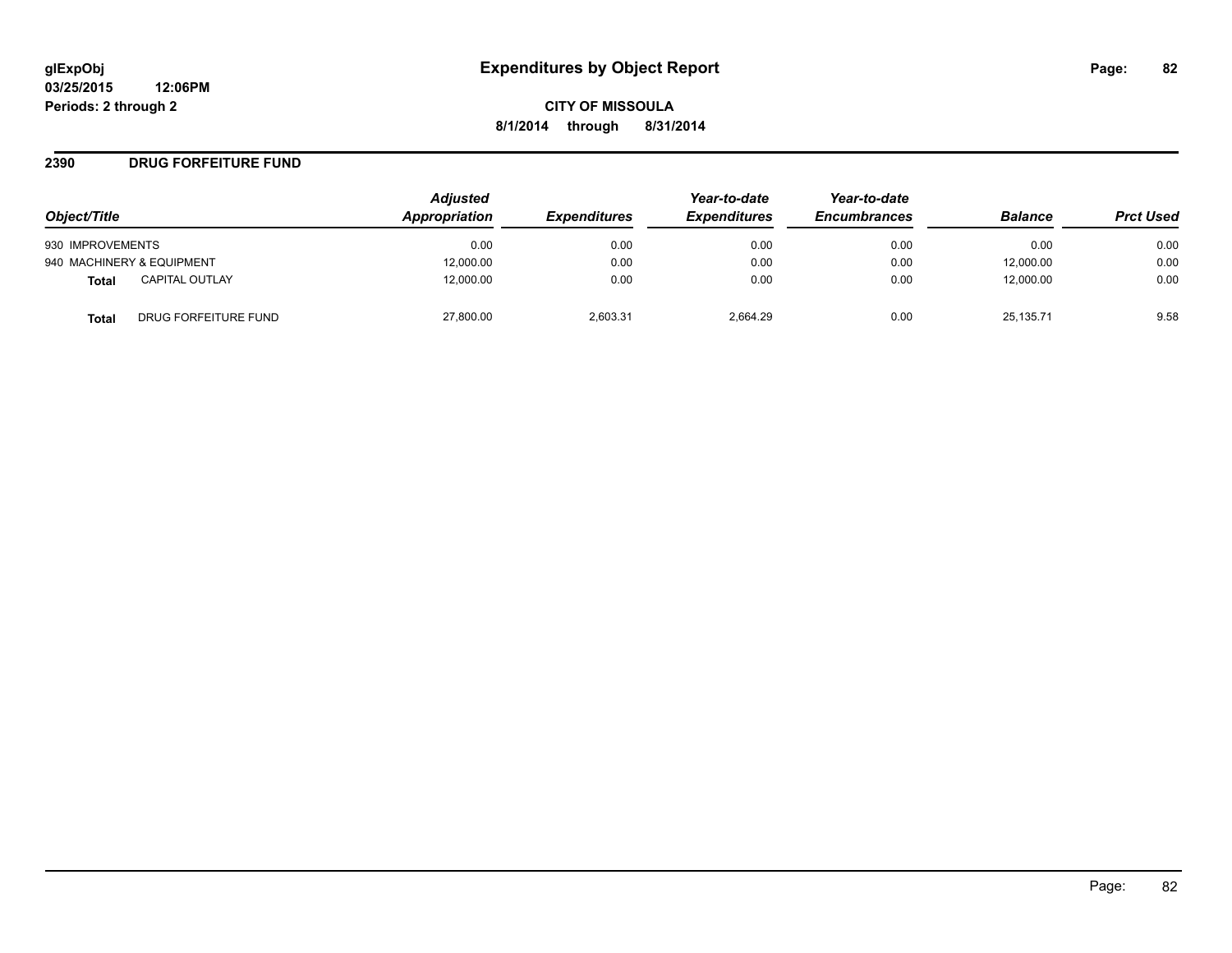**2394 BUILDING INSPECTION FUND**

**310 BUILDING INSPECTION**

|                                      | <b>Adjusted</b>      |                     | Year-to-date        | Year-to-date        |                |                  |
|--------------------------------------|----------------------|---------------------|---------------------|---------------------|----------------|------------------|
| Object/Title                         | <b>Appropriation</b> | <b>Expenditures</b> | <b>Expenditures</b> | <b>Encumbrances</b> | <b>Balance</b> | <b>Prct Used</b> |
| 100 PERSONAL SERVICES                |                      |                     |                     |                     |                |                  |
| 110 SALARIES AND WAGES               | 612,658.00           | 44,563.37           | 57,673.50           | 0.00                | 554,984.50     | 9.41             |
| 120 OVERTIME/TERMINATION             | 500.00               | 0.00                | 0.00                | 0.00                | 500.00         | 0.00             |
| 130 OTHER                            | 19,836.00            | 0.00                | 0.00                | 0.00                | 19,836.00      | 0.00             |
| 140 EMPLOYER CONTRIBUTIONS           | 206,562.00           | 14,351.11           | 27,182.86           | 0.00                | 179,379.14     | 13.16            |
| 141 STATE RETIREMENT CONTRIBUTIONS   | 0.00                 | 44.56               | 57.67               | 0.00                | $-57.67$       | 0.00             |
| PERSONAL SERVICES<br>Total           | 839,556.00           | 58,959.04           | 84,914.03           | 0.00                | 754,641.97     | 10.11            |
| 200 SUPPLIES                         |                      |                     |                     |                     |                |                  |
| 210 OFFICE SUPPLIES                  | 2,200.00             | 19.79               | 221.53              | 0.00                | 1,978.47       | 10.07            |
| 220 OPERATING SUPPLIES               | 5,500.00             | 0.00                | 0.00                | 0.00                | 5,500.00       | 0.00             |
| 230 REPAIR/MAINTENANCE               | 3,000.00             | 0.00                | 11.00               | 0.00                | 2,989.00       | 0.37             |
| 231 GASOLINE                         | 11,475.00            | 0.00                | 0.00                | 0.00                | 11,475.00      | 0.00             |
| 250 SUPPLIES FOR RESALE              | 500.00               | 0.00                | 0.00                | 0.00                | 500.00         | 0.00             |
| <b>SUPPLIES</b><br>Total             | 22,675.00            | 19.79               | 232.53              | 0.00                | 22,442.47      | 1.03             |
| 300 PURCHASED SERVICES               |                      |                     |                     |                     |                |                  |
| 310 COMMUNICATIONS                   | 1,000.00             | 0.00                | 0.00                | 0.00                | 1,000.00       | 0.00             |
| 320 PRINTING & DUPLICATING           | 7,600.00             | 647.06              | 647.06              | 0.00                | 6,952.94       | 8.51             |
| 330 PUBLICITY, SUBSCRIPTIONS & DUES  | 2,100.00             | 343.50              | 478.50              | 0.00                | 1,621.50       | 22.79            |
| 344 TELEPHONE SERVICE                | 13,548.00            | 476.00              | 952.00              | 0.00                | 12,596.00      | 7.03             |
| 350 PROFESSIONAL SERVICES            | 5,300.00             | 1,865.67            | 2,298.79            | 0.00                | 3,001.21       | 43.37            |
| 360 REPAIR & MAINTENANCE             | 33,378.00            | 2.88                | 38.26               | 0.00                | 33,339.74      | 0.11             |
| 370 TRAVEL                           | 5,025.00             | 0.00                | 0.00                | 0.00                | 5,025.00       | 0.00             |
| 380 TRAINING                         | 6,500.00             | 200.00              | 200.00              | 0.00                | 6,300.00       | 3.08             |
| PURCHASED SERVICES<br>Total          | 74,451.00            | 3,535.11            | 4,614.61            | 0.00                | 69,836.39      | 6.20             |
| 500 FIXED CHARGES                    |                      |                     |                     |                     |                |                  |
| 500 FIXED CHARGES                    | 259,008.00           | 2,055.44            | 2,055.44            | 0.00                | 256,952.56     | 0.79             |
| 550 MERCHANT SERVICE FEES            | 0.00                 | 0.00                | 0.00                | 0.00                | 0.00           | 0.00             |
| <b>FIXED CHARGES</b><br><b>Total</b> | 259,008.00           | 2,055.44            | 2,055.44            | 0.00                | 256,952.56     | 0.79             |
| 600 DEBT SERVICE                     |                      |                     |                     |                     |                |                  |
| 620 INTEREST / SERVICE FEES          | 0.00                 | 0.00                | 0.00                | 0.00                | 0.00           | 0.00             |
| <b>DEBT SERVICE</b><br><b>Total</b>  | 0.00                 | 0.00                | 0.00                | 0.00                | 0.00           | 0.00             |
| 900 CAPITAL OUTLAY                   |                      |                     |                     |                     |                |                  |
| 940 MACHINERY & EQUIPMENT            | 0.00                 | 0.00                | 0.00                | 0.00                | 0.00           | 0.00             |
|                                      |                      |                     |                     |                     |                |                  |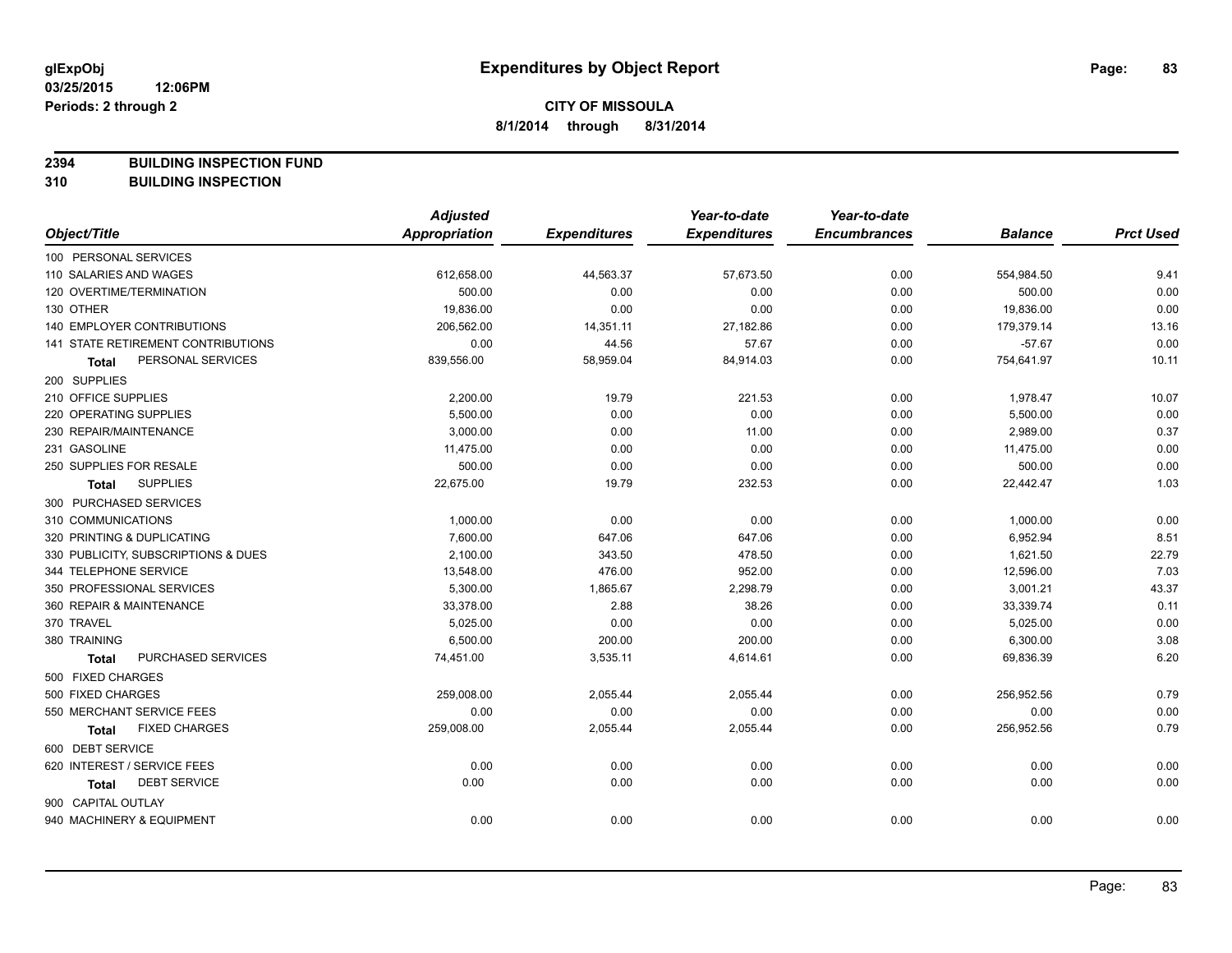# **CITY OF MISSOULA 8/1/2014 through 8/31/2014**

# **2394 BUILDING INSPECTION FUND**

**310 BUILDING INSPECTION**

| Object/Title |                            | <b>Adjusted</b><br>Appropriation | <b>Expenditures</b> | Year-to-date<br><b>Expenditures</b> | Year-to-date<br><b>Encumbrances</b> | <b>Balance</b> | <b>Prct Used</b> |
|--------------|----------------------------|----------------------------------|---------------------|-------------------------------------|-------------------------------------|----------------|------------------|
| Total        | <b>CAPITAL OUTLAY</b>      | 0.00                             | 0.00                | 0.00                                | 0.00                                | 0.00           | 0.00             |
| <b>Total</b> | <b>BUILDING INSPECTION</b> | ,195,690.00                      | 64,569.38           | 91,816.61                           | 0.00                                | ,103,873.39    | 7.68             |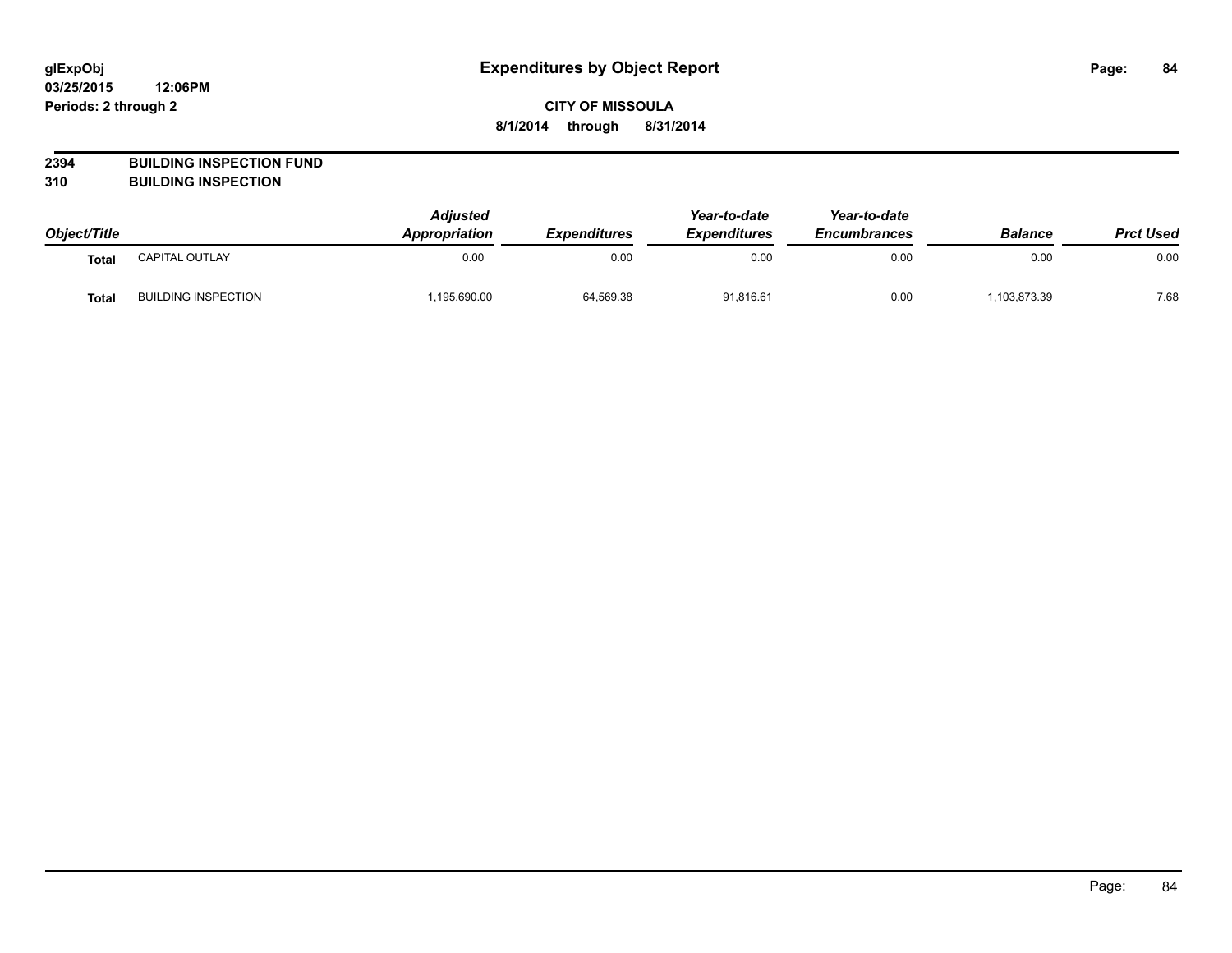### **2394 BUILDING INSPECTION FUND**

|                                           | <b>Adjusted</b>      |                     | Year-to-date        | Year-to-date        |                |                  |
|-------------------------------------------|----------------------|---------------------|---------------------|---------------------|----------------|------------------|
| Object/Title                              | <b>Appropriation</b> | <b>Expenditures</b> | <b>Expenditures</b> | <b>Encumbrances</b> | <b>Balance</b> | <b>Prct Used</b> |
| 100 PERSONAL SERVICES                     |                      |                     |                     |                     |                |                  |
| 110 SALARIES AND WAGES                    | 612,658.00           | 44,563.37           | 57,673.50           | 0.00                | 554,984.50     | 9.41             |
| 120 OVERTIME/TERMINATION                  | 500.00               | 0.00                | 0.00                | 0.00                | 500.00         | 0.00             |
| 130 OTHER                                 | 19,836.00            | 0.00                | 0.00                | 0.00                | 19,836.00      | 0.00             |
| <b>140 EMPLOYER CONTRIBUTIONS</b>         | 206,562.00           | 14,351.11           | 27,182.86           | 0.00                | 179,379.14     | 13.16            |
| <b>141 STATE RETIREMENT CONTRIBUTIONS</b> | 0.00                 | 44.56               | 57.67               | 0.00                | $-57.67$       | 0.00             |
| PERSONAL SERVICES<br><b>Total</b>         | 839,556.00           | 58,959.04           | 84,914.03           | 0.00                | 754,641.97     | 10.11            |
| 200 SUPPLIES                              |                      |                     |                     |                     |                |                  |
| 210 OFFICE SUPPLIES                       | 2,200.00             | 19.79               | 221.53              | 0.00                | 1,978.47       | 10.07            |
| 220 OPERATING SUPPLIES                    | 5,500.00             | 0.00                | 0.00                | 0.00                | 5,500.00       | 0.00             |
| 230 REPAIR/MAINTENANCE                    | 3,000.00             | 0.00                | 11.00               | 0.00                | 2,989.00       | 0.37             |
| 231 GASOLINE                              | 11,475.00            | 0.00                | 0.00                | 0.00                | 11,475.00      | 0.00             |
| 250 SUPPLIES FOR RESALE                   | 500.00               | 0.00                | 0.00                | 0.00                | 500.00         | 0.00             |
| <b>SUPPLIES</b><br><b>Total</b>           | 22,675.00            | 19.79               | 232.53              | 0.00                | 22,442.47      | 1.03             |
| 300 PURCHASED SERVICES                    |                      |                     |                     |                     |                |                  |
| 310 COMMUNICATIONS                        | 1,000.00             | 0.00                | 0.00                | 0.00                | 1,000.00       | 0.00             |
| 320 PRINTING & DUPLICATING                | 7,600.00             | 647.06              | 647.06              | 0.00                | 6,952.94       | 8.51             |
| 330 PUBLICITY, SUBSCRIPTIONS & DUES       | 2,100.00             | 343.50              | 478.50              | 0.00                | 1,621.50       | 22.79            |
| 344 TELEPHONE SERVICE                     | 13,548.00            | 476.00              | 952.00              | 0.00                | 12,596.00      | 7.03             |
| 350 PROFESSIONAL SERVICES                 | 5,300.00             | 1,865.67            | 2,298.79            | 0.00                | 3,001.21       | 43.37            |
| 360 REPAIR & MAINTENANCE                  | 33,378.00            | 2.88                | 38.26               | 0.00                | 33,339.74      | 0.11             |
| 370 TRAVEL                                | 5,025.00             | 0.00                | 0.00                | 0.00                | 5,025.00       | 0.00             |
| 380 TRAINING                              | 6,500.00             | 200.00              | 200.00              | 0.00                | 6,300.00       | 3.08             |
| PURCHASED SERVICES<br><b>Total</b>        | 74,451.00            | 3,535.11            | 4,614.61            | 0.00                | 69,836.39      | 6.20             |
| 500 FIXED CHARGES                         |                      |                     |                     |                     |                |                  |
| 500 FIXED CHARGES                         | 259,008.00           | 2,055.44            | 2,055.44            | 0.00                | 256,952.56     | 0.79             |
| 550 MERCHANT SERVICE FEES                 | 0.00                 | 0.00                | 0.00                | 0.00                | 0.00           | 0.00             |
| <b>FIXED CHARGES</b><br>Total             | 259,008.00           | 2,055.44            | 2,055.44            | 0.00                | 256,952.56     | 0.79             |
| 600 DEBT SERVICE                          |                      |                     |                     |                     |                |                  |
| 620 INTEREST / SERVICE FEES               | 0.00                 | 0.00                | 0.00                | 0.00                | 0.00           | 0.00             |
| <b>DEBT SERVICE</b><br><b>Total</b>       | 0.00                 | 0.00                | 0.00                | 0.00                | 0.00           | 0.00             |
| 900 CAPITAL OUTLAY                        |                      |                     |                     |                     |                |                  |
| 940 MACHINERY & EQUIPMENT                 | 0.00                 | 0.00                | 0.00                | 0.00                | 0.00           | 0.00             |
| <b>CAPITAL OUTLAY</b><br>Total            | 0.00                 | 0.00                | 0.00                | 0.00                | 0.00           | 0.00             |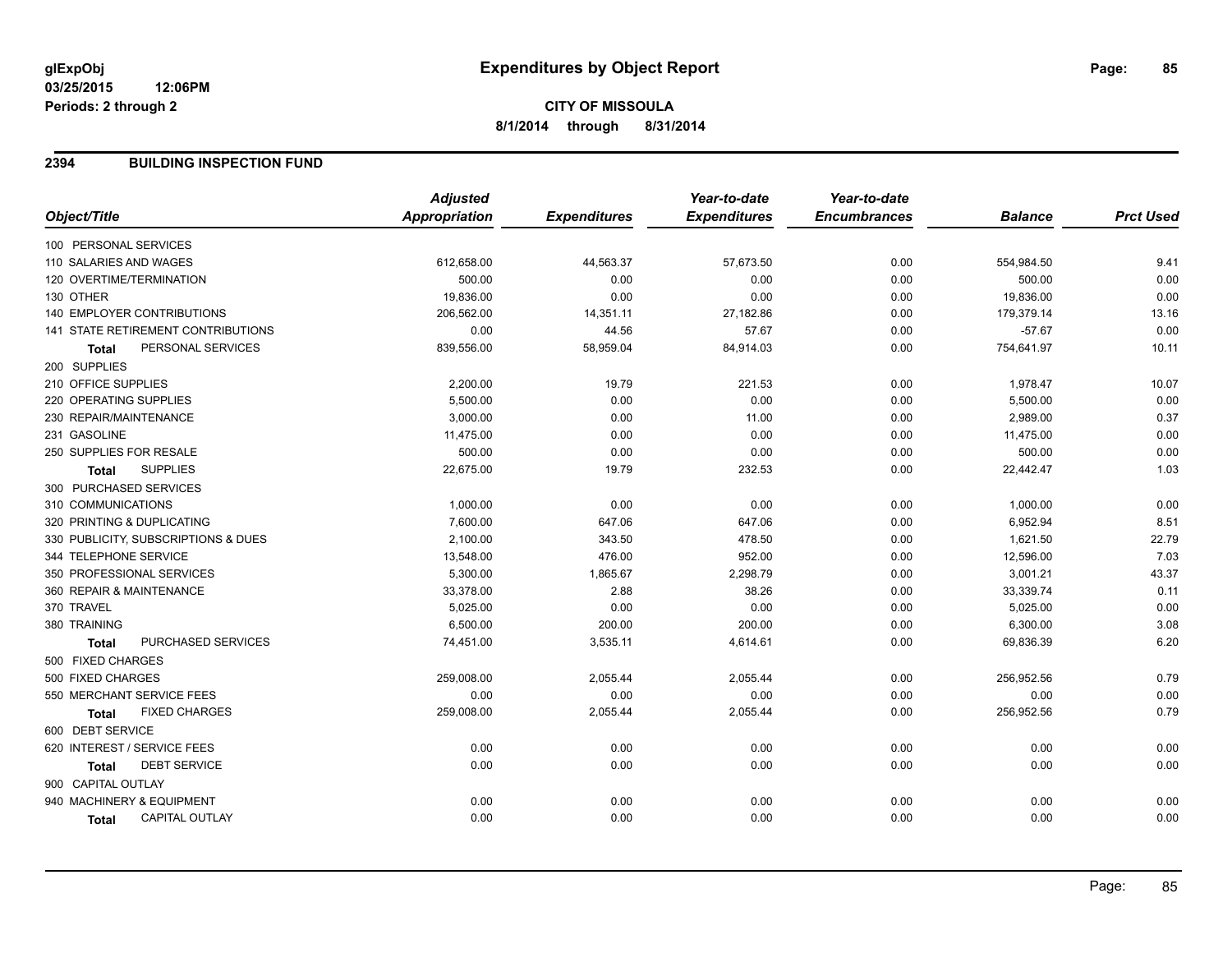| glExpObj             |         |
|----------------------|---------|
| 03/25/2015           | 12:06PM |
| Periods: 2 through 2 |         |

| Total | JILDING INSPECTION FUND<br>Βl | .195.690.00 | 64,569.38<br>the contract of the contract of the contract of the contract of the contract of the contract of the contract of | 1,816.6 | 0.00 | 103.873.39 | 7.68 |
|-------|-------------------------------|-------------|------------------------------------------------------------------------------------------------------------------------------|---------|------|------------|------|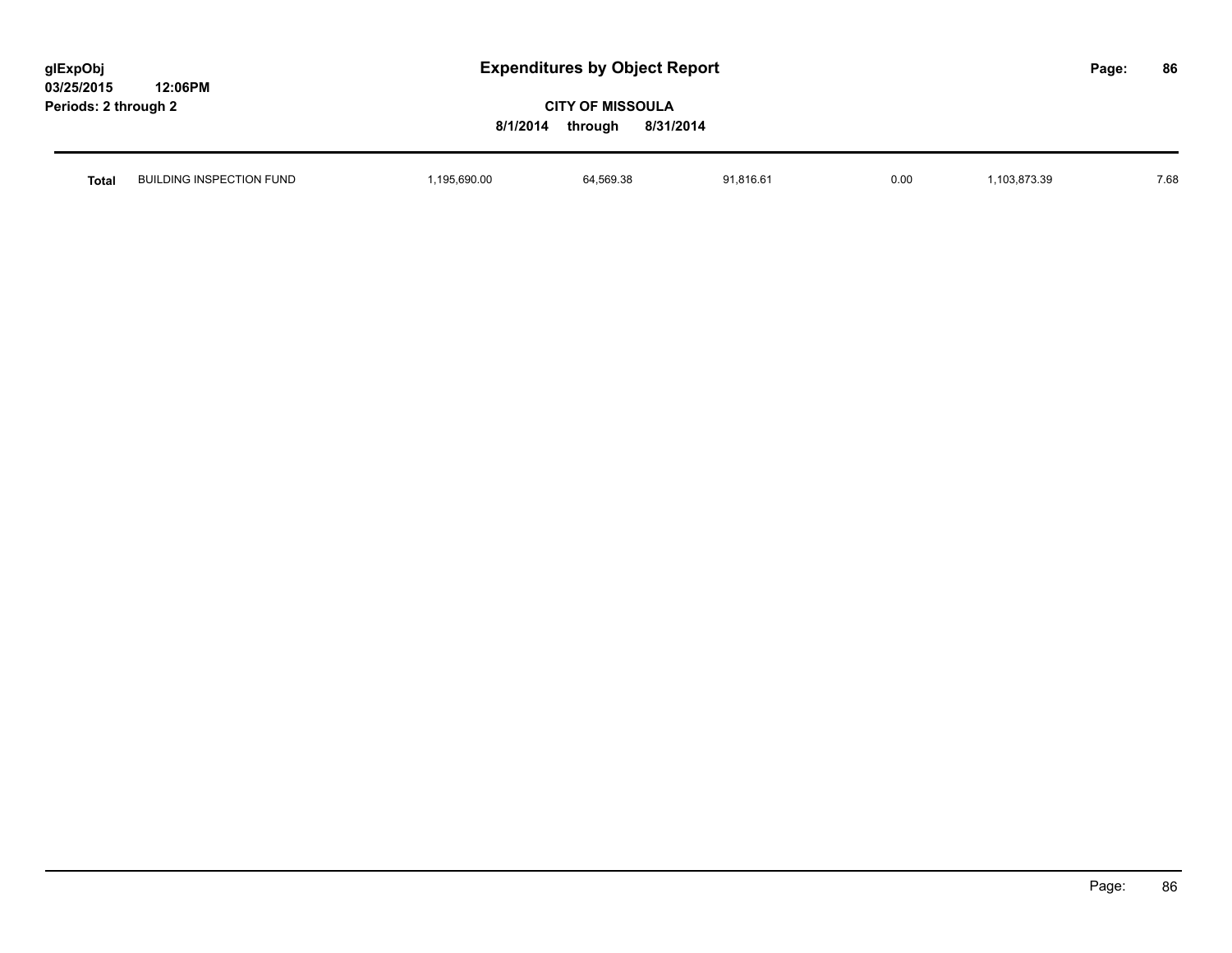#### **2395 CITY GRANTS & PROGRAM INCOME FUND**

**390 NON-DEPARTMENTAL**

| Object/Title           |                                   | <b>Adjusted</b><br><b>Appropriation</b> | <b>Expenditures</b> | Year-to-date<br><b>Expenditures</b> | Year-to-date<br><b>Encumbrances</b> | <b>Balance</b> | <b>Prct Used</b> |
|------------------------|-----------------------------------|-----------------------------------------|---------------------|-------------------------------------|-------------------------------------|----------------|------------------|
| 300 PURCHASED SERVICES |                                   |                                         |                     |                                     |                                     |                |                  |
|                        | 350 PROFESSIONAL SERVICES         | 2.103.00                                | 0.00                | 0.00                                | 0.00                                | 2,103.00       | 0.00             |
| <b>Total</b>           | <b>PURCHASED SERVICES</b>         | 2,103.00                                | 0.00                | 0.00                                | 0.00                                | 2,103.00       | 0.00             |
|                        | 700 GRANTS & CONTRIBUTIONS        |                                         |                     |                                     |                                     |                |                  |
|                        | 700 GRANTS & CONTRIBUTIONS        | 0.00                                    | 0.00                | 0.00                                | 0.00                                | 0.00           | 0.00             |
| <b>Total</b>           | <b>GRANTS &amp; CONTRIBUTIONS</b> | 0.00                                    | 0.00                | 0.00                                | 0.00                                | 0.00           | 0.00             |
| 800 OTHER OBJECTS      |                                   |                                         |                     |                                     |                                     |                |                  |
|                        | 820 TRANSFERS TO OTHER FUNDS      | 0.00                                    | 0.00                | 0.00                                | 0.00                                | 0.00           | 0.00             |
| 845 CONTINGENCY        |                                   | 0.00                                    | 0.00                | 0.00                                | 0.00                                | 0.00           | 0.00             |
| <b>Total</b>           | OTHER OBJECTS                     | 0.00                                    | 0.00                | 0.00                                | 0.00                                | 0.00           | 0.00             |
| <b>Total</b>           | NON-DEPARTMENTAL                  | 2,103.00                                | 0.00                | 0.00                                | 0.00                                | 2,103.00       | 0.00             |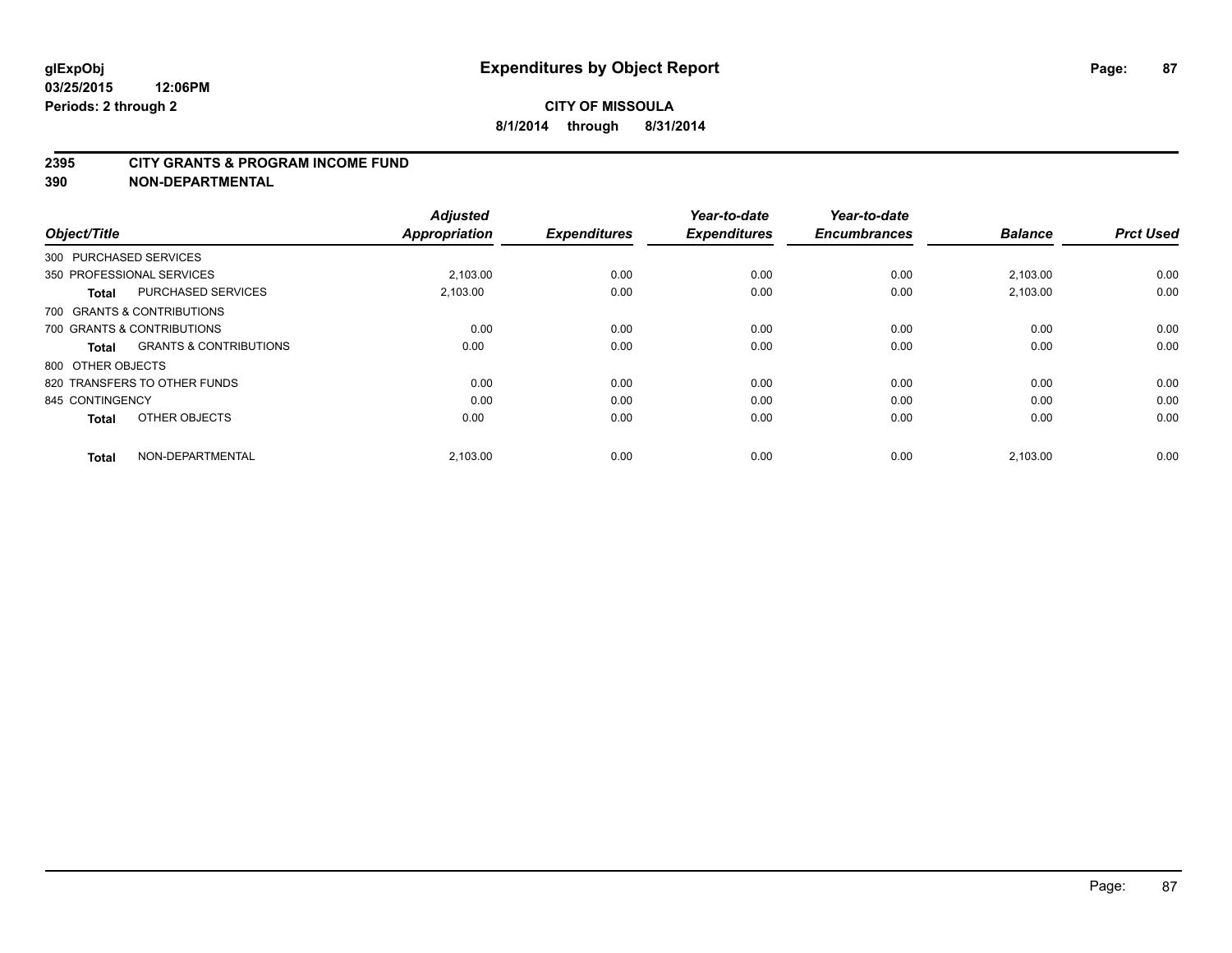# **2395 CITY GRANTS & PROGRAM INCOME FUND**

| Object/Title      |                                   | <b>Adjusted</b><br><b>Appropriation</b> | <b>Expenditures</b> | Year-to-date<br><b>Expenditures</b> | Year-to-date<br><b>Encumbrances</b> | <b>Balance</b> | <b>Prct Used</b> |
|-------------------|-----------------------------------|-----------------------------------------|---------------------|-------------------------------------|-------------------------------------|----------------|------------------|
|                   | 300 PURCHASED SERVICES            |                                         |                     |                                     |                                     |                |                  |
|                   | 350 PROFESSIONAL SERVICES         | 2,103.00                                | 0.00                | 0.00                                | 0.00                                | 2,103.00       | 0.00             |
| <b>Total</b>      | <b>PURCHASED SERVICES</b>         | 2,103.00                                | 0.00                | 0.00                                | 0.00                                | 2,103.00       | 0.00             |
|                   | 700 GRANTS & CONTRIBUTIONS        |                                         |                     |                                     |                                     |                |                  |
|                   | 700 GRANTS & CONTRIBUTIONS        | 0.00                                    | 0.00                | 0.00                                | 0.00                                | 0.00           | 0.00             |
| Total             | <b>GRANTS &amp; CONTRIBUTIONS</b> | 0.00                                    | 0.00                | 0.00                                | 0.00                                | 0.00           | 0.00             |
| 800 OTHER OBJECTS |                                   |                                         |                     |                                     |                                     |                |                  |
|                   | 820 TRANSFERS TO OTHER FUNDS      | 0.00                                    | 0.00                | 0.00                                | 0.00                                | 0.00           | 0.00             |
| 845 CONTINGENCY   |                                   | 0.00                                    | 0.00                | 0.00                                | 0.00                                | 0.00           | 0.00             |
| <b>Total</b>      | OTHER OBJECTS                     | 0.00                                    | 0.00                | 0.00                                | 0.00                                | 0.00           | 0.00             |
| <b>Total</b>      | CITY GRANTS & PROGRAM INCOME FUN  | 2.103.00                                | 0.00                | 0.00                                | 0.00                                | 2,103.00       | 0.00             |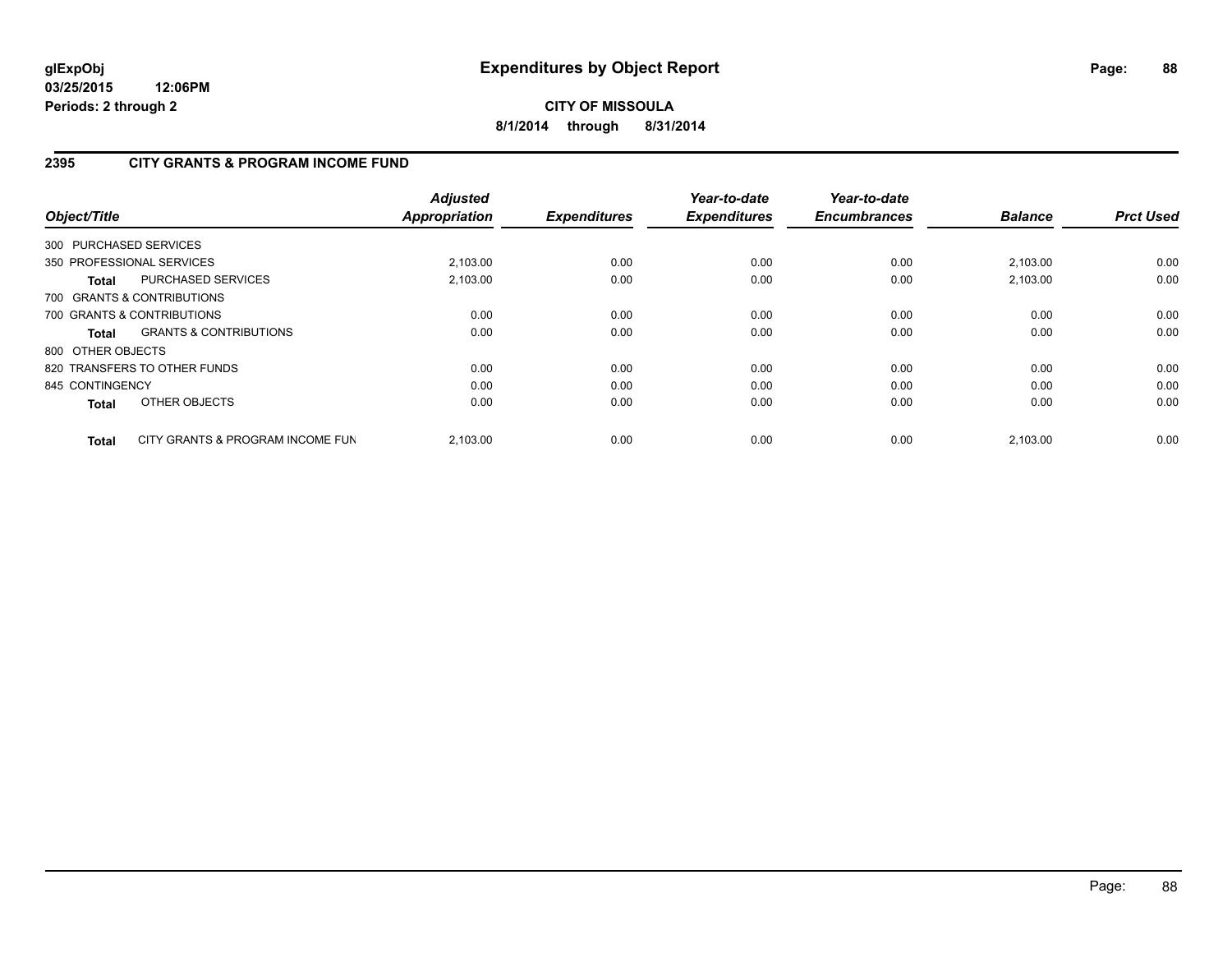#### **2396 ENERGY EFFICIENCY REVOLVING LOAN FUND**

**390 NON-DEPARTMENTAL**

| Object/Title |                                   | <b>Adjusted</b><br>Appropriation | <b>Expenditures</b> | Year-to-date<br><b>Expenditures</b> | Year-to-date<br><b>Encumbrances</b> | <b>Balance</b> | <b>Prct Used</b> |
|--------------|-----------------------------------|----------------------------------|---------------------|-------------------------------------|-------------------------------------|----------------|------------------|
|              | 700 GRANTS & CONTRIBUTIONS        |                                  |                     |                                     |                                     |                |                  |
|              | 700 GRANTS & CONTRIBUTIONS        | 0.00                             | 0.00                | 0.00                                | 0.00                                | 0.00           | 0.00             |
| <b>Total</b> | <b>GRANTS &amp; CONTRIBUTIONS</b> | 0.00                             | 0.00                | 0.00                                | 0.00                                | 0.00           | 0.00             |
| <b>Total</b> | NON-DEPARTMENTAL                  | 0.00                             | 0.00                | 0.00                                | 0.00                                | 0.00           | 0.00             |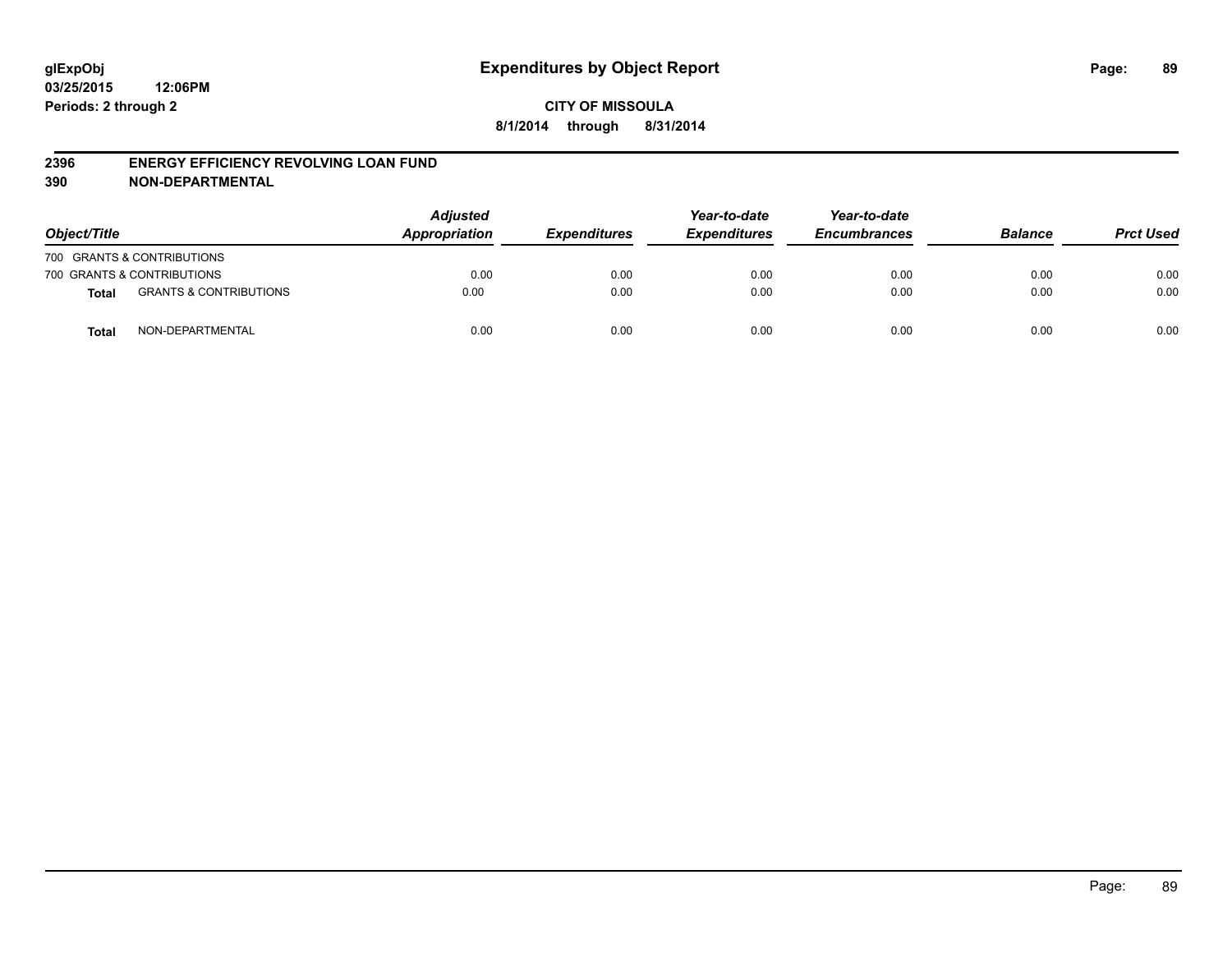# **glExpObj Expenditures by Object Report Page: 90**

**03/25/2015 12:06PM Periods: 2 through 2**

**CITY OF MISSOULA 8/1/2014 through 8/31/2014**

## **2396 ENERGY EFFICIENCY REVOLVING LOAN FUND**

| Object/Title                                      | <b>Adjusted</b><br>Appropriation | <b>Expenditures</b> | Year-to-date<br><b>Expenditures</b> | Year-to-date<br><b>Encumbrances</b> | <b>Balance</b> | <b>Prct Used</b> |
|---------------------------------------------------|----------------------------------|---------------------|-------------------------------------|-------------------------------------|----------------|------------------|
| 700 GRANTS & CONTRIBUTIONS                        |                                  |                     |                                     |                                     |                |                  |
| 700 GRANTS & CONTRIBUTIONS                        | 0.00                             | 0.00                | 0.00                                | 0.00                                | 0.00           | 0.00             |
| <b>GRANTS &amp; CONTRIBUTIONS</b><br><b>Total</b> | 0.00                             | 0.00                | 0.00                                | 0.00                                | 0.00           | 0.00             |
| ENERGY EFFICIENCY REVOLVING LOAN<br>Total         | 0.00                             | 0.00                | 0.00                                | 0.00                                | 0.00           | 0.00             |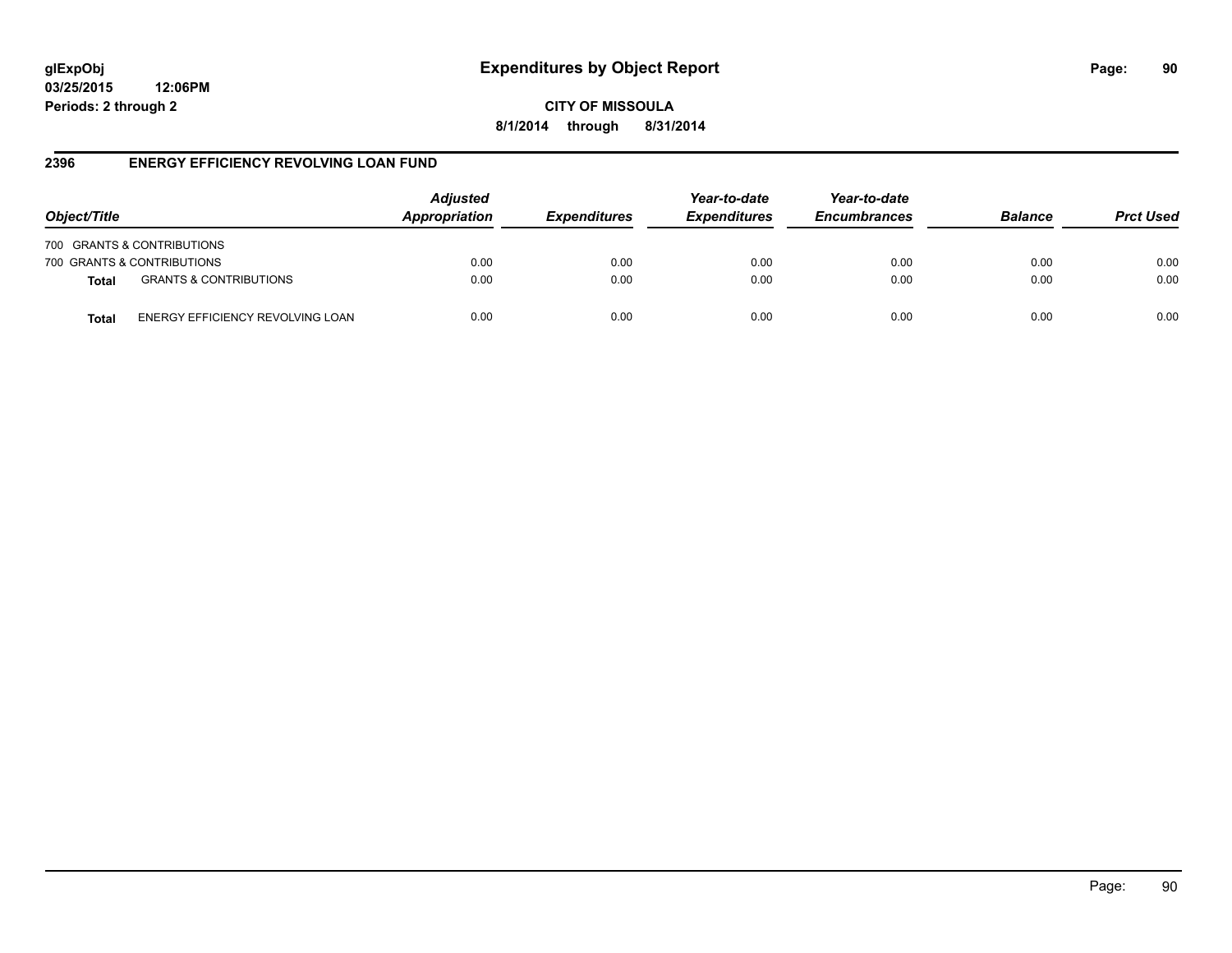### **2399 DANGEROUS BUILDING DEMOLITION & REPAIR F**

**310 BUILDING INSPECTION**

| Object/Title      |                            | <b>Adjusted</b><br>Appropriation | <b>Expenditures</b> | Year-to-date<br><b>Expenditures</b> | Year-to-date<br><b>Encumbrances</b> | <b>Balance</b> | <b>Prct Used</b> |
|-------------------|----------------------------|----------------------------------|---------------------|-------------------------------------|-------------------------------------|----------------|------------------|
| 800 OTHER OBJECTS |                            |                                  |                     |                                     |                                     |                |                  |
| 845 CONTINGENCY   |                            | 15,000.00                        | 0.00                | 0.00                                | 0.00                                | 15,000.00      | 0.00             |
| <b>Total</b>      | OTHER OBJECTS              | 15.000.00                        | 0.00                | 0.00                                | 0.00                                | 15,000.00      | 0.00             |
| <b>Total</b>      | <b>BUILDING INSPECTION</b> | 15,000.00                        | 0.00                | 0.00                                | 0.00                                | 15,000.00      | 0.00             |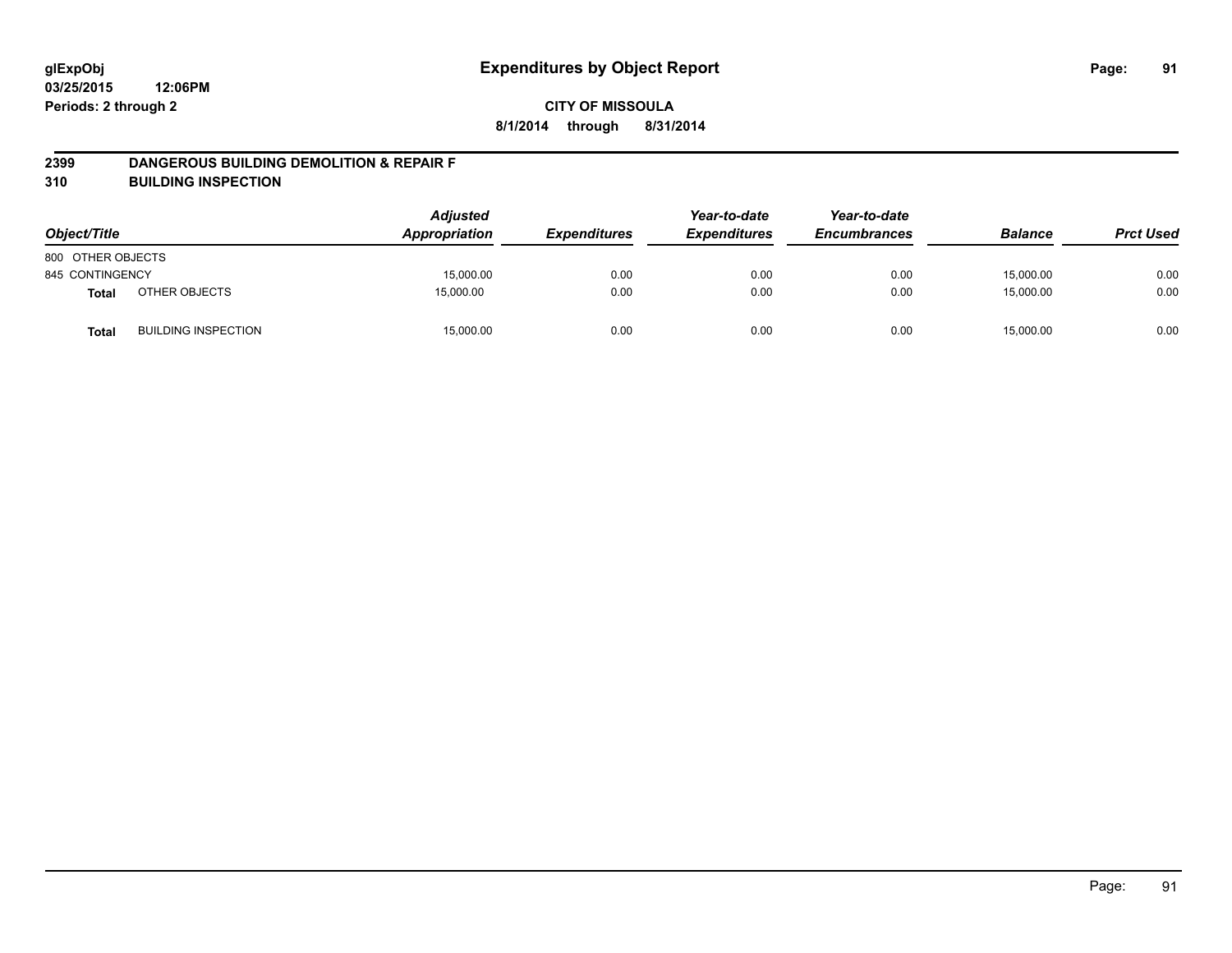**CITY OF MISSOULA 8/1/2014 through 8/31/2014**

## **2399 DANGEROUS BUILDING DEMOLITION & REPAIR F**

| Object/Title      |                                   | <b>Adjusted</b><br>Appropriation | <i><b>Expenditures</b></i> | Year-to-date<br><b>Expenditures</b> | Year-to-date<br><b>Encumbrances</b> | <b>Balance</b> | <b>Prct Used</b> |
|-------------------|-----------------------------------|----------------------------------|----------------------------|-------------------------------------|-------------------------------------|----------------|------------------|
| 800 OTHER OBJECTS |                                   |                                  |                            |                                     |                                     |                |                  |
| 845 CONTINGENCY   |                                   | 15,000.00                        | 0.00                       | 0.00                                | 0.00                                | 15,000.00      | 0.00             |
| <b>Total</b>      | OTHER OBJECTS                     | 15,000.00                        | 0.00                       | 0.00                                | 0.00                                | 15,000.00      | 0.00             |
| <b>Total</b>      | DANGEROUS BUILDING DEMOLITION & F | 15,000.00                        | 0.00                       | 0.00                                | 0.00                                | 15.000.00      | 0.00             |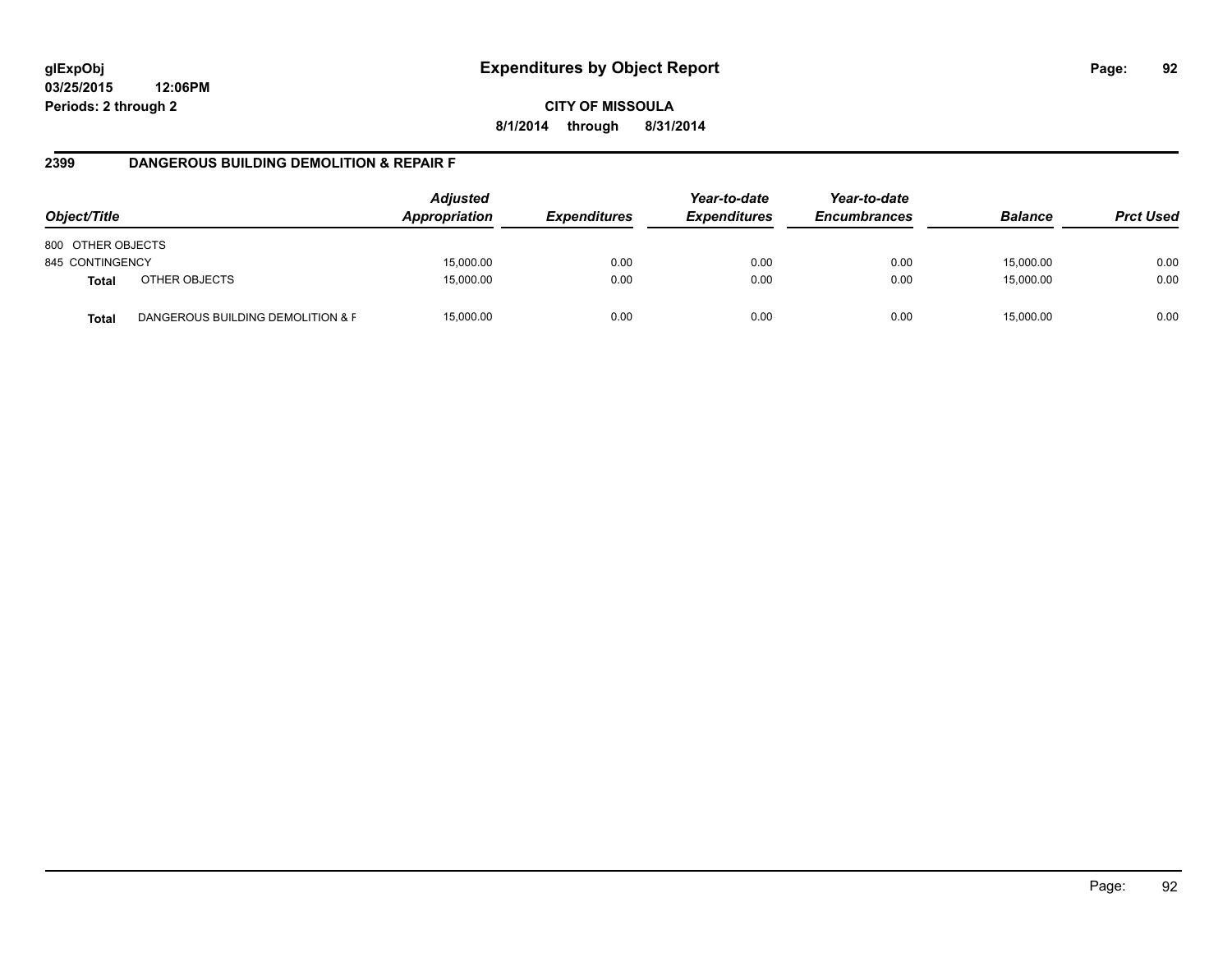# **2400 STREET LIGHTING ASSESSMENTS FUND**

### **280 PUBLIC WORKS ADMIN/ENGINEERING**

| Object/Title           |                                | <b>Adjusted</b><br><b>Appropriation</b> | <i><b>Expenditures</b></i> | Year-to-date<br><b>Expenditures</b> | Year-to-date<br><b>Encumbrances</b> | <b>Balance</b> | <b>Prct Used</b> |
|------------------------|--------------------------------|-----------------------------------------|----------------------------|-------------------------------------|-------------------------------------|----------------|------------------|
| 300 PURCHASED SERVICES |                                |                                         |                            |                                     |                                     |                |                  |
|                        | 341 ELECTRICITY & NATURAL GAS  | 323,551.00                              | 25,959.38                  | 25.959.38                           | 0.00                                | 297.591.62     | 8.02             |
|                        | 350 PROFESSIONAL SERVICES      | 21.806.00                               | 0.00                       | 0.00                                | 0.00                                | 21.806.00      | 0.00             |
|                        | 360 REPAIR & MAINTENANCE       | 0.00                                    | 0.00                       | 0.00                                | 0.00                                | 0.00           | 0.00             |
| Total                  | <b>PURCHASED SERVICES</b>      | 345.357.00                              | 25,959.38                  | 25.959.38                           | 0.00                                | 319.397.62     | 7.52             |
| <b>Total</b>           | PUBLIC WORKS ADMIN/ENGINEERING | 345.357.00                              | 25,959.38                  | 25.959.38                           | 0.00                                | 319.397.62     | 7.52             |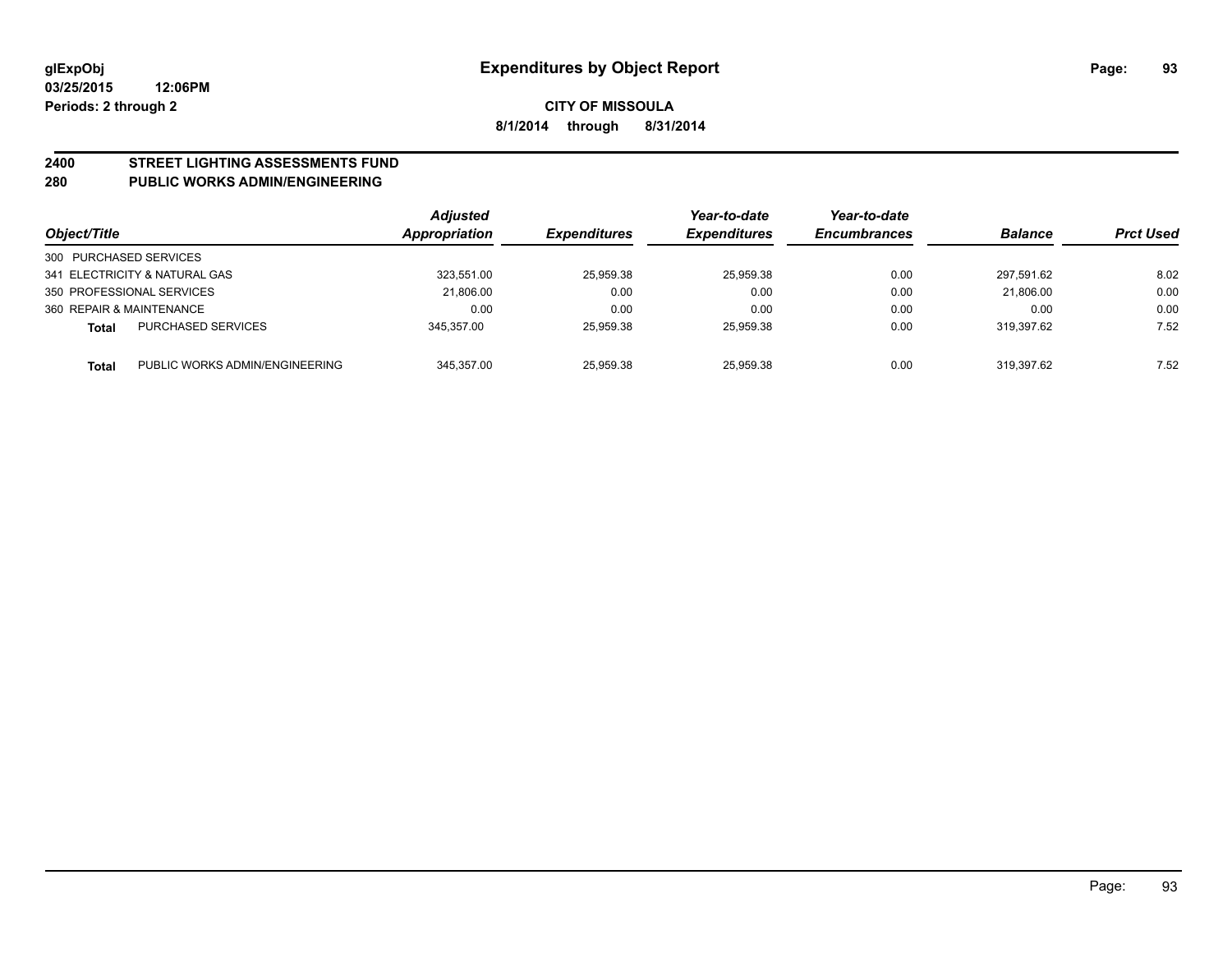## **2400 STREET LIGHTING ASSESSMENTS FUND**

| Object/Title                                     | <b>Adjusted</b><br>Appropriation | <b>Expenditures</b> | Year-to-date<br><b>Expenditures</b> | Year-to-date<br><b>Encumbrances</b> | <b>Balance</b> | <b>Prct Used</b> |
|--------------------------------------------------|----------------------------------|---------------------|-------------------------------------|-------------------------------------|----------------|------------------|
| 300 PURCHASED SERVICES                           |                                  |                     |                                     |                                     |                |                  |
| 341 ELECTRICITY & NATURAL GAS                    | 323.551.00                       | 25,959.38           | 25.959.38                           | 0.00                                | 297.591.62     | 8.02             |
| 350 PROFESSIONAL SERVICES                        | 21,806.00                        | 0.00                | 0.00                                | 0.00                                | 21,806.00      | 0.00             |
| 360 REPAIR & MAINTENANCE                         | 0.00                             | 0.00                | 0.00                                | 0.00                                | 0.00           | 0.00             |
| <b>PURCHASED SERVICES</b><br><b>Total</b>        | 345.357.00                       | 25.959.38           | 25.959.38                           | 0.00                                | 319.397.62     | 7.52             |
| STREET LIGHTING ASSESSMENTS FUND<br><b>Total</b> | 345.357.00                       | 25.959.38           | 25.959.38                           | 0.00                                | 319.397.62     | 7.52             |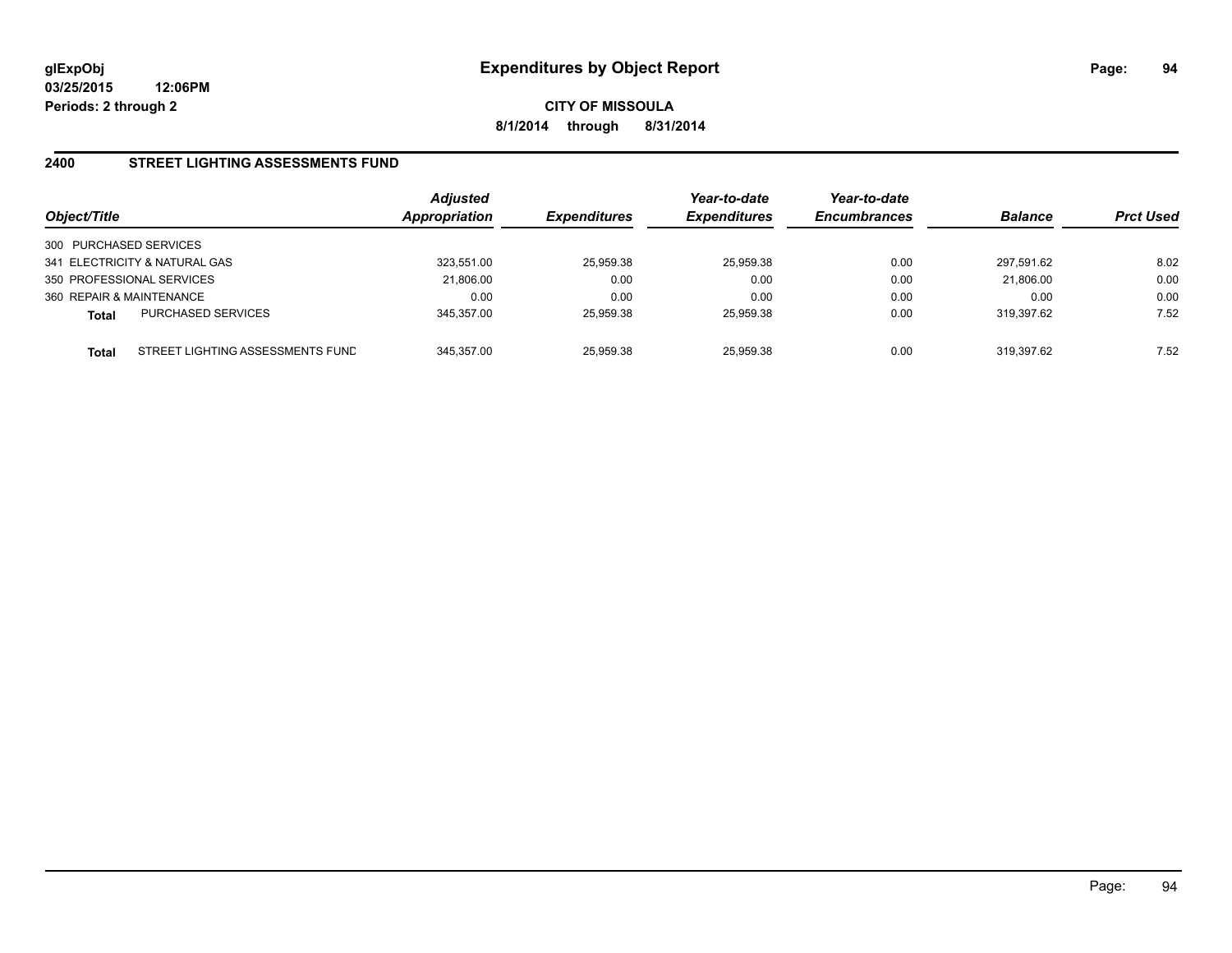#### **2500 STREET MAINTENANCE ASSESSMENT FUND**

**390 NON-DEPARTMENTAL**

| Object/Title           |                              | <b>Adjusted</b><br><b>Appropriation</b> | <i><b>Expenditures</b></i> | Year-to-date<br><b>Expenditures</b> | Year-to-date<br><b>Encumbrances</b> | <b>Balance</b> | <b>Prct Used</b> |
|------------------------|------------------------------|-----------------------------------------|----------------------------|-------------------------------------|-------------------------------------|----------------|------------------|
| 300 PURCHASED SERVICES |                              |                                         |                            |                                     |                                     |                |                  |
| 345 GARBAGE            |                              | 32,014.00                               | 1.953.17                   | 3.906.34                            | 0.00                                | 28.107.66      | 12.20            |
| <b>Total</b>           | <b>PURCHASED SERVICES</b>    | 32.014.00                               | 1.953.17                   | 3.906.34                            | 0.00                                | 28.107.66      | 12.20            |
| 800 OTHER OBJECTS      |                              |                                         |                            |                                     |                                     |                |                  |
|                        | 820 TRANSFERS TO OTHER FUNDS | 27.281.00                               | 0.00                       | 0.00                                | 0.00                                | 27.281.00      | 0.00             |
| <b>Total</b>           | OTHER OBJECTS                | 27.281.00                               | 0.00                       | 0.00                                | 0.00                                | 27.281.00      | 0.00             |
| <b>Total</b>           | NON-DEPARTMENTAL             | 59.295.00                               | 1.953.17                   | 3.906.34                            | 0.00                                | 55.388.66      | 6.59             |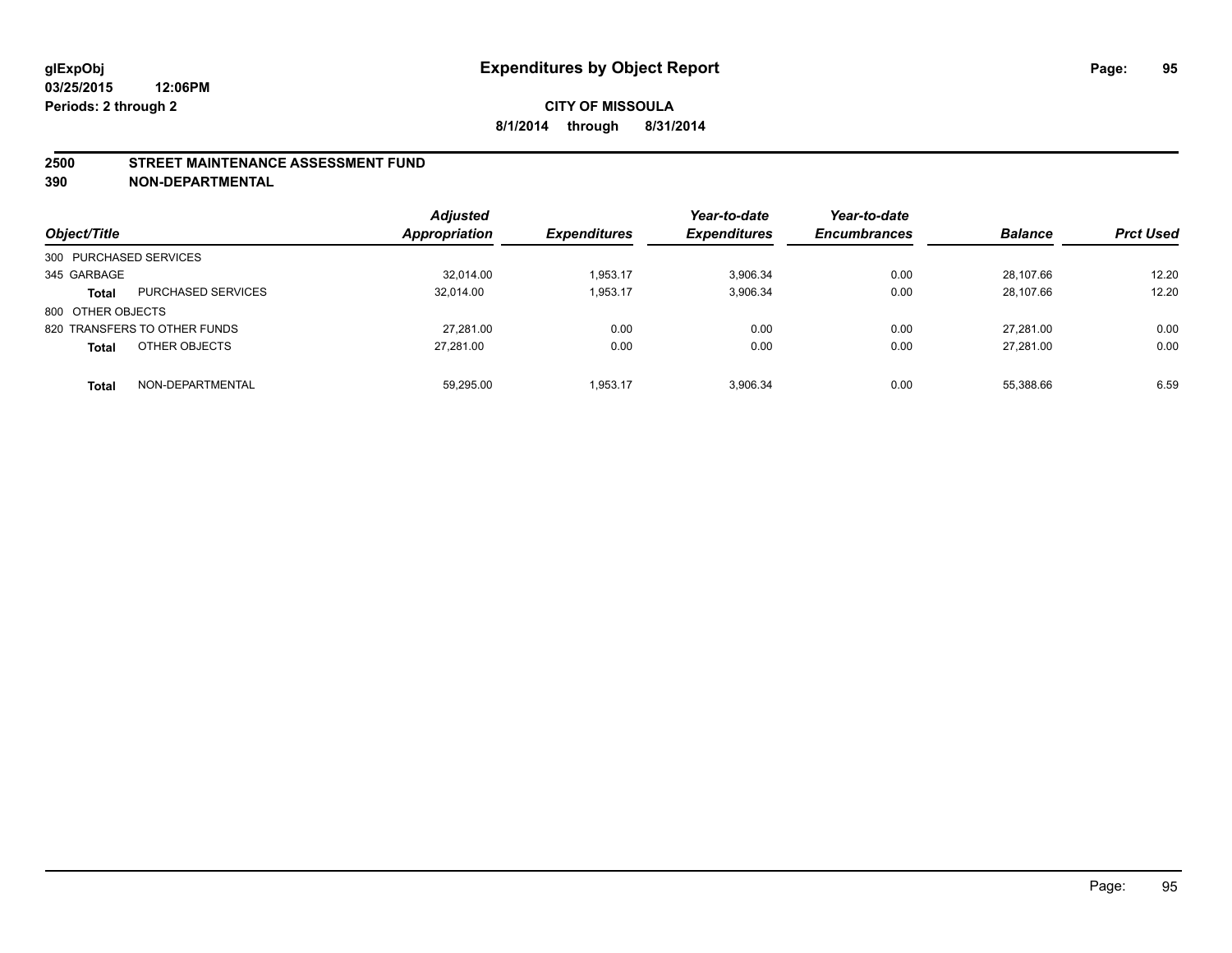**CITY OF MISSOULA 8/1/2014 through 8/31/2014**

## **2500 STREET MAINTENANCE ASSESSMENT FUND**

| Object/Title           |                                  | <b>Adjusted</b><br><b>Appropriation</b> | <b>Expenditures</b> | Year-to-date<br><b>Expenditures</b> | Year-to-date<br><b>Encumbrances</b> | <b>Balance</b> | <b>Prct Used</b> |
|------------------------|----------------------------------|-----------------------------------------|---------------------|-------------------------------------|-------------------------------------|----------------|------------------|
| 300 PURCHASED SERVICES |                                  |                                         |                     |                                     |                                     |                |                  |
| 345 GARBAGE            |                                  | 32.014.00                               | 1.953.17            | 3.906.34                            | 0.00                                | 28.107.66      | 12.20            |
| Total                  | <b>PURCHASED SERVICES</b>        | 32.014.00                               | 1,953.17            | 3.906.34                            | 0.00                                | 28.107.66      | 12.20            |
| 800 OTHER OBJECTS      |                                  |                                         |                     |                                     |                                     |                |                  |
|                        | 820 TRANSFERS TO OTHER FUNDS     | 27.281.00                               | 0.00                | 0.00                                | 0.00                                | 27.281.00      | 0.00             |
| <b>Total</b>           | OTHER OBJECTS                    | 27,281.00                               | 0.00                | 0.00                                | 0.00                                | 27.281.00      | 0.00             |
|                        |                                  |                                         |                     |                                     |                                     |                |                  |
| <b>Total</b>           | STREET MAINTENANCE ASSESSMENT FI | 59.295.00                               | 1.953.17            | 3.906.34                            | 0.00                                | 55.388.66      | 6.59             |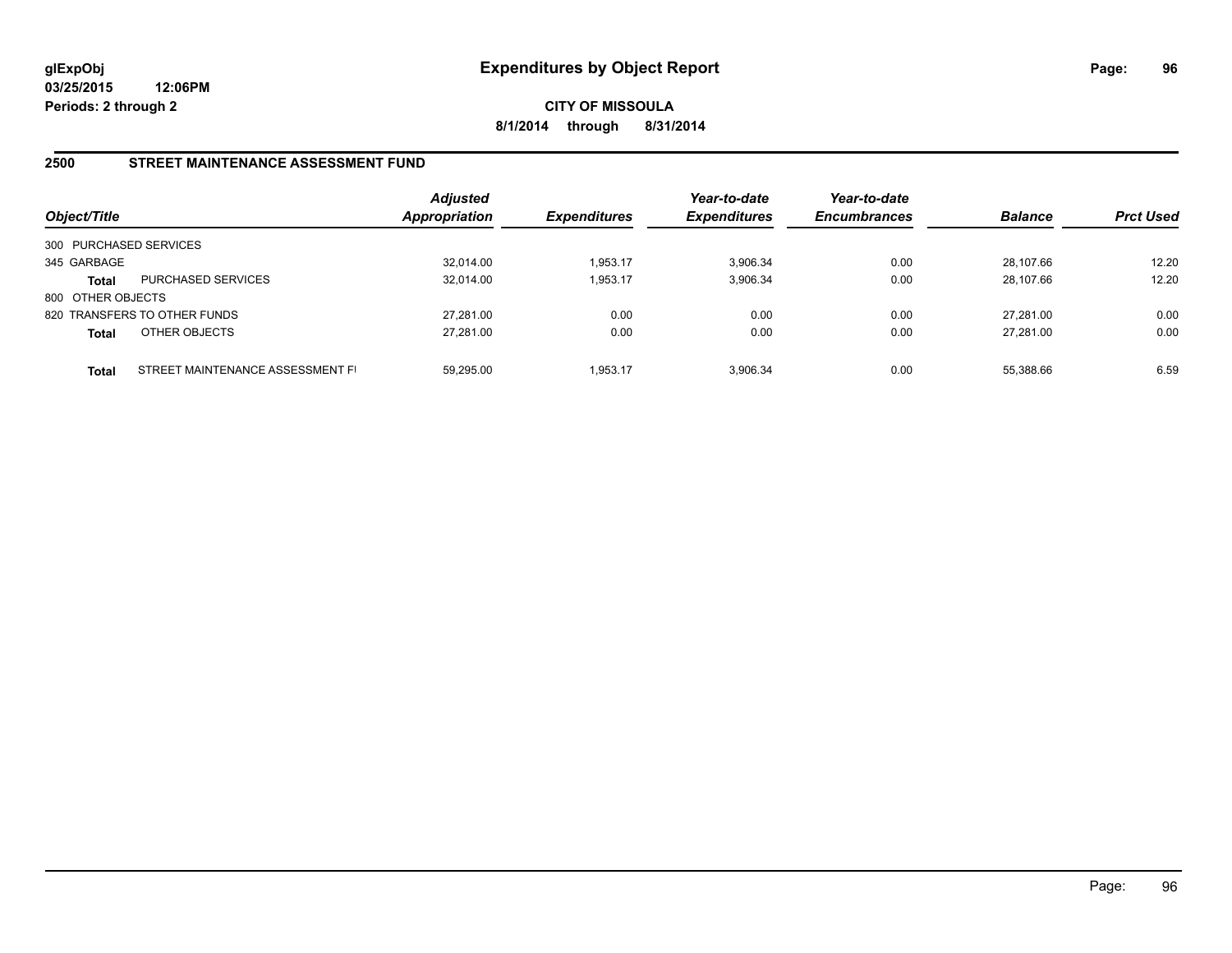### **2510 RUSSELL PARK MAINTENANCE ASSESSMENT FUND**

**370 PARKS & RECREATION**

| Object/Title      |                               | <b>Adjusted</b><br>Appropriation | <b>Expenditures</b> | Year-to-date<br><b>Expenditures</b> | Year-to-date<br><b>Encumbrances</b> | <b>Balance</b> | <b>Prct Used</b> |
|-------------------|-------------------------------|----------------------------------|---------------------|-------------------------------------|-------------------------------------|----------------|------------------|
| 800 OTHER OBJECTS |                               |                                  |                     |                                     |                                     |                |                  |
|                   | 820 TRANSFERS TO OTHER FUNDS  | 0.00                             | 0.00                | 0.00                                | 0.00                                | 0.00           | 0.00             |
| <b>Total</b>      | OTHER OBJECTS                 | 0.00                             | 0.00                | 0.00                                | 0.00                                | 0.00           | 0.00             |
| <b>Total</b>      | <b>PARKS &amp; RECREATION</b> | 0.00                             | 0.00                | 0.00                                | 0.00                                | 0.00           | 0.00             |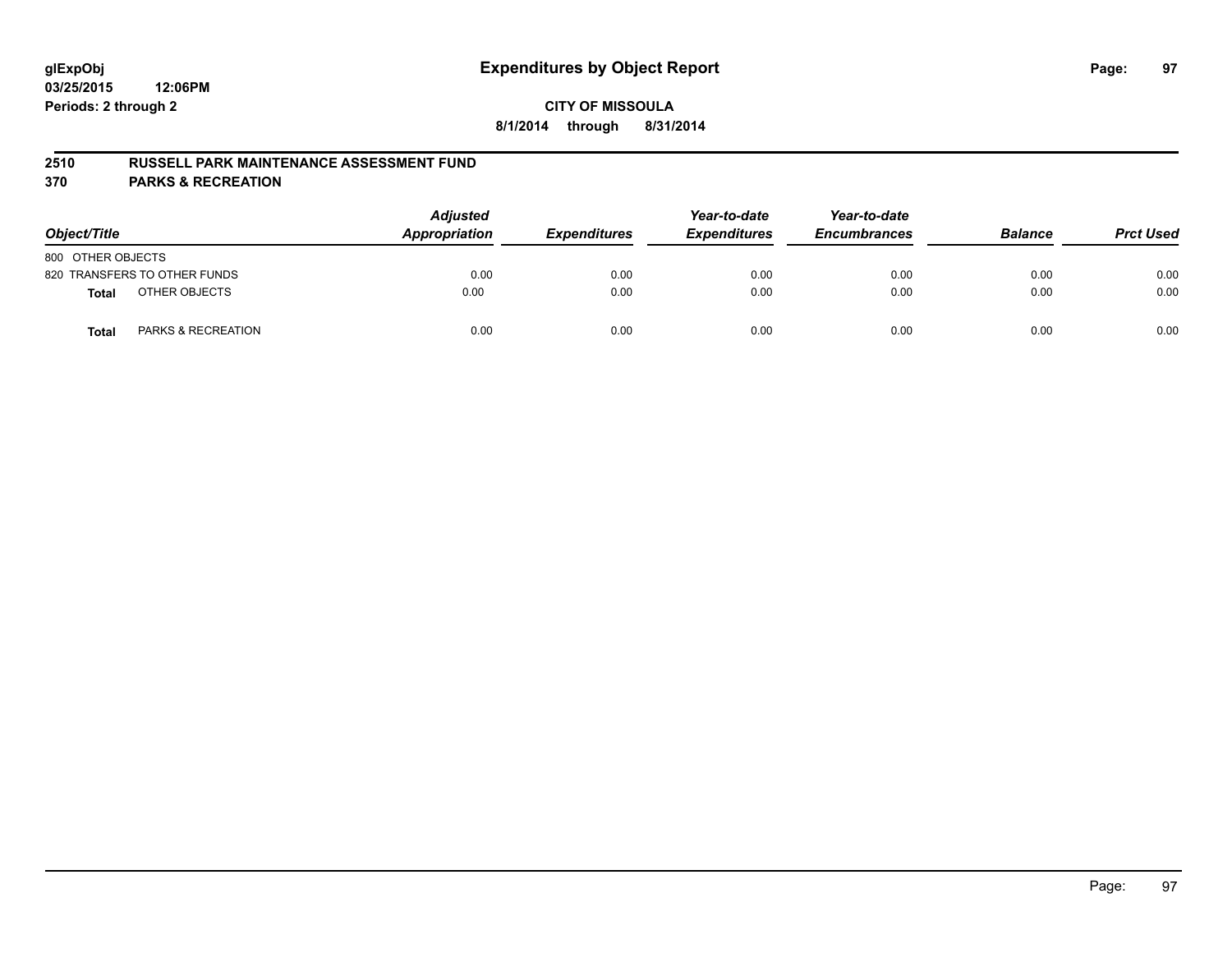# **glExpObj Expenditures by Object Report Page: 98**

**03/25/2015 12:06PM Periods: 2 through 2**

**CITY OF MISSOULA 8/1/2014 through 8/31/2014**

## **2510 RUSSELL PARK MAINTENANCE ASSESSMENT FUND**

| Object/Title                                     | <b>Adjusted</b><br>Appropriation | <b>Expenditures</b> | Year-to-date<br><b>Expenditures</b> | Year-to-date<br><b>Encumbrances</b> | <b>Balance</b> | <b>Prct Used</b> |
|--------------------------------------------------|----------------------------------|---------------------|-------------------------------------|-------------------------------------|----------------|------------------|
| 800 OTHER OBJECTS                                |                                  |                     |                                     |                                     |                |                  |
| 820 TRANSFERS TO OTHER FUNDS                     | 0.00                             | 0.00                | 0.00                                | 0.00                                | 0.00           | 0.00             |
| OTHER OBJECTS<br><b>Total</b>                    | 0.00                             | 0.00                | 0.00                                | 0.00                                | 0.00           | 0.00             |
| RUSSELL PARK MAINTENANCE ASSESSN<br><b>Total</b> | 0.00                             | 0.00                | 0.00                                | 0.00                                | 0.00           | 0.00             |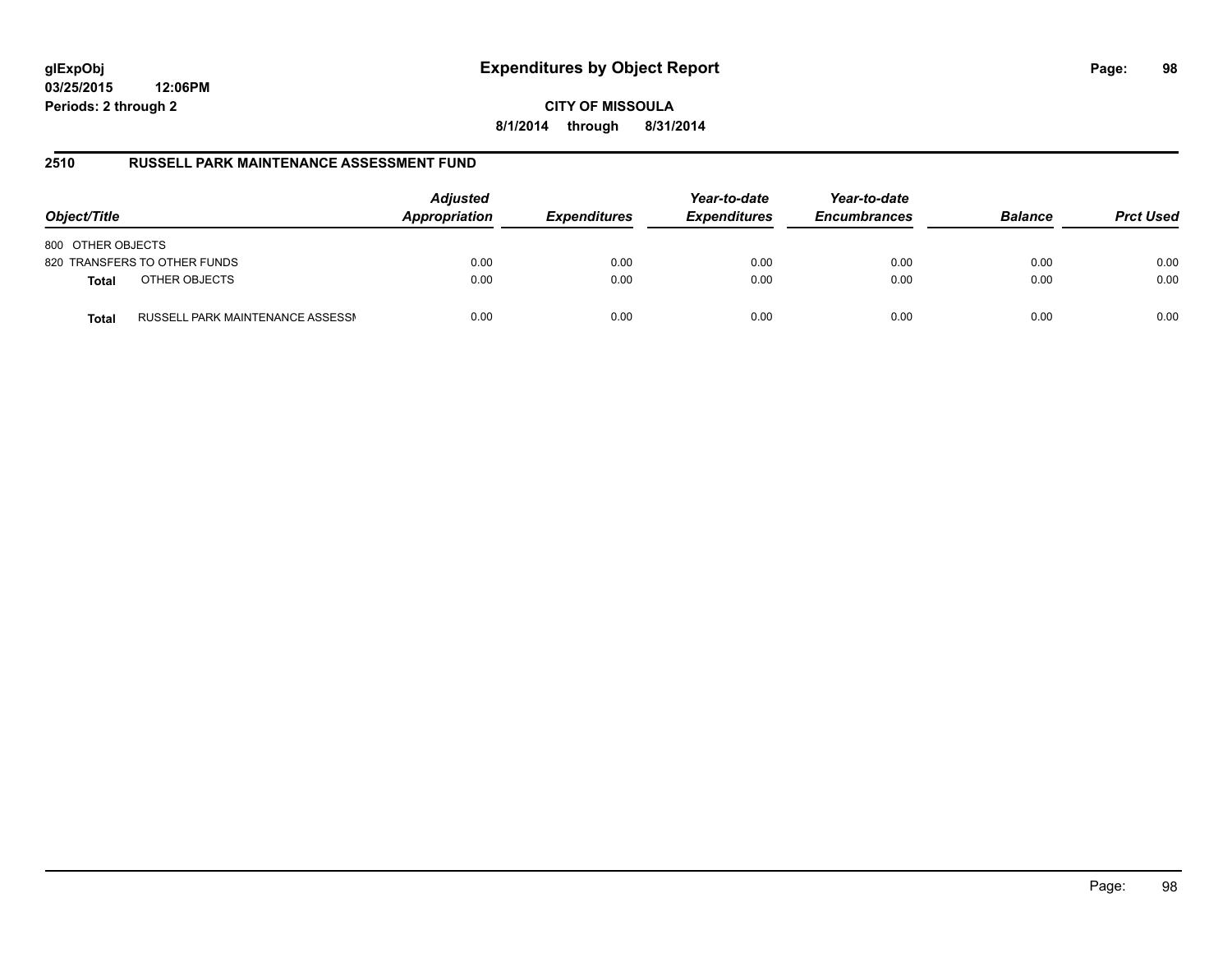# **2511 WILLOWWOOD PARK MAINTENANCE ASSESSMENT F**

**370 PARKS & RECREATION**

| Object/Title                        | <b>Adjusted</b><br>Appropriation | <b>Expenditures</b> | Year-to-date<br><b>Expenditures</b> | Year-to-date<br><b>Encumbrances</b> | <b>Balance</b> | <b>Prct Used</b> |
|-------------------------------------|----------------------------------|---------------------|-------------------------------------|-------------------------------------|----------------|------------------|
| 600 DEBT SERVICE                    |                                  |                     |                                     |                                     |                |                  |
| 620 INTEREST / SERVICE FEES         | 0.00                             | 0.00                | 0.00                                | 0.00                                | 0.00           | 0.00             |
| <b>DEBT SERVICE</b><br><b>Total</b> | 0.00                             | 0.00                | 0.00                                | 0.00                                | 0.00           | 0.00             |
| 800 OTHER OBJECTS                   |                                  |                     |                                     |                                     |                |                  |
| 820 TRANSFERS TO OTHER FUNDS        | 0.00                             | 0.00                | 0.00                                | 0.00                                | 0.00           | 0.00             |
| OTHER OBJECTS<br><b>Total</b>       | 0.00                             | 0.00                | 0.00                                | 0.00                                | 0.00           | 0.00             |
| PARKS & RECREATION<br><b>Total</b>  | 0.00                             | 0.00                | 0.00                                | 0.00                                | 0.00           | 0.00             |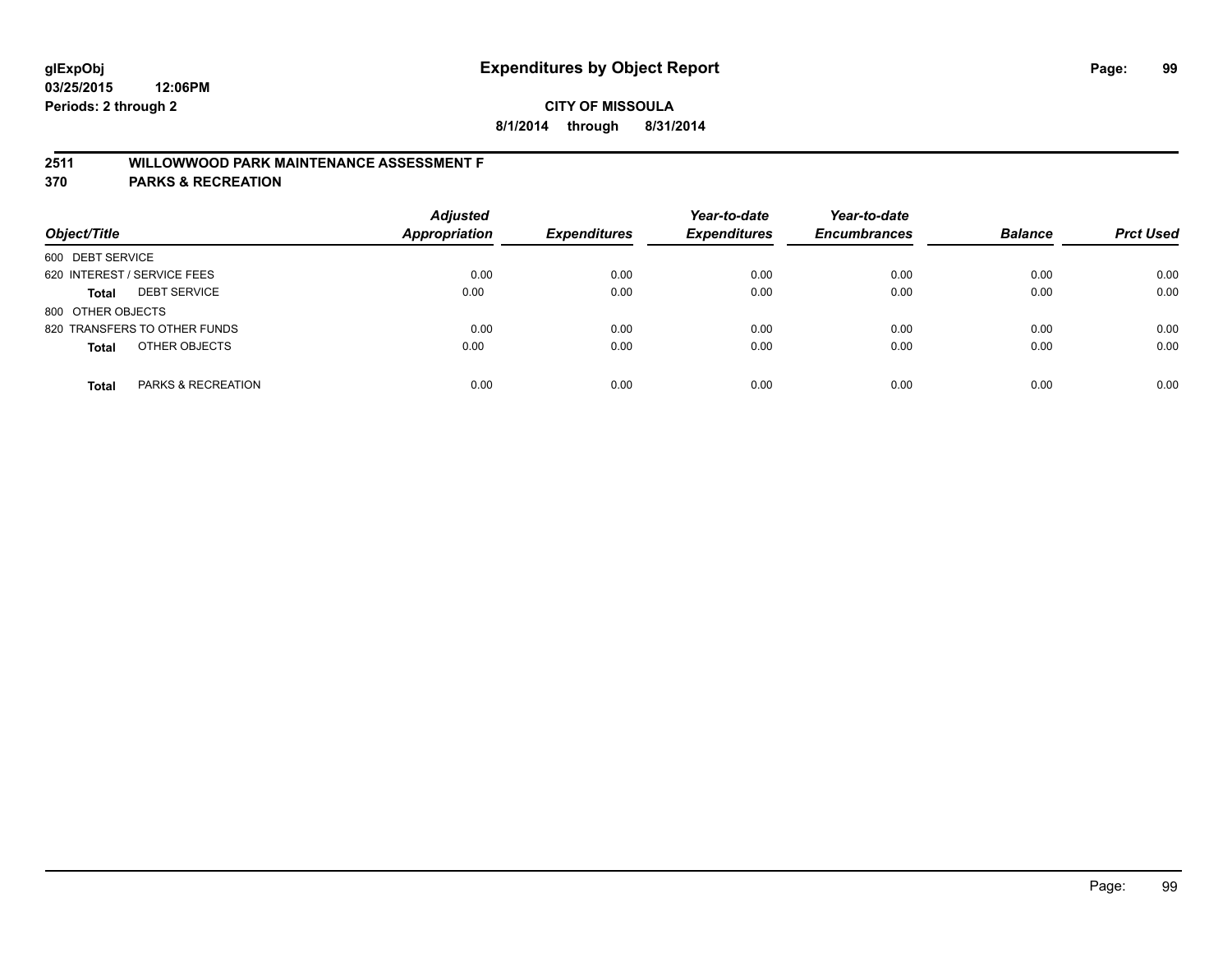**CITY OF MISSOULA 8/1/2014 through 8/31/2014**

# **2511 WILLOWWOOD PARK MAINTENANCE ASSESSMENT F**

| Object/Title                |                                 | <b>Adjusted</b><br><b>Appropriation</b> | <b>Expenditures</b> | Year-to-date<br><b>Expenditures</b> | Year-to-date<br><b>Encumbrances</b> | <b>Balance</b> | <b>Prct Used</b> |
|-----------------------------|---------------------------------|-----------------------------------------|---------------------|-------------------------------------|-------------------------------------|----------------|------------------|
| 600 DEBT SERVICE            |                                 |                                         |                     |                                     |                                     |                |                  |
| 620 INTEREST / SERVICE FEES |                                 | 0.00                                    | 0.00                | 0.00                                | 0.00                                | 0.00           | 0.00             |
| <b>Total</b>                | <b>DEBT SERVICE</b>             | 0.00                                    | 0.00                | 0.00                                | 0.00                                | 0.00           | 0.00             |
| 800 OTHER OBJECTS           |                                 |                                         |                     |                                     |                                     |                |                  |
|                             | 820 TRANSFERS TO OTHER FUNDS    | 0.00                                    | 0.00                | 0.00                                | 0.00                                | 0.00           | 0.00             |
| <b>Total</b>                | OTHER OBJECTS                   | 0.00                                    | 0.00                | 0.00                                | 0.00                                | 0.00           | 0.00             |
| <b>Total</b>                | WILLOWWOOD PARK MAINTENANCE ASS | 0.00                                    | 0.00                | 0.00                                | 0.00                                | 0.00           | 0.00             |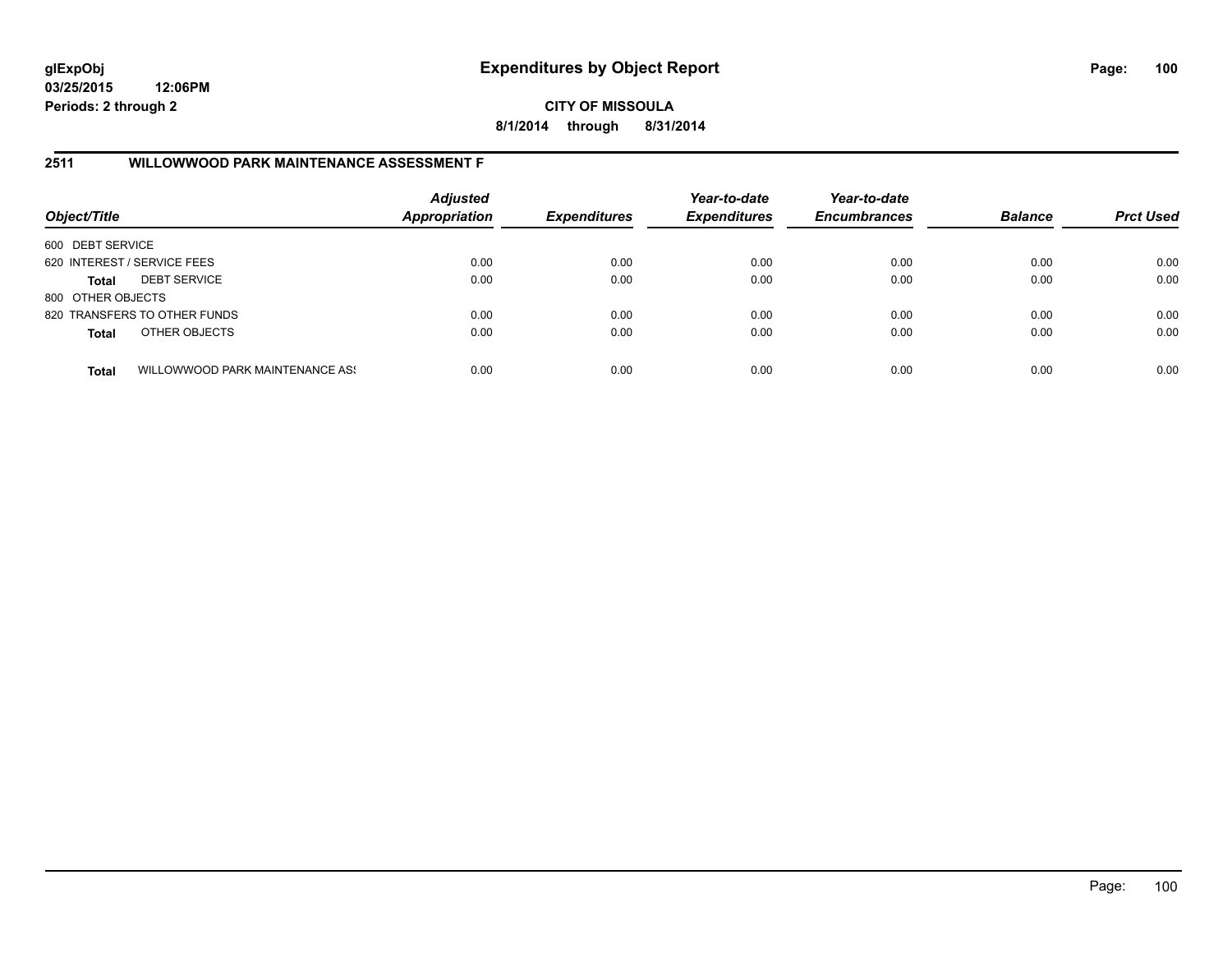#### **2512 ROAD DISTRICT #1**

**320 STREET MAINTENANCE**

|                                           | <b>Adjusted</b> |                     | Year-to-date        | Year-to-date        |                |                  |
|-------------------------------------------|-----------------|---------------------|---------------------|---------------------|----------------|------------------|
| Object/Title                              | Appropriation   | <b>Expenditures</b> | <b>Expenditures</b> | <b>Encumbrances</b> | <b>Balance</b> | <b>Prct Used</b> |
| 100 PERSONAL SERVICES                     |                 |                     |                     |                     |                |                  |
| 110 SALARIES AND WAGES                    | 25,620.00       | 0.00                | 0.00                | 0.00                | 25,620.00      | 0.00             |
| 140 EMPLOYER CONTRIBUTIONS                | 6,255.00        | 0.00                | 0.00                | 0.00                | 6,255.00       | 0.00             |
| PERSONAL SERVICES<br>Total                | 31,875.00       | 0.00                | 0.00                | 0.00                | 31,875.00      | 0.00             |
| 200 SUPPLIES                              |                 |                     |                     |                     |                |                  |
| 220 OPERATING SUPPLIES                    | 91,014.00       | 0.00                | 0.00                | 0.00                | 91,014.00      | 0.00             |
| 230 REPAIR/MAINTENANCE                    | 94,978.00       | 184.99              | 370.94              | 0.00                | 94,607.06      | 0.39             |
| 231 GASOLINE                              | 1,135.00        | 0.00                | 0.00                | 0.00                | 1,135.00       | 0.00             |
| <b>SUPPLIES</b><br><b>Total</b>           | 187,127.00      | 184.99              | 370.94              | 0.00                | 186,756.06     | 0.20             |
| 300 PURCHASED SERVICES                    |                 |                     |                     |                     |                |                  |
| 343 WATER CHARGES                         | 0.00            | 0.00                | 0.00                | 0.00                | 0.00           | 0.00             |
| 350 PROFESSIONAL SERVICES                 | 20,000.00       | 0.00                | 0.00                | 0.00                | 20,000.00      | 0.00             |
| PURCHASED SERVICES<br>Total               | 20,000.00       | 0.00                | 0.00                | 0.00                | 20,000.00      | 0.00             |
| 400 BUILDING MATERIALS                    |                 |                     |                     |                     |                |                  |
| <b>400 BUILDING MATERIALS</b>             | 175,201.00      | 0.00                | 0.00                | 0.00                | 175,201.00     | 0.00             |
| <b>BUILDING MATERIALS</b><br><b>Total</b> | 175,201.00      | 0.00                | 0.00                | 0.00                | 175,201.00     | 0.00             |
| 500 FIXED CHARGES                         |                 |                     |                     |                     |                |                  |
| 500 FIXED CHARGES                         | 10,000.00       | 0.00                | 10,000.00           | 0.00                | 0.00           | 100.00           |
| <b>FIXED CHARGES</b><br><b>Total</b>      | 10,000.00       | 0.00                | 10,000.00           | 0.00                | 0.00           | 100.00           |
| 600 DEBT SERVICE                          |                 |                     |                     |                     |                |                  |
| 610 PRINCIPAL                             | 218,771.00      | 45,470.94           | 45,470.94           | 0.00                | 173,300.06     | 20.78            |
| 620 INTEREST / SERVICE FEES               | 32,025.00       | 2,584.58            | 2,584.58            | 0.00                | 29,440.42      | 8.07             |
| <b>DEBT SERVICE</b><br>Total              | 250,796.00      | 48,055.52           | 48,055.52           | 0.00                | 202,740.48     | 19.16            |
| 800 OTHER OBJECTS                         |                 |                     |                     |                     |                |                  |
| 820 TRANSFERS TO OTHER FUNDS              | 0.00            | 0.00                | 0.00                | 0.00                | 0.00           | 0.00             |
| 845 CONTINGENCY                           | 0.00            | 0.00                | 0.00                | 0.00                | 0.00           | 0.00             |
| OTHER OBJECTS<br>Total                    | 0.00            | 0.00                | 0.00                | 0.00                | 0.00           | 0.00             |
| 900 CAPITAL OUTLAY                        |                 |                     |                     |                     |                |                  |
|                                           |                 |                     |                     |                     |                |                  |
| 930 IMPROVEMENTS                          | 597,303.00      | 0.00                | 0.00                | 0.00                | 597,303.00     | 0.00             |
| <b>CAPITAL OUTLAY</b><br><b>Total</b>     | 597,303.00      | 0.00                | 0.00                | 0.00                | 597,303.00     | 0.00             |
| <b>STREET MAINTENANCE</b><br>Total        | 1,272,302.00    | 48,240.51           | 58,426.46           | 0.00                | 1,213,875.54   | 4.59             |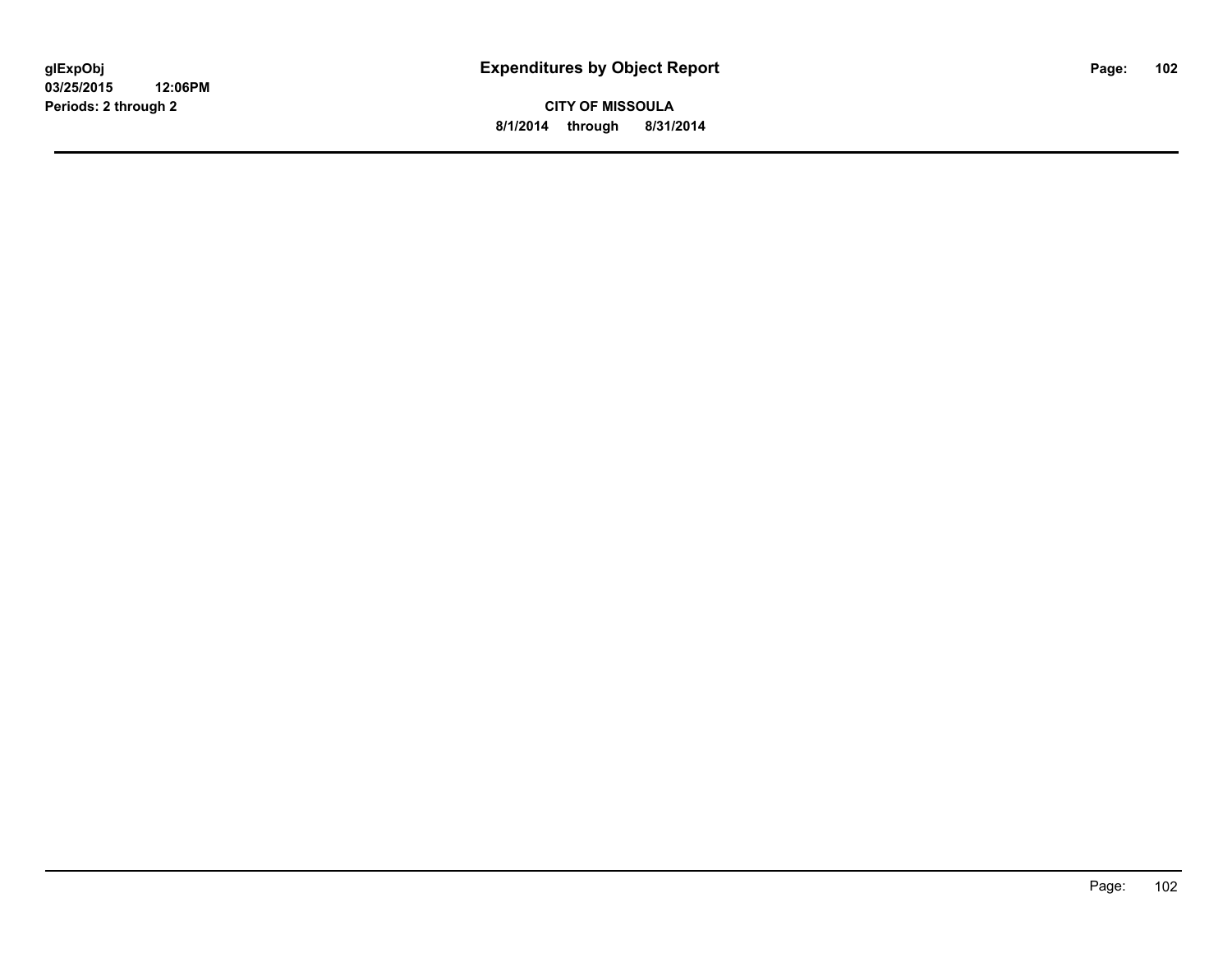### **2512 ROAD DISTRICT #1**

|                                           | <b>Adjusted</b>      |                     | Year-to-date        | Year-to-date        |                |                  |
|-------------------------------------------|----------------------|---------------------|---------------------|---------------------|----------------|------------------|
| Object/Title                              | <b>Appropriation</b> | <b>Expenditures</b> | <b>Expenditures</b> | <b>Encumbrances</b> | <b>Balance</b> | <b>Prct Used</b> |
| 100 PERSONAL SERVICES                     |                      |                     |                     |                     |                |                  |
| 110 SALARIES AND WAGES                    | 25,620.00            | 0.00                | 0.00                | 0.00                | 25,620.00      | 0.00             |
| 140 EMPLOYER CONTRIBUTIONS                | 6,255.00             | 0.00                | 0.00                | 0.00                | 6,255.00       | 0.00             |
| PERSONAL SERVICES<br><b>Total</b>         | 31,875.00            | 0.00                | 0.00                | 0.00                | 31,875.00      | 0.00             |
| 200 SUPPLIES                              |                      |                     |                     |                     |                |                  |
| 220 OPERATING SUPPLIES                    | 91,014.00            | 0.00                | 0.00                | 0.00                | 91,014.00      | 0.00             |
| 230 REPAIR/MAINTENANCE                    | 94,978.00            | 184.99              | 370.94              | 0.00                | 94,607.06      | 0.39             |
| 231 GASOLINE                              | 1,135.00             | 0.00                | 0.00                | 0.00                | 1,135.00       | 0.00             |
| <b>SUPPLIES</b><br>Total                  | 187,127.00           | 184.99              | 370.94              | 0.00                | 186,756.06     | 0.20             |
| 300 PURCHASED SERVICES                    |                      |                     |                     |                     |                |                  |
| 343 WATER CHARGES                         | 0.00                 | 0.00                | 0.00                | 0.00                | 0.00           | 0.00             |
| 350 PROFESSIONAL SERVICES                 | 20,000.00            | 0.00                | 0.00                | 0.00                | 20,000.00      | 0.00             |
| PURCHASED SERVICES<br><b>Total</b>        | 20,000.00            | 0.00                | 0.00                | 0.00                | 20,000.00      | 0.00             |
| 400 BUILDING MATERIALS                    |                      |                     |                     |                     |                |                  |
| <b>400 BUILDING MATERIALS</b>             | 175,201.00           | 0.00                | 0.00                | 0.00                | 175,201.00     | 0.00             |
| <b>BUILDING MATERIALS</b><br><b>Total</b> | 175,201.00           | 0.00                | 0.00                | 0.00                | 175,201.00     | 0.00             |
| 500 FIXED CHARGES                         |                      |                     |                     |                     |                |                  |
| 500 FIXED CHARGES                         | 10,000.00            | 0.00                | 10,000.00           | 0.00                | 0.00           | 100.00           |
| <b>FIXED CHARGES</b><br><b>Total</b>      | 10,000.00            | 0.00                | 10,000.00           | 0.00                | 0.00           | 100.00           |
| 600 DEBT SERVICE                          |                      |                     |                     |                     |                |                  |
| 610 PRINCIPAL                             | 218,771.00           | 45,470.94           | 45,470.94           | 0.00                | 173,300.06     | 20.78            |
| 620 INTEREST / SERVICE FEES               | 32,025.00            | 2,584.58            | 2,584.58            | 0.00                | 29,440.42      | 8.07             |
| <b>DEBT SERVICE</b><br>Total              | 250,796.00           | 48,055.52           | 48,055.52           | 0.00                | 202,740.48     | 19.16            |
| 800 OTHER OBJECTS                         |                      |                     |                     |                     |                |                  |
| 820 TRANSFERS TO OTHER FUNDS              | 0.00                 | 0.00                | 0.00                | 0.00                | 0.00           | 0.00             |
| 845 CONTINGENCY                           | 0.00                 | 0.00                | 0.00                | 0.00                | 0.00           | 0.00             |
| OTHER OBJECTS<br>Total                    | 0.00                 | 0.00                | 0.00                | 0.00                | 0.00           | 0.00             |
| 900 CAPITAL OUTLAY                        |                      |                     |                     |                     |                |                  |
| 930 IMPROVEMENTS                          | 597,303.00           | 0.00                | 0.00                | 0.00                | 597,303.00     | 0.00             |
| <b>CAPITAL OUTLAY</b><br><b>Total</b>     | 597,303.00           | 0.00                | 0.00                | 0.00                | 597,303.00     | 0.00             |
| <b>ROAD DISTRICT#1</b><br><b>Total</b>    | 1,272,302.00         | 48,240.51           | 58,426.46           | 0.00                | 1,213,875.54   | 4.59             |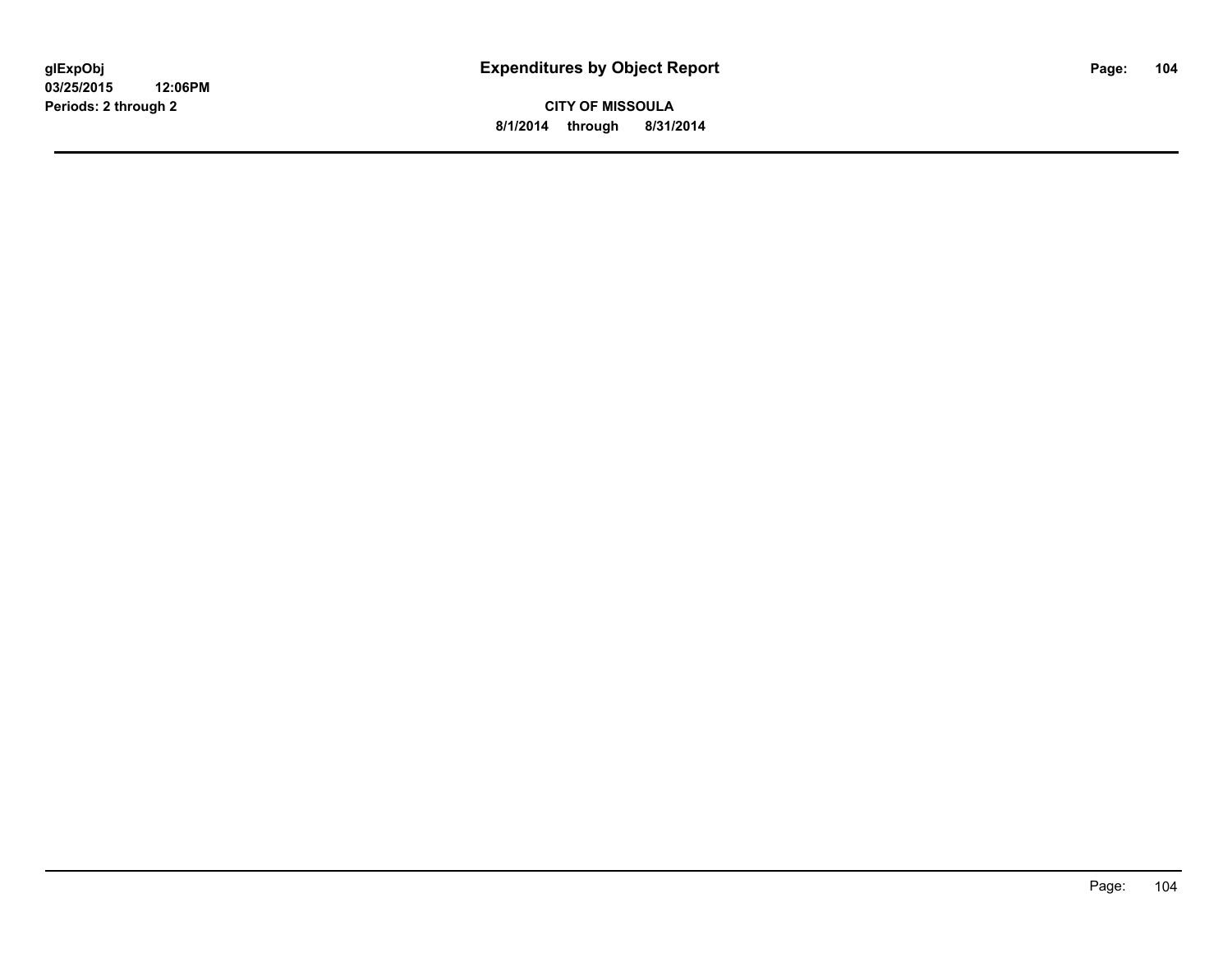# **2513 PARK DISTRICT #1**

**270 CITY ATTORNEY**

| Object/Title          |                            | <b>Adjusted</b><br><b>Appropriation</b> | <b>Expenditures</b> | Year-to-date<br><i><b>Expenditures</b></i> | Year-to-date<br><b>Encumbrances</b> | <b>Balance</b> | <b>Prct Used</b> |
|-----------------------|----------------------------|-----------------------------------------|---------------------|--------------------------------------------|-------------------------------------|----------------|------------------|
| 100 PERSONAL SERVICES |                            |                                         |                     |                                            |                                     |                |                  |
|                       | 140 EMPLOYER CONTRIBUTIONS | 0.00                                    | 0.00                | 0.00                                       | 0.00                                | 0.00           | 0.00             |
| <b>Total</b>          | PERSONAL SERVICES          | 0.00                                    | 0.00                | 0.00                                       | 0.00                                | 0.00           | 0.00             |
| <b>Total</b>          | <b>CITY ATTORNEY</b>       | 0.00                                    | 0.00                | 0.00                                       | 0.00                                | 0.00           | 0.00             |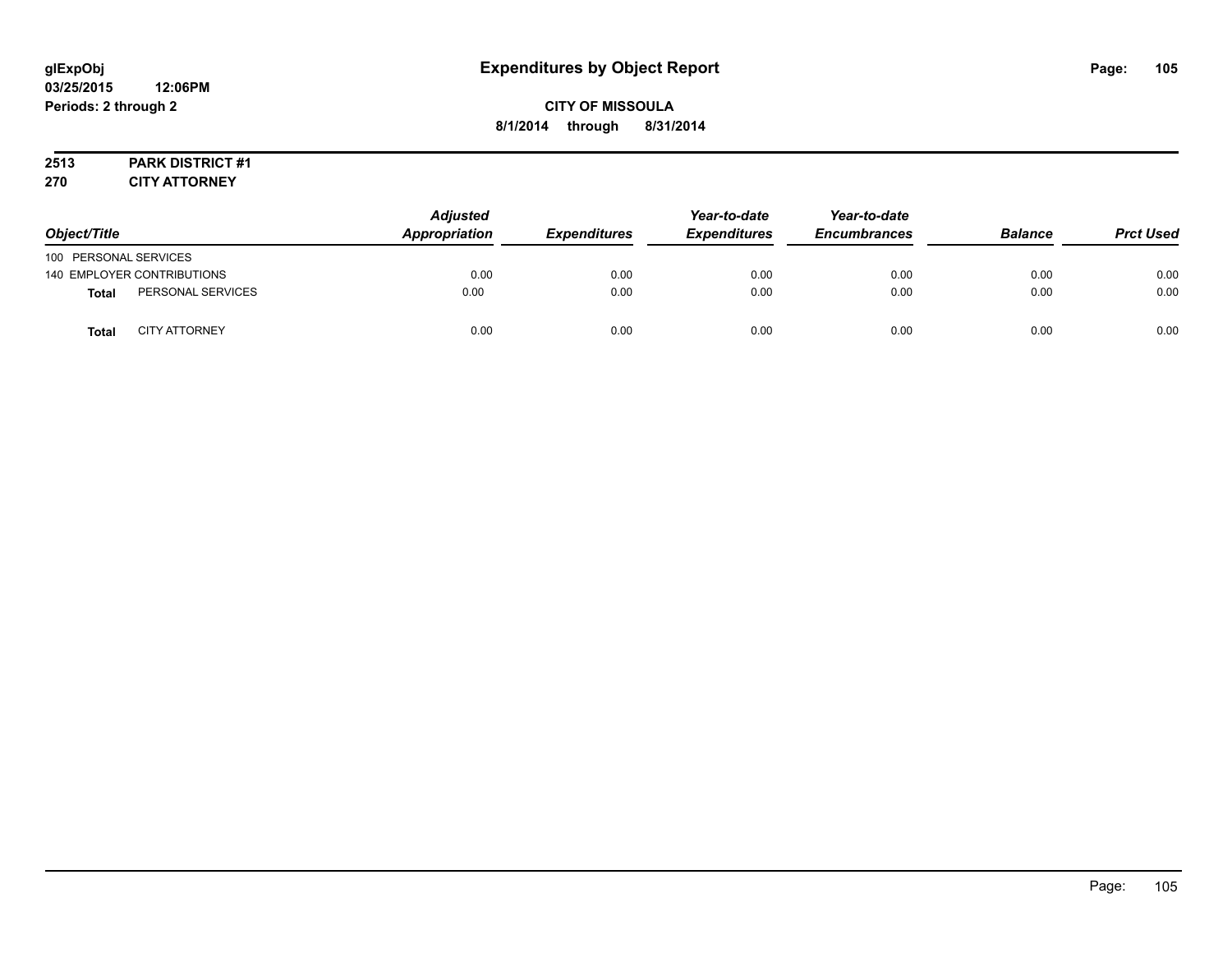#### **2513 PARK DISTRICT #1**

**370 PARKS & RECREATION**

|                                    |                           | <b>Adjusted</b> |                     | Year-to-date        | Year-to-date        |                |                  |
|------------------------------------|---------------------------|-----------------|---------------------|---------------------|---------------------|----------------|------------------|
| Object/Title                       |                           | Appropriation   | <b>Expenditures</b> | <b>Expenditures</b> | <b>Encumbrances</b> | <b>Balance</b> | <b>Prct Used</b> |
| 100 PERSONAL SERVICES              |                           |                 |                     |                     |                     |                |                  |
| 110 SALARIES AND WAGES             |                           | 78.037.00       | 5,396.70            | 6,193.30            | 0.00                | 71,843.70      | 7.94             |
| 120 OVERTIME/TERMINATION           |                           | 0.00            | 0.00                | 0.00                | 0.00                | 0.00           | 0.00             |
| <b>140 EMPLOYER CONTRIBUTIONS</b>  |                           | 34,914.00       | 976.12              | 1,131.15            | 0.00                | 33,782.85      | 3.24             |
| 141 STATE RETIREMENT CONTRIBUTIONS |                           | 0.00            | 5.40                | 6.20                | 0.00                | $-6.20$        | 0.00             |
| <b>Total</b>                       | PERSONAL SERVICES         | 112,951.00      | 6,378.22            | 7,330.65            | 0.00                | 105,620.35     | 6.49             |
| 200 SUPPLIES                       |                           |                 |                     |                     |                     |                |                  |
| 220 OPERATING SUPPLIES             |                           | 69,216.00       | 6,271.03            | 7,266.42            | 0.00                | 61,949.58      | 10.50            |
| 230 REPAIR/MAINTENANCE             |                           | 90.266.00       | 5,279.05            | 6,057.21            | 0.00                | 84,208.79      | 6.71             |
| 231 GASOLINE                       |                           | 10,144.00       | 0.00                | 0.00                | 0.00                | 10,144.00      | 0.00             |
| <b>SUPPLIES</b><br><b>Total</b>    |                           | 169,626.00      | 11,550.08           | 13,323.63           | 0.00                | 156,302.37     | 7.85             |
| 300 PURCHASED SERVICES             |                           |                 |                     |                     |                     |                |                  |
| 320 PRINTING & DUPLICATING         |                           | 0.00            | 0.00                | 0.00                | 0.00                | 0.00           | 0.00             |
| 341 ELECTRICITY & NATURAL GAS      |                           | 28,622.00       | 5,877.70            | 7,966.62            | 0.00                | 20,655.38      | 27.83            |
| 343 WATER CHARGES                  |                           | 7,685.00        | 7,680.80            | 7,680.80            | 0.00                | 4.20           | 99.95            |
| 345 GARBAGE                        |                           | 3,090.00        | 282.80              | 282.80              | 0.00                | 2,807.20       | 9.15             |
| 350 PROFESSIONAL SERVICES          |                           | 96.845.00       | 6,276.67            | 9,889.42            | 0.00                | 86,955.58      | 10.21            |
| 360 REPAIR & MAINTENANCE           |                           | 127,640.00      | 13,938.10           | 14,513.10           | 0.00                | 113,126.90     | 11.37            |
| <b>Total</b>                       | <b>PURCHASED SERVICES</b> | 263,882.00      | 34,056.07           | 40,332.74           | 0.00                | 223,549.26     | 15.28            |
| 600 DEBT SERVICE                   |                           |                 |                     |                     |                     |                |                  |
| 610 PRINCIPAL                      |                           | 57,511.00       | 103,590.49          | 103,590.49          | 0.00                | $-46,079.49$   | 180.12           |
| 620 INTEREST / SERVICE FEES        |                           | 487.00          | 1,946.27            | 1,946.27            | 0.00                | $-1,459.27$    | 399.64           |
| <b>Total</b>                       | <b>DEBT SERVICE</b>       | 57.998.00       | 105,536.76          | 105,536.76          | 0.00                | $-47,538.76$   | 181.97           |
| 900 CAPITAL OUTLAY                 |                           |                 |                     |                     |                     |                |                  |
| 930 IMPROVEMENTS                   |                           | 30,000.00       | 0.00                | 0.00                | 0.00                | 30,000.00      | 0.00             |
| <b>Total</b>                       | <b>CAPITAL OUTLAY</b>     | 30,000.00       | 0.00                | 0.00                | 0.00                | 30,000.00      | 0.00             |
| <b>Total</b>                       | PARKS & RECREATION        | 634,457.00      | 157,521.13          | 166,523.78          | 0.00                | 467,933.22     | 26.25            |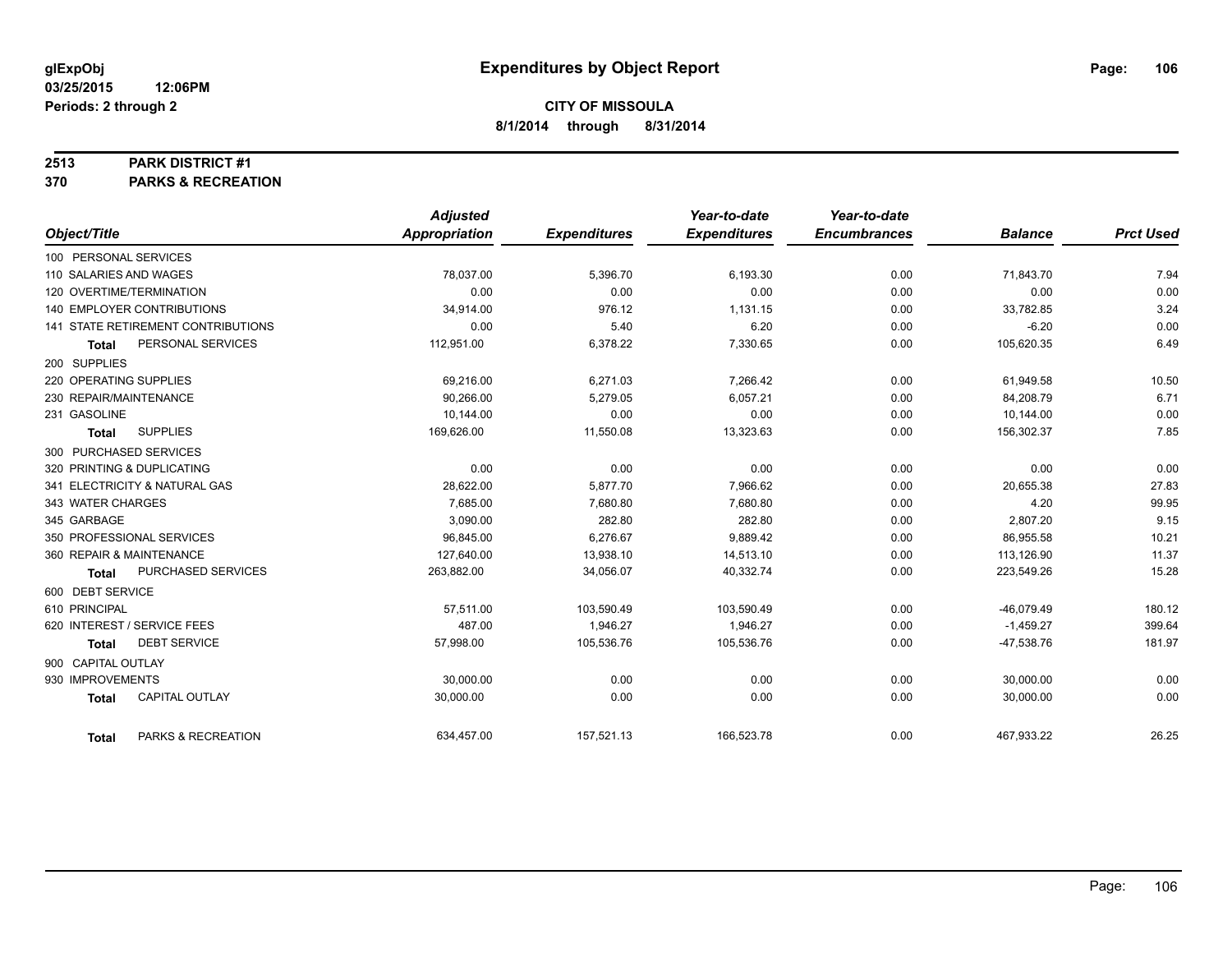#### **2513 PARK DISTRICT #1**

|                                       | <b>Adjusted</b>      |                     | Year-to-date        | Year-to-date        |                |                  |
|---------------------------------------|----------------------|---------------------|---------------------|---------------------|----------------|------------------|
| Object/Title                          | <b>Appropriation</b> | <b>Expenditures</b> | <b>Expenditures</b> | <b>Encumbrances</b> | <b>Balance</b> | <b>Prct Used</b> |
| 100 PERSONAL SERVICES                 |                      |                     |                     |                     |                |                  |
| 110 SALARIES AND WAGES                | 78,037.00            | 5,396.70            | 6,193.30            | 0.00                | 71,843.70      | 7.94             |
| 120 OVERTIME/TERMINATION              | 0.00                 | 0.00                | 0.00                | 0.00                | 0.00           | 0.00             |
| 140 EMPLOYER CONTRIBUTIONS            | 34,914.00            | 976.12              | 1,131.15            | 0.00                | 33,782.85      | 3.24             |
| 141 STATE RETIREMENT CONTRIBUTIONS    | 0.00                 | 5.40                | 6.20                | 0.00                | $-6.20$        | 0.00             |
| PERSONAL SERVICES<br><b>Total</b>     | 112,951.00           | 6,378.22            | 7,330.65            | 0.00                | 105,620.35     | 6.49             |
| 200 SUPPLIES                          |                      |                     |                     |                     |                |                  |
| 220 OPERATING SUPPLIES                | 69,216.00            | 6,271.03            | 7,266.42            | 0.00                | 61,949.58      | 10.50            |
| 230 REPAIR/MAINTENANCE                | 90.266.00            | 5,279.05            | 6,057.21            | 0.00                | 84,208.79      | 6.71             |
| 231 GASOLINE                          | 10,144.00            | 0.00                | 0.00                | 0.00                | 10,144.00      | 0.00             |
| <b>SUPPLIES</b><br><b>Total</b>       | 169,626.00           | 11,550.08           | 13,323.63           | 0.00                | 156,302.37     | 7.85             |
| 300 PURCHASED SERVICES                |                      |                     |                     |                     |                |                  |
| 320 PRINTING & DUPLICATING            | 0.00                 | 0.00                | 0.00                | 0.00                | 0.00           | 0.00             |
| 341 ELECTRICITY & NATURAL GAS         | 28,622.00            | 5,877.70            | 7,966.62            | 0.00                | 20,655.38      | 27.83            |
| 343 WATER CHARGES                     | 7.685.00             | 7,680.80            | 7.680.80            | 0.00                | 4.20           | 99.95            |
| 345 GARBAGE                           | 3,090.00             | 282.80              | 282.80              | 0.00                | 2,807.20       | 9.15             |
| 350 PROFESSIONAL SERVICES             | 96,845.00            | 6,276.67            | 9,889.42            | 0.00                | 86,955.58      | 10.21            |
| 360 REPAIR & MAINTENANCE              | 127,640.00           | 13,938.10           | 14,513.10           | 0.00                | 113,126.90     | 11.37            |
| PURCHASED SERVICES<br><b>Total</b>    | 263,882.00           | 34,056.07           | 40,332.74           | 0.00                | 223,549.26     | 15.28            |
| 600 DEBT SERVICE                      |                      |                     |                     |                     |                |                  |
| 610 PRINCIPAL                         | 57,511.00            | 103,590.49          | 103,590.49          | 0.00                | $-46,079.49$   | 180.12           |
| 620 INTEREST / SERVICE FEES           | 487.00               | 1,946.27            | 1,946.27            | 0.00                | $-1,459.27$    | 399.64           |
| <b>DEBT SERVICE</b><br><b>Total</b>   | 57,998.00            | 105,536.76          | 105,536.76          | 0.00                | $-47,538.76$   | 181.97           |
| 900 CAPITAL OUTLAY                    |                      |                     |                     |                     |                |                  |
| 930 IMPROVEMENTS                      | 30,000.00            | 0.00                | 0.00                | 0.00                | 30,000.00      | 0.00             |
| <b>CAPITAL OUTLAY</b><br><b>Total</b> | 30,000.00            | 0.00                | 0.00                | 0.00                | 30,000.00      | 0.00             |
| PARK DISTRICT #1<br><b>Total</b>      | 634,457.00           | 157,521.13          | 166,523.78          | 0.00                | 467,933.22     | 26.25            |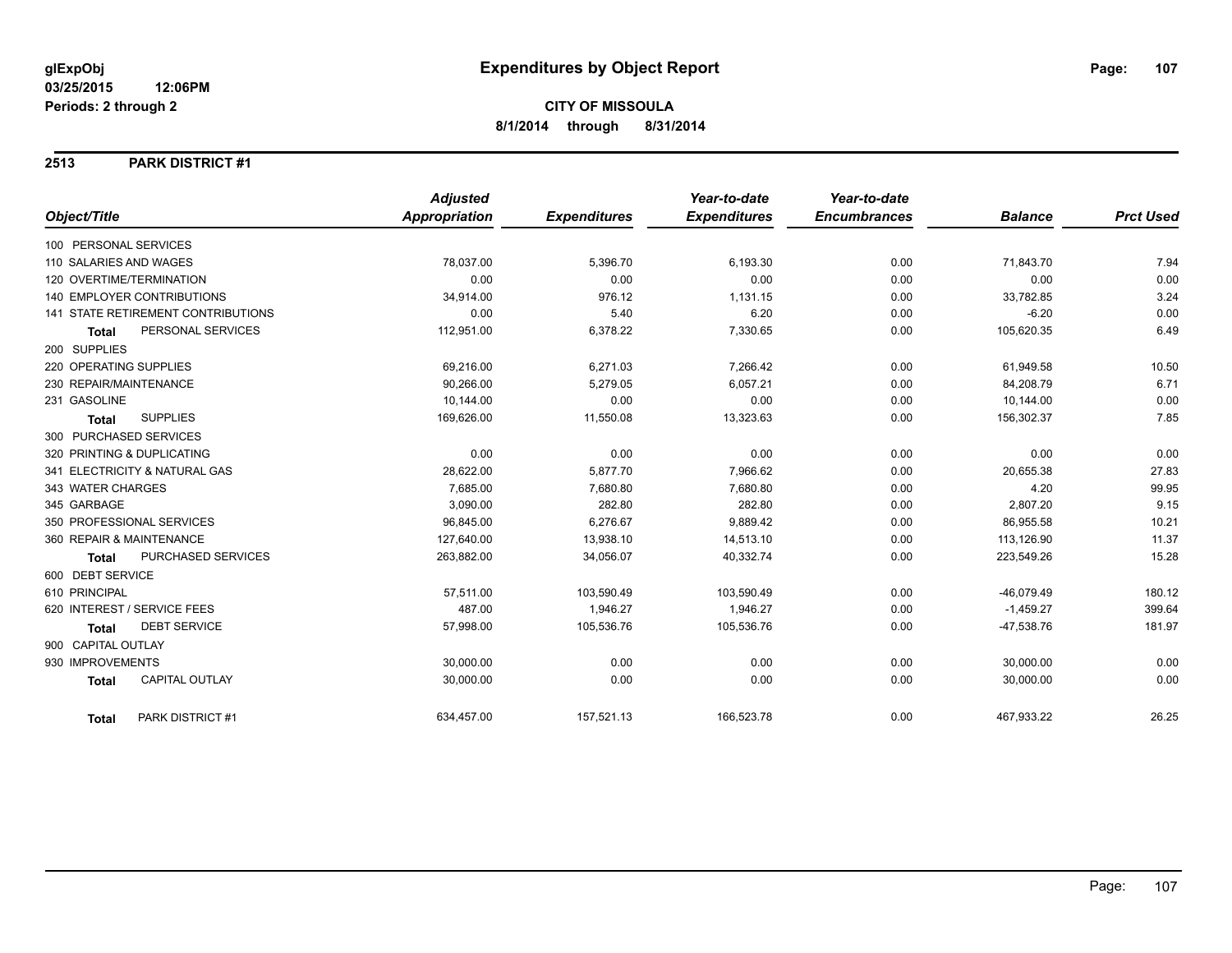### **2514 PUBLIC SAFETY & JUSTICE DISTRICT**

**297 PUBLIC SAFETY/JUSTICE**

| Object/Title           |                       | <b>Adjusted</b><br>Appropriation | <b>Expenditures</b> | Year-to-date<br><b>Expenditures</b> | Year-to-date<br><b>Encumbrances</b> | <b>Balance</b> | <b>Prct Used</b> |
|------------------------|-----------------------|----------------------------------|---------------------|-------------------------------------|-------------------------------------|----------------|------------------|
| 300 PURCHASED SERVICES |                       |                                  |                     |                                     |                                     |                |                  |
| 310 COMMUNICATIONS     |                       | 0.00                             | 0.00                | 0.00                                | 0.00                                | 0.00           | 0.00             |
| Total                  | PURCHASED SERVICES    | 0.00                             | 0.00                | 0.00                                | 0.00                                | 0.00           | 0.00             |
| Total                  | PUBLIC SAFETY/JUSTICE | 0.00                             | 0.00                | 0.00                                | 0.00                                | 0.00           | 0.00             |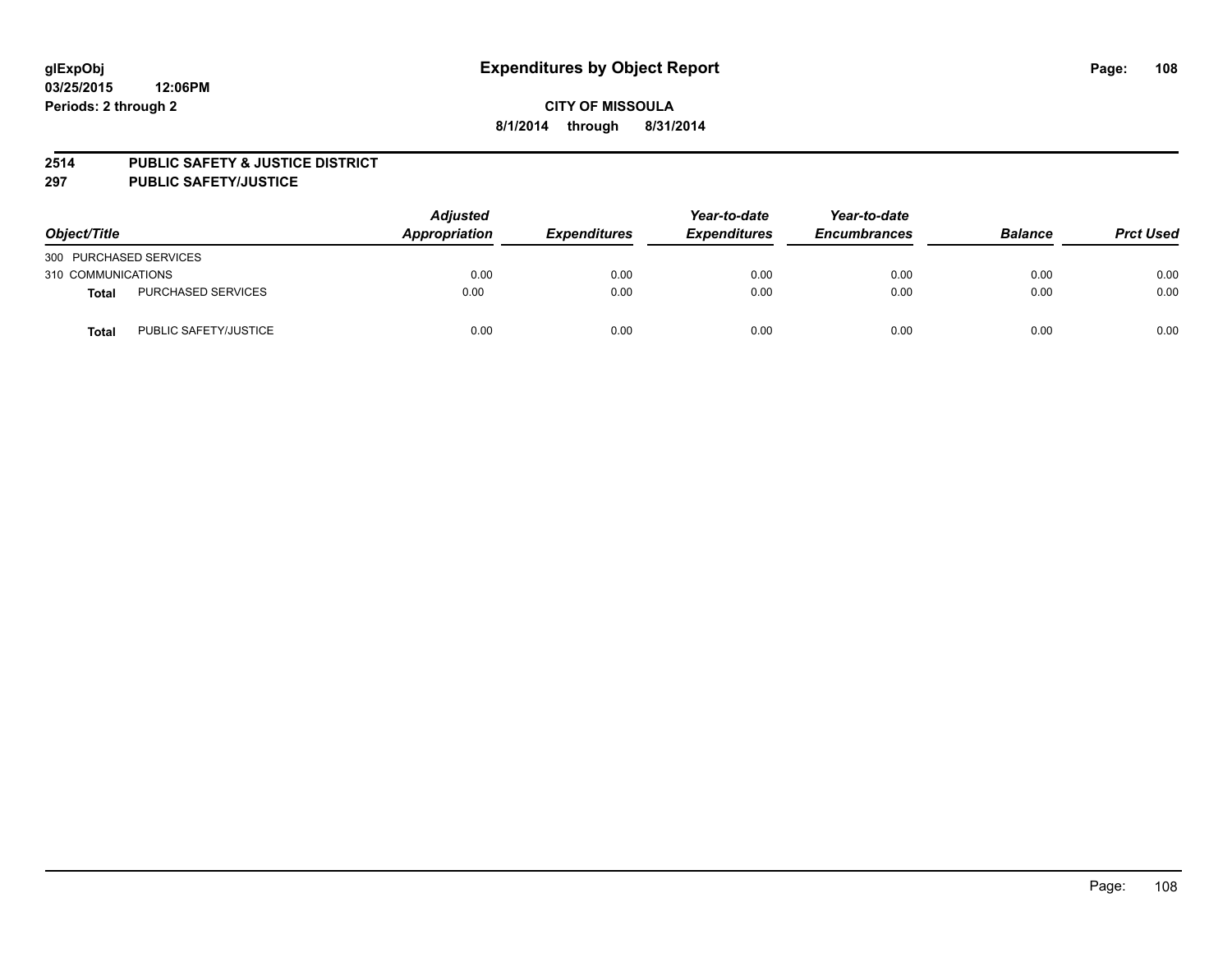**03/25/2015 12:06PM Periods: 2 through 2**

**CITY OF MISSOULA 8/1/2014 through 8/31/2014**

## **2514 PUBLIC SAFETY & JUSTICE DISTRICT**

| Object/Title                              | <b>Adjusted</b><br>Appropriation | <b>Expenditures</b> | Year-to-date<br><b>Expenditures</b> | Year-to-date<br><b>Encumbrances</b> | <b>Balance</b> | <b>Prct Used</b> |
|-------------------------------------------|----------------------------------|---------------------|-------------------------------------|-------------------------------------|----------------|------------------|
| 300 PURCHASED SERVICES                    |                                  |                     |                                     |                                     |                |                  |
| 310 COMMUNICATIONS                        | 0.00                             | 0.00                | 0.00                                | 0.00                                | 0.00           | 0.00             |
| PURCHASED SERVICES<br>Total               | 0.00                             | 0.00                | 0.00                                | 0.00                                | 0.00           | 0.00             |
| PUBLIC SAFETY & JUSTICE DISTRICT<br>Total | 0.00                             | 0.00                | 0.00                                | 0.00                                | 0.00           | 0.00             |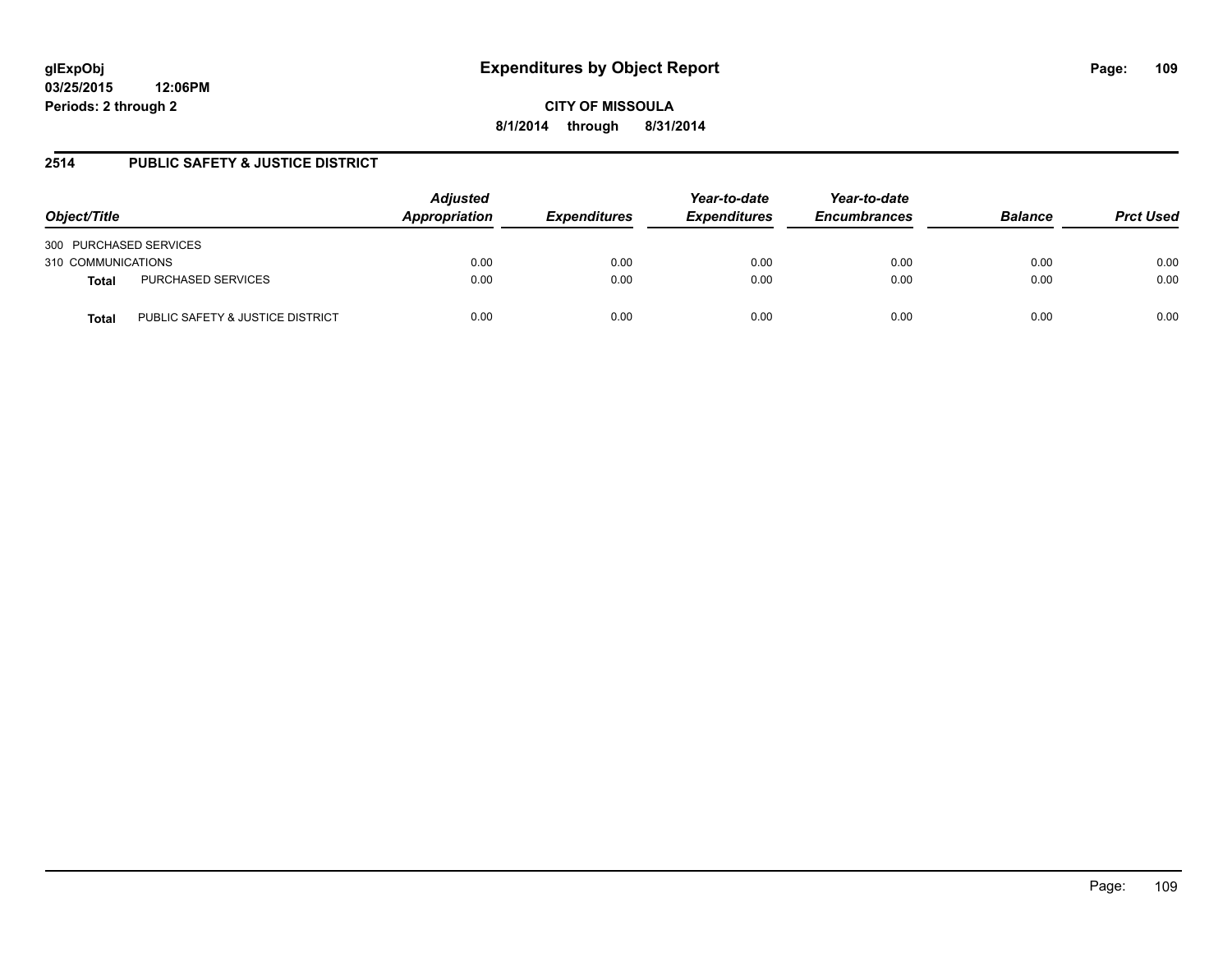**03/25/2015 12:06PM Periods: 2 through 2**

#### **2820 STATE GAS TAX FUND**

**280 PUBLIC WORKS ADMIN/ENGINEERING**

| Object/Title       |                                | <b>Adjusted</b><br>Appropriation | <b>Expenditures</b> | Year-to-date<br><b>Expenditures</b> | Year-to-date<br><b>Encumbrances</b> | <b>Balance</b> | <b>Prct Used</b> |
|--------------------|--------------------------------|----------------------------------|---------------------|-------------------------------------|-------------------------------------|----------------|------------------|
|                    | 300 PURCHASED SERVICES         |                                  |                     |                                     |                                     |                |                  |
|                    | 350 PROFESSIONAL SERVICES      | 0.00                             | 0.00                | 0.00                                | 0.00                                | 0.00           | 0.00             |
| Total              | <b>PURCHASED SERVICES</b>      | 0.00                             | 0.00                | 0.00                                | 0.00                                | 0.00           | 0.00             |
| 500 FIXED CHARGES  |                                |                                  |                     |                                     |                                     |                |                  |
| 500 FIXED CHARGES  |                                | 0.00                             | 0.00                | 0.00                                | 0.00                                | 0.00           | 0.00             |
| Total              | <b>FIXED CHARGES</b>           | 0.00                             | 0.00                | 0.00                                | 0.00                                | 0.00           | 0.00             |
| 800 OTHER OBJECTS  |                                |                                  |                     |                                     |                                     |                |                  |
|                    | 820 TRANSFERS TO OTHER FUNDS   | 564,000.00                       | 0.00                | 0.00                                | 0.00                                | 564,000.00     | 0.00             |
| Total              | OTHER OBJECTS                  | 564,000.00                       | 0.00                | 0.00                                | 0.00                                | 564,000.00     | 0.00             |
| 900 CAPITAL OUTLAY |                                |                                  |                     |                                     |                                     |                |                  |
| 930 IMPROVEMENTS   |                                | 373,100.00                       | 137,294.81          | 154,502.81                          | 0.00                                | 218,597.19     | 41.41            |
| <b>Total</b>       | <b>CAPITAL OUTLAY</b>          | 373,100.00                       | 137,294.81          | 154,502.81                          | 0.00                                | 218,597.19     | 41.41            |
| <b>Total</b>       | PUBLIC WORKS ADMIN/ENGINEERING | 937,100.00                       | 137.294.81          | 154,502.81                          | 0.00                                | 782,597.19     | 16.49            |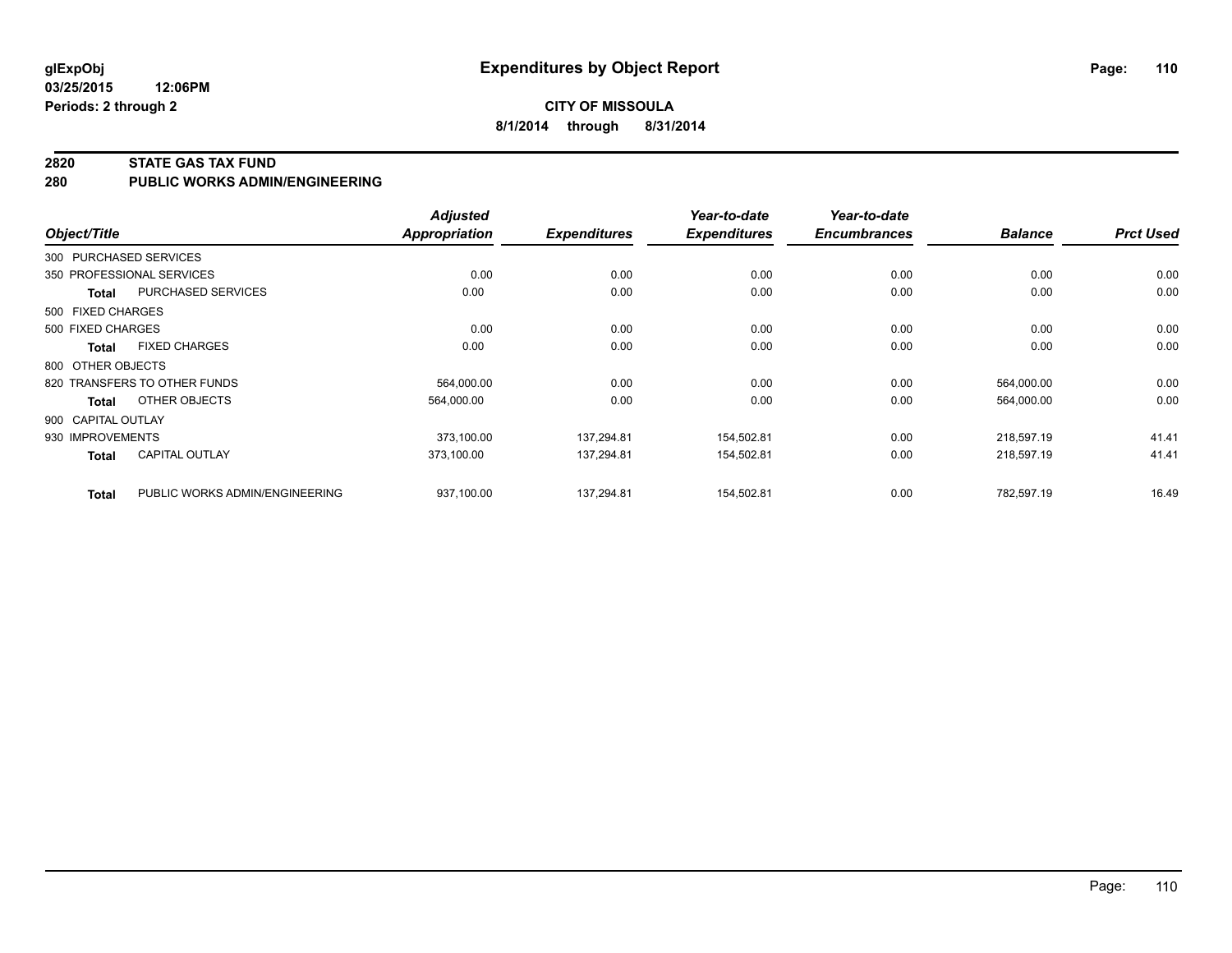## **2820 STATE GAS TAX FUND**

|                                           | <b>Adjusted</b>      |                     | Year-to-date        | Year-to-date        |                |                  |
|-------------------------------------------|----------------------|---------------------|---------------------|---------------------|----------------|------------------|
| Object/Title                              | <b>Appropriation</b> | <b>Expenditures</b> | <b>Expenditures</b> | <b>Encumbrances</b> | <b>Balance</b> | <b>Prct Used</b> |
| 300 PURCHASED SERVICES                    |                      |                     |                     |                     |                |                  |
| 350 PROFESSIONAL SERVICES                 | 0.00                 | 0.00                | 0.00                | 0.00                | 0.00           | 0.00             |
| <b>PURCHASED SERVICES</b><br><b>Total</b> | 0.00                 | 0.00                | 0.00                | 0.00                | 0.00           | 0.00             |
| 500 FIXED CHARGES                         |                      |                     |                     |                     |                |                  |
| 500 FIXED CHARGES                         | 0.00                 | 0.00                | 0.00                | 0.00                | 0.00           | 0.00             |
| <b>FIXED CHARGES</b><br><b>Total</b>      | 0.00                 | 0.00                | 0.00                | 0.00                | 0.00           | 0.00             |
| 800 OTHER OBJECTS                         |                      |                     |                     |                     |                |                  |
| 820 TRANSFERS TO OTHER FUNDS              | 564,000.00           | 0.00                | 0.00                | 0.00                | 564,000.00     | 0.00             |
| OTHER OBJECTS<br><b>Total</b>             | 564,000.00           | 0.00                | 0.00                | 0.00                | 564,000.00     | 0.00             |
| 900 CAPITAL OUTLAY                        |                      |                     |                     |                     |                |                  |
| 930 IMPROVEMENTS                          | 373,100.00           | 137,294.81          | 154,502.81          | 0.00                | 218,597.19     | 41.41            |
| <b>CAPITAL OUTLAY</b><br><b>Total</b>     | 373,100.00           | 137,294.81          | 154,502.81          | 0.00                | 218,597.19     | 41.41            |
| STATE GAS TAX FUND<br><b>Total</b>        | 937,100.00           | 137,294.81          | 154,502.81          | 0.00                | 782,597.19     | 16.49            |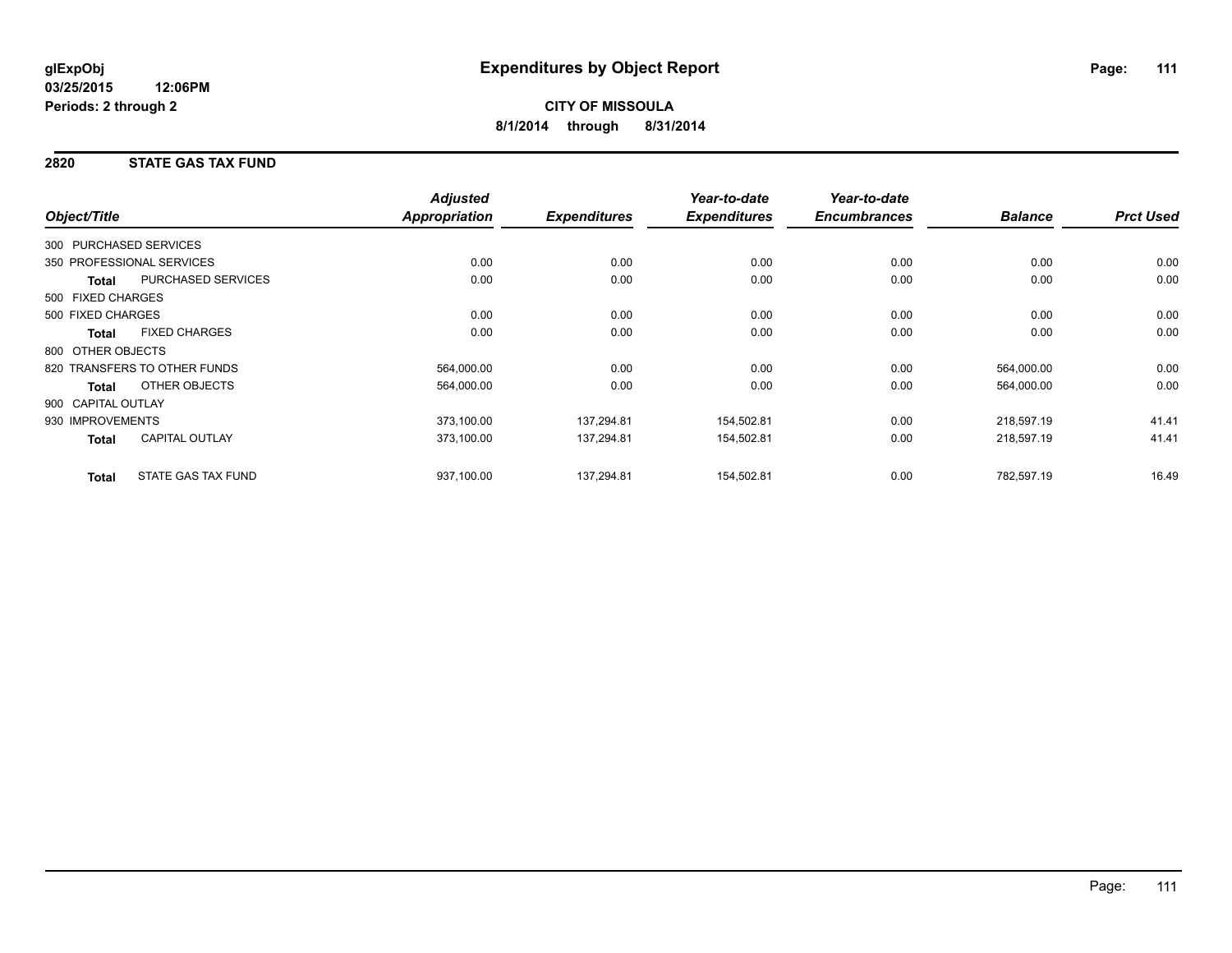### **2918 LAW ENFORCEMENT BLOCK GRANT FUND**

**290 POLICE**

|                                                   | <b>Adjusted</b> |                     | Year-to-date        | Year-to-date        |                |                  |
|---------------------------------------------------|-----------------|---------------------|---------------------|---------------------|----------------|------------------|
| Object/Title                                      | Appropriation   | <b>Expenditures</b> | <b>Expenditures</b> | <b>Encumbrances</b> | <b>Balance</b> | <b>Prct Used</b> |
| 100 PERSONAL SERVICES                             |                 |                     |                     |                     |                |                  |
| 110 SALARIES AND WAGES                            | 40,150.00       | 6,296.59            | 8,187.56            | 0.00                | 31,962.44      | 20.39            |
| 115 SALARIES/HEALTH INSURANCE BENEFIT             | 0.00            | 570.00              | 826.50              | 0.00                | $-826.50$      | 0.00             |
| 120 OVERTIME/TERMINATION                          | 14,850.00       | 0.00                | 0.00                | 0.00                | 14,850.00      | 0.00             |
| <b>140 EMPLOYER CONTRIBUTIONS</b>                 | 0.00            | 1,663.71            | 2,499.15            | 0.00                | $-2,499.15$    | 0.00             |
| 141 STATE RETIREMENT CONTRIBUTIONS                | 0.00            | 2,016.72            | 2,647.43            | 0.00                | $-2,647.43$    | 0.00             |
| PERSONAL SERVICES<br><b>Total</b>                 | 55,000.00       | 10,547.02           | 14,160.64           | 0.00                | 40,839.36      | 25.75            |
| 200 SUPPLIES                                      |                 |                     |                     |                     |                |                  |
| 210 OFFICE SUPPLIES                               | 0.00            | 0.00                | 0.00                | 0.00                | 0.00           | 0.00             |
| 220 OPERATING SUPPLIES                            | 0.00            | 1,726.00            | 1.726.00            | 0.00                | $-1,726.00$    | 0.00             |
| <b>SUPPLIES</b><br><b>Total</b>                   | 0.00            | 1,726.00            | 1,726.00            | 0.00                | $-1,726.00$    | 0.00             |
| 300 PURCHASED SERVICES                            |                 |                     |                     |                     |                |                  |
| 320 PRINTING & DUPLICATING                        | 0.00            | 0.00                | 0.00                | 0.00                | 0.00           | 0.00             |
| 344 TELEPHONE SERVICE                             | 0.00            | 0.00                | 0.00                | 0.00                | 0.00           | 0.00             |
| 350 PROFESSIONAL SERVICES                         | 25,166.00       | 0.00                | 0.00                | 0.00                | 25,166.00      | 0.00             |
| 370 TRAVEL                                        | 0.00            | 300.00              | 300.00              | 0.00                | $-300.00$      | 0.00             |
| 380 TRAINING                                      | 0.00            | 0.00                | 0.00                | 0.00                | 0.00           | 0.00             |
| PURCHASED SERVICES<br>Total                       | 25,166.00       | 300.00              | 300.00              | 0.00                | 24,866.00      | 1.19             |
| 700 GRANTS & CONTRIBUTIONS                        |                 |                     |                     |                     |                |                  |
| 700 GRANTS & CONTRIBUTIONS                        | 58,000.00       | 0.00                | 0.00                | 0.00                | 58,000.00      | 0.00             |
| <b>GRANTS &amp; CONTRIBUTIONS</b><br><b>Total</b> | 58,000.00       | 0.00                | 0.00                | 0.00                | 58,000.00      | 0.00             |
| 900 CAPITAL OUTLAY                                |                 |                     |                     |                     |                |                  |
| 940 MACHINERY & EQUIPMENT                         | 0.00            | 0.00                | 0.00                | 0.00                | 0.00           | 0.00             |
| CAPITAL OUTLAY<br><b>Total</b>                    | 0.00            | 0.00                | 0.00                | 0.00                | 0.00           | 0.00             |
| POLICE<br>Total                                   | 138,166.00      | 12,573.02           | 16,186.64           | 0.00                | 121,979.36     | 11.72            |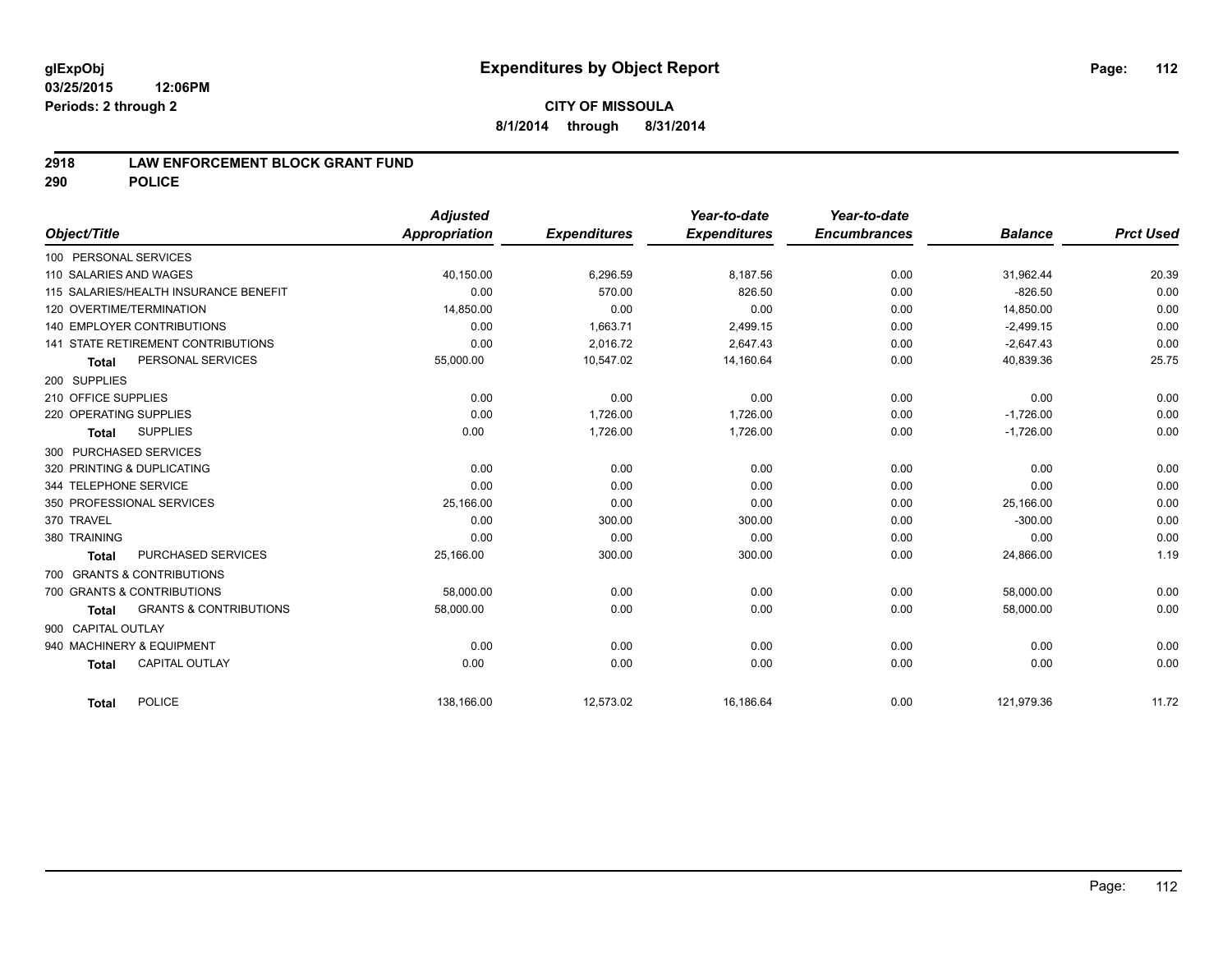#### **2918 LAW ENFORCEMENT BLOCK GRANT FUND**

**390 NON-DEPARTMENTAL**

| Object/Title      |                      | <b>Adjusted</b><br>Appropriation | <b>Expenditures</b> | Year-to-date<br><b>Expenditures</b> | Year-to-date<br><b>Encumbrances</b> | <b>Balance</b> | <b>Prct Used</b> |
|-------------------|----------------------|----------------------------------|---------------------|-------------------------------------|-------------------------------------|----------------|------------------|
| 500 FIXED CHARGES |                      |                                  |                     |                                     |                                     |                |                  |
| 500 FIXED CHARGES |                      | 0.00                             | 0.00                | 0.00                                | 0.00                                | 0.00           | 0.00             |
| <b>Total</b>      | <b>FIXED CHARGES</b> | 0.00                             | 0.00                | 0.00                                | 0.00                                | 0.00           | 0.00             |
| Total             | NON-DEPARTMENTAL     | 0.00                             | 0.00                | 0.00                                | 0.00                                | 0.00           | 0.00             |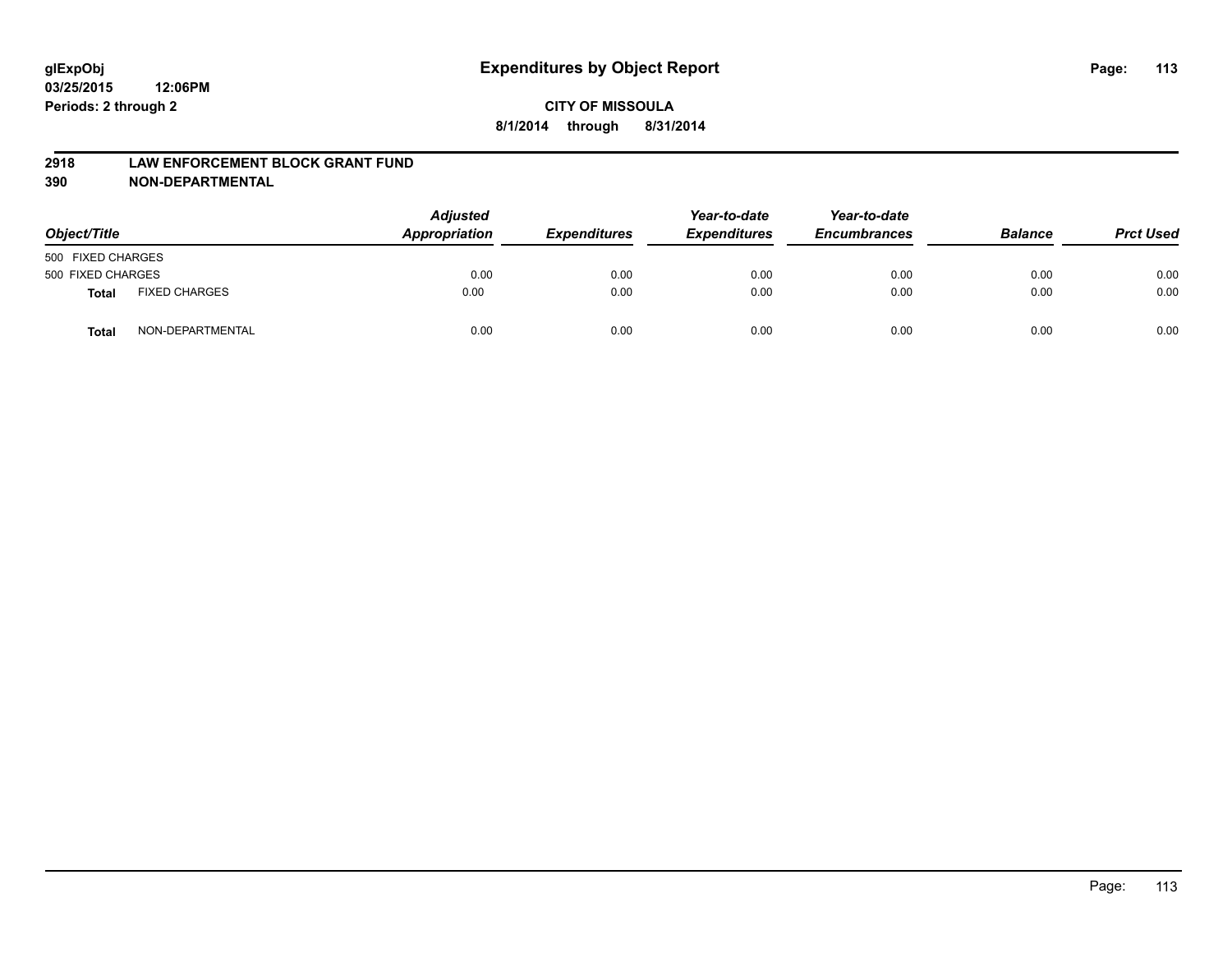**03/25/2015 12:06PM Periods: 2 through 2**

# **CITY OF MISSOULA 8/1/2014 through 8/31/2014**

# **2918 LAW ENFORCEMENT BLOCK GRANT FUND**

| Object/Title           |                                           | <b>Adjusted</b><br><b>Appropriation</b> | <b>Expenditures</b> | Year-to-date<br><b>Expenditures</b> | Year-to-date<br><b>Encumbrances</b> | <b>Balance</b> | <b>Prct Used</b> |
|------------------------|-------------------------------------------|-----------------------------------------|---------------------|-------------------------------------|-------------------------------------|----------------|------------------|
| 100 PERSONAL SERVICES  |                                           |                                         |                     |                                     |                                     |                |                  |
| 110 SALARIES AND WAGES |                                           | 40,150.00                               | 6,296.59            | 8,187.56                            | 0.00                                | 31,962.44      | 20.39            |
|                        | 115 SALARIES/HEALTH INSURANCE BENEFIT     | 0.00                                    | 570.00              | 826.50                              | 0.00                                | $-826.50$      | 0.00             |
|                        | 120 OVERTIME/TERMINATION                  | 14,850.00                               | 0.00                | 0.00                                | 0.00                                | 14,850.00      | 0.00             |
|                        | <b>140 EMPLOYER CONTRIBUTIONS</b>         | 0.00                                    | 1,663.71            | 2,499.15                            | 0.00                                | $-2,499.15$    | 0.00             |
|                        | <b>141 STATE RETIREMENT CONTRIBUTIONS</b> | 0.00                                    | 2,016.72            | 2,647.43                            | 0.00                                | $-2,647.43$    | 0.00             |
| <b>Total</b>           | PERSONAL SERVICES                         | 55,000.00                               | 10,547.02           | 14,160.64                           | 0.00                                | 40,839.36      | 25.75            |
| 200 SUPPLIES           |                                           |                                         |                     |                                     |                                     |                |                  |
| 210 OFFICE SUPPLIES    |                                           | 0.00                                    | 0.00                | 0.00                                | 0.00                                | 0.00           | 0.00             |
| 220 OPERATING SUPPLIES |                                           | 0.00                                    | 1,726.00            | 1,726.00                            | 0.00                                | $-1,726.00$    | 0.00             |
| <b>Total</b>           | <b>SUPPLIES</b>                           | 0.00                                    | 1,726.00            | 1,726.00                            | 0.00                                | $-1,726.00$    | 0.00             |
| 300 PURCHASED SERVICES |                                           |                                         |                     |                                     |                                     |                |                  |
|                        | 320 PRINTING & DUPLICATING                | 0.00                                    | 0.00                | 0.00                                | 0.00                                | 0.00           | 0.00             |
| 344 TELEPHONE SERVICE  |                                           | 0.00                                    | 0.00                | 0.00                                | 0.00                                | 0.00           | 0.00             |
|                        | 350 PROFESSIONAL SERVICES                 | 25,166.00                               | 0.00                | 0.00                                | 0.00                                | 25,166.00      | 0.00             |
| 370 TRAVEL             |                                           | 0.00                                    | 300.00              | 300.00                              | 0.00                                | $-300.00$      | 0.00             |
| 380 TRAINING           |                                           | 0.00                                    | 0.00                | 0.00                                | 0.00                                | 0.00           | 0.00             |
| <b>Total</b>           | PURCHASED SERVICES                        | 25,166.00                               | 300.00              | 300.00                              | 0.00                                | 24,866.00      | 1.19             |
| 500 FIXED CHARGES      |                                           |                                         |                     |                                     |                                     |                |                  |
| 500 FIXED CHARGES      |                                           | 0.00                                    | 0.00                | 0.00                                | 0.00                                | 0.00           | 0.00             |
| <b>Total</b>           | <b>FIXED CHARGES</b>                      | 0.00                                    | 0.00                | 0.00                                | 0.00                                | 0.00           | 0.00             |
|                        | 700 GRANTS & CONTRIBUTIONS                |                                         |                     |                                     |                                     |                |                  |
|                        | 700 GRANTS & CONTRIBUTIONS                | 58,000.00                               | 0.00                | 0.00                                | 0.00                                | 58,000.00      | 0.00             |
| <b>Total</b>           | <b>GRANTS &amp; CONTRIBUTIONS</b>         | 58,000.00                               | 0.00                | 0.00                                | 0.00                                | 58,000.00      | 0.00             |
| 900 CAPITAL OUTLAY     |                                           |                                         |                     |                                     |                                     |                |                  |
|                        | 940 MACHINERY & EQUIPMENT                 | 0.00                                    | 0.00                | 0.00                                | 0.00                                | 0.00           | 0.00             |
| <b>Total</b>           | <b>CAPITAL OUTLAY</b>                     | 0.00                                    | 0.00                | 0.00                                | 0.00                                | 0.00           | 0.00             |
| Total                  | LAW ENFORCEMENT BLOCK GRANT FUN           | 138,166.00                              | 12,573.02           | 16,186.64                           | 0.00                                | 121,979.36     | 11.72            |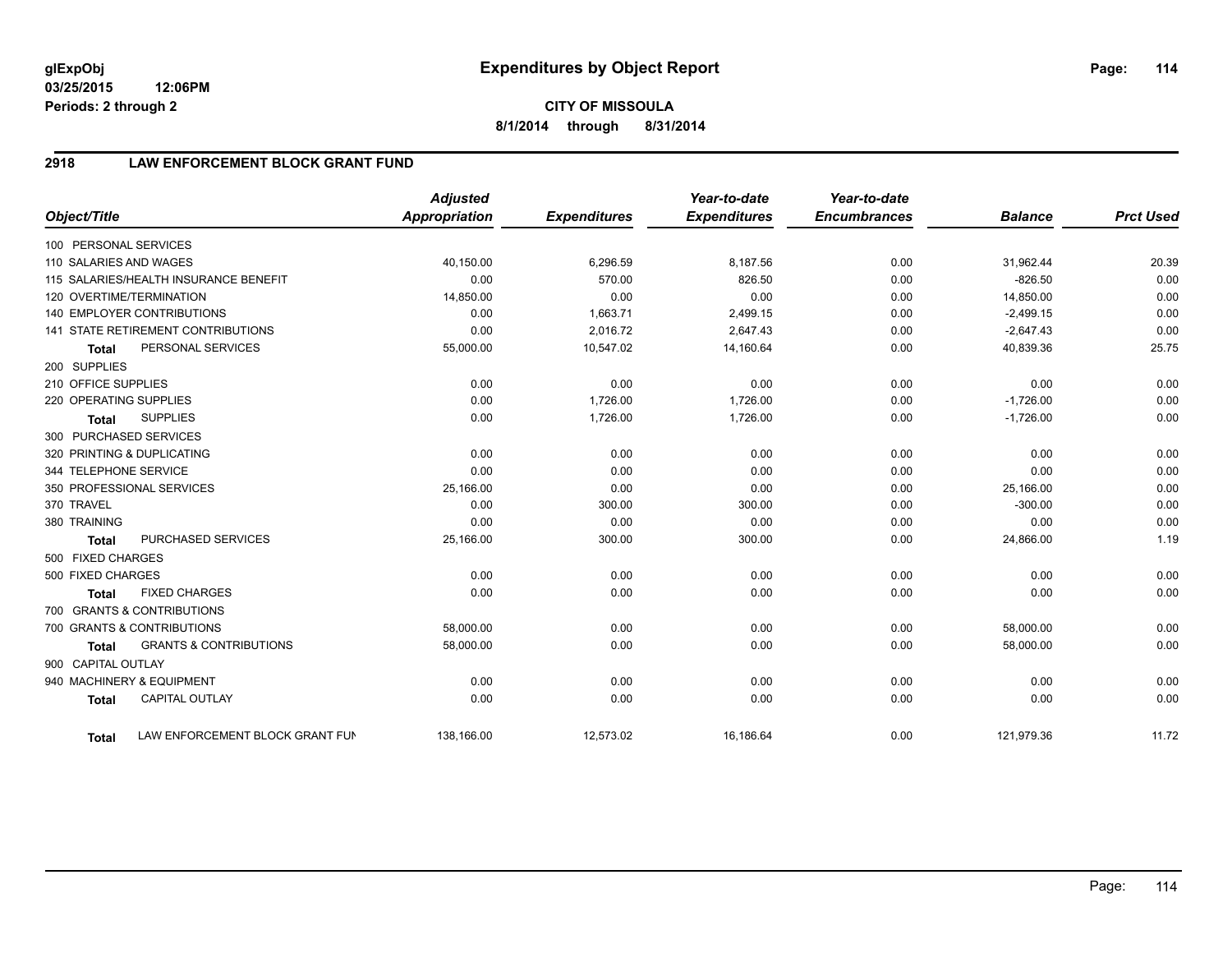### **2919 HIDTA FUND**

**290 POLICE**

| Object/Title           |                                    | <b>Adjusted</b><br>Appropriation | <b>Expenditures</b> | Year-to-date<br><b>Expenditures</b> | Year-to-date<br><b>Encumbrances</b> | <b>Balance</b>   | <b>Prct Used</b> |
|------------------------|------------------------------------|----------------------------------|---------------------|-------------------------------------|-------------------------------------|------------------|------------------|
|                        |                                    |                                  |                     |                                     |                                     |                  |                  |
| 100 PERSONAL SERVICES  | 120 OVERTIME/TERMINATION           | 15,000.00                        | 0.00                | 0.00                                | 0.00                                | 15,000.00        | 0.00             |
|                        | <b>140 EMPLOYER CONTRIBUTIONS</b>  | 1,350.00                         |                     |                                     |                                     |                  |                  |
|                        | 141 STATE RETIREMENT CONTRIBUTIONS | 0.00                             | 0.00<br>0.00        | 0.00<br>0.00                        | 0.00                                | 1,350.00<br>0.00 | 0.00<br>0.00     |
|                        | PERSONAL SERVICES                  | 16,350.00                        | 0.00                | 0.00                                | 0.00<br>0.00                        | 16,350.00        | 0.00             |
| <b>Total</b>           |                                    |                                  |                     |                                     |                                     |                  |                  |
| 200 SUPPLIES           |                                    |                                  |                     |                                     |                                     |                  |                  |
| 210 OFFICE SUPPLIES    |                                    | 500.00                           | 0.00                | 0.00                                | 0.00                                | 500.00           | 0.00             |
| 220 OPERATING SUPPLIES |                                    | 500.00                           | 0.00                | 338.32                              | 0.00                                | 161.68           | 67.66            |
| Total                  | <b>SUPPLIES</b>                    | 1,000.00                         | 0.00                | 338.32                              | 0.00                                | 661.68           | 33.83            |
| 300 PURCHASED SERVICES |                                    |                                  |                     |                                     |                                     |                  |                  |
|                        | 341 ELECTRICITY & NATURAL GAS      | 4,600.00                         | 0.00                | 0.00                                | 0.00                                | 4,600.00         | 0.00             |
| 344 TELEPHONE SERVICE  |                                    | 250.00                           | 0.00                | 0.00                                | 0.00                                | 250.00           | 0.00             |
|                        | 350 PROFESSIONAL SERVICES          | 4,000.00                         | 100.00              | 167.50                              | 0.00                                | 3,832.50         | 4.19             |
|                        | 360 REPAIR & MAINTENANCE           | 1,200.00                         | 0.00                | 0.00                                | 0.00                                | 1,200.00         | 0.00             |
| 370 TRAVEL             |                                    | 1.500.00                         | 0.00                | 0.00                                | 0.00                                | 1,500.00         | 0.00             |
| 380 TRAINING           |                                    | 1,500.00                         | 0.00                | 0.00                                | 0.00                                | 1,500.00         | 0.00             |
|                        | 390 OTHER PURCHASED SERVICES       | 200.00                           | 0.00                | 0.00                                | 0.00                                | 200.00           | 0.00             |
| <b>Total</b>           | PURCHASED SERVICES                 | 13,250.00                        | 100.00              | 167.50                              | 0.00                                | 13,082.50        | 1.26             |
| 500 FIXED CHARGES      |                                    |                                  |                     |                                     |                                     |                  |                  |
| 500 FIXED CHARGES      |                                    | 11,700.00                        | 1.719.87            | 5,159.61                            | 0.00                                | 6,540.39         | 44.10            |
| <b>Total</b>           | <b>FIXED CHARGES</b>               | 11,700.00                        | 1,719.87            | 5,159.61                            | 0.00                                | 6,540.39         | 44.10            |
|                        | 700 GRANTS & CONTRIBUTIONS         |                                  |                     |                                     |                                     |                  |                  |
|                        | 700 GRANTS & CONTRIBUTIONS         | 100.000.00                       | 970.00              | 970.00                              | 0.00                                | 99,030.00        | 0.97             |
| <b>Total</b>           | <b>GRANTS &amp; CONTRIBUTIONS</b>  | 100,000.00                       | 970.00              | 970.00                              | 0.00                                | 99,030.00        | 0.97             |
| 900 CAPITAL OUTLAY     |                                    |                                  |                     |                                     |                                     |                  |                  |
| 920 BUILDINGS          |                                    | 50,000.00                        | 0.00                | 0.00                                | 0.00                                | 50,000.00        | 0.00             |
| <b>Total</b>           | <b>CAPITAL OUTLAY</b>              | 50,000.00                        | 0.00                | 0.00                                | 0.00                                | 50,000.00        | 0.00             |
|                        |                                    |                                  |                     |                                     |                                     |                  |                  |
| <b>Total</b>           | <b>POLICE</b>                      | 192,300.00                       | 2,789.87            | 6,635.43                            | 0.00                                | 185,664.57       | 3.45             |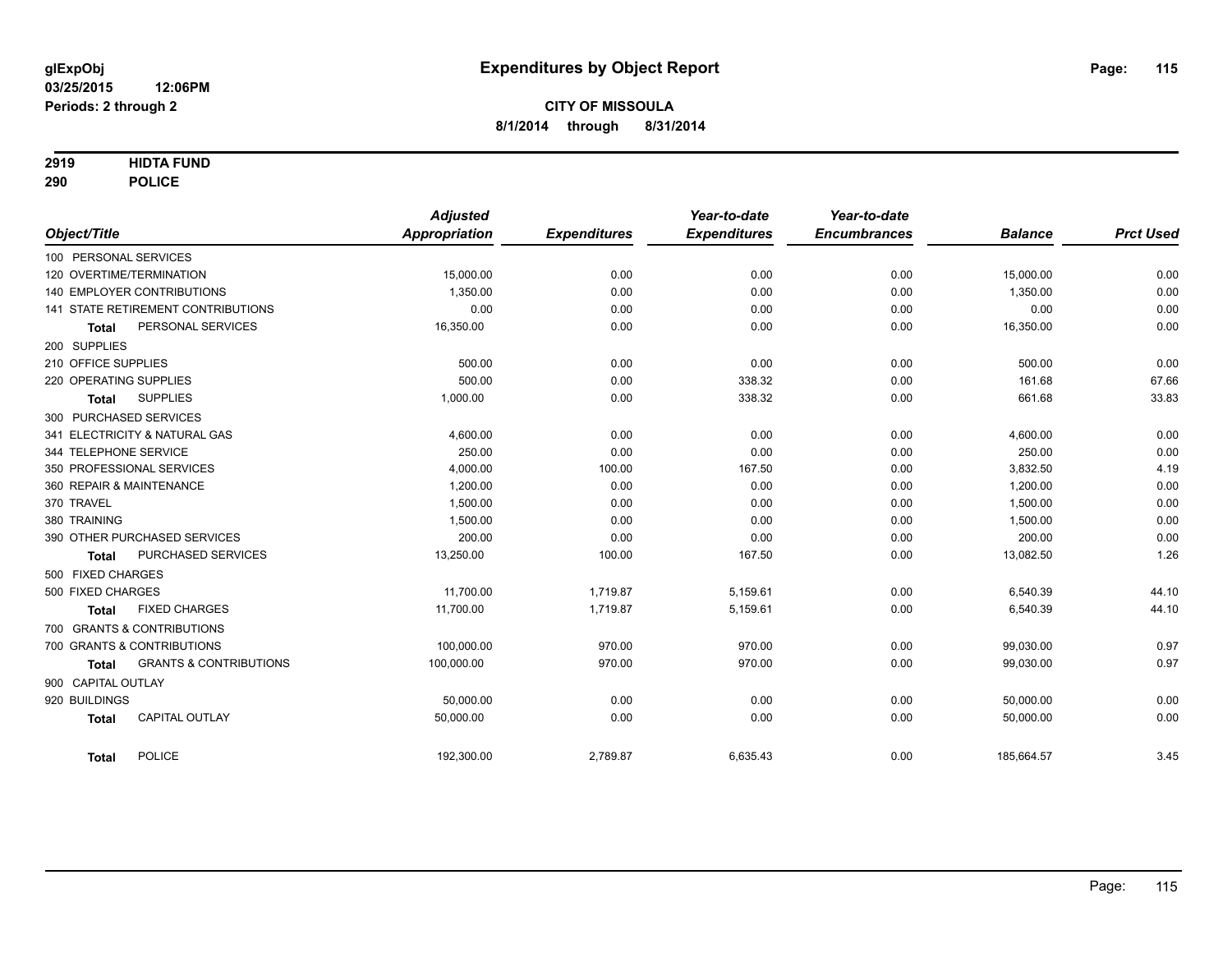**2919 HIDTA FUND**

|                                            | <b>Adjusted</b>      |                     | Year-to-date        | Year-to-date        |                |                  |
|--------------------------------------------|----------------------|---------------------|---------------------|---------------------|----------------|------------------|
| Object/Title                               | <b>Appropriation</b> | <b>Expenditures</b> | <b>Expenditures</b> | <b>Encumbrances</b> | <b>Balance</b> | <b>Prct Used</b> |
| 100 PERSONAL SERVICES                      |                      |                     |                     |                     |                |                  |
| 120 OVERTIME/TERMINATION                   | 15,000.00            | 0.00                | 0.00                | 0.00                | 15,000.00      | 0.00             |
| <b>140 EMPLOYER CONTRIBUTIONS</b>          | 1,350.00             | 0.00                | 0.00                | 0.00                | 1,350.00       | 0.00             |
| <b>141 STATE RETIREMENT CONTRIBUTIONS</b>  | 0.00                 | 0.00                | 0.00                | 0.00                | 0.00           | 0.00             |
| PERSONAL SERVICES<br><b>Total</b>          | 16,350.00            | 0.00                | 0.00                | 0.00                | 16,350.00      | 0.00             |
| 200 SUPPLIES                               |                      |                     |                     |                     |                |                  |
| 210 OFFICE SUPPLIES                        | 500.00               | 0.00                | 0.00                | 0.00                | 500.00         | 0.00             |
| 220 OPERATING SUPPLIES                     | 500.00               | 0.00                | 338.32              | 0.00                | 161.68         | 67.66            |
| <b>SUPPLIES</b><br><b>Total</b>            | 1,000.00             | 0.00                | 338.32              | 0.00                | 661.68         | 33.83            |
| 300 PURCHASED SERVICES                     |                      |                     |                     |                     |                |                  |
| 341 ELECTRICITY & NATURAL GAS              | 4,600.00             | 0.00                | 0.00                | 0.00                | 4,600.00       | 0.00             |
| 344 TELEPHONE SERVICE                      | 250.00               | 0.00                | 0.00                | 0.00                | 250.00         | 0.00             |
| 350 PROFESSIONAL SERVICES                  | 4,000.00             | 100.00              | 167.50              | 0.00                | 3,832.50       | 4.19             |
| 360 REPAIR & MAINTENANCE                   | 1,200.00             | 0.00                | 0.00                | 0.00                | 1,200.00       | 0.00             |
| 370 TRAVEL                                 | 1,500.00             | 0.00                | 0.00                | 0.00                | 1,500.00       | 0.00             |
| 380 TRAINING                               | 1,500.00             | 0.00                | 0.00                | 0.00                | 1,500.00       | 0.00             |
| 390 OTHER PURCHASED SERVICES               | 200.00               | 0.00                | 0.00                | 0.00                | 200.00         | 0.00             |
| PURCHASED SERVICES<br><b>Total</b>         | 13,250.00            | 100.00              | 167.50              | 0.00                | 13,082.50      | 1.26             |
| 500 FIXED CHARGES                          |                      |                     |                     |                     |                |                  |
| 500 FIXED CHARGES                          | 11,700.00            | 1,719.87            | 5,159.61            | 0.00                | 6,540.39       | 44.10            |
| <b>FIXED CHARGES</b><br>Total              | 11,700.00            | 1,719.87            | 5,159.61            | 0.00                | 6,540.39       | 44.10            |
| 700 GRANTS & CONTRIBUTIONS                 |                      |                     |                     |                     |                |                  |
| 700 GRANTS & CONTRIBUTIONS                 | 100,000.00           | 970.00              | 970.00              | 0.00                | 99,030.00      | 0.97             |
| <b>GRANTS &amp; CONTRIBUTIONS</b><br>Total | 100,000.00           | 970.00              | 970.00              | 0.00                | 99,030.00      | 0.97             |
| 900 CAPITAL OUTLAY                         |                      |                     |                     |                     |                |                  |
| 920 BUILDINGS                              | 50,000.00            | 0.00                | 0.00                | 0.00                | 50,000.00      | 0.00             |
| <b>CAPITAL OUTLAY</b><br><b>Total</b>      | 50,000.00            | 0.00                | 0.00                | 0.00                | 50,000.00      | 0.00             |
| <b>HIDTA FUND</b><br><b>Total</b>          | 192,300.00           | 2,789.87            | 6,635.43            | 0.00                | 185,664.57     | 3.45             |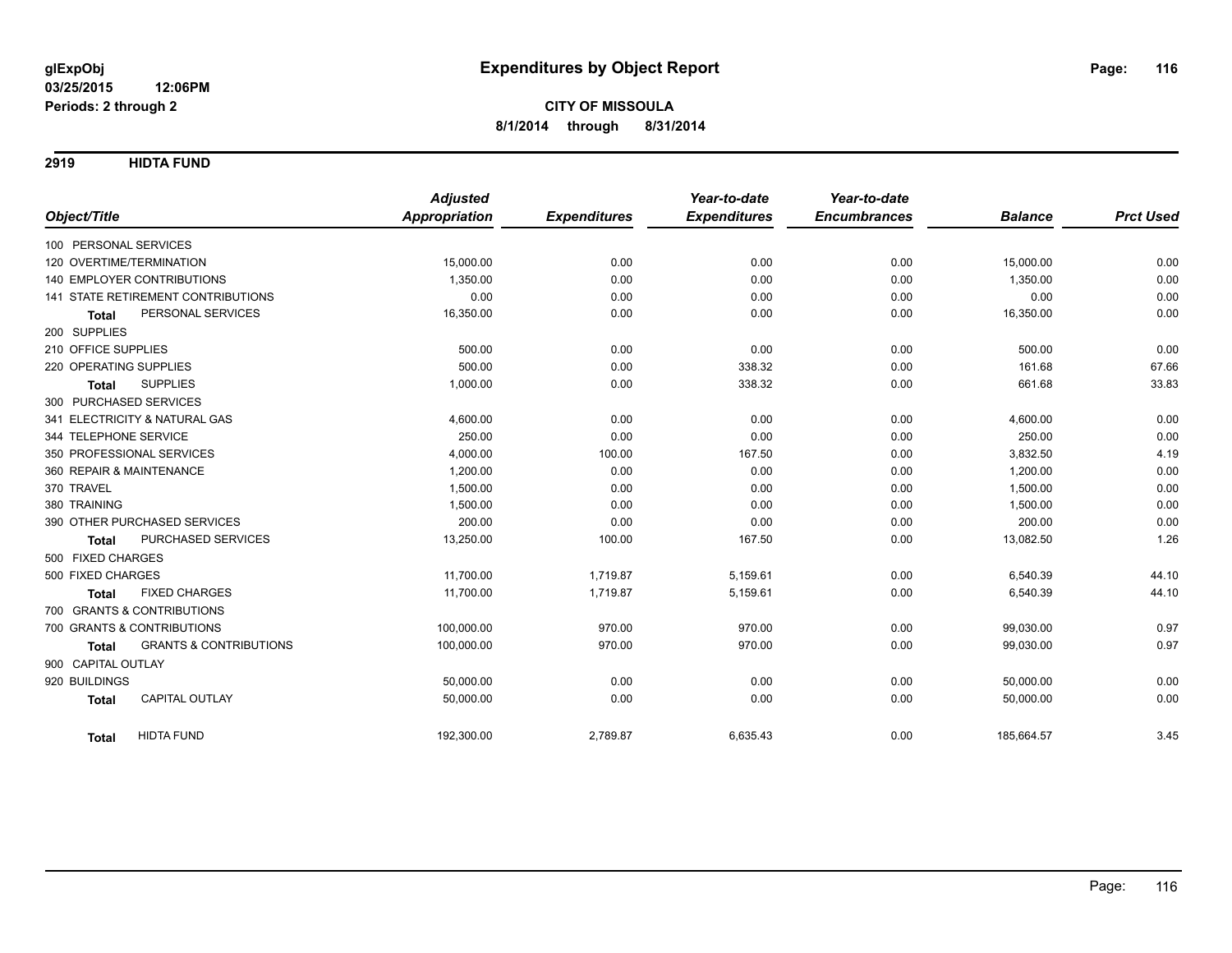#### **2939 CDBG PROGRAM INCOME ACCOUNT**

**400 ENTITLEMENT GRANTS**

| Object/Title                              | <b>Adjusted</b><br>Appropriation | <b>Expenditures</b> | Year-to-date<br><b>Expenditures</b> | Year-to-date<br><b>Encumbrances</b> | <b>Balance</b> | <b>Prct Used</b> |
|-------------------------------------------|----------------------------------|---------------------|-------------------------------------|-------------------------------------|----------------|------------------|
| 300 PURCHASED SERVICES                    |                                  |                     |                                     |                                     |                |                  |
| 350 PROFESSIONAL SERVICES                 | 14,383.00                        | 0.00                | 0.00                                | 0.00                                | 14,383.00      | 0.00             |
| <b>PURCHASED SERVICES</b><br><b>Total</b> | 14,383.00                        | 0.00                | 0.00                                | 0.00                                | 14,383.00      | 0.00             |
| 800 OTHER OBJECTS                         |                                  |                     |                                     |                                     |                |                  |
| 820 TRANSFERS TO OTHER FUNDS              | 0.00                             | 0.00                | 0.00                                | 0.00                                | 0.00           | 0.00             |
| OTHER OBJECTS<br><b>Total</b>             | 0.00                             | 0.00                | 0.00                                | 0.00                                | 0.00           | 0.00             |
|                                           |                                  |                     |                                     |                                     |                |                  |
| <b>ENTITLEMENT GRANTS</b><br><b>Total</b> | 14,383.00                        | 0.00                | 0.00                                | 0.00                                | 14,383.00      | 0.00             |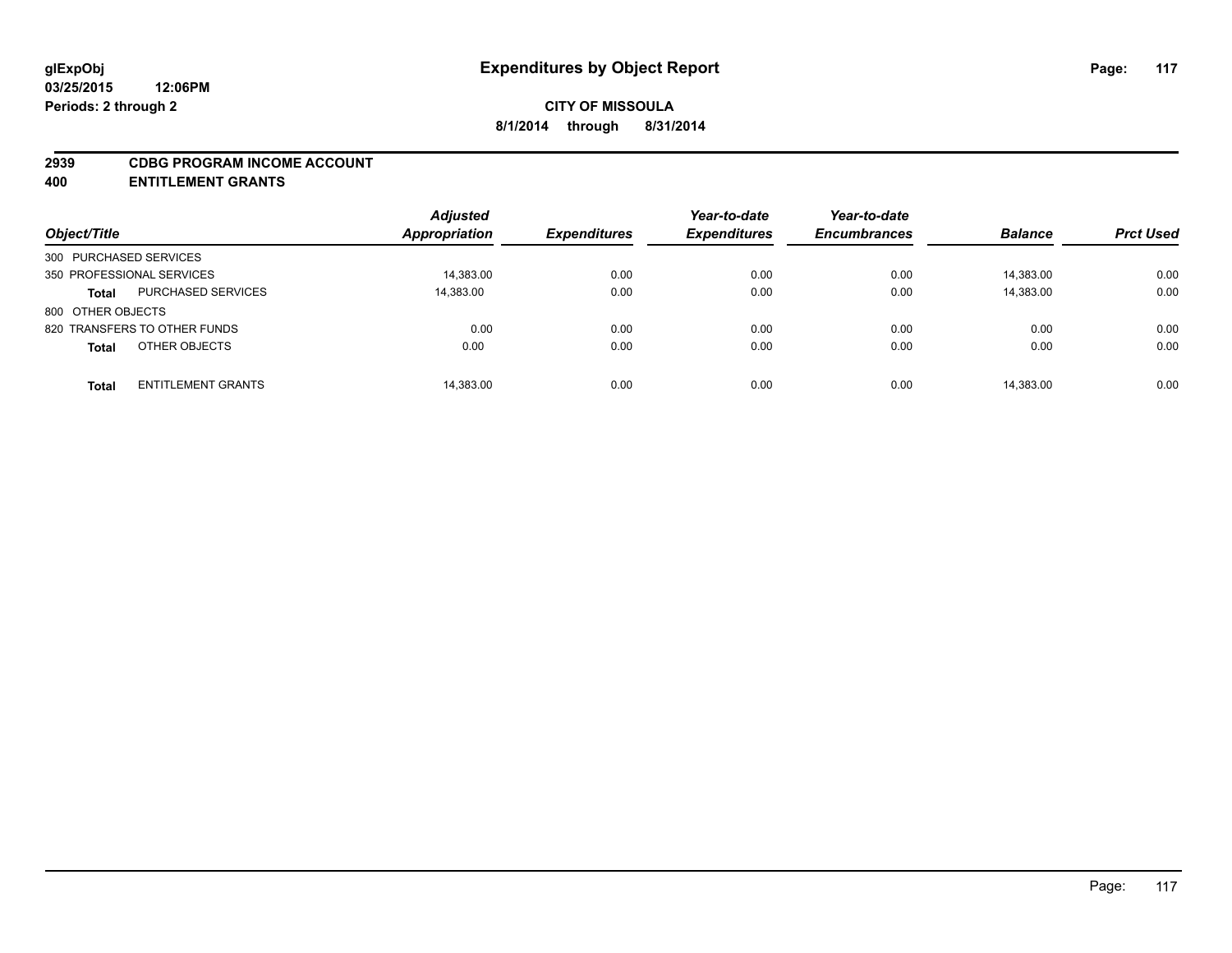### **2939 CDBG PROGRAM INCOME ACCOUNT**

| Object/Title              |                              | <b>Adjusted</b><br>Appropriation | <b>Expenditures</b> | Year-to-date<br><b>Expenditures</b> | Year-to-date<br><b>Encumbrances</b> | <b>Balance</b> | <b>Prct Used</b> |
|---------------------------|------------------------------|----------------------------------|---------------------|-------------------------------------|-------------------------------------|----------------|------------------|
| 300 PURCHASED SERVICES    |                              |                                  |                     |                                     |                                     |                |                  |
| 350 PROFESSIONAL SERVICES |                              | 14,383.00                        | 0.00                | 0.00                                | 0.00                                | 14.383.00      | 0.00             |
| <b>Total</b>              | <b>PURCHASED SERVICES</b>    | 14,383.00                        | 0.00                | 0.00                                | 0.00                                | 14,383.00      | 0.00             |
| 800 OTHER OBJECTS         |                              |                                  |                     |                                     |                                     |                |                  |
|                           | 820 TRANSFERS TO OTHER FUNDS | 0.00                             | 0.00                | 0.00                                | 0.00                                | 0.00           | 0.00             |
| <b>Total</b>              | OTHER OBJECTS                | 0.00                             | 0.00                | 0.00                                | 0.00                                | 0.00           | 0.00             |
| <b>Total</b>              | CDBG PROGRAM INCOME ACCOUNT  | 14,383.00                        | 0.00                | 0.00                                | 0.00                                | 14,383.00      | 0.00             |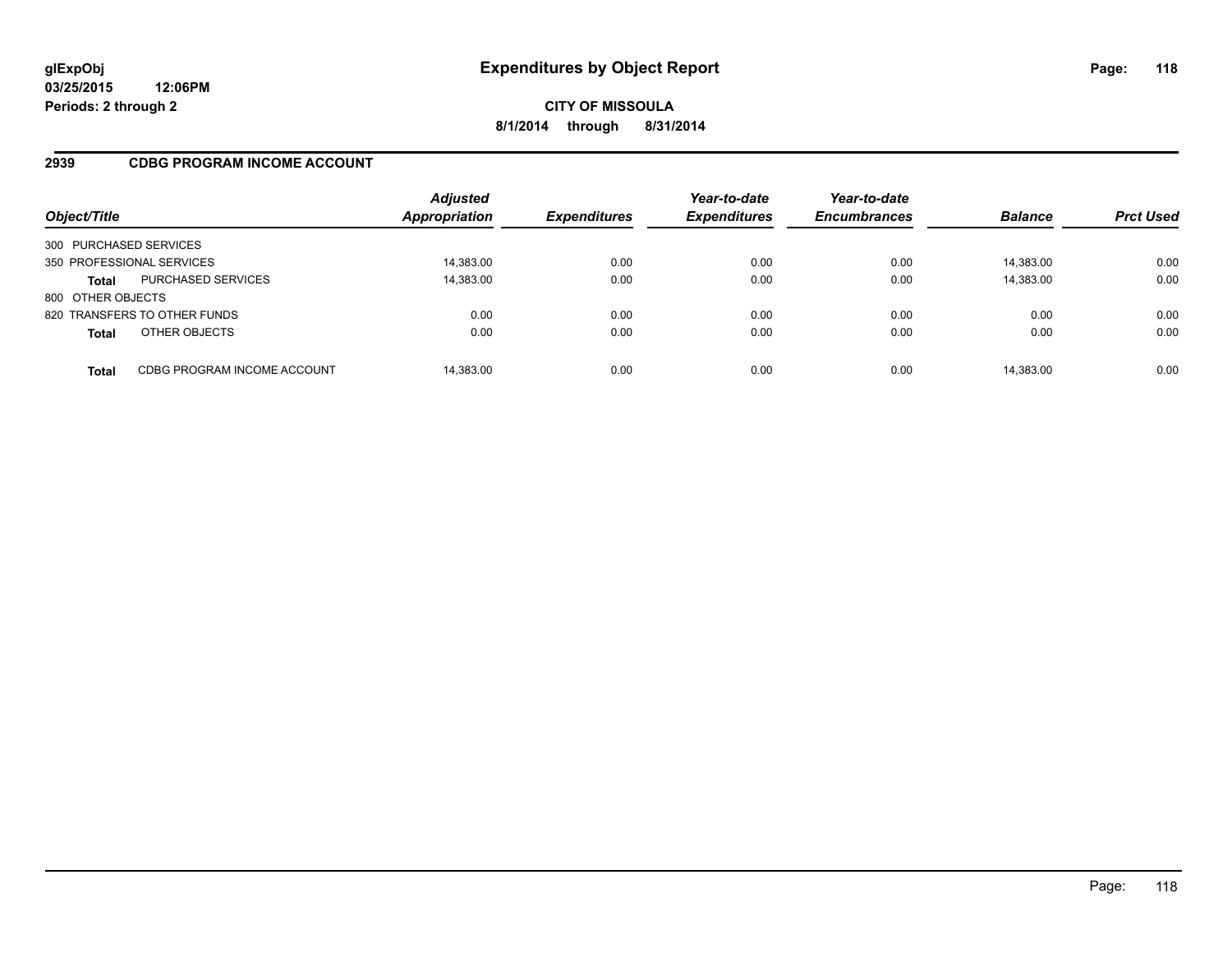### **2940 CDBG FUND**

**400 ENTITLEMENT GRANTS**

| Object/Title                                      | <b>Adjusted</b><br>Appropriation | <b>Expenditures</b> | Year-to-date<br><b>Expenditures</b> | Year-to-date<br><b>Encumbrances</b> | <b>Balance</b> | <b>Prct Used</b> |
|---------------------------------------------------|----------------------------------|---------------------|-------------------------------------|-------------------------------------|----------------|------------------|
| 300 PURCHASED SERVICES                            |                                  |                     |                                     |                                     |                |                  |
| 350 PROFESSIONAL SERVICES                         | 130.366.00                       | 0.00                | 0.00                                | 0.00                                | 130.366.00     | 0.00             |
| <b>PURCHASED SERVICES</b><br><b>Total</b>         | 130.366.00                       | 0.00                | 0.00                                | 0.00                                | 130.366.00     | 0.00             |
| 700 GRANTS & CONTRIBUTIONS                        |                                  |                     |                                     |                                     |                |                  |
| 700 GRANTS & CONTRIBUTIONS                        | 489.707.00                       | 1.695.28            | 1.695.28                            | 0.00                                | 488.011.72     | 0.35             |
| <b>GRANTS &amp; CONTRIBUTIONS</b><br><b>Total</b> | 489.707.00                       | 1.695.28            | 1.695.28                            | 0.00                                | 488.011.72     | 0.35             |
| <b>ENTITLEMENT GRANTS</b><br><b>Total</b>         | 620.073.00                       | 1.695.28            | 1.695.28                            | 0.00                                | 618.377.72     | 0.27             |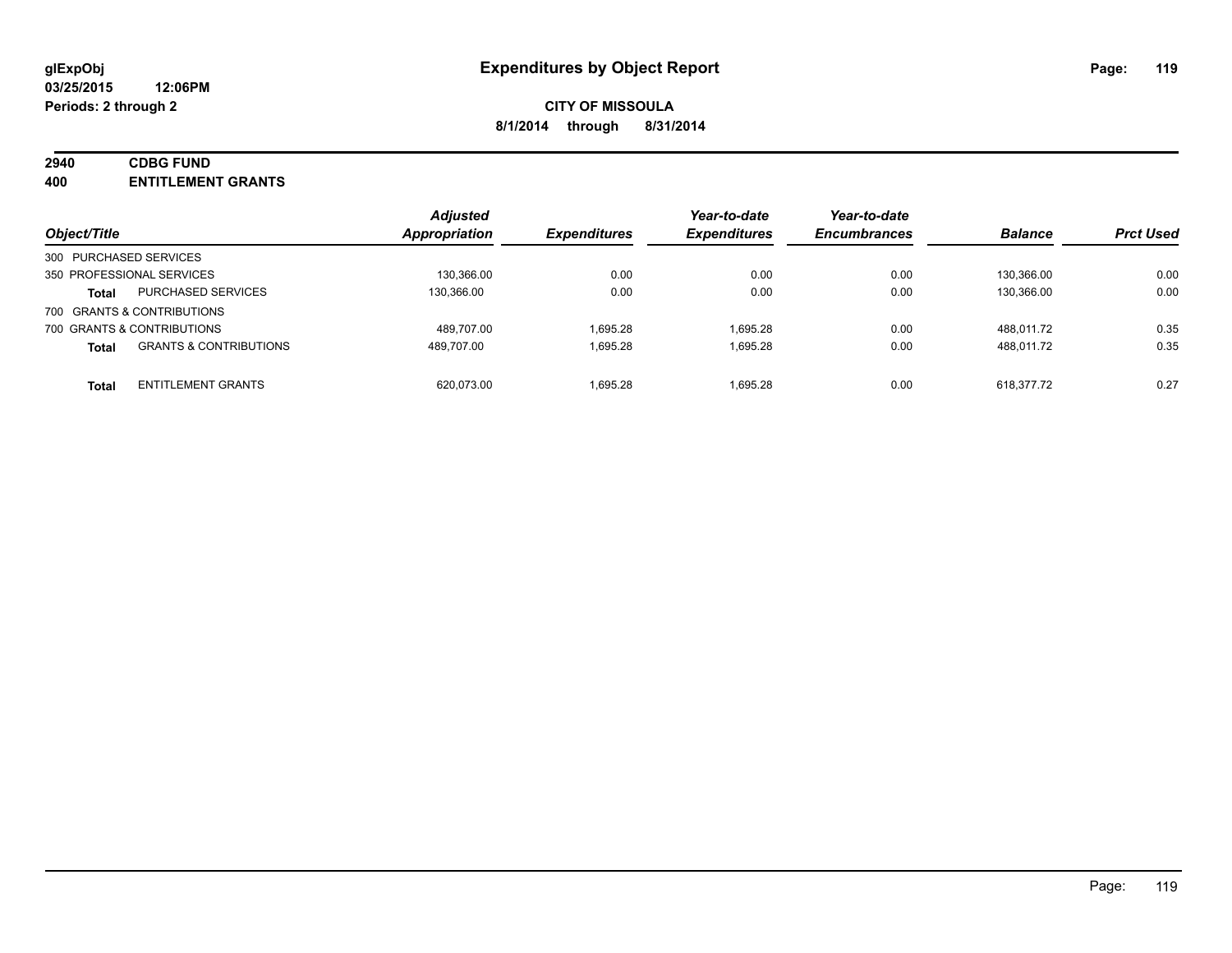**2940 CDBG FUND**

| Object/Title                                      | <b>Adjusted</b><br>Appropriation | <b>Expenditures</b> | Year-to-date<br><b>Expenditures</b> | Year-to-date<br><b>Encumbrances</b> | <b>Balance</b> | <b>Prct Used</b> |
|---------------------------------------------------|----------------------------------|---------------------|-------------------------------------|-------------------------------------|----------------|------------------|
| 300 PURCHASED SERVICES                            |                                  |                     |                                     |                                     |                |                  |
| 350 PROFESSIONAL SERVICES                         | 130,366.00                       | 0.00                | 0.00                                | 0.00                                | 130.366.00     | 0.00             |
| PURCHASED SERVICES<br><b>Total</b>                | 130,366.00                       | 0.00                | 0.00                                | 0.00                                | 130.366.00     | 0.00             |
| 700 GRANTS & CONTRIBUTIONS                        |                                  |                     |                                     |                                     |                |                  |
| 700 GRANTS & CONTRIBUTIONS                        | 489.707.00                       | 1.695.28            | 1.695.28                            | 0.00                                | 488.011.72     | 0.35             |
| <b>GRANTS &amp; CONTRIBUTIONS</b><br><b>Total</b> | 489,707.00                       | 1,695.28            | 1,695.28                            | 0.00                                | 488,011.72     | 0.35             |
| <b>CDBG FUND</b><br><b>Total</b>                  | 620.073.00                       | 1.695.28            | 1.695.28                            | 0.00                                | 618.377.72     | 0.27             |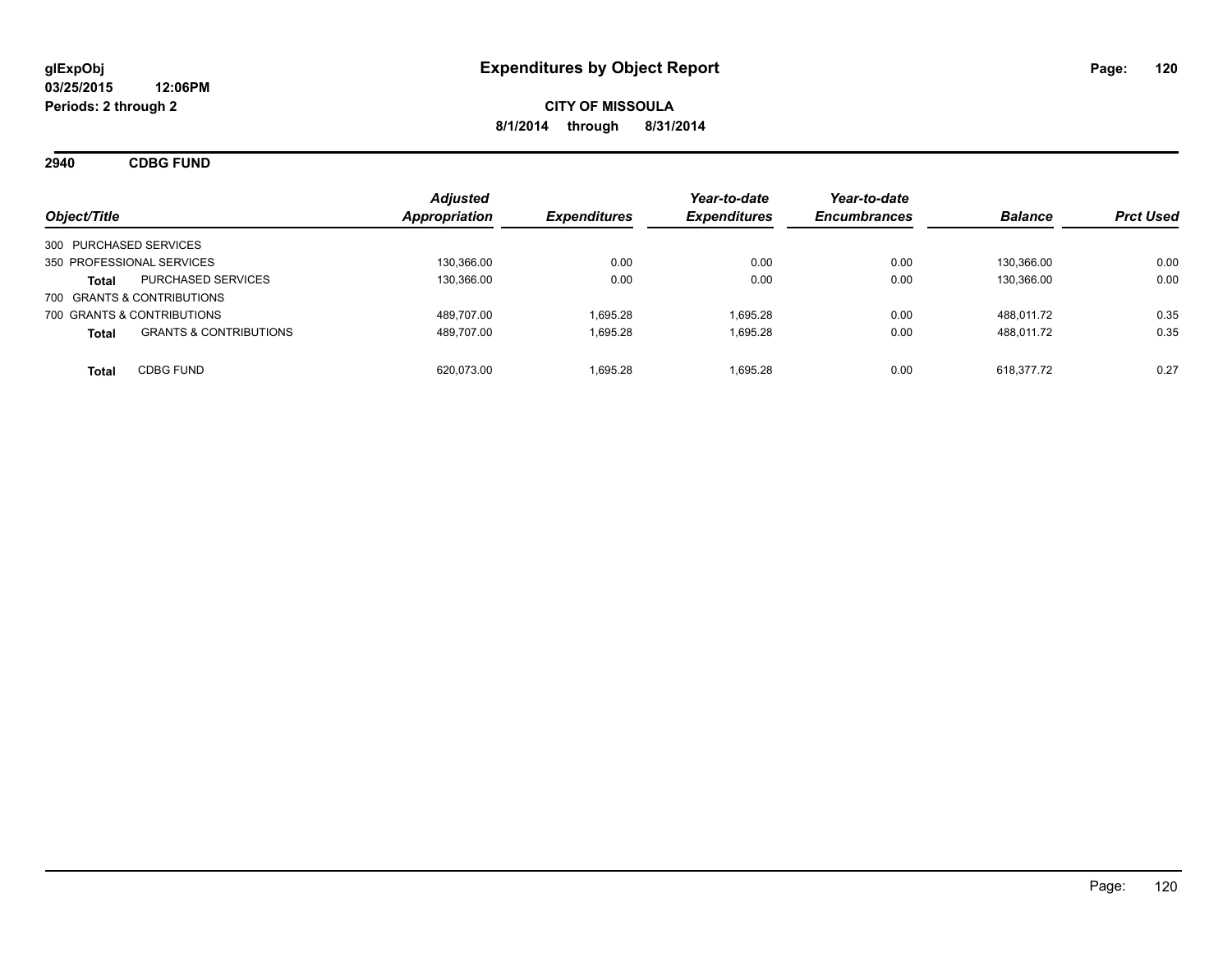#### **2941 HOME FUND**

**400 ENTITLEMENT GRANTS**

| Object/Title      |                                   | <b>Adjusted</b><br><b>Appropriation</b> | <b>Expenditures</b> | Year-to-date<br><b>Expenditures</b> | Year-to-date<br><b>Encumbrances</b> | <b>Balance</b> | <b>Prct Used</b> |
|-------------------|-----------------------------------|-----------------------------------------|---------------------|-------------------------------------|-------------------------------------|----------------|------------------|
|                   |                                   |                                         |                     |                                     |                                     |                |                  |
|                   | 300 PURCHASED SERVICES            |                                         |                     |                                     |                                     |                |                  |
|                   | 350 PROFESSIONAL SERVICES         | 352.009.00                              | 0.00                | 0.00                                | 0.00                                | 352.009.00     | 0.00             |
| <b>Total</b>      | <b>PURCHASED SERVICES</b>         | 352,009.00                              | 0.00                | 0.00                                | 0.00                                | 352.009.00     | 0.00             |
|                   | 700 GRANTS & CONTRIBUTIONS        |                                         |                     |                                     |                                     |                |                  |
|                   | 700 GRANTS & CONTRIBUTIONS        | 0.00                                    | 89.743.89           | 89.743.89                           | 0.00                                | -89.743.89     | 0.00             |
| <b>Total</b>      | <b>GRANTS &amp; CONTRIBUTIONS</b> | 0.00                                    | 89.743.89           | 89.743.89                           | 0.00                                | $-89.743.89$   | 0.00             |
| 800 OTHER OBJECTS |                                   |                                         |                     |                                     |                                     |                |                  |
|                   | 820 TRANSFERS TO OTHER FUNDS      | 0.00                                    | 0.00                | 0.00                                | 0.00                                | 0.00           | 0.00             |
| 845 CONTINGENCY   |                                   | 0.00                                    | 0.00                | 0.00                                | 0.00                                | 0.00           | 0.00             |
| <b>Total</b>      | OTHER OBJECTS                     | 0.00                                    | 0.00                | 0.00                                | 0.00                                | 0.00           | 0.00             |
| <b>Total</b>      | <b>ENTITLEMENT GRANTS</b>         | 352.009.00                              | 89.743.89           | 89.743.89                           | 0.00                                | 262.265.11     | 25.49            |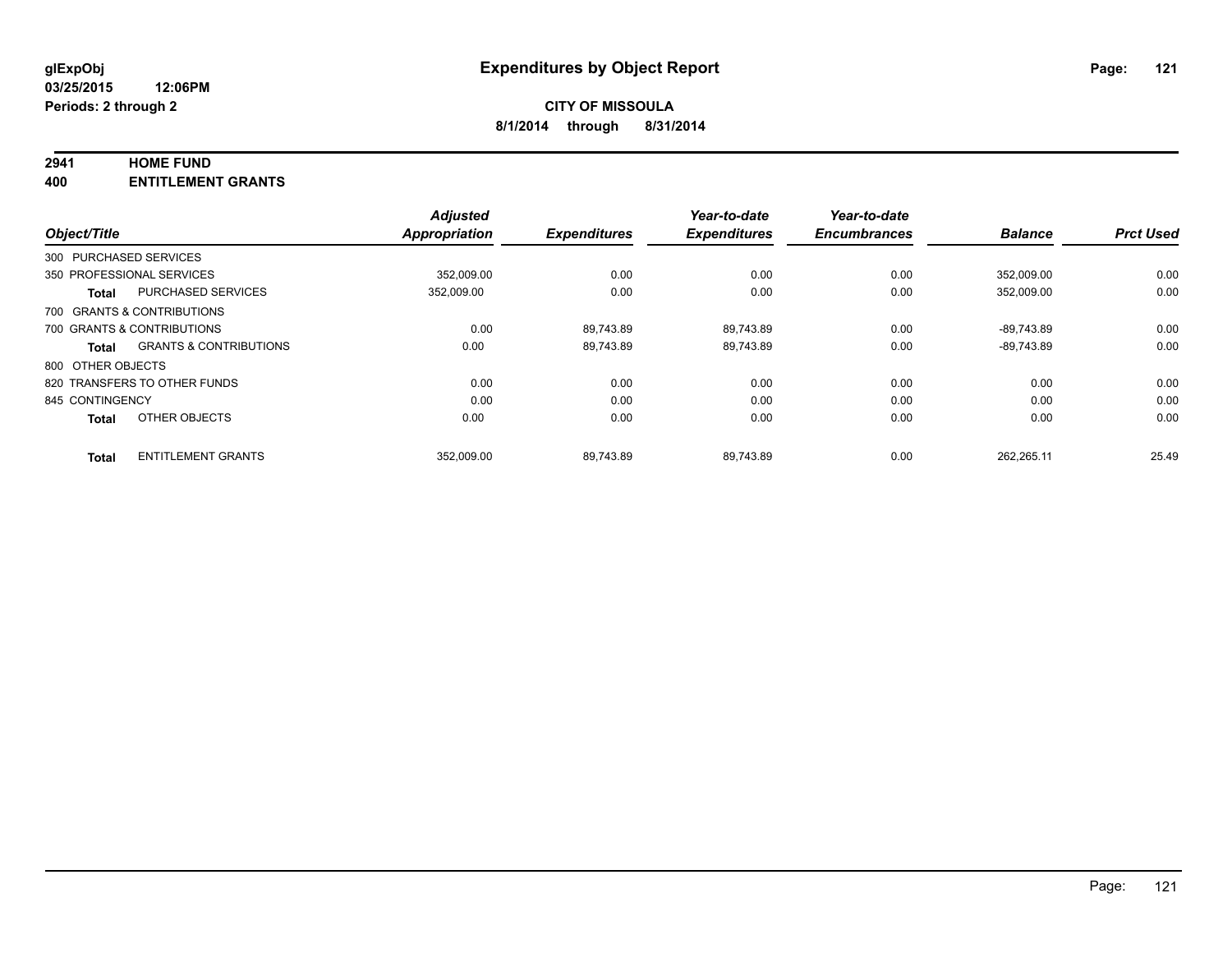**2941 HOME FUND**

| Object/Title           |                                   | <b>Adjusted</b><br><b>Appropriation</b> | <b>Expenditures</b> | Year-to-date<br><b>Expenditures</b> | Year-to-date<br><b>Encumbrances</b> | <b>Balance</b> | <b>Prct Used</b> |
|------------------------|-----------------------------------|-----------------------------------------|---------------------|-------------------------------------|-------------------------------------|----------------|------------------|
| 300 PURCHASED SERVICES |                                   |                                         |                     |                                     |                                     |                |                  |
|                        | 350 PROFESSIONAL SERVICES         | 352,009.00                              | 0.00                | 0.00                                | 0.00                                | 352.009.00     | 0.00             |
| <b>Total</b>           | <b>PURCHASED SERVICES</b>         | 352,009.00                              | 0.00                | 0.00                                | 0.00                                | 352,009.00     | 0.00             |
|                        | 700 GRANTS & CONTRIBUTIONS        |                                         |                     |                                     |                                     |                |                  |
|                        | 700 GRANTS & CONTRIBUTIONS        | 0.00                                    | 89.743.89           | 89.743.89                           | 0.00                                | $-89.743.89$   | 0.00             |
| Total                  | <b>GRANTS &amp; CONTRIBUTIONS</b> | 0.00                                    | 89.743.89           | 89,743.89                           | 0.00                                | $-89,743.89$   | 0.00             |
| 800 OTHER OBJECTS      |                                   |                                         |                     |                                     |                                     |                |                  |
|                        | 820 TRANSFERS TO OTHER FUNDS      | 0.00                                    | 0.00                | 0.00                                | 0.00                                | 0.00           | 0.00             |
| 845 CONTINGENCY        |                                   | 0.00                                    | 0.00                | 0.00                                | 0.00                                | 0.00           | 0.00             |
| <b>Total</b>           | OTHER OBJECTS                     | 0.00                                    | 0.00                | 0.00                                | 0.00                                | 0.00           | 0.00             |
| <b>Total</b>           | <b>HOME FUND</b>                  | 352,009.00                              | 89.743.89           | 89.743.89                           | 0.00                                | 262.265.11     | 25.49            |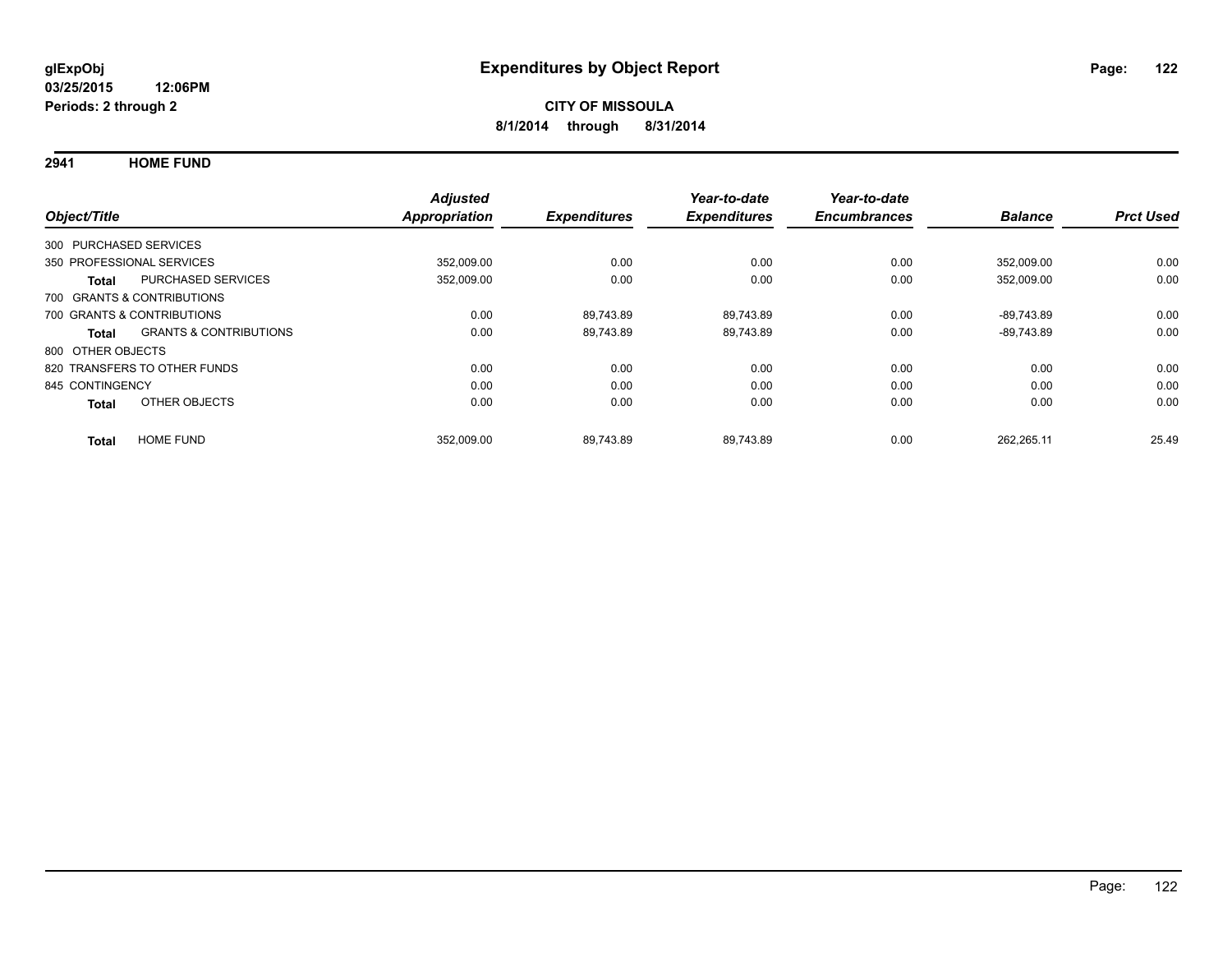#### **2942 ADDI PROGRAM**

**400 ENTITLEMENT GRANTS**

| Object/Title           |                                   | <b>Adjusted</b><br><b>Appropriation</b> | <b>Expenditures</b> | Year-to-date<br><b>Expenditures</b> | Year-to-date<br><b>Encumbrances</b> | <b>Balance</b> | <b>Prct Used</b> |
|------------------------|-----------------------------------|-----------------------------------------|---------------------|-------------------------------------|-------------------------------------|----------------|------------------|
| 300 PURCHASED SERVICES |                                   |                                         |                     |                                     |                                     |                |                  |
|                        | 350 PROFESSIONAL SERVICES         | 0.00                                    | 0.00                | 0.00                                | 0.00                                | 0.00           | 0.00             |
| <b>Total</b>           | <b>PURCHASED SERVICES</b>         | 0.00                                    | 0.00                | 0.00                                | 0.00                                | 0.00           | 0.00             |
|                        | 700 GRANTS & CONTRIBUTIONS        |                                         |                     |                                     |                                     |                |                  |
|                        | 700 GRANTS & CONTRIBUTIONS        | 12.243.00                               | 0.00                | 0.00                                | 0.00                                | 12.243.00      | 0.00             |
| <b>Total</b>           | <b>GRANTS &amp; CONTRIBUTIONS</b> | 12.243.00                               | 0.00                | 0.00                                | 0.00                                | 12.243.00      | 0.00             |
| <b>Total</b>           | <b>ENTITLEMENT GRANTS</b>         | 12.243.00                               | 0.00                | 0.00                                | 0.00                                | 12.243.00      | 0.00             |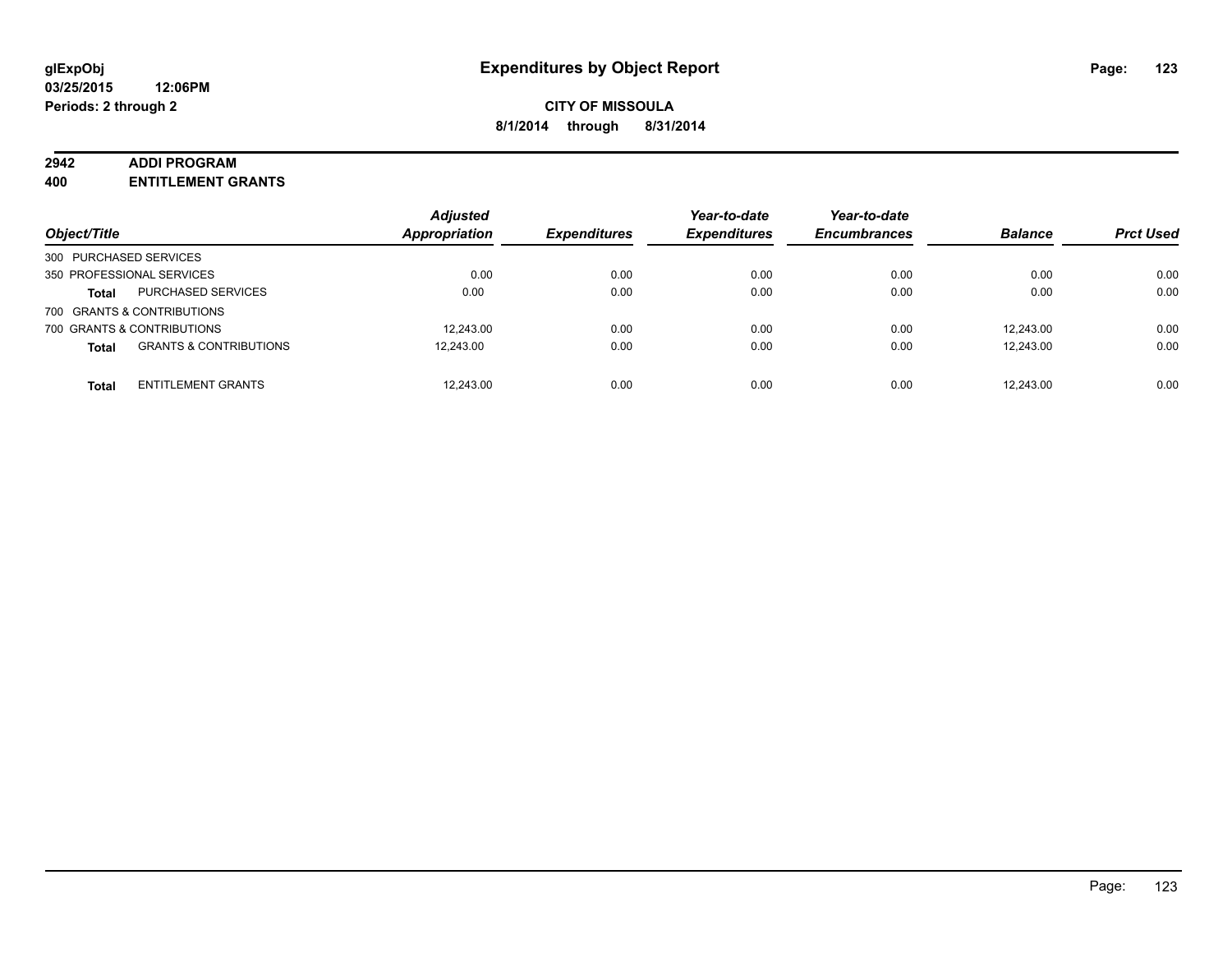**2942 ADDI PROGRAM**

| Object/Title                                      | <b>Adjusted</b><br><b>Appropriation</b> | <b>Expenditures</b> | Year-to-date<br><b>Expenditures</b> | Year-to-date<br><b>Encumbrances</b> | <b>Balance</b> | <b>Prct Used</b> |
|---------------------------------------------------|-----------------------------------------|---------------------|-------------------------------------|-------------------------------------|----------------|------------------|
| 300 PURCHASED SERVICES                            |                                         |                     |                                     |                                     |                |                  |
| 350 PROFESSIONAL SERVICES                         | 0.00                                    | 0.00                | 0.00                                | 0.00                                | 0.00           | 0.00             |
| <b>PURCHASED SERVICES</b><br><b>Total</b>         | 0.00                                    | 0.00                | 0.00                                | 0.00                                | 0.00           | 0.00             |
| 700 GRANTS & CONTRIBUTIONS                        |                                         |                     |                                     |                                     |                |                  |
| 700 GRANTS & CONTRIBUTIONS                        | 12.243.00                               | 0.00                | 0.00                                | 0.00                                | 12.243.00      | 0.00             |
| <b>GRANTS &amp; CONTRIBUTIONS</b><br><b>Total</b> | 12,243.00                               | 0.00                | 0.00                                | 0.00                                | 12,243.00      | 0.00             |
| <b>ADDI PROGRAM</b><br><b>Total</b>               | 12.243.00                               | 0.00                | 0.00                                | 0.00                                | 12.243.00      | 0.00             |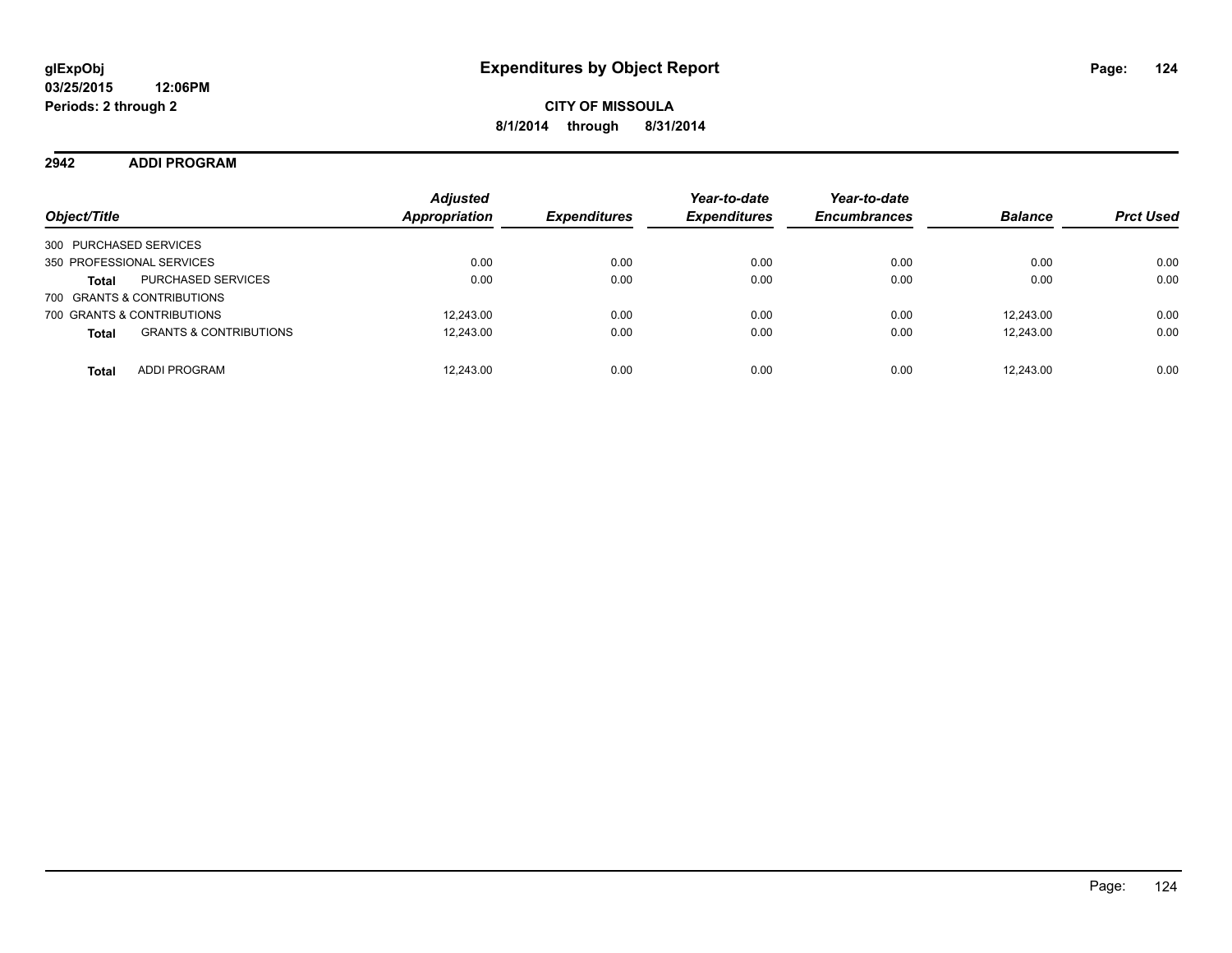#### **2943 CITY HOME PROGRAM INCOME**

**400 ENTITLEMENT GRANTS**

|                            |                                   | <b>Adjusted</b> |                     | Year-to-date        | Year-to-date        |                |                  |
|----------------------------|-----------------------------------|-----------------|---------------------|---------------------|---------------------|----------------|------------------|
| Object/Title               |                                   | Appropriation   | <b>Expenditures</b> | <b>Expenditures</b> | <b>Encumbrances</b> | <b>Balance</b> | <b>Prct Used</b> |
| 300 PURCHASED SERVICES     |                                   |                 |                     |                     |                     |                |                  |
| 350 PROFESSIONAL SERVICES  |                                   | 35,000.00       | 0.00                | 0.00                | 0.00                | 35,000.00      | 0.00             |
|                            | 390 OTHER PURCHASED SERVICES      | 500.00          | 0.00                | 0.00                | 0.00                | 500.00         | 0.00             |
| <b>Total</b>               | <b>PURCHASED SERVICES</b>         | 35.500.00       | 0.00                | 0.00                | 0.00                | 35.500.00      | 0.00             |
| 700 GRANTS & CONTRIBUTIONS |                                   |                 |                     |                     |                     |                |                  |
| 700 GRANTS & CONTRIBUTIONS |                                   | 0.00            | 0.00                | 0.00                | 0.00                | 0.00           | 0.00             |
| <b>Total</b>               | <b>GRANTS &amp; CONTRIBUTIONS</b> | 0.00            | 0.00                | 0.00                | 0.00                | 0.00           | 0.00             |
| <b>Total</b>               | <b>ENTITLEMENT GRANTS</b>         | 35.500.00       | 0.00                | 0.00                | 0.00                | 35.500.00      | 0.00             |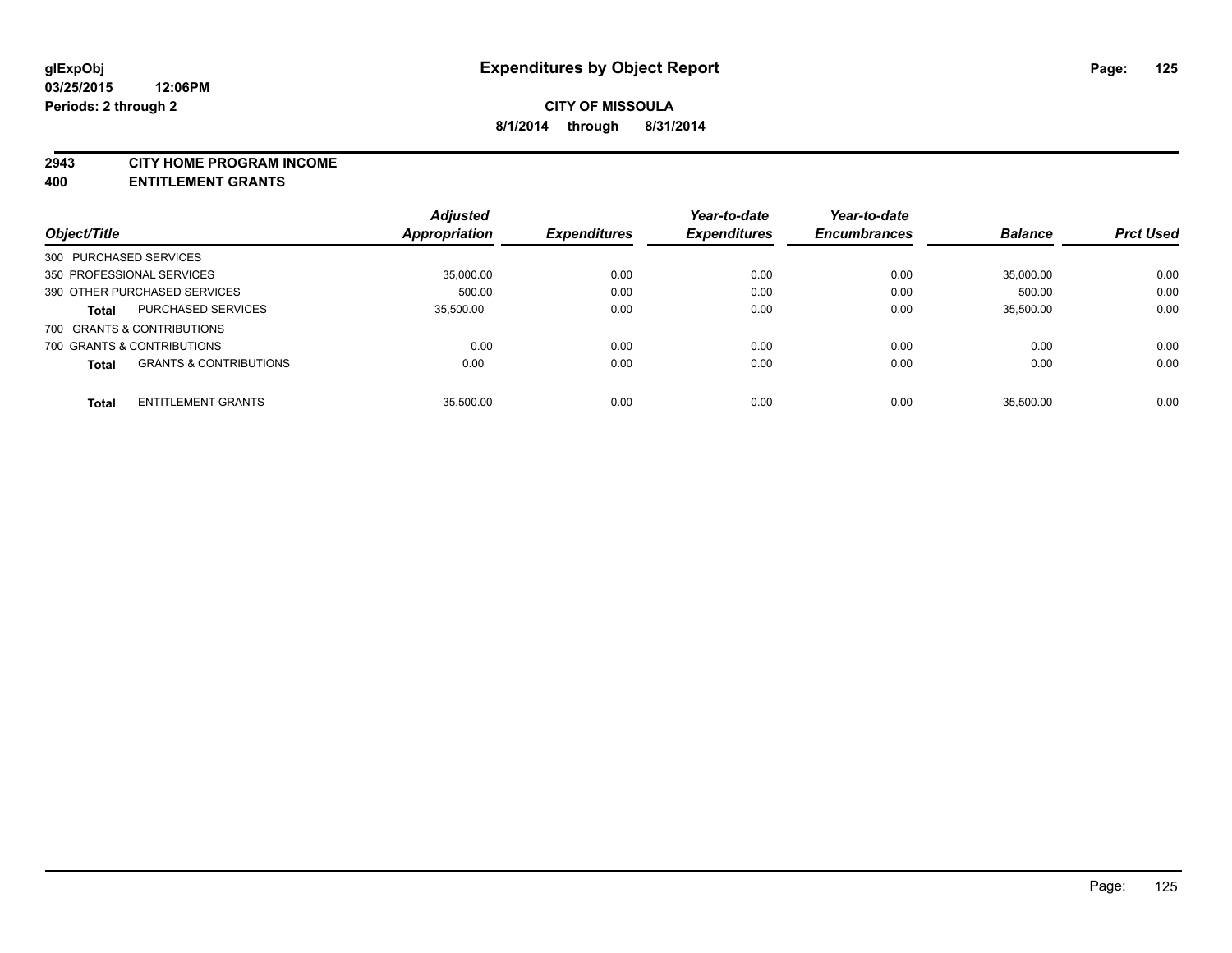#### **2943 CITY HOME PROGRAM INCOME**

| Object/Title           |                                   | <b>Adjusted</b><br>Appropriation | <b>Expenditures</b> | Year-to-date<br><b>Expenditures</b> | Year-to-date<br><b>Encumbrances</b> | <b>Balance</b> | <b>Prct Used</b> |
|------------------------|-----------------------------------|----------------------------------|---------------------|-------------------------------------|-------------------------------------|----------------|------------------|
| 300 PURCHASED SERVICES |                                   |                                  |                     |                                     |                                     |                |                  |
|                        | 350 PROFESSIONAL SERVICES         | 35,000.00                        | 0.00                | 0.00                                | 0.00                                | 35.000.00      | 0.00             |
|                        | 390 OTHER PURCHASED SERVICES      | 500.00                           | 0.00                | 0.00                                | 0.00                                | 500.00         | 0.00             |
| <b>Total</b>           | <b>PURCHASED SERVICES</b>         | 35,500.00                        | 0.00                | 0.00                                | 0.00                                | 35,500.00      | 0.00             |
|                        | 700 GRANTS & CONTRIBUTIONS        |                                  |                     |                                     |                                     |                |                  |
|                        | 700 GRANTS & CONTRIBUTIONS        | 0.00                             | 0.00                | 0.00                                | 0.00                                | 0.00           | 0.00             |
| <b>Total</b>           | <b>GRANTS &amp; CONTRIBUTIONS</b> | 0.00                             | 0.00                | 0.00                                | 0.00                                | 0.00           | 0.00             |
| <b>Total</b>           | CITY HOME PROGRAM INCOME          | 35.500.00                        | 0.00                | 0.00                                | 0.00                                | 35.500.00      | 0.00             |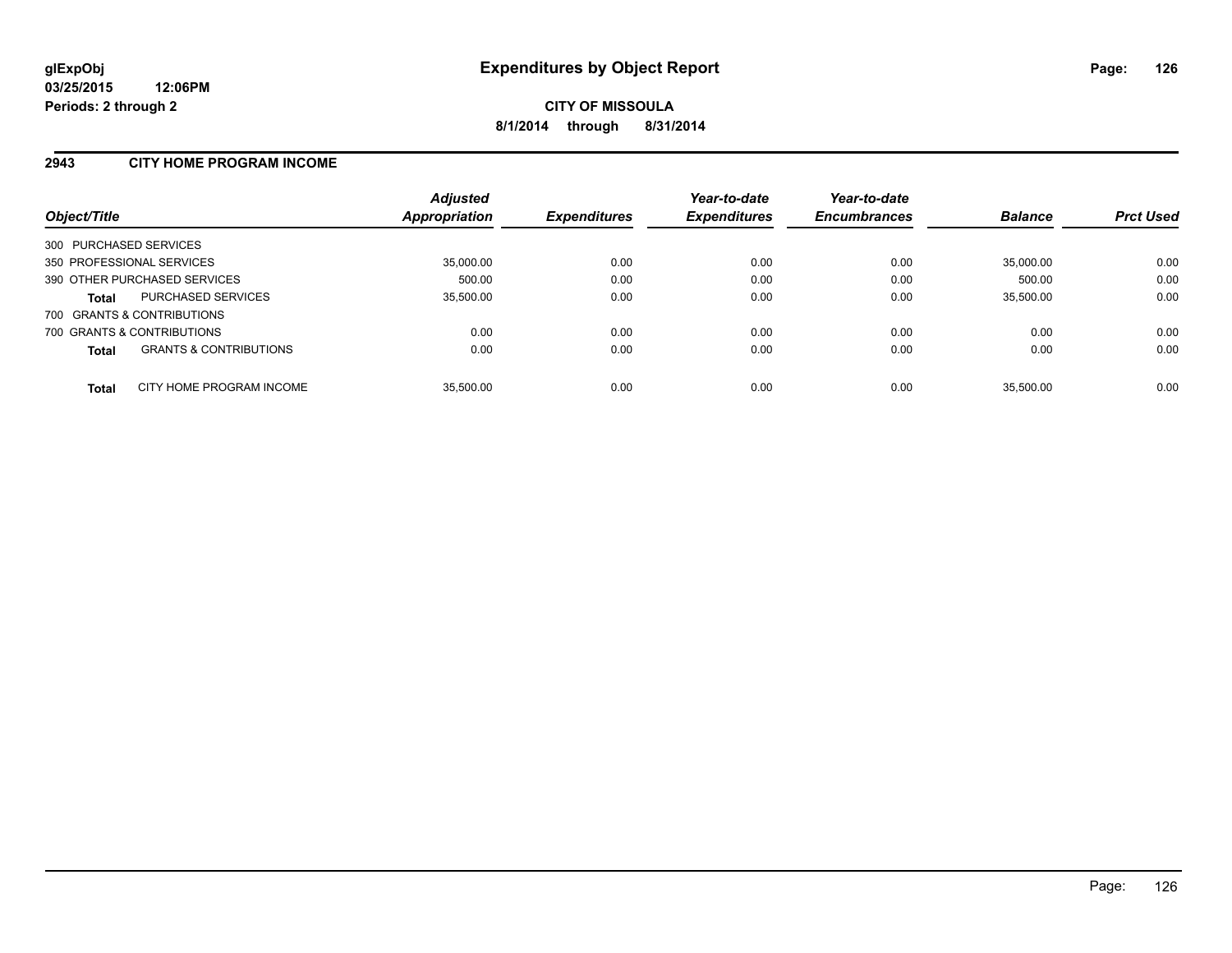#### **2944 NEIGHBORHOOD STABILIZATION PROGRAM**

**400 ENTITLEMENT GRANTS**

| Object/Title                              | <b>Adjusted</b><br>Appropriation | <b>Expenditures</b> | Year-to-date<br><b>Expenditures</b> | Year-to-date<br><b>Encumbrances</b> | <b>Balance</b> | <b>Prct Used</b> |
|-------------------------------------------|----------------------------------|---------------------|-------------------------------------|-------------------------------------|----------------|------------------|
| 300 PURCHASED SERVICES                    |                                  |                     |                                     |                                     |                |                  |
| 350 PROFESSIONAL SERVICES                 | 0.00                             | 0.00                | 0.00                                | 0.00                                | 0.00           | 0.00             |
| 390 OTHER PURCHASED SERVICES              | 0.00                             | 0.00                | 0.00                                | 0.00                                | 0.00           | 0.00             |
| PURCHASED SERVICES<br><b>Total</b>        | 0.00                             | 0.00                | 0.00                                | 0.00                                | 0.00           | 0.00             |
| <b>ENTITLEMENT GRANTS</b><br><b>Total</b> | 0.00                             | 0.00                | 0.00                                | 0.00                                | 0.00           | 0.00             |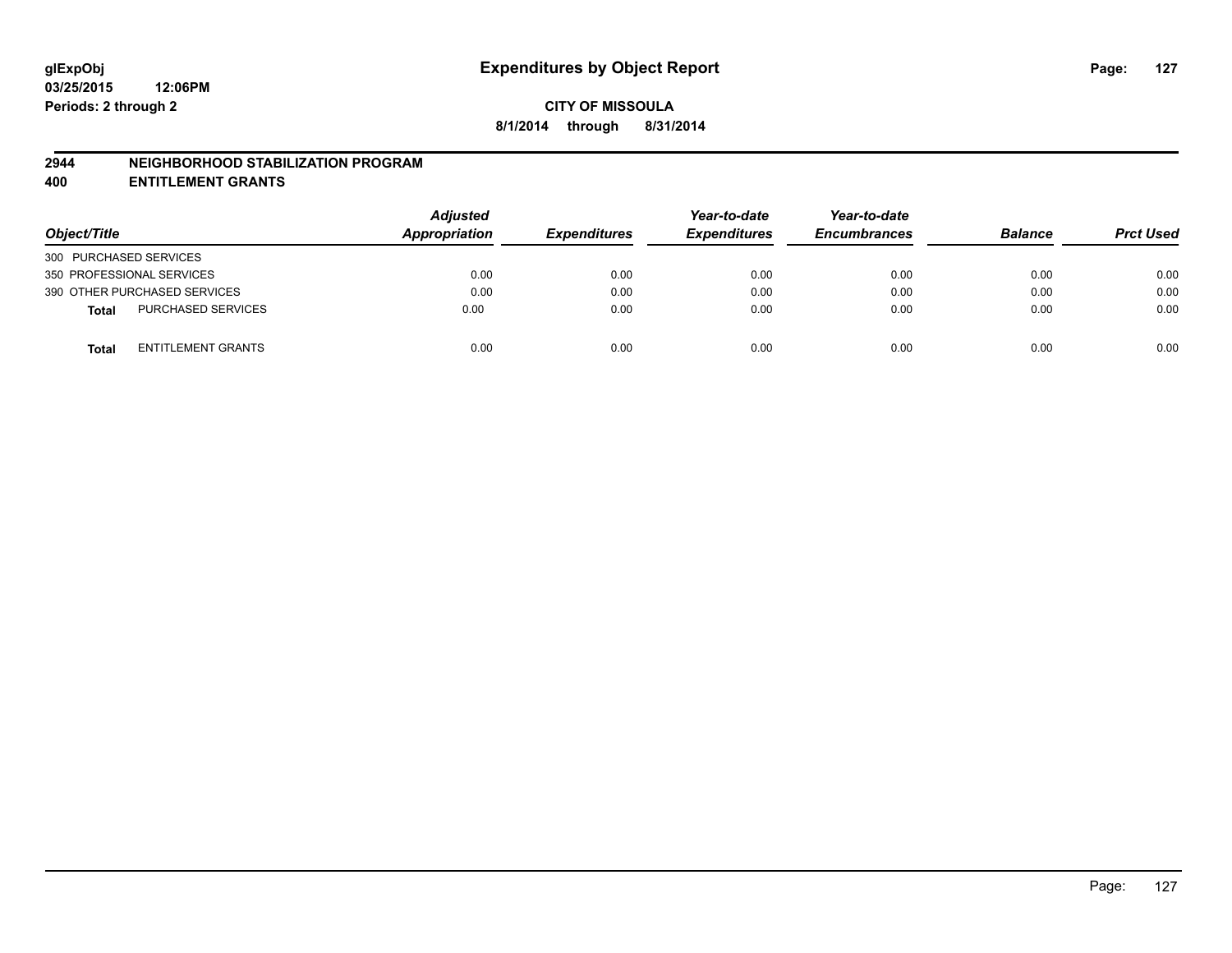#### **2944 NEIGHBORHOOD STABILIZATION PROGRAM**

**401 MHA/SILVERTIP**

| Object/Title                         | <b>Adjusted</b><br><b>Appropriation</b> | <b>Expenditures</b> | Year-to-date<br><b>Expenditures</b> | Year-to-date<br><b>Encumbrances</b> | <b>Balance</b> | <b>Prct Used</b> |
|--------------------------------------|-----------------------------------------|---------------------|-------------------------------------|-------------------------------------|----------------|------------------|
| 300 PURCHASED SERVICES               |                                         |                     |                                     |                                     |                |                  |
| 350 PROFESSIONAL SERVICES            | 0.00                                    | 0.00                | 0.00                                | 0.00                                | 0.00           | 0.00             |
| PURCHASED SERVICES<br>Total          | 0.00                                    | 0.00                | 0.00                                | 0.00                                | 0.00           | 0.00             |
| <b>MHA/SILVERTIP</b><br><b>Total</b> | 0.00                                    | 0.00                | 0.00                                | 0.00                                | 0.00           | 0.00             |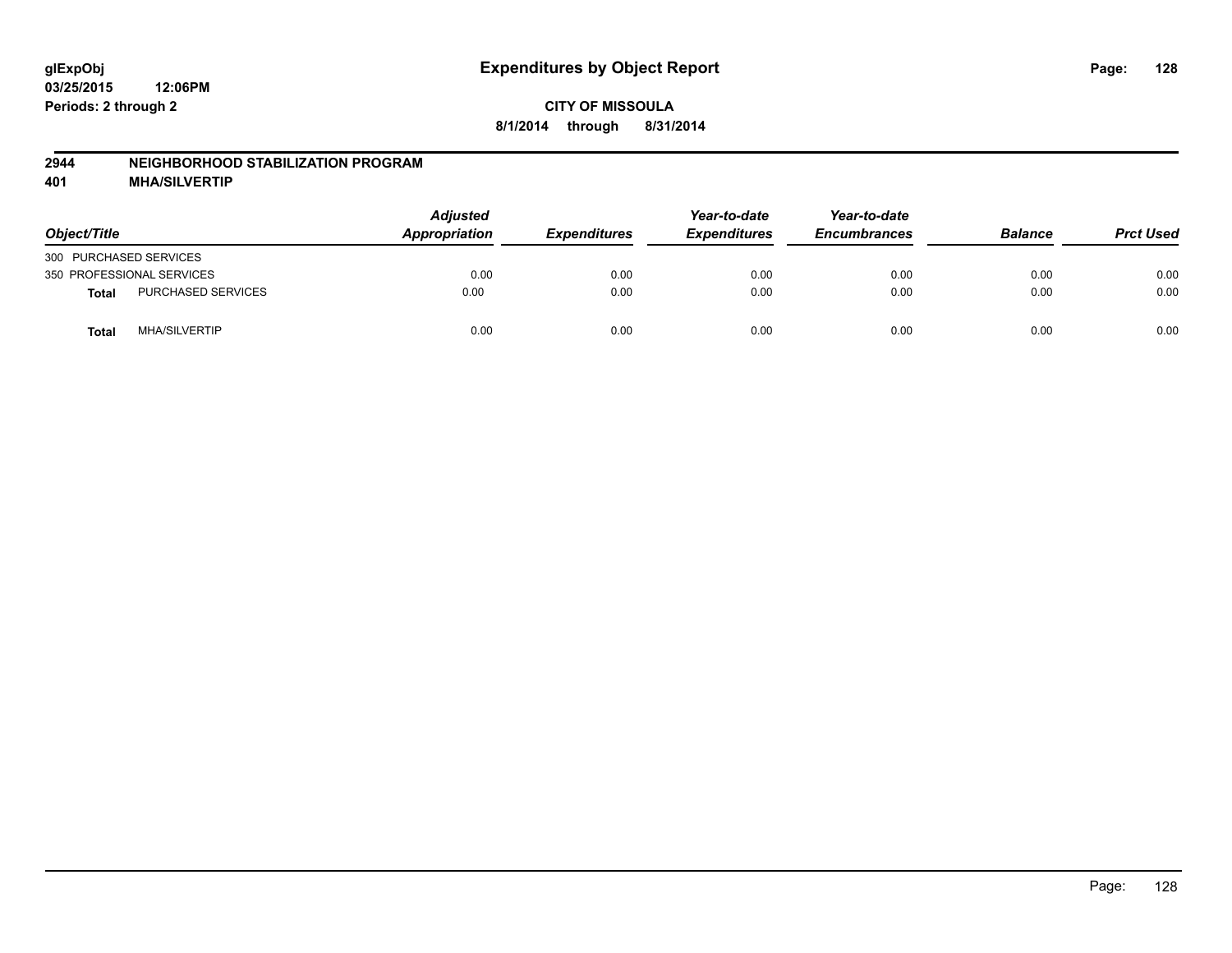#### **2944 NEIGHBORHOOD STABILIZATION PROGRAM**

**402 HUD/SILVERTIP**

| Object/Title                              | <b>Adjusted</b><br>Appropriation | <b>Expenditures</b> | Year-to-date<br><b>Expenditures</b> | Year-to-date<br><b>Encumbrances</b> | <b>Balance</b> | <b>Prct Used</b> |
|-------------------------------------------|----------------------------------|---------------------|-------------------------------------|-------------------------------------|----------------|------------------|
| 300 PURCHASED SERVICES                    |                                  |                     |                                     |                                     |                |                  |
| 350 PROFESSIONAL SERVICES                 | 0.00                             | 0.00                | 0.00                                | 0.00                                | 0.00           | 0.00             |
| 390 OTHER PURCHASED SERVICES              | 0.00                             | 0.00                | 0.00                                | 0.00                                | 0.00           | 0.00             |
| <b>PURCHASED SERVICES</b><br><b>Total</b> | 0.00                             | 0.00                | 0.00                                | 0.00                                | 0.00           | 0.00             |
| <b>HUD/SILVERTIP</b><br><b>Total</b>      | 0.00                             | 0.00                | 0.00                                | 0.00                                | 0.00           | 0.00             |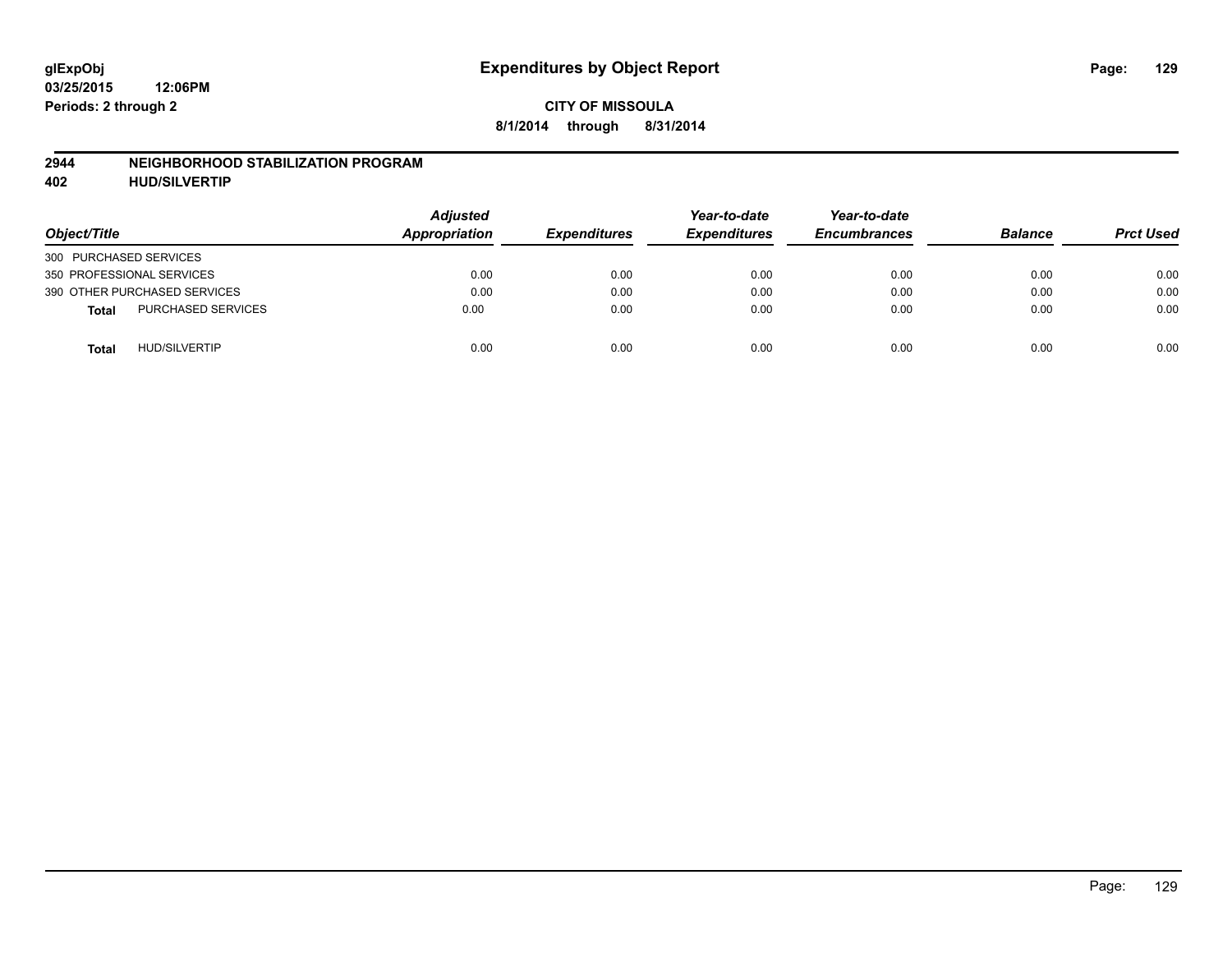**03/25/2015 12:06PM Periods: 2 through 2**

**CITY OF MISSOULA 8/1/2014 through 8/31/2014**

### **2944 NEIGHBORHOOD STABILIZATION PROGRAM**

| Object/Title           |                                  | <b>Adjusted</b><br>Appropriation | <b>Expenditures</b> | Year-to-date<br><b>Expenditures</b> | Year-to-date<br><b>Encumbrances</b> | <b>Balance</b> | <b>Prct Used</b> |
|------------------------|----------------------------------|----------------------------------|---------------------|-------------------------------------|-------------------------------------|----------------|------------------|
| 300 PURCHASED SERVICES |                                  |                                  |                     |                                     |                                     |                |                  |
|                        | 350 PROFESSIONAL SERVICES        | 0.00                             | 0.00                | 0.00                                | 0.00                                | 0.00           | 0.00             |
|                        | 390 OTHER PURCHASED SERVICES     | 0.00                             | 0.00                | 0.00                                | 0.00                                | 0.00           | 0.00             |
| <b>Total</b>           | <b>PURCHASED SERVICES</b>        | 0.00                             | 0.00                | 0.00                                | 0.00                                | 0.00           | 0.00             |
| Total                  | NEIGHBORHOOD STABILIZATION PROGF | 0.00                             | 0.00                | 0.00                                | 0.00                                | 0.00           | 0.00             |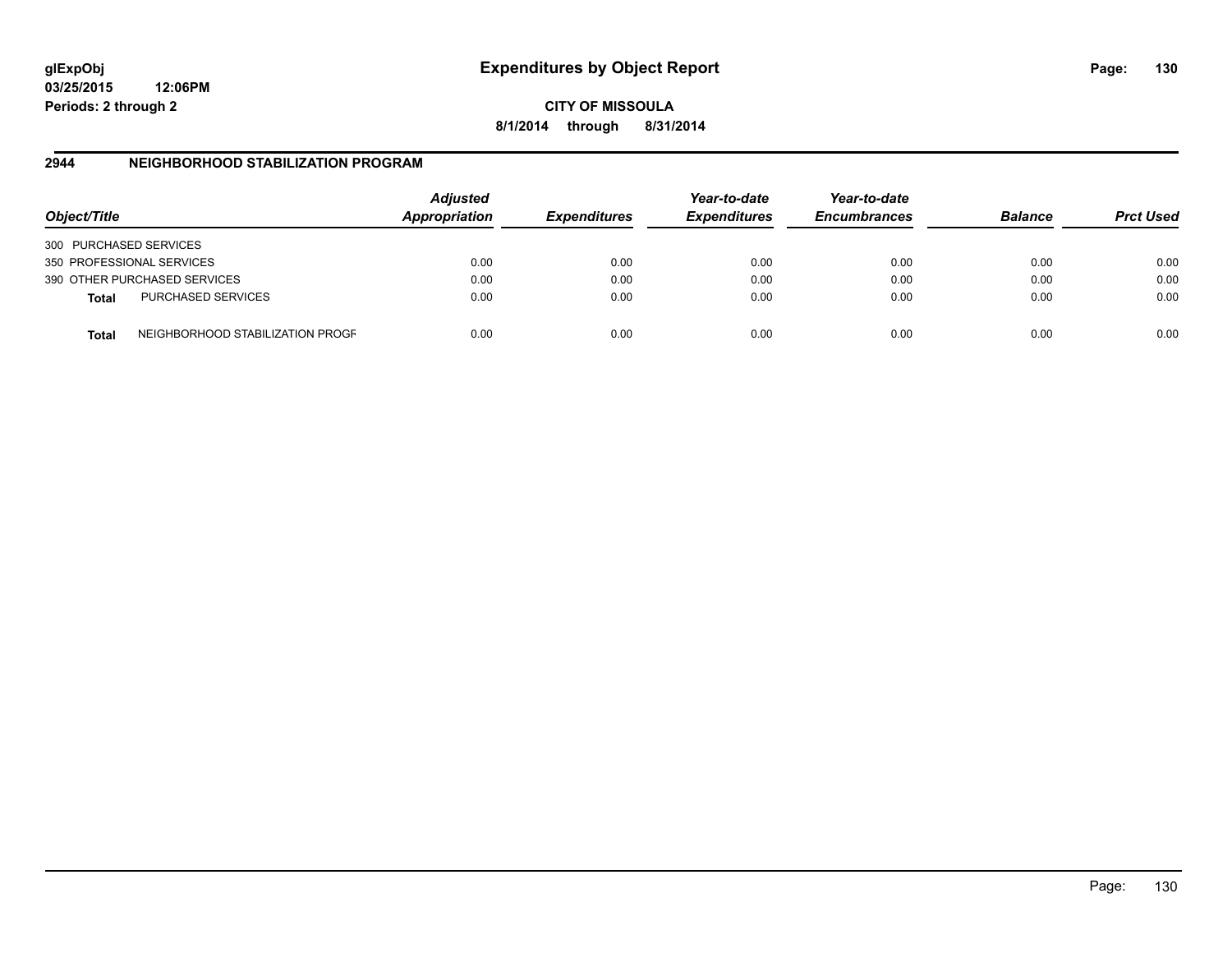#### **2955 TRANSPORTATION**

**250 DEVELOPMENT SERVICES**

|                                            | <b>Adjusted</b>      |                     | Year-to-date        | Year-to-date        |                |                  |
|--------------------------------------------|----------------------|---------------------|---------------------|---------------------|----------------|------------------|
| Object/Title                               | <b>Appropriation</b> | <b>Expenditures</b> | <b>Expenditures</b> | <b>Encumbrances</b> | <b>Balance</b> | <b>Prct Used</b> |
| 100 PERSONAL SERVICES                      |                      |                     |                     |                     |                |                  |
| 110 SALARIES AND WAGES                     | 421,246.00           | 3,592.68            | 3,592.68            | 0.00                | 417,653.32     | 0.85             |
| 120 OVERTIME/TERMINATION                   | 0.00                 | 0.00                | 0.00                | 0.00                | 0.00           | 0.00             |
| 140 EMPLOYER CONTRIBUTIONS                 | 152,475.00           | 814.64              | 814.64              | 0.00                | 151,660.36     | 0.53             |
| 141 STATE RETIREMENT CONTRIBUTIONS         | 0.00                 | 3.59                | 3.59                | 0.00                | $-3.59$        | 0.00             |
| PERSONAL SERVICES<br>Total                 | 573,721.00           | 4,410.91            | 4,410.91            | 0.00                | 569,310.09     | 0.77             |
| 200 SUPPLIES                               |                      |                     |                     |                     |                |                  |
| 210 OFFICE SUPPLIES                        | 5,700.00             | 112.09              | 112.09              | 0.00                | 5,587.91       | 1.97             |
| 220 OPERATING SUPPLIES                     | 0.00                 | 0.00                | 0.00                | 0.00                | 0.00           | 0.00             |
| 230 REPAIR/MAINTENANCE                     | 0.00                 | 0.00                | 0.00                | 0.00                | 0.00           | 0.00             |
| 231 GASOLINE                               | 0.00                 | 37.94               | 37.94               | 0.00                | $-37.94$       | 0.00             |
| 240 OTHER SUPPLIES                         | 200.00               | 0.00                | 0.00                | 0.00                | 200.00         | 0.00             |
| <b>SUPPLIES</b><br><b>Total</b>            | 5,900.00             | 150.03              | 150.03              | 0.00                | 5,749.97       | 2.54             |
| 300 PURCHASED SERVICES                     |                      |                     |                     |                     |                |                  |
| 310 COMMUNICATIONS                         | 600.00               | 0.00                | 0.00                | 0.00                | 600.00         | 0.00             |
| 320 PRINTING & DUPLICATING                 | 4,775.00             | 16.17               | 16.17               | 0.00                | 4,758.83       | 0.34             |
| 330 PUBLICITY, SUBSCRIPTIONS & DUES        | 40,377.00            | 365.00              | 365.00              | 0.00                | 40,012.00      | 0.90             |
| 341 ELECTRICITY & NATURAL GAS              | 2,650.00             | 50.01               | 50.01               | 0.00                | 2,599.99       | 1.89             |
| 344 TELEPHONE SERVICE                      | 1.609.00             | 56.87               | 56.87               | 0.00                | 1,552.13       | 3.53             |
| 350 PROFESSIONAL SERVICES                  | 13,317.00            | 0.00                | 0.00                | 0.00                | 13,317.00      | 0.00             |
| 360 REPAIR & MAINTENANCE                   | 13,116.00            | 0.00                | 0.00                | 0.00                | 13,116.00      | 0.00             |
| 370 TRAVEL                                 | 8,800.00             | 830.00              | 830.00              | 0.00                | 7,970.00       | 9.43             |
| 380 TRAINING                               | 12,600.00            | 0.00                | 0.00                | 0.00                | 12,600.00      | 0.00             |
| 390 OTHER PURCHASED SERVICES               | 4,300.00             | 0.00                | 0.00                | 0.00                | 4,300.00       | 0.00             |
| PURCHASED SERVICES<br>Total                | 102,144.00           | 1,318.05            | 1,318.05            | 0.00                | 100,825.95     | 1.29             |
| 500 FIXED CHARGES                          |                      |                     |                     |                     |                |                  |
| 500 FIXED CHARGES                          | 24,163.00            | 0.00                | 0.00                | 0.00                | 24,163.00      | 0.00             |
| <b>FIXED CHARGES</b><br><b>Total</b>       | 24,163.00            | 0.00                | 0.00                | 0.00                | 24,163.00      | 0.00             |
| 700 GRANTS & CONTRIBUTIONS                 |                      |                     |                     |                     |                |                  |
| 700 GRANTS & CONTRIBUTIONS                 | 32,637.00            | 0.00                | 0.00                | 0.00                | 32,637.00      | 0.00             |
| <b>GRANTS &amp; CONTRIBUTIONS</b><br>Total | 32,637.00            | 0.00                | 0.00                | 0.00                | 32,637.00      | 0.00             |
| 800 OTHER OBJECTS                          |                      |                     |                     |                     |                |                  |
| 820 TRANSFERS TO OTHER FUNDS               | 0.00                 | 0.00                | 0.00                | 0.00                | 0.00           | 0.00             |
|                                            |                      |                     |                     |                     |                |                  |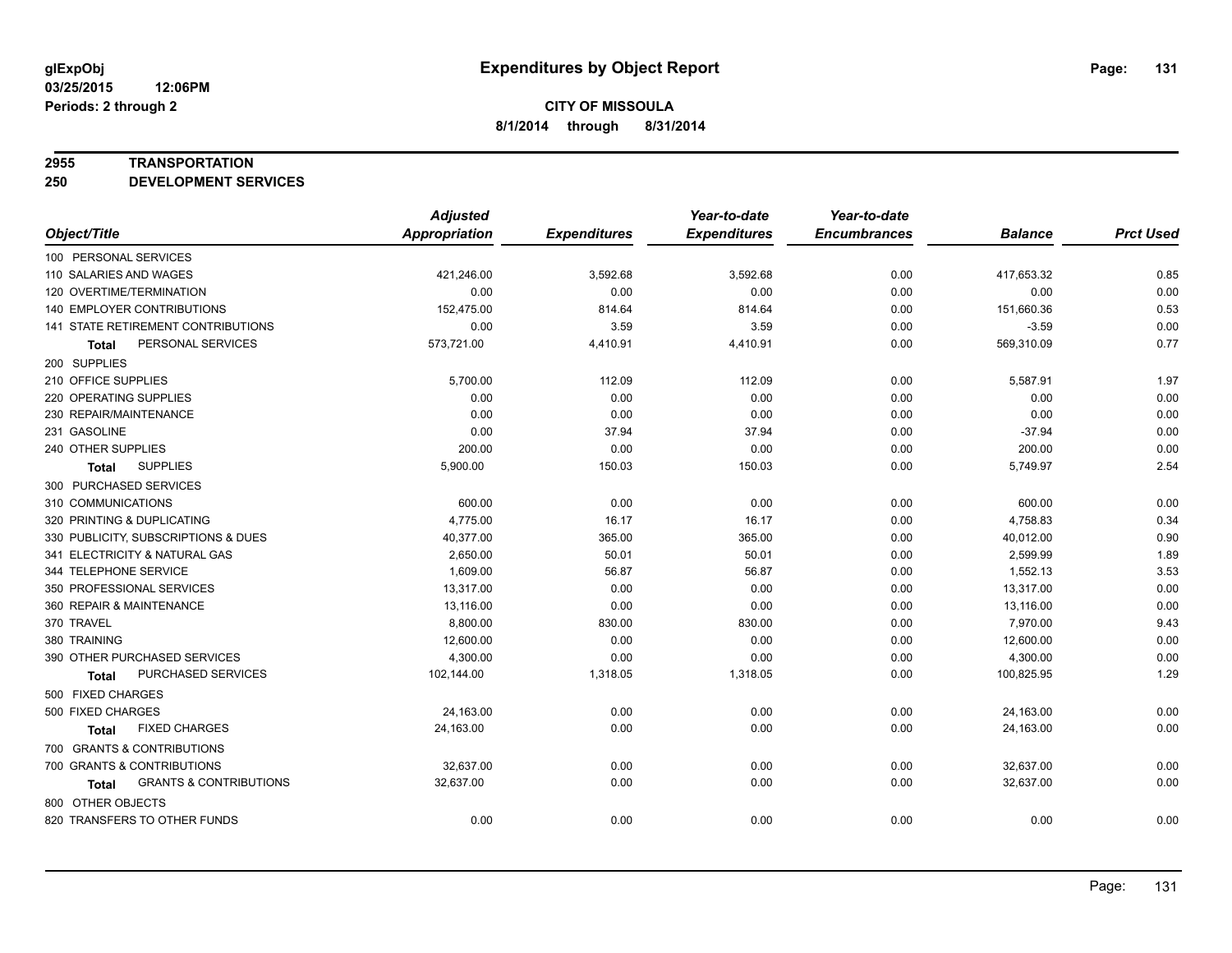#### **2955 TRANSPORTATION**

**250 DEVELOPMENT SERVICES**

| Object/Title    |                      | <b>Adjusted</b><br>Appropriation | <b>Expenditures</b> | Year-to-date<br><b>Expenditures</b> | Year-to-date<br><b>Encumbrances</b> | <b>Balance</b> | <b>Prct Used</b> |
|-----------------|----------------------|----------------------------------|---------------------|-------------------------------------|-------------------------------------|----------------|------------------|
| 845 CONTINGENCY |                      | 32,825.00                        | 0.00                | 0.00                                | 0.00                                | 32,825.00      | 0.00             |
| Total           | OTHER OBJECTS        | 32,825.00                        | 0.00                | 0.00                                | 0.00                                | 32,825.00      | 0.00             |
| <b>Total</b>    | DEVELOPMENT SERVICES | 771,390.00                       | 5,878.99            | 5,878.99                            | 0.00                                | 765,511.01     | 0.76             |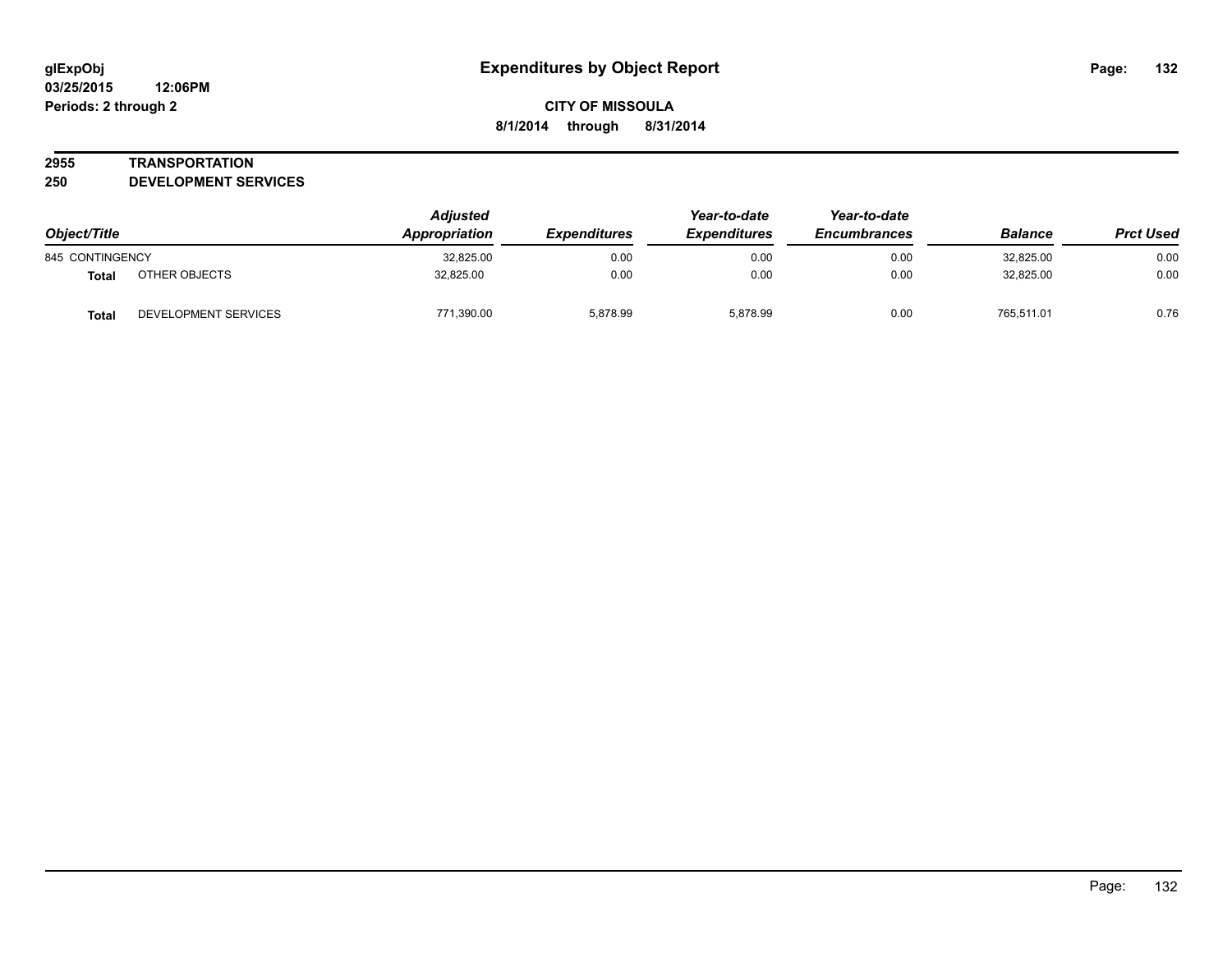### **2955 TRANSPORTATION**

|                                                   | <b>Adjusted</b> |                     | Year-to-date        | Year-to-date        |                |                  |
|---------------------------------------------------|-----------------|---------------------|---------------------|---------------------|----------------|------------------|
| Object/Title                                      | Appropriation   | <b>Expenditures</b> | <b>Expenditures</b> | <b>Encumbrances</b> | <b>Balance</b> | <b>Prct Used</b> |
| 100 PERSONAL SERVICES                             |                 |                     |                     |                     |                |                  |
| 110 SALARIES AND WAGES                            | 421,246.00      | 3,592.68            | 3,592.68            | 0.00                | 417,653.32     | 0.85             |
| 120 OVERTIME/TERMINATION                          | 0.00            | 0.00                | 0.00                | 0.00                | 0.00           | 0.00             |
| <b>140 EMPLOYER CONTRIBUTIONS</b>                 | 152,475.00      | 814.64              | 814.64              | 0.00                | 151,660.36     | 0.53             |
| <b>141 STATE RETIREMENT CONTRIBUTIONS</b>         | 0.00            | 3.59                | 3.59                | 0.00                | $-3.59$        | 0.00             |
| PERSONAL SERVICES<br><b>Total</b>                 | 573,721.00      | 4,410.91            | 4,410.91            | 0.00                | 569,310.09     | 0.77             |
| 200 SUPPLIES                                      |                 |                     |                     |                     |                |                  |
| 210 OFFICE SUPPLIES                               | 5,700.00        | 112.09              | 112.09              | 0.00                | 5,587.91       | 1.97             |
| 220 OPERATING SUPPLIES                            | 0.00            | 0.00                | 0.00                | 0.00                | 0.00           | 0.00             |
| 230 REPAIR/MAINTENANCE                            | 0.00            | 0.00                | 0.00                | 0.00                | 0.00           | 0.00             |
| 231 GASOLINE                                      | 0.00            | 37.94               | 37.94               | 0.00                | $-37.94$       | 0.00             |
| 240 OTHER SUPPLIES                                | 200.00          | 0.00                | 0.00                | 0.00                | 200.00         | 0.00             |
| <b>SUPPLIES</b><br><b>Total</b>                   | 5,900.00        | 150.03              | 150.03              | 0.00                | 5,749.97       | 2.54             |
| 300 PURCHASED SERVICES                            |                 |                     |                     |                     |                |                  |
| 310 COMMUNICATIONS                                | 600.00          | 0.00                | 0.00                | 0.00                | 600.00         | 0.00             |
| 320 PRINTING & DUPLICATING                        | 4,775.00        | 16.17               | 16.17               | 0.00                | 4,758.83       | 0.34             |
| 330 PUBLICITY, SUBSCRIPTIONS & DUES               | 40,377.00       | 365.00              | 365.00              | 0.00                | 40,012.00      | 0.90             |
| 341 ELECTRICITY & NATURAL GAS                     | 2,650.00        | 50.01               | 50.01               | 0.00                | 2,599.99       | 1.89             |
| 344 TELEPHONE SERVICE                             | 1,609.00        | 56.87               | 56.87               | 0.00                | 1,552.13       | 3.53             |
| 350 PROFESSIONAL SERVICES                         | 13,317.00       | 0.00                | 0.00                | 0.00                | 13,317.00      | 0.00             |
| 360 REPAIR & MAINTENANCE                          | 13,116.00       | 0.00                | 0.00                | 0.00                | 13,116.00      | 0.00             |
| 370 TRAVEL                                        | 8,800.00        | 830.00              | 830.00              | 0.00                | 7,970.00       | 9.43             |
| 380 TRAINING                                      | 12,600.00       | 0.00                | 0.00                | 0.00                | 12,600.00      | 0.00             |
| 390 OTHER PURCHASED SERVICES                      | 4,300.00        | 0.00                | 0.00                | 0.00                | 4,300.00       | 0.00             |
| PURCHASED SERVICES<br><b>Total</b>                | 102,144.00      | 1,318.05            | 1,318.05            | 0.00                | 100,825.95     | 1.29             |
| 500 FIXED CHARGES                                 |                 |                     |                     |                     |                |                  |
| 500 FIXED CHARGES                                 | 24,163.00       | 0.00                | 0.00                | 0.00                | 24,163.00      | 0.00             |
| <b>FIXED CHARGES</b><br>Total                     | 24,163.00       | 0.00                | 0.00                | 0.00                | 24,163.00      | 0.00             |
| 700 GRANTS & CONTRIBUTIONS                        |                 |                     |                     |                     |                |                  |
| 700 GRANTS & CONTRIBUTIONS                        | 32,637.00       | 0.00                | 0.00                | 0.00                | 32,637.00      | 0.00             |
| <b>GRANTS &amp; CONTRIBUTIONS</b><br><b>Total</b> | 32,637.00       | 0.00                | 0.00                | 0.00                | 32,637.00      | 0.00             |
| 800 OTHER OBJECTS                                 |                 |                     |                     |                     |                |                  |
| 820 TRANSFERS TO OTHER FUNDS                      | 0.00            | 0.00                | 0.00                | 0.00                | 0.00           | 0.00             |
| 845 CONTINGENCY                                   | 32,825.00       | 0.00                | 0.00                | 0.00                | 32,825.00      | 0.00             |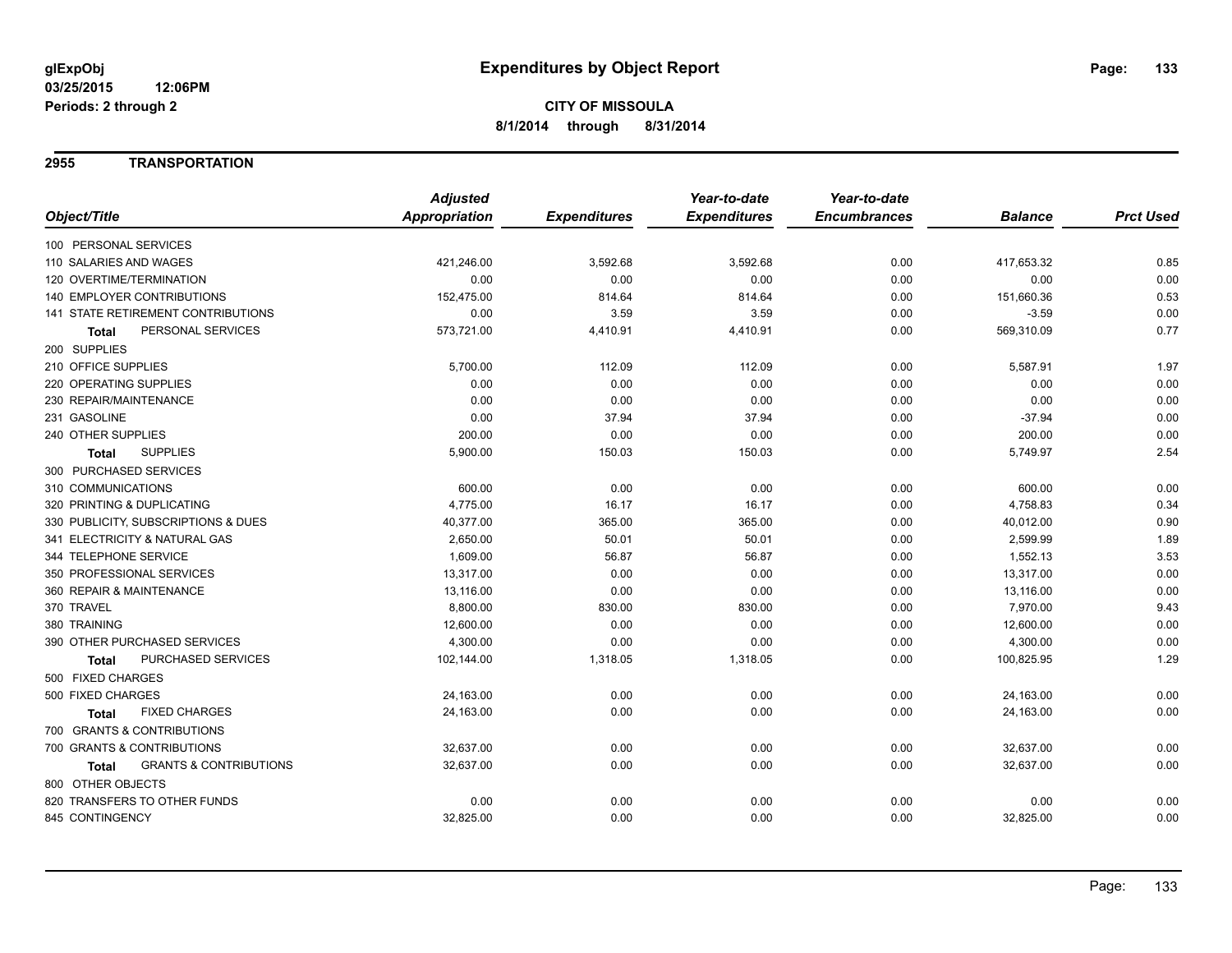### **2955 TRANSPORTATION**

| Object/Title |                       | <b>Adjusted</b><br>Appropriation | <b>Expenditures</b> | Year-to-date<br><b>Expenditures</b> | Year-to-date<br><b>Encumbrances</b> | <b>Balance</b> | <b>Prct Used</b> |
|--------------|-----------------------|----------------------------------|---------------------|-------------------------------------|-------------------------------------|----------------|------------------|
| <b>Total</b> | OTHER OBJECTS         | 32,825.00                        | 0.00                | 0.00                                | 0.00                                | 32.825.00      | 0.00             |
| <b>Total</b> | <b>TRANSPORTATION</b> | 771,390.00                       | 5.878.99            | 5,878.99                            | 0.00                                | 765,511.01     | 0.76             |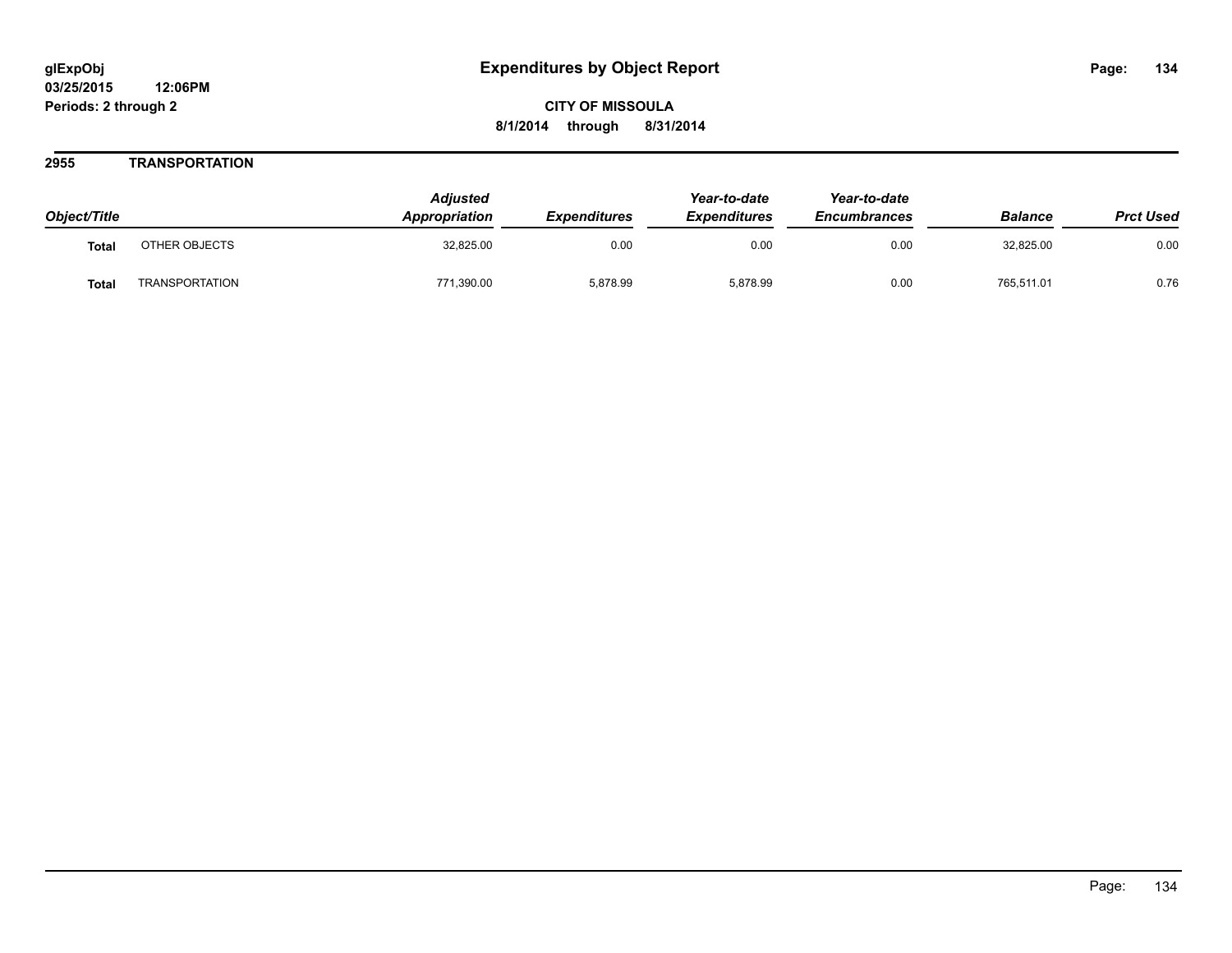#### **2987 FEDERAL TRANSPORTATION FUND**

**370 PARKS & RECREATION**

|                        |                                    | <b>Adjusted</b> |                     | Year-to-date        | Year-to-date        |                |                  |
|------------------------|------------------------------------|-----------------|---------------------|---------------------|---------------------|----------------|------------------|
| Object/Title           |                                    | Appropriation   | <b>Expenditures</b> | <b>Expenditures</b> | <b>Encumbrances</b> | <b>Balance</b> | <b>Prct Used</b> |
| 100 PERSONAL SERVICES  |                                    |                 |                     |                     |                     |                |                  |
| 110 SALARIES AND WAGES |                                    | 0.00            | 762.93              | 929.59              | 0.00                | $-929.59$      | 0.00             |
|                        | 140 EMPLOYER CONTRIBUTIONS         | 0.00            | 173.00              | 210.80              | 0.00                | $-210.80$      | 0.00             |
|                        | 141 STATE RETIREMENT CONTRIBUTIONS | 0.00            | 0.76                | 0.93                | 0.00                | $-0.93$        | 0.00             |
| <b>Total</b>           | PERSONAL SERVICES                  | 0.00            | 936.69              | 1.141.32            | 0.00                | $-1,141.32$    | 0.00             |
| <b>Total</b>           | <b>PARKS &amp; RECREATION</b>      | 0.00            | 936.69              | 1.141.32            | 0.00                | $-1.141.32$    | 0.00             |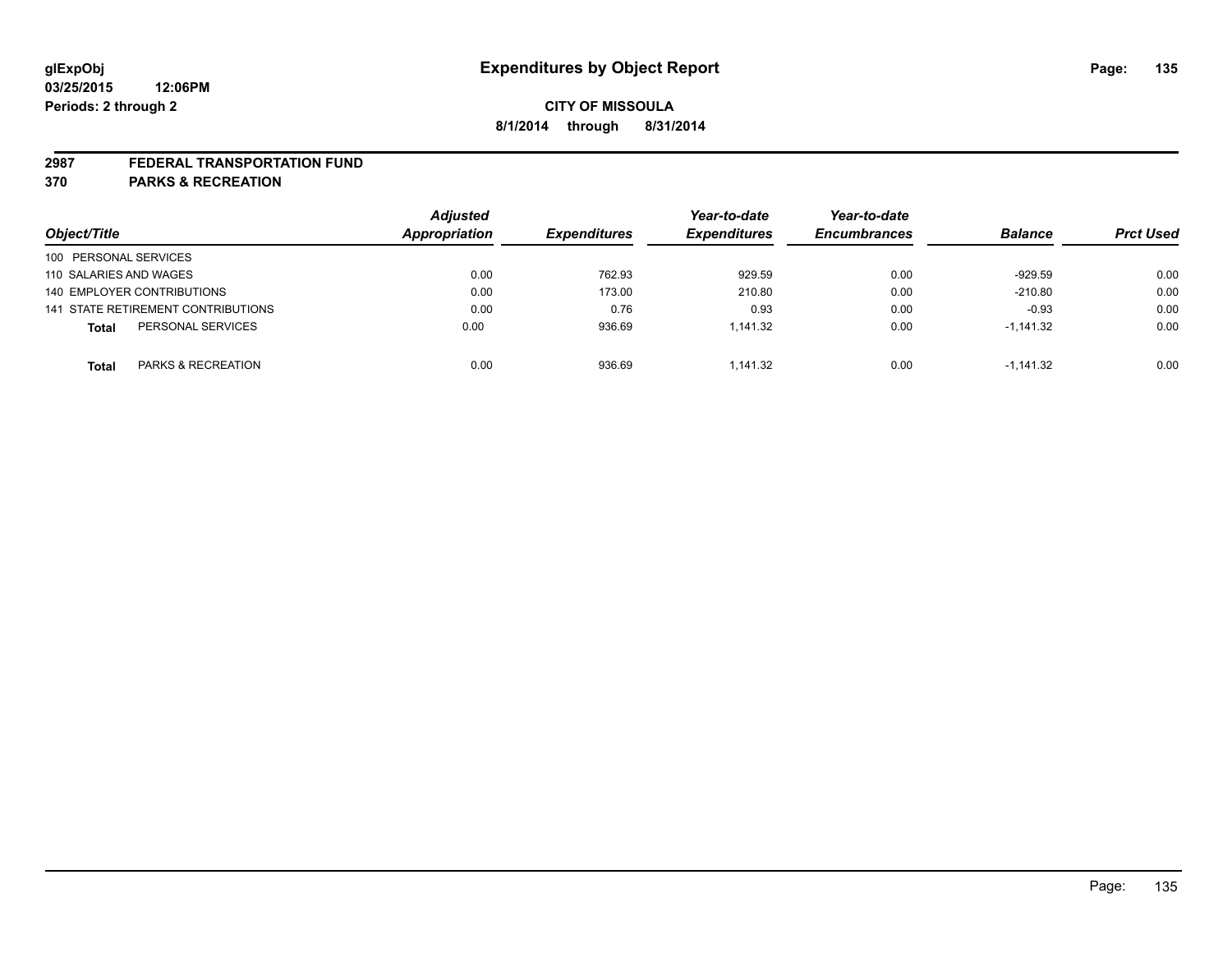#### **2987 FEDERAL TRANSPORTATION FUND**

**390 NON-DEPARTMENTAL**

|                                       | <b>Adjusted</b> |                     | Year-to-date        | Year-to-date        |                |                  |
|---------------------------------------|-----------------|---------------------|---------------------|---------------------|----------------|------------------|
| Object/Title                          | Appropriation   | <b>Expenditures</b> | <b>Expenditures</b> | <b>Encumbrances</b> | <b>Balance</b> | <b>Prct Used</b> |
| 100 PERSONAL SERVICES                 |                 |                     |                     |                     |                |                  |
| 110 SALARIES AND WAGES                | 0.00            | 0.00                | 0.00                | 0.00                | 0.00           | 0.00             |
| 120 OVERTIME/TERMINATION              | 0.00            | 0.00                | 0.00                | 0.00                | 0.00           | 0.00             |
| <b>140 EMPLOYER CONTRIBUTIONS</b>     | 0.00            | 0.00                | 0.00                | 0.00                | 0.00           | 0.00             |
| PERSONAL SERVICES<br><b>Total</b>     | 0.00            | 0.00                | 0.00                | 0.00                | 0.00           | 0.00             |
| 800 OTHER OBJECTS                     |                 |                     |                     |                     |                |                  |
| 820 TRANSFERS TO OTHER FUNDS          | 0.00            | 0.00                | 0.00                | 0.00                | 0.00           | 0.00             |
| OTHER OBJECTS<br><b>Total</b>         | 0.00            | 0.00                | 0.00                | 0.00                | 0.00           | 0.00             |
| 900 CAPITAL OUTLAY                    |                 |                     |                     |                     |                |                  |
| 930 IMPROVEMENTS                      | 1,632,318.00    | 61,252.03           | 61,252.03           | 0.00                | 1,571,065.97   | 3.75             |
| <b>CAPITAL OUTLAY</b><br><b>Total</b> | 1,632,318.00    | 61,252.03           | 61,252.03           | 0.00                | 1,571,065.97   | 3.75             |
| NON-DEPARTMENTAL<br><b>Total</b>      | 1,632,318.00    | 61,252.03           | 61,252.03           | 0.00                | 1,571,065.97   | 3.75             |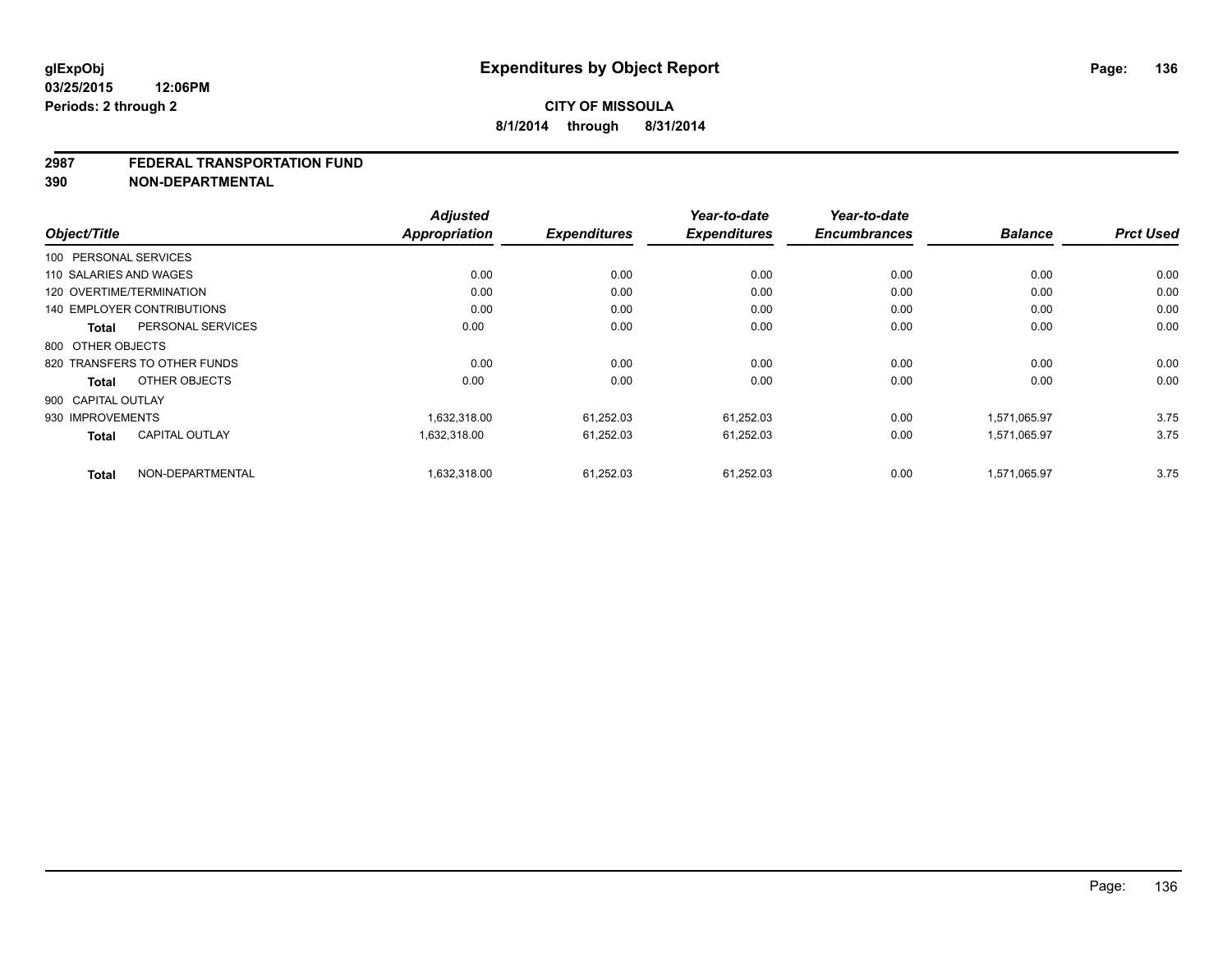**03/25/2015 12:06PM Periods: 2 through 2**

# **CITY OF MISSOULA 8/1/2014 through 8/31/2014**

# **2987 FEDERAL TRANSPORTATION FUND**

|                          |                                    | <b>Adjusted</b> |                     | Year-to-date        | Year-to-date        |                |                  |
|--------------------------|------------------------------------|-----------------|---------------------|---------------------|---------------------|----------------|------------------|
| Object/Title             |                                    | Appropriation   | <b>Expenditures</b> | <b>Expenditures</b> | <b>Encumbrances</b> | <b>Balance</b> | <b>Prct Used</b> |
| 100 PERSONAL SERVICES    |                                    |                 |                     |                     |                     |                |                  |
| 110 SALARIES AND WAGES   |                                    | 0.00            | 762.93              | 929.59              | 0.00                | $-929.59$      | 0.00             |
| 120 OVERTIME/TERMINATION |                                    | 0.00            | 0.00                | 0.00                | 0.00                | 0.00           | 0.00             |
|                          | 140 EMPLOYER CONTRIBUTIONS         | 0.00            | 173.00              | 210.80              | 0.00                | $-210.80$      | 0.00             |
|                          | 141 STATE RETIREMENT CONTRIBUTIONS | 0.00            | 0.76                | 0.93                | 0.00                | $-0.93$        | 0.00             |
| <b>Total</b>             | PERSONAL SERVICES                  | 0.00            | 936.69              | 1.141.32            | 0.00                | $-1,141.32$    | 0.00             |
| 800 OTHER OBJECTS        |                                    |                 |                     |                     |                     |                |                  |
|                          | 820 TRANSFERS TO OTHER FUNDS       | 0.00            | 0.00                | 0.00                | 0.00                | 0.00           | 0.00             |
| <b>Total</b>             | OTHER OBJECTS                      | 0.00            | 0.00                | 0.00                | 0.00                | 0.00           | 0.00             |
| 900 CAPITAL OUTLAY       |                                    |                 |                     |                     |                     |                |                  |
| 930 IMPROVEMENTS         |                                    | 1,632,318.00    | 61,252.03           | 61,252.03           | 0.00                | 1,571,065.97   | 3.75             |
| <b>Total</b>             | CAPITAL OUTLAY                     | 1,632,318.00    | 61,252.03           | 61,252.03           | 0.00                | 1,571,065.97   | 3.75             |
| <b>Total</b>             | FEDERAL TRANSPORTATION FUND        | 1,632,318.00    | 62,188.72           | 62,393.35           | 0.00                | 1,569,924.65   | 3.82             |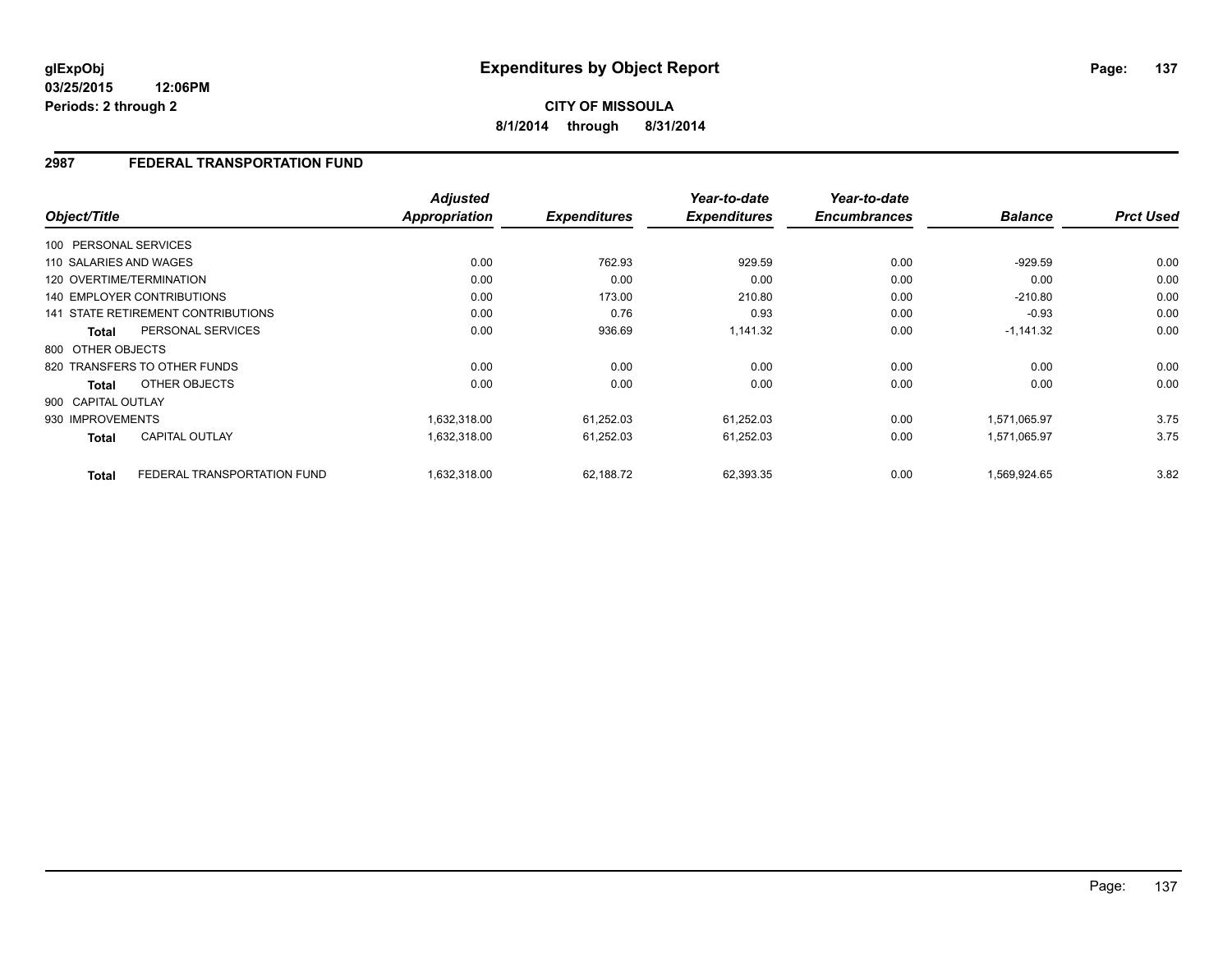#### **03/25/2015 12:06PM Periods: 2 through 2**

# **CITY OF MISSOULA 8/1/2014 through 8/31/2014**

## **2988 GRANTS & DONATIONS FUND**

**223 CITY CLERK**

| Object/Title        |                   | <b>Adjusted</b><br>Appropriation | <b>Expenditures</b> | Year-to-date<br><b>Expenditures</b> | Year-to-date<br><b>Encumbrances</b> | <b>Balance</b> | <b>Prct Used</b> |
|---------------------|-------------------|----------------------------------|---------------------|-------------------------------------|-------------------------------------|----------------|------------------|
| 200 SUPPLIES        |                   |                                  |                     |                                     |                                     |                |                  |
| 210 OFFICE SUPPLIES |                   | 0.00                             | 0.00                | 0.00                                | 0.00                                | 0.00           | 0.00             |
| <b>Total</b>        | <b>SUPPLIES</b>   | 0.00                             | 0.00                | 0.00                                | 0.00                                | 0.00           | 0.00             |
| <b>Total</b>        | <b>CITY CLERK</b> | 0.00                             | 0.00                | 0.00                                | 0.00                                | 0.00           | 0.00             |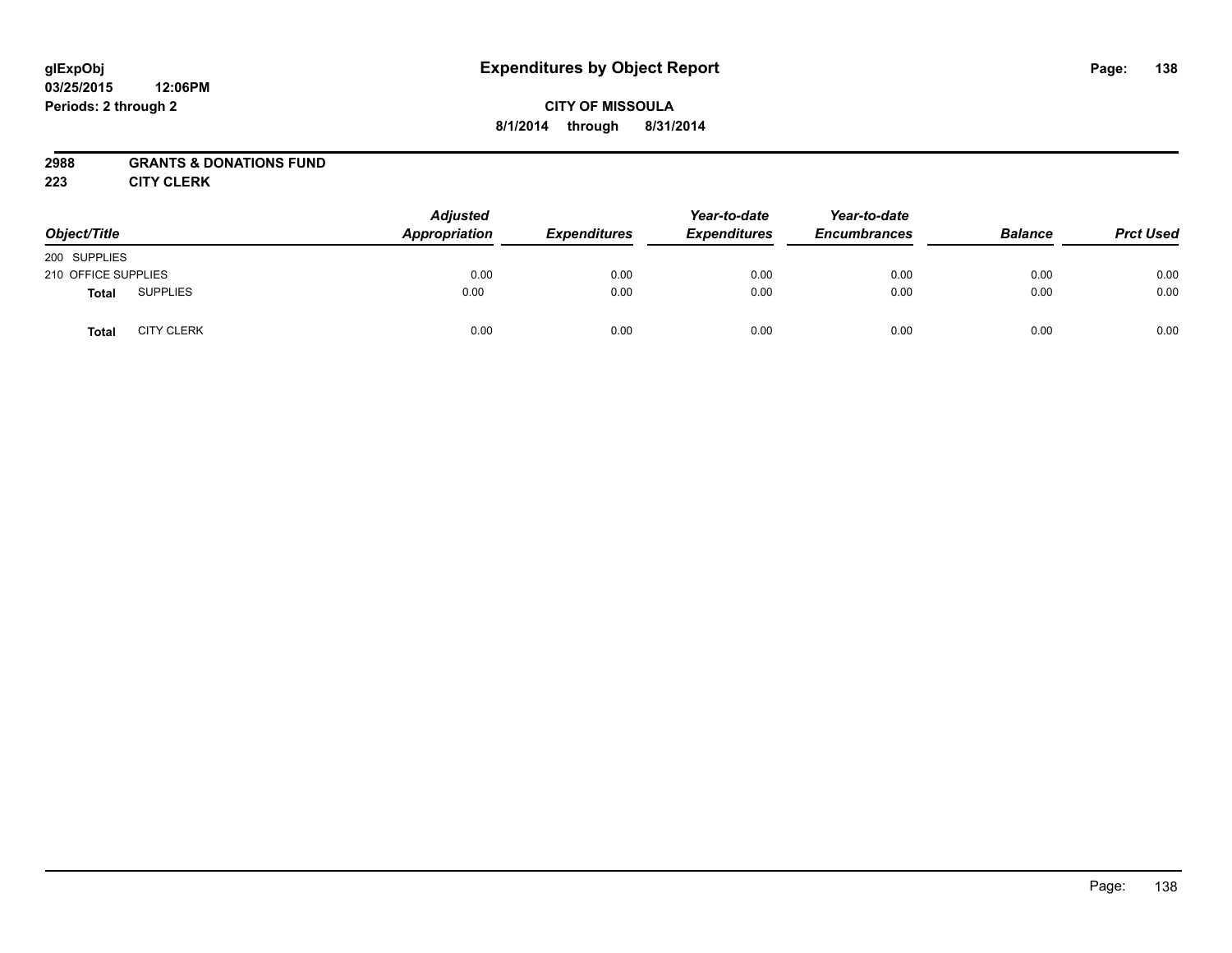#### **2988 GRANTS & DONATIONS FUND**

**270 CITY ATTORNEY**

| Object/Title           |                                    | <b>Adjusted</b><br><b>Appropriation</b> | <b>Expenditures</b> | Year-to-date<br><b>Expenditures</b> | Year-to-date<br><b>Encumbrances</b> | <b>Balance</b> | <b>Prct Used</b> |
|------------------------|------------------------------------|-----------------------------------------|---------------------|-------------------------------------|-------------------------------------|----------------|------------------|
| 100 PERSONAL SERVICES  |                                    |                                         |                     |                                     |                                     |                |                  |
| 110 SALARIES AND WAGES |                                    | 0.00                                    | 3.405.46            | 4,389.73                            | 0.00                                | $-4,389.73$    | 0.00             |
|                        | 140 EMPLOYER CONTRIBUTIONS         | 0.00                                    | 964.22              | 1,834.89                            | 0.00                                | $-1,834.89$    | 0.00             |
|                        | 141 STATE RETIREMENT CONTRIBUTIONS | 0.00                                    | 3.41                | 4.39                                | 0.00                                | $-4.39$        | 0.00             |
| <b>Total</b>           | PERSONAL SERVICES                  | 0.00                                    | 4.373.09            | 6.229.01                            | 0.00                                | $-6.229.01$    | 0.00             |
| 300 PURCHASED SERVICES |                                    |                                         |                     |                                     |                                     |                |                  |
|                        | 390 OTHER PURCHASED SERVICES       | 0.00                                    | 0.00                | 0.00                                | 0.00                                | 0.00           | 0.00             |
| <b>Total</b>           | <b>PURCHASED SERVICES</b>          | 0.00                                    | 0.00                | 0.00                                | 0.00                                | 0.00           | 0.00             |
| <b>Total</b>           | <b>CITY ATTORNEY</b>               | 0.00                                    | 4.373.09            | 6,229.01                            | 0.00                                | $-6.229.01$    | 0.00             |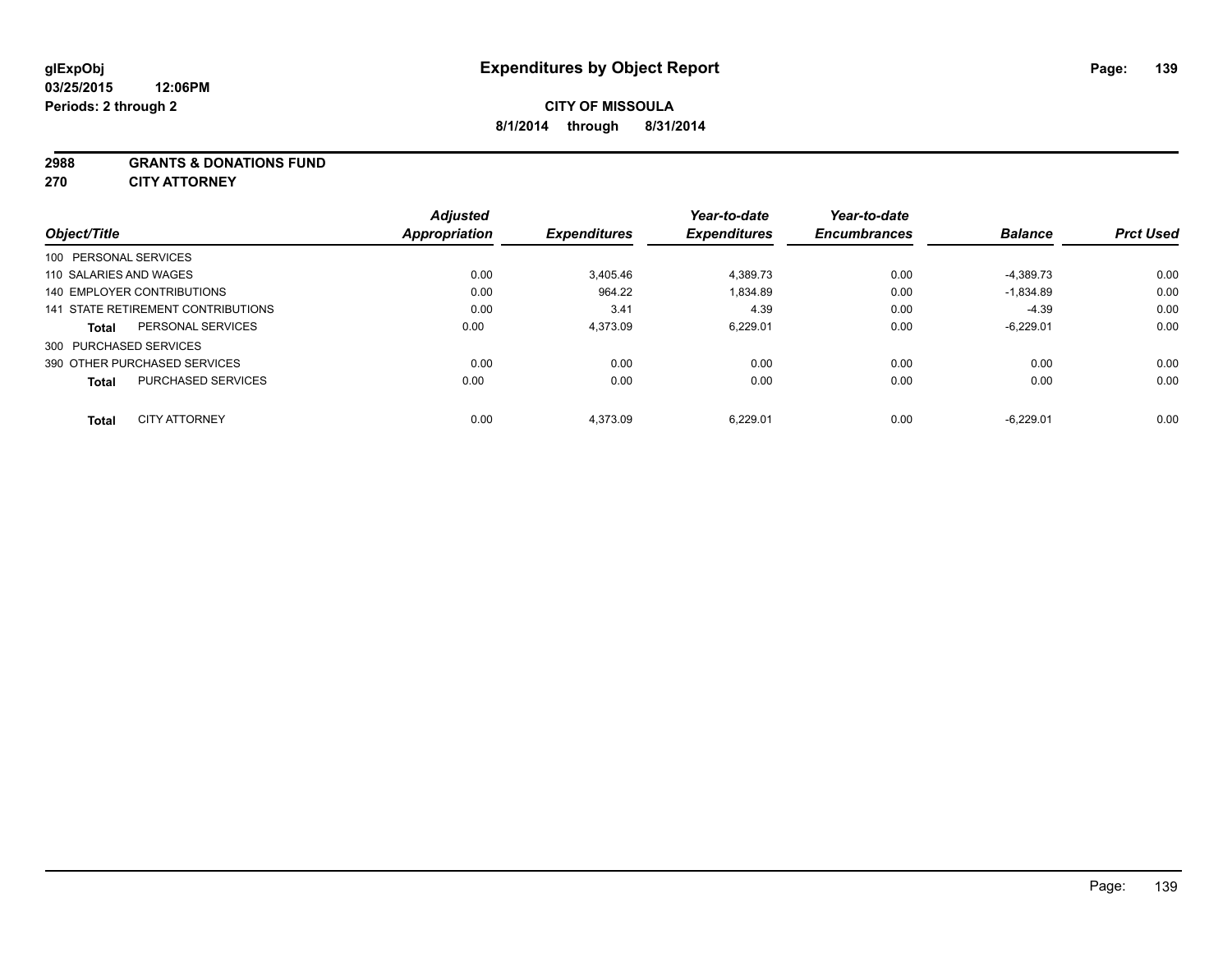### **2988 GRANTS & DONATIONS FUND**

**290 POLICE**

| Object/Title                       | <b>Adjusted</b><br><b>Appropriation</b> | <b>Expenditures</b> | Year-to-date<br><b>Expenditures</b> | Year-to-date<br><b>Encumbrances</b> | <b>Balance</b> | <b>Prct Used</b> |
|------------------------------------|-----------------------------------------|---------------------|-------------------------------------|-------------------------------------|----------------|------------------|
| 200 SUPPLIES                       |                                         |                     |                                     |                                     |                |                  |
| 210 OFFICE SUPPLIES                | 0.00                                    | 0.00                | 0.00                                | 0.00                                | 0.00           | 0.00             |
| <b>SUPPLIES</b><br><b>Total</b>    | 0.00                                    | 0.00                | 0.00                                | 0.00                                | 0.00           | 0.00             |
| 300 PURCHASED SERVICES             |                                         |                     |                                     |                                     |                |                  |
| 350 PROFESSIONAL SERVICES          | 0.00                                    | 0.00                | 0.00                                | 0.00                                | 0.00           | 0.00             |
| PURCHASED SERVICES<br><b>Total</b> | 0.00                                    | 0.00                | 0.00                                | 0.00                                | 0.00           | 0.00             |
| <b>POLICE</b><br><b>Total</b>      | 0.00                                    | 0.00                | 0.00                                | 0.00                                | 0.00           | 0.00             |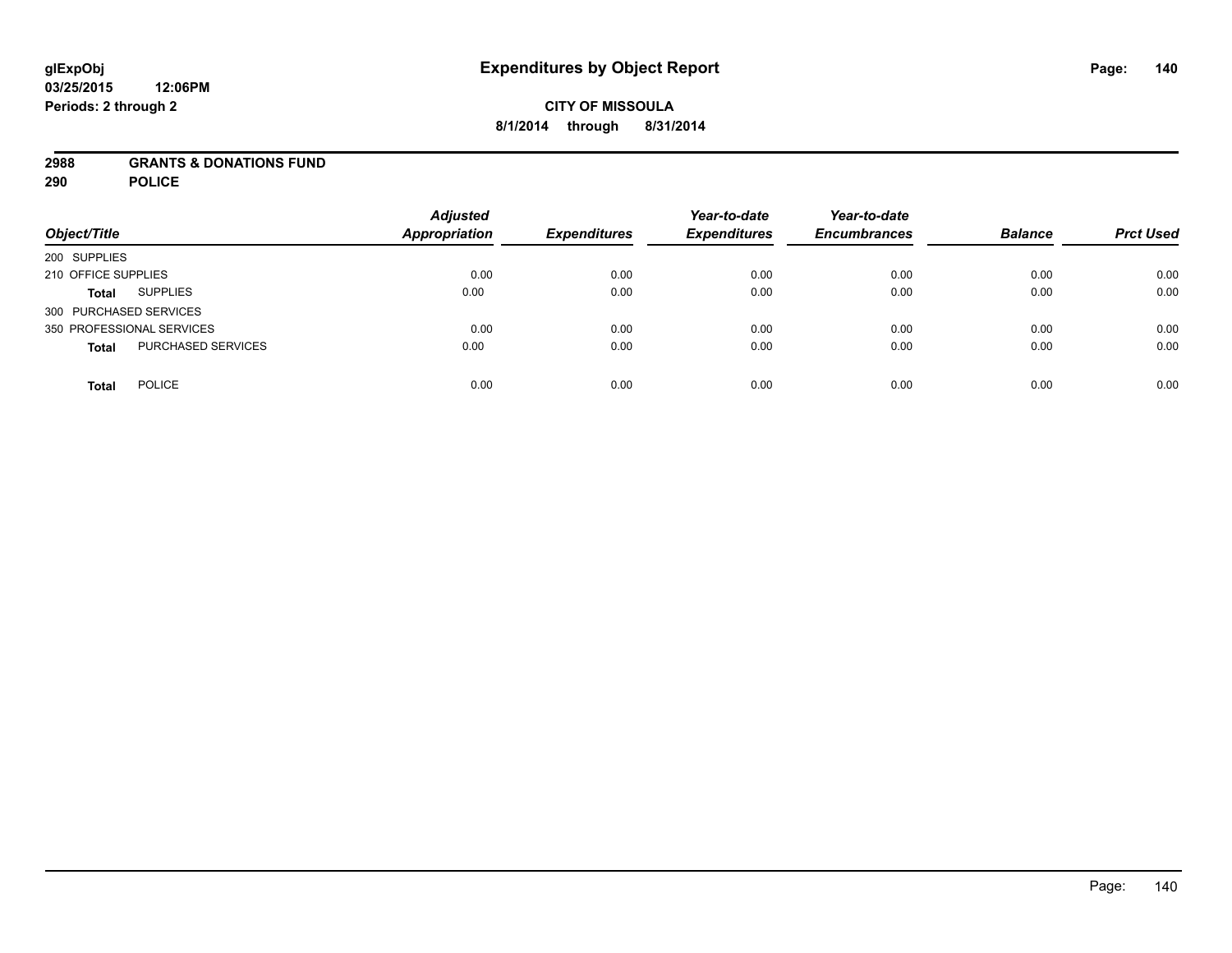**2988 GRANTS & DONATIONS FUND**

**390 NON-DEPARTMENTAL**

|                                           | <b>Adjusted</b>      |                     | Year-to-date        | Year-to-date        |                |                  |
|-------------------------------------------|----------------------|---------------------|---------------------|---------------------|----------------|------------------|
| Object/Title                              | <b>Appropriation</b> | <b>Expenditures</b> | <b>Expenditures</b> | <b>Encumbrances</b> | <b>Balance</b> | <b>Prct Used</b> |
| 100 PERSONAL SERVICES                     |                      |                     |                     |                     |                |                  |
| 110 SALARIES AND WAGES                    | 89,584.00            | 7,785.85            | 10,025.71           | 0.00                | 79,558.29      | 11.19            |
| 115 SALARIES/HEALTH INSURANCE BENEFIT     | 0.00                 | 570.00              | 826.50              | 0.00                | $-826.50$      | 0.00             |
| 120 OVERTIME/TERMINATION                  | 54,300.00            | 10,644.00           | 13,855.90           | 0.00                | 40,444.10      | 25.52            |
| 130 OTHER                                 | 675.00               | 0.00                | 0.00                | 0.00                | 675.00         | 0.00             |
| 140 EMPLOYER CONTRIBUTIONS                | 29,270.00            | 2,698.78            | 3,639.77            | 0.00                | 25,630.23      | 12.44            |
| 141 STATE RETIREMENT CONTRIBUTIONS        | 0.00                 | 2,368.70            | 3,101.88            | 0.00                | $-3,101.88$    | 0.00             |
| PERSONAL SERVICES<br>Total                | 173,829.00           | 24,067.33           | 31,449.76           | 0.00                | 142,379.24     | 18.09            |
| 200 SUPPLIES                              |                      |                     |                     |                     |                |                  |
| 210 OFFICE SUPPLIES                       | 7,620.00             | 0.00                | 0.00                | 0.00                | 7,620.00       | 0.00             |
| 220 OPERATING SUPPLIES                    | 82,813.00            | 867.95              | 867.95              | 0.00                | 81,945.05      | 1.05             |
| 230 REPAIR/MAINTENANCE                    | 3,000.00             | 0.00                | 0.00                | 0.00                | 3,000.00       | 0.00             |
| 231 GASOLINE                              | 8,500.00             | 0.00                | 0.00                | 0.00                | 8,500.00       | 0.00             |
| <b>SUPPLIES</b><br><b>Total</b>           | 101,933.00           | 867.95              | 867.95              | 0.00                | 101,065.05     | 0.85             |
| 300 PURCHASED SERVICES                    |                      |                     |                     |                     |                |                  |
| 310 COMMUNICATIONS                        | 0.00                 | 0.00                | 0.00                | 0.00                | 0.00           | 0.00             |
| 341 ELECTRICITY & NATURAL GAS             | 0.00                 | 0.00                | 0.00                | 0.00                | 0.00           | 0.00             |
| 344 TELEPHONE SERVICE                     | 3,979.00             | 264.24              | 492.44              | 0.00                | 3,486.56       | 12.38            |
| 350 PROFESSIONAL SERVICES                 | 105,156.00           | 502.00              | 553.00              | 0.00                | 104,603.00     | 0.53             |
| 353 ADMINISTRATION EXPENDITURES           | 0.00                 | 0.00                | 0.00                | 0.00                | 0.00           | 0.00             |
| 360 REPAIR & MAINTENANCE                  | 2,500.00             | 0.00                | 0.00                | 0.00                | 2,500.00       | 0.00             |
| 370 TRAVEL                                | 6,750.00             | 319.50              | 319.50              | 0.00                | 6,430.50       | 4.73             |
| 380 TRAINING                              | 1,500.00             | 0.00                | 0.00                | 0.00                | 1,500.00       | 0.00             |
| 390 OTHER PURCHASED SERVICES              | 0.00                 | 0.00                | 0.00                | 0.00                | 0.00           | 0.00             |
| PURCHASED SERVICES<br>Total               | 119,885.00           | 1,085.74            | 1,364.94            | 0.00                | 118,520.06     | 1.14             |
| 400 BUILDING MATERIALS                    |                      |                     |                     |                     |                |                  |
| <b>400 BUILDING MATERIALS</b>             | 700.00               | 0.00                | 0.00                | 0.00                | 700.00         | 0.00             |
| <b>BUILDING MATERIALS</b><br><b>Total</b> | 700.00               | 0.00                | 0.00                | 0.00                | 700.00         | 0.00             |
| 500 FIXED CHARGES                         |                      |                     |                     |                     |                |                  |
| 500 FIXED CHARGES                         | 94,150.00            | 5,470.30            | 16,410.90           | 0.00                | 77,739.10      | 17.43            |
| <b>FIXED CHARGES</b><br>Total             | 94,150.00            | 5,470.30            | 16,410.90           | 0.00                | 77,739.10      | 17.43            |
| 700 GRANTS & CONTRIBUTIONS                |                      |                     |                     |                     |                |                  |
| 700 GRANTS & CONTRIBUTIONS                | 479,065.00           | 1,332.85            | 1,332.85            | 0.00                | 477,732.15     | 0.28             |
|                                           |                      |                     |                     |                     |                |                  |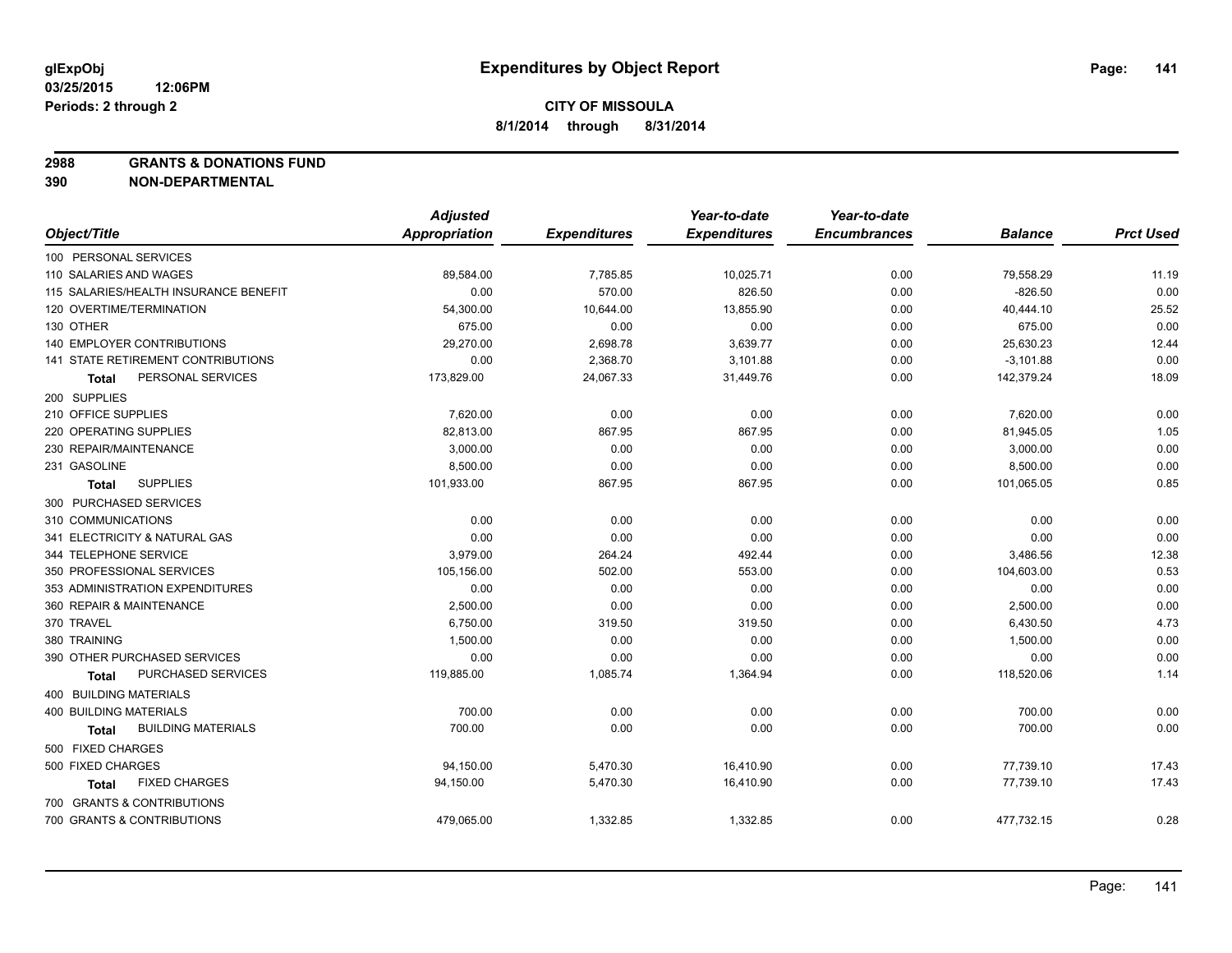**2988 GRANTS & DONATIONS FUND**

**390 NON-DEPARTMENTAL**

| Object/Title       |                                   | <b>Adjusted</b><br><b>Appropriation</b> | <b>Expenditures</b> | Year-to-date<br><b>Expenditures</b> | Year-to-date<br><b>Encumbrances</b> | <b>Balance</b> | <b>Prct Used</b> |
|--------------------|-----------------------------------|-----------------------------------------|---------------------|-------------------------------------|-------------------------------------|----------------|------------------|
|                    |                                   |                                         |                     |                                     |                                     |                |                  |
| <b>Total</b>       | <b>GRANTS &amp; CONTRIBUTIONS</b> | 479,065.00                              | 1,332.85            | 1,332.85                            | 0.00                                | 477.732.15     | 0.28             |
| 800 OTHER OBJECTS  |                                   |                                         |                     |                                     |                                     |                |                  |
|                    | 820 TRANSFERS TO OTHER FUNDS      | 0.00                                    | 0.00                | 0.00                                | 0.00                                | 0.00           | 0.00             |
| 845 CONTINGENCY    |                                   | 0.00                                    | 0.00                | 0.00                                | 0.00                                | 0.00           | 0.00             |
| <b>Total</b>       | OTHER OBJECTS                     | 0.00                                    | 0.00                | 0.00                                | 0.00                                | 0.00           | 0.00             |
| 900 CAPITAL OUTLAY |                                   |                                         |                     |                                     |                                     |                |                  |
| 930 IMPROVEMENTS   |                                   | 24.822.00                               | 0.00                | 0.00                                | 0.00                                | 24.822.00      | 0.00             |
|                    | 940 MACHINERY & EQUIPMENT         | 34.000.00                               | 0.00                | 0.00                                | 0.00                                | 34.000.00      | 0.00             |
| <b>Total</b>       | <b>CAPITAL OUTLAY</b>             | 58,822.00                               | 0.00                | 0.00                                | 0.00                                | 58,822.00      | 0.00             |
| <b>Total</b>       | NON-DEPARTMENTAL                  | 1.028.384.00                            | 32.824.17           | 51.426.40                           | 0.00                                | 976.957.60     | 5.00             |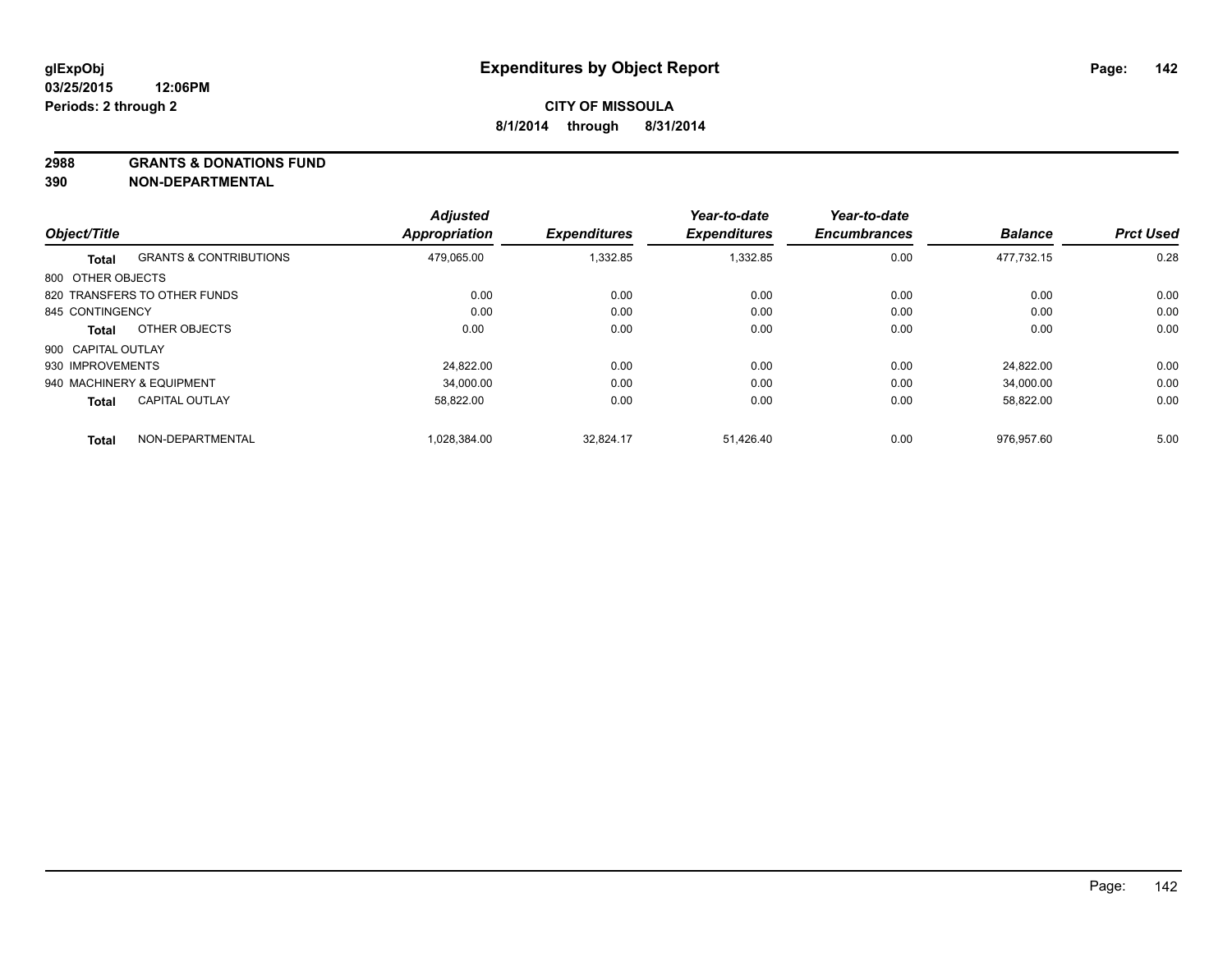# **2988 GRANTS & DONATIONS FUND**

**400 ENTITLEMENT GRANTS**

| Object/Title |                                   | <b>Adjusted</b><br>Appropriation | <b>Expenditures</b> | Year-to-date<br><b>Expenditures</b> | Year-to-date<br><b>Encumbrances</b> | <b>Balance</b> | <b>Prct Used</b> |
|--------------|-----------------------------------|----------------------------------|---------------------|-------------------------------------|-------------------------------------|----------------|------------------|
|              | 700 GRANTS & CONTRIBUTIONS        |                                  |                     |                                     |                                     |                |                  |
|              | 700 GRANTS & CONTRIBUTIONS        | 30,000.00                        | 0.00                | 0.00                                | 0.00                                | 30.000.00      | 0.00             |
| <b>Total</b> | <b>GRANTS &amp; CONTRIBUTIONS</b> | 30,000.00                        | 0.00                | 0.00                                | 0.00                                | 30,000.00      | 0.00             |
| Tota         | <b>ENTITLEMENT GRANTS</b>         | 30,000.00                        | 0.00                | 0.00                                | 0.00                                | 30,000.00      | 0.00             |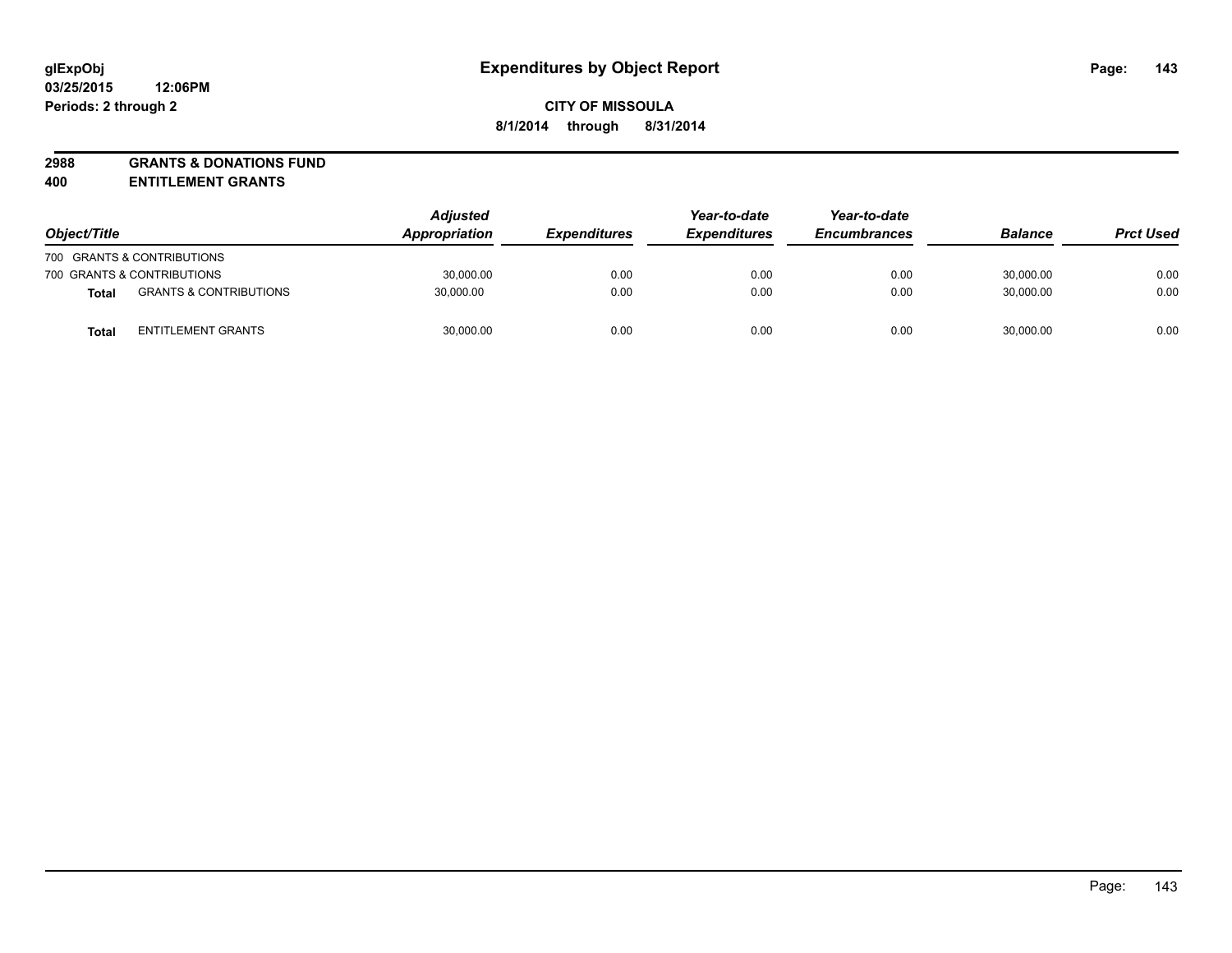**03/25/2015 12:06PM Periods: 2 through 2**

# **CITY OF MISSOULA 8/1/2014 through 8/31/2014**

#### **2988 GRANTS & DONATIONS FUND**

|                                                   | <b>Adjusted</b>      |                     | Year-to-date        | Year-to-date        |                |                  |
|---------------------------------------------------|----------------------|---------------------|---------------------|---------------------|----------------|------------------|
| Object/Title                                      | <b>Appropriation</b> | <b>Expenditures</b> | <b>Expenditures</b> | <b>Encumbrances</b> | <b>Balance</b> | <b>Prct Used</b> |
| 100 PERSONAL SERVICES                             |                      |                     |                     |                     |                |                  |
| 110 SALARIES AND WAGES                            | 89,584.00            | 11,191.31           | 14,415.44           | 0.00                | 75,168.56      | 16.09            |
| 115 SALARIES/HEALTH INSURANCE BENEFIT             | 0.00                 | 570.00              | 826.50              | 0.00                | $-826.50$      | 0.00             |
| 120 OVERTIME/TERMINATION                          | 54,300.00            | 10,644.00           | 13,855.90           | 0.00                | 40,444.10      | 25.52            |
| 130 OTHER                                         | 675.00               | 0.00                | 0.00                | 0.00                | 675.00         | 0.00             |
| <b>140 EMPLOYER CONTRIBUTIONS</b>                 | 29,270.00            | 3,663.00            | 5,474.66            | 0.00                | 23,795.34      | 18.70            |
| <b>141 STATE RETIREMENT CONTRIBUTIONS</b>         | 0.00                 | 2,372.11            | 3,106.27            | 0.00                | $-3,106.27$    | 0.00             |
| PERSONAL SERVICES<br><b>Total</b>                 | 173,829.00           | 28,440.42           | 37,678.77           | 0.00                | 136,150.23     | 21.68            |
| 200 SUPPLIES                                      |                      |                     |                     |                     |                |                  |
| 210 OFFICE SUPPLIES                               | 7,620.00             | 0.00                | 0.00                | 0.00                | 7,620.00       | 0.00             |
| 220 OPERATING SUPPLIES                            | 82,813.00            | 867.95              | 867.95              | 0.00                | 81,945.05      | 1.05             |
| 230 REPAIR/MAINTENANCE                            | 3,000.00             | 0.00                | 0.00                | 0.00                | 3,000.00       | 0.00             |
| 231 GASOLINE                                      | 8,500.00             | 0.00                | 0.00                | 0.00                | 8,500.00       | 0.00             |
| <b>SUPPLIES</b><br><b>Total</b>                   | 101,933.00           | 867.95              | 867.95              | 0.00                | 101,065.05     | 0.85             |
| 300 PURCHASED SERVICES                            |                      |                     |                     |                     |                |                  |
| 310 COMMUNICATIONS                                | 0.00                 | 0.00                | 0.00                | 0.00                | 0.00           | 0.00             |
| 341 ELECTRICITY & NATURAL GAS                     | 0.00                 | 0.00                | 0.00                | 0.00                | 0.00           | 0.00             |
| 344 TELEPHONE SERVICE                             | 3,979.00             | 264.24              | 492.44              | 0.00                | 3,486.56       | 12.38            |
| 350 PROFESSIONAL SERVICES                         | 105,156.00           | 502.00              | 553.00              | 0.00                | 104,603.00     | 0.53             |
| 353 ADMINISTRATION EXPENDITURES                   | 0.00                 | 0.00                | 0.00                | 0.00                | 0.00           | 0.00             |
| 360 REPAIR & MAINTENANCE                          | 2,500.00             | 0.00                | 0.00                | 0.00                | 2,500.00       | 0.00             |
| 370 TRAVEL                                        | 6,750.00             | 319.50              | 319.50              | 0.00                | 6,430.50       | 4.73             |
| 380 TRAINING                                      | 1,500.00             | 0.00                | 0.00                | 0.00                | 1,500.00       | 0.00             |
| 390 OTHER PURCHASED SERVICES                      | 0.00                 | 0.00                | 0.00                | 0.00                | 0.00           | 0.00             |
| <b>PURCHASED SERVICES</b><br><b>Total</b>         | 119,885.00           | 1,085.74            | 1,364.94            | 0.00                | 118,520.06     | 1.14             |
| 400 BUILDING MATERIALS                            |                      |                     |                     |                     |                |                  |
| <b>400 BUILDING MATERIALS</b>                     | 700.00               | 0.00                | 0.00                | 0.00                | 700.00         | 0.00             |
| <b>BUILDING MATERIALS</b><br><b>Total</b>         | 700.00               | 0.00                | 0.00                | 0.00                | 700.00         | 0.00             |
| 500 FIXED CHARGES                                 |                      |                     |                     |                     |                |                  |
| 500 FIXED CHARGES                                 | 94,150.00            | 5,470.30            | 16,410.90           | 0.00                | 77,739.10      | 17.43            |
| <b>FIXED CHARGES</b><br>Total                     | 94,150.00            | 5,470.30            | 16,410.90           | 0.00                | 77,739.10      | 17.43            |
| 700 GRANTS & CONTRIBUTIONS                        |                      |                     |                     |                     |                |                  |
| 700 GRANTS & CONTRIBUTIONS                        | 509,065.00           | 1,332.85            | 1,332.85            | 0.00                | 507,732.15     | 0.26             |
| <b>GRANTS &amp; CONTRIBUTIONS</b><br><b>Total</b> | 509,065.00           | 1,332.85            | 1,332.85            | 0.00                | 507,732.15     | 0.26             |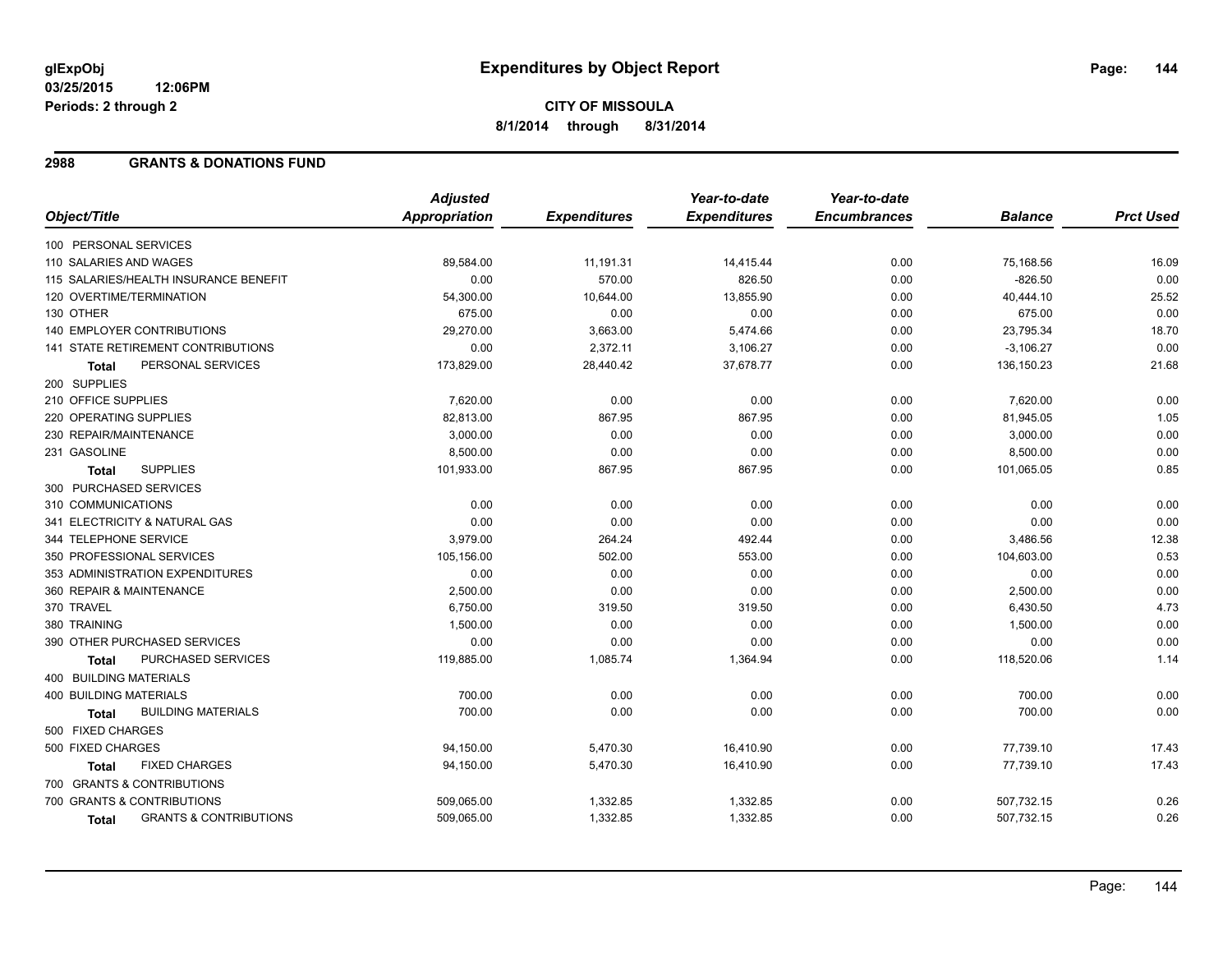#### **2988 GRANTS & DONATIONS FUND**

| Object/Title              |                                    | <b>Adjusted</b><br><b>Appropriation</b> | <b>Expenditures</b> | Year-to-date<br><b>Expenditures</b> | Year-to-date<br><b>Encumbrances</b> | <b>Balance</b> | <b>Prct Used</b> |
|---------------------------|------------------------------------|-----------------------------------------|---------------------|-------------------------------------|-------------------------------------|----------------|------------------|
| 800 OTHER OBJECTS         |                                    |                                         |                     |                                     |                                     |                |                  |
|                           | 820 TRANSFERS TO OTHER FUNDS       | 0.00                                    | 0.00                | 0.00                                | 0.00                                | 0.00           | 0.00             |
| 845 CONTINGENCY           |                                    | 0.00                                    | 0.00                | 0.00                                | 0.00                                | 0.00           | 0.00             |
| Total                     | OTHER OBJECTS                      | 0.00                                    | 0.00                | 0.00                                | 0.00                                | 0.00           | 0.00             |
| 900 CAPITAL OUTLAY        |                                    |                                         |                     |                                     |                                     |                |                  |
| 930 IMPROVEMENTS          |                                    | 24,822.00                               | 0.00                | 0.00                                | 0.00                                | 24.822.00      | 0.00             |
| 940 MACHINERY & EQUIPMENT |                                    | 34.000.00                               | 0.00                | 0.00                                | 0.00                                | 34.000.00      | 0.00             |
| <b>Total</b>              | <b>CAPITAL OUTLAY</b>              | 58.822.00                               | 0.00                | 0.00                                | 0.00                                | 58,822.00      | 0.00             |
| <b>Total</b>              | <b>GRANTS &amp; DONATIONS FUND</b> | 1,058,384.00                            | 37.197.26           | 57.655.41                           | 0.00                                | 1.000.728.59   | 5.45             |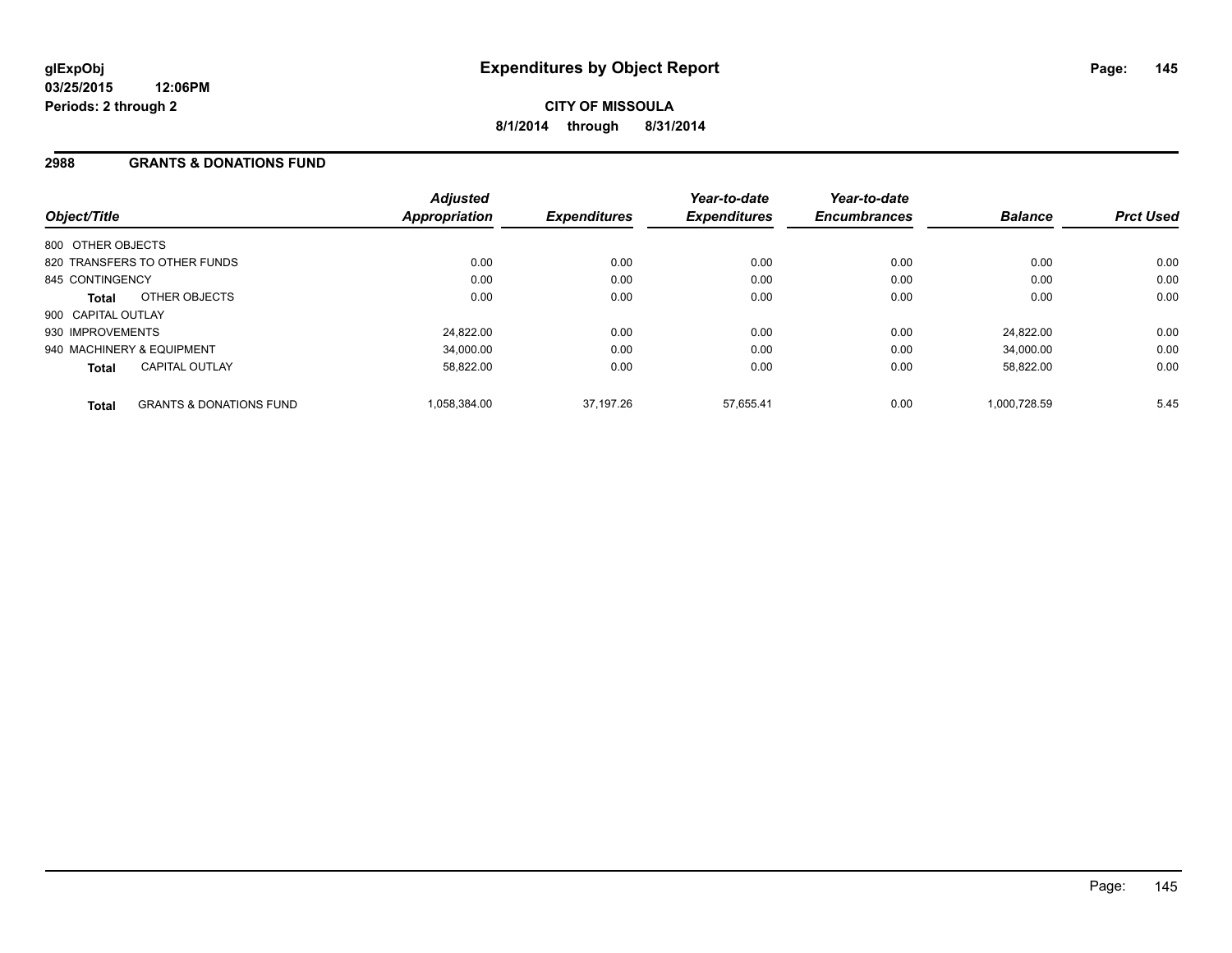# **3000 SID REVOLVING FUND**

| Object/Title      |                              | <b>Adjusted</b><br>Appropriation | <b>Expenditures</b> | Year-to-date<br><b>Expenditures</b> | Year-to-date<br><b>Encumbrances</b> | <b>Balance</b> | <b>Prct Used</b> |
|-------------------|------------------------------|----------------------------------|---------------------|-------------------------------------|-------------------------------------|----------------|------------------|
| 800 OTHER OBJECTS |                              |                                  |                     |                                     |                                     |                |                  |
|                   |                              |                                  |                     |                                     |                                     |                |                  |
|                   | 820 TRANSFERS TO OTHER FUNDS | 100.000.00                       | 0.00                | 0.00                                | 0.00                                | 100.000.00     | 0.00             |
| <b>Total</b>      | OTHER OBJECTS                | 100,000.00                       | 0.00                | 0.00                                | 0.00                                | 100.000.00     | 0.00             |
| <b>Total</b>      | NON-DEPARTMENTAL             | 100,000.00                       | 0.00                | 0.00                                | 0.00                                | 100,000.00     | 0.00             |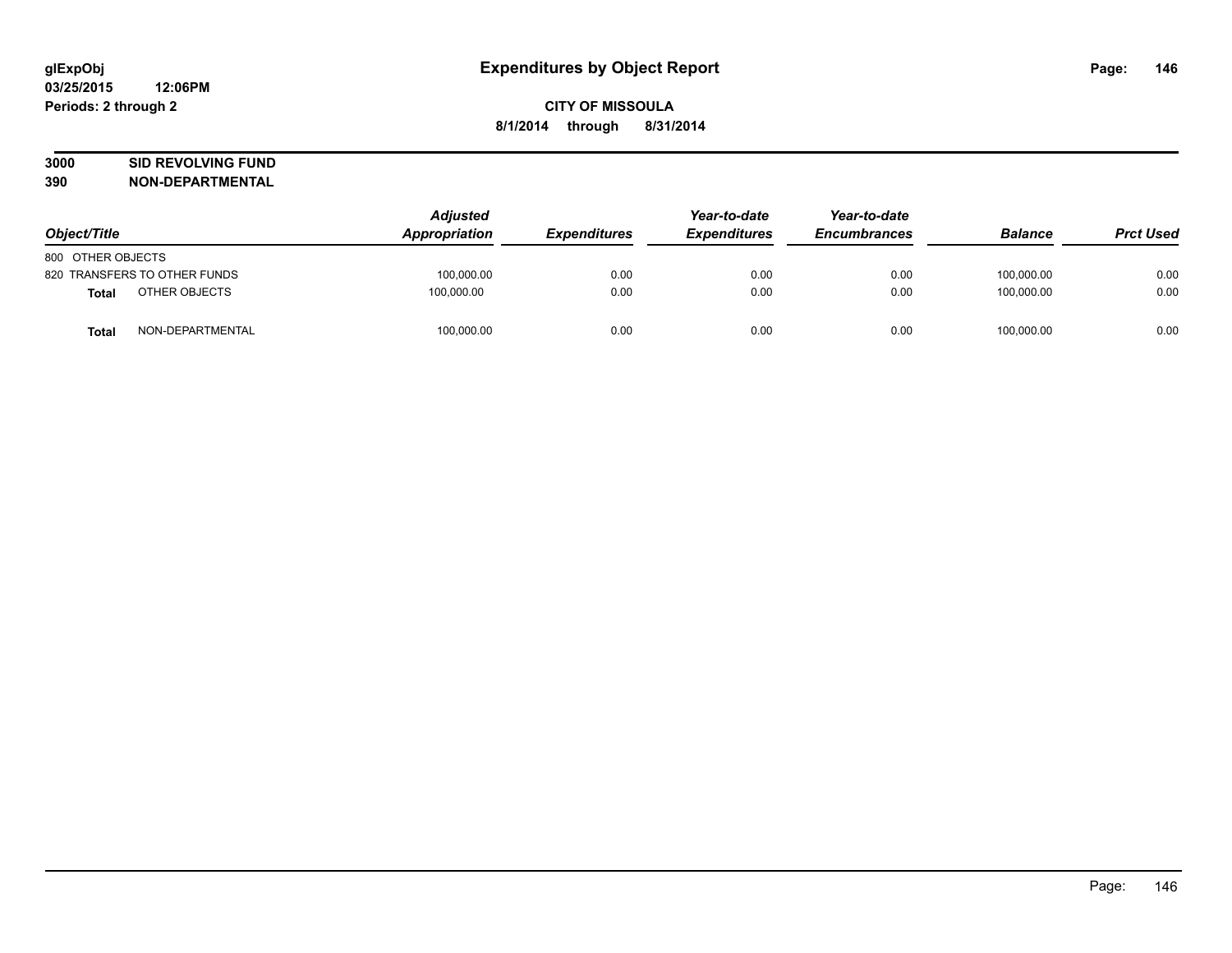#### **3000 SID REVOLVING FUND**

| Object/Title                       | <b>Adjusted</b><br>Appropriation | <i><b>Expenditures</b></i> | Year-to-date<br><b>Expenditures</b> | Year-to-date<br><b>Encumbrances</b> | <b>Balance</b> | <b>Prct Used</b> |
|------------------------------------|----------------------------------|----------------------------|-------------------------------------|-------------------------------------|----------------|------------------|
| 800 OTHER OBJECTS                  |                                  |                            |                                     |                                     |                |                  |
| 820 TRANSFERS TO OTHER FUNDS       | 100,000.00                       | 0.00                       | 0.00                                | 0.00                                | 100,000.00     | 0.00             |
| OTHER OBJECTS<br>Total             | 100,000.00                       | 0.00                       | 0.00                                | 0.00                                | 100.000.00     | 0.00             |
| SID REVOLVING FUND<br><b>Total</b> | 100,000.00                       | 0.00                       | 0.00                                | 0.00                                | 100,000.00     | 0.00             |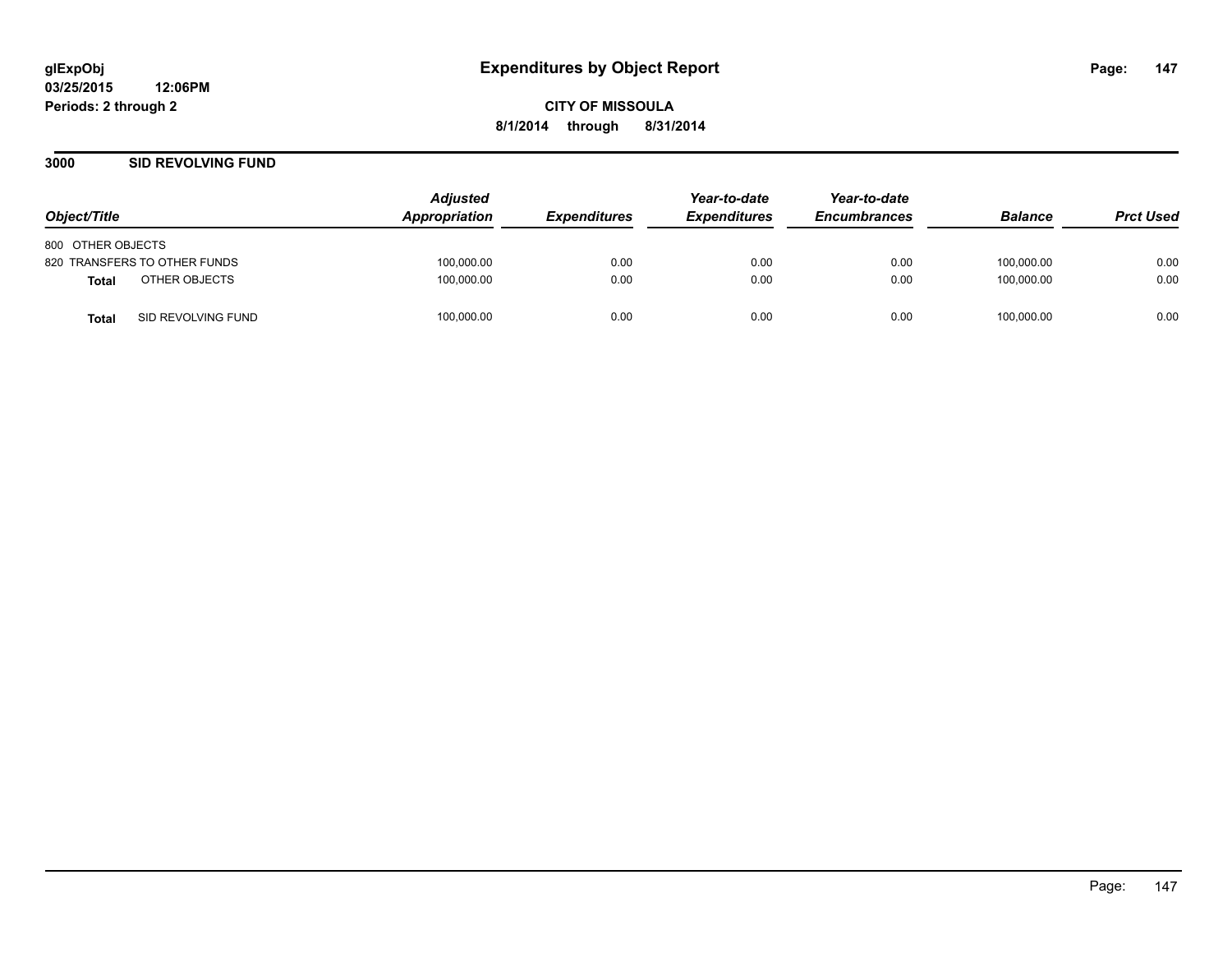#### **3070 1996 OPEN SPACE GO BONDS**

| Object/Title      |                              | <b>Adjusted</b><br>Appropriation | <b>Expenditures</b> | Year-to-date<br><b>Expenditures</b> | Year-to-date<br><b>Encumbrances</b> | <b>Balance</b> | <b>Prct Used</b> |
|-------------------|------------------------------|----------------------------------|---------------------|-------------------------------------|-------------------------------------|----------------|------------------|
| 800 OTHER OBJECTS |                              |                                  |                     |                                     |                                     |                |                  |
|                   | 820 TRANSFERS TO OTHER FUNDS | 0.00                             | 0.00                | 0.00                                | 0.00                                | 0.00           | 0.00             |
| <b>Total</b>      | OTHER OBJECTS                | 0.00                             | 0.00                | 0.00                                | 0.00                                | 0.00           | 0.00             |
| <b>Total</b>      | NON-DEPARTMENTAL             | 0.00                             | 0.00                | 0.00                                | 0.00                                | 0.00           | 0.00             |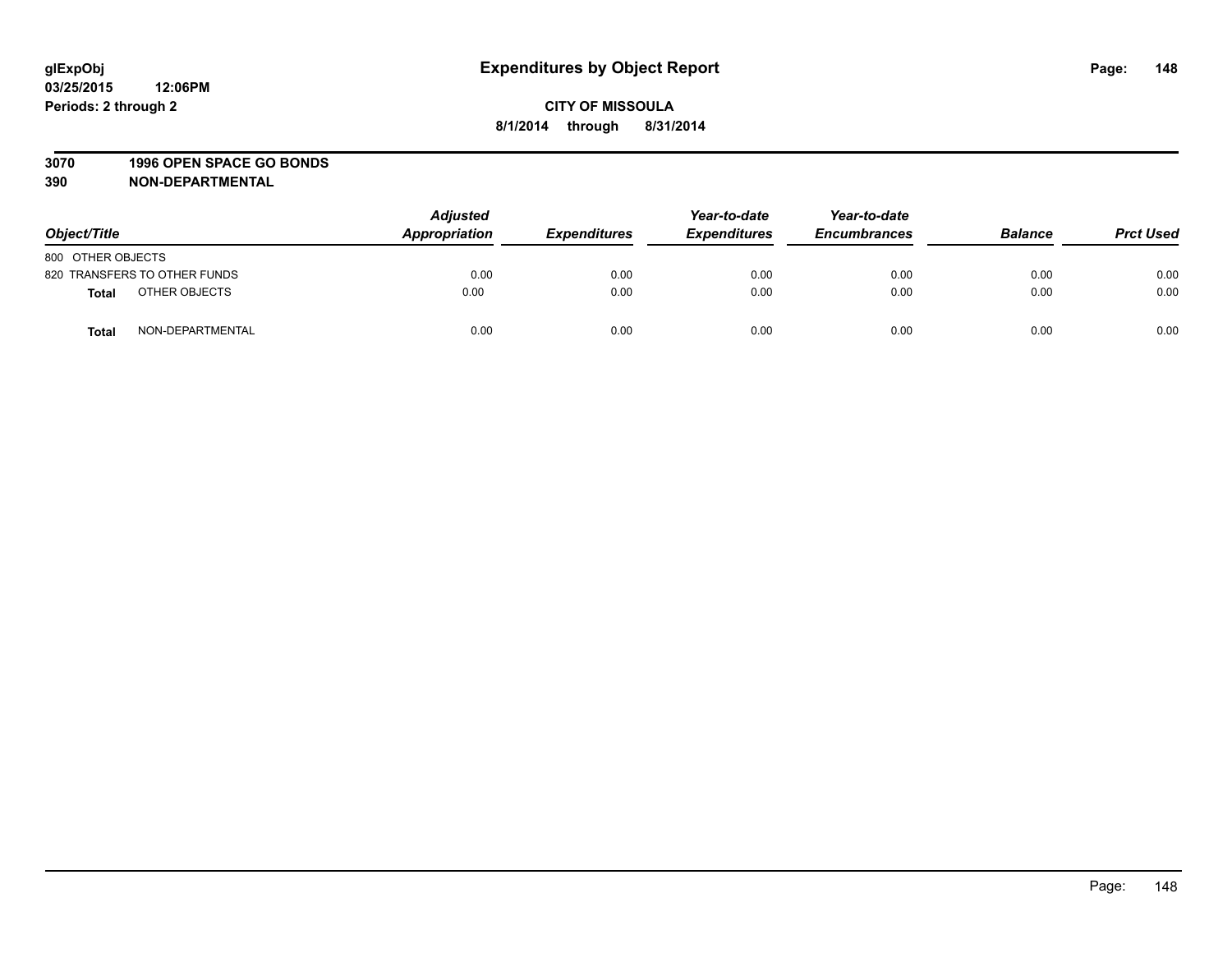# **glExpObj Expenditures by Object Report Page: 149**

**03/25/2015 12:06PM Periods: 2 through 2**

**CITY OF MISSOULA 8/1/2014 through 8/31/2014**

#### **3070 1996 OPEN SPACE GO BONDS**

| Object/Title                             | <b>Adjusted</b><br>Appropriation | <i><b>Expenditures</b></i> | Year-to-date<br><b>Expenditures</b> | Year-to-date<br><b>Encumbrances</b> | <b>Balance</b> | <b>Prct Used</b> |
|------------------------------------------|----------------------------------|----------------------------|-------------------------------------|-------------------------------------|----------------|------------------|
| 800 OTHER OBJECTS                        |                                  |                            |                                     |                                     |                |                  |
| 820 TRANSFERS TO OTHER FUNDS             | 0.00                             | 0.00                       | 0.00                                | 0.00                                | 0.00           | 0.00             |
| OTHER OBJECTS<br><b>Total</b>            | 0.00                             | 0.00                       | 0.00                                | 0.00                                | 0.00           | 0.00             |
| 1996 OPEN SPACE GO BONDS<br><b>Total</b> | 0.00                             | 0.00                       | 0.00                                | 0.00                                | 0.00           | 0.00             |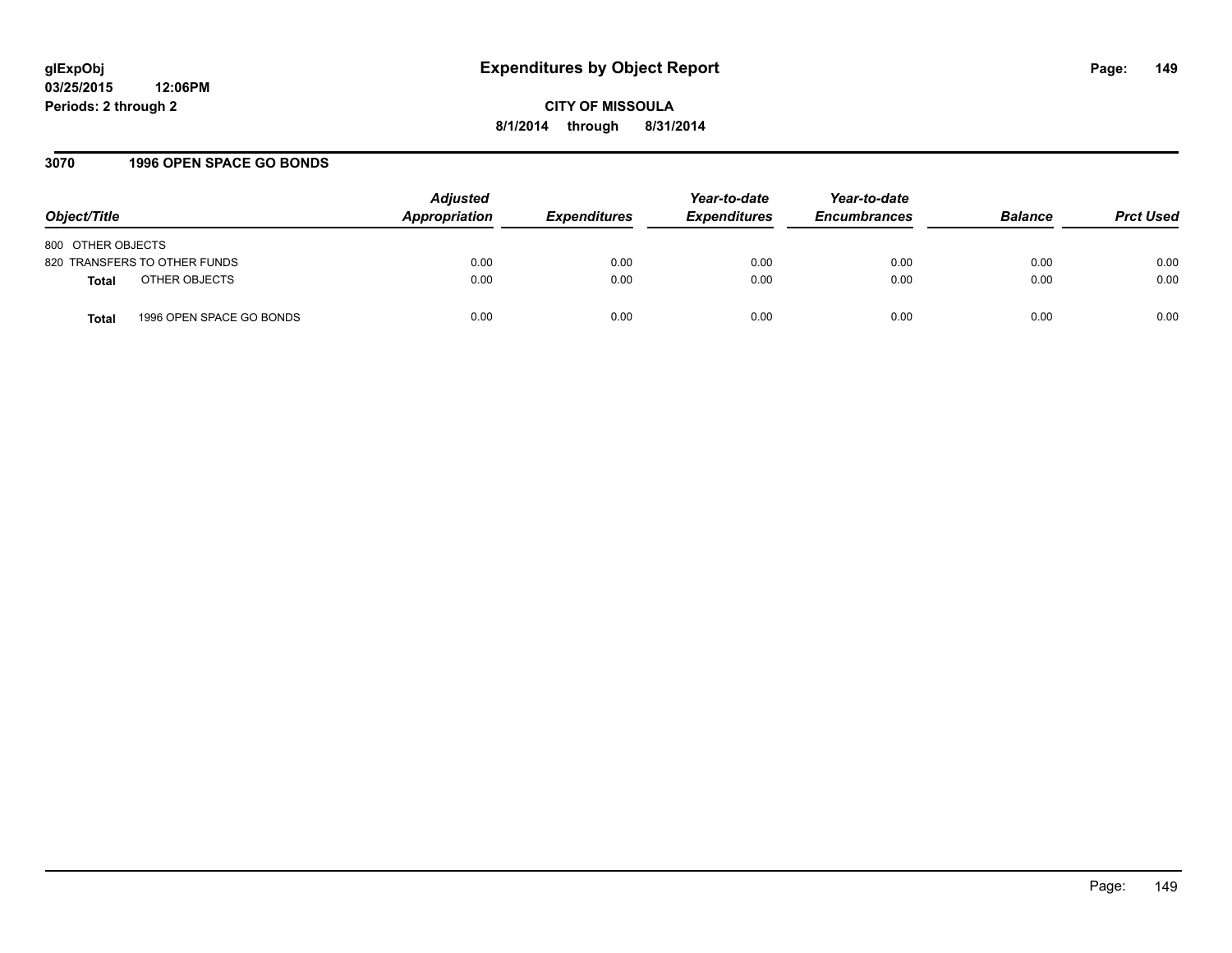#### **3075 1997 OPEN SPACE G O BOND FUND**

| Object/Title      |                              | <b>Adjusted</b><br>Appropriation | <b>Expenditures</b> | Year-to-date<br><b>Expenditures</b> | Year-to-date<br><b>Encumbrances</b> | <b>Balance</b> | <b>Prct Used</b> |
|-------------------|------------------------------|----------------------------------|---------------------|-------------------------------------|-------------------------------------|----------------|------------------|
| 800 OTHER OBJECTS |                              |                                  |                     |                                     |                                     |                |                  |
|                   | 820 TRANSFERS TO OTHER FUNDS | 0.00                             | 0.00                | 0.00                                | 0.00                                | 0.00           | 0.00             |
| <b>Total</b>      | OTHER OBJECTS                | 0.00                             | 0.00                | 0.00                                | 0.00                                | 0.00           | 0.00             |
| <b>Total</b>      | NON-DEPARTMENTAL             | 0.00                             | 0.00                | 0.00                                | 0.00                                | 0.00           | 0.00             |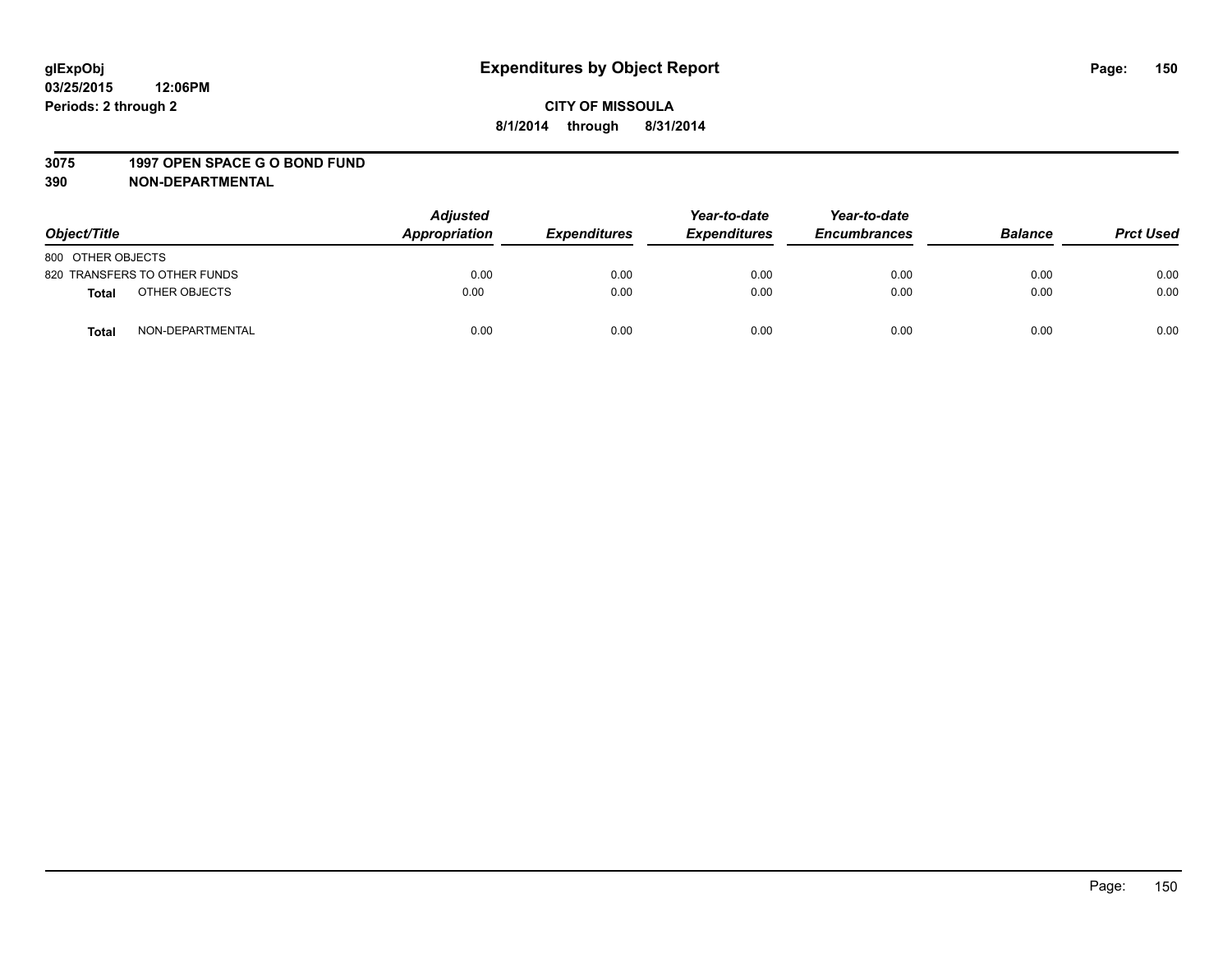# **glExpObj Expenditures by Object Report Page: 151**

**03/25/2015 12:06PM Periods: 2 through 2**

**CITY OF MISSOULA 8/1/2014 through 8/31/2014**

#### **3075 1997 OPEN SPACE G O BOND FUND**

| Object/Title                                  | <b>Adjusted</b><br>Appropriation | <b>Expenditures</b> | Year-to-date<br><b>Expenditures</b> | Year-to-date<br><b>Encumbrances</b> | <b>Balance</b> | <b>Prct Used</b> |
|-----------------------------------------------|----------------------------------|---------------------|-------------------------------------|-------------------------------------|----------------|------------------|
| 800 OTHER OBJECTS                             |                                  |                     |                                     |                                     |                |                  |
| 820 TRANSFERS TO OTHER FUNDS                  | 0.00                             | 0.00                | 0.00                                | 0.00                                | 0.00           | 0.00             |
| OTHER OBJECTS<br><b>Total</b>                 | 0.00                             | 0.00                | 0.00                                | 0.00                                | 0.00           | 0.00             |
| 1997 OPEN SPACE G O BOND FUND<br><b>Total</b> | 0.00                             | 0.00                | 0.00                                | 0.00                                | 0.00           | 0.00             |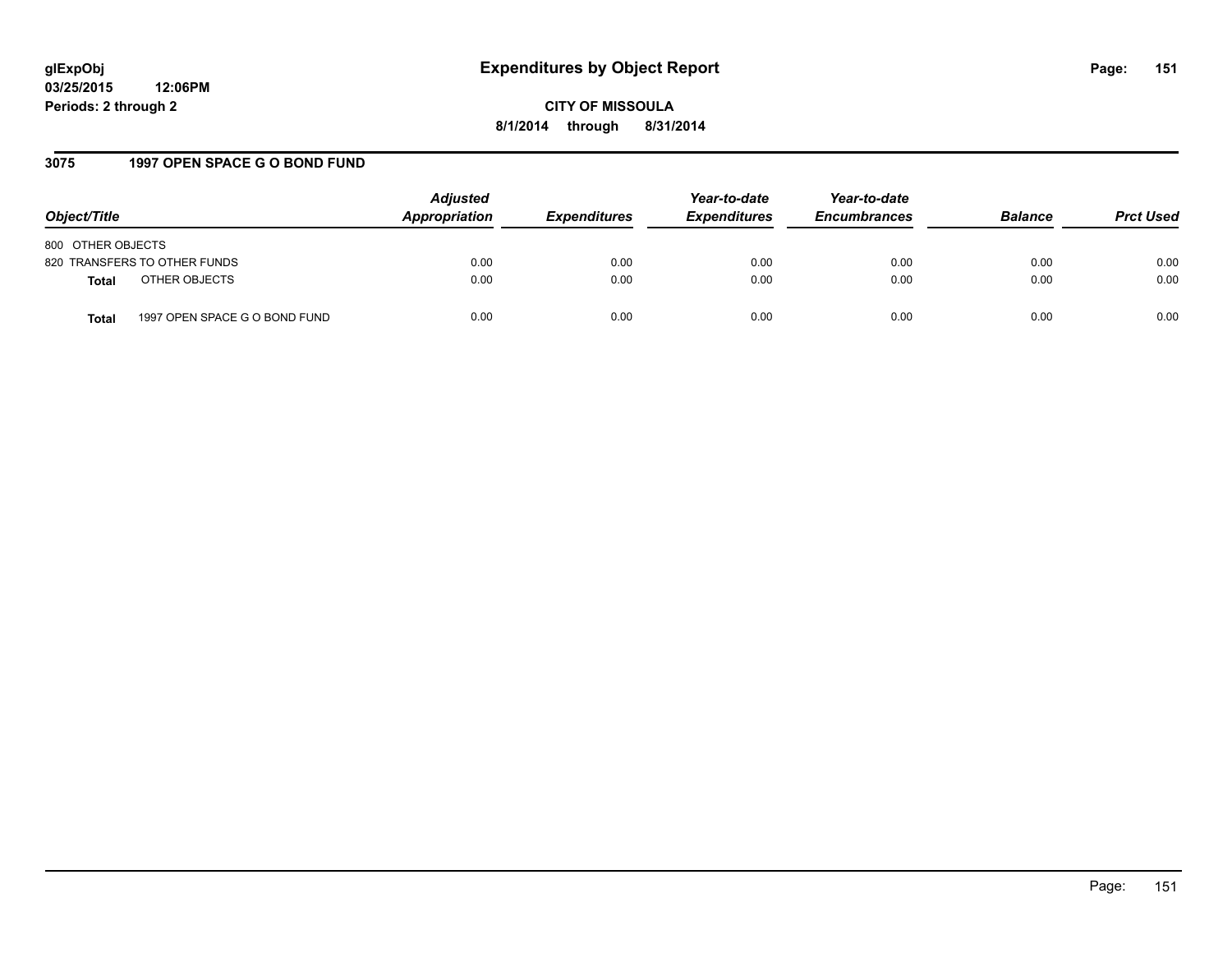#### **3080 1994 FIRE EQUIP/CITY HALLS REFUND BOND F**

| Object/Title                     | <b>Adjusted</b><br><b>Appropriation</b> | <b>Expenditures</b> | Year-to-date<br><b>Expenditures</b> | Year-to-date<br><b>Encumbrances</b> | <b>Balance</b> | <b>Prct Used</b> |
|----------------------------------|-----------------------------------------|---------------------|-------------------------------------|-------------------------------------|----------------|------------------|
| 600 DEBT SERVICE                 |                                         |                     |                                     |                                     |                |                  |
| 620 INTEREST / SERVICE FEES      | 0.00                                    | 0.00                | 0.00                                | 0.00                                | 0.00           | 0.00             |
| <b>DEBT SERVICE</b><br>Total     | 0.00                                    | 0.00                | 0.00                                | 0.00                                | 0.00           | 0.00             |
| 800 OTHER OBJECTS                |                                         |                     |                                     |                                     |                |                  |
| 820 TRANSFERS TO OTHER FUNDS     | 0.00                                    | 0.00                | 0.00                                | 0.00                                | 0.00           | 0.00             |
| OTHER OBJECTS<br><b>Total</b>    | 0.00                                    | 0.00                | 0.00                                | 0.00                                | 0.00           | 0.00             |
| NON-DEPARTMENTAL<br><b>Total</b> | 0.00                                    | 0.00                | 0.00                                | 0.00                                | 0.00           | 0.00             |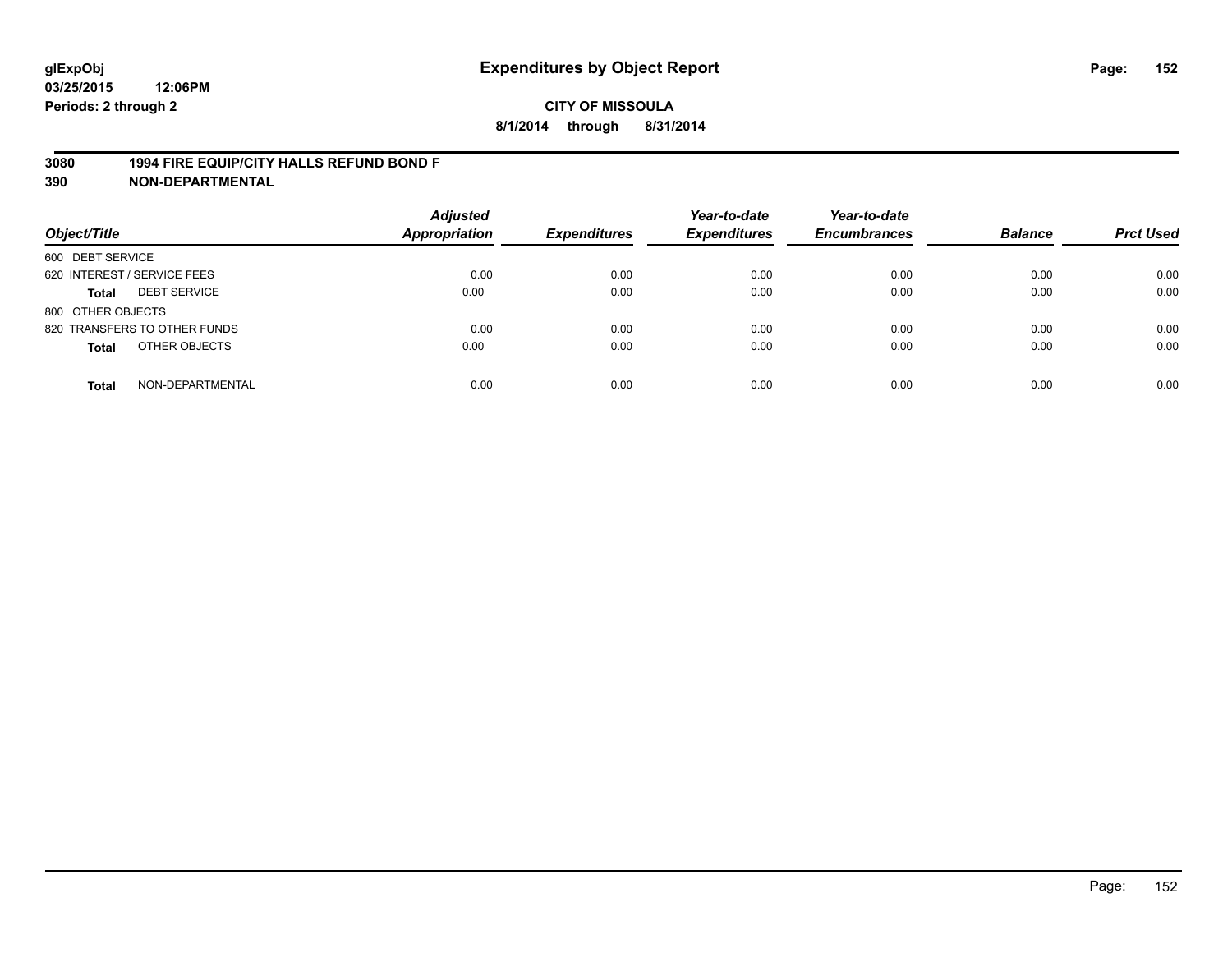**03/25/2015 12:06PM Periods: 2 through 2**

**CITY OF MISSOULA 8/1/2014 through 8/31/2014**

#### **3080 1994 FIRE EQUIP/CITY HALLS REFUND BOND F**

| Object/Title                |                                     | <b>Adjusted</b><br><b>Appropriation</b> | <b>Expenditures</b> | Year-to-date<br><b>Expenditures</b> | Year-to-date<br><b>Encumbrances</b> | <b>Balance</b> | <b>Prct Used</b> |
|-----------------------------|-------------------------------------|-----------------------------------------|---------------------|-------------------------------------|-------------------------------------|----------------|------------------|
| 600 DEBT SERVICE            |                                     |                                         |                     |                                     |                                     |                |                  |
| 620 INTEREST / SERVICE FEES |                                     | 0.00                                    | 0.00                | 0.00                                | 0.00                                | 0.00           | 0.00             |
| <b>Total</b>                | <b>DEBT SERVICE</b>                 | 0.00                                    | 0.00                | 0.00                                | 0.00                                | 0.00           | 0.00             |
| 800 OTHER OBJECTS           |                                     |                                         |                     |                                     |                                     |                |                  |
|                             | 820 TRANSFERS TO OTHER FUNDS        | 0.00                                    | 0.00                | 0.00                                | 0.00                                | 0.00           | 0.00             |
| <b>Total</b>                | OTHER OBJECTS                       | 0.00                                    | 0.00                | 0.00                                | 0.00                                | 0.00           | 0.00             |
| <b>Total</b>                | 1994 FIRE EQUIP/CITY HALLS REFUND B | 0.00                                    | 0.00                | 0.00                                | 0.00                                | 0.00           | 0.00             |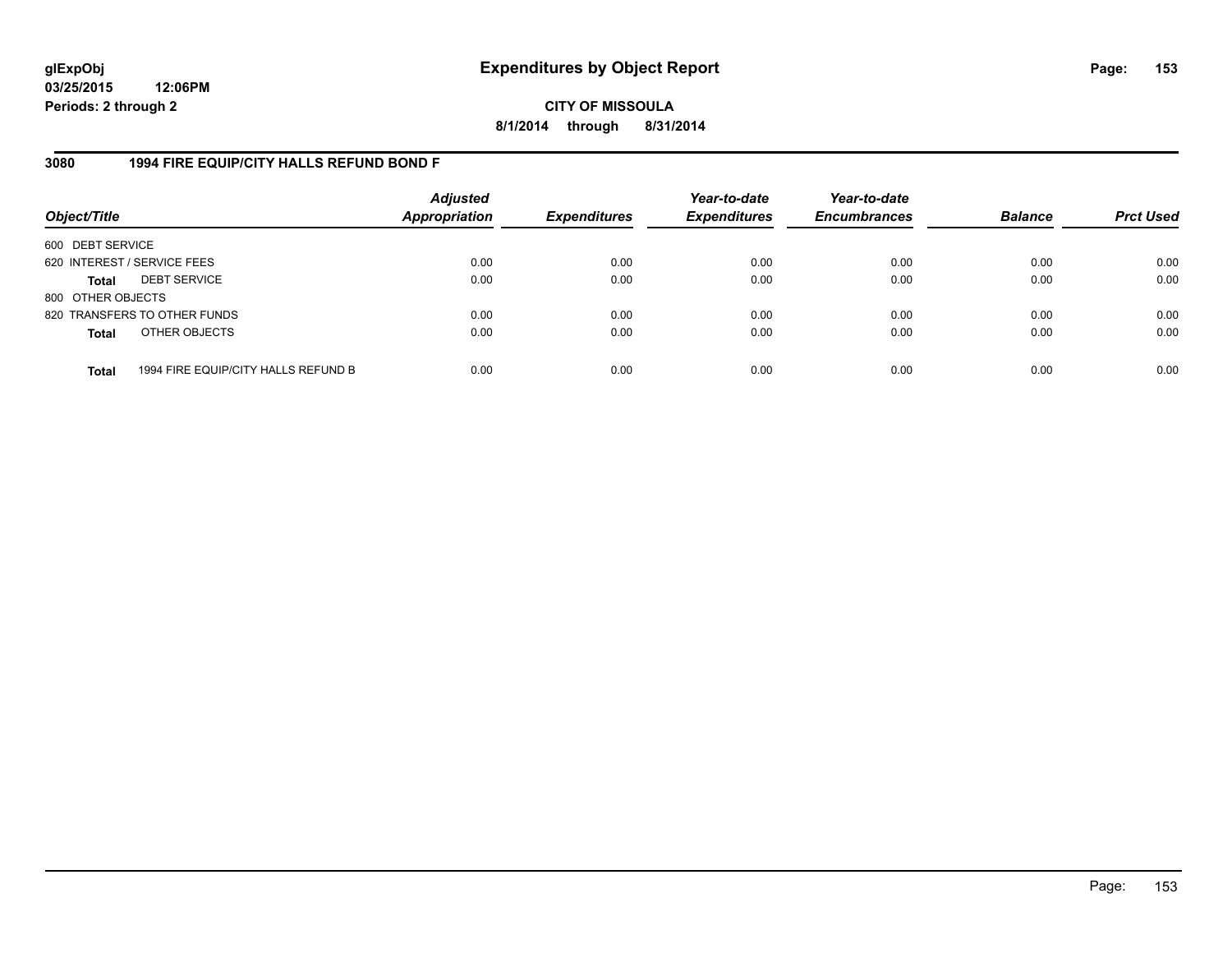#### **3085 1993 FIRE STATION G O BOND FUND**

| Object/Title      |                              | <b>Adjusted</b><br>Appropriation | <b>Expenditures</b> | Year-to-date<br><b>Expenditures</b> | Year-to-date<br><b>Encumbrances</b> | <b>Balance</b> | <b>Prct Used</b> |
|-------------------|------------------------------|----------------------------------|---------------------|-------------------------------------|-------------------------------------|----------------|------------------|
| 800 OTHER OBJECTS |                              |                                  |                     |                                     |                                     |                |                  |
|                   | 820 TRANSFERS TO OTHER FUNDS | 0.00                             | 0.00                | 0.00                                | 0.00                                | 0.00           | 0.00             |
| <b>Total</b>      | OTHER OBJECTS                | 0.00                             | 0.00                | 0.00                                | 0.00                                | 0.00           | 0.00             |
| <b>Total</b>      | NON-DEPARTMENTAL             | 0.00                             | 0.00                | 0.00                                | 0.00                                | 0.00           | 0.00             |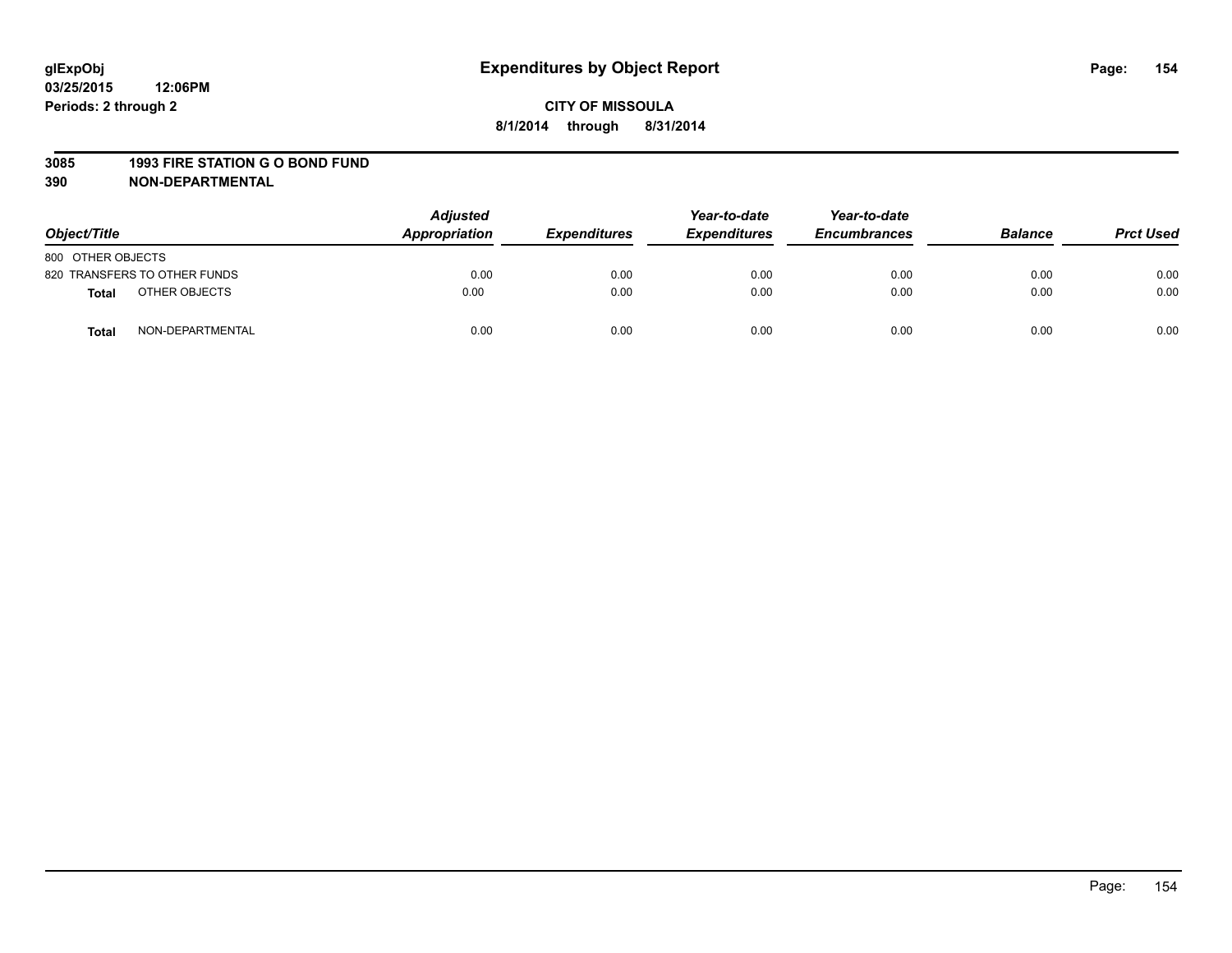#### **3085 1993 FIRE STATION G O BOND FUND**

| Object/Title                                    | <b>Adjusted</b><br>Appropriation | <b>Expenditures</b> | Year-to-date<br><b>Expenditures</b> | Year-to-date<br><b>Encumbrances</b> | <b>Balance</b> | <b>Prct Used</b> |
|-------------------------------------------------|----------------------------------|---------------------|-------------------------------------|-------------------------------------|----------------|------------------|
| 800 OTHER OBJECTS                               |                                  |                     |                                     |                                     |                |                  |
| 820 TRANSFERS TO OTHER FUNDS                    | 0.00                             | 0.00                | 0.00                                | 0.00                                | 0.00           | 0.00             |
| OTHER OBJECTS<br><b>Total</b>                   | 0.00                             | 0.00                | 0.00                                | 0.00                                | 0.00           | 0.00             |
| 1993 FIRE STATION G O BOND FUND<br><b>Total</b> | 0.00                             | 0.00                | 0.00                                | 0.00                                | 0.00           | 0.00             |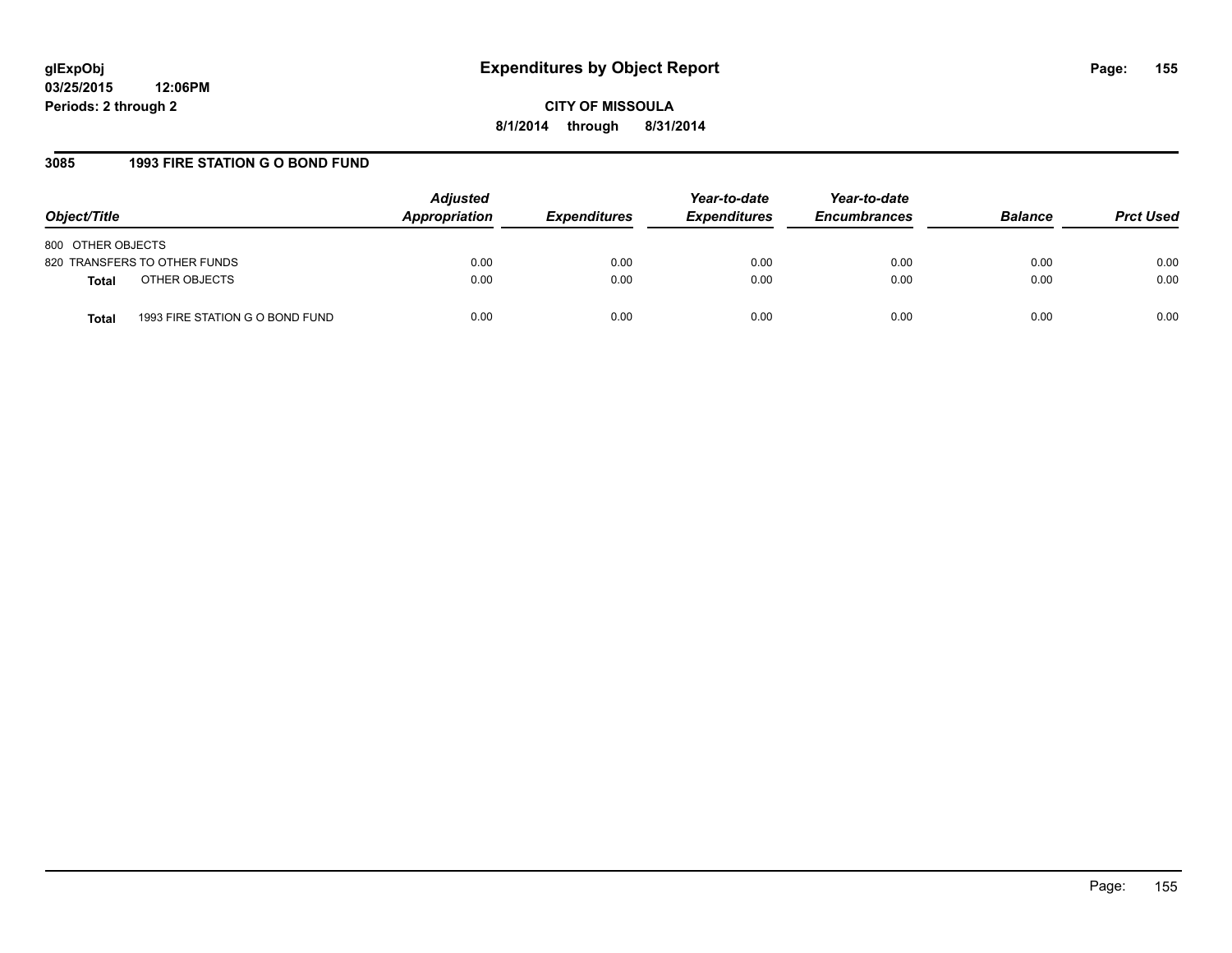## **3090 2004 AQUATICS BOND**

|                                     | <b>Adjusted</b>      |                     | Year-to-date        | Year-to-date        |                |                  |
|-------------------------------------|----------------------|---------------------|---------------------|---------------------|----------------|------------------|
| Object/Title                        | <b>Appropriation</b> | <b>Expenditures</b> | <b>Expenditures</b> | <b>Encumbrances</b> | <b>Balance</b> | <b>Prct Used</b> |
| 600 DEBT SERVICE                    |                      |                     |                     |                     |                |                  |
| 610 PRINCIPAL                       | 0.00                 | 0.00                | 0.00                | 0.00                | 0.00           | 0.00             |
| 620 INTEREST / SERVICE FEES         | 0.00                 | 0.00                | 0.00                | 0.00                | 0.00           | 0.00             |
| <b>DEBT SERVICE</b><br><b>Total</b> | 0.00                 | 0.00                | 0.00                | 0.00                | 0.00           | 0.00             |
| 800 OTHER OBJECTS                   |                      |                     |                     |                     |                |                  |
| 820 TRANSFERS TO OTHER FUNDS        | 0.00                 | 0.00                | 0.00                | 0.00                | 0.00           | 0.00             |
| OTHER OBJECTS<br><b>Total</b>       | 0.00                 | 0.00                | 0.00                | 0.00                | 0.00           | 0.00             |
| NON-DEPARTMENTAL<br><b>Total</b>    | 0.00                 | 0.00                | 0.00                | 0.00                | 0.00           | 0.00             |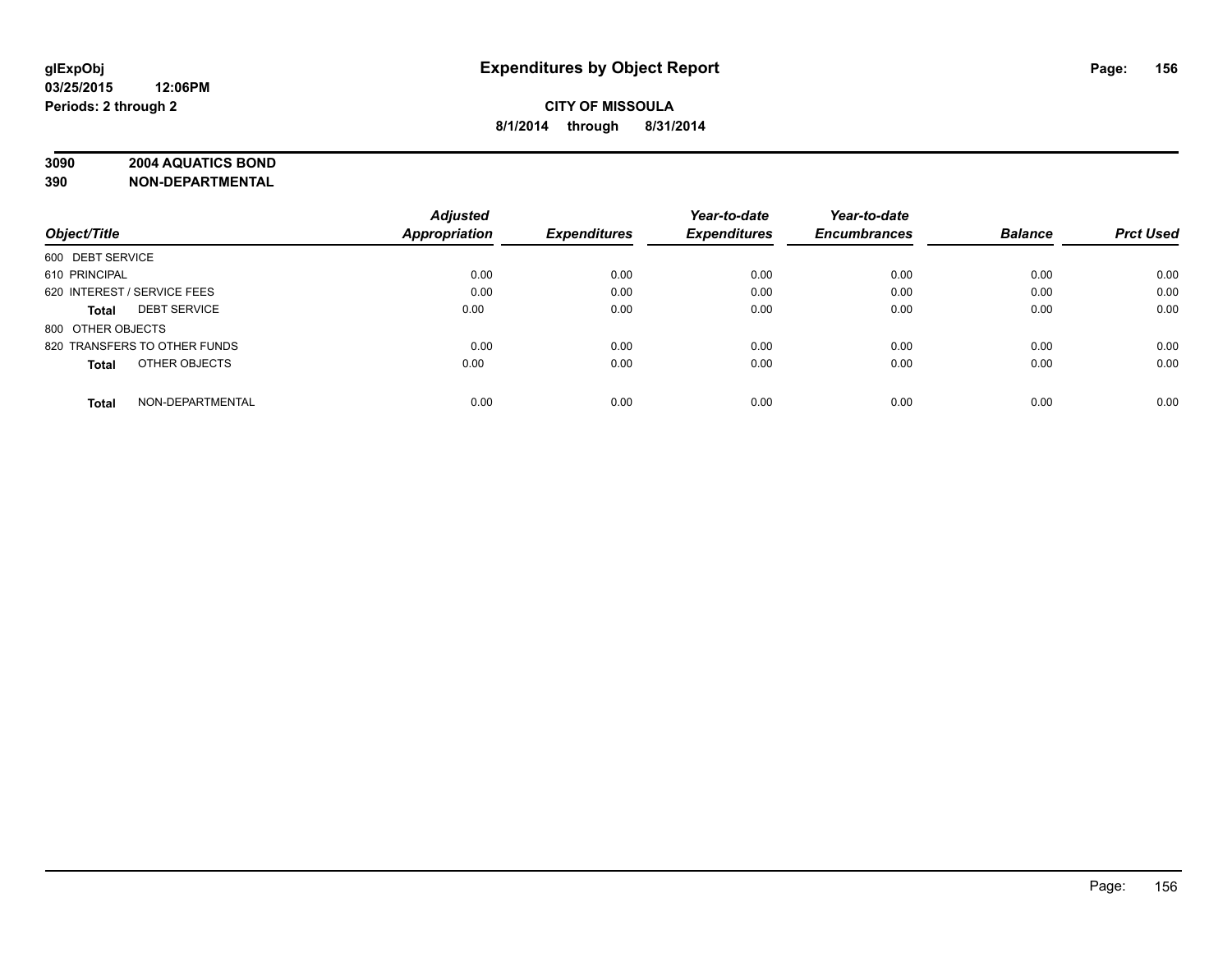#### **3090 2004 AQUATICS BOND**

| Object/Title                       | <b>Adjusted</b><br><b>Appropriation</b> | <b>Expenditures</b> | Year-to-date<br><b>Expenditures</b> | Year-to-date<br><b>Encumbrances</b> | <b>Balance</b> | <b>Prct Used</b> |
|------------------------------------|-----------------------------------------|---------------------|-------------------------------------|-------------------------------------|----------------|------------------|
| 600 DEBT SERVICE                   |                                         |                     |                                     |                                     |                |                  |
| 610 PRINCIPAL                      | 0.00                                    | 0.00                | 0.00                                | 0.00                                | 0.00           | 0.00             |
| 620 INTEREST / SERVICE FEES        | 0.00                                    | 0.00                | 0.00                                | 0.00                                | 0.00           | 0.00             |
| <b>DEBT SERVICE</b><br>Total       | 0.00                                    | 0.00                | 0.00                                | 0.00                                | 0.00           | 0.00             |
| 800 OTHER OBJECTS                  |                                         |                     |                                     |                                     |                |                  |
| 820 TRANSFERS TO OTHER FUNDS       | 0.00                                    | 0.00                | 0.00                                | 0.00                                | 0.00           | 0.00             |
| OTHER OBJECTS<br><b>Total</b>      | 0.00                                    | 0.00                | 0.00                                | 0.00                                | 0.00           | 0.00             |
| 2004 AQUATICS BOND<br><b>Total</b> | 0.00                                    | 0.00                | 0.00                                | 0.00                                | 0.00           | 0.00             |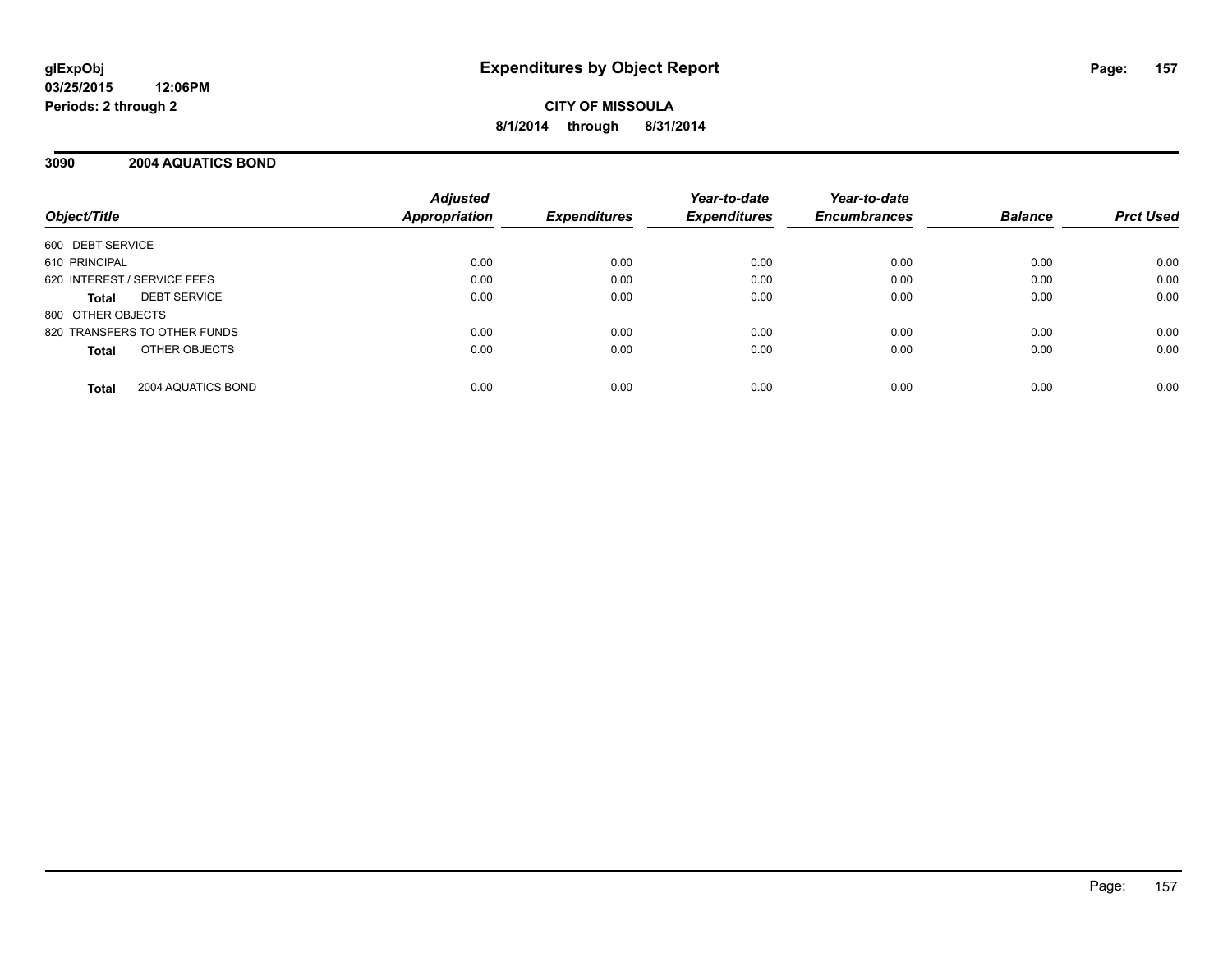#### **3091 SERIES 2012A AQUATICS REFUNDING BOND**

| Object/Title                        | <b>Adjusted</b><br><b>Appropriation</b> | <b>Expenditures</b> | Year-to-date<br><b>Expenditures</b> | Year-to-date<br><b>Encumbrances</b> | <b>Balance</b> | <b>Prct Used</b> |
|-------------------------------------|-----------------------------------------|---------------------|-------------------------------------|-------------------------------------|----------------|------------------|
| 600 DEBT SERVICE                    |                                         |                     |                                     |                                     |                |                  |
| 610 PRINCIPAL                       | 440.000.00                              | 0.00                | 0.00                                | 0.00                                | 440.000.00     | 0.00             |
| 620 INTEREST / SERVICE FEES         | 99.698.00                               | 0.00                | 0.00                                | 0.00                                | 99.698.00      | 0.00             |
| <b>DEBT SERVICE</b><br><b>Total</b> | 539.698.00                              | 0.00                | 0.00                                | 0.00                                | 539.698.00     | 0.00             |
| 800 OTHER OBJECTS                   |                                         |                     |                                     |                                     |                |                  |
| 820 TRANSFERS TO OTHER FUNDS        | 0.00                                    | 0.00                | 0.00                                | 0.00                                | 0.00           | 0.00             |
| OTHER OBJECTS<br><b>Total</b>       | 0.00                                    | 0.00                | 0.00                                | 0.00                                | 0.00           | 0.00             |
| NON-DEPARTMENTAL<br><b>Total</b>    | 539.698.00                              | 0.00                | 0.00                                | 0.00                                | 539.698.00     | 0.00             |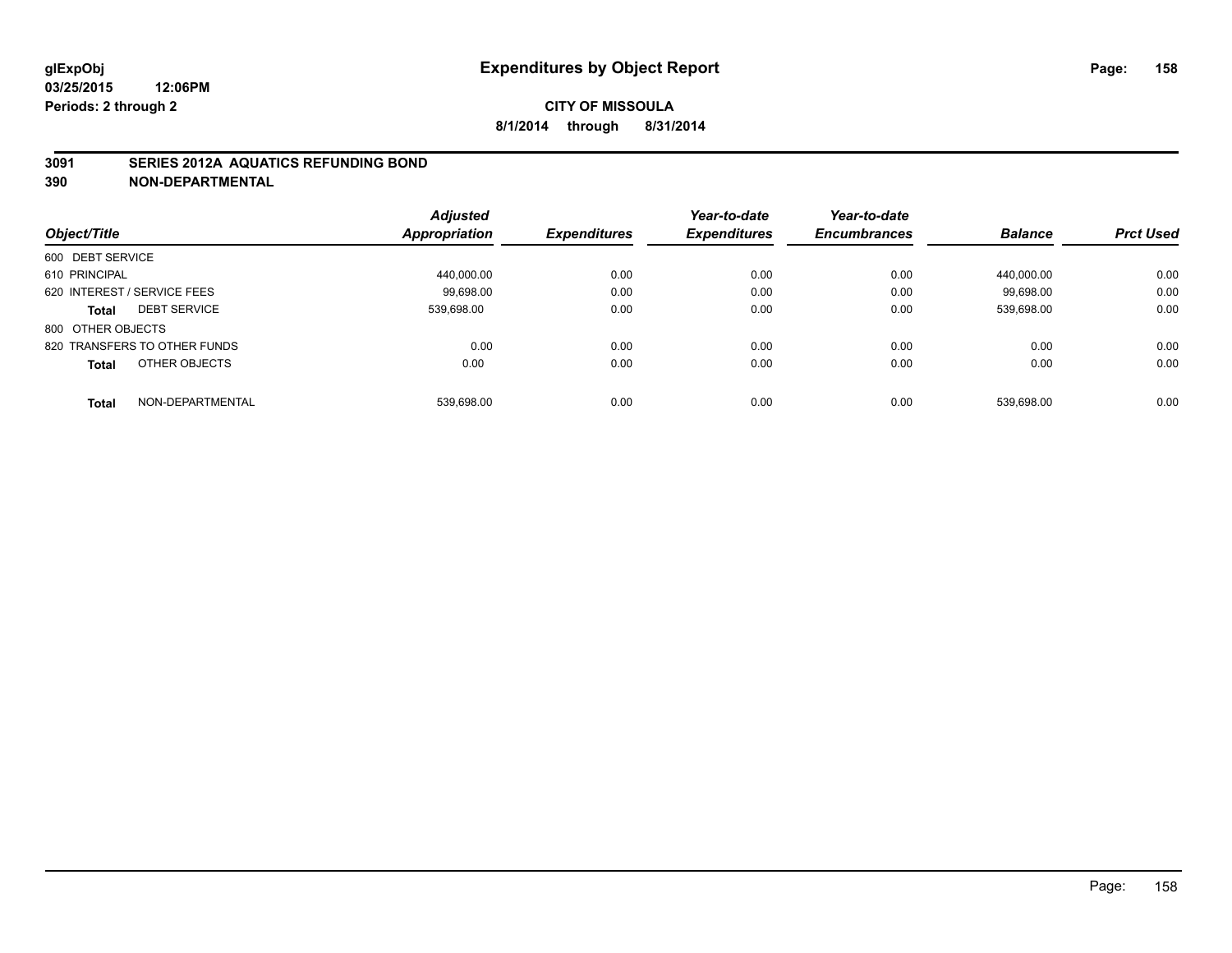**03/25/2015 12:06PM Periods: 2 through 2**

**CITY OF MISSOULA 8/1/2014 through 8/31/2014**

#### **3091 SERIES 2012A AQUATICS REFUNDING BOND**

| Object/Title                |                                   | <b>Adjusted</b><br>Appropriation | <b>Expenditures</b> | Year-to-date<br><b>Expenditures</b> | Year-to-date<br><b>Encumbrances</b> | <b>Balance</b> | <b>Prct Used</b> |
|-----------------------------|-----------------------------------|----------------------------------|---------------------|-------------------------------------|-------------------------------------|----------------|------------------|
| 600 DEBT SERVICE            |                                   |                                  |                     |                                     |                                     |                |                  |
| 610 PRINCIPAL               |                                   | 440.000.00                       | 0.00                | 0.00                                | 0.00                                | 440.000.00     | 0.00             |
| 620 INTEREST / SERVICE FEES |                                   | 99.698.00                        | 0.00                | 0.00                                | 0.00                                | 99.698.00      | 0.00             |
| <b>Total</b>                | <b>DEBT SERVICE</b>               | 539,698.00                       | 0.00                | 0.00                                | 0.00                                | 539,698.00     | 0.00             |
| 800 OTHER OBJECTS           |                                   |                                  |                     |                                     |                                     |                |                  |
|                             | 820 TRANSFERS TO OTHER FUNDS      | 0.00                             | 0.00                | 0.00                                | 0.00                                | 0.00           | 0.00             |
| Total                       | OTHER OBJECTS                     | 0.00                             | 0.00                | 0.00                                | 0.00                                | 0.00           | 0.00             |
| <b>Total</b>                | SERIES 2012A AQUATICS REFUNDING B | 539.698.00                       | 0.00                | 0.00                                | 0.00                                | 539.698.00     | 0.00             |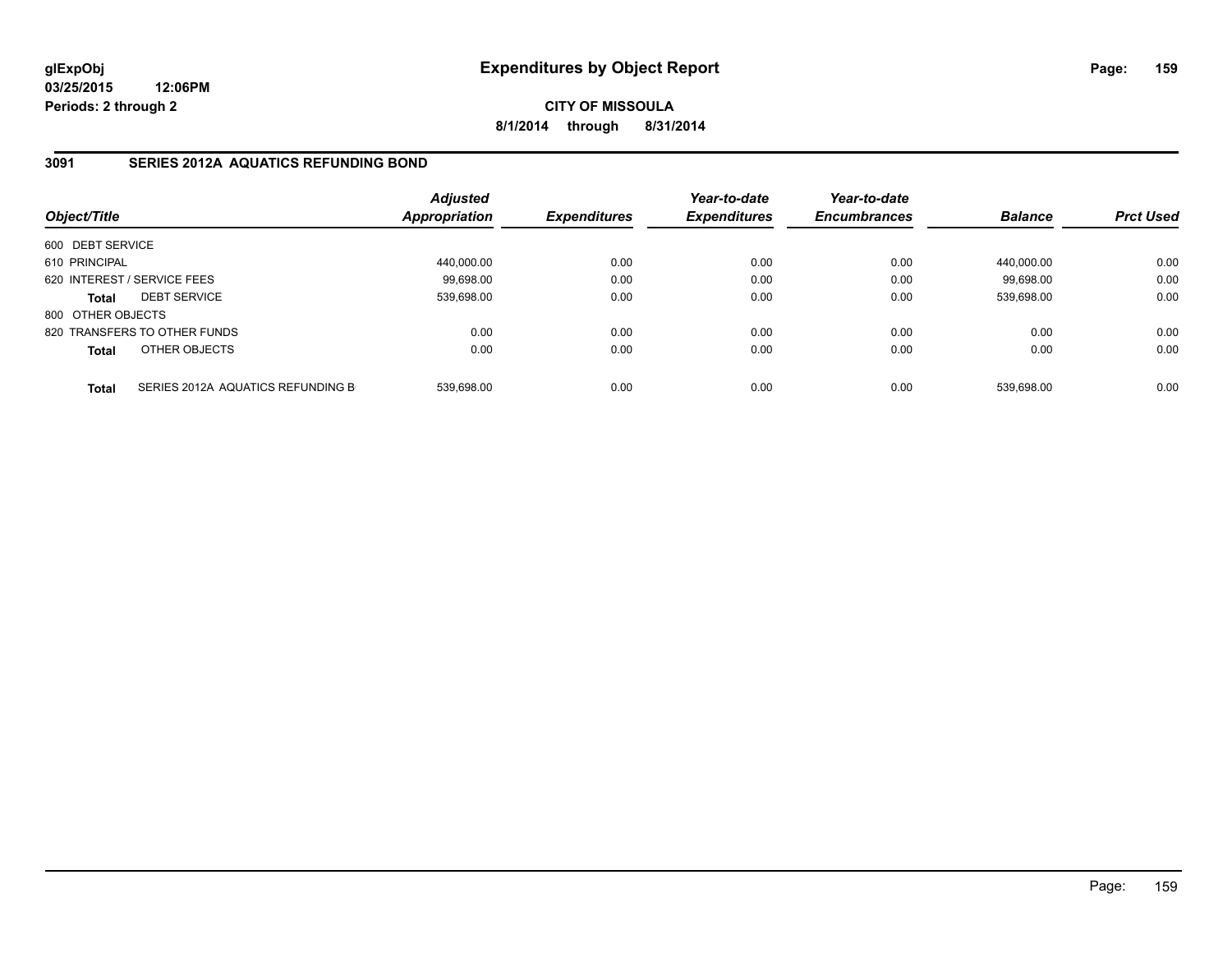#### **3092 Series 2013A GO REFUNDING BONDS**

|                                     | <b>Adjusted</b> |                     | Year-to-date        | Year-to-date        |                |                  |
|-------------------------------------|-----------------|---------------------|---------------------|---------------------|----------------|------------------|
| Object/Title                        | Appropriation   | <b>Expenditures</b> | <b>Expenditures</b> | <b>Encumbrances</b> | <b>Balance</b> | <b>Prct Used</b> |
| 600 DEBT SERVICE                    |                 |                     |                     |                     |                |                  |
| 610 PRINCIPAL                       | 570,000.00      | 0.00                | 0.00                | 0.00                | 570.000.00     | 0.00             |
| 620 INTEREST / SERVICE FEES         | 121,800.00      | 0.00                | 0.00                | 0.00                | 121.800.00     | 0.00             |
| <b>DEBT SERVICE</b><br><b>Total</b> | 691.800.00      | 0.00                | 0.00                | 0.00                | 691,800.00     | 0.00             |
| 800 OTHER OBJECTS                   |                 |                     |                     |                     |                |                  |
| 820 TRANSFERS TO OTHER FUNDS        | 0.00            | 0.00                | 0.00                | 0.00                | 0.00           | 0.00             |
| OTHER OBJECTS<br><b>Total</b>       | 0.00            | 0.00                | 0.00                | 0.00                | 0.00           | 0.00             |
| NON-DEPARTMENTAL<br>Total           | 691,800.00      | 0.00                | 0.00                | 0.00                | 691.800.00     | 0.00             |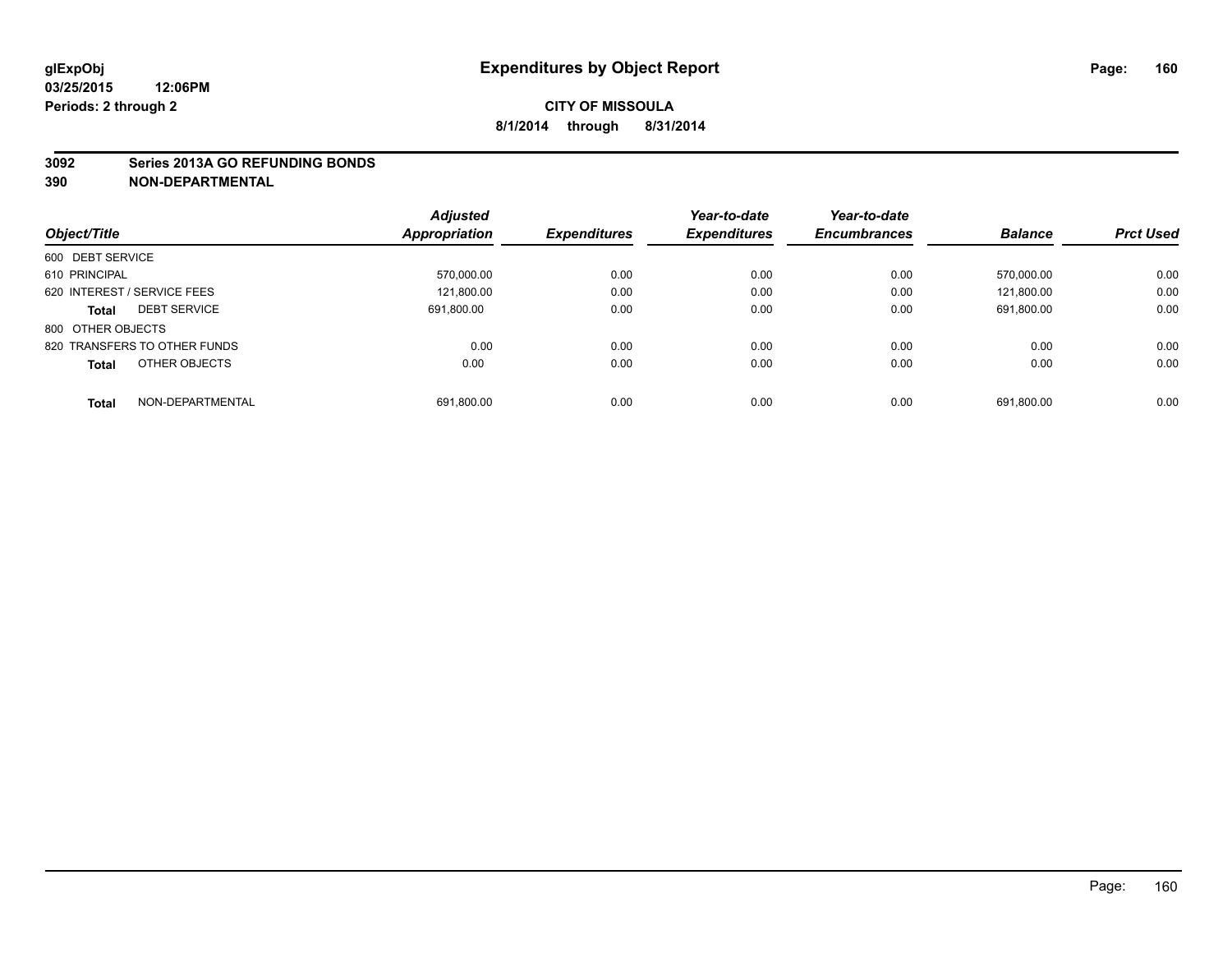**03/25/2015 12:06PM Periods: 2 through 2**

### **CITY OF MISSOULA 8/1/2014 through 8/31/2014**

#### **3092 Series 2013A GO REFUNDING BONDS**

| Object/Title      |                                 | <b>Adjusted</b><br><b>Appropriation</b> | <b>Expenditures</b> | Year-to-date<br><b>Expenditures</b> | Year-to-date<br><b>Encumbrances</b> | <b>Balance</b> | <b>Prct Used</b> |
|-------------------|---------------------------------|-----------------------------------------|---------------------|-------------------------------------|-------------------------------------|----------------|------------------|
| 600 DEBT SERVICE  |                                 |                                         |                     |                                     |                                     |                |                  |
| 610 PRINCIPAL     |                                 | 570.000.00                              | 0.00                | 0.00                                | 0.00                                | 570.000.00     | 0.00             |
|                   | 620 INTEREST / SERVICE FEES     | 121,800.00                              | 0.00                | 0.00                                | 0.00                                | 121.800.00     | 0.00             |
| <b>Total</b>      | <b>DEBT SERVICE</b>             | 691.800.00                              | 0.00                | 0.00                                | 0.00                                | 691.800.00     | 0.00             |
| 800 OTHER OBJECTS |                                 |                                         |                     |                                     |                                     |                |                  |
|                   | 820 TRANSFERS TO OTHER FUNDS    | 0.00                                    | 0.00                | 0.00                                | 0.00                                | 0.00           | 0.00             |
| <b>Total</b>      | OTHER OBJECTS                   | 0.00                                    | 0.00                | 0.00                                | 0.00                                | 0.00           | 0.00             |
| <b>Total</b>      | Series 2013A GO REFUNDING BONDS | 691.800.00                              | 0.00                | 0.00                                | 0.00                                | 691.800.00     | 0.00             |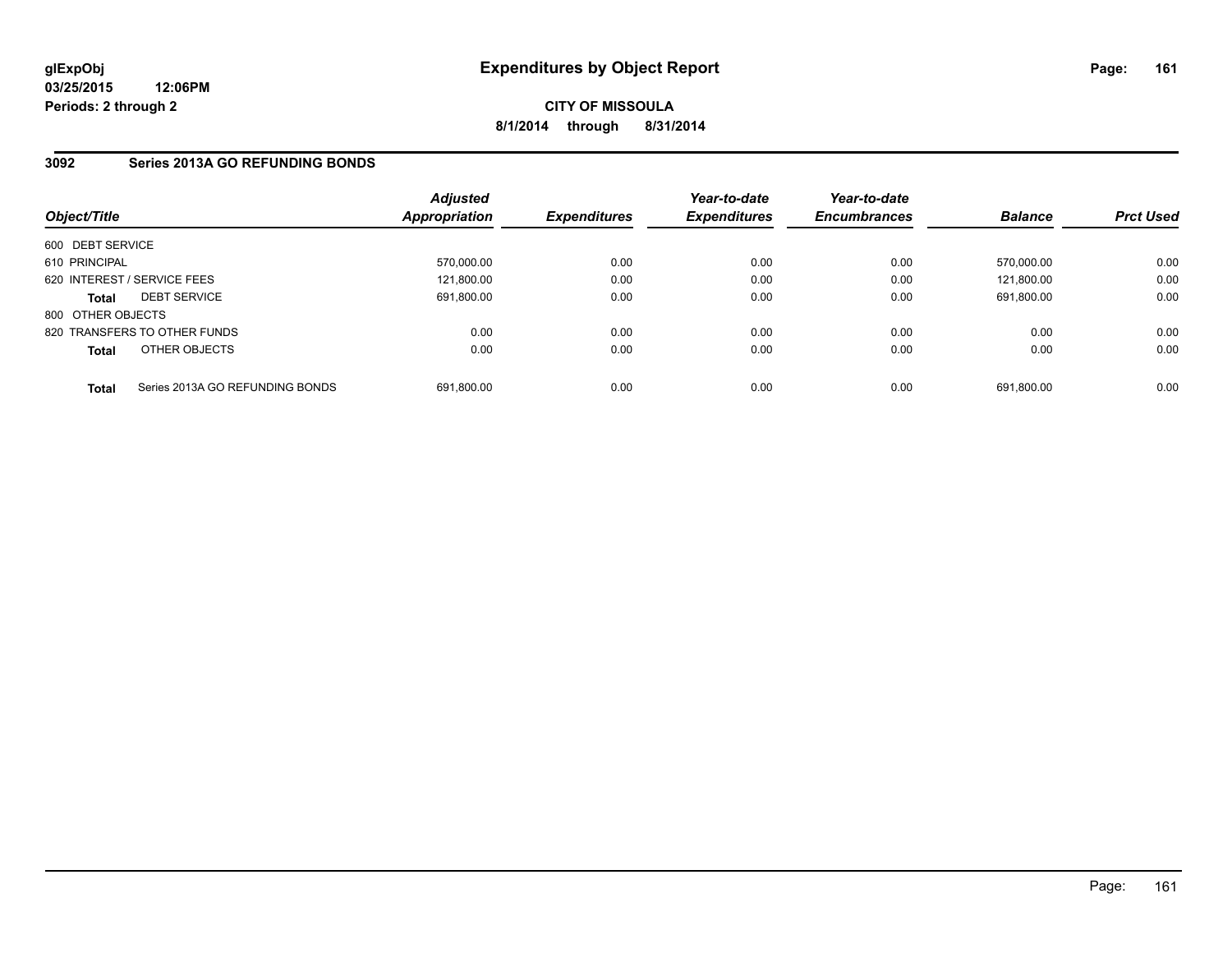#### **3095 2004 REFUNDING BONDS DEBT SERVICE**

| Object/Title                        | <b>Adjusted</b><br>Appropriation | <b>Expenditures</b> | Year-to-date<br><b>Expenditures</b> | Year-to-date<br><b>Encumbrances</b> | <b>Balance</b> | <b>Prct Used</b> |
|-------------------------------------|----------------------------------|---------------------|-------------------------------------|-------------------------------------|----------------|------------------|
| 600 DEBT SERVICE                    |                                  |                     |                                     |                                     |                |                  |
| 610 PRINCIPAL                       | 0.00                             | 0.00                | 0.00                                | 0.00                                | 0.00           | 0.00             |
| 620 INTEREST / SERVICE FEES         | 0.00                             | 0.00                | 0.00                                | 0.00                                | 0.00           | 0.00             |
| <b>DEBT SERVICE</b><br><b>Total</b> | 0.00                             | 0.00                | 0.00                                | 0.00                                | 0.00           | 0.00             |
| NON-DEPARTMENTAL<br><b>Total</b>    | 0.00                             | 0.00                | 0.00                                | 0.00                                | 0.00           | 0.00             |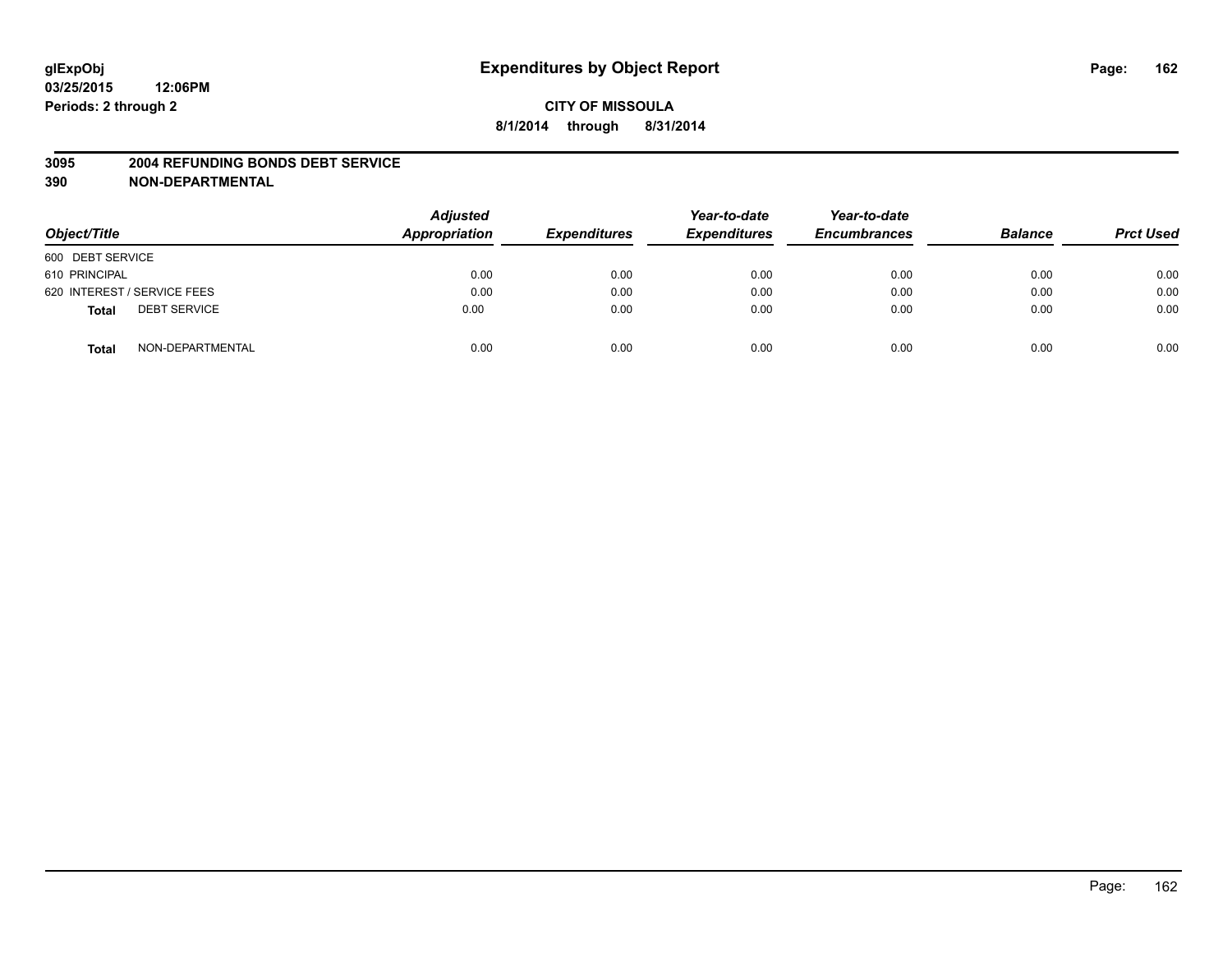# **glExpObj Expenditures by Object Report Page: 163**

**03/25/2015 12:06PM Periods: 2 through 2**

**8/1/2014 through 8/31/2014**

#### **3095 2004 REFUNDING BONDS DEBT SERVICE**

| Object/Title     |                                   | <b>Adjusted</b><br><b>Appropriation</b> | <b>Expenditures</b> | Year-to-date<br><b>Expenditures</b> | Year-to-date<br><b>Encumbrances</b> | <b>Balance</b> | <b>Prct Used</b> |
|------------------|-----------------------------------|-----------------------------------------|---------------------|-------------------------------------|-------------------------------------|----------------|------------------|
| 600 DEBT SERVICE |                                   |                                         |                     |                                     |                                     |                |                  |
| 610 PRINCIPAL    |                                   | 0.00                                    | 0.00                | 0.00                                | 0.00                                | 0.00           | 0.00             |
|                  | 620 INTEREST / SERVICE FEES       | 0.00                                    | 0.00                | 0.00                                | 0.00                                | 0.00           | 0.00             |
| <b>Total</b>     | <b>DEBT SERVICE</b>               | 0.00                                    | 0.00                | 0.00                                | 0.00                                | 0.00           | 0.00             |
| Total            | 2004 REFUNDING BONDS DEBT SERVICE | 0.00                                    | 0.00                | 0.00                                | 0.00                                | 0.00           | 0.00             |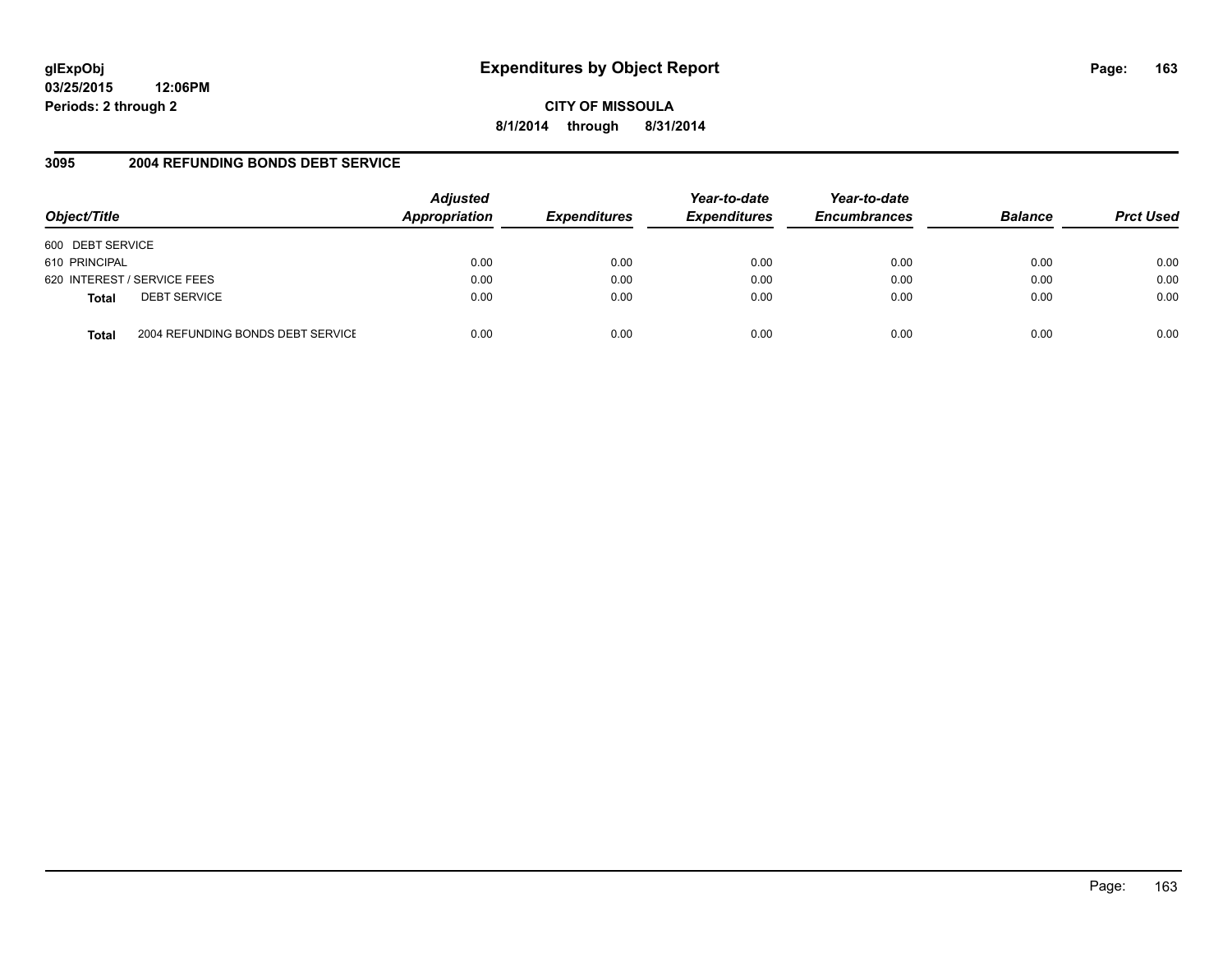#### **3096 NEW FIRE STATION GO BOND**

|                                     | <b>Adjusted</b><br>Appropriation |                     | Year-to-date        | Year-to-date        |                |                  |
|-------------------------------------|----------------------------------|---------------------|---------------------|---------------------|----------------|------------------|
| Object/Title                        |                                  | <b>Expenditures</b> | <b>Expenditures</b> | <b>Encumbrances</b> | <b>Balance</b> | <b>Prct Used</b> |
| 600 DEBT SERVICE                    |                                  |                     |                     |                     |                |                  |
| 610 PRINCIPAL                       | 0.00                             | 0.00                | 0.00                | 0.00                | 0.00           | 0.00             |
| 620 INTEREST / SERVICE FEES         | 0.00                             | 350.00              | 350.00              | 0.00                | $-350.00$      | 0.00             |
| <b>DEBT SERVICE</b><br><b>Total</b> | 0.00                             | 350.00              | 350.00              | 0.00                | $-350.00$      | 0.00             |
| 800 OTHER OBJECTS                   |                                  |                     |                     |                     |                |                  |
| 820 TRANSFERS TO OTHER FUNDS        | 0.00                             | 0.00                | 0.00                | 0.00                | 0.00           | 0.00             |
| OTHER OBJECTS<br><b>Total</b>       | 0.00                             | 0.00                | 0.00                | 0.00                | 0.00           | 0.00             |
| NON-DEPARTMENTAL<br><b>Total</b>    | 0.00                             | 350.00              | 350.00              | 0.00                | $-350.00$      | 0.00             |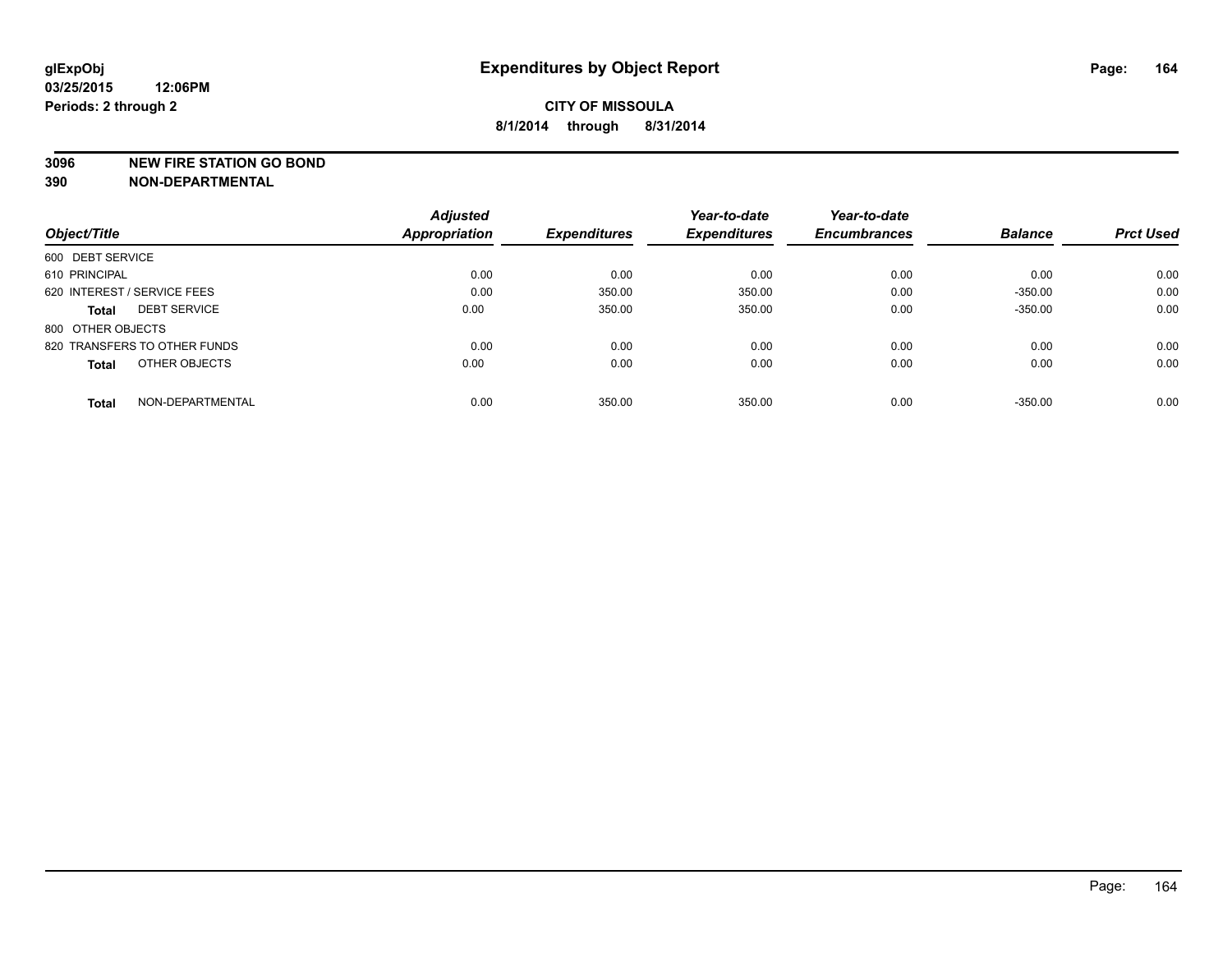#### **3096 NEW FIRE STATION GO BOND**

| Object/Title                             | <b>Adjusted</b><br>Appropriation | <b>Expenditures</b> | Year-to-date<br><b>Expenditures</b> | Year-to-date<br><b>Encumbrances</b> | <b>Balance</b> | <b>Prct Used</b> |
|------------------------------------------|----------------------------------|---------------------|-------------------------------------|-------------------------------------|----------------|------------------|
| 600 DEBT SERVICE                         |                                  |                     |                                     |                                     |                |                  |
| 610 PRINCIPAL                            | 0.00                             | 0.00                | 0.00                                | 0.00                                | 0.00           | 0.00             |
| 620 INTEREST / SERVICE FEES              | 0.00                             | 350.00              | 350.00                              | 0.00                                | $-350.00$      | 0.00             |
| <b>DEBT SERVICE</b><br><b>Total</b>      | 0.00                             | 350.00              | 350.00                              | 0.00                                | $-350.00$      | 0.00             |
| 800 OTHER OBJECTS                        |                                  |                     |                                     |                                     |                |                  |
| 820 TRANSFERS TO OTHER FUNDS             | 0.00                             | 0.00                | 0.00                                | 0.00                                | 0.00           | 0.00             |
| OTHER OBJECTS<br><b>Total</b>            | 0.00                             | 0.00                | 0.00                                | 0.00                                | 0.00           | 0.00             |
| NEW FIRE STATION GO BOND<br><b>Total</b> | 0.00                             | 350.00              | 350.00                              | 0.00                                | $-350.00$      | 0.00             |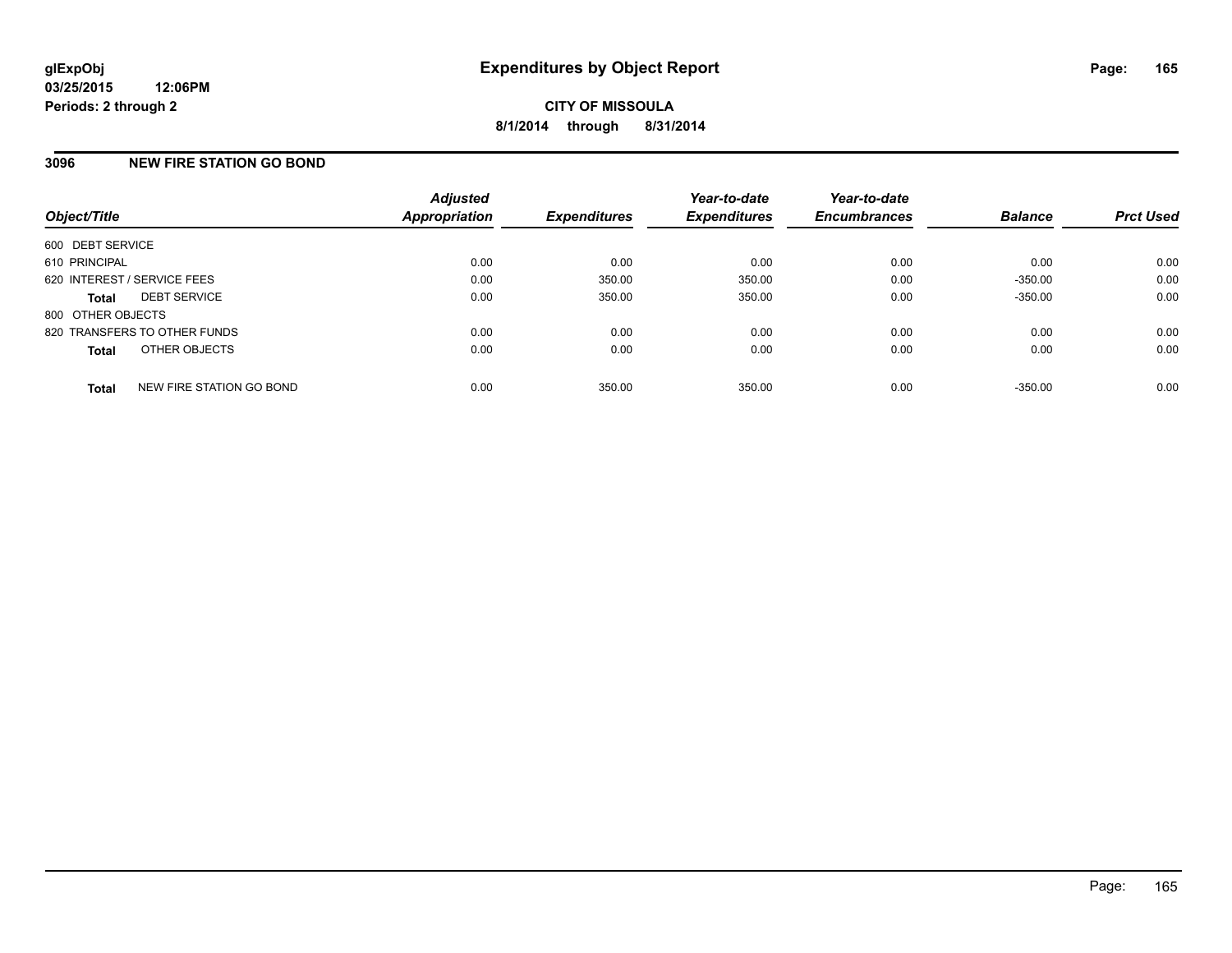**3097 2007 REFUNDING BONDS**

|                                      | <b>Adjusted</b> |                     | Year-to-date        | Year-to-date        |                |                  |
|--------------------------------------|-----------------|---------------------|---------------------|---------------------|----------------|------------------|
| Object/Title                         | Appropriation   | <b>Expenditures</b> | <b>Expenditures</b> | <b>Encumbrances</b> | <b>Balance</b> | <b>Prct Used</b> |
| 500 FIXED CHARGES                    |                 |                     |                     |                     |                |                  |
| 500 FIXED CHARGES                    | 0.00            | 0.00                | 0.00                | 0.00                | 0.00           | 0.00             |
| <b>FIXED CHARGES</b><br><b>Total</b> | 0.00            | 0.00                | 0.00                | 0.00                | 0.00           | 0.00             |
| 600 DEBT SERVICE                     |                 |                     |                     |                     |                |                  |
| 610 PRINCIPAL                        | 0.00            | 0.00                | 0.00                | 0.00                | 0.00           | 0.00             |
| 620 INTEREST / SERVICE FEES          | 0.00            | 0.00                | 0.00                | 0.00                | 0.00           | 0.00             |
| <b>DEBT SERVICE</b><br><b>Total</b>  | 0.00            | 0.00                | 0.00                | 0.00                | 0.00           | 0.00             |
| NON-DEPARTMENTAL<br>Total            | 0.00            | 0.00                | 0.00                | 0.00                | 0.00           | 0.00             |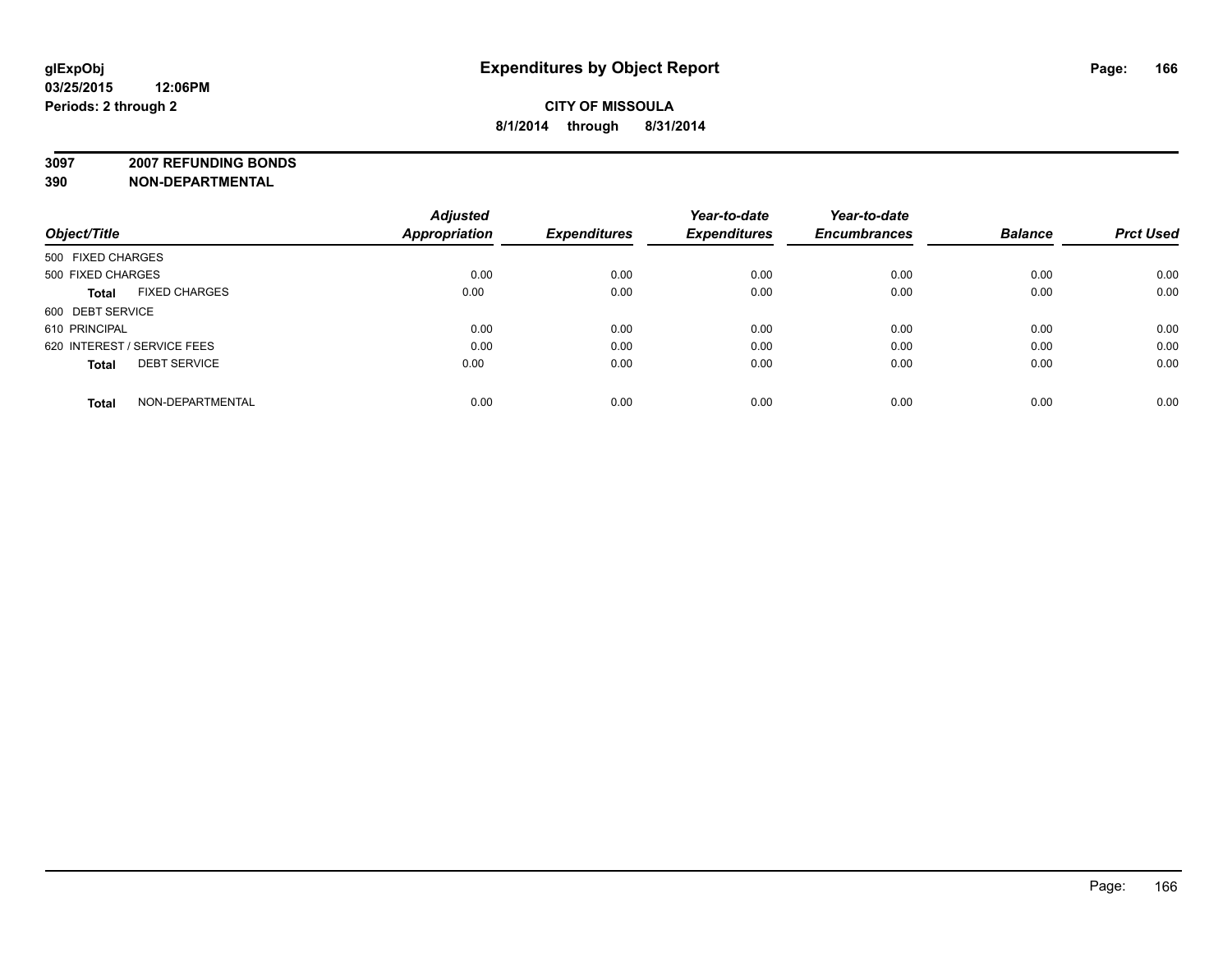#### **3097 2007 REFUNDING BONDS**

| Object/Title                         | <b>Adjusted</b><br><b>Appropriation</b> | <b>Expenditures</b> | Year-to-date<br><b>Expenditures</b> | Year-to-date<br><b>Encumbrances</b> | <b>Balance</b> | <b>Prct Used</b> |
|--------------------------------------|-----------------------------------------|---------------------|-------------------------------------|-------------------------------------|----------------|------------------|
| 500 FIXED CHARGES                    |                                         |                     |                                     |                                     |                |                  |
| 500 FIXED CHARGES                    | 0.00                                    | 0.00                | 0.00                                | 0.00                                | 0.00           | 0.00             |
| <b>FIXED CHARGES</b><br><b>Total</b> | 0.00                                    | 0.00                | 0.00                                | 0.00                                | 0.00           | 0.00             |
| 600 DEBT SERVICE                     |                                         |                     |                                     |                                     |                |                  |
| 610 PRINCIPAL                        | 0.00                                    | 0.00                | 0.00                                | 0.00                                | 0.00           | 0.00             |
| 620 INTEREST / SERVICE FEES          | 0.00                                    | 0.00                | 0.00                                | 0.00                                | 0.00           | 0.00             |
| <b>DEBT SERVICE</b><br><b>Total</b>  | 0.00                                    | 0.00                | 0.00                                | 0.00                                | 0.00           | 0.00             |
| 2007 REFUNDING BONDS<br><b>Total</b> | 0.00                                    | 0.00                | 0.00                                | 0.00                                | 0.00           | 0.00             |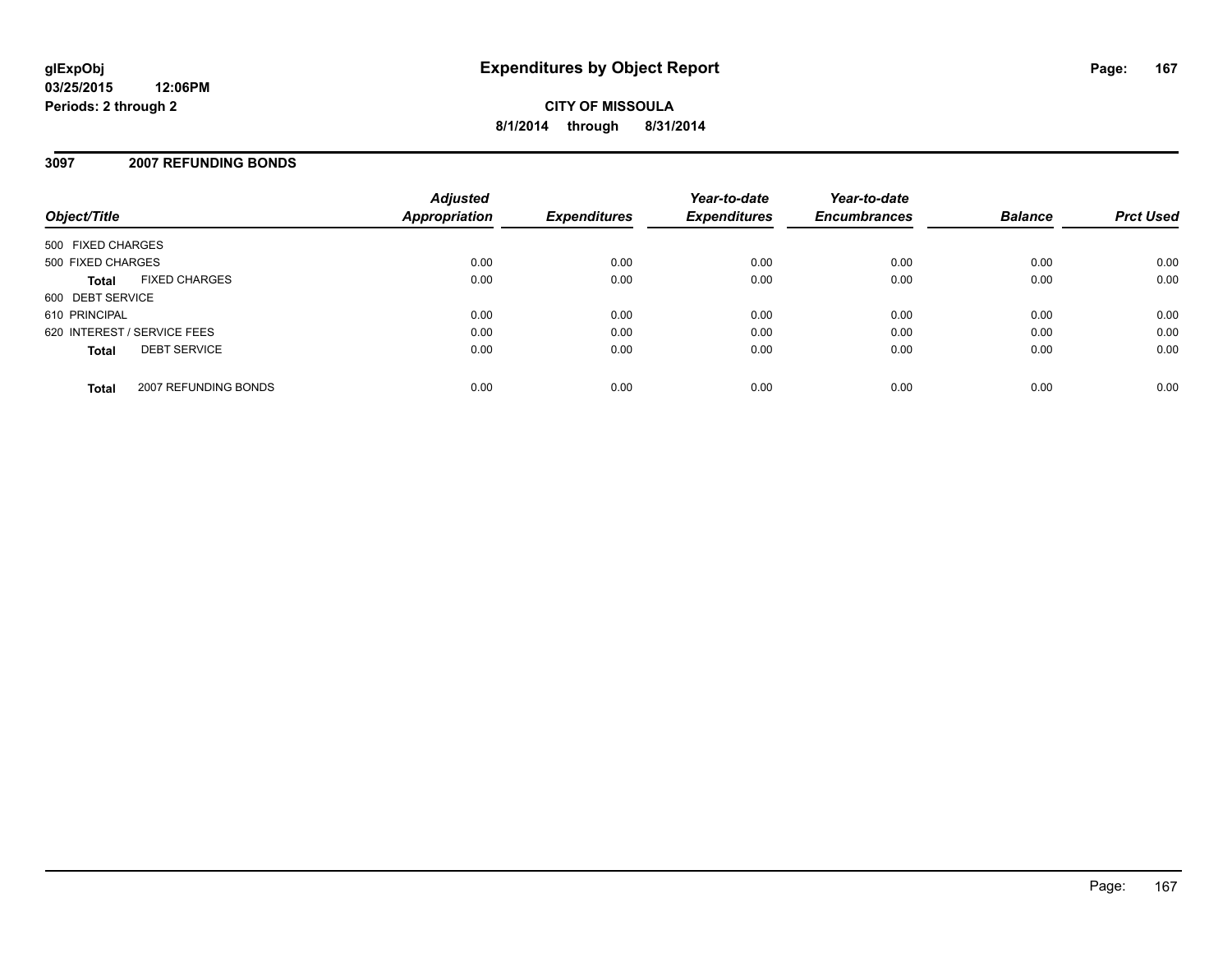#### **3100 SIDEWALK & CURB WARRANTS FUND**

|                                     | <b>Adjusted</b> |                     | Year-to-date        | Year-to-date<br><b>Encumbrances</b> | <b>Balance</b> | <b>Prct Used</b> |
|-------------------------------------|-----------------|---------------------|---------------------|-------------------------------------|----------------|------------------|
| Object/Title                        | Appropriation   | <b>Expenditures</b> | <b>Expenditures</b> |                                     |                |                  |
| 600 DEBT SERVICE                    |                 |                     |                     |                                     |                |                  |
| 610 PRINCIPAL                       | 0.00            | 0.00                | 0.00                | 0.00                                | 0.00           | 0.00             |
| 620 INTEREST / SERVICE FEES         | 0.00            | 0.00                | 0.00                | 0.00                                | 0.00           | 0.00             |
| <b>DEBT SERVICE</b><br><b>Total</b> | 0.00            | 0.00                | 0.00                | 0.00                                | 0.00           | 0.00             |
| 800 OTHER OBJECTS                   |                 |                     |                     |                                     |                |                  |
| 820 TRANSFERS TO OTHER FUNDS        | 0.00            | 0.00                | 0.00                | 0.00                                | 0.00           | 0.00             |
| OTHER OBJECTS<br><b>Total</b>       | 0.00            | 0.00                | 0.00                | 0.00                                | 0.00           | 0.00             |
| NON-DEPARTMENTAL<br>Total           | 0.00            | 0.00                | 0.00                | 0.00                                | 0.00           | 0.00             |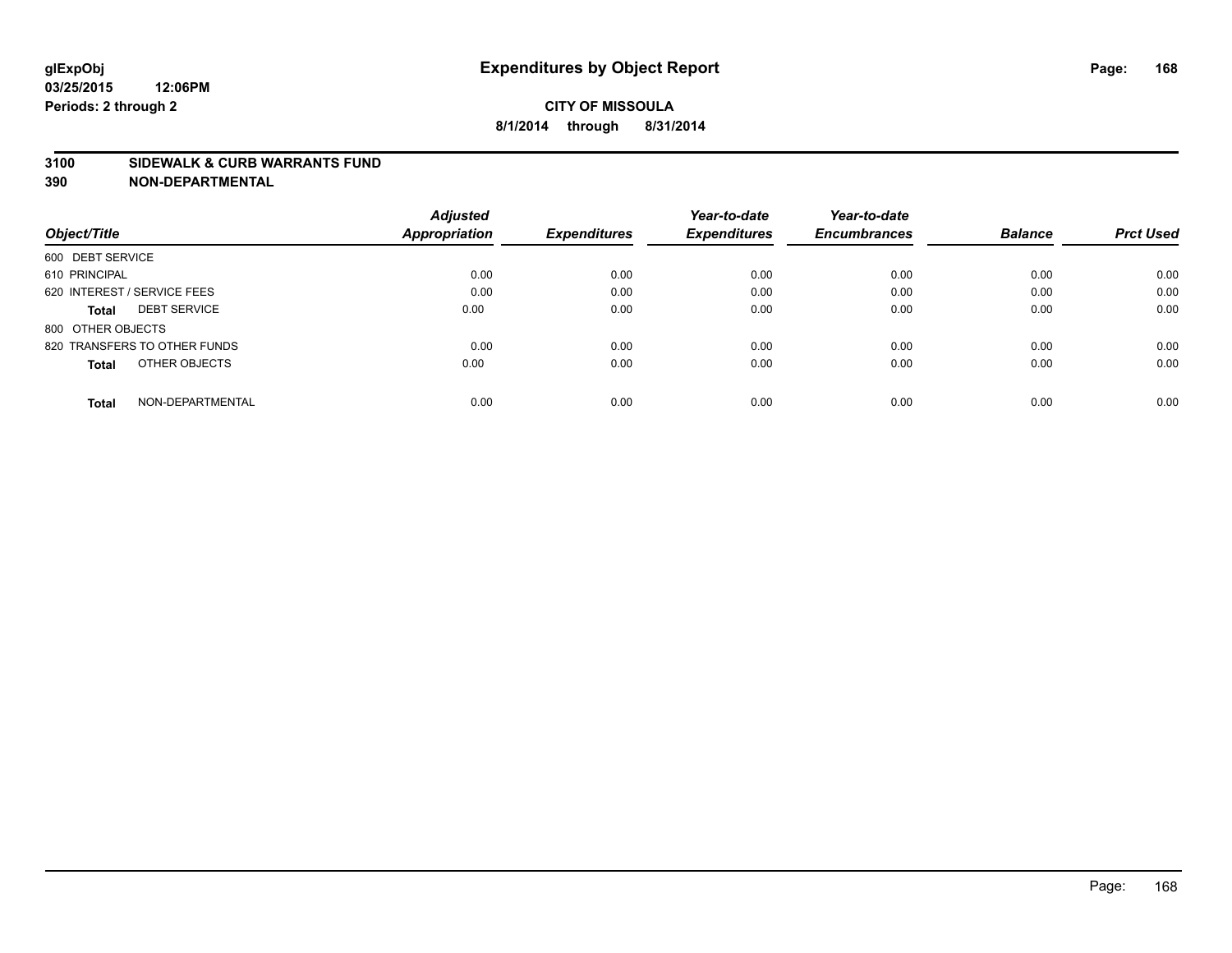**03/25/2015 12:06PM Periods: 2 through 2**

**CITY OF MISSOULA 8/1/2014 through 8/31/2014**

#### **3100 SIDEWALK & CURB WARRANTS FUND**

| Object/Title      |                               | <b>Adjusted</b><br>Appropriation | <b>Expenditures</b> | Year-to-date<br><b>Expenditures</b> | Year-to-date<br><b>Encumbrances</b> | <b>Balance</b> | <b>Prct Used</b> |
|-------------------|-------------------------------|----------------------------------|---------------------|-------------------------------------|-------------------------------------|----------------|------------------|
| 600 DEBT SERVICE  |                               |                                  |                     |                                     |                                     |                |                  |
| 610 PRINCIPAL     |                               | 0.00                             | 0.00                | 0.00                                | 0.00                                | 0.00           | 0.00             |
|                   | 620 INTEREST / SERVICE FEES   | 0.00                             | 0.00                | 0.00                                | 0.00                                | 0.00           | 0.00             |
| <b>Total</b>      | <b>DEBT SERVICE</b>           | 0.00                             | 0.00                | 0.00                                | 0.00                                | 0.00           | 0.00             |
| 800 OTHER OBJECTS |                               |                                  |                     |                                     |                                     |                |                  |
|                   | 820 TRANSFERS TO OTHER FUNDS  | 0.00                             | 0.00                | 0.00                                | 0.00                                | 0.00           | 0.00             |
| <b>Total</b>      | OTHER OBJECTS                 | 0.00                             | 0.00                | 0.00                                | 0.00                                | 0.00           | 0.00             |
| <b>Total</b>      | SIDEWALK & CURB WARRANTS FUND | 0.00                             | 0.00                | 0.00                                | 0.00                                | 0.00           | 0.00             |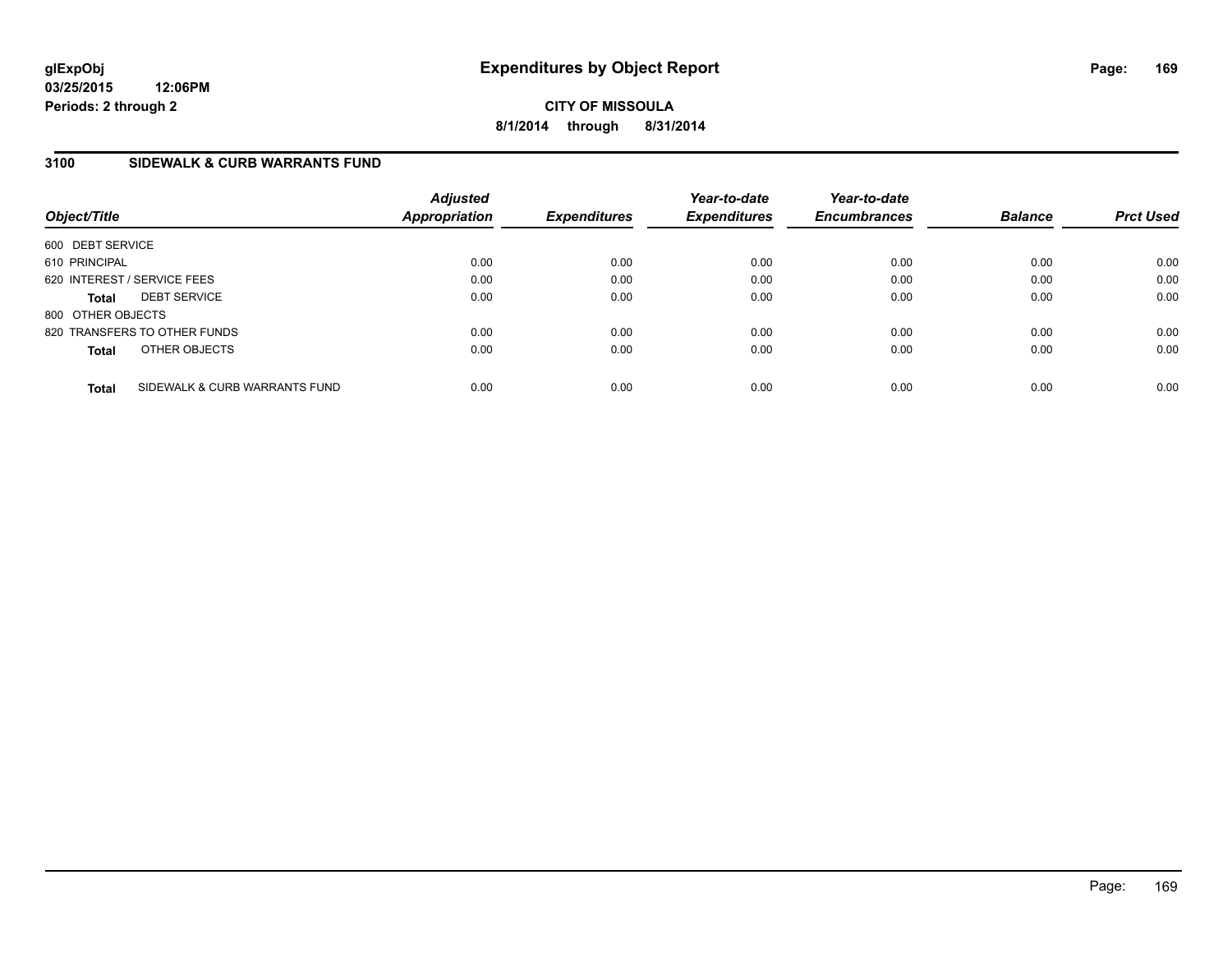#### **3200 FY99 SIDEWALK & CURB DEBT SERVICE FUND**

| Object/Title                        | <b>Adjusted</b><br><b>Appropriation</b> | <b>Expenditures</b> | Year-to-date<br><b>Expenditures</b> | Year-to-date<br><b>Encumbrances</b> | <b>Balance</b> | <b>Prct Used</b> |
|-------------------------------------|-----------------------------------------|---------------------|-------------------------------------|-------------------------------------|----------------|------------------|
|                                     |                                         |                     |                                     |                                     |                |                  |
| 600 DEBT SERVICE                    |                                         |                     |                                     |                                     |                |                  |
| 610 PRINCIPAL                       | 0.00                                    | 0.00                | 0.00                                | 0.00                                | 0.00           | 0.00             |
| 620 INTEREST / SERVICE FEES         | 0.00                                    | 0.00                | 0.00                                | 0.00                                | 0.00           | 0.00             |
| <b>DEBT SERVICE</b><br><b>Total</b> | 0.00                                    | 0.00                | 0.00                                | 0.00                                | 0.00           | 0.00             |
| 800 OTHER OBJECTS                   |                                         |                     |                                     |                                     |                |                  |
| 820 TRANSFERS TO OTHER FUNDS        | 0.00                                    | 0.00                | 0.00                                | 0.00                                | 0.00           | 0.00             |
| OTHER OBJECTS<br><b>Total</b>       | 0.00                                    | 0.00                | 0.00                                | 0.00                                | 0.00           | 0.00             |
| NON-DEPARTMENTAL<br><b>Total</b>    | 0.00                                    | 0.00                | 0.00                                | 0.00                                | 0.00           | 0.00             |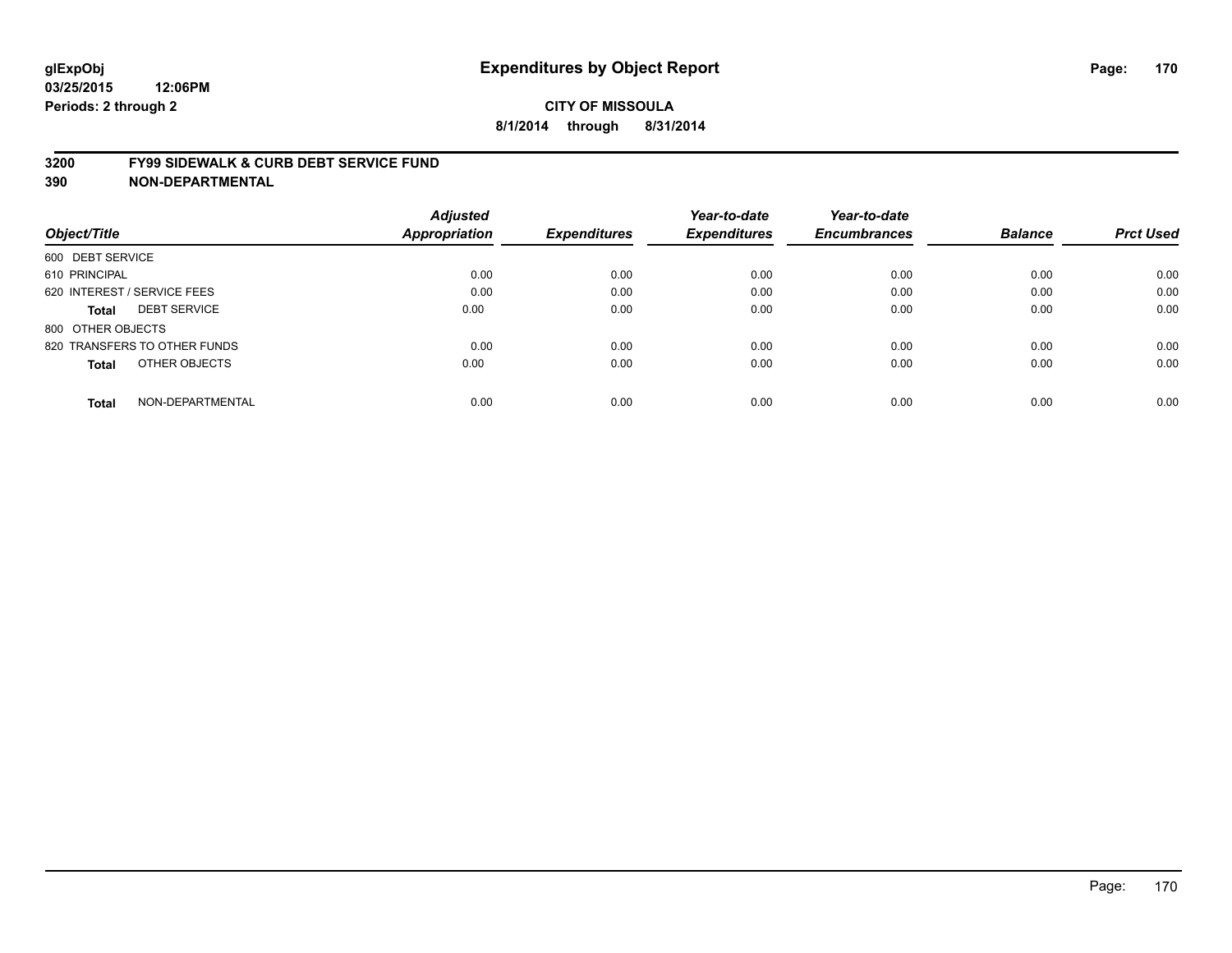**03/25/2015 12:06PM Periods: 2 through 2**

**CITY OF MISSOULA 8/1/2014 through 8/31/2014**

#### **3200 FY99 SIDEWALK & CURB DEBT SERVICE FUND**

| Object/Title      |                                              | <b>Adjusted</b><br><b>Appropriation</b> | <b>Expenditures</b> | Year-to-date<br><b>Expenditures</b> | Year-to-date<br><b>Encumbrances</b> | <b>Balance</b> | <b>Prct Used</b> |
|-------------------|----------------------------------------------|-----------------------------------------|---------------------|-------------------------------------|-------------------------------------|----------------|------------------|
| 600 DEBT SERVICE  |                                              |                                         |                     |                                     |                                     |                |                  |
| 610 PRINCIPAL     |                                              | 0.00                                    | 0.00                | 0.00                                | 0.00                                | 0.00           | 0.00             |
|                   | 620 INTEREST / SERVICE FEES                  | 0.00                                    | 0.00                | 0.00                                | 0.00                                | 0.00           | 0.00             |
| <b>Total</b>      | <b>DEBT SERVICE</b>                          | 0.00                                    | 0.00                | 0.00                                | 0.00                                | 0.00           | 0.00             |
| 800 OTHER OBJECTS |                                              |                                         |                     |                                     |                                     |                |                  |
|                   | 820 TRANSFERS TO OTHER FUNDS                 | 0.00                                    | 0.00                | 0.00                                | 0.00                                | 0.00           | 0.00             |
| <b>Total</b>      | OTHER OBJECTS                                | 0.00                                    | 0.00                | 0.00                                | 0.00                                | 0.00           | 0.00             |
| <b>Total</b>      | <b>FY99 SIDEWALK &amp; CURB DEBT SERVICE</b> | 0.00                                    | 0.00                | 0.00                                | 0.00                                | 0.00           | 0.00             |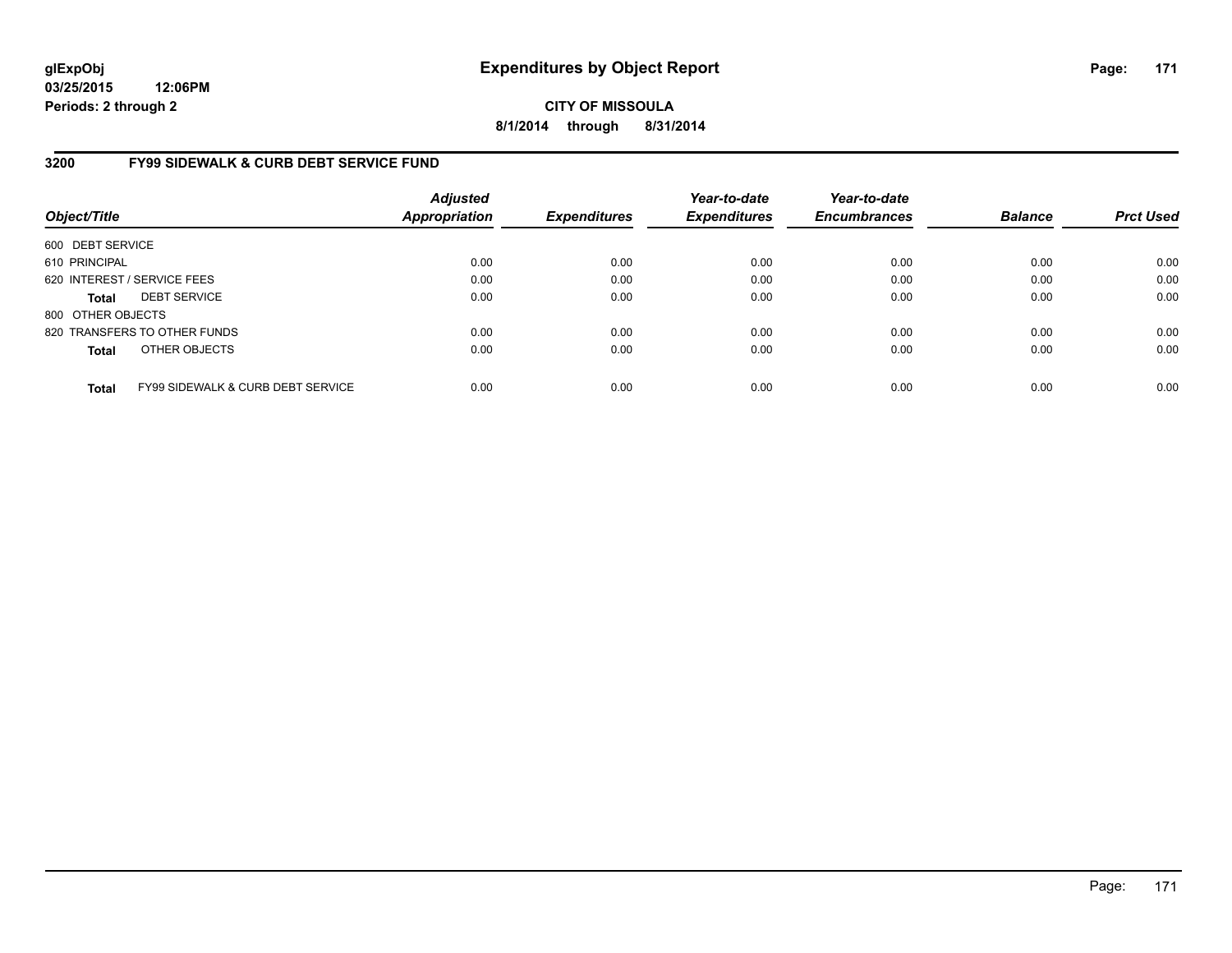#### **3300 FY00 SIDEWALK & CURB DEBT SERVICE FUND**

| Object/Title                        | <b>Adjusted</b><br><b>Appropriation</b> | <b>Expenditures</b> | Year-to-date<br><b>Expenditures</b> | Year-to-date<br><b>Encumbrances</b> | <b>Balance</b> | <b>Prct Used</b> |
|-------------------------------------|-----------------------------------------|---------------------|-------------------------------------|-------------------------------------|----------------|------------------|
| 600 DEBT SERVICE                    |                                         |                     |                                     |                                     |                |                  |
| 610 PRINCIPAL                       | 0.00                                    | 0.00                | 0.00                                | 0.00                                | 0.00           | 0.00             |
| 620 INTEREST / SERVICE FEES         | 0.00                                    | 0.00                | 0.00                                | 0.00                                | 0.00           | 0.00             |
| <b>DEBT SERVICE</b><br><b>Total</b> | 0.00                                    | 0.00                | 0.00                                | 0.00                                | 0.00           | 0.00             |
| NON-DEPARTMENTAL<br><b>Total</b>    | 0.00                                    | 0.00                | 0.00                                | 0.00                                | 0.00           | 0.00             |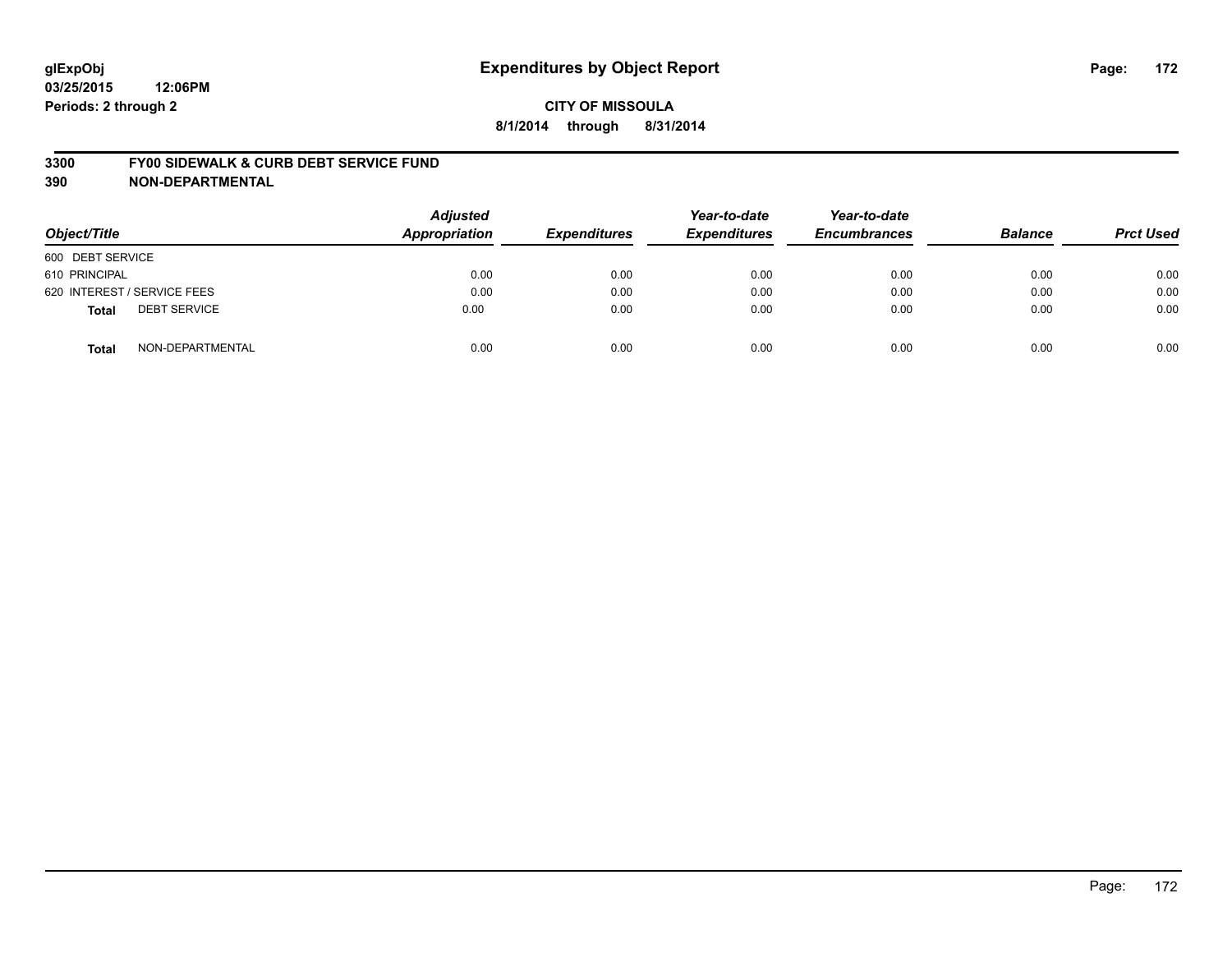# **glExpObj Expenditures by Object Report Page: 173**

**03/25/2015 12:06PM Periods: 2 through 2**

**8/1/2014 through 8/31/2014**

#### **3300 FY00 SIDEWALK & CURB DEBT SERVICE FUND**

| Object/Title     |                                   | <b>Adjusted</b><br><b>Appropriation</b> | <b>Expenditures</b> | Year-to-date<br><b>Expenditures</b> | Year-to-date<br><b>Encumbrances</b> | <b>Balance</b> | <b>Prct Used</b> |
|------------------|-----------------------------------|-----------------------------------------|---------------------|-------------------------------------|-------------------------------------|----------------|------------------|
| 600 DEBT SERVICE |                                   |                                         |                     |                                     |                                     |                |                  |
| 610 PRINCIPAL    |                                   | 0.00                                    | 0.00                | 0.00                                | 0.00                                | 0.00           | 0.00             |
|                  | 620 INTEREST / SERVICE FEES       | 0.00                                    | 0.00                | 0.00                                | 0.00                                | 0.00           | 0.00             |
| <b>Total</b>     | <b>DEBT SERVICE</b>               | 0.00                                    | 0.00                | 0.00                                | 0.00                                | 0.00           | 0.00             |
| <b>Total</b>     | FY00 SIDEWALK & CURB DEBT SERVICE | 0.00                                    | 0.00                | 0.00                                | 0.00                                | 0.00           | 0.00             |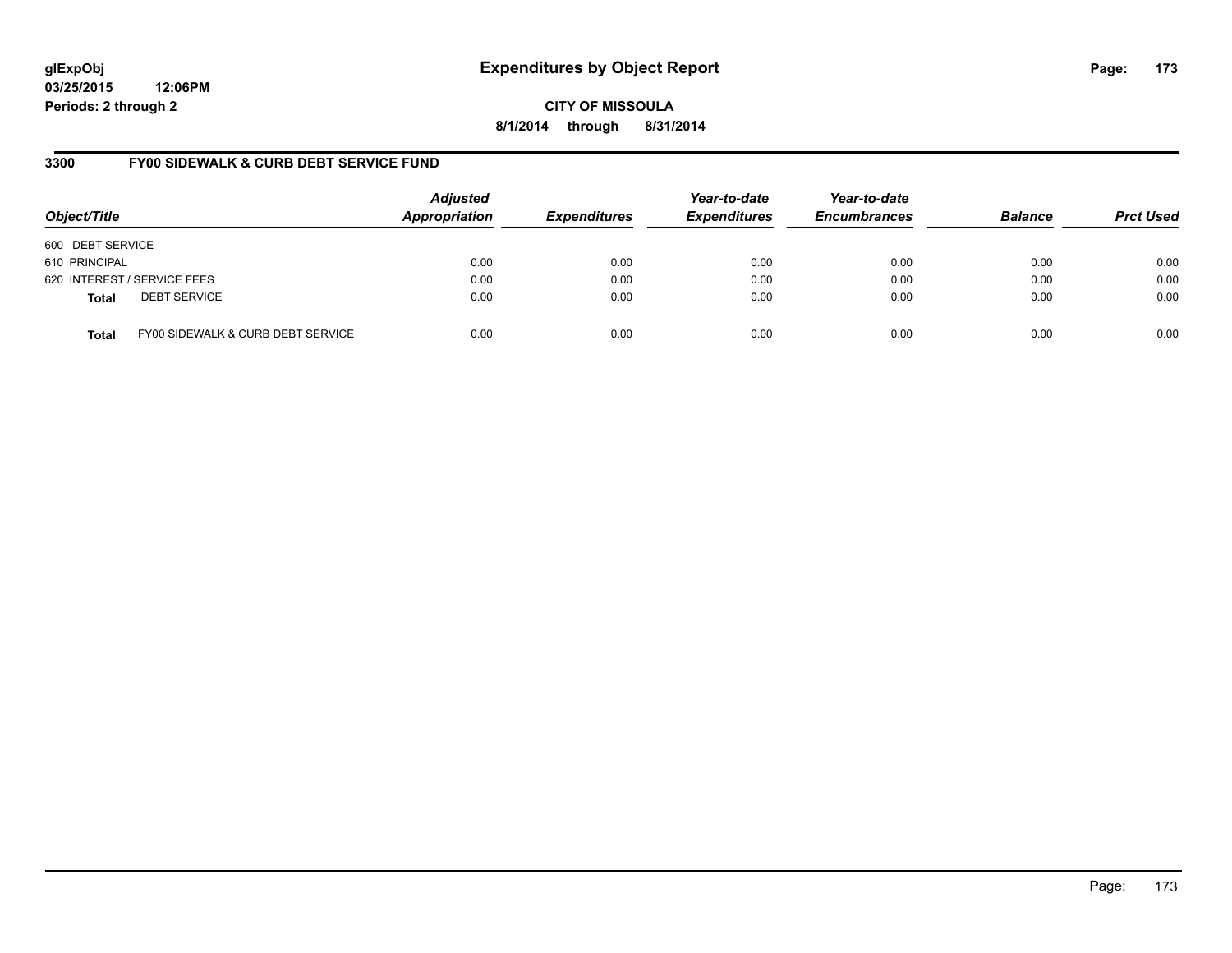# **3305 JUDGMENT LEVIES**

| Object/Title                        | <b>Adjusted</b><br>Appropriation | <b>Expenditures</b> | Year-to-date<br><b>Expenditures</b> | Year-to-date<br><b>Encumbrances</b> | <b>Balance</b> | <b>Prct Used</b> |
|-------------------------------------|----------------------------------|---------------------|-------------------------------------|-------------------------------------|----------------|------------------|
| 600 DEBT SERVICE                    |                                  |                     |                                     |                                     |                |                  |
| 615 JUDGMENT LEVY DEBT PAYMENT      | 0.00                             | 0.00                | 0.00                                | 0.00                                | 0.00           | 0.00             |
| <b>DEBT SERVICE</b><br><b>Total</b> | 0.00                             | 0.00                | 0.00                                | 0.00                                | 0.00           | 0.00             |
| NON-DEPARTMENTAL<br><b>Total</b>    | 0.00                             | 0.00                | 0.00                                | 0.00                                | 0.00           | 0.00             |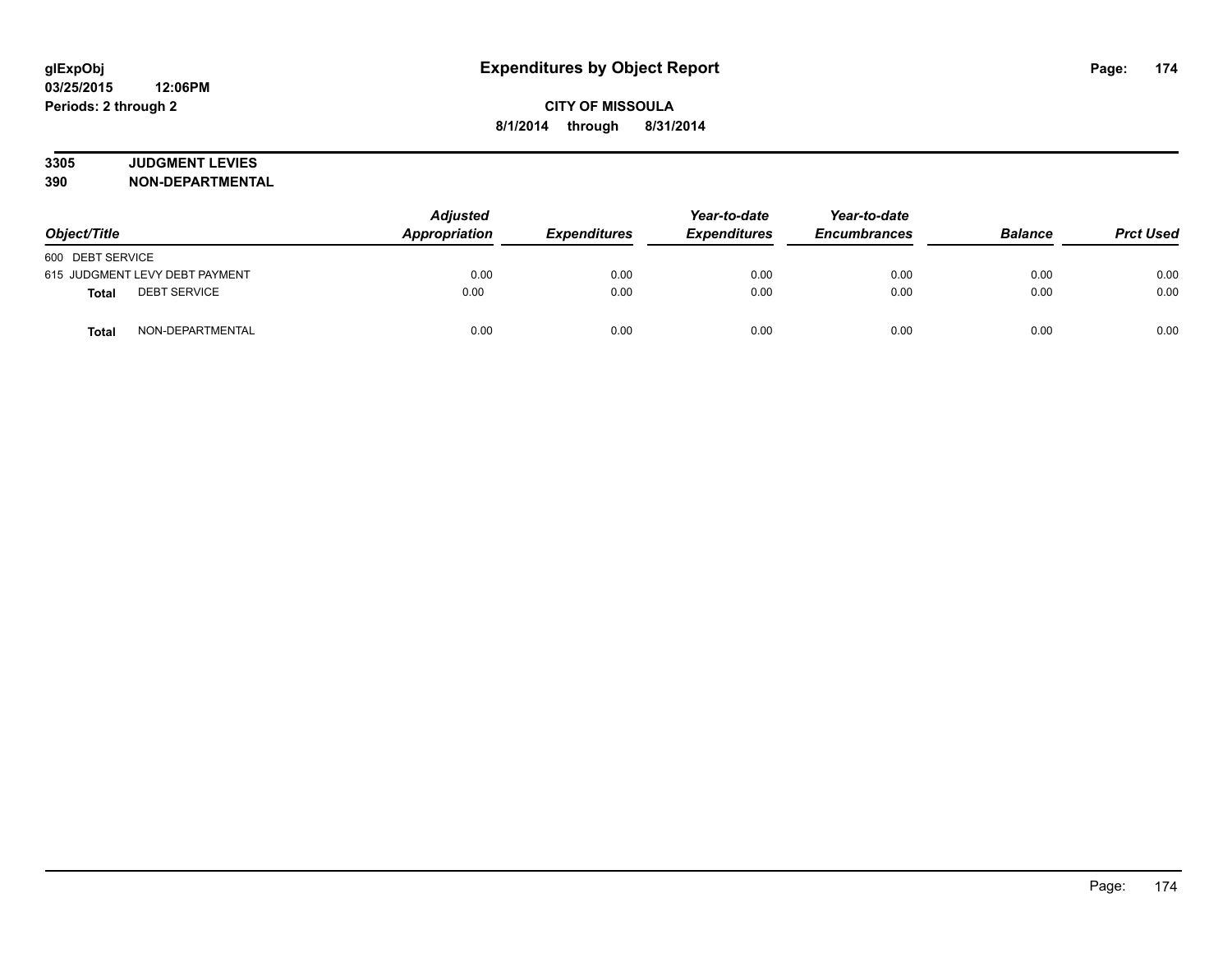**03/25/2015 12:06PM Periods: 2 through 2**

**CITY OF MISSOULA 8/1/2014 through 8/31/2014**

**3305 JUDGMENT LEVIES**

| Object/Title                           | <b>Adjusted</b><br>Appropriation | <b>Expenditures</b> | Year-to-date<br><b>Expenditures</b> | Year-to-date<br><b>Encumbrances</b> | <b>Balance</b> | <b>Prct Used</b> |
|----------------------------------------|----------------------------------|---------------------|-------------------------------------|-------------------------------------|----------------|------------------|
| 600 DEBT SERVICE                       |                                  |                     |                                     |                                     |                |                  |
| 615 JUDGMENT LEVY DEBT PAYMENT         | 0.00                             | 0.00                | 0.00                                | 0.00                                | 0.00           | 0.00             |
| <b>DEBT SERVICE</b><br><b>Total</b>    | 0.00                             | 0.00                | 0.00                                | 0.00                                | 0.00           | 0.00             |
| <b>JUDGMENT LEVIES</b><br><b>Total</b> | 0.00                             | 0.00                | 0.00                                | 0.00                                | 0.00           | 0.00             |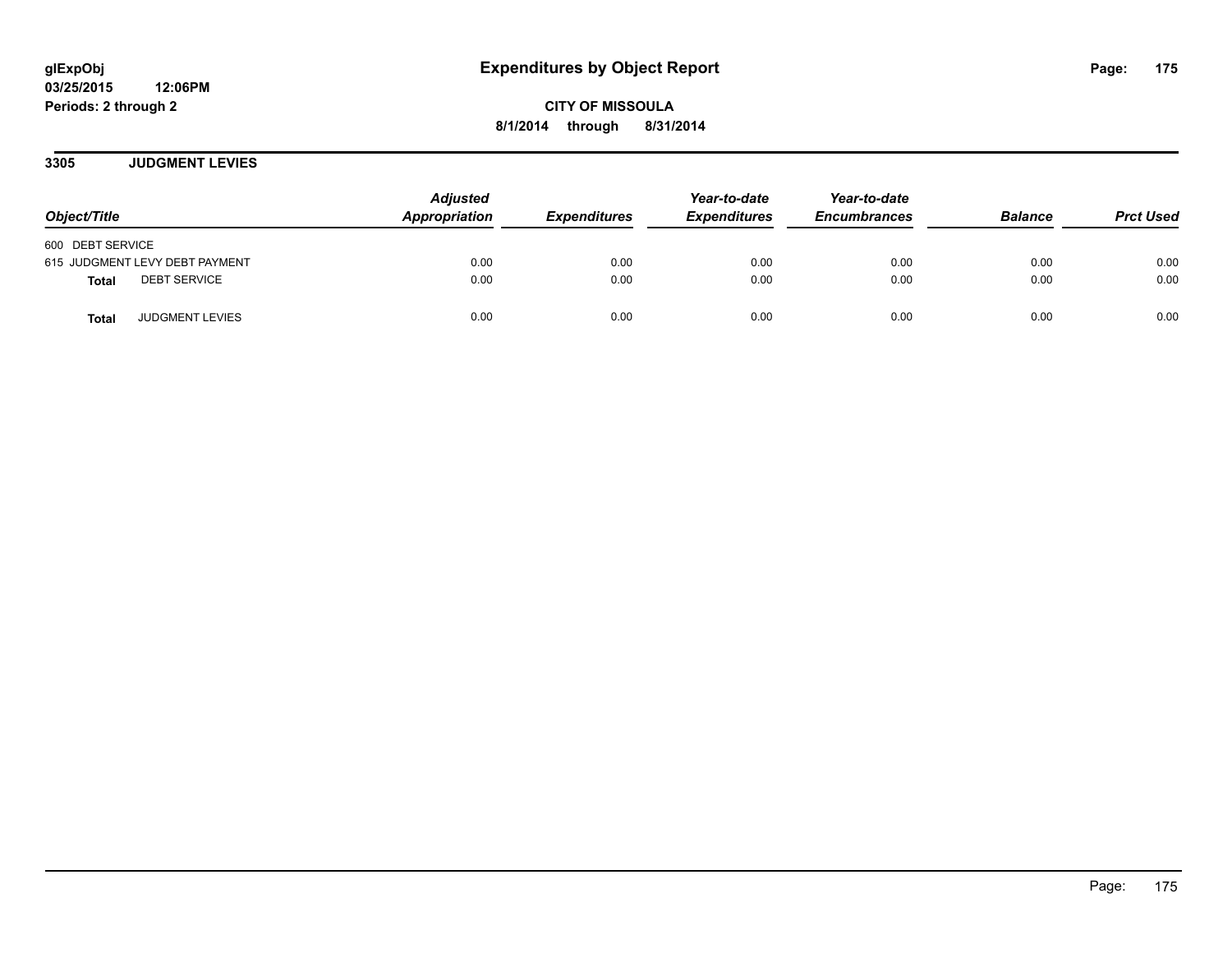#### **3400 FY01 SIDEWALK & CURB DEBT SERVICE FUND**

| Object/Title                        | <b>Adjusted</b><br><b>Appropriation</b> | <b>Expenditures</b> | Year-to-date<br><b>Expenditures</b> | Year-to-date<br><b>Encumbrances</b> | <b>Balance</b> | <b>Prct Used</b> |
|-------------------------------------|-----------------------------------------|---------------------|-------------------------------------|-------------------------------------|----------------|------------------|
| 600 DEBT SERVICE                    |                                         |                     |                                     |                                     |                |                  |
| 610 PRINCIPAL                       | 0.00                                    | 0.00                | 0.00                                | 0.00                                | 0.00           | 0.00             |
| 620 INTEREST / SERVICE FEES         | 0.00                                    | 0.00                | 0.00                                | 0.00                                | 0.00           | 0.00             |
| <b>DEBT SERVICE</b><br><b>Total</b> | 0.00                                    | 0.00                | 0.00                                | 0.00                                | 0.00           | 0.00             |
| NON-DEPARTMENTAL<br><b>Total</b>    | 0.00                                    | 0.00                | 0.00                                | 0.00                                | 0.00           | 0.00             |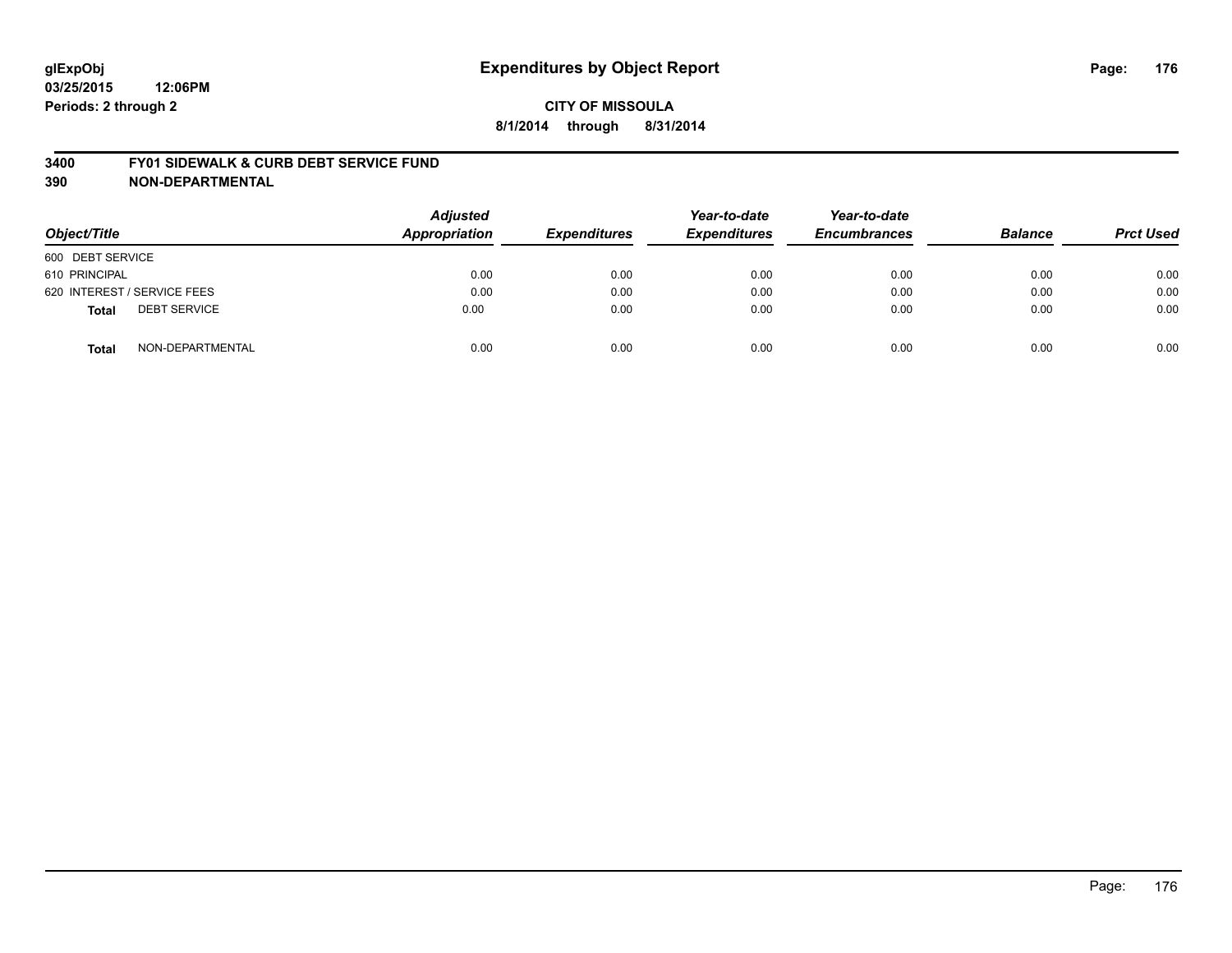# **glExpObj Expenditures by Object Report Page: 177**

**03/25/2015 12:06PM Periods: 2 through 2**

**8/1/2014 through 8/31/2014**

#### **3400 FY01 SIDEWALK & CURB DEBT SERVICE FUND**

| Object/Title     |                                              | <b>Adjusted</b><br>Appropriation | <i><b>Expenditures</b></i> | Year-to-date<br><b>Expenditures</b> | Year-to-date<br><b>Encumbrances</b> | <b>Balance</b> | <b>Prct Used</b> |
|------------------|----------------------------------------------|----------------------------------|----------------------------|-------------------------------------|-------------------------------------|----------------|------------------|
| 600 DEBT SERVICE |                                              |                                  |                            |                                     |                                     |                |                  |
| 610 PRINCIPAL    |                                              | 0.00                             | 0.00                       | 0.00                                | 0.00                                | 0.00           | 0.00             |
|                  | 620 INTEREST / SERVICE FEES                  | 0.00                             | 0.00                       | 0.00                                | 0.00                                | 0.00           | 0.00             |
| <b>Total</b>     | <b>DEBT SERVICE</b>                          | 0.00                             | 0.00                       | 0.00                                | 0.00                                | 0.00           | 0.00             |
| <b>Total</b>     | <b>FY01 SIDEWALK &amp; CURB DEBT SERVICE</b> | 0.00                             | 0.00                       | 0.00                                | 0.00                                | 0.00           | 0.00             |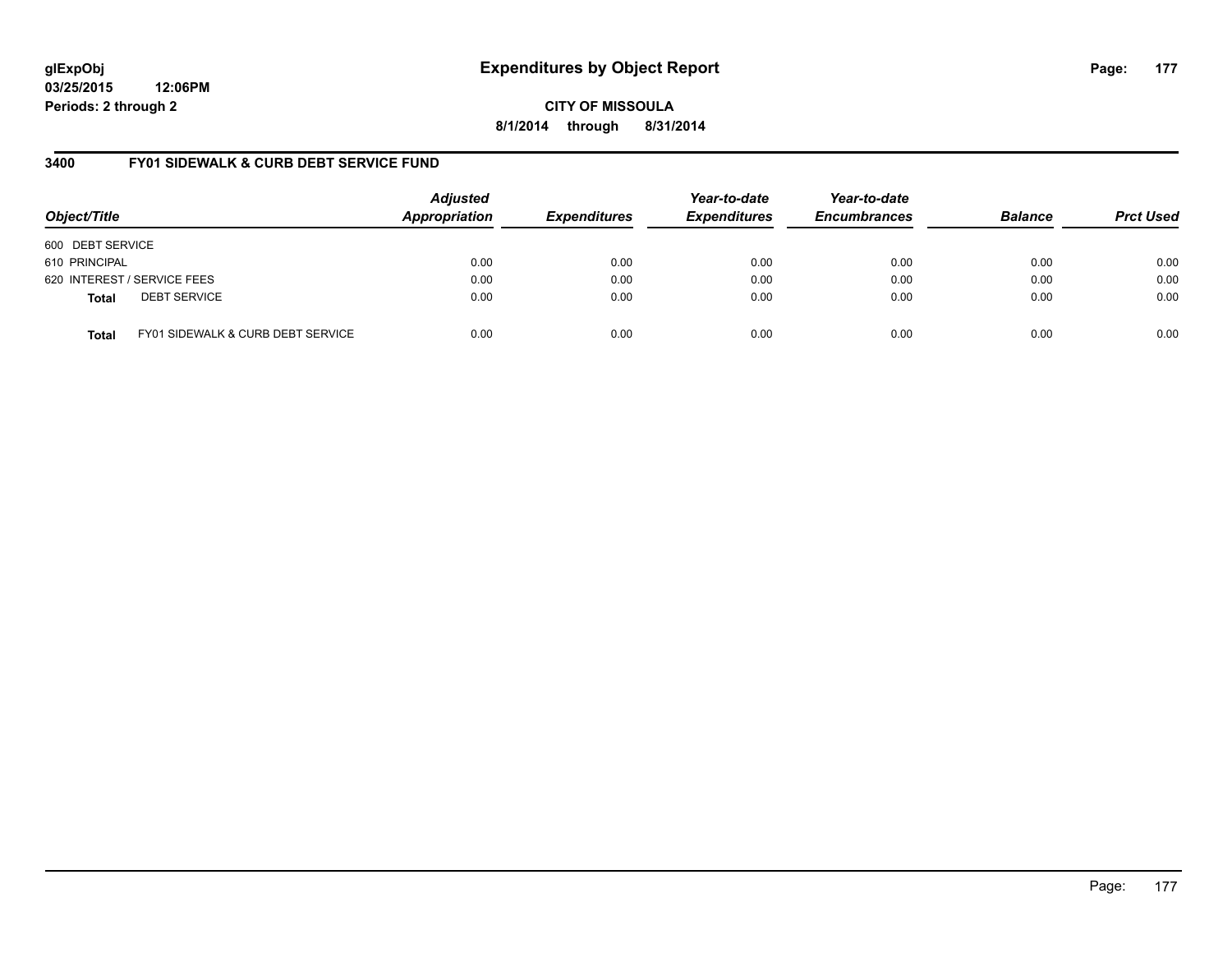#### **3410 FY02 SIDEWALK & CURB DEBT SERVICE FUND**

| Object/Title                        | <b>Adjusted</b><br><b>Appropriation</b> | <b>Expenditures</b> | Year-to-date<br><b>Expenditures</b> | Year-to-date<br><b>Encumbrances</b> | <b>Balance</b> | <b>Prct Used</b> |
|-------------------------------------|-----------------------------------------|---------------------|-------------------------------------|-------------------------------------|----------------|------------------|
| 600 DEBT SERVICE                    |                                         |                     |                                     |                                     |                |                  |
| 610 PRINCIPAL                       | 0.00                                    | 0.00                | 0.00                                | 0.00                                | 0.00           | 0.00             |
| 620 INTEREST / SERVICE FEES         | 0.00                                    | 0.00                | 350.00                              | 0.00                                | $-350.00$      | 0.00             |
| <b>DEBT SERVICE</b><br><b>Total</b> | 0.00                                    | 0.00                | 350.00                              | 0.00                                | $-350.00$      | 0.00             |
| NON-DEPARTMENTAL<br><b>Total</b>    | 0.00                                    | 0.00                | 350.00                              | 0.00                                | $-350.00$      | 0.00             |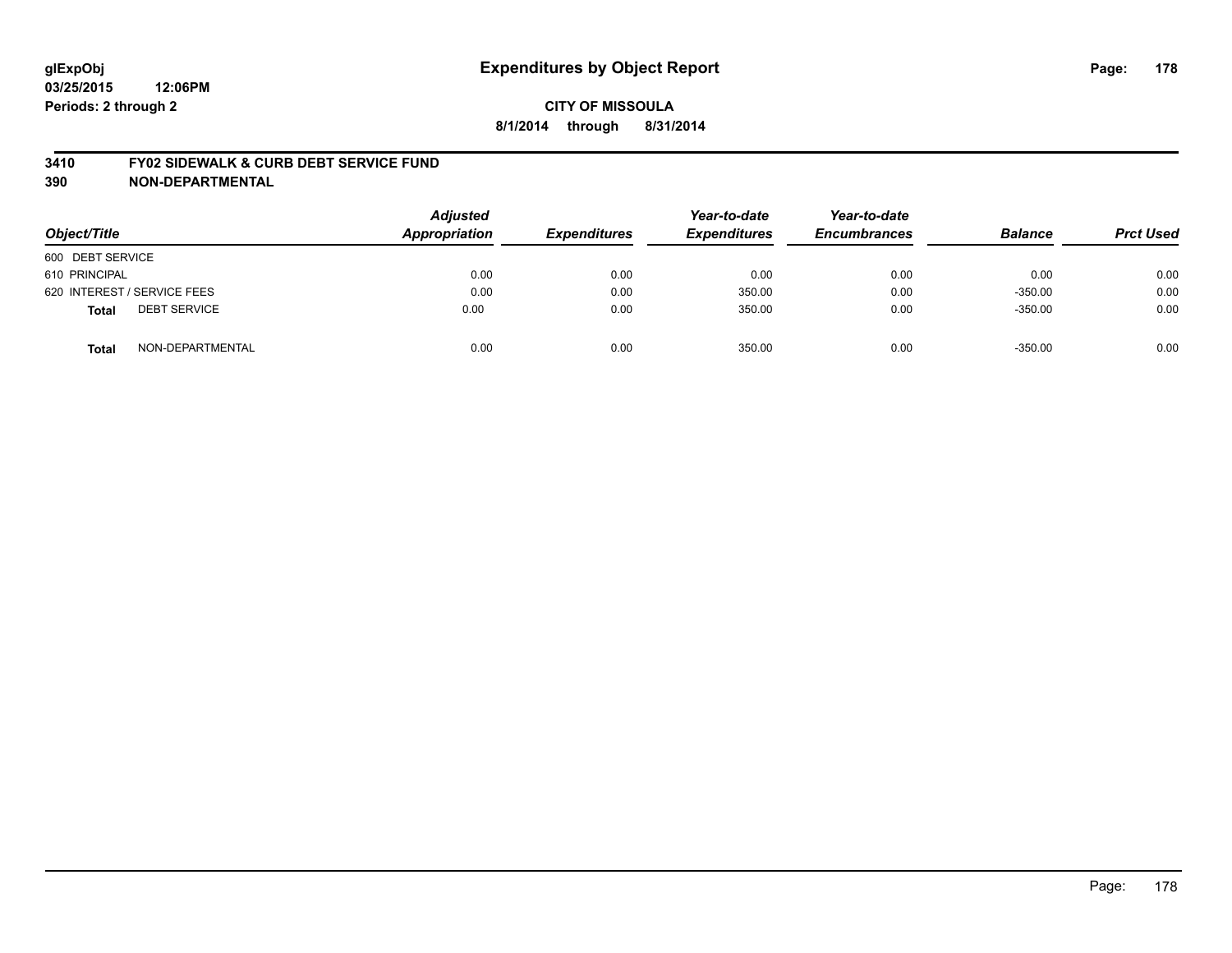**03/25/2015 12:06PM Periods: 2 through 2**

**CITY OF MISSOULA 8/1/2014 through 8/31/2014**

#### **3410 FY02 SIDEWALK & CURB DEBT SERVICE FUND**

| Object/Title     |                                   | <b>Adjusted</b><br>Appropriation | <b>Expenditures</b> | Year-to-date<br><b>Expenditures</b> | Year-to-date<br><b>Encumbrances</b> | <b>Balance</b> | <b>Prct Used</b> |
|------------------|-----------------------------------|----------------------------------|---------------------|-------------------------------------|-------------------------------------|----------------|------------------|
| 600 DEBT SERVICE |                                   |                                  |                     |                                     |                                     |                |                  |
| 610 PRINCIPAL    |                                   | 0.00                             | 0.00                | 0.00                                | 0.00                                | 0.00           | 0.00             |
|                  | 620 INTEREST / SERVICE FEES       | 0.00                             | 0.00                | 350.00                              | 0.00                                | $-350.00$      | 0.00             |
| <b>Total</b>     | <b>DEBT SERVICE</b>               | 0.00                             | 0.00                | 350.00                              | 0.00                                | $-350.00$      | 0.00             |
| <b>Total</b>     | FY02 SIDEWALK & CURB DEBT SERVICE | 0.00                             | 0.00                | 350.00                              | 0.00                                | $-350.00$      | 0.00             |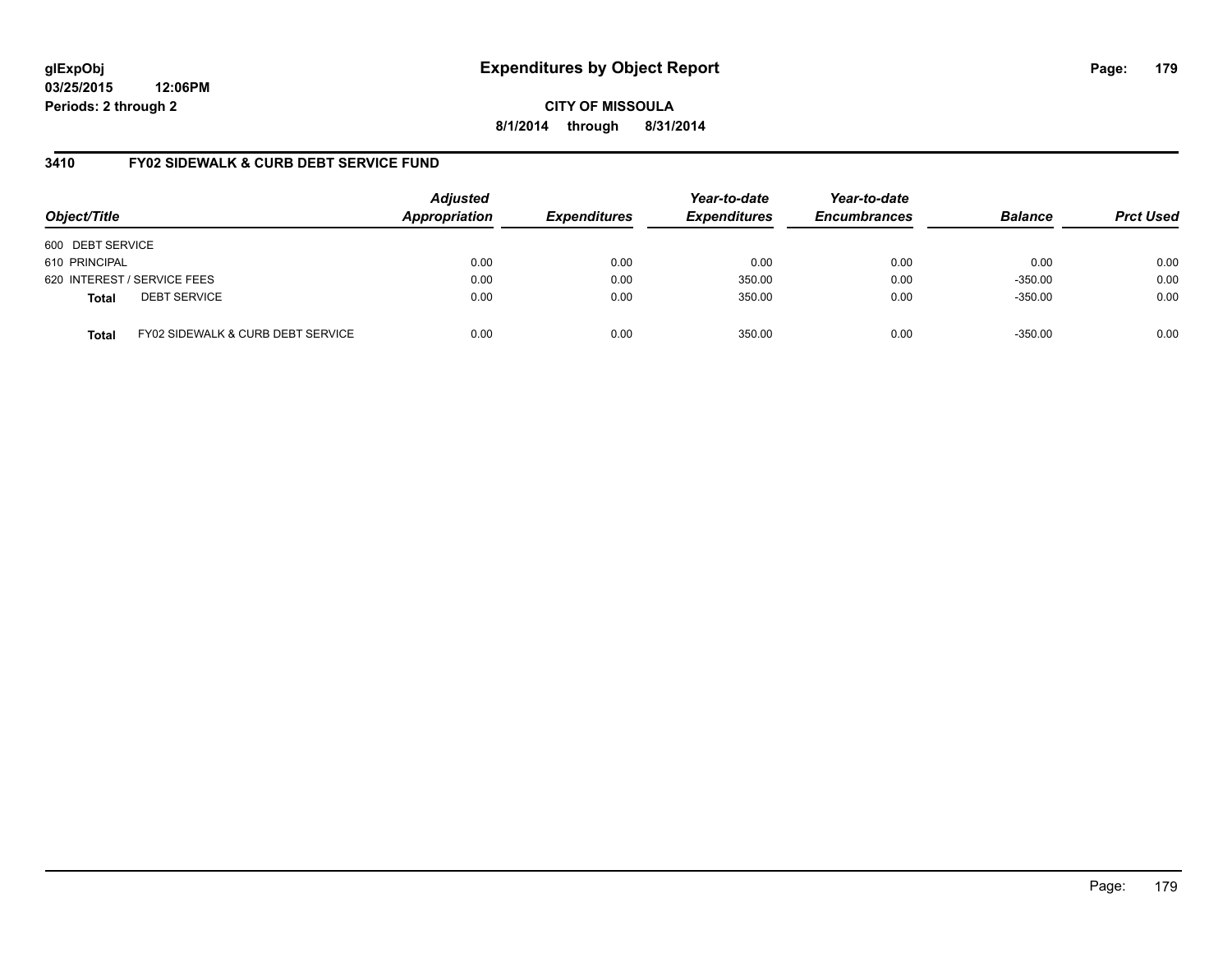#### **3420 FY03 SIDEWALK & CURB DEBT SERVICE**

|                   |                             | <b>Adjusted</b> |                     | Year-to-date        | Year-to-date        |                |                  |
|-------------------|-----------------------------|-----------------|---------------------|---------------------|---------------------|----------------|------------------|
| Object/Title      |                             | Appropriation   | <b>Expenditures</b> | <b>Expenditures</b> | <b>Encumbrances</b> | <b>Balance</b> | <b>Prct Used</b> |
| 500 FIXED CHARGES |                             |                 |                     |                     |                     |                |                  |
|                   | 550 MERCHANT SERVICE FEES   | 0.00            | 0.00                | 0.00                | 0.00                | 0.00           | 0.00             |
| <b>Total</b>      | <b>FIXED CHARGES</b>        | 0.00            | 0.00                | 0.00                | 0.00                | 0.00           | 0.00             |
| 600 DEBT SERVICE  |                             |                 |                     |                     |                     |                |                  |
| 610 PRINCIPAL     |                             | 25,000.00       | 0.00                | 0.00                | 0.00                | 25,000.00      | 0.00             |
|                   | 620 INTEREST / SERVICE FEES | 1,300.00        | 0.00                | 350.00              | 0.00                | 950.00         | 26.92            |
| <b>Total</b>      | <b>DEBT SERVICE</b>         | 26.300.00       | 0.00                | 350.00              | 0.00                | 25.950.00      | 1.33             |
| <b>Total</b>      | NON-DEPARTMENTAL            | 26,300.00       | 0.00                | 350.00              | 0.00                | 25.950.00      | 1.33             |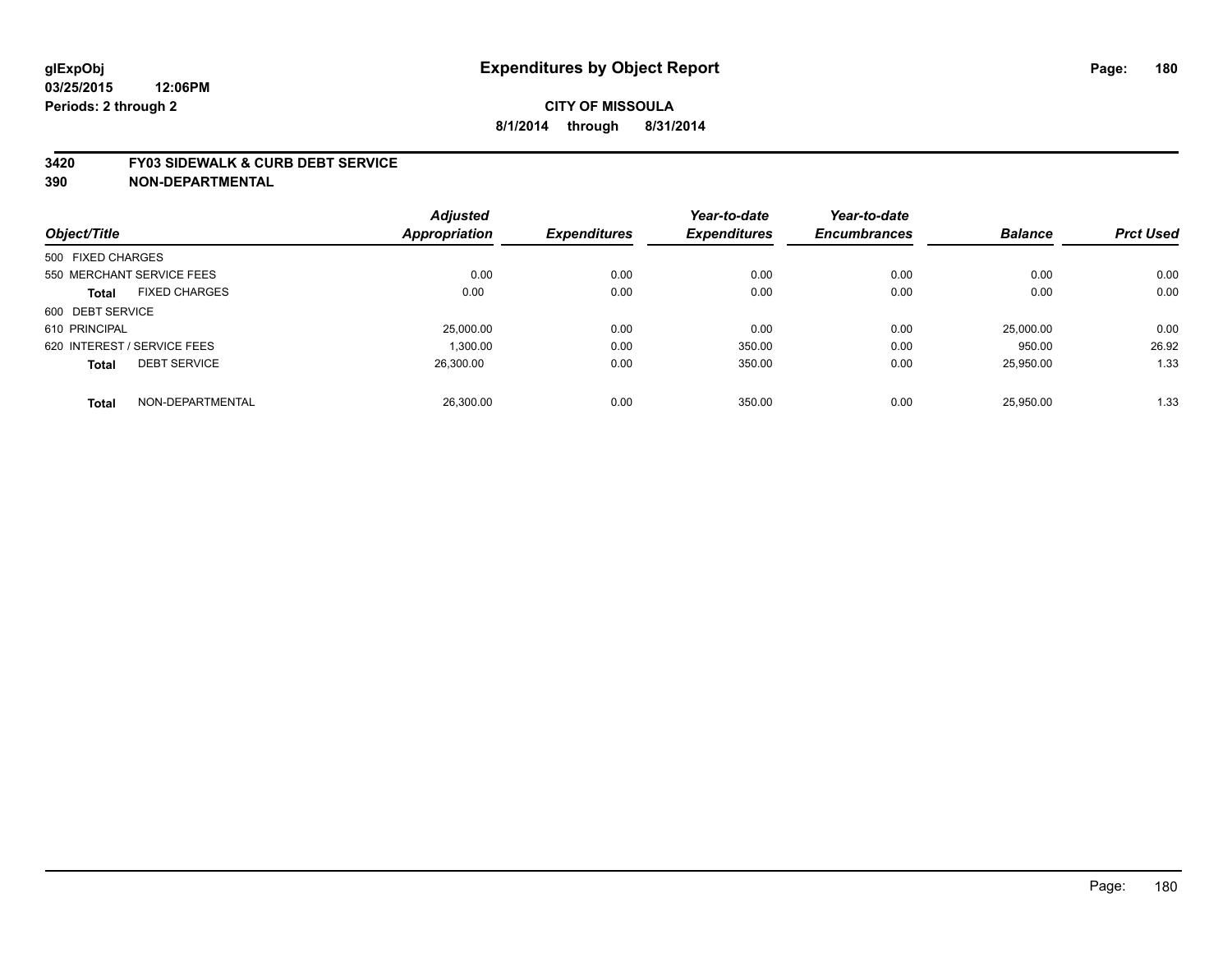## **3420 FY03 SIDEWALK & CURB DEBT SERVICE**

| Object/Title                |                                   | <b>Adjusted</b><br><b>Appropriation</b> | <b>Expenditures</b> | Year-to-date<br><b>Expenditures</b> | Year-to-date<br><b>Encumbrances</b> | <b>Balance</b> | <b>Prct Used</b> |
|-----------------------------|-----------------------------------|-----------------------------------------|---------------------|-------------------------------------|-------------------------------------|----------------|------------------|
| 500 FIXED CHARGES           |                                   |                                         |                     |                                     |                                     |                |                  |
| 550 MERCHANT SERVICE FEES   |                                   | 0.00                                    | 0.00                | 0.00                                | 0.00                                | 0.00           | 0.00             |
| <b>Total</b>                | <b>FIXED CHARGES</b>              | 0.00                                    | 0.00                | 0.00                                | 0.00                                | 0.00           | 0.00             |
| 600 DEBT SERVICE            |                                   |                                         |                     |                                     |                                     |                |                  |
| 610 PRINCIPAL               |                                   | 25,000.00                               | 0.00                | 0.00                                | 0.00                                | 25,000.00      | 0.00             |
| 620 INTEREST / SERVICE FEES |                                   | 1.300.00                                | 0.00                | 350.00                              | 0.00                                | 950.00         | 26.92            |
| <b>Total</b>                | <b>DEBT SERVICE</b>               | 26.300.00                               | 0.00                | 350.00                              | 0.00                                | 25.950.00      | 1.33             |
| <b>Total</b>                | FY03 SIDEWALK & CURB DEBT SERVICE | 26.300.00                               | 0.00                | 350.00                              | 0.00                                | 25.950.00      | 1.33             |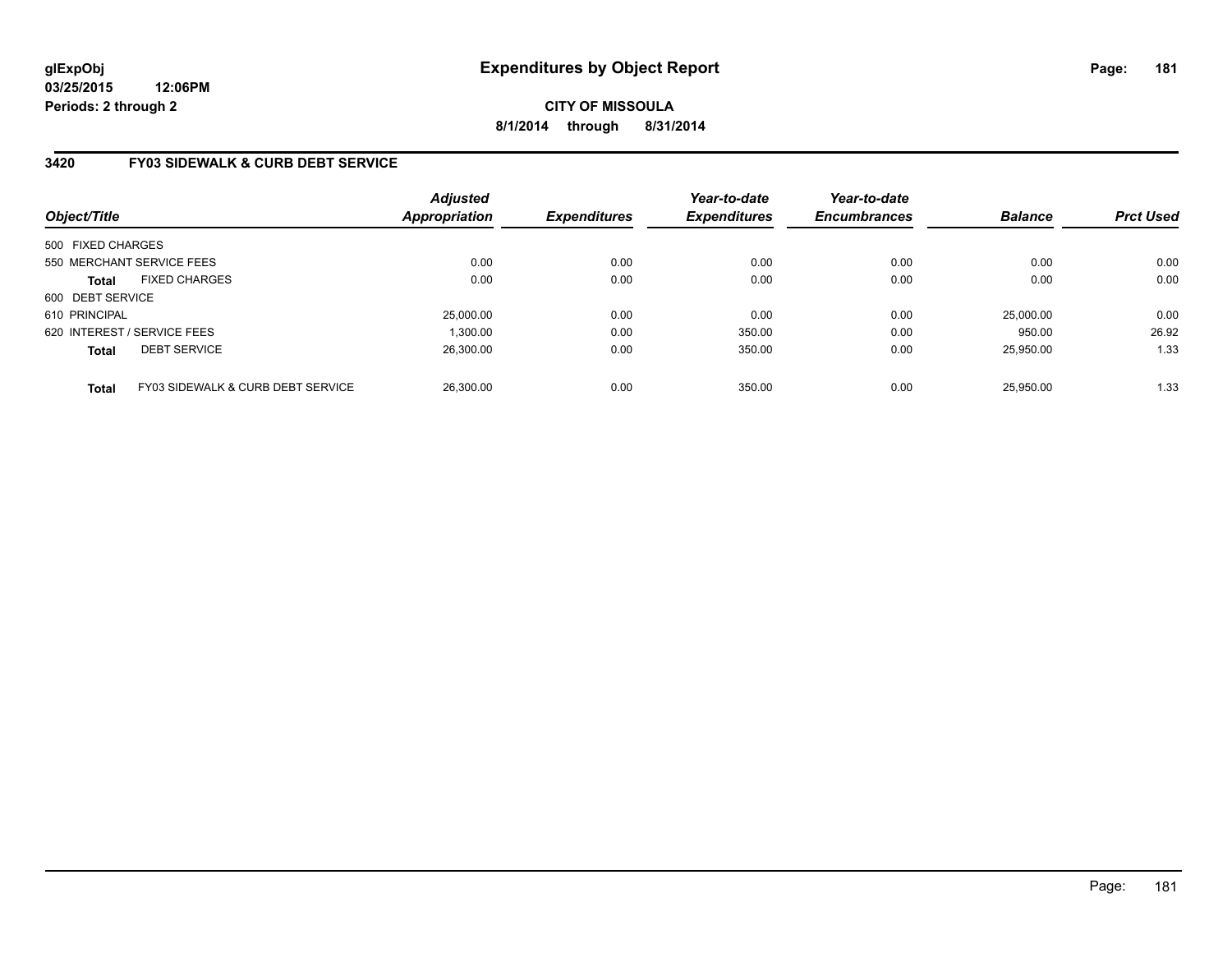#### **3430 FY04 SIDEWALK CURB DEBT SERVICE**

| Object/Title                        | <b>Adjusted</b><br>Appropriation | <b>Expenditures</b> | Year-to-date<br><b>Expenditures</b> | Year-to-date<br><b>Encumbrances</b> | <b>Balance</b> | <b>Prct Used</b> |
|-------------------------------------|----------------------------------|---------------------|-------------------------------------|-------------------------------------|----------------|------------------|
| 600 DEBT SERVICE                    |                                  |                     |                                     |                                     |                |                  |
| 610 PRINCIPAL                       | 10,000.00                        | 0.00                | 0.00                                | 0.00                                | 10,000.00      | 0.00             |
| 620 INTEREST / SERVICE FEES         | 1,295.00                         | 0.00                | 0.00                                | 0.00                                | 1,295.00       | 0.00             |
| <b>DEBT SERVICE</b><br><b>Total</b> | 11.295.00                        | 0.00                | 0.00                                | 0.00                                | 11.295.00      | 0.00             |
| NON-DEPARTMENTAL<br><b>Total</b>    | 11,295.00                        | 0.00                | 0.00                                | 0.00                                | 11,295.00      | 0.00             |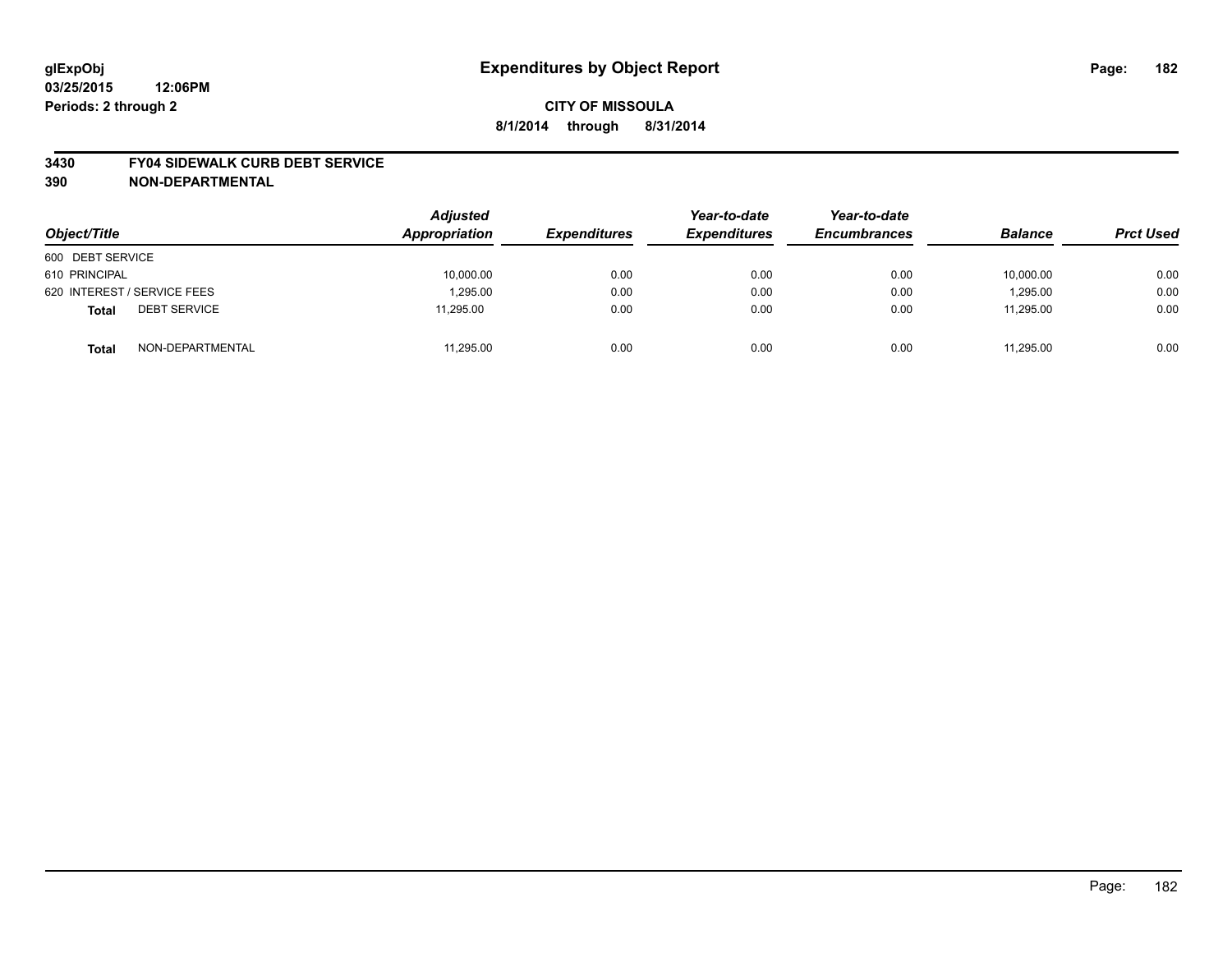**03/25/2015 12:06PM Periods: 2 through 2**

**CITY OF MISSOULA 8/1/2014 through 8/31/2014**

## **3430 FY04 SIDEWALK CURB DEBT SERVICE**

| Object/Title                                    | <b>Adjusted</b><br>Appropriation | <b>Expenditures</b> | Year-to-date<br><b>Expenditures</b> | Year-to-date<br><b>Encumbrances</b> | <b>Balance</b> | <b>Prct Used</b> |
|-------------------------------------------------|----------------------------------|---------------------|-------------------------------------|-------------------------------------|----------------|------------------|
| 600 DEBT SERVICE                                |                                  |                     |                                     |                                     |                |                  |
| 610 PRINCIPAL                                   | 10,000.00                        | 0.00                | 0.00                                | 0.00                                | 10,000.00      | 0.00             |
| 620 INTEREST / SERVICE FEES                     | 1,295.00                         | 0.00                | 0.00                                | 0.00                                | 1,295.00       | 0.00             |
| <b>DEBT SERVICE</b><br><b>Total</b>             | 11.295.00                        | 0.00                | 0.00                                | 0.00                                | 11.295.00      | 0.00             |
| FY04 SIDEWALK CURB DEBT SERVICE<br><b>Total</b> | 11.295.00                        | 0.00                | 0.00                                | 0.00                                | 11.295.00      | 0.00             |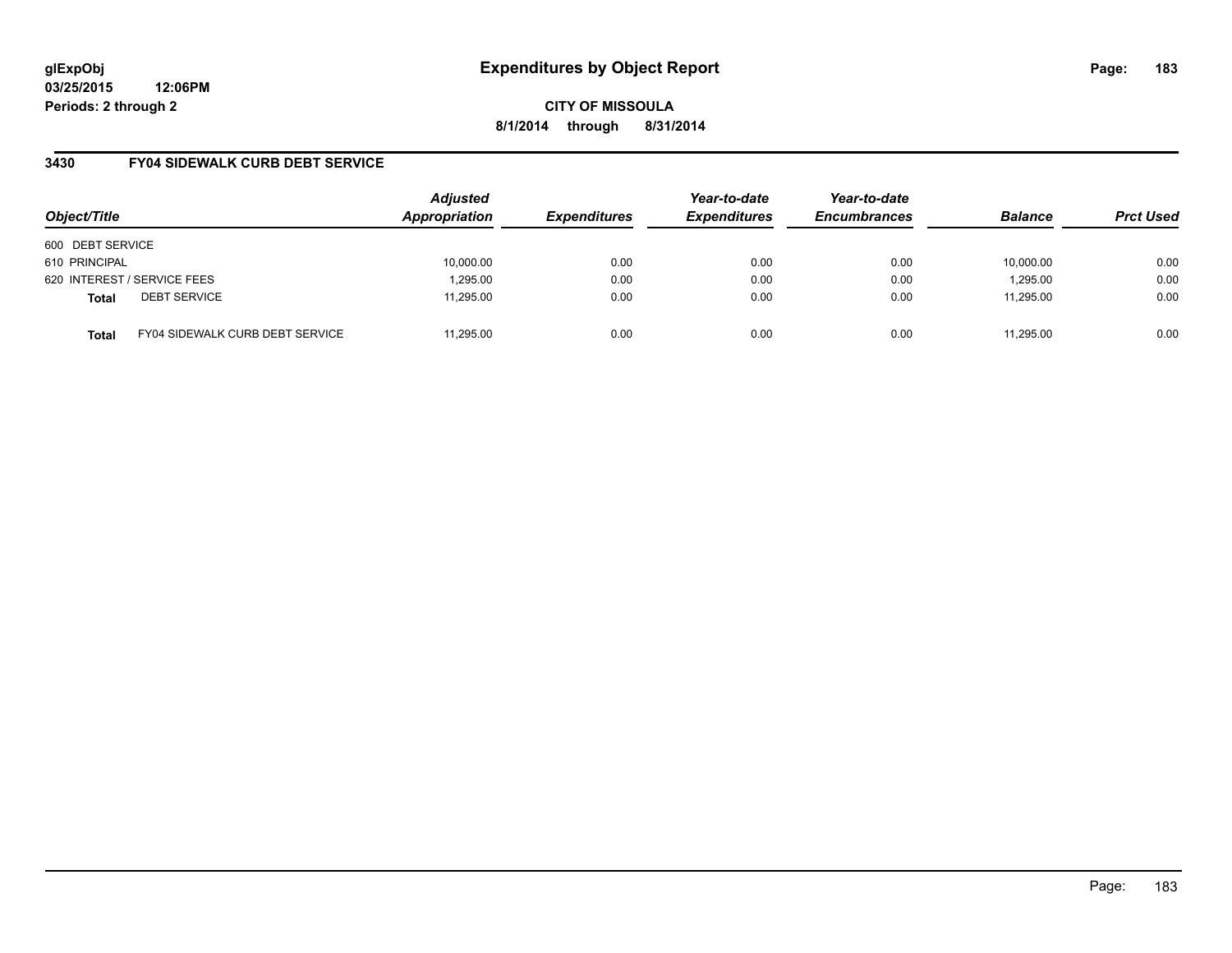**3440 FY 05 SIDEWALK AND CURB**

| Object/Title                        | Adjusted<br>Appropriation | <b>Expenditures</b> | Year-to-date<br><b>Expenditures</b> | Year-to-date<br><b>Encumbrances</b> | <b>Balance</b> | <b>Prct Used</b> |
|-------------------------------------|---------------------------|---------------------|-------------------------------------|-------------------------------------|----------------|------------------|
| 600 DEBT SERVICE                    |                           |                     |                                     |                                     |                |                  |
| 610 PRINCIPAL                       | 35,000.00                 | 0.00                | 0.00                                | 0.00                                | 35,000.00      | 0.00             |
| 620 INTEREST / SERVICE FEES         | 5,163.00                  | 0.00                | 0.00                                | 0.00                                | 5,163.00       | 0.00             |
| <b>DEBT SERVICE</b><br><b>Total</b> | 40,163.00                 | 0.00                | 0.00                                | 0.00                                | 40,163.00      | 0.00             |
| NON-DEPARTMENTAL<br><b>Total</b>    | 40,163.00                 | 0.00                | 0.00                                | 0.00                                | 40,163.00      | 0.00             |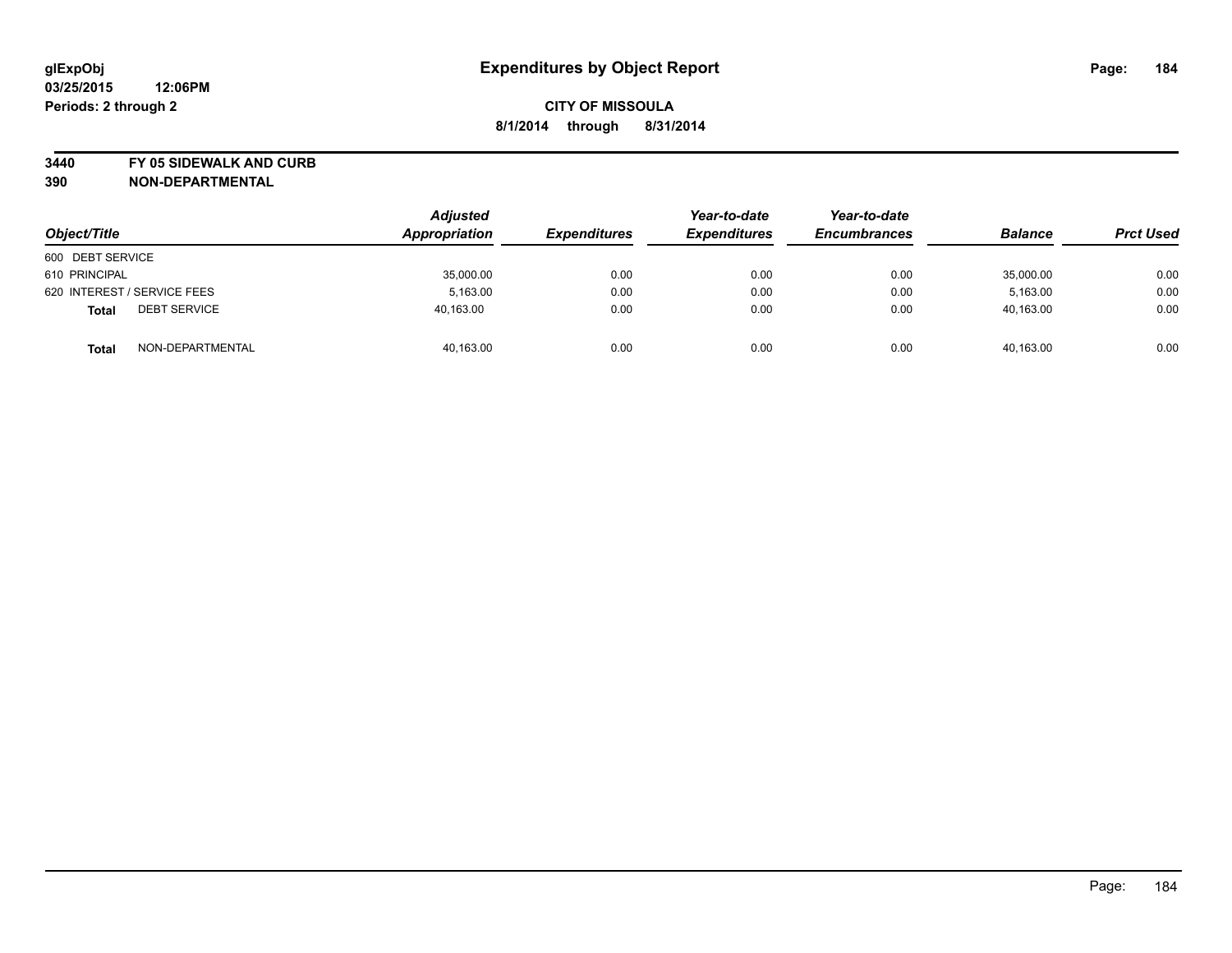#### **3440 FY 05 SIDEWALK AND CURB**

| Object/Title                            | <b>Adjusted</b><br>Appropriation | <b>Expenditures</b> | Year-to-date<br><b>Expenditures</b> | Year-to-date<br><b>Encumbrances</b> | <b>Balance</b> | <b>Prct Used</b> |
|-----------------------------------------|----------------------------------|---------------------|-------------------------------------|-------------------------------------|----------------|------------------|
| 600 DEBT SERVICE                        |                                  |                     |                                     |                                     |                |                  |
| 610 PRINCIPAL                           | 35,000.00                        | 0.00                | 0.00                                | 0.00                                | 35,000.00      | 0.00             |
| 620 INTEREST / SERVICE FEES             | 5,163.00                         | 0.00                | 0.00                                | 0.00                                | 5,163.00       | 0.00             |
| <b>DEBT SERVICE</b><br><b>Total</b>     | 40,163.00                        | 0.00                | 0.00                                | 0.00                                | 40,163.00      | 0.00             |
| FY 05 SIDEWALK AND CURB<br><b>Total</b> | 40,163.00                        | 0.00                | 0.00                                | 0.00                                | 40,163.00      | 0.00             |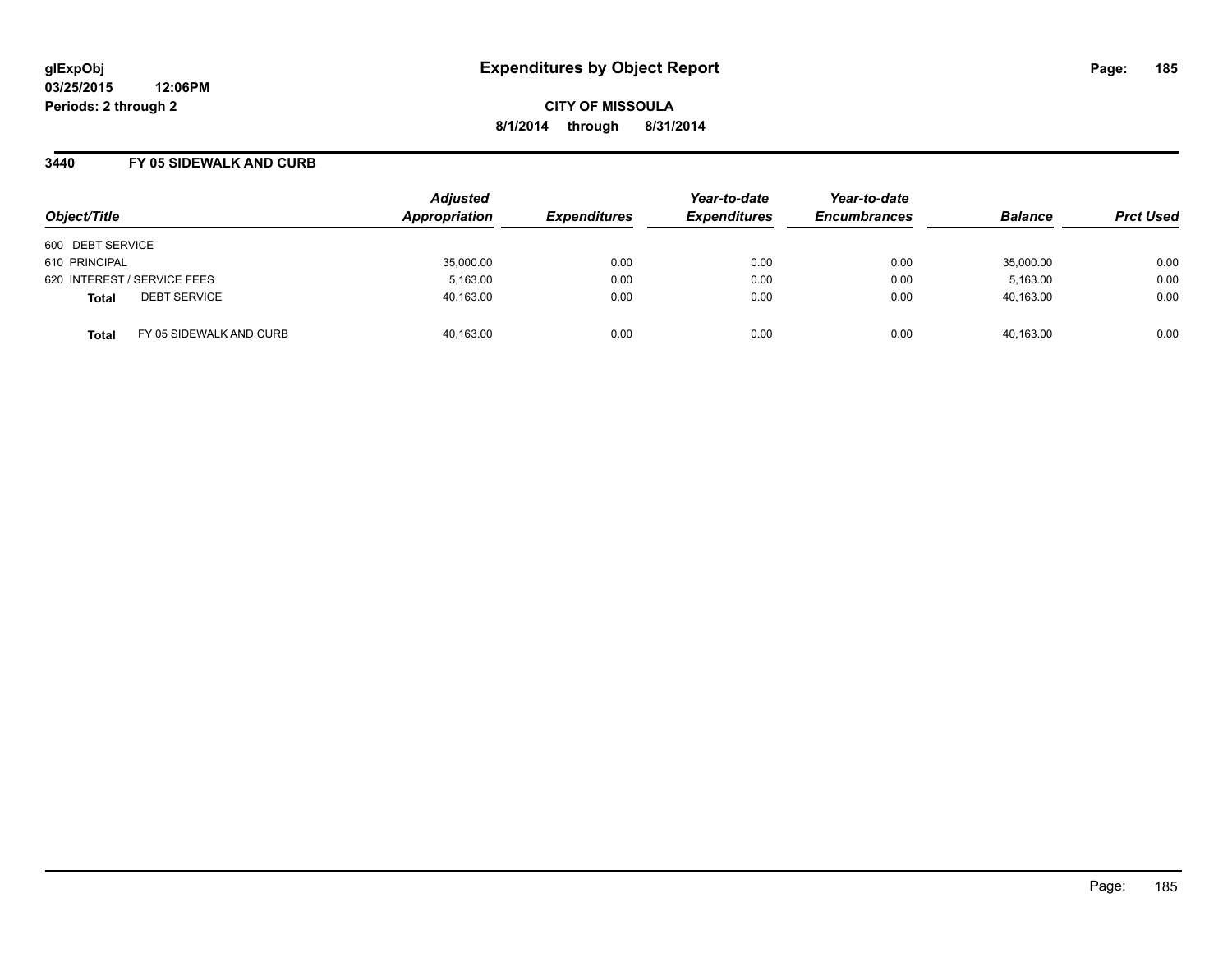**3450 FY 06 SIDEWALK AND CURB**

| Object/Title                        | <b>Adjusted</b><br>Appropriation | <b>Expenditures</b> | Year-to-date<br><b>Expenditures</b> | Year-to-date<br><b>Encumbrances</b> | <b>Balance</b> | <b>Prct Used</b> |
|-------------------------------------|----------------------------------|---------------------|-------------------------------------|-------------------------------------|----------------|------------------|
| 600 DEBT SERVICE                    |                                  |                     |                                     |                                     |                |                  |
| 610 PRINCIPAL                       | 25,000.00                        | 0.00                | 0.00                                | 0.00                                | 25,000.00      | 0.00             |
| 620 INTEREST / SERVICE FEES         | 4,569.00                         | 0.00                | 0.00                                | 0.00                                | 4,569.00       | 0.00             |
| <b>DEBT SERVICE</b><br><b>Total</b> | 29,569.00                        | 0.00                | 0.00                                | 0.00                                | 29,569.00      | 0.00             |
| NON-DEPARTMENTAL<br><b>Total</b>    | 29,569.00                        | 0.00                | 0.00                                | 0.00                                | 29,569.00      | 0.00             |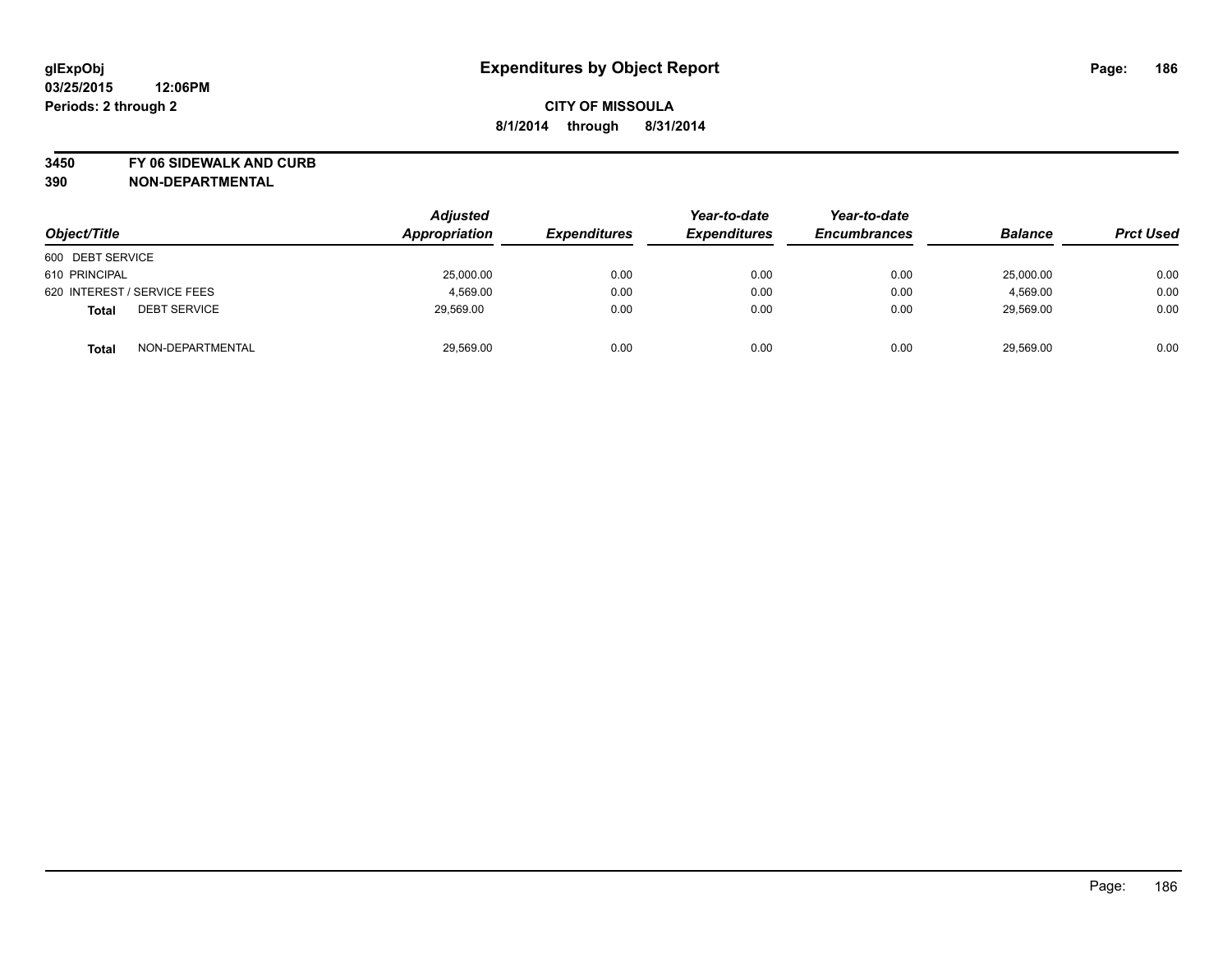### **3450 FY 06 SIDEWALK AND CURB**

| Object/Title                            | <b>Adjusted</b><br>Appropriation | <b>Expenditures</b> | Year-to-date<br><b>Expenditures</b> | Year-to-date<br><b>Encumbrances</b> | <b>Balance</b> | <b>Prct Used</b> |
|-----------------------------------------|----------------------------------|---------------------|-------------------------------------|-------------------------------------|----------------|------------------|
| 600 DEBT SERVICE                        |                                  |                     |                                     |                                     |                |                  |
| 610 PRINCIPAL                           | 25,000.00                        | 0.00                | 0.00                                | 0.00                                | 25,000.00      | 0.00             |
| 620 INTEREST / SERVICE FEES             | 4,569.00                         | 0.00                | 0.00                                | 0.00                                | 4,569.00       | 0.00             |
| <b>DEBT SERVICE</b><br><b>Total</b>     | 29,569.00                        | 0.00                | 0.00                                | 0.00                                | 29,569.00      | 0.00             |
| FY 06 SIDEWALK AND CURB<br><b>Total</b> | 29,569.00                        | 0.00                | 0.00                                | 0.00                                | 29,569.00      | 0.00             |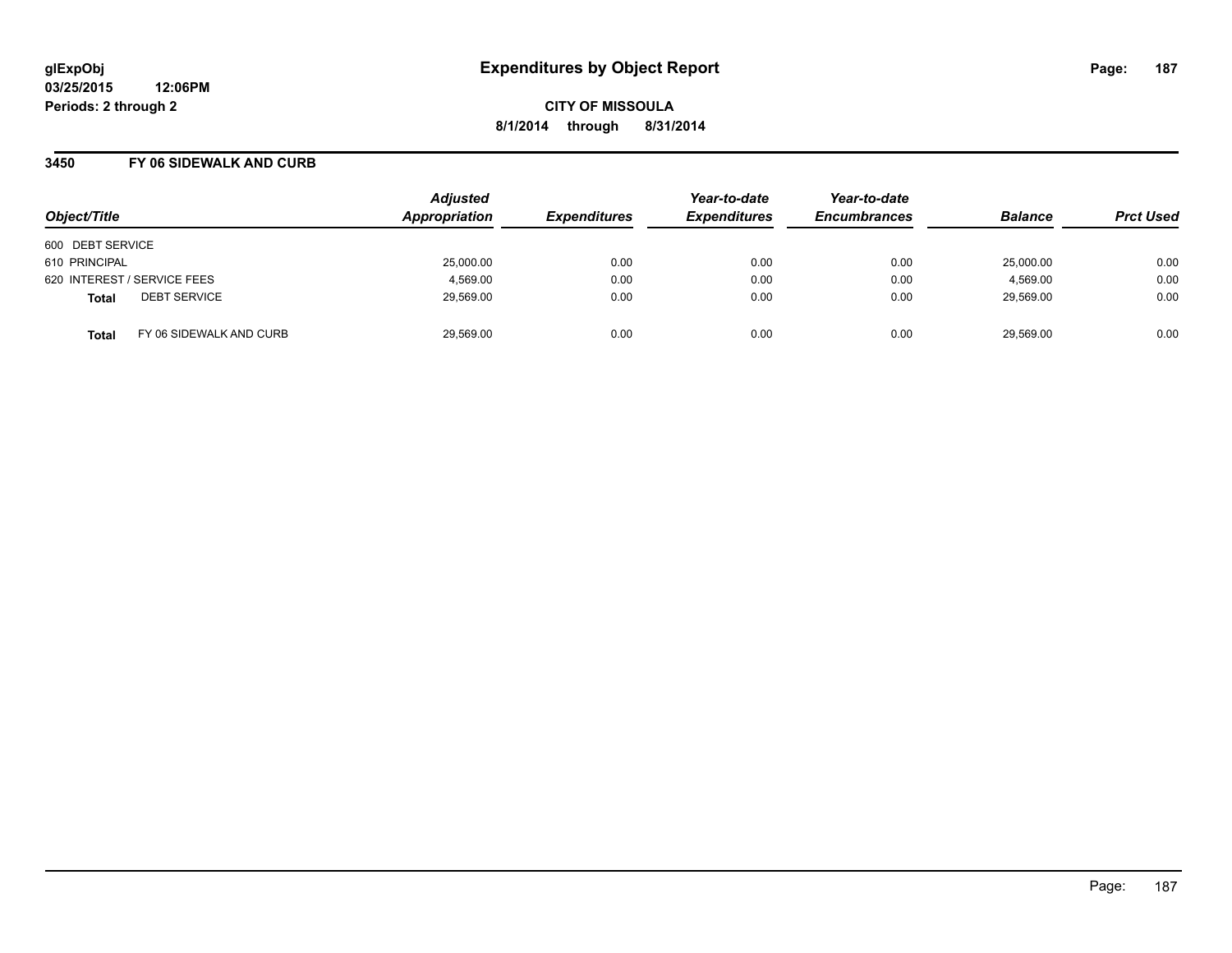#### **3460 FY07 SIDEWALK AND CURB DEBT**

| Object/Title                        | <b>Adjusted</b><br>Appropriation | <b>Expenditures</b> | Year-to-date<br><b>Expenditures</b> | Year-to-date<br><b>Encumbrances</b> | <b>Balance</b> | <b>Prct Used</b> |
|-------------------------------------|----------------------------------|---------------------|-------------------------------------|-------------------------------------|----------------|------------------|
| 600 DEBT SERVICE                    |                                  |                     |                                     |                                     |                |                  |
| 610 PRINCIPAL                       | 75,000.00                        | 0.00                | 0.00                                | 0.00                                | 75,000.00      | 0.00             |
| 620 INTEREST / SERVICE FEES         | 17,110.00                        | 0.00                | 0.00                                | 0.00                                | 17.110.00      | 0.00             |
| <b>DEBT SERVICE</b><br><b>Total</b> | 92.110.00                        | 0.00                | 0.00                                | 0.00                                | 92.110.00      | 0.00             |
| NON-DEPARTMENTAL<br><b>Total</b>    | 92,110.00                        | 0.00                | 0.00                                | 0.00                                | 92,110.00      | 0.00             |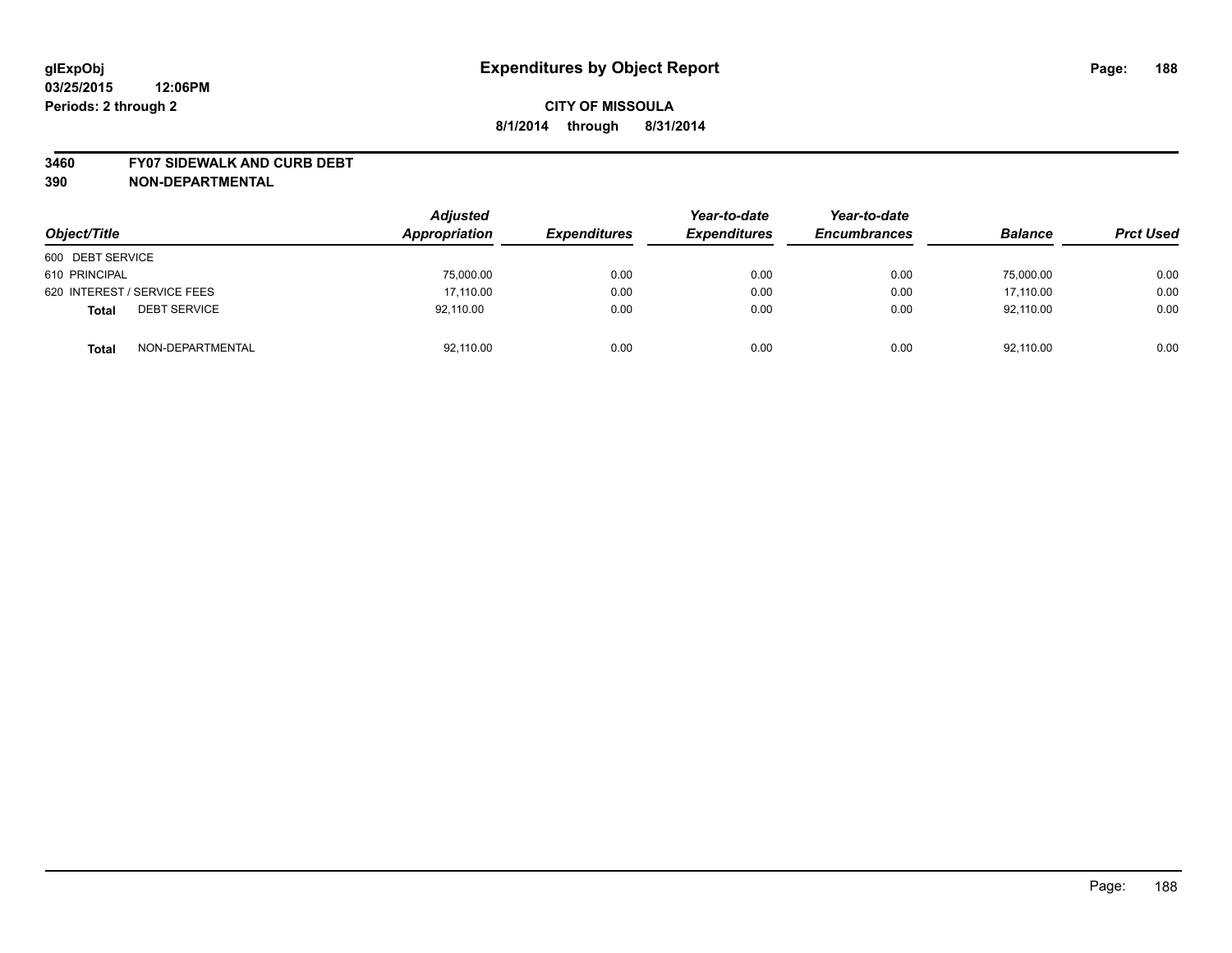### **3460 FY07 SIDEWALK AND CURB DEBT**

| Object/Title                                       | <b>Adjusted</b><br>Appropriation | <b>Expenditures</b> | Year-to-date<br><b>Expenditures</b> | Year-to-date<br><b>Encumbrances</b> | <b>Balance</b> | <b>Prct Used</b> |
|----------------------------------------------------|----------------------------------|---------------------|-------------------------------------|-------------------------------------|----------------|------------------|
| 600 DEBT SERVICE                                   |                                  |                     |                                     |                                     |                |                  |
| 610 PRINCIPAL                                      | 75,000.00                        | 0.00                | 0.00                                | 0.00                                | 75.000.00      | 0.00             |
| 620 INTEREST / SERVICE FEES                        | 17,110.00                        | 0.00                | 0.00                                | 0.00                                | 17,110.00      | 0.00             |
| <b>DEBT SERVICE</b><br><b>Total</b>                | 92,110.00                        | 0.00                | 0.00                                | 0.00                                | 92,110.00      | 0.00             |
| <b>FY07 SIDEWALK AND CURB DEBT</b><br><b>Total</b> | 92,110.00                        | 0.00                | 0.00                                | 0.00                                | 92,110.00      | 0.00             |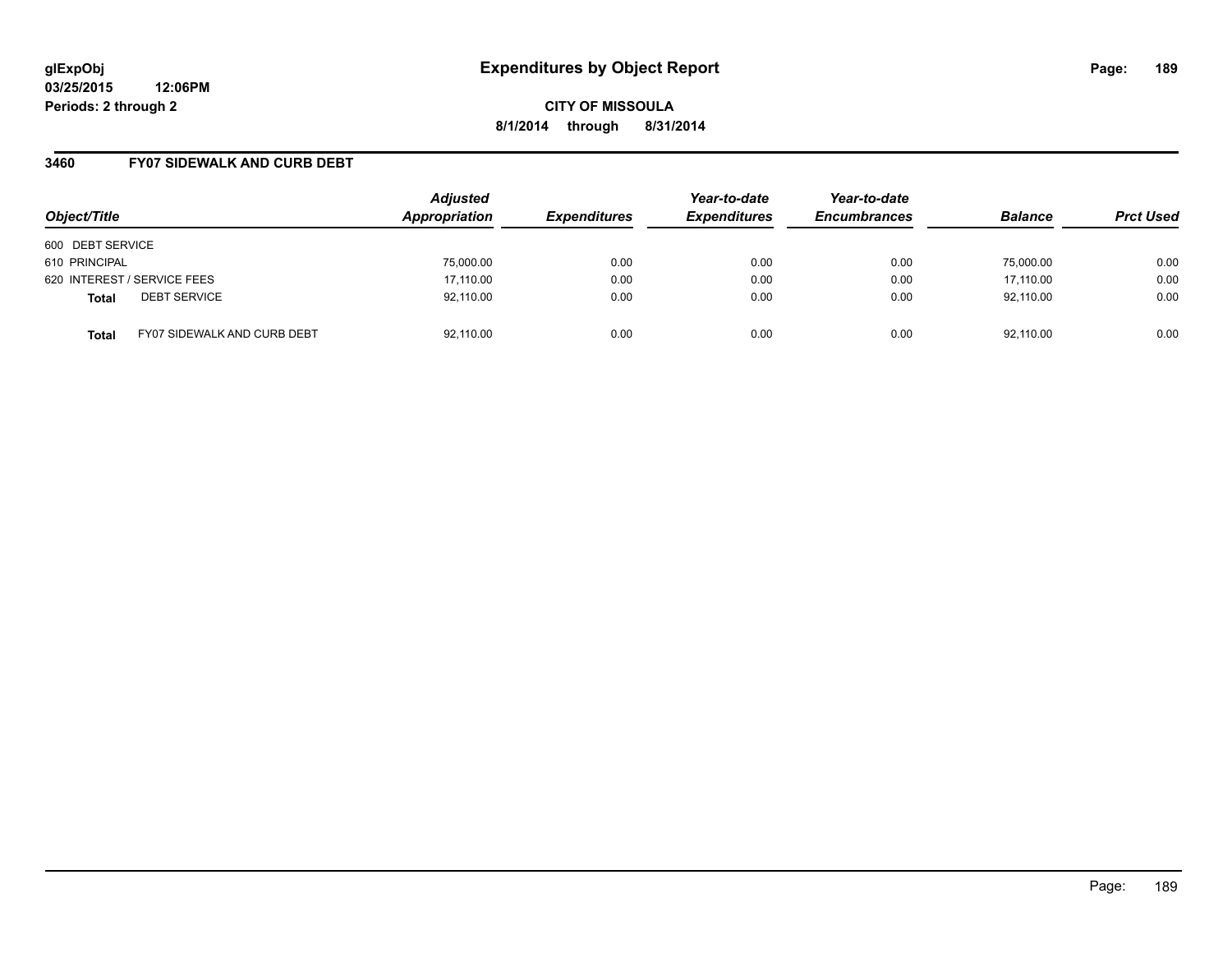#### **3461 SERIES 2008A SIDEWALK AND CURB**

**280 PUBLIC WORKS ADMIN/ENGINEERING**

| Object/Title                                   | <b>Adjusted</b><br>Appropriation | <b>Expenditures</b> | Year-to-date<br><b>Expenditures</b> | Year-to-date<br><b>Encumbrances</b> | <b>Balance</b> | <b>Prct Used</b> |
|------------------------------------------------|----------------------------------|---------------------|-------------------------------------|-------------------------------------|----------------|------------------|
| 800 OTHER OBJECTS                              |                                  |                     |                                     |                                     |                |                  |
| 820 TRANSFERS TO OTHER FUNDS                   | 0.00                             | 0.00                | 0.00                                | 0.00                                | 0.00           | 0.00             |
| OTHER OBJECTS<br>Total                         | 0.00                             | 0.00                | 0.00                                | 0.00                                | 0.00           | 0.00             |
| PUBLIC WORKS ADMIN/ENGINEERING<br><b>Total</b> | 0.00                             | 0.00                | 0.00                                | 0.00                                | 0.00           | 0.00             |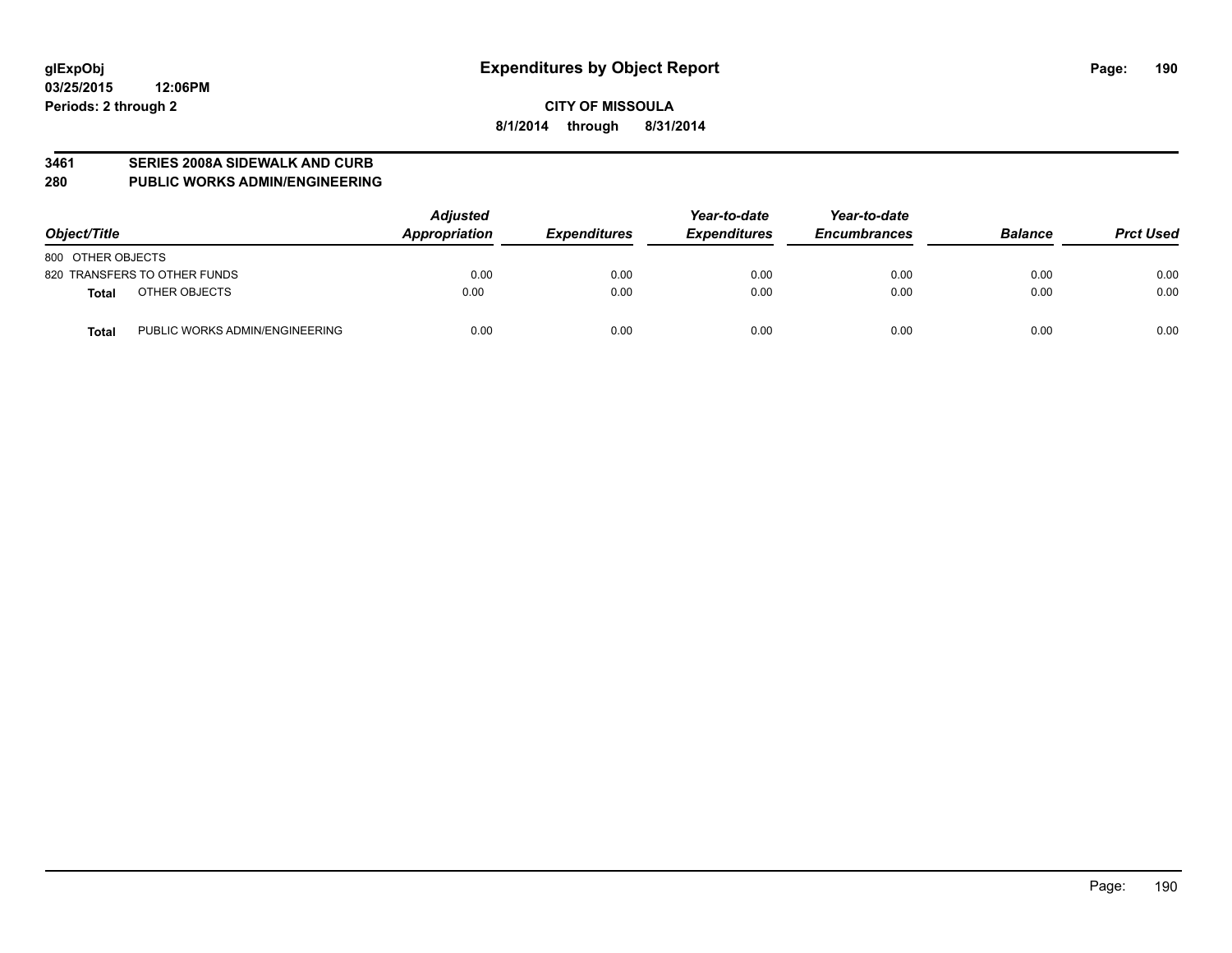#### **3461 SERIES 2008A SIDEWALK AND CURB**

|                                     | <b>Adjusted</b>      |                     | Year-to-date        | Year-to-date        |                |                  |
|-------------------------------------|----------------------|---------------------|---------------------|---------------------|----------------|------------------|
| Object/Title                        | <b>Appropriation</b> | <b>Expenditures</b> | <b>Expenditures</b> | <b>Encumbrances</b> | <b>Balance</b> | <b>Prct Used</b> |
| 600 DEBT SERVICE                    |                      |                     |                     |                     |                |                  |
| 610 PRINCIPAL                       | 50.000.00            | 0.00                | 0.00                | 0.00                | 50.000.00      | 0.00             |
| 620 INTEREST / SERVICE FEES         | 12.213.00            | 0.00                | 0.00                | 0.00                | 12.213.00      | 0.00             |
| <b>DEBT SERVICE</b><br><b>Total</b> | 62.213.00            | 0.00                | 0.00                | 0.00                | 62.213.00      | 0.00             |
| 800 OTHER OBJECTS                   |                      |                     |                     |                     |                |                  |
| 820 TRANSFERS TO OTHER FUNDS        | 0.00                 | 0.00                | 0.00                | 0.00                | 0.00           | 0.00             |
| OTHER OBJECTS<br><b>Total</b>       | 0.00                 | 0.00                | 0.00                | 0.00                | 0.00           | 0.00             |
| NON-DEPARTMENTAL<br>Total           | 62.213.00            | 0.00                | 0.00                | 0.00                | 62,213.00      | 0.00             |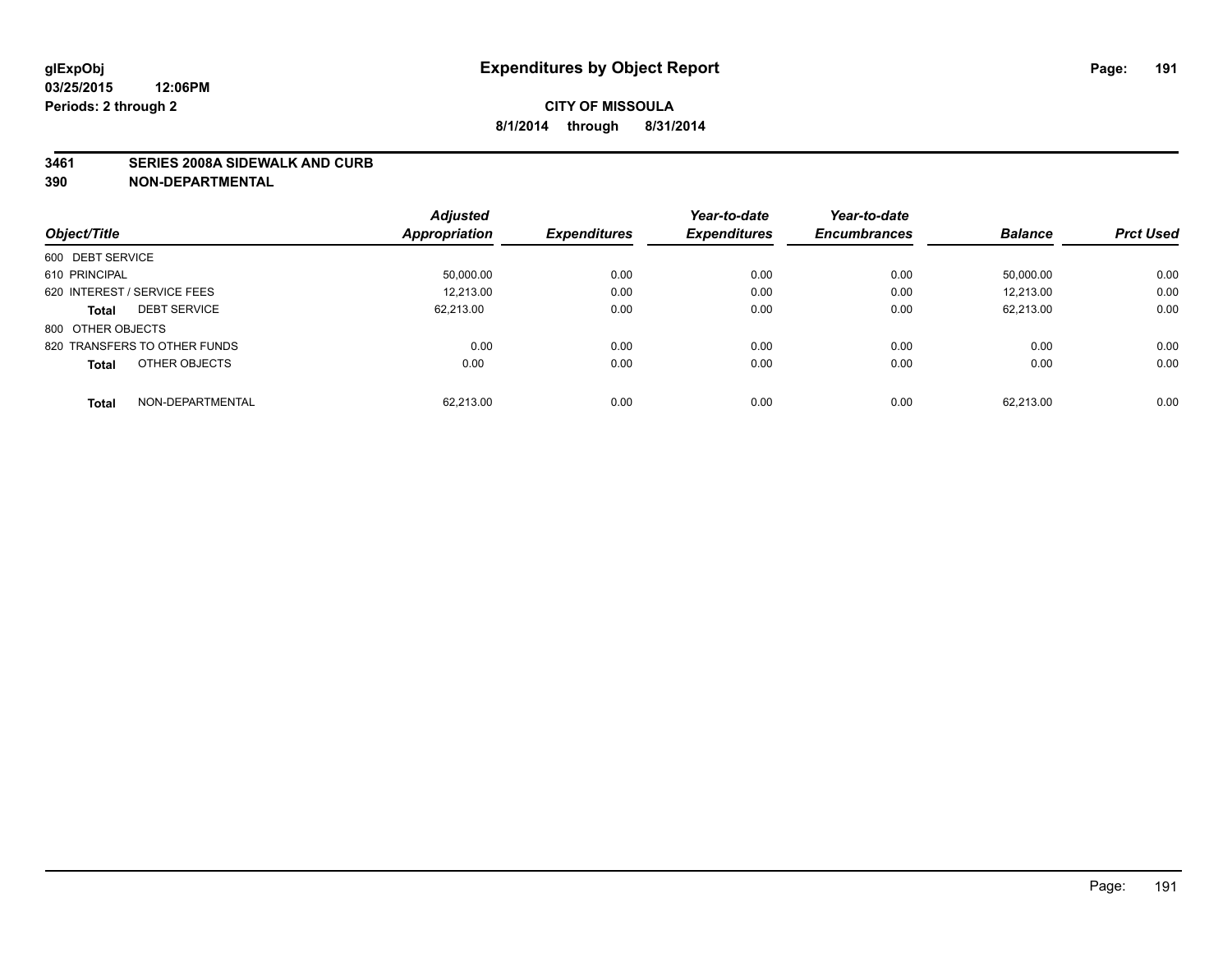### **3461 SERIES 2008A SIDEWALK AND CURB**

| Object/Title      |                                | <b>Adjusted</b><br>Appropriation | <b>Expenditures</b> | Year-to-date<br><b>Expenditures</b> | Year-to-date<br><b>Encumbrances</b> | <b>Balance</b> | <b>Prct Used</b> |
|-------------------|--------------------------------|----------------------------------|---------------------|-------------------------------------|-------------------------------------|----------------|------------------|
| 600 DEBT SERVICE  |                                |                                  |                     |                                     |                                     |                |                  |
| 610 PRINCIPAL     |                                | 50,000.00                        | 0.00                | 0.00                                | 0.00                                | 50.000.00      | 0.00             |
|                   | 620 INTEREST / SERVICE FEES    | 12,213.00                        | 0.00                | 0.00                                | 0.00                                | 12.213.00      | 0.00             |
| <b>Total</b>      | <b>DEBT SERVICE</b>            | 62.213.00                        | 0.00                | 0.00                                | 0.00                                | 62.213.00      | 0.00             |
| 800 OTHER OBJECTS |                                |                                  |                     |                                     |                                     |                |                  |
|                   | 820 TRANSFERS TO OTHER FUNDS   | 0.00                             | 0.00                | 0.00                                | 0.00                                | 0.00           | 0.00             |
| <b>Total</b>      | OTHER OBJECTS                  | 0.00                             | 0.00                | 0.00                                | 0.00                                | 0.00           | 0.00             |
| <b>Total</b>      | SERIES 2008A SIDEWALK AND CURB | 62.213.00                        | 0.00                | 0.00                                | 0.00                                | 62.213.00      | 0.00             |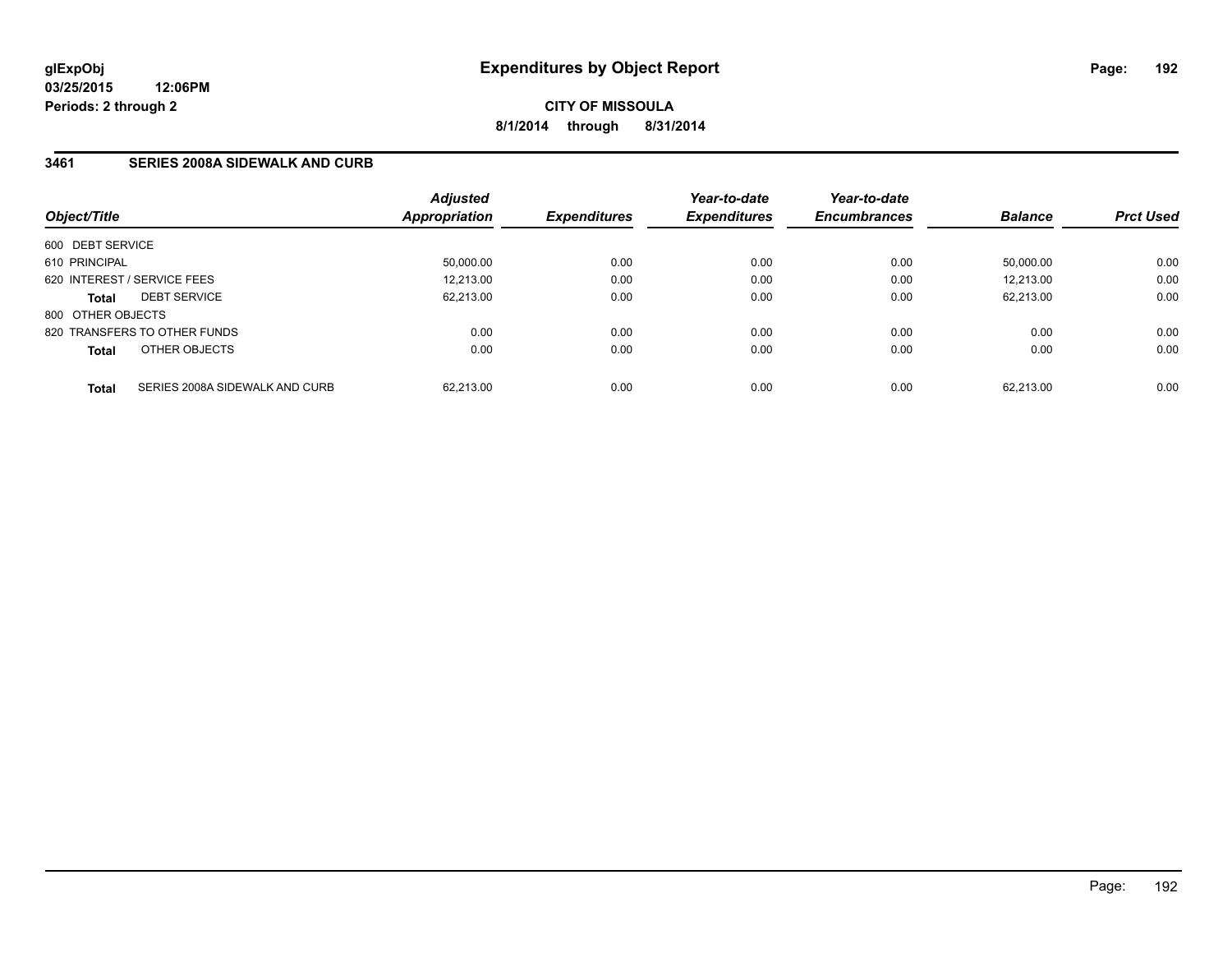#### **3462 SERIES 2009 SIDEWALK AND CURB**

|                                     | <b>Adjusted</b>      |                     | Year-to-date        | Year-to-date        |                |                  |
|-------------------------------------|----------------------|---------------------|---------------------|---------------------|----------------|------------------|
| Object/Title                        | <b>Appropriation</b> | <b>Expenditures</b> | <b>Expenditures</b> | <b>Encumbrances</b> | <b>Balance</b> | <b>Prct Used</b> |
| 600 DEBT SERVICE                    |                      |                     |                     |                     |                |                  |
| 610 PRINCIPAL                       | 50,000.00            | 0.00                | 0.00                | 0.00                | 50.000.00      | 0.00             |
| 620 INTEREST / SERVICE FEES         | 17.143.00            | 300.00              | 300.00              | 0.00                | 16,843.00      | 1.75             |
| <b>DEBT SERVICE</b><br><b>Total</b> | 67.143.00            | 300.00              | 300.00              | 0.00                | 66,843.00      | 0.45             |
| 800 OTHER OBJECTS                   |                      |                     |                     |                     |                |                  |
| 820 TRANSFERS TO OTHER FUNDS        | 0.00                 | 0.00                | 0.00                | 0.00                | 0.00           | 0.00             |
| OTHER OBJECTS<br><b>Total</b>       | 0.00                 | 0.00                | 0.00                | 0.00                | 0.00           | 0.00             |
| NON-DEPARTMENTAL<br>Total           | 67,143.00            | 300.00              | 300.00              | 0.00                | 66.843.00      | 0.45             |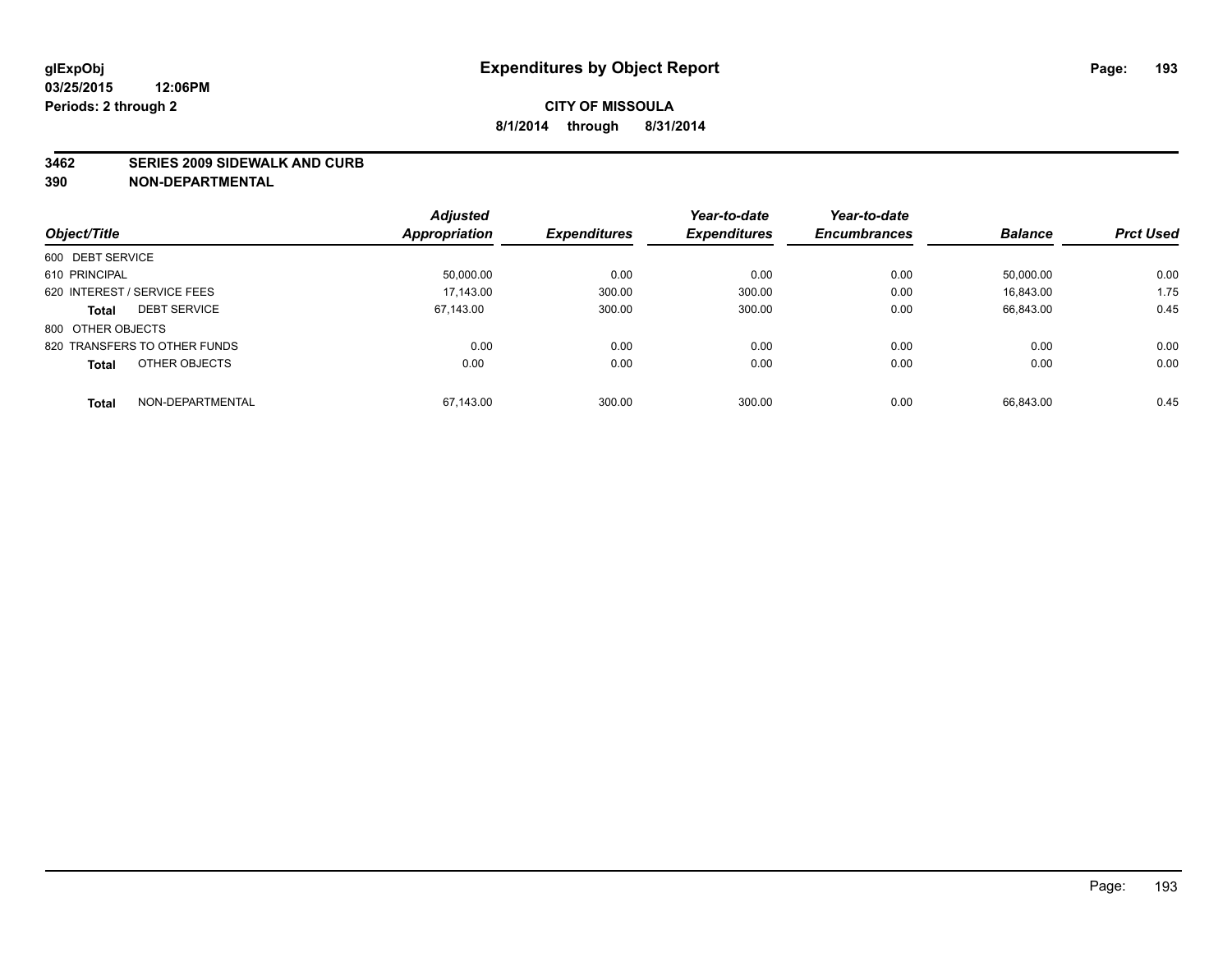### **3462 SERIES 2009 SIDEWALK AND CURB**

| Object/Title      |                               | <b>Adjusted</b><br>Appropriation | <b>Expenditures</b> | Year-to-date<br><b>Expenditures</b> | Year-to-date<br><b>Encumbrances</b> | <b>Balance</b> | <b>Prct Used</b> |
|-------------------|-------------------------------|----------------------------------|---------------------|-------------------------------------|-------------------------------------|----------------|------------------|
| 600 DEBT SERVICE  |                               |                                  |                     |                                     |                                     |                |                  |
| 610 PRINCIPAL     |                               | 50.000.00                        | 0.00                | 0.00                                | 0.00                                | 50.000.00      | 0.00             |
|                   | 620 INTEREST / SERVICE FEES   | 17,143.00                        | 300.00              | 300.00                              | 0.00                                | 16.843.00      | 1.75             |
| <b>Total</b>      | <b>DEBT SERVICE</b>           | 67.143.00                        | 300.00              | 300.00                              | 0.00                                | 66.843.00      | 0.45             |
| 800 OTHER OBJECTS |                               |                                  |                     |                                     |                                     |                |                  |
|                   | 820 TRANSFERS TO OTHER FUNDS  | 0.00                             | 0.00                | 0.00                                | 0.00                                | 0.00           | 0.00             |
| <b>Total</b>      | OTHER OBJECTS                 | 0.00                             | 0.00                | 0.00                                | 0.00                                | 0.00           | 0.00             |
| <b>Total</b>      | SERIES 2009 SIDEWALK AND CURB | 67.143.00                        | 300.00              | 300.00                              | 0.00                                | 66.843.00      | 0.45             |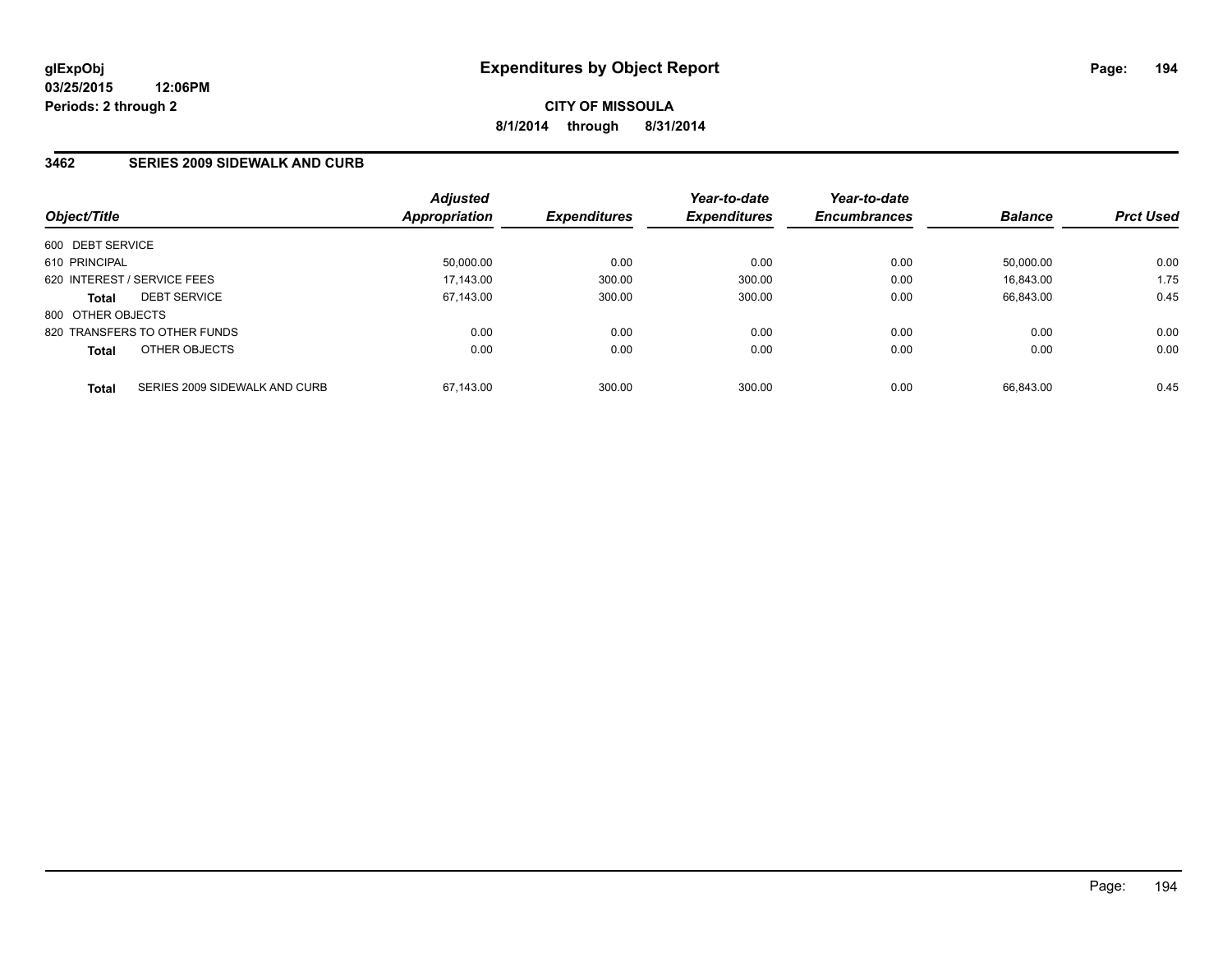#### **3463 SERIES 2010 SIDEWALK AND CURB**

|                             |                      | <b>Adjusted</b> |                     | Year-to-date        | Year-to-date        |                |                  |
|-----------------------------|----------------------|-----------------|---------------------|---------------------|---------------------|----------------|------------------|
| Object/Title                |                      | Appropriation   | <b>Expenditures</b> | <b>Expenditures</b> | <b>Encumbrances</b> | <b>Balance</b> | <b>Prct Used</b> |
| 500 FIXED CHARGES           |                      |                 |                     |                     |                     |                |                  |
| 550 MERCHANT SERVICE FEES   |                      | 0.00            | 0.00                | 0.00                | 0.00                | 0.00           | 0.00             |
| <b>Total</b>                | <b>FIXED CHARGES</b> | 0.00            | 0.00                | 0.00                | 0.00                | 0.00           | 0.00             |
| 600 DEBT SERVICE            |                      |                 |                     |                     |                     |                |                  |
| 610 PRINCIPAL               |                      | 75,000.00       | 0.00                | 0.00                | 0.00                | 75,000.00      | 0.00             |
| 620 INTEREST / SERVICE FEES |                      | 28,038.00       | 350.00              | 350.00              | 0.00                | 27,688.00      | 1.25             |
| <b>Total</b>                | <b>DEBT SERVICE</b>  | 103.038.00      | 350.00              | 350.00              | 0.00                | 102.688.00     | 0.34             |
| <b>Total</b>                | NON-DEPARTMENTAL     | 103,038.00      | 350.00              | 350.00              | 0.00                | 102.688.00     | 0.34             |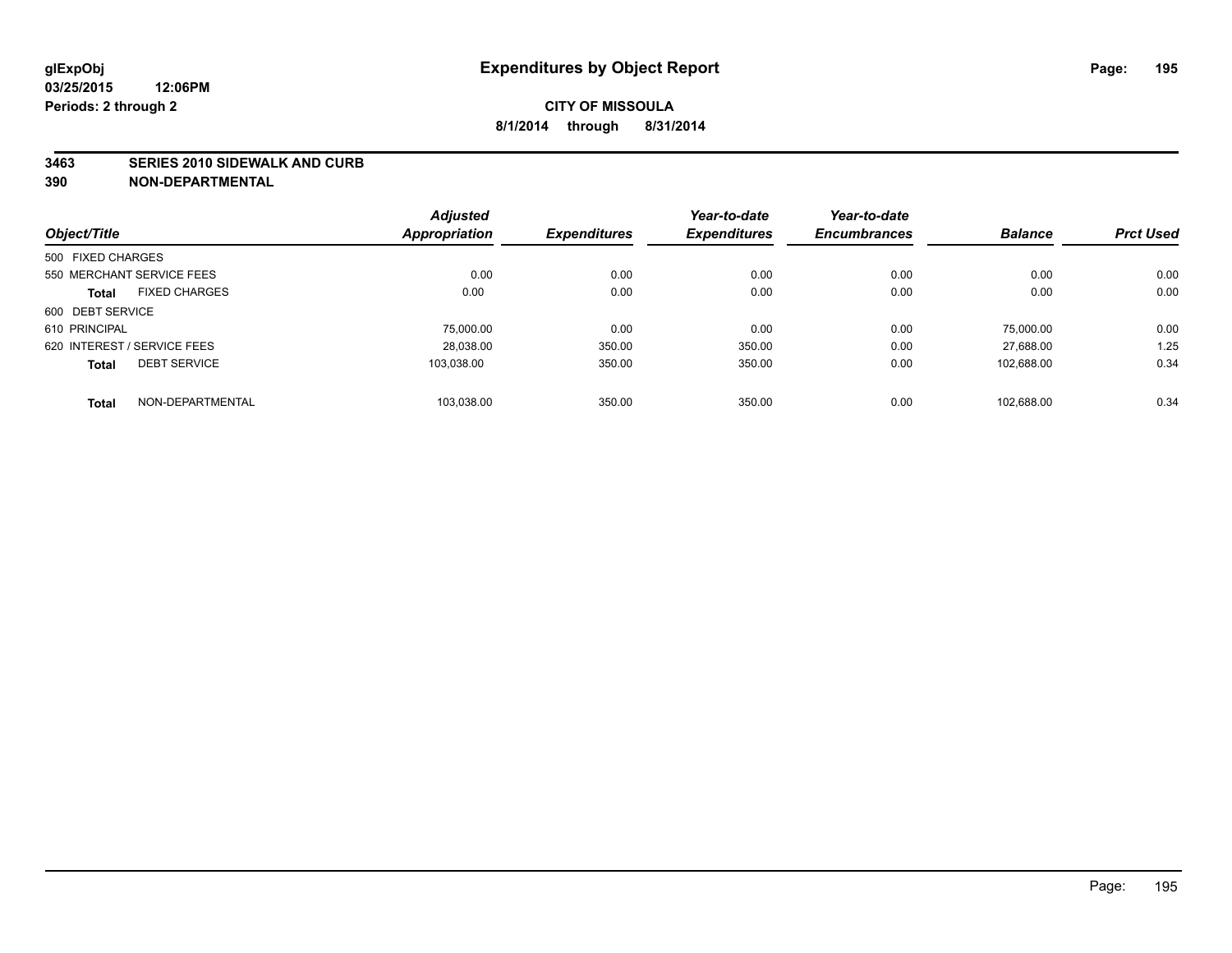### **3463 SERIES 2010 SIDEWALK AND CURB**

| Object/Title                |                               | <b>Adjusted</b><br>Appropriation | <b>Expenditures</b> | Year-to-date<br><b>Expenditures</b> | Year-to-date<br><b>Encumbrances</b> | <b>Balance</b> | <b>Prct Used</b> |
|-----------------------------|-------------------------------|----------------------------------|---------------------|-------------------------------------|-------------------------------------|----------------|------------------|
| 500 FIXED CHARGES           |                               |                                  |                     |                                     |                                     |                |                  |
| 550 MERCHANT SERVICE FEES   |                               | 0.00                             | 0.00                | 0.00                                | 0.00                                | 0.00           | 0.00             |
| <b>Total</b>                | <b>FIXED CHARGES</b>          | 0.00                             | 0.00                | 0.00                                | 0.00                                | 0.00           | 0.00             |
| 600 DEBT SERVICE            |                               |                                  |                     |                                     |                                     |                |                  |
| 610 PRINCIPAL               |                               | 75,000.00                        | 0.00                | 0.00                                | 0.00                                | 75,000.00      | 0.00             |
| 620 INTEREST / SERVICE FEES |                               | 28.038.00                        | 350.00              | 350.00                              | 0.00                                | 27.688.00      | 1.25             |
| <b>Total</b>                | <b>DEBT SERVICE</b>           | 103,038.00                       | 350.00              | 350.00                              | 0.00                                | 102.688.00     | 0.34             |
| <b>Total</b>                | SERIES 2010 SIDEWALK AND CURB | 103.038.00                       | 350.00              | 350.00                              | 0.00                                | 102.688.00     | 0.34             |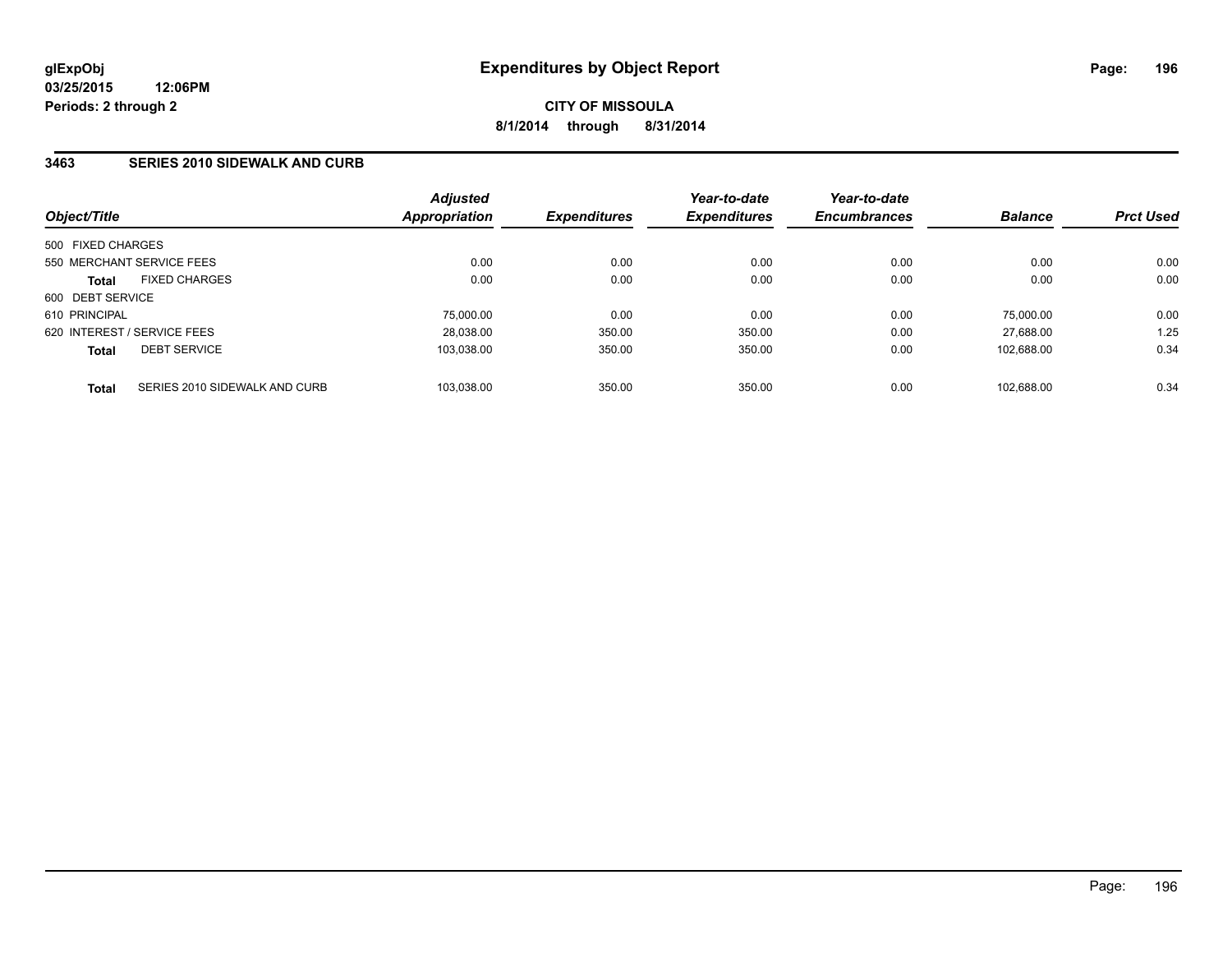#### **3464 FY12 S/C DEBT SERVICE**

| Object/Title                        | <b>Adjusted</b><br>Appropriation | <b>Expenditures</b> | Year-to-date<br><b>Expenditures</b> | Year-to-date<br><b>Encumbrances</b> | <b>Balance</b> | <b>Prct Used</b> |
|-------------------------------------|----------------------------------|---------------------|-------------------------------------|-------------------------------------|----------------|------------------|
| 600 DEBT SERVICE                    |                                  |                     |                                     |                                     |                |                  |
| 610 PRINCIPAL                       | 50,000.00                        | 0.00                | 0.00                                | 0.00                                | 50,000.00      | 0.00             |
| 620 INTEREST / SERVICE FEES         | 22,560.00                        | 350.00              | 350.00                              | 0.00                                | 22.210.00      | 1.55             |
| <b>DEBT SERVICE</b><br><b>Total</b> | 72,560.00                        | 350.00              | 350.00                              | 0.00                                | 72.210.00      | 0.48             |
| NON-DEPARTMENTAL<br><b>Total</b>    | 72,560.00                        | 350.00              | 350.00                              | 0.00                                | 72.210.00      | 0.48             |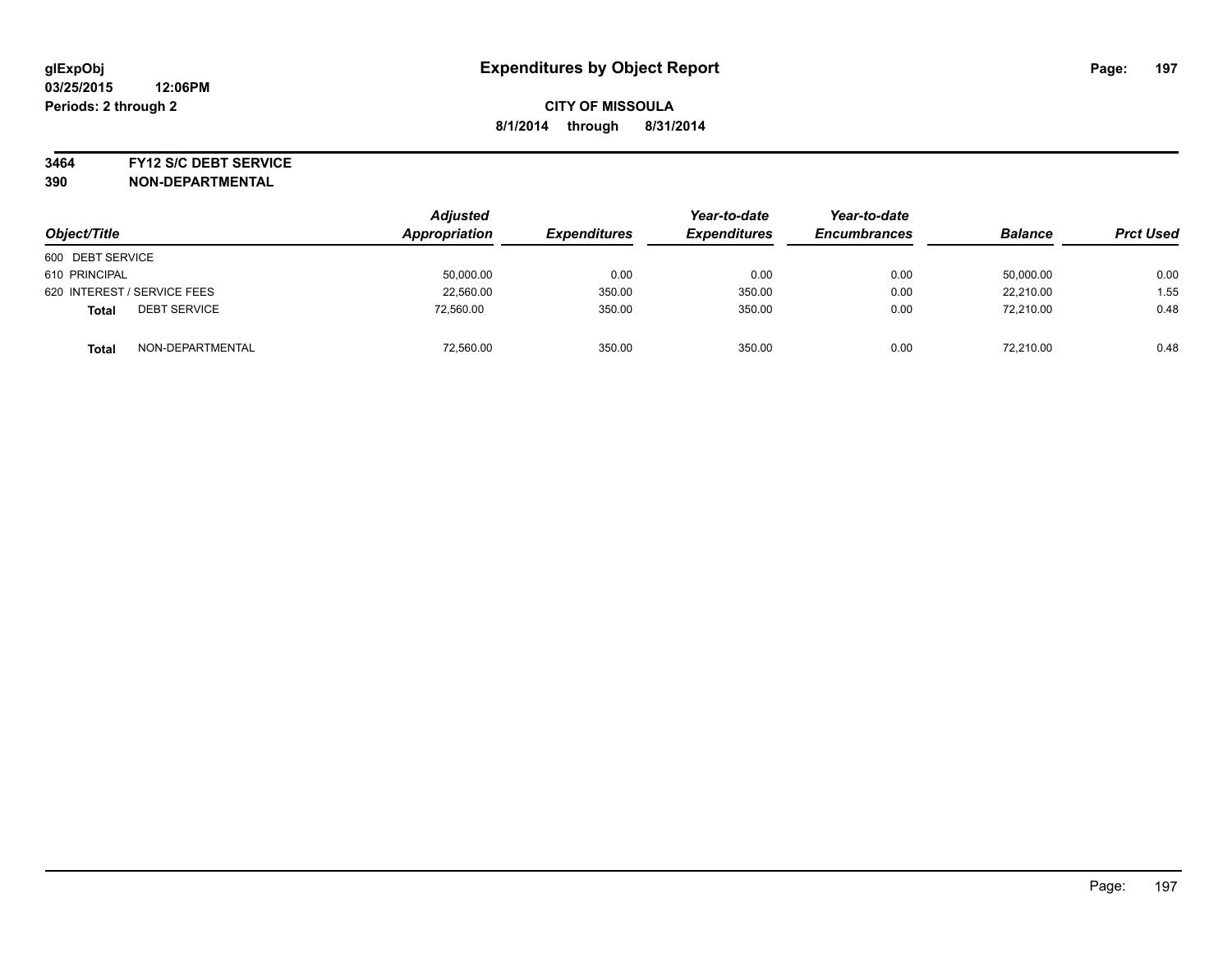**03/25/2015 12:06PM Periods: 2 through 2**

**CITY OF MISSOULA 8/1/2014 through 8/31/2014**

### **3464 FY12 S/C DEBT SERVICE**

|                                       | <b>Adjusted</b><br>Appropriation |                     | Year-to-date        | Year-to-date<br><b>Encumbrances</b> |                |                  |
|---------------------------------------|----------------------------------|---------------------|---------------------|-------------------------------------|----------------|------------------|
| Object/Title                          |                                  | <b>Expenditures</b> | <b>Expenditures</b> |                                     | <b>Balance</b> | <b>Prct Used</b> |
| 600 DEBT SERVICE                      |                                  |                     |                     |                                     |                |                  |
| 610 PRINCIPAL                         | 50,000.00                        | 0.00                | 0.00                | 0.00                                | 50,000.00      | 0.00             |
| 620 INTEREST / SERVICE FEES           | 22,560.00                        | 350.00              | 350.00              | 0.00                                | 22,210.00      | 1.55             |
| <b>DEBT SERVICE</b><br><b>Total</b>   | 72,560.00                        | 350.00              | 350.00              | 0.00                                | 72,210.00      | 0.48             |
| FY12 S/C DEBT SERVICE<br><b>Total</b> | 72,560.00                        | 350.00              | 350.00              | 0.00                                | 72.210.00      | 0.48             |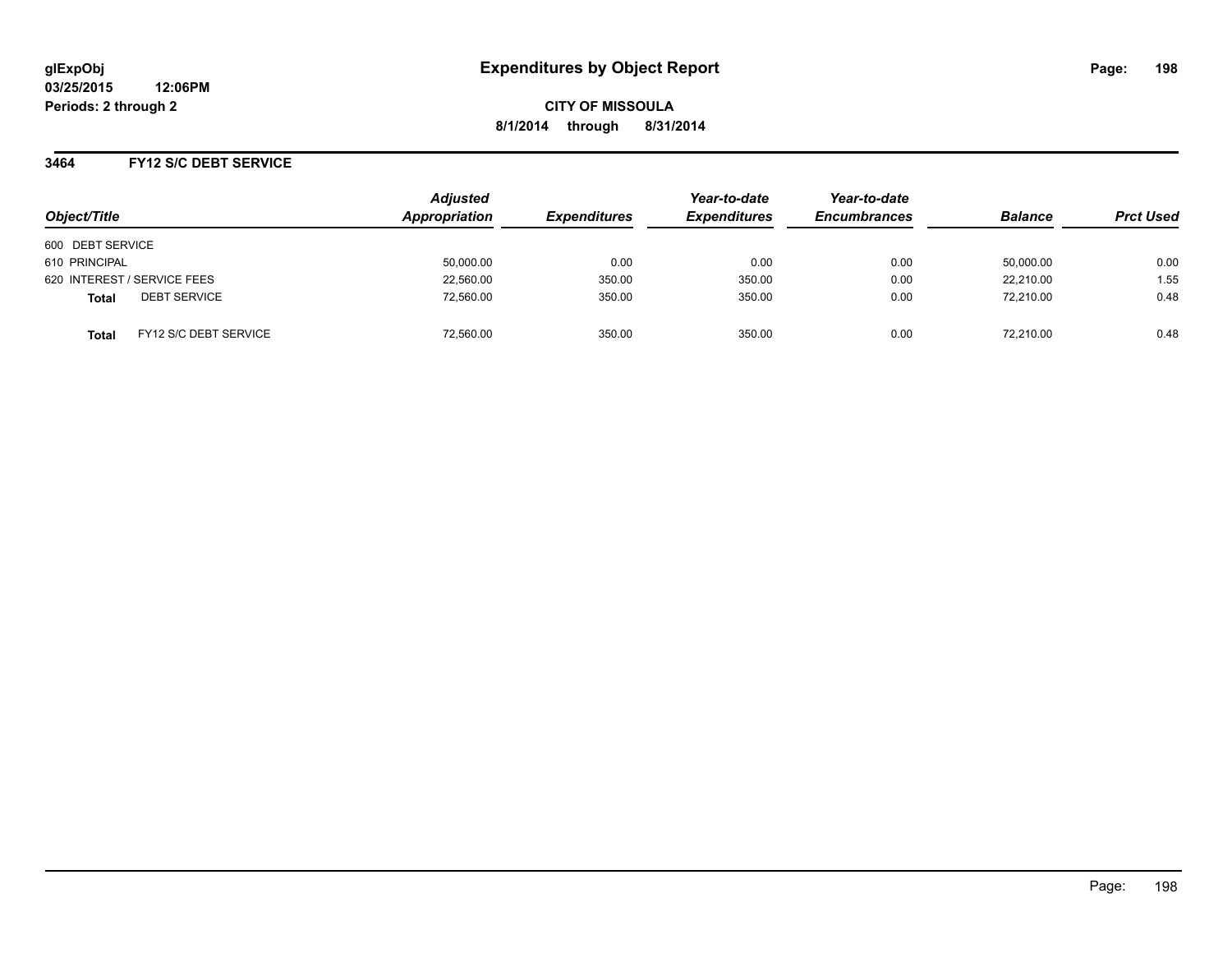#### **3465 FY13 SIDEWALK/CURB DEBT SERVICE**

| Object/Title                        | <b>Adjusted</b><br>Appropriation | <b>Expenditures</b> | Year-to-date<br><b>Expenditures</b> | Year-to-date<br><b>Encumbrances</b> | <b>Balance</b> | <b>Prct Used</b> |
|-------------------------------------|----------------------------------|---------------------|-------------------------------------|-------------------------------------|----------------|------------------|
| 600 DEBT SERVICE                    |                                  |                     |                                     |                                     |                |                  |
| 610 PRINCIPAL                       | 29,000.00                        | 0.00                | 0.00                                | 0.00                                | 29,000.00      | 0.00             |
| 620 INTEREST / SERVICE FEES         | 11,976.00                        | 0.00                | 0.00                                | 0.00                                | 11,976.00      | 0.00             |
| <b>DEBT SERVICE</b><br><b>Total</b> | 40.976.00                        | 0.00                | 0.00                                | 0.00                                | 40.976.00      | 0.00             |
| NON-DEPARTMENTAL<br><b>Total</b>    | 40,976.00                        | 0.00                | 0.00                                | 0.00                                | 40,976.00      | 0.00             |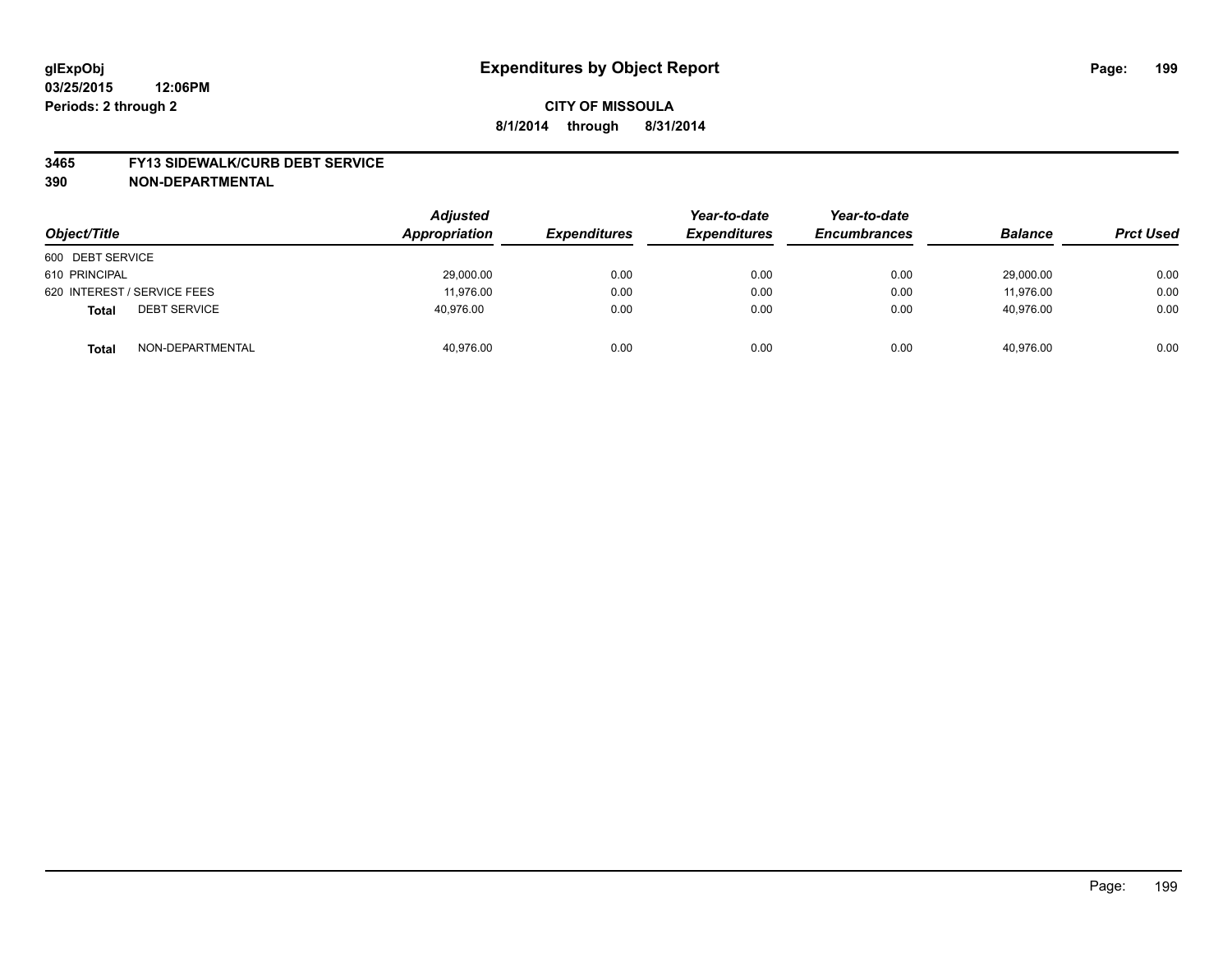**03/25/2015 12:06PM Periods: 2 through 2**

**CITY OF MISSOULA 8/1/2014 through 8/31/2014**

### **3465 FY13 SIDEWALK/CURB DEBT SERVICE**

| Object/Title     |                                 | <b>Adjusted</b><br>Appropriation | <b>Expenditures</b> | Year-to-date<br><b>Expenditures</b> | Year-to-date<br><b>Encumbrances</b> | <b>Balance</b> | <b>Prct Used</b> |
|------------------|---------------------------------|----------------------------------|---------------------|-------------------------------------|-------------------------------------|----------------|------------------|
| 600 DEBT SERVICE |                                 |                                  |                     |                                     |                                     |                |                  |
| 610 PRINCIPAL    |                                 | 29,000.00                        | 0.00                | 0.00                                | 0.00                                | 29.000.00      | 0.00             |
|                  | 620 INTEREST / SERVICE FEES     | 11,976.00                        | 0.00                | 0.00                                | 0.00                                | 11,976.00      | 0.00             |
| <b>Total</b>     | <b>DEBT SERVICE</b>             | 40,976.00                        | 0.00                | 0.00                                | 0.00                                | 40.976.00      | 0.00             |
| <b>Total</b>     | FY13 SIDEWALK/CURB DEBT SERVICE | 40,976.00                        | 0.00                | 0.00                                | 0.00                                | 40.976.00      | 0.00             |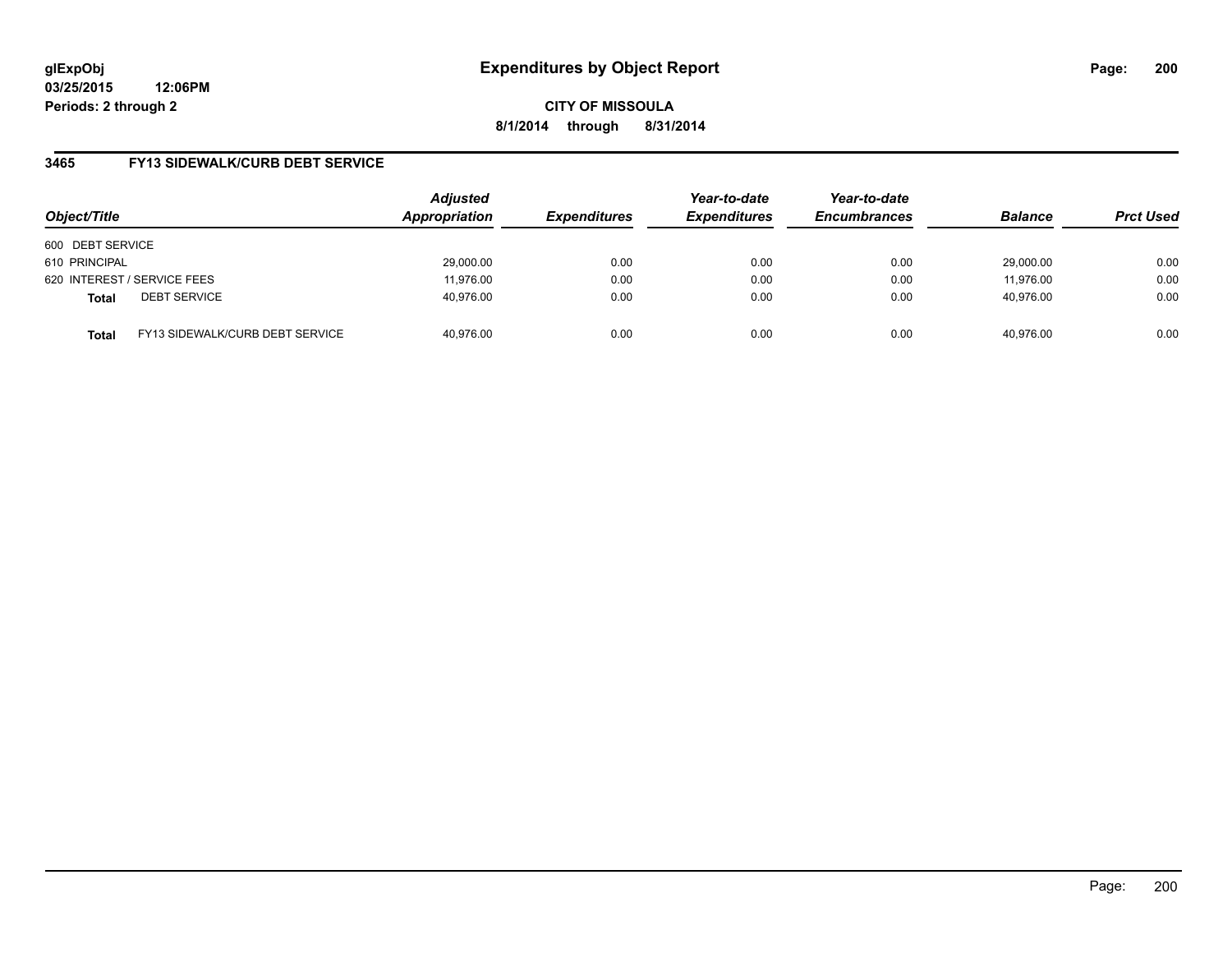#### **3491 SID 491 DEBT SERVICE FUND**

| Object/Title                 | <b>Adjusted</b><br>Appropriation | <b>Expenditures</b> | Year-to-date<br><b>Expenditures</b> | Year-to-date<br><b>Encumbrances</b> | <b>Balance</b> | <b>Prct Used</b> |
|------------------------------|----------------------------------|---------------------|-------------------------------------|-------------------------------------|----------------|------------------|
| 600 DEBT SERVICE             |                                  |                     |                                     |                                     |                |                  |
| 620 INTEREST / SERVICE FEES  | 0.00                             | 0.00                | 0.00                                | 0.00                                | 0.00           | 0.00             |
| <b>DEBT SERVICE</b><br>Total | 0.00                             | 0.00                | 0.00                                | 0.00                                | 0.00           | 0.00             |
| NON-DEPARTMENTAL<br>Total    | 0.00                             | 0.00                | 0.00                                | 0.00                                | 0.00           | 0.00             |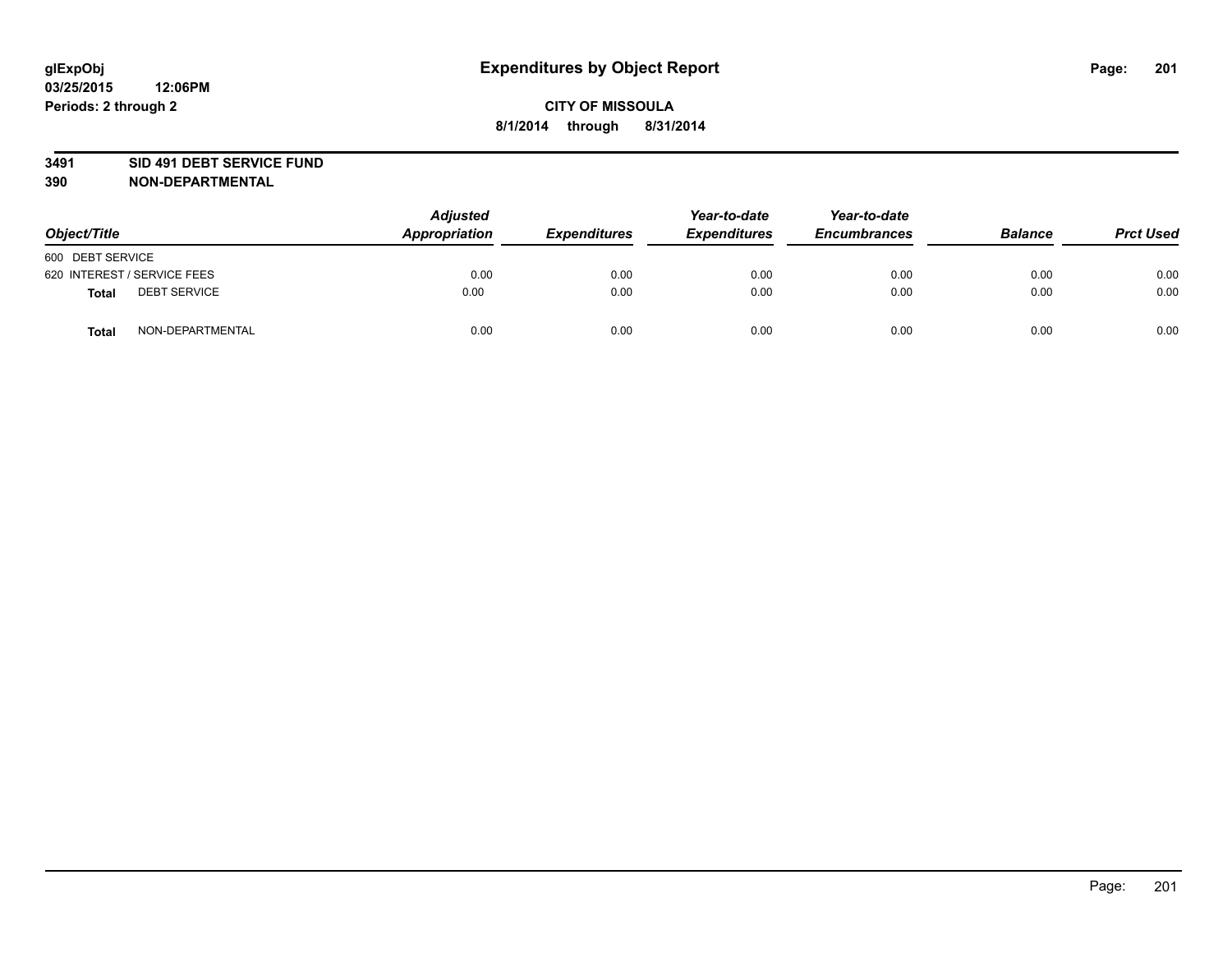### **3491 SID 491 DEBT SERVICE FUND**

| Object/Title                       | <b>Adjusted</b><br>Appropriation | <b>Expenditures</b> | Year-to-date<br><b>Expenditures</b> | Year-to-date<br><b>Encumbrances</b> | <b>Balance</b> | <b>Prct Used</b> |
|------------------------------------|----------------------------------|---------------------|-------------------------------------|-------------------------------------|----------------|------------------|
| 600 DEBT SERVICE                   |                                  |                     |                                     |                                     |                |                  |
| 620 INTEREST / SERVICE FEES        | 0.00                             | 0.00                | 0.00                                | 0.00                                | 0.00           | 0.00             |
| <b>DEBT SERVICE</b><br>Total       | 0.00                             | 0.00                | 0.00                                | 0.00                                | 0.00           | 0.00             |
| SID 491 DEBT SERVICE FUND<br>Total | 0.00                             | 0.00                | 0.00                                | 0.00                                | 0.00           | 0.00             |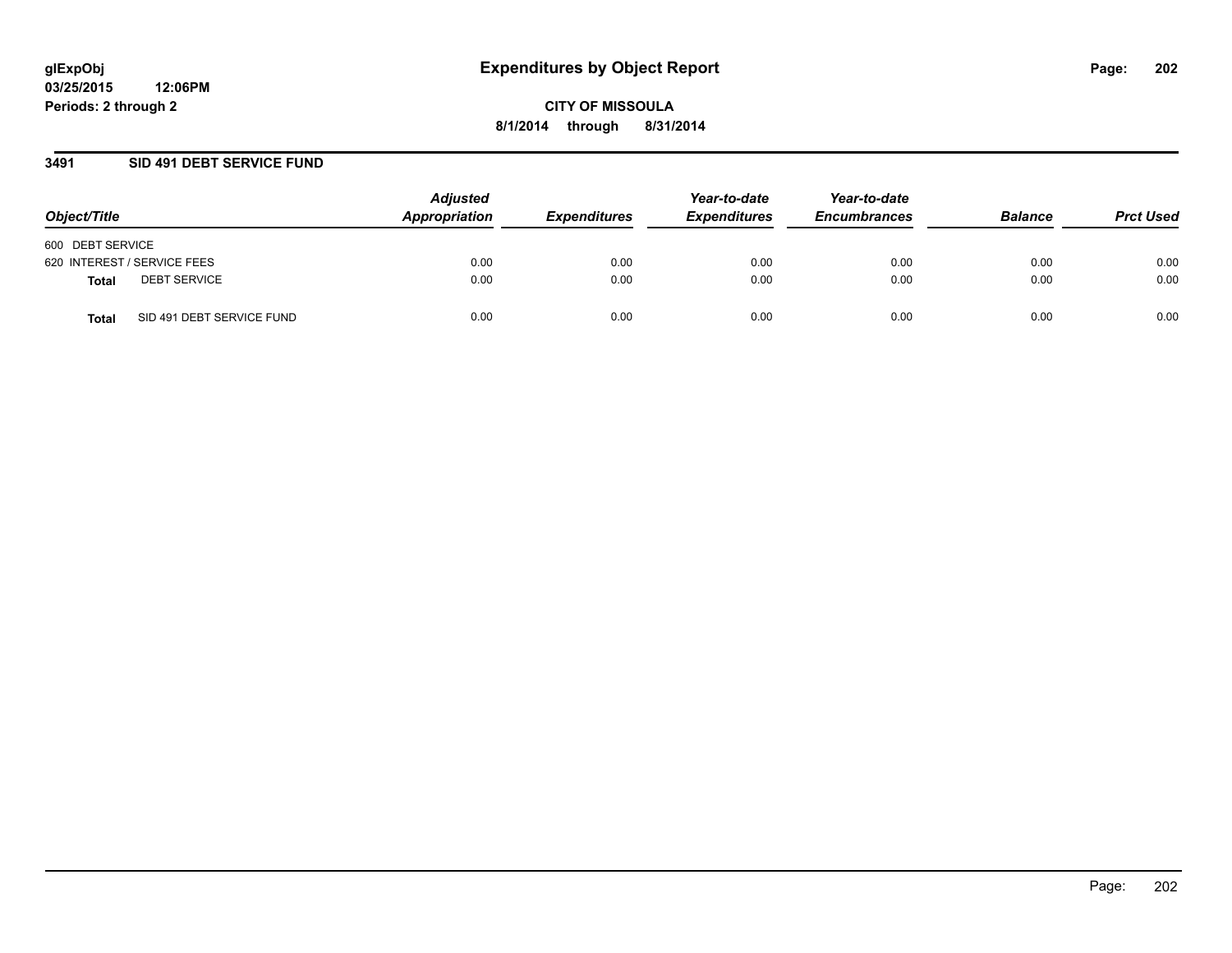#### **3495 SID 495 DEBT SERVICE FUND**

| Object/Title                     | <b>Adjusted</b><br>Appropriation | <b>Expenditures</b> | Year-to-date<br><b>Expenditures</b> | Year-to-date<br><b>Encumbrances</b> | <b>Balance</b> | <b>Prct Used</b> |
|----------------------------------|----------------------------------|---------------------|-------------------------------------|-------------------------------------|----------------|------------------|
| 800 OTHER OBJECTS                |                                  |                     |                                     |                                     |                |                  |
| 820 TRANSFERS TO OTHER FUNDS     | 0.00                             | 0.00                | 0.00                                | 0.00                                | 0.00           | 0.00             |
| OTHER OBJECTS<br><b>Total</b>    | 0.00                             | 0.00                | 0.00                                | 0.00                                | 0.00           | 0.00             |
| NON-DEPARTMENTAL<br><b>Total</b> | 0.00                             | 0.00                | 0.00                                | 0.00                                | 0.00           | 0.00             |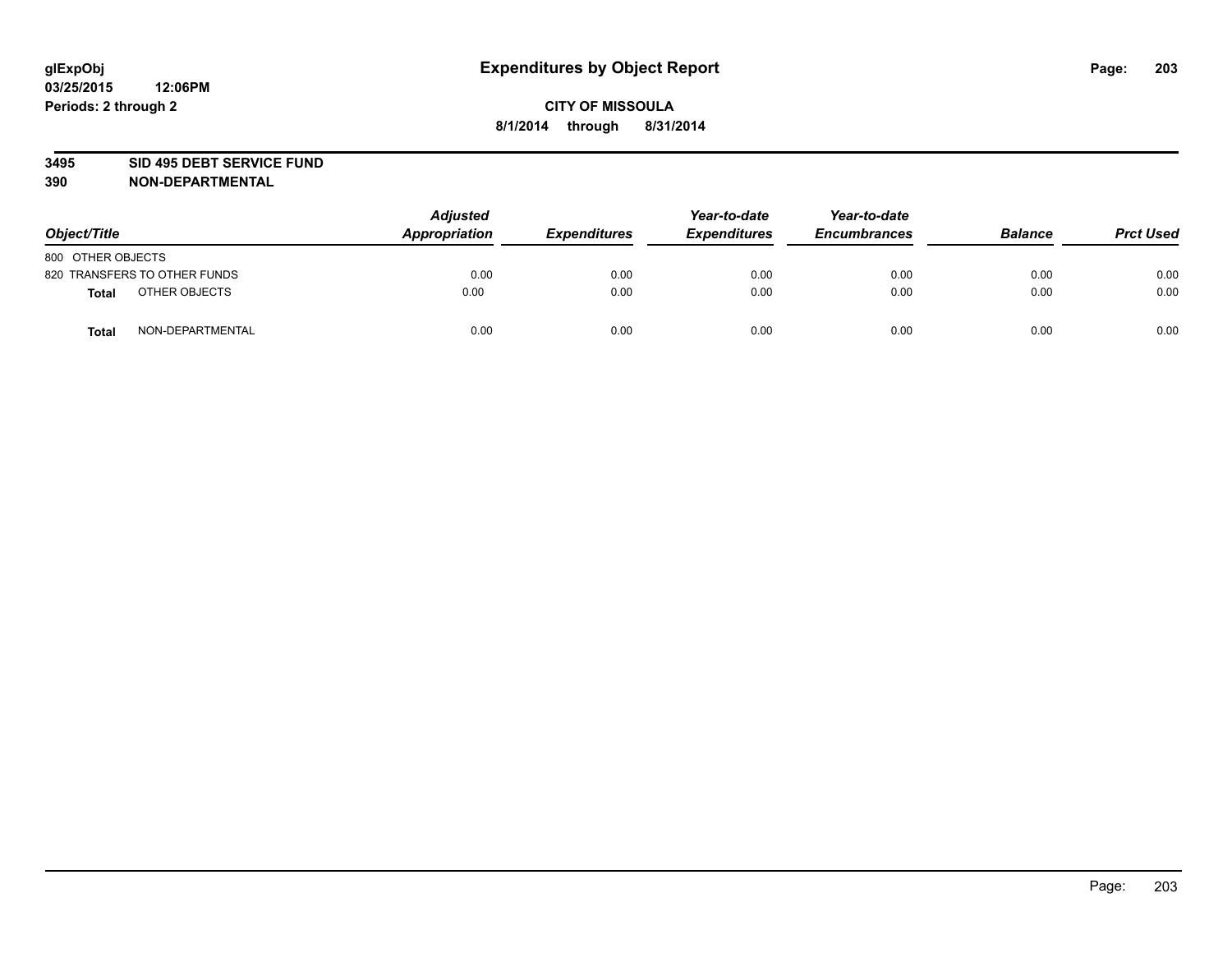### **3495 SID 495 DEBT SERVICE FUND**

| Object/Title                       | <b>Adjusted</b><br>Appropriation | <b>Expenditures</b> | Year-to-date<br><b>Expenditures</b> | Year-to-date<br><b>Encumbrances</b> | <b>Balance</b> | <b>Prct Used</b> |
|------------------------------------|----------------------------------|---------------------|-------------------------------------|-------------------------------------|----------------|------------------|
| 800 OTHER OBJECTS                  |                                  |                     |                                     |                                     |                |                  |
| 820 TRANSFERS TO OTHER FUNDS       | 0.00                             | 0.00                | 0.00                                | 0.00                                | 0.00           | 0.00             |
| OTHER OBJECTS<br>Total             | 0.00                             | 0.00                | 0.00                                | 0.00                                | 0.00           | 0.00             |
| SID 495 DEBT SERVICE FUND<br>Total | 0.00                             | 0.00                | 0.00                                | 0.00                                | 0.00           | 0.00             |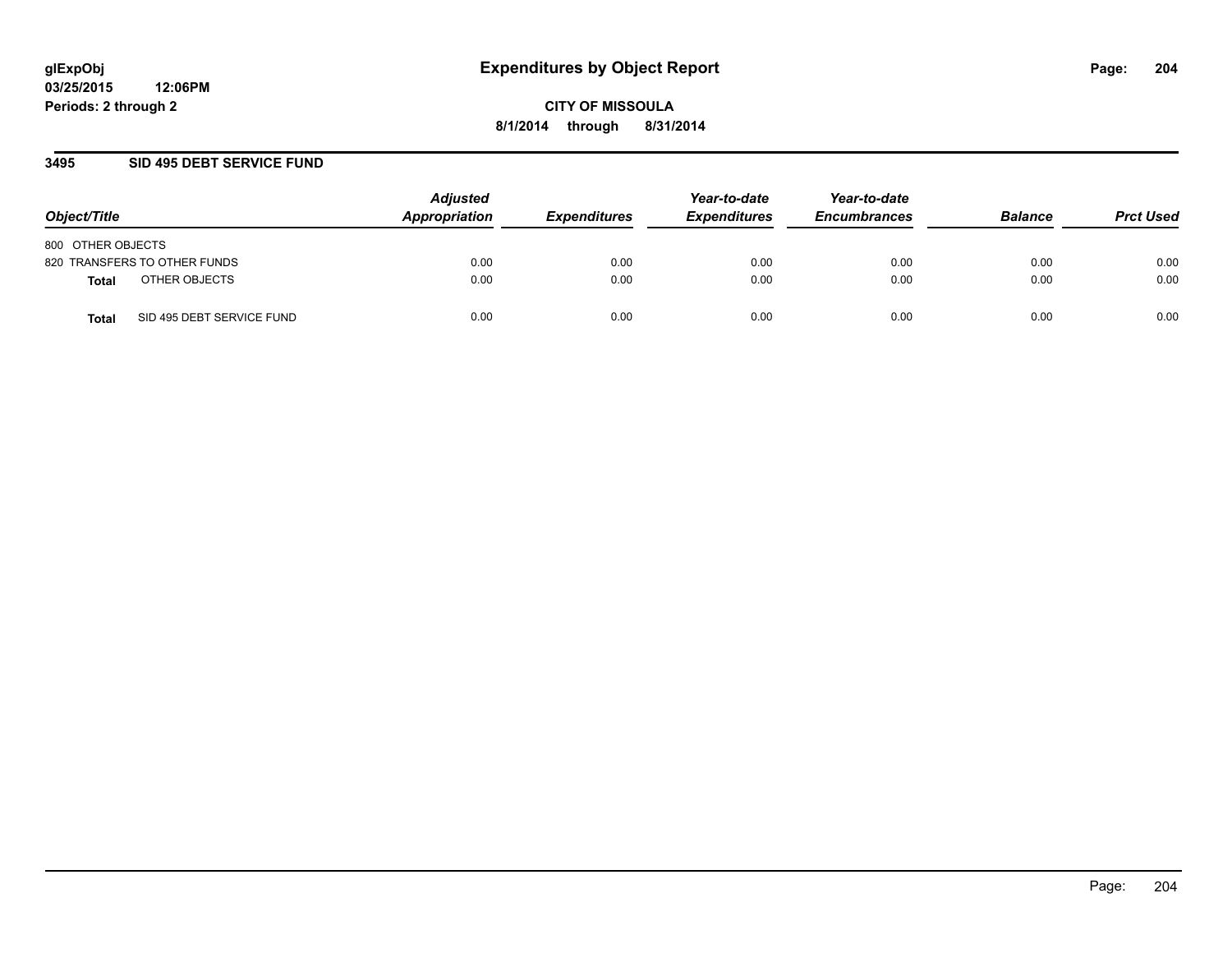#### **3497 SID 497 DEBT SERVICE FUND**

|                                     | <b>Adjusted</b>      |                     | Year-to-date        | Year-to-date        |                |                  |
|-------------------------------------|----------------------|---------------------|---------------------|---------------------|----------------|------------------|
| Object/Title                        | <b>Appropriation</b> | <b>Expenditures</b> | <b>Expenditures</b> | <b>Encumbrances</b> | <b>Balance</b> | <b>Prct Used</b> |
| 600 DEBT SERVICE                    |                      |                     |                     |                     |                |                  |
| 620 INTEREST / SERVICE FEES         | 0.00                 | 0.00                | 0.00                | 0.00                | 0.00           | 0.00             |
| <b>DEBT SERVICE</b><br><b>Total</b> | 0.00                 | 0.00                | 0.00                | 0.00                | 0.00           | 0.00             |
| 800 OTHER OBJECTS                   |                      |                     |                     |                     |                |                  |
| 800 OTHER OBJECTS                   | 0.00                 | 0.00                | 0.00                | 0.00                | 0.00           | 0.00             |
| 820 TRANSFERS TO OTHER FUNDS        | 0.00                 | 0.00                | 0.00                | 0.00                | 0.00           | 0.00             |
| OTHER OBJECTS<br><b>Total</b>       | 0.00                 | 0.00                | 0.00                | 0.00                | 0.00           | 0.00             |
| NON-DEPARTMENTAL<br>Total           | 0.00                 | 0.00                | 0.00                | 0.00                | 0.00           | 0.00             |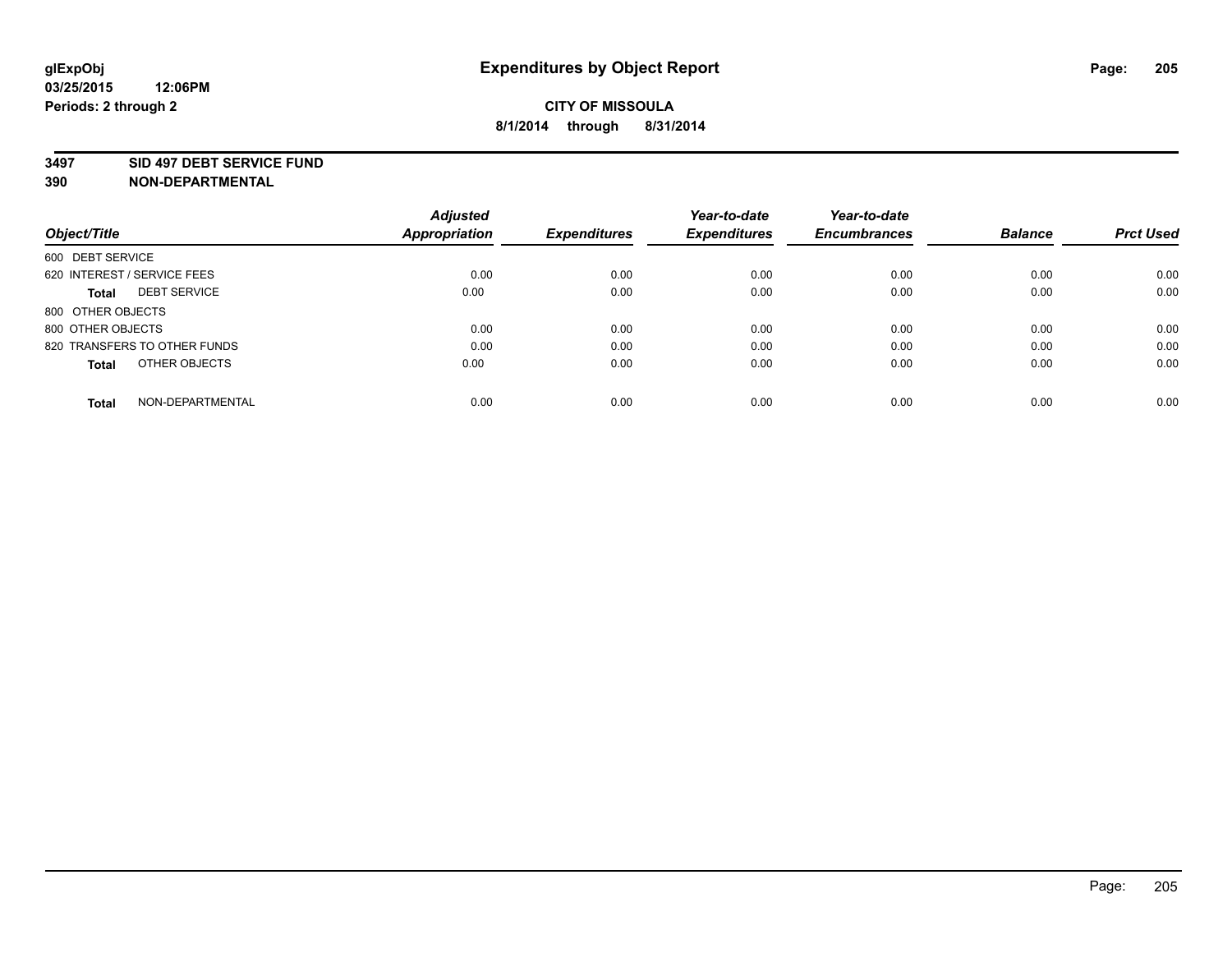## **3497 SID 497 DEBT SERVICE FUND**

| Object/Title                              | <b>Adjusted</b><br>Appropriation | <b>Expenditures</b> | Year-to-date<br><b>Expenditures</b> | Year-to-date<br><b>Encumbrances</b> | <b>Balance</b> | <b>Prct Used</b> |
|-------------------------------------------|----------------------------------|---------------------|-------------------------------------|-------------------------------------|----------------|------------------|
| 600 DEBT SERVICE                          |                                  |                     |                                     |                                     |                |                  |
| 620 INTEREST / SERVICE FEES               | 0.00                             | 0.00                | 0.00                                | 0.00                                | 0.00           | 0.00             |
| <b>DEBT SERVICE</b><br><b>Total</b>       | 0.00                             | 0.00                | 0.00                                | 0.00                                | 0.00           | 0.00             |
| 800 OTHER OBJECTS                         |                                  |                     |                                     |                                     |                |                  |
| 800 OTHER OBJECTS                         | 0.00                             | 0.00                | 0.00                                | 0.00                                | 0.00           | 0.00             |
| 820 TRANSFERS TO OTHER FUNDS              | 0.00                             | 0.00                | 0.00                                | 0.00                                | 0.00           | 0.00             |
| OTHER OBJECTS<br><b>Total</b>             | 0.00                             | 0.00                | 0.00                                | 0.00                                | 0.00           | 0.00             |
| SID 497 DEBT SERVICE FUND<br><b>Total</b> | 0.00                             | 0.00                | 0.00                                | 0.00                                | 0.00           | 0.00             |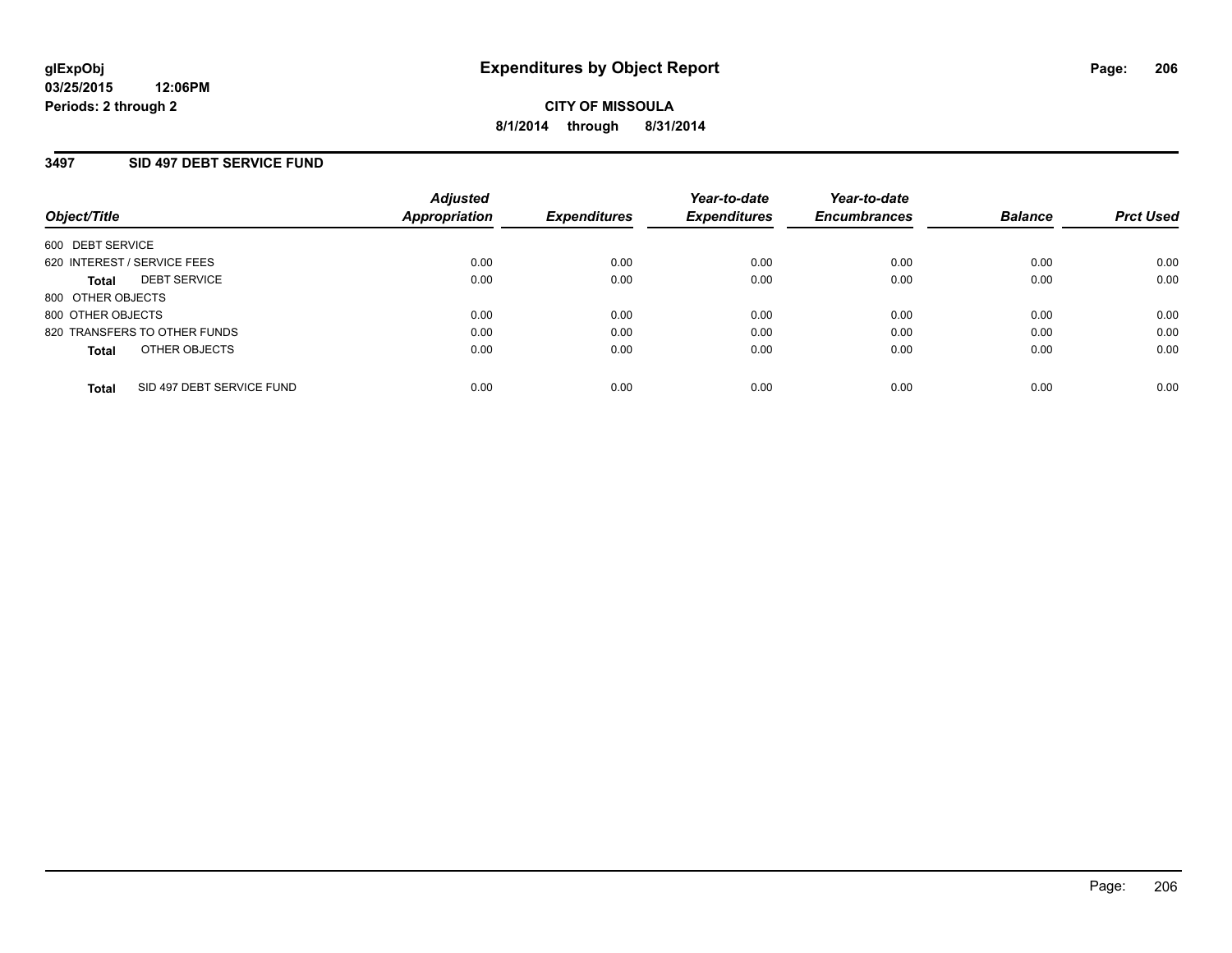#### **3498 SID 498 DEBT SERVICE FUND**

| Object/Title                        | <b>Adjusted</b><br>Appropriation | <b>Expenditures</b> | Year-to-date<br><b>Expenditures</b> | Year-to-date<br><b>Encumbrances</b> | <b>Balance</b> | <b>Prct Used</b> |
|-------------------------------------|----------------------------------|---------------------|-------------------------------------|-------------------------------------|----------------|------------------|
| 600 DEBT SERVICE                    |                                  |                     |                                     |                                     |                |                  |
| 610 PRINCIPAL                       | 0.00                             | 0.00                | 0.00                                | 0.00                                | 0.00           | 0.00             |
| 620 INTEREST / SERVICE FEES         | 0.00                             | 0.00                | 0.00                                | 0.00                                | 0.00           | 0.00             |
| <b>DEBT SERVICE</b><br><b>Total</b> | 0.00                             | 0.00                | 0.00                                | 0.00                                | 0.00           | 0.00             |
| NON-DEPARTMENTAL<br><b>Total</b>    | 0.00                             | 0.00                | 0.00                                | 0.00                                | 0.00           | 0.00             |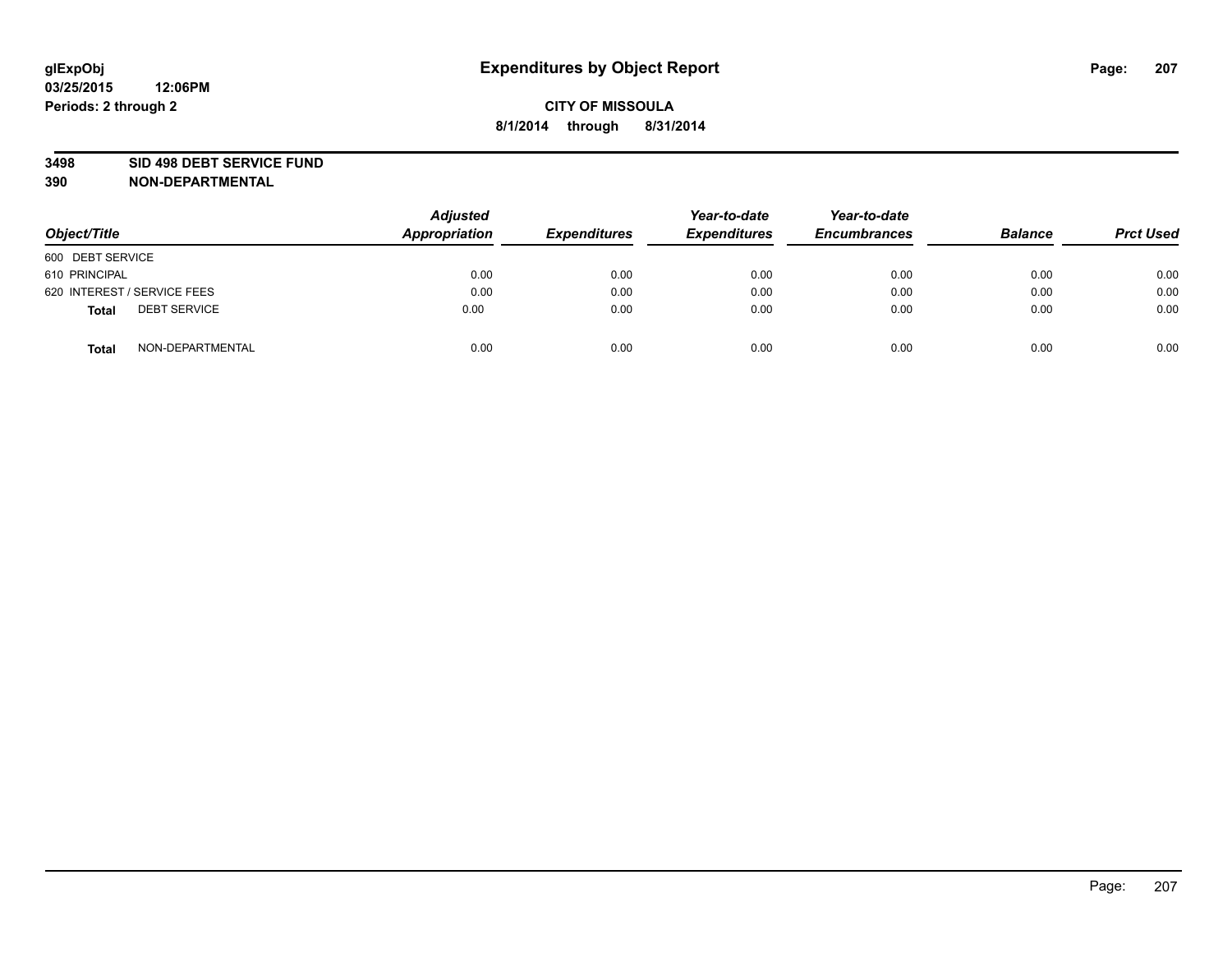### **3498 SID 498 DEBT SERVICE FUND**

| Object/Title                              | <b>Adjusted</b><br>Appropriation | <b>Expenditures</b> | Year-to-date<br><b>Expenditures</b> | Year-to-date<br><b>Encumbrances</b> | <b>Balance</b> | <b>Prct Used</b> |
|-------------------------------------------|----------------------------------|---------------------|-------------------------------------|-------------------------------------|----------------|------------------|
| 600 DEBT SERVICE                          |                                  |                     |                                     |                                     |                |                  |
| 610 PRINCIPAL                             | 0.00                             | 0.00                | 0.00                                | 0.00                                | 0.00           | 0.00             |
| 620 INTEREST / SERVICE FEES               | 0.00                             | 0.00                | 0.00                                | 0.00                                | 0.00           | 0.00             |
| <b>DEBT SERVICE</b><br><b>Total</b>       | 0.00                             | 0.00                | 0.00                                | 0.00                                | 0.00           | 0.00             |
| SID 498 DEBT SERVICE FUND<br><b>Total</b> | 0.00                             | 0.00                | 0.00                                | 0.00                                | 0.00           | 0.00             |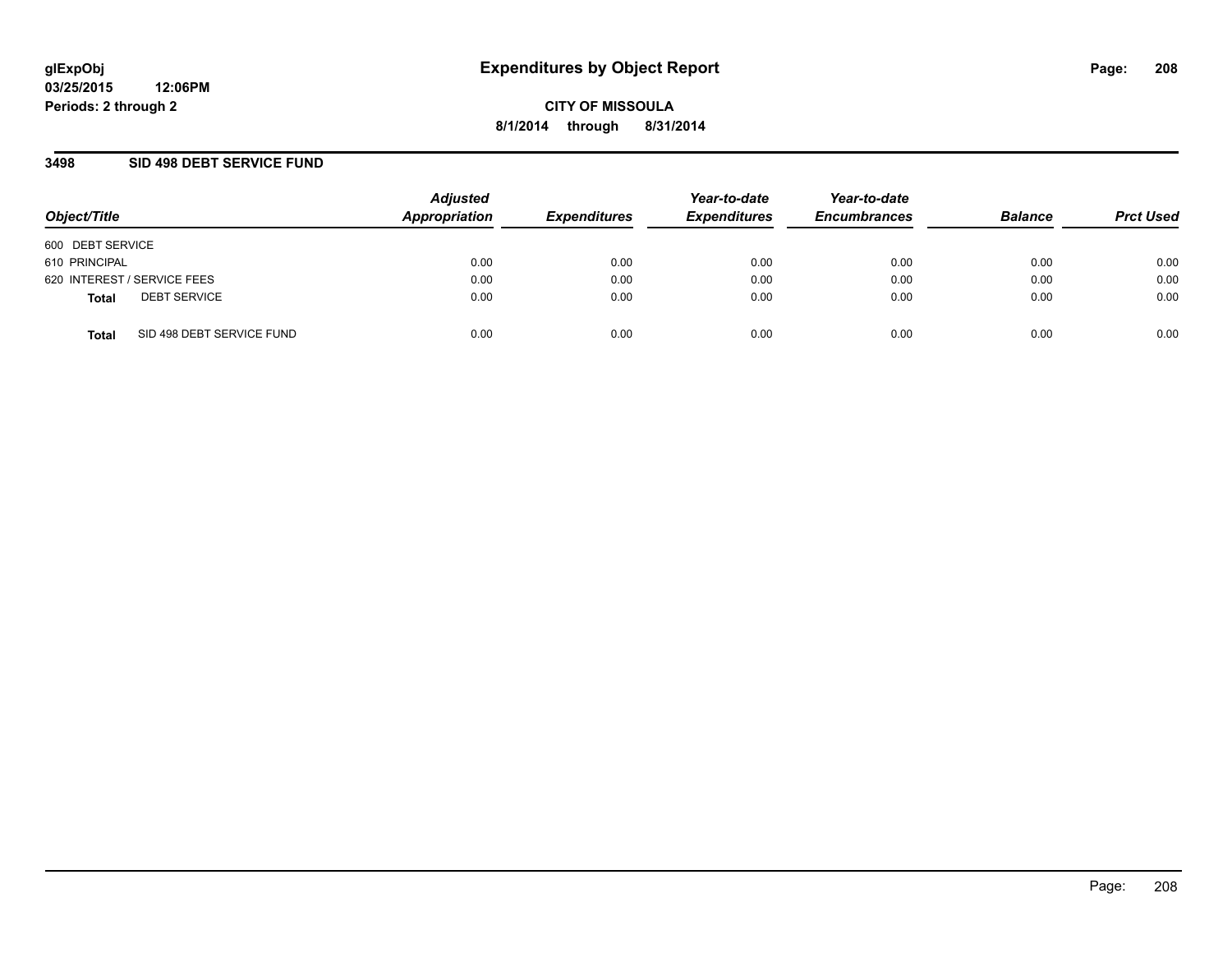#### **3500 SID 500 DEBT SERVICE FUND**

| Object/Title                        | <b>Adjusted</b><br><b>Appropriation</b> | <b>Expenditures</b> | Year-to-date<br><b>Expenditures</b> | Year-to-date<br><b>Encumbrances</b> | <b>Balance</b> | <b>Prct Used</b> |
|-------------------------------------|-----------------------------------------|---------------------|-------------------------------------|-------------------------------------|----------------|------------------|
| 600 DEBT SERVICE                    |                                         |                     |                                     |                                     |                |                  |
| 620 INTEREST / SERVICE FEES         | 0.00                                    | 0.00                | 0.00                                | 0.00                                | 0.00           | 0.00             |
| <b>DEBT SERVICE</b><br><b>Total</b> | 0.00                                    | 0.00                | 0.00                                | 0.00                                | 0.00           | 0.00             |
| 800 OTHER OBJECTS                   |                                         |                     |                                     |                                     |                |                  |
| 820 TRANSFERS TO OTHER FUNDS        | 0.00                                    | 0.00                | 0.00                                | 0.00                                | 0.00           | 0.00             |
| OTHER OBJECTS<br><b>Total</b>       | 0.00                                    | 0.00                | 0.00                                | 0.00                                | 0.00           | 0.00             |
| NON-DEPARTMENTAL<br><b>Total</b>    | 0.00                                    | 0.00                | 0.00                                | 0.00                                | 0.00           | 0.00             |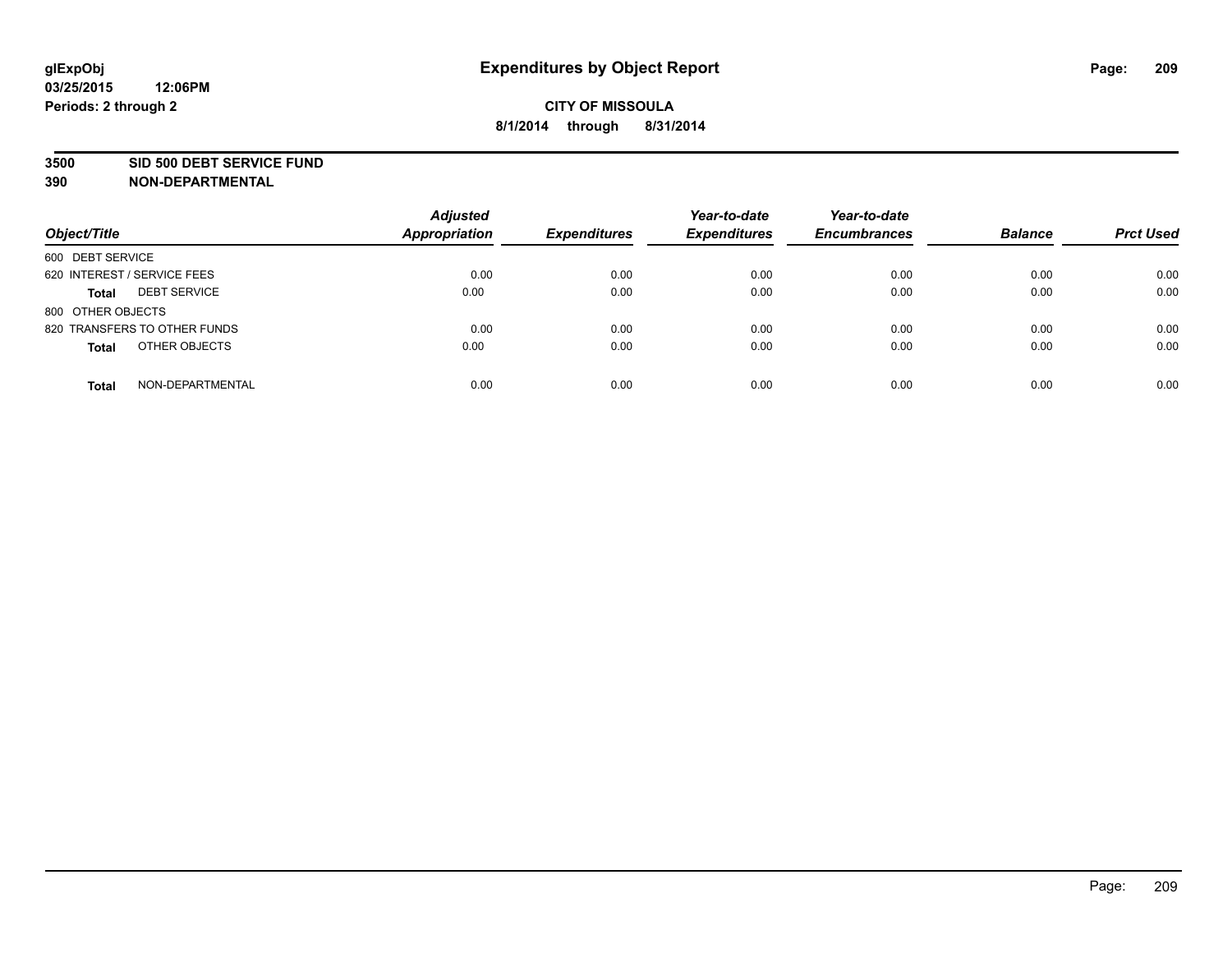## **3500 SID 500 DEBT SERVICE FUND**

| Object/Title                              | <b>Adjusted</b><br><b>Appropriation</b> | <b>Expenditures</b> | Year-to-date<br><b>Expenditures</b> | Year-to-date<br><b>Encumbrances</b> | <b>Balance</b> | <b>Prct Used</b> |
|-------------------------------------------|-----------------------------------------|---------------------|-------------------------------------|-------------------------------------|----------------|------------------|
| 600 DEBT SERVICE                          |                                         |                     |                                     |                                     |                |                  |
| 620 INTEREST / SERVICE FEES               | 0.00                                    | 0.00                | 0.00                                | 0.00                                | 0.00           | 0.00             |
| <b>DEBT SERVICE</b><br><b>Total</b>       | 0.00                                    | 0.00                | 0.00                                | 0.00                                | 0.00           | 0.00             |
| 800 OTHER OBJECTS                         |                                         |                     |                                     |                                     |                |                  |
| 820 TRANSFERS TO OTHER FUNDS              | 0.00                                    | 0.00                | 0.00                                | 0.00                                | 0.00           | 0.00             |
| OTHER OBJECTS<br><b>Total</b>             | 0.00                                    | 0.00                | 0.00                                | 0.00                                | 0.00           | 0.00             |
| SID 500 DEBT SERVICE FUND<br><b>Total</b> | 0.00                                    | 0.00                | 0.00                                | 0.00                                | 0.00           | 0.00             |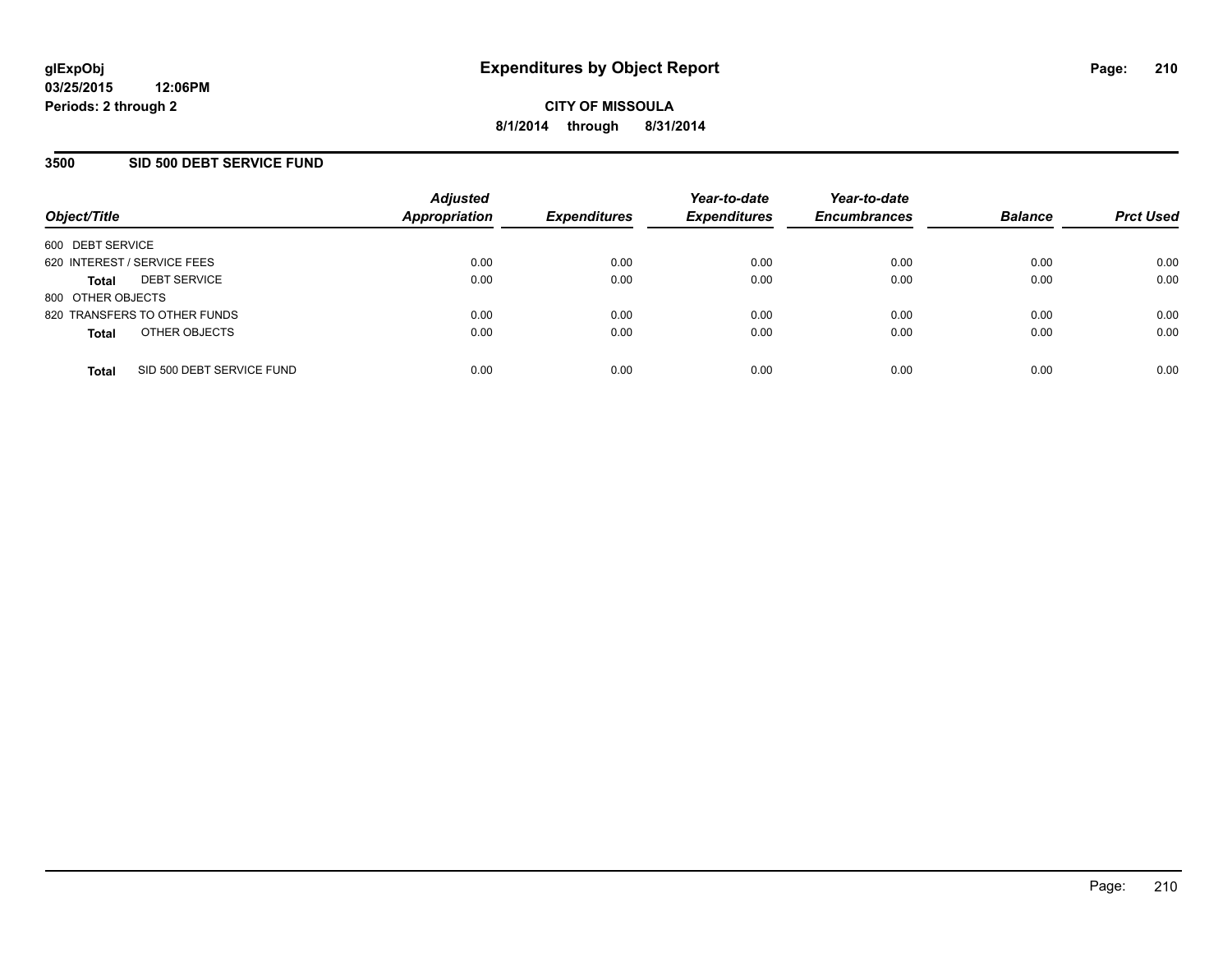#### **3501 SID 501 DEBT SERVICE FUND**

| Object/Title                 | <b>Adjusted</b><br><b>Appropriation</b> | <b>Expenditures</b> | Year-to-date<br><b>Expenditures</b> | Year-to-date<br><b>Encumbrances</b> | <b>Balance</b> | <b>Prct Used</b> |
|------------------------------|-----------------------------------------|---------------------|-------------------------------------|-------------------------------------|----------------|------------------|
| 600 DEBT SERVICE             |                                         |                     |                                     |                                     |                |                  |
| 610 PRINCIPAL                | 0.00                                    | 0.00                | 0.00                                | 0.00                                | 0.00           | 0.00             |
| 620 INTEREST / SERVICE FEES  | 0.00                                    | 0.00                | 0.00                                | 0.00                                | 0.00           | 0.00             |
| <b>DEBT SERVICE</b><br>Total | 0.00                                    | 0.00                | 0.00                                | 0.00                                | 0.00           | 0.00             |
| NON-DEPARTMENTAL<br>Total    | 0.00                                    | 0.00                | 0.00                                | 0.00                                | 0.00           | 0.00             |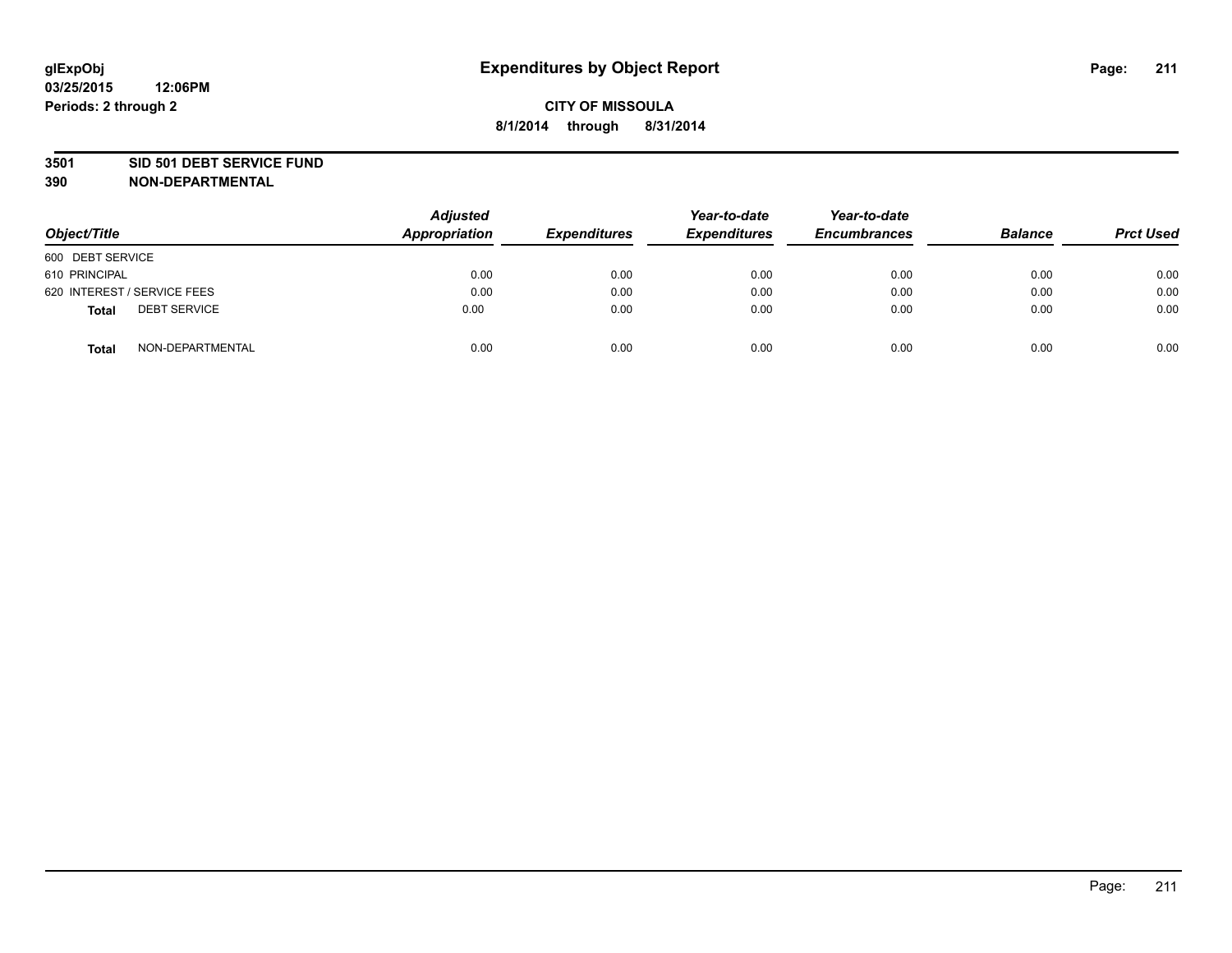### **3501 SID 501 DEBT SERVICE FUND**

| Object/Title                |                           | <b>Adjusted</b><br>Appropriation | <b>Expenditures</b> | Year-to-date<br><b>Expenditures</b> | Year-to-date<br><b>Encumbrances</b> | <b>Balance</b> | <b>Prct Used</b> |
|-----------------------------|---------------------------|----------------------------------|---------------------|-------------------------------------|-------------------------------------|----------------|------------------|
| 600 DEBT SERVICE            |                           |                                  |                     |                                     |                                     |                |                  |
| 610 PRINCIPAL               |                           | 0.00                             | 0.00                | 0.00                                | 0.00                                | 0.00           | 0.00             |
| 620 INTEREST / SERVICE FEES |                           | 0.00                             | 0.00                | 0.00                                | 0.00                                | 0.00           | 0.00             |
| <b>Total</b>                | <b>DEBT SERVICE</b>       | 0.00                             | 0.00                | 0.00                                | 0.00                                | 0.00           | 0.00             |
| <b>Total</b>                | SID 501 DEBT SERVICE FUND | 0.00                             | 0.00                | 0.00                                | 0.00                                | 0.00           | 0.00             |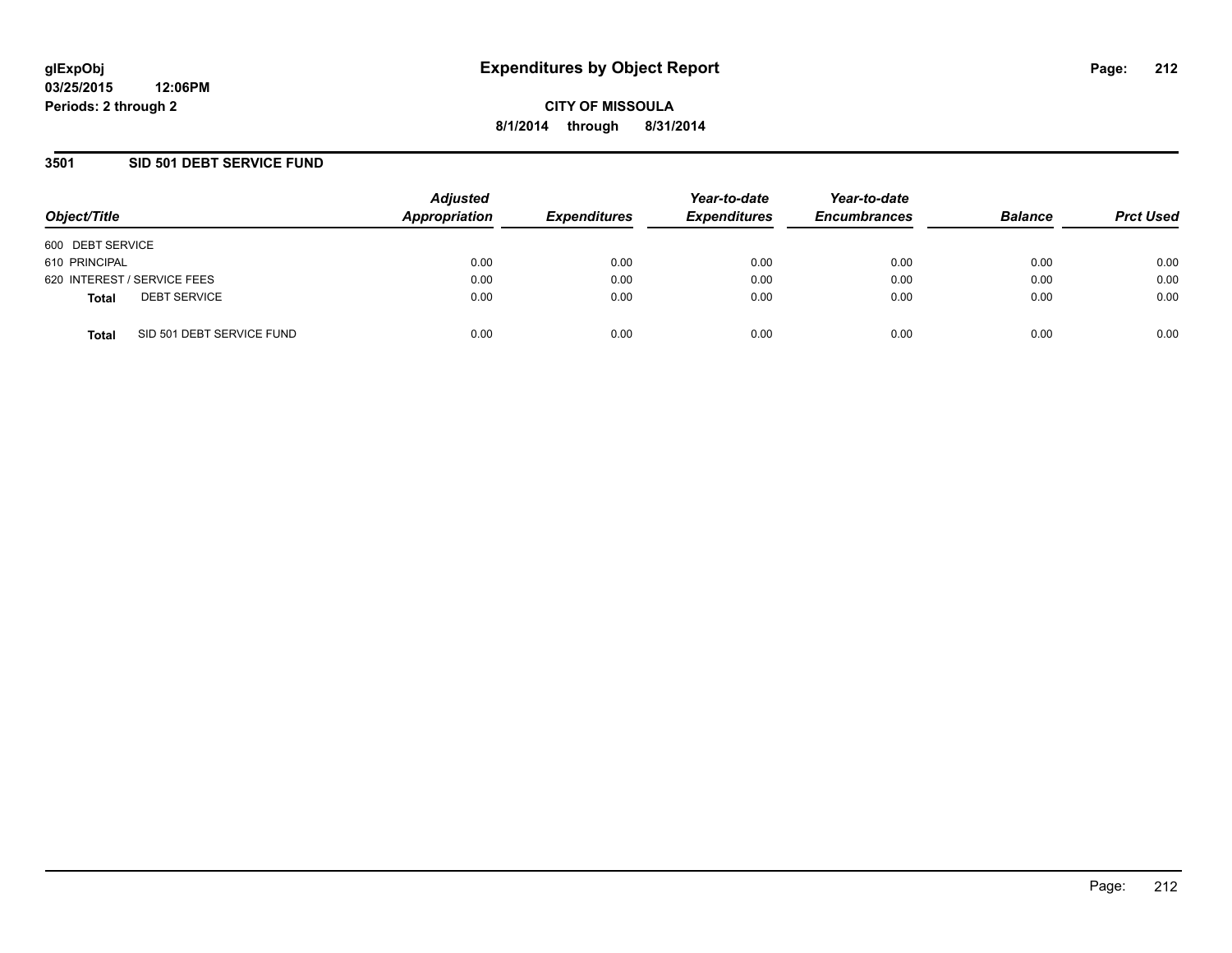#### **3503 SID 503 DEBT SERVICE FUND**

| Object/Title                        | <b>Adjusted</b><br>Appropriation | <b>Expenditures</b> | Year-to-date<br><b>Expenditures</b> | Year-to-date<br><b>Encumbrances</b> | <b>Balance</b> | <b>Prct Used</b> |
|-------------------------------------|----------------------------------|---------------------|-------------------------------------|-------------------------------------|----------------|------------------|
| 600 DEBT SERVICE                    |                                  |                     |                                     |                                     |                |                  |
| 610 PRINCIPAL                       | 0.00                             | 0.00                | 0.00                                | 0.00                                | 0.00           | 0.00             |
| 620 INTEREST / SERVICE FEES         | 0.00                             | 0.00                | 0.00                                | 0.00                                | 0.00           | 0.00             |
| <b>DEBT SERVICE</b><br><b>Total</b> | 0.00                             | 0.00                | 0.00                                | 0.00                                | 0.00           | 0.00             |
| NON-DEPARTMENTAL<br><b>Total</b>    | 0.00                             | 0.00                | 0.00                                | 0.00                                | 0.00           | 0.00             |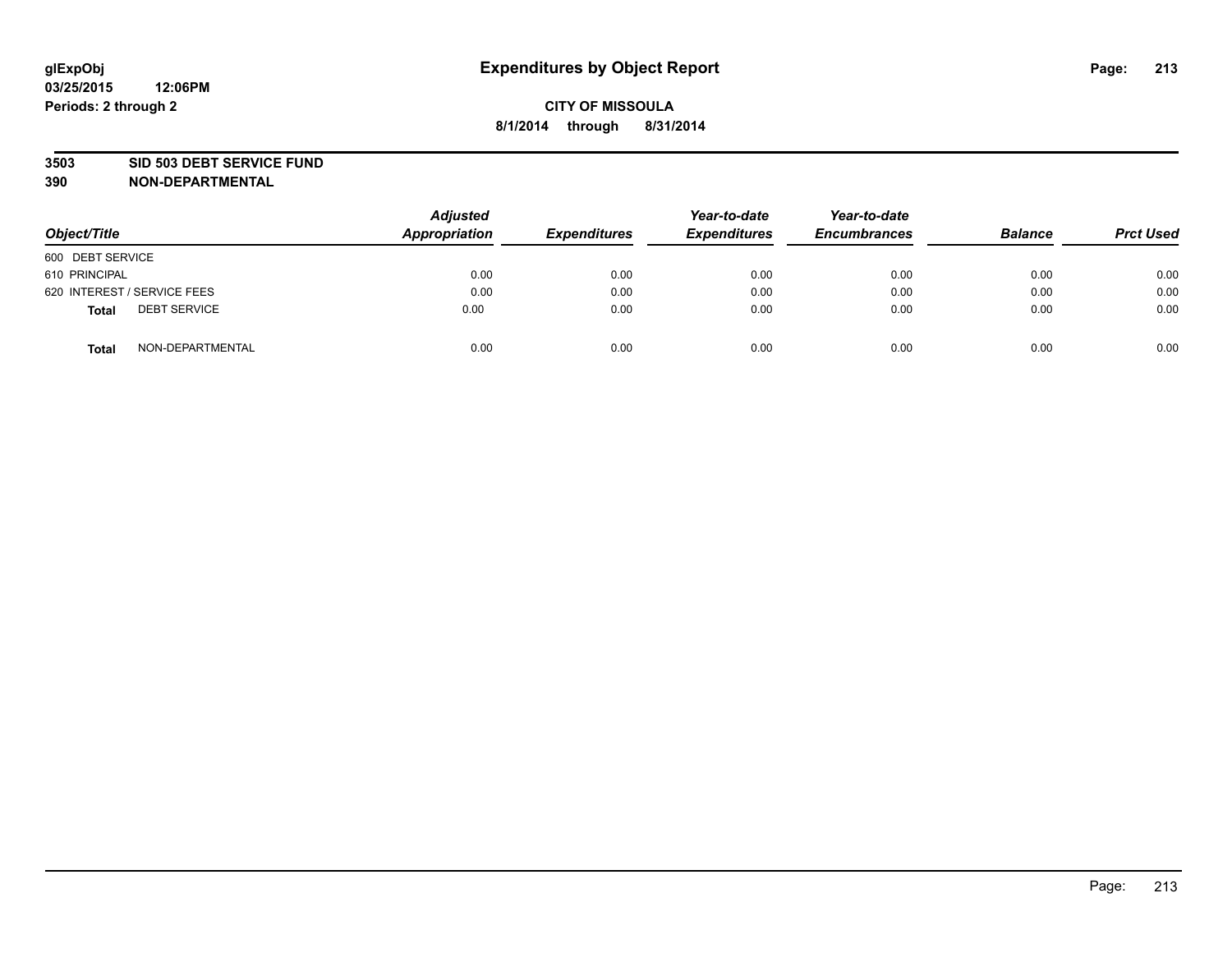### **3503 SID 503 DEBT SERVICE FUND**

| Object/Title                        |                           | <b>Adjusted</b><br>Appropriation | <b>Expenditures</b> | Year-to-date<br><b>Expenditures</b> | Year-to-date<br><b>Encumbrances</b> | <b>Balance</b> | <b>Prct Used</b> |
|-------------------------------------|---------------------------|----------------------------------|---------------------|-------------------------------------|-------------------------------------|----------------|------------------|
| 600 DEBT SERVICE                    |                           |                                  |                     |                                     |                                     |                |                  |
| 610 PRINCIPAL                       |                           | 0.00                             | 0.00                | 0.00                                | 0.00                                | 0.00           | 0.00             |
| 620 INTEREST / SERVICE FEES         |                           | 0.00                             | 0.00                | 0.00                                | 0.00                                | 0.00           | 0.00             |
| <b>DEBT SERVICE</b><br><b>Total</b> |                           | 0.00                             | 0.00                | 0.00                                | 0.00                                | 0.00           | 0.00             |
| <b>Total</b>                        | SID 503 DEBT SERVICE FUND | 0.00                             | 0.00                | 0.00                                | 0.00                                | 0.00           | 0.00             |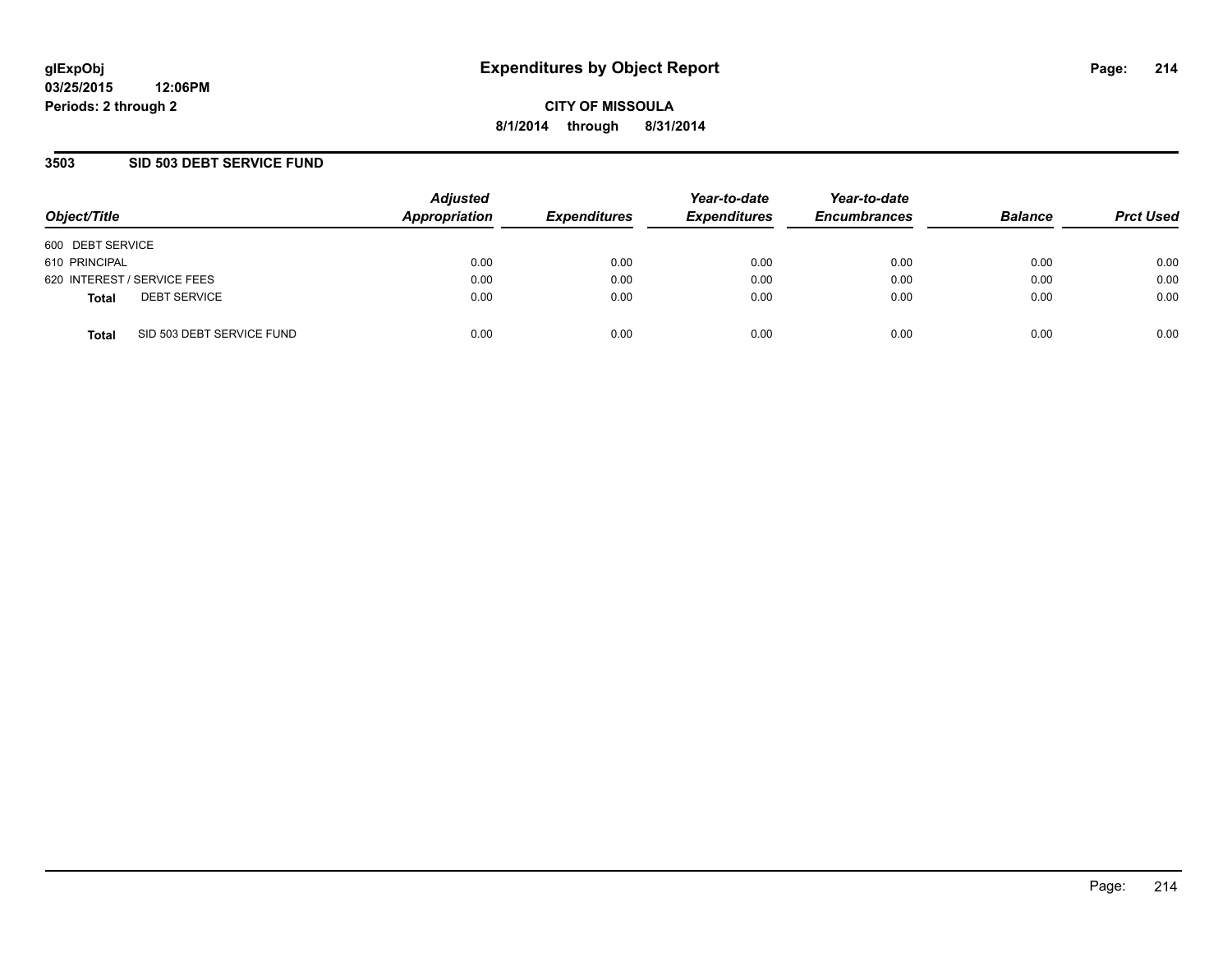#### **3505 SID 505 DEBT SERVICE FUND**

| Object/Title                        | <b>Adjusted</b><br>Appropriation | <b>Expenditures</b> | Year-to-date<br><b>Expenditures</b> | Year-to-date<br><b>Encumbrances</b> | <b>Balance</b> | <b>Prct Used</b> |
|-------------------------------------|----------------------------------|---------------------|-------------------------------------|-------------------------------------|----------------|------------------|
| 600 DEBT SERVICE                    |                                  |                     |                                     |                                     |                |                  |
| 610 PRINCIPAL                       | 0.00                             | 0.00                | 0.00                                | 0.00                                | 0.00           | 0.00             |
| 620 INTEREST / SERVICE FEES         | 0.00                             | 0.00                | 0.00                                | 0.00                                | 0.00           | 0.00             |
| <b>DEBT SERVICE</b><br><b>Total</b> | 0.00                             | 0.00                | 0.00                                | 0.00                                | 0.00           | 0.00             |
| NON-DEPARTMENTAL<br><b>Total</b>    | 0.00                             | 0.00                | 0.00                                | 0.00                                | 0.00           | 0.00             |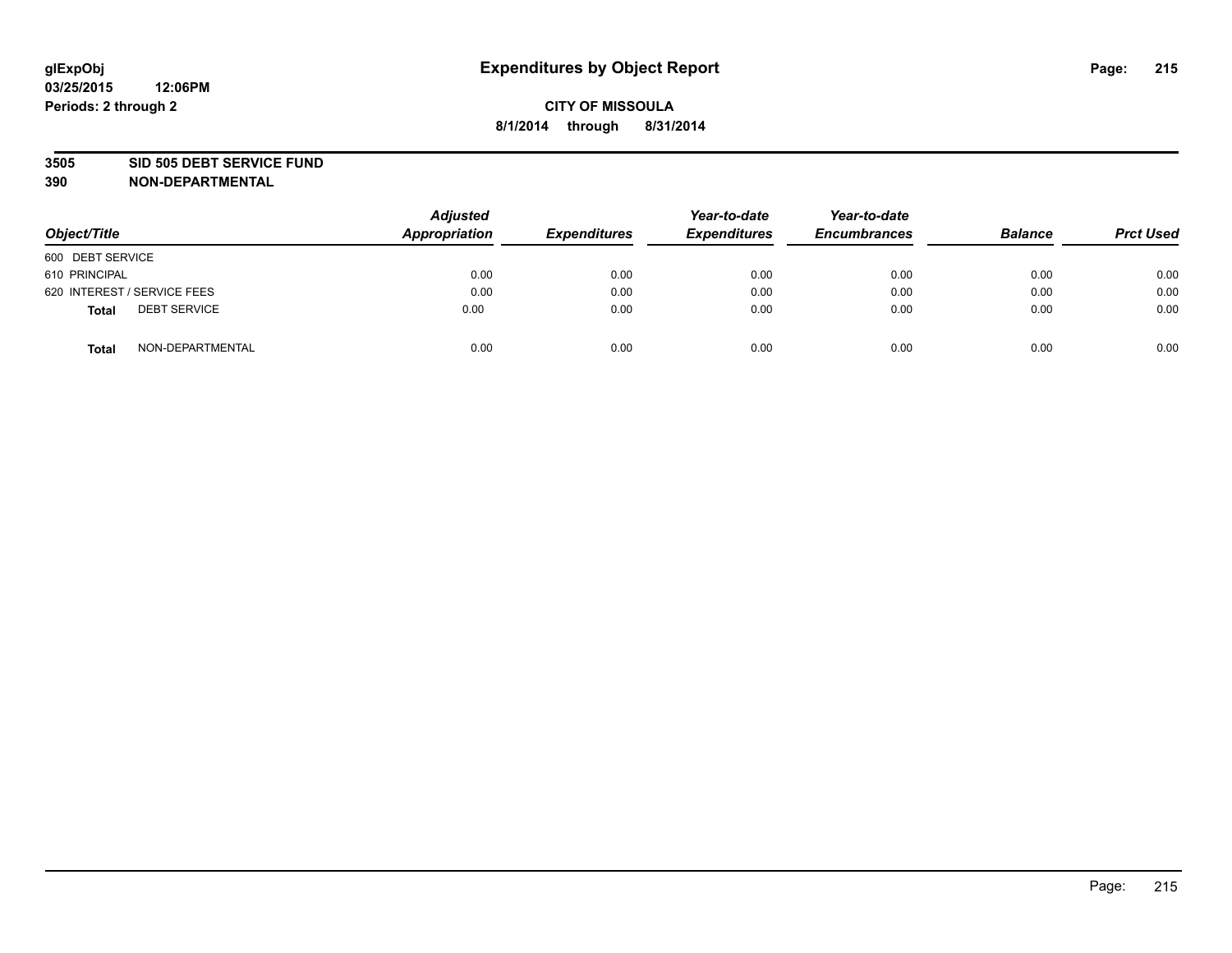**03/25/2015 12:06PM Periods: 2 through 2**

**CITY OF MISSOULA 8/1/2014 through 8/31/2014**

### **3505 SID 505 DEBT SERVICE FUND**

| Object/Title                              | <b>Adjusted</b><br>Appropriation | <b>Expenditures</b> | Year-to-date<br><b>Expenditures</b> | Year-to-date<br><b>Encumbrances</b> | <b>Balance</b> | <b>Prct Used</b> |
|-------------------------------------------|----------------------------------|---------------------|-------------------------------------|-------------------------------------|----------------|------------------|
| 600 DEBT SERVICE                          |                                  |                     |                                     |                                     |                |                  |
| 610 PRINCIPAL                             | 0.00                             | 0.00                | 0.00                                | 0.00                                | 0.00           | 0.00             |
| 620 INTEREST / SERVICE FEES               | 0.00                             | 0.00                | 0.00                                | 0.00                                | 0.00           | 0.00             |
| <b>DEBT SERVICE</b><br><b>Total</b>       | 0.00                             | 0.00                | 0.00                                | 0.00                                | 0.00           | 0.00             |
| SID 505 DEBT SERVICE FUND<br><b>Total</b> | 0.00                             | 0.00                | 0.00                                | 0.00                                | 0.00           | 0.00             |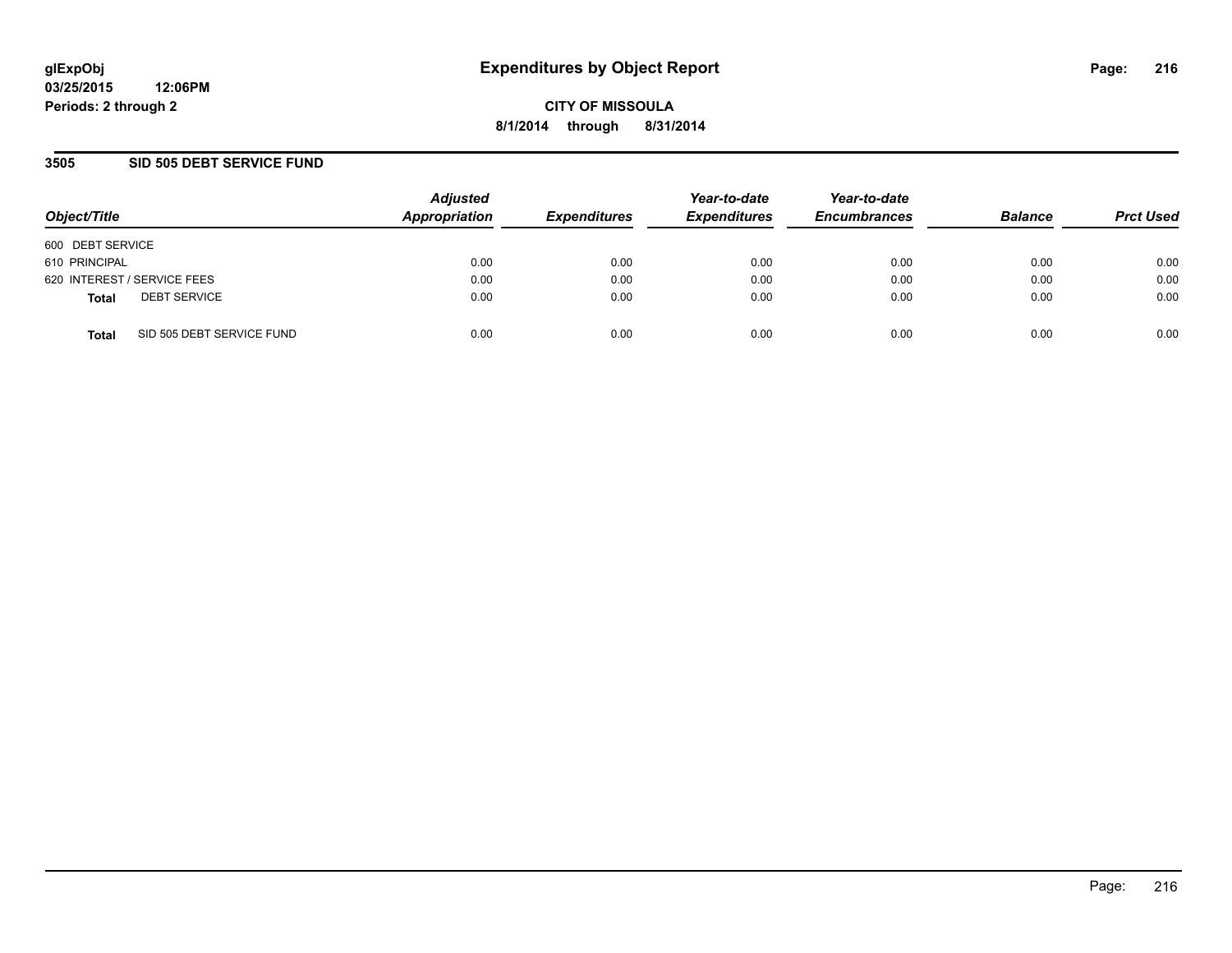#### **3506 SID 506 DEBT SERVICE FUND**

| Object/Title                        | <b>Adjusted</b><br>Appropriation | <b>Expenditures</b> | Year-to-date<br><b>Expenditures</b> | Year-to-date<br><b>Encumbrances</b> | <b>Balance</b> | <b>Prct Used</b> |
|-------------------------------------|----------------------------------|---------------------|-------------------------------------|-------------------------------------|----------------|------------------|
| 600 DEBT SERVICE                    |                                  |                     |                                     |                                     |                |                  |
| 610 PRINCIPAL                       | 0.00                             | 0.00                | 0.00                                | 0.00                                | 0.00           | 0.00             |
| 620 INTEREST / SERVICE FEES         | 0.00                             | 0.00                | 0.00                                | 0.00                                | 0.00           | 0.00             |
| <b>DEBT SERVICE</b><br><b>Total</b> | 0.00                             | 0.00                | 0.00                                | 0.00                                | 0.00           | 0.00             |
| NON-DEPARTMENTAL<br><b>Total</b>    | 0.00                             | 0.00                | 0.00                                | 0.00                                | 0.00           | 0.00             |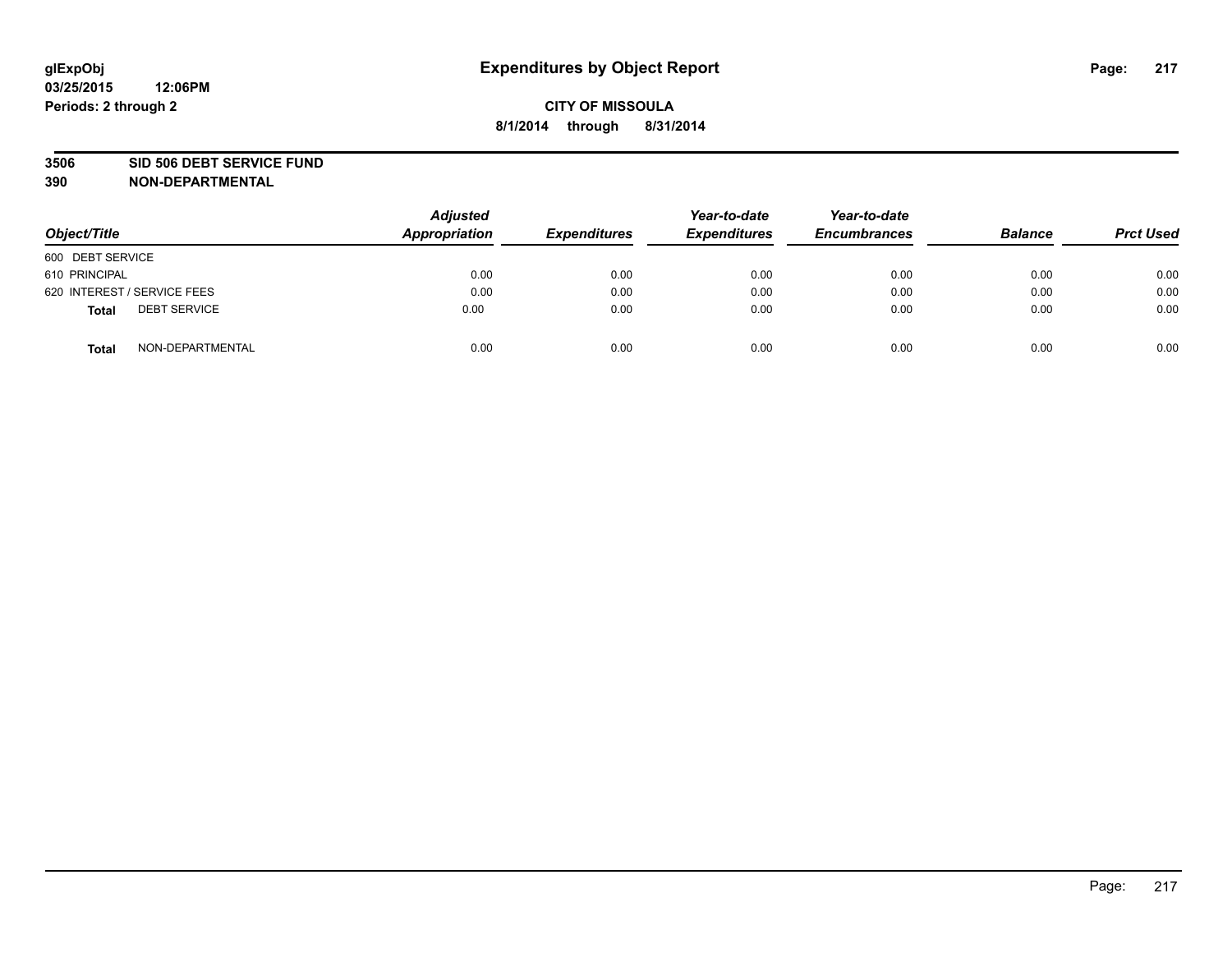**03/25/2015 12:06PM Periods: 2 through 2**

**CITY OF MISSOULA 8/1/2014 through 8/31/2014**

### **3506 SID 506 DEBT SERVICE FUND**

| Object/Title                              | <b>Adjusted</b><br>Appropriation | <b>Expenditures</b> | Year-to-date<br><b>Expenditures</b> | Year-to-date<br><b>Encumbrances</b> | <b>Balance</b> | <b>Prct Used</b> |
|-------------------------------------------|----------------------------------|---------------------|-------------------------------------|-------------------------------------|----------------|------------------|
| 600 DEBT SERVICE                          |                                  |                     |                                     |                                     |                |                  |
| 610 PRINCIPAL                             | 0.00                             | 0.00                | 0.00                                | 0.00                                | 0.00           | 0.00             |
| 620 INTEREST / SERVICE FEES               | 0.00                             | 0.00                | 0.00                                | 0.00                                | 0.00           | 0.00             |
| <b>DEBT SERVICE</b><br><b>Total</b>       | 0.00                             | 0.00                | 0.00                                | 0.00                                | 0.00           | 0.00             |
| SID 506 DEBT SERVICE FUND<br><b>Total</b> | 0.00                             | 0.00                | 0.00                                | 0.00                                | 0.00           | 0.00             |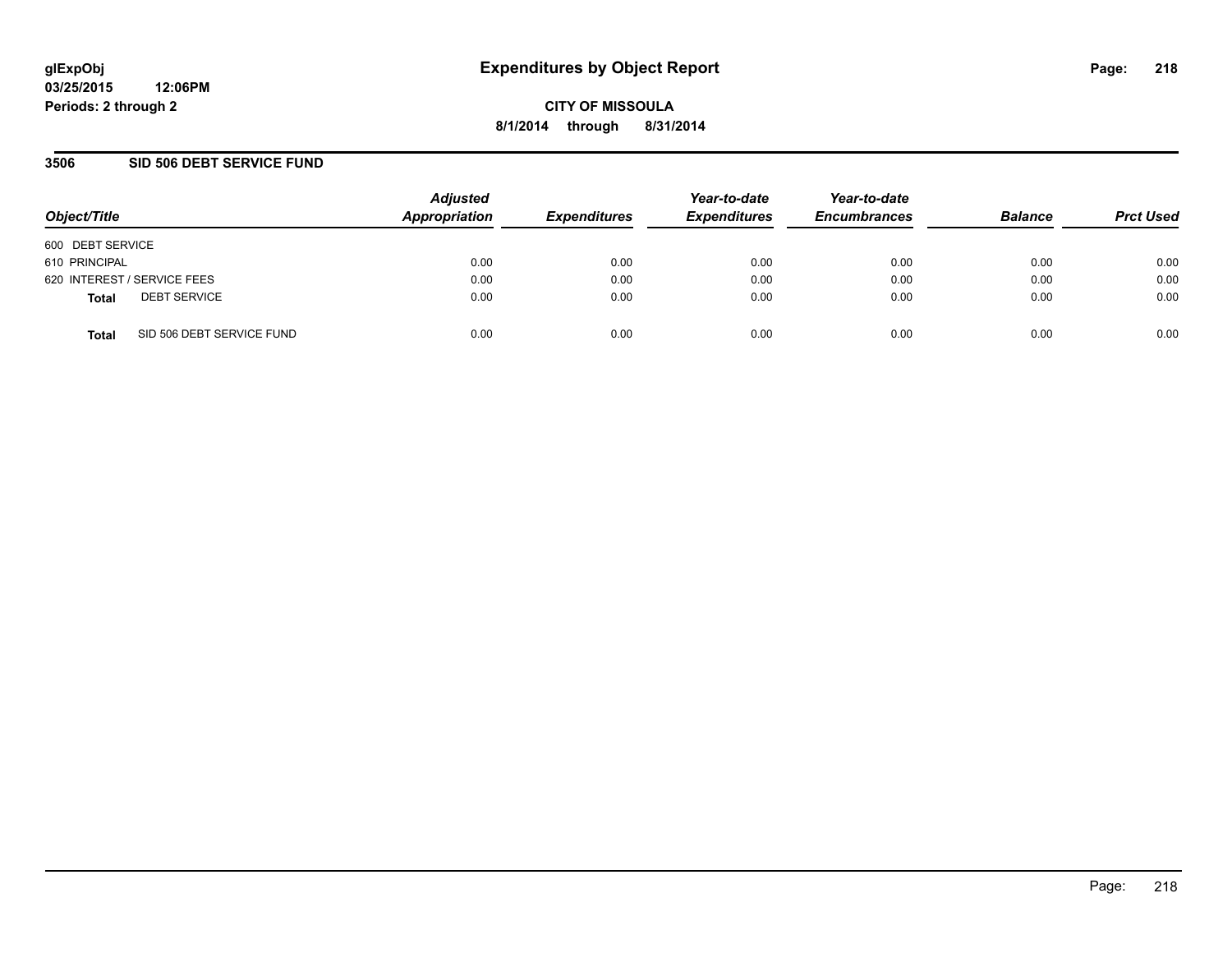#### **3510 SID 510 DEBT SERVICE FUND**

| Object/Title                        | <b>Adjusted</b><br>Appropriation | <b>Expenditures</b> | Year-to-date<br><b>Expenditures</b> | Year-to-date<br><b>Encumbrances</b> | <b>Balance</b> | <b>Prct Used</b> |
|-------------------------------------|----------------------------------|---------------------|-------------------------------------|-------------------------------------|----------------|------------------|
| 600 DEBT SERVICE                    |                                  |                     |                                     |                                     |                |                  |
| 610 PRINCIPAL                       | 0.00                             | 0.00                | 0.00                                | 0.00                                | 0.00           | 0.00             |
| 620 INTEREST / SERVICE FEES         | 0.00                             | 0.00                | 0.00                                | 0.00                                | 0.00           | 0.00             |
| <b>DEBT SERVICE</b><br><b>Total</b> | 0.00                             | 0.00                | 0.00                                | 0.00                                | 0.00           | 0.00             |
| NON-DEPARTMENTAL<br><b>Total</b>    | 0.00                             | 0.00                | 0.00                                | 0.00                                | 0.00           | 0.00             |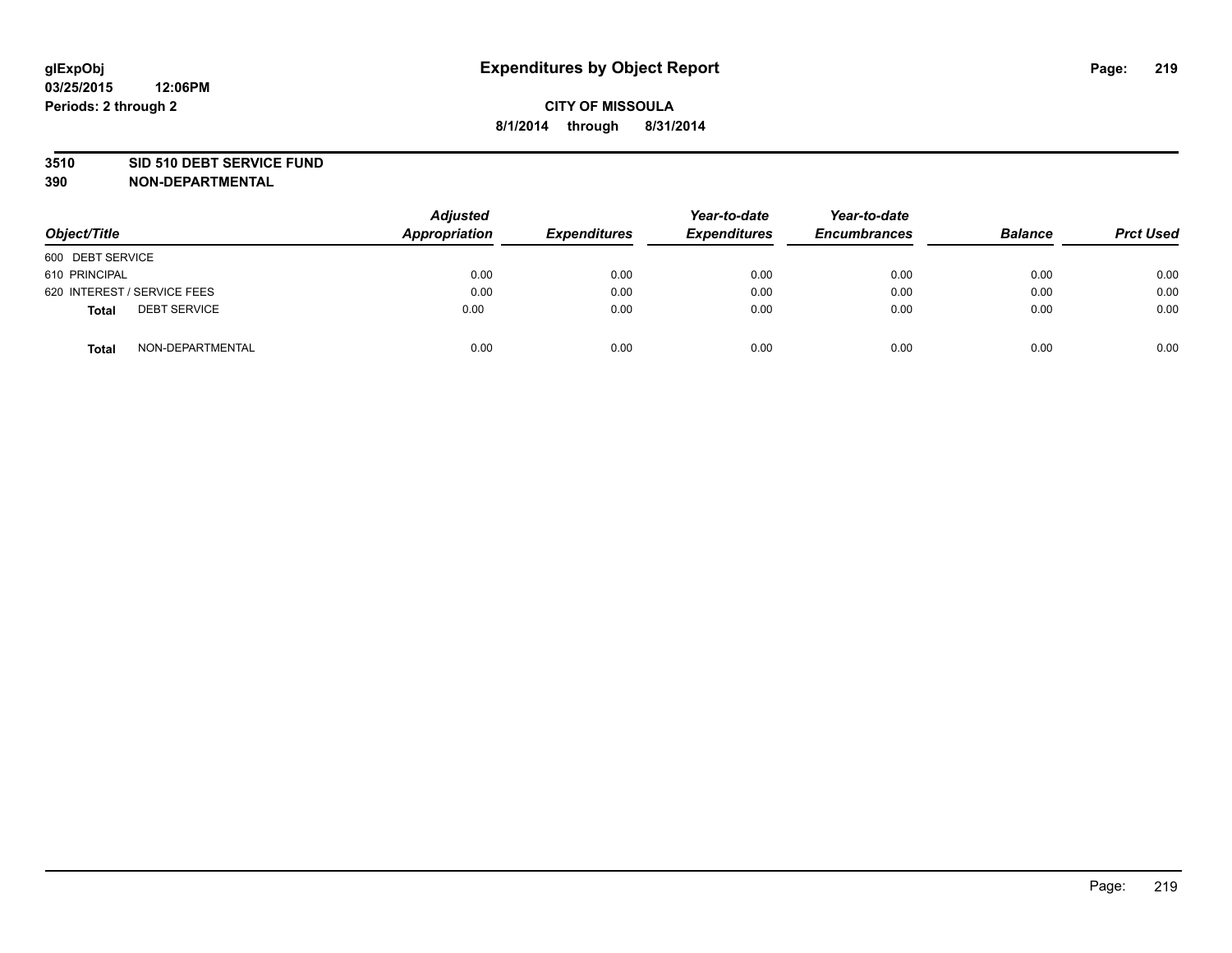### **3510 SID 510 DEBT SERVICE FUND**

| Object/Title                              | <b>Adjusted</b><br>Appropriation | <b>Expenditures</b> | Year-to-date<br><b>Expenditures</b> | Year-to-date<br><b>Encumbrances</b> | <b>Balance</b> | <b>Prct Used</b> |
|-------------------------------------------|----------------------------------|---------------------|-------------------------------------|-------------------------------------|----------------|------------------|
| 600 DEBT SERVICE                          |                                  |                     |                                     |                                     |                |                  |
| 610 PRINCIPAL                             | 0.00                             | 0.00                | 0.00                                | 0.00                                | 0.00           | 0.00             |
| 620 INTEREST / SERVICE FEES               | 0.00                             | 0.00                | 0.00                                | 0.00                                | 0.00           | 0.00             |
| <b>DEBT SERVICE</b><br><b>Total</b>       | 0.00                             | 0.00                | 0.00                                | 0.00                                | 0.00           | 0.00             |
| SID 510 DEBT SERVICE FUND<br><b>Total</b> | 0.00                             | 0.00                | 0.00                                | 0.00                                | 0.00           | 0.00             |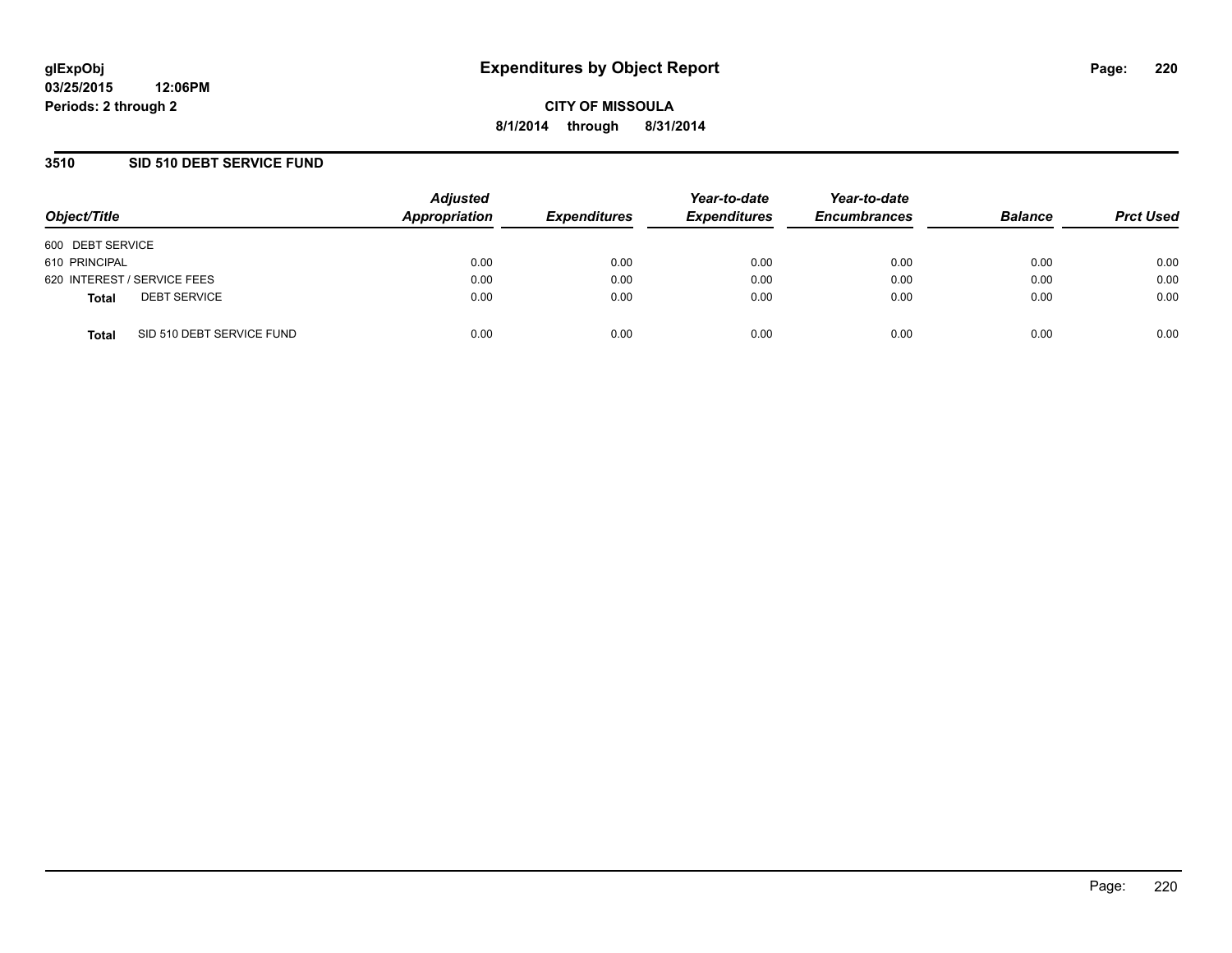#### **3511 SID 511 DEBT SERVICE FUND**

| Object/Title                 | Adjusted<br><b>Appropriation</b> | <b>Expenditures</b> | Year-to-date<br><b>Expenditures</b> | Year-to-date<br><b>Encumbrances</b> | <b>Balance</b> | <b>Prct Used</b> |
|------------------------------|----------------------------------|---------------------|-------------------------------------|-------------------------------------|----------------|------------------|
| 600 DEBT SERVICE             |                                  |                     |                                     |                                     |                |                  |
| 610 PRINCIPAL                | 0.00                             | 0.00                | 0.00                                | 0.00                                | 0.00           | 0.00             |
| 620 INTEREST / SERVICE FEES  | 0.00                             | 0.00                | 0.00                                | 0.00                                | 0.00           | 0.00             |
| <b>DEBT SERVICE</b><br>Total | 0.00                             | 0.00                | 0.00                                | 0.00                                | 0.00           | 0.00             |
| NON-DEPARTMENTAL<br>Total    | 0.00                             | 0.00                | 0.00                                | 0.00                                | 0.00           | 0.00             |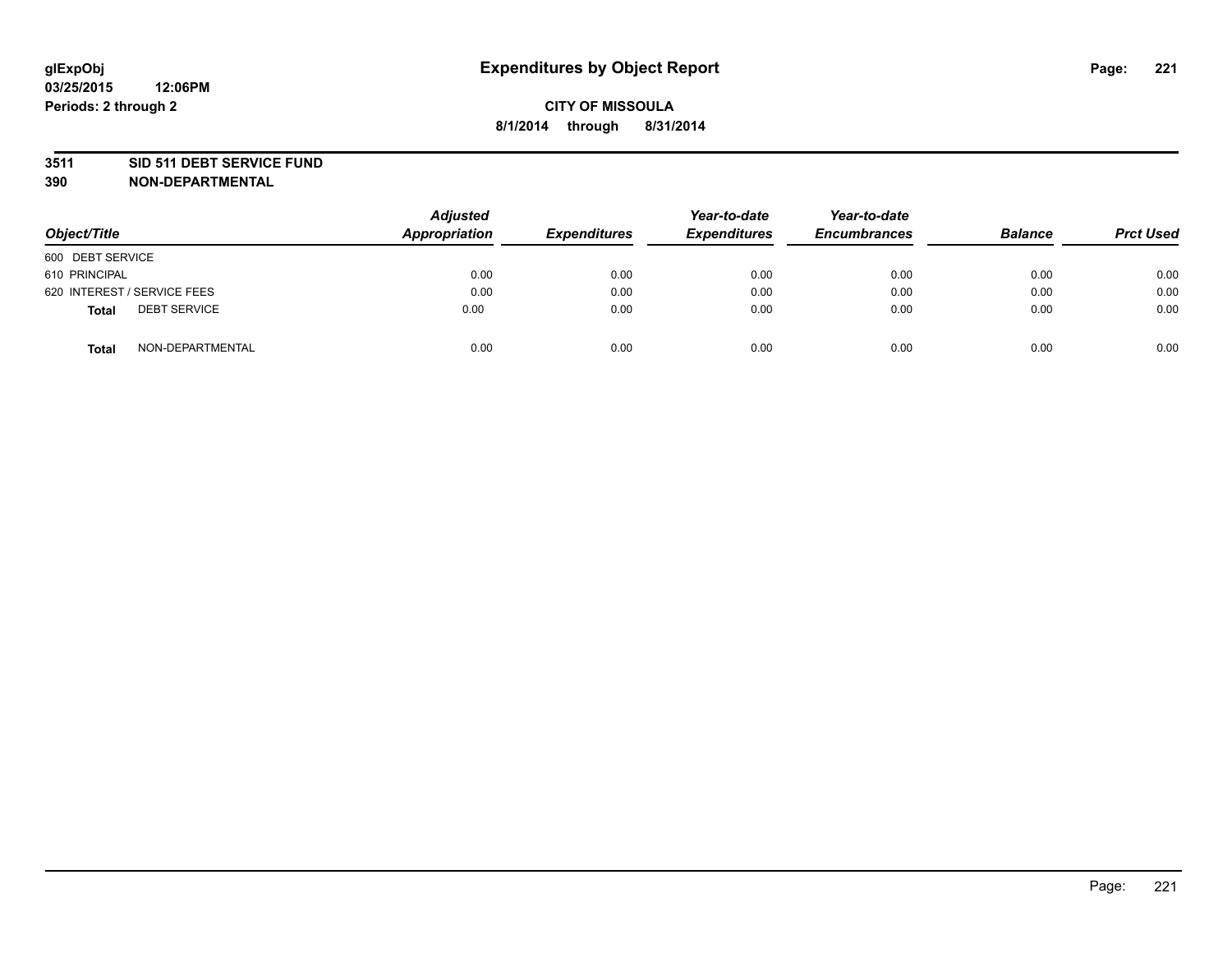**03/25/2015 12:06PM Periods: 2 through 2**

**CITY OF MISSOULA 8/1/2014 through 8/31/2014**

### **3511 SID 511 DEBT SERVICE FUND**

| Object/Title                              | <b>Adjusted</b><br>Appropriation | <b>Expenditures</b> | Year-to-date<br><b>Expenditures</b> | Year-to-date<br><b>Encumbrances</b> | <b>Balance</b> | <b>Prct Used</b> |
|-------------------------------------------|----------------------------------|---------------------|-------------------------------------|-------------------------------------|----------------|------------------|
| 600 DEBT SERVICE                          |                                  |                     |                                     |                                     |                |                  |
| 610 PRINCIPAL                             | 0.00                             | 0.00                | 0.00                                | 0.00                                | 0.00           | 0.00             |
| 620 INTEREST / SERVICE FEES               | 0.00                             | 0.00                | 0.00                                | 0.00                                | 0.00           | 0.00             |
| <b>DEBT SERVICE</b><br><b>Total</b>       | 0.00                             | 0.00                | 0.00                                | 0.00                                | 0.00           | 0.00             |
| SID 511 DEBT SERVICE FUND<br><b>Total</b> | 0.00                             | 0.00                | 0.00                                | 0.00                                | 0.00           | 0.00             |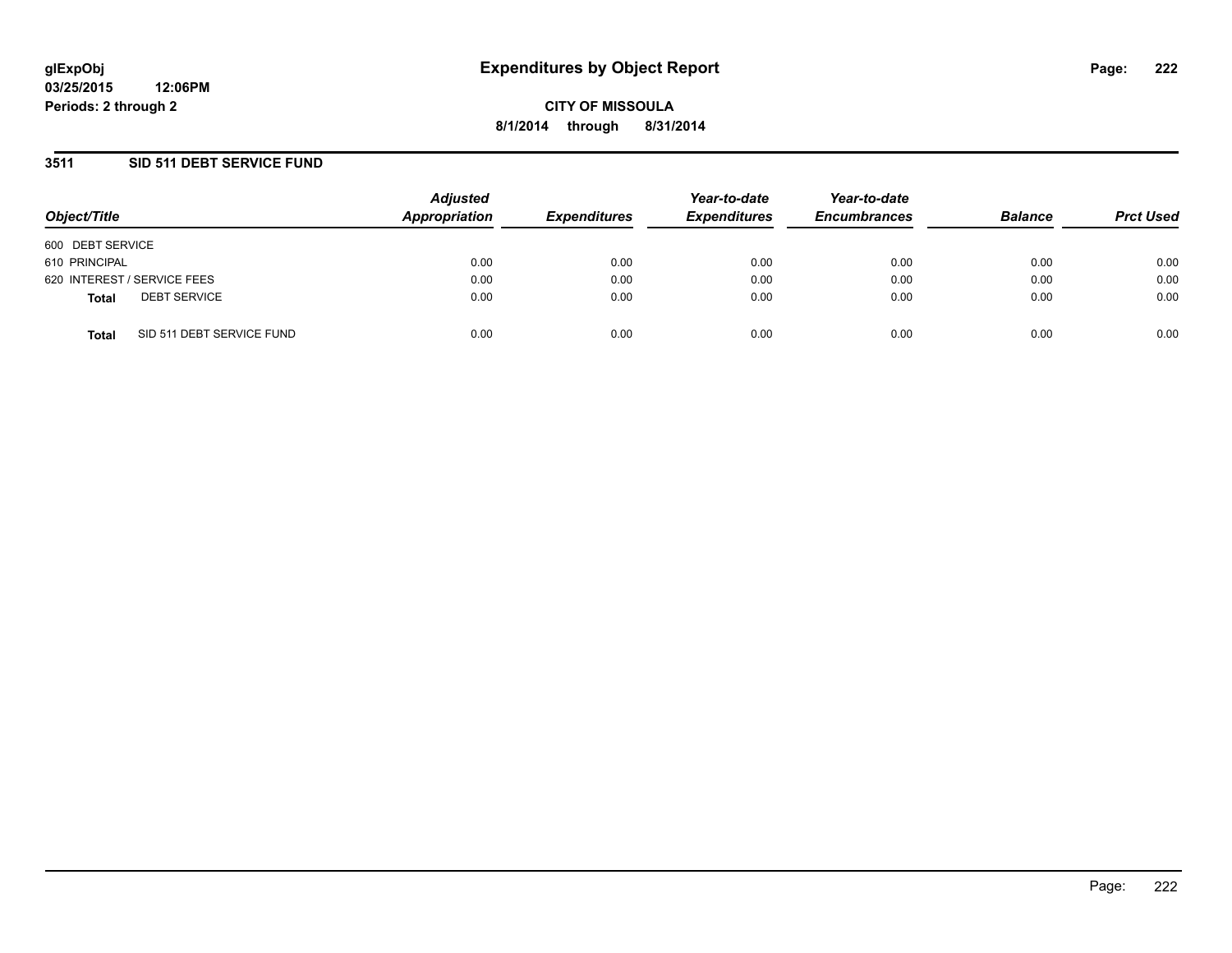#### **3512 SID 512 DEBT SERVICE FUND**

| Object/Title                        | <b>Adjusted</b><br>Appropriation | <b>Expenditures</b> | Year-to-date<br><b>Expenditures</b> | Year-to-date<br><b>Encumbrances</b> | <b>Balance</b> | <b>Prct Used</b> |
|-------------------------------------|----------------------------------|---------------------|-------------------------------------|-------------------------------------|----------------|------------------|
| 600 DEBT SERVICE                    |                                  |                     |                                     |                                     |                |                  |
| 610 PRINCIPAL                       | 74,175.00                        | 0.00                | 0.00                                | 0.00                                | 74.175.00      | 0.00             |
| 620 INTEREST / SERVICE FEES         | 7.118.00                         | 350.00              | 350.00                              | 0.00                                | 6.768.00       | 4.92             |
| <b>DEBT SERVICE</b><br><b>Total</b> | 81,293.00                        | 350.00              | 350.00                              | 0.00                                | 80,943.00      | 0.43             |
| NON-DEPARTMENTAL<br><b>Total</b>    | 81,293.00                        | 350.00              | 350.00                              | 0.00                                | 80,943.00      | 0.43             |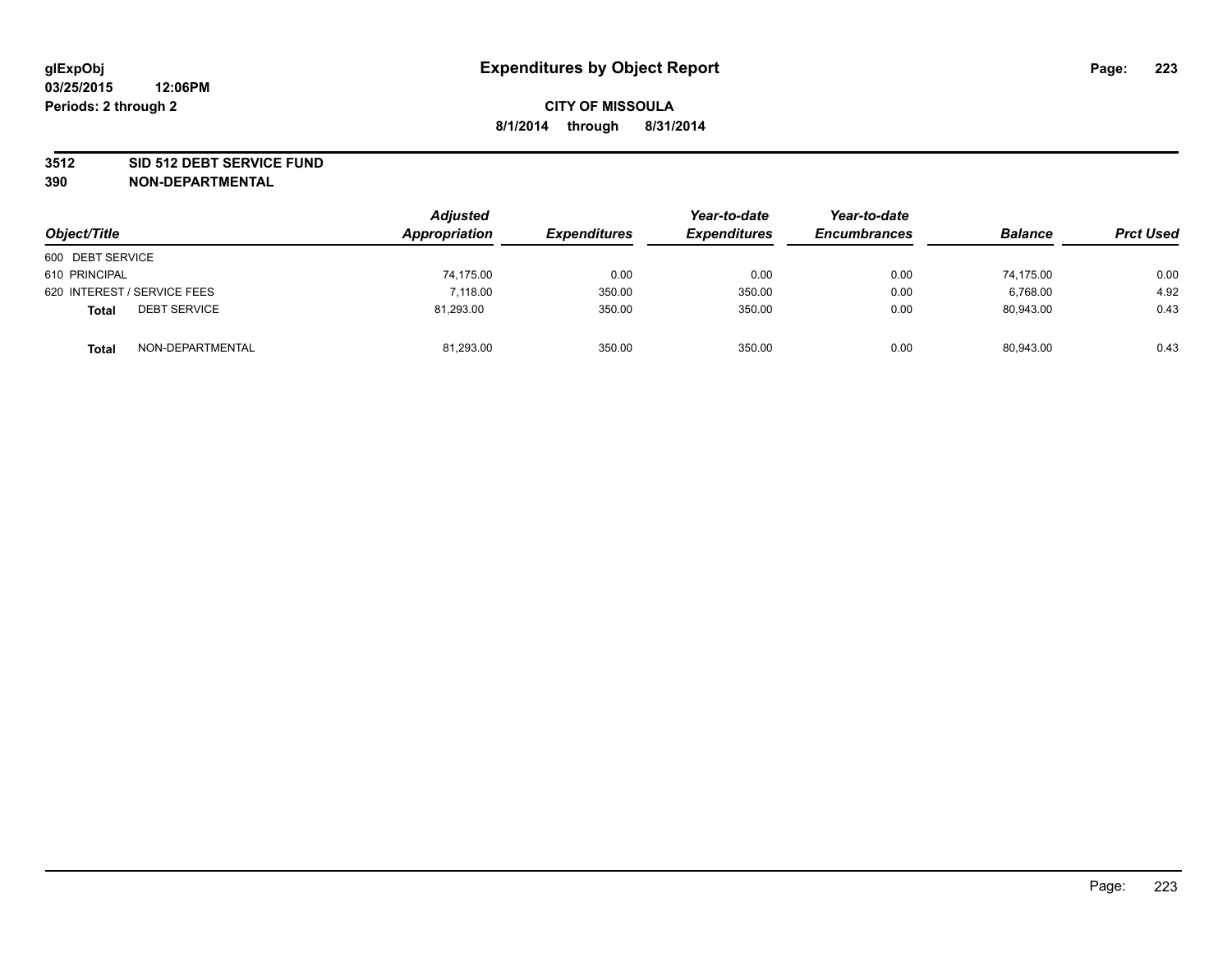### **3512 SID 512 DEBT SERVICE FUND**

| Object/Title                |                           | <b>Adjusted</b><br>Appropriation | <b>Expenditures</b> | Year-to-date<br><b>Expenditures</b> | Year-to-date<br><b>Encumbrances</b> | <b>Balance</b> | <b>Prct Used</b> |
|-----------------------------|---------------------------|----------------------------------|---------------------|-------------------------------------|-------------------------------------|----------------|------------------|
| 600 DEBT SERVICE            |                           |                                  |                     |                                     |                                     |                |                  |
| 610 PRINCIPAL               |                           | 74,175.00                        | 0.00                | 0.00                                | 0.00                                | 74.175.00      | 0.00             |
| 620 INTEREST / SERVICE FEES |                           | 7,118.00                         | 350.00              | 350.00                              | 0.00                                | 6,768.00       | 4.92             |
| <b>Total</b>                | <b>DEBT SERVICE</b>       | 81,293.00                        | 350.00              | 350.00                              | 0.00                                | 80.943.00      | 0.43             |
| <b>Total</b>                | SID 512 DEBT SERVICE FUND | 81,293.00                        | 350.00              | 350.00                              | 0.00                                | 80,943.00      | 0.43             |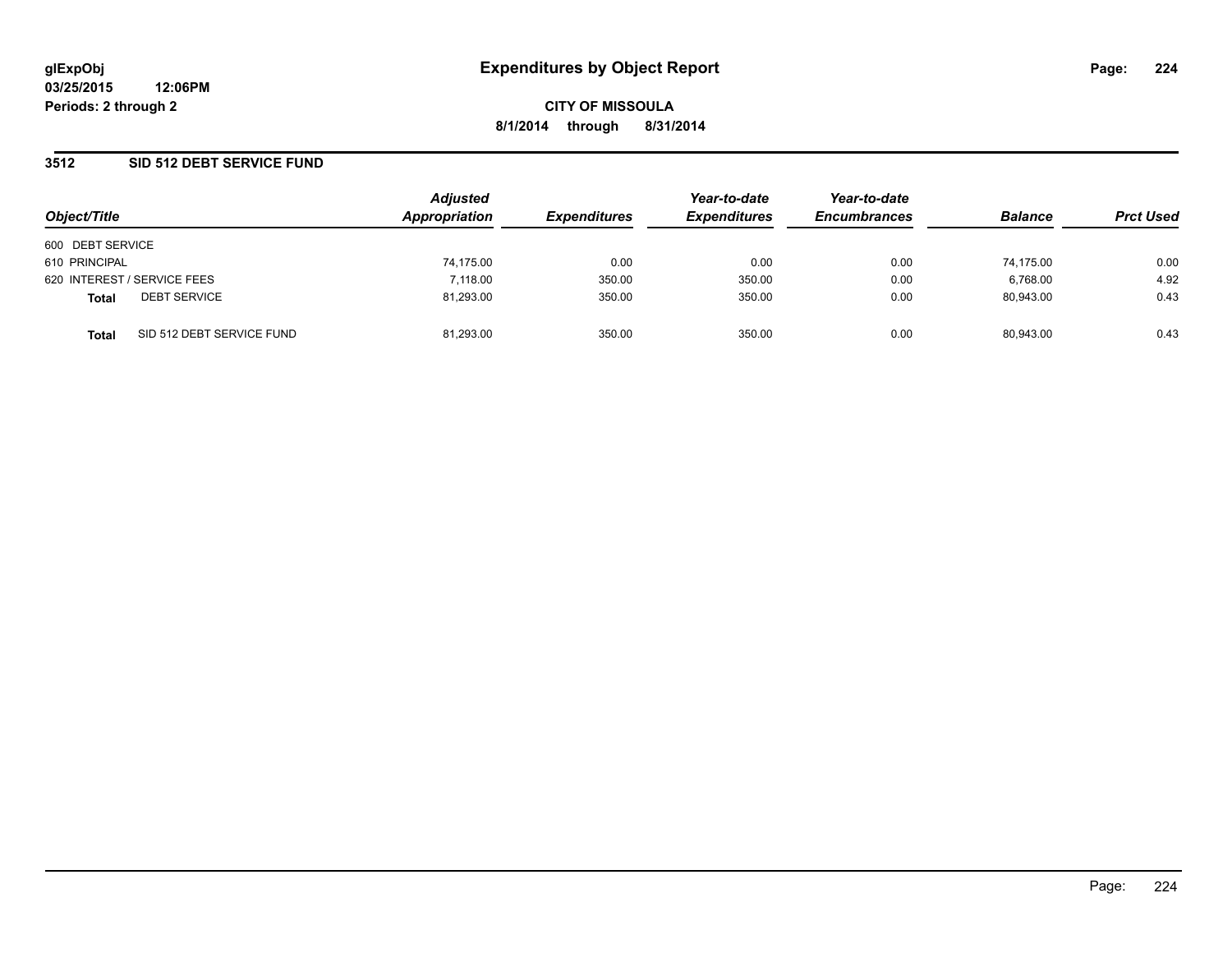#### **3513 SID 513 DEBT SERVICE FUND**

#### **280 PUBLIC WORKS ADMIN/ENGINEERING**

| Object/Title                                   | <b>Adjusted</b><br>Appropriation | <b>Expenditures</b> | Year-to-date<br><b>Expenditures</b> | Year-to-date<br><b>Encumbrances</b> | <b>Balance</b> | <b>Prct Used</b> |
|------------------------------------------------|----------------------------------|---------------------|-------------------------------------|-------------------------------------|----------------|------------------|
| 800 OTHER OBJECTS                              |                                  |                     |                                     |                                     |                |                  |
| 820 TRANSFERS TO OTHER FUNDS                   | 0.00                             | 0.00                | 0.00                                | 0.00                                | 0.00           | 0.00             |
| OTHER OBJECTS<br><b>Total</b>                  | 0.00                             | 0.00                | 0.00                                | 0.00                                | 0.00           | 0.00             |
| PUBLIC WORKS ADMIN/ENGINEERING<br><b>Total</b> | 0.00                             | 0.00                | 0.00                                | 0.00                                | 0.00           | 0.00             |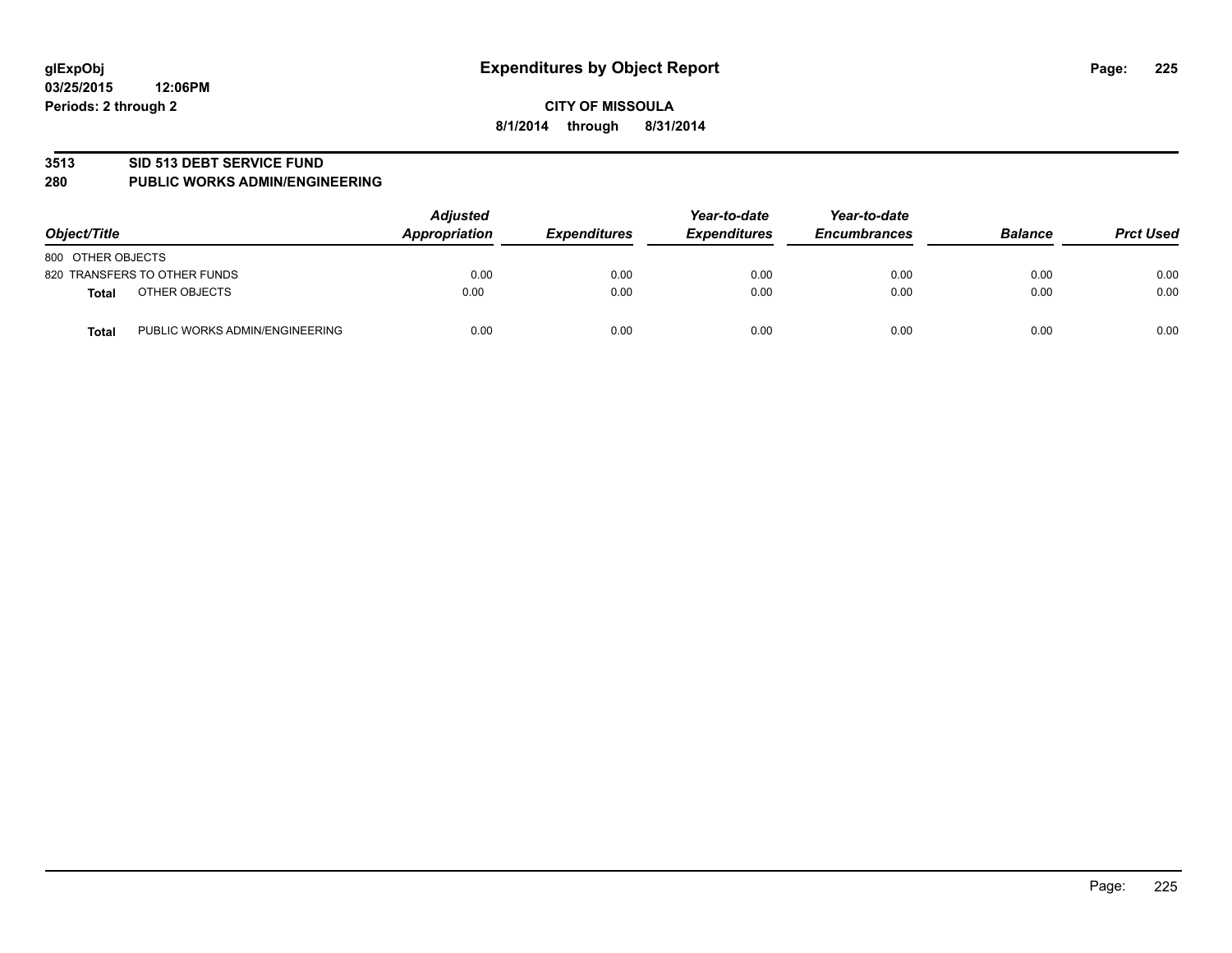#### **3513 SID 513 DEBT SERVICE FUND**

|                                     | <b>Adjusted</b>      |                     | Year-to-date        | Year-to-date        |                |                  |
|-------------------------------------|----------------------|---------------------|---------------------|---------------------|----------------|------------------|
| Object/Title                        | <b>Appropriation</b> | <b>Expenditures</b> | <b>Expenditures</b> | <b>Encumbrances</b> | <b>Balance</b> | <b>Prct Used</b> |
| 600 DEBT SERVICE                    |                      |                     |                     |                     |                |                  |
| 610 PRINCIPAL                       | 0.00                 | 0.00                | 0.00                | 0.00                | 0.00           | 0.00             |
| 620 INTEREST / SERVICE FEES         | 0.00                 | 0.00                | 0.00                | 0.00                | 0.00           | 0.00             |
| <b>DEBT SERVICE</b><br><b>Total</b> | 0.00                 | 0.00                | 0.00                | 0.00                | 0.00           | 0.00             |
| 800 OTHER OBJECTS                   |                      |                     |                     |                     |                |                  |
| 820 TRANSFERS TO OTHER FUNDS        | 0.00                 | 0.00                | 0.00                | 0.00                | 0.00           | 0.00             |
| OTHER OBJECTS<br><b>Total</b>       | 0.00                 | 0.00                | 0.00                | 0.00                | 0.00           | 0.00             |
| NON-DEPARTMENTAL<br><b>Total</b>    | 0.00                 | 0.00                | 0.00                | 0.00                | 0.00           | 0.00             |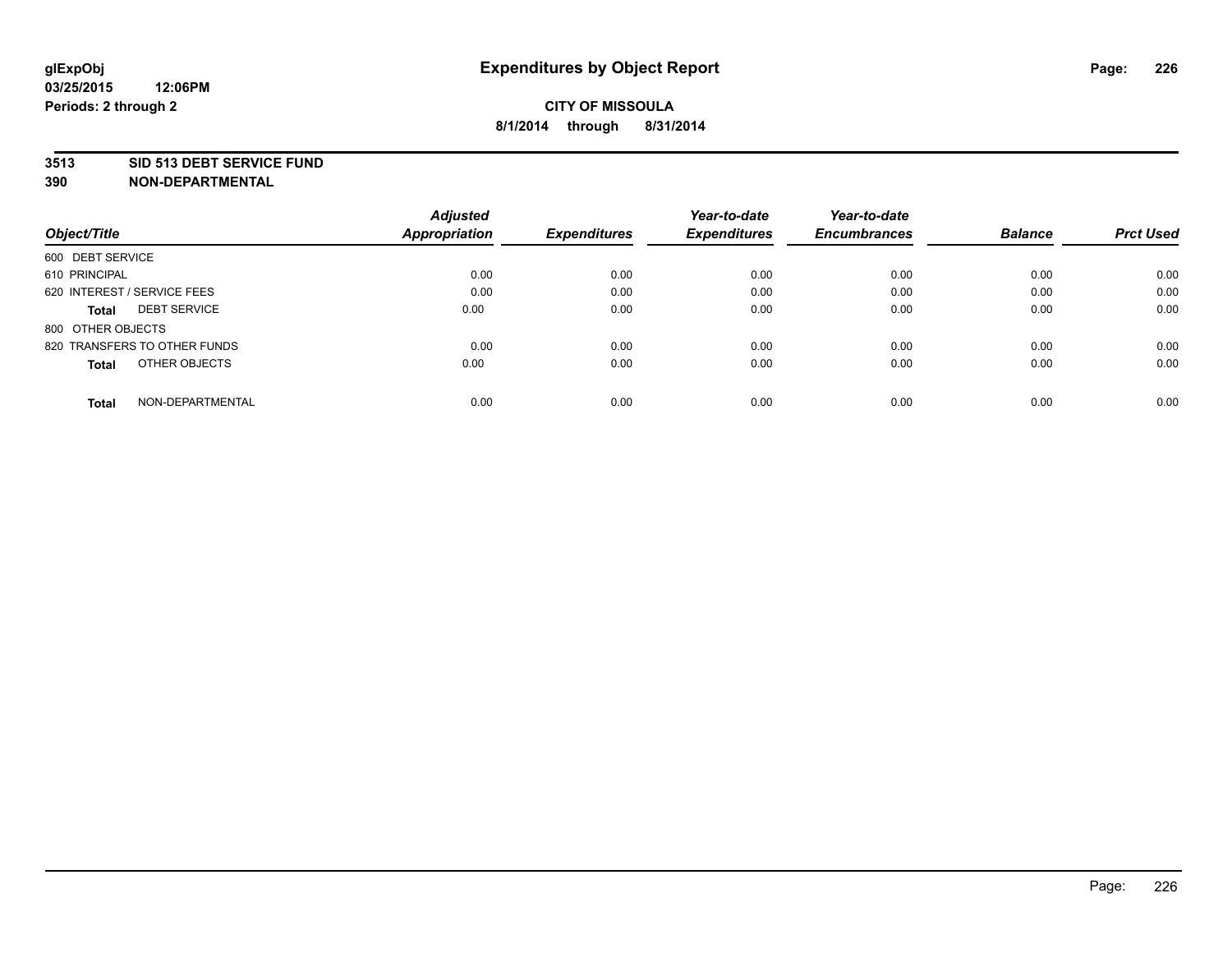### **3513 SID 513 DEBT SERVICE FUND**

| Object/Title      |                              | <b>Adjusted</b><br><b>Appropriation</b> | <b>Expenditures</b> | Year-to-date<br><b>Expenditures</b> | Year-to-date<br><b>Encumbrances</b> | <b>Balance</b> | <b>Prct Used</b> |
|-------------------|------------------------------|-----------------------------------------|---------------------|-------------------------------------|-------------------------------------|----------------|------------------|
| 600 DEBT SERVICE  |                              |                                         |                     |                                     |                                     |                |                  |
| 610 PRINCIPAL     |                              | 0.00                                    | 0.00                | 0.00                                | 0.00                                | 0.00           | 0.00             |
|                   | 620 INTEREST / SERVICE FEES  | 0.00                                    | 0.00                | 0.00                                | 0.00                                | 0.00           | 0.00             |
| <b>Total</b>      | <b>DEBT SERVICE</b>          | 0.00                                    | 0.00                | 0.00                                | 0.00                                | 0.00           | 0.00             |
| 800 OTHER OBJECTS |                              |                                         |                     |                                     |                                     |                |                  |
|                   | 820 TRANSFERS TO OTHER FUNDS | 0.00                                    | 0.00                | 0.00                                | 0.00                                | 0.00           | 0.00             |
| <b>Total</b>      | OTHER OBJECTS                | 0.00                                    | 0.00                | 0.00                                | 0.00                                | 0.00           | 0.00             |
| <b>Total</b>      | SID 513 DEBT SERVICE FUND    | 0.00                                    | 0.00                | 0.00                                | 0.00                                | 0.00           | 0.00             |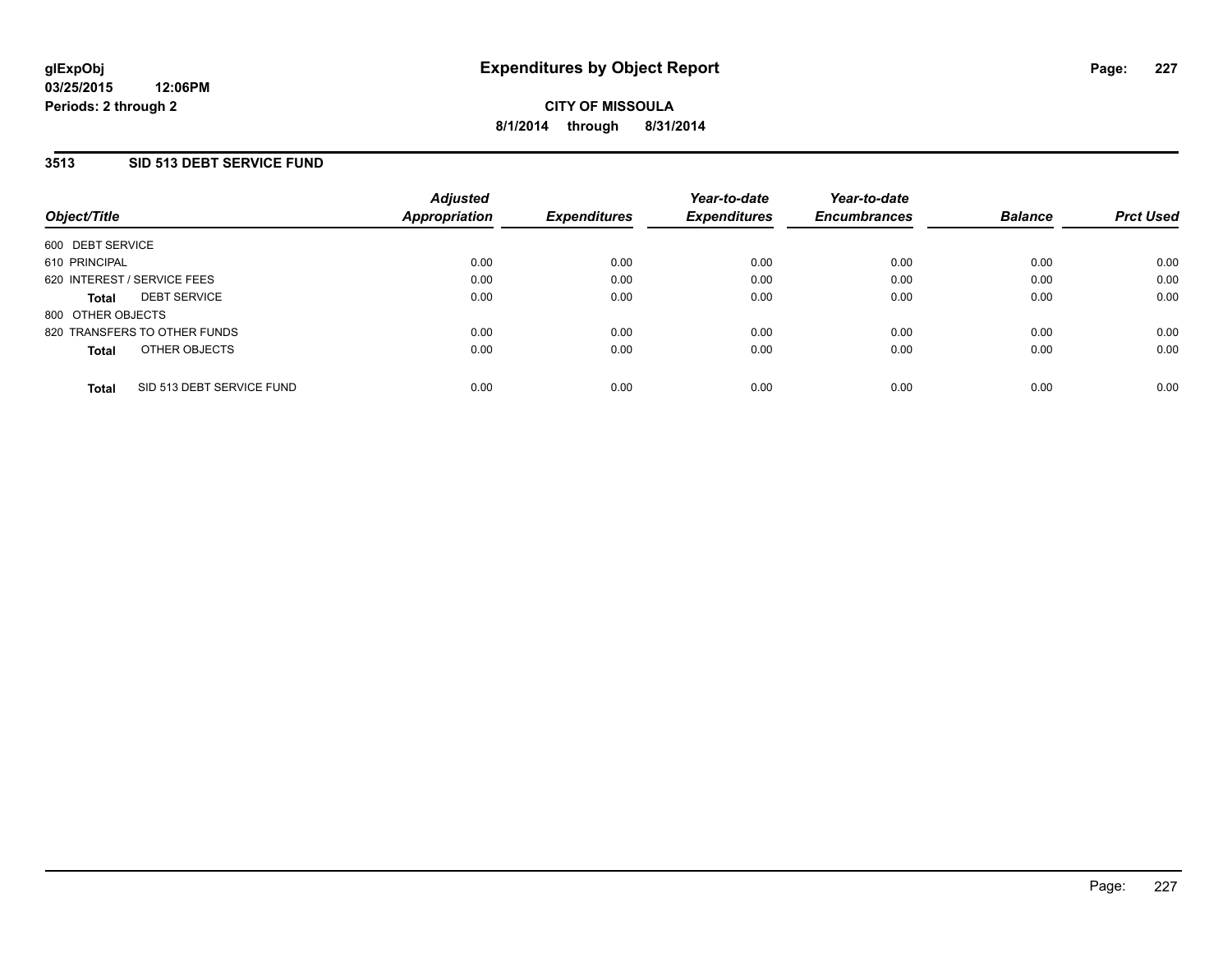#### **3514 SID 514 DEBT SERVICE FUND**

| Object/Title                        | <b>Adjusted</b><br>Appropriation | <b>Expenditures</b> | Year-to-date<br><b>Expenditures</b> | Year-to-date<br><b>Encumbrances</b> | <b>Balance</b> | <b>Prct Used</b> |
|-------------------------------------|----------------------------------|---------------------|-------------------------------------|-------------------------------------|----------------|------------------|
| 600 DEBT SERVICE                    |                                  |                     |                                     |                                     |                |                  |
| 610 PRINCIPAL                       | 0.00                             | 0.00                | 0.00                                | 0.00                                | 0.00           | 0.00             |
| 620 INTEREST / SERVICE FEES         | 0.00                             | 0.00                | 0.00                                | 0.00                                | 0.00           | 0.00             |
| <b>DEBT SERVICE</b><br><b>Total</b> | 0.00                             | 0.00                | 0.00                                | 0.00                                | 0.00           | 0.00             |
| NON-DEPARTMENTAL<br><b>Total</b>    | 0.00                             | 0.00                | 0.00                                | 0.00                                | 0.00           | 0.00             |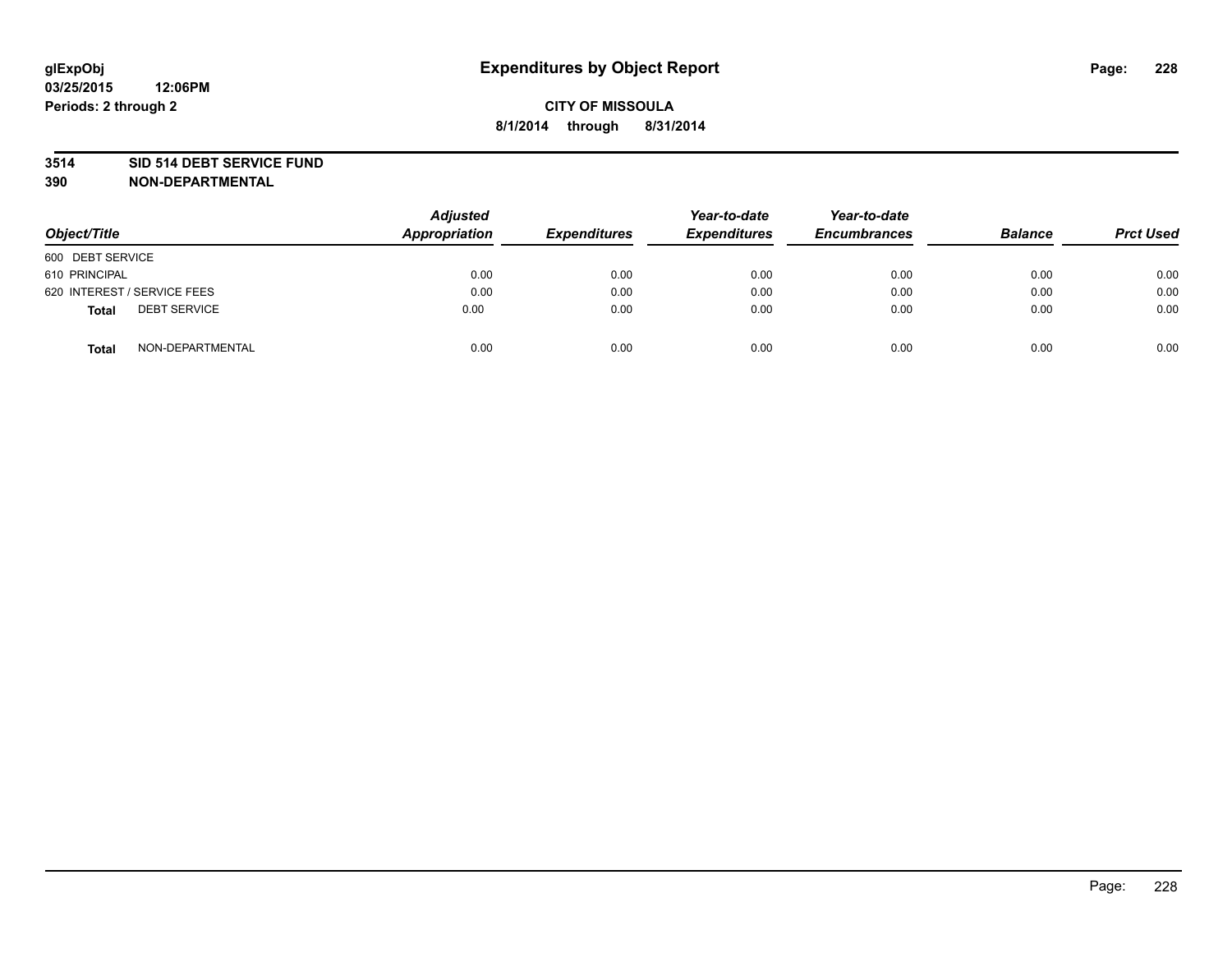### **3514 SID 514 DEBT SERVICE FUND**

| Object/Title                              | Adjusted<br><b>Appropriation</b> | <b>Expenditures</b> | Year-to-date<br><b>Expenditures</b> | Year-to-date<br><b>Encumbrances</b> | <b>Balance</b> | <b>Prct Used</b> |
|-------------------------------------------|----------------------------------|---------------------|-------------------------------------|-------------------------------------|----------------|------------------|
| 600 DEBT SERVICE                          |                                  |                     |                                     |                                     |                |                  |
| 610 PRINCIPAL                             | 0.00                             | 0.00                | 0.00                                | 0.00                                | 0.00           | 0.00             |
| 620 INTEREST / SERVICE FEES               | 0.00                             | 0.00                | 0.00                                | 0.00                                | 0.00           | 0.00             |
| <b>DEBT SERVICE</b><br><b>Total</b>       | 0.00                             | 0.00                | 0.00                                | 0.00                                | 0.00           | 0.00             |
| SID 514 DEBT SERVICE FUND<br><b>Total</b> | 0.00                             | 0.00                | 0.00                                | 0.00                                | 0.00           | 0.00             |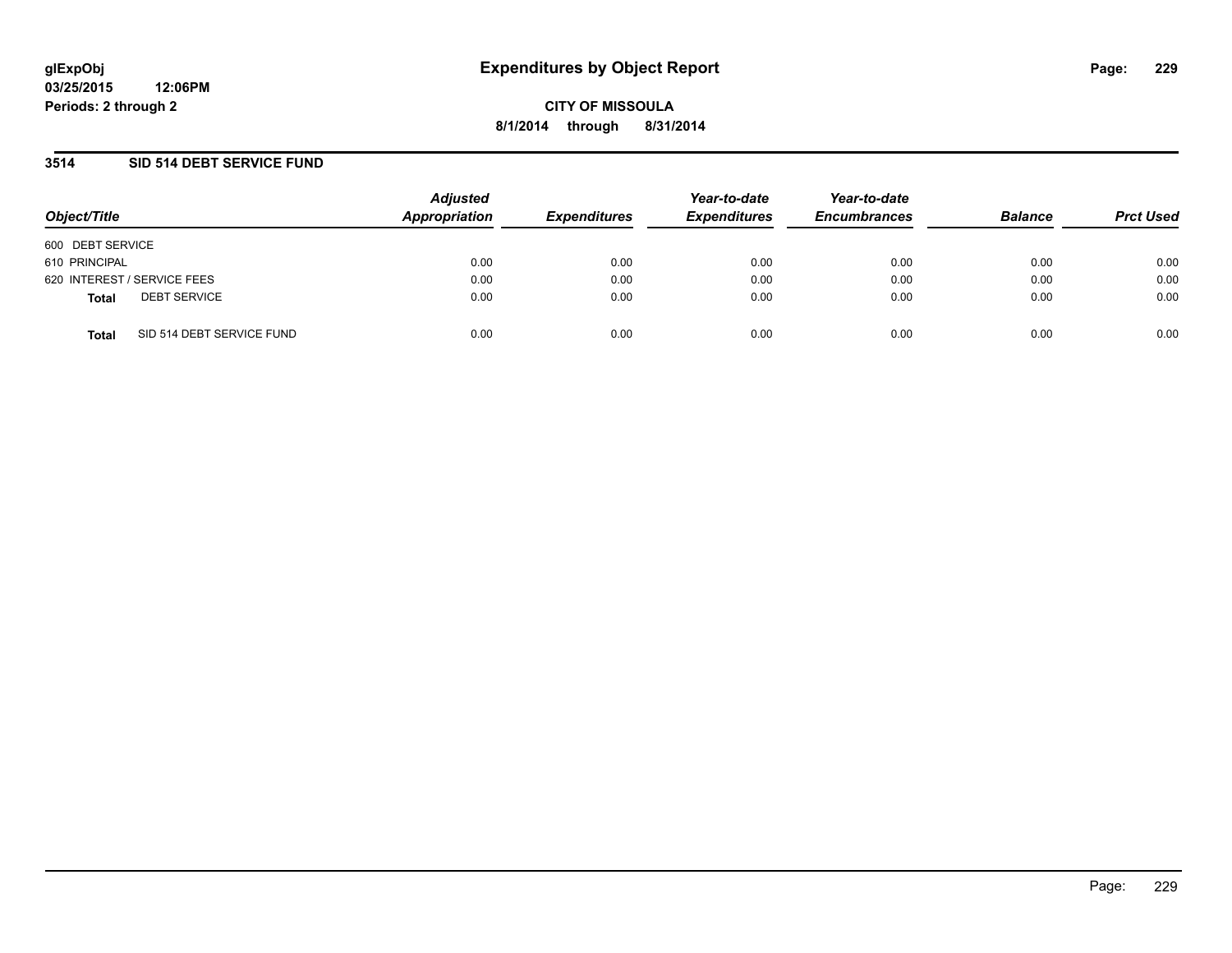#### **3515 SID 515 DEBT SERVICE FUND**

|                                     | <b>Adjusted</b>      |                     | Year-to-date        | Year-to-date        |                |                  |
|-------------------------------------|----------------------|---------------------|---------------------|---------------------|----------------|------------------|
| Object/Title                        | <b>Appropriation</b> | <b>Expenditures</b> | <b>Expenditures</b> | <b>Encumbrances</b> | <b>Balance</b> | <b>Prct Used</b> |
| 600 DEBT SERVICE                    |                      |                     |                     |                     |                |                  |
| 610 PRINCIPAL                       | 0.00                 | 0.00                | 0.00                | 0.00                | 0.00           | 0.00             |
| 620 INTEREST / SERVICE FEES         | 0.00                 | 0.00                | 0.00                | 0.00                | 0.00           | 0.00             |
| <b>DEBT SERVICE</b><br><b>Total</b> | 0.00                 | 0.00                | 0.00                | 0.00                | 0.00           | 0.00             |
| 800 OTHER OBJECTS                   |                      |                     |                     |                     |                |                  |
| 820 TRANSFERS TO OTHER FUNDS        | 0.00                 | 0.00                | 0.00                | 0.00                | 0.00           | 0.00             |
| OTHER OBJECTS<br><b>Total</b>       | 0.00                 | 0.00                | 0.00                | 0.00                | 0.00           | 0.00             |
| NON-DEPARTMENTAL<br>Total           | 0.00                 | 0.00                | 0.00                | 0.00                | 0.00           | 0.00             |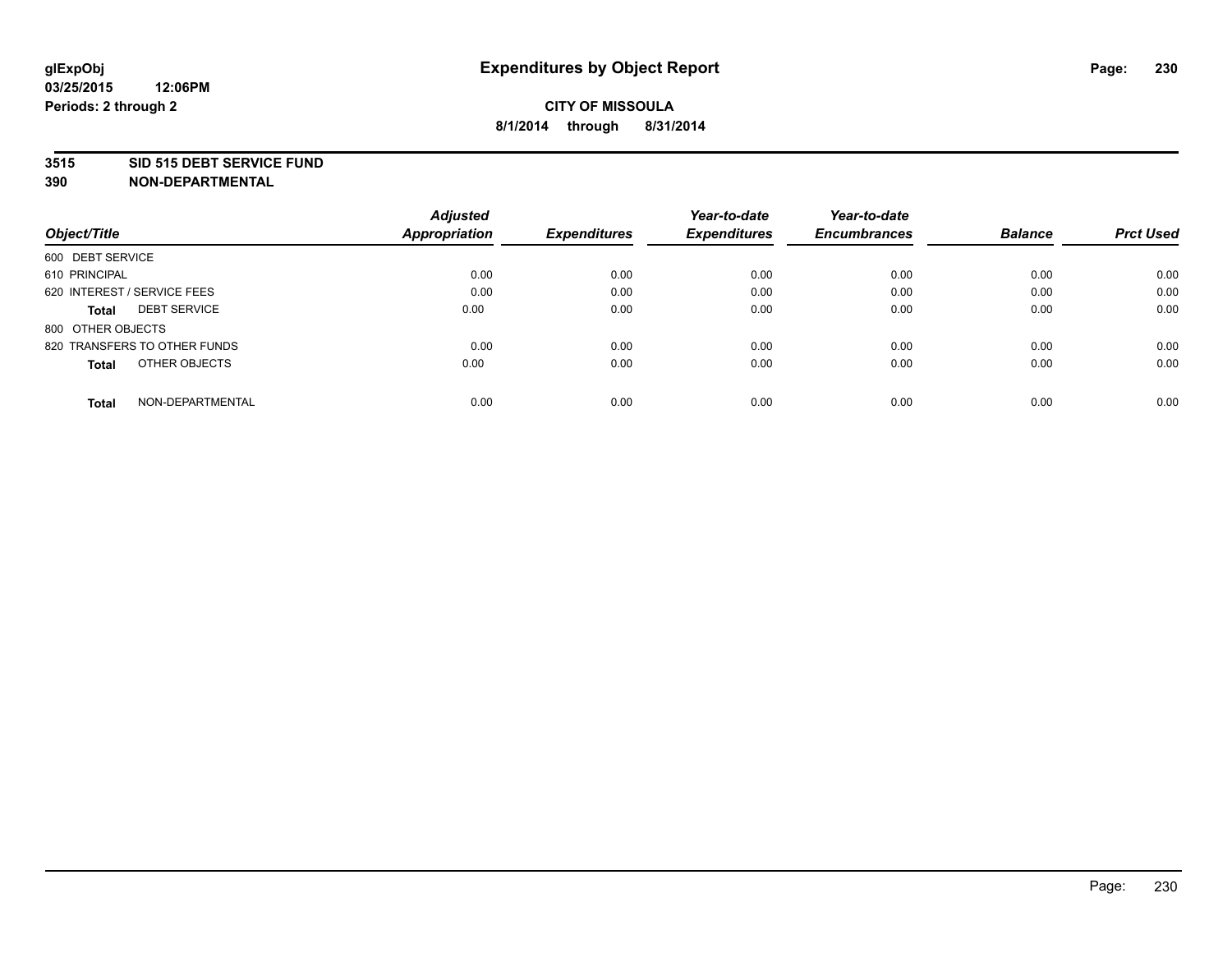### **3515 SID 515 DEBT SERVICE FUND**

| Object/Title                |                              | <b>Adjusted</b><br><b>Appropriation</b> | <b>Expenditures</b> | Year-to-date<br><b>Expenditures</b> | Year-to-date<br><b>Encumbrances</b> | <b>Balance</b> | <b>Prct Used</b> |
|-----------------------------|------------------------------|-----------------------------------------|---------------------|-------------------------------------|-------------------------------------|----------------|------------------|
| 600 DEBT SERVICE            |                              |                                         |                     |                                     |                                     |                |                  |
| 610 PRINCIPAL               |                              | 0.00                                    | 0.00                | 0.00                                | 0.00                                | 0.00           | 0.00             |
| 620 INTEREST / SERVICE FEES |                              | 0.00                                    | 0.00                | 0.00                                | 0.00                                | 0.00           | 0.00             |
| <b>Total</b>                | <b>DEBT SERVICE</b>          | 0.00                                    | 0.00                | 0.00                                | 0.00                                | 0.00           | 0.00             |
| 800 OTHER OBJECTS           |                              |                                         |                     |                                     |                                     |                |                  |
|                             | 820 TRANSFERS TO OTHER FUNDS | 0.00                                    | 0.00                | 0.00                                | 0.00                                | 0.00           | 0.00             |
| <b>Total</b>                | OTHER OBJECTS                | 0.00                                    | 0.00                | 0.00                                | 0.00                                | 0.00           | 0.00             |
| <b>Total</b>                | SID 515 DEBT SERVICE FUND    | 0.00                                    | 0.00                | 0.00                                | 0.00                                | 0.00           | 0.00             |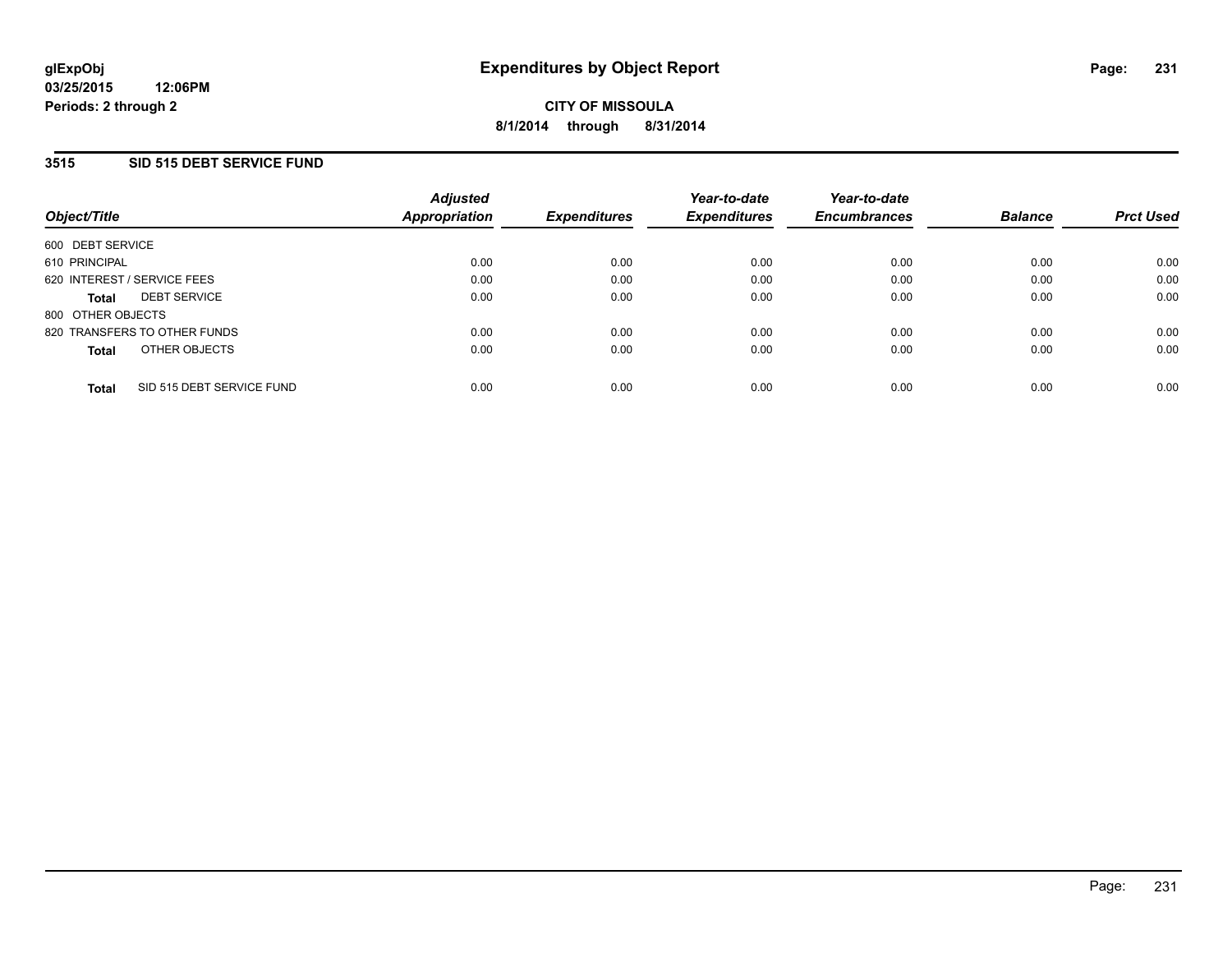#### **3517 SID 517 DEBT SERVICE FUND**

| Object/Title                        | <b>Adjusted</b><br>Appropriation | <b>Expenditures</b> | Year-to-date<br><b>Expenditures</b> | Year-to-date<br><b>Encumbrances</b> | <b>Balance</b> | <b>Prct Used</b> |
|-------------------------------------|----------------------------------|---------------------|-------------------------------------|-------------------------------------|----------------|------------------|
| 600 DEBT SERVICE                    |                                  |                     |                                     |                                     |                |                  |
| 610 PRINCIPAL                       | 0.00                             | 0.00                | 0.00                                | 0.00                                | 0.00           | 0.00             |
| 620 INTEREST / SERVICE FEES         | 0.00                             | 0.00                | 0.00                                | 0.00                                | 0.00           | 0.00             |
| <b>DEBT SERVICE</b><br><b>Total</b> | 0.00                             | 0.00                | 0.00                                | 0.00                                | 0.00           | 0.00             |
| NON-DEPARTMENTAL<br><b>Total</b>    | 0.00                             | 0.00                | 0.00                                | 0.00                                | 0.00           | 0.00             |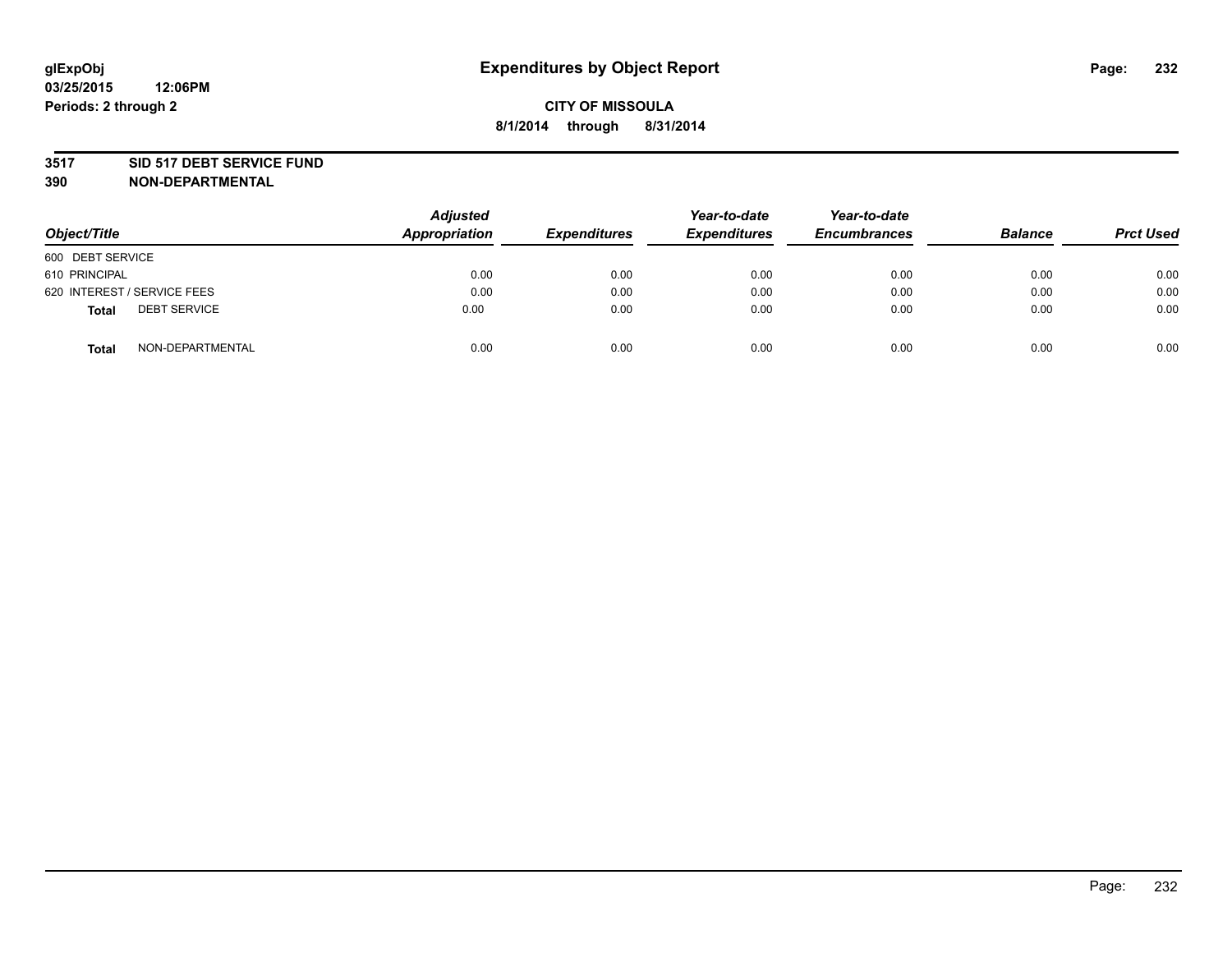### **3517 SID 517 DEBT SERVICE FUND**

| Object/Title                              | <b>Adjusted</b><br>Appropriation | <b>Expenditures</b> | Year-to-date<br><b>Expenditures</b> | Year-to-date<br><b>Encumbrances</b> | <b>Balance</b> | <b>Prct Used</b> |
|-------------------------------------------|----------------------------------|---------------------|-------------------------------------|-------------------------------------|----------------|------------------|
| 600 DEBT SERVICE                          |                                  |                     |                                     |                                     |                |                  |
| 610 PRINCIPAL                             | 0.00                             | 0.00                | 0.00                                | 0.00                                | 0.00           | 0.00             |
| 620 INTEREST / SERVICE FEES               | 0.00                             | 0.00                | 0.00                                | 0.00                                | 0.00           | 0.00             |
| <b>DEBT SERVICE</b><br><b>Total</b>       | 0.00                             | 0.00                | 0.00                                | 0.00                                | 0.00           | 0.00             |
| SID 517 DEBT SERVICE FUND<br><b>Total</b> | 0.00                             | 0.00                | 0.00                                | 0.00                                | 0.00           | 0.00             |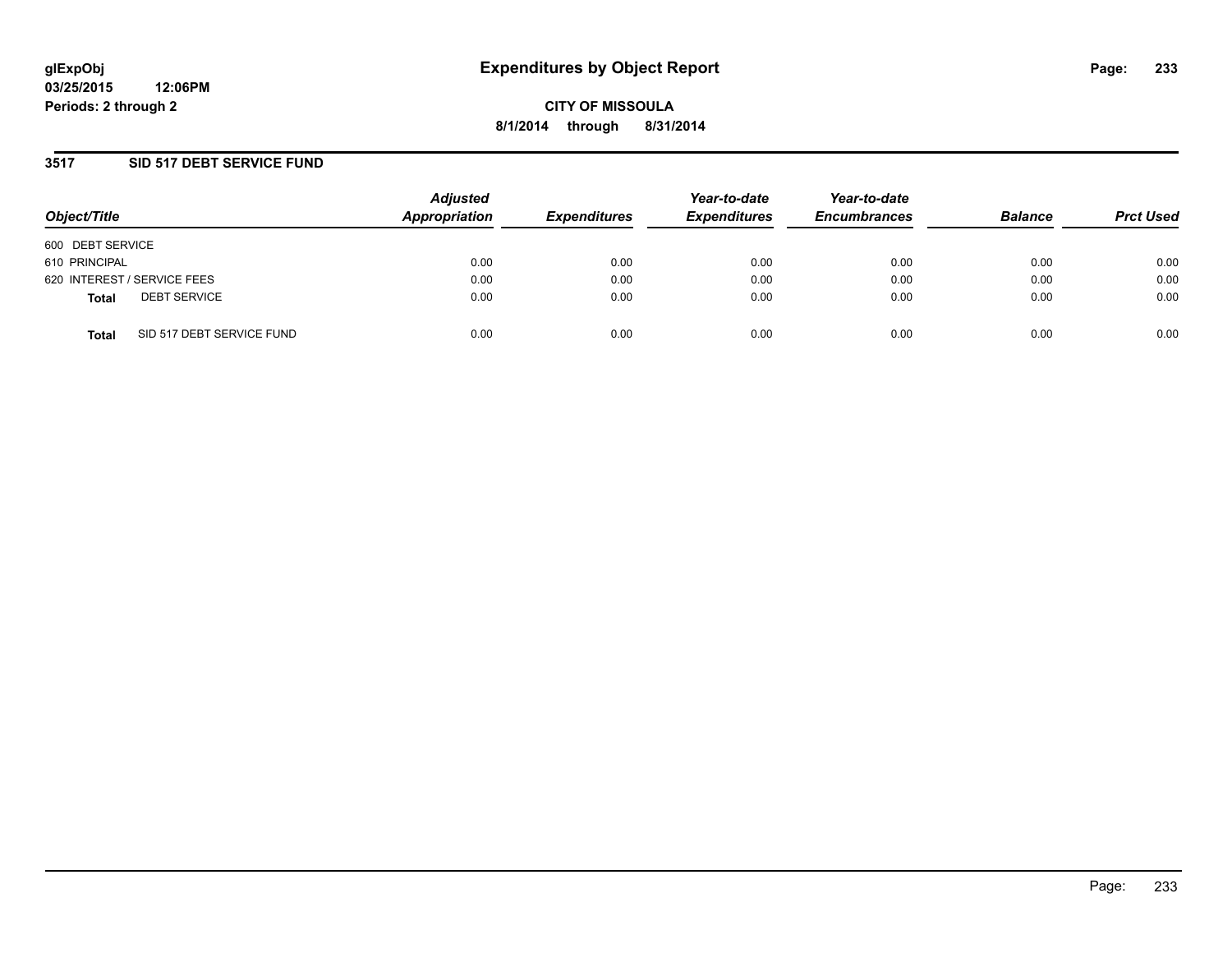#### **3518 SID 518 DEBT SERVICE FUND**

|                                     | <b>Adjusted</b>      |                     | Year-to-date        | Year-to-date        |                |                  |
|-------------------------------------|----------------------|---------------------|---------------------|---------------------|----------------|------------------|
| Object/Title                        | <b>Appropriation</b> | <b>Expenditures</b> | <b>Expenditures</b> | <b>Encumbrances</b> | <b>Balance</b> | <b>Prct Used</b> |
| 600 DEBT SERVICE                    |                      |                     |                     |                     |                |                  |
| 610 PRINCIPAL                       | 0.00                 | 0.00                | 0.00                | 0.00                | 0.00           | 0.00             |
| 620 INTEREST / SERVICE FEES         | 0.00                 | 0.00                | 0.00                | 0.00                | 0.00           | 0.00             |
| <b>DEBT SERVICE</b><br><b>Total</b> | 0.00                 | 0.00                | 0.00                | 0.00                | 0.00           | 0.00             |
| 800 OTHER OBJECTS                   |                      |                     |                     |                     |                |                  |
| 820 TRANSFERS TO OTHER FUNDS        | 0.00                 | 0.00                | 0.00                | 0.00                | 0.00           | 0.00             |
| OTHER OBJECTS<br><b>Total</b>       | 0.00                 | 0.00                | 0.00                | 0.00                | 0.00           | 0.00             |
| NON-DEPARTMENTAL<br>Total           | 0.00                 | 0.00                | 0.00                | 0.00                | 0.00           | 0.00             |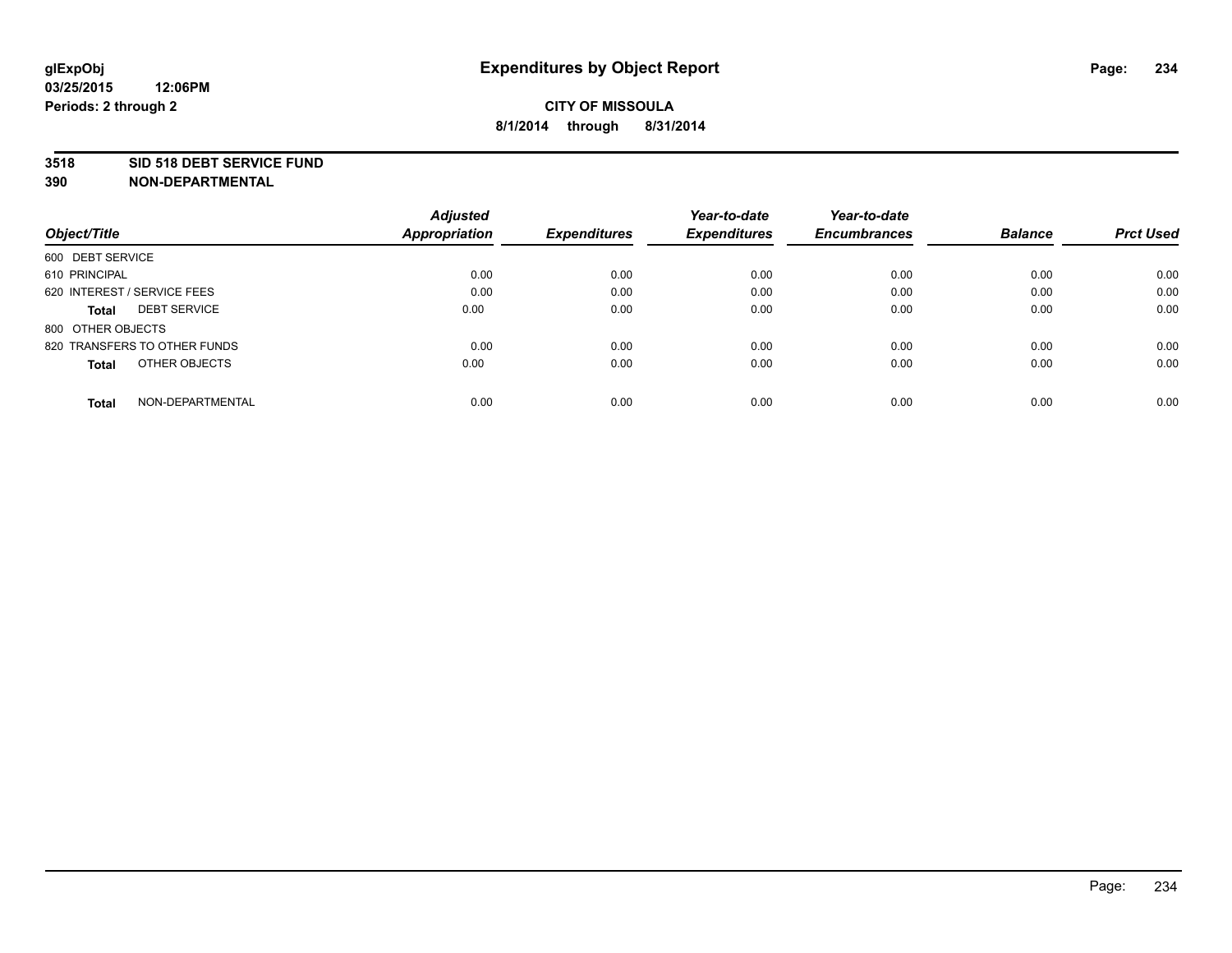### **3518 SID 518 DEBT SERVICE FUND**

| Object/Title                        |                           | <b>Adjusted</b><br>Appropriation | <b>Expenditures</b> | Year-to-date<br><b>Expenditures</b> | Year-to-date<br><b>Encumbrances</b> | <b>Balance</b> | <b>Prct Used</b> |
|-------------------------------------|---------------------------|----------------------------------|---------------------|-------------------------------------|-------------------------------------|----------------|------------------|
| 600 DEBT SERVICE                    |                           |                                  |                     |                                     |                                     |                |                  |
| 610 PRINCIPAL                       |                           | 0.00                             | 0.00                | 0.00                                | 0.00                                | 0.00           | 0.00             |
| 620 INTEREST / SERVICE FEES         |                           | 0.00                             | 0.00                | 0.00                                | 0.00                                | 0.00           | 0.00             |
| <b>DEBT SERVICE</b><br><b>Total</b> |                           | 0.00                             | 0.00                | 0.00                                | 0.00                                | 0.00           | 0.00             |
| 800 OTHER OBJECTS                   |                           |                                  |                     |                                     |                                     |                |                  |
| 820 TRANSFERS TO OTHER FUNDS        |                           | 0.00                             | 0.00                | 0.00                                | 0.00                                | 0.00           | 0.00             |
| <b>Total</b>                        | OTHER OBJECTS             | 0.00                             | 0.00                | 0.00                                | 0.00                                | 0.00           | 0.00             |
| <b>Total</b>                        | SID 518 DEBT SERVICE FUND | 0.00                             | 0.00                | 0.00                                | 0.00                                | 0.00           | 0.00             |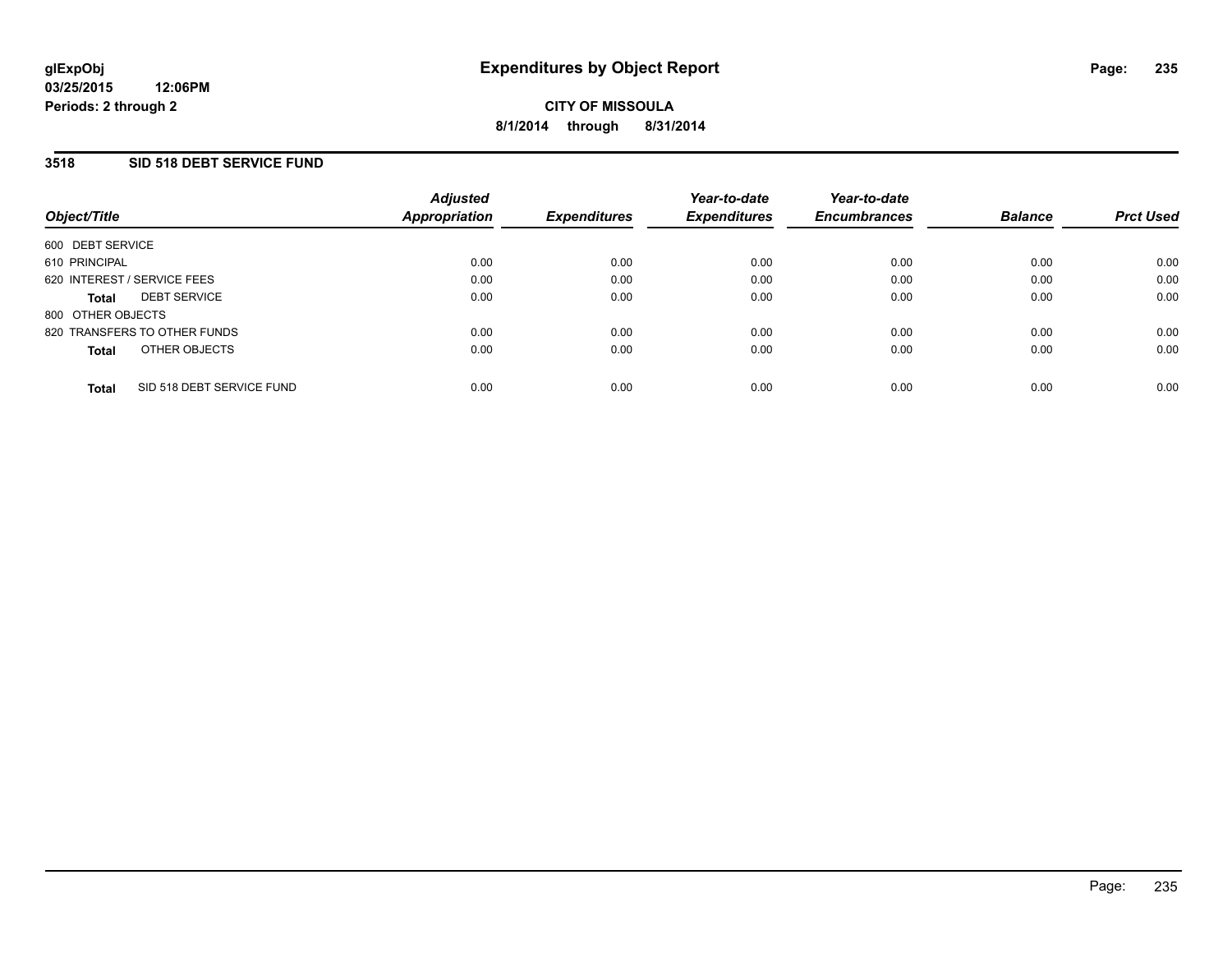#### **3519 SID 519 DEBT SERVICE FUND**

|                                     | <b>Adjusted</b> |                     | Year-to-date        | Year-to-date        |                |                  |
|-------------------------------------|-----------------|---------------------|---------------------|---------------------|----------------|------------------|
| Object/Title                        | Appropriation   | <b>Expenditures</b> | <b>Expenditures</b> | <b>Encumbrances</b> | <b>Balance</b> | <b>Prct Used</b> |
| 600 DEBT SERVICE                    |                 |                     |                     |                     |                |                  |
| 610 PRINCIPAL                       | 0.00            | 0.00                | 0.00                | 0.00                | 0.00           | 0.00             |
| 620 INTEREST / SERVICE FEES         | 0.00            | 0.00                | 0.00                | 0.00                | 0.00           | 0.00             |
| <b>DEBT SERVICE</b><br><b>Total</b> | 0.00            | 0.00                | 0.00                | 0.00                | 0.00           | 0.00             |
| 800 OTHER OBJECTS                   |                 |                     |                     |                     |                |                  |
| 820 TRANSFERS TO OTHER FUNDS        | 0.00            | 0.00                | 0.00                | 0.00                | 0.00           | 0.00             |
| OTHER OBJECTS<br><b>Total</b>       | 0.00            | 0.00                | 0.00                | 0.00                | 0.00           | 0.00             |
| NON-DEPARTMENTAL<br>Total           | 0.00            | 0.00                | 0.00                | 0.00                | 0.00           | 0.00             |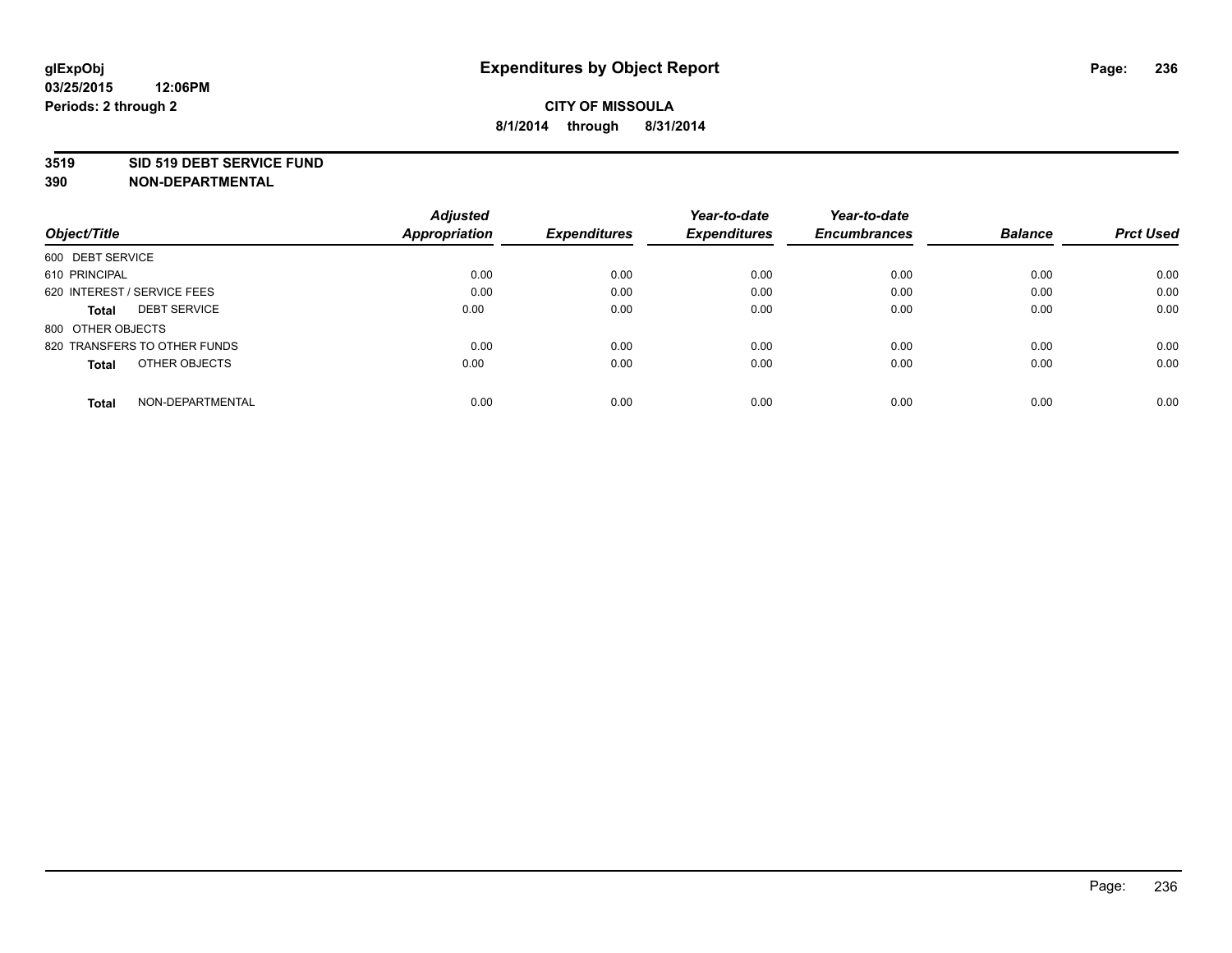### **3519 SID 519 DEBT SERVICE FUND**

| Object/Title                              | <b>Adjusted</b><br>Appropriation | <b>Expenditures</b> | Year-to-date<br><b>Expenditures</b> | Year-to-date<br><b>Encumbrances</b> | <b>Balance</b> | <b>Prct Used</b> |
|-------------------------------------------|----------------------------------|---------------------|-------------------------------------|-------------------------------------|----------------|------------------|
| 600 DEBT SERVICE                          |                                  |                     |                                     |                                     |                |                  |
| 610 PRINCIPAL                             | 0.00                             | 0.00                | 0.00                                | 0.00                                | 0.00           | 0.00             |
| 620 INTEREST / SERVICE FEES               | 0.00                             | 0.00                | 0.00                                | 0.00                                | 0.00           | 0.00             |
| <b>DEBT SERVICE</b><br><b>Total</b>       | 0.00                             | 0.00                | 0.00                                | 0.00                                | 0.00           | 0.00             |
| 800 OTHER OBJECTS                         |                                  |                     |                                     |                                     |                |                  |
| 820 TRANSFERS TO OTHER FUNDS              | 0.00                             | 0.00                | 0.00                                | 0.00                                | 0.00           | 0.00             |
| OTHER OBJECTS<br><b>Total</b>             | 0.00                             | 0.00                | 0.00                                | 0.00                                | 0.00           | 0.00             |
| SID 519 DEBT SERVICE FUND<br><b>Total</b> | 0.00                             | 0.00                | 0.00                                | 0.00                                | 0.00           | 0.00             |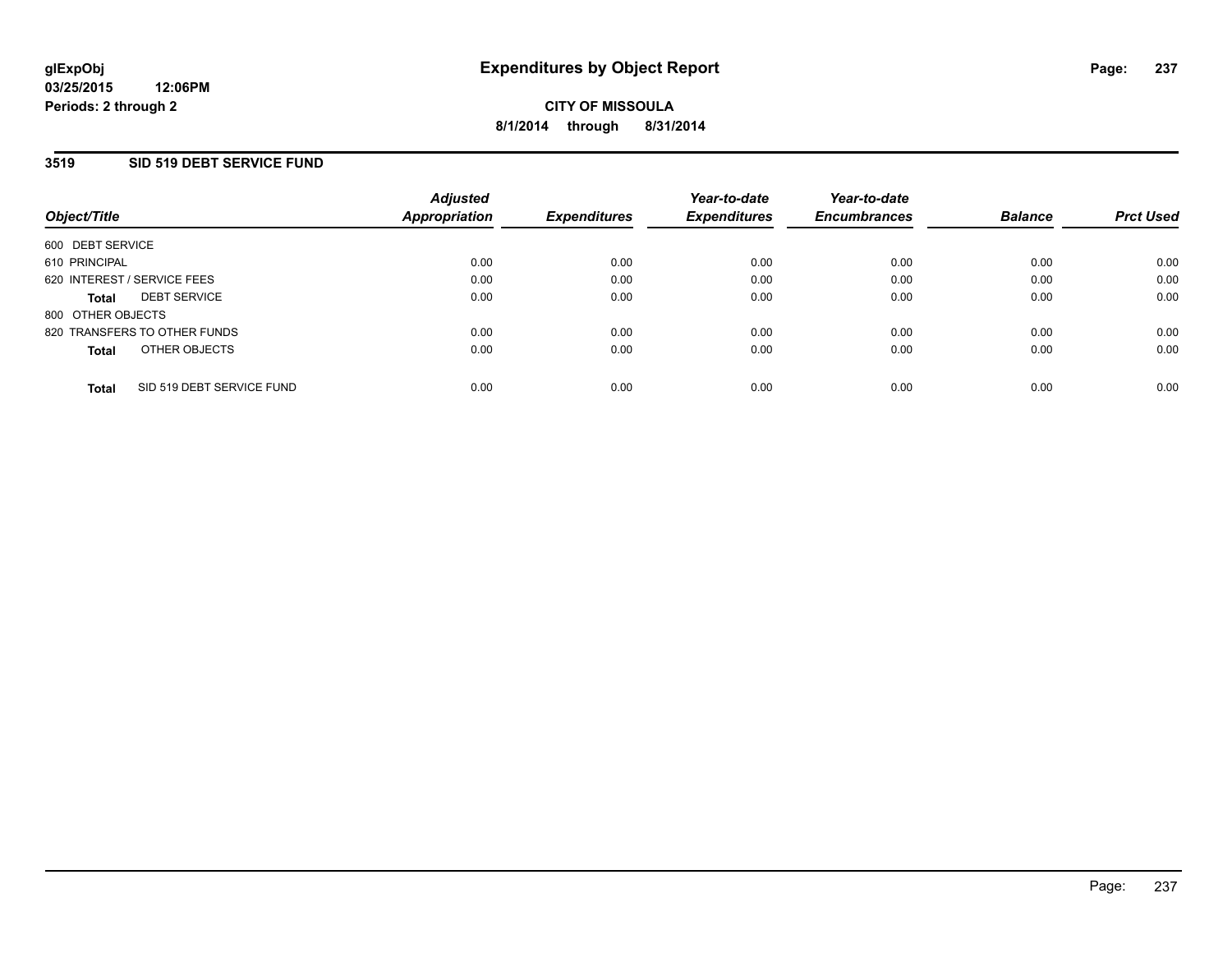#### **3520 SID 520 DEBT SERVICE FUND**

| <b>Adjusted</b> |                      | Year-to-date        | Year-to-date        |                     | <b>Prct Used</b> |
|-----------------|----------------------|---------------------|---------------------|---------------------|------------------|
|                 |                      |                     |                     |                     |                  |
|                 |                      |                     |                     |                     |                  |
| 0.00            | 0.00                 | 0.00                | 0.00                | 0.00                | 0.00             |
| 0.00            | 0.00                 | 0.00                | 0.00                | 0.00                | 0.00             |
|                 |                      |                     |                     |                     |                  |
| 133.000.00      | 0.00                 | 0.00                | 0.00                | 133.000.00          | 0.00             |
| 27,280.00       | 0.00                 | 0.00                | 0.00                | 27.280.00           | 0.00             |
| 160.280.00      | 0.00                 | 0.00                | 0.00                | 160.280.00          | 0.00             |
| 160,280.00      | 0.00                 | 0.00                | 0.00                | 160.280.00          | 0.00             |
|                 | <b>Appropriation</b> | <b>Expenditures</b> | <b>Expenditures</b> | <b>Encumbrances</b> | <b>Balance</b>   |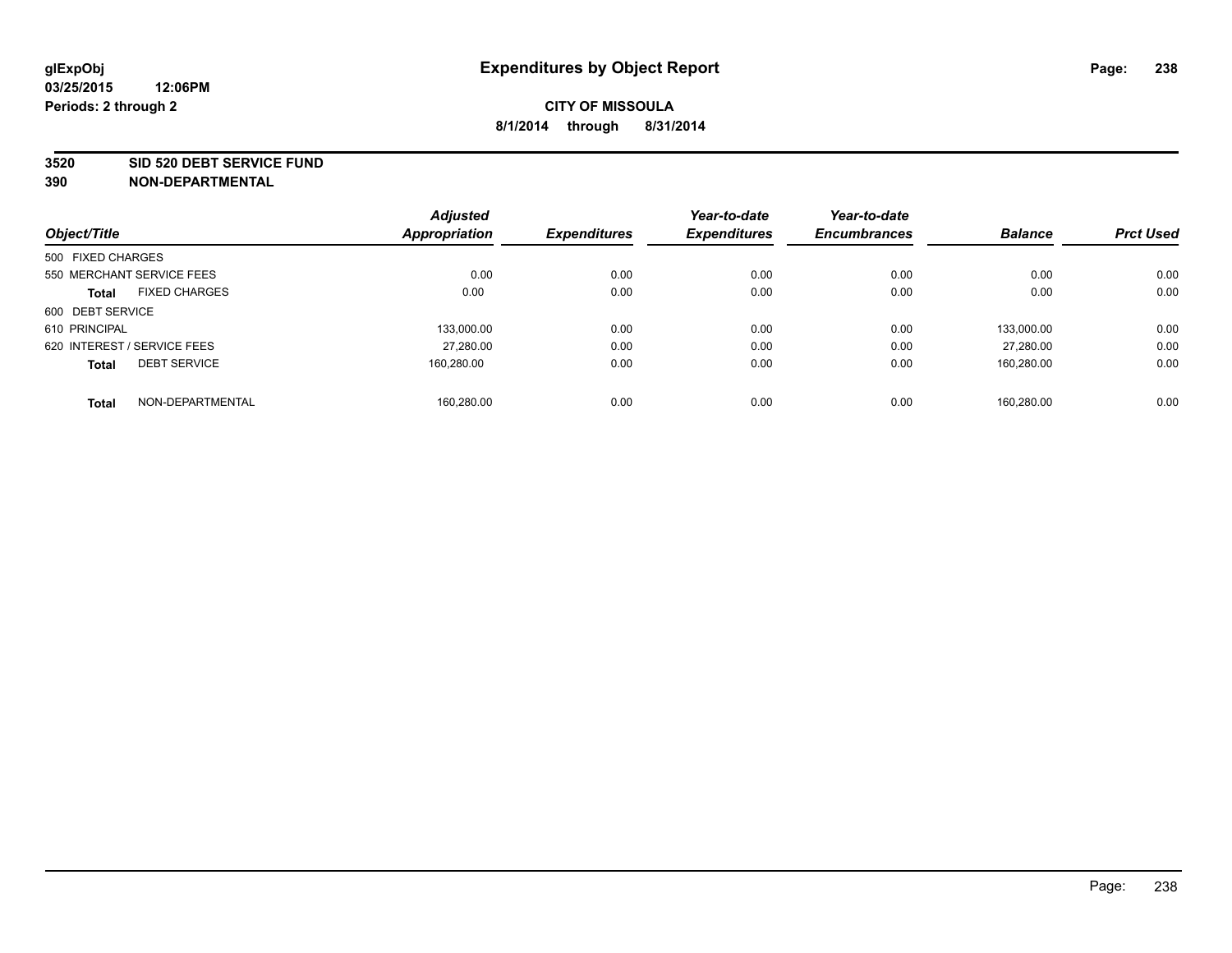### **3520 SID 520 DEBT SERVICE FUND**

| Object/Title                              | <b>Adjusted</b><br>Appropriation | <b>Expenditures</b> | Year-to-date<br><b>Expenditures</b> | Year-to-date<br><b>Encumbrances</b> | <b>Balance</b> | <b>Prct Used</b> |
|-------------------------------------------|----------------------------------|---------------------|-------------------------------------|-------------------------------------|----------------|------------------|
| 500 FIXED CHARGES                         |                                  |                     |                                     |                                     |                |                  |
| 550 MERCHANT SERVICE FEES                 | 0.00                             | 0.00                | 0.00                                | 0.00                                | 0.00           | 0.00             |
| <b>FIXED CHARGES</b><br><b>Total</b>      | 0.00                             | 0.00                | 0.00                                | 0.00                                | 0.00           | 0.00             |
| 600 DEBT SERVICE                          |                                  |                     |                                     |                                     |                |                  |
| 610 PRINCIPAL                             | 133.000.00                       | 0.00                | 0.00                                | 0.00                                | 133,000.00     | 0.00             |
| 620 INTEREST / SERVICE FEES               | 27,280.00                        | 0.00                | 0.00                                | 0.00                                | 27.280.00      | 0.00             |
| <b>DEBT SERVICE</b><br><b>Total</b>       | 160,280.00                       | 0.00                | 0.00                                | 0.00                                | 160.280.00     | 0.00             |
| SID 520 DEBT SERVICE FUND<br><b>Total</b> | 160.280.00                       | 0.00                | 0.00                                | 0.00                                | 160.280.00     | 0.00             |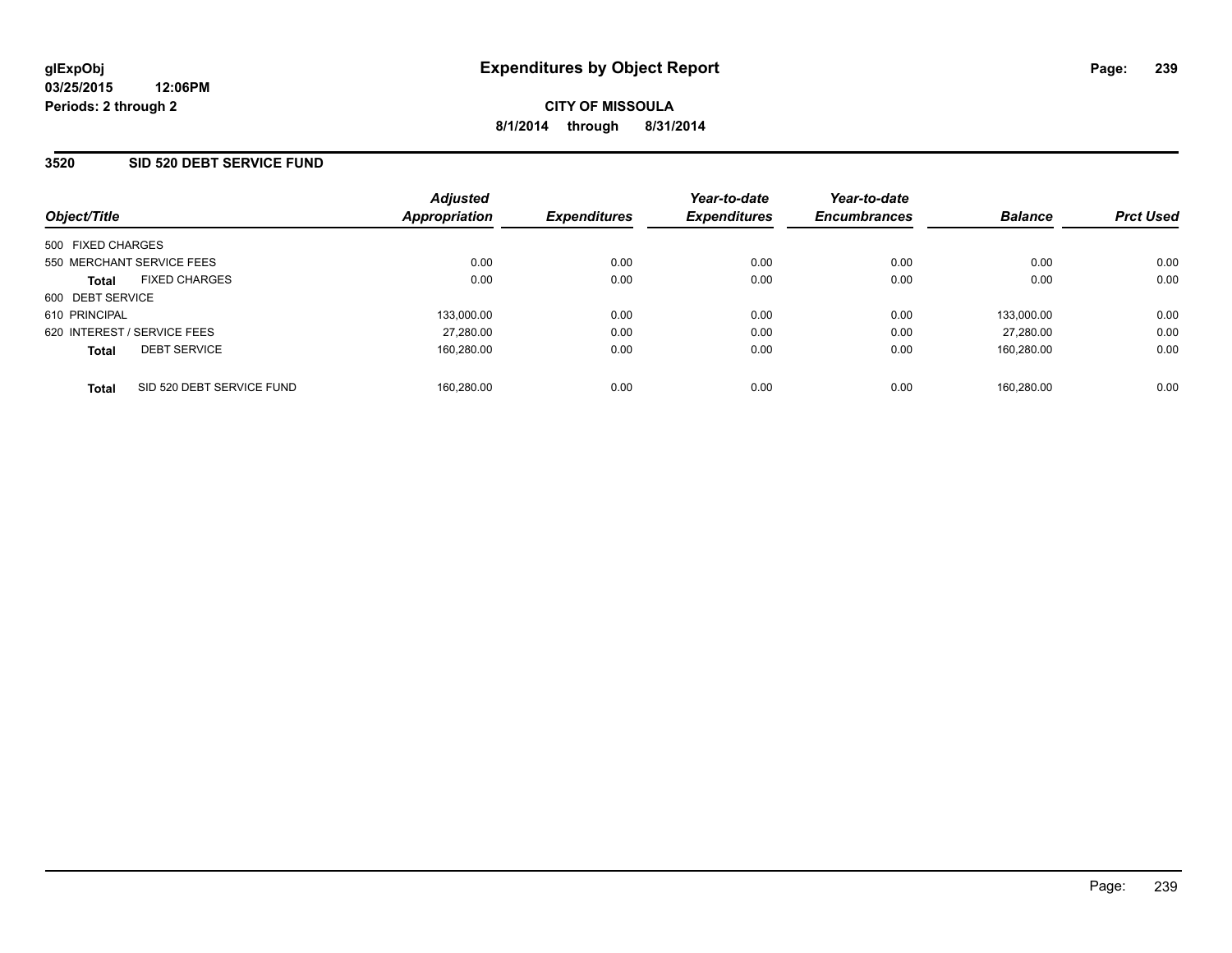#### **3521 SID 521 DEBT SERVICE FUND**

| Object/Title                        | <b>Adjusted</b><br>Appropriation | <b>Expenditures</b> | Year-to-date<br><b>Expenditures</b> | Year-to-date<br><b>Encumbrances</b> | <b>Balance</b> | <b>Prct Used</b> |
|-------------------------------------|----------------------------------|---------------------|-------------------------------------|-------------------------------------|----------------|------------------|
| 600 DEBT SERVICE                    |                                  |                     |                                     |                                     |                |                  |
| 610 PRINCIPAL                       | 338.00                           | 0.00                | 0.00                                | 0.00                                | 338.00         | 0.00             |
| 620 INTEREST / SERVICE FEES         | 382.00                           | 0.00                | 0.00                                | 0.00                                | 382.00         | 0.00             |
| <b>DEBT SERVICE</b><br><b>Total</b> | 720.00                           | 0.00                | 0.00                                | 0.00                                | 720.00         | 0.00             |
| NON-DEPARTMENTAL<br><b>Total</b>    | 720.00                           | 0.00                | 0.00                                | 0.00                                | 720.00         | 0.00             |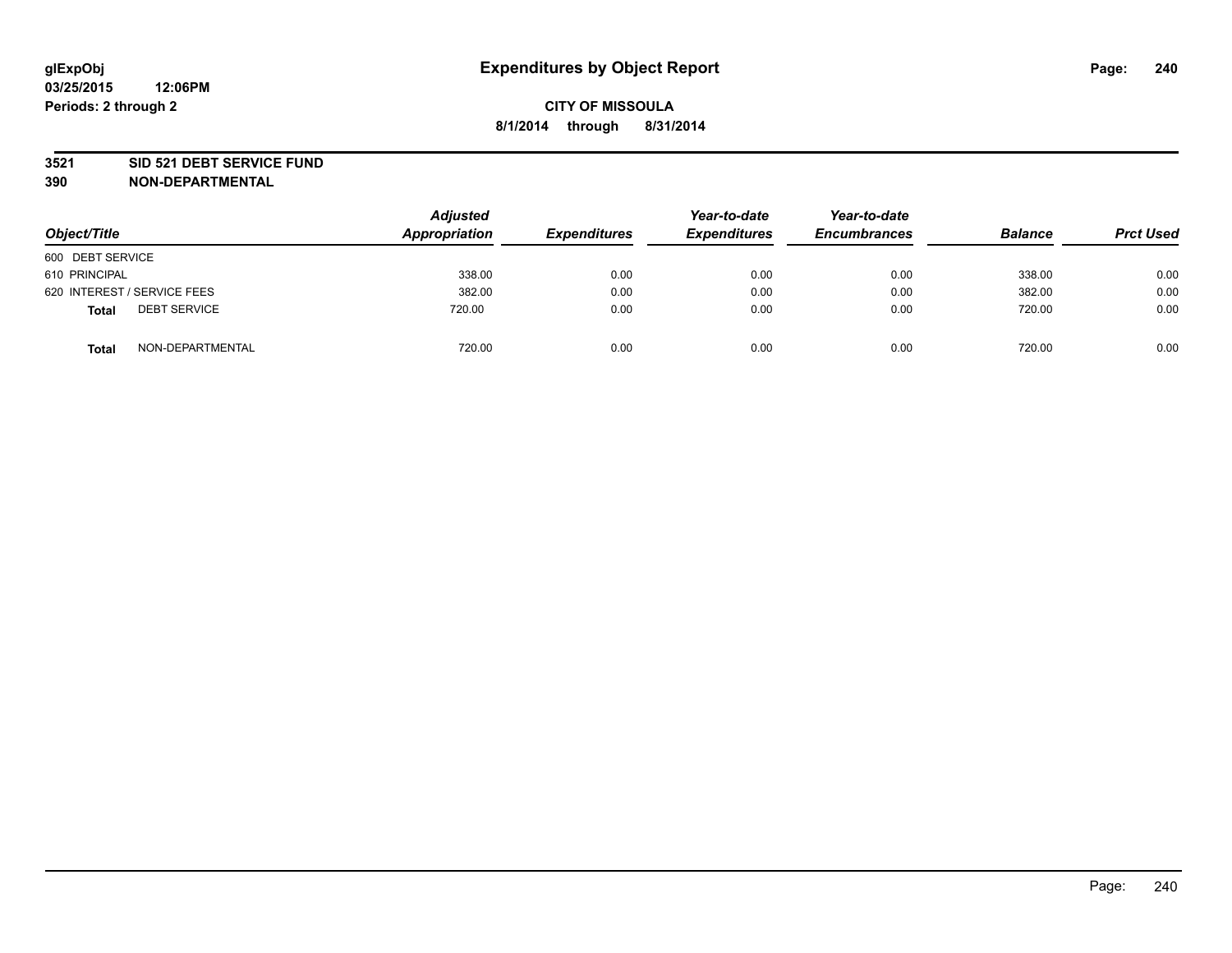### **3521 SID 521 DEBT SERVICE FUND**

| Object/Title     |                             | <b>Adjusted</b><br>Appropriation | <b>Expenditures</b> | Year-to-date<br><b>Expenditures</b> | Year-to-date<br><b>Encumbrances</b> | <b>Balance</b> | <b>Prct Used</b> |
|------------------|-----------------------------|----------------------------------|---------------------|-------------------------------------|-------------------------------------|----------------|------------------|
|                  |                             |                                  |                     |                                     |                                     |                |                  |
| 600 DEBT SERVICE |                             |                                  |                     |                                     |                                     |                |                  |
| 610 PRINCIPAL    |                             | 338.00                           | 0.00                | 0.00                                | 0.00                                | 338.00         | 0.00             |
|                  | 620 INTEREST / SERVICE FEES | 382.00                           | 0.00                | 0.00                                | 0.00                                | 382.00         | 0.00             |
| <b>Total</b>     | <b>DEBT SERVICE</b>         | 720.00                           | 0.00                | 0.00                                | 0.00                                | 720.00         | 0.00             |
| <b>Total</b>     | SID 521 DEBT SERVICE FUND   | 720.00                           | 0.00                | 0.00                                | 0.00                                | 720.00         | 0.00             |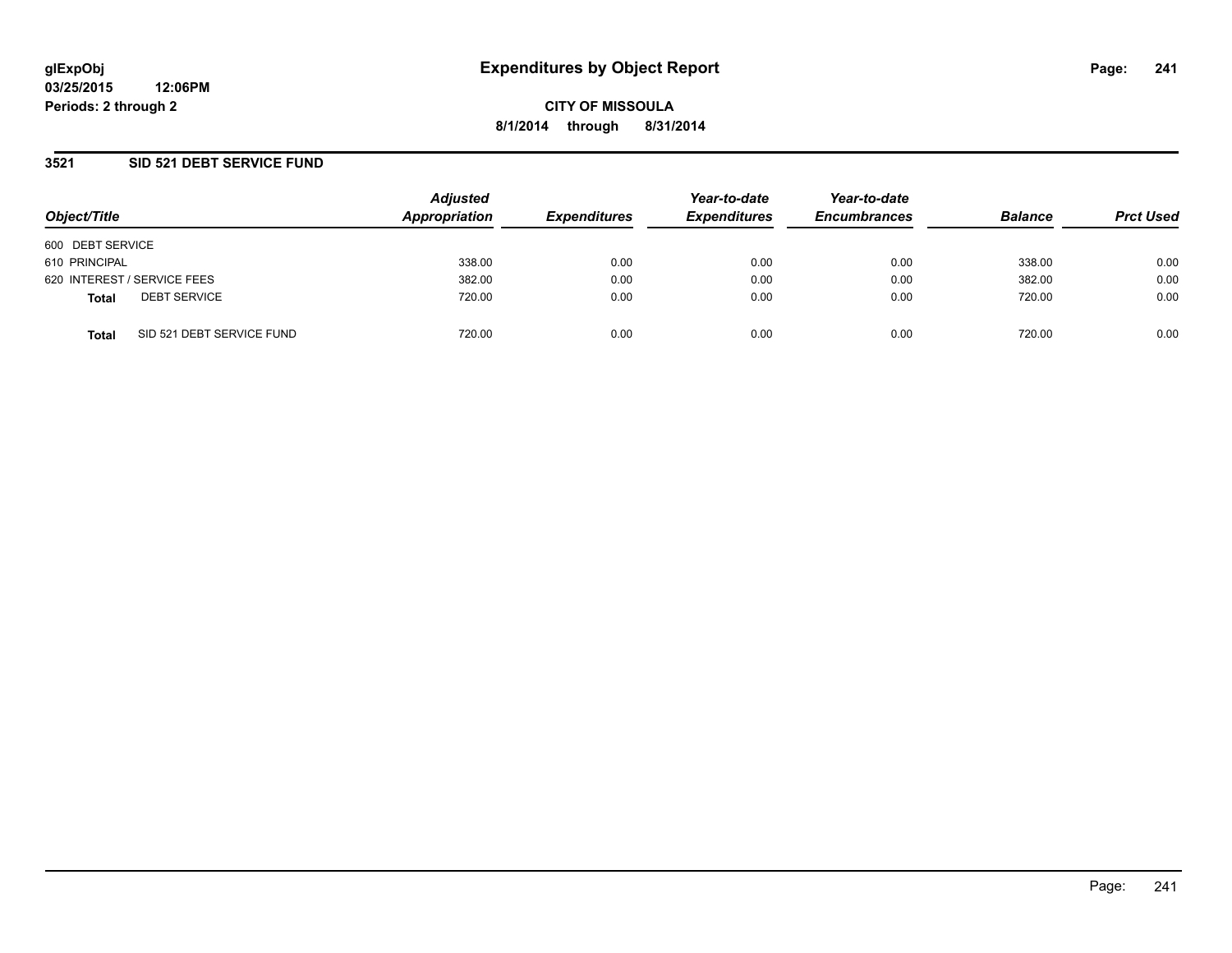#### **3522 SID 522 DEBT SERVICE FUND**

| Object/Title                        | <b>Adjusted</b><br>Appropriation | <b>Expenditures</b> | Year-to-date<br><b>Expenditures</b> | Year-to-date<br><b>Encumbrances</b> | <b>Balance</b> | <b>Prct Used</b> |
|-------------------------------------|----------------------------------|---------------------|-------------------------------------|-------------------------------------|----------------|------------------|
| 600 DEBT SERVICE                    |                                  |                     |                                     |                                     |                |                  |
| 610 PRINCIPAL                       | 488.00                           | 0.00                | 0.00                                | 0.00                                | 488.00         | 0.00             |
| 620 INTEREST / SERVICE FEES         | 47.00                            | 0.00                | 0.00                                | 0.00                                | 47.00          | 0.00             |
| <b>DEBT SERVICE</b><br><b>Total</b> | 535.00                           | 0.00                | 0.00                                | 0.00                                | 535.00         | 0.00             |
| NON-DEPARTMENTAL<br><b>Total</b>    | 535.00                           | 0.00                | 0.00                                | 0.00                                | 535.00         | 0.00             |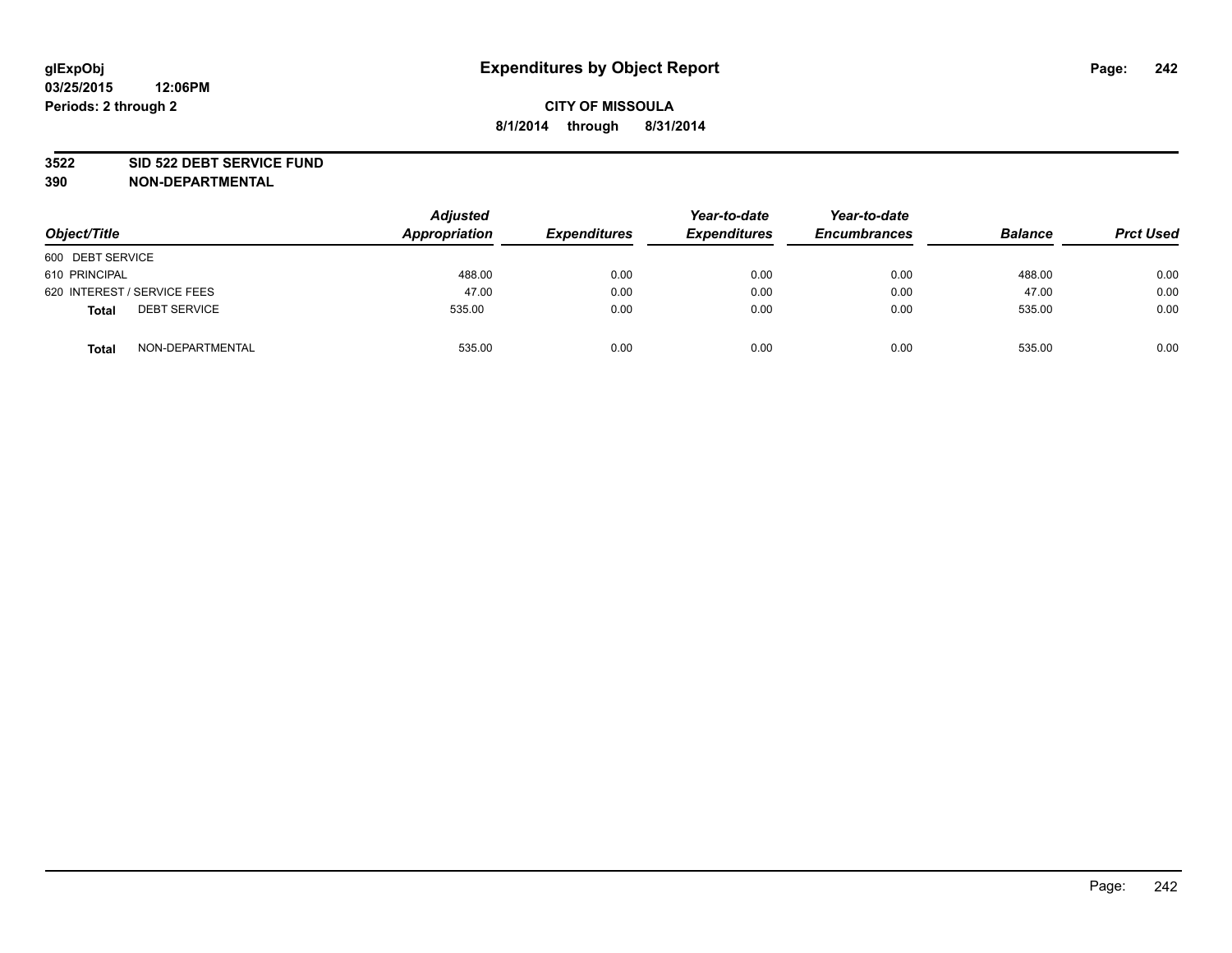**03/25/2015 12:06PM Periods: 2 through 2**

**CITY OF MISSOULA 8/1/2014 through 8/31/2014**

### **3522 SID 522 DEBT SERVICE FUND**

| Object/Title                              | <b>Adjusted</b><br>Appropriation | <b>Expenditures</b> | Year-to-date<br><b>Expenditures</b> | Year-to-date<br><b>Encumbrances</b> | <b>Balance</b> | <b>Prct Used</b> |
|-------------------------------------------|----------------------------------|---------------------|-------------------------------------|-------------------------------------|----------------|------------------|
| 600 DEBT SERVICE                          |                                  |                     |                                     |                                     |                |                  |
| 610 PRINCIPAL                             | 488.00                           | 0.00                | 0.00                                | 0.00                                | 488.00         | 0.00             |
| 620 INTEREST / SERVICE FEES               | 47.00                            | 0.00                | 0.00                                | 0.00                                | 47.00          | 0.00             |
| <b>DEBT SERVICE</b><br><b>Total</b>       | 535.00                           | 0.00                | 0.00                                | 0.00                                | 535.00         | 0.00             |
| SID 522 DEBT SERVICE FUND<br><b>Total</b> | 535.00                           | 0.00                | 0.00                                | 0.00                                | 535.00         | 0.00             |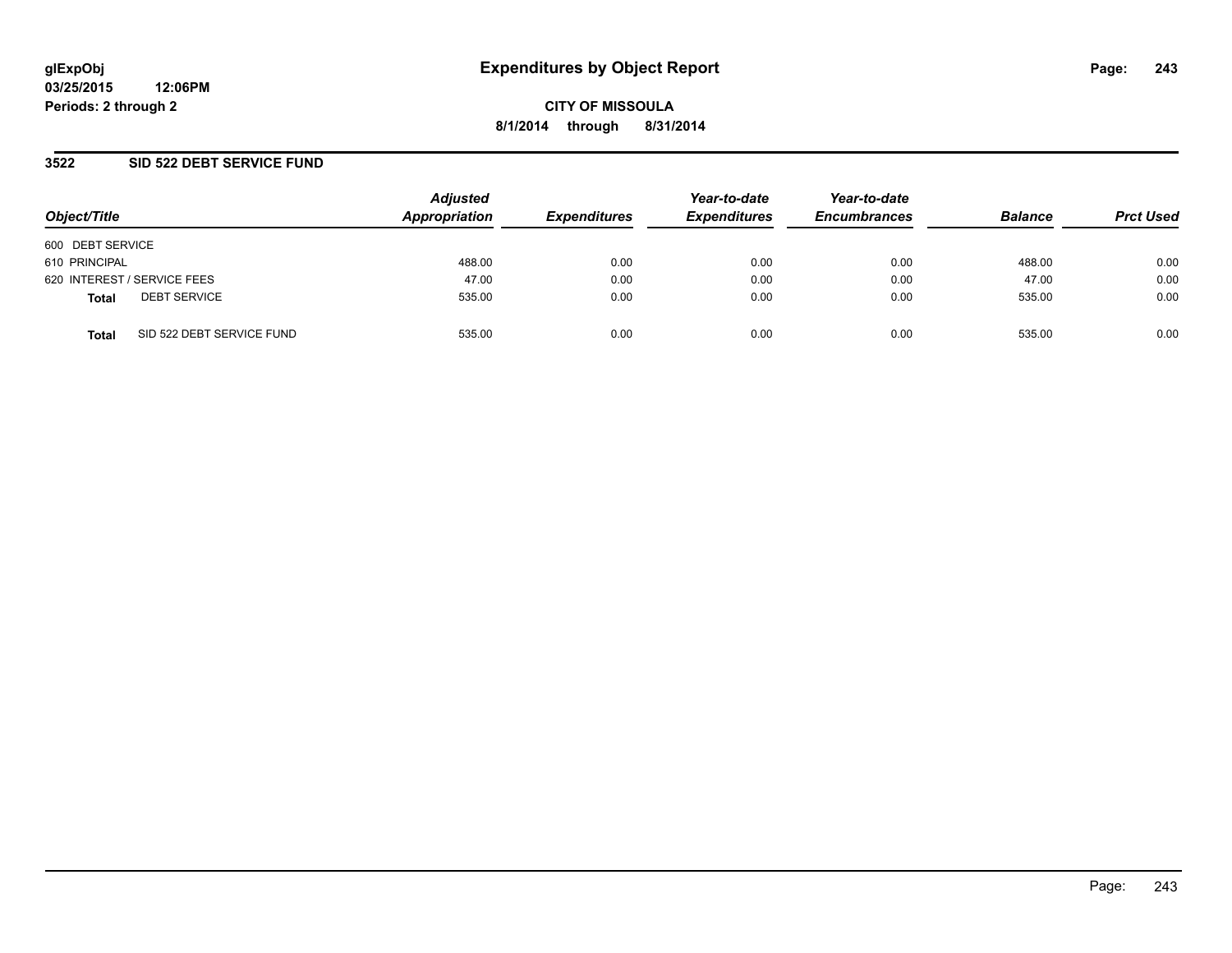#### **3524 SID 524 DEBT SERVICE FUND**

|                                      | <b>Adjusted</b>      |                     | Year-to-date        | Year-to-date        |                |                  |
|--------------------------------------|----------------------|---------------------|---------------------|---------------------|----------------|------------------|
| Object/Title                         | <b>Appropriation</b> | <b>Expenditures</b> | <b>Expenditures</b> | <b>Encumbrances</b> | <b>Balance</b> | <b>Prct Used</b> |
| 500 FIXED CHARGES                    |                      |                     |                     |                     |                |                  |
| 550 MERCHANT SERVICE FEES            | 0.00                 | 0.00                | 0.00                | 0.00                | 0.00           | 0.00             |
| <b>FIXED CHARGES</b><br><b>Total</b> | 0.00                 | 0.00                | 0.00                | 0.00                | 0.00           | 0.00             |
| 600 DEBT SERVICE                     |                      |                     |                     |                     |                |                  |
| 610 PRINCIPAL                        | 217.000.00           | 0.00                | 0.00                | 0.00                | 217.000.00     | 0.00             |
| 620 INTEREST / SERVICE FEES          | 89,400.00            | 0.00                | 0.00                | 0.00                | 89.400.00      | 0.00             |
| <b>DEBT SERVICE</b><br><b>Total</b>  | 306.400.00           | 0.00                | 0.00                | 0.00                | 306,400.00     | 0.00             |
| NON-DEPARTMENTAL<br><b>Total</b>     | 306.400.00           | 0.00                | 0.00                | 0.00                | 306.400.00     | 0.00             |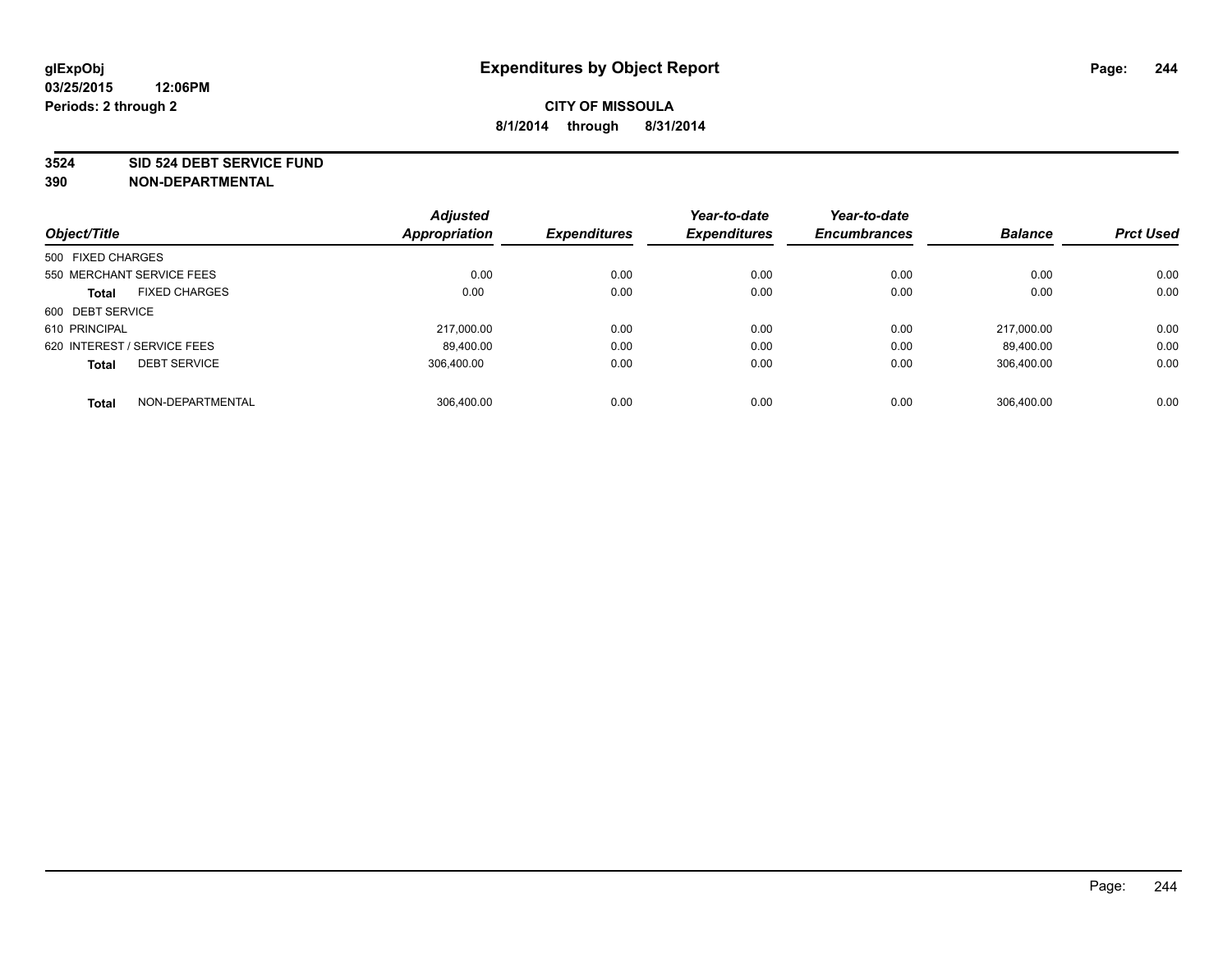### **3524 SID 524 DEBT SERVICE FUND**

| Object/Title                              | <b>Adjusted</b><br>Appropriation | <b>Expenditures</b> | Year-to-date<br><b>Expenditures</b> | Year-to-date<br><b>Encumbrances</b> | <b>Balance</b> | <b>Prct Used</b> |
|-------------------------------------------|----------------------------------|---------------------|-------------------------------------|-------------------------------------|----------------|------------------|
| 500 FIXED CHARGES                         |                                  |                     |                                     |                                     |                |                  |
| 550 MERCHANT SERVICE FEES                 | 0.00                             | 0.00                | 0.00                                | 0.00                                | 0.00           | 0.00             |
| <b>FIXED CHARGES</b><br><b>Total</b>      | 0.00                             | 0.00                | 0.00                                | 0.00                                | 0.00           | 0.00             |
| 600 DEBT SERVICE                          |                                  |                     |                                     |                                     |                |                  |
| 610 PRINCIPAL                             | 217.000.00                       | 0.00                | 0.00                                | 0.00                                | 217.000.00     | 0.00             |
| 620 INTEREST / SERVICE FEES               | 89.400.00                        | 0.00                | 0.00                                | 0.00                                | 89.400.00      | 0.00             |
| <b>DEBT SERVICE</b><br><b>Total</b>       | 306.400.00                       | 0.00                | 0.00                                | 0.00                                | 306.400.00     | 0.00             |
| SID 524 DEBT SERVICE FUND<br><b>Total</b> | 306.400.00                       | 0.00                | 0.00                                | 0.00                                | 306.400.00     | 0.00             |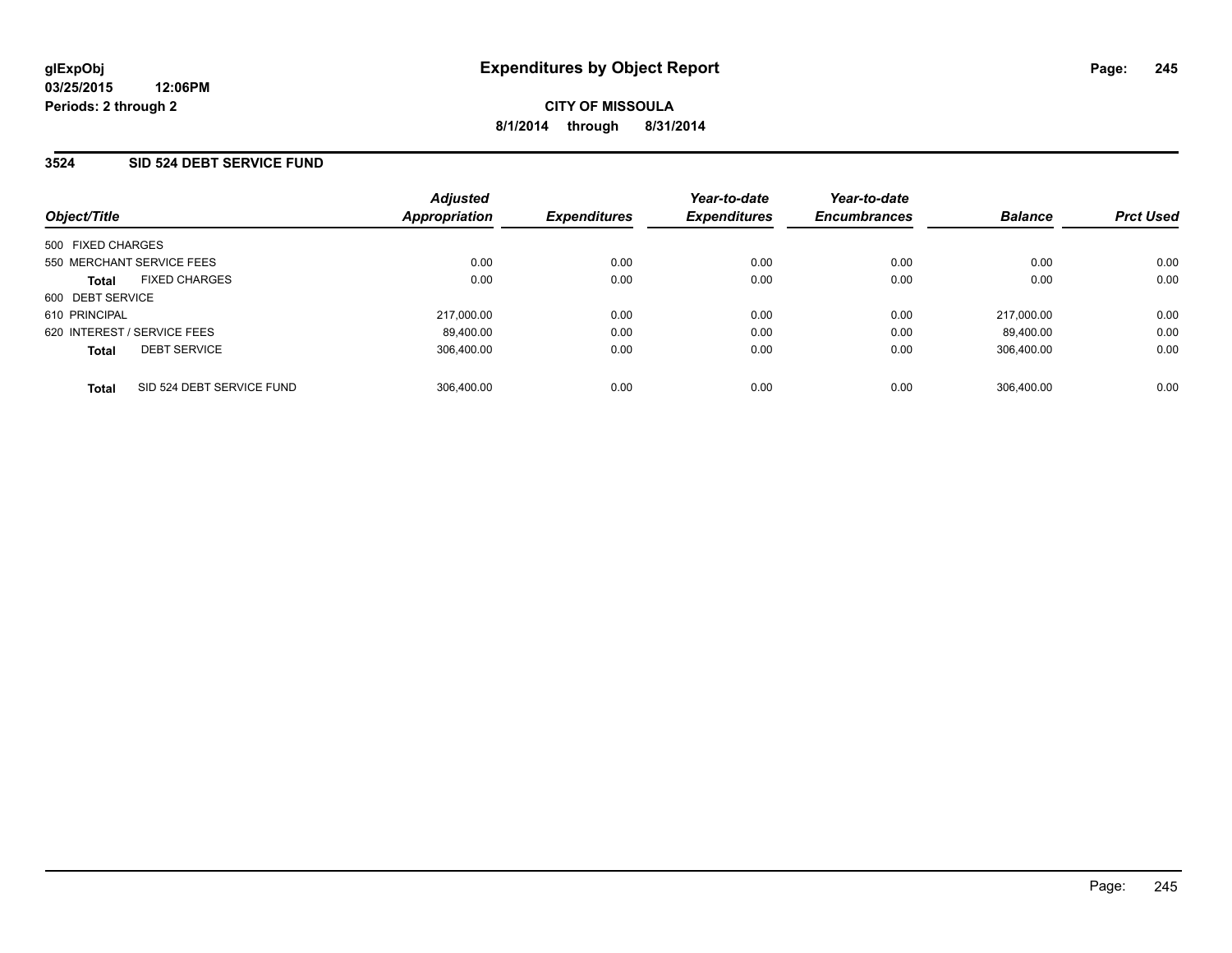#### **3525 SID 525 DEBT SERVICE FUND**

| Object/Title                        | <b>Adjusted</b><br>Appropriation | <b>Expenditures</b> | Year-to-date<br><b>Expenditures</b> | Year-to-date<br><b>Encumbrances</b> | <b>Balance</b> | <b>Prct Used</b> |
|-------------------------------------|----------------------------------|---------------------|-------------------------------------|-------------------------------------|----------------|------------------|
| 600 DEBT SERVICE                    |                                  |                     |                                     |                                     |                |                  |
| 610 PRINCIPAL                       | 25,000.00                        | 0.00                | 0.00                                | 0.00                                | 25,000.00      | 0.00             |
| 620 INTEREST / SERVICE FEES         | 6.500.00                         | 0.00                | 0.00                                | 0.00                                | 6.500.00       | 0.00             |
| <b>DEBT SERVICE</b><br><b>Total</b> | 31,500.00                        | 0.00                | 0.00                                | 0.00                                | 31,500.00      | 0.00             |
| NON-DEPARTMENTAL<br><b>Total</b>    | 31,500.00                        | 0.00                | 0.00                                | 0.00                                | 31,500.00      | 0.00             |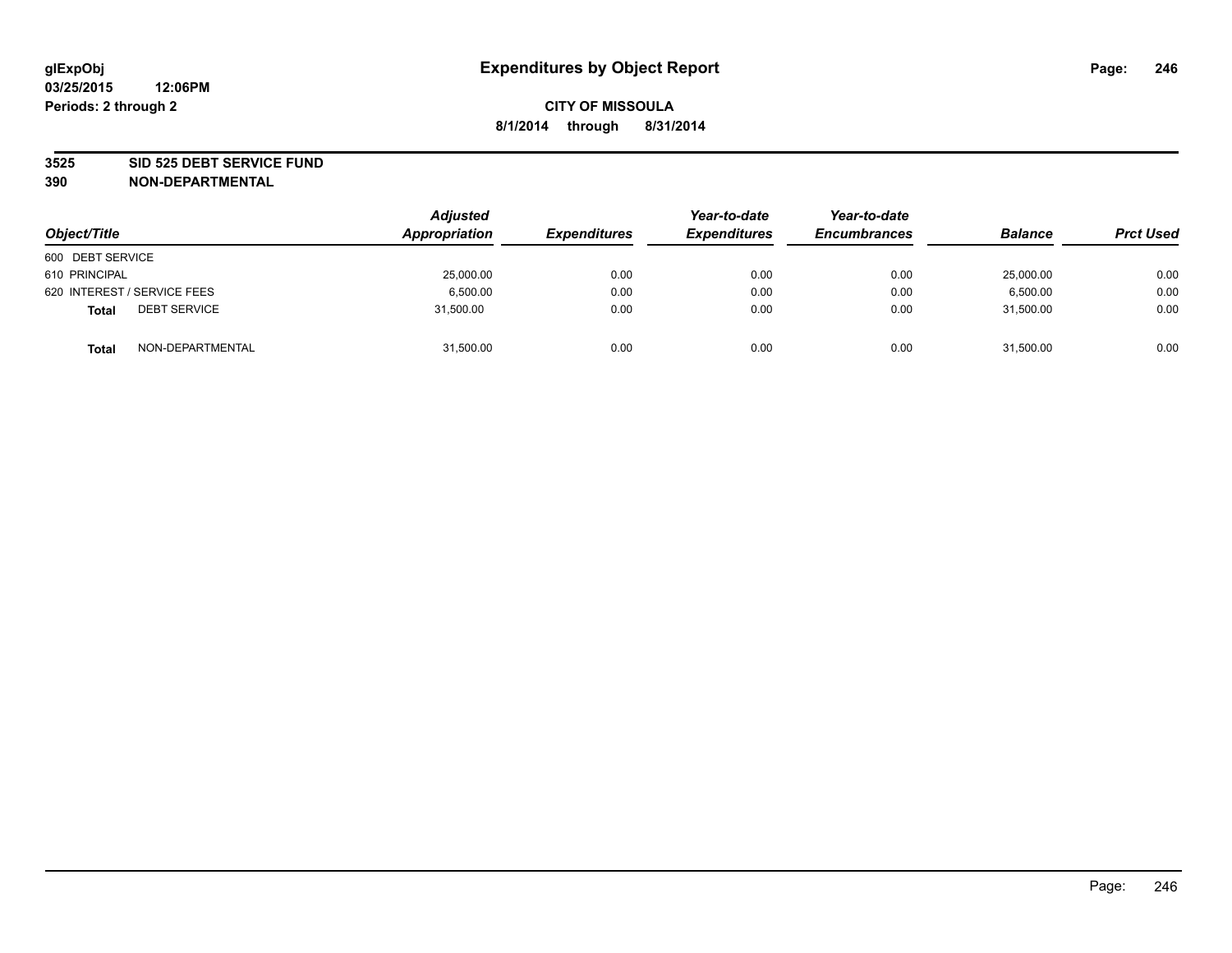### **3525 SID 525 DEBT SERVICE FUND**

| Object/Title                              | <b>Adjusted</b><br>Appropriation | <b>Expenditures</b> | Year-to-date<br><b>Expenditures</b> | Year-to-date<br><b>Encumbrances</b> | <b>Balance</b> | <b>Prct Used</b> |
|-------------------------------------------|----------------------------------|---------------------|-------------------------------------|-------------------------------------|----------------|------------------|
| 600 DEBT SERVICE                          |                                  |                     |                                     |                                     |                |                  |
| 610 PRINCIPAL                             | 25,000.00                        | 0.00                | 0.00                                | 0.00                                | 25,000.00      | 0.00             |
| 620 INTEREST / SERVICE FEES               | 6,500.00                         | 0.00                | 0.00                                | 0.00                                | 6,500.00       | 0.00             |
| <b>DEBT SERVICE</b><br><b>Total</b>       | 31,500.00                        | 0.00                | 0.00                                | 0.00                                | 31,500.00      | 0.00             |
| SID 525 DEBT SERVICE FUND<br><b>Total</b> | 31,500.00                        | 0.00                | 0.00                                | 0.00                                | 31,500.00      | 0.00             |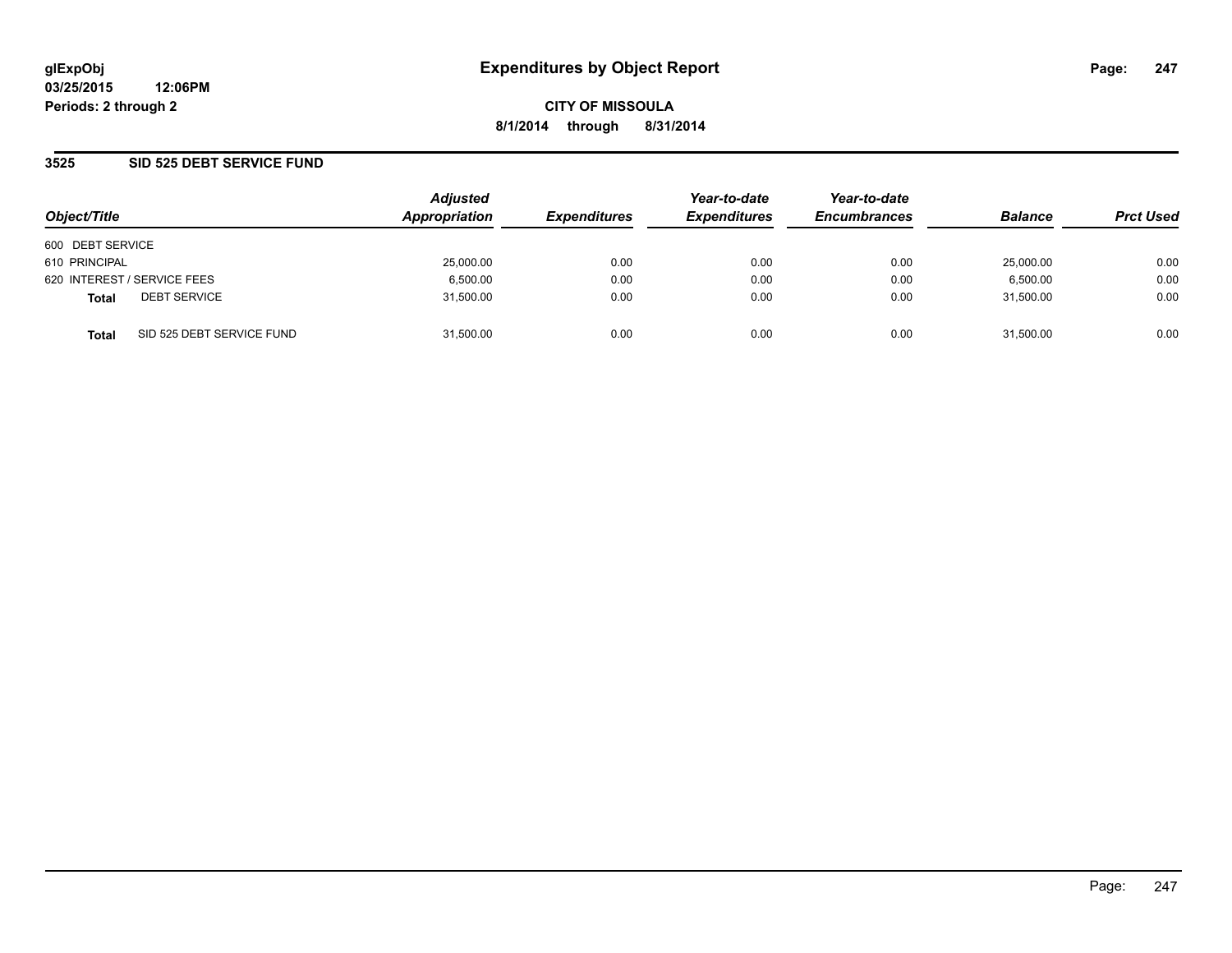#### **3526 SID 526 DEBT SERVICE FUND**

| Object/Title                        | <b>Adjusted</b><br>Appropriation | <b>Expenditures</b> | Year-to-date<br><b>Expenditures</b> | Year-to-date<br><b>Encumbrances</b> | <b>Balance</b> | <b>Prct Used</b> |
|-------------------------------------|----------------------------------|---------------------|-------------------------------------|-------------------------------------|----------------|------------------|
| 600 DEBT SERVICE                    |                                  |                     |                                     |                                     |                |                  |
| 610 PRINCIPAL                       | 148,000.00                       | 0.00                | 0.00                                | 0.00                                | 148.000.00     | 0.00             |
| 620 INTEREST / SERVICE FEES         | 45,300.00                        | 0.00                | 0.00                                | 0.00                                | 45,300.00      | 0.00             |
| <b>DEBT SERVICE</b><br><b>Total</b> | 193,300.00                       | 0.00                | 0.00                                | 0.00                                | 193,300.00     | 0.00             |
| NON-DEPARTMENTAL<br><b>Total</b>    | 193,300.00                       | 0.00                | 0.00                                | 0.00                                | 193,300.00     | 0.00             |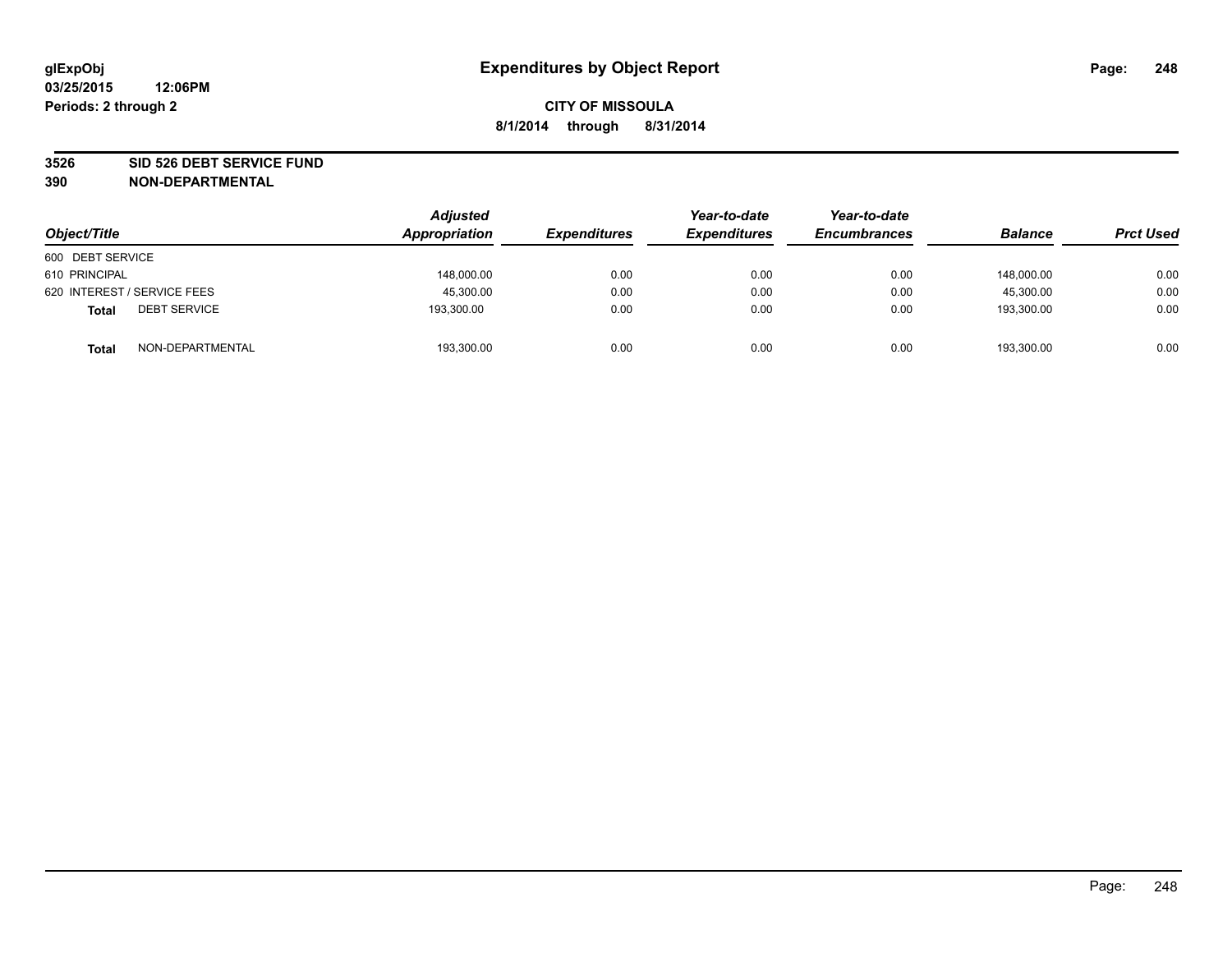**03/25/2015 12:06PM Periods: 2 through 2**

**CITY OF MISSOULA 8/1/2014 through 8/31/2014**

### **3526 SID 526 DEBT SERVICE FUND**

| Object/Title                              | <b>Adjusted</b><br>Appropriation | <b>Expenditures</b> | Year-to-date<br><b>Expenditures</b> | Year-to-date<br><b>Encumbrances</b> | <b>Balance</b> | <b>Prct Used</b> |
|-------------------------------------------|----------------------------------|---------------------|-------------------------------------|-------------------------------------|----------------|------------------|
| 600 DEBT SERVICE                          |                                  |                     |                                     |                                     |                |                  |
| 610 PRINCIPAL                             | 148,000.00                       | 0.00                | 0.00                                | 0.00                                | 148.000.00     | 0.00             |
| 620 INTEREST / SERVICE FEES               | 45,300.00                        | 0.00                | 0.00                                | 0.00                                | 45.300.00      | 0.00             |
| <b>DEBT SERVICE</b><br><b>Total</b>       | 193,300.00                       | 0.00                | 0.00                                | 0.00                                | 193.300.00     | 0.00             |
| SID 526 DEBT SERVICE FUND<br><b>Total</b> | 193.300.00                       | 0.00                | 0.00                                | 0.00                                | 193.300.00     | 0.00             |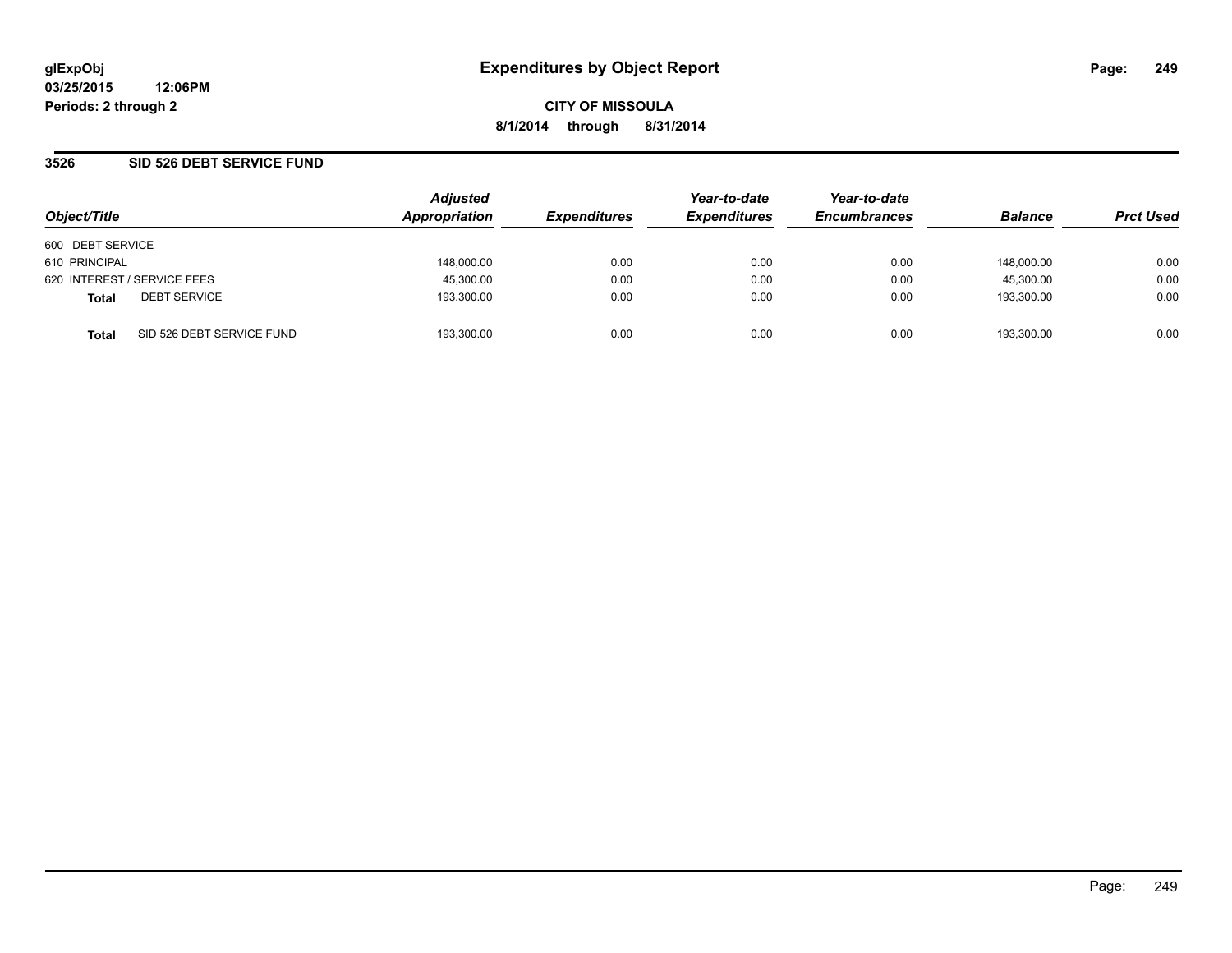#### **3527 SID 527 DEBT SERVICE FUND**

| Object/Title                        | <b>Adjusted</b><br>Appropriation | <b>Expenditures</b> | Year-to-date<br><b>Expenditures</b> | Year-to-date<br><b>Encumbrances</b> | <b>Balance</b> | <b>Prct Used</b> |
|-------------------------------------|----------------------------------|---------------------|-------------------------------------|-------------------------------------|----------------|------------------|
| 600 DEBT SERVICE                    |                                  |                     |                                     |                                     |                |                  |
| 610 PRINCIPAL                       | 0.00                             | 0.00                | 0.00                                | 0.00                                | 0.00           | 0.00             |
| 620 INTEREST / SERVICE FEES         | 0.00                             | 0.00                | 0.00                                | 0.00                                | 0.00           | 0.00             |
| <b>DEBT SERVICE</b><br><b>Total</b> | 0.00                             | 0.00                | 0.00                                | 0.00                                | 0.00           | 0.00             |
| NON-DEPARTMENTAL<br><b>Total</b>    | 0.00                             | 0.00                | 0.00                                | 0.00                                | 0.00           | 0.00             |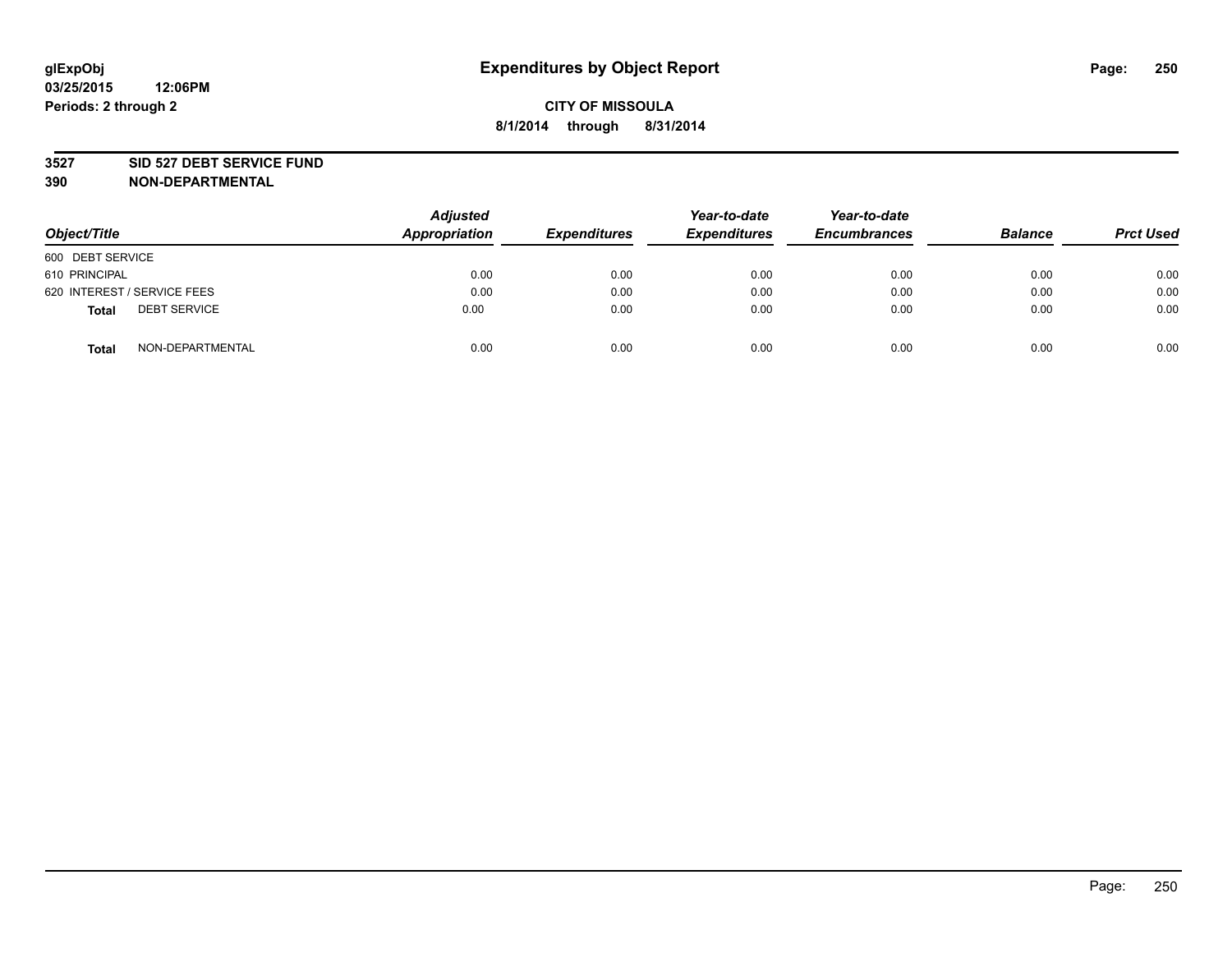**03/25/2015 12:06PM Periods: 2 through 2**

**CITY OF MISSOULA 8/1/2014 through 8/31/2014**

### **3527 SID 527 DEBT SERVICE FUND**

| Object/Title                              | <b>Adjusted</b><br>Appropriation | <b>Expenditures</b> | Year-to-date<br><b>Expenditures</b> | Year-to-date<br><b>Encumbrances</b> | <b>Balance</b> | <b>Prct Used</b> |
|-------------------------------------------|----------------------------------|---------------------|-------------------------------------|-------------------------------------|----------------|------------------|
| 600 DEBT SERVICE                          |                                  |                     |                                     |                                     |                |                  |
| 610 PRINCIPAL                             | 0.00                             | 0.00                | 0.00                                | 0.00                                | 0.00           | 0.00             |
| 620 INTEREST / SERVICE FEES               | 0.00                             | 0.00                | 0.00                                | 0.00                                | 0.00           | 0.00             |
| <b>DEBT SERVICE</b><br><b>Total</b>       | 0.00                             | 0.00                | 0.00                                | 0.00                                | 0.00           | 0.00             |
| SID 527 DEBT SERVICE FUND<br><b>Total</b> | 0.00                             | 0.00                | 0.00                                | 0.00                                | 0.00           | 0.00             |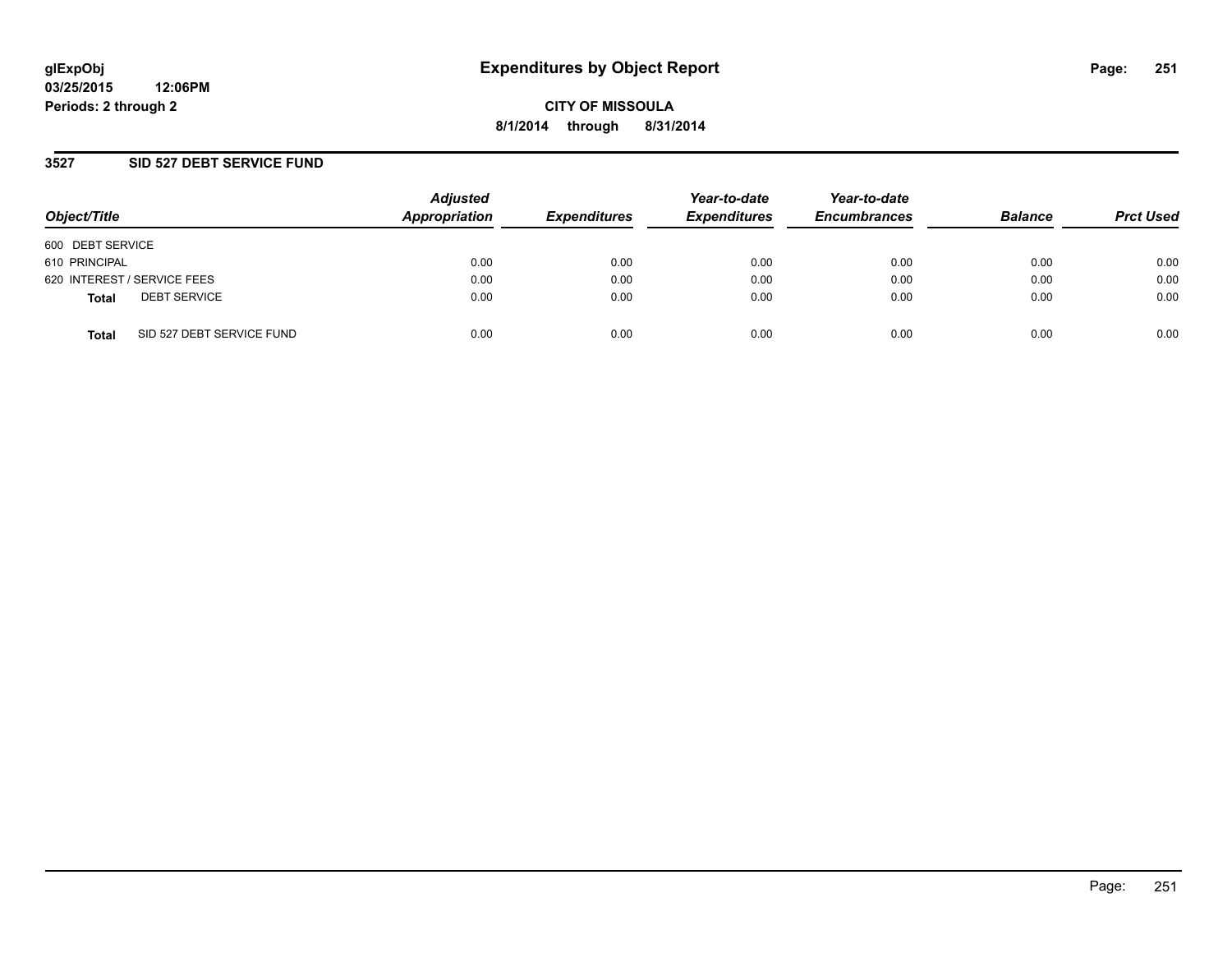#### **3530 SID 530 DEBT SERVICE FUND**

|                                     | <b>Adjusted</b> |                     | Year-to-date        | Year-to-date        |                |                  |
|-------------------------------------|-----------------|---------------------|---------------------|---------------------|----------------|------------------|
| Object/Title                        | Appropriation   | <b>Expenditures</b> | <b>Expenditures</b> | <b>Encumbrances</b> | <b>Balance</b> | <b>Prct Used</b> |
| 600 DEBT SERVICE                    |                 |                     |                     |                     |                |                  |
| 610 PRINCIPAL                       | 670.00          | 0.00                | 670.00              | 0.00                | 0.00           | 100.00           |
| 620 INTEREST / SERVICE FEES         | 10.00           | 0.00                | 6.68                | 0.00                | 3.32           | 66.80            |
| <b>DEBT SERVICE</b><br><b>Total</b> | 680.00          | 0.00                | 676.68              | 0.00                | 3.32           | 99.51            |
| 800 OTHER OBJECTS                   |                 |                     |                     |                     |                |                  |
| 820 TRANSFERS TO OTHER FUNDS        | 0.00            | 0.00                | 0.00                | 0.00                | 0.00           | 0.00             |
| OTHER OBJECTS<br><b>Total</b>       | 0.00            | 0.00                | 0.00                | 0.00                | 0.00           | 0.00             |
| NON-DEPARTMENTAL<br><b>Total</b>    | 680.00          | 0.00                | 676.68              | 0.00                | 3.32           | 99.51            |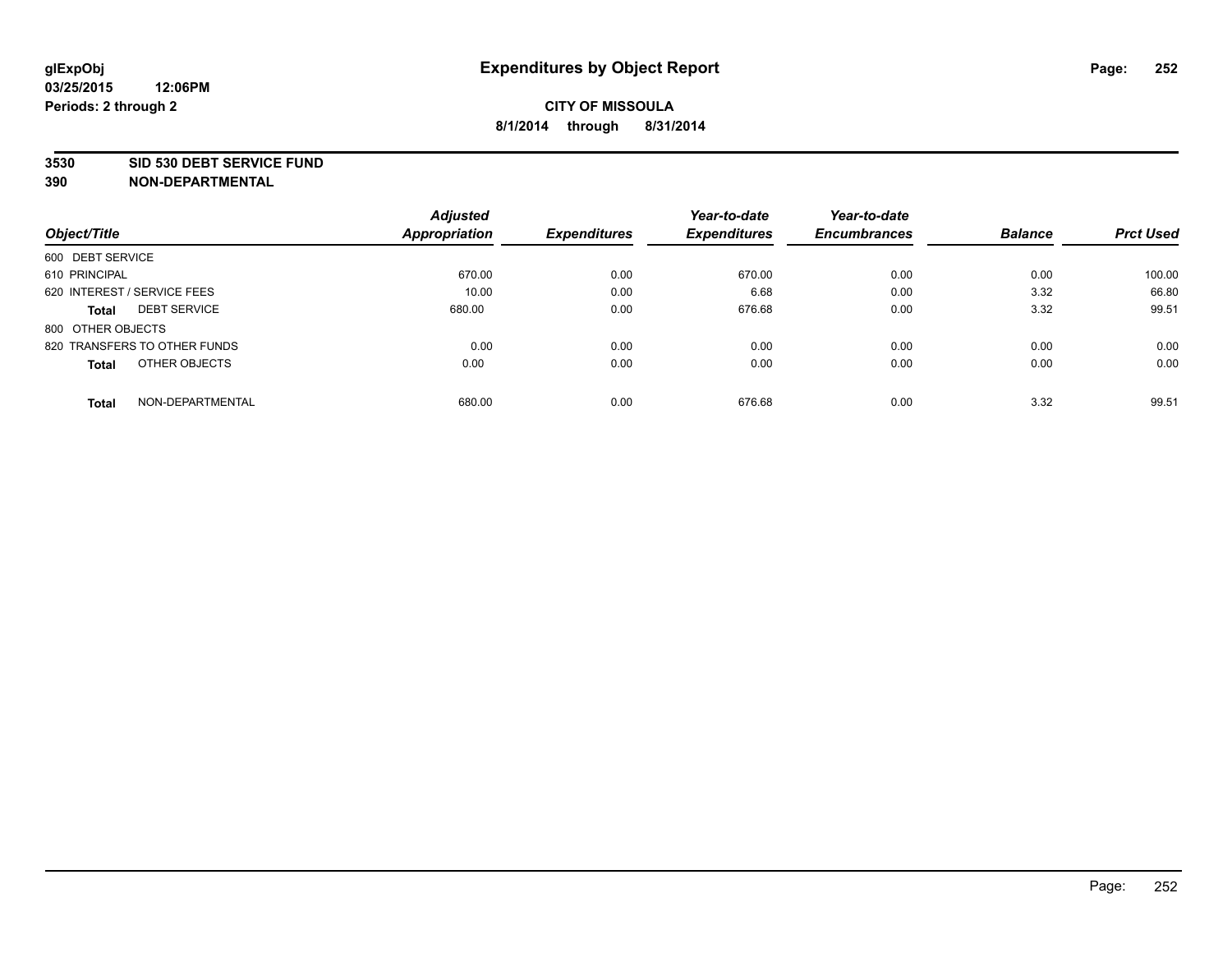### **3530 SID 530 DEBT SERVICE FUND**

| Object/Title      |                              | <b>Adjusted</b><br><b>Appropriation</b> | <b>Expenditures</b> | Year-to-date<br><b>Expenditures</b> | Year-to-date<br><b>Encumbrances</b> | <b>Balance</b> | <b>Prct Used</b> |
|-------------------|------------------------------|-----------------------------------------|---------------------|-------------------------------------|-------------------------------------|----------------|------------------|
| 600 DEBT SERVICE  |                              |                                         |                     |                                     |                                     |                |                  |
| 610 PRINCIPAL     |                              | 670.00                                  | 0.00                | 670.00                              | 0.00                                | 0.00           | 100.00           |
|                   | 620 INTEREST / SERVICE FEES  | 10.00                                   | 0.00                | 6.68                                | 0.00                                | 3.32           | 66.80            |
| <b>Total</b>      | <b>DEBT SERVICE</b>          | 680.00                                  | 0.00                | 676.68                              | 0.00                                | 3.32           | 99.51            |
| 800 OTHER OBJECTS |                              |                                         |                     |                                     |                                     |                |                  |
|                   | 820 TRANSFERS TO OTHER FUNDS | 0.00                                    | 0.00                | 0.00                                | 0.00                                | 0.00           | 0.00             |
| <b>Total</b>      | OTHER OBJECTS                | 0.00                                    | 0.00                | 0.00                                | 0.00                                | 0.00           | 0.00             |
| <b>Total</b>      | SID 530 DEBT SERVICE FUND    | 680.00                                  | 0.00                | 676.68                              | 0.00                                | 3.32           | 99.51            |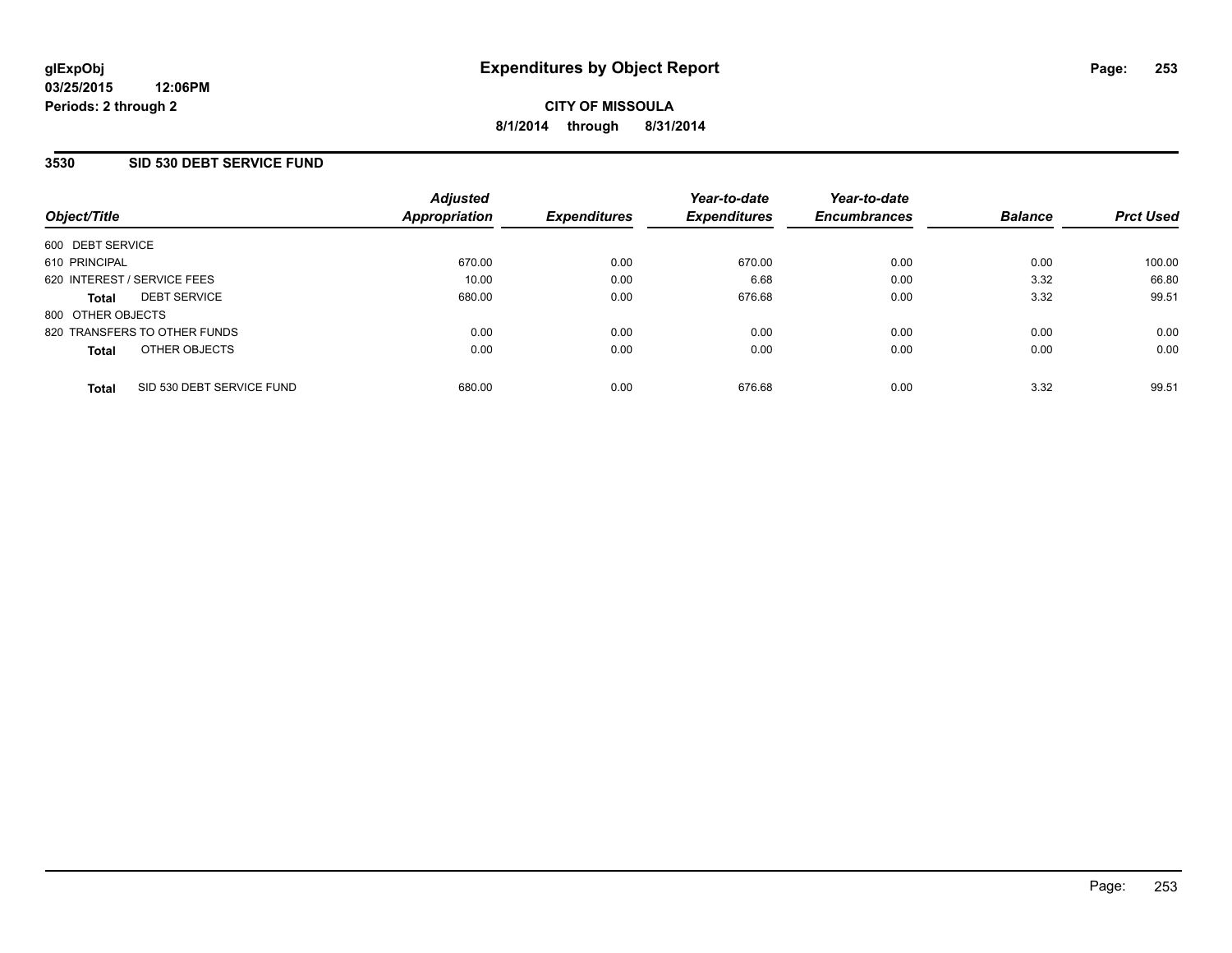### **3531 SID 531 HICKORY ST CALMING**

| Object/Title                     | <b>Adjusted</b><br>Appropriation | <b>Expenditures</b> | Year-to-date<br><b>Expenditures</b> | Year-to-date<br><b>Encumbrances</b> | <b>Balance</b> | <b>Prct Used</b> |
|----------------------------------|----------------------------------|---------------------|-------------------------------------|-------------------------------------|----------------|------------------|
| 800 OTHER OBJECTS                |                                  |                     |                                     |                                     |                |                  |
| 820 TRANSFERS TO OTHER FUNDS     | 0.00                             | 0.00                | 0.00                                | 0.00                                | 0.00           | 0.00             |
| OTHER OBJECTS<br><b>Total</b>    | 0.00                             | 0.00                | 0.00                                | 0.00                                | 0.00           | 0.00             |
| NON-DEPARTMENTAL<br><b>Total</b> | 0.00                             | 0.00                | 0.00                                | 0.00                                | 0.00           | 0.00             |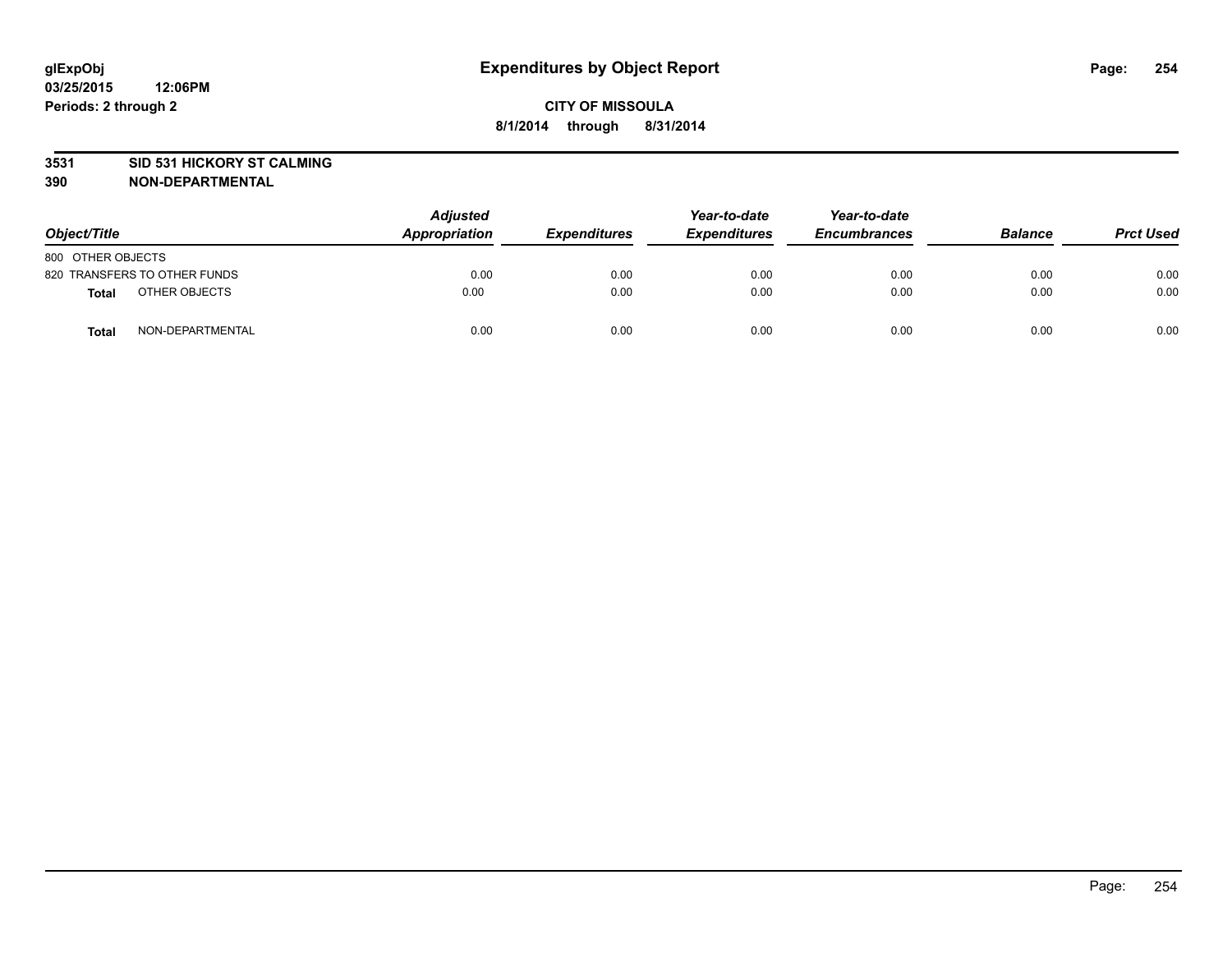## **3531 SID 531 HICKORY ST CALMING**

| Object/Title                               | <b>Adjusted</b><br>Appropriation | <b>Expenditures</b> | Year-to-date<br><b>Expenditures</b> | Year-to-date<br><b>Encumbrances</b> | <b>Balance</b> | <b>Prct Used</b> |
|--------------------------------------------|----------------------------------|---------------------|-------------------------------------|-------------------------------------|----------------|------------------|
| 800 OTHER OBJECTS                          |                                  |                     |                                     |                                     |                |                  |
| 820 TRANSFERS TO OTHER FUNDS               | 0.00                             | 0.00                | 0.00                                | 0.00                                | 0.00           | 0.00             |
| OTHER OBJECTS<br><b>Total</b>              | 0.00                             | 0.00                | 0.00                                | 0.00                                | 0.00           | 0.00             |
| SID 531 HICKORY ST CALMING<br><b>Total</b> | 0.00                             | 0.00                | 0.00                                | 0.00                                | 0.00           | 0.00             |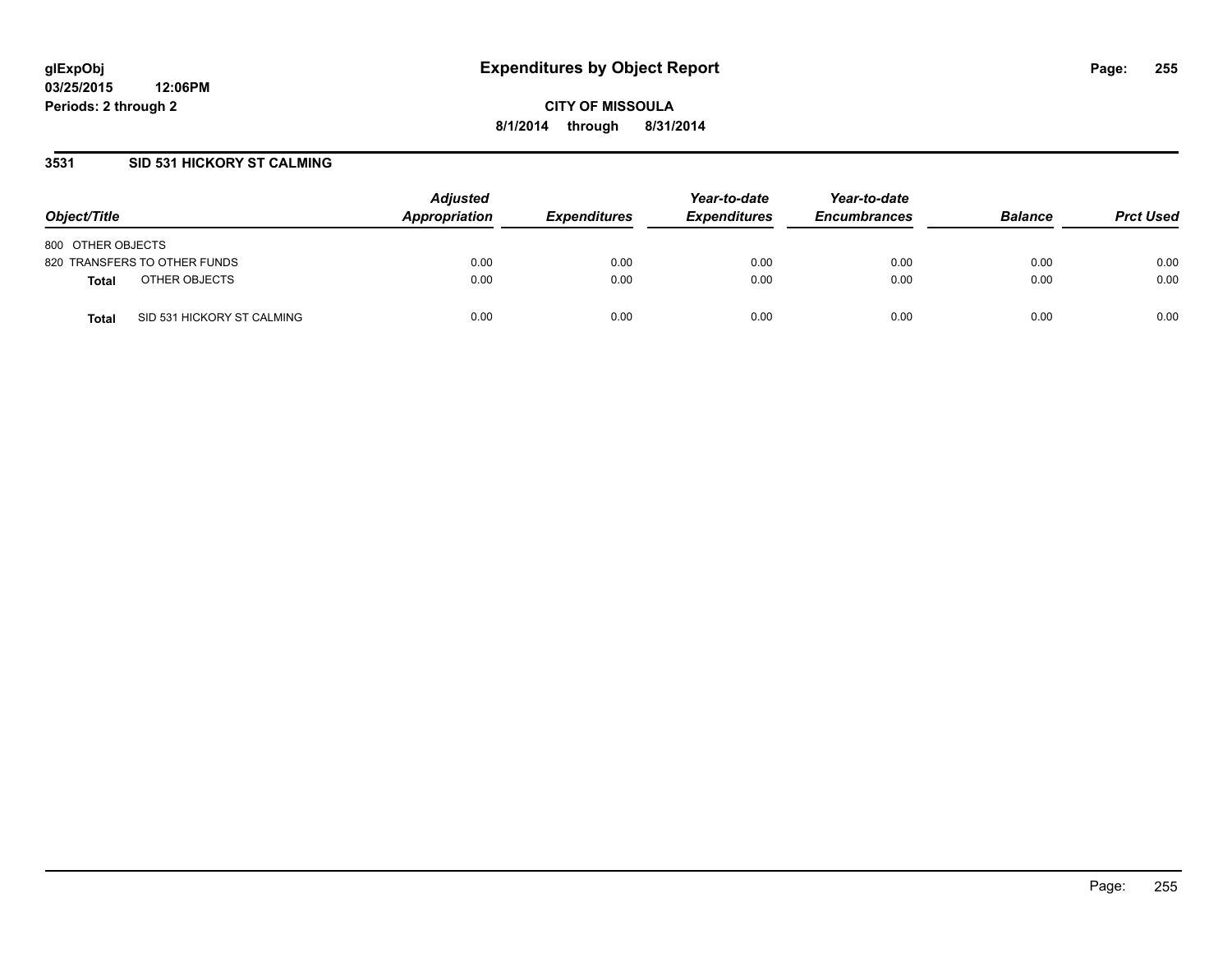#### **3532 SID 532 DEBT SERVICE FUND**

| Object/Title                        | <b>Adjusted</b><br>Appropriation | <b>Expenditures</b> | Year-to-date<br><b>Expenditures</b> | Year-to-date<br><b>Encumbrances</b> | <b>Balance</b> | <b>Prct Used</b> |
|-------------------------------------|----------------------------------|---------------------|-------------------------------------|-------------------------------------|----------------|------------------|
| 600 DEBT SERVICE                    |                                  |                     |                                     |                                     |                |                  |
| 610 PRINCIPAL                       | 30,000.00                        | 0.00                | 0.00                                | 0.00                                | 30,000.00      | 0.00             |
| 620 INTEREST / SERVICE FEES         | 13,363.00                        | 0.00                | 0.00                                | 0.00                                | 13,363.00      | 0.00             |
| <b>DEBT SERVICE</b><br><b>Total</b> | 43,363.00                        | 0.00                | 0.00                                | 0.00                                | 43,363.00      | 0.00             |
| NON-DEPARTMENTAL<br><b>Total</b>    | 43,363.00                        | 0.00                | 0.00                                | 0.00                                | 43,363.00      | 0.00             |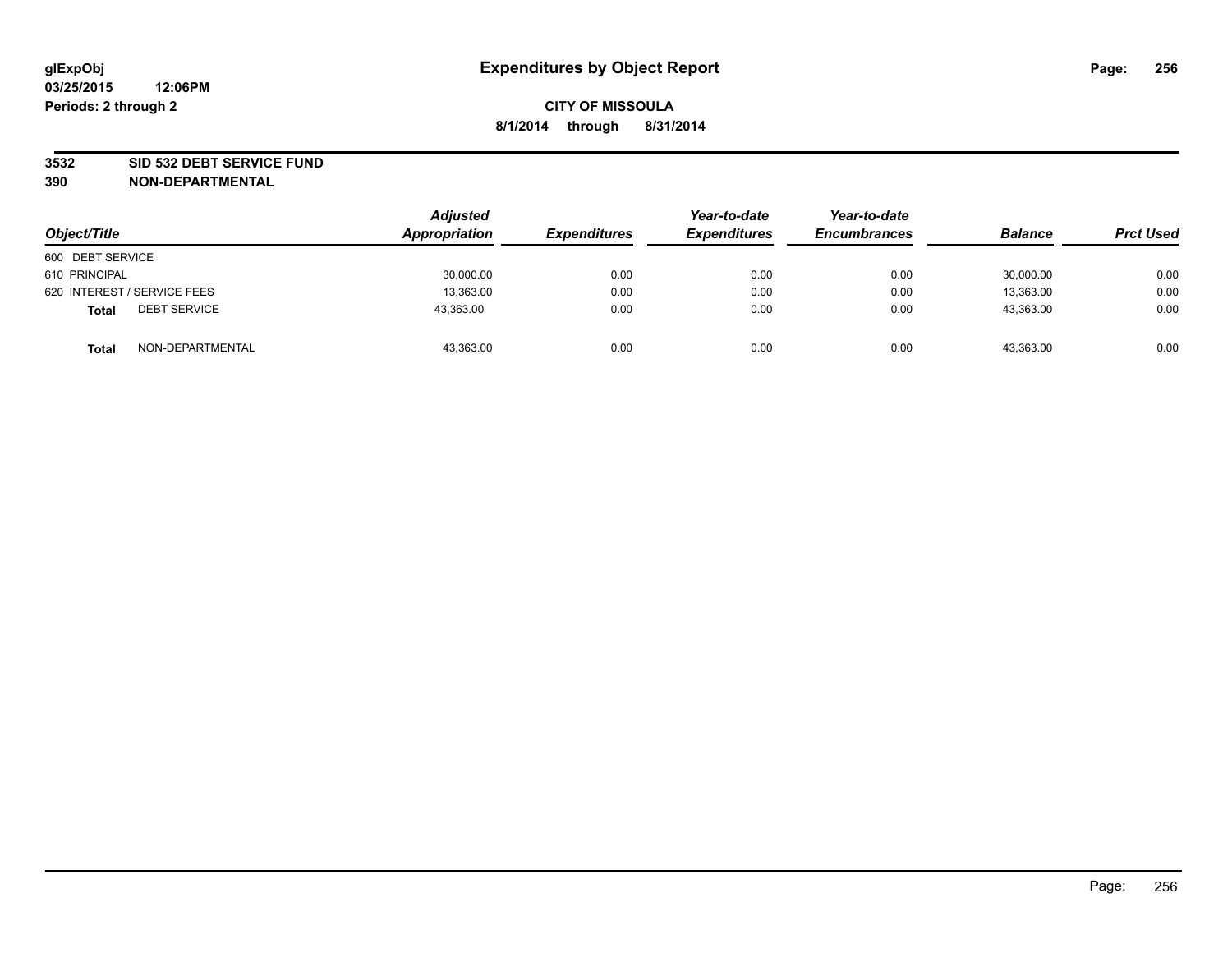### **3532 SID 532 DEBT SERVICE FUND**

| Object/Title     |                             | <b>Adjusted</b><br>Appropriation | <b>Expenditures</b> | Year-to-date<br><b>Expenditures</b> | Year-to-date<br><b>Encumbrances</b> | <b>Balance</b> | <b>Prct Used</b> |
|------------------|-----------------------------|----------------------------------|---------------------|-------------------------------------|-------------------------------------|----------------|------------------|
| 600 DEBT SERVICE |                             |                                  |                     |                                     |                                     |                |                  |
| 610 PRINCIPAL    |                             | 30,000.00                        | 0.00                | 0.00                                | 0.00                                | 30.000.00      | 0.00             |
|                  | 620 INTEREST / SERVICE FEES | 13,363.00                        | 0.00                | 0.00                                | 0.00                                | 13,363.00      | 0.00             |
| <b>Total</b>     | <b>DEBT SERVICE</b>         | 43,363.00                        | 0.00                | 0.00                                | 0.00                                | 43,363.00      | 0.00             |
| <b>Total</b>     | SID 532 DEBT SERVICE FUND   | 43,363.00                        | 0.00                | 0.00                                | 0.00                                | 43,363.00      | 0.00             |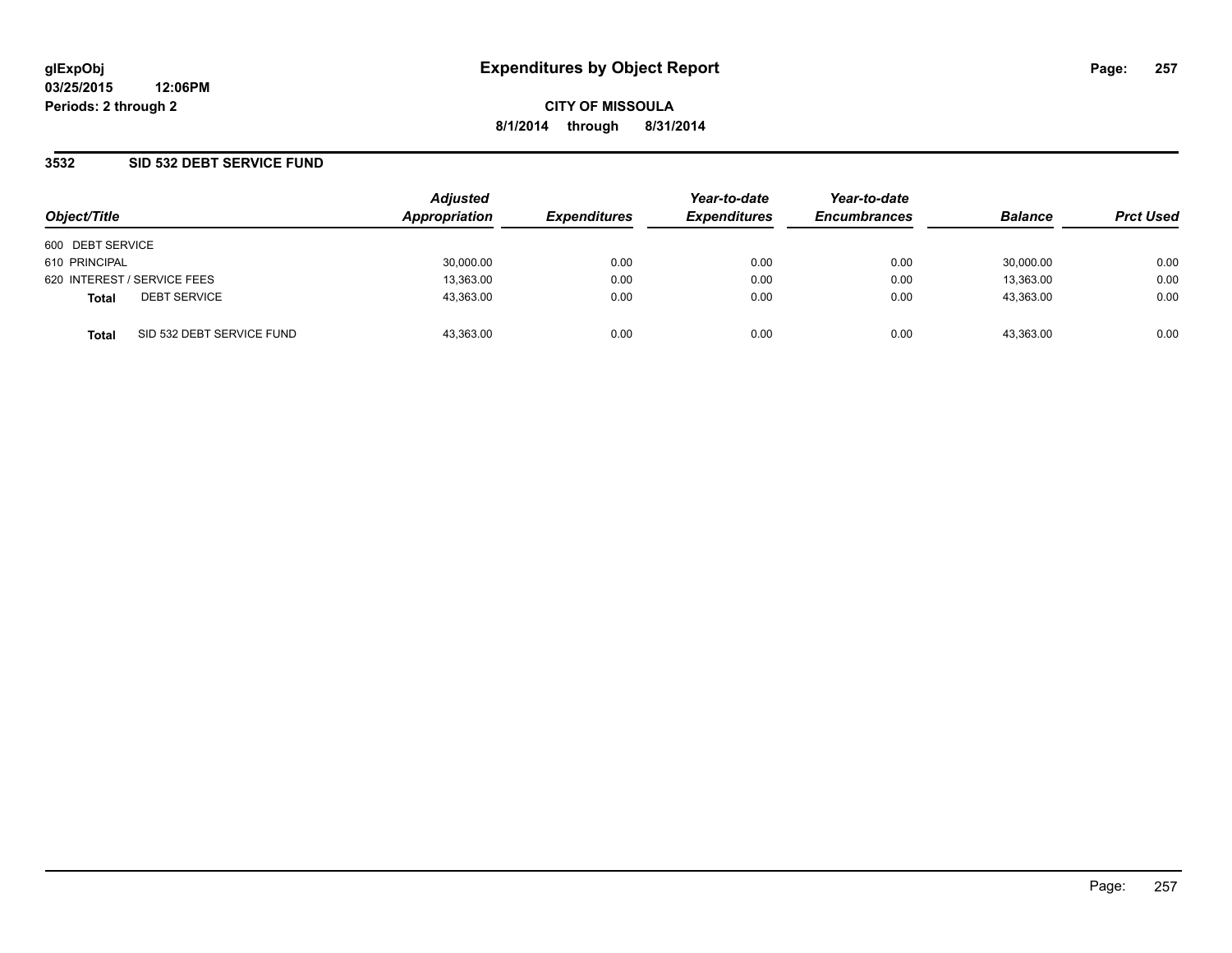#### **3533 GILBERT ST SEWER SID DEBT FUND**

| Object/Title      |                              | <b>Adjusted</b><br><b>Appropriation</b> | <b>Expenditures</b> | Year-to-date<br><b>Expenditures</b> | Year-to-date<br><b>Encumbrances</b> | <b>Balance</b> | <b>Prct Used</b> |
|-------------------|------------------------------|-----------------------------------------|---------------------|-------------------------------------|-------------------------------------|----------------|------------------|
| 500 FIXED CHARGES |                              |                                         |                     |                                     |                                     |                |                  |
| 500 FIXED CHARGES |                              | 0.00                                    | 0.00                | 0.00                                | 0.00                                | 0.00           | 0.00             |
| <b>Total</b>      | <b>FIXED CHARGES</b>         | 0.00                                    | 0.00                | 0.00                                | 0.00                                | 0.00           | 0.00             |
| 600 DEBT SERVICE  |                              |                                         |                     |                                     |                                     |                |                  |
| 610 PRINCIPAL     |                              | 12,000.00                               | 0.00                | 0.00                                | 0.00                                | 12,000.00      | 0.00             |
|                   | 620 INTEREST / SERVICE FEES  | 5.775.00                                | 0.00                | 0.00                                | 0.00                                | 5,775.00       | 0.00             |
| <b>Total</b>      | <b>DEBT SERVICE</b>          | 17,775.00                               | 0.00                | 0.00                                | 0.00                                | 17,775.00      | 0.00             |
| 800 OTHER OBJECTS |                              |                                         |                     |                                     |                                     |                |                  |
|                   | 820 TRANSFERS TO OTHER FUNDS | 0.00                                    | 0.00                | 0.00                                | 0.00                                | 0.00           | 0.00             |
| <b>Total</b>      | OTHER OBJECTS                | 0.00                                    | 0.00                | 0.00                                | 0.00                                | 0.00           | 0.00             |
| <b>Total</b>      | NON-DEPARTMENTAL             | 17,775.00                               | 0.00                | 0.00                                | 0.00                                | 17,775.00      | 0.00             |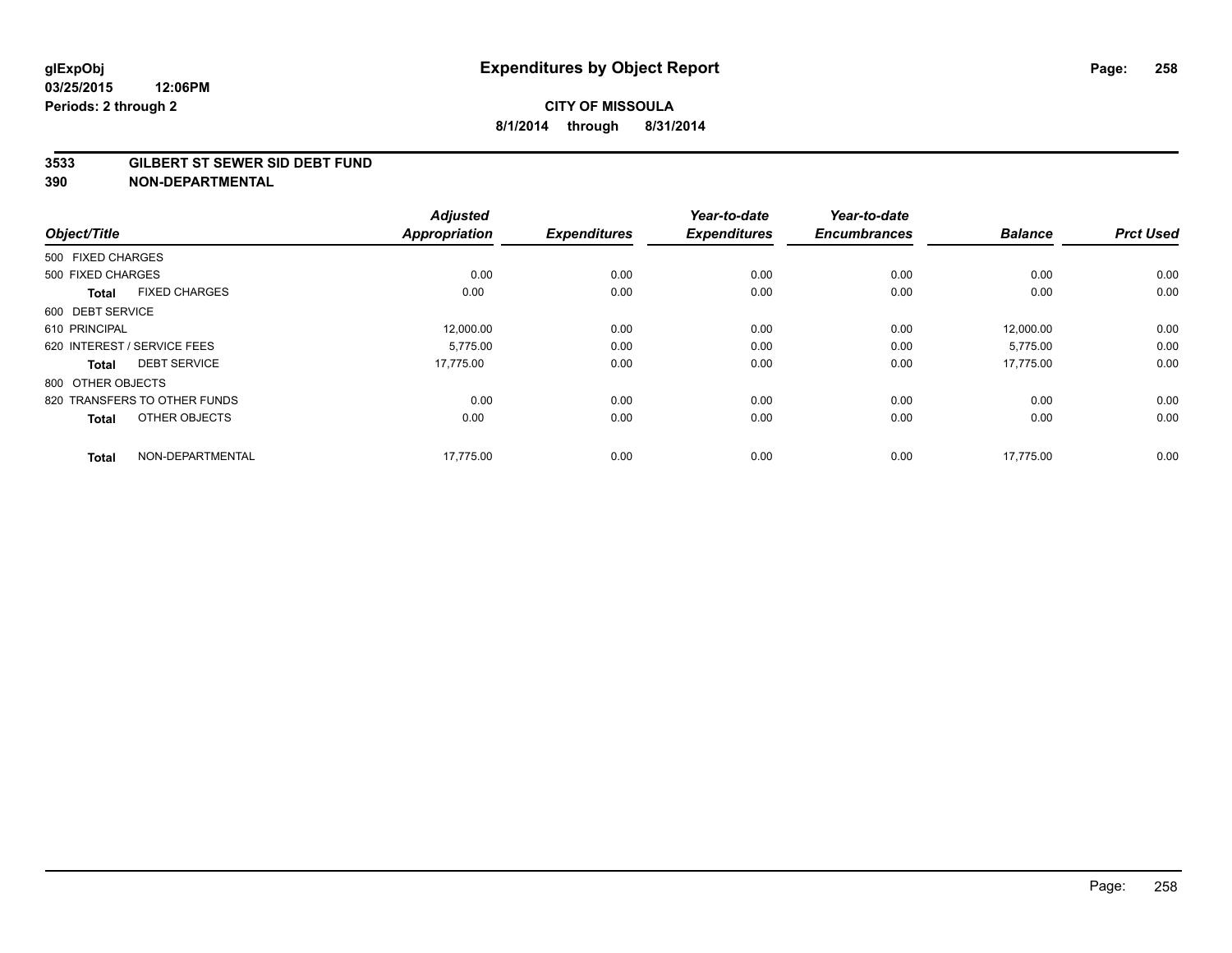**03/25/2015 12:06PM Periods: 2 through 2**

# **CITY OF MISSOULA 8/1/2014 through 8/31/2014**

## **3533 GILBERT ST SEWER SID DEBT FUND**

| Object/Title      |                                | <b>Adjusted</b><br><b>Appropriation</b> | <b>Expenditures</b> | Year-to-date<br><b>Expenditures</b> | Year-to-date<br><b>Encumbrances</b> | <b>Balance</b> | <b>Prct Used</b> |
|-------------------|--------------------------------|-----------------------------------------|---------------------|-------------------------------------|-------------------------------------|----------------|------------------|
| 500 FIXED CHARGES |                                |                                         |                     |                                     |                                     |                |                  |
| 500 FIXED CHARGES |                                | 0.00                                    | 0.00                | 0.00                                | 0.00                                | 0.00           | 0.00             |
| <b>Total</b>      | <b>FIXED CHARGES</b>           | 0.00                                    | 0.00                | 0.00                                | 0.00                                | 0.00           | 0.00             |
| 600 DEBT SERVICE  |                                |                                         |                     |                                     |                                     |                |                  |
| 610 PRINCIPAL     |                                | 12,000.00                               | 0.00                | 0.00                                | 0.00                                | 12,000.00      | 0.00             |
|                   | 620 INTEREST / SERVICE FEES    | 5,775.00                                | 0.00                | 0.00                                | 0.00                                | 5,775.00       | 0.00             |
| <b>Total</b>      | <b>DEBT SERVICE</b>            | 17,775.00                               | 0.00                | 0.00                                | 0.00                                | 17.775.00      | 0.00             |
| 800 OTHER OBJECTS |                                |                                         |                     |                                     |                                     |                |                  |
|                   | 820 TRANSFERS TO OTHER FUNDS   | 0.00                                    | 0.00                | 0.00                                | 0.00                                | 0.00           | 0.00             |
| <b>Total</b>      | <b>OTHER OBJECTS</b>           | 0.00                                    | 0.00                | 0.00                                | 0.00                                | 0.00           | 0.00             |
| <b>Total</b>      | GILBERT ST SEWER SID DEBT FUND | 17.775.00                               | 0.00                | 0.00                                | 0.00                                | 17.775.00      | 0.00             |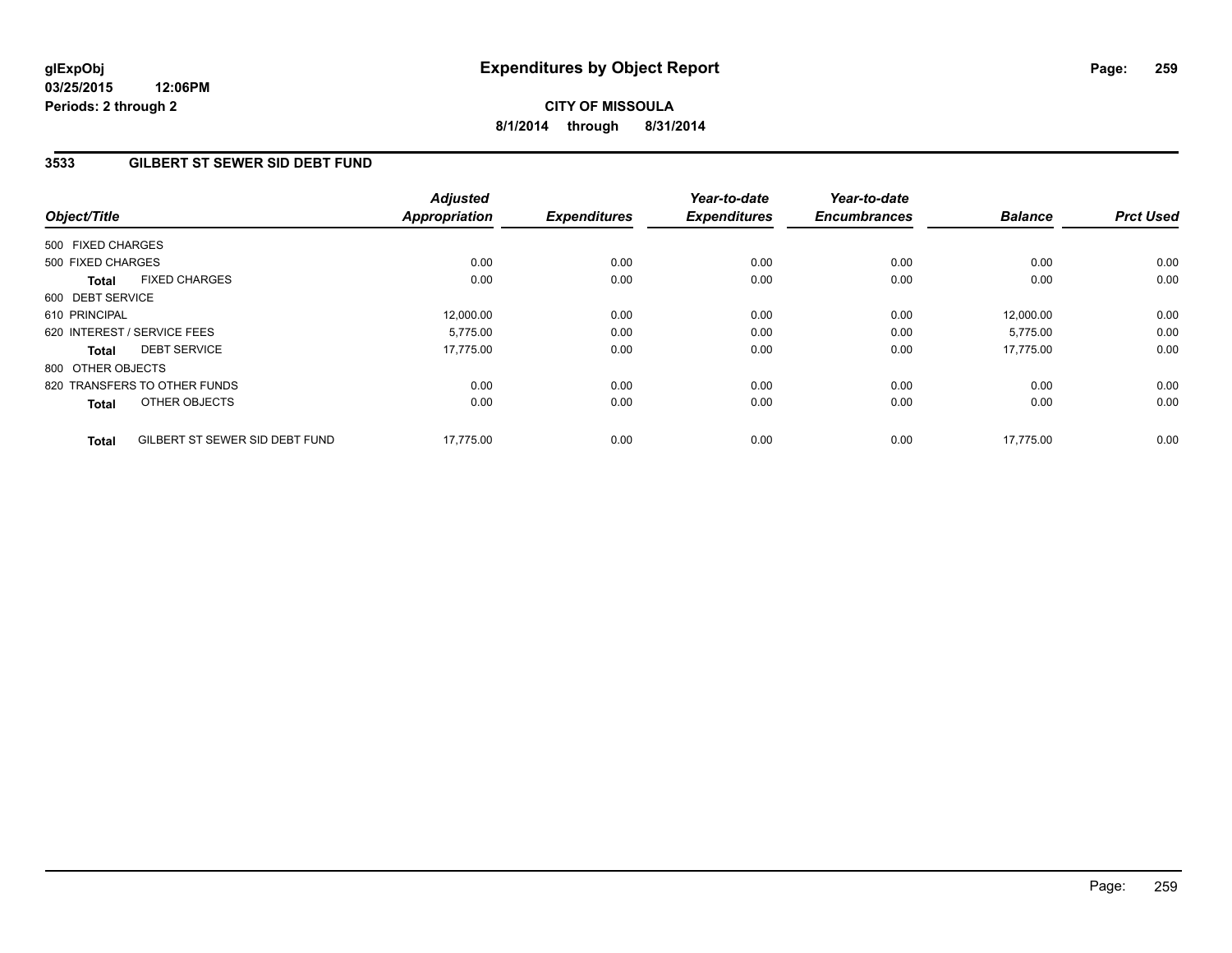#### **3534 LINCOLNWOOD SEWER PHASE I**

| Object/Title                        | <b>Adjusted</b><br>Appropriation | <b>Expenditures</b> | Year-to-date<br><b>Expenditures</b> | Year-to-date<br><b>Encumbrances</b> | <b>Balance</b> | <b>Prct Used</b> |
|-------------------------------------|----------------------------------|---------------------|-------------------------------------|-------------------------------------|----------------|------------------|
| 600 DEBT SERVICE                    |                                  |                     |                                     |                                     |                |                  |
| 610 PRINCIPAL                       | 12,000.00                        | 0.00                | 0.00                                | 0.00                                | 12,000.00      | 0.00             |
| 620 INTEREST / SERVICE FEES         | 6.413.00                         | 0.00                | 0.00                                | 0.00                                | 6.413.00       | 0.00             |
| <b>DEBT SERVICE</b><br><b>Total</b> | 18.413.00                        | 0.00                | 0.00                                | 0.00                                | 18.413.00      | 0.00             |
| NON-DEPARTMENTAL<br><b>Total</b>    | 18,413.00                        | 0.00                | 0.00                                | 0.00                                | 18.413.00      | 0.00             |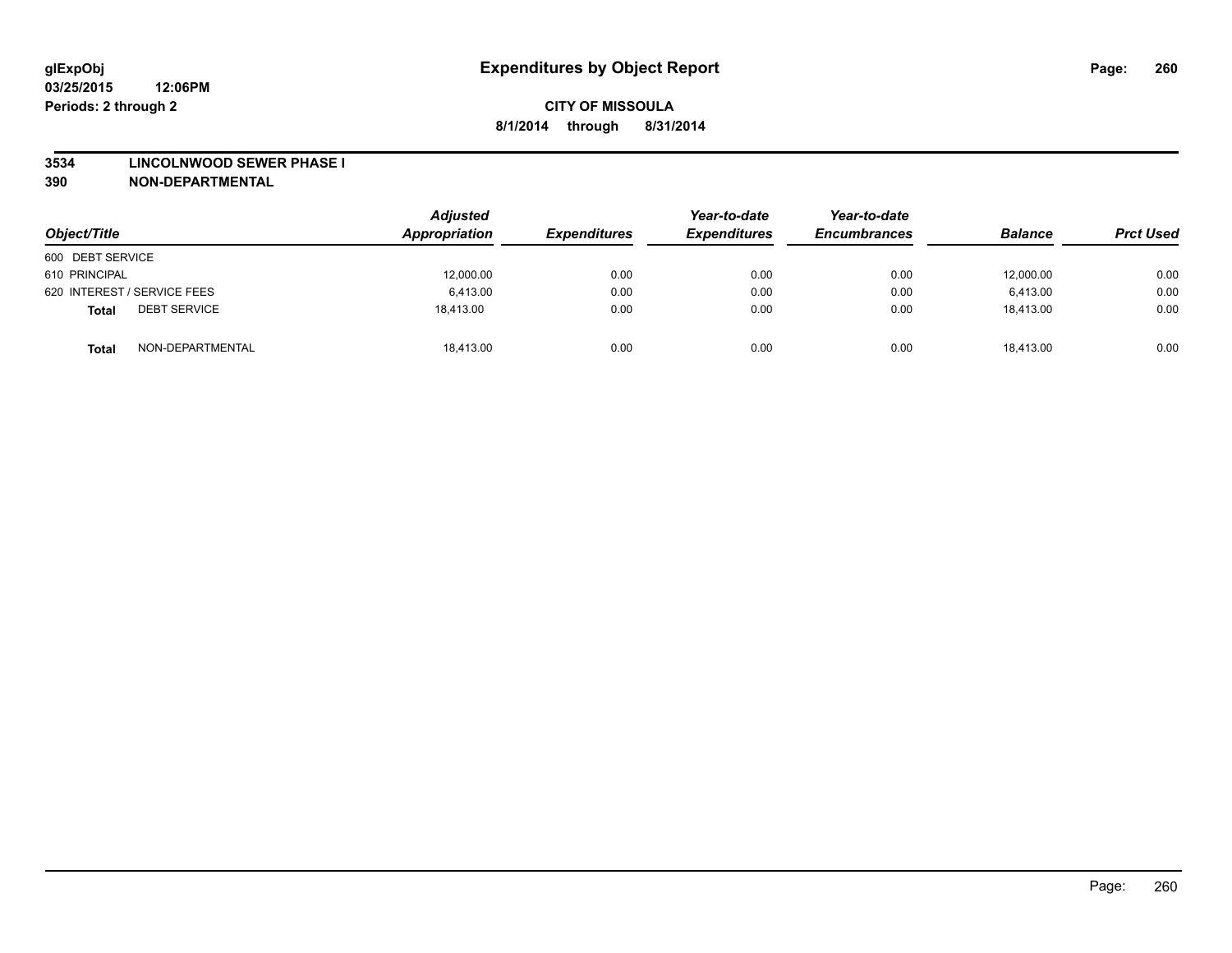### **3534 LINCOLNWOOD SEWER PHASE I**

| Object/Title                              | <b>Adjusted</b><br>Appropriation | <b>Expenditures</b> | Year-to-date<br><b>Expenditures</b> | Year-to-date<br><b>Encumbrances</b> | <b>Balance</b> | <b>Prct Used</b> |
|-------------------------------------------|----------------------------------|---------------------|-------------------------------------|-------------------------------------|----------------|------------------|
| 600 DEBT SERVICE                          |                                  |                     |                                     |                                     |                |                  |
| 610 PRINCIPAL                             | 12,000.00                        | 0.00                | 0.00                                | 0.00                                | 12,000.00      | 0.00             |
| 620 INTEREST / SERVICE FEES               | 6,413.00                         | 0.00                | 0.00                                | 0.00                                | 6,413.00       | 0.00             |
| <b>DEBT SERVICE</b><br><b>Total</b>       | 18.413.00                        | 0.00                | 0.00                                | 0.00                                | 18.413.00      | 0.00             |
| LINCOLNWOOD SEWER PHASE I<br><b>Total</b> | 18.413.00                        | 0.00                | 0.00                                | 0.00                                | 18.413.00      | 0.00             |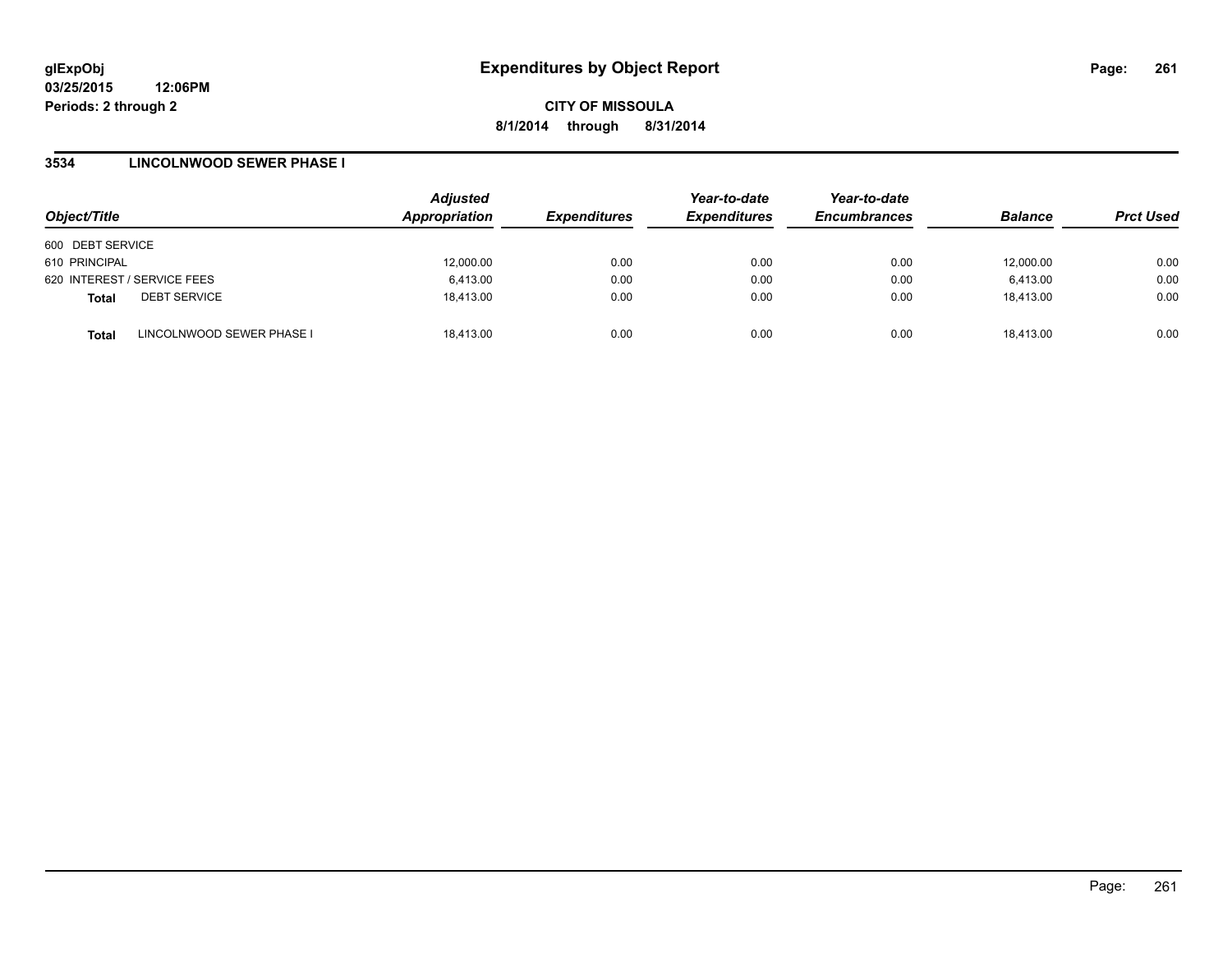#### **3535 SLANT STREET TRAFFIC CALMING**

| Object/Title                         | <b>Adjusted</b><br><b>Appropriation</b> | <b>Expenditures</b> | Year-to-date<br><b>Expenditures</b> | Year-to-date<br><b>Encumbrances</b> | <b>Balance</b> | <b>Prct Used</b> |
|--------------------------------------|-----------------------------------------|---------------------|-------------------------------------|-------------------------------------|----------------|------------------|
| 500 FIXED CHARGES                    |                                         |                     |                                     |                                     |                |                  |
| 550 MERCHANT SERVICE FEES            | 0.00                                    | 0.00                | 0.00                                | 0.00                                | 0.00           | 0.00             |
| <b>FIXED CHARGES</b><br><b>Total</b> | 0.00                                    | 0.00                | 0.00                                | 0.00                                | 0.00           | 0.00             |
| 800 OTHER OBJECTS                    |                                         |                     |                                     |                                     |                |                  |
| 820 TRANSFERS TO OTHER FUNDS         | 0.00                                    | 0.00                | 0.00                                | 0.00                                | 0.00           | 0.00             |
| OTHER OBJECTS<br><b>Total</b>        | 0.00                                    | 0.00                | 0.00                                | 0.00                                | 0.00           | 0.00             |
| NON-DEPARTMENTAL<br><b>Total</b>     | 0.00                                    | 0.00                | 0.00                                | 0.00                                | 0.00           | 0.00             |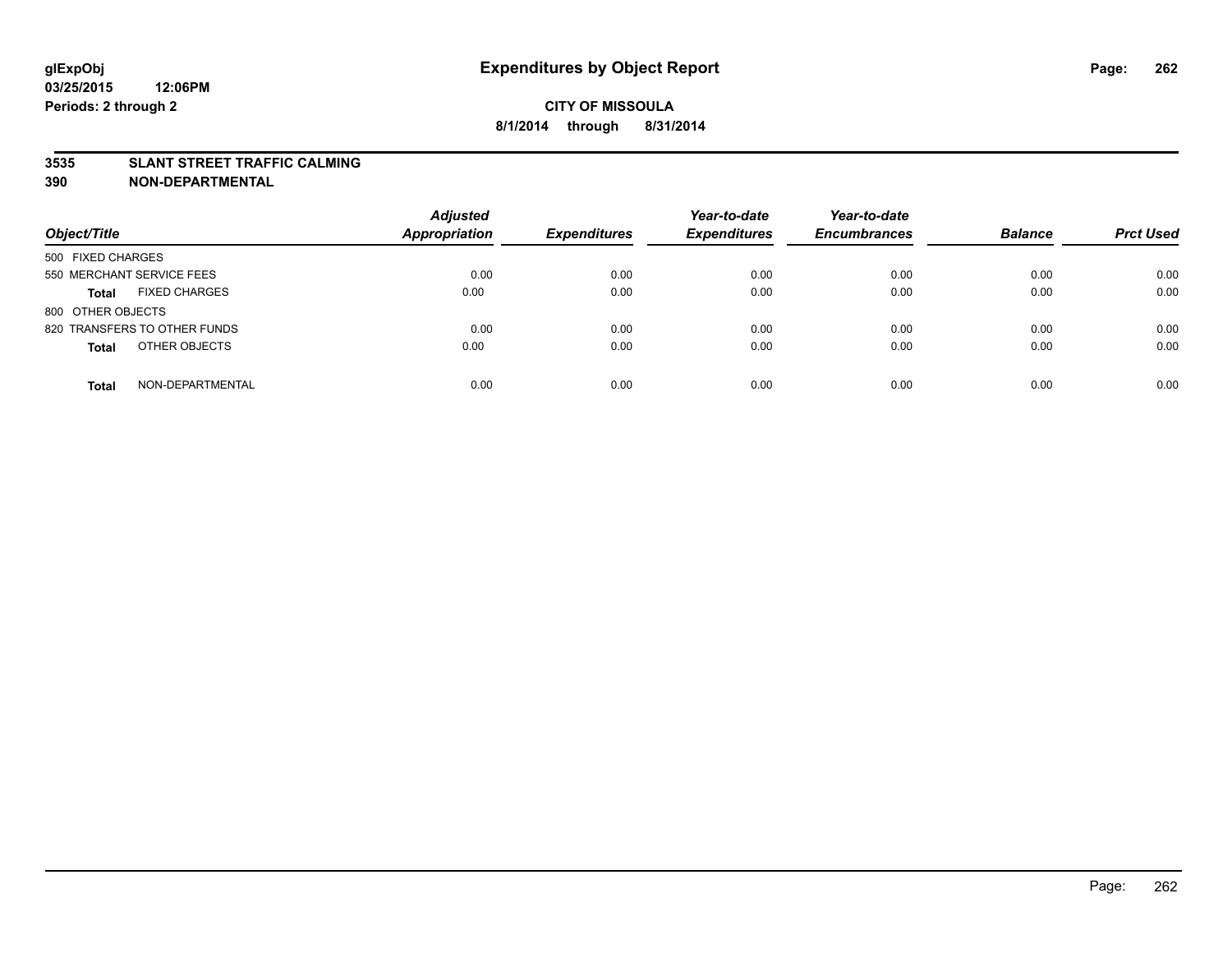## **3535 SLANT STREET TRAFFIC CALMING**

| Object/Title              |                              | <b>Adjusted</b><br>Appropriation | <b>Expenditures</b> | Year-to-date<br><b>Expenditures</b> | Year-to-date<br><b>Encumbrances</b> | <b>Balance</b> | <b>Prct Used</b> |
|---------------------------|------------------------------|----------------------------------|---------------------|-------------------------------------|-------------------------------------|----------------|------------------|
| 500 FIXED CHARGES         |                              |                                  |                     |                                     |                                     |                |                  |
| 550 MERCHANT SERVICE FEES |                              | 0.00                             | 0.00                | 0.00                                | 0.00                                | 0.00           | 0.00             |
| <b>Total</b>              | <b>FIXED CHARGES</b>         | 0.00                             | 0.00                | 0.00                                | 0.00                                | 0.00           | 0.00             |
| 800 OTHER OBJECTS         |                              |                                  |                     |                                     |                                     |                |                  |
|                           | 820 TRANSFERS TO OTHER FUNDS | 0.00                             | 0.00                | 0.00                                | 0.00                                | 0.00           | 0.00             |
| <b>Total</b>              | OTHER OBJECTS                | 0.00                             | 0.00                | 0.00                                | 0.00                                | 0.00           | 0.00             |
| <b>Total</b>              | SLANT STREET TRAFFIC CALMING | 0.00                             | 0.00                | 0.00                                | 0.00                                | 0.00           | 0.00             |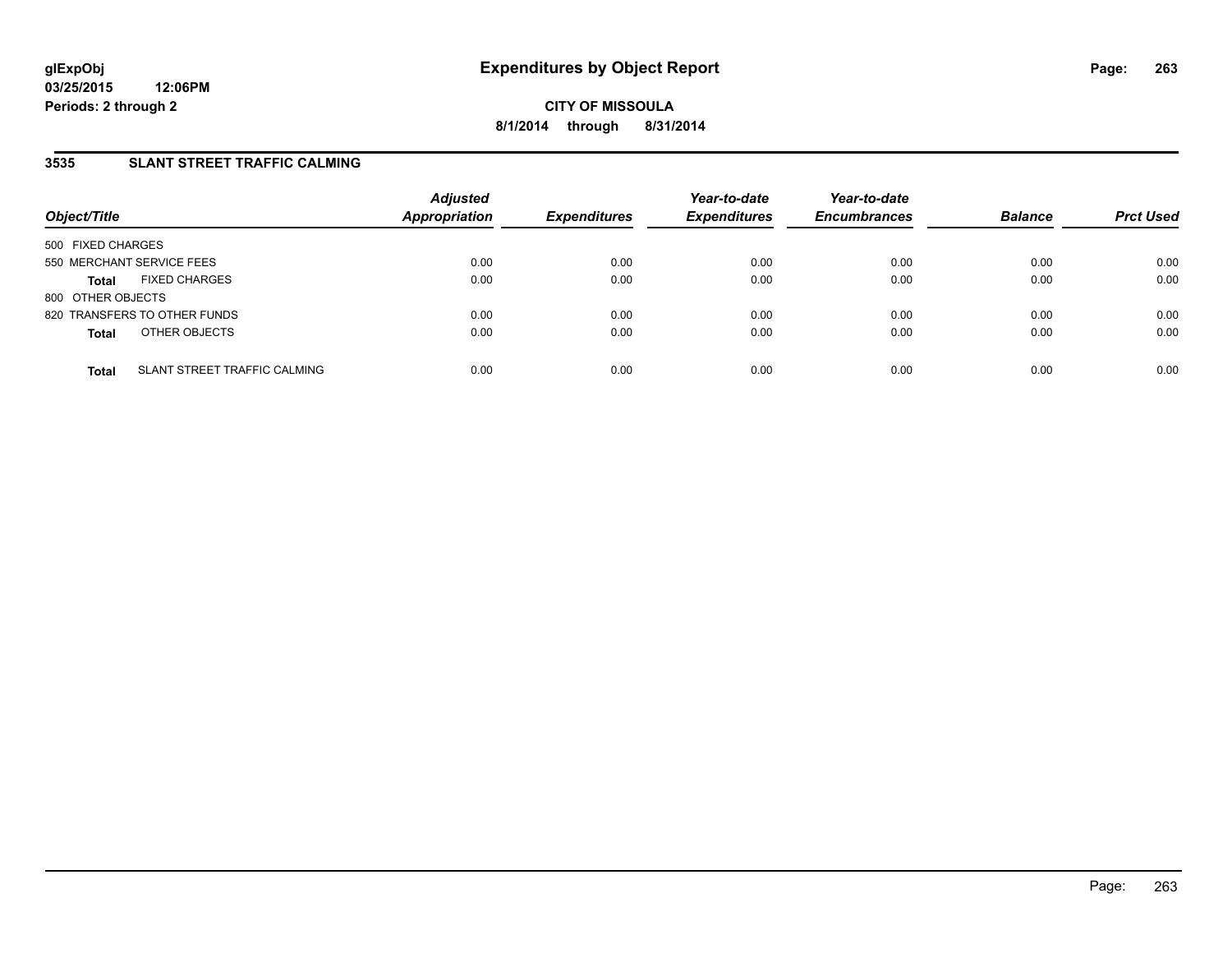#### **3536 LINCOLNWOOD SEWER PHASE II**

| Object/Title                        | <b>Adjusted</b><br>Appropriation | <b>Expenditures</b> | Year-to-date<br><b>Expenditures</b> | Year-to-date<br><b>Encumbrances</b> | <b>Balance</b> | <b>Prct Used</b> |
|-------------------------------------|----------------------------------|---------------------|-------------------------------------|-------------------------------------|----------------|------------------|
| 600 DEBT SERVICE                    |                                  |                     |                                     |                                     |                |                  |
| 610 PRINCIPAL                       | 20,000.00                        | 0.00                | 0.00                                | 0.00                                | 20,000.00      | 0.00             |
| 620 INTEREST / SERVICE FEES         | 11,100.00                        | 0.00                | 0.00                                | 0.00                                | 11,100.00      | 0.00             |
| <b>DEBT SERVICE</b><br><b>Total</b> | 31,100.00                        | 0.00                | 0.00                                | 0.00                                | 31,100.00      | 0.00             |
| NON-DEPARTMENTAL<br><b>Total</b>    | 31,100.00                        | 0.00                | 0.00                                | 0.00                                | 31,100.00      | 0.00             |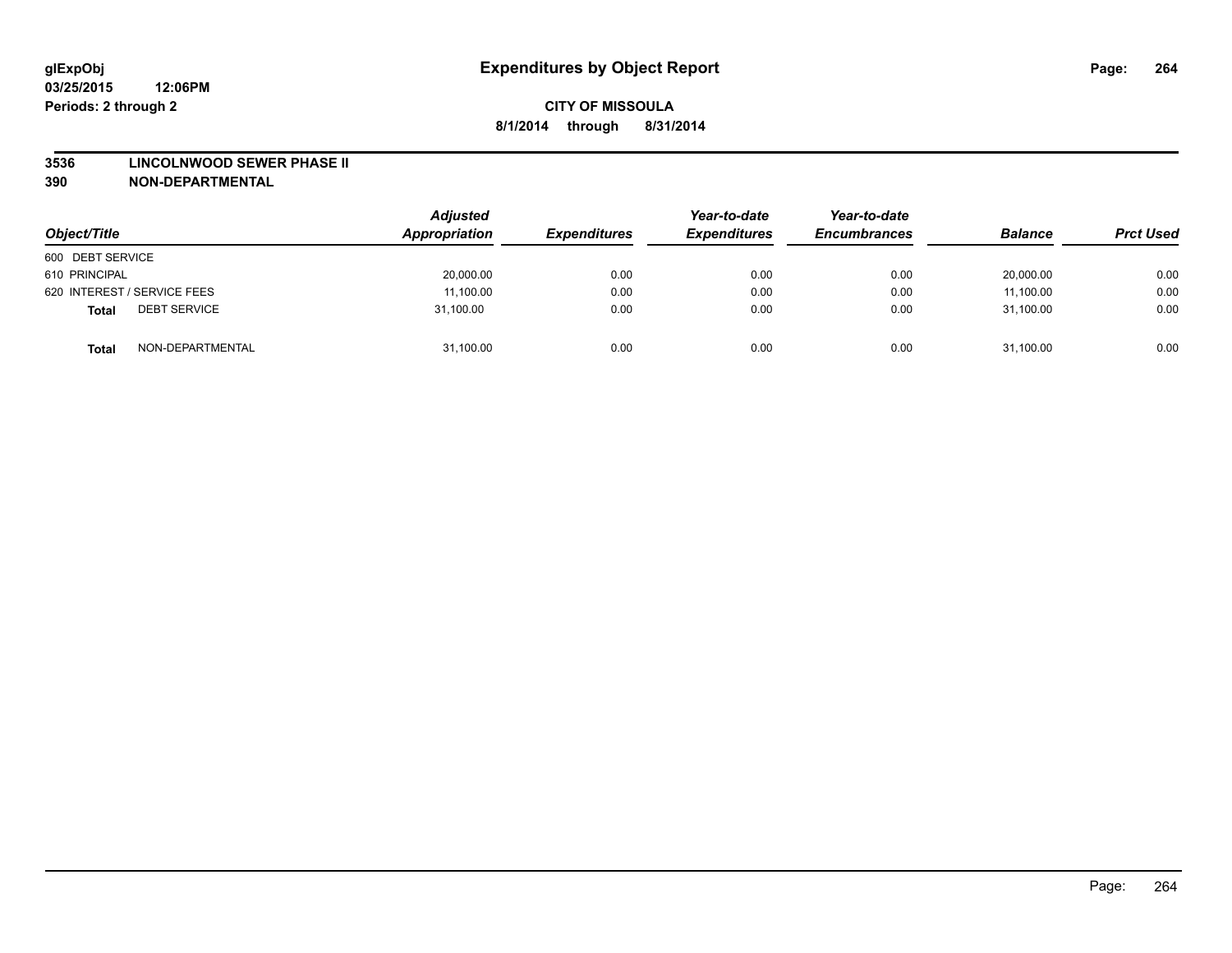### **3536 LINCOLNWOOD SEWER PHASE II**

| Object/Title                |                            | <b>Adjusted</b><br>Appropriation | <b>Expenditures</b> | Year-to-date<br><b>Expenditures</b> | Year-to-date<br><b>Encumbrances</b> | <b>Balance</b> | <b>Prct Used</b> |
|-----------------------------|----------------------------|----------------------------------|---------------------|-------------------------------------|-------------------------------------|----------------|------------------|
| 600 DEBT SERVICE            |                            |                                  |                     |                                     |                                     |                |                  |
| 610 PRINCIPAL               |                            | 20,000.00                        | 0.00                | 0.00                                | 0.00                                | 20.000.00      | 0.00             |
| 620 INTEREST / SERVICE FEES |                            | 11,100.00                        | 0.00                | 0.00                                | 0.00                                | 11,100.00      | 0.00             |
| <b>Total</b>                | <b>DEBT SERVICE</b>        | 31,100.00                        | 0.00                | 0.00                                | 0.00                                | 31.100.00      | 0.00             |
| <b>Total</b>                | LINCOLNWOOD SEWER PHASE II | 31,100.00                        | 0.00                | 0.00                                | 0.00                                | 31,100.00      | 0.00             |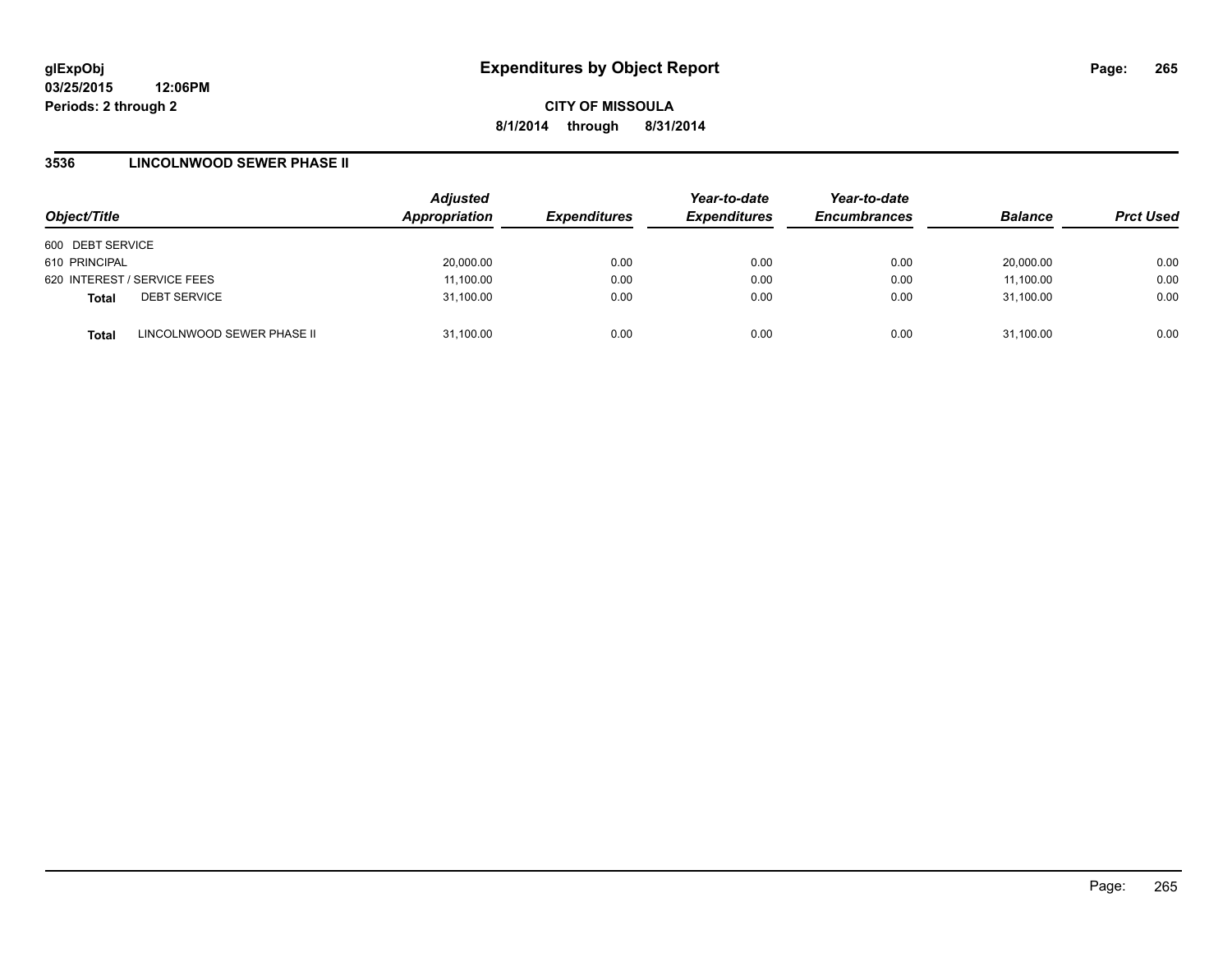#### **3539 SOUTH 4TH STREET W TRAFFIC**

| Object/Title      |                              | <b>Adjusted</b><br>Appropriation | <b>Expenditures</b> | Year-to-date<br><b>Expenditures</b> | Year-to-date<br><b>Encumbrances</b> | <b>Balance</b> | <b>Prct Used</b> |
|-------------------|------------------------------|----------------------------------|---------------------|-------------------------------------|-------------------------------------|----------------|------------------|
| 800 OTHER OBJECTS |                              |                                  |                     |                                     |                                     |                |                  |
|                   | 820 TRANSFERS TO OTHER FUNDS | 0.00                             | 0.00                | 0.00                                | 0.00                                | 0.00           | 0.00             |
| <b>Total</b>      | OTHER OBJECTS                | 0.00                             | 0.00                | 0.00                                | 0.00                                | 0.00           | 0.00             |
| <b>Total</b>      | NON-DEPARTMENTAL             | 0.00                             | 0.00                | 0.00                                | 0.00                                | 0.00           | 0.00             |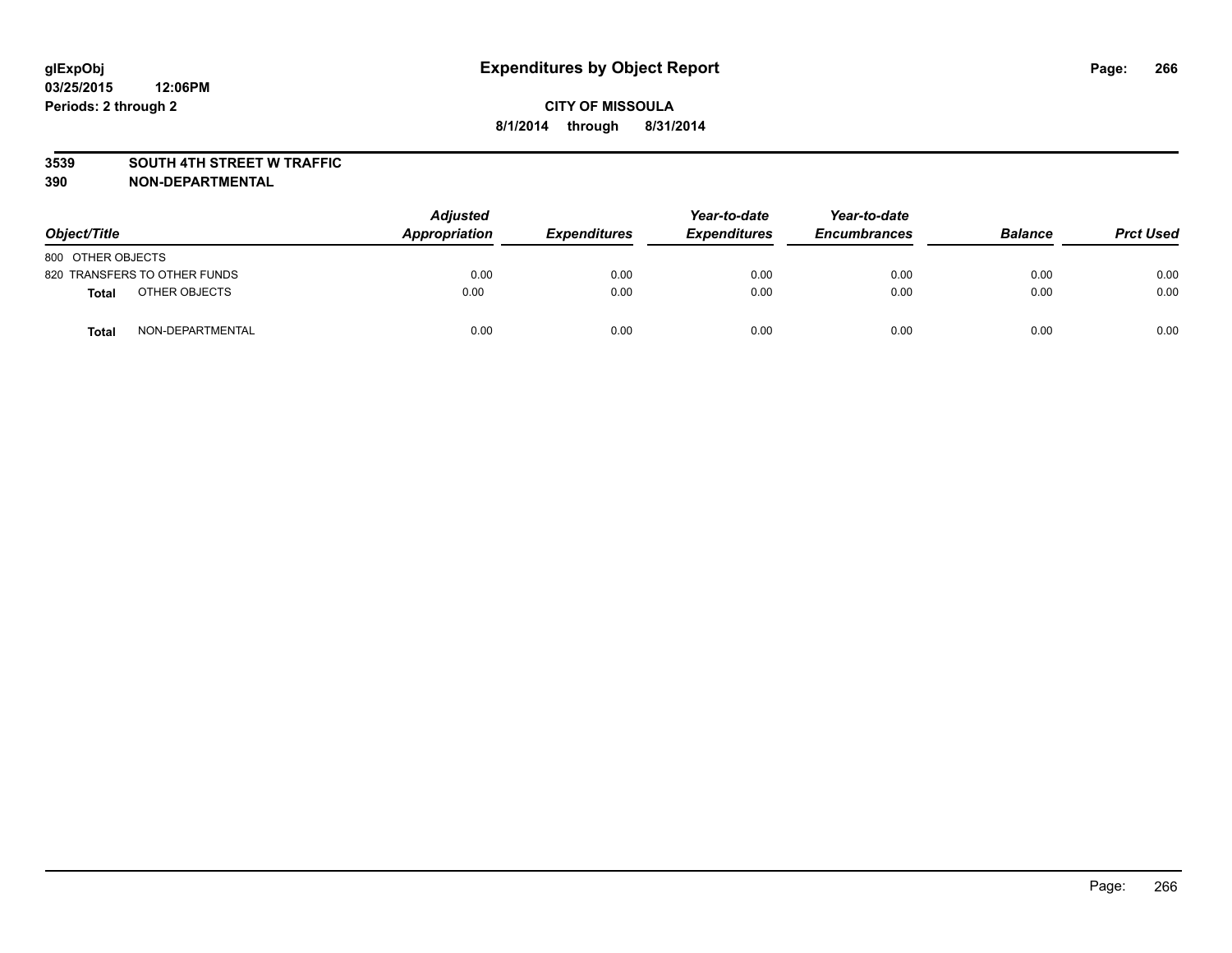### **3539 SOUTH 4TH STREET W TRAFFIC**

| Object/Title                               | <b>Adjusted</b><br>Appropriation | <b>Expenditures</b> | Year-to-date<br><b>Expenditures</b> | Year-to-date<br><b>Encumbrances</b> | <b>Balance</b> | <b>Prct Used</b> |
|--------------------------------------------|----------------------------------|---------------------|-------------------------------------|-------------------------------------|----------------|------------------|
| 800 OTHER OBJECTS                          |                                  |                     |                                     |                                     |                |                  |
| 820 TRANSFERS TO OTHER FUNDS               | 0.00                             | 0.00                | 0.00                                | 0.00                                | 0.00           | 0.00             |
| OTHER OBJECTS<br><b>Total</b>              | 0.00                             | 0.00                | 0.00                                | 0.00                                | 0.00           | 0.00             |
| SOUTH 4TH STREET W TRAFFIC<br><b>Total</b> | 0.00                             | 0.00                | 0.00                                | 0.00                                | 0.00           | 0.00             |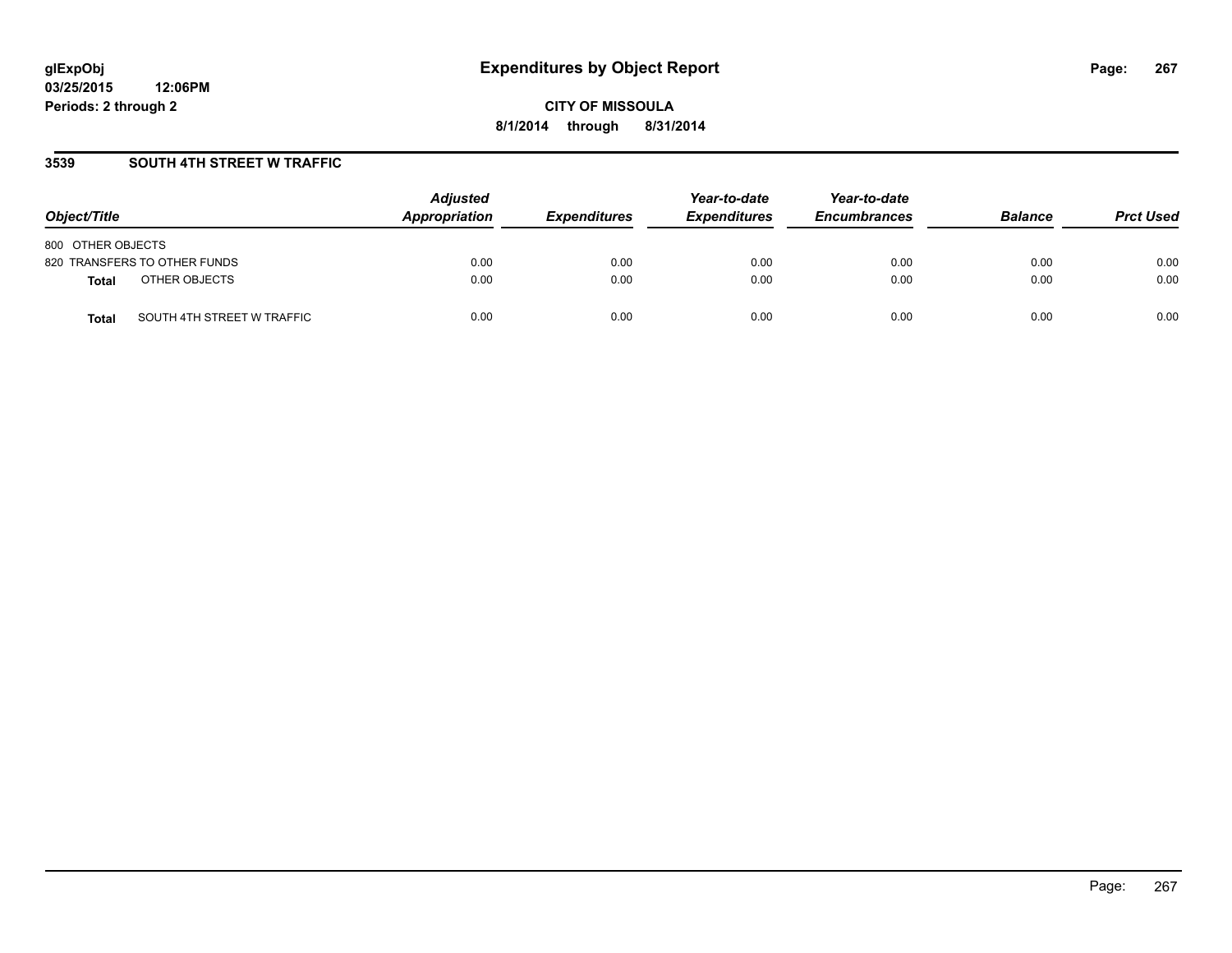#### **3540 SID 540 DEBT SERVICE FUND**

| Object/Title                        | <b>Adjusted</b><br>Appropriation | <b>Expenditures</b> | Year-to-date<br><b>Expenditures</b> | Year-to-date<br><b>Encumbrances</b> | <b>Balance</b> | <b>Prct Used</b> |
|-------------------------------------|----------------------------------|---------------------|-------------------------------------|-------------------------------------|----------------|------------------|
| 600 DEBT SERVICE                    |                                  |                     |                                     |                                     |                |                  |
| 610 PRINCIPAL                       | 70,000.00                        | 0.00                | 0.00                                | 0.00                                | 70,000.00      | 0.00             |
| 620 INTEREST / SERVICE FEES         | 52,098.00                        | 0.00                | 0.00                                | 0.00                                | 52,098.00      | 0.00             |
| <b>DEBT SERVICE</b><br><b>Total</b> | 122,098.00                       | 0.00                | 0.00                                | 0.00                                | 122,098.00     | 0.00             |
| NON-DEPARTMENTAL<br><b>Total</b>    | 122,098.00                       | 0.00                | 0.00                                | 0.00                                | 122,098.00     | 0.00             |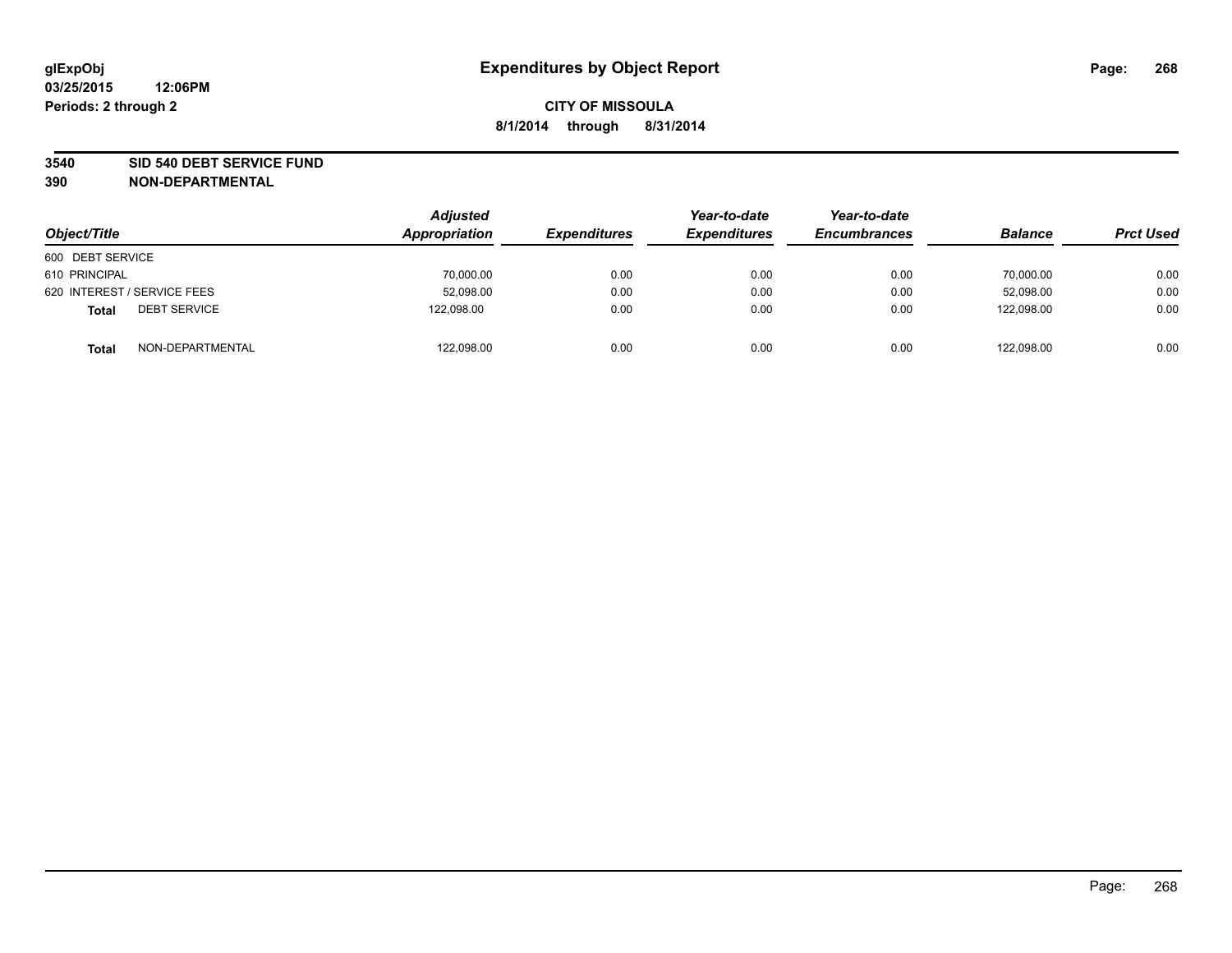## **3540 SID 540 DEBT SERVICE FUND**

| Object/Title                              | <b>Adjusted</b><br>Appropriation | <b>Expenditures</b> | Year-to-date<br><b>Expenditures</b> | Year-to-date<br><b>Encumbrances</b> | <b>Balance</b> | <b>Prct Used</b> |
|-------------------------------------------|----------------------------------|---------------------|-------------------------------------|-------------------------------------|----------------|------------------|
| 600 DEBT SERVICE                          |                                  |                     |                                     |                                     |                |                  |
| 610 PRINCIPAL                             | 70,000.00                        | 0.00                | 0.00                                | 0.00                                | 70.000.00      | 0.00             |
| 620 INTEREST / SERVICE FEES               | 52,098.00                        | 0.00                | 0.00                                | 0.00                                | 52,098.00      | 0.00             |
| <b>DEBT SERVICE</b><br><b>Total</b>       | 122,098.00                       | 0.00                | 0.00                                | 0.00                                | 122.098.00     | 0.00             |
| SID 540 DEBT SERVICE FUND<br><b>Total</b> | 122,098.00                       | 0.00                | 0.00                                | 0.00                                | 122.098.00     | 0.00             |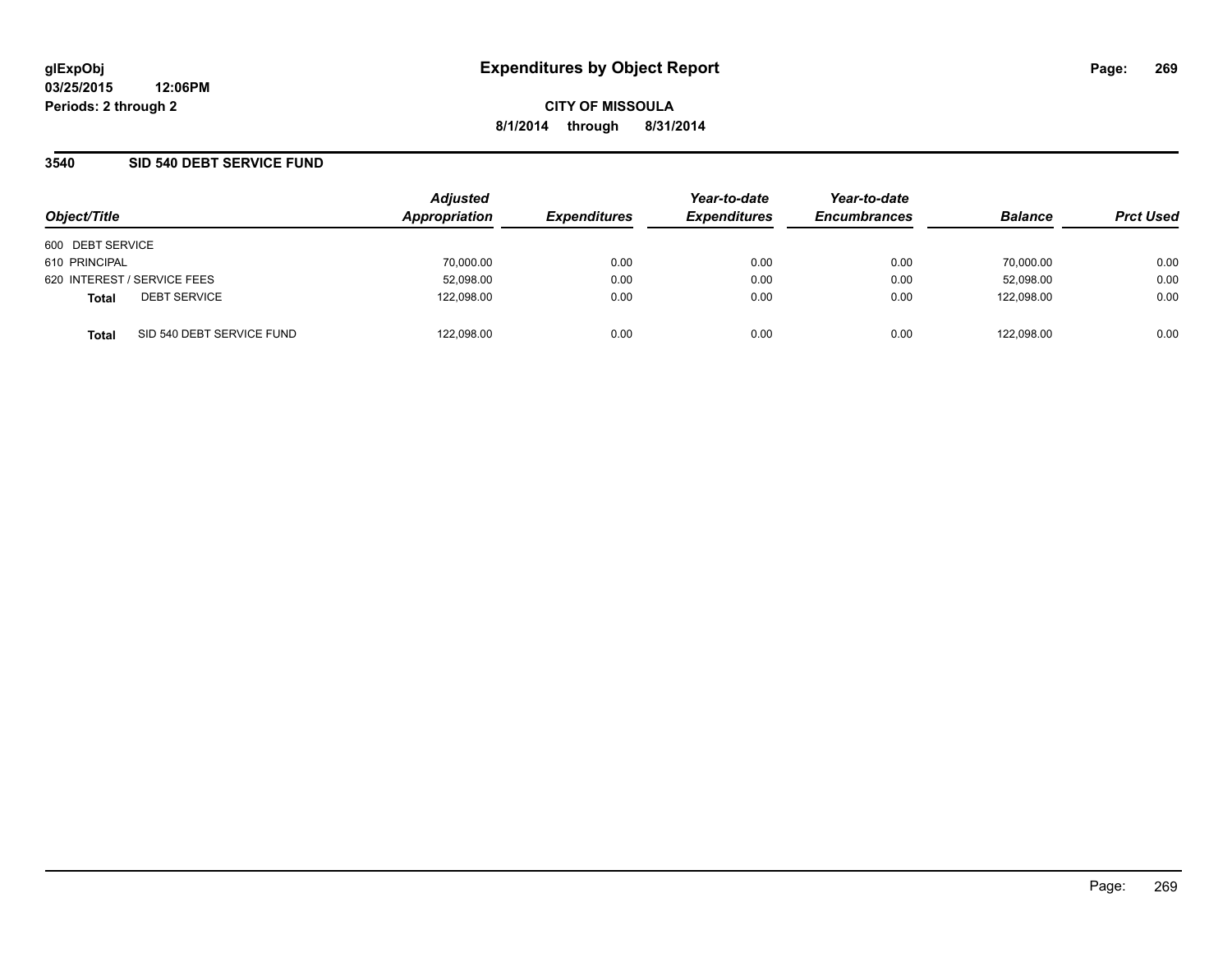#### **3541 SID 541 DEBT SERVICE**

| Object/Title                |                           | <b>Adjusted</b><br><b>Appropriation</b> | <b>Expenditures</b> | Year-to-date<br><b>Expenditures</b> | Year-to-date<br><b>Encumbrances</b> | <b>Balance</b> | <b>Prct Used</b> |
|-----------------------------|---------------------------|-----------------------------------------|---------------------|-------------------------------------|-------------------------------------|----------------|------------------|
|                             |                           |                                         |                     |                                     |                                     |                |                  |
| 500 FIXED CHARGES           |                           |                                         |                     |                                     |                                     |                |                  |
|                             | 550 MERCHANT SERVICE FEES | 0.00                                    | 0.00                | 0.00                                | 0.00                                | 0.00           | 0.00             |
| <b>Total</b>                | <b>FIXED CHARGES</b>      | 0.00                                    | 0.00                | 0.00                                | 0.00                                | 0.00           | 0.00             |
| 600 DEBT SERVICE            |                           |                                         |                     |                                     |                                     |                |                  |
| 610 PRINCIPAL               |                           | 30.000.00                               | 0.00                | 0.00                                | 0.00                                | 30.000.00      | 0.00             |
| 620 INTEREST / SERVICE FEES |                           | 30,383.00                               | 300.00              | 300.00                              | 0.00                                | 30,083.00      | 0.99             |
| <b>Total</b>                | <b>DEBT SERVICE</b>       | 60,383.00                               | 300.00              | 300.00                              | 0.00                                | 60.083.00      | 0.50             |
|                             |                           |                                         |                     |                                     |                                     |                |                  |
| <b>Total</b>                | NON-DEPARTMENTAL          | 60.383.00                               | 300.00              | 300.00                              | 0.00                                | 60,083.00      | 0.50             |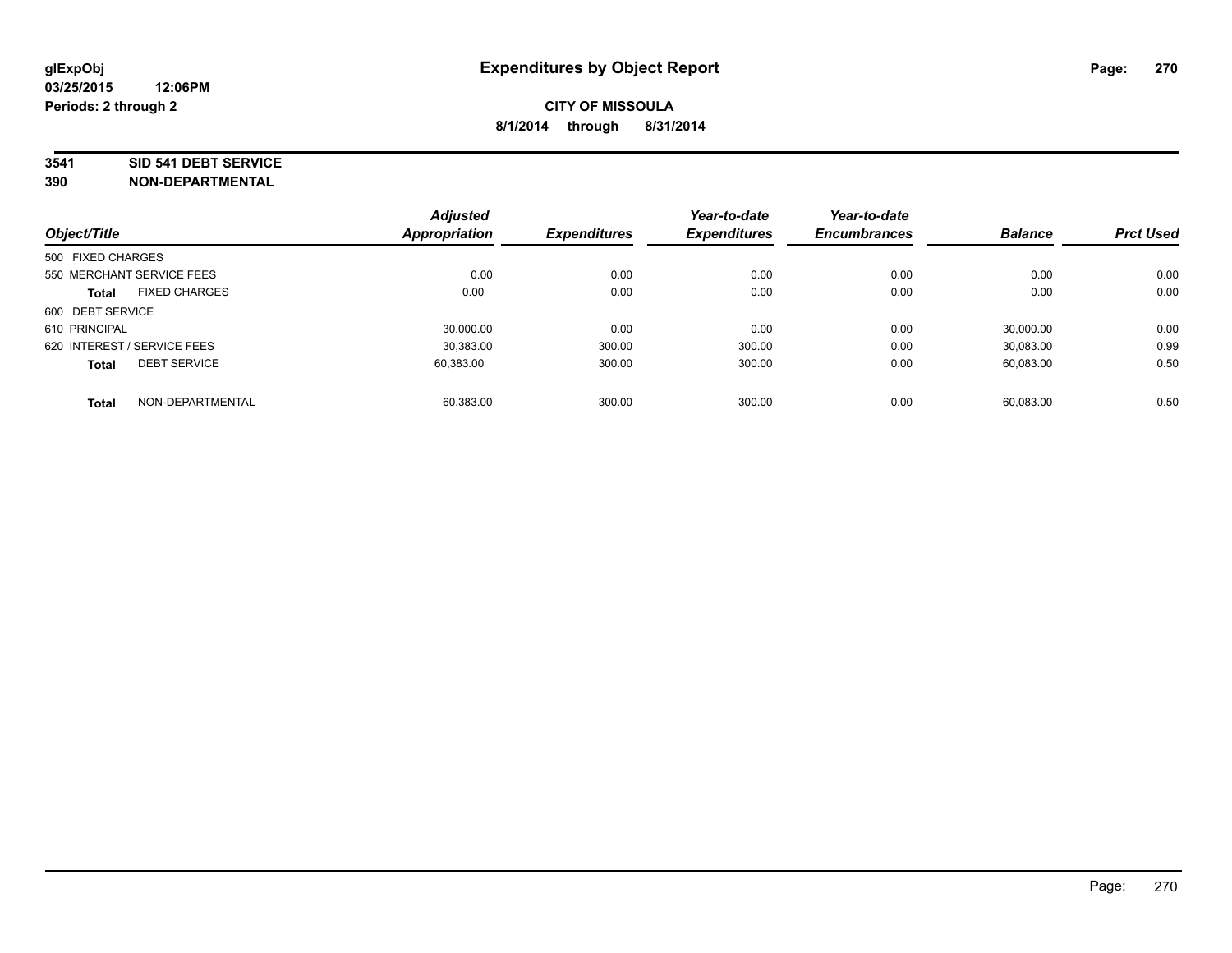### **3541 SID 541 DEBT SERVICE**

| Object/Title                         | <b>Adjusted</b><br>Appropriation | <b>Expenditures</b> | Year-to-date<br><b>Expenditures</b> | Year-to-date<br><b>Encumbrances</b> | <b>Balance</b> | <b>Prct Used</b> |
|--------------------------------------|----------------------------------|---------------------|-------------------------------------|-------------------------------------|----------------|------------------|
| 500 FIXED CHARGES                    |                                  |                     |                                     |                                     |                |                  |
| 550 MERCHANT SERVICE FEES            | 0.00                             | 0.00                | 0.00                                | 0.00                                | 0.00           | 0.00             |
| <b>FIXED CHARGES</b><br><b>Total</b> | 0.00                             | 0.00                | 0.00                                | 0.00                                | 0.00           | 0.00             |
| 600 DEBT SERVICE                     |                                  |                     |                                     |                                     |                |                  |
| 610 PRINCIPAL                        | 30.000.00                        | 0.00                | 0.00                                | 0.00                                | 30.000.00      | 0.00             |
| 620 INTEREST / SERVICE FEES          | 30.383.00                        | 300.00              | 300.00                              | 0.00                                | 30.083.00      | 0.99             |
| <b>DEBT SERVICE</b><br><b>Total</b>  | 60.383.00                        | 300.00              | 300.00                              | 0.00                                | 60.083.00      | 0.50             |
| SID 541 DEBT SERVICE<br><b>Total</b> | 60.383.00                        | 300.00              | 300.00                              | 0.00                                | 60.083.00      | 0.50             |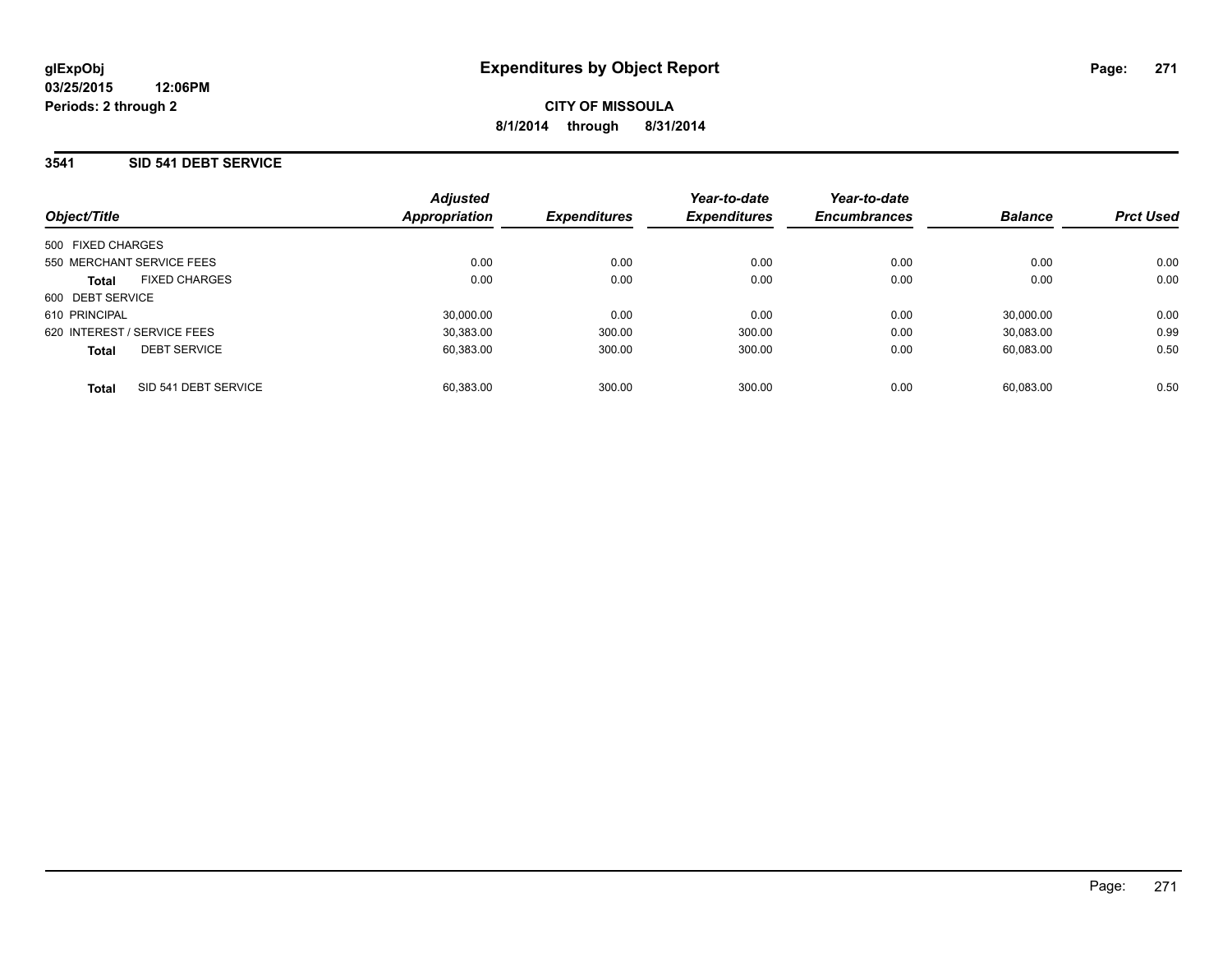#### **3543 SID 543 DEBT SERVICE**

|                                     | <b>Adjusted</b>      |                     | Year-to-date        | Year-to-date        |                |                  |
|-------------------------------------|----------------------|---------------------|---------------------|---------------------|----------------|------------------|
| Object/Title                        | <b>Appropriation</b> | <b>Expenditures</b> | <b>Expenditures</b> | <b>Encumbrances</b> | <b>Balance</b> | <b>Prct Used</b> |
| 600 DEBT SERVICE                    |                      |                     |                     |                     |                |                  |
| 610 PRINCIPAL                       | 0.00                 | 0.00                | 0.00                | 0.00                | 0.00           | 0.00             |
| 620 INTEREST / SERVICE FEES         | 0.00                 | 0.00                | 0.00                | 0.00                | 0.00           | 0.00             |
| <b>DEBT SERVICE</b><br><b>Total</b> | 0.00                 | 0.00                | 0.00                | 0.00                | 0.00           | 0.00             |
| 800 OTHER OBJECTS                   |                      |                     |                     |                     |                |                  |
| 820 TRANSFERS TO OTHER FUNDS        | 0.00                 | 0.00                | 0.00                | 0.00                | 0.00           | 0.00             |
| OTHER OBJECTS<br><b>Total</b>       | 0.00                 | 0.00                | 0.00                | 0.00                | 0.00           | 0.00             |
| NON-DEPARTMENTAL<br>Total           | 0.00                 | 0.00                | 0.00                | 0.00                | 0.00           | 0.00             |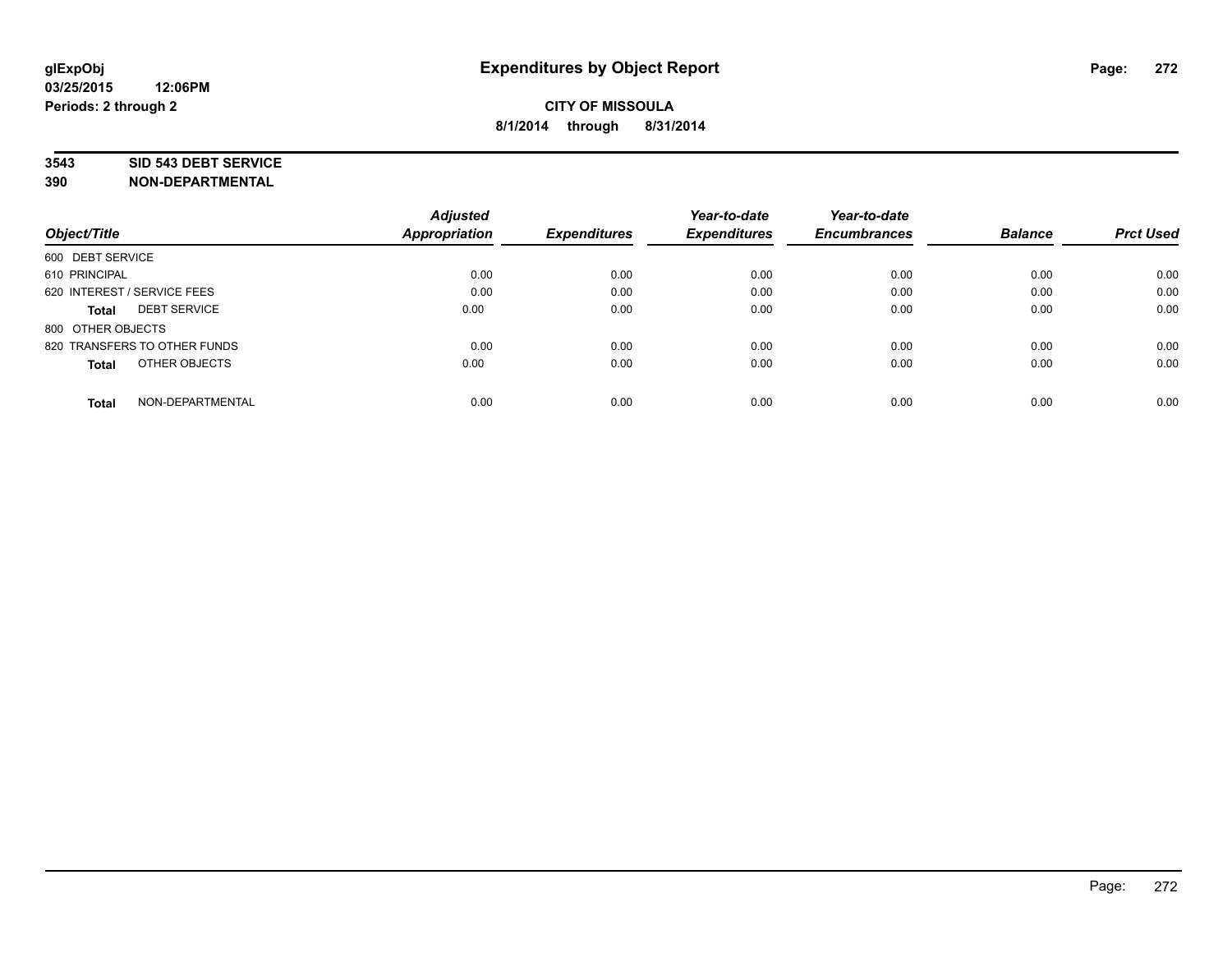### **3543 SID 543 DEBT SERVICE**

| Object/Title                         | <b>Adjusted</b><br><b>Appropriation</b> | <b>Expenditures</b> | Year-to-date<br><b>Expenditures</b> | Year-to-date<br><b>Encumbrances</b> | <b>Balance</b> | <b>Prct Used</b> |
|--------------------------------------|-----------------------------------------|---------------------|-------------------------------------|-------------------------------------|----------------|------------------|
| 600 DEBT SERVICE                     |                                         |                     |                                     |                                     |                |                  |
| 610 PRINCIPAL                        | 0.00                                    | 0.00                | 0.00                                | 0.00                                | 0.00           | 0.00             |
| 620 INTEREST / SERVICE FEES          | 0.00                                    | 0.00                | 0.00                                | 0.00                                | 0.00           | 0.00             |
| <b>DEBT SERVICE</b><br><b>Total</b>  | 0.00                                    | 0.00                | 0.00                                | 0.00                                | 0.00           | 0.00             |
| 800 OTHER OBJECTS                    |                                         |                     |                                     |                                     |                |                  |
| 820 TRANSFERS TO OTHER FUNDS         | 0.00                                    | 0.00                | 0.00                                | 0.00                                | 0.00           | 0.00             |
| OTHER OBJECTS<br><b>Total</b>        | 0.00                                    | 0.00                | 0.00                                | 0.00                                | 0.00           | 0.00             |
| SID 543 DEBT SERVICE<br><b>Total</b> | 0.00                                    | 0.00                | 0.00                                | 0.00                                | 0.00           | 0.00             |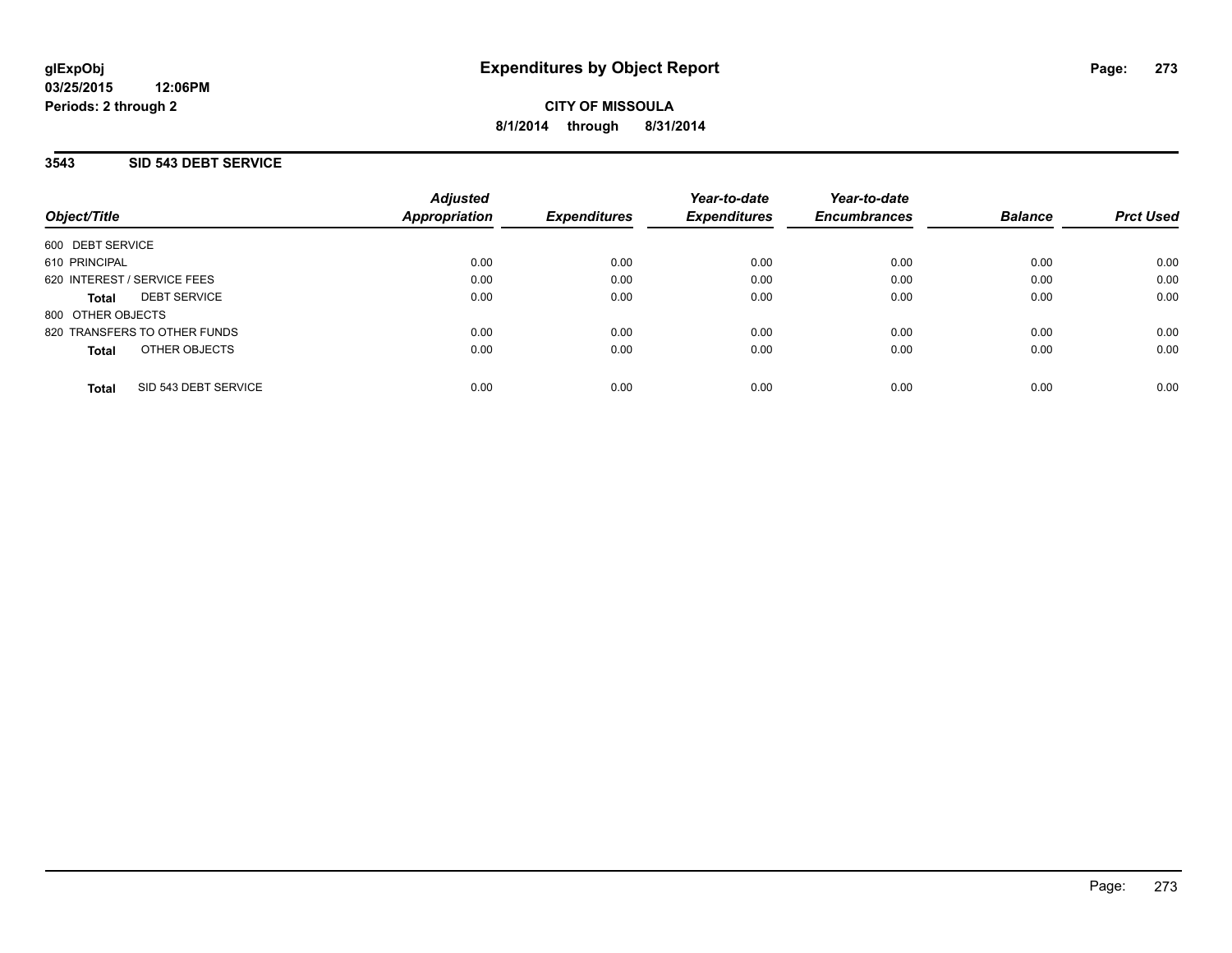#### **3544 SID 544 RATTLESNAKE DEBT SERVICE**

| Object/Title                        | <b>Adjusted</b><br>Appropriation | <b>Expenditures</b> | Year-to-date<br><b>Expenditures</b> | Year-to-date<br><b>Encumbrances</b> | <b>Balance</b> | <b>Prct Used</b> |
|-------------------------------------|----------------------------------|---------------------|-------------------------------------|-------------------------------------|----------------|------------------|
| 600 DEBT SERVICE                    |                                  |                     |                                     |                                     |                |                  |
| 610 PRINCIPAL                       | 65,000.00                        | 0.00                | 0.00                                | 0.00                                | 65,000.00      | 0.00             |
| 620 INTEREST / SERVICE FEES         | 51,638.00                        | 0.00                | 0.00                                | 0.00                                | 51,638.00      | 0.00             |
| <b>DEBT SERVICE</b><br><b>Total</b> | 116.638.00                       | 0.00                | 0.00                                | 0.00                                | 116.638.00     | 0.00             |
| NON-DEPARTMENTAL<br><b>Total</b>    | 116,638.00                       | 0.00                | 0.00                                | 0.00                                | 116.638.00     | 0.00             |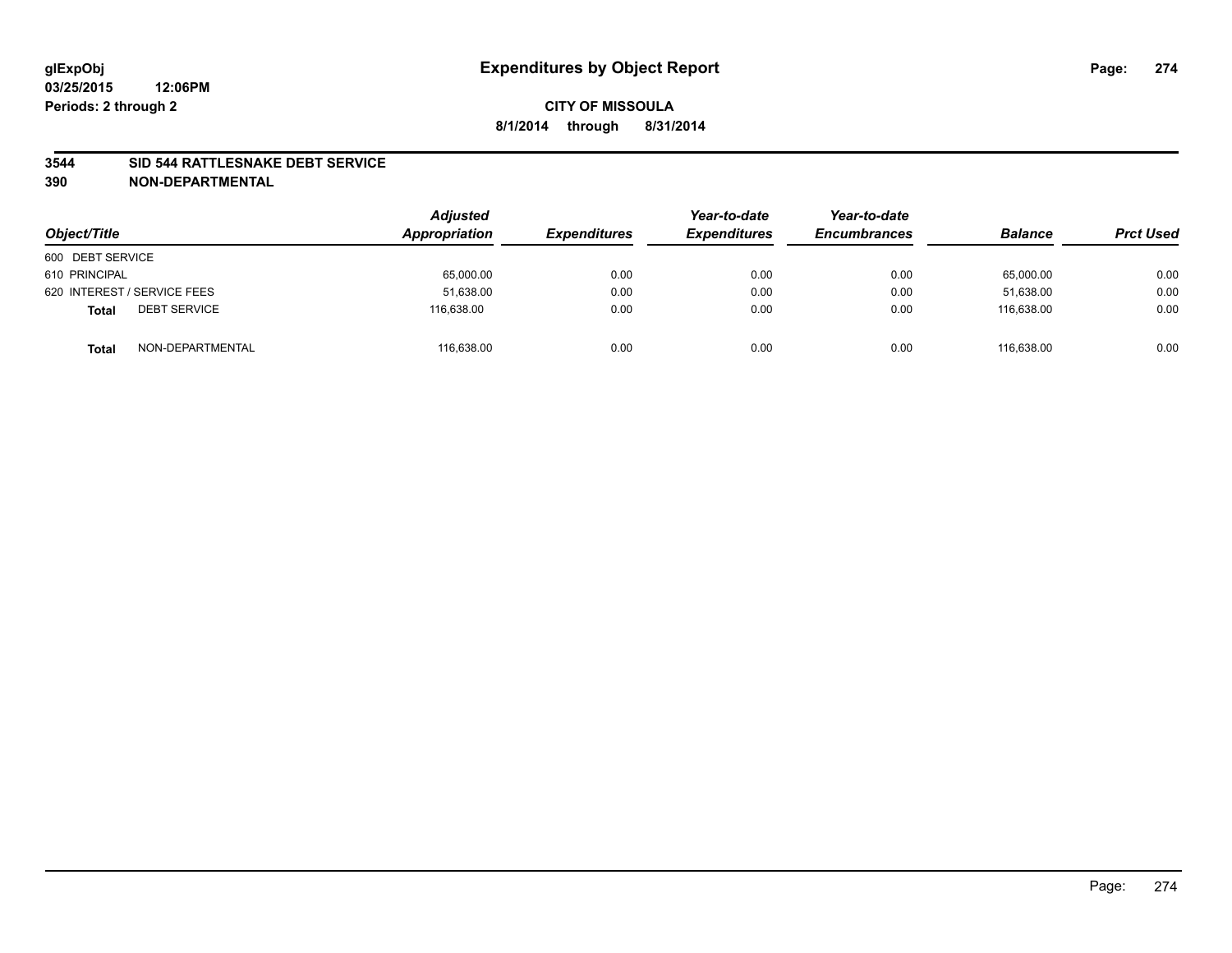### **3544 SID 544 RATTLESNAKE DEBT SERVICE**

**550 SID 544 PROJECT**

| Object/Title                        | <b>Adjusted</b><br>Appropriation | <b>Expenditures</b> | Year-to-date<br><b>Expenditures</b> | Year-to-date<br><b>Encumbrances</b> | <b>Balance</b> | <b>Prct Used</b> |
|-------------------------------------|----------------------------------|---------------------|-------------------------------------|-------------------------------------|----------------|------------------|
| 600 DEBT SERVICE                    |                                  |                     |                                     |                                     |                |                  |
| 610 PRINCIPAL                       | 16,000.00                        | 0.00                | 0.00                                | 0.00                                | 16,000.00      | 0.00             |
| 620 INTEREST / SERVICE FEES         | 5,110.00                         | 0.00                | 0.00                                | 0.00                                | 5,110.00       | 0.00             |
| <b>DEBT SERVICE</b><br><b>Total</b> | 21.110.00                        | 0.00                | 0.00                                | 0.00                                | 21.110.00      | 0.00             |
| SID 544 PROJECT<br><b>Total</b>     | 21,110.00                        | 0.00                | 0.00                                | 0.00                                | 21,110.00      | 0.00             |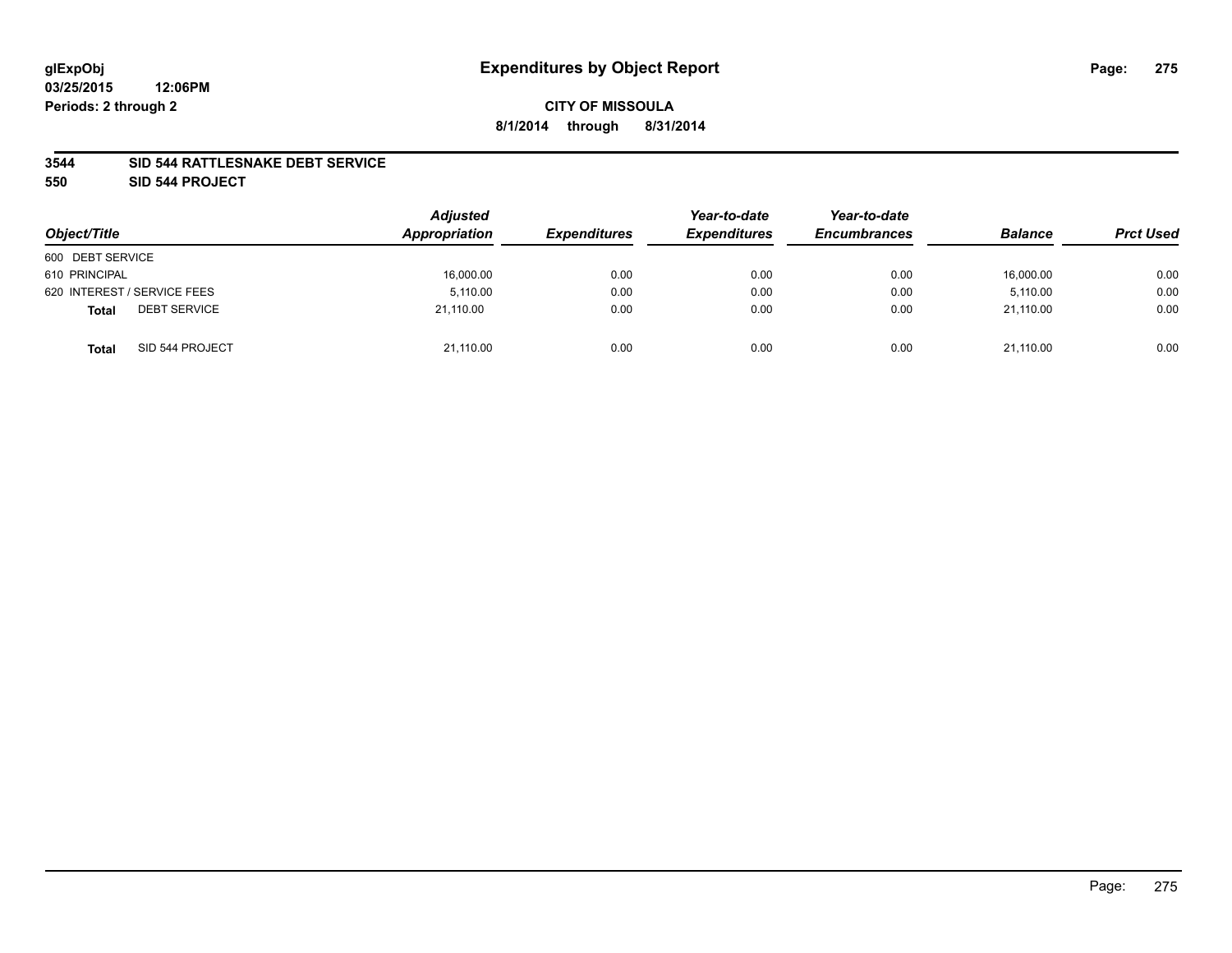#### **3544 SID 544 RATTLESNAKE DEBT SERVICE**

**555 LOLO STREET PROJECT**

|                                            | <b>Adjusted</b>      |                     | Year-to-date        | Year-to-date        |                |                  |
|--------------------------------------------|----------------------|---------------------|---------------------|---------------------|----------------|------------------|
| Object/Title                               | <b>Appropriation</b> | <b>Expenditures</b> | <b>Expenditures</b> | <b>Encumbrances</b> | <b>Balance</b> | <b>Prct Used</b> |
| 500 FIXED CHARGES                          |                      |                     |                     |                     |                |                  |
| 550 MERCHANT SERVICE FEES                  | 0.00                 | 0.00                | 0.00                | 0.00                | 0.00           | 0.00             |
| <b>FIXED CHARGES</b><br><b>Total</b>       | 0.00                 | 0.00                | 0.00                | 0.00                | 0.00           | 0.00             |
| 600 DEBT SERVICE                           |                      |                     |                     |                     |                |                  |
| 610 PRINCIPAL                              | 1.500.00             | 0.00                | 0.00                | 0.00                | 1,500.00       | 0.00             |
| 620 INTEREST / SERVICE FEES                | 928.00               | 0.00                | 0.00                | 0.00                | 928.00         | 0.00             |
| <b>DEBT SERVICE</b><br><b>Total</b>        | 2.428.00             | 0.00                | 0.00                | 0.00                | 2,428.00       | 0.00             |
| <b>LOLO STREET PROJECT</b><br><b>Total</b> | 2.428.00             | 0.00                | 0.00                | 0.00                | 2.428.00       | 0.00             |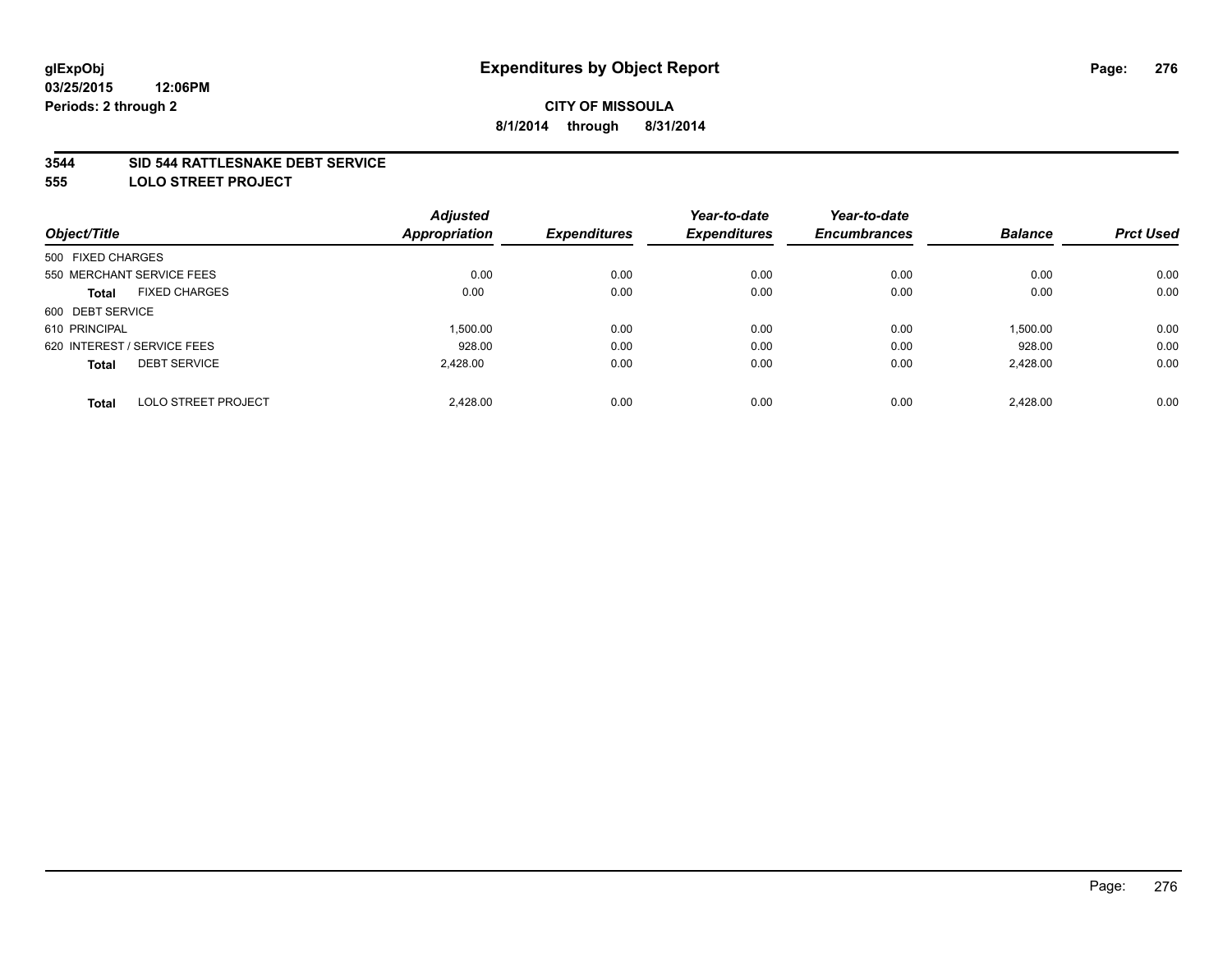**03/25/2015 12:06PM Periods: 2 through 2**

# **CITY OF MISSOULA 8/1/2014 through 8/31/2014**

# **3544 SID 544 RATTLESNAKE DEBT SERVICE**

| Object/Title                                     | <b>Adjusted</b><br><b>Appropriation</b> | <b>Expenditures</b> | Year-to-date<br><b>Expenditures</b> | Year-to-date<br><b>Encumbrances</b> | <b>Balance</b> | <b>Prct Used</b> |
|--------------------------------------------------|-----------------------------------------|---------------------|-------------------------------------|-------------------------------------|----------------|------------------|
| 500 FIXED CHARGES                                |                                         |                     |                                     |                                     |                |                  |
| 550 MERCHANT SERVICE FEES                        | 0.00                                    | 0.00                | 0.00                                | 0.00                                | 0.00           | 0.00             |
| <b>FIXED CHARGES</b><br><b>Total</b>             |                                         | 0.00<br>0.00        | 0.00                                | 0.00                                | 0.00           | 0.00             |
| 600 DEBT SERVICE                                 |                                         |                     |                                     |                                     |                |                  |
| 610 PRINCIPAL                                    | 82.500.00                               | 0.00                | 0.00                                | 0.00                                | 82.500.00      | 0.00             |
| 620 INTEREST / SERVICE FEES                      | 57.676.00                               | 0.00                | 0.00                                | 0.00                                | 57.676.00      | 0.00             |
| <b>DEBT SERVICE</b><br><b>Total</b>              | 140.176.00                              | 0.00                | 0.00                                | 0.00                                | 140.176.00     | 0.00             |
| SID 544 RATTLESNAKE DEBT SERVICE<br><b>Total</b> | 140.176.00                              | 0.00                | 0.00                                | 0.00                                | 140.176.00     | 0.00             |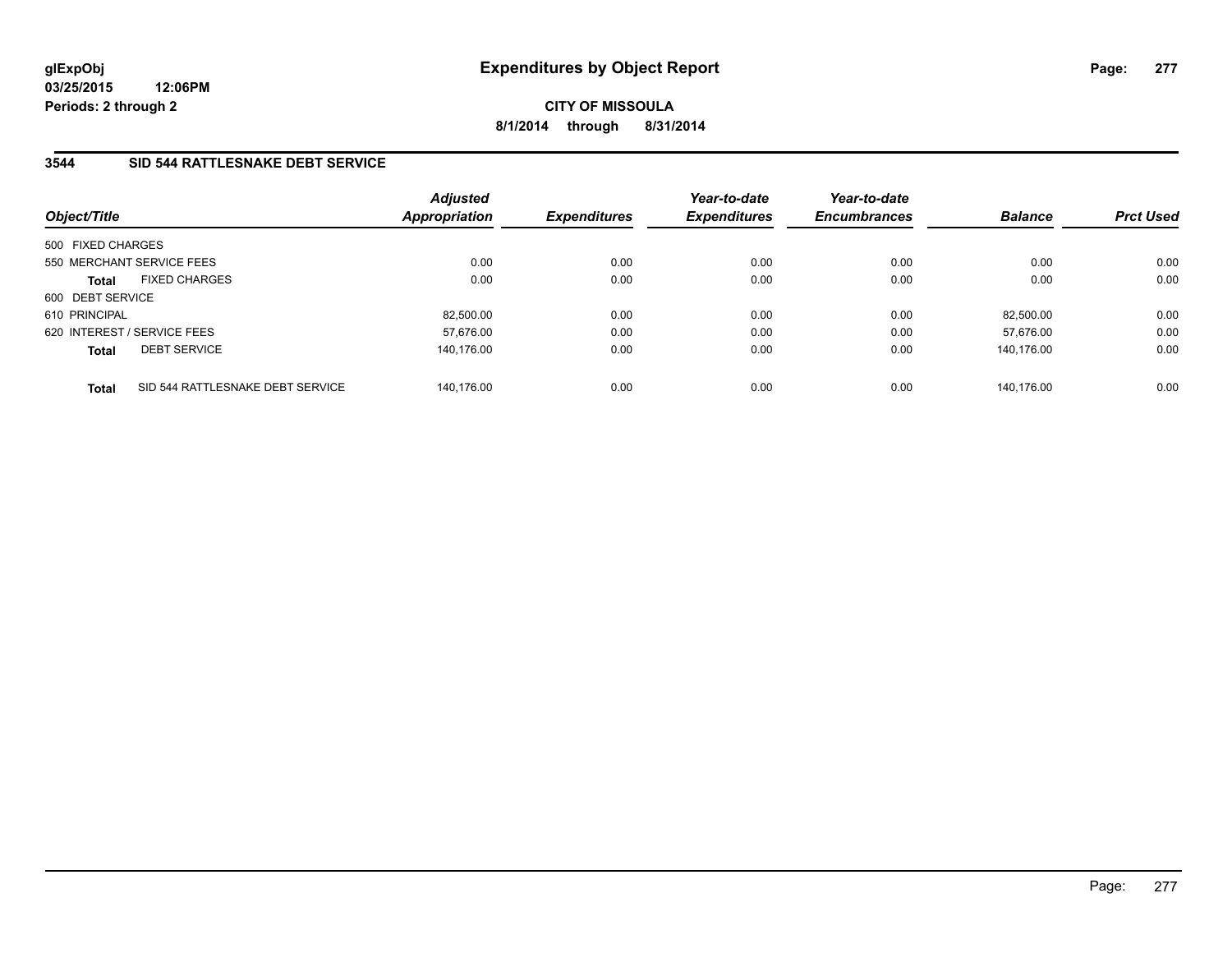#### **3545 SID 545 DEBT SERVICE**

| Object/Title                         | <b>Adjusted</b><br><b>Appropriation</b> | <b>Expenditures</b> | Year-to-date<br><b>Expenditures</b> | Year-to-date<br><b>Encumbrances</b> | <b>Balance</b> | <b>Prct Used</b> |
|--------------------------------------|-----------------------------------------|---------------------|-------------------------------------|-------------------------------------|----------------|------------------|
| 500 FIXED CHARGES                    |                                         |                     |                                     |                                     |                |                  |
| 550 MERCHANT SERVICE FEES            | 0.00                                    | 0.00                | 0.00                                | 0.00                                | 0.00           | 0.00             |
| <b>FIXED CHARGES</b><br><b>Total</b> | 0.00                                    | 0.00                | 0.00                                | 0.00                                | 0.00           | 0.00             |
| 600 DEBT SERVICE                     |                                         |                     |                                     |                                     |                |                  |
| 610 PRINCIPAL                        | 0.00                                    | 0.00                | 0.00                                | 0.00                                | 0.00           | 0.00             |
| 620 INTEREST / SERVICE FEES          | 0.00                                    | 0.00                | 0.00                                | 0.00                                | 0.00           | 0.00             |
| <b>DEBT SERVICE</b><br><b>Total</b>  | 0.00                                    | 0.00                | 0.00                                | 0.00                                | 0.00           | 0.00             |
| 800 OTHER OBJECTS                    |                                         |                     |                                     |                                     |                |                  |
| 820 TRANSFERS TO OTHER FUNDS         | 0.00                                    | 0.00                | 0.00                                | 0.00                                | 0.00           | 0.00             |
| OTHER OBJECTS<br><b>Total</b>        | 0.00                                    | 0.00                | 0.00                                | 0.00                                | 0.00           | 0.00             |
|                                      |                                         |                     |                                     |                                     |                |                  |
| NON-DEPARTMENTAL<br><b>Total</b>     | 0.00                                    | 0.00                | 0.00                                | 0.00                                | 0.00           | 0.00             |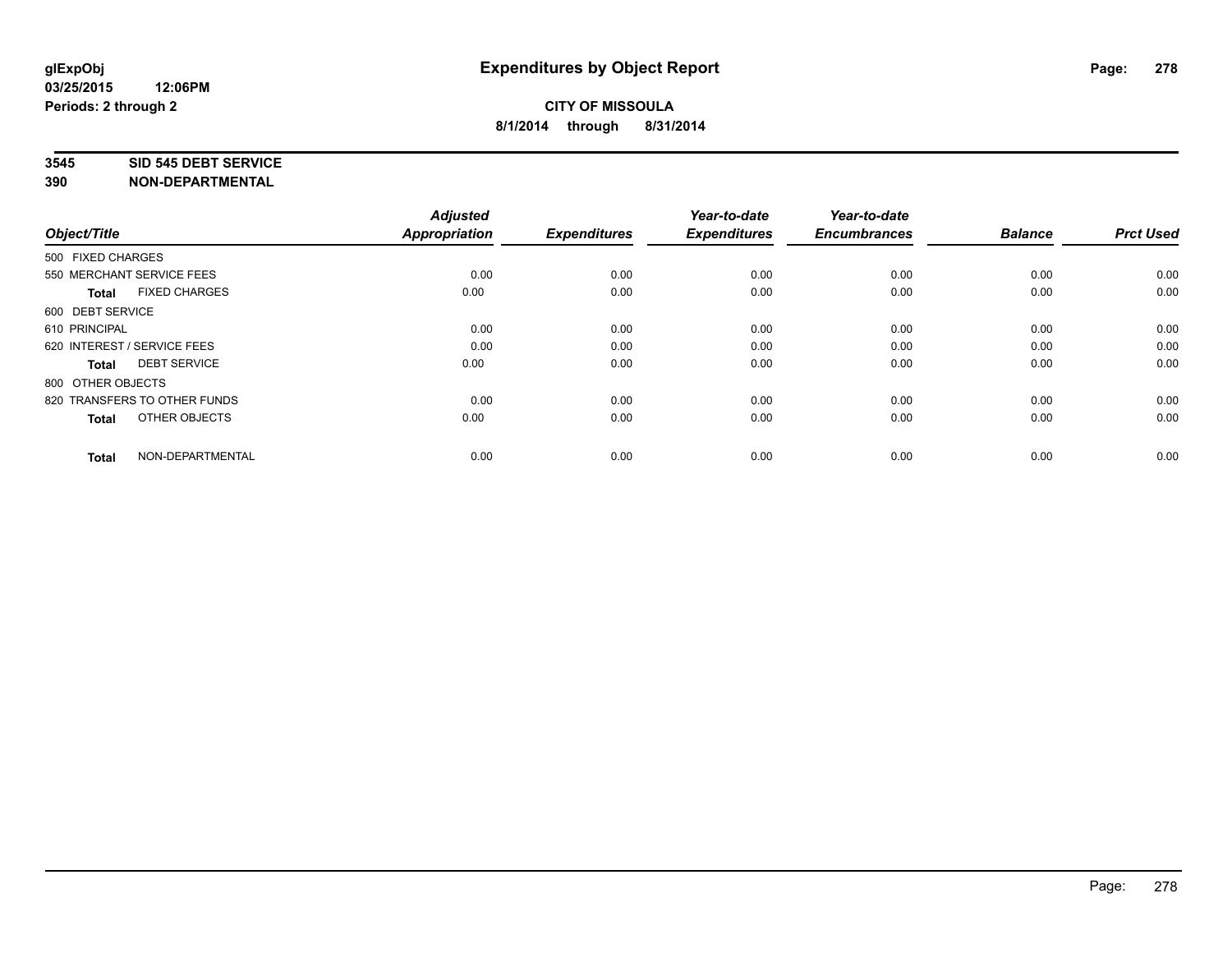## **3545 SID 545 DEBT SERVICE**

|                                      | <b>Adjusted</b>      |                     | Year-to-date        | Year-to-date<br><b>Encumbrances</b> | <b>Balance</b> | <b>Prct Used</b> |
|--------------------------------------|----------------------|---------------------|---------------------|-------------------------------------|----------------|------------------|
| Object/Title                         | <b>Appropriation</b> | <b>Expenditures</b> | <b>Expenditures</b> |                                     |                |                  |
| 500 FIXED CHARGES                    |                      |                     |                     |                                     |                |                  |
| 550 MERCHANT SERVICE FEES            | 0.00                 | 0.00                | 0.00                | 0.00                                | 0.00           | 0.00             |
| <b>FIXED CHARGES</b><br><b>Total</b> | 0.00                 | 0.00                | 0.00                | 0.00                                | 0.00           | 0.00             |
| 600 DEBT SERVICE                     |                      |                     |                     |                                     |                |                  |
| 610 PRINCIPAL                        | 0.00                 | 0.00                | 0.00                | 0.00                                | 0.00           | 0.00             |
| 620 INTEREST / SERVICE FEES          | 0.00                 | 0.00                | 0.00                | 0.00                                | 0.00           | 0.00             |
| <b>DEBT SERVICE</b><br><b>Total</b>  | 0.00                 | 0.00                | 0.00                | 0.00                                | 0.00           | 0.00             |
| 800 OTHER OBJECTS                    |                      |                     |                     |                                     |                |                  |
| 820 TRANSFERS TO OTHER FUNDS         | 0.00                 | 0.00                | 0.00                | 0.00                                | 0.00           | 0.00             |
| <b>OTHER OBJECTS</b><br><b>Total</b> | 0.00                 | 0.00                | 0.00                | 0.00                                | 0.00           | 0.00             |
| SID 545 DEBT SERVICE<br><b>Total</b> | 0.00                 | 0.00                | 0.00                | 0.00                                | 0.00           | 0.00             |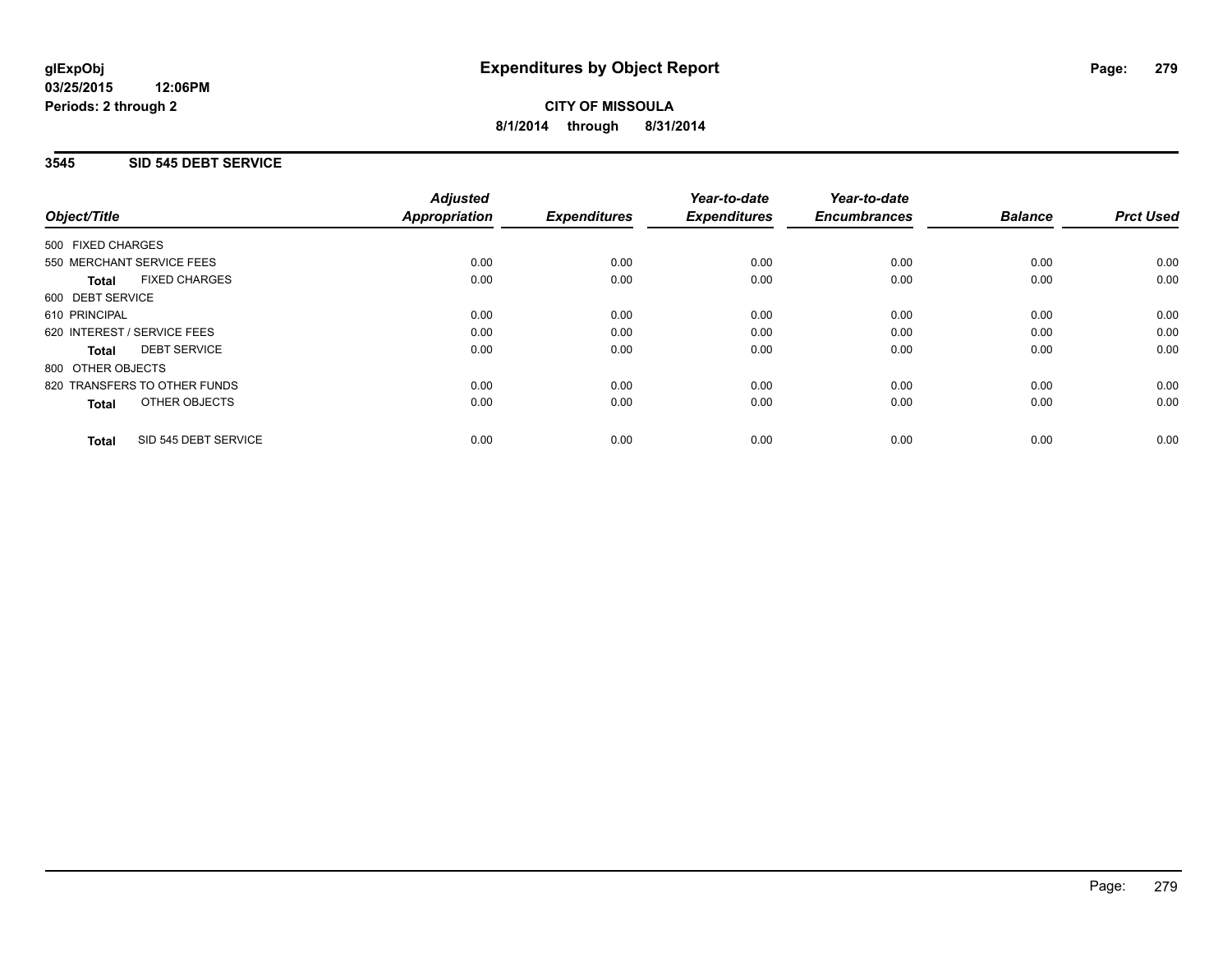# **3546 SID 546 DEBT SERVICE**

| Object/Title                        | <b>Adjusted</b><br><b>Appropriation</b> | <b>Expenditures</b> | Year-to-date<br><b>Expenditures</b> | Year-to-date<br><b>Encumbrances</b> | <b>Balance</b> | <b>Prct Used</b> |
|-------------------------------------|-----------------------------------------|---------------------|-------------------------------------|-------------------------------------|----------------|------------------|
| 600 DEBT SERVICE                    |                                         |                     |                                     |                                     |                |                  |
| 610 PRINCIPAL                       | 0.00                                    | 0.00                | 0.00                                | 0.00                                | 0.00           | 0.00             |
| 620 INTEREST / SERVICE FEES         | 0.00                                    | 0.00                | 0.00                                | 0.00                                | 0.00           | 0.00             |
| <b>DEBT SERVICE</b><br><b>Total</b> | 0.00                                    | 0.00                | 0.00                                | 0.00                                | 0.00           | 0.00             |
| NON-DEPARTMENTAL<br><b>Total</b>    | 0.00                                    | 0.00                | 0.00                                | 0.00                                | 0.00           | 0.00             |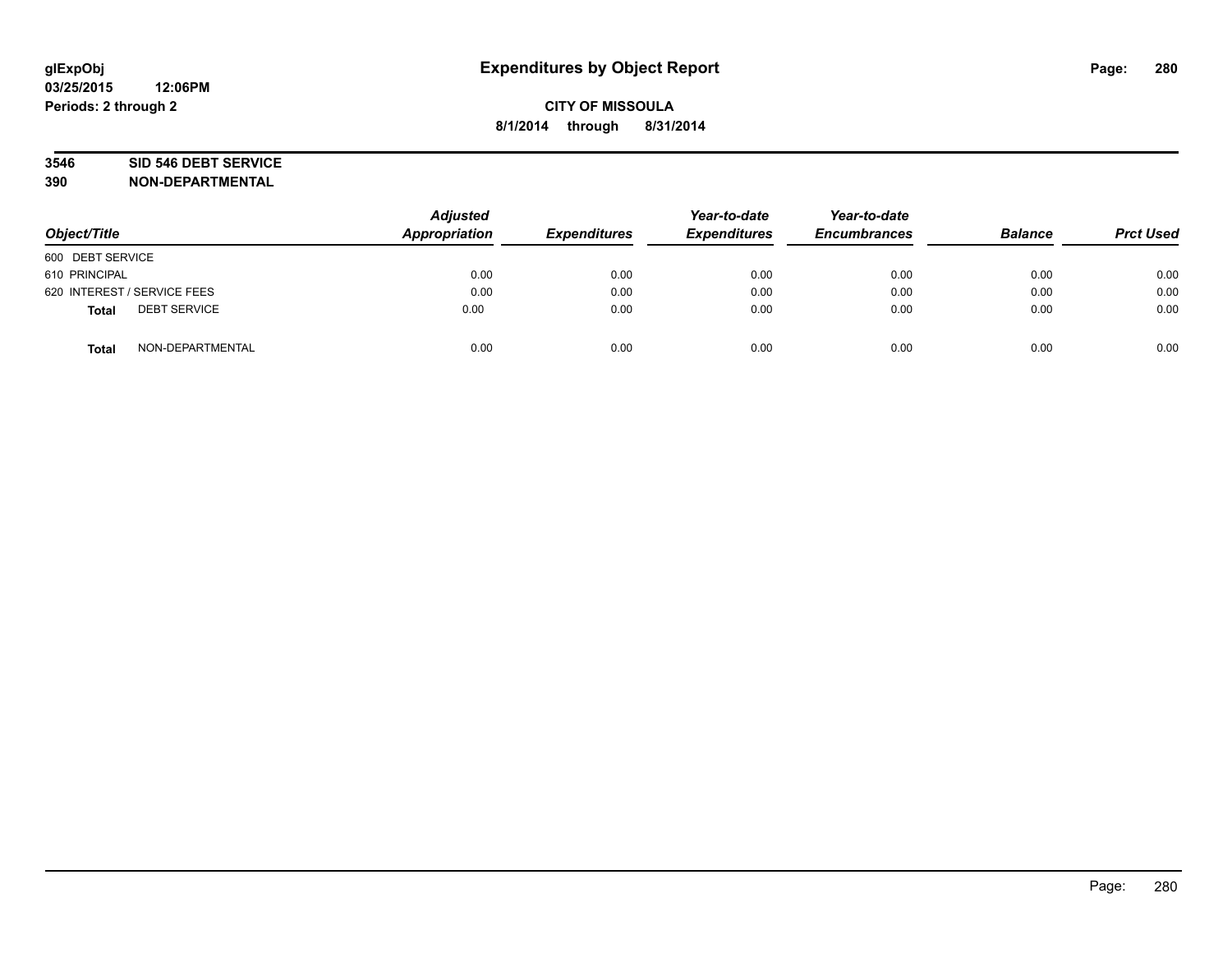**03/25/2015 12:06PM Periods: 2 through 2**

**CITY OF MISSOULA 8/1/2014 through 8/31/2014**

### **3546 SID 546 DEBT SERVICE**

| Object/Title     |                             | <b>Adjusted</b><br>Appropriation | <b>Expenditures</b> | Year-to-date<br><b>Expenditures</b> | Year-to-date<br><b>Encumbrances</b> | <b>Balance</b> | <b>Prct Used</b> |
|------------------|-----------------------------|----------------------------------|---------------------|-------------------------------------|-------------------------------------|----------------|------------------|
| 600 DEBT SERVICE |                             |                                  |                     |                                     |                                     |                |                  |
| 610 PRINCIPAL    |                             | 0.00                             | 0.00                | 0.00                                | 0.00                                | 0.00           | 0.00             |
|                  | 620 INTEREST / SERVICE FEES | 0.00                             | 0.00                | 0.00                                | 0.00                                | 0.00           | 0.00             |
| <b>Total</b>     | <b>DEBT SERVICE</b>         | 0.00                             | 0.00                | 0.00                                | 0.00                                | 0.00           | 0.00             |
| <b>Total</b>     | SID 546 DEBT SERVICE        | 0.00                             | 0.00                | 0.00                                | 0.00                                | 0.00           | 0.00             |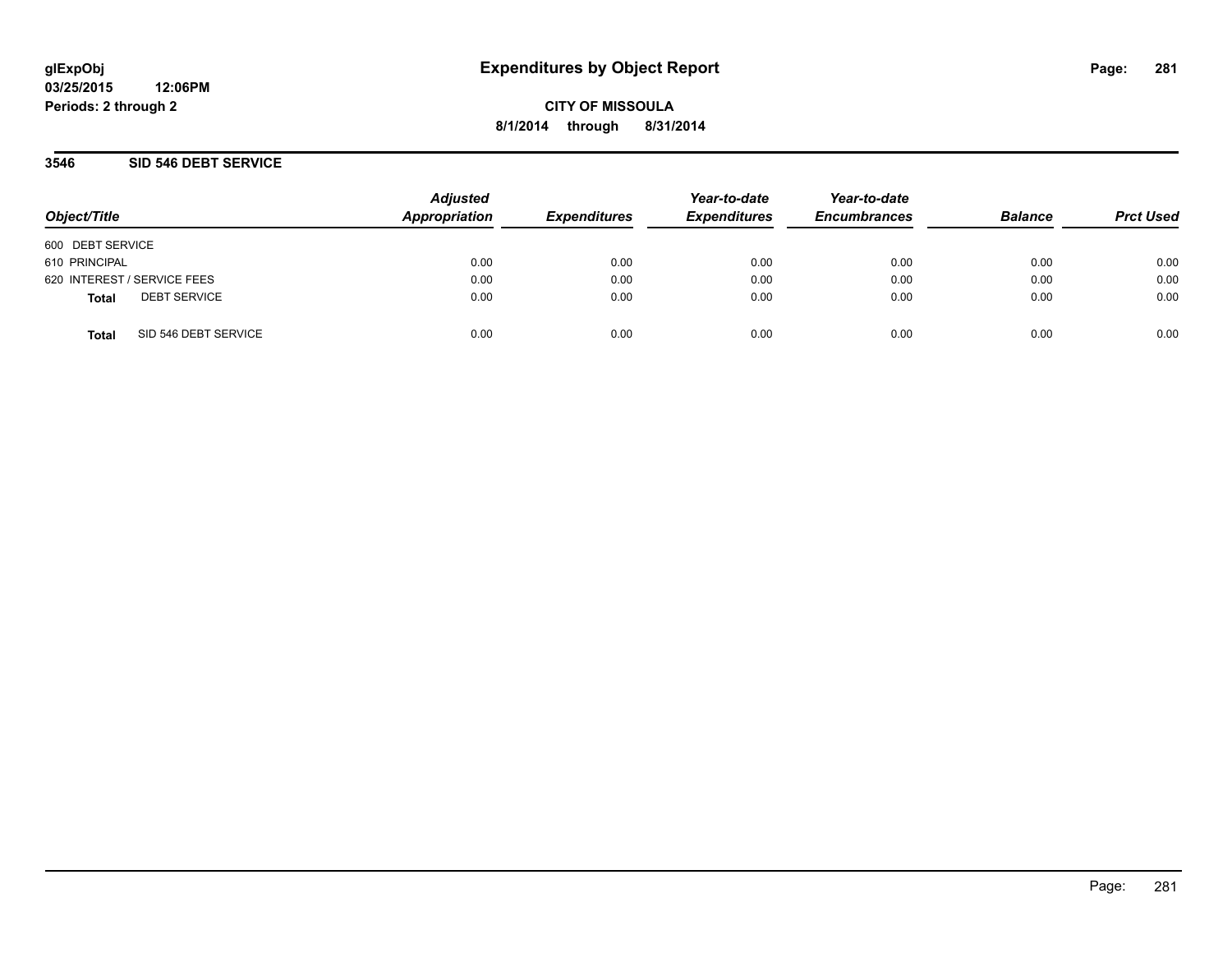**3548 SID 548-5TH, 6TH & ARTHUR**

| Object/Title                        | Adjusted<br>Appropriation | <b>Expenditures</b> | Year-to-date<br><b>Expenditures</b> | Year-to-date<br><b>Encumbrances</b> | <b>Balance</b> | <b>Prct Used</b> |
|-------------------------------------|---------------------------|---------------------|-------------------------------------|-------------------------------------|----------------|------------------|
| 600 DEBT SERVICE                    |                           |                     |                                     |                                     |                |                  |
| 610 PRINCIPAL                       | 65,000.00                 | 0.00                | 0.00                                | 0.00                                | 65,000.00      | 0.00             |
| 620 INTEREST / SERVICE FEES         | 48.475.00                 | 350.00              | 350.00                              | 0.00                                | 48,125.00      | 0.72             |
| <b>DEBT SERVICE</b><br><b>Total</b> | 113,475.00                | 350.00              | 350.00                              | 0.00                                | 113,125.00     | 0.31             |
| NON-DEPARTMENTAL<br><b>Total</b>    | 113,475.00                | 350.00              | 350.00                              | 0.00                                | 113.125.00     | 0.31             |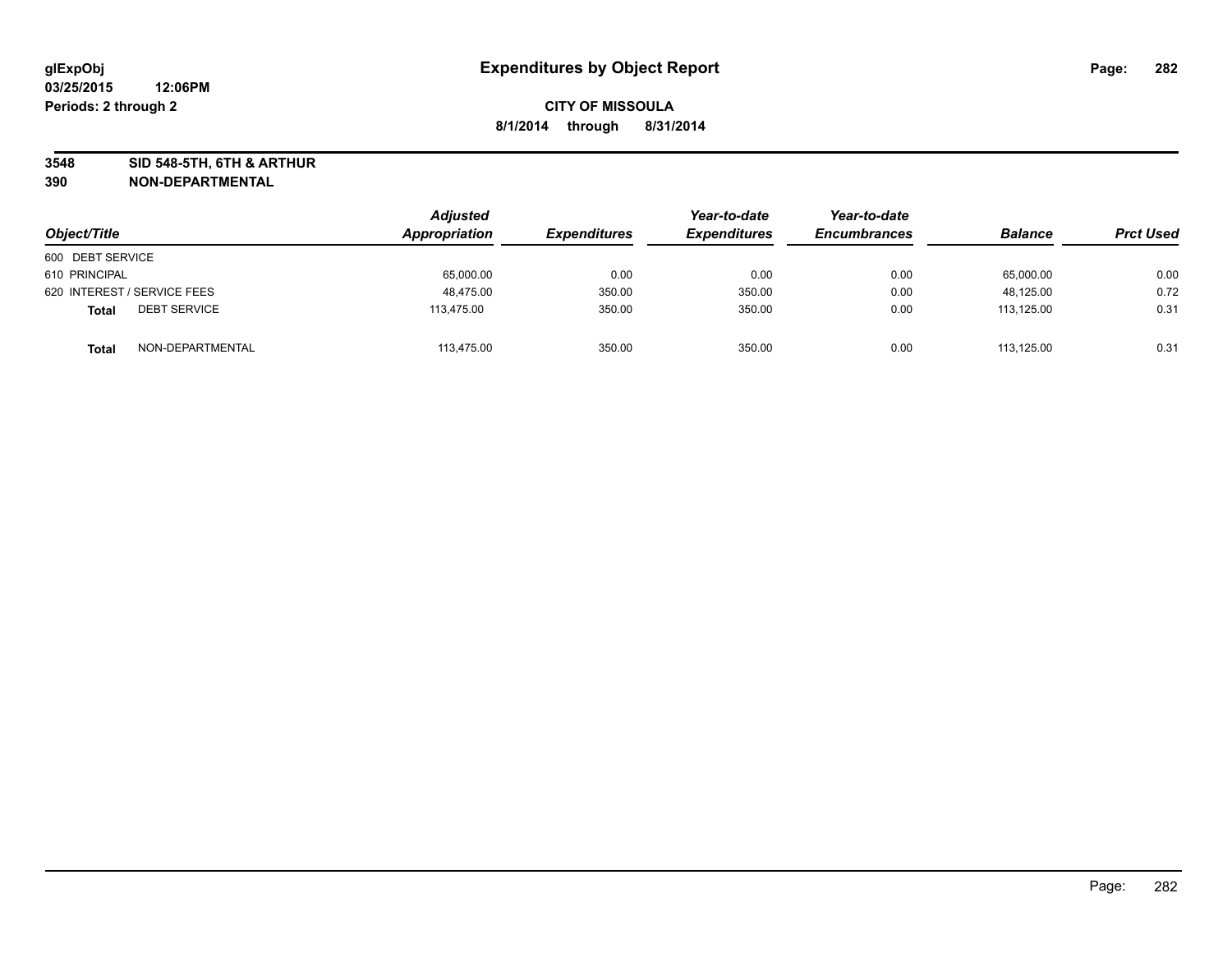**03/25/2015 12:06PM Periods: 2 through 2**

**CITY OF MISSOULA 8/1/2014 through 8/31/2014**

### **3548 SID 548-5TH, 6TH & ARTHUR**

| Object/Title                              | <b>Adjusted</b><br>Appropriation | <b>Expenditures</b> | Year-to-date<br><b>Expenditures</b> | Year-to-date<br><b>Encumbrances</b> | <b>Balance</b> | <b>Prct Used</b> |
|-------------------------------------------|----------------------------------|---------------------|-------------------------------------|-------------------------------------|----------------|------------------|
| 600 DEBT SERVICE                          |                                  |                     |                                     |                                     |                |                  |
| 610 PRINCIPAL                             | 65,000.00                        | 0.00                | 0.00                                | 0.00                                | 65,000.00      | 0.00             |
| 620 INTEREST / SERVICE FEES               | 48,475.00                        | 350.00              | 350.00                              | 0.00                                | 48,125.00      | 0.72             |
| <b>DEBT SERVICE</b><br><b>Total</b>       | 113,475.00                       | 350.00              | 350.00                              | 0.00                                | 113.125.00     | 0.31             |
| SID 548-5TH, 6TH & ARTHUR<br><b>Total</b> | 113.475.00                       | 350.00              | 350.00                              | 0.00                                | 113.125.00     | 0.31             |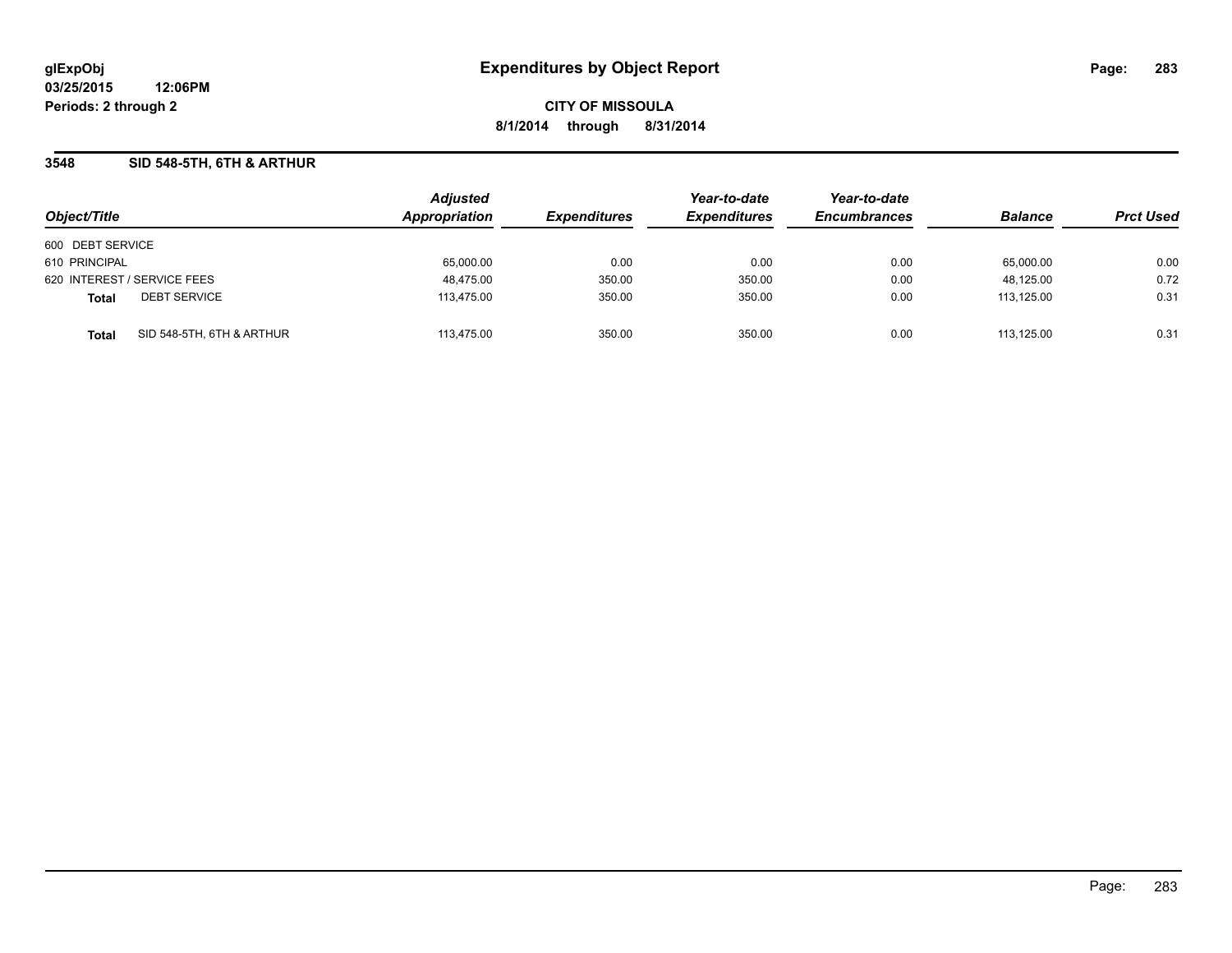#### **4060 CAPITAL IMPROVEMENT PROGRAM FUND**

|                        |                                   | <b>Adjusted</b>      |                     | Year-to-date        | Year-to-date        |                 |                  |
|------------------------|-----------------------------------|----------------------|---------------------|---------------------|---------------------|-----------------|------------------|
| Object/Title           |                                   | <b>Appropriation</b> | <b>Expenditures</b> | <b>Expenditures</b> | <b>Encumbrances</b> | <b>Balance</b>  | <b>Prct Used</b> |
| 100 PERSONAL SERVICES  |                                   |                      |                     |                     |                     |                 |                  |
| 110 SALARIES AND WAGES |                                   | 0.00                 | 0.00                | 0.00                | 0.00                | 0.00            | 0.00             |
|                        | <b>140 EMPLOYER CONTRIBUTIONS</b> | 0.00                 | 0.00                | 0.00                | 0.00                | 0.00            | 0.00             |
| <b>Total</b>           | PERSONAL SERVICES                 | 0.00                 | 0.00                | 0.00                | 0.00                | 0.00            | 0.00             |
| 300 PURCHASED SERVICES |                                   |                      |                     |                     |                     |                 |                  |
|                        | 350 PROFESSIONAL SERVICES         | 0.00                 | 0.00                | 0.00                | 0.00                | 0.00            | 0.00             |
| <b>Total</b>           | <b>PURCHASED SERVICES</b>         | 0.00                 | 0.00                | 0.00                | 0.00                | 0.00            | 0.00             |
| 600 DEBT SERVICE       |                                   |                      |                     |                     |                     |                 |                  |
| 610 PRINCIPAL          |                                   | 672,789.00           | 77,950.34           | 95,882.18           | 0.00                | 576,906.82      | 14.25            |
|                        | 620 INTEREST / SERVICE FEES       | 216,042.00           | 22,110.57           | 22,899.50           | 0.00                | 193,142.50      | 10.60            |
| <b>Total</b>           | <b>DEBT SERVICE</b>               | 888,831.00           | 100,060.91          | 118,781.68          | 0.00                | 770,049.32      | 13.36            |
| 800 OTHER OBJECTS      |                                   |                      |                     |                     |                     |                 |                  |
|                        | 820 TRANSFERS TO OTHER FUNDS      | 0.00                 | 0.00                | 0.00                | 0.00                | 0.00            | 0.00             |
| <b>Total</b>           | OTHER OBJECTS                     | 0.00                 | 0.00                | 0.00                | 0.00                | 0.00            | 0.00             |
| 900 CAPITAL OUTLAY     |                                   |                      |                     |                     |                     |                 |                  |
| 930 IMPROVEMENTS       |                                   | 25,000.00            | 162,421.35          | 162,421.35          | 0.00                | $-137,421.35$   | 649.69           |
|                        | 940 MACHINERY & EQUIPMENT         | 0.00                 | 971,107.70          | 1,005,331.53        | 0.00                | $-1,005,331.53$ | 0.00             |
| <b>Total</b>           | <b>CAPITAL OUTLAY</b>             | 25,000.00            | 1,133,529.05        | 1,167,752.88        | 0.00                | $-1,142,752.88$ | 4,671.01         |
| <b>Total</b>           | NON-DEPARTMENTAL                  | 913,831.00           | 1,233,589.96        | 1,286,534.56        | 0.00                | $-372,703.56$   | 140.78           |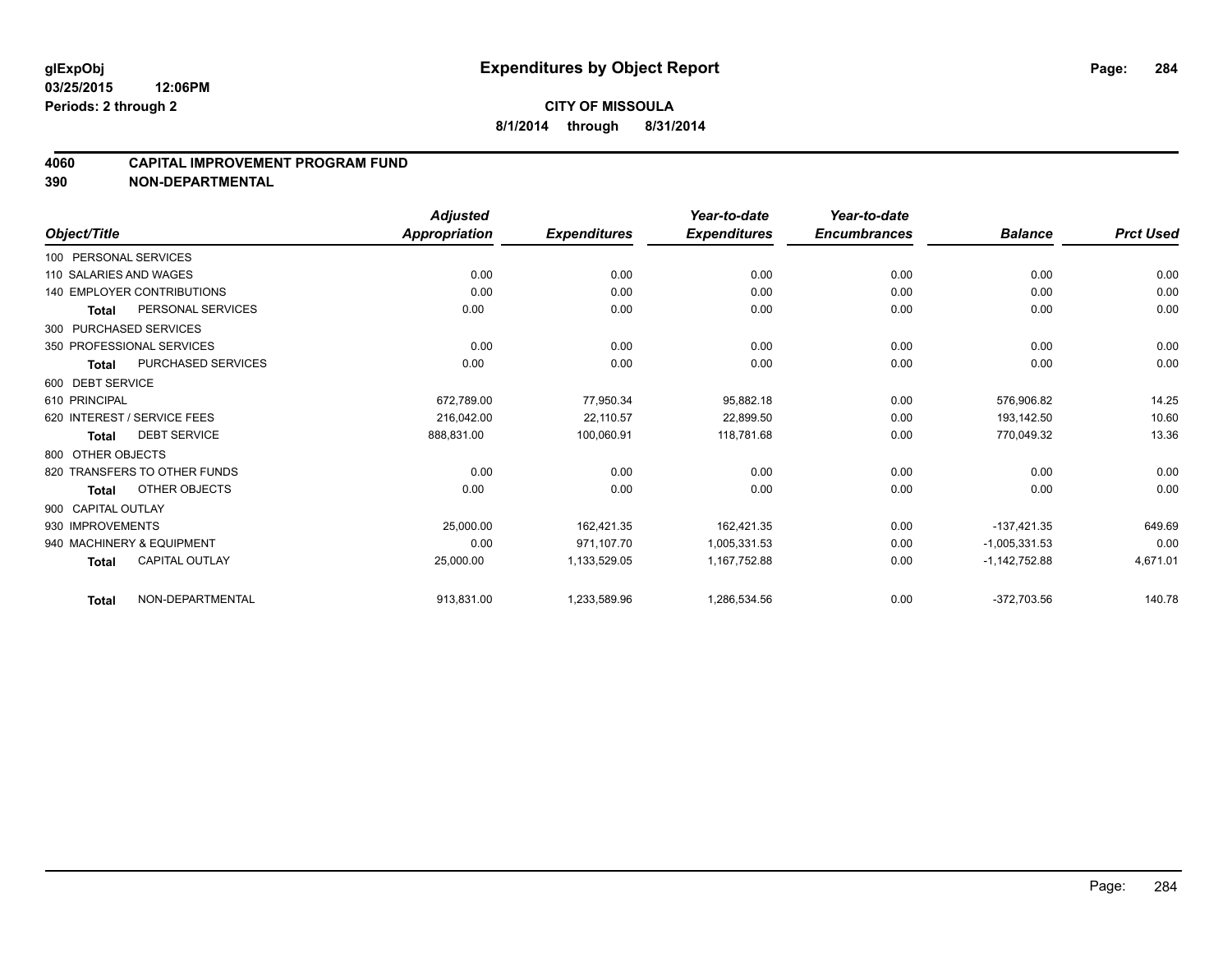#### **4060 CAPITAL IMPROVEMENT PROGRAM FUND**

**391 ENERGY PERFORMANCE PROJ.**

| Object/Title           |                                 | <b>Adjusted</b><br><b>Appropriation</b> | <b>Expenditures</b> | Year-to-date<br><b>Expenditures</b> | Year-to-date<br><b>Encumbrances</b> | <b>Balance</b> | <b>Prct Used</b> |
|------------------------|---------------------------------|-----------------------------------------|---------------------|-------------------------------------|-------------------------------------|----------------|------------------|
| 300 PURCHASED SERVICES |                                 |                                         |                     |                                     |                                     |                |                  |
|                        | 350 PROFESSIONAL SERVICES       | 0.00                                    | 0.00                | 0.00                                | 0.00                                | 0.00           | 0.00             |
| <b>Total</b>           | PURCHASED SERVICES              | 0.00                                    | 0.00                | 0.00                                | 0.00                                | 0.00           | 0.00             |
| 900 CAPITAL OUTLAY     |                                 |                                         |                     |                                     |                                     |                |                  |
| 930 IMPROVEMENTS       |                                 | 0.00                                    | 0.00                | 0.00                                | 0.00                                | 0.00           | 0.00             |
| <b>Total</b>           | <b>CAPITAL OUTLAY</b>           | 0.00                                    | 0.00                | 0.00                                | 0.00                                | 0.00           | 0.00             |
| <b>Total</b>           | <b>ENERGY PERFORMANCE PROJ.</b> | 0.00                                    | 0.00                | 0.00                                | 0.00                                | 0.00           | 0.00             |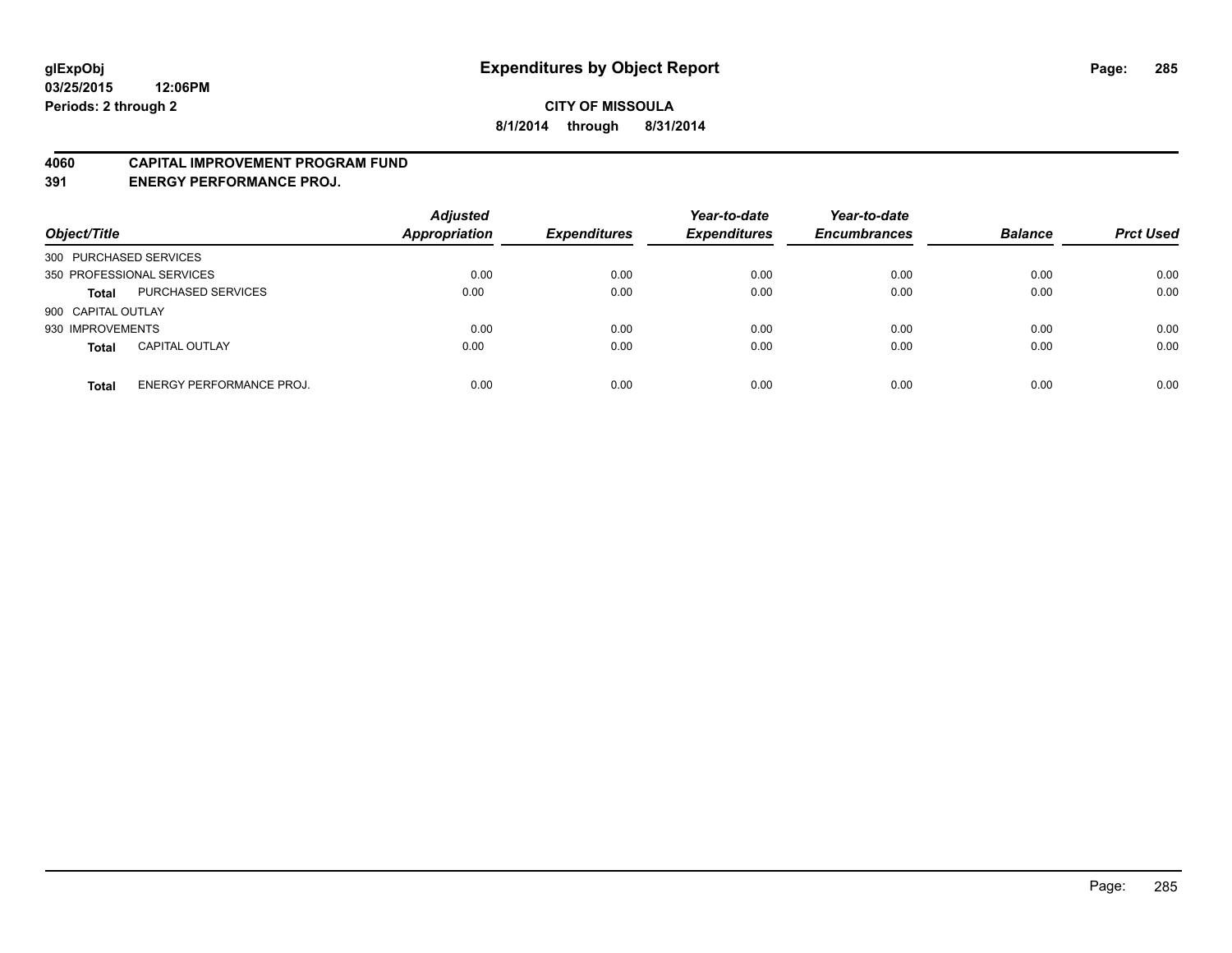**03/25/2015 12:06PM Periods: 2 through 2**

#### **4060 CAPITAL IMPROVEMENT PROGRAM FUND**

|                        |                                   | <b>Adjusted</b>      |                     | Year-to-date        | Year-to-date        |                 |                  |
|------------------------|-----------------------------------|----------------------|---------------------|---------------------|---------------------|-----------------|------------------|
| Object/Title           |                                   | <b>Appropriation</b> | <b>Expenditures</b> | <b>Expenditures</b> | <b>Encumbrances</b> | <b>Balance</b>  | <b>Prct Used</b> |
| 100 PERSONAL SERVICES  |                                   |                      |                     |                     |                     |                 |                  |
| 110 SALARIES AND WAGES |                                   | 0.00                 | 0.00                | 0.00                | 0.00                | 0.00            | 0.00             |
|                        | <b>140 EMPLOYER CONTRIBUTIONS</b> | 0.00                 | 0.00                | 0.00                | 0.00                | 0.00            | 0.00             |
| <b>Total</b>           | PERSONAL SERVICES                 | 0.00                 | 0.00                | 0.00                | 0.00                | 0.00            | 0.00             |
| 300 PURCHASED SERVICES |                                   |                      |                     |                     |                     |                 |                  |
|                        | 350 PROFESSIONAL SERVICES         | 0.00                 | 0.00                | 0.00                | 0.00                | 0.00            | 0.00             |
| <b>Total</b>           | <b>PURCHASED SERVICES</b>         | 0.00                 | 0.00                | 0.00                | 0.00                | 0.00            | 0.00             |
| 600 DEBT SERVICE       |                                   |                      |                     |                     |                     |                 |                  |
| 610 PRINCIPAL          |                                   | 672,789.00           | 77,950.34           | 95,882.18           | 0.00                | 576.906.82      | 14.25            |
|                        | 620 INTEREST / SERVICE FEES       | 216.042.00           | 22,110.57           | 22.899.50           | 0.00                | 193,142.50      | 10.60            |
| Total                  | <b>DEBT SERVICE</b>               | 888,831.00           | 100,060.91          | 118,781.68          | 0.00                | 770,049.32      | 13.36            |
| 800 OTHER OBJECTS      |                                   |                      |                     |                     |                     |                 |                  |
|                        | 820 TRANSFERS TO OTHER FUNDS      | 0.00                 | 0.00                | 0.00                | 0.00                | 0.00            | 0.00             |
| <b>Total</b>           | OTHER OBJECTS                     | 0.00                 | 0.00                | 0.00                | 0.00                | 0.00            | 0.00             |
| 900 CAPITAL OUTLAY     |                                   |                      |                     |                     |                     |                 |                  |
| 930 IMPROVEMENTS       |                                   | 25,000.00            | 162,421.35          | 162,421.35          | 0.00                | $-137,421.35$   | 649.69           |
|                        | 940 MACHINERY & EQUIPMENT         | 0.00                 | 971,107.70          | 1,005,331.53        | 0.00                | $-1,005,331.53$ | 0.00             |
| <b>Total</b>           | <b>CAPITAL OUTLAY</b>             | 25,000.00            | 1,133,529.05        | 1,167,752.88        | 0.00                | $-1,142,752.88$ | 4,671.01         |
| Total                  | CAPITAL IMPROVEMENT PROGRAM FUN   | 913,831.00           | 1,233,589.96        | 1,286,534.56        | 0.00                | $-372,703.56$   | 140.78           |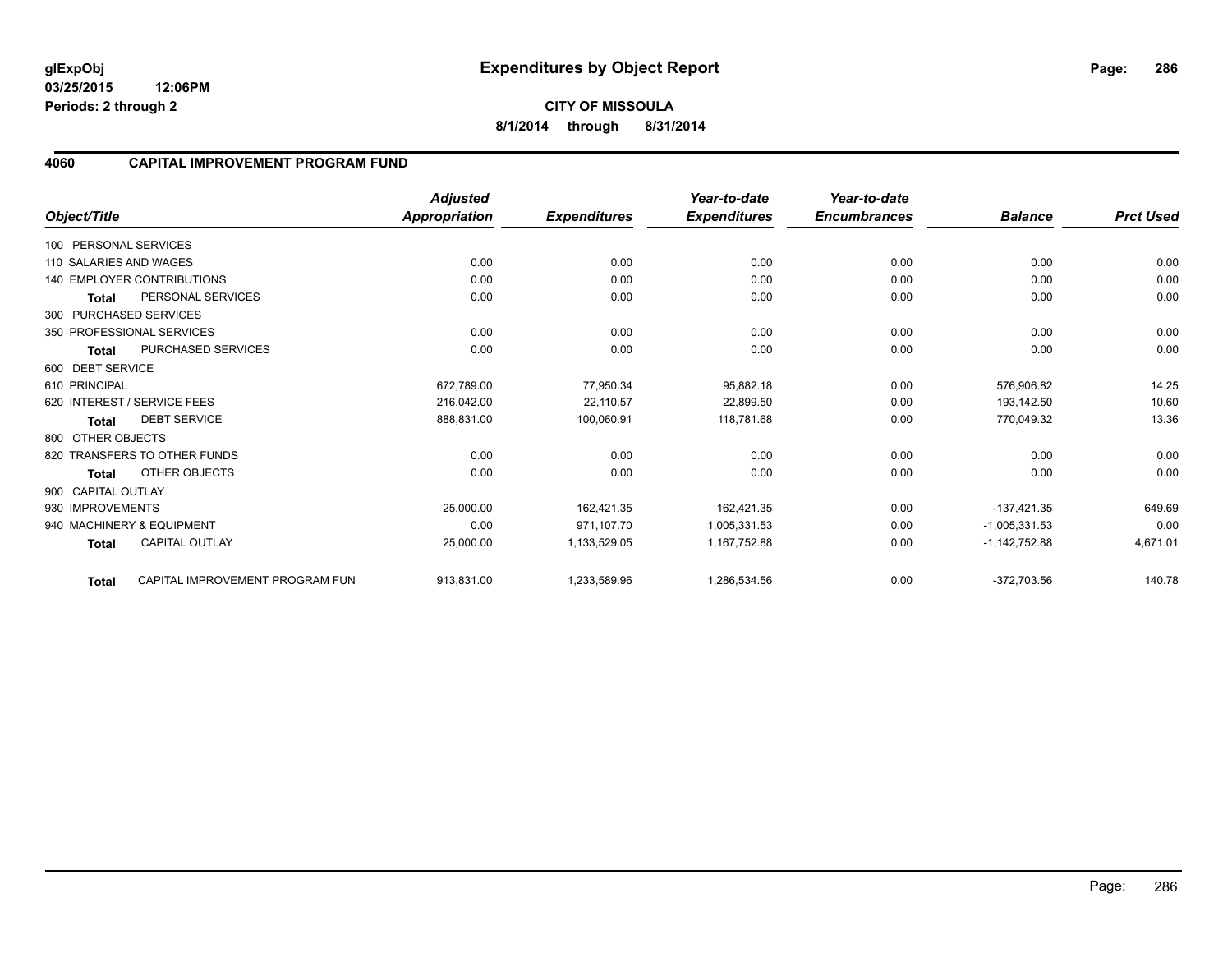#### **4130 1997 G O BOND OPEN SPACE PURCHASE FUND**

| Object/Title       |                              | <b>Adjusted</b><br>Appropriation | <b>Expenditures</b> | Year-to-date<br><b>Expenditures</b> | Year-to-date<br><b>Encumbrances</b> | <b>Balance</b> | <b>Prct Used</b> |
|--------------------|------------------------------|----------------------------------|---------------------|-------------------------------------|-------------------------------------|----------------|------------------|
| 800 OTHER OBJECTS  |                              |                                  |                     |                                     |                                     |                |                  |
|                    | 820 TRANSFERS TO OTHER FUNDS | 0.00                             | 0.00                | 0.00                                | 0.00                                | 0.00           | 0.00             |
| <b>Total</b>       | OTHER OBJECTS                | 0.00                             | 0.00                | 0.00                                | 0.00                                | 0.00           | 0.00             |
| 900 CAPITAL OUTLAY |                              |                                  |                     |                                     |                                     |                |                  |
| 930 IMPROVEMENTS   |                              | 375.602.00                       | 0.00                | 0.00                                | 0.00                                | 375.602.00     | 0.00             |
| <b>Total</b>       | <b>CAPITAL OUTLAY</b>        | 375.602.00                       | 0.00                | 0.00                                | 0.00                                | 375.602.00     | 0.00             |
| <b>Total</b>       | NON-DEPARTMENTAL             | 375.602.00                       | 0.00                | 0.00                                | 0.00                                | 375.602.00     | 0.00             |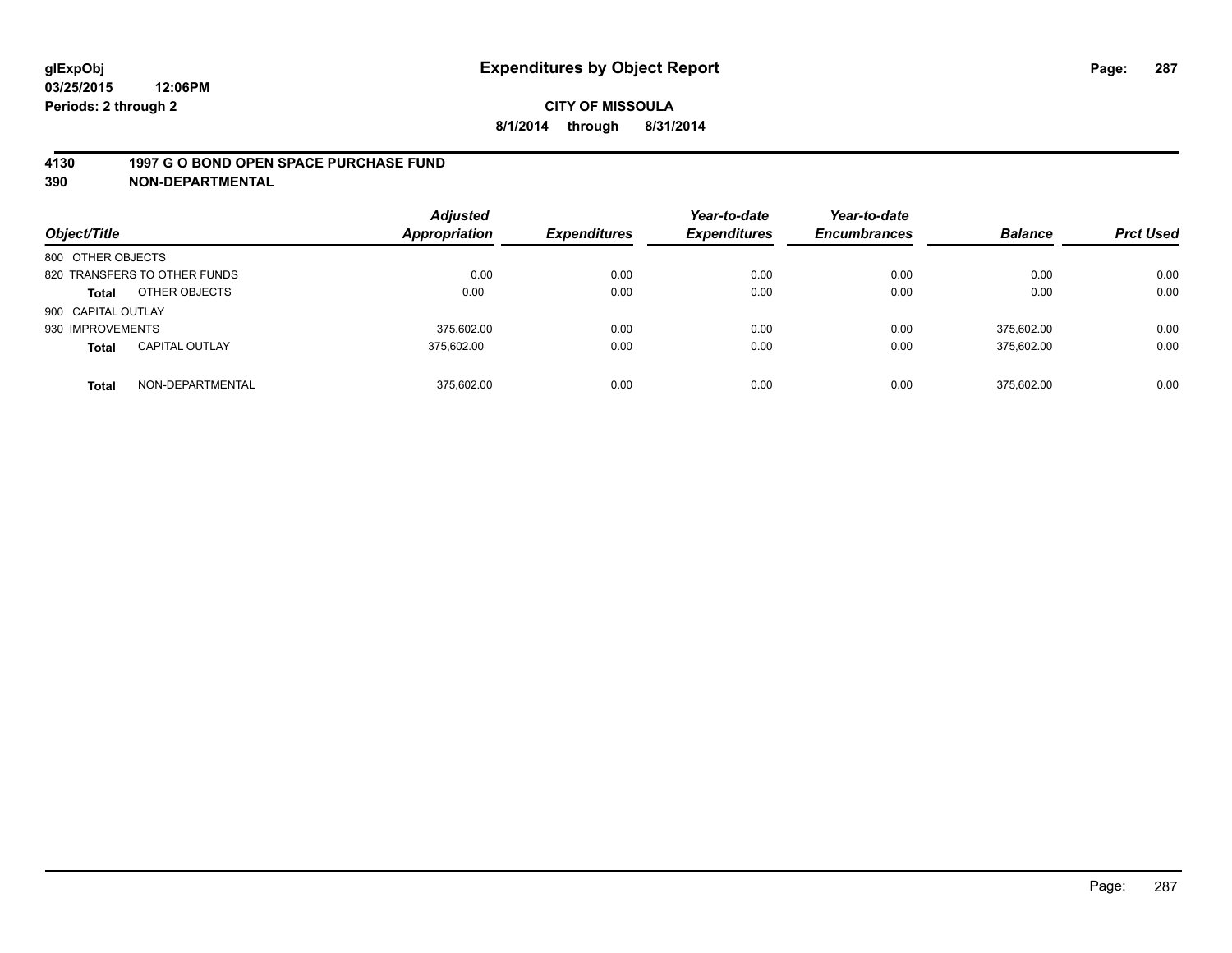**03/25/2015 12:06PM Periods: 2 through 2**

**CITY OF MISSOULA 8/1/2014 through 8/31/2014**

## **4130 1997 G O BOND OPEN SPACE PURCHASE FUND**

| Object/Title       |                                   | <b>Adjusted</b><br>Appropriation | <b>Expenditures</b> | Year-to-date<br><b>Expenditures</b> | Year-to-date<br><b>Encumbrances</b> | <b>Balance</b> | <b>Prct Used</b> |
|--------------------|-----------------------------------|----------------------------------|---------------------|-------------------------------------|-------------------------------------|----------------|------------------|
| 800 OTHER OBJECTS  |                                   |                                  |                     |                                     |                                     |                |                  |
|                    | 820 TRANSFERS TO OTHER FUNDS      | 0.00                             | 0.00                | 0.00                                | 0.00                                | 0.00           | 0.00             |
| Total              | OTHER OBJECTS                     | 0.00                             | 0.00                | 0.00                                | 0.00                                | 0.00           | 0.00             |
| 900 CAPITAL OUTLAY |                                   |                                  |                     |                                     |                                     |                |                  |
| 930 IMPROVEMENTS   |                                   | 375,602.00                       | 0.00                | 0.00                                | 0.00                                | 375.602.00     | 0.00             |
| <b>Total</b>       | <b>CAPITAL OUTLAY</b>             | 375.602.00                       | 0.00                | 0.00                                | 0.00                                | 375.602.00     | 0.00             |
| <b>Total</b>       | 1997 G O BOND OPEN SPACE PURCHASI | 375.602.00                       | 0.00                | 0.00                                | 0.00                                | 375,602.00     | 0.00             |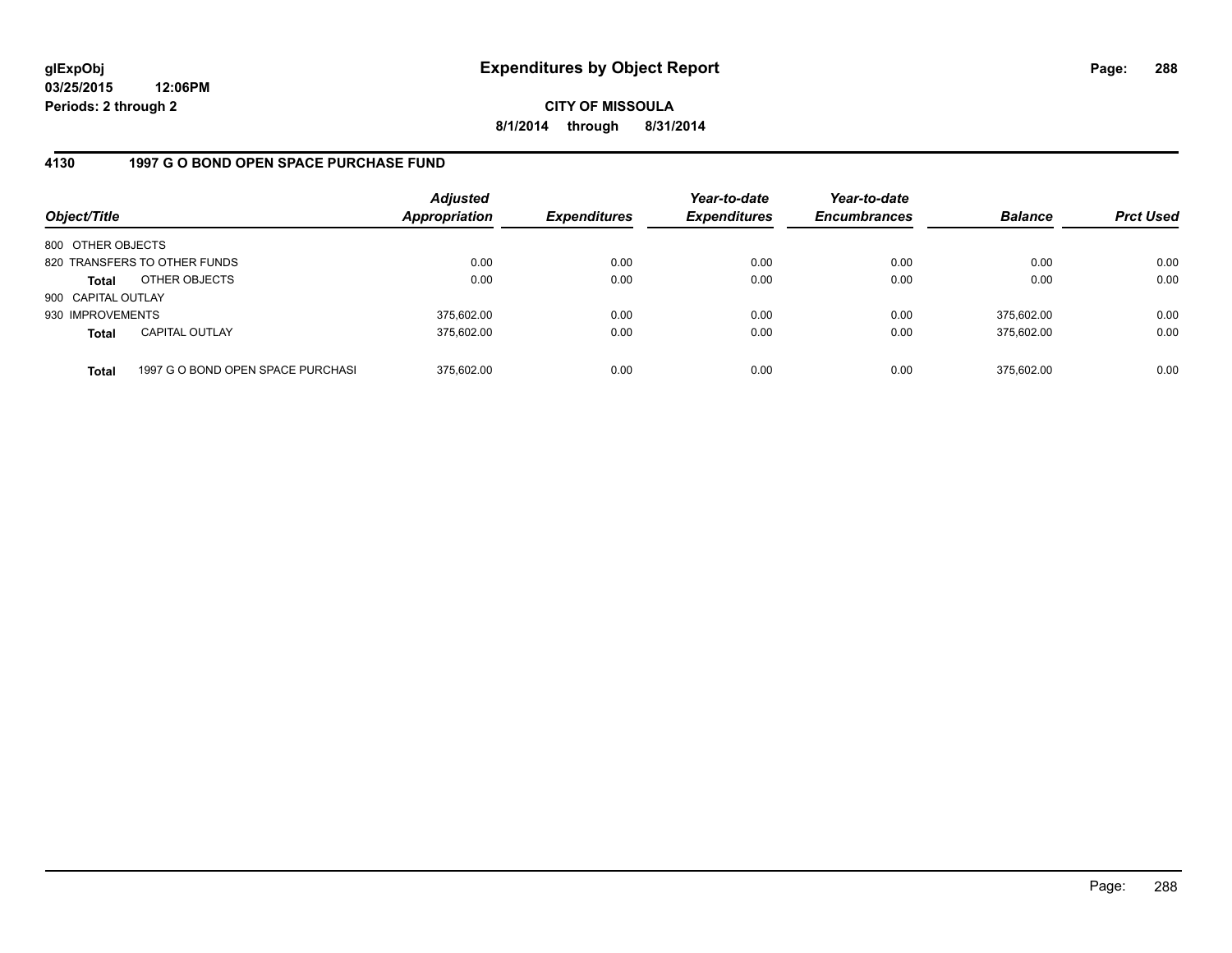## **4196 NEW FIRE STATION GO BOND**

**300 FIRE**

| Object/Title                          | <b>Adjusted</b><br><b>Appropriation</b> | <b>Expenditures</b> | Year-to-date<br><b>Expenditures</b> | Year-to-date<br><b>Encumbrances</b> | <b>Balance</b> | <b>Prct Used</b> |
|---------------------------------------|-----------------------------------------|---------------------|-------------------------------------|-------------------------------------|----------------|------------------|
| 800 OTHER OBJECTS                     |                                         |                     |                                     |                                     |                |                  |
| 820 TRANSFERS TO OTHER FUNDS          | 0.00                                    | 0.00                | 0.00                                | 0.00                                | 0.00           | 0.00             |
| OTHER OBJECTS<br><b>Total</b>         | 0.00                                    | 0.00                | 0.00                                | 0.00                                | 0.00           | 0.00             |
| 900 CAPITAL OUTLAY                    |                                         |                     |                                     |                                     |                |                  |
| 920 BUILDINGS                         | 0.00                                    | 0.00                | 0.00                                | 0.00                                | 0.00           | 0.00             |
| 930 IMPROVEMENTS                      | 3.020.00                                | 0.00                | 0.00                                | 0.00                                | 3,020.00       | 0.00             |
| 940 MACHINERY & EQUIPMENT             | 0.00                                    | 1,415.00            | 1,415.00                            | 0.00                                | $-1,415.00$    | 0.00             |
| <b>CAPITAL OUTLAY</b><br><b>Total</b> | 3.020.00                                | 1,415.00            | 1.415.00                            | 0.00                                | 1,605.00       | 46.85            |
| <b>FIRE</b><br><b>Total</b>           | 3,020.00                                | 1,415.00            | 1,415.00                            | 0.00                                | 1,605.00       | 46.85            |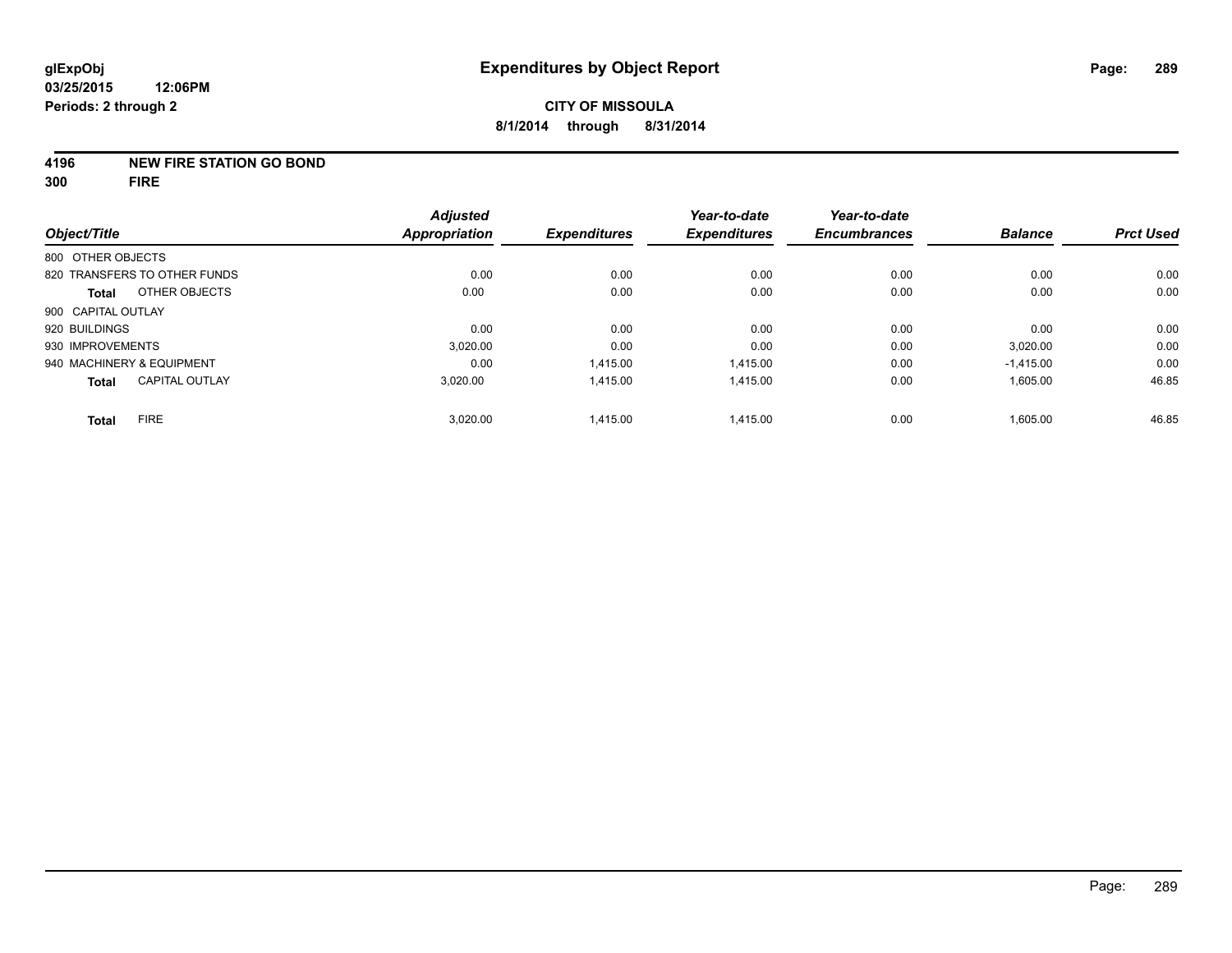# **4196 NEW FIRE STATION GO BOND**

| Object/Title              |                              | <b>Adjusted</b><br><b>Appropriation</b> | <b>Expenditures</b> | Year-to-date<br><b>Expenditures</b> | Year-to-date<br><b>Encumbrances</b> | <b>Balance</b> | <b>Prct Used</b> |
|---------------------------|------------------------------|-----------------------------------------|---------------------|-------------------------------------|-------------------------------------|----------------|------------------|
| 800 OTHER OBJECTS         |                              |                                         |                     |                                     |                                     |                |                  |
|                           | 820 TRANSFERS TO OTHER FUNDS | 0.00                                    | 0.00                | 0.00                                | 0.00                                | 0.00           | 0.00             |
| <b>Total</b>              | OTHER OBJECTS                | 0.00                                    | 0.00                | 0.00                                | 0.00                                | 0.00           | 0.00             |
| 900 CAPITAL OUTLAY        |                              |                                         |                     |                                     |                                     |                |                  |
| 920 BUILDINGS             |                              | 0.00                                    | 0.00                | 0.00                                | 0.00                                | 0.00           | 0.00             |
| 930 IMPROVEMENTS          |                              | 3,020.00                                | 0.00                | 0.00                                | 0.00                                | 3,020.00       | 0.00             |
| 940 MACHINERY & EQUIPMENT |                              | 0.00                                    | 1.415.00            | 1.415.00                            | 0.00                                | $-1,415.00$    | 0.00             |
| <b>Total</b>              | <b>CAPITAL OUTLAY</b>        | 3,020.00                                | 1,415.00            | 1,415.00                            | 0.00                                | 1,605.00       | 46.85            |
| <b>Total</b>              | NEW FIRE STATION GO BOND     | 3.020.00                                | 1.415.00            | 1.415.00                            | 0.00                                | 1.605.00       | 46.85            |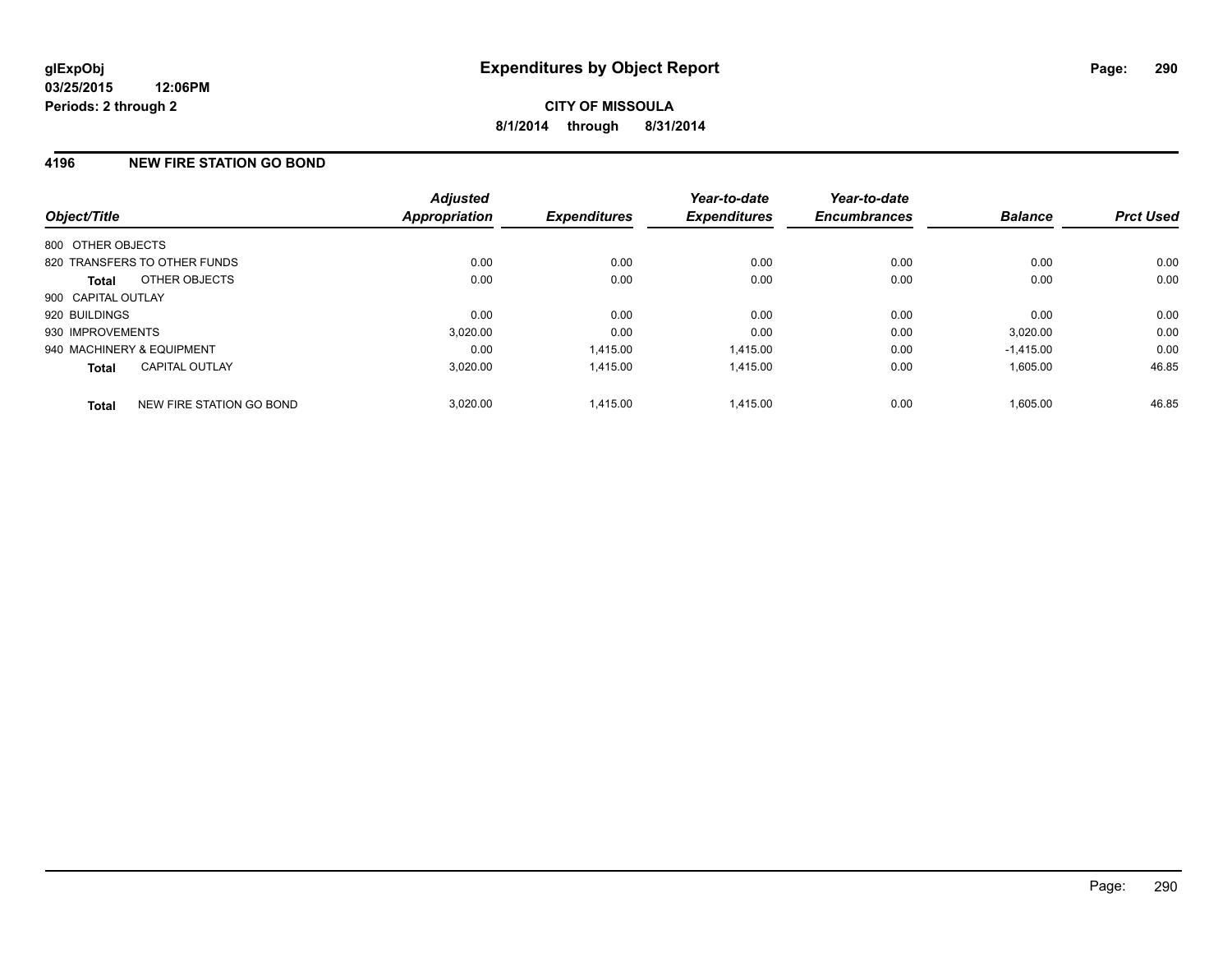## **4450 S/C CONSTRUCTION FUND FOR FY06**

| Object/Title                                   | <b>Adjusted</b><br>Appropriation | <b>Expenditures</b> | Year-to-date<br><b>Expenditures</b> | Year-to-date<br><b>Encumbrances</b> | <b>Balance</b> | <b>Prct Used</b> |
|------------------------------------------------|----------------------------------|---------------------|-------------------------------------|-------------------------------------|----------------|------------------|
| 800 OTHER OBJECTS                              |                                  |                     |                                     |                                     |                |                  |
| 820 TRANSFERS TO OTHER FUNDS                   | 0.00                             | 0.00                | 0.00                                | 0.00                                | 0.00           | 0.00             |
| OTHER OBJECTS<br><b>Total</b>                  | 0.00                             | 0.00                | 0.00                                | 0.00                                | 0.00           | 0.00             |
| PUBLIC WORKS ADMIN/ENGINEERING<br><b>Total</b> | 0.00                             | 0.00                | 0.00                                | 0.00                                | 0.00           | 0.00             |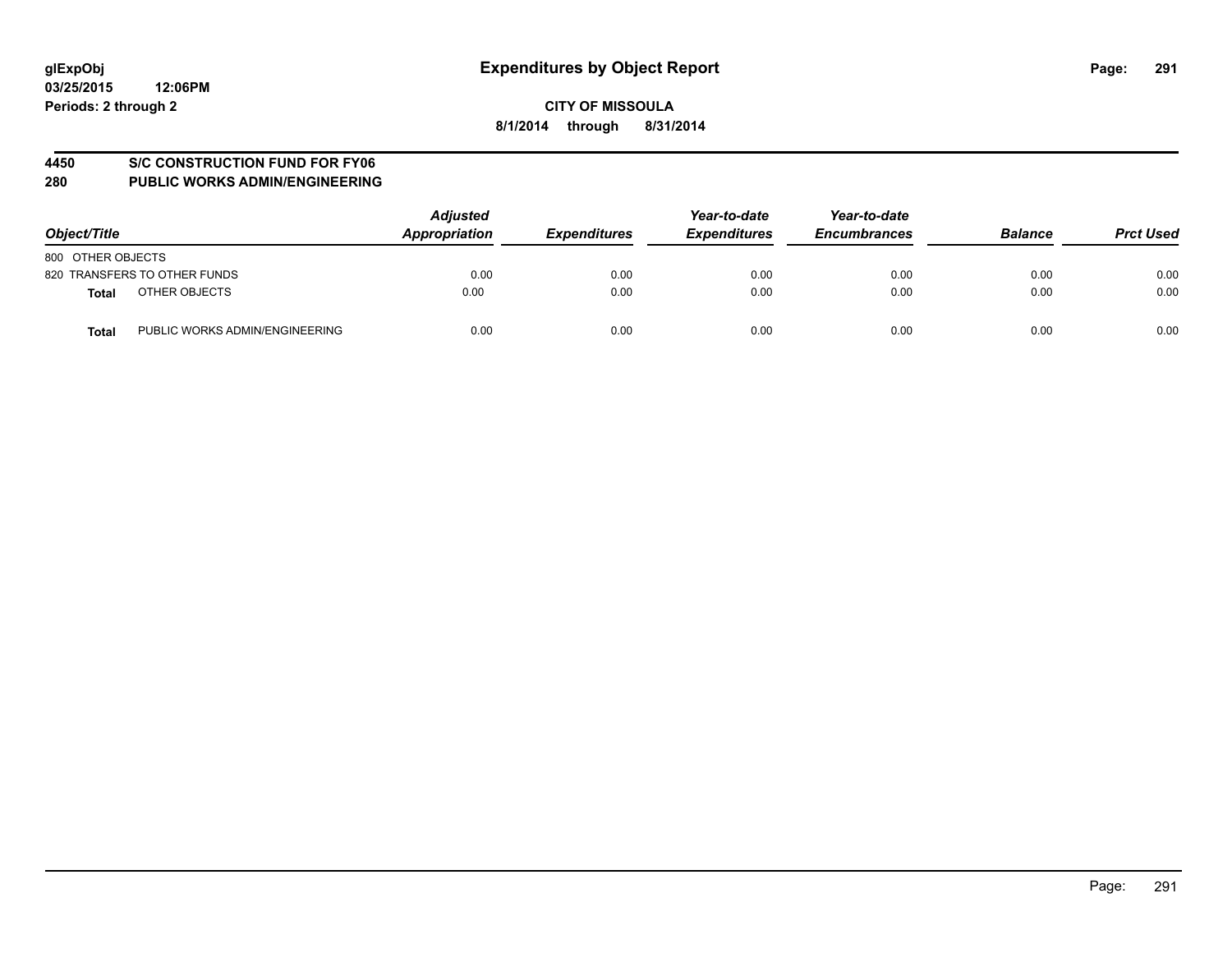# **glExpObj Expenditures by Object Report Page: 292**

**03/25/2015 12:06PM Periods: 2 through 2**

**CITY OF MISSOULA 8/1/2014 through 8/31/2014**

# **4450 S/C CONSTRUCTION FUND FOR FY06**

| Object/Title                            | <b>Adjusted</b><br>Appropriation | <b>Expenditures</b> | Year-to-date<br><b>Expenditures</b> | Year-to-date<br><b>Encumbrances</b> | <b>Balance</b> | <b>Prct Used</b> |
|-----------------------------------------|----------------------------------|---------------------|-------------------------------------|-------------------------------------|----------------|------------------|
| 800 OTHER OBJECTS                       |                                  |                     |                                     |                                     |                |                  |
| 820 TRANSFERS TO OTHER FUNDS            | 0.00                             | 0.00                | 0.00                                | 0.00                                | 0.00           | 0.00             |
| OTHER OBJECTS<br>Total                  | 0.00                             | 0.00                | 0.00                                | 0.00                                | 0.00           | 0.00             |
| S/C CONSTRUCTION FUND FOR FY06<br>Total | 0.00                             | 0.00                | 0.00                                | 0.00                                | 0.00           | 0.00             |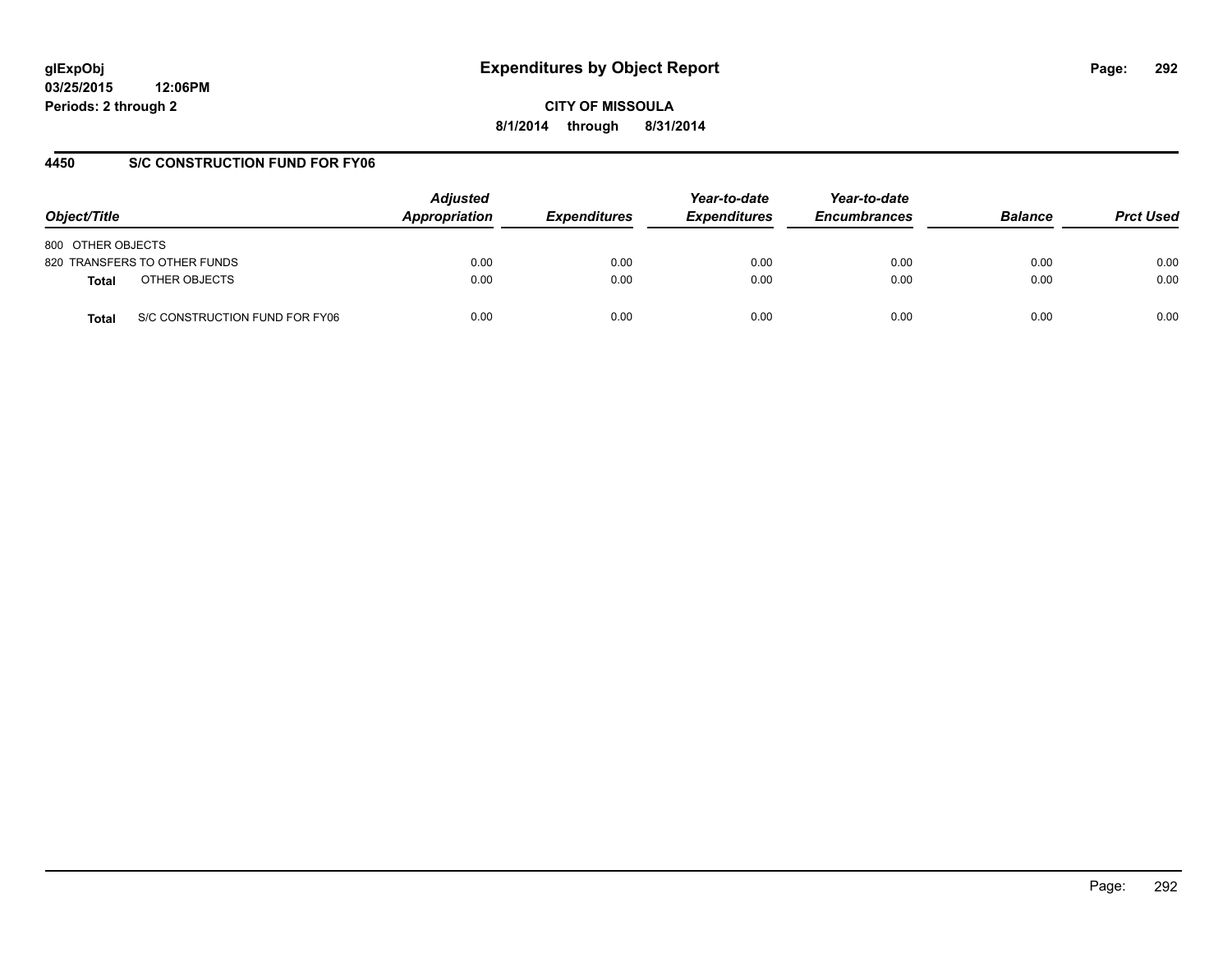## **4451 FY07 S/C BOND FUND**

| Object/Title                                   | <b>Adjusted</b><br>Appropriation | <b>Expenditures</b> | Year-to-date<br><b>Expenditures</b> | Year-to-date<br><b>Encumbrances</b> | <b>Balance</b> | <b>Prct Used</b> |
|------------------------------------------------|----------------------------------|---------------------|-------------------------------------|-------------------------------------|----------------|------------------|
| 800 OTHER OBJECTS                              |                                  |                     |                                     |                                     |                |                  |
| 820 TRANSFERS TO OTHER FUNDS                   | 0.00                             | 0.00                | 0.00                                | 0.00                                | 0.00           | 0.00             |
| OTHER OBJECTS<br><b>Total</b>                  | 0.00                             | 0.00                | 0.00                                | 0.00                                | 0.00           | 0.00             |
| PUBLIC WORKS ADMIN/ENGINEERING<br><b>Total</b> | 0.00                             | 0.00                | 0.00                                | 0.00                                | 0.00           | 0.00             |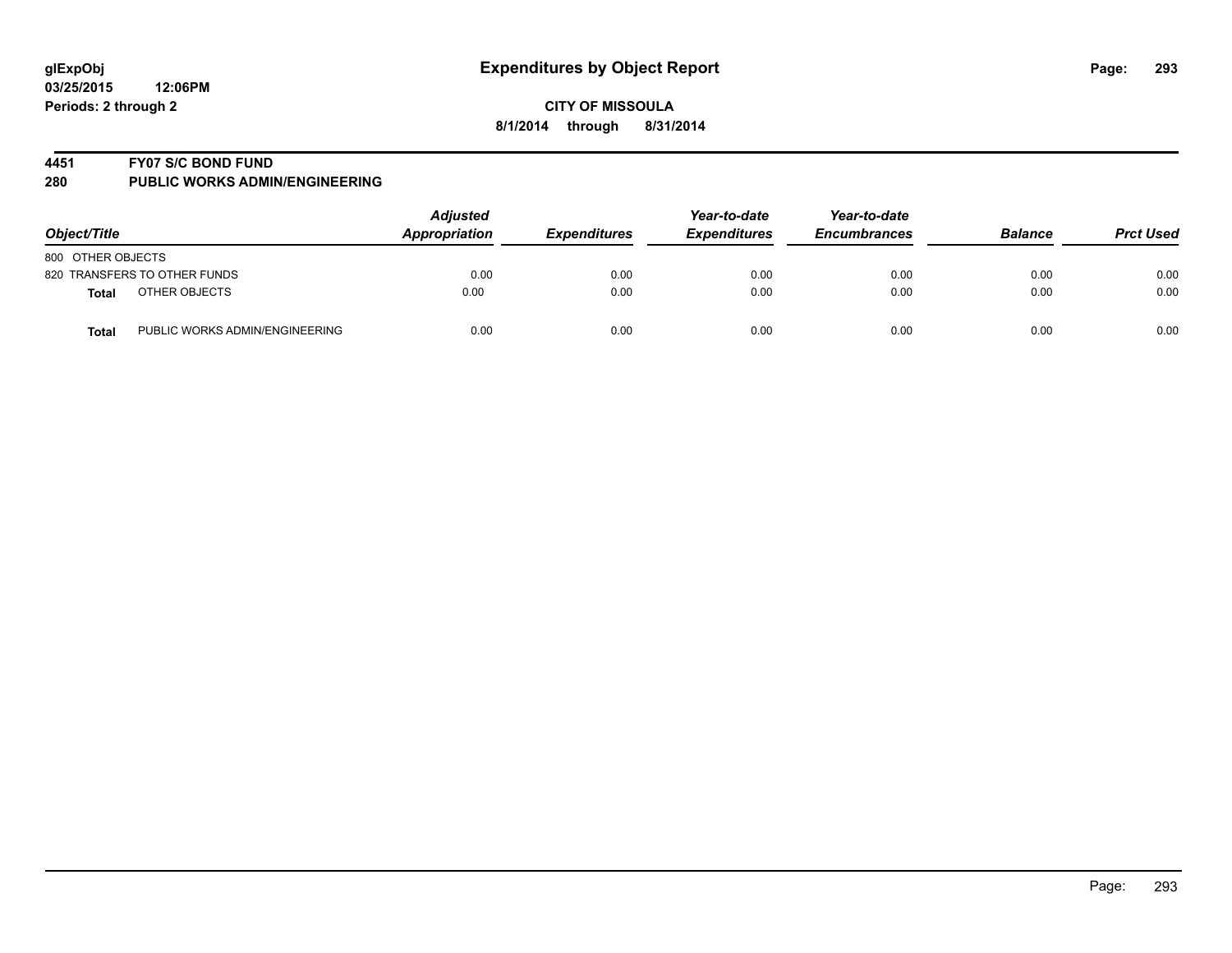## **4451 FY07 S/C BOND FUND**

| Object/Title                       | <b>Adjusted</b><br>Appropriation | <b>Expenditures</b> | Year-to-date<br><b>Expenditures</b> | Year-to-date<br><b>Encumbrances</b> | <b>Balance</b> | <b>Prct Used</b> |
|------------------------------------|----------------------------------|---------------------|-------------------------------------|-------------------------------------|----------------|------------------|
| 800 OTHER OBJECTS                  |                                  |                     |                                     |                                     |                |                  |
| 820 TRANSFERS TO OTHER FUNDS       | 0.00                             | 0.00                | 0.00                                | 0.00                                | 0.00           | 0.00             |
| OTHER OBJECTS<br><b>Total</b>      | 0.00                             | 0.00                | 0.00                                | 0.00                                | 0.00           | 0.00             |
| FY07 S/C BOND FUND<br><b>Total</b> | 0.00                             | 0.00                | 0.00                                | 0.00                                | 0.00           | 0.00             |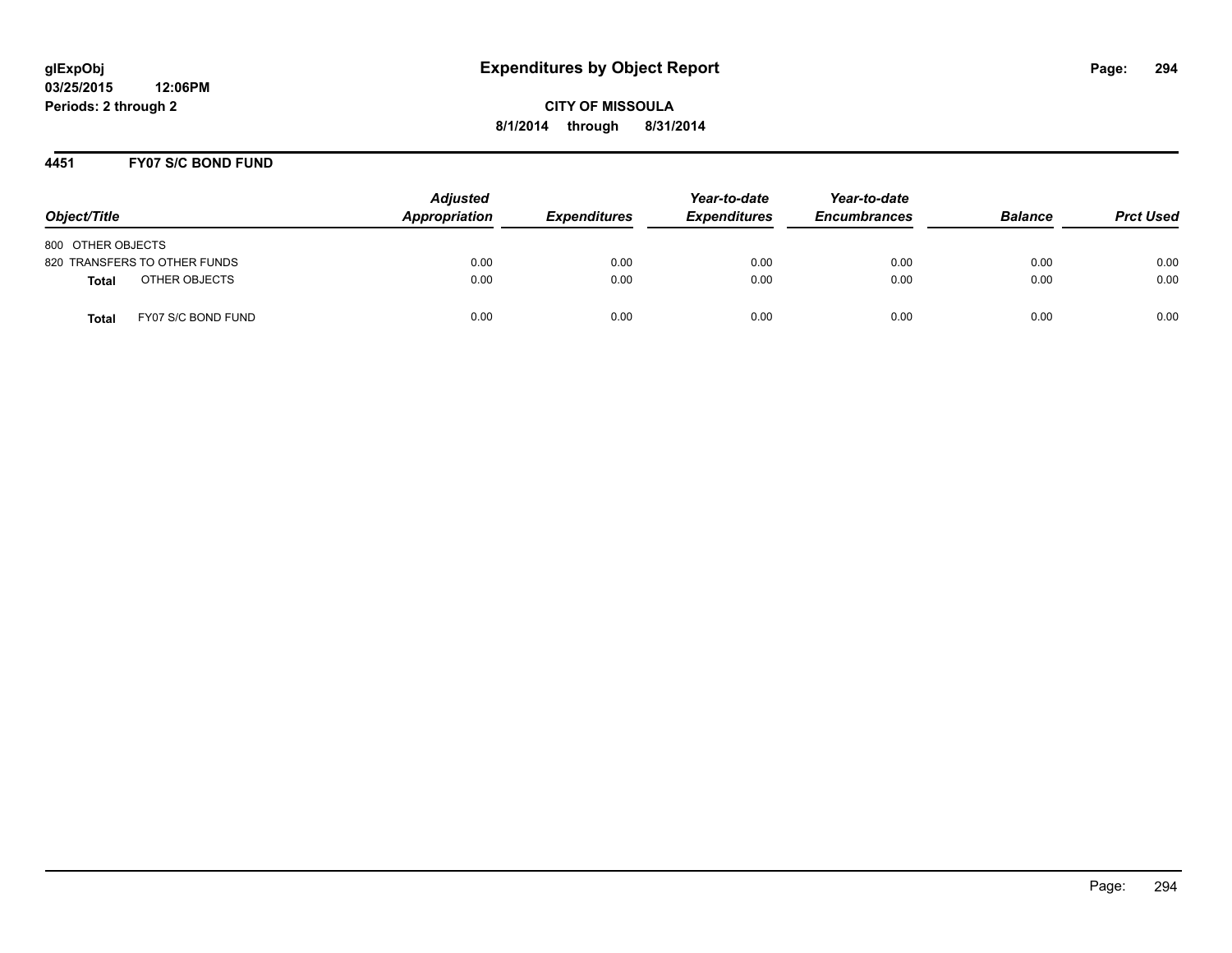## **4452 S/C CONSTRUCTION FUND FOR FY 08 BOND SAL**

| Object/Title                            | <b>Adjusted</b><br>Appropriation | <b>Expenditures</b> | Year-to-date<br><b>Expenditures</b> | Year-to-date<br><b>Encumbrances</b> | <b>Balance</b> | <b>Prct Used</b> |
|-----------------------------------------|----------------------------------|---------------------|-------------------------------------|-------------------------------------|----------------|------------------|
| 900 CAPITAL OUTLAY                      |                                  |                     |                                     |                                     |                |                  |
| 930 IMPROVEMENTS                        | 0.00                             | 0.00                | 0.00                                | 0.00                                | 0.00           | 0.00             |
| <b>CAPITAL OUTLAY</b><br>Total          | 0.00                             | 0.00                | 0.00                                | 0.00                                | 0.00           | 0.00             |
| PUBLIC WORKS ADMIN/ENGINEERING<br>Total | 0.00                             | 0.00                | 0.00                                | 0.00                                | 0.00           | 0.00             |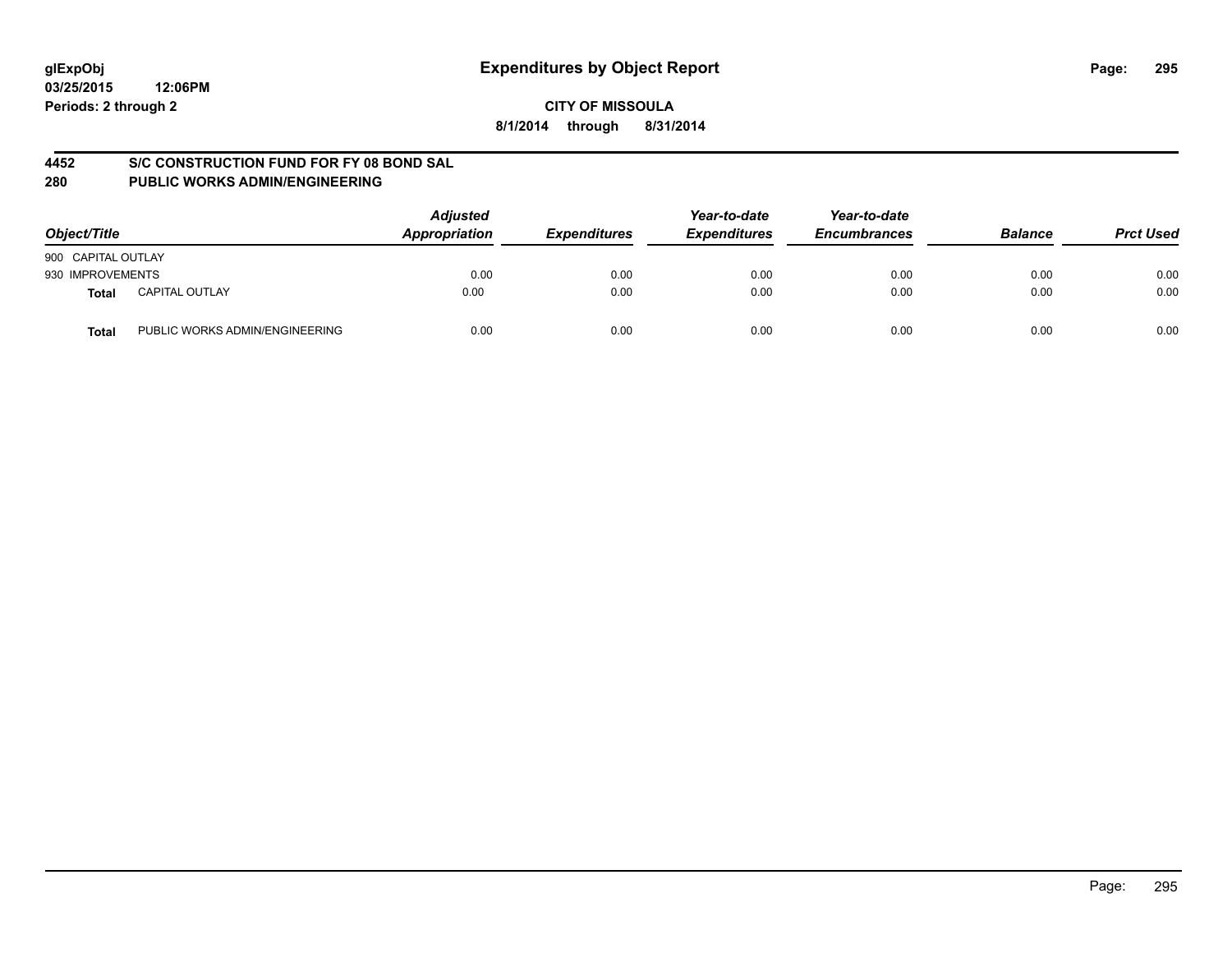# **glExpObj Expenditures by Object Report Page: 296**

**03/25/2015 12:06PM Periods: 2 through 2**

# **4452 S/C CONSTRUCTION FUND FOR FY 08 BOND SAL**

| Object/Title       |                                    | <b>Adjusted</b><br>Appropriation | <b>Expenditures</b> | Year-to-date<br><b>Expenditures</b> | Year-to-date<br><b>Encumbrances</b> | <b>Balance</b> | <b>Prct Used</b> |
|--------------------|------------------------------------|----------------------------------|---------------------|-------------------------------------|-------------------------------------|----------------|------------------|
| 900 CAPITAL OUTLAY |                                    |                                  |                     |                                     |                                     |                |                  |
| 930 IMPROVEMENTS   |                                    | 0.00                             | 0.00                | 0.00                                | 0.00                                | 0.00           | 0.00             |
| <b>Total</b>       | <b>CAPITAL OUTLAY</b>              | 0.00                             | 0.00                | 0.00                                | 0.00                                | 0.00           | 0.00             |
| <b>Total</b>       | S/C CONSTRUCTION FUND FOR FY 08 BO | 0.00                             | 0.00                | 0.00                                | 0.00                                | 0.00           | 0.00             |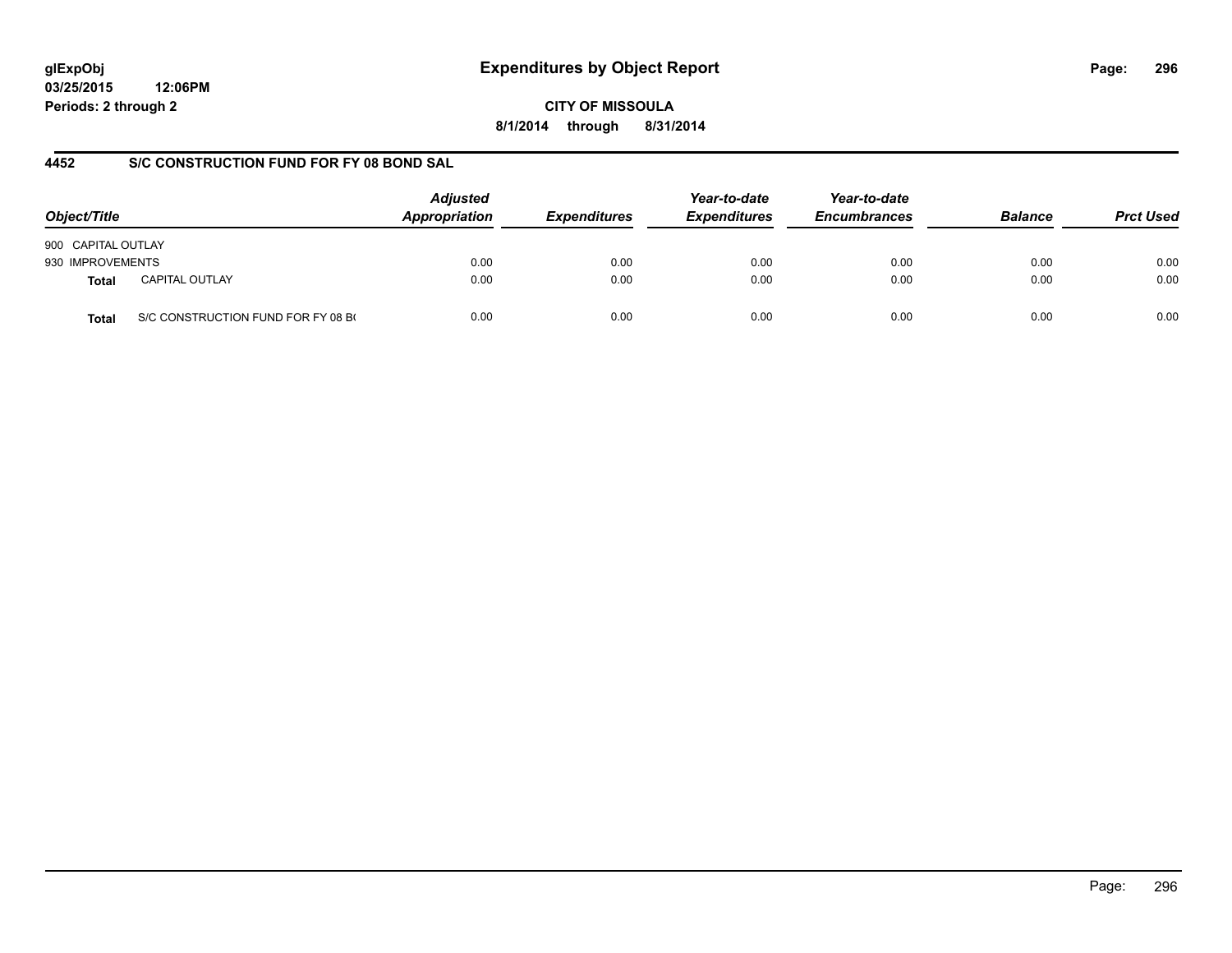## **4453 S/C CONSTRUCTION FUND FY09 BOND**

| Object/Title       |                                | <b>Adjusted</b><br><b>Appropriation</b> | <b>Expenditures</b> | Year-to-date<br><b>Expenditures</b> | Year-to-date<br><b>Encumbrances</b> | <b>Balance</b> | <b>Prct Used</b> |
|--------------------|--------------------------------|-----------------------------------------|---------------------|-------------------------------------|-------------------------------------|----------------|------------------|
| 800 OTHER OBJECTS  |                                |                                         |                     |                                     |                                     |                |                  |
|                    | 820 TRANSFERS TO OTHER FUNDS   | 0.00                                    | 0.00                | 0.00                                | 0.00                                | 0.00           | 0.00             |
| <b>Total</b>       | OTHER OBJECTS                  | 0.00                                    | 0.00                | 0.00                                | 0.00                                | 0.00           | 0.00             |
| 900 CAPITAL OUTLAY |                                |                                         |                     |                                     |                                     |                |                  |
| 930 IMPROVEMENTS   |                                | 0.00                                    | 0.00                | 0.00                                | 0.00                                | 0.00           | 0.00             |
| <b>Total</b>       | <b>CAPITAL OUTLAY</b>          | 0.00                                    | 0.00                | 0.00                                | 0.00                                | 0.00           | 0.00             |
| <b>Total</b>       | PUBLIC WORKS ADMIN/ENGINEERING | 0.00                                    | 0.00                | 0.00                                | 0.00                                | 0.00           | 0.00             |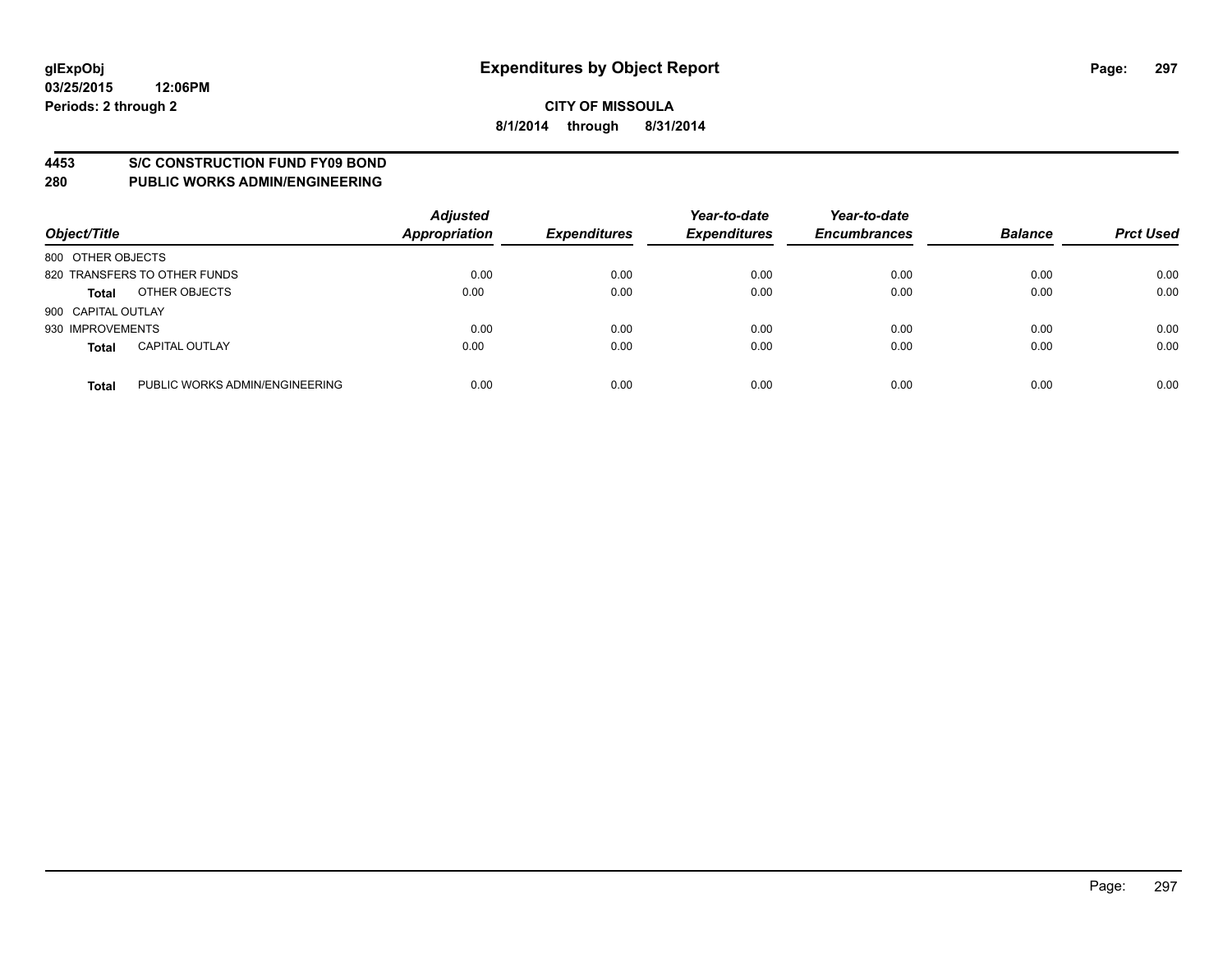## **4453 S/C CONSTRUCTION FUND FY09 BOND**

| Object/Title      |                      | <b>Adjusted</b><br>Appropriation | <b>Expenditures</b> | Year-to-date<br><b>Expenditures</b> | Year-to-date<br><b>Encumbrances</b> | <b>Balance</b> | <b>Prct Used</b> |
|-------------------|----------------------|----------------------------------|---------------------|-------------------------------------|-------------------------------------|----------------|------------------|
| 500 FIXED CHARGES |                      |                                  |                     |                                     |                                     |                |                  |
| 500 FIXED CHARGES |                      | 0.00                             | 0.00                | 0.00                                | 0.00                                | 0.00           | 0.00             |
| <b>Total</b>      | <b>FIXED CHARGES</b> | 0.00                             | 0.00                | 0.00                                | 0.00                                | 0.00           | 0.00             |
| Total             | NON-DEPARTMENTAL     | 0.00                             | 0.00                | 0.00                                | 0.00                                | 0.00           | 0.00             |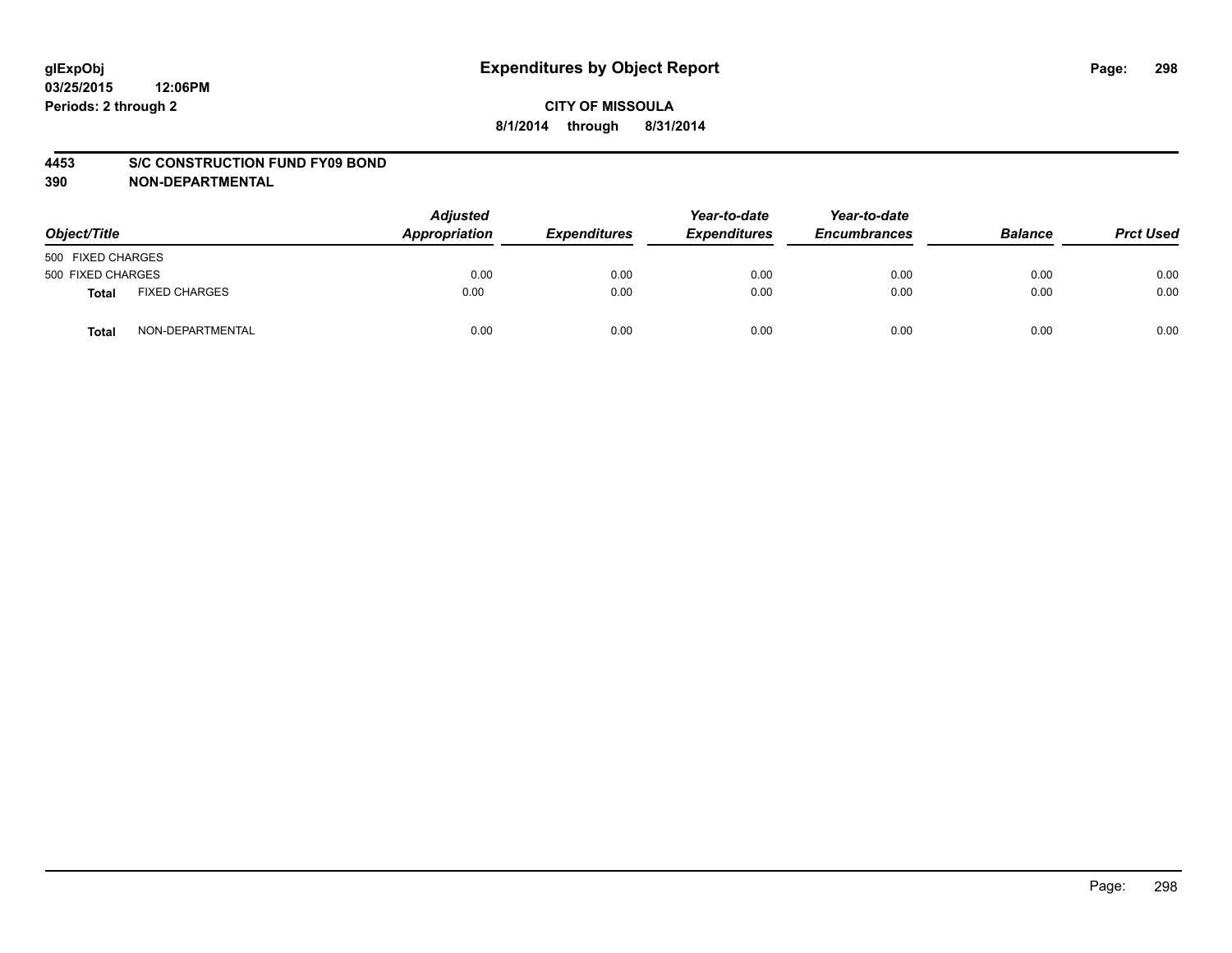**03/25/2015 12:06PM Periods: 2 through 2**

# **CITY OF MISSOULA 8/1/2014 through 8/31/2014**

# **4453 S/C CONSTRUCTION FUND FY09 BOND**

| Object/Title       |                                 | <b>Adjusted</b><br><b>Appropriation</b> | <b>Expenditures</b> | Year-to-date<br><b>Expenditures</b> | Year-to-date<br><b>Encumbrances</b> | <b>Balance</b> | <b>Prct Used</b> |
|--------------------|---------------------------------|-----------------------------------------|---------------------|-------------------------------------|-------------------------------------|----------------|------------------|
| 500 FIXED CHARGES  |                                 |                                         |                     |                                     |                                     |                |                  |
| 500 FIXED CHARGES  |                                 | 0.00                                    | 0.00                | 0.00                                | 0.00                                | 0.00           | 0.00             |
| <b>Total</b>       | <b>FIXED CHARGES</b>            | 0.00                                    | 0.00                | 0.00                                | 0.00                                | 0.00           | 0.00             |
| 800 OTHER OBJECTS  |                                 |                                         |                     |                                     |                                     |                |                  |
|                    | 820 TRANSFERS TO OTHER FUNDS    | 0.00                                    | 0.00                | 0.00                                | 0.00                                | 0.00           | 0.00             |
| <b>Total</b>       | OTHER OBJECTS                   | 0.00                                    | 0.00                | 0.00                                | 0.00                                | 0.00           | 0.00             |
| 900 CAPITAL OUTLAY |                                 |                                         |                     |                                     |                                     |                |                  |
| 930 IMPROVEMENTS   |                                 | 0.00                                    | 0.00                | 0.00                                | 0.00                                | 0.00           | 0.00             |
| <b>Total</b>       | <b>CAPITAL OUTLAY</b>           | 0.00                                    | 0.00                | 0.00                                | 0.00                                | 0.00           | 0.00             |
| <b>Total</b>       | S/C CONSTRUCTION FUND FY09 BOND | 0.00                                    | 0.00                | 0.00                                | 0.00                                | 0.00           | 0.00             |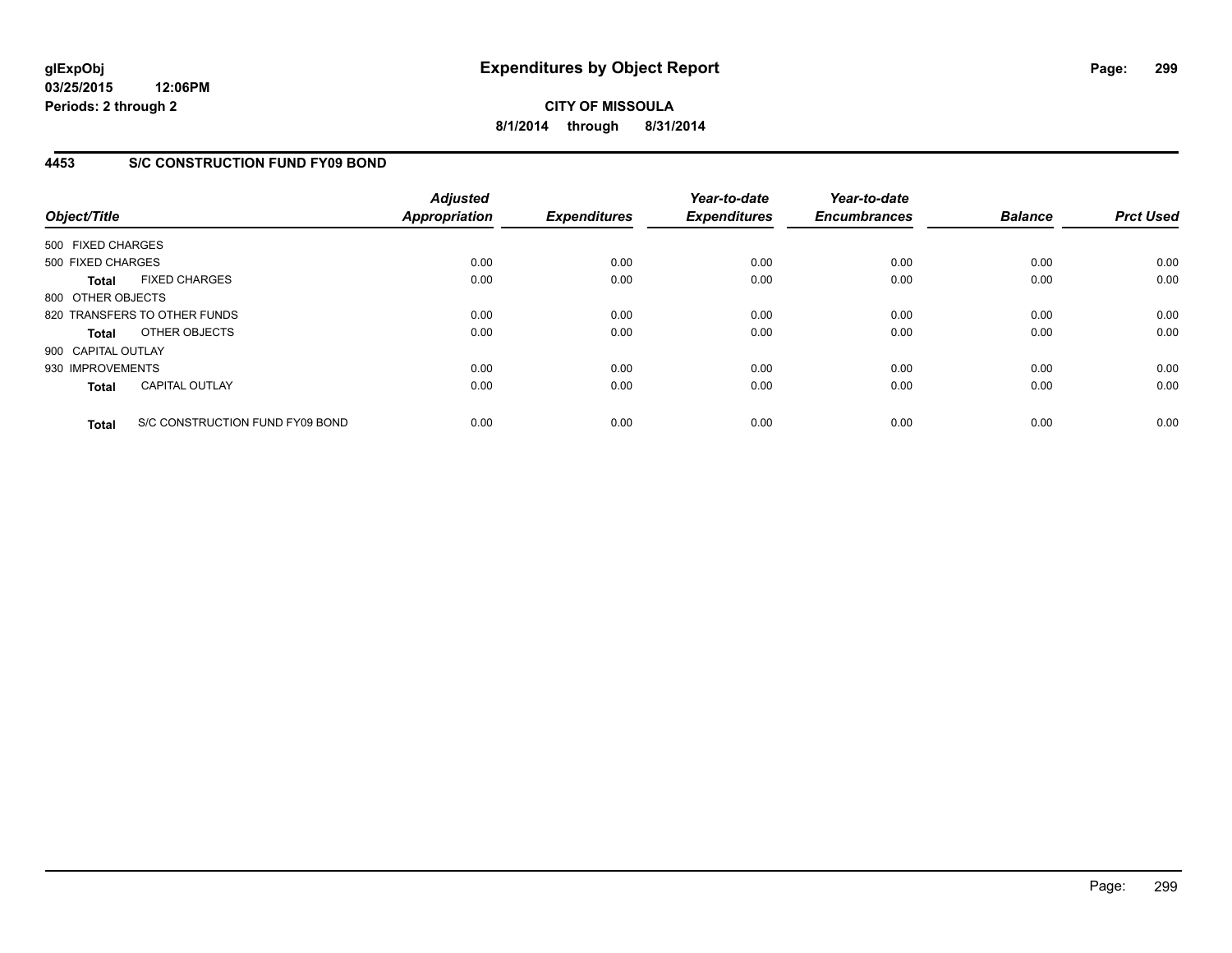# **4454 S/C CONSTRUCTION FUND FOR FY10**

| Object/Title                            | <b>Adjusted</b><br>Appropriation | <b>Expenditures</b> | Year-to-date<br><b>Expenditures</b> | Year-to-date<br><b>Encumbrances</b> | <b>Balance</b> | <b>Prct Used</b> |
|-----------------------------------------|----------------------------------|---------------------|-------------------------------------|-------------------------------------|----------------|------------------|
| 900 CAPITAL OUTLAY                      |                                  |                     |                                     |                                     |                |                  |
| 930 IMPROVEMENTS                        | 0.00                             | 0.00                | 0.00                                | 0.00                                | 0.00           | 0.00             |
| <b>CAPITAL OUTLAY</b><br>Total          | 0.00                             | 0.00                | 0.00                                | 0.00                                | 0.00           | 0.00             |
| PUBLIC WORKS ADMIN/ENGINEERING<br>Total | 0.00                             | 0.00                | 0.00                                | 0.00                                | 0.00           | 0.00             |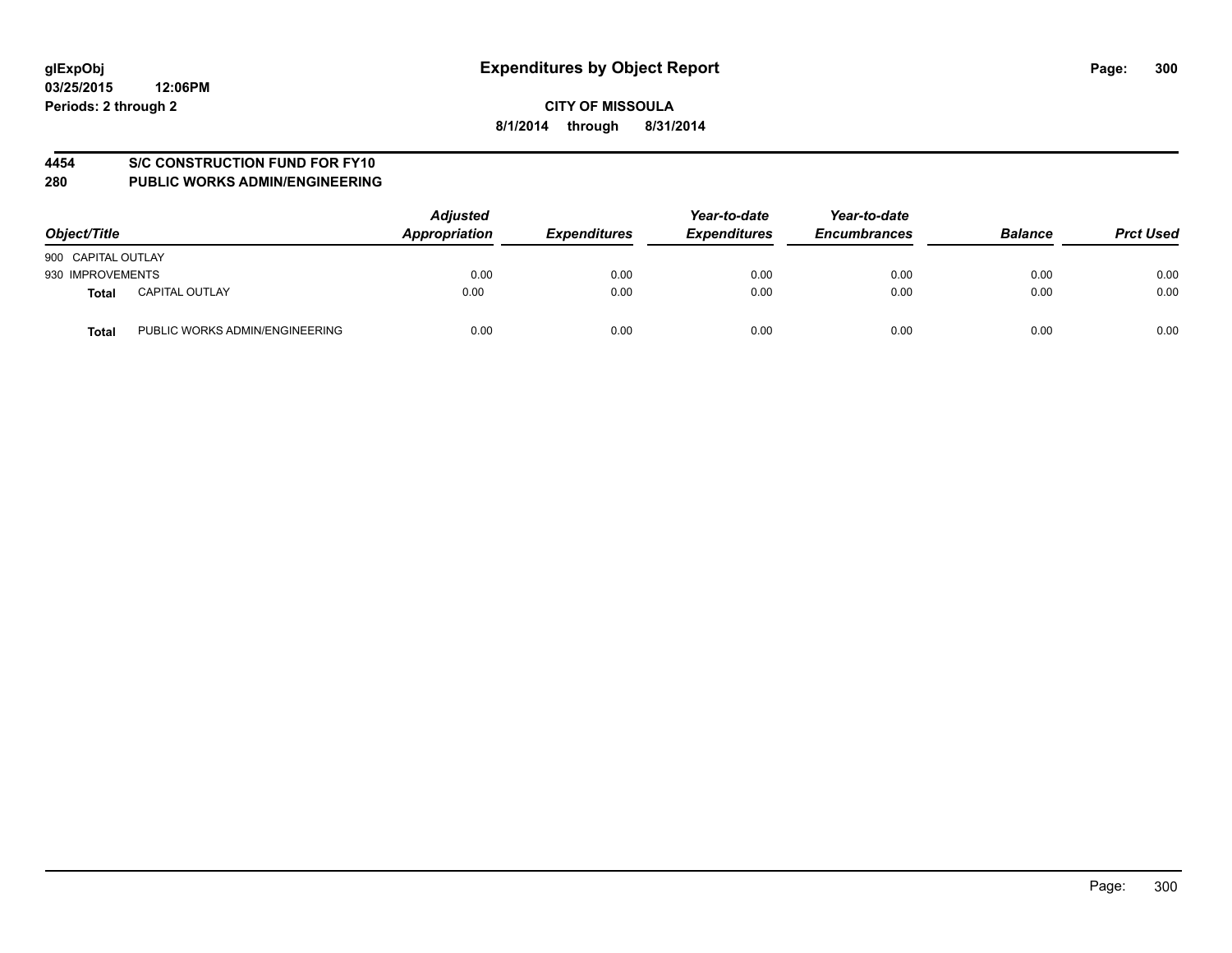# **glExpObj Expenditures by Object Report Page: 301**

**03/25/2015 12:06PM Periods: 2 through 2**

**CITY OF MISSOULA 8/1/2014 through 8/31/2014**

# **4454 S/C CONSTRUCTION FUND FOR FY10**

| Object/Title       |                                | <b>Adjusted</b><br>Appropriation | <b>Expenditures</b> | Year-to-date<br><b>Expenditures</b> | Year-to-date<br><b>Encumbrances</b> | <b>Balance</b> | <b>Prct Used</b> |
|--------------------|--------------------------------|----------------------------------|---------------------|-------------------------------------|-------------------------------------|----------------|------------------|
| 900 CAPITAL OUTLAY |                                |                                  |                     |                                     |                                     |                |                  |
| 930 IMPROVEMENTS   |                                | 0.00                             | 0.00                | 0.00                                | 0.00                                | 0.00           | 0.00             |
| Total              | <b>CAPITAL OUTLAY</b>          | 0.00                             | 0.00                | 0.00                                | 0.00                                | 0.00           | 0.00             |
| Total              | S/C CONSTRUCTION FUND FOR FY10 | 0.00                             | 0.00                | 0.00                                | 0.00                                | 0.00           | 0.00             |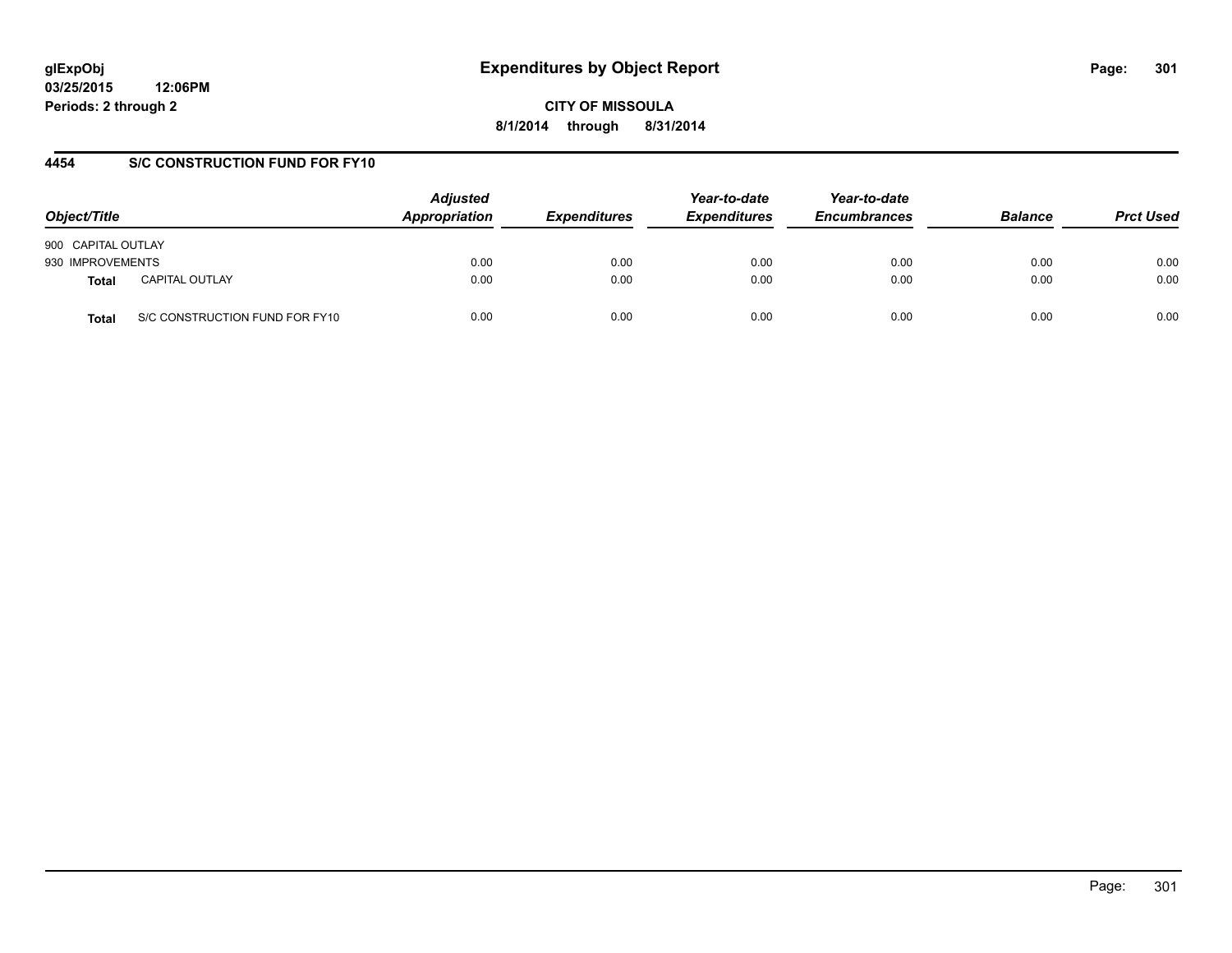## **4455 FY11 S/C CONSTRUCTION FUND**

| Object/Title       |                                | <b>Adjusted</b><br>Appropriation | <b>Expenditures</b> | Year-to-date<br><b>Expenditures</b> | Year-to-date<br><b>Encumbrances</b> | <b>Balance</b> | <b>Prct Used</b> |
|--------------------|--------------------------------|----------------------------------|---------------------|-------------------------------------|-------------------------------------|----------------|------------------|
| 900 CAPITAL OUTLAY |                                |                                  |                     |                                     |                                     |                |                  |
| 930 IMPROVEMENTS   |                                | 0.00                             | 0.00                | 0.00                                | 0.00                                | 0.00           | 0.00             |
| <b>Total</b>       | <b>CAPITAL OUTLAY</b>          | 0.00                             | 0.00                | 0.00                                | 0.00                                | 0.00           | 0.00             |
| <b>Total</b>       | PUBLIC WORKS ADMIN/ENGINEERING | 0.00                             | 0.00                | 0.00                                | 0.00                                | 0.00           | 0.00             |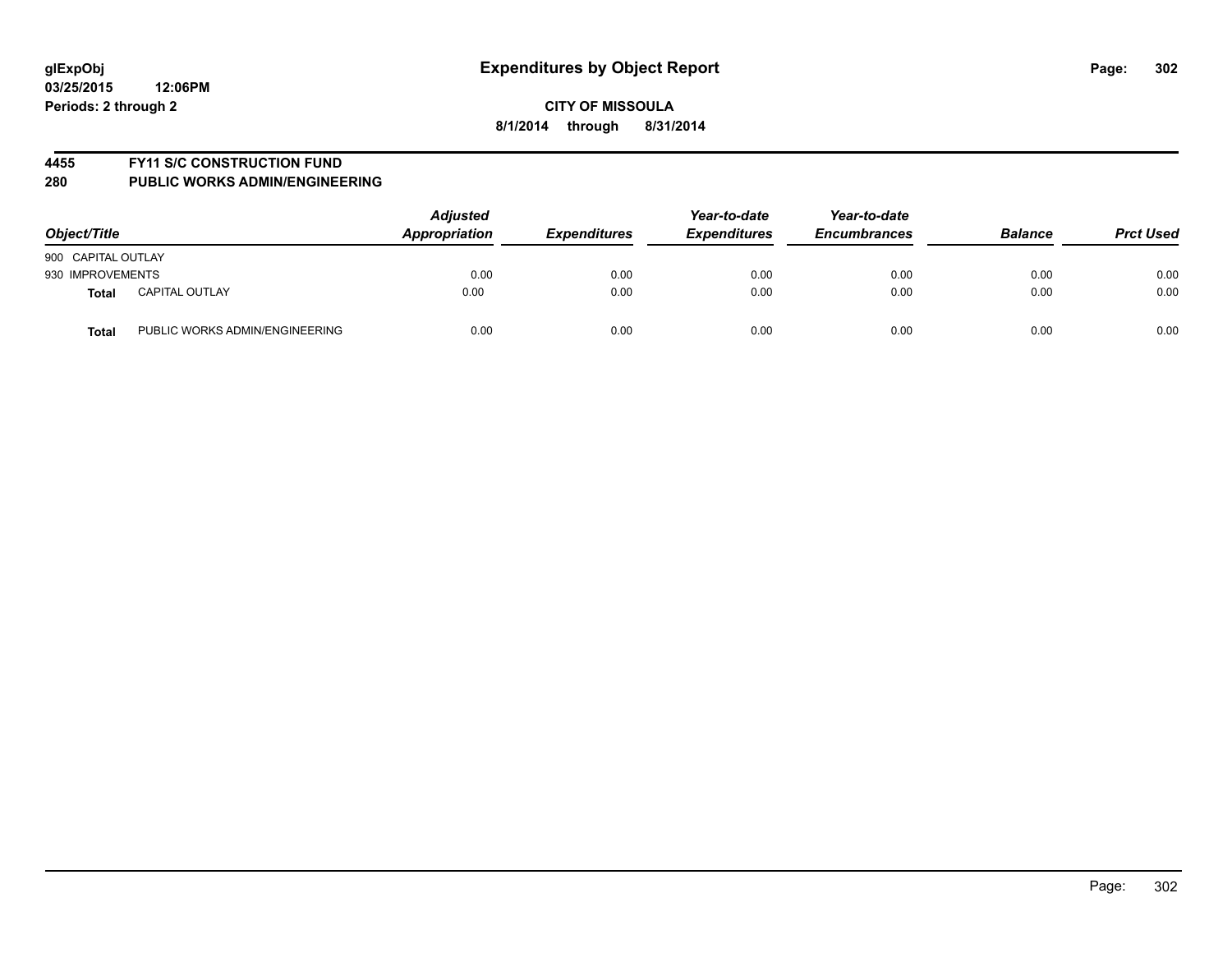## **4455 FY11 S/C CONSTRUCTION FUND**

| Object/Title       |                            | <b>Adjusted</b><br>Appropriation | <b>Expenditures</b> | Year-to-date<br><b>Expenditures</b> | Year-to-date<br><b>Encumbrances</b> | <b>Balance</b> | <b>Prct Used</b> |
|--------------------|----------------------------|----------------------------------|---------------------|-------------------------------------|-------------------------------------|----------------|------------------|
| 900 CAPITAL OUTLAY |                            |                                  |                     |                                     |                                     |                |                  |
| 930 IMPROVEMENTS   |                            | 0.00                             | 0.00                | 0.00                                | 0.00                                | 0.00           | 0.00             |
| <b>Total</b>       | <b>CAPITAL OUTLAY</b>      | 0.00                             | 0.00                | 0.00                                | 0.00                                | 0.00           | 0.00             |
| Total              | FY11 S/C CONSTRUCTION FUND | 0.00                             | 0.00                | 0.00                                | 0.00                                | 0.00           | 0.00             |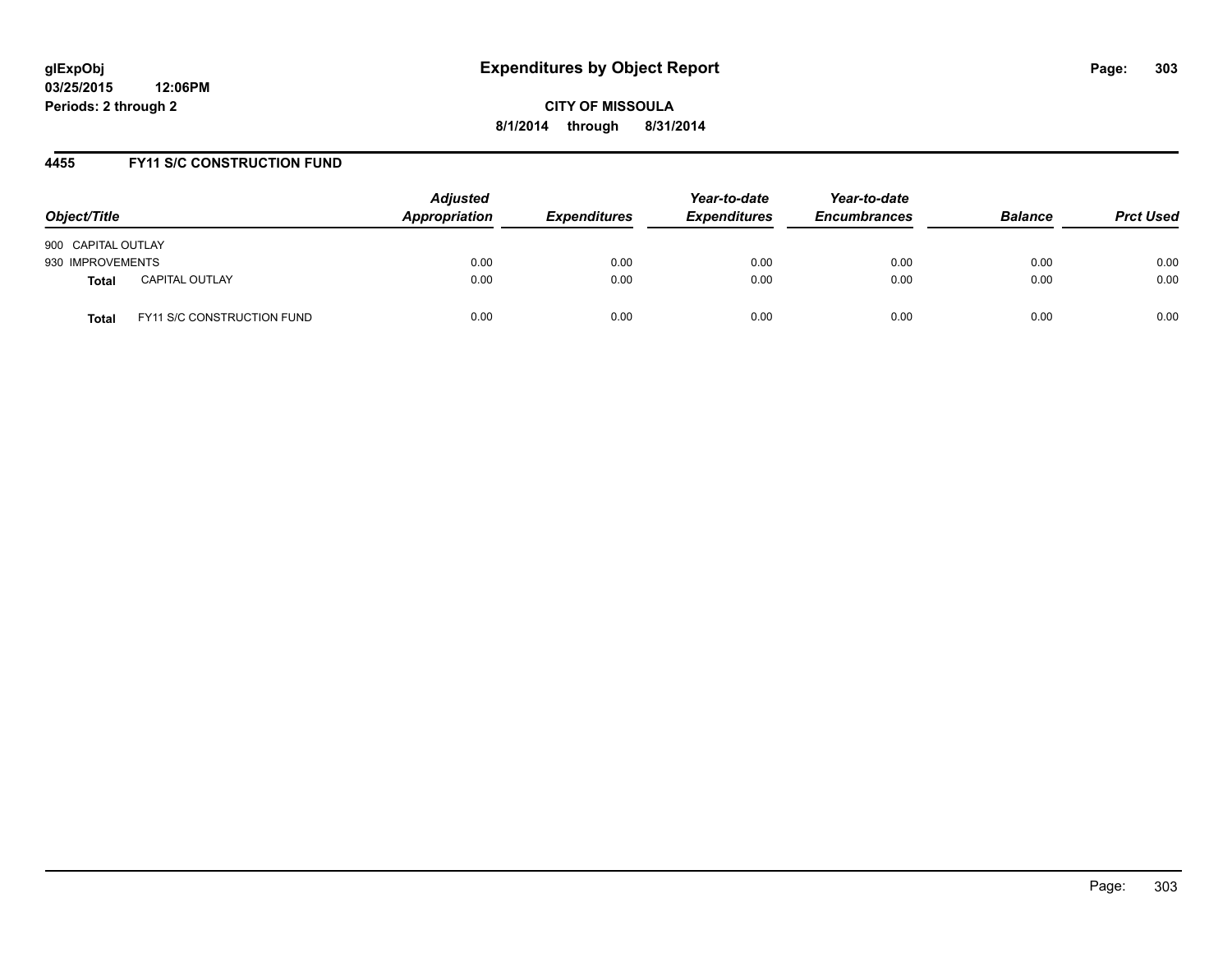## **4456 FY12 S/C CONSTRUCTION FUND**

| Object/Title       |                                | <b>Adjusted</b><br>Appropriation | <b>Expenditures</b> | Year-to-date<br><b>Expenditures</b> | Year-to-date<br><b>Encumbrances</b> | <b>Balance</b> | <b>Prct Used</b> |
|--------------------|--------------------------------|----------------------------------|---------------------|-------------------------------------|-------------------------------------|----------------|------------------|
| 800 OTHER OBJECTS  |                                |                                  |                     |                                     |                                     |                |                  |
|                    | 820 TRANSFERS TO OTHER FUNDS   | 0.00                             | 0.00                | 0.00                                | 0.00                                | 0.00           | 0.00             |
| <b>Total</b>       | OTHER OBJECTS                  | 0.00                             | 0.00                | 0.00                                | 0.00                                | 0.00           | 0.00             |
| 900 CAPITAL OUTLAY |                                |                                  |                     |                                     |                                     |                |                  |
| 930 IMPROVEMENTS   |                                | 0.00                             | 0.00                | 0.00                                | 0.00                                | 0.00           | 0.00             |
| <b>Total</b>       | <b>CAPITAL OUTLAY</b>          | 0.00                             | 0.00                | 0.00                                | 0.00                                | 0.00           | 0.00             |
| <b>Total</b>       | PUBLIC WORKS ADMIN/ENGINEERING | 0.00                             | 0.00                | 0.00                                | 0.00                                | 0.00           | 0.00             |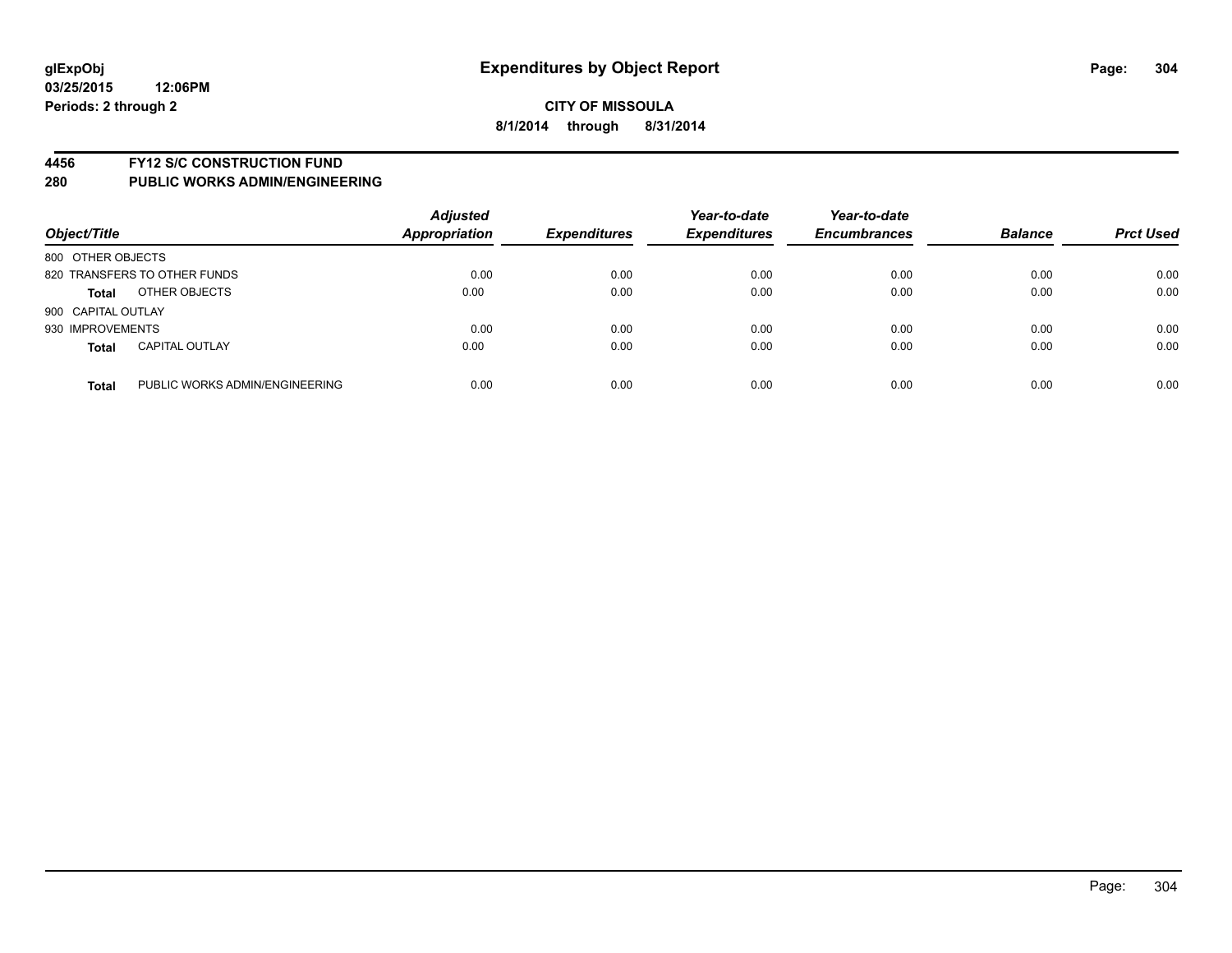# **4456 FY12 S/C CONSTRUCTION FUND**

| Object/Title       |                                   | <b>Adjusted</b><br>Appropriation | <b>Expenditures</b> | Year-to-date<br><b>Expenditures</b> | Year-to-date<br><b>Encumbrances</b> | <b>Balance</b> | <b>Prct Used</b> |
|--------------------|-----------------------------------|----------------------------------|---------------------|-------------------------------------|-------------------------------------|----------------|------------------|
| 800 OTHER OBJECTS  |                                   |                                  |                     |                                     |                                     |                |                  |
|                    | 820 TRANSFERS TO OTHER FUNDS      | 0.00                             | 0.00                | 0.00                                | 0.00                                | 0.00           | 0.00             |
| <b>Total</b>       | OTHER OBJECTS                     | 0.00                             | 0.00                | 0.00                                | 0.00                                | 0.00           | 0.00             |
| 900 CAPITAL OUTLAY |                                   |                                  |                     |                                     |                                     |                |                  |
| 930 IMPROVEMENTS   |                                   | 0.00                             | 0.00                | 0.00                                | 0.00                                | 0.00           | 0.00             |
| <b>Total</b>       | <b>CAPITAL OUTLAY</b>             | 0.00                             | 0.00                | 0.00                                | 0.00                                | 0.00           | 0.00             |
| <b>Total</b>       | <b>FY12 S/C CONSTRUCTION FUND</b> | 0.00                             | 0.00                | 0.00                                | 0.00                                | 0.00           | 0.00             |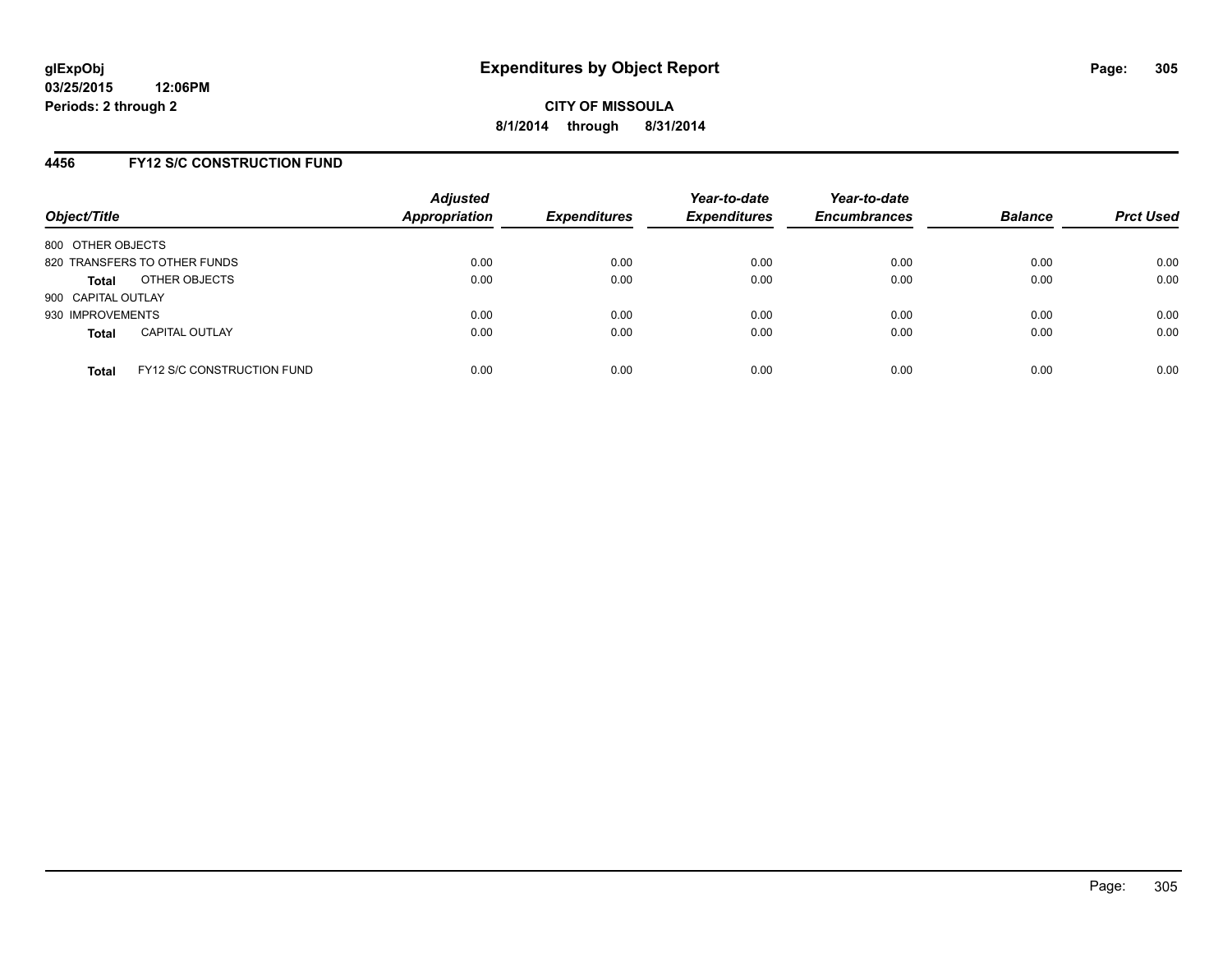# **4457 FY13 SIDEWALK/CURB CONSTRUCTION**

| Object/Title           |                                | <b>Adjusted</b><br><b>Appropriation</b> | <b>Expenditures</b> | Year-to-date<br><b>Expenditures</b> | Year-to-date<br><b>Encumbrances</b> | <b>Balance</b> | <b>Prct Used</b> |
|------------------------|--------------------------------|-----------------------------------------|---------------------|-------------------------------------|-------------------------------------|----------------|------------------|
| 300 PURCHASED SERVICES |                                |                                         |                     |                                     |                                     |                |                  |
|                        | 350 PROFESSIONAL SERVICES      | 0.00                                    | 0.00                | 0.00                                | 0.00                                | 0.00           | 0.00             |
| <b>Total</b>           | <b>PURCHASED SERVICES</b>      | 0.00                                    | 0.00                | 0.00                                | 0.00                                | 0.00           | 0.00             |
| 800 OTHER OBJECTS      |                                |                                         |                     |                                     |                                     |                |                  |
|                        | 820 TRANSFERS TO OTHER FUNDS   | 0.00                                    | 0.00                | 0.00                                | 0.00                                | 0.00           | 0.00             |
| Total                  | OTHER OBJECTS                  | 0.00                                    | 0.00                | 0.00                                | 0.00                                | 0.00           | 0.00             |
| 900 CAPITAL OUTLAY     |                                |                                         |                     |                                     |                                     |                |                  |
| 930 IMPROVEMENTS       |                                | 0.00                                    | 0.00                | 0.00                                | 0.00                                | 0.00           | 0.00             |
| Total                  | <b>CAPITAL OUTLAY</b>          | 0.00                                    | 0.00                | 0.00                                | 0.00                                | 0.00           | 0.00             |
| <b>Total</b>           | PUBLIC WORKS ADMIN/ENGINEERING | 0.00                                    | 0.00                | 0.00                                | 0.00                                | 0.00           | 0.00             |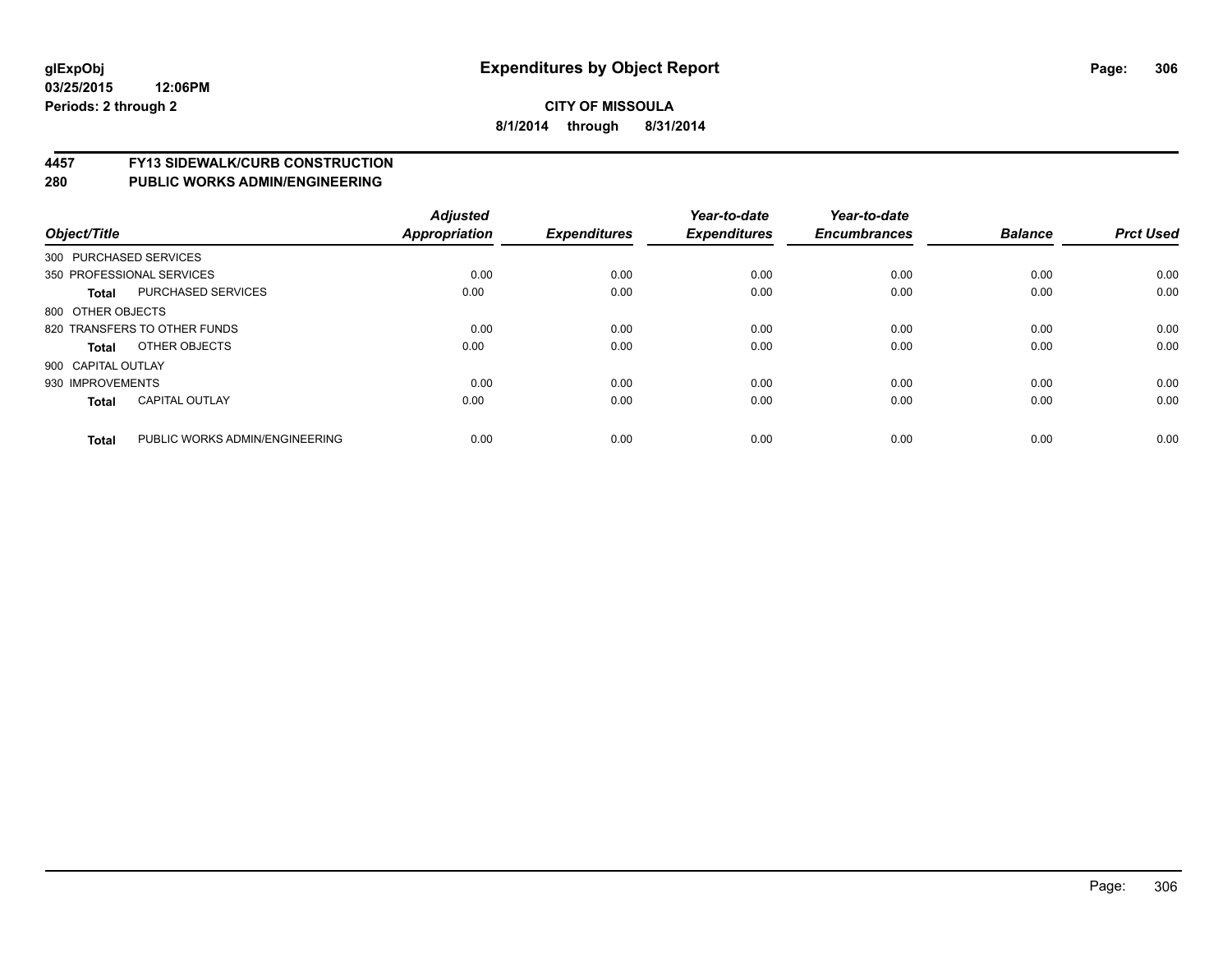**03/25/2015 12:06PM Periods: 2 through 2**

# **CITY OF MISSOULA 8/1/2014 through 8/31/2014**

# **4457 FY13 SIDEWALK/CURB CONSTRUCTION**

| Object/Title           |                                        | <b>Adjusted</b><br><b>Appropriation</b> | <b>Expenditures</b> | Year-to-date<br><b>Expenditures</b> | Year-to-date<br><b>Encumbrances</b> | <b>Balance</b> | <b>Prct Used</b> |
|------------------------|----------------------------------------|-----------------------------------------|---------------------|-------------------------------------|-------------------------------------|----------------|------------------|
| 300 PURCHASED SERVICES |                                        |                                         |                     |                                     |                                     |                |                  |
|                        | 350 PROFESSIONAL SERVICES              | 0.00                                    | 0.00                | 0.00                                | 0.00                                | 0.00           | 0.00             |
| <b>Total</b>           | PURCHASED SERVICES                     | 0.00                                    | 0.00                | 0.00                                | 0.00                                | 0.00           | 0.00             |
| 800 OTHER OBJECTS      |                                        |                                         |                     |                                     |                                     |                |                  |
|                        | 820 TRANSFERS TO OTHER FUNDS           | 0.00                                    | 0.00                | 0.00                                | 0.00                                | 0.00           | 0.00             |
| <b>Total</b>           | OTHER OBJECTS                          | 0.00                                    | 0.00                | 0.00                                | 0.00                                | 0.00           | 0.00             |
| 900 CAPITAL OUTLAY     |                                        |                                         |                     |                                     |                                     |                |                  |
| 930 IMPROVEMENTS       |                                        | 0.00                                    | 0.00                | 0.00                                | 0.00                                | 0.00           | 0.00             |
| <b>Total</b>           | <b>CAPITAL OUTLAY</b>                  | 0.00                                    | 0.00                | 0.00                                | 0.00                                | 0.00           | 0.00             |
| <b>Total</b>           | <b>FY13 SIDEWALK/CURB CONSTRUCTION</b> | 0.00                                    | 0.00                | 0.00                                | 0.00                                | 0.00           | 0.00             |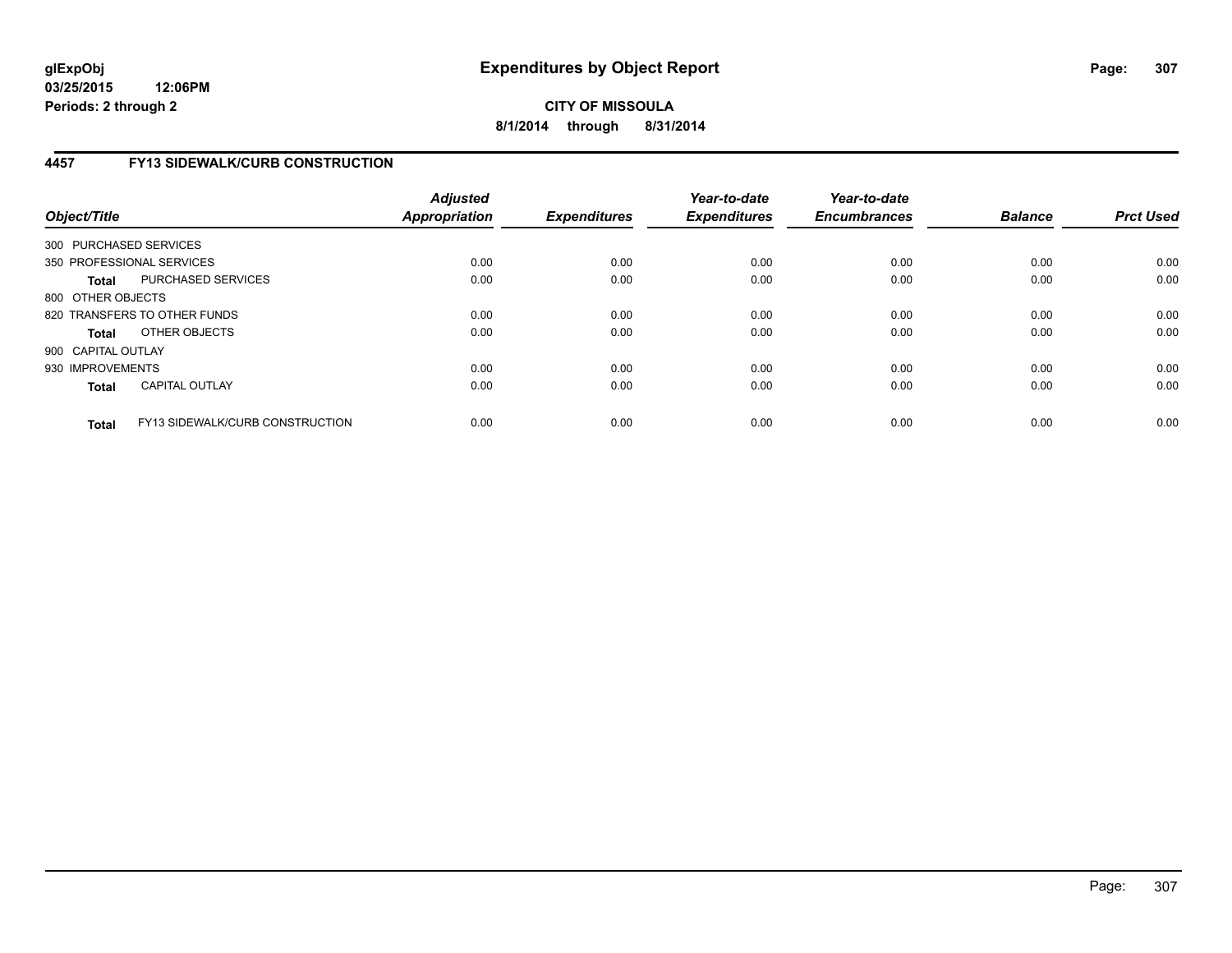## **4458 FY14 SIDEWALK & CURB CONSTRUCTION**

| Object/Title       |                                | <b>Adjusted</b><br>Appropriation | <b>Expenditures</b> | Year-to-date<br><b>Expenditures</b> | Year-to-date<br><b>Encumbrances</b> | <b>Balance</b> | <b>Prct Used</b> |
|--------------------|--------------------------------|----------------------------------|---------------------|-------------------------------------|-------------------------------------|----------------|------------------|
| 800 OTHER OBJECTS  |                                |                                  |                     |                                     |                                     |                |                  |
|                    | 820 TRANSFERS TO OTHER FUNDS   | 0.00                             | 0.00                | 0.00                                | 0.00                                | 0.00           | 0.00             |
| <b>Total</b>       | OTHER OBJECTS                  | 0.00                             | 0.00                | 0.00                                | 0.00                                | 0.00           | 0.00             |
| 900 CAPITAL OUTLAY |                                |                                  |                     |                                     |                                     |                |                  |
| 930 IMPROVEMENTS   |                                | 0.00                             | 0.00                | 0.00                                | 0.00                                | 0.00           | 0.00             |
| <b>Total</b>       | <b>CAPITAL OUTLAY</b>          | 0.00                             | 0.00                | 0.00                                | 0.00                                | 0.00           | 0.00             |
| <b>Total</b>       | PUBLIC WORKS ADMIN/ENGINEERING | 0.00                             | 0.00                | 0.00                                | 0.00                                | 0.00           | 0.00             |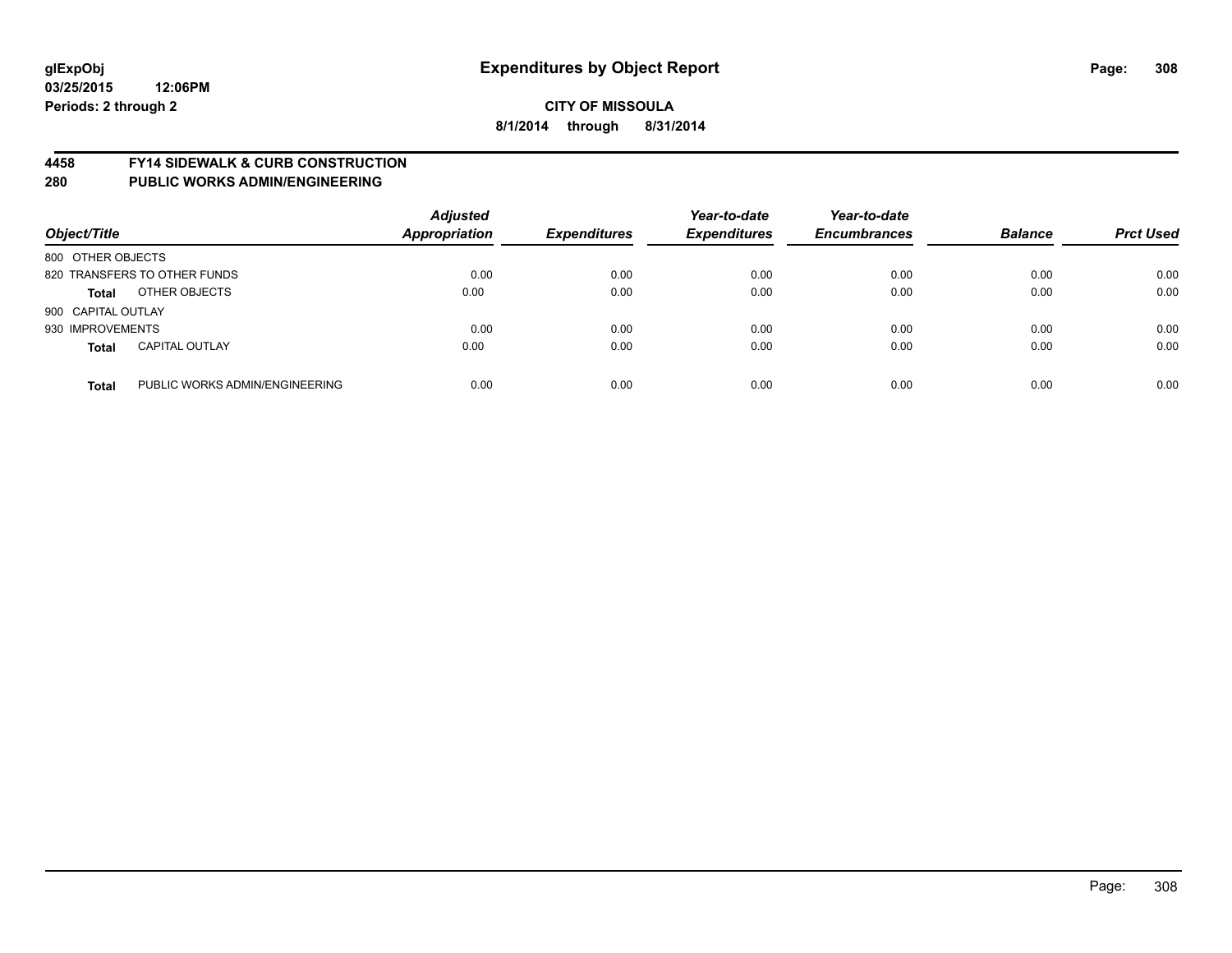**03/25/2015 12:06PM Periods: 2 through 2**

**CITY OF MISSOULA 8/1/2014 through 8/31/2014**

# **4458 FY14 SIDEWALK & CURB CONSTRUCTION**

| Object/Title       |                                              | <b>Adjusted</b><br><b>Appropriation</b> | <b>Expenditures</b> | Year-to-date<br><b>Expenditures</b> | Year-to-date<br><b>Encumbrances</b> | <b>Balance</b> | <b>Prct Used</b> |
|--------------------|----------------------------------------------|-----------------------------------------|---------------------|-------------------------------------|-------------------------------------|----------------|------------------|
| 800 OTHER OBJECTS  |                                              |                                         |                     |                                     |                                     |                |                  |
|                    | 820 TRANSFERS TO OTHER FUNDS                 | 0.00                                    | 0.00                | 0.00                                | 0.00                                | 0.00           | 0.00             |
| Total              | OTHER OBJECTS                                | 0.00                                    | 0.00                | 0.00                                | 0.00                                | 0.00           | 0.00             |
| 900 CAPITAL OUTLAY |                                              |                                         |                     |                                     |                                     |                |                  |
| 930 IMPROVEMENTS   |                                              | 0.00                                    | 0.00                | 0.00                                | 0.00                                | 0.00           | 0.00             |
| <b>Total</b>       | <b>CAPITAL OUTLAY</b>                        | 0.00                                    | 0.00                | 0.00                                | 0.00                                | 0.00           | 0.00             |
| <b>Total</b>       | <b>FY14 SIDEWALK &amp; CURB CONSTRUCTIOL</b> | 0.00                                    | 0.00                | 0.00                                | 0.00                                | 0.00           | 0.00             |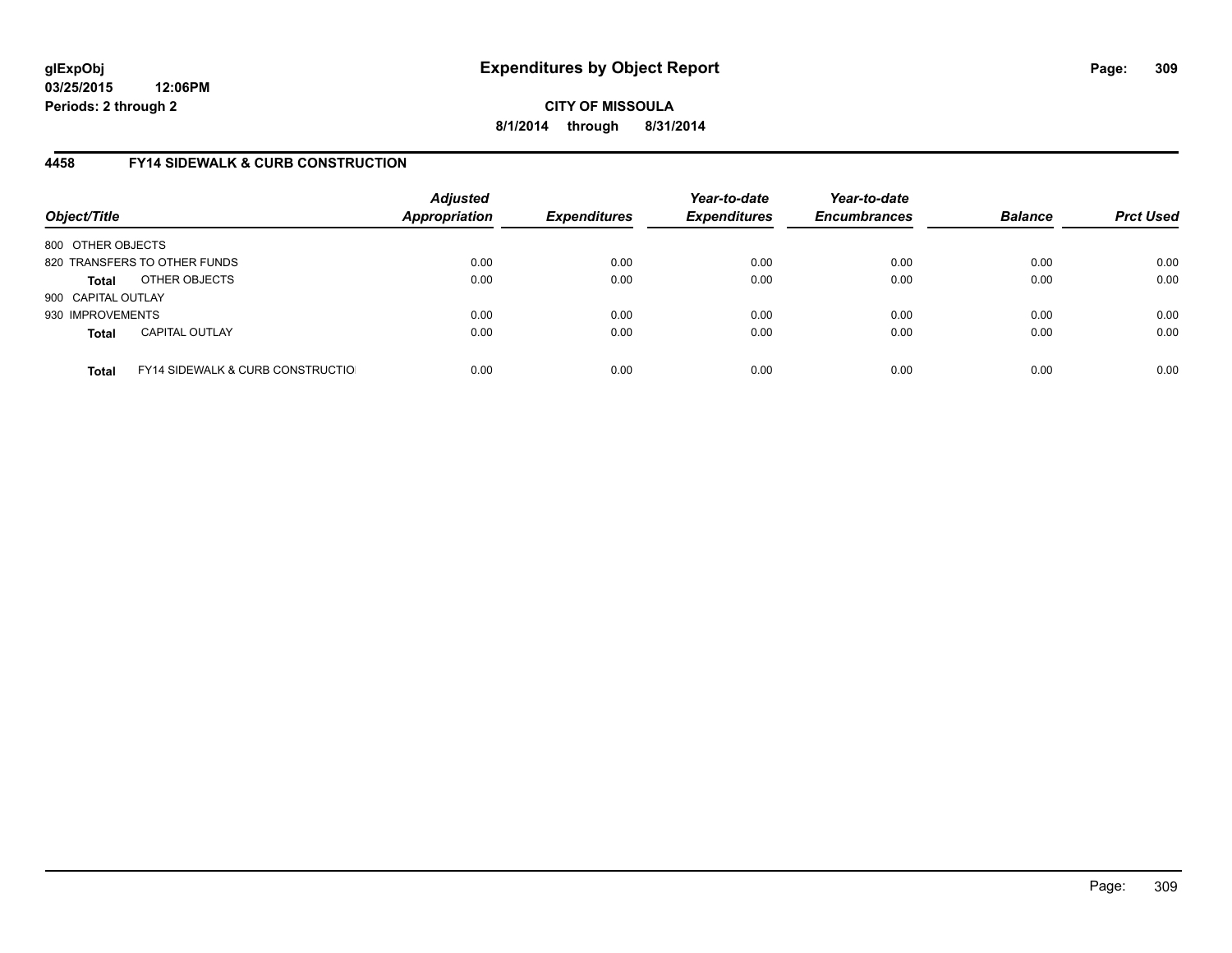# **4459 FY15 SIDEWALK/CURB CONSTRUCTION**

| Object/Title       |                                | <b>Adjusted</b><br>Appropriation | <b>Expenditures</b> | Year-to-date<br><b>Expenditures</b> | Year-to-date<br><b>Encumbrances</b> | <b>Balance</b> | <b>Prct Used</b> |
|--------------------|--------------------------------|----------------------------------|---------------------|-------------------------------------|-------------------------------------|----------------|------------------|
| 900 CAPITAL OUTLAY |                                |                                  |                     |                                     |                                     |                |                  |
| 930 IMPROVEMENTS   |                                | 0.00                             | 124.350.23          | 124,350.23                          | 0.00                                | $-124.350.23$  | 0.00             |
| <b>Total</b>       | <b>CAPITAL OUTLAY</b>          | 0.00                             | 124,350.23          | 124,350.23                          | 0.00                                | $-124.350.23$  | 0.00             |
| <b>Total</b>       | PUBLIC WORKS ADMIN/ENGINEERING | 0.00                             | 124.350.23          | 124,350.23                          | 0.00                                | $-124.350.23$  | 0.00             |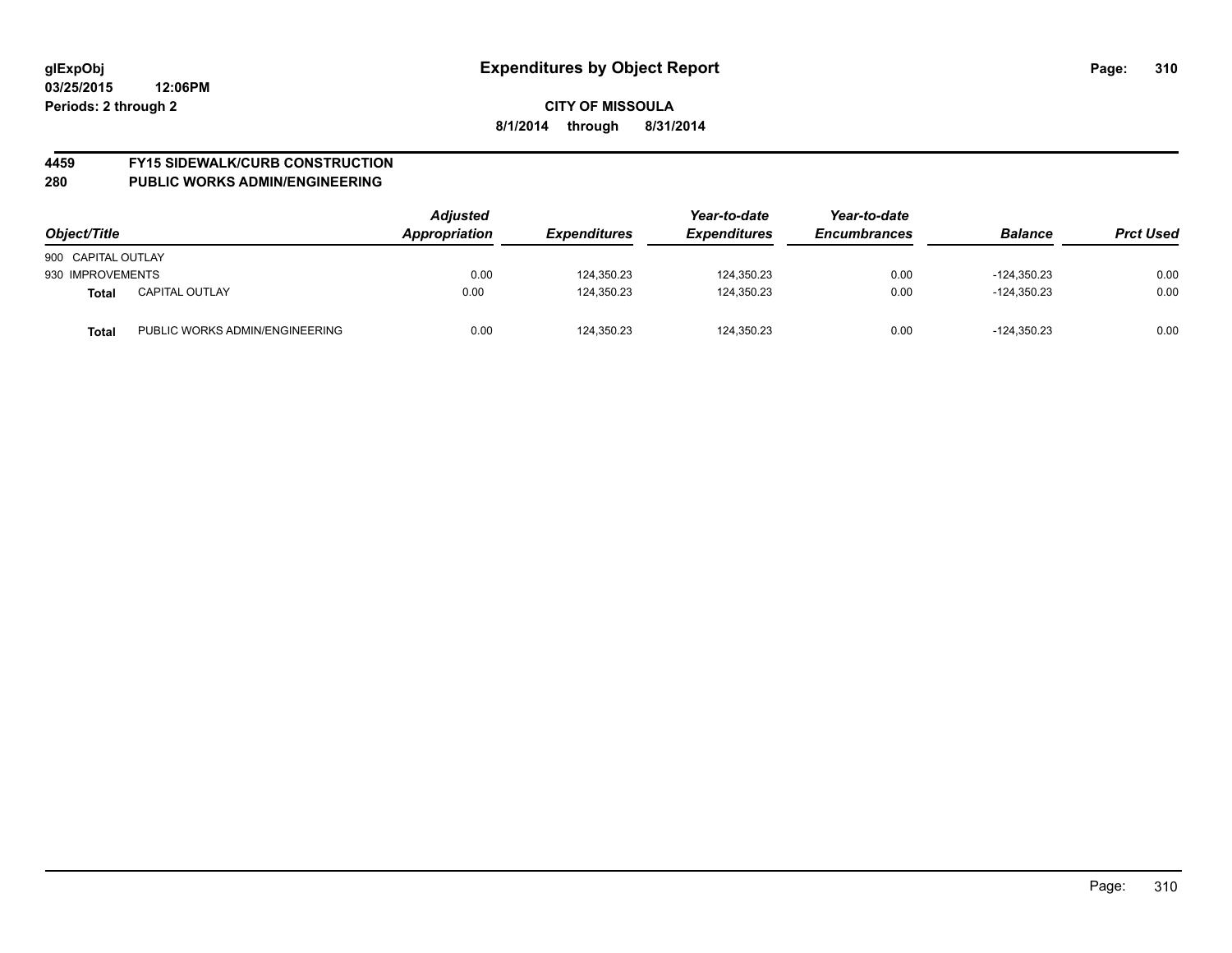**03/25/2015 12:06PM Periods: 2 through 2**

**CITY OF MISSOULA 8/1/2014 through 8/31/2014**

# **4459 FY15 SIDEWALK/CURB CONSTRUCTION**

| Object/Title       |                                        | <b>Adjusted</b><br>Appropriation | <b>Expenditures</b> | Year-to-date<br><b>Expenditures</b> | Year-to-date<br><b>Encumbrances</b> | <b>Balance</b> | <b>Prct Used</b> |
|--------------------|----------------------------------------|----------------------------------|---------------------|-------------------------------------|-------------------------------------|----------------|------------------|
| 900 CAPITAL OUTLAY |                                        |                                  |                     |                                     |                                     |                |                  |
| 930 IMPROVEMENTS   |                                        | 0.00                             | 124,350.23          | 124,350.23                          | 0.00                                | $-124.350.23$  | 0.00             |
| <b>Total</b>       | <b>CAPITAL OUTLAY</b>                  | 0.00                             | 124,350.23          | 124,350.23                          | 0.00                                | $-124.350.23$  | 0.00             |
| Total              | <b>FY15 SIDEWALK/CURB CONSTRUCTION</b> | 0.00                             | 124,350.23          | 124.350.23                          | 0.00                                | $-124.350.23$  | 0.00             |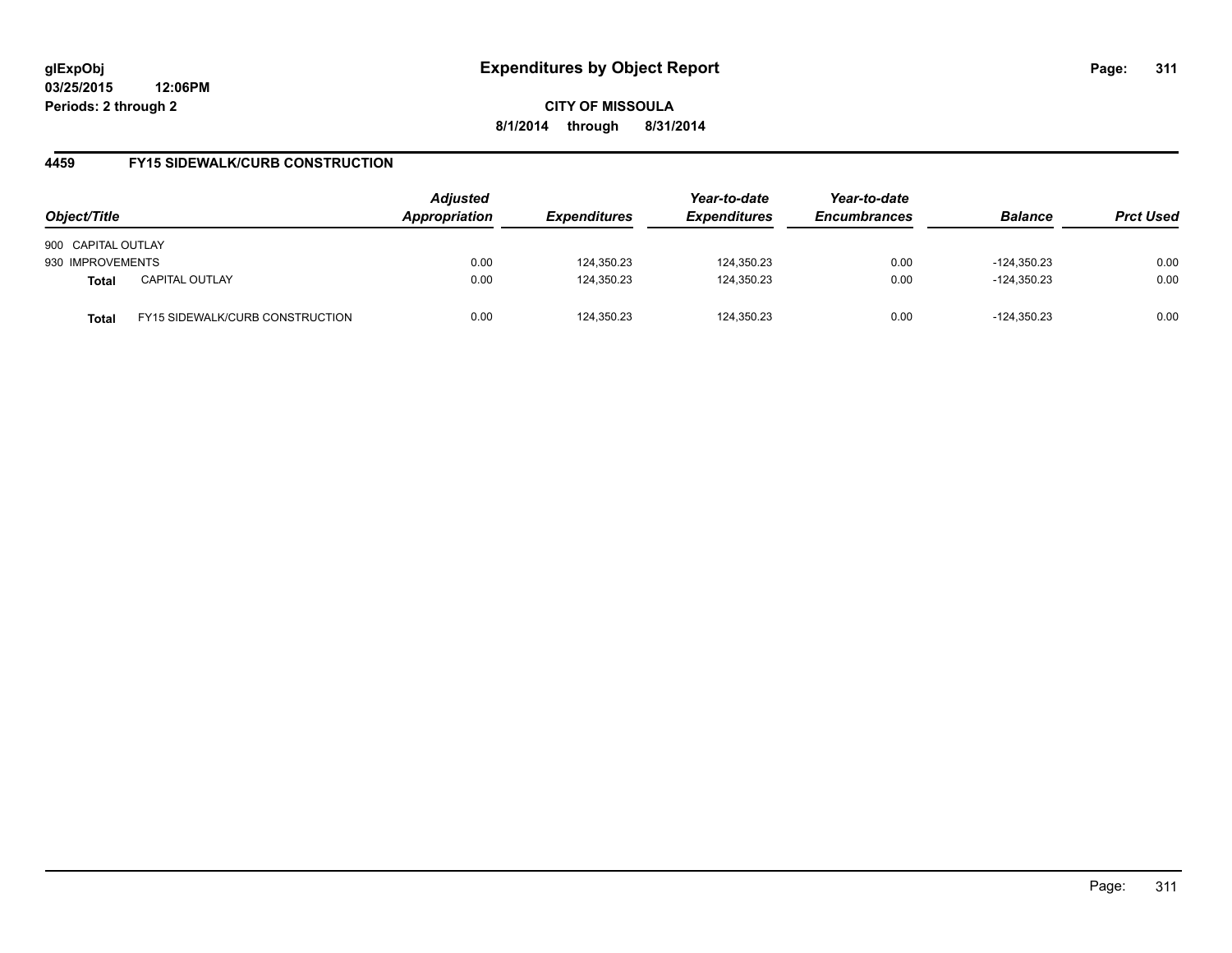# **4531 SID 531 TRAFFIC CALMING**

| Object/Title       |                       | <b>Adjusted</b><br><b>Appropriation</b> | <b>Expenditures</b> | Year-to-date<br><b>Expenditures</b> | Year-to-date<br><b>Encumbrances</b> | <b>Balance</b> | <b>Prct Used</b> |
|--------------------|-----------------------|-----------------------------------------|---------------------|-------------------------------------|-------------------------------------|----------------|------------------|
| 900 CAPITAL OUTLAY |                       |                                         |                     |                                     |                                     |                |                  |
| 930 IMPROVEMENTS   |                       | 0.00                                    | 0.00                | 0.00                                | 0.00                                | 0.00           | 0.00             |
| <b>Total</b>       | <b>CAPITAL OUTLAY</b> | 0.00                                    | 0.00                | 0.00                                | 0.00                                | 0.00           | 0.00             |
| Total              | NON-DEPARTMENTAL      | 0.00                                    | 0.00                | 0.00                                | 0.00                                | 0.00           | 0.00             |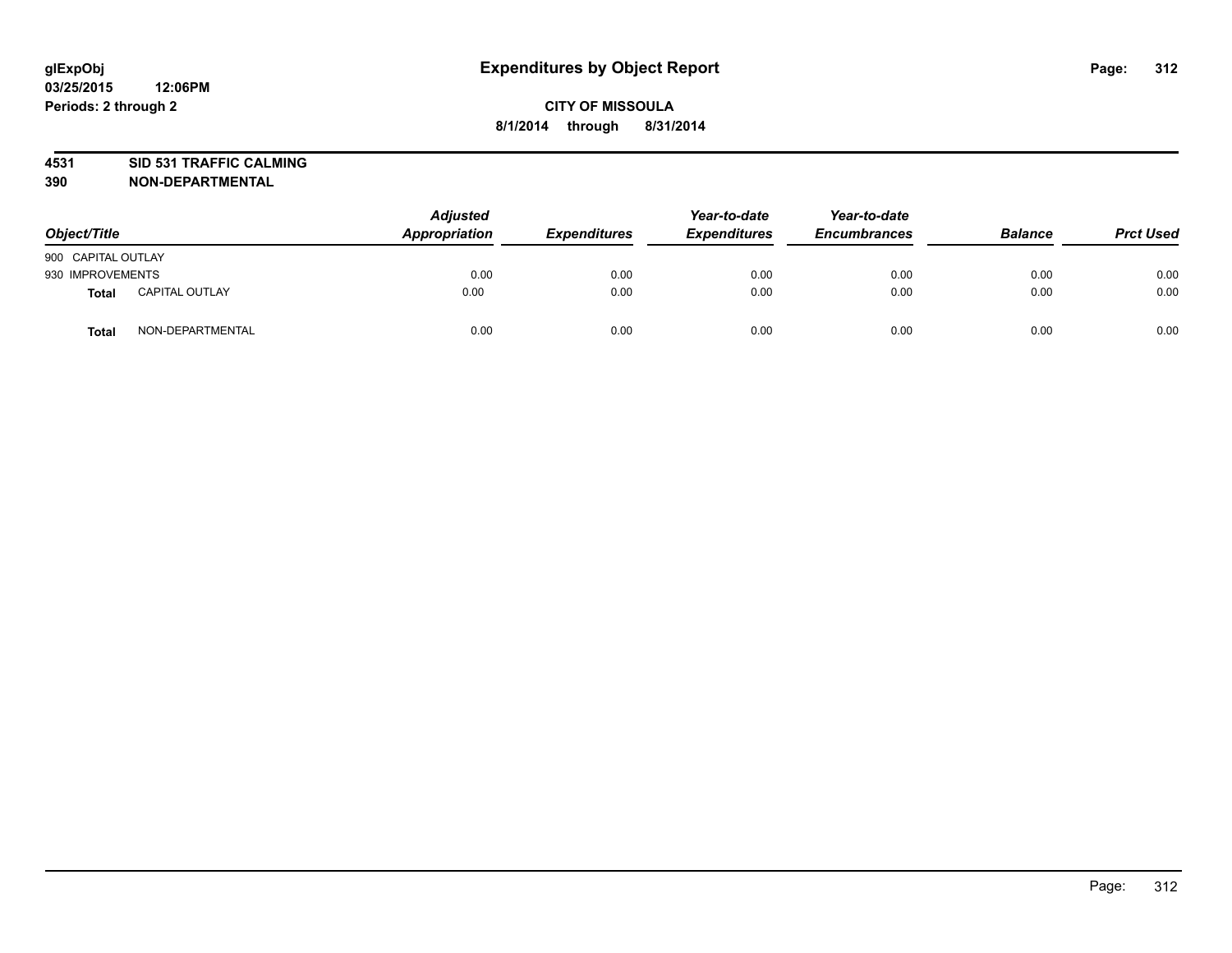# **4531 SID 531 TRAFFIC CALMING**

| Object/Title       |                         | <b>Adjusted</b><br>Appropriation | <b>Expenditures</b> | Year-to-date<br><b>Expenditures</b> | Year-to-date<br><b>Encumbrances</b> | <b>Balance</b> | <b>Prct Used</b> |
|--------------------|-------------------------|----------------------------------|---------------------|-------------------------------------|-------------------------------------|----------------|------------------|
| 900 CAPITAL OUTLAY |                         |                                  |                     |                                     |                                     |                |                  |
| 930 IMPROVEMENTS   |                         | 0.00                             | 0.00                | 0.00                                | 0.00                                | 0.00           | 0.00             |
| Total              | <b>CAPITAL OUTLAY</b>   | 0.00                             | 0.00                | 0.00                                | 0.00                                | 0.00           | 0.00             |
| Total              | SID 531 TRAFFIC CALMING | 0.00                             | 0.00                | 0.00                                | 0.00                                | 0.00           | 0.00             |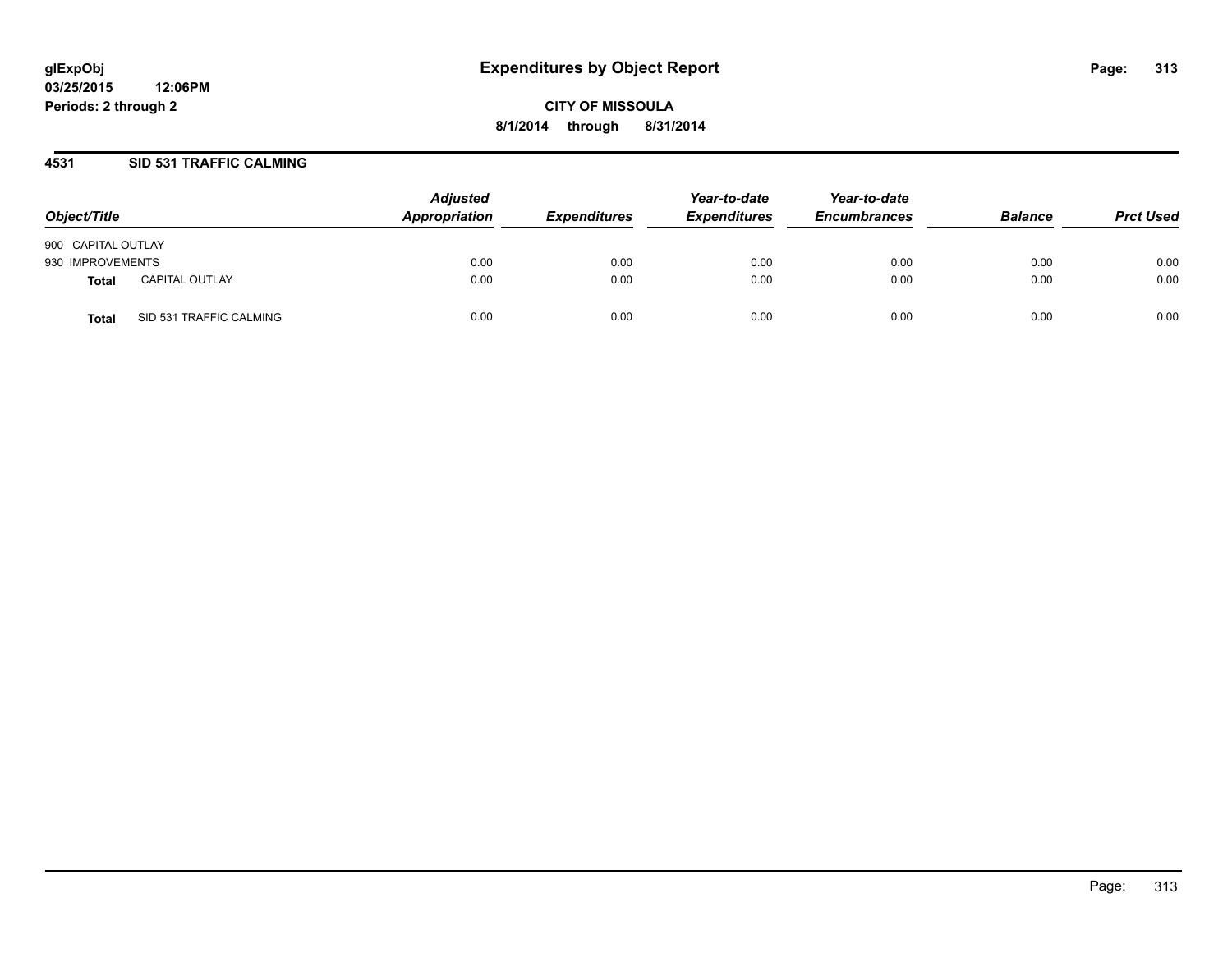# **4532 MALONEY RANCH SID**

| Object/Title       |                       | <b>Adjusted</b><br>Appropriation | <b>Expenditures</b> | Year-to-date<br><b>Expenditures</b> | Year-to-date<br><b>Encumbrances</b> | <b>Balance</b> | <b>Prct Used</b> |
|--------------------|-----------------------|----------------------------------|---------------------|-------------------------------------|-------------------------------------|----------------|------------------|
| 900 CAPITAL OUTLAY |                       |                                  |                     |                                     |                                     |                |                  |
| 930 IMPROVEMENTS   |                       | 0.00                             | 0.00                | 0.00                                | 0.00                                | 0.00           | 0.00             |
| Total              | <b>CAPITAL OUTLAY</b> | 0.00                             | 0.00                | 0.00                                | 0.00                                | 0.00           | 0.00             |
| <b>Total</b>       | NON-DEPARTMENTAL      | 0.00                             | 0.00                | 0.00                                | 0.00                                | 0.00           | 0.00             |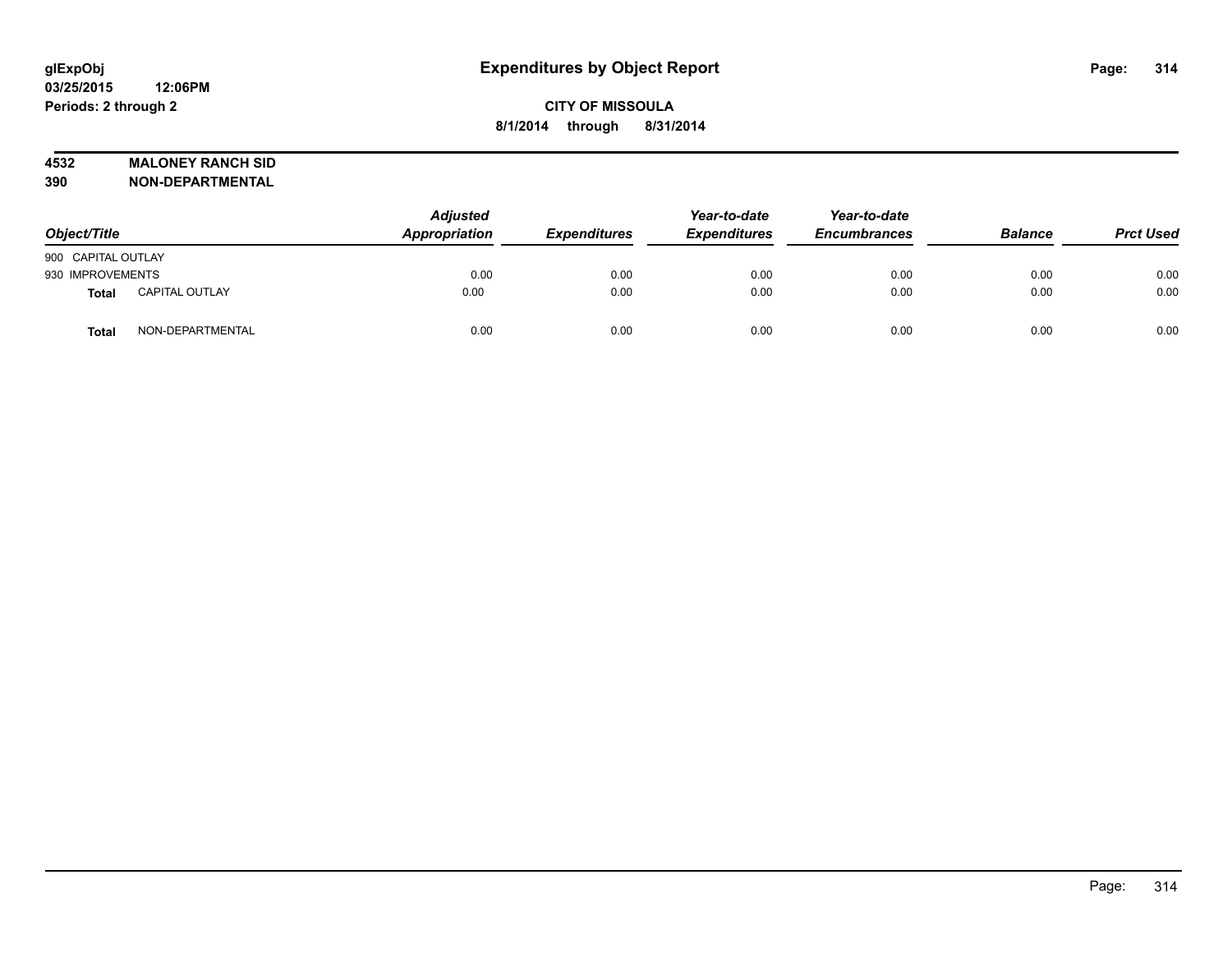## **4532 MALONEY RANCH SID**

| Object/Title                             | <b>Adjusted</b><br>Appropriation | <b>Expenditures</b> | Year-to-date<br><b>Expenditures</b> | Year-to-date<br><b>Encumbrances</b> | <b>Balance</b> | <b>Prct Used</b> |
|------------------------------------------|----------------------------------|---------------------|-------------------------------------|-------------------------------------|----------------|------------------|
| 900 CAPITAL OUTLAY                       |                                  |                     |                                     |                                     |                |                  |
| 930 IMPROVEMENTS                         | 0.00                             | 0.00                | 0.00                                | 0.00                                | 0.00           | 0.00             |
| <b>CAPITAL OUTLAY</b><br>Total           | 0.00                             | 0.00                | 0.00                                | 0.00                                | 0.00           | 0.00             |
| <b>MALONEY RANCH SID</b><br><b>Total</b> | 0.00                             | 0.00                | 0.00                                | 0.00                                | 0.00           | 0.00             |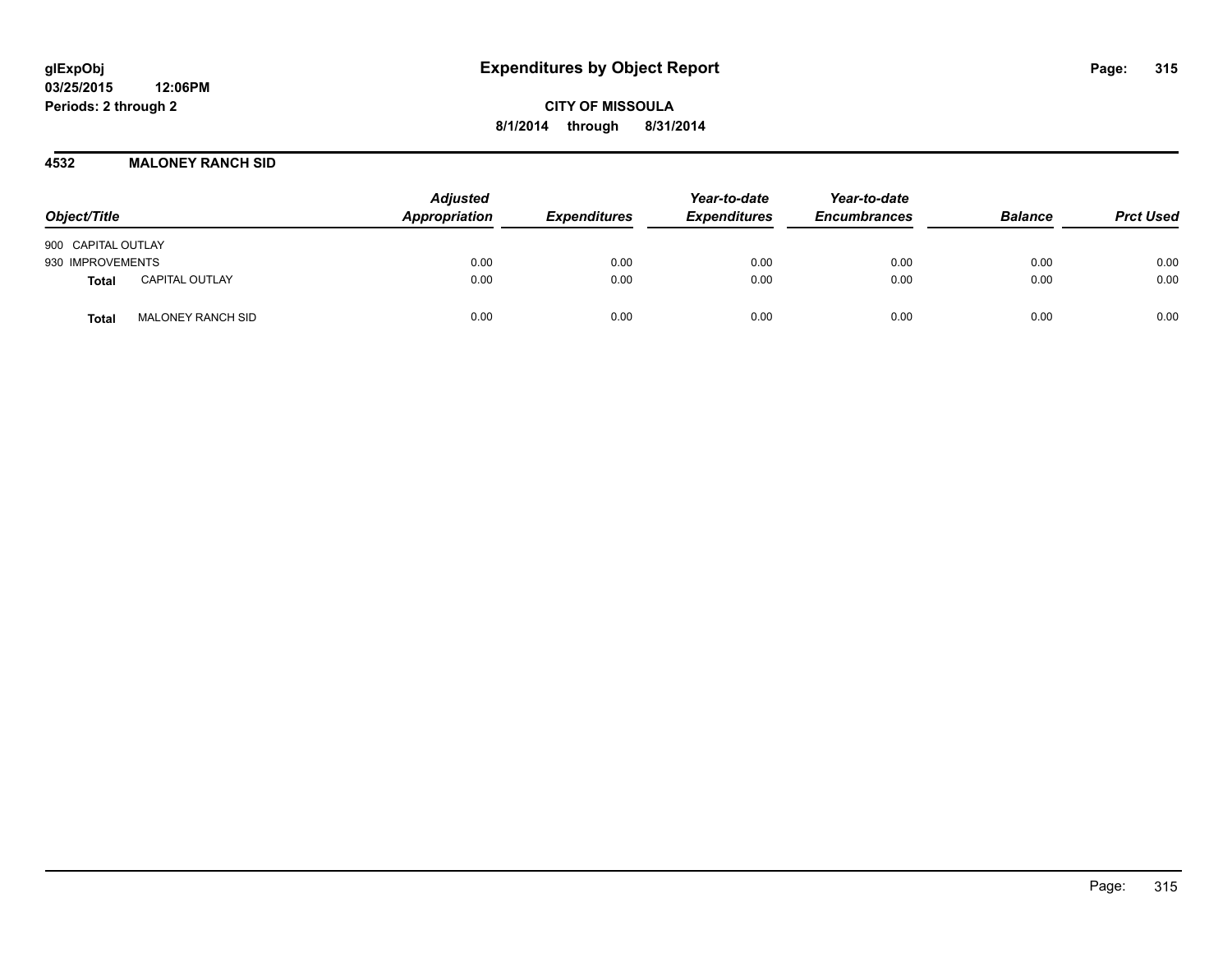# **4534 SID 534 LINCOLNWOOD**

| Object/Title      |                              | <b>Adjusted</b><br><b>Appropriation</b> | <b>Expenditures</b> | Year-to-date<br><b>Expenditures</b> | Year-to-date<br><b>Encumbrances</b> | <b>Balance</b> | <b>Prct Used</b> |
|-------------------|------------------------------|-----------------------------------------|---------------------|-------------------------------------|-------------------------------------|----------------|------------------|
| 800 OTHER OBJECTS |                              |                                         |                     |                                     |                                     |                |                  |
|                   | 820 TRANSFERS TO OTHER FUNDS | 0.00                                    | 0.00                | 0.00                                | 0.00                                | 0.00           | 0.00             |
| Total             | OTHER OBJECTS                | 0.00                                    | 0.00                | 0.00                                | 0.00                                | 0.00           | 0.00             |
| <b>Total</b>      | NON-DEPARTMENTAL             | 0.00                                    | 0.00                | 0.00                                | 0.00                                | 0.00           | 0.00             |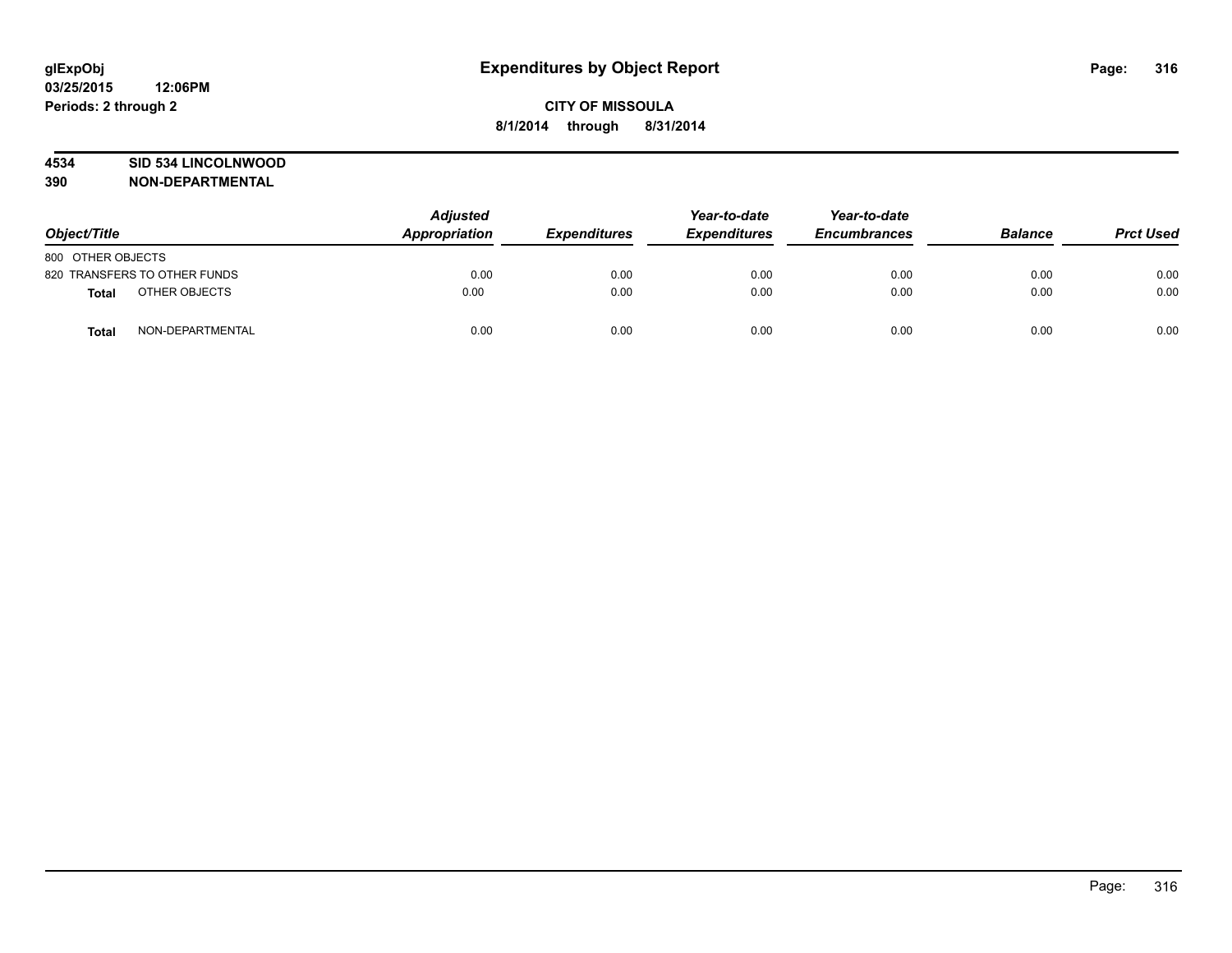# **4534 SID 534 LINCOLNWOOD**

| Object/Title                        | <b>Adjusted</b><br><b>Appropriation</b> | <b>Expenditures</b> | Year-to-date<br><b>Expenditures</b> | Year-to-date<br><b>Encumbrances</b> | <b>Balance</b> | <b>Prct Used</b> |
|-------------------------------------|-----------------------------------------|---------------------|-------------------------------------|-------------------------------------|----------------|------------------|
| 800 OTHER OBJECTS                   |                                         |                     |                                     |                                     |                |                  |
| 820 TRANSFERS TO OTHER FUNDS        | 0.00                                    | 0.00                | 0.00                                | 0.00                                | 0.00           | 0.00             |
| OTHER OBJECTS<br><b>Total</b>       | 0.00                                    | 0.00                | 0.00                                | 0.00                                | 0.00           | 0.00             |
| SID 534 LINCOLNWOOD<br><b>Total</b> | 0.00                                    | 0.00                | 0.00                                | 0.00                                | 0.00           | 0.00             |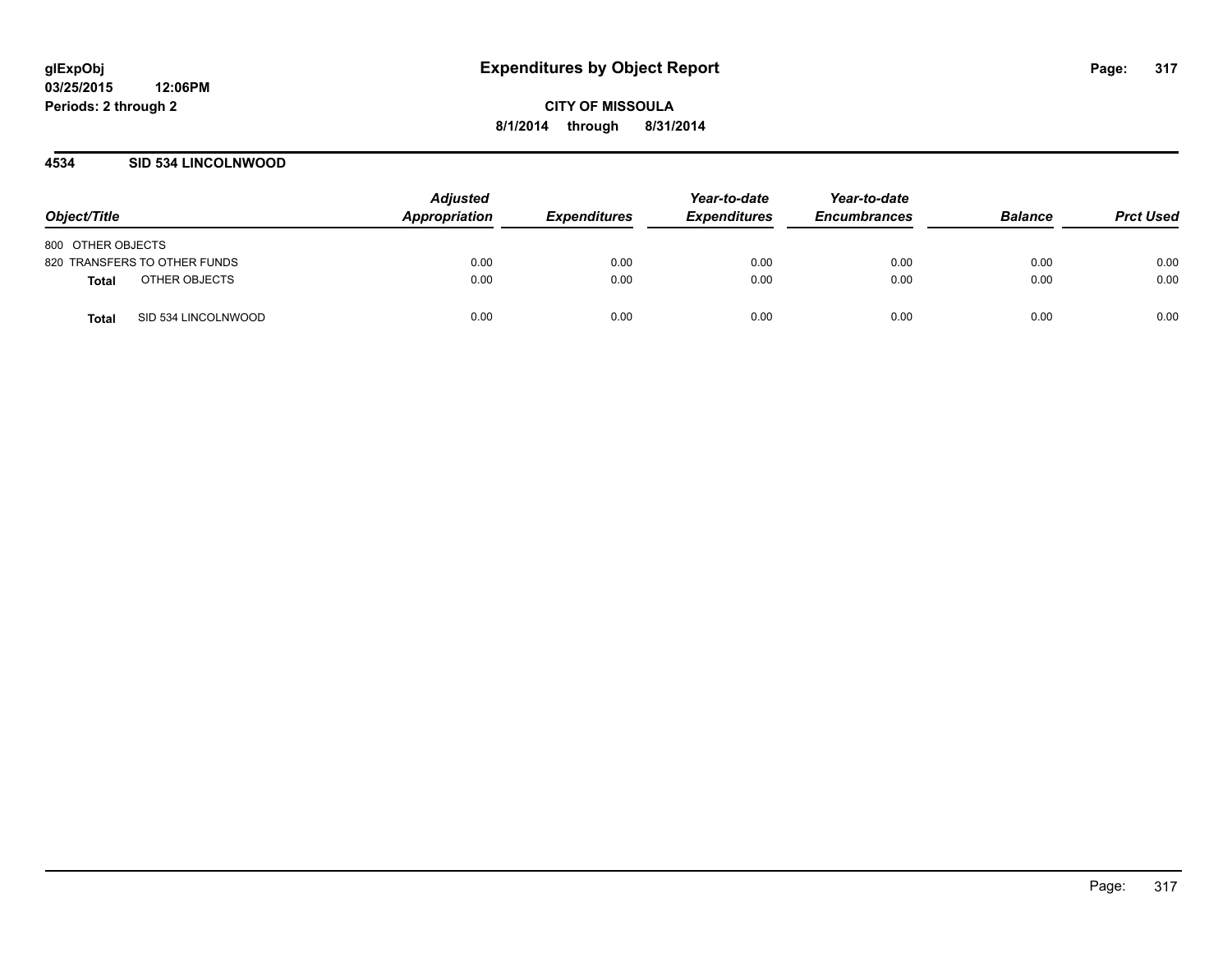## **4540 SID 540 ENGLAND BLVD**

| Object/Title      |                              | <b>Adjusted</b><br><b>Appropriation</b> | <b>Expenditures</b> | Year-to-date<br><b>Expenditures</b> | Year-to-date<br><b>Encumbrances</b> | <b>Balance</b> | <b>Prct Used</b> |
|-------------------|------------------------------|-----------------------------------------|---------------------|-------------------------------------|-------------------------------------|----------------|------------------|
| 800 OTHER OBJECTS |                              |                                         |                     |                                     |                                     |                |                  |
|                   | 820 TRANSFERS TO OTHER FUNDS | 0.00                                    | 0.00                | 0.00                                | 0.00                                | 0.00           | 0.00             |
| Total             | OTHER OBJECTS                | 0.00                                    | 0.00                | 0.00                                | 0.00                                | 0.00           | 0.00             |
| <b>Total</b>      | NON-DEPARTMENTAL             | 0.00                                    | 0.00                | 0.00                                | 0.00                                | 0.00           | 0.00             |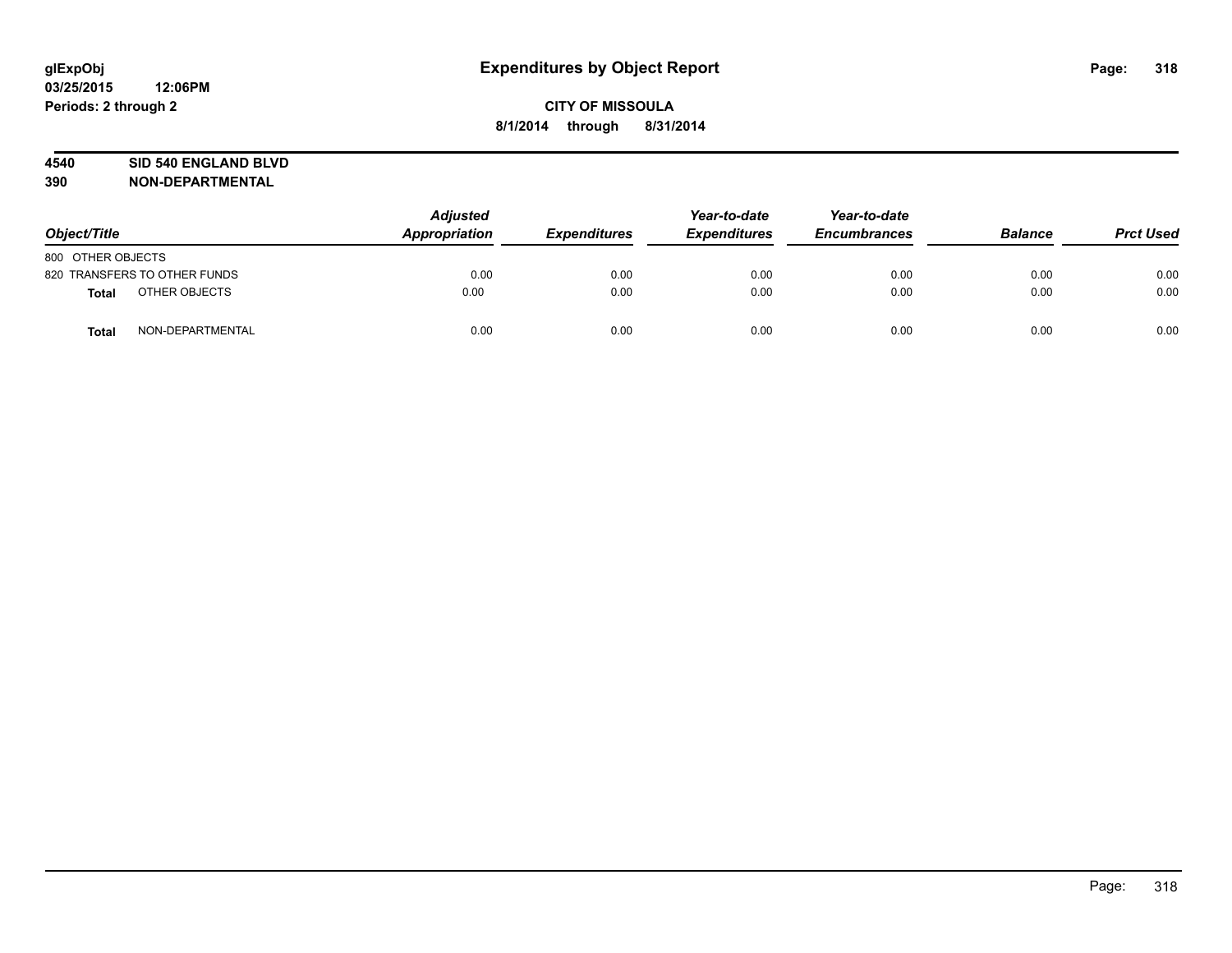# **4540 SID 540 ENGLAND BLVD**

| Object/Title                  | <b>Adjusted</b><br>Appropriation | <b>Expenditures</b> | Year-to-date<br><b>Expenditures</b> | Year-to-date<br><b>Encumbrances</b> | <b>Balance</b> | <b>Prct Used</b> |
|-------------------------------|----------------------------------|---------------------|-------------------------------------|-------------------------------------|----------------|------------------|
| 800 OTHER OBJECTS             |                                  |                     |                                     |                                     |                |                  |
| 820 TRANSFERS TO OTHER FUNDS  | 0.00                             | 0.00                | 0.00                                | 0.00                                | 0.00           | 0.00             |
| OTHER OBJECTS<br>Total        | 0.00                             | 0.00                | 0.00                                | 0.00                                | 0.00           | 0.00             |
| SID 540 ENGLAND BLVD<br>Total | 0.00                             | 0.00                | 0.00                                | 0.00                                | 0.00           | 0.00             |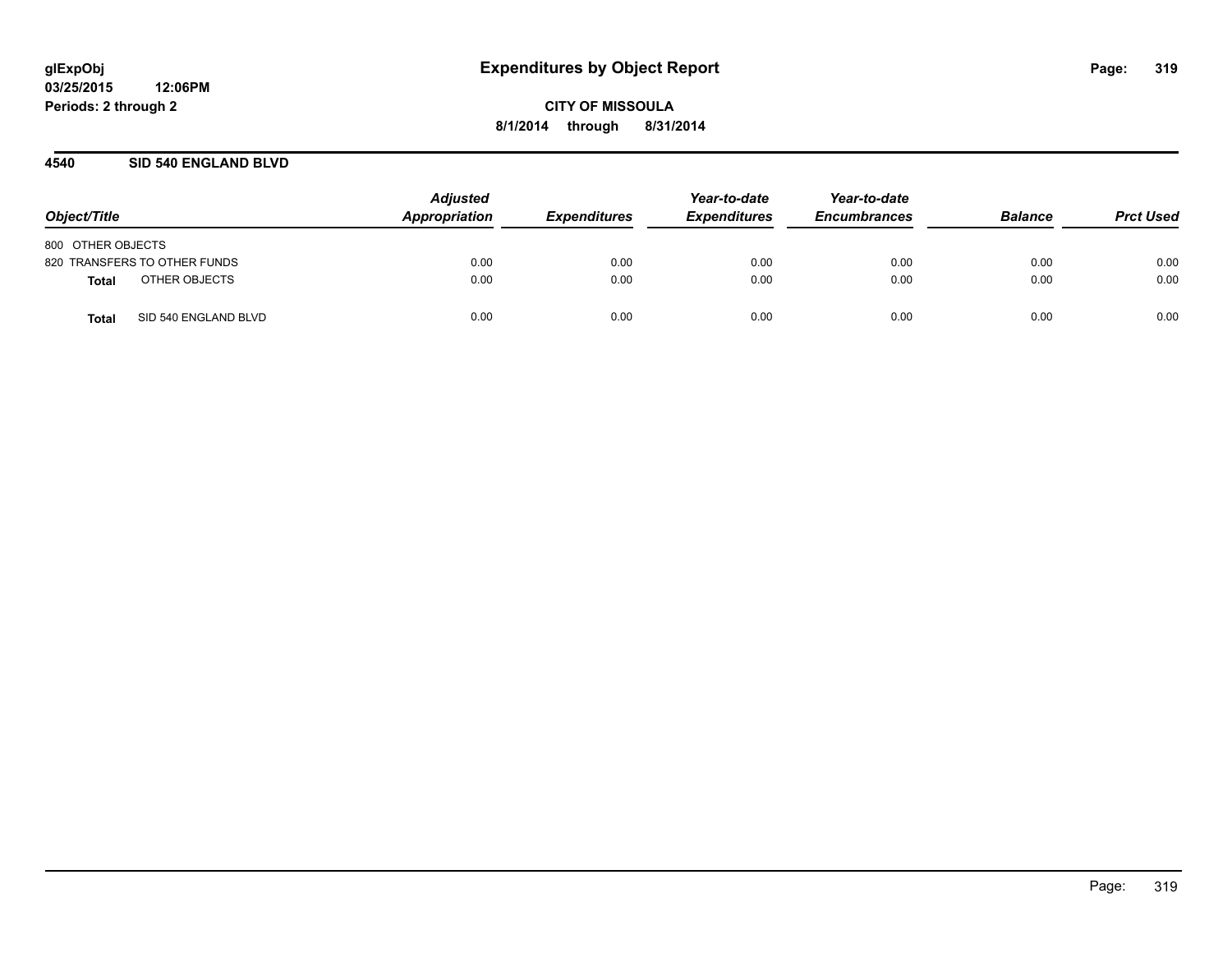## **4541 SID 541 PINEVIEW PARK**

| Object/Title       |                       | <b>Adjusted</b><br><b>Appropriation</b> | <b>Expenditures</b> | Year-to-date<br><b>Expenditures</b> | Year-to-date<br><b>Encumbrances</b> | <b>Balance</b> | <b>Prct Used</b> |
|--------------------|-----------------------|-----------------------------------------|---------------------|-------------------------------------|-------------------------------------|----------------|------------------|
| 500 FIXED CHARGES  |                       |                                         |                     |                                     |                                     |                |                  |
| 500 FIXED CHARGES  |                       | 0.00                                    | 0.00                | 0.00                                | 0.00                                | 0.00           | 0.00             |
| <b>Total</b>       | <b>FIXED CHARGES</b>  | 0.00                                    | 0.00                | 0.00                                | 0.00                                | 0.00           | 0.00             |
| 900 CAPITAL OUTLAY |                       |                                         |                     |                                     |                                     |                |                  |
| 930 IMPROVEMENTS   |                       | 0.00                                    | 0.00                | 0.00                                | 0.00                                | 0.00           | 0.00             |
| <b>Total</b>       | <b>CAPITAL OUTLAY</b> | 0.00                                    | 0.00                | 0.00                                | 0.00                                | 0.00           | 0.00             |
| <b>Total</b>       | NON-DEPARTMENTAL      | 0.00                                    | 0.00                | 0.00                                | 0.00                                | 0.00           | 0.00             |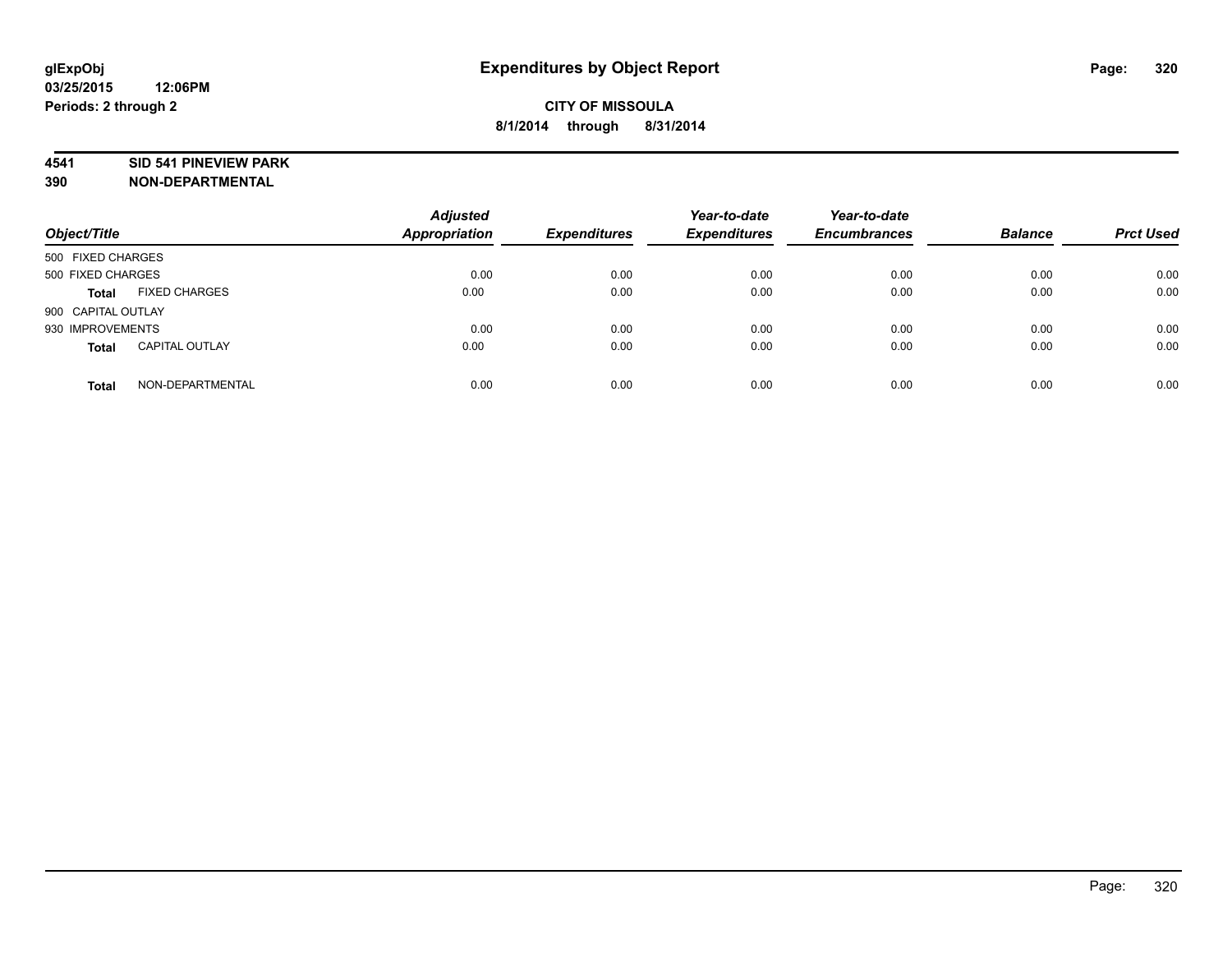# **4541 SID 541 PINEVIEW PARK**

| Object/Title       |                       | <b>Adjusted</b><br><b>Appropriation</b> | <b>Expenditures</b> | Year-to-date<br><b>Expenditures</b> | Year-to-date<br><b>Encumbrances</b> | <b>Balance</b> | <b>Prct Used</b> |
|--------------------|-----------------------|-----------------------------------------|---------------------|-------------------------------------|-------------------------------------|----------------|------------------|
| 500 FIXED CHARGES  |                       |                                         |                     |                                     |                                     |                |                  |
| 500 FIXED CHARGES  |                       | 0.00                                    | 0.00                | 0.00                                | 0.00                                | 0.00           | 0.00             |
| Total              | <b>FIXED CHARGES</b>  | 0.00                                    | 0.00                | 0.00                                | 0.00                                | 0.00           | 0.00             |
| 900 CAPITAL OUTLAY |                       |                                         |                     |                                     |                                     |                |                  |
| 930 IMPROVEMENTS   |                       | 0.00                                    | 0.00                | 0.00                                | 0.00                                | 0.00           | 0.00             |
| <b>Total</b>       | <b>CAPITAL OUTLAY</b> | 0.00                                    | 0.00                | 0.00                                | 0.00                                | 0.00           | 0.00             |
| <b>Total</b>       | SID 541 PINEVIEW PARK | 0.00                                    | 0.00                | 0.00                                | 0.00                                | 0.00           | 0.00             |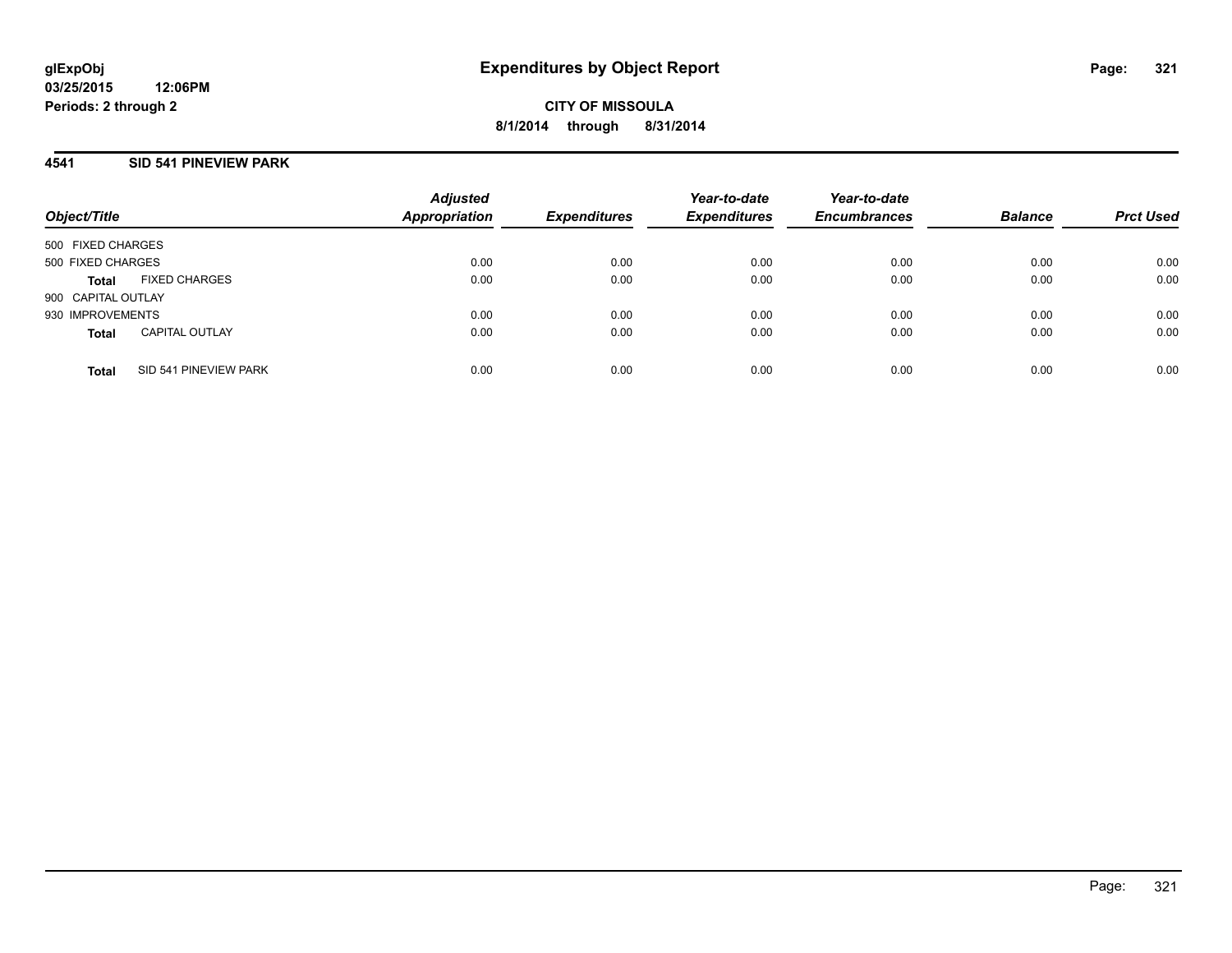# **4542 SID 542 HILLVIEW WAY**

| Object/Title       |                       | <b>Adjusted</b><br>Appropriation | <b>Expenditures</b> | Year-to-date<br><b>Expenditures</b> | Year-to-date<br><b>Encumbrances</b> | <b>Balance</b> | <b>Prct Used</b> |
|--------------------|-----------------------|----------------------------------|---------------------|-------------------------------------|-------------------------------------|----------------|------------------|
| 900 CAPITAL OUTLAY |                       |                                  |                     |                                     |                                     |                |                  |
| 930 IMPROVEMENTS   |                       | 0.00                             | 0.00                | 0.00                                | 0.00                                | 0.00           | 0.00             |
| <b>Total</b>       | <b>CAPITAL OUTLAY</b> | 0.00                             | 0.00                | 0.00                                | 0.00                                | 0.00           | 0.00             |
| <b>Total</b>       | NON-DEPARTMENTAL      | 0.00                             | 0.00                | 0.00                                | 0.00                                | 0.00           | 0.00             |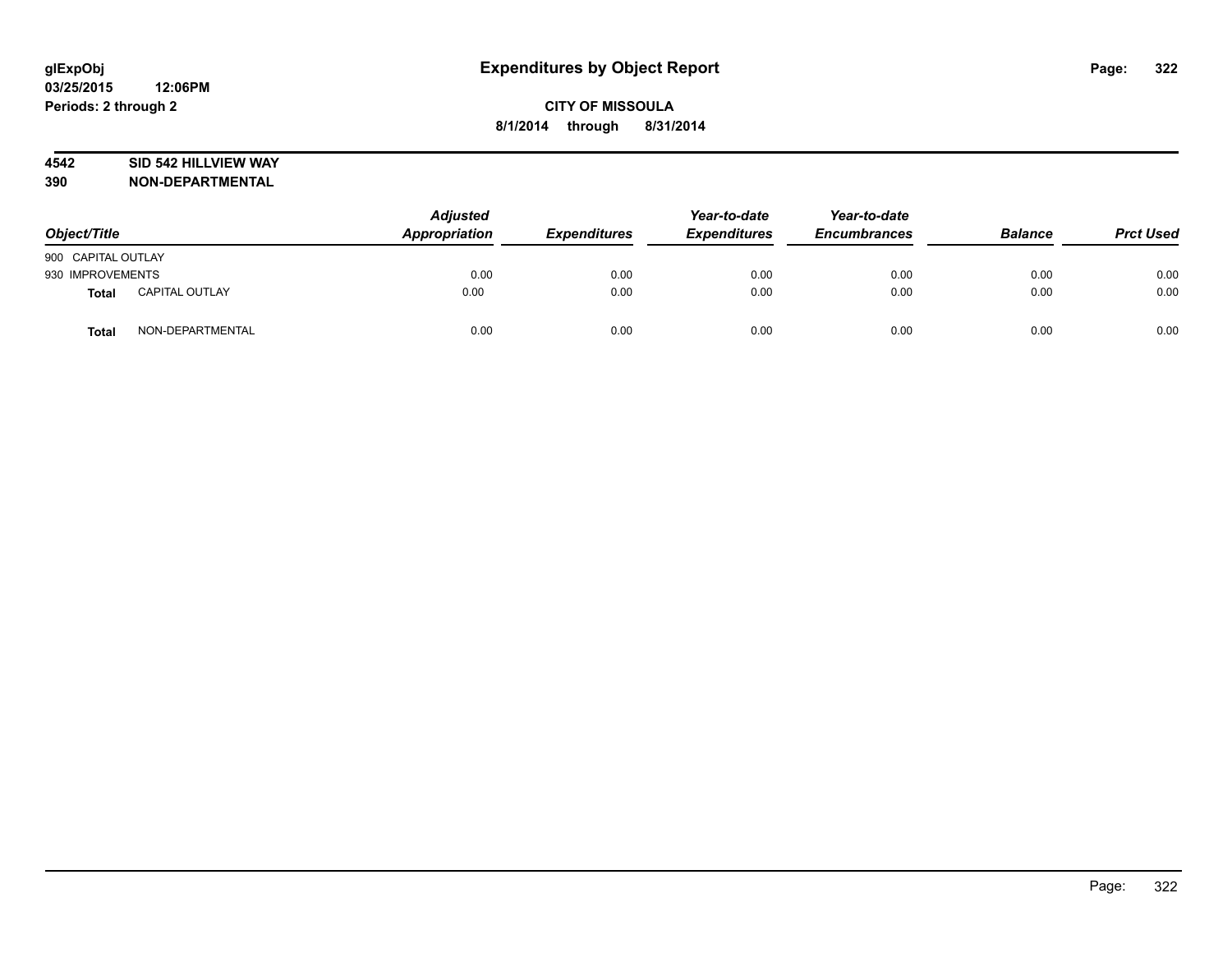## **4542 SID 542 HILLVIEW WAY**

| Object/Title                          | <b>Adjusted</b><br>Appropriation | <b>Expenditures</b> | Year-to-date<br><b>Expenditures</b> | Year-to-date<br><b>Encumbrances</b> | <b>Balance</b> | <b>Prct Used</b> |
|---------------------------------------|----------------------------------|---------------------|-------------------------------------|-------------------------------------|----------------|------------------|
| 900 CAPITAL OUTLAY                    |                                  |                     |                                     |                                     |                |                  |
| 930 IMPROVEMENTS                      | 0.00                             | 0.00                | 0.00                                | 0.00                                | 0.00           | 0.00             |
| <b>CAPITAL OUTLAY</b><br><b>Total</b> | 0.00                             | 0.00                | 0.00                                | 0.00                                | 0.00           | 0.00             |
| SID 542 HILLVIEW WAY<br><b>Total</b>  | 0.00                             | 0.00                | 0.00                                | 0.00                                | 0.00           | 0.00             |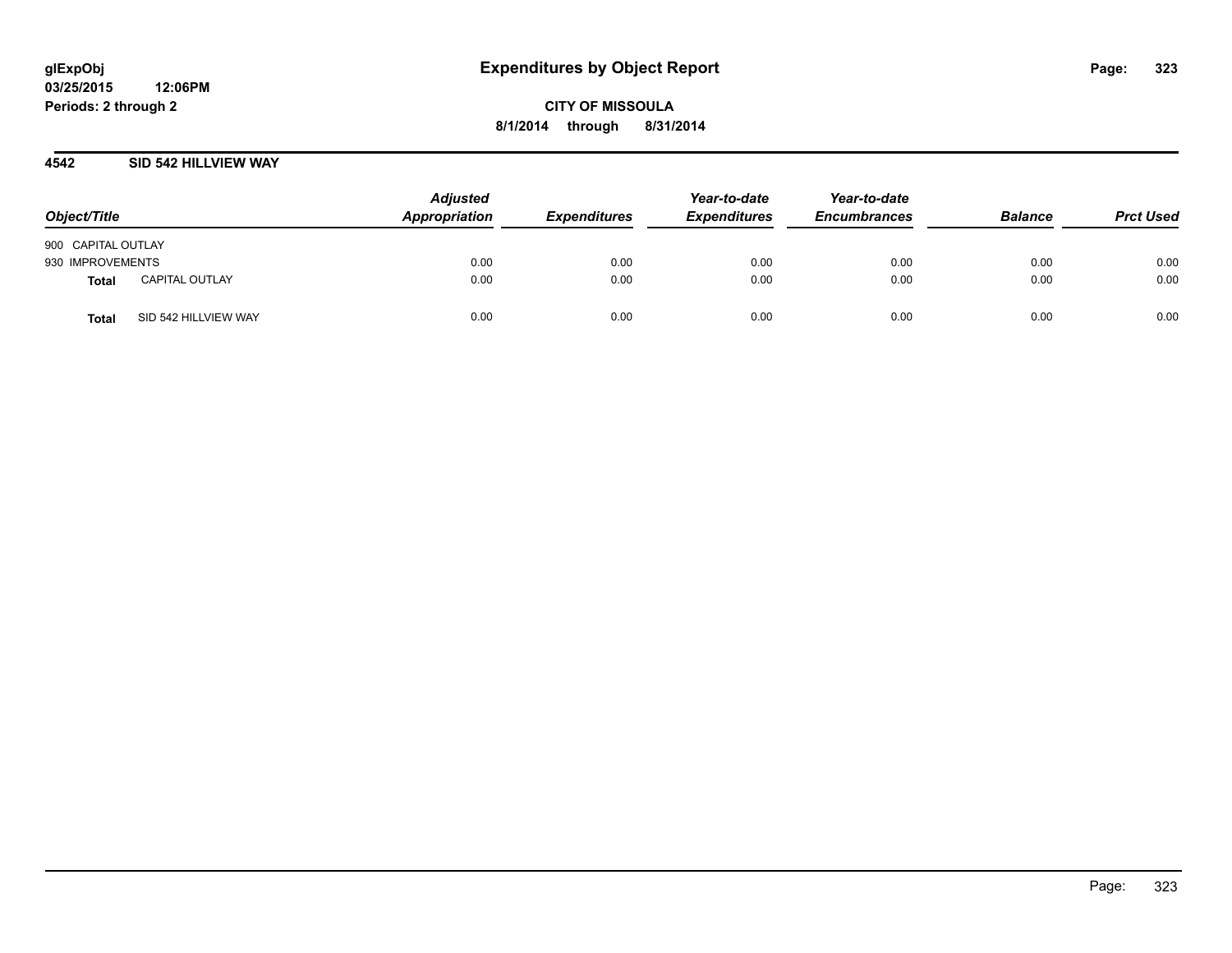**4543 SID 543 TRAFFIC CALMING**

| Object/Title              |                           | <b>Adjusted</b><br><b>Appropriation</b> | <b>Expenditures</b> | Year-to-date<br><b>Expenditures</b> | Year-to-date<br><b>Encumbrances</b> | <b>Balance</b> | <b>Prct Used</b> |
|---------------------------|---------------------------|-----------------------------------------|---------------------|-------------------------------------|-------------------------------------|----------------|------------------|
| 300 PURCHASED SERVICES    |                           |                                         |                     |                                     |                                     |                |                  |
| 350 PROFESSIONAL SERVICES |                           | 0.00                                    | 0.00                | 0.00                                | 0.00                                | 0.00           | 0.00             |
| <b>Total</b>              | <b>PURCHASED SERVICES</b> | 0.00                                    | 0.00                | 0.00                                | 0.00                                | 0.00           | 0.00             |
| 900 CAPITAL OUTLAY        |                           |                                         |                     |                                     |                                     |                |                  |
| 930 IMPROVEMENTS          |                           | 0.00                                    | 0.00                | 0.00                                | 0.00                                | 0.00           | 0.00             |
| <b>Total</b>              | <b>CAPITAL OUTLAY</b>     | 0.00                                    | 0.00                | 0.00                                | 0.00                                | 0.00           | 0.00             |
| <b>Total</b>              | NON-DEPARTMENTAL          | 0.00                                    | 0.00                | 0.00                                | 0.00                                | 0.00           | 0.00             |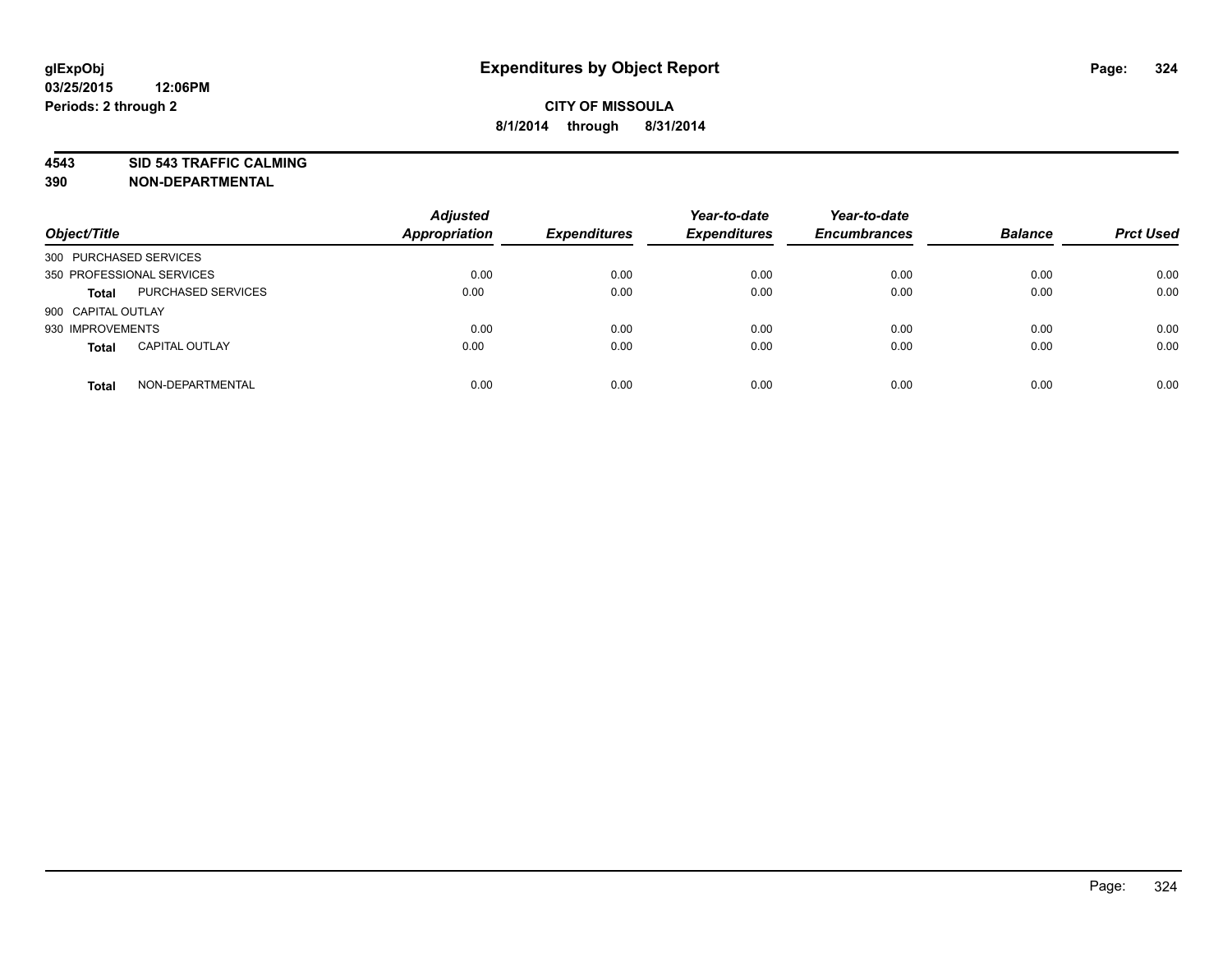## **4543 SID 543 TRAFFIC CALMING**

| Object/Title              |                         | <b>Adjusted</b><br><b>Appropriation</b> | <i><b>Expenditures</b></i> | Year-to-date<br><b>Expenditures</b> | Year-to-date<br><b>Encumbrances</b> | <b>Balance</b> | <b>Prct Used</b> |
|---------------------------|-------------------------|-----------------------------------------|----------------------------|-------------------------------------|-------------------------------------|----------------|------------------|
| 300 PURCHASED SERVICES    |                         |                                         |                            |                                     |                                     |                |                  |
| 350 PROFESSIONAL SERVICES |                         | 0.00                                    | 0.00                       | 0.00                                | 0.00                                | 0.00           | 0.00             |
| <b>Total</b>              | PURCHASED SERVICES      | 0.00                                    | 0.00                       | 0.00                                | 0.00                                | 0.00           | 0.00             |
| 900 CAPITAL OUTLAY        |                         |                                         |                            |                                     |                                     |                |                  |
| 930 IMPROVEMENTS          |                         | 0.00                                    | 0.00                       | 0.00                                | 0.00                                | 0.00           | 0.00             |
| <b>Total</b>              | <b>CAPITAL OUTLAY</b>   | 0.00                                    | 0.00                       | 0.00                                | 0.00                                | 0.00           | 0.00             |
| <b>Total</b>              | SID 543 TRAFFIC CALMING | 0.00                                    | 0.00                       | 0.00                                | 0.00                                | 0.00           | 0.00             |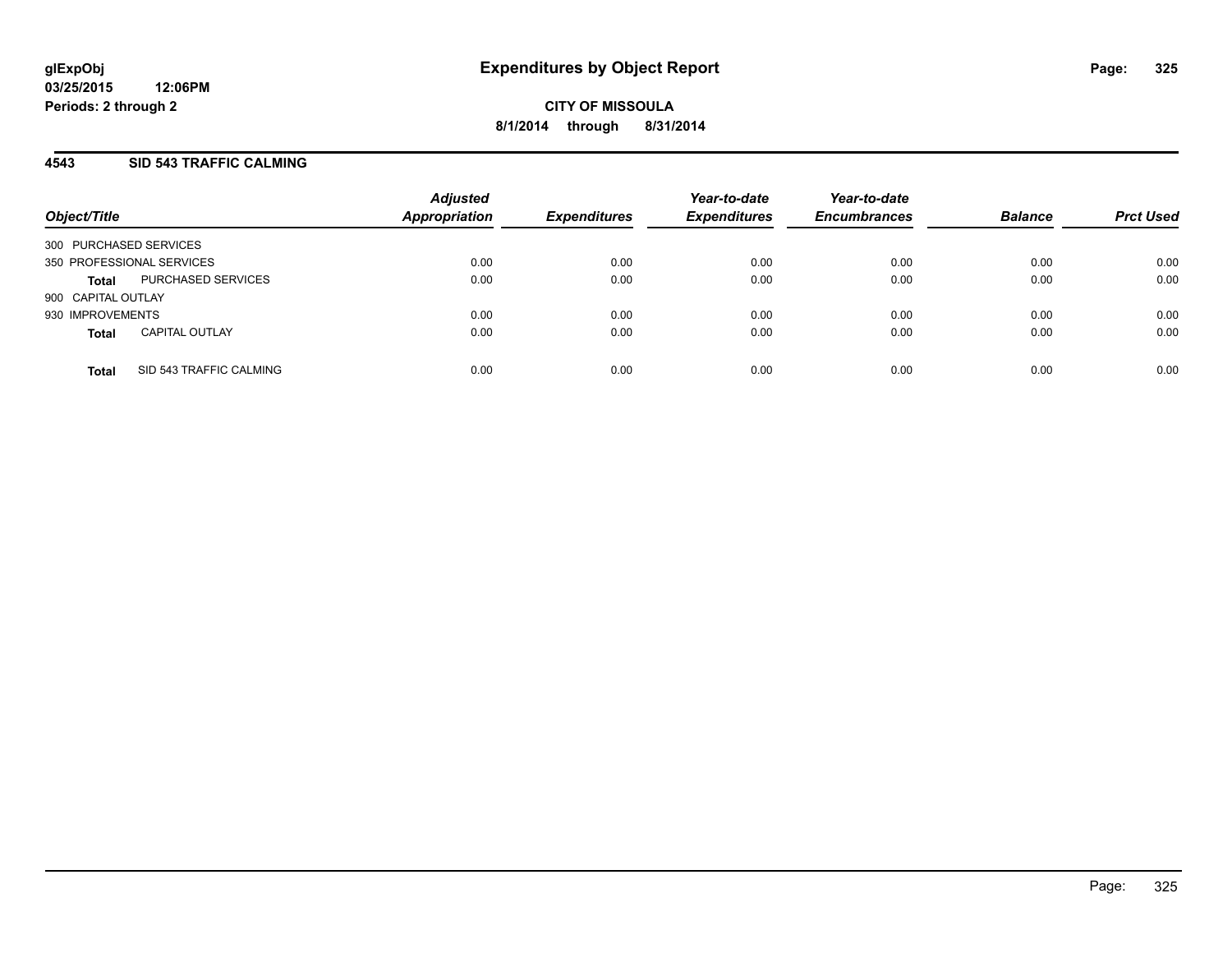#### **4544 MILLER CREEK MITIGATION FUND**

| Object/Title       |                       | <b>Adjusted</b><br>Appropriation | <b>Expenditures</b> | Year-to-date<br><b>Expenditures</b> | Year-to-date<br><b>Encumbrances</b> | <b>Balance</b> | <b>Prct Used</b> |
|--------------------|-----------------------|----------------------------------|---------------------|-------------------------------------|-------------------------------------|----------------|------------------|
| 900 CAPITAL OUTLAY |                       |                                  |                     |                                     |                                     |                |                  |
| 930 IMPROVEMENTS   |                       | 0.00                             | 0.00                | 0.00                                | 0.00                                | 0.00           | 0.00             |
| Total              | <b>CAPITAL OUTLAY</b> | 0.00                             | 0.00                | 0.00                                | 0.00                                | 0.00           | 0.00             |
| Total              | NON-DEPARTMENTAL      | 0.00                             | 0.00                | 0.00                                | 0.00                                | 0.00           | 0.00             |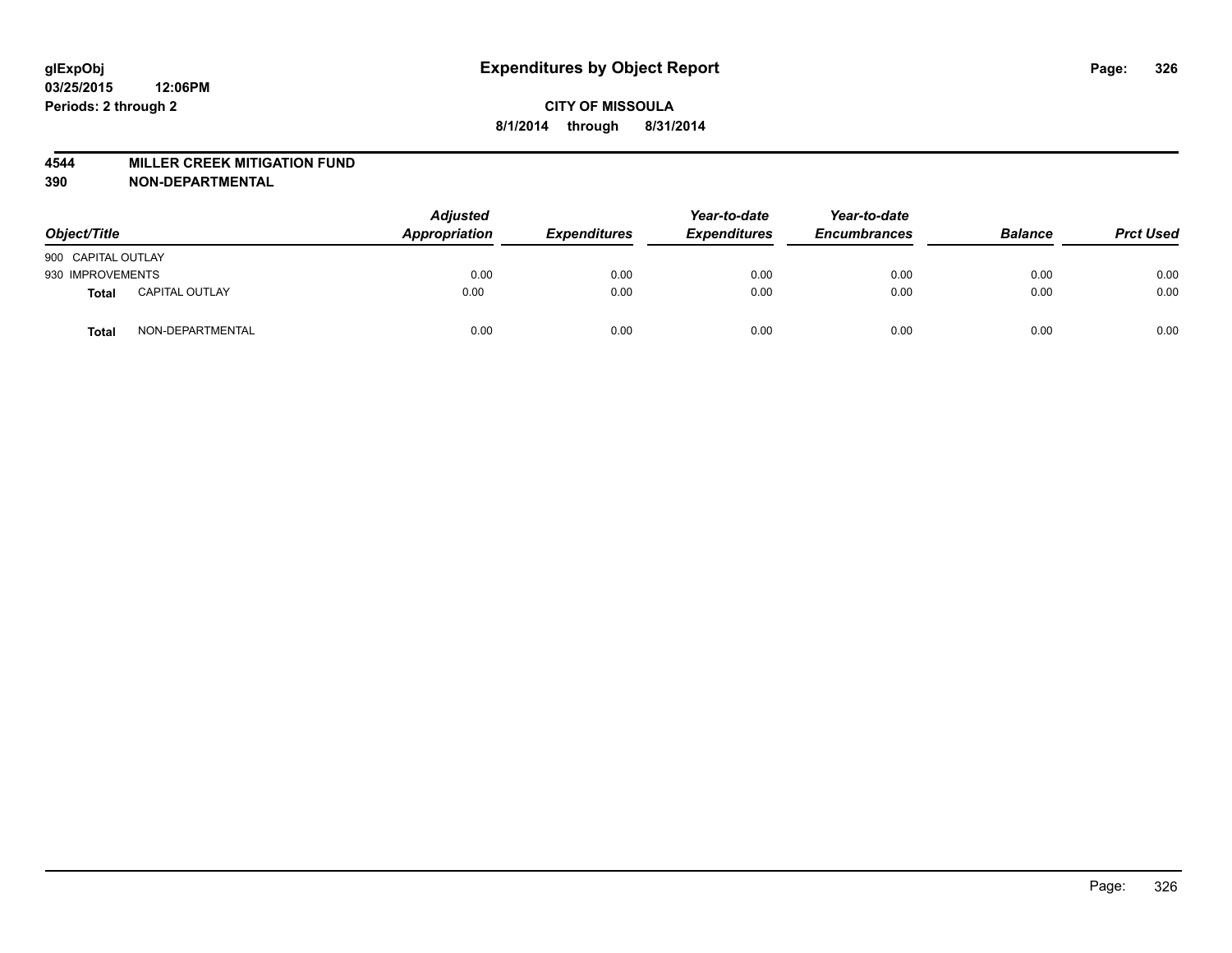**CITY OF MISSOULA 8/1/2014 through 8/31/2014**

### **4544 MILLER CREEK MITIGATION FUND**

| Object/Title                          | <b>Adjusted</b><br>Appropriation | <b>Expenditures</b> | Year-to-date<br><b>Expenditures</b> | Year-to-date<br><b>Encumbrances</b> | <b>Balance</b> | <b>Prct Used</b> |
|---------------------------------------|----------------------------------|---------------------|-------------------------------------|-------------------------------------|----------------|------------------|
| 900 CAPITAL OUTLAY                    |                                  |                     |                                     |                                     |                |                  |
| 930 IMPROVEMENTS                      | 0.00                             | 0.00                | 0.00                                | 0.00                                | 0.00           | 0.00             |
| <b>CAPITAL OUTLAY</b><br><b>Total</b> | 0.00                             | 0.00                | 0.00                                | 0.00                                | 0.00           | 0.00             |
| MILLER CREEK MITIGATION FUND<br>Total | 0.00                             | 0.00                | 0.00                                | 0.00                                | 0.00           | 0.00             |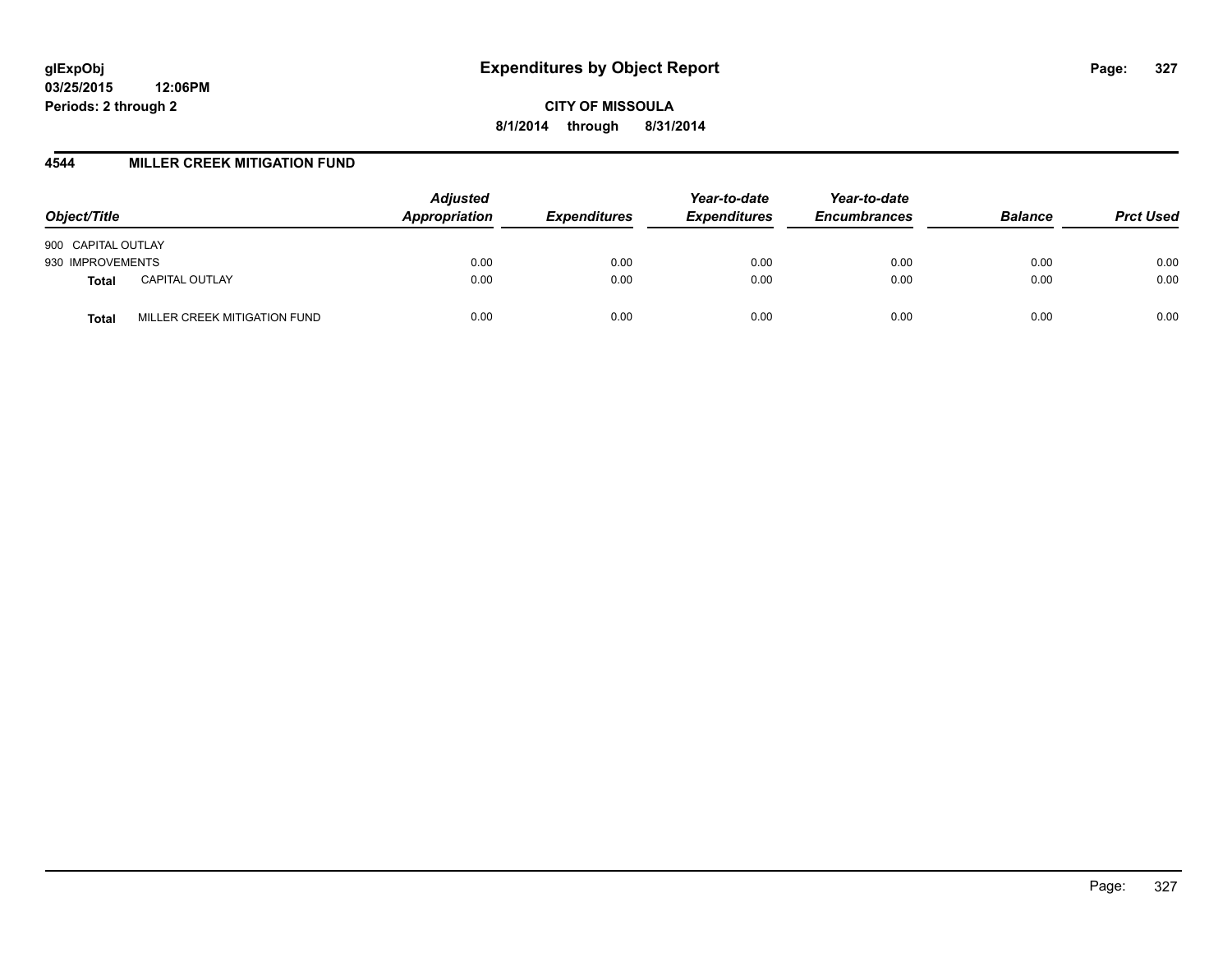#### **4545 MILLER CREEK TWITE CONSTRUCTION**

| Object/Title              |                       | <b>Adjusted</b><br><b>Appropriation</b> | <b>Expenditures</b> | Year-to-date<br><b>Expenditures</b> | Year-to-date<br><b>Encumbrances</b> | <b>Balance</b> | <b>Prct Used</b> |
|---------------------------|-----------------------|-----------------------------------------|---------------------|-------------------------------------|-------------------------------------|----------------|------------------|
| 300 PURCHASED SERVICES    |                       |                                         |                     |                                     |                                     |                |                  |
| 350 PROFESSIONAL SERVICES |                       | 0.00                                    | 0.00                | 0.00                                | 0.00                                | 0.00           | 0.00             |
| <b>Total</b>              | PURCHASED SERVICES    | 0.00                                    | 0.00                | 0.00                                | 0.00                                | 0.00           | 0.00             |
| 900 CAPITAL OUTLAY        |                       |                                         |                     |                                     |                                     |                |                  |
| 930 IMPROVEMENTS          |                       | 0.00                                    | 0.00                | 0.00                                | 0.00                                | 0.00           | 0.00             |
| <b>Total</b>              | <b>CAPITAL OUTLAY</b> | 0.00                                    | 0.00                | 0.00                                | 0.00                                | 0.00           | 0.00             |
| <b>Total</b>              | NON-DEPARTMENTAL      | 0.00                                    | 0.00                | 0.00                                | 0.00                                | 0.00           | 0.00             |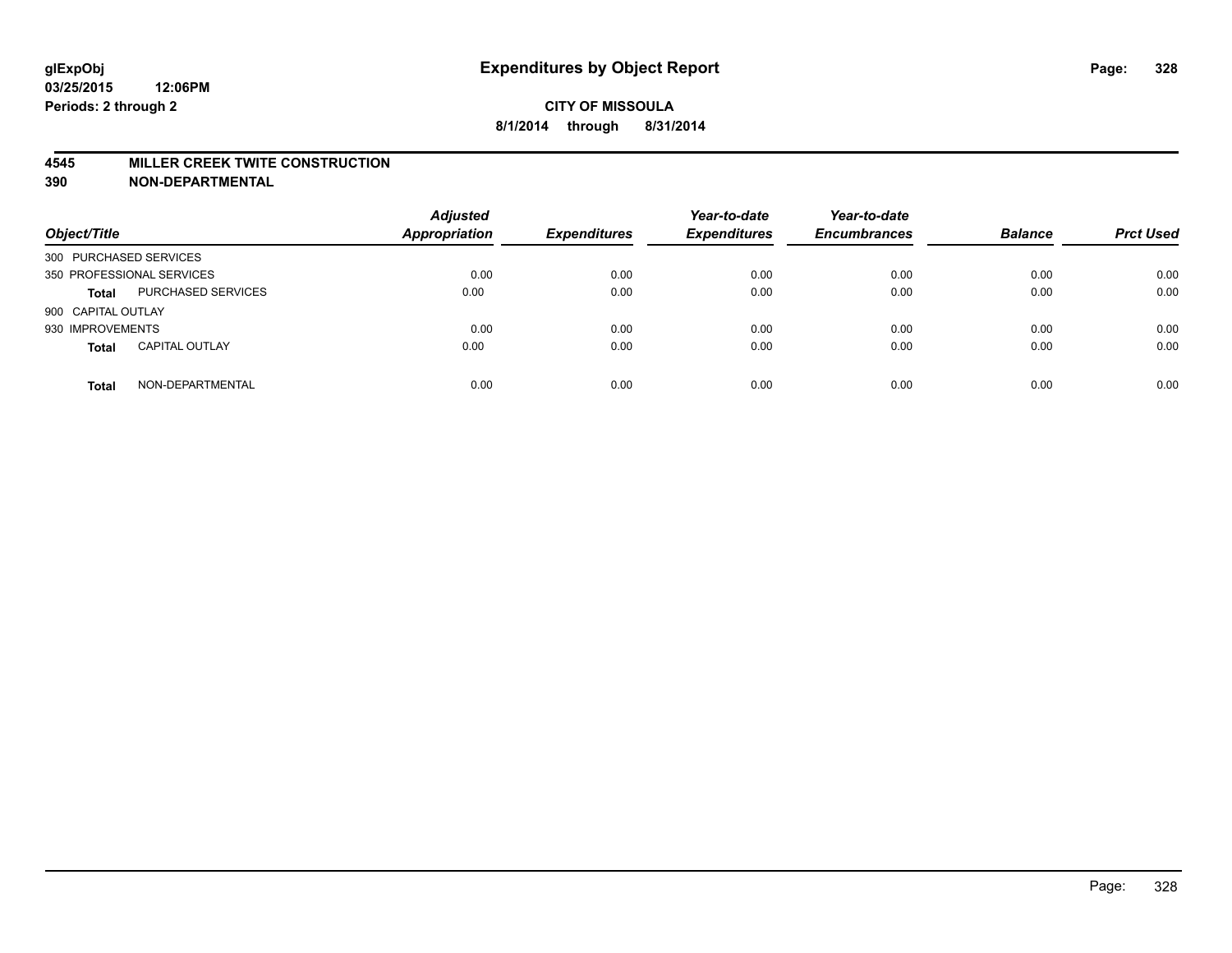**CITY OF MISSOULA 8/1/2014 through 8/31/2014**

## **4545 MILLER CREEK TWITE CONSTRUCTION**

| Object/Title           |                                 | <b>Adjusted</b><br><b>Appropriation</b> | <b>Expenditures</b> | Year-to-date<br><b>Expenditures</b> | Year-to-date<br><b>Encumbrances</b> | <b>Balance</b> | <b>Prct Used</b> |
|------------------------|---------------------------------|-----------------------------------------|---------------------|-------------------------------------|-------------------------------------|----------------|------------------|
| 300 PURCHASED SERVICES |                                 |                                         |                     |                                     |                                     |                |                  |
|                        | 350 PROFESSIONAL SERVICES       | 0.00                                    | 0.00                | 0.00                                | 0.00                                | 0.00           | 0.00             |
| <b>Total</b>           | PURCHASED SERVICES              | 0.00                                    | 0.00                | 0.00                                | 0.00                                | 0.00           | 0.00             |
| 900 CAPITAL OUTLAY     |                                 |                                         |                     |                                     |                                     |                |                  |
| 930 IMPROVEMENTS       |                                 | 0.00                                    | 0.00                | 0.00                                | 0.00                                | 0.00           | 0.00             |
| <b>Total</b>           | <b>CAPITAL OUTLAY</b>           | 0.00                                    | 0.00                | 0.00                                | 0.00                                | 0.00           | 0.00             |
| <b>Total</b>           | MILLER CREEK TWITE CONSTRUCTION | 0.00                                    | 0.00                | 0.00                                | 0.00                                | 0.00           | 0.00             |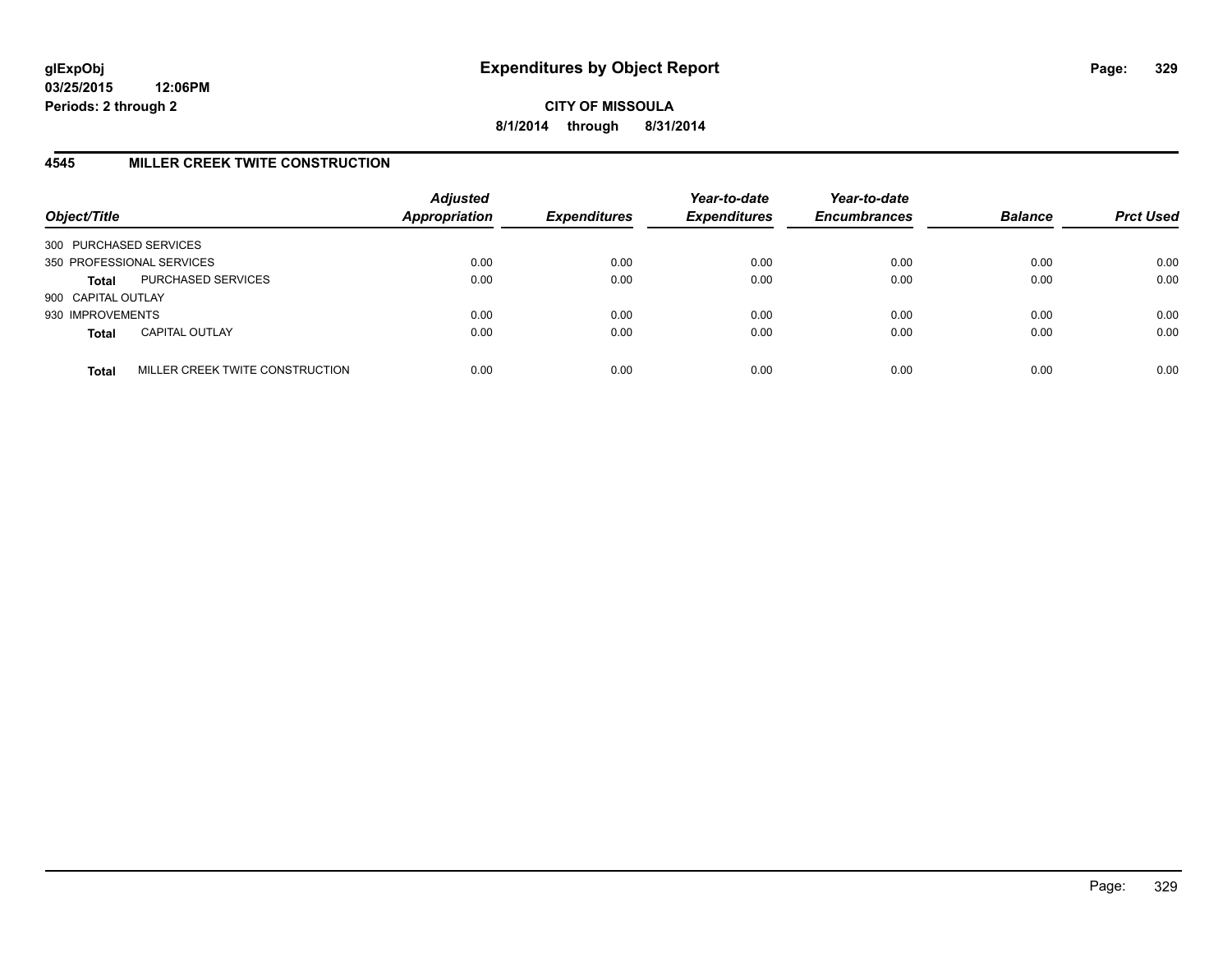#### **4546 MILLER CREEK MALOHNEY CONSTRUCTION**

| Object/Title           |                           | <b>Adjusted</b><br><b>Appropriation</b> | <b>Expenditures</b> | Year-to-date<br><b>Expenditures</b> | Year-to-date<br><b>Encumbrances</b> | <b>Balance</b> | <b>Prct Used</b> |
|------------------------|---------------------------|-----------------------------------------|---------------------|-------------------------------------|-------------------------------------|----------------|------------------|
| 300 PURCHASED SERVICES |                           |                                         |                     |                                     |                                     |                |                  |
|                        | 350 PROFESSIONAL SERVICES | 0.00                                    | 0.00                | 0.00                                | 0.00                                | 0.00           | 0.00             |
| <b>Total</b>           | PURCHASED SERVICES        | 0.00                                    | 0.00                | 0.00                                | 0.00                                | 0.00           | 0.00             |
| 900 CAPITAL OUTLAY     |                           |                                         |                     |                                     |                                     |                |                  |
| 930 IMPROVEMENTS       |                           | 0.00                                    | 0.00                | 0.00                                | 0.00                                | 0.00           | 0.00             |
| <b>Total</b>           | <b>CAPITAL OUTLAY</b>     | 0.00                                    | 0.00                | 0.00                                | 0.00                                | 0.00           | 0.00             |
| <b>Total</b>           | NON-DEPARTMENTAL          | 0.00                                    | 0.00                | 0.00                                | 0.00                                | 0.00           | 0.00             |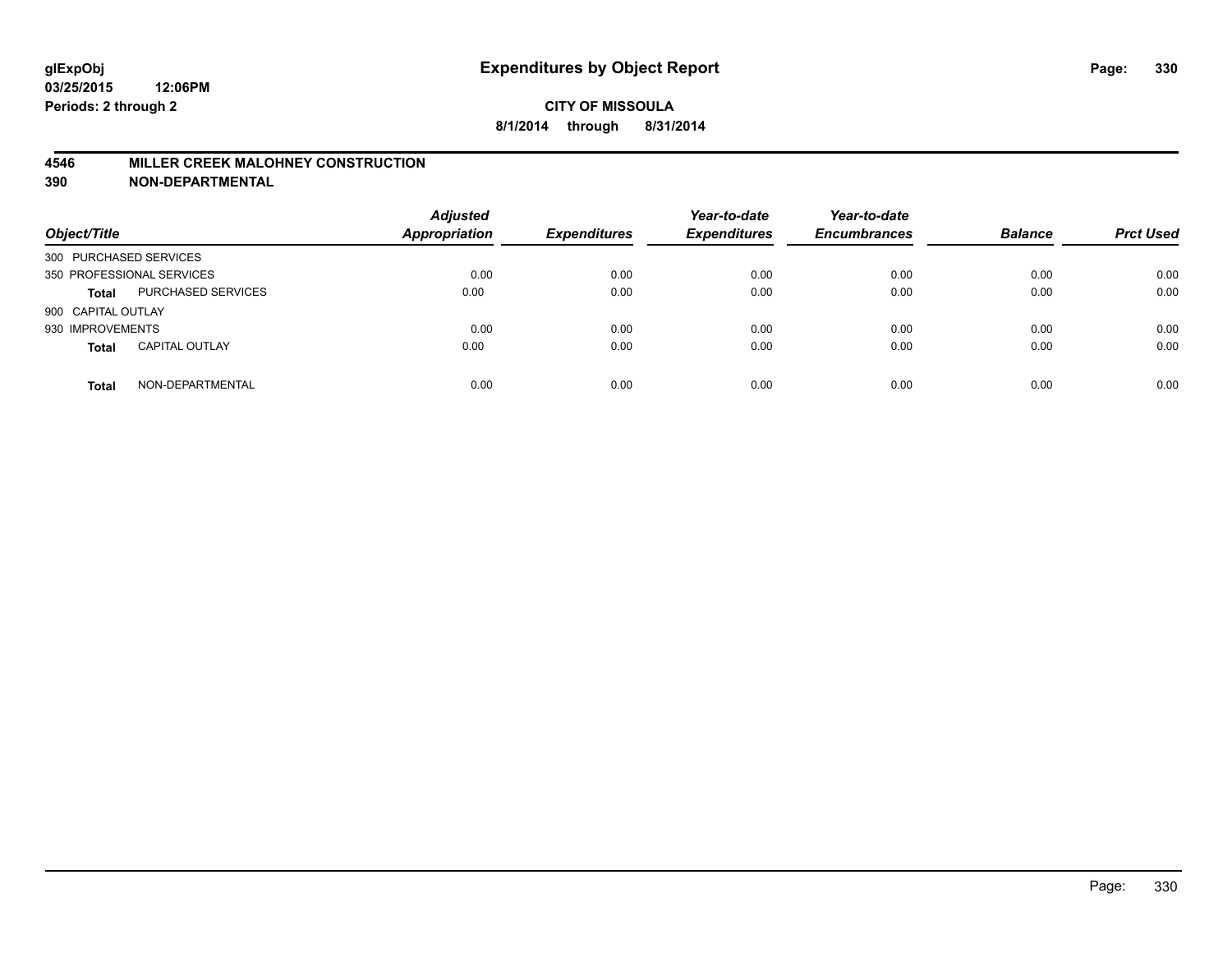**CITY OF MISSOULA 8/1/2014 through 8/31/2014**

# **4546 MILLER CREEK MALOHNEY CONSTRUCTION**

| Object/Title           |                                 | <b>Adjusted</b><br><b>Appropriation</b> | <b>Expenditures</b> | Year-to-date<br><b>Expenditures</b> | Year-to-date<br><b>Encumbrances</b> | <b>Balance</b> | <b>Prct Used</b> |
|------------------------|---------------------------------|-----------------------------------------|---------------------|-------------------------------------|-------------------------------------|----------------|------------------|
| 300 PURCHASED SERVICES |                                 |                                         |                     |                                     |                                     |                |                  |
|                        | 350 PROFESSIONAL SERVICES       | 0.00                                    | 0.00                | 0.00                                | 0.00                                | 0.00           | 0.00             |
| Total                  | PURCHASED SERVICES              | 0.00                                    | 0.00                | 0.00                                | 0.00                                | 0.00           | 0.00             |
| 900 CAPITAL OUTLAY     |                                 |                                         |                     |                                     |                                     |                |                  |
| 930 IMPROVEMENTS       |                                 | 0.00                                    | 0.00                | 0.00                                | 0.00                                | 0.00           | 0.00             |
| <b>Total</b>           | <b>CAPITAL OUTLAY</b>           | 0.00                                    | 0.00                | 0.00                                | 0.00                                | 0.00           | 0.00             |
| <b>Total</b>           | MILLER CREEK MALOHNEY CONSTRUCT | 0.00                                    | 0.00                | 0.00                                | 0.00                                | 0.00           | 0.00             |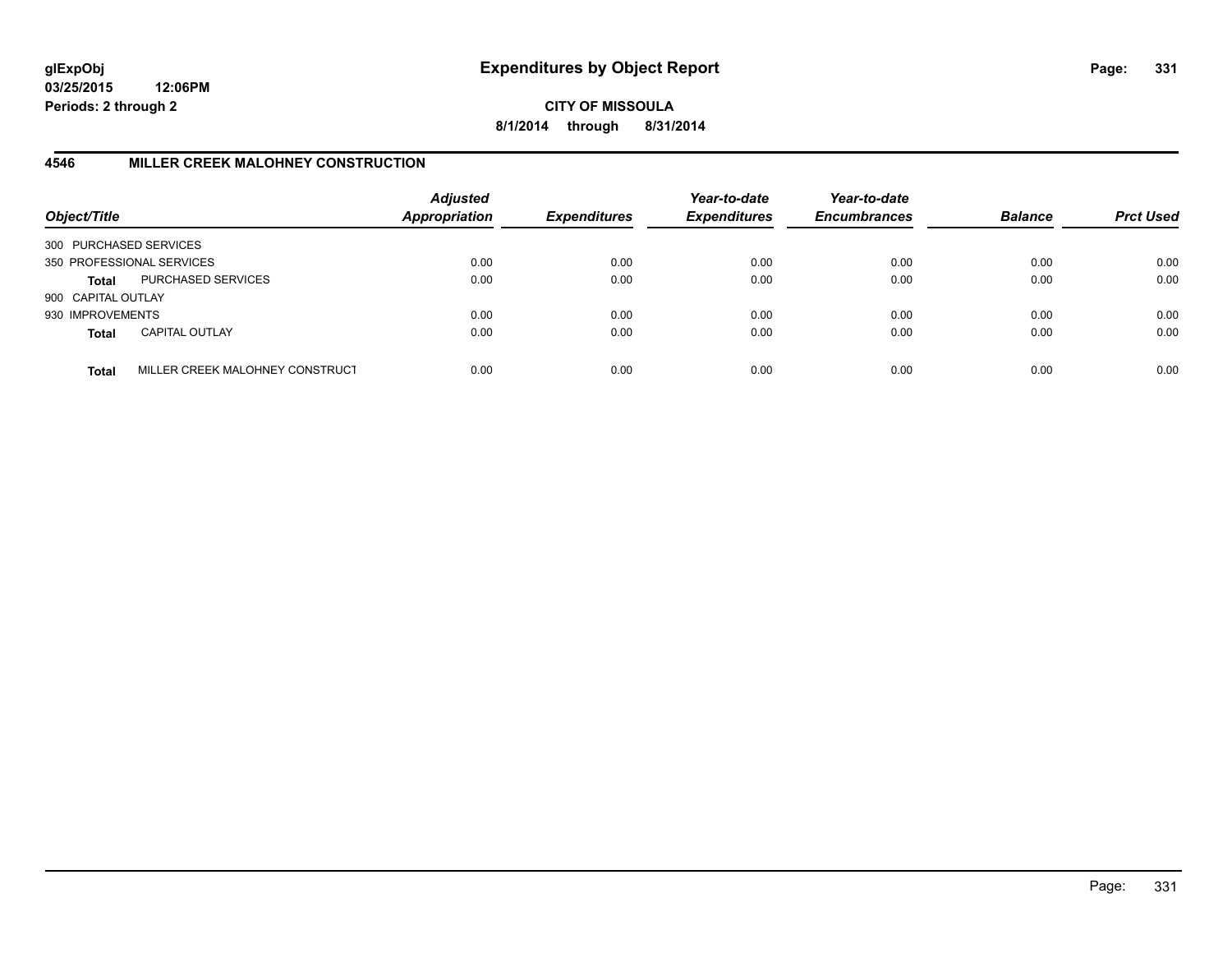#### **4547 MILLER CREEK MCCARTHY CONSTRUCTION**

| Object/Title           |                           | <b>Adjusted</b><br><b>Appropriation</b> | <b>Expenditures</b> | Year-to-date<br><b>Expenditures</b> | Year-to-date<br><b>Encumbrances</b> | <b>Balance</b> | <b>Prct Used</b> |
|------------------------|---------------------------|-----------------------------------------|---------------------|-------------------------------------|-------------------------------------|----------------|------------------|
| 300 PURCHASED SERVICES |                           |                                         |                     |                                     |                                     |                |                  |
|                        | 350 PROFESSIONAL SERVICES | 0.00                                    | 0.00                | 0.00                                | 0.00                                | 0.00           | 0.00             |
| <b>Total</b>           | PURCHASED SERVICES        | 0.00                                    | 0.00                | 0.00                                | 0.00                                | 0.00           | 0.00             |
| 900 CAPITAL OUTLAY     |                           |                                         |                     |                                     |                                     |                |                  |
| 930 IMPROVEMENTS       |                           | 0.00                                    | 0.00                | 0.00                                | 0.00                                | 0.00           | 0.00             |
| <b>Total</b>           | <b>CAPITAL OUTLAY</b>     | 0.00                                    | 0.00                | 0.00                                | 0.00                                | 0.00           | 0.00             |
| <b>Total</b>           | NON-DEPARTMENTAL          | 0.00                                    | 0.00                | 0.00                                | 0.00                                | 0.00           | 0.00             |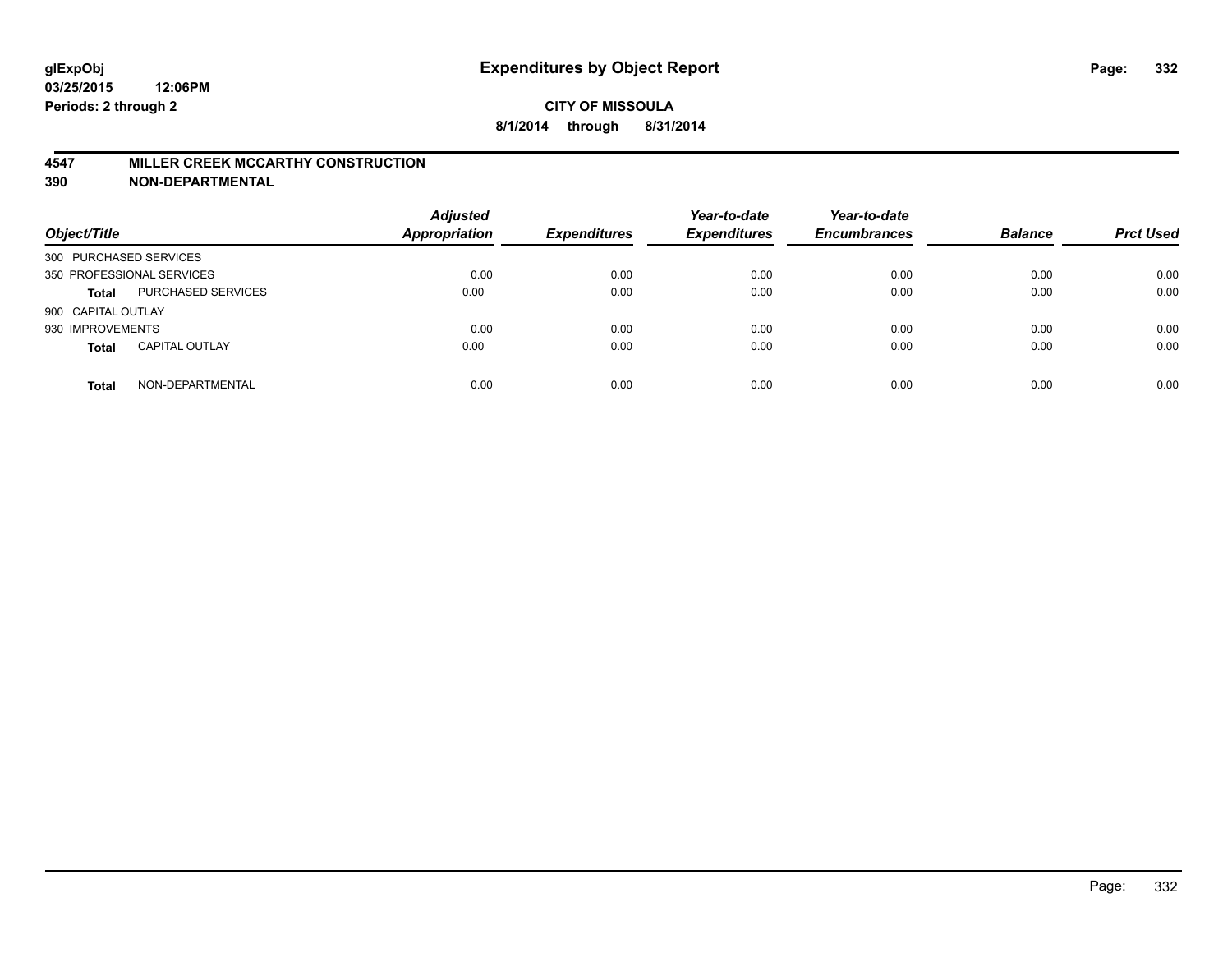**CITY OF MISSOULA 8/1/2014 through 8/31/2014**

# **4547 MILLER CREEK MCCARTHY CONSTRUCTION**

| Object/Title           |                                 | <b>Adjusted</b><br><b>Appropriation</b> | <b>Expenditures</b> | Year-to-date<br><b>Expenditures</b> | Year-to-date<br><b>Encumbrances</b> | <b>Balance</b> | <b>Prct Used</b> |
|------------------------|---------------------------------|-----------------------------------------|---------------------|-------------------------------------|-------------------------------------|----------------|------------------|
| 300 PURCHASED SERVICES |                                 |                                         |                     |                                     |                                     |                |                  |
|                        | 350 PROFESSIONAL SERVICES       | 0.00                                    | 0.00                | 0.00                                | 0.00                                | 0.00           | 0.00             |
| Total                  | PURCHASED SERVICES              | 0.00                                    | 0.00                | 0.00                                | 0.00                                | 0.00           | 0.00             |
| 900 CAPITAL OUTLAY     |                                 |                                         |                     |                                     |                                     |                |                  |
| 930 IMPROVEMENTS       |                                 | 0.00                                    | 0.00                | 0.00                                | 0.00                                | 0.00           | 0.00             |
| <b>Total</b>           | <b>CAPITAL OUTLAY</b>           | 0.00                                    | 0.00                | 0.00                                | 0.00                                | 0.00           | 0.00             |
| <b>Total</b>           | MILLER CREEK MCCARTHY CONSTRUCT | 0.00                                    | 0.00                | 0.00                                | 0.00                                | 0.00           | 0.00             |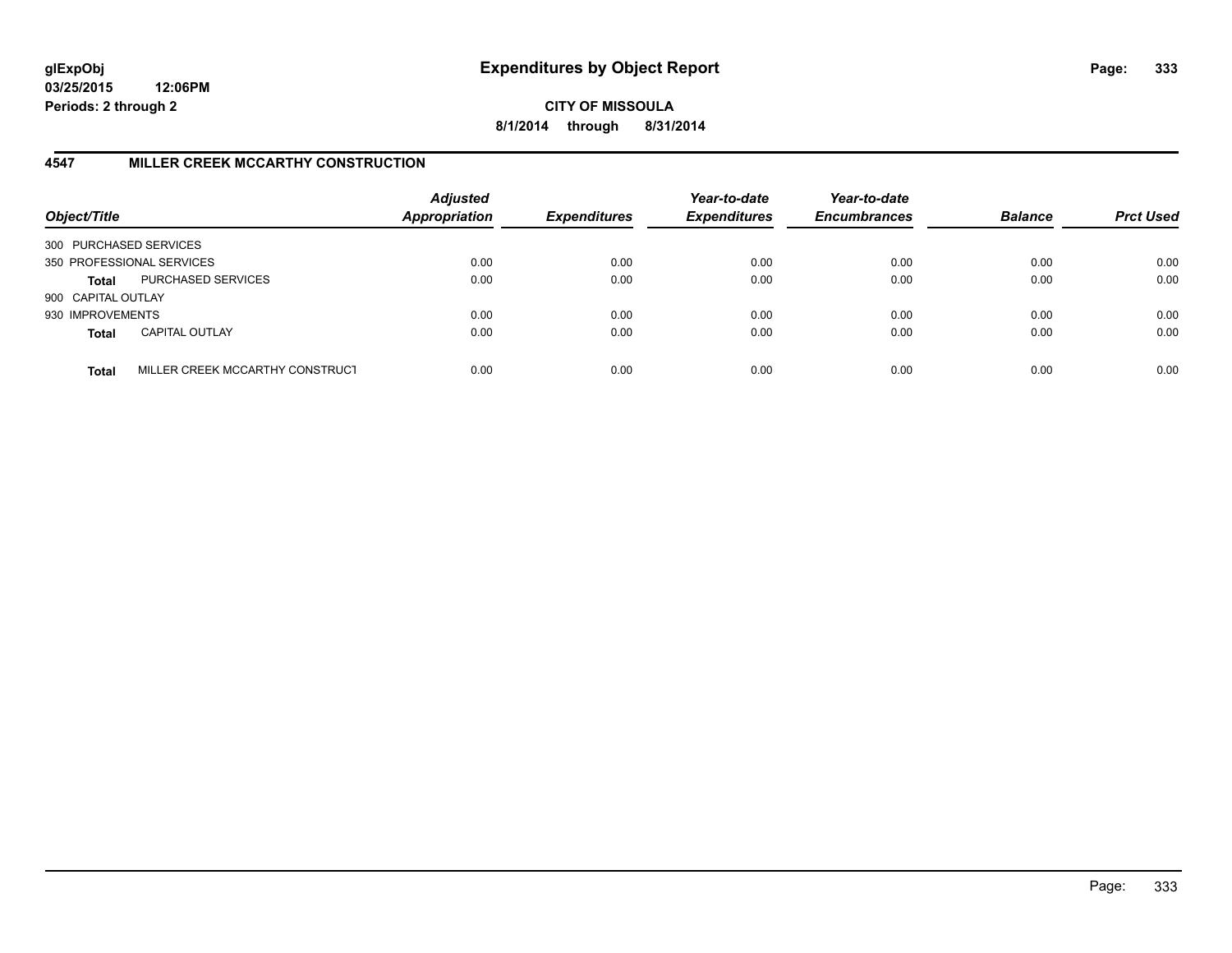#### **4548 5TH,6TH & ARTHUR ROAD IMPROVEMENTS**

| Object/Title                              | <b>Adjusted</b><br><b>Appropriation</b> | <b>Expenditures</b> | Year-to-date<br><b>Expenditures</b> | Year-to-date<br><b>Encumbrances</b> | <b>Balance</b> | <b>Prct Used</b> |
|-------------------------------------------|-----------------------------------------|---------------------|-------------------------------------|-------------------------------------|----------------|------------------|
| 300 PURCHASED SERVICES                    |                                         |                     |                                     |                                     |                |                  |
| 350 PROFESSIONAL SERVICES                 | 0.00                                    | 0.00                | 0.00                                | 0.00                                | 0.00           | 0.00             |
| <b>PURCHASED SERVICES</b><br><b>Total</b> | 0.00                                    | 0.00                | 0.00                                | 0.00                                | 0.00           | 0.00             |
| 800 OTHER OBJECTS                         |                                         |                     |                                     |                                     |                |                  |
| 820 TRANSFERS TO OTHER FUNDS              | 0.00                                    | 0.00                | 0.00                                | 0.00                                | 0.00           | 0.00             |
| OTHER OBJECTS<br>Total                    | 0.00                                    | 0.00                | 0.00                                | 0.00                                | 0.00           | 0.00             |
| 900 CAPITAL OUTLAY                        |                                         |                     |                                     |                                     |                |                  |
| 930 IMPROVEMENTS                          | 0.00                                    | 0.00                | 0.00                                | 0.00                                | 0.00           | 0.00             |
| <b>CAPITAL OUTLAY</b><br>Total            | 0.00                                    | 0.00                | 0.00                                | 0.00                                | 0.00           | 0.00             |
|                                           |                                         |                     |                                     |                                     |                |                  |
| NON-DEPARTMENTAL<br><b>Total</b>          | 0.00                                    | 0.00                | 0.00                                | 0.00                                | 0.00           | 0.00             |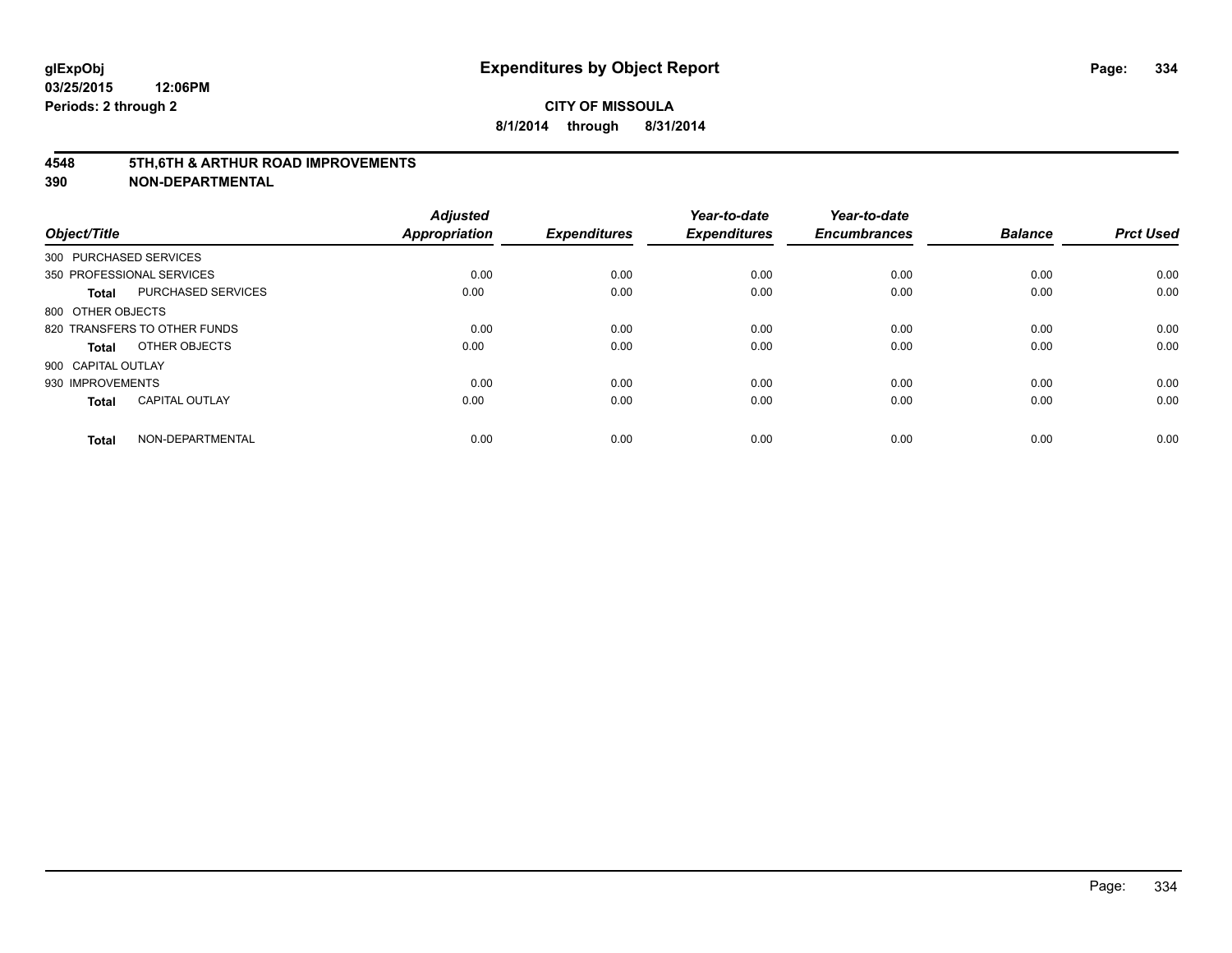**CITY OF MISSOULA 8/1/2014 through 8/31/2014**

# **4548 5TH,6TH & ARTHUR ROAD IMPROVEMENTS**

| Object/Title           |                                  | <b>Adjusted</b><br><b>Appropriation</b> | <b>Expenditures</b> | Year-to-date<br><b>Expenditures</b> | Year-to-date<br><b>Encumbrances</b> | <b>Balance</b> | <b>Prct Used</b> |
|------------------------|----------------------------------|-----------------------------------------|---------------------|-------------------------------------|-------------------------------------|----------------|------------------|
| 300 PURCHASED SERVICES |                                  |                                         |                     |                                     |                                     |                |                  |
|                        | 350 PROFESSIONAL SERVICES        | 0.00                                    | 0.00                | 0.00                                | 0.00                                | 0.00           | 0.00             |
| Total                  | <b>PURCHASED SERVICES</b>        | 0.00                                    | 0.00                | 0.00                                | 0.00                                | 0.00           | 0.00             |
| 800 OTHER OBJECTS      |                                  |                                         |                     |                                     |                                     |                |                  |
|                        | 820 TRANSFERS TO OTHER FUNDS     | 0.00                                    | 0.00                | 0.00                                | 0.00                                | 0.00           | 0.00             |
| Total                  | OTHER OBJECTS                    | 0.00                                    | 0.00                | 0.00                                | 0.00                                | 0.00           | 0.00             |
| 900 CAPITAL OUTLAY     |                                  |                                         |                     |                                     |                                     |                |                  |
| 930 IMPROVEMENTS       |                                  | 0.00                                    | 0.00                | 0.00                                | 0.00                                | 0.00           | 0.00             |
| <b>Total</b>           | <b>CAPITAL OUTLAY</b>            | 0.00                                    | 0.00                | 0.00                                | 0.00                                | 0.00           | 0.00             |
| <b>Total</b>           | 5TH.6TH & ARTHUR ROAD IMPROVEMEN | 0.00                                    | 0.00                | 0.00                                | 0.00                                | 0.00           | 0.00             |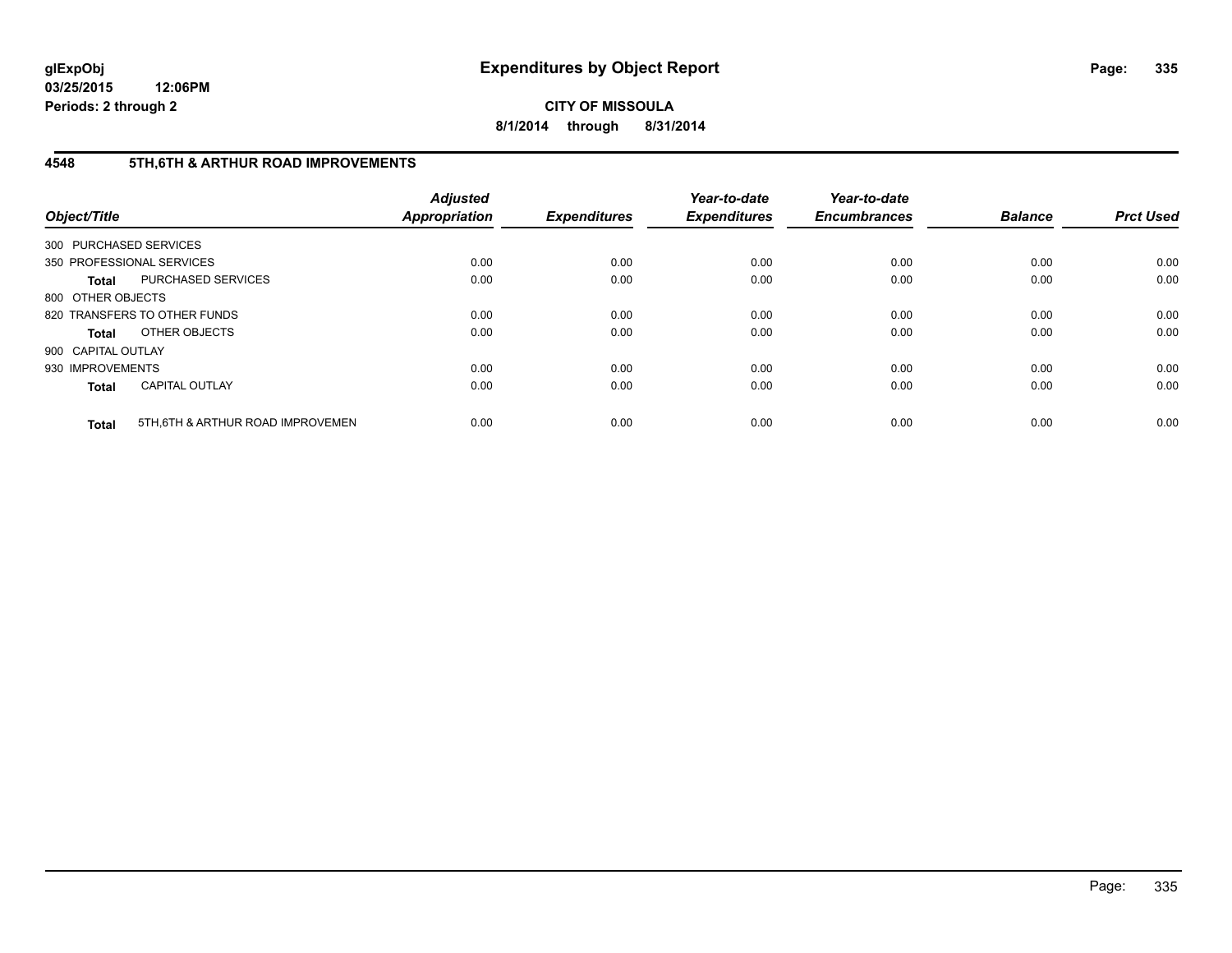## **4745 MALONEY/TWITE MILLER CR \$1.2M CONTRIB**

| Object/Title                 |                           | <b>Adjusted</b><br><b>Appropriation</b> | <b>Expenditures</b> | Year-to-date<br><b>Expenditures</b> | Year-to-date<br><b>Encumbrances</b> | <b>Balance</b> | <b>Prct Used</b> |
|------------------------------|---------------------------|-----------------------------------------|---------------------|-------------------------------------|-------------------------------------|----------------|------------------|
| 300 PURCHASED SERVICES       |                           |                                         |                     |                                     |                                     |                |                  |
| 350 PROFESSIONAL SERVICES    |                           | 0.00                                    | 0.00                | 0.00                                | 0.00                                | 0.00           | 0.00             |
| <b>Total</b>                 | <b>PURCHASED SERVICES</b> | 0.00                                    | 0.00                | 0.00                                | 0.00                                | 0.00           | 0.00             |
| 800 OTHER OBJECTS            |                           |                                         |                     |                                     |                                     |                |                  |
| 820 TRANSFERS TO OTHER FUNDS |                           | 0.00                                    | 0.00                | 0.00                                | 0.00                                | 0.00           | 0.00             |
| Total                        | OTHER OBJECTS             | 0.00                                    | 0.00                | 0.00                                | 0.00                                | 0.00           | 0.00             |
| 900 CAPITAL OUTLAY           |                           |                                         |                     |                                     |                                     |                |                  |
| 930 IMPROVEMENTS             |                           | 0.00                                    | 0.00                | 0.00                                | 0.00                                | 0.00           | 0.00             |
| <b>Total</b>                 | <b>CAPITAL OUTLAY</b>     | 0.00                                    | 0.00                | 0.00                                | 0.00                                | 0.00           | 0.00             |
| <b>Total</b>                 | NON-DEPARTMENTAL          | 0.00                                    | 0.00                | 0.00                                | 0.00                                | 0.00           | 0.00             |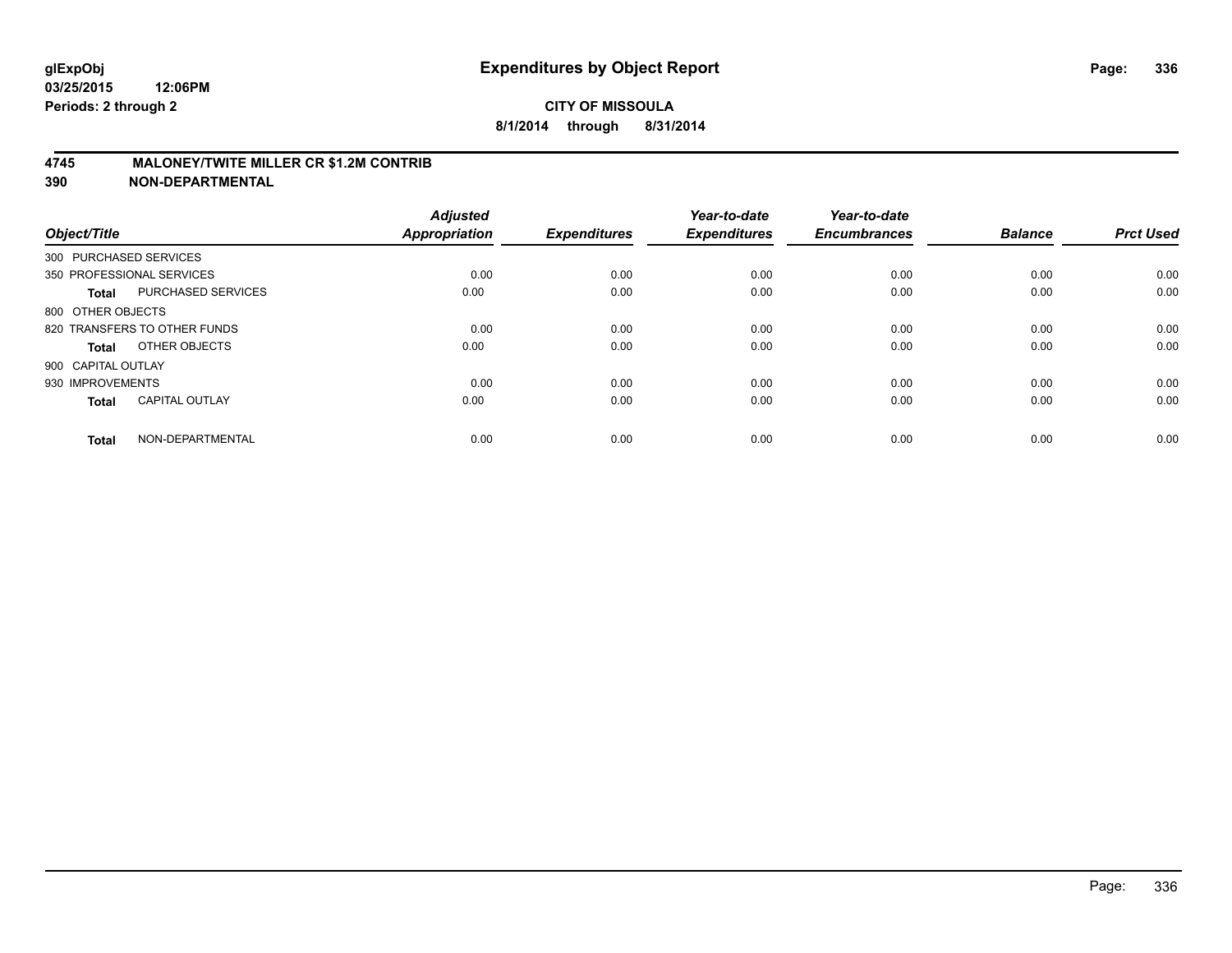**CITY OF MISSOULA 8/1/2014 through 8/31/2014**

# **4745 MALONEY/TWITE MILLER CR \$1.2M CONTRIB**

| Object/Title           |                                    | <b>Adjusted</b><br>Appropriation | <b>Expenditures</b> | Year-to-date<br><b>Expenditures</b> | Year-to-date<br><b>Encumbrances</b> | <b>Balance</b> | <b>Prct Used</b> |
|------------------------|------------------------------------|----------------------------------|---------------------|-------------------------------------|-------------------------------------|----------------|------------------|
| 300 PURCHASED SERVICES |                                    |                                  |                     |                                     |                                     |                |                  |
|                        | 350 PROFESSIONAL SERVICES          | 0.00                             | 0.00                | 0.00                                | 0.00                                | 0.00           | 0.00             |
| <b>Total</b>           | PURCHASED SERVICES                 | 0.00                             | 0.00                | 0.00                                | 0.00                                | 0.00           | 0.00             |
| 800 OTHER OBJECTS      |                                    |                                  |                     |                                     |                                     |                |                  |
|                        | 820 TRANSFERS TO OTHER FUNDS       | 0.00                             | 0.00                | 0.00                                | 0.00                                | 0.00           | 0.00             |
| <b>Total</b>           | OTHER OBJECTS                      | 0.00                             | 0.00                | 0.00                                | 0.00                                | 0.00           | 0.00             |
| 900 CAPITAL OUTLAY     |                                    |                                  |                     |                                     |                                     |                |                  |
| 930 IMPROVEMENTS       |                                    | 0.00                             | 0.00                | 0.00                                | 0.00                                | 0.00           | 0.00             |
| <b>Total</b>           | <b>CAPITAL OUTLAY</b>              | 0.00                             | 0.00                | 0.00                                | 0.00                                | 0.00           | 0.00             |
| <b>Total</b>           | MALONEY/TWITE MILLER CR \$1.2M CON | 0.00                             | 0.00                | 0.00                                | 0.00                                | 0.00           | 0.00             |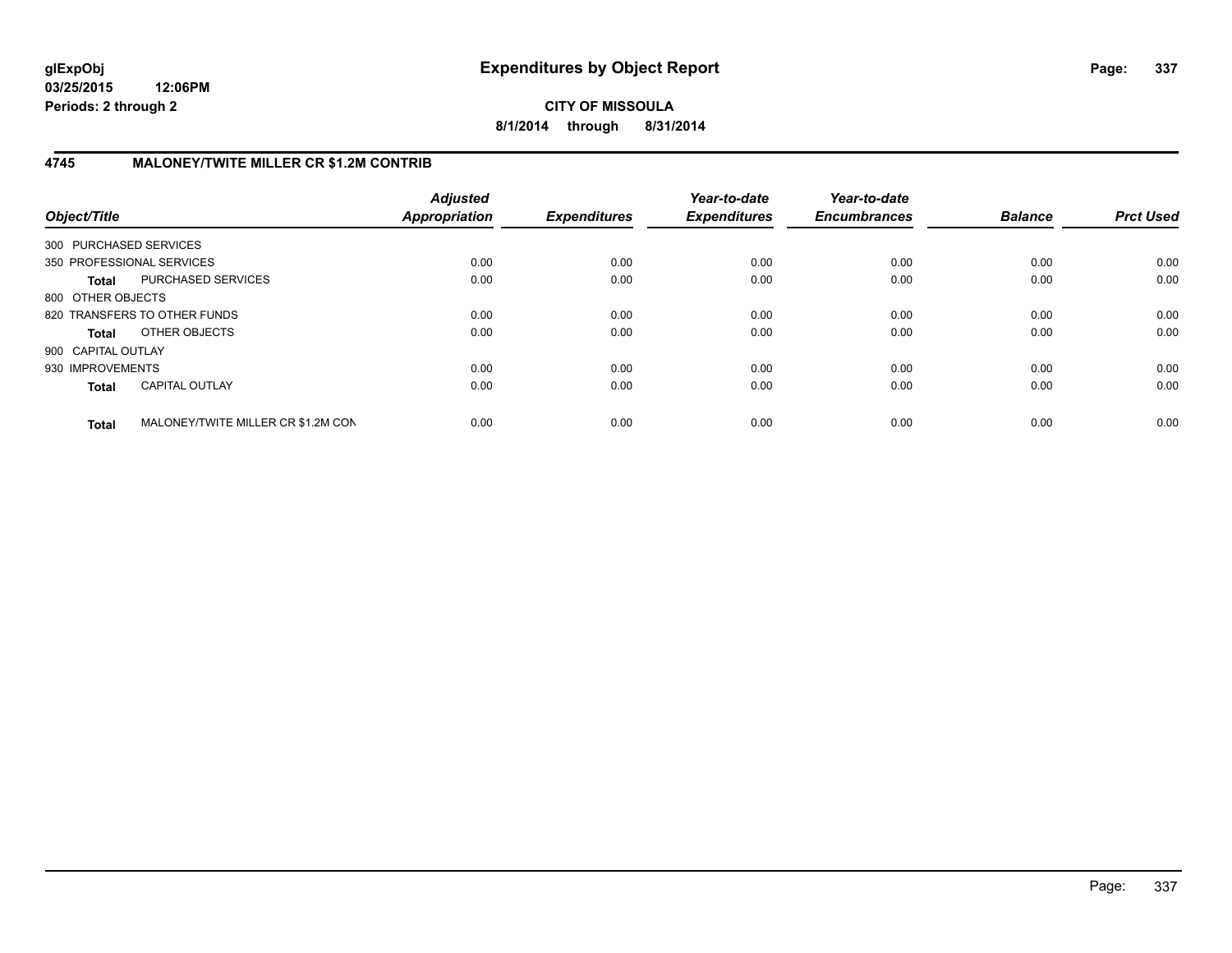**4941 HILLVIEW WAY CONSTRUCTION**

**280 PUBLIC WORKS ADMIN/ENGINEERING**

| Object/Title               |                                | <b>Adjusted</b><br><b>Appropriation</b> | <b>Expenditures</b> | Year-to-date<br><b>Expenditures</b> | Year-to-date<br><b>Encumbrances</b> | <b>Balance</b> | <b>Prct Used</b> |
|----------------------------|--------------------------------|-----------------------------------------|---------------------|-------------------------------------|-------------------------------------|----------------|------------------|
| 200 SUPPLIES               |                                |                                         |                     |                                     |                                     |                |                  |
| 210 OFFICE SUPPLIES        |                                | 0.00                                    | 0.00                | 0.00                                | 0.00                                | 0.00           | 0.00             |
| <b>Total</b>               | <b>SUPPLIES</b>                | 0.00                                    | 0.00                | 0.00                                | 0.00                                | 0.00           | 0.00             |
| 300 PURCHASED SERVICES     |                                |                                         |                     |                                     |                                     |                |                  |
| 310 COMMUNICATIONS         |                                | 0.00                                    | 0.00                | 0.00                                | 0.00                                | 0.00           | 0.00             |
| 320 PRINTING & DUPLICATING |                                | 0.00                                    | 0.00                | 0.00                                | 0.00                                | 0.00           | 0.00             |
| 350 PROFESSIONAL SERVICES  |                                | 0.00                                    | 0.00                | 0.00                                | 0.00                                | 0.00           | 0.00             |
| <b>Total</b>               | <b>PURCHASED SERVICES</b>      | 0.00                                    | 0.00                | 0.00                                | 0.00                                | 0.00           | 0.00             |
| 900 CAPITAL OUTLAY         |                                |                                         |                     |                                     |                                     |                |                  |
| 930 IMPROVEMENTS           |                                | 0.00                                    | 0.00                | 0.00                                | 0.00                                | 0.00           | 0.00             |
| <b>Total</b>               | <b>CAPITAL OUTLAY</b>          | 0.00                                    | 0.00                | 0.00                                | 0.00                                | 0.00           | 0.00             |
| <b>Total</b>               | PUBLIC WORKS ADMIN/ENGINEERING | 0.00                                    | 0.00                | 0.00                                | 0.00                                | 0.00           | 0.00             |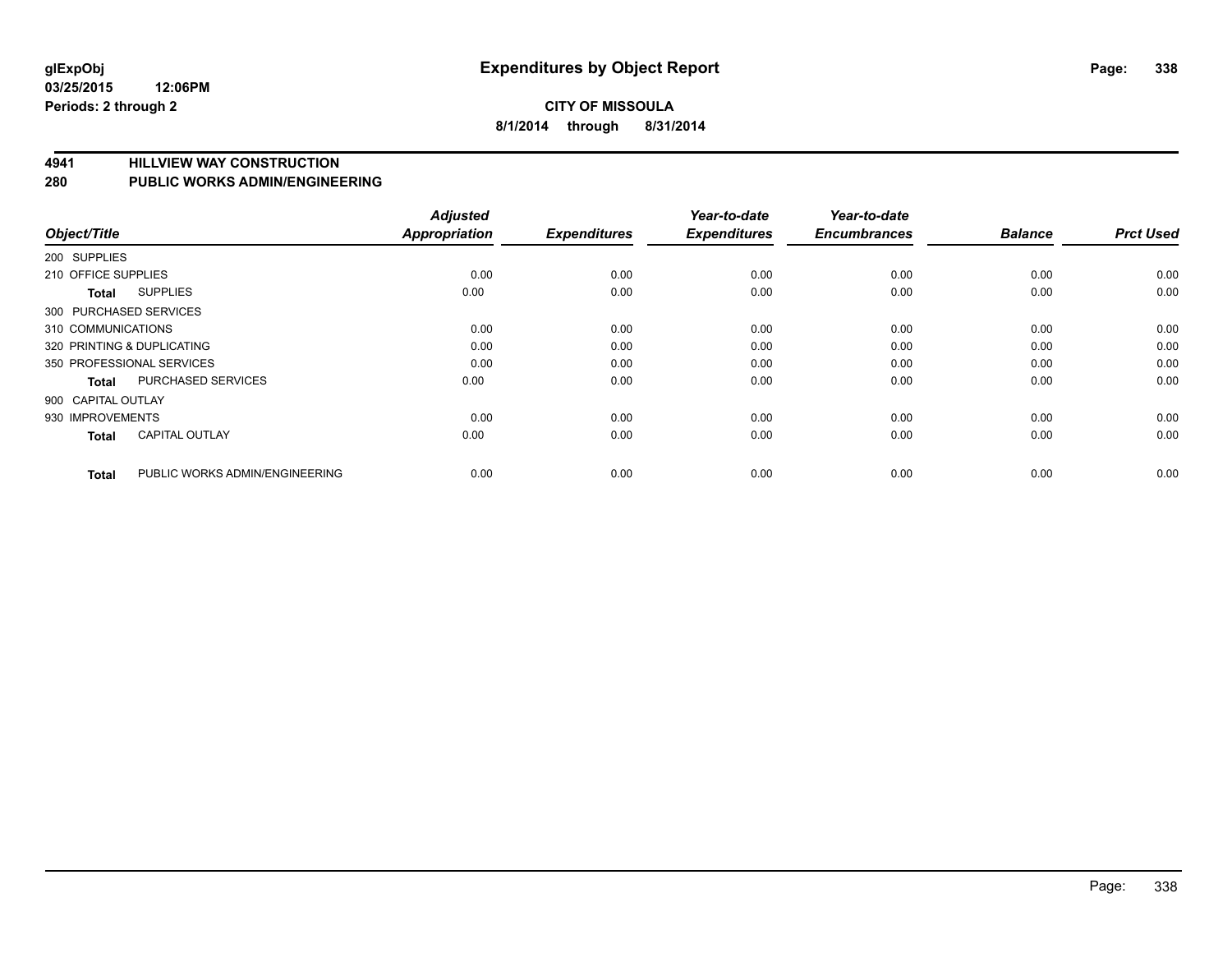## **4941 HILLVIEW WAY CONSTRUCTION**

| Object/Title                                     | <b>Adjusted</b><br><b>Appropriation</b> | <b>Expenditures</b> | Year-to-date<br><b>Expenditures</b> | Year-to-date<br><b>Encumbrances</b> | <b>Balance</b> | <b>Prct Used</b> |
|--------------------------------------------------|-----------------------------------------|---------------------|-------------------------------------|-------------------------------------|----------------|------------------|
| 200 SUPPLIES                                     |                                         |                     |                                     |                                     |                |                  |
| 210 OFFICE SUPPLIES                              | 0.00                                    | 0.00                | 0.00                                | 0.00                                | 0.00           | 0.00             |
| <b>SUPPLIES</b><br><b>Total</b>                  | 0.00                                    | 0.00                | 0.00                                | 0.00                                | 0.00           | 0.00             |
| 300 PURCHASED SERVICES                           |                                         |                     |                                     |                                     |                |                  |
| 310 COMMUNICATIONS                               | 0.00                                    | 0.00                | 0.00                                | 0.00                                | 0.00           | 0.00             |
| 320 PRINTING & DUPLICATING                       | 0.00                                    | 0.00                | 0.00                                | 0.00                                | 0.00           | 0.00             |
| 350 PROFESSIONAL SERVICES                        | 0.00                                    | 0.00                | 0.00                                | 0.00                                | 0.00           | 0.00             |
| PURCHASED SERVICES<br><b>Total</b>               | 0.00                                    | 0.00                | 0.00                                | 0.00                                | 0.00           | 0.00             |
| 900 CAPITAL OUTLAY                               |                                         |                     |                                     |                                     |                |                  |
| 930 IMPROVEMENTS                                 | 0.00                                    | 0.00                | 0.00                                | 0.00                                | 0.00           | 0.00             |
| <b>CAPITAL OUTLAY</b><br><b>Total</b>            | 0.00                                    | 0.00                | 0.00                                | 0.00                                | 0.00           | 0.00             |
| <b>HILLVIEW WAY CONSTRUCTION</b><br><b>Total</b> | 0.00                                    | 0.00                | 0.00                                | 0.00                                | 0.00           | 0.00             |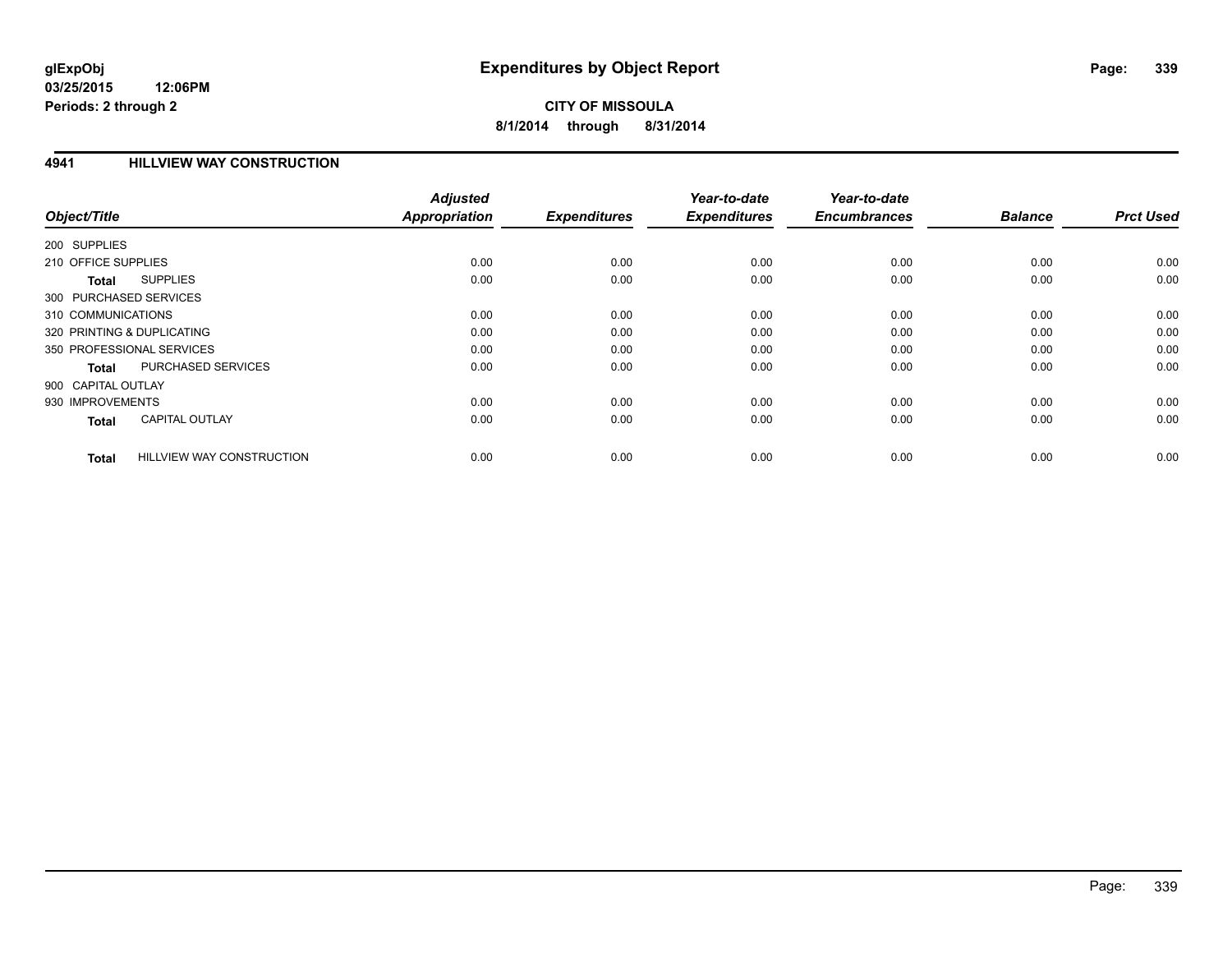## **4944 RATTLESNAKE SEWER COLLECTION (544)**

| Object/Title           |                           | <b>Adjusted</b><br><b>Appropriation</b> | <b>Expenditures</b> | Year-to-date<br><b>Expenditures</b> | Year-to-date<br><b>Encumbrances</b> | <b>Balance</b> | <b>Prct Used</b> |
|------------------------|---------------------------|-----------------------------------------|---------------------|-------------------------------------|-------------------------------------|----------------|------------------|
| 300 PURCHASED SERVICES |                           |                                         |                     |                                     |                                     |                |                  |
|                        | 350 PROFESSIONAL SERVICES | 0.00                                    | 0.00                | 0.00                                | 0.00                                | 0.00           | 0.00             |
| <b>Total</b>           | <b>PURCHASED SERVICES</b> | 0.00                                    | 0.00                | 0.00                                | 0.00                                | 0.00           | 0.00             |
| 600 DEBT SERVICE       |                           |                                         |                     |                                     |                                     |                |                  |
| 610 PRINCIPAL          |                           | 0.00                                    | 0.00                | 0.00                                | 0.00                                | 0.00           | 0.00             |
| <b>Total</b>           | <b>DEBT SERVICE</b>       | 0.00                                    | 0.00                | 0.00                                | 0.00                                | 0.00           | 0.00             |
| 900 CAPITAL OUTLAY     |                           |                                         |                     |                                     |                                     |                |                  |
| 930 IMPROVEMENTS       |                           | 0.00                                    | 0.00                | 0.00                                | 0.00                                | 0.00           | 0.00             |
| Total                  | <b>CAPITAL OUTLAY</b>     | 0.00                                    | 0.00                | 0.00                                | 0.00                                | 0.00           | 0.00             |
| <b>Total</b>           | NON-DEPARTMENTAL          | 0.00                                    | 0.00                | 0.00                                | 0.00                                | 0.00           | 0.00             |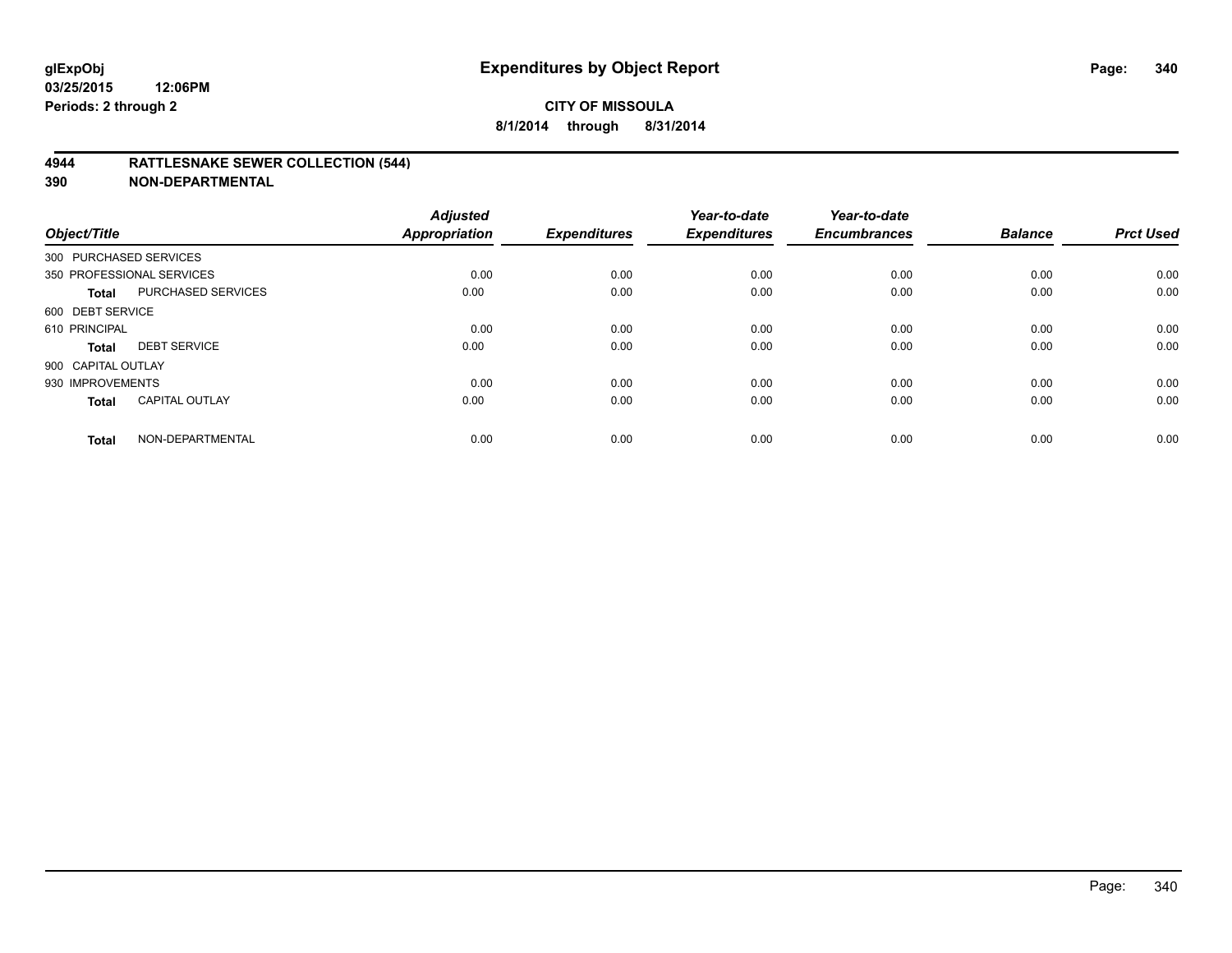# **CITY OF MISSOULA 8/1/2014 through 8/31/2014**

## **4944 RATTLESNAKE SEWER COLLECTION (544)**

**550 SID 544 PROJECT**

|                                       | <b>Adjusted</b> |                     | Year-to-date        | Year-to-date        |                |                  |
|---------------------------------------|-----------------|---------------------|---------------------|---------------------|----------------|------------------|
| Object/Title                          | Appropriation   | <b>Expenditures</b> | <b>Expenditures</b> | <b>Encumbrances</b> | <b>Balance</b> | <b>Prct Used</b> |
| 300 PURCHASED SERVICES                |                 |                     |                     |                     |                |                  |
| 350 PROFESSIONAL SERVICES             | 0.00            | 0.00                | 0.00                | 0.00                | 0.00           | 0.00             |
| <b>PURCHASED SERVICES</b><br>Total    | 0.00            | 0.00                | 0.00                | 0.00                | 0.00           | 0.00             |
| 900 CAPITAL OUTLAY                    |                 |                     |                     |                     |                |                  |
| 915 EASEMENTS                         | 0.00            | 0.00                | 0.00                | 0.00                | 0.00           | 0.00             |
| 930 IMPROVEMENTS                      | 0.00            | 0.00                | 0.00                | 0.00                | 0.00           | 0.00             |
| 960 CAPITAL CONTINGENCY               | 0.00            | 0.00                | 0.00                | 0.00                | 0.00           | 0.00             |
| <b>CAPITAL OUTLAY</b><br><b>Total</b> | 0.00            | 0.00                | 0.00                | 0.00                | 0.00           | 0.00             |
| SID 544 PROJECT<br><b>Total</b>       | 0.00            | 0.00                | 0.00                | 0.00                | 0.00           | 0.00             |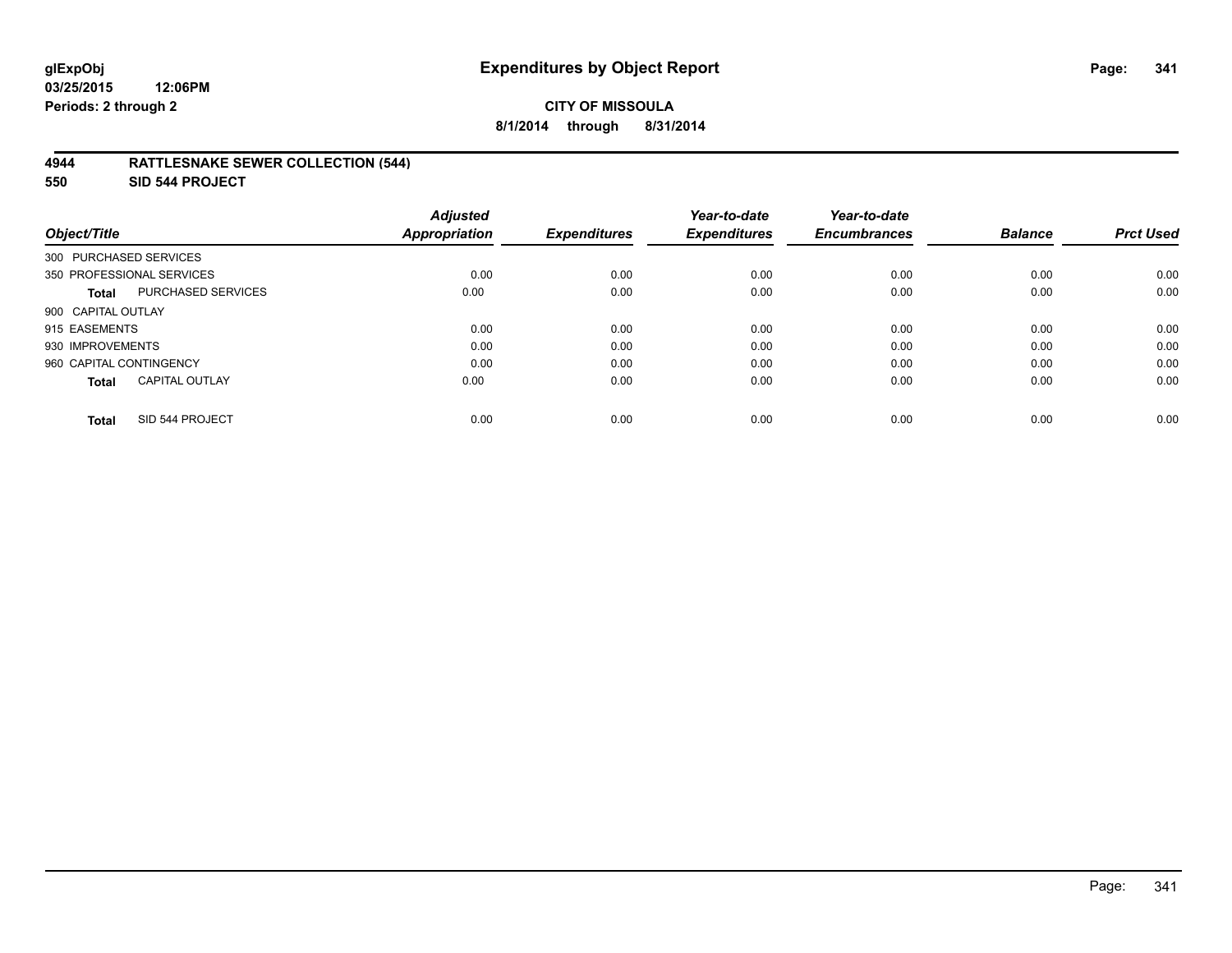## **4944 RATTLESNAKE SEWER COLLECTION (544)**

**555 LOLO STREET PROJECT**

| Object/Title                          | <b>Adjusted</b><br>Appropriation | <b>Expenditures</b> | Year-to-date<br><b>Expenditures</b> | Year-to-date<br><b>Encumbrances</b> | <b>Balance</b> | <b>Prct Used</b> |
|---------------------------------------|----------------------------------|---------------------|-------------------------------------|-------------------------------------|----------------|------------------|
| 900 CAPITAL OUTLAY                    |                                  |                     |                                     |                                     |                |                  |
| 930 IMPROVEMENTS                      | 0.00                             | 0.00                | 0.00                                | 0.00                                | 0.00           | 0.00             |
| 960 CAPITAL CONTINGENCY               | 0.00                             | 0.00                | 0.00                                | 0.00                                | 0.00           | 0.00             |
| <b>CAPITAL OUTLAY</b><br><b>Total</b> | 0.00                             | 0.00                | 0.00                                | 0.00                                | 0.00           | 0.00             |
| <b>LOLO STREET PROJECT</b><br>Total   | 0.00                             | 0.00                | 0.00                                | 0.00                                | 0.00           | 0.00             |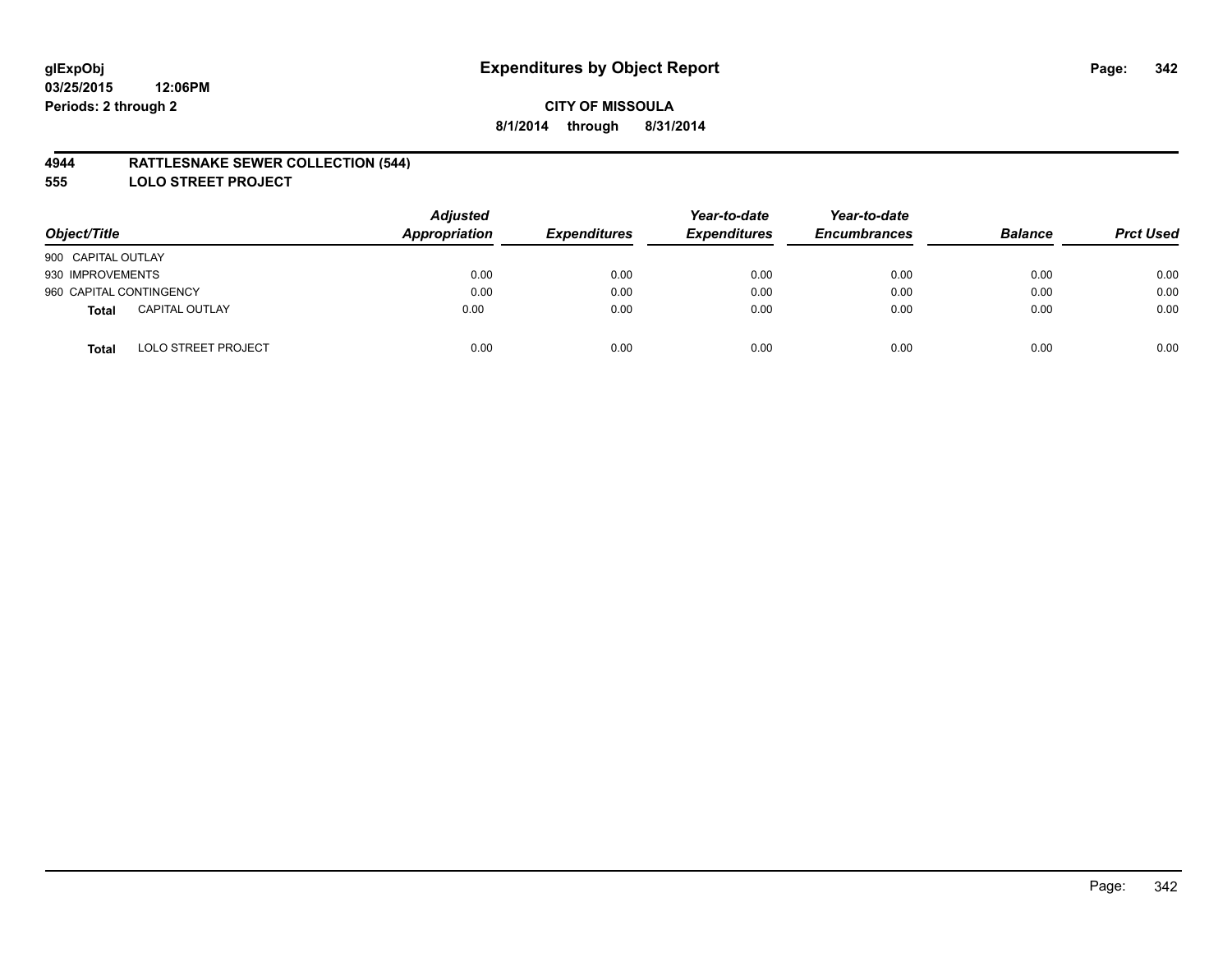# **CITY OF MISSOULA 8/1/2014 through 8/31/2014**

# **4944 RATTLESNAKE SEWER COLLECTION (544)**

| Object/Title            |                                  | <b>Adjusted</b><br><b>Appropriation</b> | <b>Expenditures</b> | Year-to-date<br><b>Expenditures</b> | Year-to-date<br><b>Encumbrances</b> | <b>Balance</b> | <b>Prct Used</b> |
|-------------------------|----------------------------------|-----------------------------------------|---------------------|-------------------------------------|-------------------------------------|----------------|------------------|
| 300 PURCHASED SERVICES  |                                  |                                         |                     |                                     |                                     |                |                  |
|                         | 350 PROFESSIONAL SERVICES        | 0.00                                    | 0.00                | 0.00                                | 0.00                                | 0.00           | 0.00             |
| <b>Total</b>            | <b>PURCHASED SERVICES</b>        | 0.00                                    | 0.00                | 0.00                                | 0.00                                | 0.00           | 0.00             |
| 600 DEBT SERVICE        |                                  |                                         |                     |                                     |                                     |                |                  |
| 610 PRINCIPAL           |                                  | 0.00                                    | 0.00                | 0.00                                | 0.00                                | 0.00           | 0.00             |
| <b>Total</b>            | <b>DEBT SERVICE</b>              | 0.00                                    | 0.00                | 0.00                                | 0.00                                | 0.00           | 0.00             |
| 900 CAPITAL OUTLAY      |                                  |                                         |                     |                                     |                                     |                |                  |
| 915 EASEMENTS           |                                  | 0.00                                    | 0.00                | 0.00                                | 0.00                                | 0.00           | 0.00             |
| 930 IMPROVEMENTS        |                                  | 0.00                                    | 0.00                | 0.00                                | 0.00                                | 0.00           | 0.00             |
| 960 CAPITAL CONTINGENCY |                                  | 0.00                                    | 0.00                | 0.00                                | 0.00                                | 0.00           | 0.00             |
| <b>Total</b>            | <b>CAPITAL OUTLAY</b>            | 0.00                                    | 0.00                | 0.00                                | 0.00                                | 0.00           | 0.00             |
| <b>Total</b>            | RATTLESNAKE SEWER COLLECTION (54 | 0.00                                    | 0.00                | 0.00                                | 0.00                                | 0.00           | 0.00             |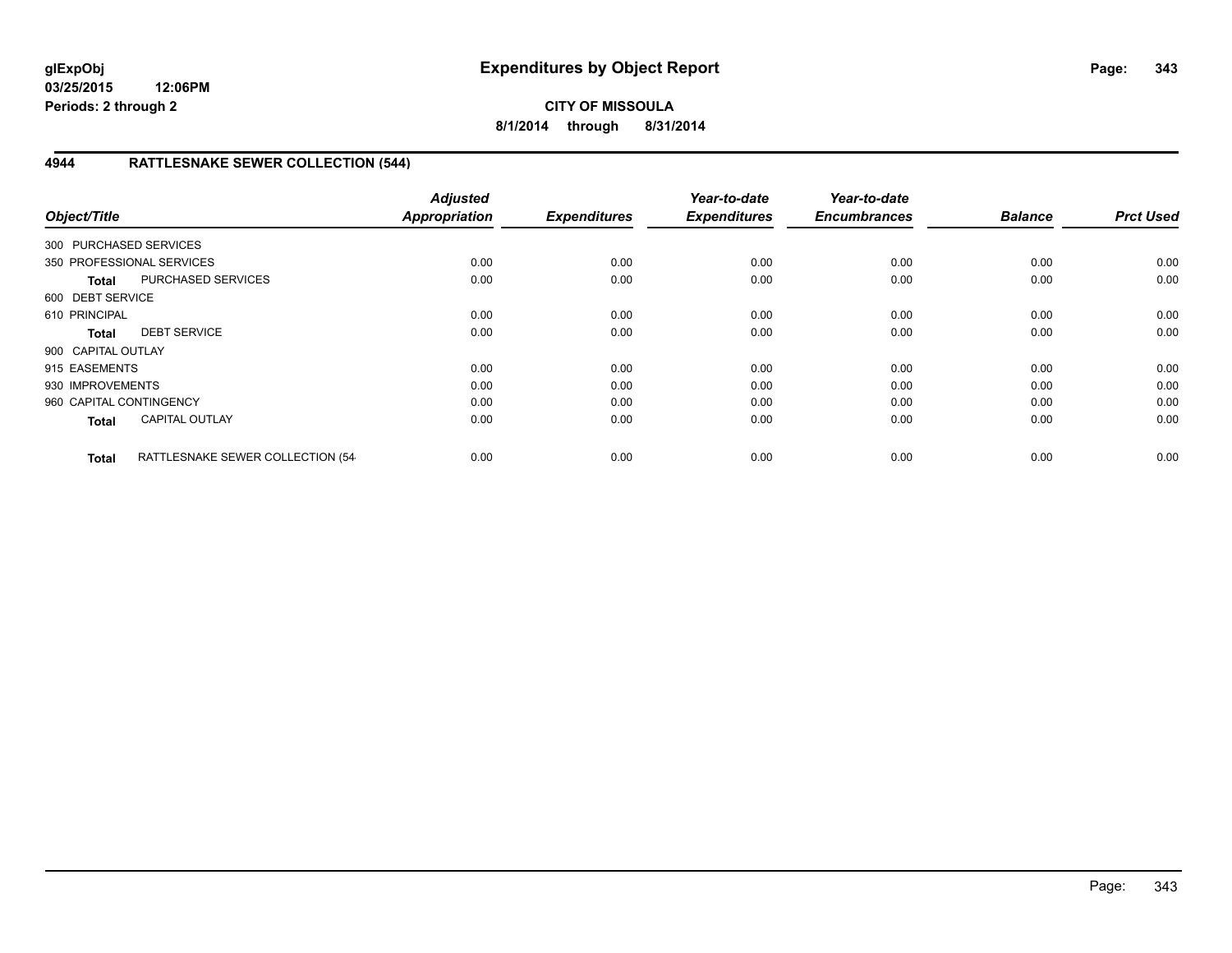#### **4946 PATTEE CREEK DR. TRAFFIC CALMING**

| Object/Title              |                           | <b>Adjusted</b><br><b>Appropriation</b> | <b>Expenditures</b> | Year-to-date<br><b>Expenditures</b> | Year-to-date<br><b>Encumbrances</b> | <b>Balance</b> | <b>Prct Used</b> |
|---------------------------|---------------------------|-----------------------------------------|---------------------|-------------------------------------|-------------------------------------|----------------|------------------|
| 300 PURCHASED SERVICES    |                           |                                         |                     |                                     |                                     |                |                  |
| 350 PROFESSIONAL SERVICES |                           | 0.00                                    | 0.00                | 0.00                                | 0.00                                | 0.00           | 0.00             |
| <b>Total</b>              | <b>PURCHASED SERVICES</b> | 0.00                                    | 0.00                | 0.00                                | 0.00                                | 0.00           | 0.00             |
| 900 CAPITAL OUTLAY        |                           |                                         |                     |                                     |                                     |                |                  |
| 930 IMPROVEMENTS          |                           | 0.00                                    | 0.00                | 0.00                                | 0.00                                | 0.00           | 0.00             |
| <b>Total</b>              | <b>CAPITAL OUTLAY</b>     | 0.00                                    | 0.00                | 0.00                                | 0.00                                | 0.00           | 0.00             |
| <b>Total</b>              | NON-DEPARTMENTAL          | 0.00                                    | 0.00                | 0.00                                | 0.00                                | 0.00           | 0.00             |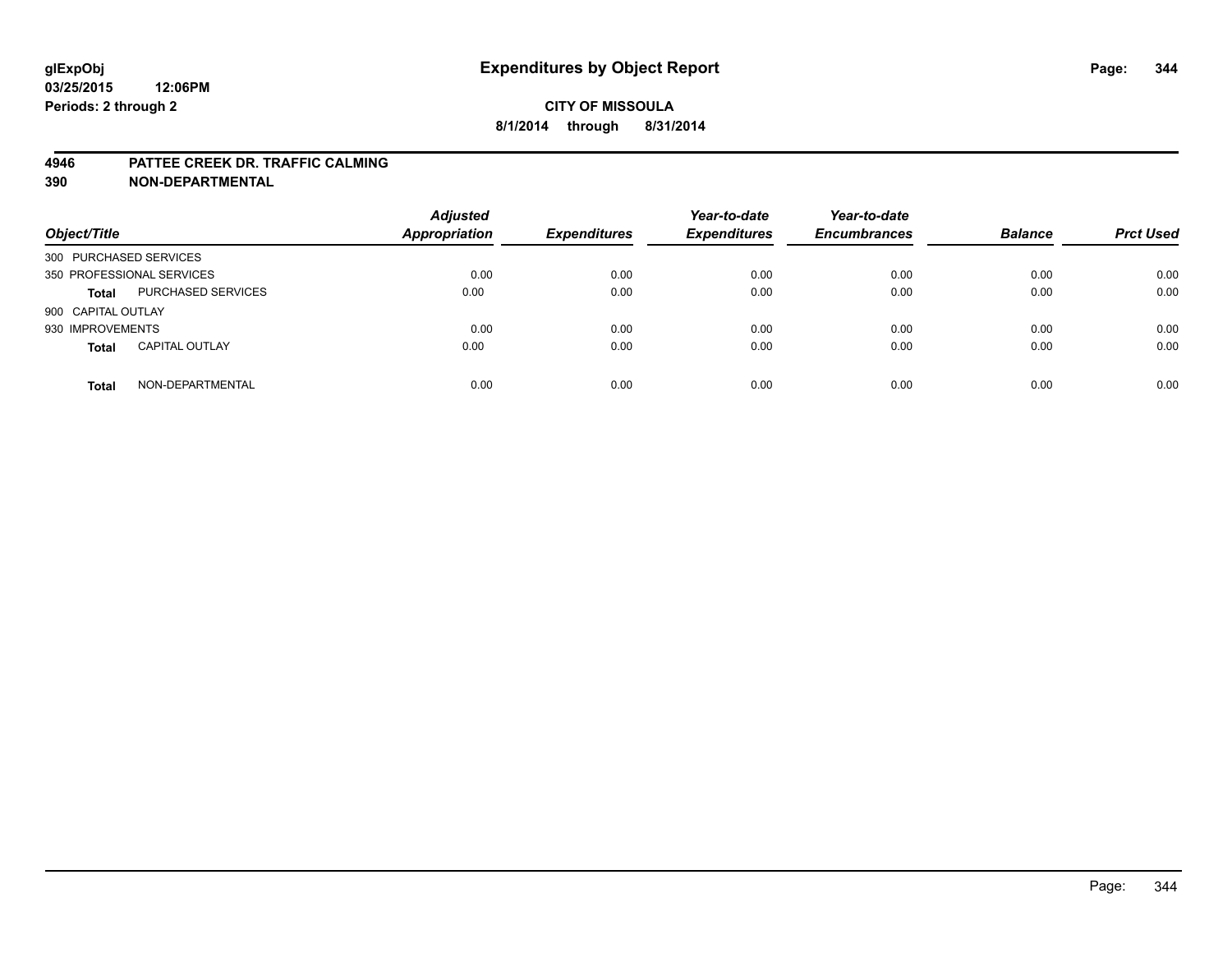# **CITY OF MISSOULA 8/1/2014 through 8/31/2014**

# **4946 PATTEE CREEK DR. TRAFFIC CALMING**

| Object/Title           |                                  | <b>Adjusted</b><br><b>Appropriation</b> | <b>Expenditures</b> | Year-to-date<br><b>Expenditures</b> | Year-to-date<br><b>Encumbrances</b> | <b>Balance</b> | <b>Prct Used</b> |
|------------------------|----------------------------------|-----------------------------------------|---------------------|-------------------------------------|-------------------------------------|----------------|------------------|
| 300 PURCHASED SERVICES |                                  |                                         |                     |                                     |                                     |                |                  |
|                        | 350 PROFESSIONAL SERVICES        | 0.00                                    | 0.00                | 0.00                                | 0.00                                | 0.00           | 0.00             |
| <b>Total</b>           | PURCHASED SERVICES               | 0.00                                    | 0.00                | 0.00                                | 0.00                                | 0.00           | 0.00             |
| 900 CAPITAL OUTLAY     |                                  |                                         |                     |                                     |                                     |                |                  |
| 930 IMPROVEMENTS       |                                  | 0.00                                    | 0.00                | 0.00                                | 0.00                                | 0.00           | 0.00             |
| <b>Total</b>           | <b>CAPITAL OUTLAY</b>            | 0.00                                    | 0.00                | 0.00                                | 0.00                                | 0.00           | 0.00             |
| <b>Total</b>           | PATTEE CREEK DR. TRAFFIC CALMING | 0.00                                    | 0.00                | 0.00                                | 0.00                                | 0.00           | 0.00             |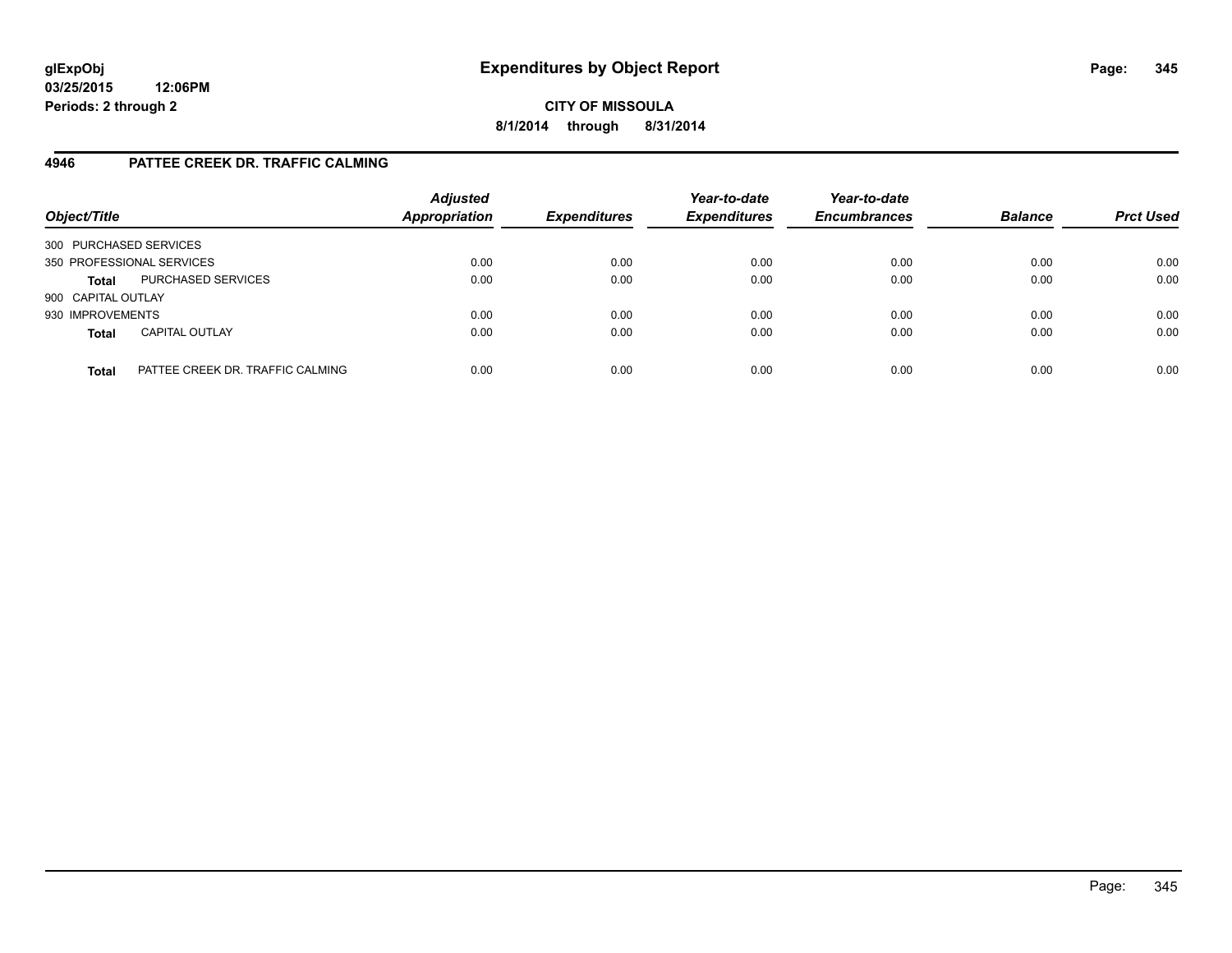### **4948 STORMWATER OUTFALL RETROFITS**

| Object/Title              |                           | Adjusted<br>Appropriation | <b>Expenditures</b> | Year-to-date<br><b>Expenditures</b> | Year-to-date<br><b>Encumbrances</b> | <b>Balance</b> | <b>Prct Used</b> |
|---------------------------|---------------------------|---------------------------|---------------------|-------------------------------------|-------------------------------------|----------------|------------------|
| 300 PURCHASED SERVICES    |                           |                           |                     |                                     |                                     |                |                  |
| 350 PROFESSIONAL SERVICES |                           | 0.00                      | 0.00                | 0.00                                | 0.00                                | 0.00           | 0.00             |
| <b>Total</b>              | <b>PURCHASED SERVICES</b> | 0.00                      | 0.00                | 0.00                                | 0.00                                | 0.00           | 0.00             |
| <b>Total</b>              | NON-DEPARTMENTAL          | 0.00                      | 0.00                | 0.00                                | 0.00                                | 0.00           | 0.00             |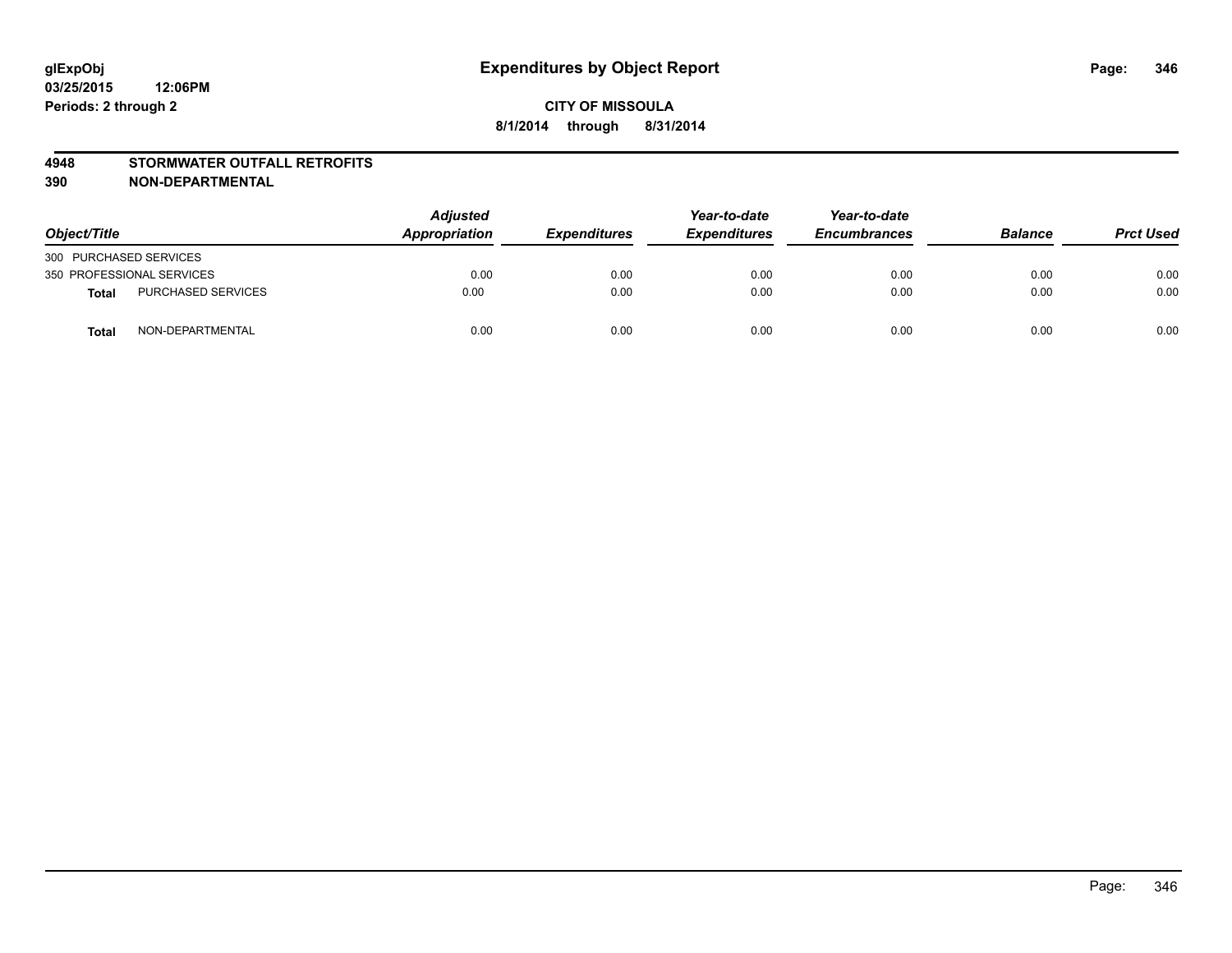**CITY OF MISSOULA 8/1/2014 through 8/31/2014**

## **4948 STORMWATER OUTFALL RETROFITS**

| Object/Title              |                              | <b>Adjusted</b><br>Appropriation | <i><b>Expenditures</b></i> | Year-to-date<br><b>Expenditures</b> | Year-to-date<br><b>Encumbrances</b> | <b>Balance</b> | <b>Prct Used</b> |
|---------------------------|------------------------------|----------------------------------|----------------------------|-------------------------------------|-------------------------------------|----------------|------------------|
| 300 PURCHASED SERVICES    |                              |                                  |                            |                                     |                                     |                |                  |
| 350 PROFESSIONAL SERVICES |                              | 0.00                             | 0.00                       | 0.00                                | 0.00                                | 0.00           | 0.00             |
| <b>Total</b>              | PURCHASED SERVICES           | 0.00                             | 0.00                       | 0.00                                | 0.00                                | 0.00           | 0.00             |
| <b>Total</b>              | STORMWATER OUTFALL RETROFITS | 0.00                             | 0.00                       | 0.00                                | 0.00                                | 0.00           | 0.00             |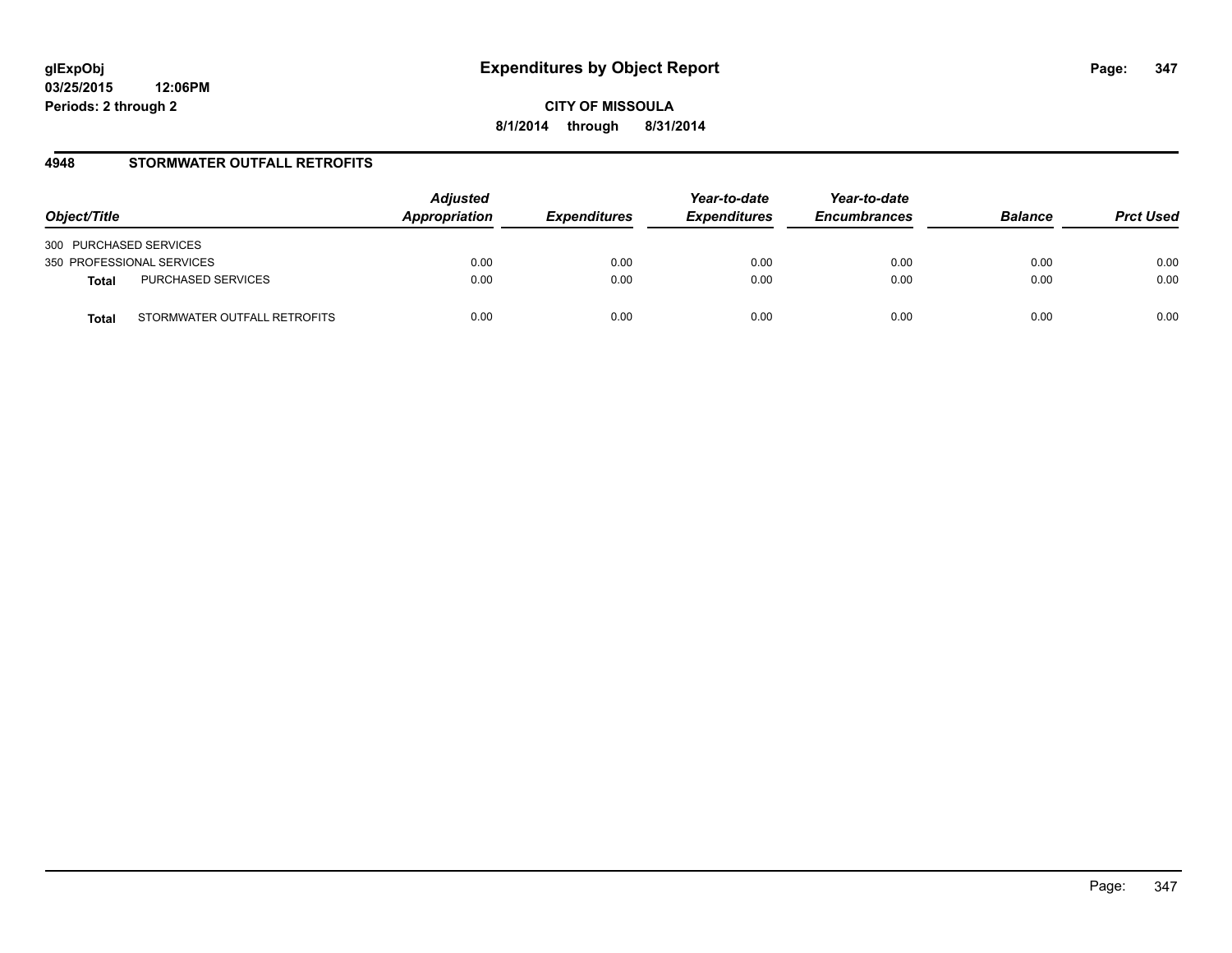#### **4990 ARRA ENHANCEMENTS**

**500 N HIGGINS STREETSCAPE**

| Object/Title       |                       | <b>Adjusted</b><br><b>Appropriation</b> | <b>Expenditures</b> | Year-to-date<br><b>Expenditures</b> | Year-to-date<br><b>Encumbrances</b> | <b>Balance</b> | <b>Prct Used</b> |
|--------------------|-----------------------|-----------------------------------------|---------------------|-------------------------------------|-------------------------------------|----------------|------------------|
| 900 CAPITAL OUTLAY |                       |                                         |                     |                                     |                                     |                |                  |
| 930 IMPROVEMENTS   |                       | 0.00                                    | 0.00                | 0.00                                | 0.00                                | 0.00           | 0.00             |
| <b>Total</b>       | <b>CAPITAL OUTLAY</b> | 0.00                                    | 0.00                | 0.00                                | 0.00                                | 0.00           | 0.00             |
| Total              | N HIGGINS STREETSCAPE | 0.00                                    | 0.00                | 0.00                                | 0.00                                | 0.00           | 0.00             |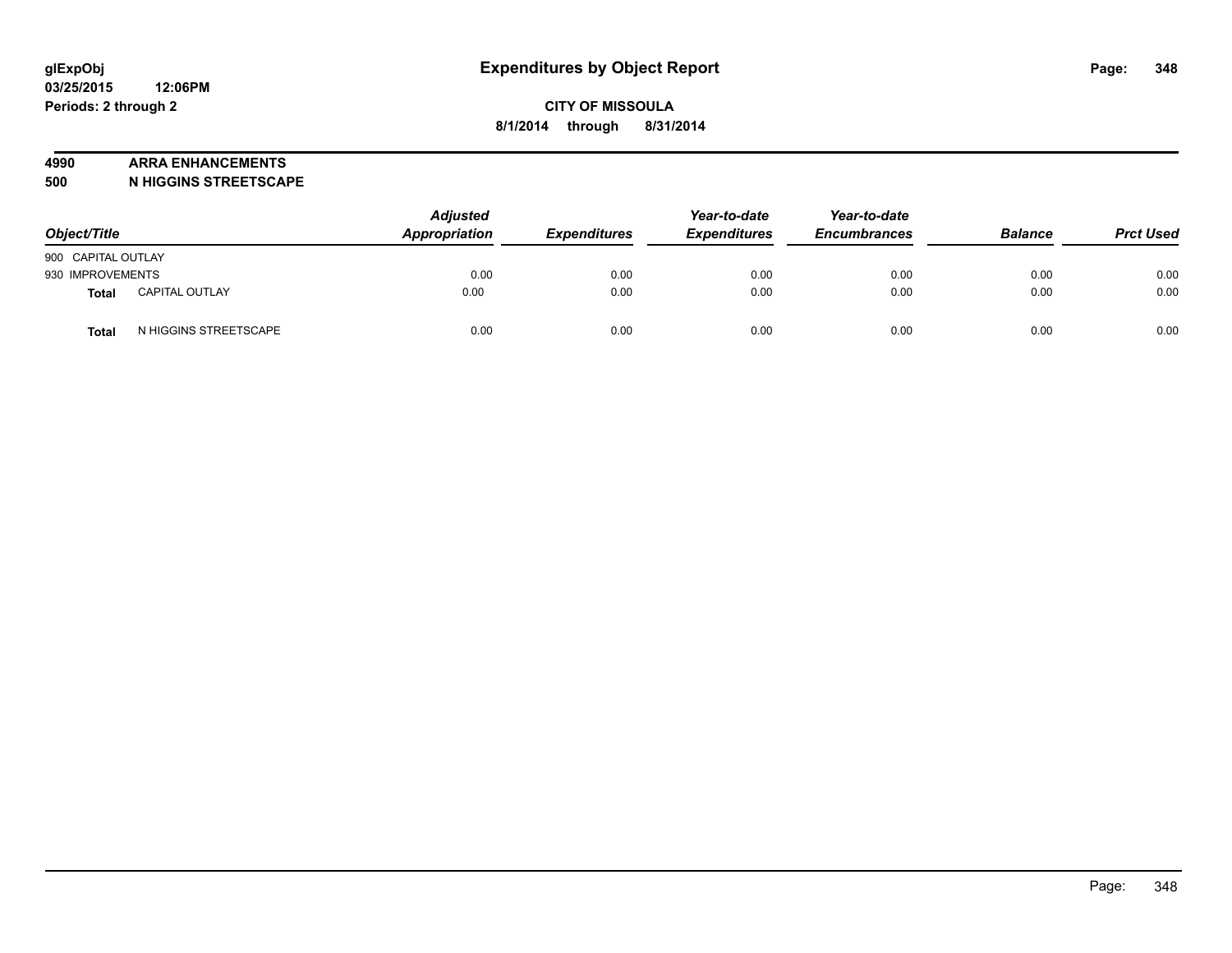# **CITY OF MISSOULA 8/1/2014 through 8/31/2014**

**4990 ARRA ENHANCEMENTS**

**510 CURB RAMPS**

| Object/Title       |                       | <b>Adjusted</b><br>Appropriation | <b>Expenditures</b> | Year-to-date<br><b>Expenditures</b> | Year-to-date<br><b>Encumbrances</b> | <b>Balance</b> | <b>Prct Used</b> |
|--------------------|-----------------------|----------------------------------|---------------------|-------------------------------------|-------------------------------------|----------------|------------------|
| 900 CAPITAL OUTLAY |                       |                                  |                     |                                     |                                     |                |                  |
| 930 IMPROVEMENTS   |                       | 0.00                             | 0.00                | 0.00                                | 0.00                                | 0.00           | 0.00             |
| Total              | <b>CAPITAL OUTLAY</b> | 0.00                             | 0.00                | 0.00                                | 0.00                                | 0.00           | 0.00             |
| Total              | <b>CURB RAMPS</b>     | 0.00                             | 0.00                | 0.00                                | 0.00                                | 0.00           | 0.00             |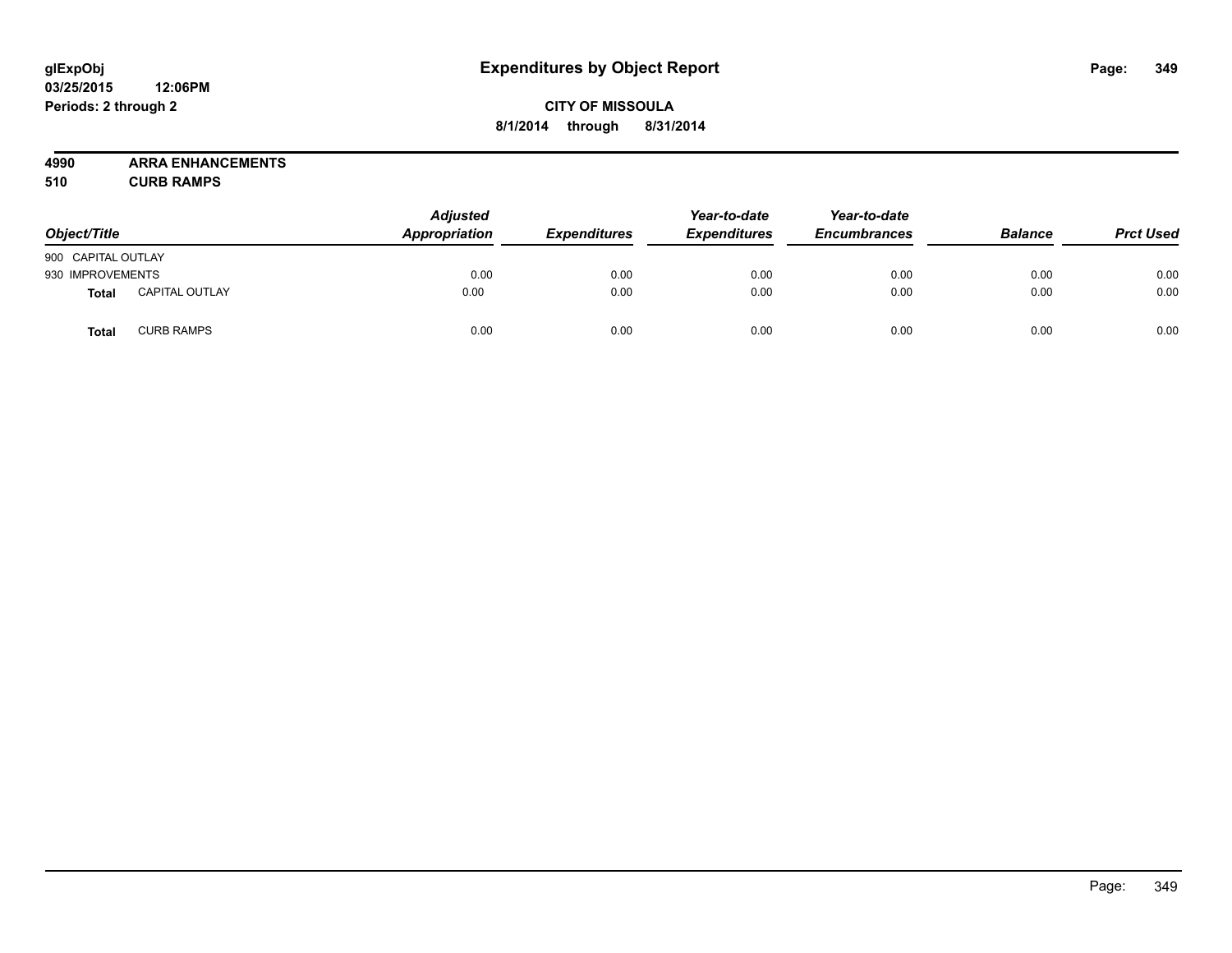#### **4990 ARRA ENHANCEMENTS**

**515 RSNAKE GATEWAY GREENOUGH DRIVE**

| Object/Title       |                                | <b>Adjusted</b><br>Appropriation | <b>Expenditures</b> | Year-to-date<br><b>Expenditures</b> | Year-to-date<br><b>Encumbrances</b> | <b>Balance</b> | <b>Prct Used</b> |
|--------------------|--------------------------------|----------------------------------|---------------------|-------------------------------------|-------------------------------------|----------------|------------------|
| 900 CAPITAL OUTLAY |                                |                                  |                     |                                     |                                     |                |                  |
| 930 IMPROVEMENTS   |                                | 0.00                             | 0.00                | 0.00                                | 0.00                                | 0.00           | 0.00             |
| Total              | <b>CAPITAL OUTLAY</b>          | 0.00                             | 0.00                | 0.00                                | 0.00                                | 0.00           | 0.00             |
| <b>Total</b>       | RSNAKE GATEWAY GREENOUGH DRIVE | 0.00                             | 0.00                | 0.00                                | 0.00                                | 0.00           | 0.00             |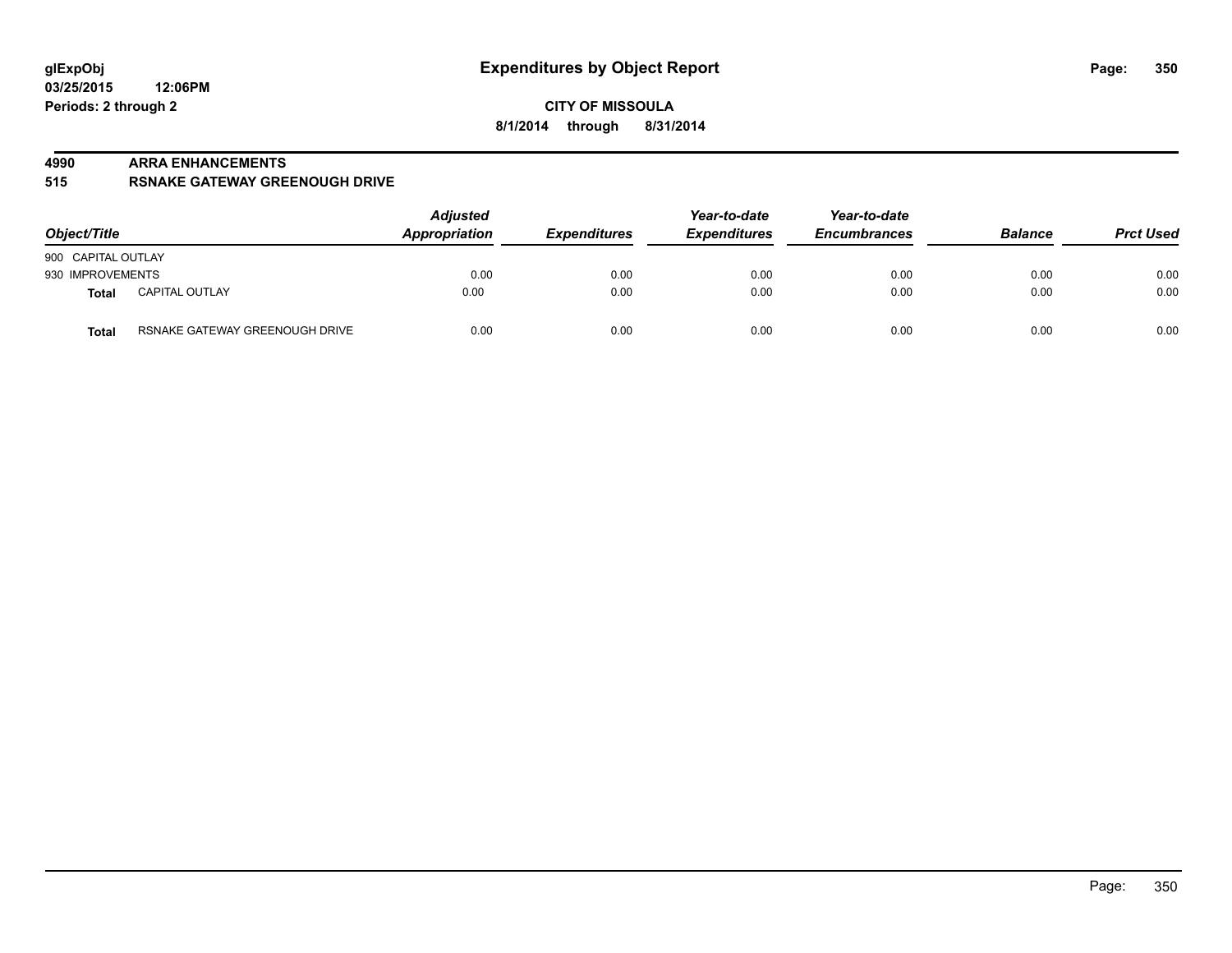## **4990 ARRA ENHANCEMENTS**

| Object/Title                   | <b>Adjusted</b><br>Appropriation | <b>Expenditures</b> | Year-to-date<br><b>Expenditures</b> | Year-to-date<br><b>Encumbrances</b> | <b>Balance</b> | <b>Prct Used</b> |
|--------------------------------|----------------------------------|---------------------|-------------------------------------|-------------------------------------|----------------|------------------|
| 900 CAPITAL OUTLAY             |                                  |                     |                                     |                                     |                |                  |
| 930 IMPROVEMENTS               | 0.00                             | 0.00                | 0.00                                | 0.00                                | 0.00           | 0.00             |
| <b>CAPITAL OUTLAY</b><br>Total | 0.00                             | 0.00                | 0.00                                | 0.00                                | 0.00           | 0.00             |
| ARRA ENHANCEMENTS<br>Total     | 0.00                             | 0.00                | 0.00                                | 0.00                                | 0.00           | 0.00             |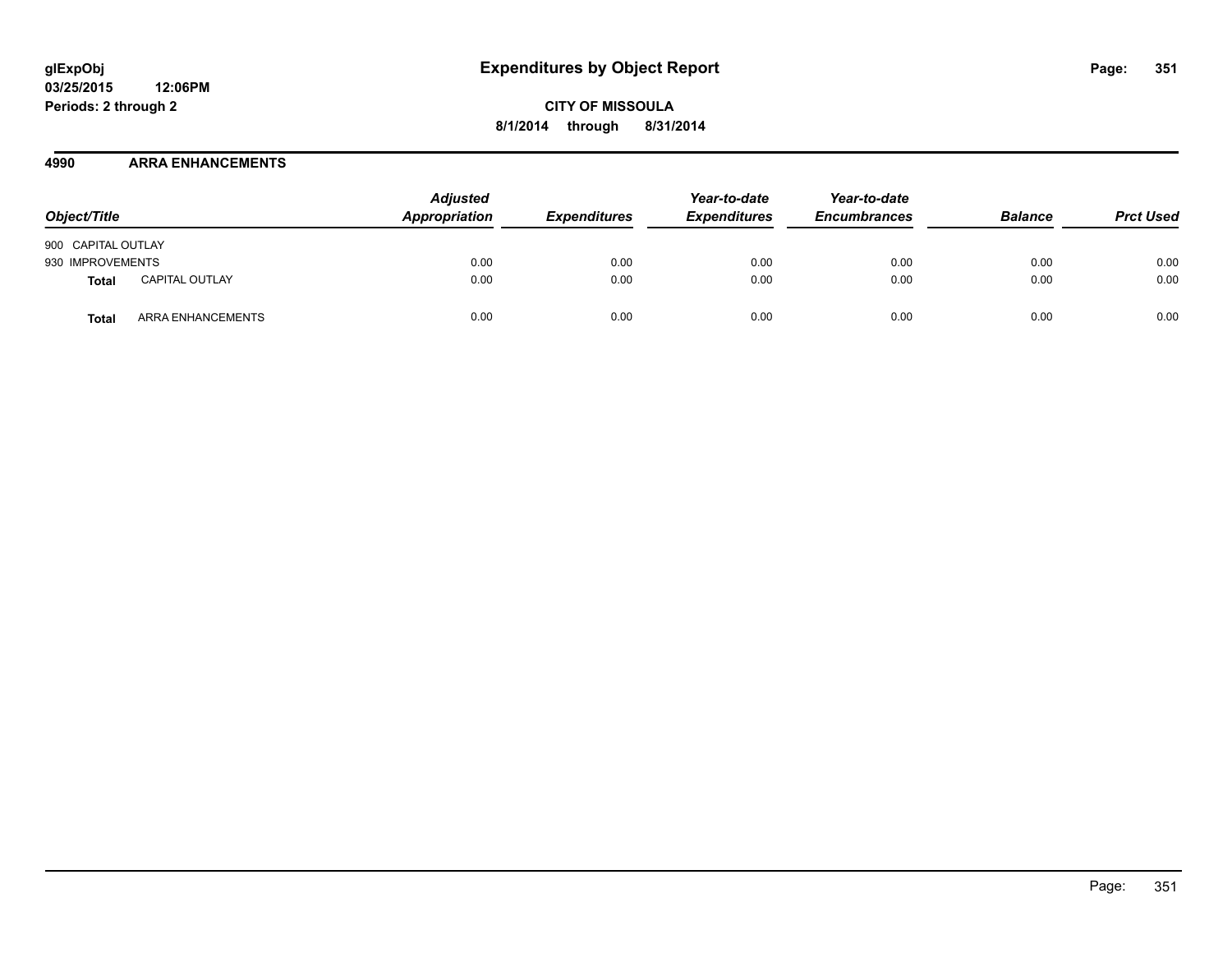#### **4991 ARRA HB645**

**500 N HIGGINS STREETSCAPE**

| Object/Title       |                       | <b>Adjusted</b><br>Appropriation | <b>Expenditures</b> | Year-to-date<br><b>Expenditures</b> | Year-to-date<br><b>Encumbrances</b> | <b>Balance</b> | <b>Prct Used</b> |
|--------------------|-----------------------|----------------------------------|---------------------|-------------------------------------|-------------------------------------|----------------|------------------|
| 900 CAPITAL OUTLAY |                       |                                  |                     |                                     |                                     |                |                  |
| 930 IMPROVEMENTS   |                       | 0.00                             | 0.00                | 0.00                                | 0.00                                | 0.00           | 0.00             |
| <b>Total</b>       | <b>CAPITAL OUTLAY</b> | 0.00                             | 0.00                | 0.00                                | 0.00                                | 0.00           | 0.00             |
| Total              | N HIGGINS STREETSCAPE | 0.00                             | 0.00                | 0.00                                | 0.00                                | 0.00           | 0.00             |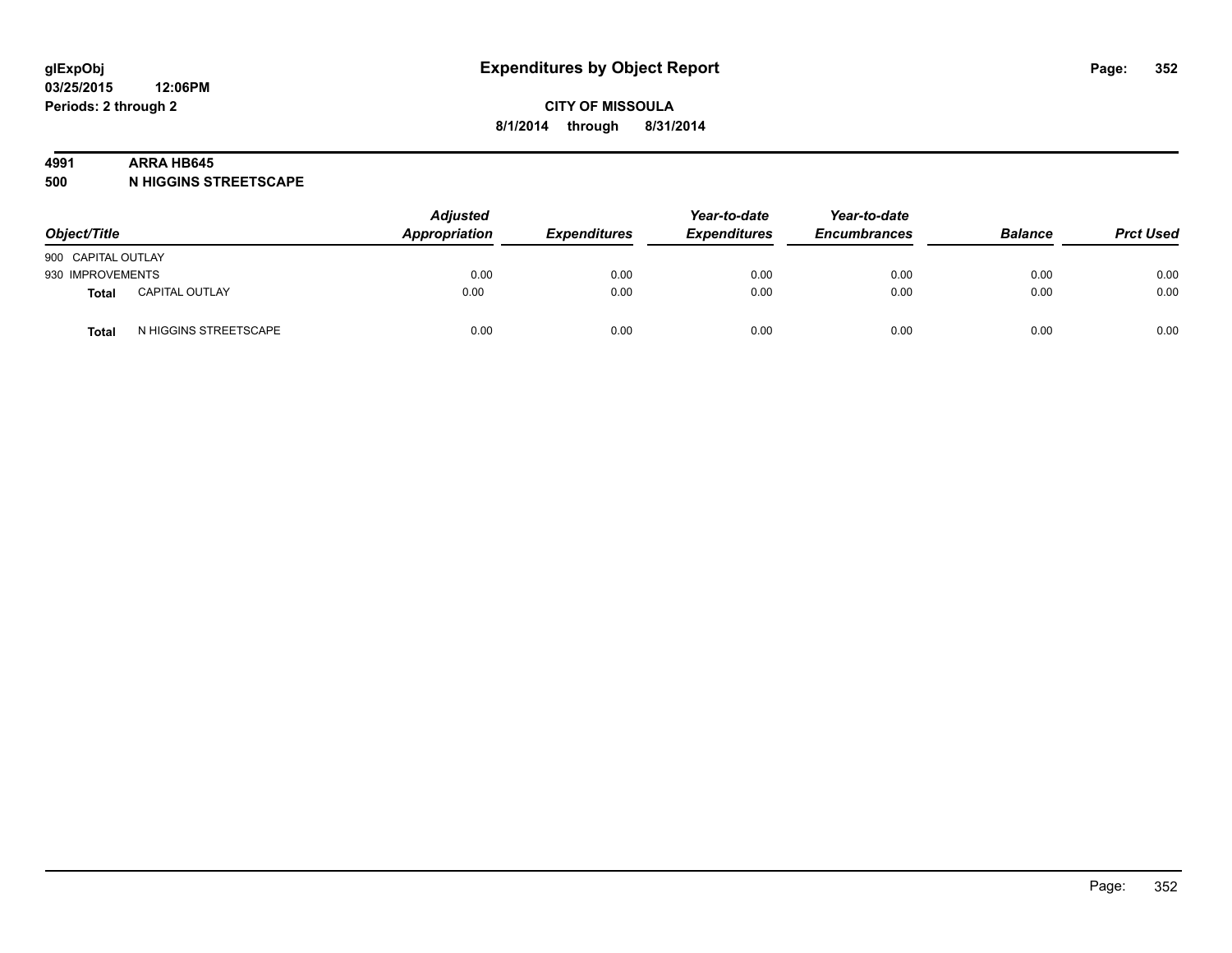# **4991 ARRA HB645**

**520 N HIGGINS PAVING**

| Object/Title       |                       | Adjusted<br>Appropriation | <b>Expenditures</b> | Year-to-date<br><b>Expenditures</b> | Year-to-date<br><b>Encumbrances</b> | <b>Balance</b> | <b>Prct Used</b> |
|--------------------|-----------------------|---------------------------|---------------------|-------------------------------------|-------------------------------------|----------------|------------------|
| 900 CAPITAL OUTLAY |                       |                           |                     |                                     |                                     |                |                  |
| 930 IMPROVEMENTS   |                       | 0.00                      | 0.00                | 0.00                                | 0.00                                | 0.00           | 0.00             |
| Total              | <b>CAPITAL OUTLAY</b> | 0.00                      | 0.00                | 0.00                                | 0.00                                | 0.00           | 0.00             |
| <b>Total</b>       | N HIGGINS PAVING      | 0.00                      | 0.00                | 0.00                                | 0.00                                | 0.00           | 0.00             |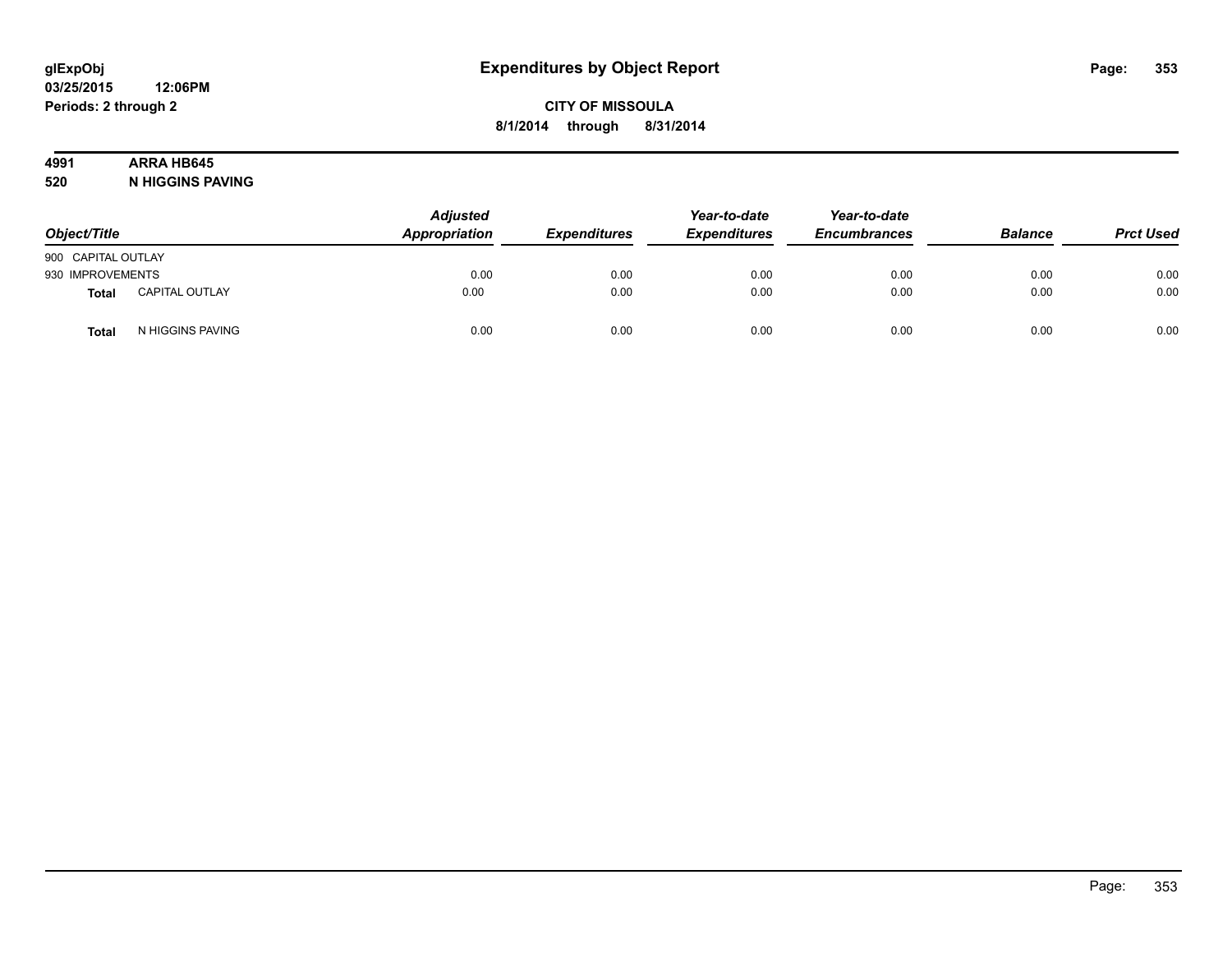**CITY OF MISSOULA 8/1/2014 through 8/31/2014**

#### **4991 ARRA HB645**

**525 BROOKS ST CURB & SW IMPROVEMENTS**

| Object/Title       |                                 | <b>Adjusted</b><br>Appropriation | <b>Expenditures</b> | Year-to-date<br><b>Expenditures</b> | Year-to-date<br><b>Encumbrances</b> | <b>Balance</b> | <b>Prct Used</b> |
|--------------------|---------------------------------|----------------------------------|---------------------|-------------------------------------|-------------------------------------|----------------|------------------|
| 900 CAPITAL OUTLAY |                                 |                                  |                     |                                     |                                     |                |                  |
| 930 IMPROVEMENTS   |                                 | 0.00                             | 0.00                | 0.00                                | 0.00                                | 0.00           | 0.00             |
| Total              | <b>CAPITAL OUTLAY</b>           | 0.00                             | 0.00                | 0.00                                | 0.00                                | 0.00           | 0.00             |
| <b>Total</b>       | BROOKS ST CURB & SW IMPROVEMENT | 0.00                             | 0.00                | 0.00                                | 0.00                                | 0.00           | 0.00             |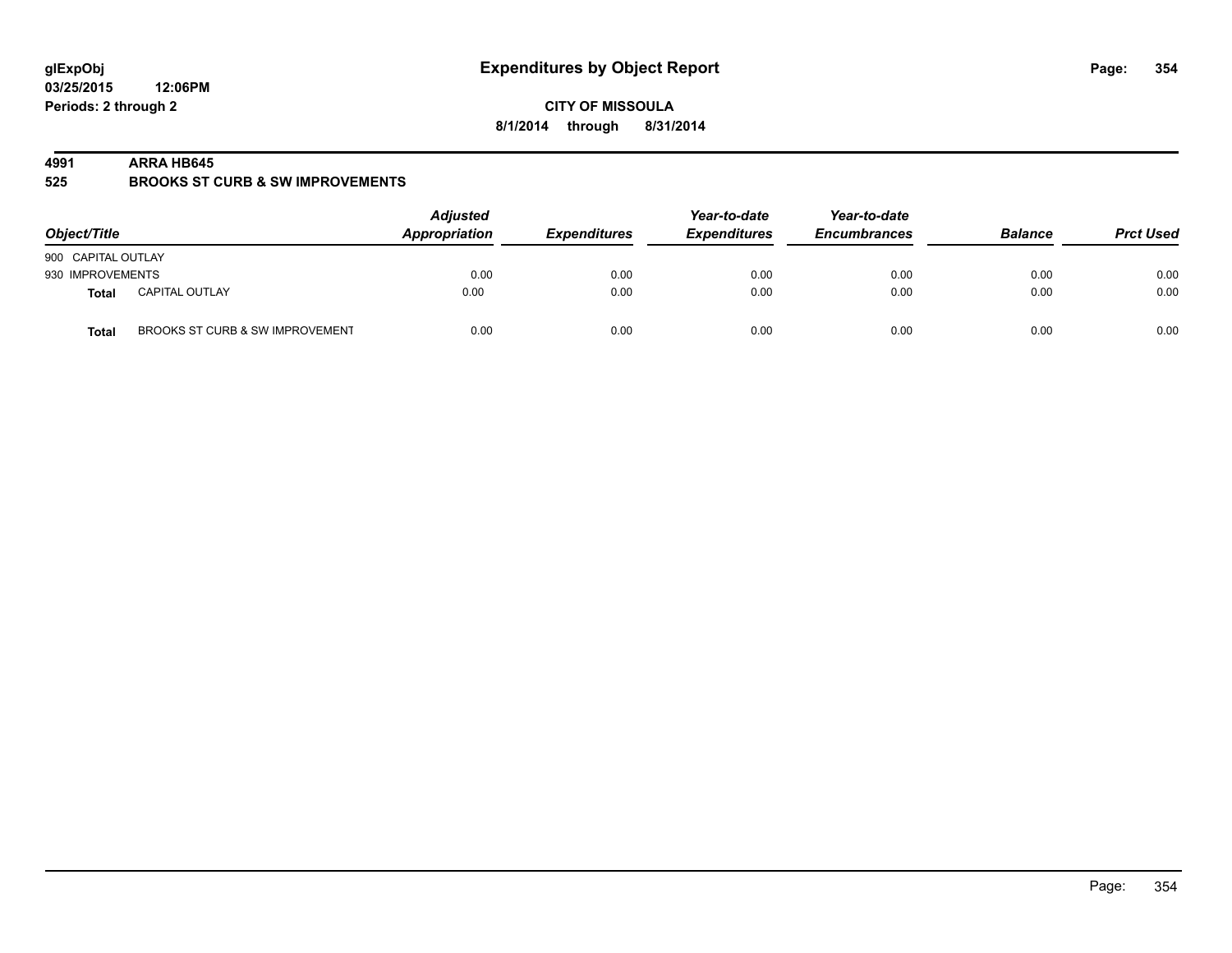# **4991 ARRA HB645**

**530 CURB RAMPS**

| Object/Title          |                            | <b>Adjusted</b><br><b>Appropriation</b> | <b>Expenditures</b> | Year-to-date<br><b>Expenditures</b> | Year-to-date<br><b>Encumbrances</b> | <b>Balance</b> | <b>Prct Used</b> |
|-----------------------|----------------------------|-----------------------------------------|---------------------|-------------------------------------|-------------------------------------|----------------|------------------|
| 100 PERSONAL SERVICES |                            |                                         |                     |                                     |                                     |                |                  |
|                       | 140 EMPLOYER CONTRIBUTIONS | 0.00                                    | 0.00                | 0.00                                | 0.00                                | 0.00           | 0.00             |
| <b>Total</b>          | PERSONAL SERVICES          | 0.00                                    | 0.00                | 0.00                                | 0.00                                | 0.00           | 0.00             |
| 900 CAPITAL OUTLAY    |                            |                                         |                     |                                     |                                     |                |                  |
| 930 IMPROVEMENTS      |                            | 0.00                                    | 0.00                | 0.00                                | 0.00                                | 0.00           | 0.00             |
| <b>Total</b>          | <b>CAPITAL OUTLAY</b>      | 0.00                                    | 0.00                | 0.00                                | 0.00                                | 0.00           | 0.00             |
| <b>Total</b>          | <b>CURB RAMPS</b>          | 0.00                                    | 0.00                | 0.00                                | 0.00                                | 0.00           | 0.00             |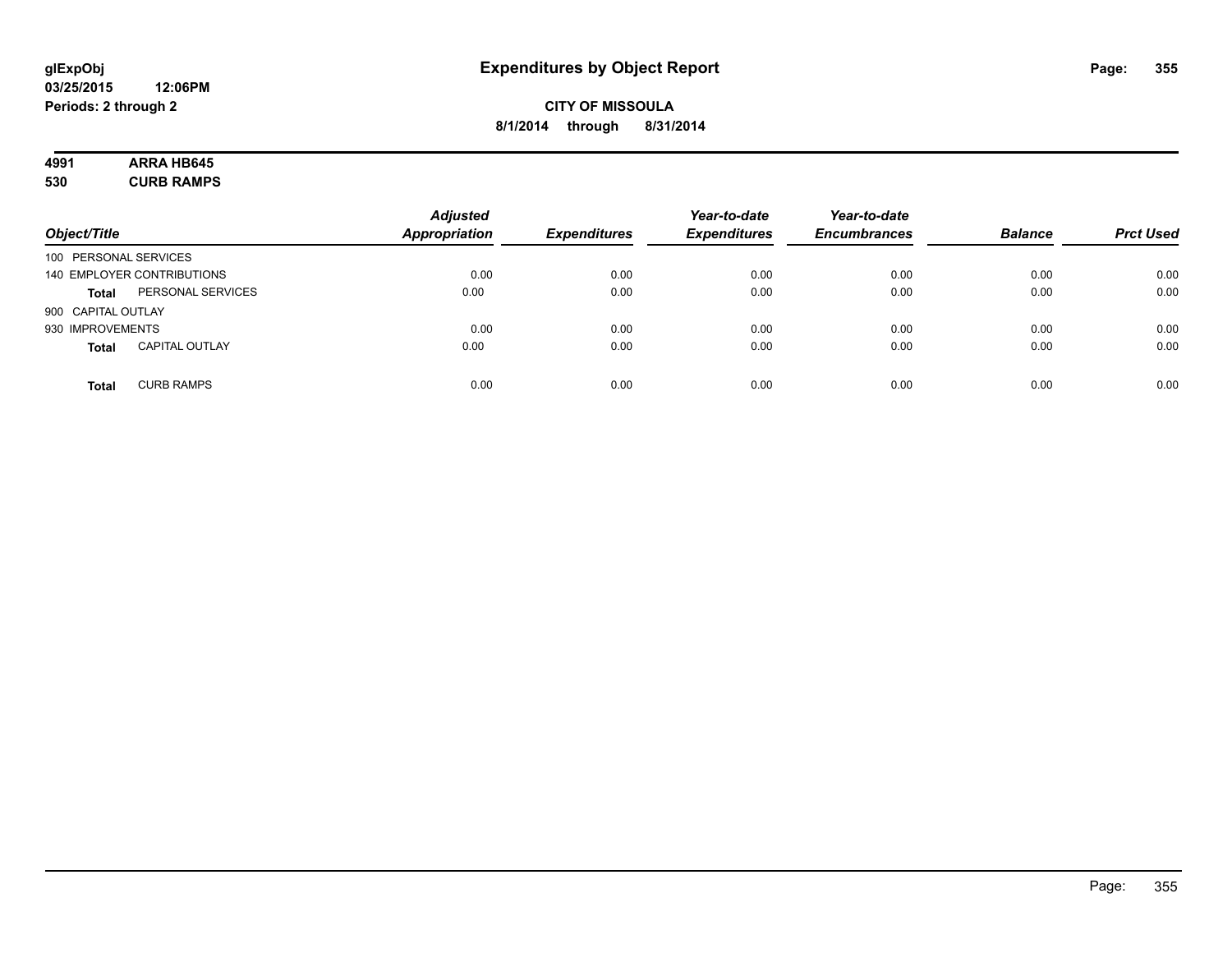# **CITY OF MISSOULA 8/1/2014 through 8/31/2014**

#### **4991 ARRA HB645**

**535 PARKS PLAYGROUND INSTALLS**

| Object/Title                              | <b>Adjusted</b><br>Appropriation | <b>Expenditures</b> | Year-to-date<br><b>Expenditures</b> | Year-to-date<br><b>Encumbrances</b> | <b>Balance</b> | <b>Prct Used</b> |
|-------------------------------------------|----------------------------------|---------------------|-------------------------------------|-------------------------------------|----------------|------------------|
| 100 PERSONAL SERVICES                     |                                  |                     |                                     |                                     |                |                  |
| 110 SALARIES AND WAGES                    | 0.00                             | 0.00                | 0.00                                | 0.00                                | 0.00           | 0.00             |
| 120 OVERTIME/TERMINATION                  | 0.00                             | 0.00                | 0.00                                | 0.00                                | 0.00           | 0.00             |
| 140 EMPLOYER CONTRIBUTIONS                | 0.00                             | 0.00                | 0.00                                | 0.00                                | 0.00           | 0.00             |
| PERSONAL SERVICES<br><b>Total</b>         | 0.00                             | 0.00                | 0.00                                | 0.00                                | 0.00           | 0.00             |
| 900 CAPITAL OUTLAY                        |                                  |                     |                                     |                                     |                |                  |
| 930 IMPROVEMENTS                          | 0.00                             | 0.00                | 0.00                                | 0.00                                | 0.00           | 0.00             |
| <b>CAPITAL OUTLAY</b><br><b>Total</b>     | 0.00                             | 0.00                | 0.00                                | 0.00                                | 0.00           | 0.00             |
|                                           |                                  |                     |                                     |                                     |                |                  |
| PARKS PLAYGROUND INSTALLS<br><b>Total</b> | 0.00                             | 0.00                | 0.00                                | 0.00                                | 0.00           | 0.00             |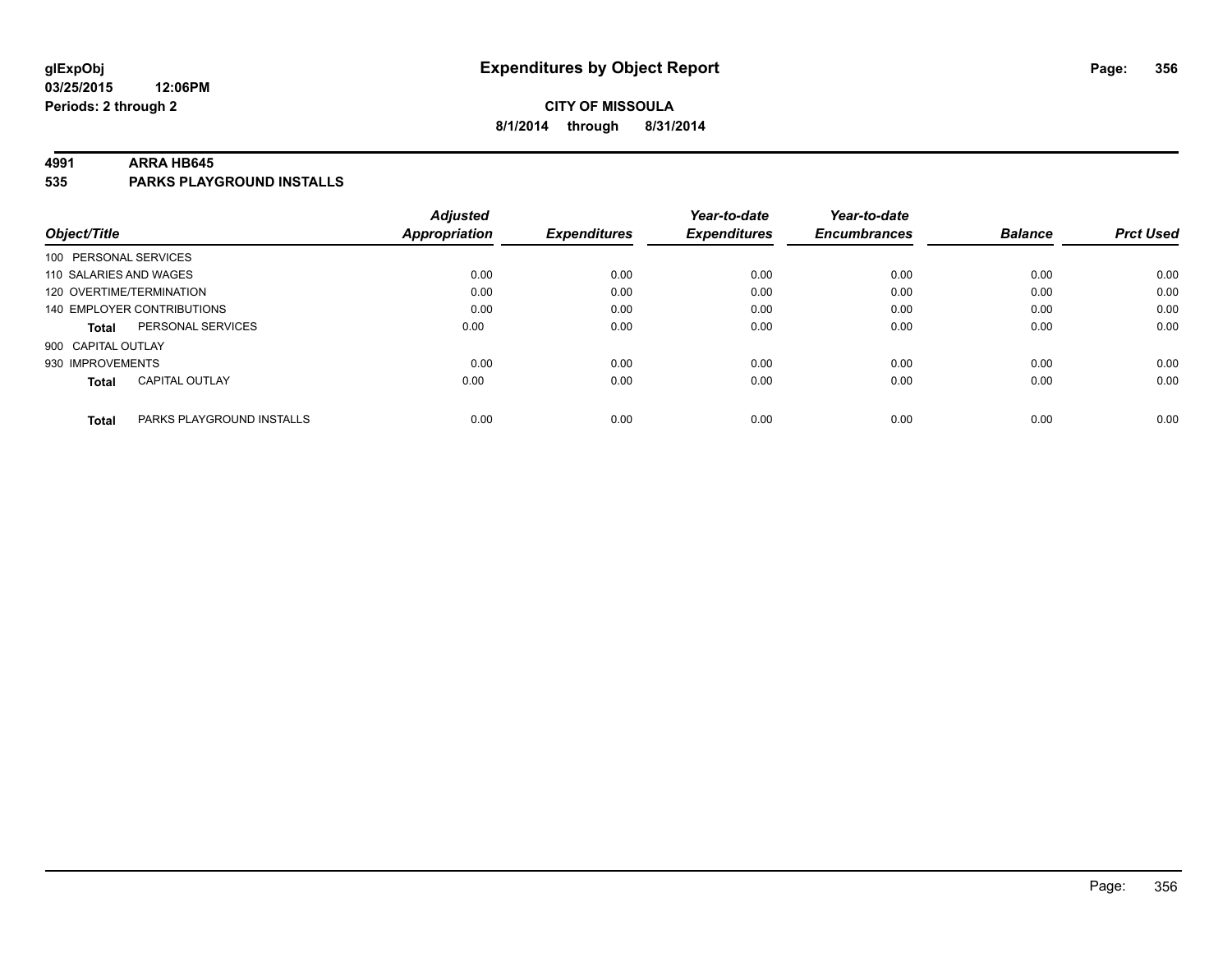#### **4991 ARRA HB645**

**540 GREENOUGH PARK BRIDGE**

|                          |                              | <b>Adjusted</b> |                     | Year-to-date        | Year-to-date        |                |                  |
|--------------------------|------------------------------|-----------------|---------------------|---------------------|---------------------|----------------|------------------|
| Object/Title             |                              | Appropriation   | <b>Expenditures</b> | <b>Expenditures</b> | <b>Encumbrances</b> | <b>Balance</b> | <b>Prct Used</b> |
| 100 PERSONAL SERVICES    |                              |                 |                     |                     |                     |                |                  |
| 120 OVERTIME/TERMINATION |                              | 0.00            | 0.00                | 0.00                | 0.00                | 0.00           | 0.00             |
|                          | 140 EMPLOYER CONTRIBUTIONS   | 0.00            | 0.00                | 0.00                | 0.00                | 0.00           | 0.00             |
| <b>Total</b>             | PERSONAL SERVICES            | 0.00            | 0.00                | 0.00                | 0.00                | 0.00           | 0.00             |
| 900 CAPITAL OUTLAY       |                              |                 |                     |                     |                     |                |                  |
| 930 IMPROVEMENTS         |                              | 0.00            | 0.00                | 0.00                | 0.00                | 0.00           | 0.00             |
| <b>Total</b>             | <b>CAPITAL OUTLAY</b>        | 0.00            | 0.00                | 0.00                | 0.00                | 0.00           | 0.00             |
| <b>Total</b>             | <b>GREENOUGH PARK BRIDGE</b> | 0.00            | 0.00                | 0.00                | 0.00                | 0.00           | 0.00             |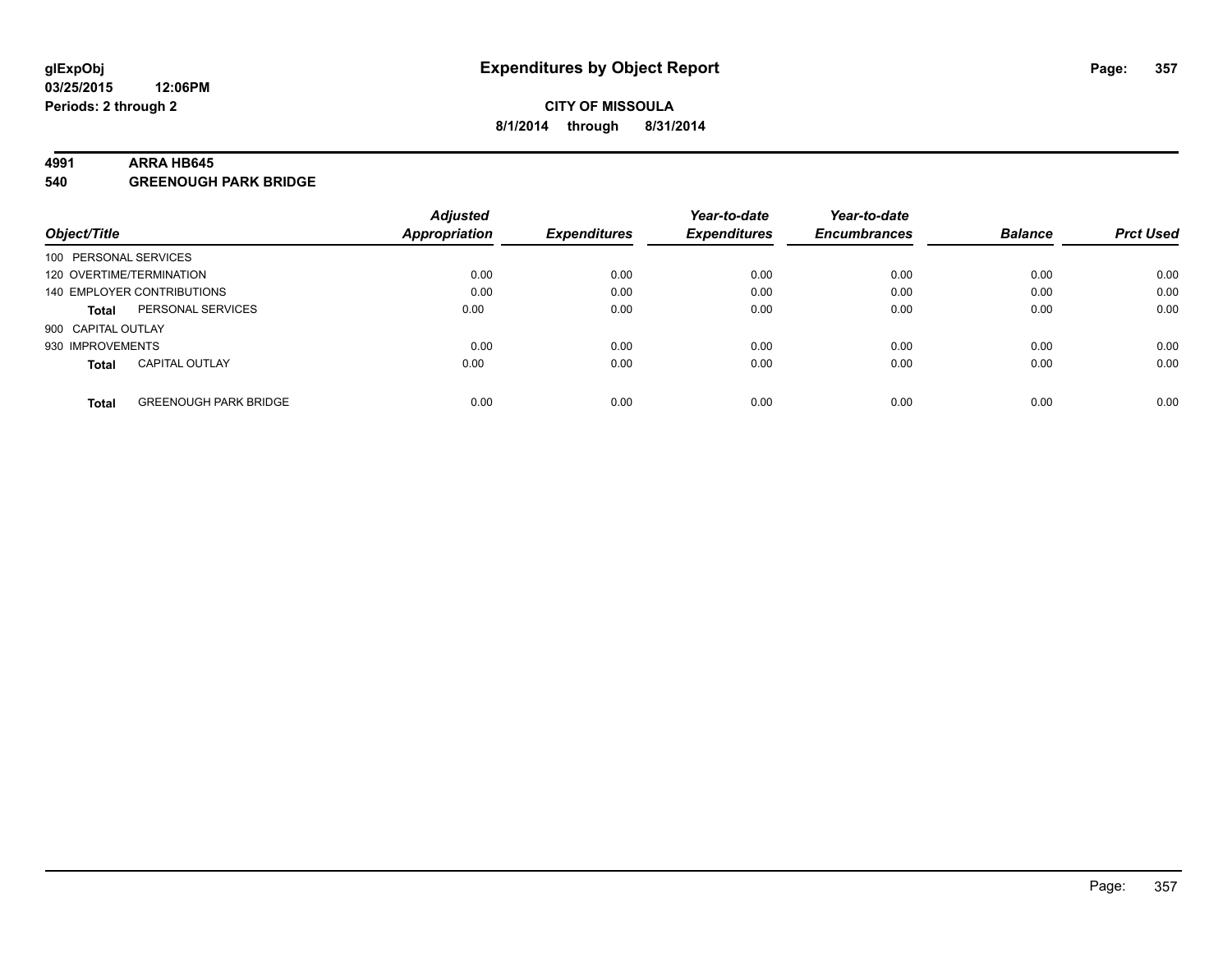**4991 ARRA HB645**

| Object/Title               |                       | <b>Adjusted</b><br><b>Appropriation</b> | <b>Expenditures</b> | Year-to-date<br><b>Expenditures</b> | Year-to-date<br><b>Encumbrances</b> | <b>Balance</b> | <b>Prct Used</b> |
|----------------------------|-----------------------|-----------------------------------------|---------------------|-------------------------------------|-------------------------------------|----------------|------------------|
| 100 PERSONAL SERVICES      |                       |                                         |                     |                                     |                                     |                |                  |
| 110 SALARIES AND WAGES     |                       | 0.00                                    | 0.00                | 0.00                                | 0.00                                | 0.00           | 0.00             |
| 120 OVERTIME/TERMINATION   |                       | 0.00                                    | 0.00                | 0.00                                | 0.00                                | 0.00           | 0.00             |
| 140 EMPLOYER CONTRIBUTIONS |                       | 0.00                                    | 0.00                | 0.00                                | 0.00                                | 0.00           | 0.00             |
| Total                      | PERSONAL SERVICES     | 0.00                                    | 0.00                | 0.00                                | 0.00                                | 0.00           | 0.00             |
| 900 CAPITAL OUTLAY         |                       |                                         |                     |                                     |                                     |                |                  |
| 930 IMPROVEMENTS           |                       | 0.00                                    | 0.00                | 0.00                                | 0.00                                | 0.00           | 0.00             |
| <b>Total</b>               | <b>CAPITAL OUTLAY</b> | 0.00                                    | 0.00                | 0.00                                | 0.00                                | 0.00           | 0.00             |
| Total                      | ARRA HB645            | 0.00                                    | 0.00                | 0.00                                | 0.00                                | 0.00           | 0.00             |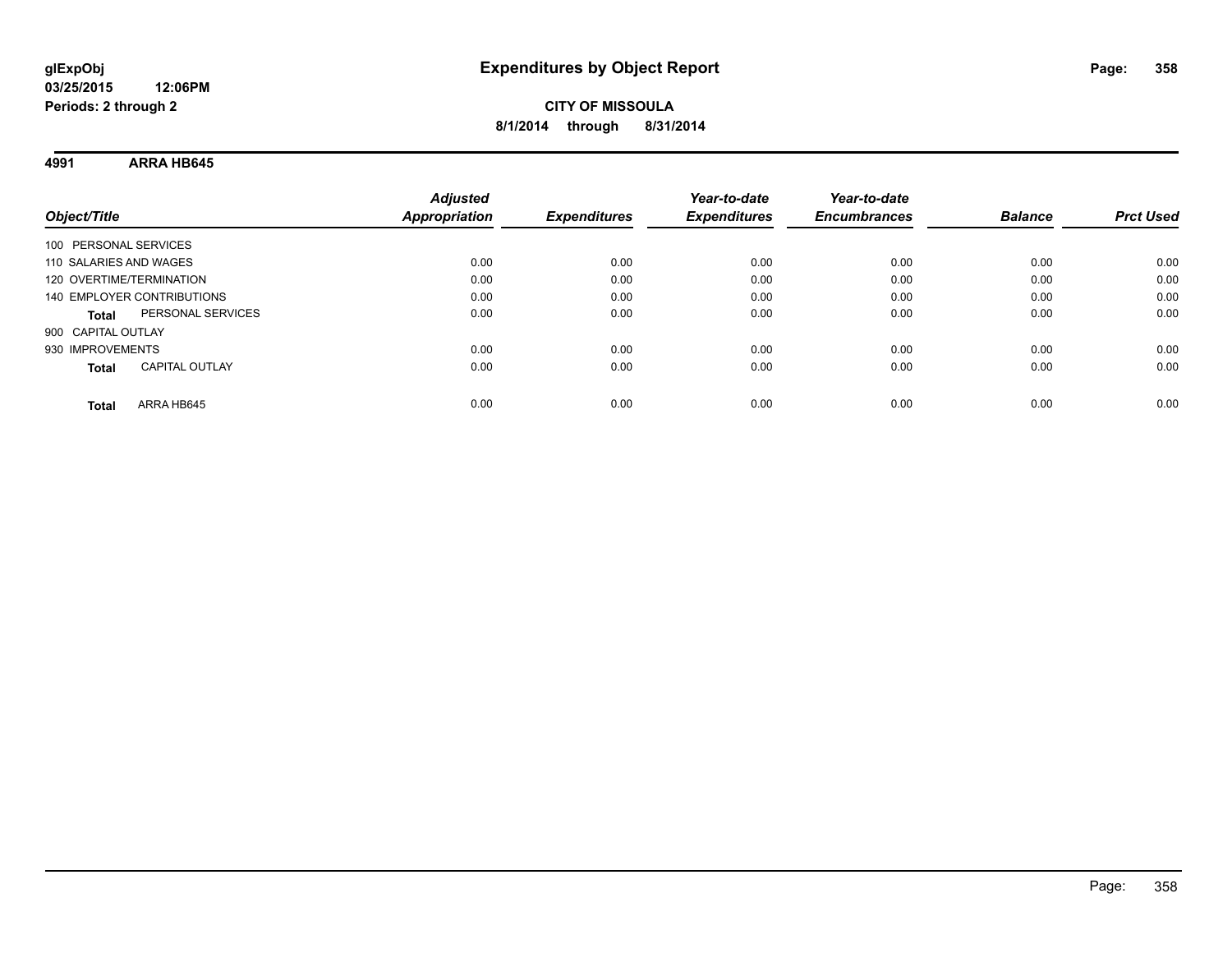**4992 WFL MILLER CREEK ROAD**

| Object/Title       |                       | <b>Adjusted</b><br>Appropriation | <b>Expenditures</b> | Year-to-date<br><b>Expenditures</b> | Year-to-date<br><b>Encumbrances</b> | <b>Balance</b> | <b>Prct Used</b> |
|--------------------|-----------------------|----------------------------------|---------------------|-------------------------------------|-------------------------------------|----------------|------------------|
| 900 CAPITAL OUTLAY |                       |                                  |                     |                                     |                                     |                |                  |
| 930 IMPROVEMENTS   |                       | 0.00                             | 0.00                | 0.00                                | 0.00                                | 0.00           | 0.00             |
| <b>Total</b>       | <b>CAPITAL OUTLAY</b> | 0.00                             | 0.00                | 0.00                                | 0.00                                | 0.00           | 0.00             |
| <b>Total</b>       | NON-DEPARTMENTAL      | 0.00                             | 0.00                | 0.00                                | 0.00                                | 0.00           | 0.00             |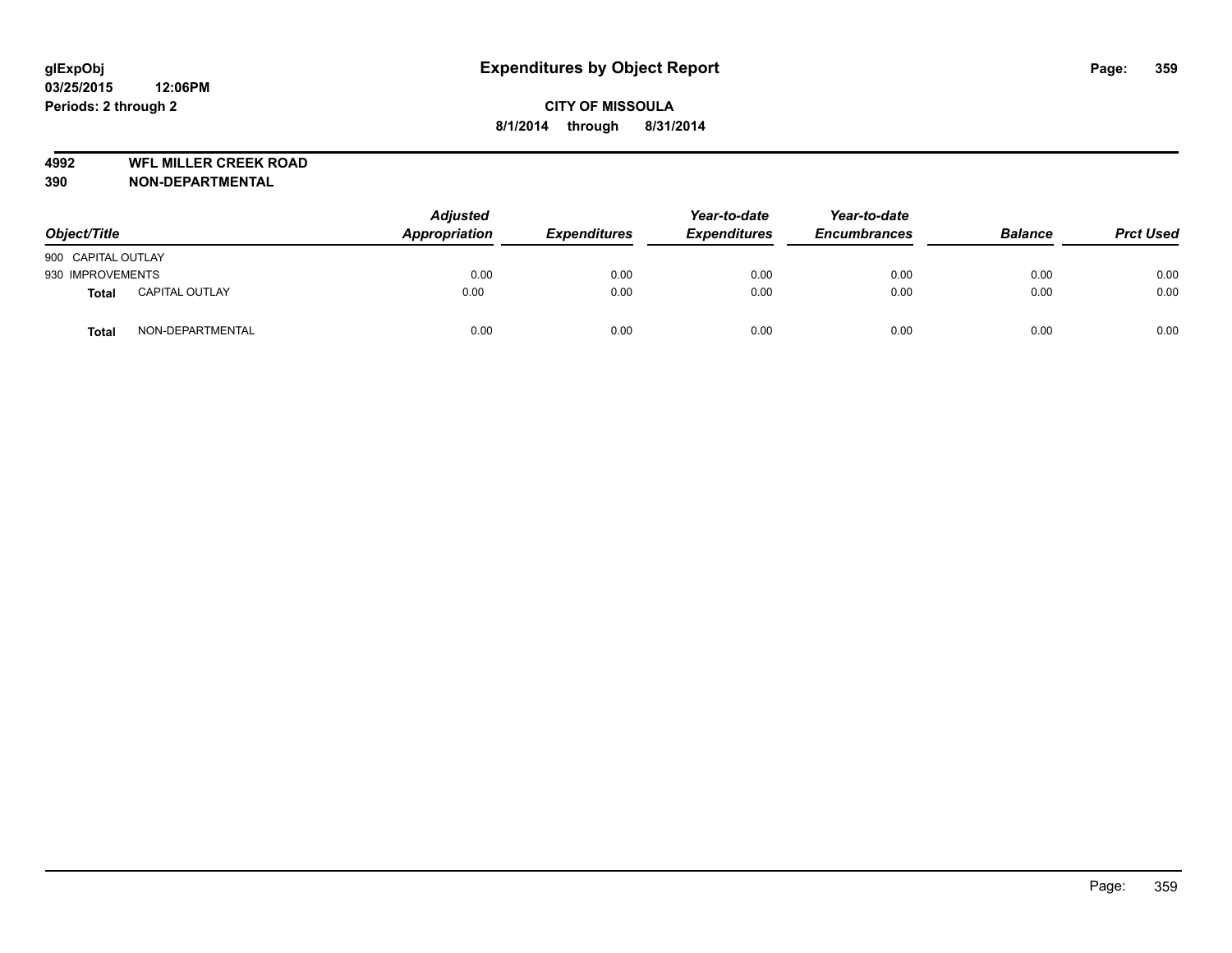## **4992 WFL MILLER CREEK ROAD**

| Object/Title       |                       | <b>Adjusted</b><br>Appropriation | <b>Expenditures</b> | Year-to-date<br><b>Expenditures</b> | Year-to-date<br><b>Encumbrances</b> | <b>Balance</b> | <b>Prct Used</b> |
|--------------------|-----------------------|----------------------------------|---------------------|-------------------------------------|-------------------------------------|----------------|------------------|
| 900 CAPITAL OUTLAY |                       |                                  |                     |                                     |                                     |                |                  |
| 930 IMPROVEMENTS   |                       | 0.00                             | 0.00                | 0.00                                | 0.00                                | 0.00           | 0.00             |
| Total              | <b>CAPITAL OUTLAY</b> | 0.00                             | 0.00                | 0.00                                | 0.00                                | 0.00           | 0.00             |
| Total              | WFL MILLER CREEK ROAD | 0.00                             | 0.00                | 0.00                                | 0.00                                | 0.00           | 0.00             |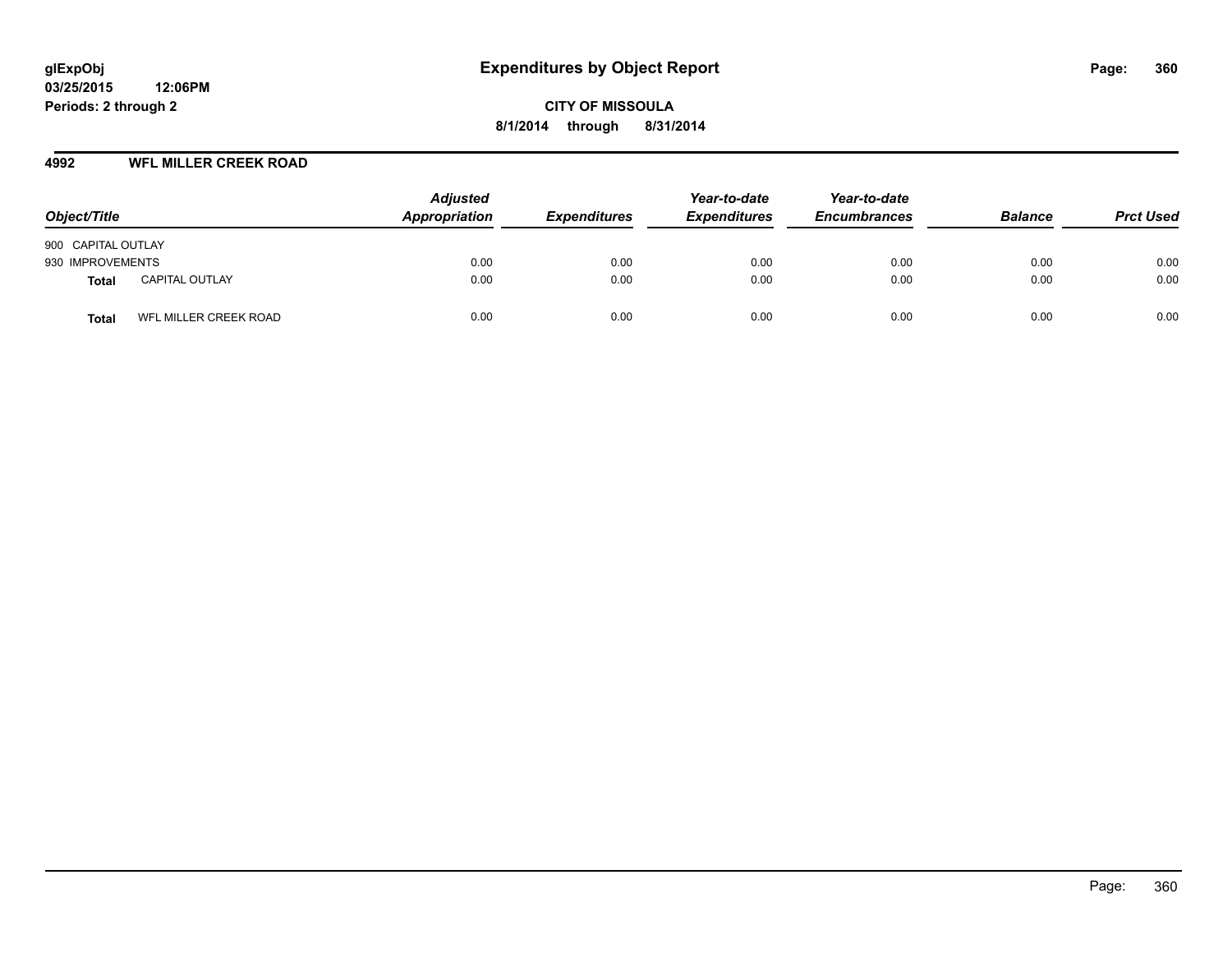### **CITY OF MISSOULA 8/1/2014 through 8/31/2014**

#### **4993 WESTERN FEDERAL LANDS**

#### **280 PUBLIC WORKS ADMIN/ENGINEERING**

|                        |                                | <b>Adjusted</b> |                     | Year-to-date        | Year-to-date        |                |                  |
|------------------------|--------------------------------|-----------------|---------------------|---------------------|---------------------|----------------|------------------|
| Object/Title           |                                | Appropriation   | <b>Expenditures</b> | <b>Expenditures</b> | <b>Encumbrances</b> | <b>Balance</b> | <b>Prct Used</b> |
| 100 PERSONAL SERVICES  |                                |                 |                     |                     |                     |                |                  |
| 110 SALARIES AND WAGES |                                | 0.00            | 0.00                | 0.00                | 0.00                | 0.00           | 0.00             |
|                        | 140 EMPLOYER CONTRIBUTIONS     | 0.00            | 0.00                | 0.00                | 0.00                | 0.00           | 0.00             |
| <b>Total</b>           | PERSONAL SERVICES              | 0.00            | 0.00                | 0.00                | 0.00                | 0.00           | 0.00             |
| 300 PURCHASED SERVICES |                                |                 |                     |                     |                     |                |                  |
|                        | 350 PROFESSIONAL SERVICES      | 0.00            | 0.00                | 0.00                | 0.00                | 0.00           | 0.00             |
| Total                  | PURCHASED SERVICES             | 0.00            | 0.00                | 0.00                | 0.00                | 0.00           | 0.00             |
| 900 CAPITAL OUTLAY     |                                |                 |                     |                     |                     |                |                  |
| 930 IMPROVEMENTS       |                                | 0.00            | 37,959.51           | 37,959.51           | 0.00                | $-37.959.51$   | 0.00             |
| <b>Total</b>           | CAPITAL OUTLAY                 | 0.00            | 37,959.51           | 37.959.51           | 0.00                | $-37.959.51$   | 0.00             |
| <b>Total</b>           | PUBLIC WORKS ADMIN/ENGINEERING | 0.00            | 37,959.51           | 37,959.51           | 0.00                | $-37,959.51$   | 0.00             |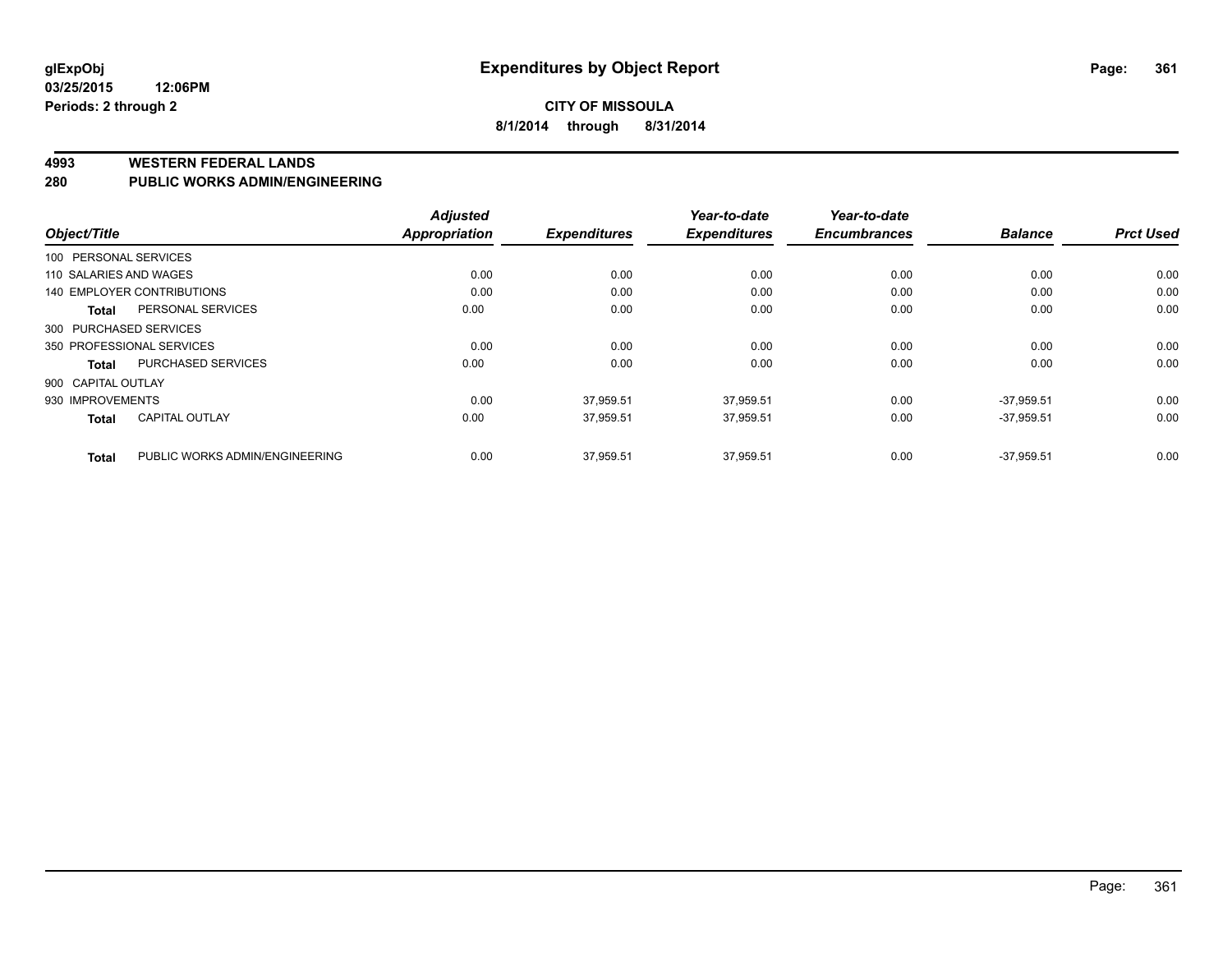### **4993 WESTERN FEDERAL LANDS**

| Object/Title                                 | <b>Adjusted</b><br><b>Appropriation</b> | <b>Expenditures</b> | Year-to-date<br><b>Expenditures</b> | Year-to-date<br><b>Encumbrances</b> | <b>Balance</b> | <b>Prct Used</b> |
|----------------------------------------------|-----------------------------------------|---------------------|-------------------------------------|-------------------------------------|----------------|------------------|
|                                              |                                         |                     |                                     |                                     |                |                  |
| 100 PERSONAL SERVICES                        |                                         |                     |                                     |                                     |                |                  |
| 110 SALARIES AND WAGES                       | 0.00                                    | 0.00                | 0.00                                | 0.00                                | 0.00           | 0.00             |
| 140 EMPLOYER CONTRIBUTIONS                   | 0.00                                    | 0.00                | 0.00                                | 0.00                                | 0.00           | 0.00             |
| PERSONAL SERVICES<br><b>Total</b>            | 0.00                                    | 0.00                | 0.00                                | 0.00                                | 0.00           | 0.00             |
| 300 PURCHASED SERVICES                       |                                         |                     |                                     |                                     |                |                  |
| 350 PROFESSIONAL SERVICES                    | 0.00                                    | 0.00                | 0.00                                | 0.00                                | 0.00           | 0.00             |
| PURCHASED SERVICES<br>Total                  | 0.00                                    | 0.00                | 0.00                                | 0.00                                | 0.00           | 0.00             |
| 900 CAPITAL OUTLAY                           |                                         |                     |                                     |                                     |                |                  |
| 930 IMPROVEMENTS                             | 0.00                                    | 37.959.51           | 37,959.51                           | 0.00                                | $-37.959.51$   | 0.00             |
| <b>CAPITAL OUTLAY</b><br><b>Total</b>        | 0.00                                    | 37,959.51           | 37,959.51                           | 0.00                                | $-37,959.51$   | 0.00             |
| <b>WESTERN FEDERAL LANDS</b><br><b>Total</b> | 0.00                                    | 37,959.51           | 37,959.51                           | 0.00                                | $-37.959.51$   | 0.00             |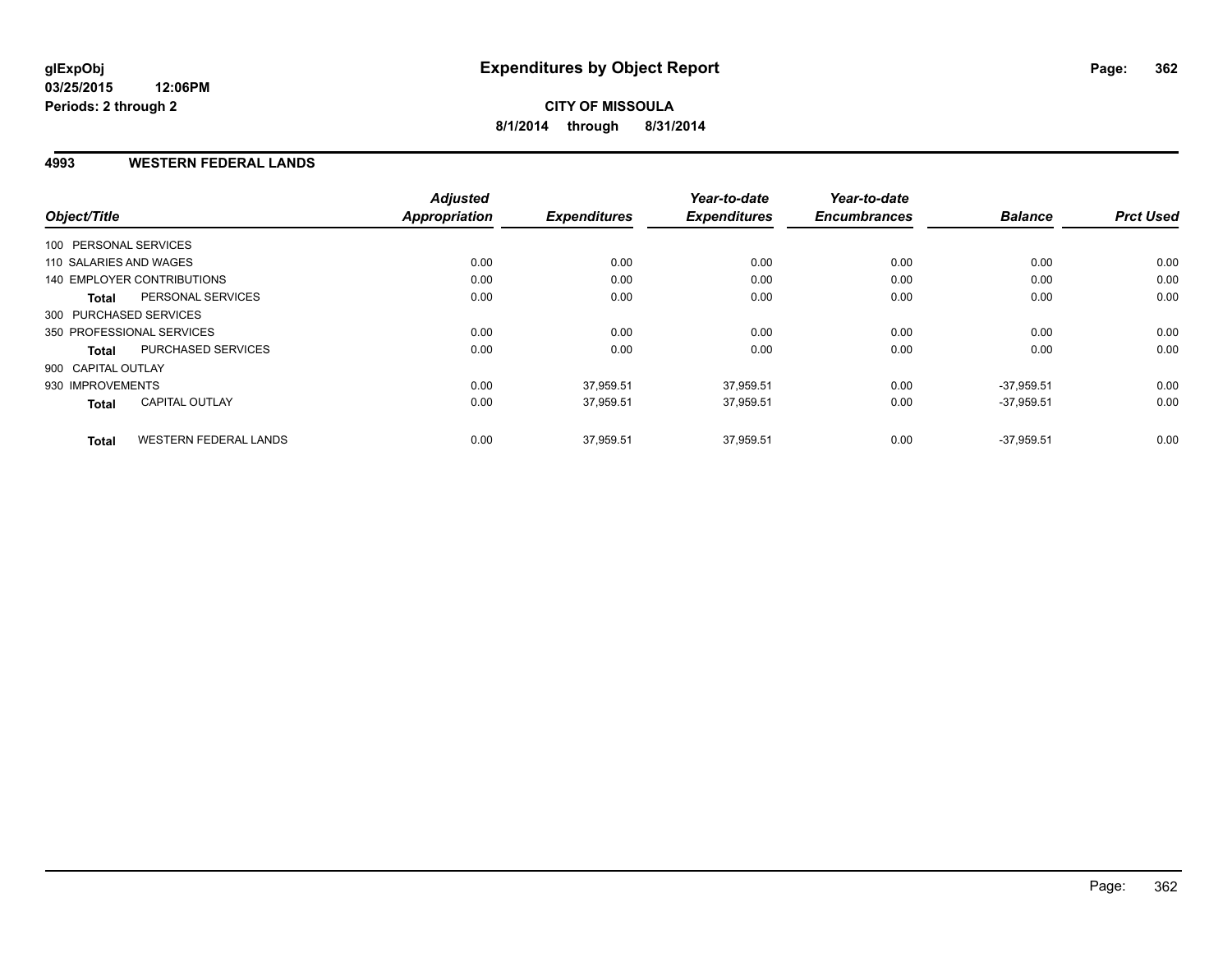## **5020 CIVIC STADIUM**

**395 PARKING COMMISSION**

| Object/Title      |                             | <b>Adjusted</b><br><b>Appropriation</b> | <b>Expenditures</b> | Year-to-date<br><b>Expenditures</b> | Year-to-date<br><b>Encumbrances</b> | <b>Balance</b> | <b>Prct Used</b> |
|-------------------|-----------------------------|-----------------------------------------|---------------------|-------------------------------------|-------------------------------------|----------------|------------------|
| 500 FIXED CHARGES |                             |                                         |                     |                                     |                                     |                |                  |
| 500 FIXED CHARGES |                             | 3,000.00                                | 0.00                | 0.00                                | 0.00                                | 3,000.00       | 0.00             |
| <b>Total</b>      | <b>FIXED CHARGES</b>        | 3,000.00                                | 0.00                | 0.00                                | 0.00                                | 3,000.00       | 0.00             |
| 600 DEBT SERVICE  |                             |                                         |                     |                                     |                                     |                |                  |
| 610 PRINCIPAL     |                             | 33,420.00                               | 0.00                | 0.00                                | 0.00                                | 33,420.00      | 0.00             |
|                   | 620 INTEREST / SERVICE FEES | 83,580.00                               | 0.00                | 0.00                                | 0.00                                | 83,580.00      | 0.00             |
| <b>Total</b>      | <b>DEBT SERVICE</b>         | 117,000.00                              | 0.00                | 0.00                                | 0.00                                | 117.000.00     | 0.00             |
| 800 OTHER OBJECTS |                             |                                         |                     |                                     |                                     |                |                  |
| 830 DEPRECIATION  |                             | 0.00                                    | 0.00                | 0.00                                | 0.00                                | 0.00           | 0.00             |
| <b>Total</b>      | OTHER OBJECTS               | 0.00                                    | 0.00                | 0.00                                | 0.00                                | 0.00           | 0.00             |
| <b>Total</b>      | PARKING COMMISSION          | 120,000.00                              | 0.00                | 0.00                                | 0.00                                | 120,000.00     | 0.00             |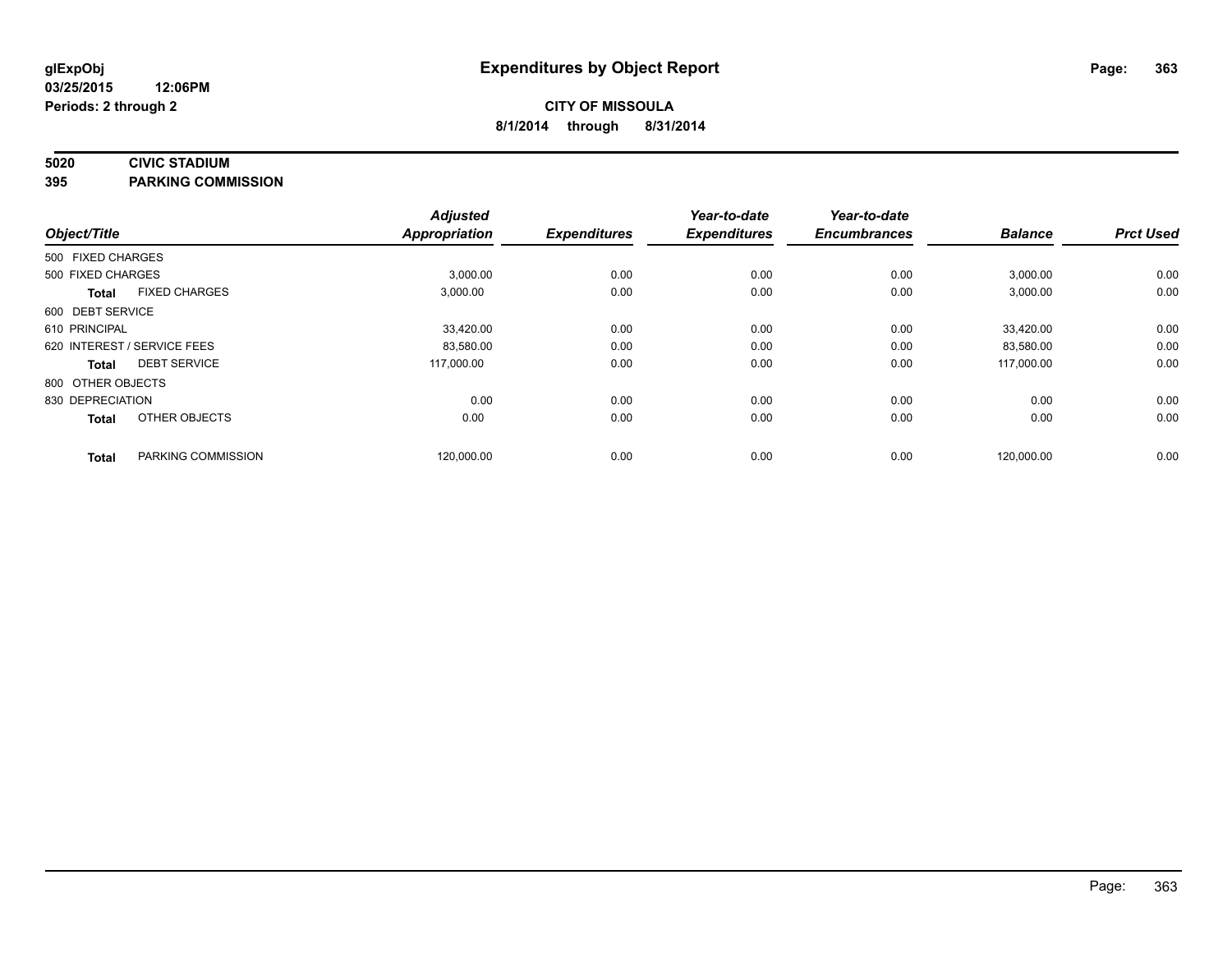**5020 CIVIC STADIUM**

| Object/Title                |                      | <b>Adjusted</b><br><b>Appropriation</b> | <b>Expenditures</b> | Year-to-date<br><b>Expenditures</b> | Year-to-date<br><b>Encumbrances</b> | <b>Balance</b> | <b>Prct Used</b> |
|-----------------------------|----------------------|-----------------------------------------|---------------------|-------------------------------------|-------------------------------------|----------------|------------------|
|                             |                      |                                         |                     |                                     |                                     |                |                  |
| 500 FIXED CHARGES           |                      |                                         |                     |                                     |                                     |                |                  |
| 500 FIXED CHARGES           |                      | 3,000.00                                | 0.00                | 0.00                                | 0.00                                | 3,000.00       | 0.00             |
| <b>Total</b>                | <b>FIXED CHARGES</b> | 3,000.00                                | 0.00                | 0.00                                | 0.00                                | 3,000.00       | 0.00             |
| 600 DEBT SERVICE            |                      |                                         |                     |                                     |                                     |                |                  |
| 610 PRINCIPAL               |                      | 33,420.00                               | 0.00                | 0.00                                | 0.00                                | 33,420.00      | 0.00             |
| 620 INTEREST / SERVICE FEES |                      | 83,580.00                               | 0.00                | 0.00                                | 0.00                                | 83,580.00      | 0.00             |
| Total                       | <b>DEBT SERVICE</b>  | 117,000.00                              | 0.00                | 0.00                                | 0.00                                | 117,000.00     | 0.00             |
| 800 OTHER OBJECTS           |                      |                                         |                     |                                     |                                     |                |                  |
| 830 DEPRECIATION            |                      | 0.00                                    | 0.00                | 0.00                                | 0.00                                | 0.00           | 0.00             |
| <b>Total</b>                | OTHER OBJECTS        | 0.00                                    | 0.00                | 0.00                                | 0.00                                | 0.00           | 0.00             |
| <b>Total</b>                | <b>CIVIC STADIUM</b> | 120,000.00                              | 0.00                | 0.00                                | 0.00                                | 120,000.00     | 0.00             |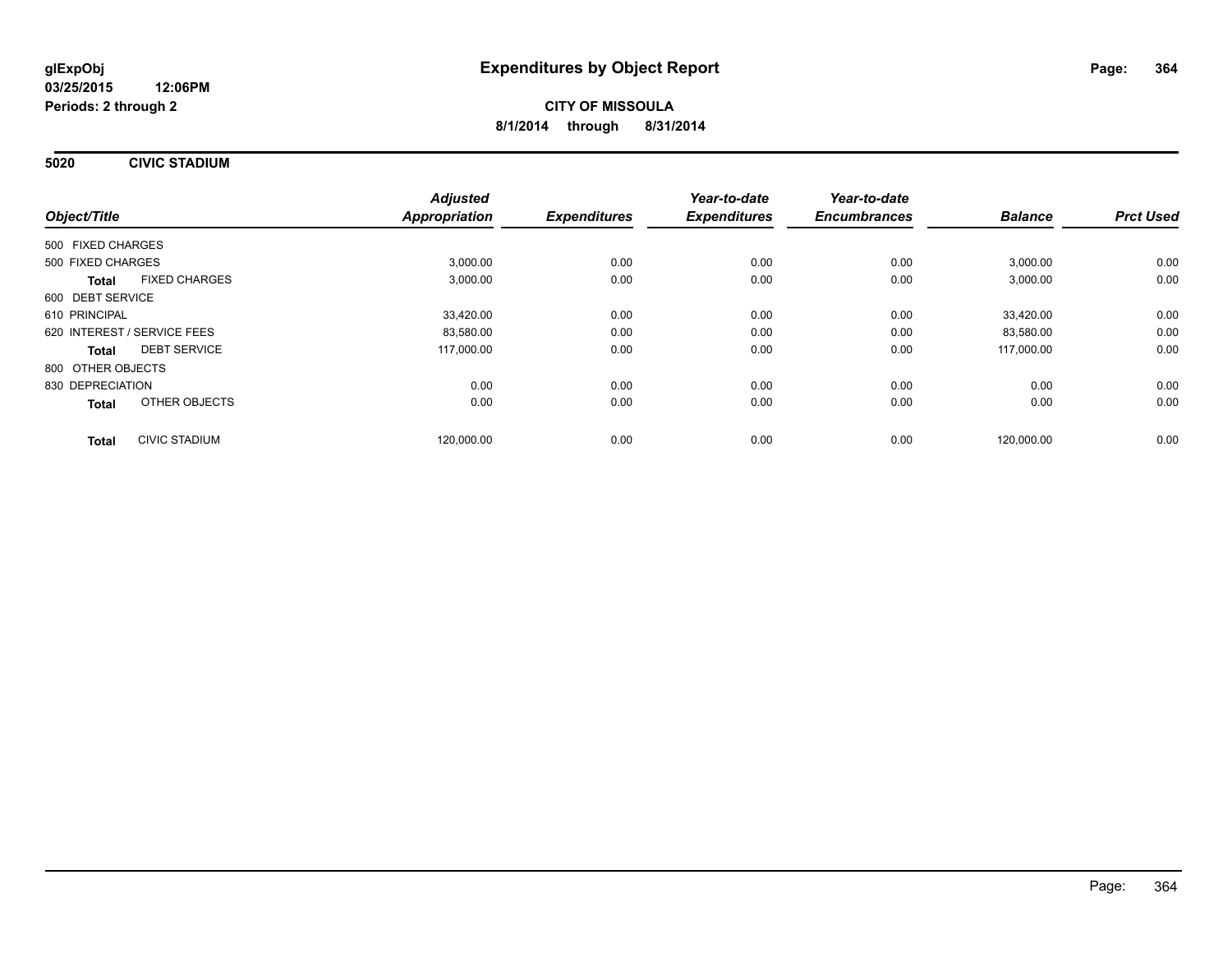# **5210 WATER**

**335 WATER**

|                           |                              | <b>Adjusted</b>      |                     | Year-to-date        | Year-to-date        |                |                  |
|---------------------------|------------------------------|----------------------|---------------------|---------------------|---------------------|----------------|------------------|
| Object/Title              |                              | <b>Appropriation</b> | <b>Expenditures</b> | <b>Expenditures</b> | <b>Encumbrances</b> | <b>Balance</b> | <b>Prct Used</b> |
| 300 PURCHASED SERVICES    |                              |                      |                     |                     |                     |                |                  |
| 350 PROFESSIONAL SERVICES |                              | 0.00                 | 71,343.39           | 71,343.39           | 0.00                | $-71,343.39$   | 0.00             |
|                           | 390 OTHER PURCHASED SERVICES | 0.00                 | 0.00                | 0.00                | 0.00                | 0.00           | 0.00             |
| <b>Total</b>              | <b>PURCHASED SERVICES</b>    | 0.00                 | 71,343.39           | 71,343.39           | 0.00                | $-71,343.39$   | 0.00             |
| 900 CAPITAL OUTLAY        |                              |                      |                     |                     |                     |                |                  |
| 910 LAND                  |                              | 0.00                 | 0.00                | 0.00                | 0.00                | 0.00           | 0.00             |
| 920 BUILDINGS             |                              | 0.00                 | 0.00                | 0.00                | 0.00                | 0.00           | 0.00             |
| 930 IMPROVEMENTS          |                              | 0.00                 | 0.00                | 0.00                | 0.00                | 0.00           | 0.00             |
| 940 MACHINERY & EQUIPMENT |                              | 0.00                 | 0.00                | 0.00                | 0.00                | 0.00           | 0.00             |
| <b>Total</b>              | <b>CAPITAL OUTLAY</b>        | 0.00                 | 0.00                | 0.00                | 0.00                | 0.00           | 0.00             |
| <b>Total</b>              | <b>WATER</b>                 | 0.00                 | 71,343.39           | 71,343.39           | 0.00                | $-71.343.39$   | 0.00             |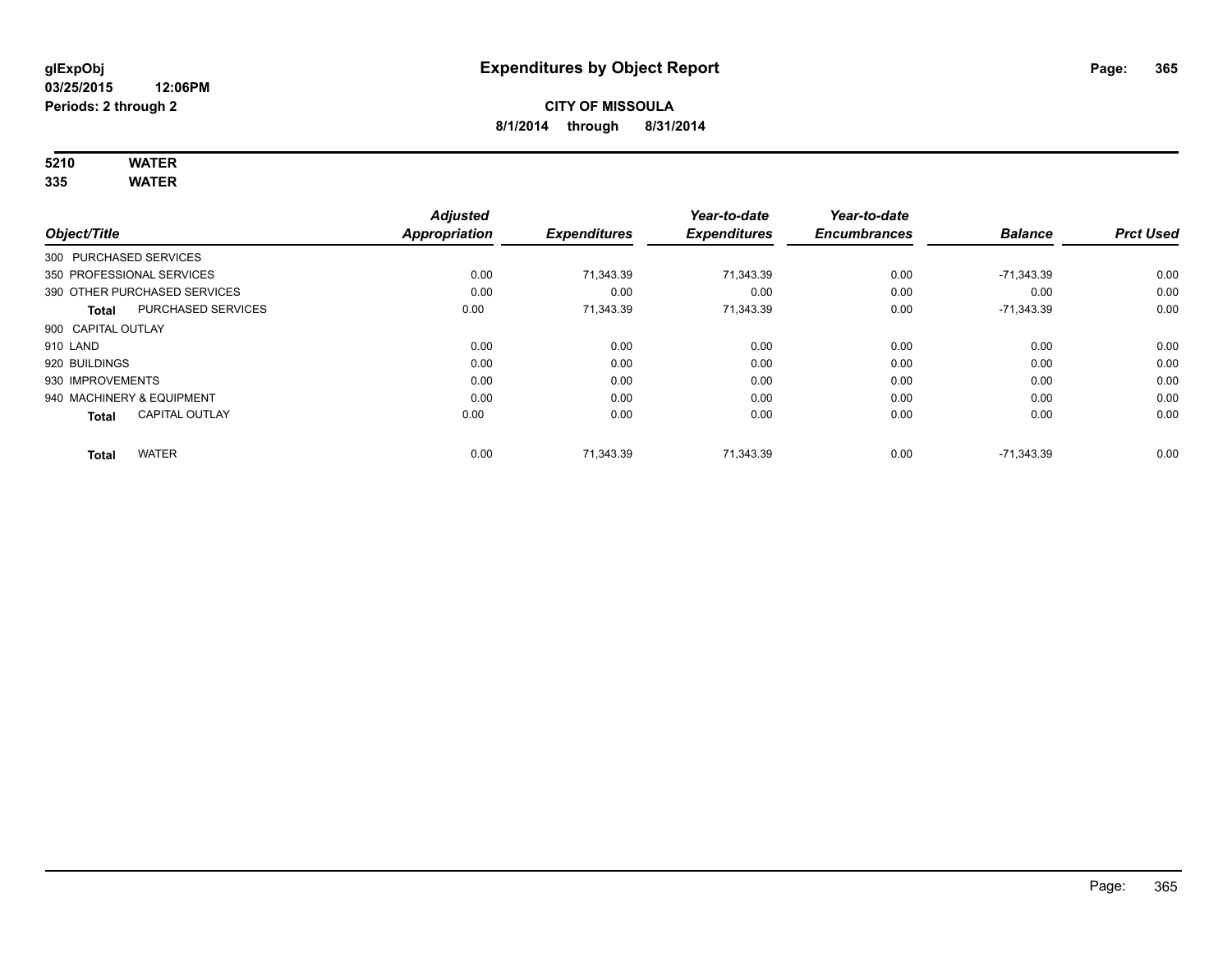**5210 WATER**

|                                       | <b>Adjusted</b>      |                     | Year-to-date        | Year-to-date        |                |                  |
|---------------------------------------|----------------------|---------------------|---------------------|---------------------|----------------|------------------|
| Object/Title                          | <b>Appropriation</b> | <b>Expenditures</b> | <b>Expenditures</b> | <b>Encumbrances</b> | <b>Balance</b> | <b>Prct Used</b> |
| 300 PURCHASED SERVICES                |                      |                     |                     |                     |                |                  |
| 350 PROFESSIONAL SERVICES             | 0.00                 | 71,343.39           | 71,343.39           | 0.00                | -71,343.39     | 0.00             |
| 390 OTHER PURCHASED SERVICES          | 0.00                 | 0.00                | 0.00                | 0.00                | 0.00           | 0.00             |
| PURCHASED SERVICES<br>Total           | 0.00                 | 71,343.39           | 71,343.39           | 0.00                | $-71,343.39$   | 0.00             |
| 900 CAPITAL OUTLAY                    |                      |                     |                     |                     |                |                  |
| 910 LAND                              | 0.00                 | 0.00                | 0.00                | 0.00                | 0.00           | 0.00             |
| 920 BUILDINGS                         | 0.00                 | 0.00                | 0.00                | 0.00                | 0.00           | 0.00             |
| 930 IMPROVEMENTS                      | 0.00                 | 0.00                | 0.00                | 0.00                | 0.00           | 0.00             |
| 940 MACHINERY & EQUIPMENT             | 0.00                 | 0.00                | 0.00                | 0.00                | 0.00           | 0.00             |
| <b>CAPITAL OUTLAY</b><br><b>Total</b> | 0.00                 | 0.00                | 0.00                | 0.00                | 0.00           | 0.00             |
| <b>WATER</b><br><b>Total</b>          | 0.00                 | 71,343.39           | 71,343.39           | 0.00                | -71,343.39     | 0.00             |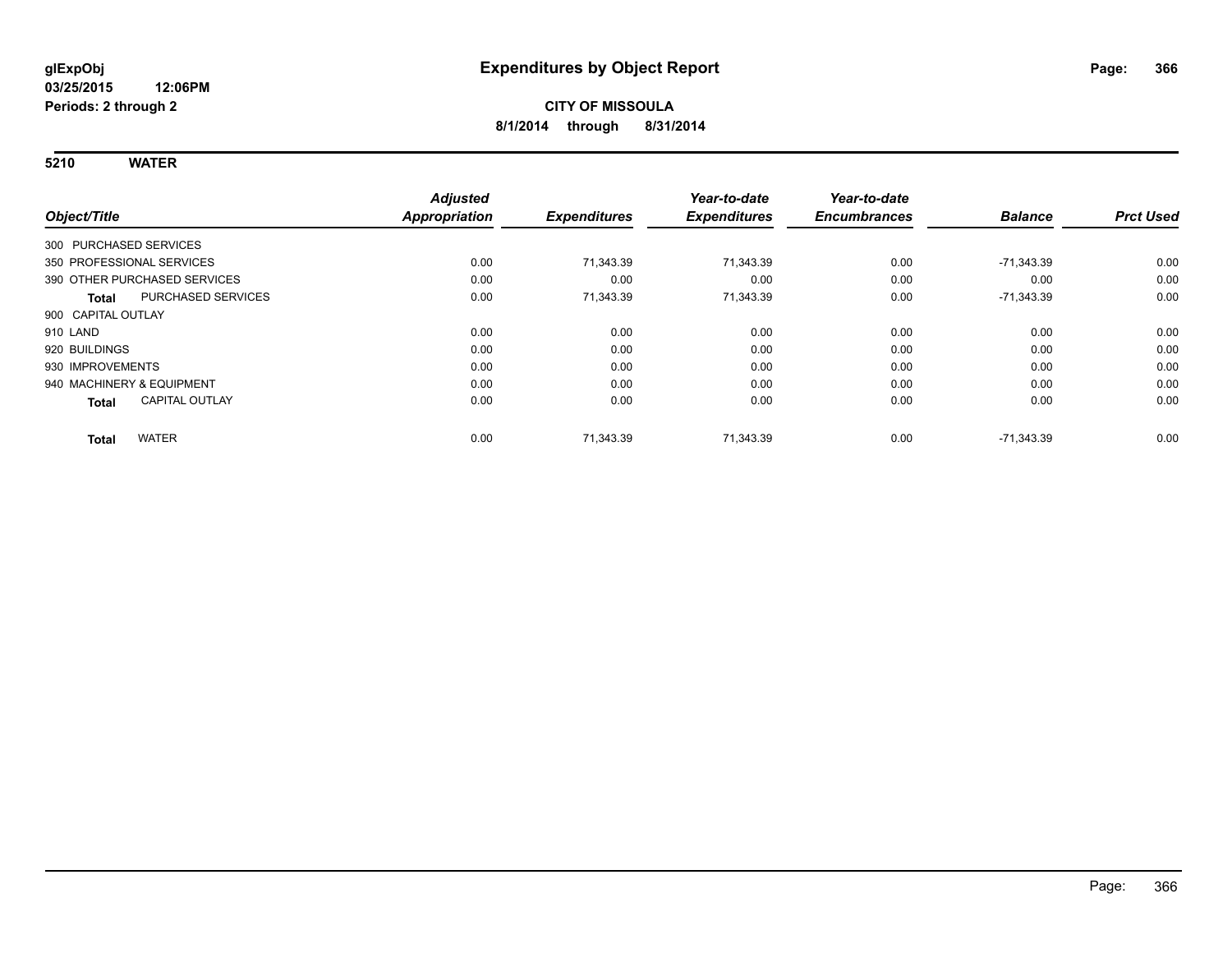#### **5310 SEWER OPERATING BUDGET FUND**

|                                           | <b>Adjusted</b> |                     | Year-to-date        | Year-to-date        |                |                  |
|-------------------------------------------|-----------------|---------------------|---------------------|---------------------|----------------|------------------|
| Object/Title                              | Appropriation   | <b>Expenditures</b> | <b>Expenditures</b> | <b>Encumbrances</b> | <b>Balance</b> | <b>Prct Used</b> |
| 100 PERSONAL SERVICES                     |                 |                     |                     |                     |                |                  |
| 110 SALARIES AND WAGES                    | 1,121,331.00    | 135,399.58          | 175,486.40          | 0.00                | 945,844.60     | 15.65            |
| 120 OVERTIME/TERMINATION                  | 19,000.00       | 2,619.48            | 2,961.46            | 0.00                | 16,038.54      | 15.59            |
| 130 OTHER                                 | 14,640.00       | 0.00                | 0.00                | 0.00                | 14,640.00      | 0.00             |
| 135 OPEB EXPENSE                          | 0.00            | 0.00                | 0.00                | 0.00                | 0.00           | 0.00             |
| 140 EMPLOYER CONTRIBUTIONS                | 456,843.00      | 47,858.54           | 88,972.89           | 0.00                | 367,870.11     | 19.48            |
| <b>141 STATE RETIREMENT CONTRIBUTIONS</b> | 0.00            | 135.40              | 177.42              | 0.00                | $-177.42$      | 0.00             |
| 145 OPEB CONTRIBUTION                     | 0.00            | 0.00                | 0.00                | 0.00                | 0.00           | 0.00             |
| PERSONAL SERVICES<br>Total                | 1,611,814.00    | 186,013.00          | 267,598.17          | 0.00                | 1,344,215.83   | 16.60            |
| 200 SUPPLIES                              |                 |                     |                     |                     |                |                  |
| 210 OFFICE SUPPLIES                       | 3,400.00        | 146.89              | 146.89              | 0.00                | 3,253.11       | 4.32             |
| 220 OPERATING SUPPLIES                    | 214,170.00      | 13,603.09           | 25,801.49           | 0.00                | 188,368.51     | 12.05            |
| 230 REPAIR/MAINTENANCE                    | 152,050.00      | 30,810.19           | 33,933.29           | 0.00                | 118,116.71     | 22.32            |
| 231 GASOLINE                              | 60,000.00       | 0.00                | 0.00                | 0.00                | 60,000.00      | 0.00             |
| 240 OTHER SUPPLIES                        | 4,000.00        | 187.88              | 187.88              | 0.00                | 3,812.12       | 4.70             |
| <b>SUPPLIES</b><br>Total                  | 433,620.00      | 44,748.05           | 60,069.55           | 0.00                | 373,550.45     | 13.85            |
| 300 PURCHASED SERVICES                    |                 |                     |                     |                     |                |                  |
| 310 COMMUNICATIONS                        | 3,570.00        | 159.36              | 174.60              | 0.00                | 3,395.40       | 4.89             |
| 320 PRINTING & DUPLICATING                | 1,000.00        | 0.00                | 0.00                | 0.00                | 1,000.00       | 0.00             |
| 330 PUBLICITY, SUBSCRIPTIONS & DUES       | 1,836.00        | 3,000.00            | 3,534.00            | 0.00                | $-1,698.00$    | 192.48           |
| 341 ELECTRICITY & NATURAL GAS             | 500,580.00      | 47,448.40           | 47,448.40           | 0.00                | 453,131.60     | 9.48             |
| 343 WATER CHARGES                         | 10,248.00       | 674.08              | 674.08              | 0.00                | 9,573.92       | 6.58             |
| 344 TELEPHONE SERVICE                     | 16,337.00       | 1,789.66            | 2,906.35            | 0.00                | 13,430.65      | 17.79            |
| 345 GARBAGE                               | 20,804.00       | 3,933.60            | 3,933.60            | 0.00                | 16,870.40      | 18.91            |
| 350 PROFESSIONAL SERVICES                 | 70,000.00       | 12,317.08           | 14,298.45           | 0.00                | 55,701.55      | 20.43            |
| 360 REPAIR & MAINTENANCE                  | 171,154.00      | 18,001.76           | 30,089.86           | 0.00                | 141,064.14     | 17.58            |
| 370 TRAVEL                                | 14,000.00       | 0.00                | 0.00                | 0.00                | 14,000.00      | 0.00             |
| 380 TRAINING                              | 7,600.00        | 63.36               | 1,212.36            | 0.00                | 6,387.64       | 15.95            |
| 390 OTHER PURCHASED SERVICES              | 403,075.00      | 40,404.00           | 40,404.00           | 0.00                | 362,671.00     | 10.02            |
| PURCHASED SERVICES<br><b>Total</b>        | 1,220,204.00    | 127,791.30          | 144,675.70          | 0.00                | 1,075,528.30   | 11.86            |
| 500 FIXED CHARGES                         |                 |                     |                     |                     |                |                  |
| 500 FIXED CHARGES                         | 1,267,827.00    | 0.00                | 200.00              | 0.00                | 1,267,627.00   | 0.02             |
| <b>FIXED CHARGES</b><br><b>Total</b>      | 1.267.827.00    | 0.00                | 200.00              | 0.00                | 1.267.627.00   | 0.02             |
| 600 DEBT SERVICE                          |                 |                     |                     |                     |                |                  |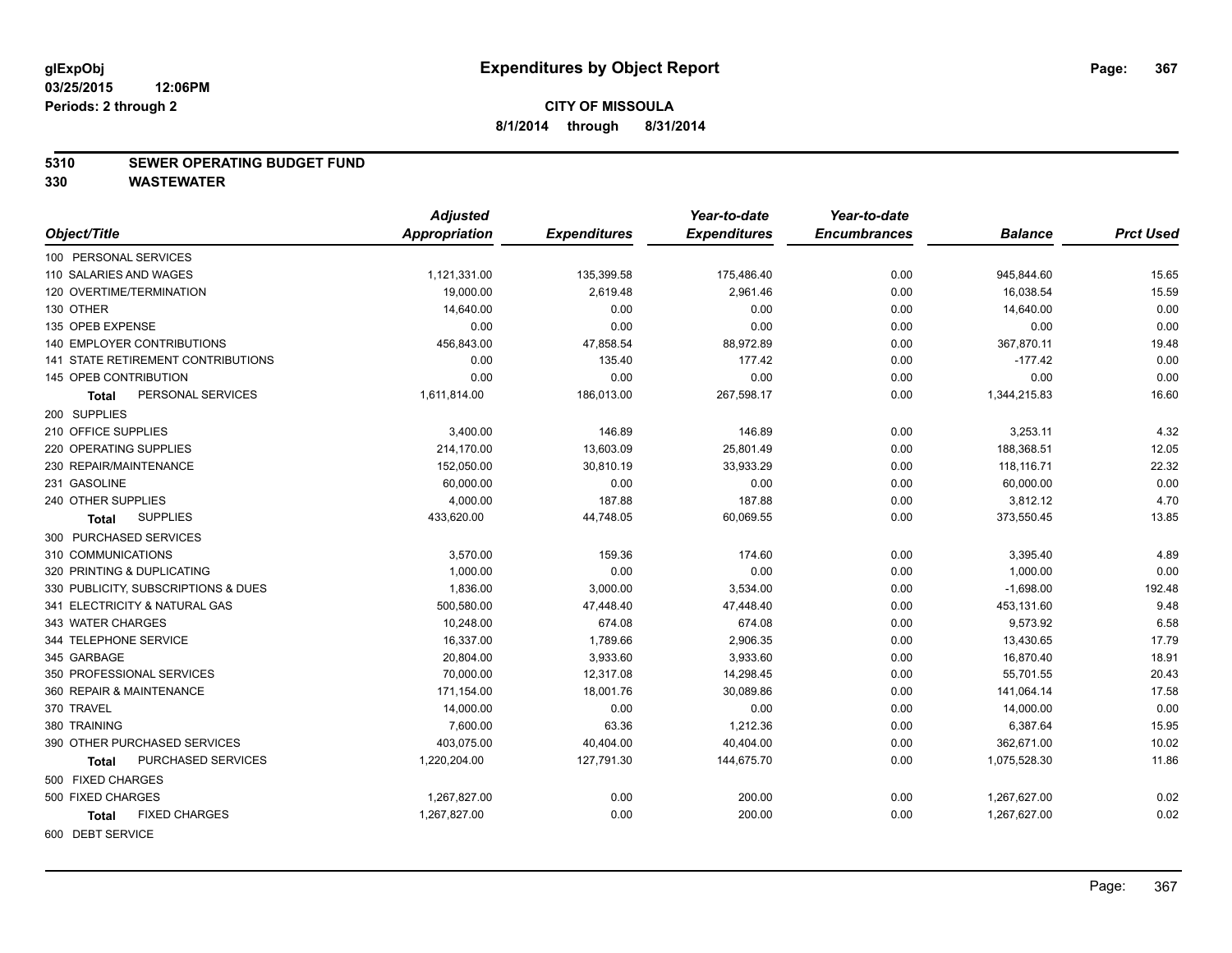#### **5310 SEWER OPERATING BUDGET FUND**

|                    |                                   | <b>Adjusted</b>      |                     | Year-to-date        | Year-to-date        |                |                  |
|--------------------|-----------------------------------|----------------------|---------------------|---------------------|---------------------|----------------|------------------|
| Object/Title       |                                   | <b>Appropriation</b> | <b>Expenditures</b> | <b>Expenditures</b> | <b>Encumbrances</b> | <b>Balance</b> | <b>Prct Used</b> |
| 610 PRINCIPAL      |                                   | 0.00                 | 0.00                | 0.00                | 0.00                | 0.00           | 0.00             |
|                    | 620 INTEREST / SERVICE FEES       | 0.00                 | 0.00                | 0.00                | 0.00                | 0.00           | 0.00             |
| <b>Total</b>       | <b>DEBT SERVICE</b>               | 0.00                 | 0.00                | 0.00                | 0.00                | 0.00           | 0.00             |
|                    | 700 GRANTS & CONTRIBUTIONS        |                      |                     |                     |                     |                |                  |
|                    | 700 GRANTS & CONTRIBUTIONS        | 1,500.00             | 0.00                | 0.00                | 0.00                | 1,500.00       | 0.00             |
| <b>Total</b>       | <b>GRANTS &amp; CONTRIBUTIONS</b> | 1,500.00             | 0.00                | 0.00                | 0.00                | 1,500.00       | 0.00             |
| 800 OTHER OBJECTS  |                                   |                      |                     |                     |                     |                |                  |
|                    | 820 TRANSFERS TO OTHER FUNDS      | 0.00                 | 0.00                | 0.00                | 0.00                | 0.00           | 0.00             |
| 830 DEPRECIATION   |                                   | 0.00                 | 0.00                | 0.00                | 0.00                | 0.00           | 0.00             |
| <b>Total</b>       | OTHER OBJECTS                     | 0.00                 | 0.00                | 0.00                | 0.00                | 0.00           | 0.00             |
| 900 CAPITAL OUTLAY |                                   |                      |                     |                     |                     |                |                  |
| 900 CAPITAL OUTLAY |                                   | 0.00                 | 0.00                | 0.00                | 0.00                | 0.00           | 0.00             |
| 930 IMPROVEMENTS   |                                   | 0.00                 | 0.00                | 0.00                | 0.00                | 0.00           | 0.00             |
|                    | 940 MACHINERY & EQUIPMENT         | 0.00                 | 0.00                | 0.00                | 0.00                | 0.00           | 0.00             |
| <b>Total</b>       | <b>CAPITAL OUTLAY</b>             | 0.00                 | 0.00                | 0.00                | 0.00                | 0.00           | 0.00             |
| <b>Total</b>       | <b>WASTEWATER</b>                 | 4,534,965.00         | 358,552.35          | 472,543.42          | 0.00                | 4,062,421.58   | 10.42            |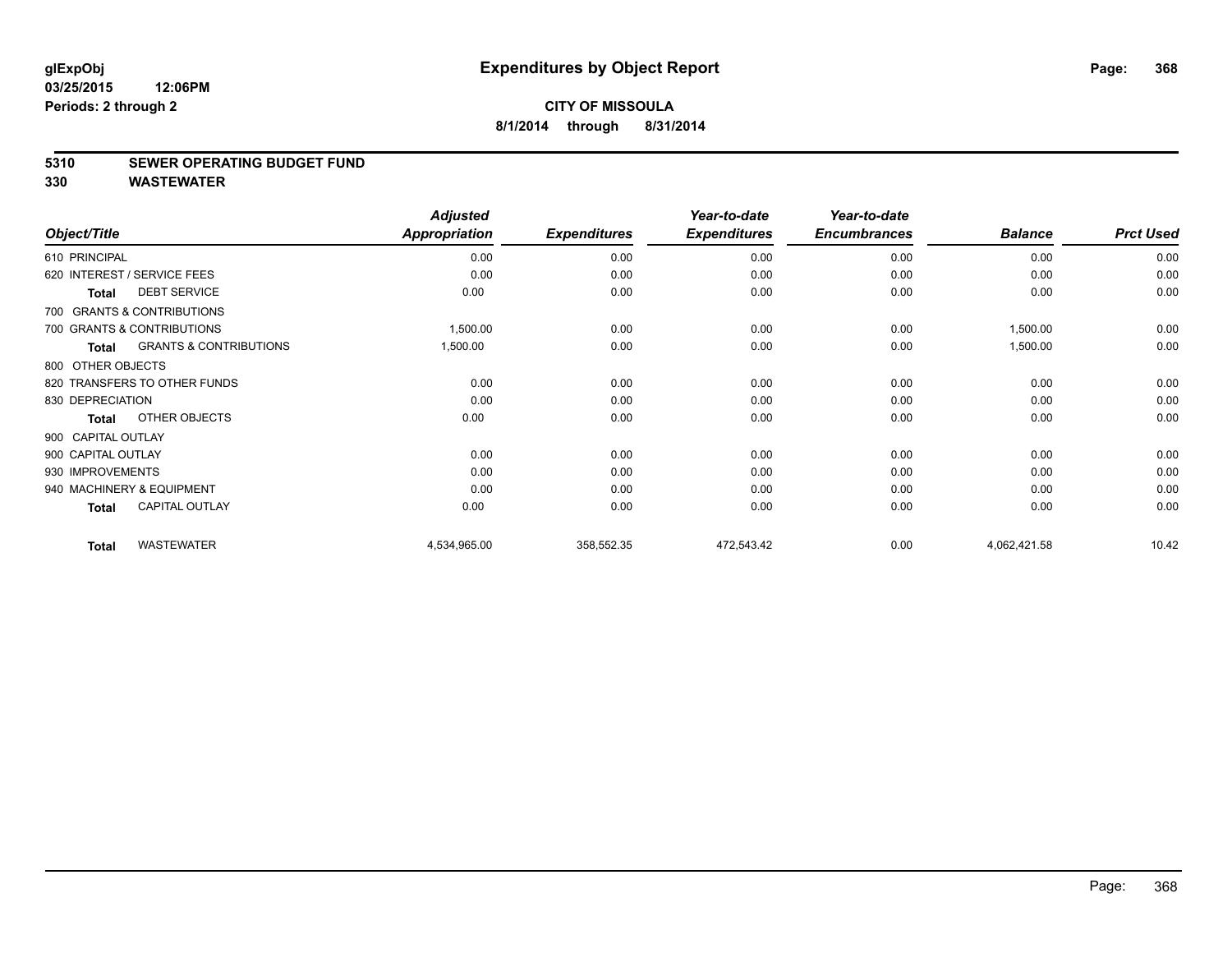#### **5310 SEWER OPERATING BUDGET FUND**

**900 DEPRECIATION**

| Object/Title      |                     | <b>Adjusted</b><br>Appropriation | <b>Expenditures</b> | Year-to-date<br><b>Expenditures</b> | Year-to-date<br><b>Encumbrances</b> | <b>Balance</b> | <b>Prct Used</b> |
|-------------------|---------------------|----------------------------------|---------------------|-------------------------------------|-------------------------------------|----------------|------------------|
| 800 OTHER OBJECTS |                     |                                  |                     |                                     |                                     |                |                  |
| 830 DEPRECIATION  |                     | 0.00                             | 0.00                | 0.00                                | 0.00                                | 0.00           | 0.00             |
| <b>Total</b>      | OTHER OBJECTS       | 0.00                             | 0.00                | 0.00                                | 0.00                                | 0.00           | 0.00             |
| Total             | <b>DEPRECIATION</b> | 0.00                             | 0.00                | 0.00                                | 0.00                                | 0.00           | 0.00             |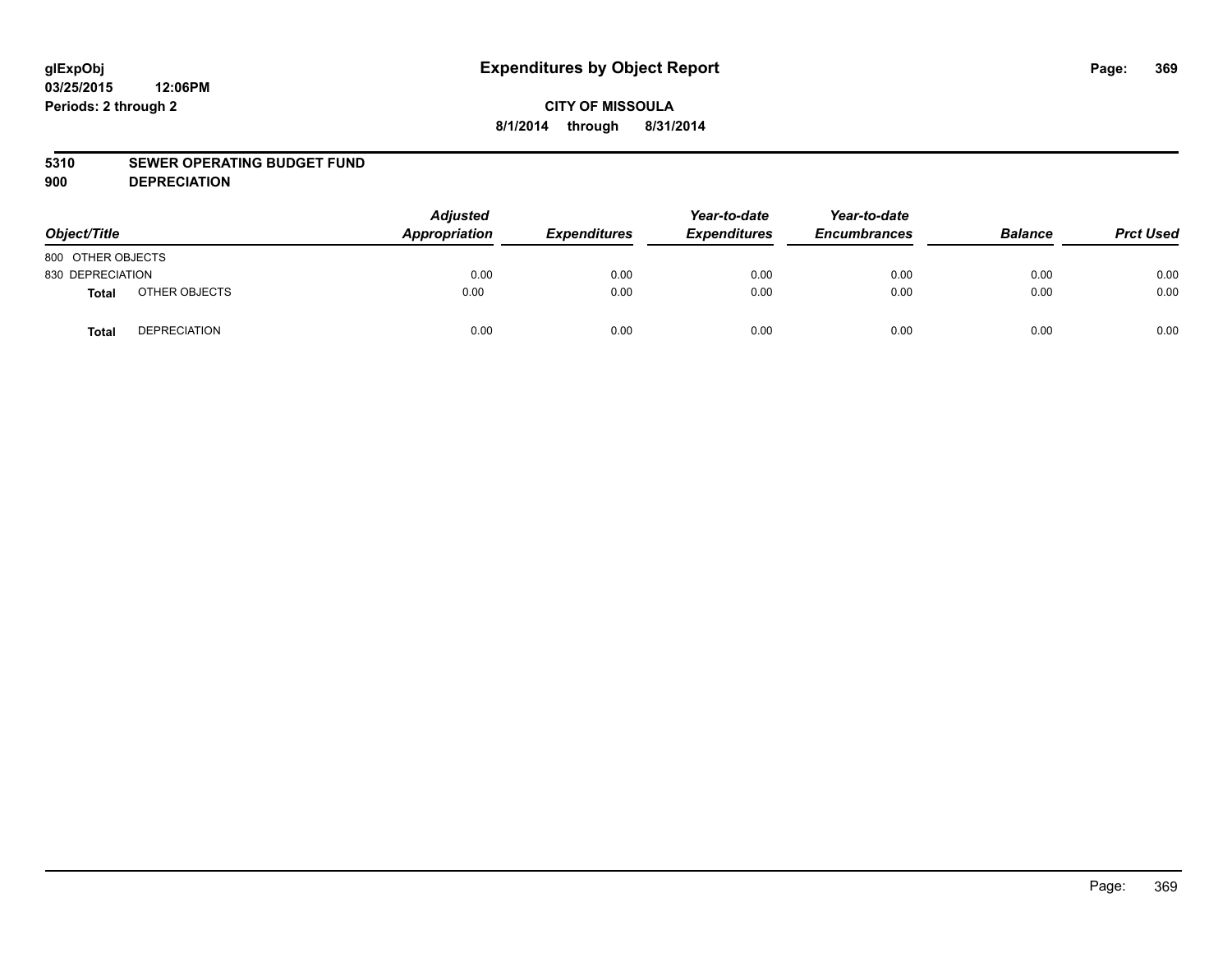# **CITY OF MISSOULA 8/1/2014 through 8/31/2014**

### **5310 SEWER OPERATING BUDGET FUND**

|                                      | <b>Adjusted</b> |                     | Year-to-date        | Year-to-date        |                |                  |
|--------------------------------------|-----------------|---------------------|---------------------|---------------------|----------------|------------------|
| Object/Title                         | Appropriation   | <b>Expenditures</b> | <b>Expenditures</b> | <b>Encumbrances</b> | <b>Balance</b> | <b>Prct Used</b> |
| 100 PERSONAL SERVICES                |                 |                     |                     |                     |                |                  |
| 110 SALARIES AND WAGES               | 1,121,331.00    | 135,399.58          | 175,486.40          | 0.00                | 945,844.60     | 15.65            |
| 120 OVERTIME/TERMINATION             | 19,000.00       | 2,619.48            | 2,961.46            | 0.00                | 16,038.54      | 15.59            |
| 130 OTHER                            | 14,640.00       | 0.00                | 0.00                | 0.00                | 14,640.00      | 0.00             |
| 135 OPEB EXPENSE                     | 0.00            | 0.00                | 0.00                | 0.00                | 0.00           | 0.00             |
| <b>140 EMPLOYER CONTRIBUTIONS</b>    | 456,843.00      | 47,858.54           | 88,972.89           | 0.00                | 367,870.11     | 19.48            |
| 141 STATE RETIREMENT CONTRIBUTIONS   | 0.00            | 135.40              | 177.42              | 0.00                | $-177.42$      | 0.00             |
| 145 OPEB CONTRIBUTION                | 0.00            | 0.00                | 0.00                | 0.00                | 0.00           | 0.00             |
| PERSONAL SERVICES<br>Total           | 1,611,814.00    | 186,013.00          | 267,598.17          | 0.00                | 1,344,215.83   | 16.60            |
| 200 SUPPLIES                         |                 |                     |                     |                     |                |                  |
| 210 OFFICE SUPPLIES                  | 3,400.00        | 146.89              | 146.89              | 0.00                | 3,253.11       | 4.32             |
| 220 OPERATING SUPPLIES               | 214,170.00      | 13,603.09           | 25,801.49           | 0.00                | 188,368.51     | 12.05            |
| 230 REPAIR/MAINTENANCE               | 152,050.00      | 30,810.19           | 33,933.29           | 0.00                | 118,116.71     | 22.32            |
| 231 GASOLINE                         | 60,000.00       | 0.00                | 0.00                | 0.00                | 60,000.00      | 0.00             |
| 240 OTHER SUPPLIES                   | 4,000.00        | 187.88              | 187.88              | 0.00                | 3,812.12       | 4.70             |
| <b>SUPPLIES</b><br>Total             | 433,620.00      | 44,748.05           | 60,069.55           | 0.00                | 373,550.45     | 13.85            |
| 300 PURCHASED SERVICES               |                 |                     |                     |                     |                |                  |
| 310 COMMUNICATIONS                   | 3,570.00        | 159.36              | 174.60              | 0.00                | 3,395.40       | 4.89             |
| 320 PRINTING & DUPLICATING           | 1,000.00        | 0.00                | 0.00                | 0.00                | 1,000.00       | 0.00             |
| 330 PUBLICITY, SUBSCRIPTIONS & DUES  | 1,836.00        | 3,000.00            | 3,534.00            | 0.00                | $-1,698.00$    | 192.48           |
| 341 ELECTRICITY & NATURAL GAS        | 500,580.00      | 47,448.40           | 47,448.40           | 0.00                | 453,131.60     | 9.48             |
| 343 WATER CHARGES                    | 10,248.00       | 674.08              | 674.08              | 0.00                | 9,573.92       | 6.58             |
| 344 TELEPHONE SERVICE                | 16,337.00       | 1,789.66            | 2,906.35            | 0.00                | 13,430.65      | 17.79            |
| 345 GARBAGE                          | 20,804.00       | 3,933.60            | 3,933.60            | 0.00                | 16,870.40      | 18.91            |
| 350 PROFESSIONAL SERVICES            | 70,000.00       | 12,317.08           | 14,298.45           | 0.00                | 55,701.55      | 20.43            |
| 360 REPAIR & MAINTENANCE             | 171,154.00      | 18,001.76           | 30,089.86           | 0.00                | 141,064.14     | 17.58            |
| 370 TRAVEL                           | 14,000.00       | 0.00                | 0.00                | 0.00                | 14,000.00      | 0.00             |
| 380 TRAINING                         | 7,600.00        | 63.36               | 1,212.36            | 0.00                | 6,387.64       | 15.95            |
| 390 OTHER PURCHASED SERVICES         | 403,075.00      | 40,404.00           | 40,404.00           | 0.00                | 362,671.00     | 10.02            |
| PURCHASED SERVICES<br><b>Total</b>   | 1,220,204.00    | 127,791.30          | 144,675.70          | 0.00                | 1,075,528.30   | 11.86            |
| 500 FIXED CHARGES                    |                 |                     |                     |                     |                |                  |
| 500 FIXED CHARGES                    | 1,267,827.00    | 0.00                | 200.00              | 0.00                | 1,267,627.00   | 0.02             |
| <b>FIXED CHARGES</b><br><b>Total</b> | 1,267,827.00    | 0.00                | 200.00              | 0.00                | 1,267,627.00   | 0.02             |
| 600 DEBT SERVICE                     |                 |                     |                     |                     |                |                  |
| 610 PRINCIPAL                        | 0.00            | 0.00                | 0.00                | 0.00                | 0.00           | 0.00             |
|                                      |                 |                     |                     |                     |                |                  |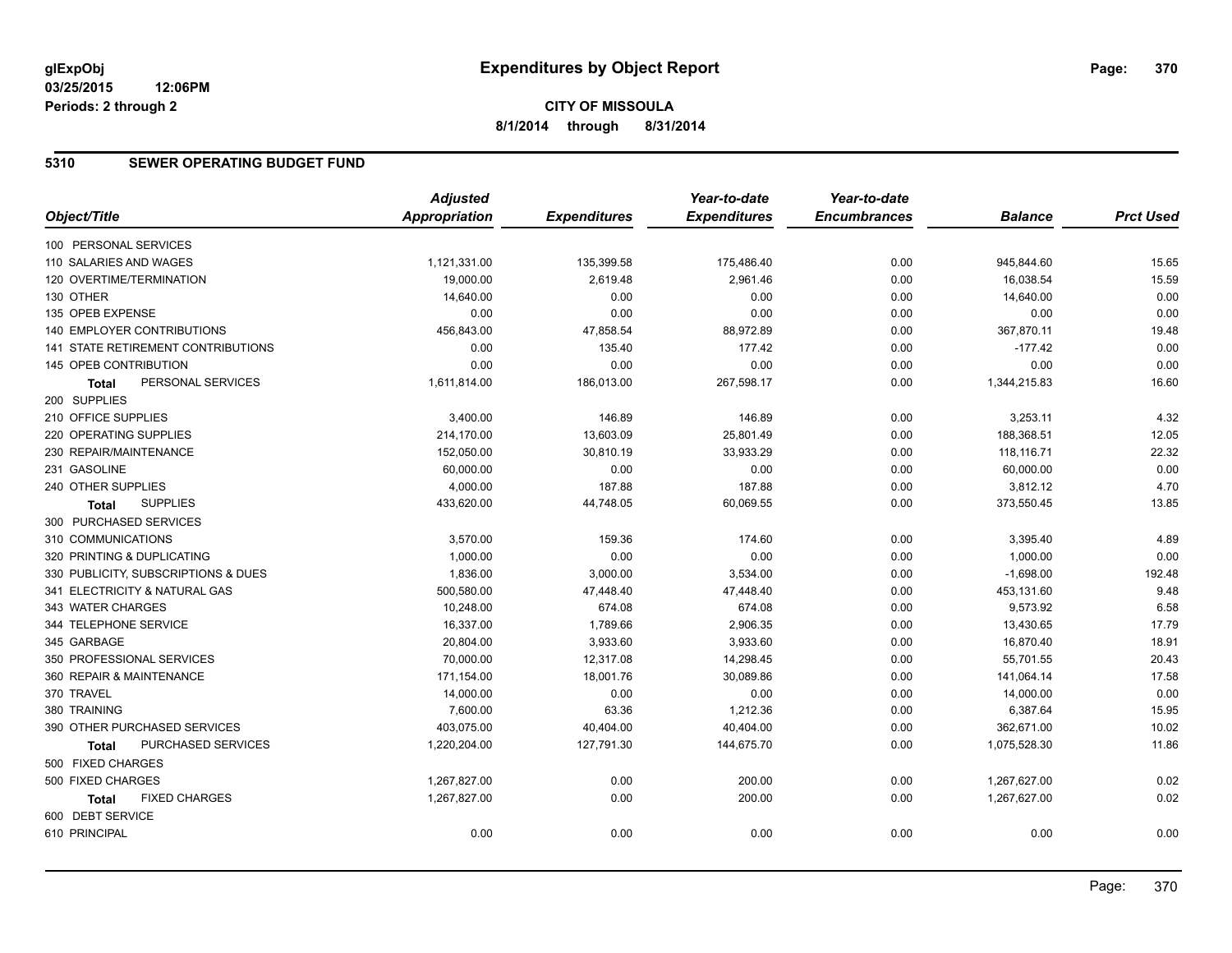# **CITY OF MISSOULA 8/1/2014 through 8/31/2014**

# **5310 SEWER OPERATING BUDGET FUND**

| Object/Title       |                                   | <b>Adjusted</b><br><b>Appropriation</b> | <b>Expenditures</b> | Year-to-date<br><b>Expenditures</b> | Year-to-date<br><b>Encumbrances</b> | <b>Balance</b> | <b>Prct Used</b> |
|--------------------|-----------------------------------|-----------------------------------------|---------------------|-------------------------------------|-------------------------------------|----------------|------------------|
|                    | 620 INTEREST / SERVICE FEES       | 0.00                                    | 0.00                | 0.00                                | 0.00                                | 0.00           | 0.00             |
| <b>Total</b>       | <b>DEBT SERVICE</b>               | 0.00                                    | 0.00                | 0.00                                | 0.00                                | 0.00           | 0.00             |
|                    | 700 GRANTS & CONTRIBUTIONS        |                                         |                     |                                     |                                     |                |                  |
|                    | 700 GRANTS & CONTRIBUTIONS        | 1,500.00                                | 0.00                | 0.00                                | 0.00                                | 1,500.00       | 0.00             |
| <b>Total</b>       | <b>GRANTS &amp; CONTRIBUTIONS</b> | 1,500.00                                | 0.00                | 0.00                                | 0.00                                | 1,500.00       | 0.00             |
| 800 OTHER OBJECTS  |                                   |                                         |                     |                                     |                                     |                |                  |
|                    | 820 TRANSFERS TO OTHER FUNDS      | 0.00                                    | 0.00                | 0.00                                | 0.00                                | 0.00           | 0.00             |
| 830 DEPRECIATION   |                                   | 0.00                                    | 0.00                | 0.00                                | 0.00                                | 0.00           | 0.00             |
| Total              | OTHER OBJECTS                     | 0.00                                    | 0.00                | 0.00                                | 0.00                                | 0.00           | 0.00             |
| 900 CAPITAL OUTLAY |                                   |                                         |                     |                                     |                                     |                |                  |
| 900 CAPITAL OUTLAY |                                   | 0.00                                    | 0.00                | 0.00                                | 0.00                                | 0.00           | 0.00             |
| 930 IMPROVEMENTS   |                                   | 0.00                                    | 0.00                | 0.00                                | 0.00                                | 0.00           | 0.00             |
|                    | 940 MACHINERY & EQUIPMENT         | 0.00                                    | 0.00                | 0.00                                | 0.00                                | 0.00           | 0.00             |
| <b>Total</b>       | <b>CAPITAL OUTLAY</b>             | 0.00                                    | 0.00                | 0.00                                | 0.00                                | 0.00           | 0.00             |
| <b>Total</b>       | SEWER OPERATING BUDGET FUND       | 4,534,965.00                            | 358,552.35          | 472,543.42                          | 0.00                                | 4,062,421.58   | 10.42            |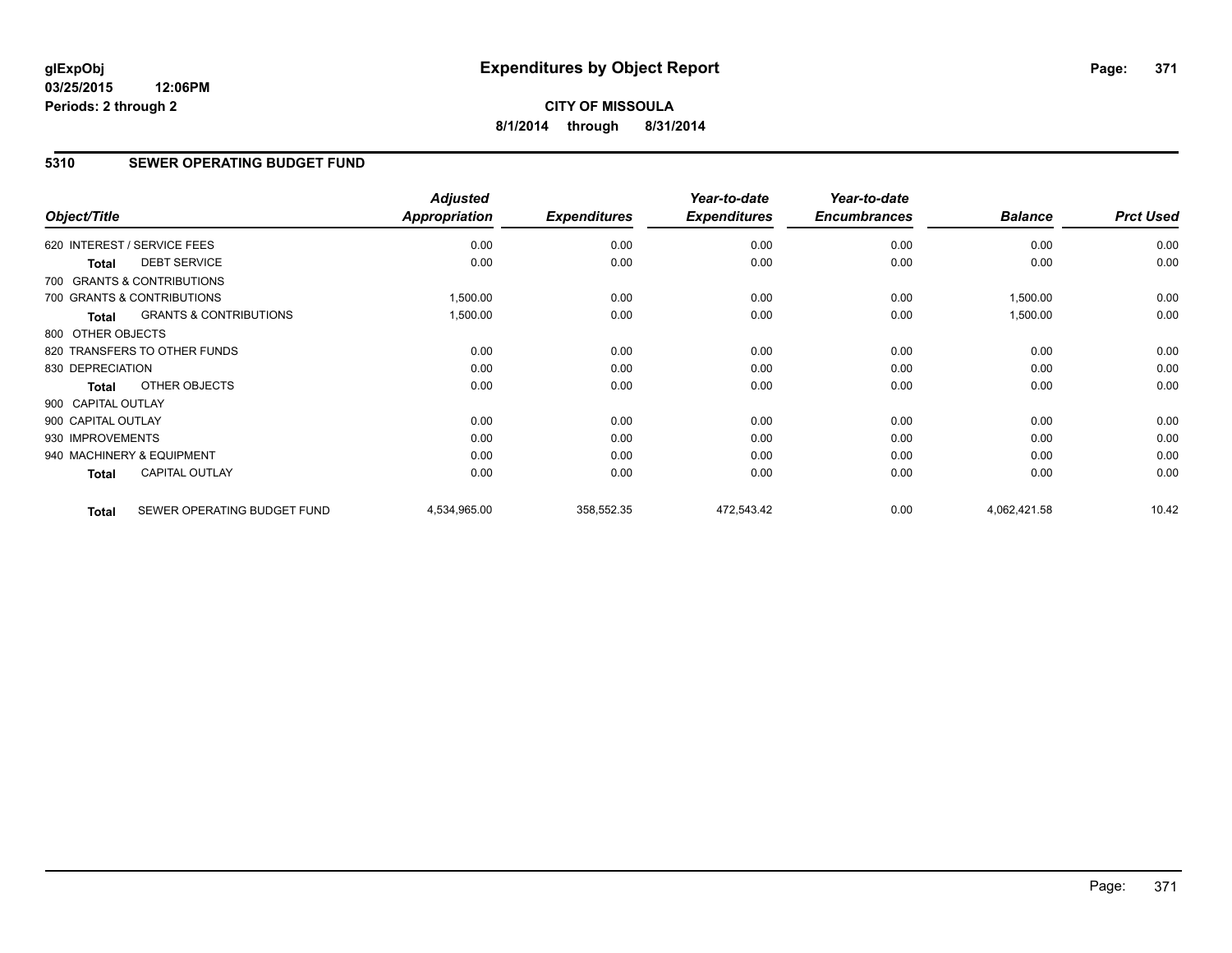## **CITY OF MISSOULA 8/1/2014 through 8/31/2014**

#### **5311 SEWER REVENUE COLLECTION & CLEARING FUND**

|                                      | <b>Adjusted</b><br><b>Appropriation</b> |                     | Year-to-date        | Year-to-date<br><b>Encumbrances</b> | <b>Balance</b> | <b>Prct Used</b> |
|--------------------------------------|-----------------------------------------|---------------------|---------------------|-------------------------------------|----------------|------------------|
| Object/Title                         |                                         | <b>Expenditures</b> | <b>Expenditures</b> |                                     |                |                  |
| 500 FIXED CHARGES                    |                                         |                     |                     |                                     |                |                  |
| 500 FIXED CHARGES                    | 0.00                                    | 0.00                | 0.00                | 0.00                                | 0.00           | 0.00             |
| 550 MERCHANT SERVICE FEES            | 0.00                                    | 0.00                | 0.00                | 0.00                                | 0.00           | 0.00             |
| <b>FIXED CHARGES</b><br><b>Total</b> | 0.00                                    | 0.00                | 0.00                | 0.00                                | 0.00           | 0.00             |
| 600 DEBT SERVICE                     |                                         |                     |                     |                                     |                |                  |
| 620 INTEREST / SERVICE FEES          | 0.00                                    | 0.00                | 0.00                | 0.00                                | 0.00           | 0.00             |
| <b>DEBT SERVICE</b><br><b>Total</b>  | 0.00                                    | 0.00                | 0.00                | 0.00                                | 0.00           | 0.00             |
| 800 OTHER OBJECTS                    |                                         |                     |                     |                                     |                |                  |
| 800 OTHER OBJECTS                    | 0.00                                    | 0.00                | 0.00                | 0.00                                | 0.00           | 0.00             |
| 820 TRANSFERS TO OTHER FUNDS         | 7,200,001.00                            | 0.00                | 0.00                | 0.00                                | 7,200,001.00   | 0.00             |
| OTHER OBJECTS<br><b>Total</b>        | 7,200,001.00                            | 0.00                | 0.00                | 0.00                                | 7,200,001.00   | 0.00             |
| <b>WASTEWATER</b><br><b>Total</b>    | 7,200,001.00                            | 0.00                | 0.00                | 0.00                                | 7,200,001.00   | 0.00             |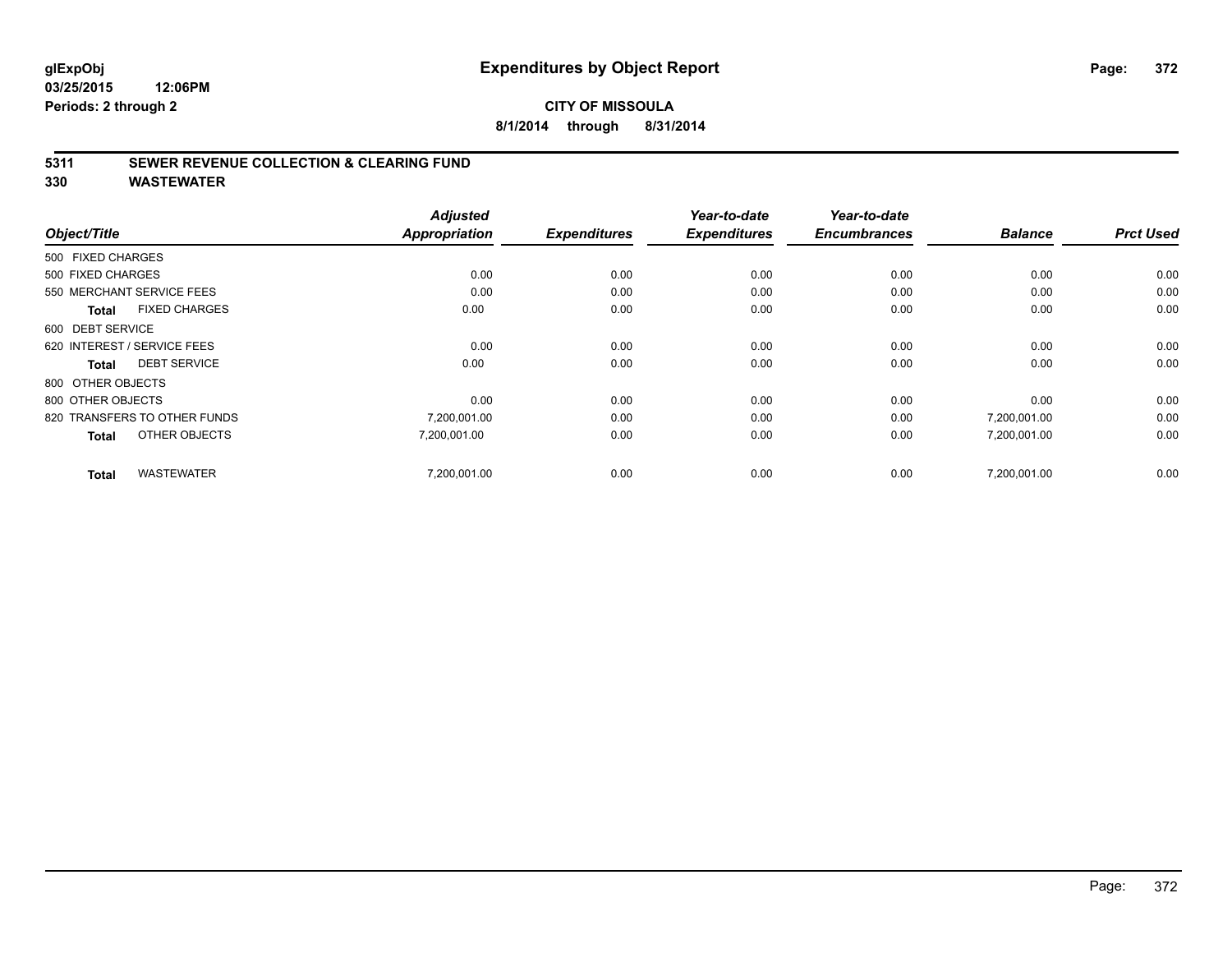**CITY OF MISSOULA 8/1/2014 through 8/31/2014**

## **5311 SEWER REVENUE COLLECTION & CLEARING FUND**

|                   |                                  | <b>Adjusted</b> |                     | Year-to-date        | Year-to-date<br><b>Encumbrances</b> |                | <b>Prct Used</b> |
|-------------------|----------------------------------|-----------------|---------------------|---------------------|-------------------------------------|----------------|------------------|
| Object/Title      |                                  | Appropriation   | <b>Expenditures</b> | <b>Expenditures</b> |                                     | <b>Balance</b> |                  |
| 500 FIXED CHARGES |                                  |                 |                     |                     |                                     |                |                  |
| 500 FIXED CHARGES |                                  | 0.00            | 0.00                | 0.00                | 0.00                                | 0.00           | 0.00             |
|                   | 550 MERCHANT SERVICE FEES        | 0.00            | 0.00                | 0.00                | 0.00                                | 0.00           | 0.00             |
| Total             | <b>FIXED CHARGES</b>             | 0.00            | 0.00                | 0.00                | 0.00                                | 0.00           | 0.00             |
| 600 DEBT SERVICE  |                                  |                 |                     |                     |                                     |                |                  |
|                   | 620 INTEREST / SERVICE FEES      | 0.00            | 0.00                | 0.00                | 0.00                                | 0.00           | 0.00             |
| Total             | <b>DEBT SERVICE</b>              | 0.00            | 0.00                | 0.00                | 0.00                                | 0.00           | 0.00             |
| 800 OTHER OBJECTS |                                  |                 |                     |                     |                                     |                |                  |
| 800 OTHER OBJECTS |                                  | 0.00            | 0.00                | 0.00                | 0.00                                | 0.00           | 0.00             |
|                   | 820 TRANSFERS TO OTHER FUNDS     | 7,200,001.00    | 0.00                | 0.00                | 0.00                                | 7,200,001.00   | 0.00             |
| <b>Total</b>      | OTHER OBJECTS                    | 7,200,001.00    | 0.00                | 0.00                | 0.00                                | 7,200,001.00   | 0.00             |
| <b>Total</b>      | SEWER REVENUE COLLECTION & CLEAF | 7.200.001.00    | 0.00                | 0.00                | 0.00                                | 7.200.001.00   | 0.00             |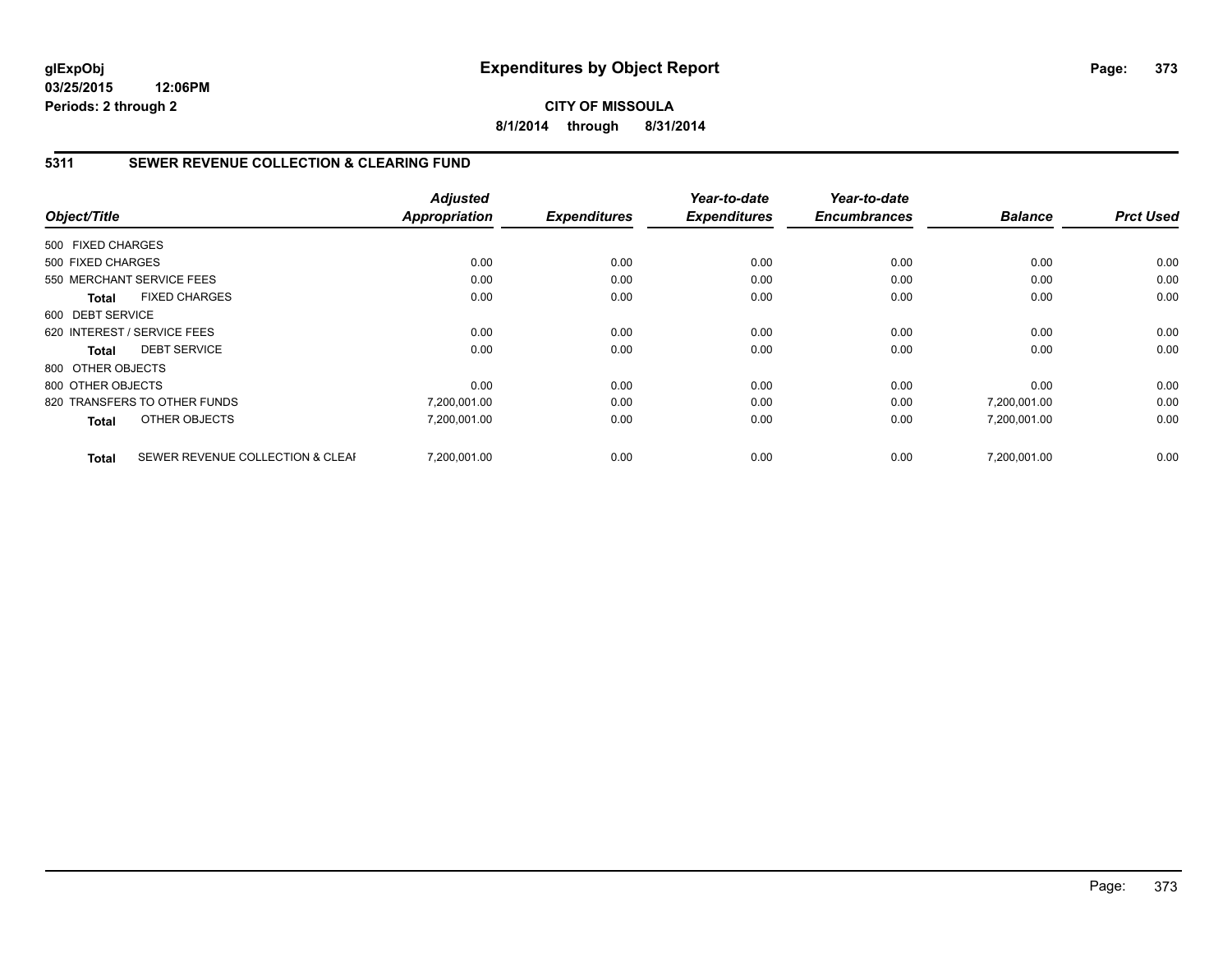# **5315 SEWER LOAN FUND**

| <b>Appropriation</b><br>0.00 | <b>Expenditures</b><br>3,680.00             | <b>Expenditures</b><br>3,680.00 | <b>Encumbrances</b><br>0.00 | <b>Balance</b><br>$-3,680.00$ | <b>Prct Used</b> |
|------------------------------|---------------------------------------------|---------------------------------|-----------------------------|-------------------------------|------------------|
|                              |                                             |                                 |                             |                               |                  |
|                              |                                             |                                 |                             |                               |                  |
|                              |                                             |                                 |                             |                               | 0.00             |
|                              |                                             | 3,680.00                        | 0.00                        | $-3,680.00$                   | 0.00             |
|                              |                                             |                                 |                             |                               |                  |
| 0.00                         | 0.00                                        | 0.00                            | 0.00                        | 0.00                          | 0.00             |
|                              | 0.00                                        | 0.00                            | 0.00                        | 0.00                          | 0.00             |
|                              |                                             |                                 |                             |                               |                  |
|                              | 0.00                                        | 0.00                            | 0.00                        | 20.000.00                     | 0.00             |
| 0.00                         | 0.00                                        | 0.00                            | 0.00                        | 0.00                          | 0.00             |
|                              | 0.00                                        | 0.00                            | 0.00                        | 20,000.00                     | 0.00             |
|                              |                                             |                                 |                             |                               | 18.40            |
|                              | 0.00<br>20,000.00<br>20,000.00<br>20,000.00 | 0.00<br>3,680.00<br>3,680.00    | 3,680.00                    | 0.00                          | 16,320.00        |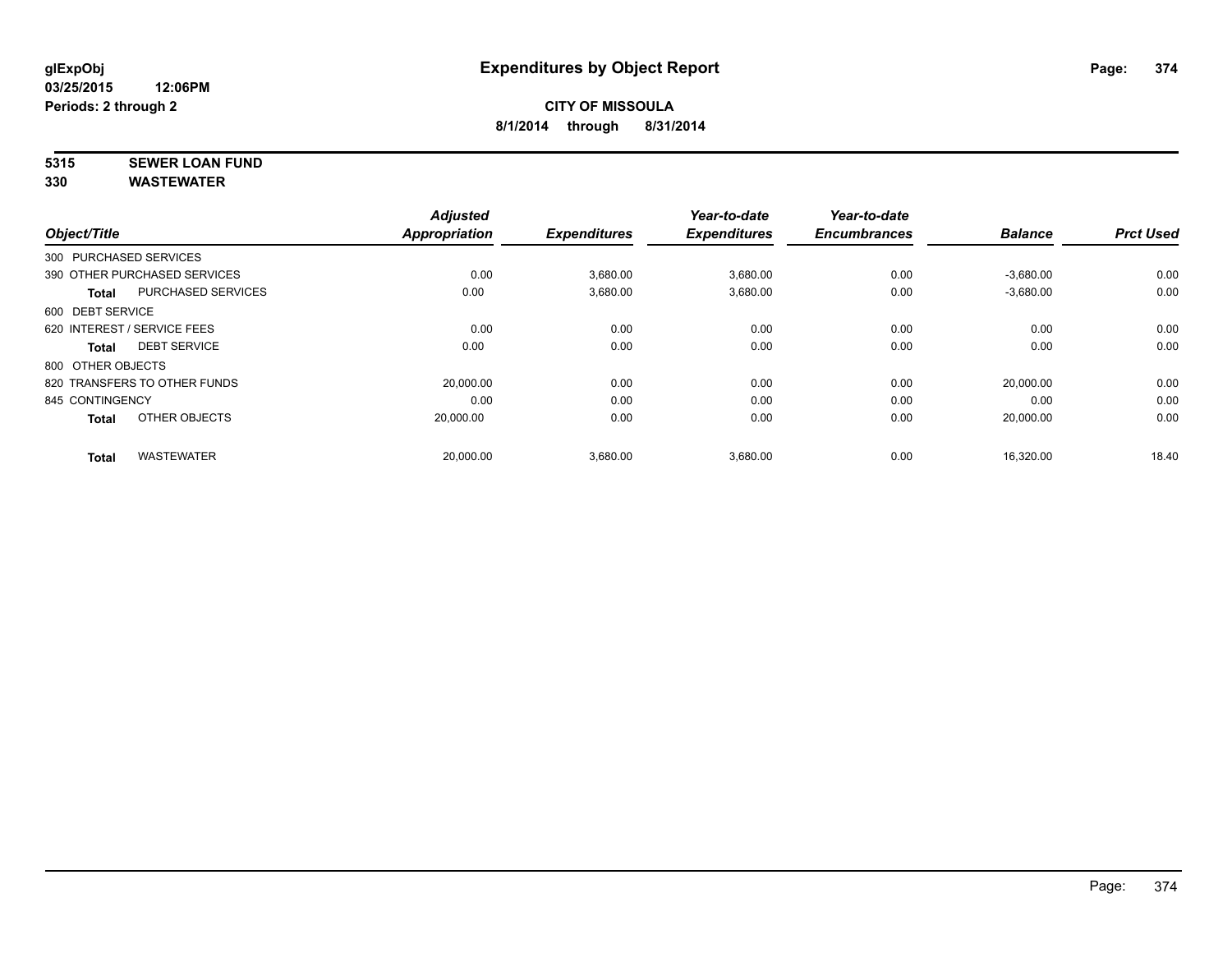## **5315 SEWER LOAN FUND**

|                              |                           | <b>Adjusted</b>      |                     | Year-to-date        | Year-to-date        |                |                  |
|------------------------------|---------------------------|----------------------|---------------------|---------------------|---------------------|----------------|------------------|
| Object/Title                 |                           | <b>Appropriation</b> | <b>Expenditures</b> | <b>Expenditures</b> | <b>Encumbrances</b> | <b>Balance</b> | <b>Prct Used</b> |
| 300 PURCHASED SERVICES       |                           |                      |                     |                     |                     |                |                  |
| 390 OTHER PURCHASED SERVICES |                           | 0.00                 | 3,680.00            | 3,680.00            | 0.00                | $-3,680.00$    | 0.00             |
| <b>Total</b>                 | <b>PURCHASED SERVICES</b> | 0.00                 | 3,680.00            | 3,680.00            | 0.00                | $-3,680.00$    | 0.00             |
| 600 DEBT SERVICE             |                           |                      |                     |                     |                     |                |                  |
| 620 INTEREST / SERVICE FEES  |                           | 0.00                 | 0.00                | 0.00                | 0.00                | 0.00           | 0.00             |
| Total                        | <b>DEBT SERVICE</b>       | 0.00                 | 0.00                | 0.00                | 0.00                | 0.00           | 0.00             |
| 800 OTHER OBJECTS            |                           |                      |                     |                     |                     |                |                  |
| 820 TRANSFERS TO OTHER FUNDS |                           | 20.000.00            | 0.00                | 0.00                | 0.00                | 20.000.00      | 0.00             |
| 845 CONTINGENCY              |                           | 0.00                 | 0.00                | 0.00                | 0.00                | 0.00           | 0.00             |
| <b>Total</b>                 | OTHER OBJECTS             | 20,000.00            | 0.00                | 0.00                | 0.00                | 20,000.00      | 0.00             |
| <b>Total</b>                 | <b>SEWER LOAN FUND</b>    | 20,000.00            | 3,680.00            | 3,680.00            | 0.00                | 16.320.00      | 18.40            |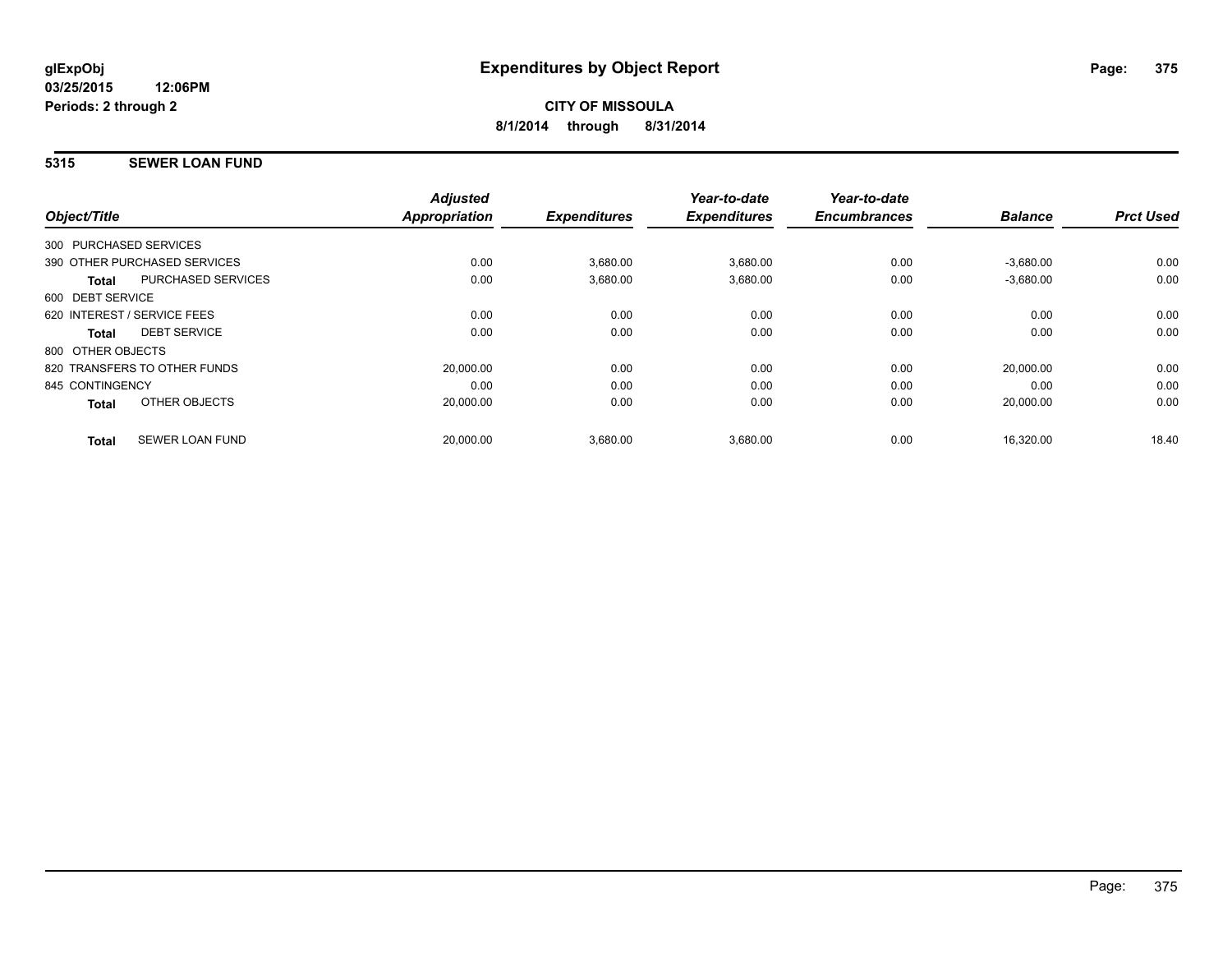#### **5320 SEWER REPLACEMENT & DEPRECIATION FUND**

|                          |                              | <b>Adjusted</b> |                     | Year-to-date        | Year-to-date        |                |                  |
|--------------------------|------------------------------|-----------------|---------------------|---------------------|---------------------|----------------|------------------|
| Object/Title             |                              | Appropriation   | <b>Expenditures</b> | <b>Expenditures</b> | <b>Encumbrances</b> | <b>Balance</b> | <b>Prct Used</b> |
| 300 PURCHASED SERVICES   |                              |                 |                     |                     |                     |                |                  |
|                          | 350 PROFESSIONAL SERVICES    | 0.00            | 2,089.60            | 2,089.60            | 0.00                | $-2,089.60$    | 0.00             |
| 360 REPAIR & MAINTENANCE |                              | 200,000.00      | 56,360.68           | 60,893.68           | 0.00                | 139,106.32     | 30.45            |
| <b>Total</b>             | <b>PURCHASED SERVICES</b>    | 200,000.00      | 58,450.28           | 62,983.28           | 0.00                | 137,016.72     | 31.49            |
| 600 DEBT SERVICE         |                              |                 |                     |                     |                     |                |                  |
| 610 PRINCIPAL            |                              | 133,228.00      | 0.00                | 44,446.63           | 0.00                | 88,781.37      | 33.36            |
|                          | 620 INTEREST / SERVICE FEES  | 6,363.00        | 0.00                | 5,766.38            | 0.00                | 596.62         | 90.62            |
| <b>Total</b>             | <b>DEBT SERVICE</b>          | 139,591.00      | 0.00                | 50,213.01           | 0.00                | 89,377.99      | 35.97            |
| 800 OTHER OBJECTS        |                              |                 |                     |                     |                     |                |                  |
|                          | 820 TRANSFERS TO OTHER FUNDS | 0.00            | 0.00                | 0.00                | 0.00                | 0.00           | 0.00             |
| 830 DEPRECIATION         |                              | 0.00            | 0.00                | 0.00                | 0.00                | 0.00           | 0.00             |
| <b>Total</b>             | OTHER OBJECTS                | 0.00            | 0.00                | 0.00                | 0.00                | 0.00           | 0.00             |
| 900 CAPITAL OUTLAY       |                              |                 |                     |                     |                     |                |                  |
| 900 CAPITAL OUTLAY       |                              | 0.00            | 0.00                | 0.00                | 0.00                | 0.00           | 0.00             |
| 910 LAND                 |                              | 0.00            | 0.00                | 0.00                | 0.00                | 0.00           | 0.00             |
| 930 IMPROVEMENTS         |                              | 210,000.00      | 0.00                | 0.00                | 0.00                | 210,000.00     | 0.00             |
|                          | 940 MACHINERY & EQUIPMENT    | 0.00            | 0.00                | 0.00                | 0.00                | 0.00           | 0.00             |
| <b>Total</b>             | <b>CAPITAL OUTLAY</b>        | 210,000.00      | 0.00                | 0.00                | 0.00                | 210,000.00     | 0.00             |
| <b>Total</b>             | <b>WASTEWATER</b>            | 549,591.00      | 58,450.28           | 113,196.29          | 0.00                | 436,394.71     | 20.60            |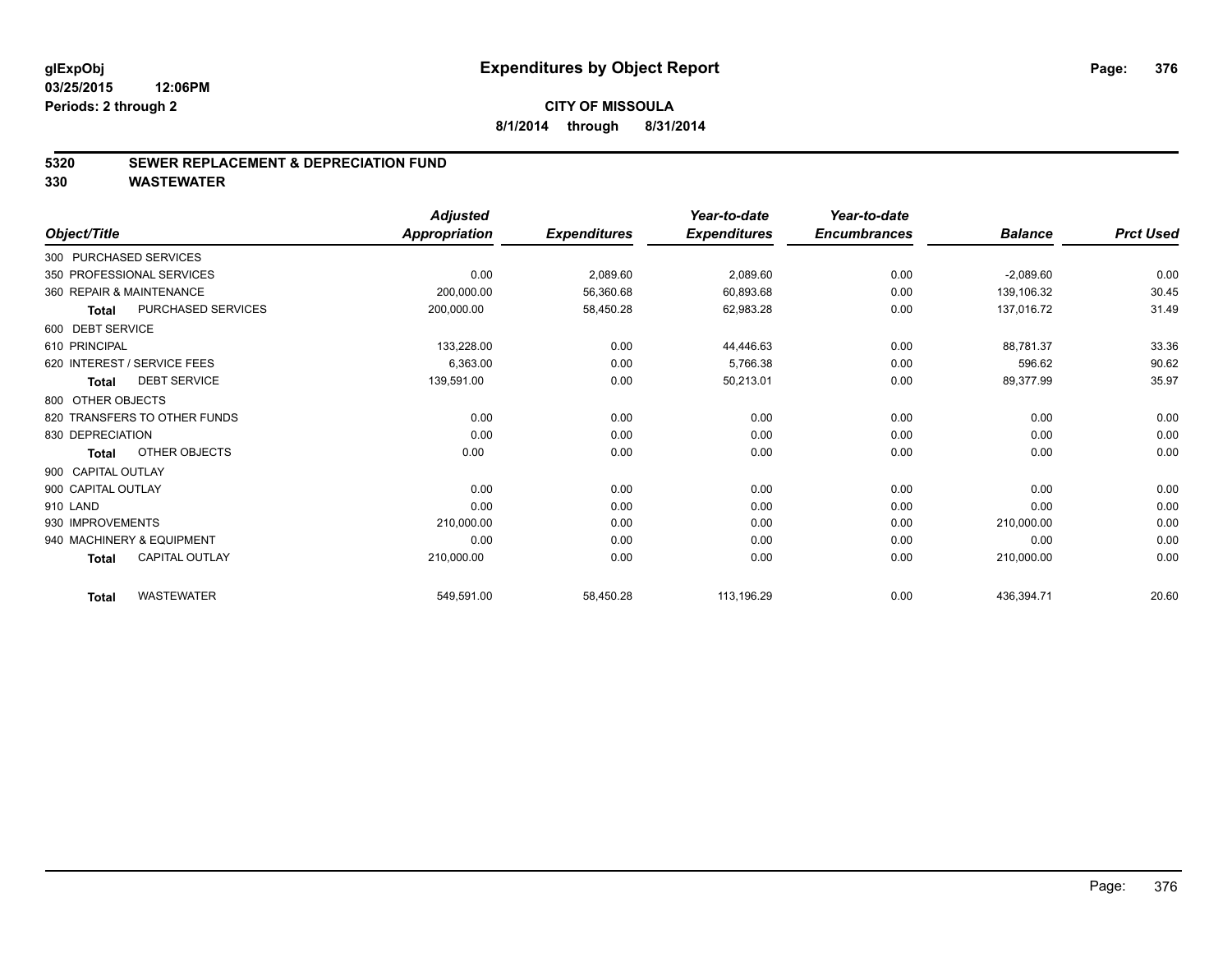# **CITY OF MISSOULA 8/1/2014 through 8/31/2014**

# **5320 SEWER REPLACEMENT & DEPRECIATION FUND**

|                        |                                  | <b>Adjusted</b>      |                     | Year-to-date        | Year-to-date        |                |                  |
|------------------------|----------------------------------|----------------------|---------------------|---------------------|---------------------|----------------|------------------|
| Object/Title           |                                  | <b>Appropriation</b> | <b>Expenditures</b> | <b>Expenditures</b> | <b>Encumbrances</b> | <b>Balance</b> | <b>Prct Used</b> |
| 300 PURCHASED SERVICES |                                  |                      |                     |                     |                     |                |                  |
|                        | 350 PROFESSIONAL SERVICES        | 0.00                 | 2,089.60            | 2,089.60            | 0.00                | $-2,089.60$    | 0.00             |
|                        | 360 REPAIR & MAINTENANCE         | 200,000.00           | 56,360.68           | 60,893.68           | 0.00                | 139,106.32     | 30.45            |
| <b>Total</b>           | PURCHASED SERVICES               | 200,000.00           | 58,450.28           | 62,983.28           | 0.00                | 137,016.72     | 31.49            |
| 600 DEBT SERVICE       |                                  |                      |                     |                     |                     |                |                  |
| 610 PRINCIPAL          |                                  | 133,228.00           | 0.00                | 44,446.63           | 0.00                | 88,781.37      | 33.36            |
|                        | 620 INTEREST / SERVICE FEES      | 6,363.00             | 0.00                | 5,766.38            | 0.00                | 596.62         | 90.62            |
| <b>Total</b>           | <b>DEBT SERVICE</b>              | 139,591.00           | 0.00                | 50,213.01           | 0.00                | 89,377.99      | 35.97            |
| 800 OTHER OBJECTS      |                                  |                      |                     |                     |                     |                |                  |
|                        | 820 TRANSFERS TO OTHER FUNDS     | 0.00                 | 0.00                | 0.00                | 0.00                | 0.00           | 0.00             |
| 830 DEPRECIATION       |                                  | 0.00                 | 0.00                | 0.00                | 0.00                | 0.00           | 0.00             |
| <b>Total</b>           | OTHER OBJECTS                    | 0.00                 | 0.00                | 0.00                | 0.00                | 0.00           | 0.00             |
| 900 CAPITAL OUTLAY     |                                  |                      |                     |                     |                     |                |                  |
| 900 CAPITAL OUTLAY     |                                  | 0.00                 | 0.00                | 0.00                | 0.00                | 0.00           | 0.00             |
| 910 LAND               |                                  | 0.00                 | 0.00                | 0.00                | 0.00                | 0.00           | 0.00             |
| 930 IMPROVEMENTS       |                                  | 210,000.00           | 0.00                | 0.00                | 0.00                | 210,000.00     | 0.00             |
|                        | 940 MACHINERY & EQUIPMENT        | 0.00                 | 0.00                | 0.00                | 0.00                | 0.00           | 0.00             |
| <b>Total</b>           | <b>CAPITAL OUTLAY</b>            | 210,000.00           | 0.00                | 0.00                | 0.00                | 210,000.00     | 0.00             |
| <b>Total</b>           | SEWER REPLACEMENT & DEPRECIATION | 549,591.00           | 58,450.28           | 113,196.29          | 0.00                | 436,394.71     | 20.60            |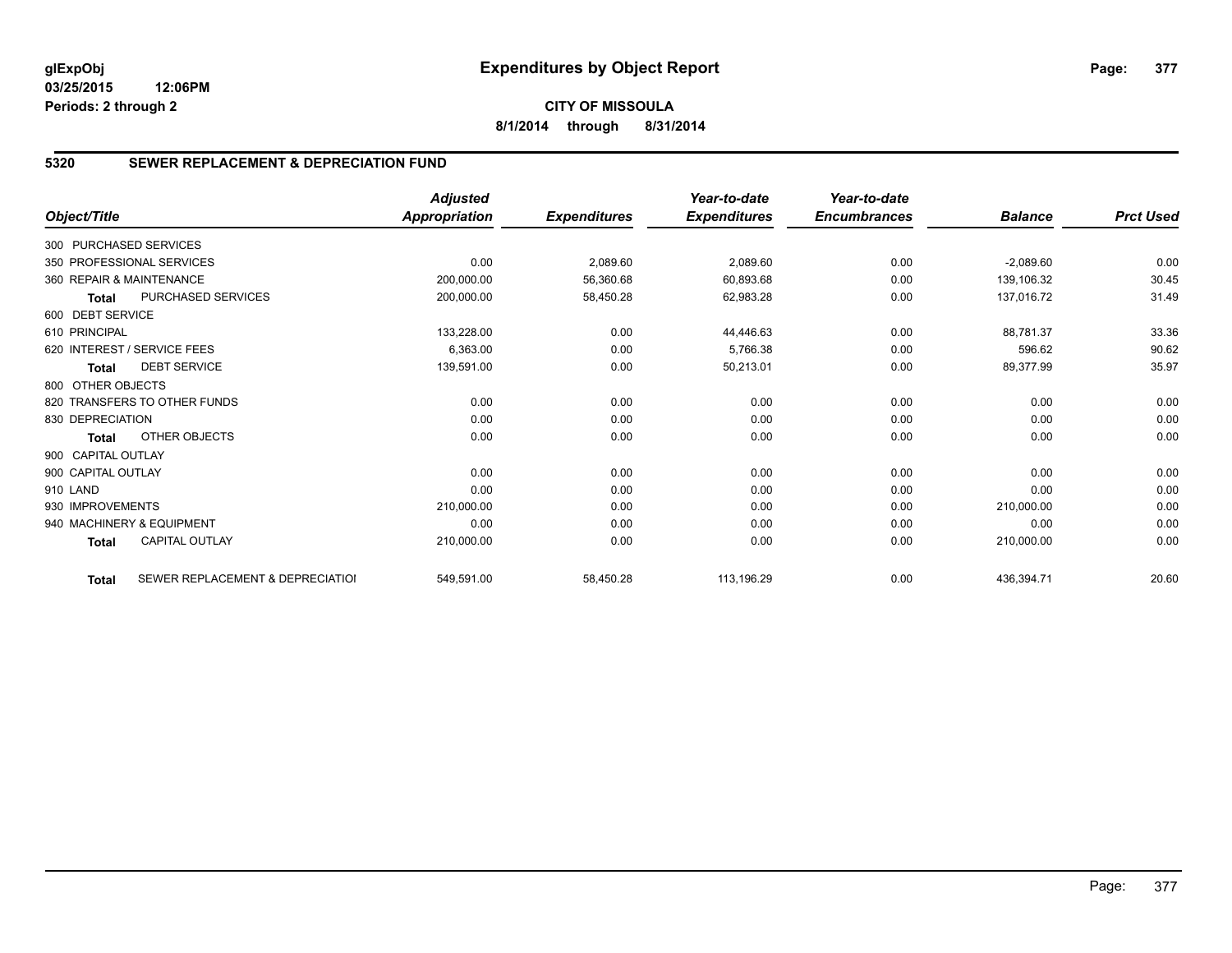#### **5325 SEWER DEVELOPMENT FEE FUND**

|                              |                       | <b>Adjusted</b> |                     | Year-to-date        | Year-to-date        |                |                  |
|------------------------------|-----------------------|-----------------|---------------------|---------------------|---------------------|----------------|------------------|
| Object/Title                 |                       | Appropriation   | <b>Expenditures</b> | <b>Expenditures</b> | <b>Encumbrances</b> | <b>Balance</b> | <b>Prct Used</b> |
| 300 PURCHASED SERVICES       |                       |                 |                     |                     |                     |                |                  |
| 350 PROFESSIONAL SERVICES    |                       | 0.00            | 0.00                | 0.00                | 0.00                | 0.00           | 0.00             |
| 360 REPAIR & MAINTENANCE     |                       | 65,000.00       | 0.00                | 0.00                | 0.00                | 65,000.00      | 0.00             |
| <b>Total</b>                 | PURCHASED SERVICES    | 65,000.00       | 0.00                | 0.00                | 0.00                | 65,000.00      | 0.00             |
| 600 DEBT SERVICE             |                       |                 |                     |                     |                     |                |                  |
| 610 PRINCIPAL                |                       | 247,185.00      | 0.00                | 0.00                | 0.00                | 247,185.00     | 0.00             |
| 620 INTEREST / SERVICE FEES  |                       | 12,162.00       | 0.00                | 0.00                | 0.00                | 12,162.00      | 0.00             |
| <b>Total</b>                 | <b>DEBT SERVICE</b>   | 259,347.00      | 0.00                | 0.00                | 0.00                | 259,347.00     | 0.00             |
| 800 OTHER OBJECTS            |                       |                 |                     |                     |                     |                |                  |
| 820 TRANSFERS TO OTHER FUNDS |                       | 0.00            | 0.00                | 0.00                | 0.00                | 0.00           | 0.00             |
| <b>Total</b>                 | OTHER OBJECTS         | 0.00            | 0.00                | 0.00                | 0.00                | 0.00           | 0.00             |
| 900 CAPITAL OUTLAY           |                       |                 |                     |                     |                     |                |                  |
| 900 CAPITAL OUTLAY           |                       | 0.00            | 0.00                | 0.00                | 0.00                | 0.00           | 0.00             |
| 910 LAND                     |                       | 0.00            | 0.00                | 0.00                | 0.00                | 0.00           | 0.00             |
| 920 BUILDINGS                |                       | 242,000.00      | 42,722.99           | 43,052.99           | 0.00                | 198,947.01     | 17.79            |
| 930 IMPROVEMENTS             |                       | 108,559.00      | 0.00                | 0.00                | 0.00                | 108,559.00     | 0.00             |
| <b>Total</b>                 | <b>CAPITAL OUTLAY</b> | 350,559.00      | 42,722.99           | 43,052.99           | 0.00                | 307,506.01     | 12.28            |
| <b>Total</b>                 | <b>WASTEWATER</b>     | 674,906.00      | 42,722.99           | 43,052.99           | 0.00                | 631,853.01     | 6.38             |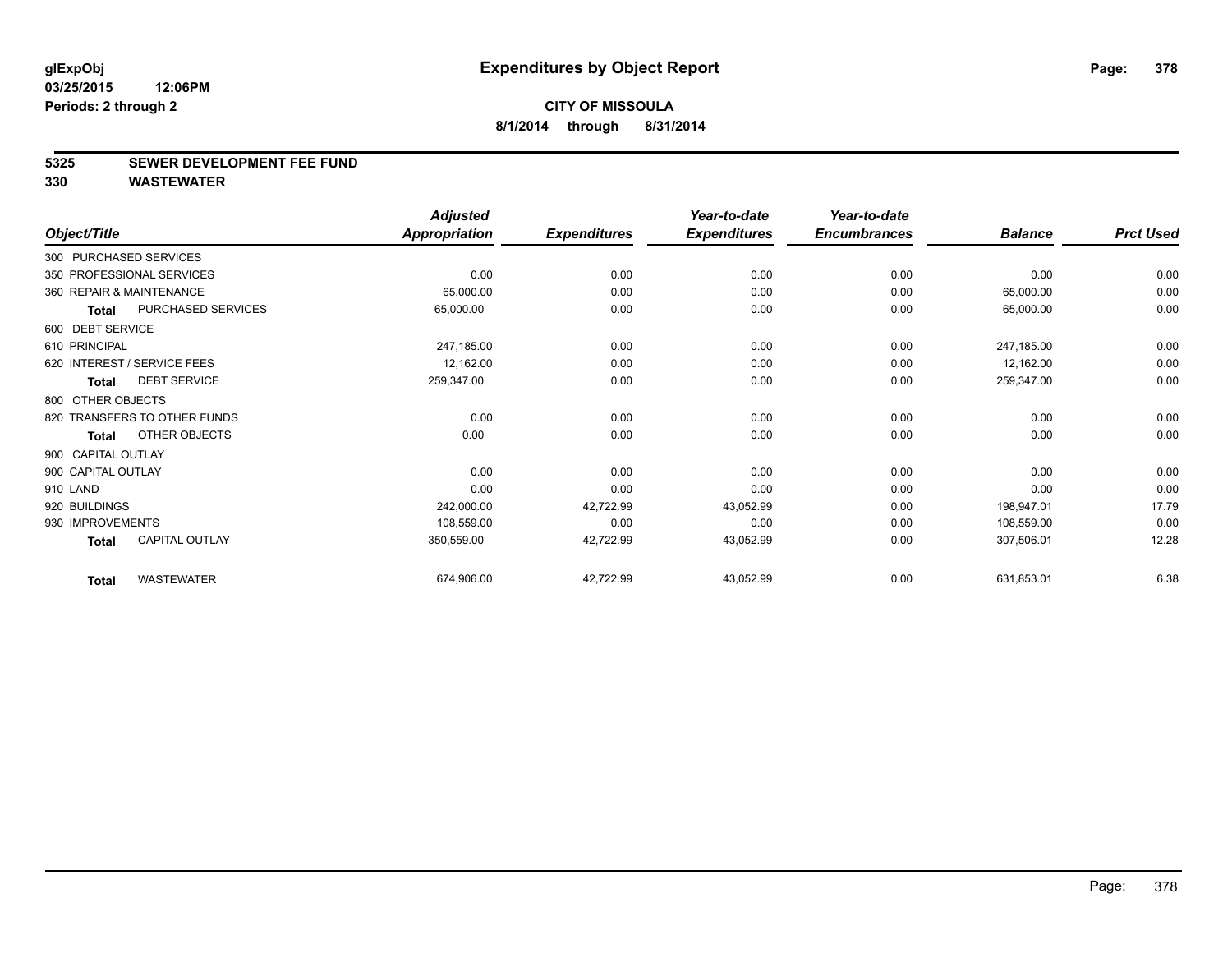# **CITY OF MISSOULA 8/1/2014 through 8/31/2014**

## **5325 SEWER DEVELOPMENT FEE FUND**

|                          |                              | <b>Adjusted</b>      |                     | Year-to-date        | Year-to-date        |                |                  |
|--------------------------|------------------------------|----------------------|---------------------|---------------------|---------------------|----------------|------------------|
| Object/Title             |                              | <b>Appropriation</b> | <b>Expenditures</b> | <b>Expenditures</b> | <b>Encumbrances</b> | <b>Balance</b> | <b>Prct Used</b> |
| 300 PURCHASED SERVICES   |                              |                      |                     |                     |                     |                |                  |
|                          | 350 PROFESSIONAL SERVICES    | 0.00                 | 0.00                | 0.00                | 0.00                | 0.00           | 0.00             |
| 360 REPAIR & MAINTENANCE |                              | 65,000.00            | 0.00                | 0.00                | 0.00                | 65,000.00      | 0.00             |
| Total                    | PURCHASED SERVICES           | 65,000.00            | 0.00                | 0.00                | 0.00                | 65,000.00      | 0.00             |
| 600 DEBT SERVICE         |                              |                      |                     |                     |                     |                |                  |
| 610 PRINCIPAL            |                              | 247,185.00           | 0.00                | 0.00                | 0.00                | 247,185.00     | 0.00             |
|                          | 620 INTEREST / SERVICE FEES  | 12,162.00            | 0.00                | 0.00                | 0.00                | 12,162.00      | 0.00             |
| Total                    | <b>DEBT SERVICE</b>          | 259,347.00           | 0.00                | 0.00                | 0.00                | 259,347.00     | 0.00             |
| 800 OTHER OBJECTS        |                              |                      |                     |                     |                     |                |                  |
|                          | 820 TRANSFERS TO OTHER FUNDS | 0.00                 | 0.00                | 0.00                | 0.00                | 0.00           | 0.00             |
| Total                    | OTHER OBJECTS                | 0.00                 | 0.00                | 0.00                | 0.00                | 0.00           | 0.00             |
| 900 CAPITAL OUTLAY       |                              |                      |                     |                     |                     |                |                  |
| 900 CAPITAL OUTLAY       |                              | 0.00                 | 0.00                | 0.00                | 0.00                | 0.00           | 0.00             |
| 910 LAND                 |                              | 0.00                 | 0.00                | 0.00                | 0.00                | 0.00           | 0.00             |
| 920 BUILDINGS            |                              | 242,000.00           | 42,722.99           | 43,052.99           | 0.00                | 198,947.01     | 17.79            |
| 930 IMPROVEMENTS         |                              | 108,559.00           | 0.00                | 0.00                | 0.00                | 108,559.00     | 0.00             |
| Total                    | <b>CAPITAL OUTLAY</b>        | 350,559.00           | 42,722.99           | 43,052.99           | 0.00                | 307,506.01     | 12.28            |
| <b>Total</b>             | SEWER DEVELOPMENT FEE FUND   | 674,906.00           | 42,722.99           | 43,052.99           | 0.00                | 631,853.01     | 6.38             |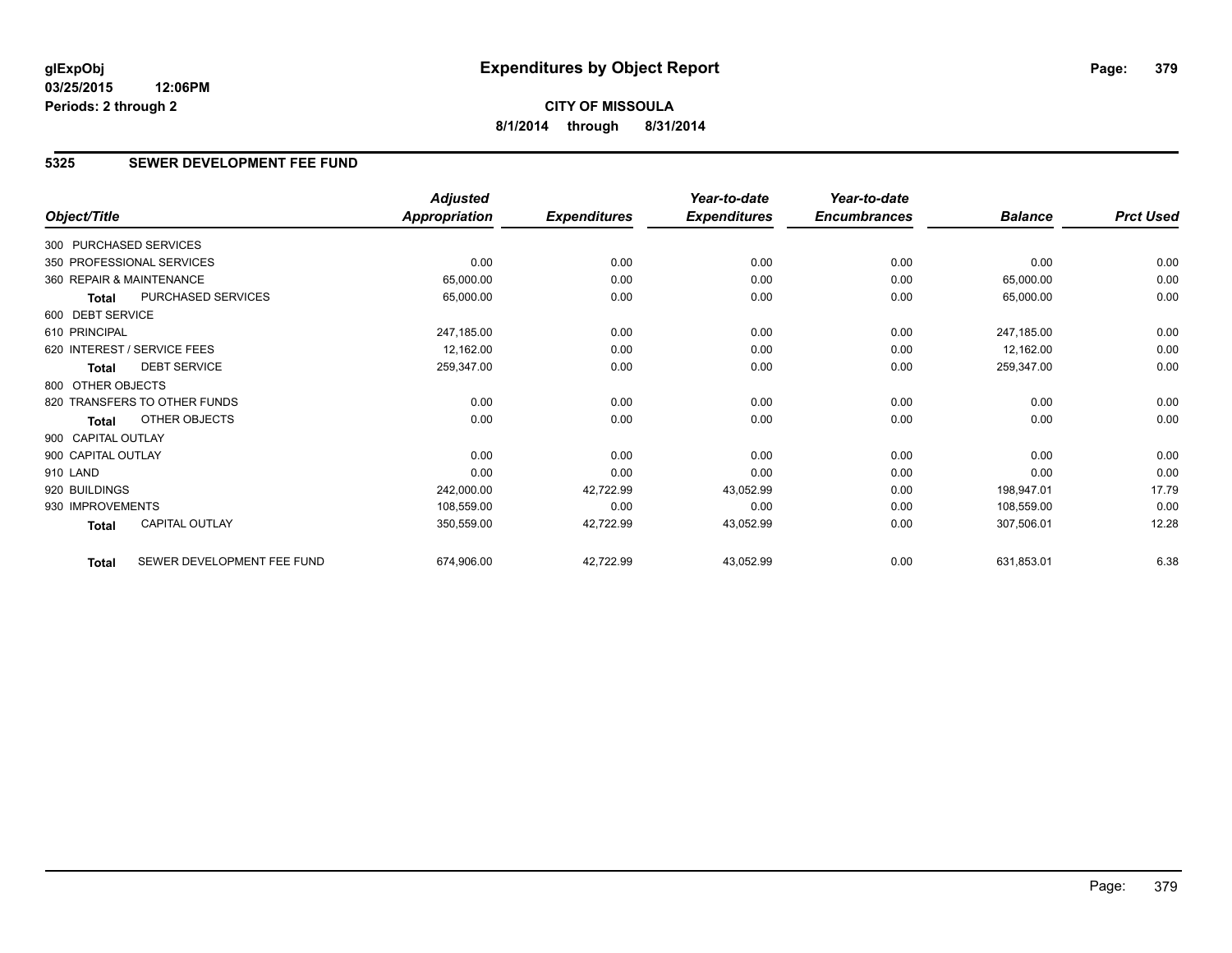#### **5340 SEWER CONSTRUCTION FUND**

| Object/Title                              | <b>Adjusted</b><br><b>Appropriation</b> | <b>Expenditures</b> | Year-to-date<br><b>Expenditures</b> | Year-to-date<br><b>Encumbrances</b> | <b>Balance</b> | <b>Prct Used</b> |
|-------------------------------------------|-----------------------------------------|---------------------|-------------------------------------|-------------------------------------|----------------|------------------|
| 300 PURCHASED SERVICES                    |                                         |                     |                                     |                                     |                |                  |
| 350 PROFESSIONAL SERVICES                 | 20,000.00                               | 0.00                | 0.00                                | 0.00                                | 20,000.00      | 0.00             |
| <b>PURCHASED SERVICES</b><br><b>Total</b> | 20,000.00                               | 0.00                | 0.00                                | 0.00                                | 20,000.00      | 0.00             |
| 800 OTHER OBJECTS                         |                                         |                     |                                     |                                     |                |                  |
| 820 TRANSFERS TO OTHER FUNDS              | 0.00                                    | 0.00                | 0.00                                | 0.00                                | 0.00           | 0.00             |
| OTHER OBJECTS<br>Total                    | 0.00                                    | 0.00                | 0.00                                | 0.00                                | 0.00           | 0.00             |
| 900 CAPITAL OUTLAY                        |                                         |                     |                                     |                                     |                |                  |
| 930 IMPROVEMENTS                          | 900.000.00                              | 0.00                | 0.00                                | 0.00                                | 900,000.00     | 0.00             |
| 940 MACHINERY & EQUIPMENT                 | 0.00                                    | 0.00                | 0.00                                | 0.00                                | 0.00           | 0.00             |
| <b>CAPITAL OUTLAY</b><br><b>Total</b>     | 900.000.00                              | 0.00                | 0.00                                | 0.00                                | 900.000.00     | 0.00             |
|                                           |                                         |                     |                                     |                                     |                |                  |
| <b>WASTEWATER</b><br><b>Total</b>         | 920,000.00                              | 0.00                | 0.00                                | 0.00                                | 920,000.00     | 0.00             |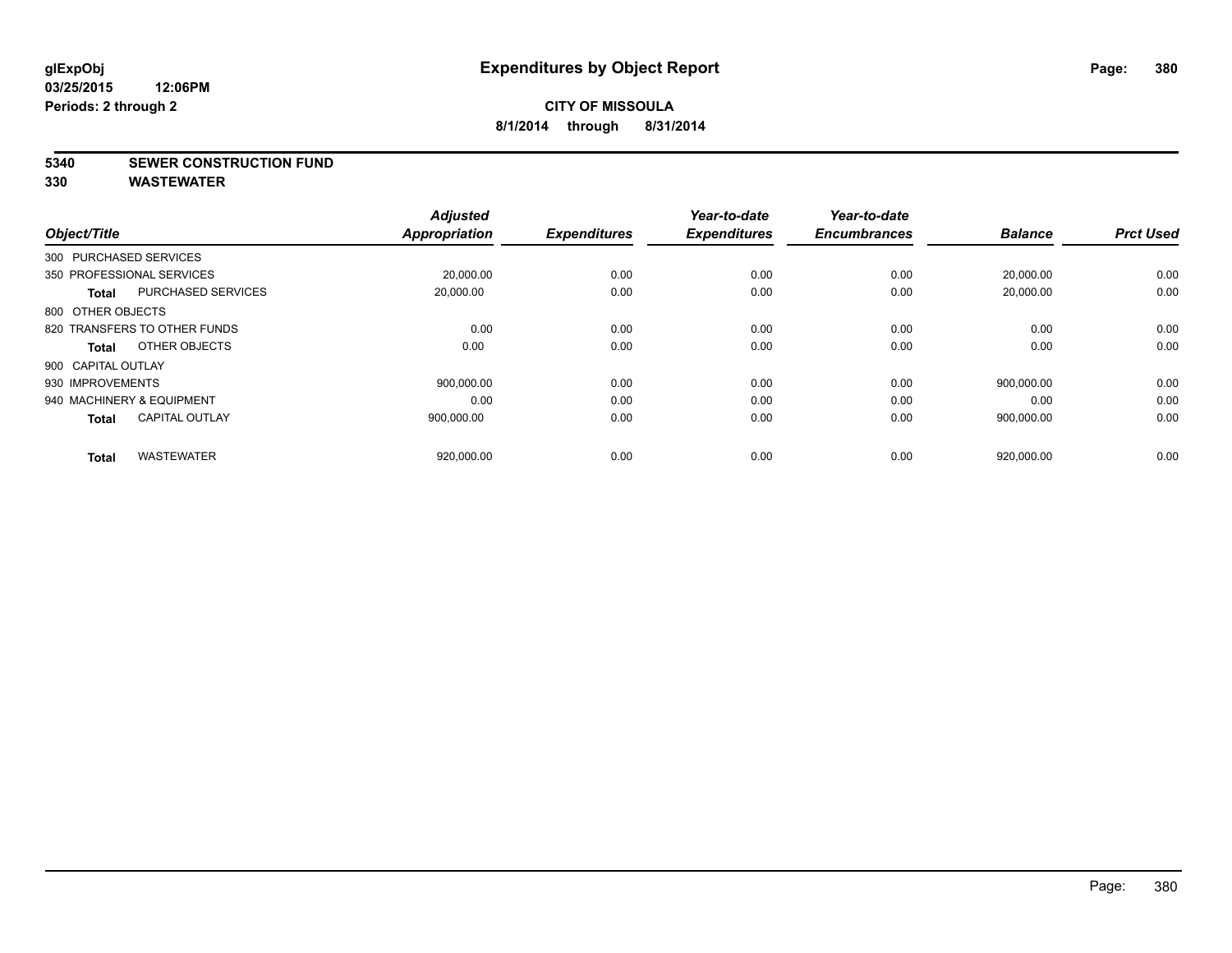#### **5340 SEWER CONSTRUCTION FUND**

**390 NON-DEPARTMENTAL**

| Object/Title       |                       | <b>Adjusted</b><br>Appropriation | <b>Expenditures</b> | Year-to-date<br><b>Expenditures</b> | Year-to-date<br><b>Encumbrances</b> | <b>Balance</b> | <b>Prct Used</b> |
|--------------------|-----------------------|----------------------------------|---------------------|-------------------------------------|-------------------------------------|----------------|------------------|
| 900 CAPITAL OUTLAY |                       |                                  |                     |                                     |                                     |                |                  |
| 930 IMPROVEMENTS   |                       | 0.00                             | 0.00                | 0.00                                | 0.00                                | 0.00           | 0.00             |
| <b>Total</b>       | <b>CAPITAL OUTLAY</b> | 0.00                             | 0.00                | 0.00                                | 0.00                                | 0.00           | 0.00             |
| <b>Total</b>       | NON-DEPARTMENTAL      | 0.00                             | 0.00                | 0.00                                | 0.00                                | 0.00           | 0.00             |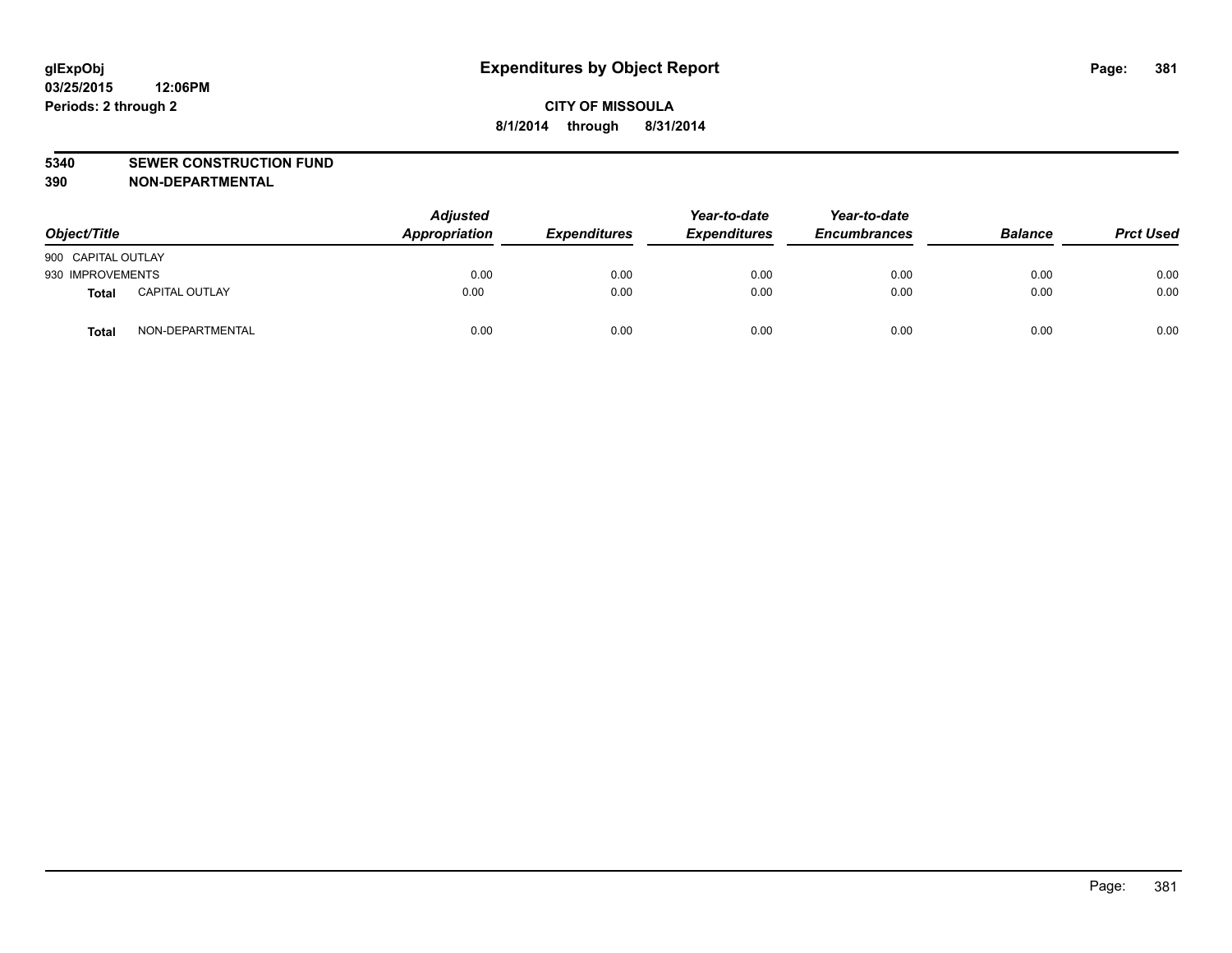# **CITY OF MISSOULA 8/1/2014 through 8/31/2014**

### **5340 SEWER CONSTRUCTION FUND**

| Object/Title                 |                           | <b>Adjusted</b><br><b>Appropriation</b> | <b>Expenditures</b> | Year-to-date<br><b>Expenditures</b> | Year-to-date<br><b>Encumbrances</b> | <b>Balance</b> | <b>Prct Used</b> |
|------------------------------|---------------------------|-----------------------------------------|---------------------|-------------------------------------|-------------------------------------|----------------|------------------|
| 300 PURCHASED SERVICES       |                           |                                         |                     |                                     |                                     |                |                  |
| 350 PROFESSIONAL SERVICES    |                           | 20,000.00                               | 0.00                | 0.00                                | 0.00                                | 20,000.00      | 0.00             |
| <b>Total</b>                 | <b>PURCHASED SERVICES</b> | 20,000.00                               | 0.00                | 0.00                                | 0.00                                | 20,000.00      | 0.00             |
| 800 OTHER OBJECTS            |                           |                                         |                     |                                     |                                     |                |                  |
| 820 TRANSFERS TO OTHER FUNDS |                           | 0.00                                    | 0.00                | 0.00                                | 0.00                                | 0.00           | 0.00             |
| Total                        | OTHER OBJECTS             | 0.00                                    | 0.00                | 0.00                                | 0.00                                | 0.00           | 0.00             |
| 900 CAPITAL OUTLAY           |                           |                                         |                     |                                     |                                     |                |                  |
| 930 IMPROVEMENTS             |                           | 900.000.00                              | 0.00                | 0.00                                | 0.00                                | 900.000.00     | 0.00             |
| 940 MACHINERY & EQUIPMENT    |                           | 0.00                                    | 0.00                | 0.00                                | 0.00                                | 0.00           | 0.00             |
| <b>Total</b>                 | <b>CAPITAL OUTLAY</b>     | 900,000.00                              | 0.00                | 0.00                                | 0.00                                | 900,000.00     | 0.00             |
| <b>Total</b>                 | SEWER CONSTRUCTION FUND   | 920,000.00                              | 0.00                | 0.00                                | 0.00                                | 920,000.00     | 0.00             |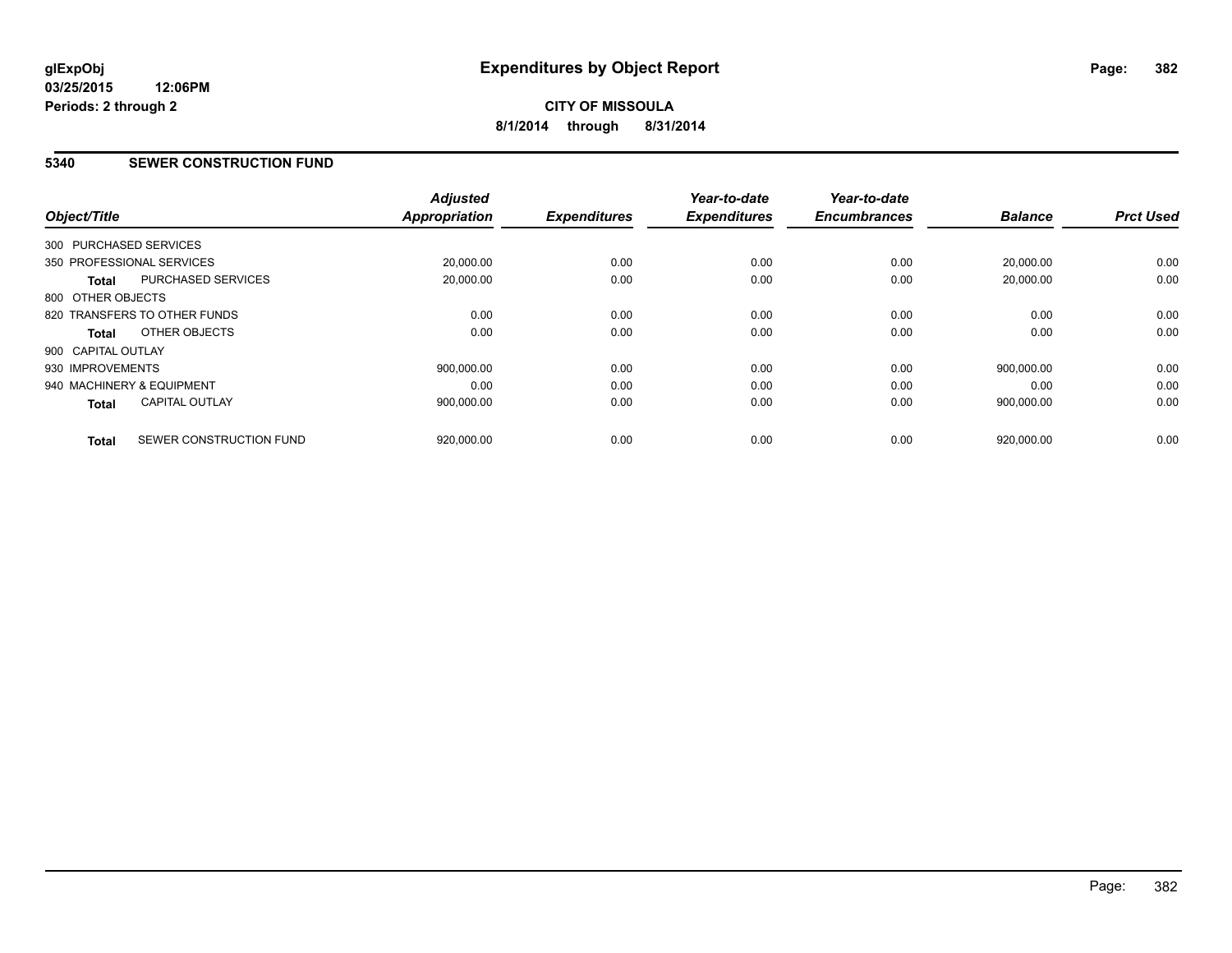## **CITY OF MISSOULA 8/1/2014 through 8/31/2014**

#### **5361 2001 SEWER REVENUE BONDS-DEBT SERVICE**

| Object/Title                        | <b>Adjusted</b><br>Appropriation | <b>Expenditures</b> | Year-to-date<br><b>Expenditures</b> | Year-to-date<br><b>Encumbrances</b> | <b>Balance</b> | <b>Prct Used</b> |
|-------------------------------------|----------------------------------|---------------------|-------------------------------------|-------------------------------------|----------------|------------------|
| 600 DEBT SERVICE                    |                                  |                     |                                     |                                     |                |                  |
| 610 PRINCIPAL                       | 27,000.00                        | 0.00                | 0.00                                | 0.00                                | 27,000.00      | 0.00             |
| 620 INTEREST / SERVICE FEES         | 3,590.00                         | 0.00                | 0.00                                | 0.00                                | 3,590.00       | 0.00             |
| <b>DEBT SERVICE</b><br><b>Total</b> | 30,590.00                        | 0.00                | 0.00                                | 0.00                                | 30,590.00      | 0.00             |
| WASTEWATER<br><b>Total</b>          | 30,590.00                        | 0.00                | 0.00                                | 0.00                                | 30,590.00      | 0.00             |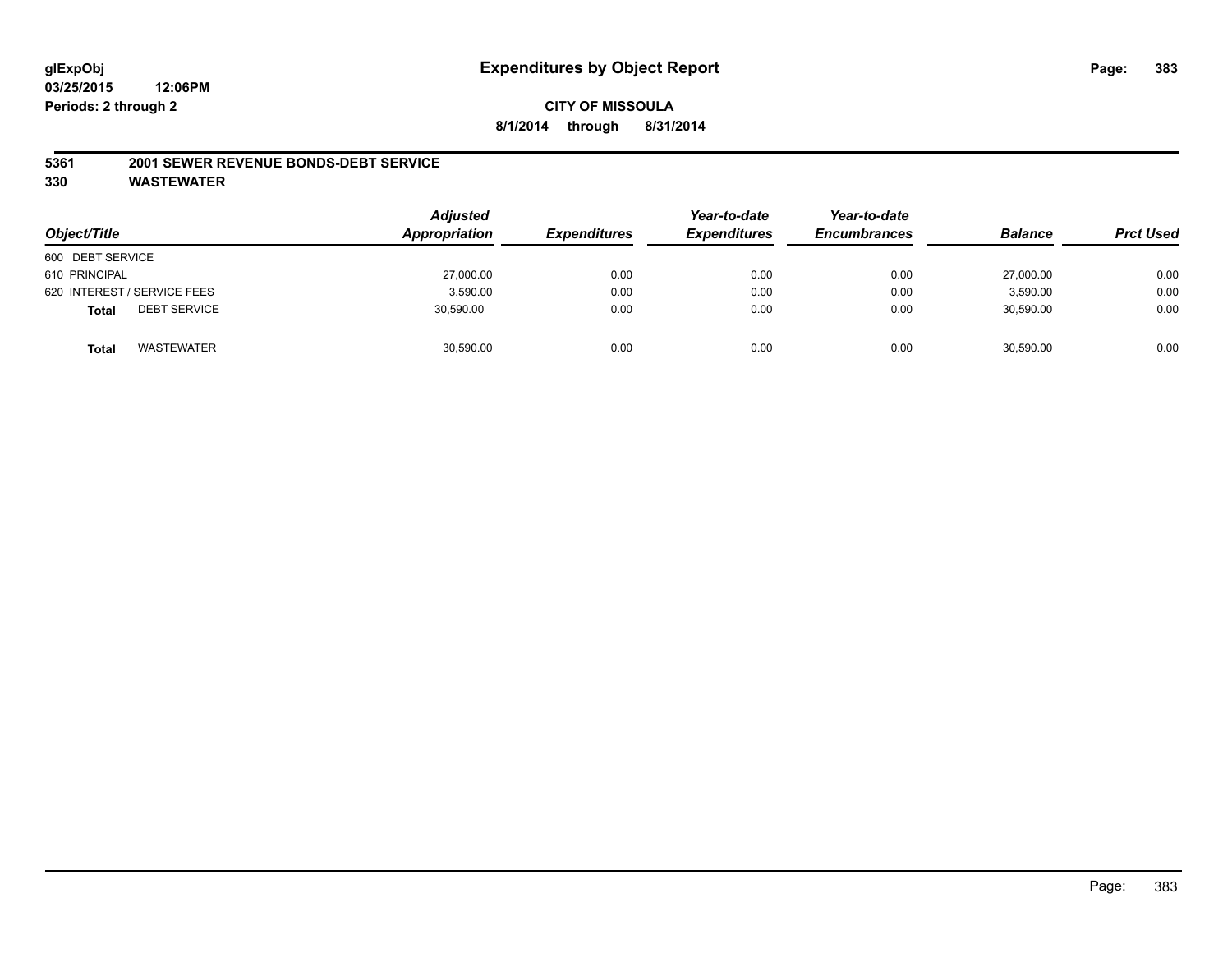**CITY OF MISSOULA 8/1/2014 through 8/31/2014**

### **5361 2001 SEWER REVENUE BONDS-DEBT SERVICE**

| Object/Title     |                                  | <b>Adjusted</b><br>Appropriation | <b>Expenditures</b> | Year-to-date<br><b>Expenditures</b> | Year-to-date<br><b>Encumbrances</b> | <b>Balance</b> | <b>Prct Used</b> |
|------------------|----------------------------------|----------------------------------|---------------------|-------------------------------------|-------------------------------------|----------------|------------------|
| 600 DEBT SERVICE |                                  |                                  |                     |                                     |                                     |                |                  |
| 610 PRINCIPAL    |                                  | 27,000.00                        | 0.00                | 0.00                                | 0.00                                | 27.000.00      | 0.00             |
|                  | 620 INTEREST / SERVICE FEES      | 3,590.00                         | 0.00                | 0.00                                | 0.00                                | 3,590.00       | 0.00             |
| <b>Total</b>     | <b>DEBT SERVICE</b>              | 30,590.00                        | 0.00                | 0.00                                | 0.00                                | 30.590.00      | 0.00             |
| Total            | 2001 SEWER REVENUE BONDS-DEBT SE | 30,590.00                        | 0.00                | 0.00                                | 0.00                                | 30,590.00      | 0.00             |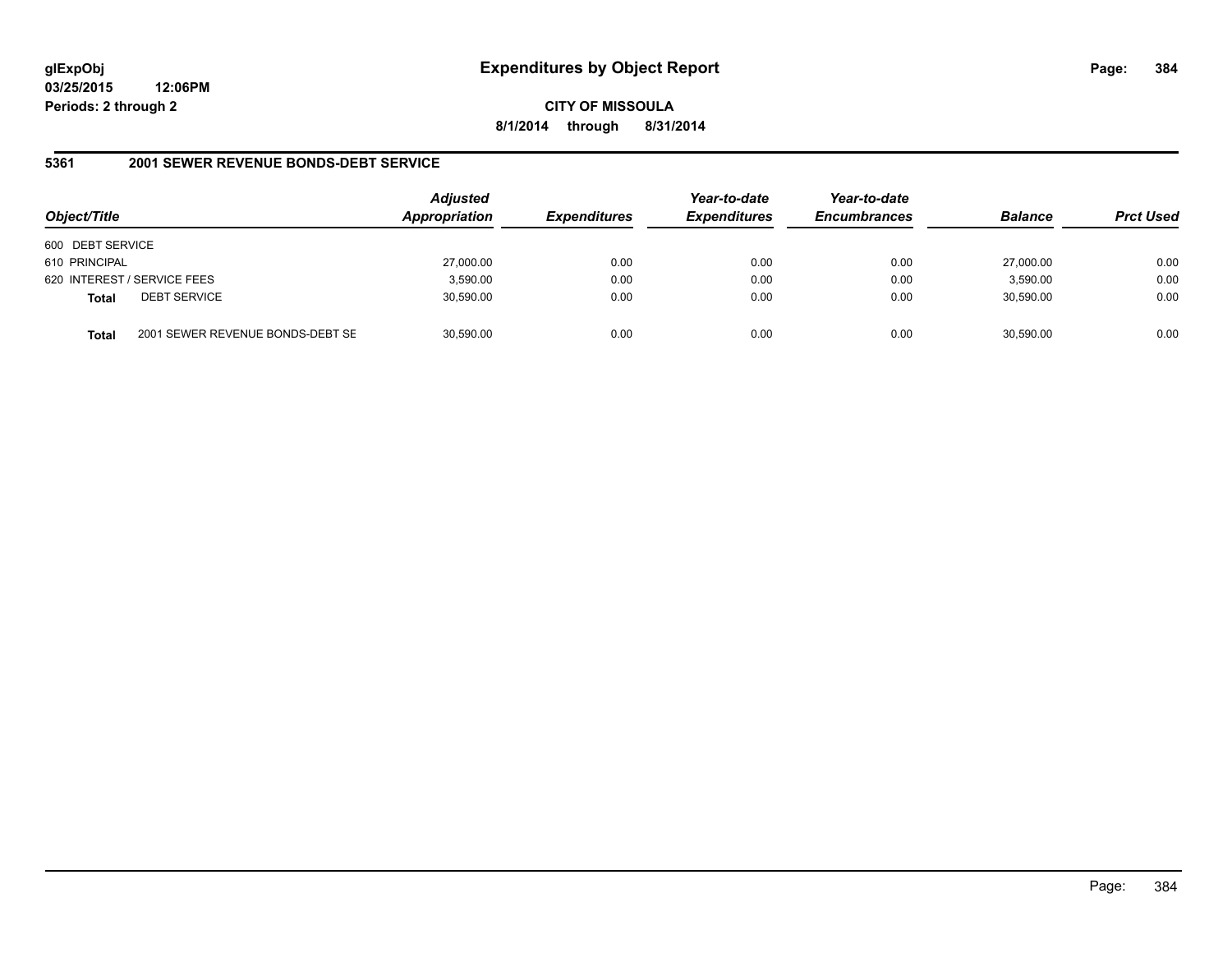### **5362 00 SEWER REVENUE BOND - SERIES B DEBT SE**

**330 WASTEWATER**

**Periods: 2 through 2**

**03/25/2015**

|                                     | <b>Adjusted</b>      |                     | Year-to-date        | Year-to-date        |                |                  |
|-------------------------------------|----------------------|---------------------|---------------------|---------------------|----------------|------------------|
| Object/Title                        | <b>Appropriation</b> | <b>Expenditures</b> | <b>Expenditures</b> | <b>Encumbrances</b> | <b>Balance</b> | <b>Prct Used</b> |
| 600 DEBT SERVICE                    |                      |                     |                     |                     |                |                  |
| 610 PRINCIPAL                       | 44.000.00            | 0.00                | 0.00                | 0.00                | 44.000.00      | 0.00             |
| 620 INTEREST / SERVICE FEES         | 5.240.00             | 0.00                | 0.00                | 0.00                | 5.240.00       | 0.00             |
| <b>DEBT SERVICE</b><br><b>Total</b> | 49.240.00            | 0.00                | 0.00                | 0.00                | 49.240.00      | 0.00             |
| 800 OTHER OBJECTS                   |                      |                     |                     |                     |                |                  |
| 820 TRANSFERS TO OTHER FUNDS        | 0.00                 | 0.00                | 0.00                | 0.00                | 0.00           | 0.00             |
| OTHER OBJECTS<br><b>Total</b>       | 0.00                 | 0.00                | 0.00                | 0.00                | 0.00           | 0.00             |
| <b>WASTEWATER</b><br><b>Total</b>   | 49.240.00            | 0.00                | 0.00                | 0.00                | 49.240.00      | 0.00             |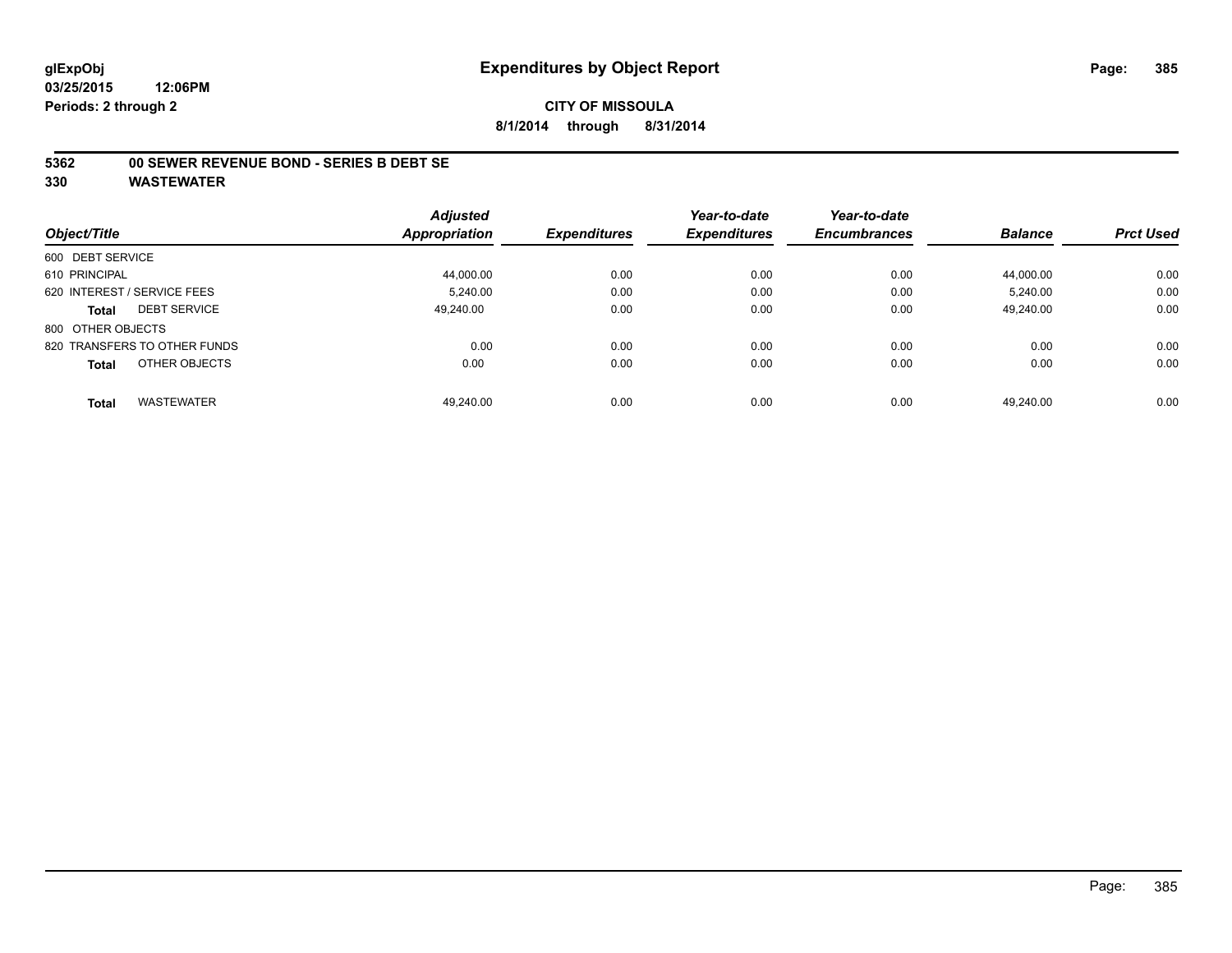**CITY OF MISSOULA 8/1/2014 through 8/31/2014**

## **5362 00 SEWER REVENUE BOND - SERIES B DEBT SE**

| Object/Title                |                                    | <b>Adjusted</b><br><b>Appropriation</b> | <b>Expenditures</b> | Year-to-date<br><b>Expenditures</b> | Year-to-date<br><b>Encumbrances</b> | <b>Balance</b> | <b>Prct Used</b> |
|-----------------------------|------------------------------------|-----------------------------------------|---------------------|-------------------------------------|-------------------------------------|----------------|------------------|
| 600 DEBT SERVICE            |                                    |                                         |                     |                                     |                                     |                |                  |
| 610 PRINCIPAL               |                                    | 44,000.00                               | 0.00                | 0.00                                | 0.00                                | 44.000.00      | 0.00             |
| 620 INTEREST / SERVICE FEES |                                    | 5,240.00                                | 0.00                | 0.00                                | 0.00                                | 5,240.00       | 0.00             |
| <b>Total</b>                | <b>DEBT SERVICE</b>                | 49.240.00                               | 0.00                | 0.00                                | 0.00                                | 49.240.00      | 0.00             |
| 800 OTHER OBJECTS           |                                    |                                         |                     |                                     |                                     |                |                  |
|                             | 820 TRANSFERS TO OTHER FUNDS       | 0.00                                    | 0.00                | 0.00                                | 0.00                                | 0.00           | 0.00             |
| <b>Total</b>                | OTHER OBJECTS                      | 0.00                                    | 0.00                | 0.00                                | 0.00                                | 0.00           | 0.00             |
| <b>Total</b>                | 00 SEWER REVENUE BOND - SERIES B D | 49.240.00                               | 0.00                | 0.00                                | 0.00                                | 49.240.00      | 0.00             |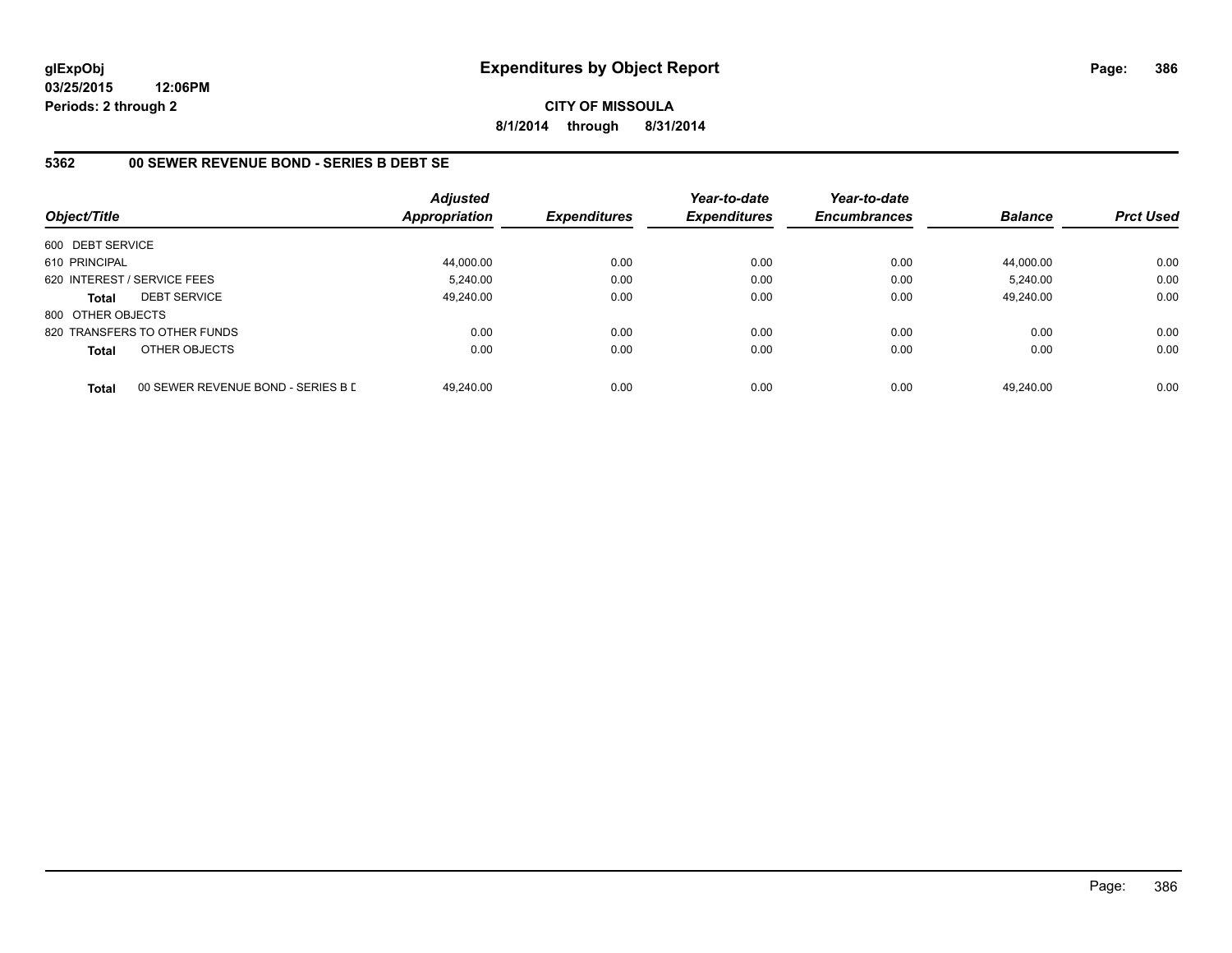## **CITY OF MISSOULA 8/1/2014 through 8/31/2014**

### **5363 92 SEWER REVENUE BOND SERIES A DEBT SERV**

| Object/Title                        | <b>Adjusted</b><br>Appropriation | <b>Expenditures</b> | Year-to-date<br><b>Expenditures</b> | Year-to-date<br><b>Encumbrances</b> | <b>Balance</b> | <b>Prct Used</b> |
|-------------------------------------|----------------------------------|---------------------|-------------------------------------|-------------------------------------|----------------|------------------|
| 600 DEBT SERVICE                    |                                  |                     |                                     |                                     |                |                  |
| 610 PRINCIPAL                       | 0.00                             | 0.00                | 0.00                                | 0.00                                | 0.00           | 0.00             |
| 620 INTEREST / SERVICE FEES         | 0.00                             | 0.00                | 0.00                                | 0.00                                | 0.00           | 0.00             |
| <b>DEBT SERVICE</b><br><b>Total</b> | 0.00                             | 0.00                | 0.00                                | 0.00                                | 0.00           | 0.00             |
| <b>WASTEWATER</b><br><b>Total</b>   | 0.00                             | 0.00                | 0.00                                | 0.00                                | 0.00           | 0.00             |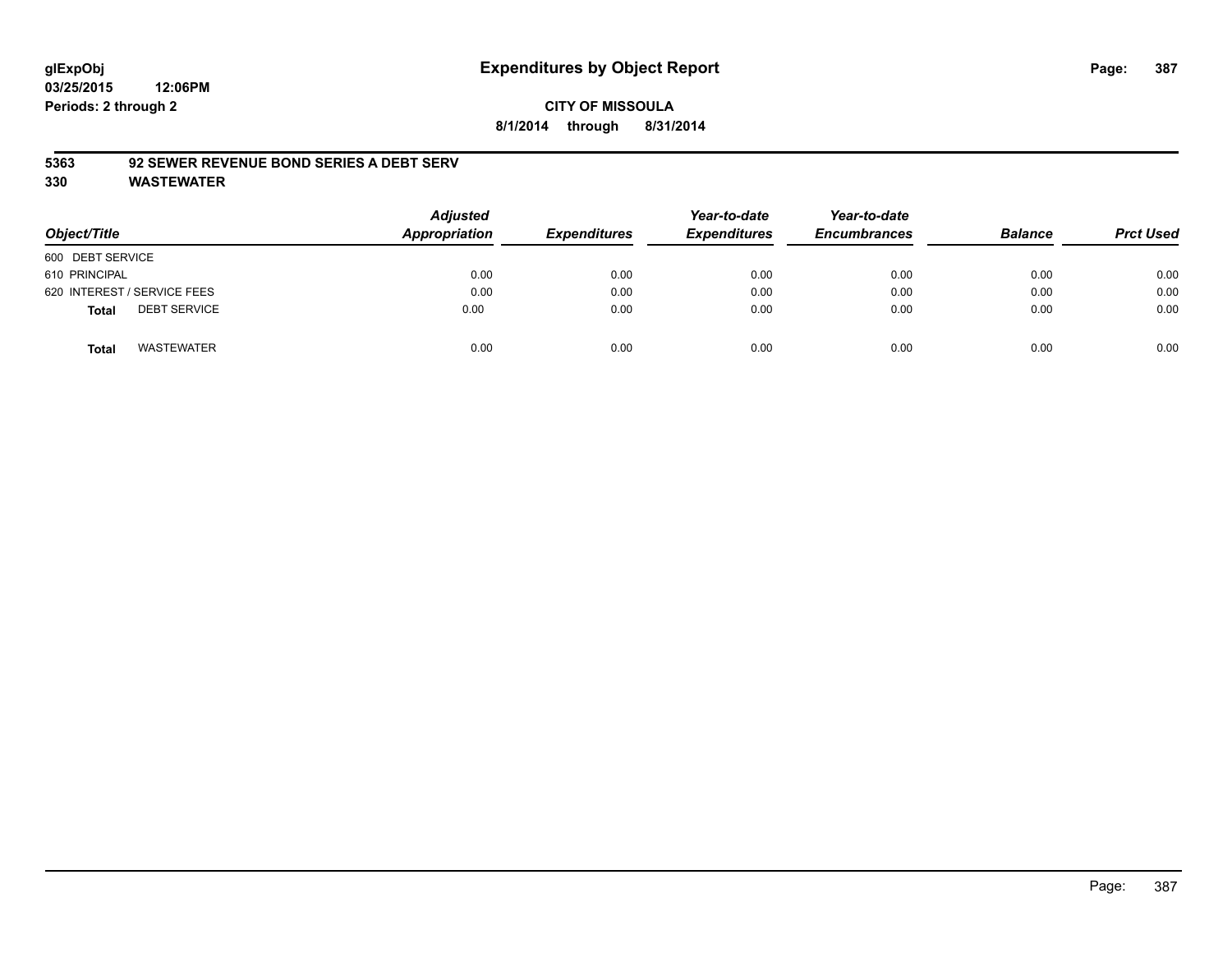**03/25/2015 12:06PM Periods: 2 through 2**

**5363 92 SEWER REVENUE BOND SERIES A DEBT SERV**

| Object/Title     |                                   | <b>Adjusted</b><br><b>Appropriation</b> | <b>Expenditures</b> | Year-to-date<br><b>Expenditures</b> | Year-to-date<br><b>Encumbrances</b> | <b>Balance</b> | <b>Prct Used</b> |
|------------------|-----------------------------------|-----------------------------------------|---------------------|-------------------------------------|-------------------------------------|----------------|------------------|
| 600 DEBT SERVICE |                                   |                                         |                     |                                     |                                     |                |                  |
| 610 PRINCIPAL    |                                   | 0.00                                    | 0.00                | 0.00                                | 0.00                                | 0.00           | 0.00             |
|                  | 620 INTEREST / SERVICE FEES       | 0.00                                    | 0.00                | 0.00                                | 0.00                                | 0.00           | 0.00             |
| <b>Total</b>     | <b>DEBT SERVICE</b>               | 0.00                                    | 0.00                | 0.00                                | 0.00                                | 0.00           | 0.00             |
| Total            | 92 SEWER REVENUE BOND SERIES A DE | 0.00                                    | 0.00                | 0.00                                | 0.00                                | 0.00           | 0.00             |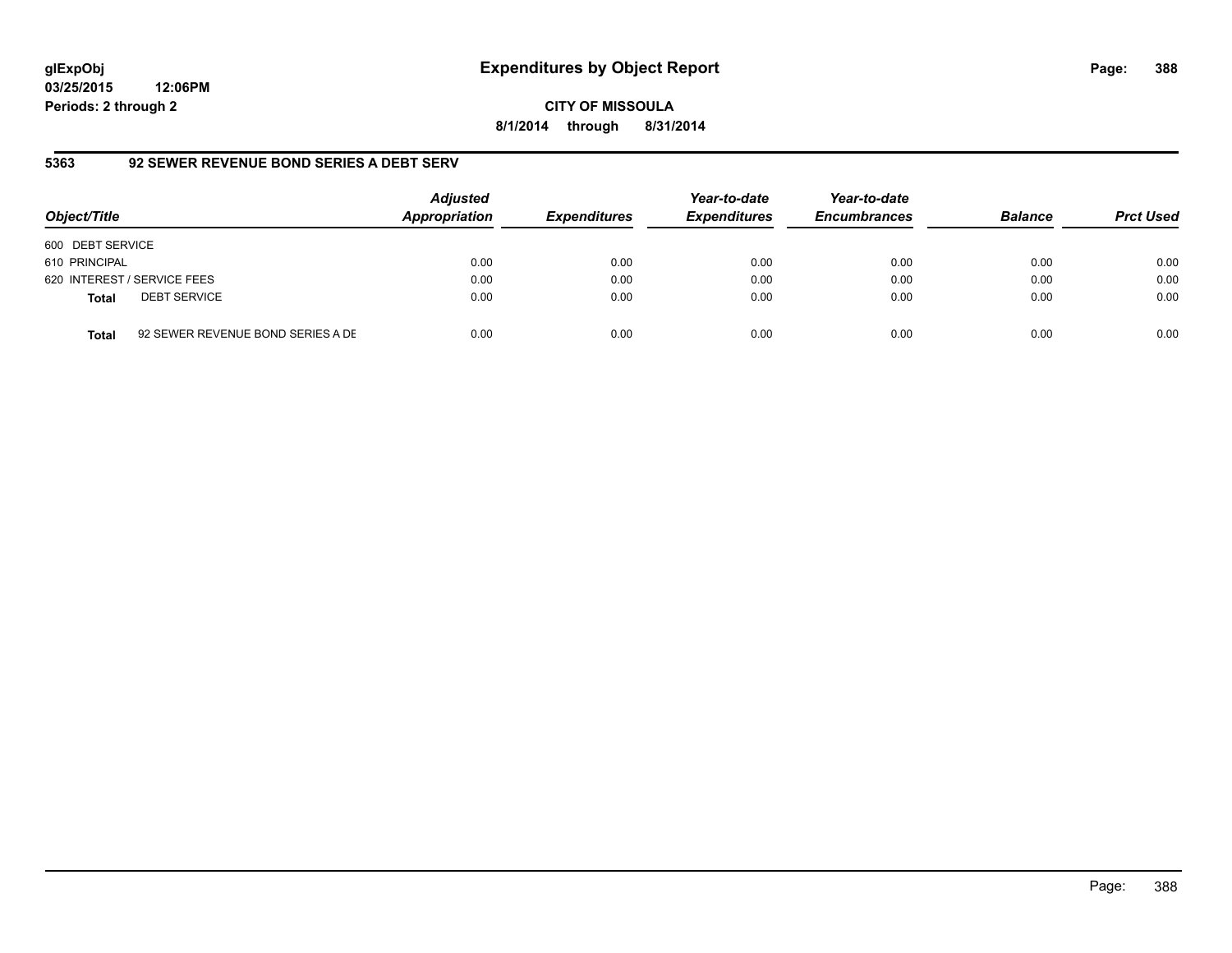**03/25/2015 12:06PM Periods: 2 through 2**

### **CITY OF MISSOULA 8/1/2014 through 8/31/2014**

#### **5364 92 SEWER REVENUE BOND - SERIES B DEBT S**

| Object/Title                        | Adjusted<br>Appropriation | <b>Expenditures</b> | Year-to-date<br><b>Expenditures</b> | Year-to-date<br><b>Encumbrances</b> | <b>Balance</b> | <b>Prct Used</b> |
|-------------------------------------|---------------------------|---------------------|-------------------------------------|-------------------------------------|----------------|------------------|
| 600 DEBT SERVICE                    |                           |                     |                                     |                                     |                |                  |
| 610 PRINCIPAL                       | 0.00                      | 0.00                | 0.00                                | 0.00                                | 0.00           | 0.00             |
| 620 INTEREST / SERVICE FEES         | 0.00                      | 0.00                | 0.00                                | 0.00                                | 0.00           | 0.00             |
| <b>DEBT SERVICE</b><br><b>Total</b> | 0.00                      | 0.00                | 0.00                                | 0.00                                | 0.00           | 0.00             |
| <b>WASTEWATER</b><br><b>Total</b>   | 0.00                      | 0.00                | 0.00                                | 0.00                                | 0.00           | 0.00             |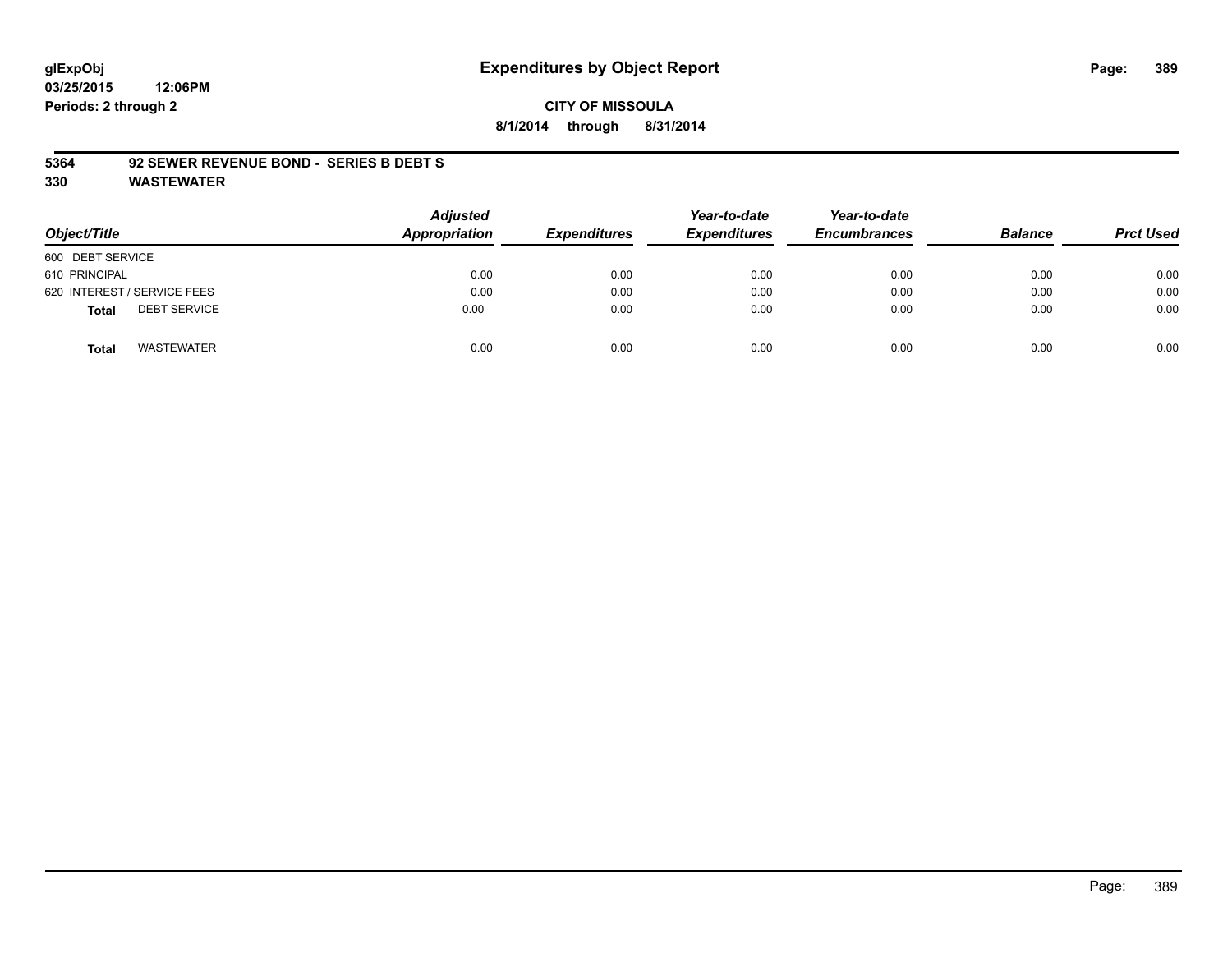**03/25/2015 12:06PM Periods: 2 through 2**

**CITY OF MISSOULA 8/1/2014 through 8/31/2014**

## **5364 92 SEWER REVENUE BOND - SERIES B DEBT S**

| Object/Title                                       | <b>Adjusted</b><br>Appropriation | <b>Expenditures</b> | Year-to-date<br><b>Expenditures</b> | Year-to-date<br><b>Encumbrances</b> | <b>Balance</b> | <b>Prct Used</b> |
|----------------------------------------------------|----------------------------------|---------------------|-------------------------------------|-------------------------------------|----------------|------------------|
| 600 DEBT SERVICE                                   |                                  |                     |                                     |                                     |                |                  |
| 610 PRINCIPAL                                      | 0.00                             | 0.00                | 0.00                                | 0.00                                | 0.00           | 0.00             |
| 620 INTEREST / SERVICE FEES                        | 0.00                             | 0.00                | 0.00                                | 0.00                                | 0.00           | 0.00             |
| <b>DEBT SERVICE</b><br><b>Total</b>                | 0.00                             | 0.00                | 0.00                                | 0.00                                | 0.00           | 0.00             |
| 92 SEWER REVENUE BOND - SERIES B I<br><b>Total</b> | 0.00                             | 0.00                | 0.00                                | 0.00                                | 0.00           | 0.00             |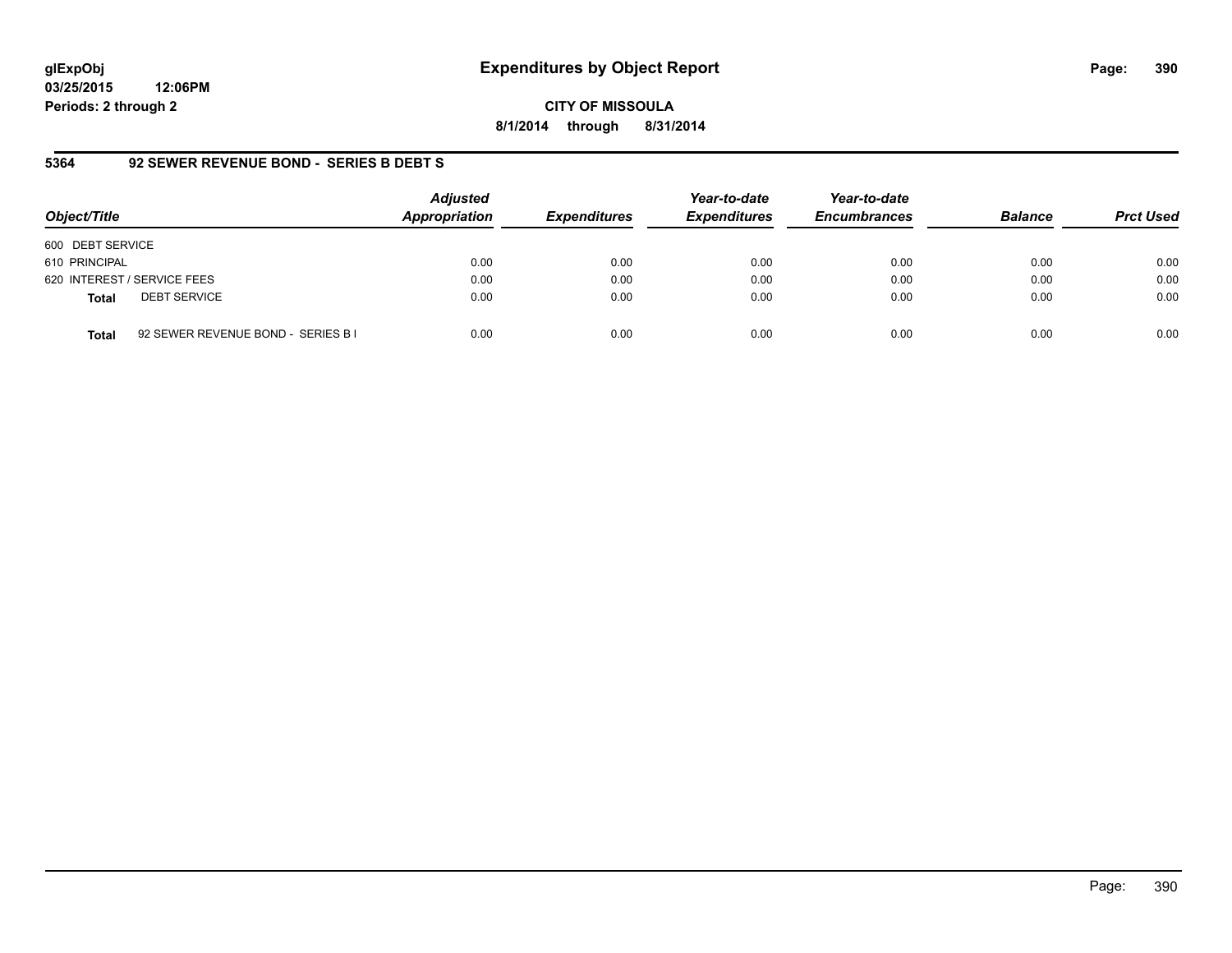## **CITY OF MISSOULA 8/1/2014 through 8/31/2014**

### **5365 99 SEWER REVENUE BONDS DEBT SERVICE FUND**

| Object/Title                        | <b>Adjusted</b><br>Appropriation | <b>Expenditures</b> | Year-to-date<br><b>Expenditures</b> | Year-to-date<br><b>Encumbrances</b> | <b>Balance</b> | <b>Prct Used</b> |
|-------------------------------------|----------------------------------|---------------------|-------------------------------------|-------------------------------------|----------------|------------------|
| 600 DEBT SERVICE                    |                                  |                     |                                     |                                     |                |                  |
| 610 PRINCIPAL                       | 113,000.00                       | 0.00                | 0.00                                | 0.00                                | 113.000.00     | 0.00             |
| 620 INTEREST / SERVICE FEES         | 11,180.00                        | 0.00                | 0.00                                | 0.00                                | 11.180.00      | 0.00             |
| <b>DEBT SERVICE</b><br><b>Total</b> | 124,180.00                       | 0.00                | 0.00                                | 0.00                                | 124.180.00     | 0.00             |
| WASTEWATER<br><b>Total</b>          | 124,180.00                       | 0.00                | 0.00                                | 0.00                                | 124.180.00     | 0.00             |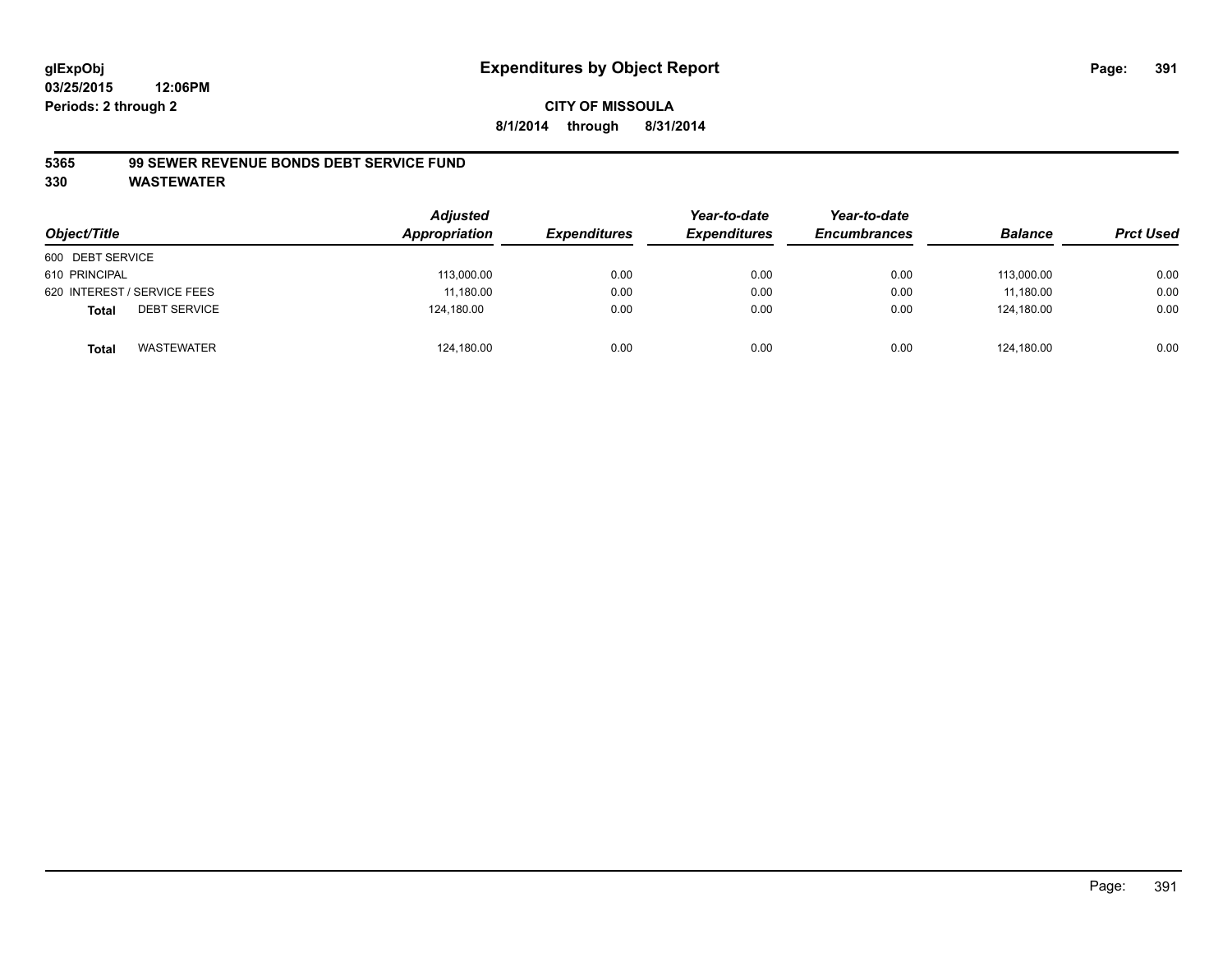**03/25/2015 12:06PM Periods: 2 through 2**

**8/1/2014 through 8/31/2014**

# **5365 99 SEWER REVENUE BONDS DEBT SERVICE FUND**

| Object/Title                |                                  | <b>Adjusted</b><br><b>Appropriation</b> | <b>Expenditures</b> | Year-to-date<br><b>Expenditures</b> | Year-to-date<br><b>Encumbrances</b> | <b>Balance</b> | <b>Prct Used</b> |
|-----------------------------|----------------------------------|-----------------------------------------|---------------------|-------------------------------------|-------------------------------------|----------------|------------------|
| 600 DEBT SERVICE            |                                  |                                         |                     |                                     |                                     |                |                  |
| 610 PRINCIPAL               |                                  | 113,000.00                              | 0.00                | 0.00                                | 0.00                                | 113.000.00     | 0.00             |
| 620 INTEREST / SERVICE FEES |                                  | 11,180.00                               | 0.00                | 0.00                                | 0.00                                | 11.180.00      | 0.00             |
| Total                       | <b>DEBT SERVICE</b>              | 124,180.00                              | 0.00                | 0.00                                | 0.00                                | 124.180.00     | 0.00             |
| Total                       | 99 SEWER REVENUE BONDS DEBT SERN | 124,180.00                              | 0.00                | 0.00                                | 0.00                                | 124.180.00     | 0.00             |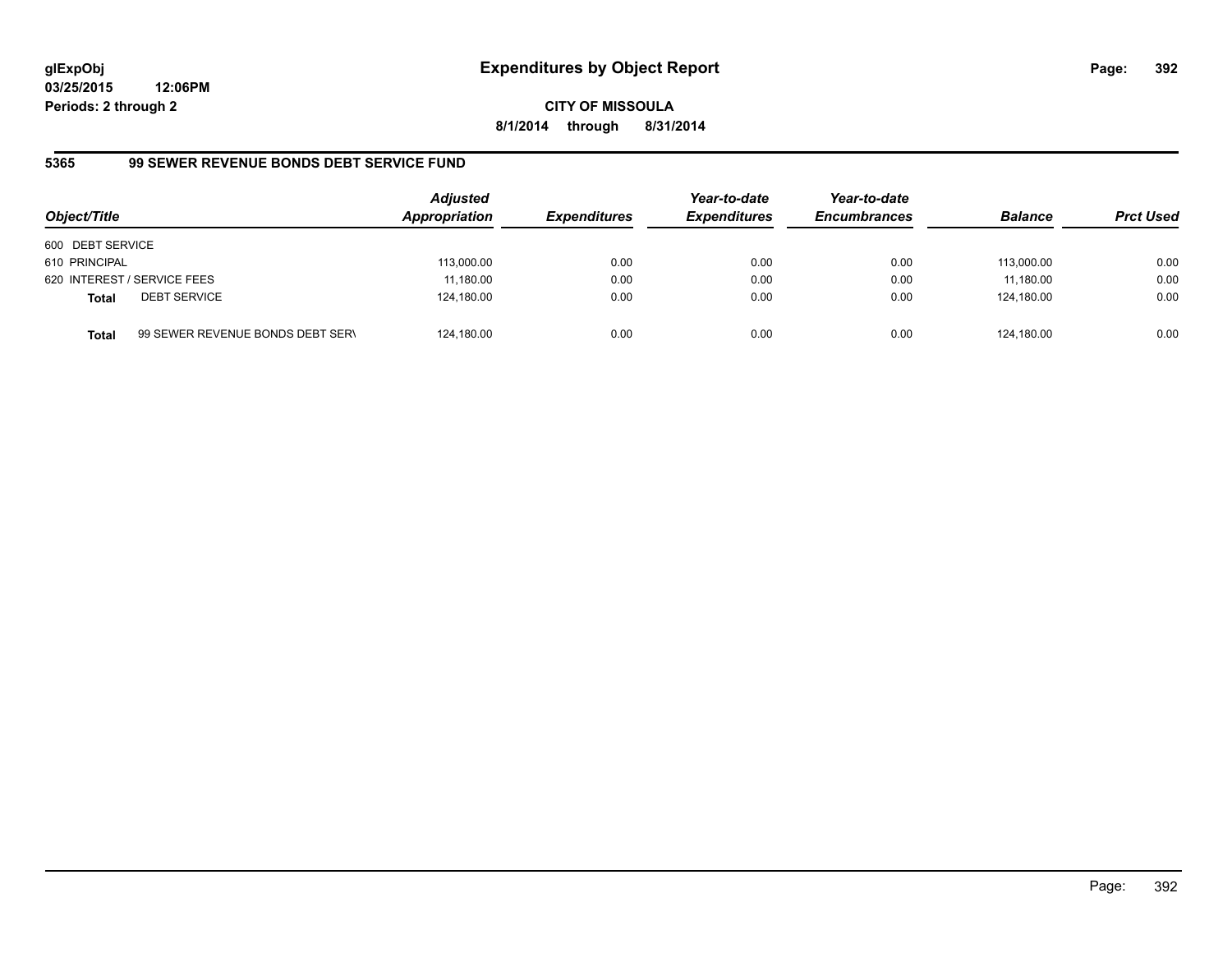## **CITY OF MISSOULA 8/1/2014 through 8/31/2014**

#### **5366 92 SEWER REVENUE BOND - SERIES A BOND RE**

| Object/Title                      | <b>Adjusted</b><br>Appropriation | <b>Expenditures</b> | Year-to-date<br><b>Expenditures</b> | Year-to-date<br><b>Encumbrances</b> | <b>Balance</b> | <b>Prct Used</b> |
|-----------------------------------|----------------------------------|---------------------|-------------------------------------|-------------------------------------|----------------|------------------|
| 800 OTHER OBJECTS                 |                                  |                     |                                     |                                     |                |                  |
| 820 TRANSFERS TO OTHER FUNDS      | 0.00                             | 0.00                | 0.00                                | 0.00                                | 0.00           | 0.00             |
| OTHER OBJECTS<br><b>Total</b>     | 0.00                             | 0.00                | 0.00                                | 0.00                                | 0.00           | 0.00             |
| <b>WASTEWATER</b><br><b>Total</b> | 0.00                             | 0.00                | 0.00                                | 0.00                                | 0.00           | 0.00             |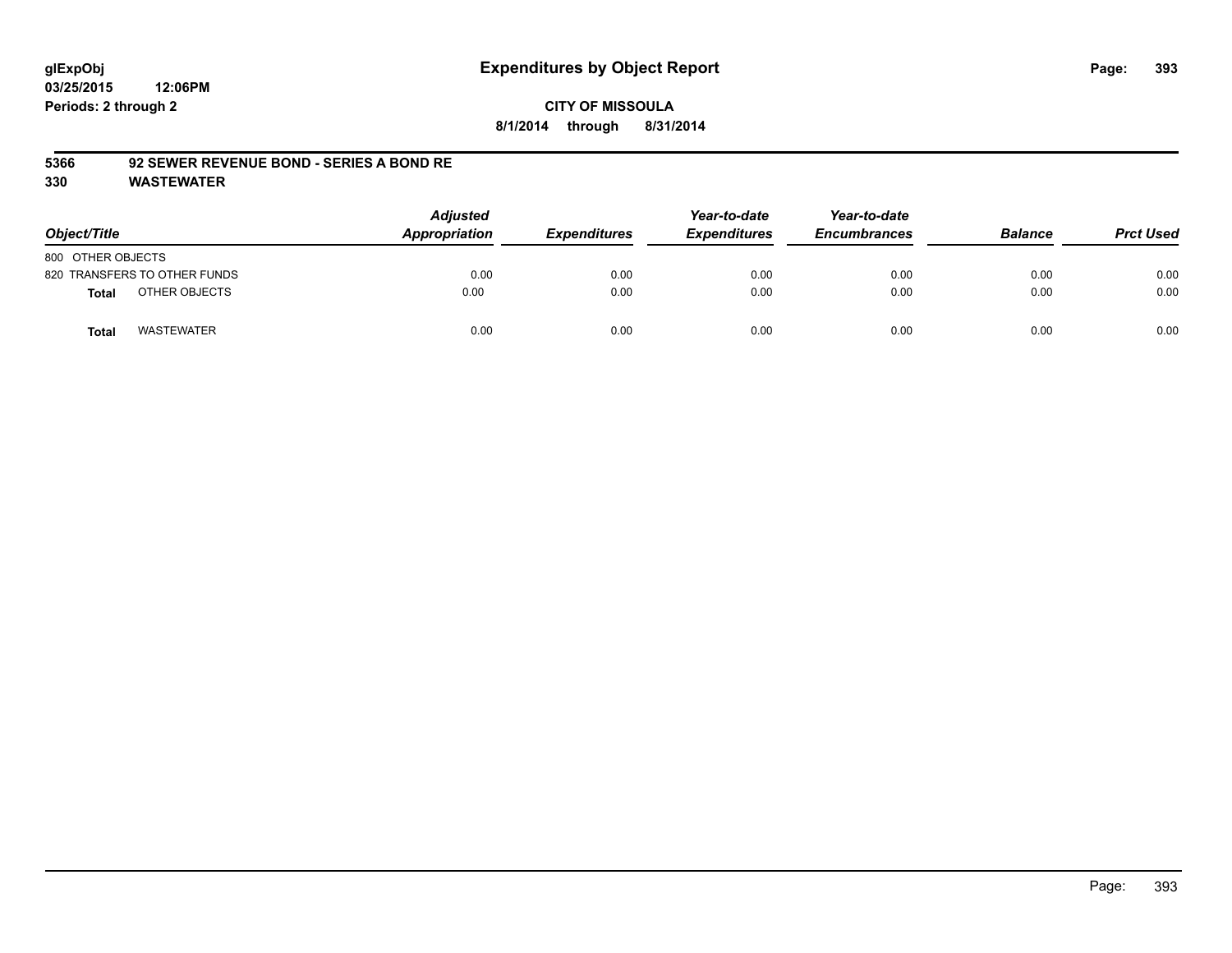**03/25/2015 12:06PM Periods: 2 through 2**

**8/1/2014 through 8/31/2014**

## **5366 92 SEWER REVENUE BOND - SERIES A BOND RE**

| Object/Title                                       | <b>Adjusted</b><br>Appropriation | <b>Expenditures</b> | Year-to-date<br><b>Expenditures</b> | Year-to-date<br><b>Encumbrances</b> | <b>Balance</b> | <b>Prct Used</b> |
|----------------------------------------------------|----------------------------------|---------------------|-------------------------------------|-------------------------------------|----------------|------------------|
| 800 OTHER OBJECTS                                  |                                  |                     |                                     |                                     |                |                  |
| 820 TRANSFERS TO OTHER FUNDS                       | 0.00                             | 0.00                | 0.00                                | 0.00                                | 0.00           | 0.00             |
| OTHER OBJECTS<br><b>Total</b>                      | 0.00                             | 0.00                | 0.00                                | 0.00                                | 0.00           | 0.00             |
| 92 SEWER REVENUE BOND - SERIES A B<br><b>Total</b> | 0.00                             | 0.00                | 0.00                                | 0.00                                | 0.00           | 0.00             |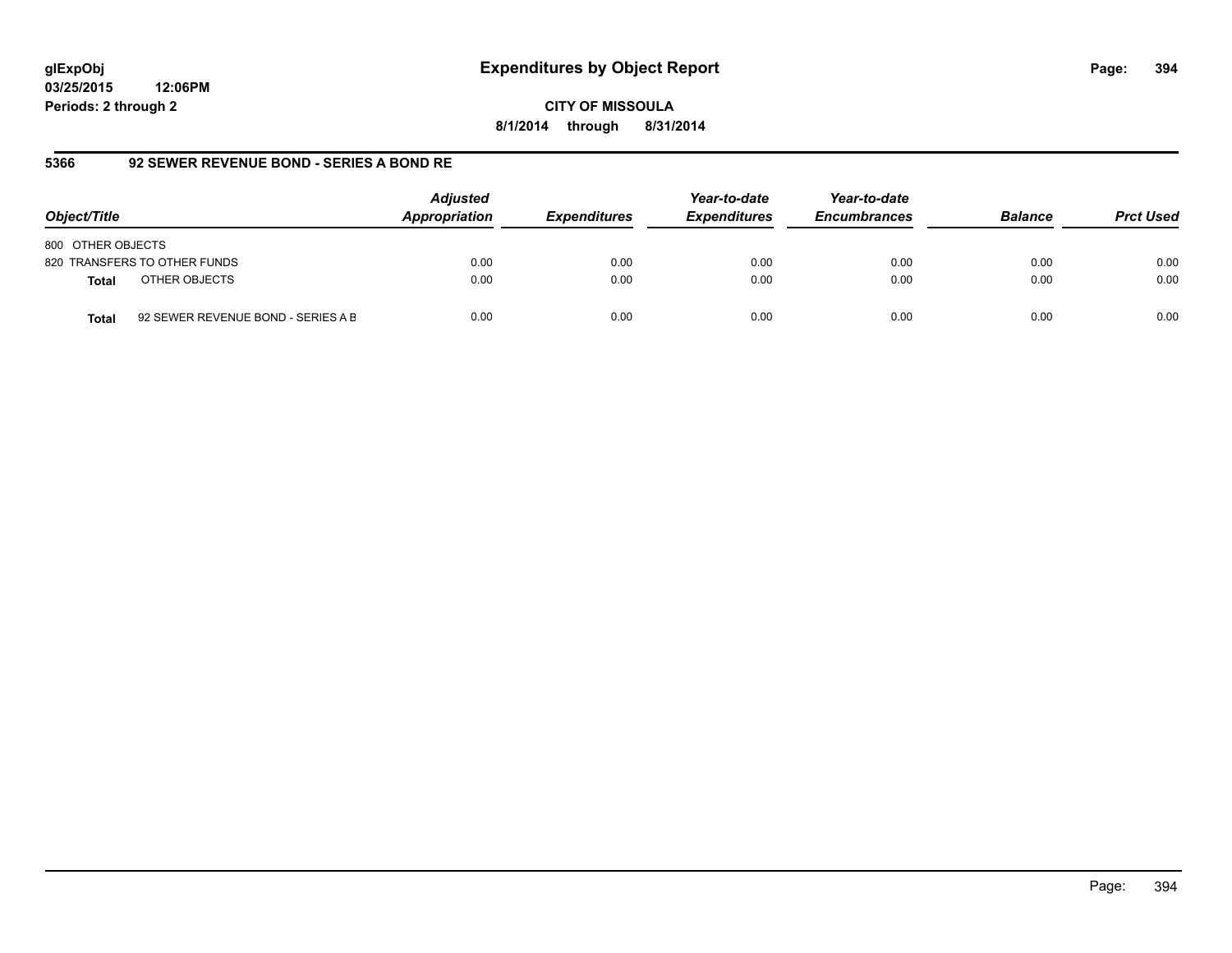## **CITY OF MISSOULA 8/1/2014 through 8/31/2014**

### **5367 92 SEWER REVENUE BOND - SERIES B BOND RE**

| Object/Title                      | <b>Adjusted</b><br>Appropriation | <b>Expenditures</b> | Year-to-date<br><b>Expenditures</b> | Year-to-date<br><b>Encumbrances</b> | <b>Balance</b> | <b>Prct Used</b> |
|-----------------------------------|----------------------------------|---------------------|-------------------------------------|-------------------------------------|----------------|------------------|
| 800 OTHER OBJECTS                 |                                  |                     |                                     |                                     |                |                  |
| 820 TRANSFERS TO OTHER FUNDS      | 0.00                             | 0.00                | 0.00                                | 0.00                                | 0.00           | 0.00             |
| OTHER OBJECTS<br><b>Total</b>     | 0.00                             | 0.00                | 0.00                                | 0.00                                | 0.00           | 0.00             |
| <b>WASTEWATER</b><br><b>Total</b> | 0.00                             | 0.00                | 0.00                                | 0.00                                | 0.00           | 0.00             |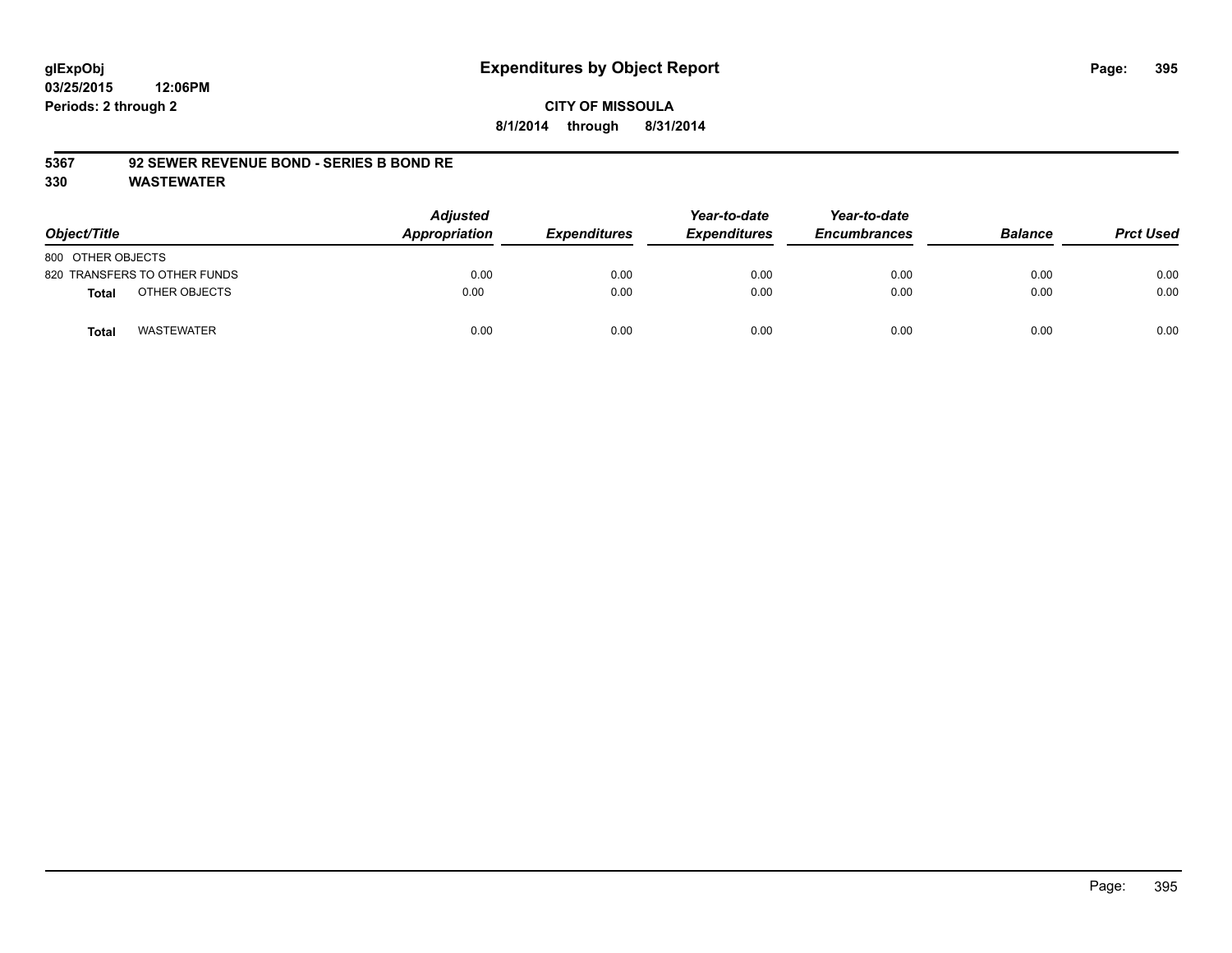**03/25/2015 12:06PM Periods: 2 through 2**

**8/1/2014 through 8/31/2014**

# **5367 92 SEWER REVENUE BOND - SERIES B BOND RE**

| Object/Title                                | <b>Adjusted</b><br>Appropriation | <b>Expenditures</b> | Year-to-date<br><b>Expenditures</b> | Year-to-date<br><b>Encumbrances</b> | <b>Balance</b> | <b>Prct Used</b> |
|---------------------------------------------|----------------------------------|---------------------|-------------------------------------|-------------------------------------|----------------|------------------|
| 800 OTHER OBJECTS                           |                                  |                     |                                     |                                     |                |                  |
| 820 TRANSFERS TO OTHER FUNDS                | 0.00                             | 0.00                | 0.00                                | 0.00                                | 0.00           | 0.00             |
| OTHER OBJECTS<br>Total                      | 0.00                             | 0.00                | 0.00                                | 0.00                                | 0.00           | 0.00             |
| 92 SEWER REVENUE BOND - SERIES B E<br>Total | 0.00                             | 0.00                | 0.00                                | 0.00                                | 0.00           | 0.00             |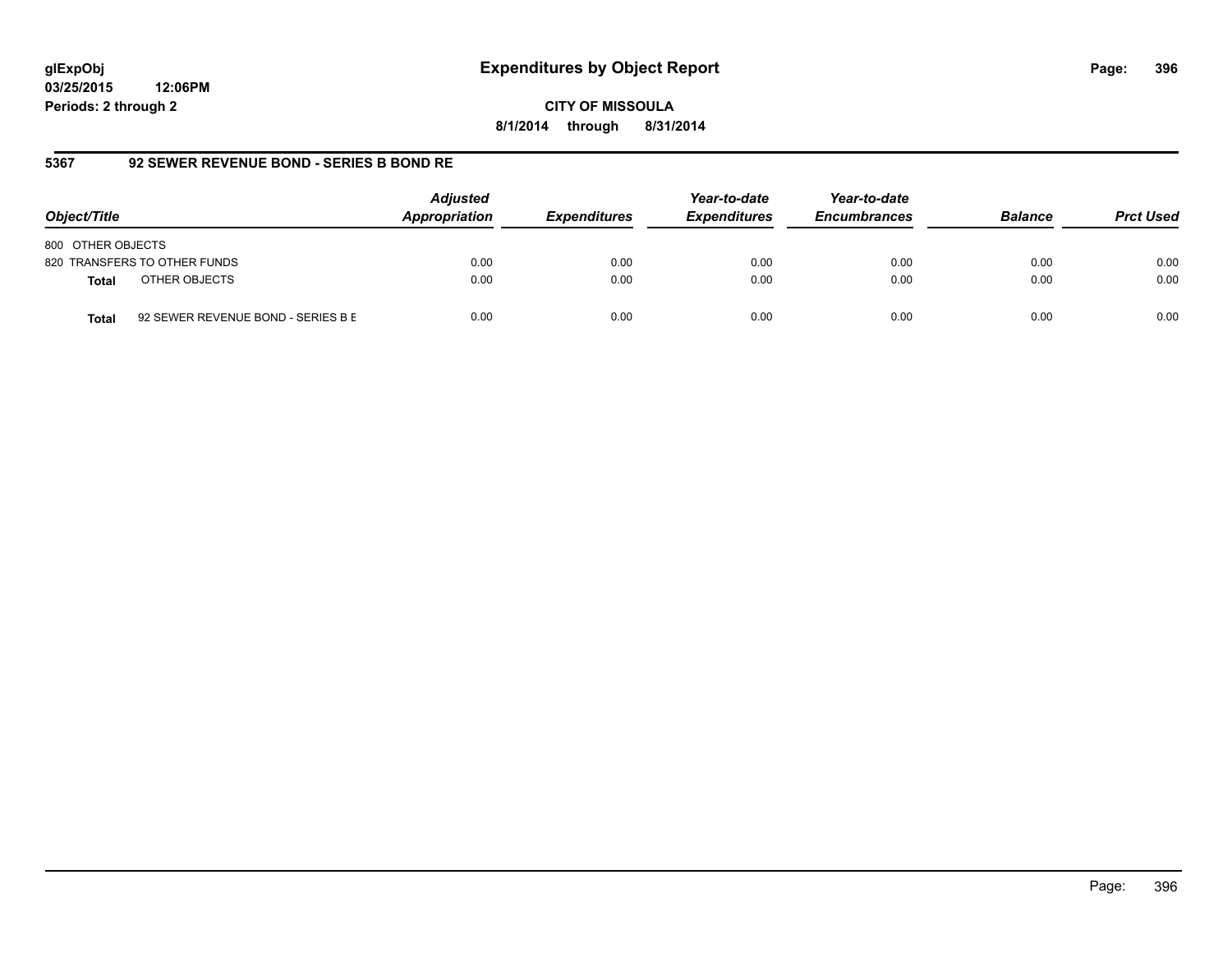#### **5368 00 SEWER REVENUE BOND RESERVE FUND**

| Object/Title      |                              | <b>Adjusted</b><br>Appropriation | <b>Expenditures</b> | Year-to-date<br><b>Expenditures</b> | Year-to-date<br><b>Encumbrances</b> | <b>Balance</b> | <b>Prct Used</b> |
|-------------------|------------------------------|----------------------------------|---------------------|-------------------------------------|-------------------------------------|----------------|------------------|
| 800 OTHER OBJECTS |                              |                                  |                     |                                     |                                     |                |                  |
|                   | 820 TRANSFERS TO OTHER FUNDS | 4.280.00                         | 0.00                | 0.00                                | 0.00                                | 4.280.00       | 0.00             |
| <b>Total</b>      | OTHER OBJECTS                | 4,280.00                         | 0.00                | 0.00                                | 0.00                                | 4,280.00       | 0.00             |
| <b>Total</b>      | <b>WASTEWATER</b>            | 4,280.00                         | 0.00                | 0.00                                | 0.00                                | 4,280.00       | 0.00             |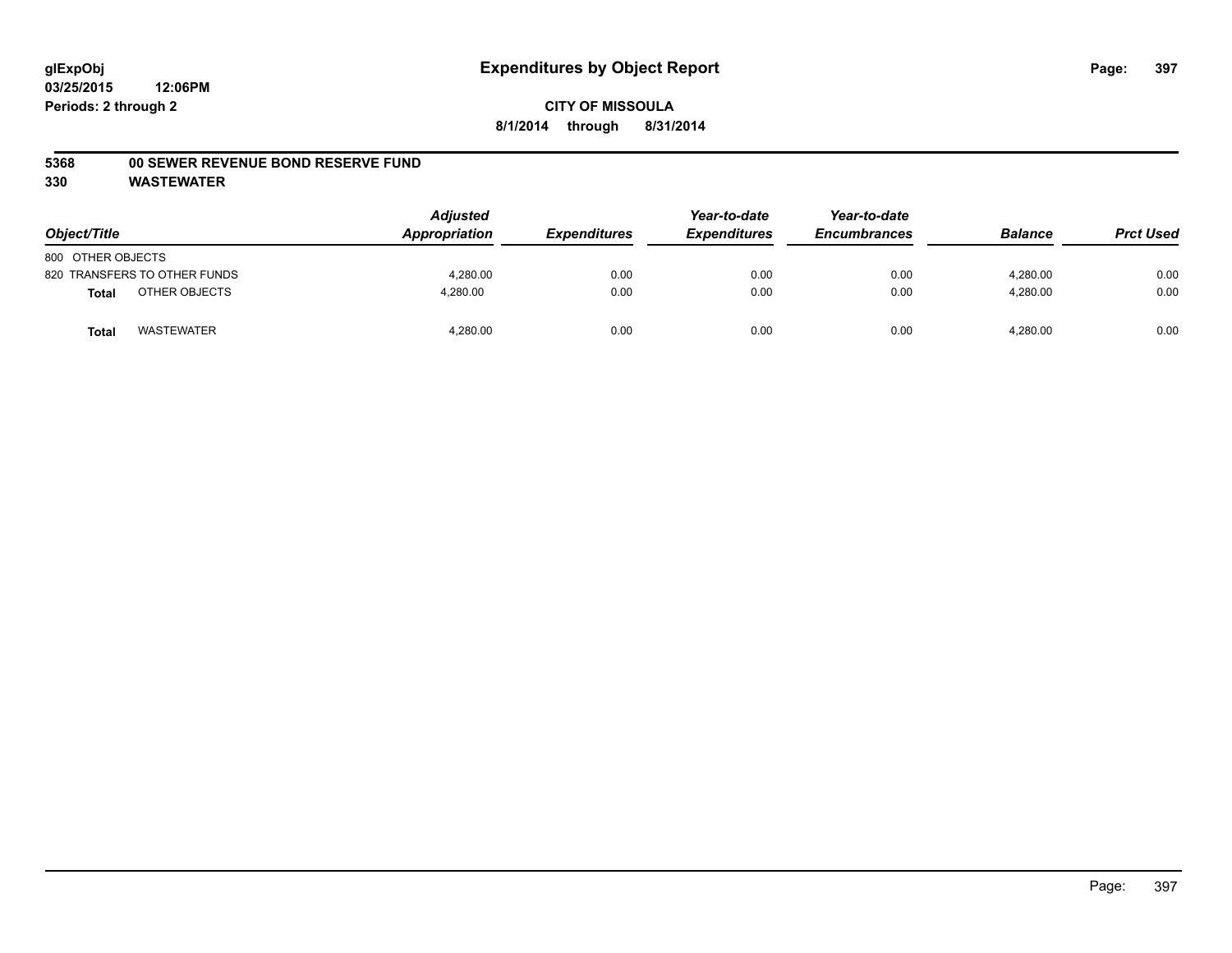**CITY OF MISSOULA 8/1/2014 through 8/31/2014**

# **5368 00 SEWER REVENUE BOND RESERVE FUND**

| Object/Title                  |                                  | <b>Adjusted</b><br>Appropriation | <b>Expenditures</b> | Year-to-date<br><b>Expenditures</b> | Year-to-date<br><b>Encumbrances</b> | <b>Balance</b> | <b>Prct Used</b> |
|-------------------------------|----------------------------------|----------------------------------|---------------------|-------------------------------------|-------------------------------------|----------------|------------------|
| 800 OTHER OBJECTS             |                                  |                                  |                     |                                     |                                     |                |                  |
| 820 TRANSFERS TO OTHER FUNDS  |                                  | 4.280.00                         | 0.00                | 0.00                                | 0.00                                | 4.280.00       | 0.00             |
| OTHER OBJECTS<br><b>Total</b> |                                  | 4.280.00                         | 0.00                | 0.00                                | 0.00                                | 4.280.00       | 0.00             |
| <b>Total</b>                  | 00 SEWER REVENUE BOND RESERVE FL | 4.280.00                         | 0.00                | 0.00                                | 0.00                                | 4.280.00       | 0.00             |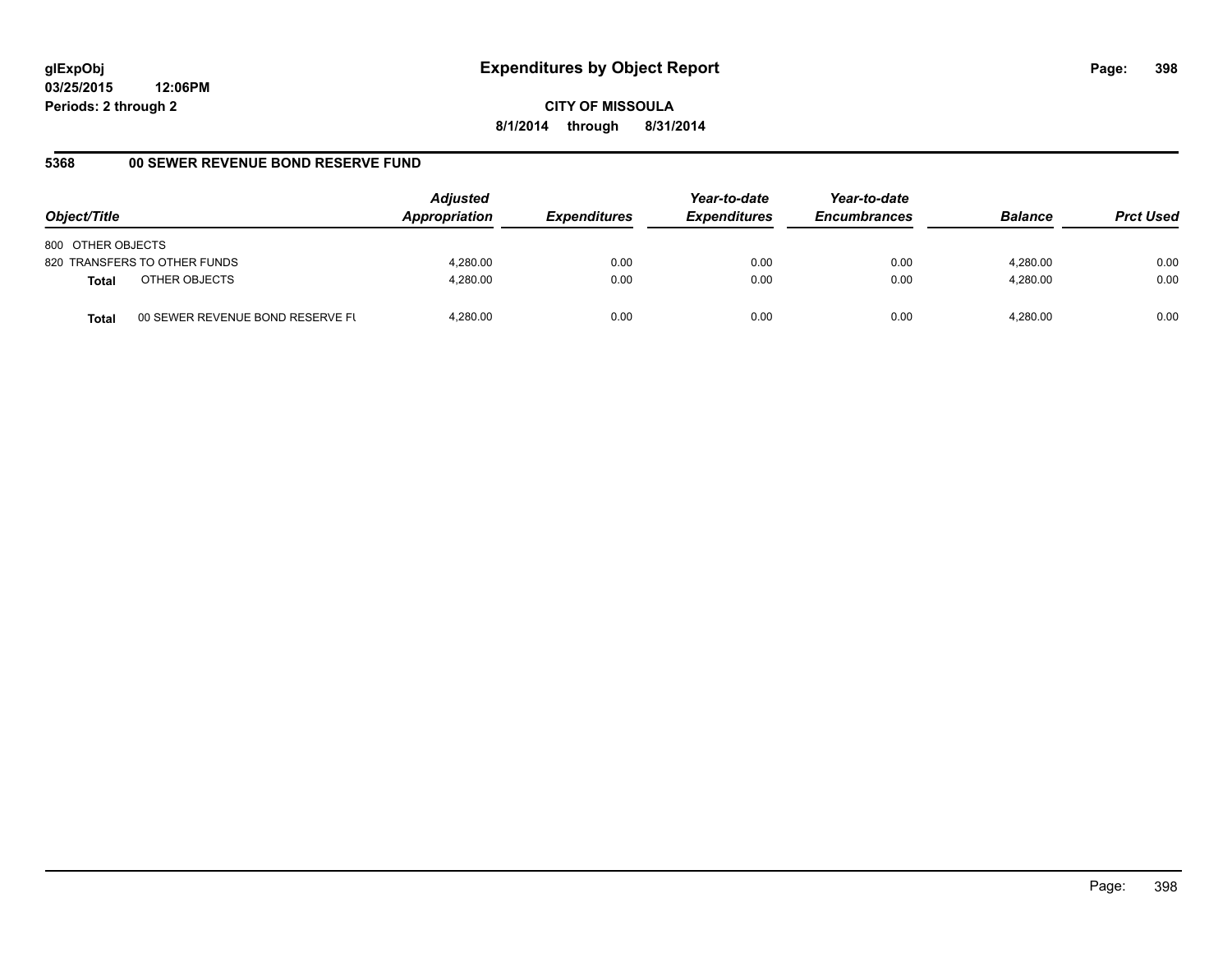### **5369 2001 SEWER REVENUE BOND**

| Object/Title                 | <b>Adjusted</b><br>Appropriation | <b>Expenditures</b> | Year-to-date<br><b>Expenditures</b> | Year-to-date<br><b>Encumbrances</b> | <b>Balance</b> | <b>Prct Used</b> |
|------------------------------|----------------------------------|---------------------|-------------------------------------|-------------------------------------|----------------|------------------|
| 800 OTHER OBJECTS            |                                  |                     |                                     |                                     |                |                  |
| 820 TRANSFERS TO OTHER FUNDS | 2,290.00                         | 0.00                | 0.00                                | 0.00                                | 2,290.00       | 0.00             |
| OTHER OBJECTS<br>Total       | 2.290.00                         | 0.00                | 0.00                                | 0.00                                | 2,290.00       | 0.00             |
| <b>WASTEWATER</b><br>Total   | 2,290.00                         | 0.00                | 0.00                                | 0.00                                | 2,290.00       | 0.00             |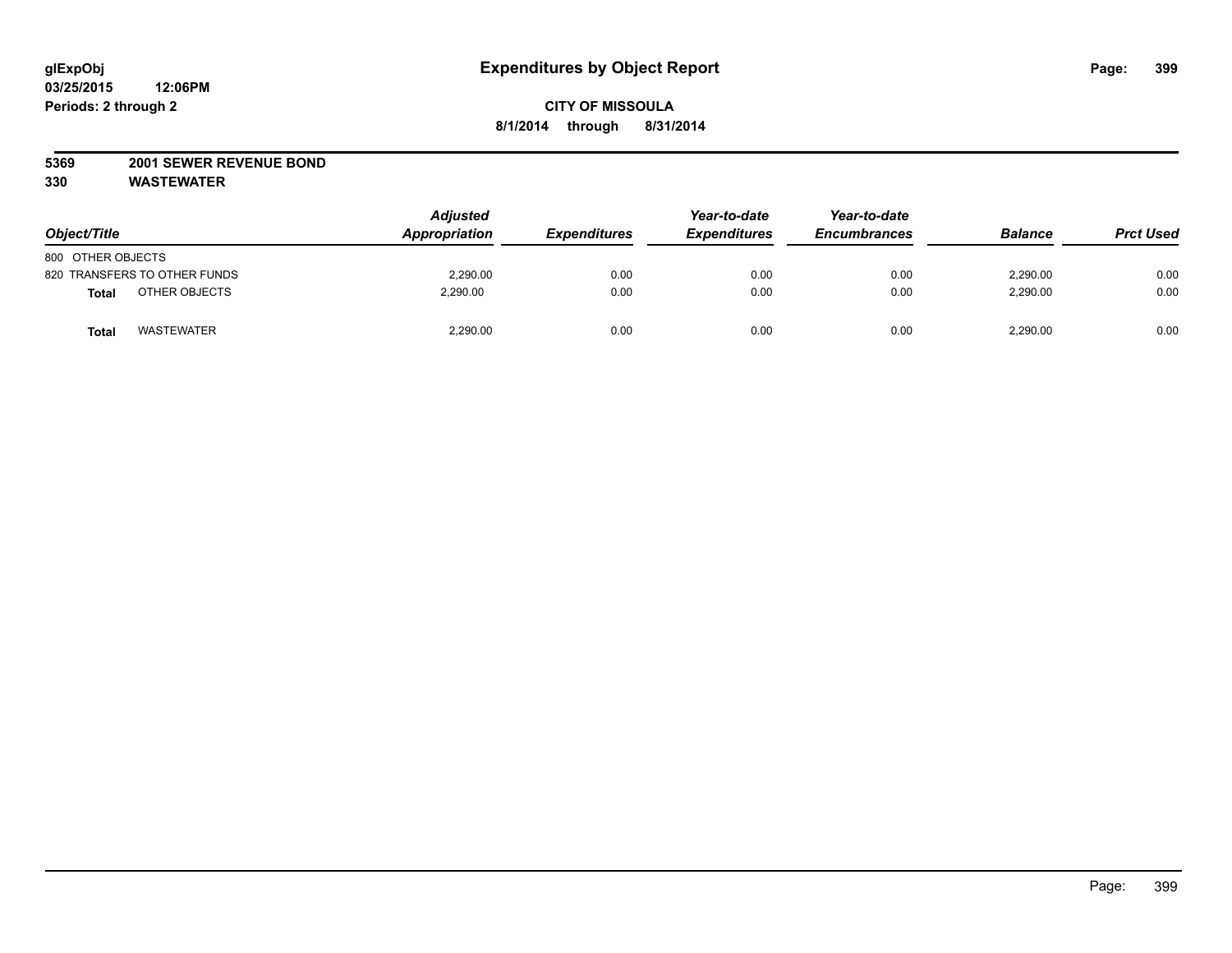#### **5369 2001 SEWER REVENUE BOND**

| Object/Title                                 | <b>Adjusted</b><br>Appropriation | <b>Expenditures</b> | Year-to-date<br><b>Expenditures</b> | Year-to-date<br><b>Encumbrances</b> | <b>Balance</b> | <b>Prct Used</b> |
|----------------------------------------------|----------------------------------|---------------------|-------------------------------------|-------------------------------------|----------------|------------------|
| 800 OTHER OBJECTS                            |                                  |                     |                                     |                                     |                |                  |
| 820 TRANSFERS TO OTHER FUNDS                 | 2,290.00                         | 0.00                | 0.00                                | 0.00                                | 2.290.00       | 0.00             |
| OTHER OBJECTS<br><b>Total</b>                | 2.290.00                         | 0.00                | 0.00                                | 0.00                                | 2,290.00       | 0.00             |
| 2001 SEWER REVENUE BOND<br>Tota <sub>i</sub> | 2,290.00                         | 0.00                | 0.00                                | 0.00                                | 2,290.00       | 0.00             |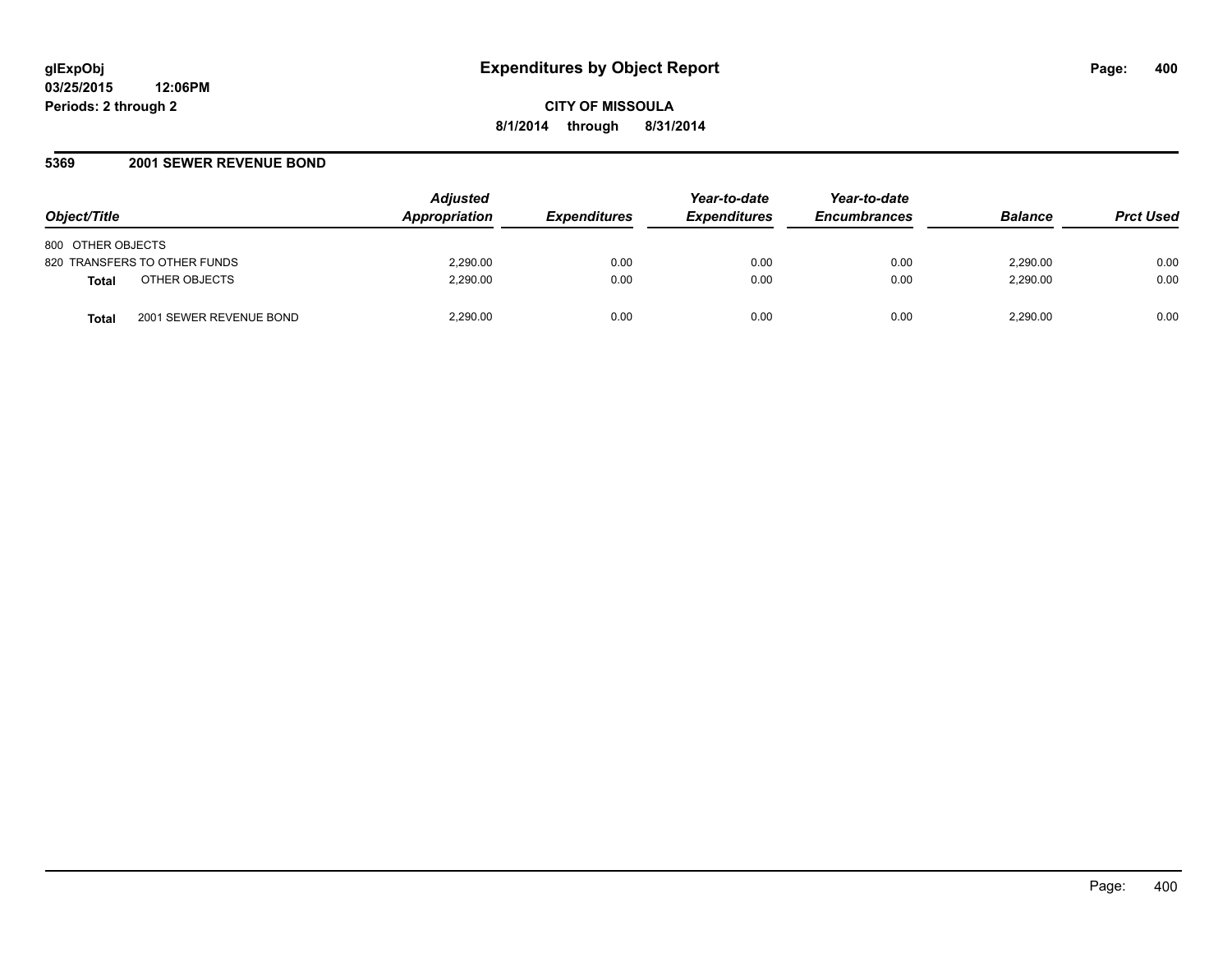#### **5370 99 SEWER REVENUE BOND RESERVE FUND**

| Object/Title                  | <b>Adjusted</b><br>Appropriation | <b>Expenditures</b> | Year-to-date<br><b>Expenditures</b> | Year-to-date<br><b>Encumbrances</b> | <b>Balance</b> | <b>Prct Used</b> |
|-------------------------------|----------------------------------|---------------------|-------------------------------------|-------------------------------------|----------------|------------------|
| 800 OTHER OBJECTS             |                                  |                     |                                     |                                     |                |                  |
| 820 TRANSFERS TO OTHER FUNDS  | 8,970.00                         | 0.00                | 0.00                                | 0.00                                | 8,970.00       | 0.00             |
| OTHER OBJECTS<br><b>Total</b> | 8,970.00                         | 0.00                | 0.00                                | 0.00                                | 8,970.00       | 0.00             |
| <b>WASTEWATER</b><br>Tota     | 8,970.00                         | 0.00                | 0.00                                | 0.00                                | 8,970.00       | 0.00             |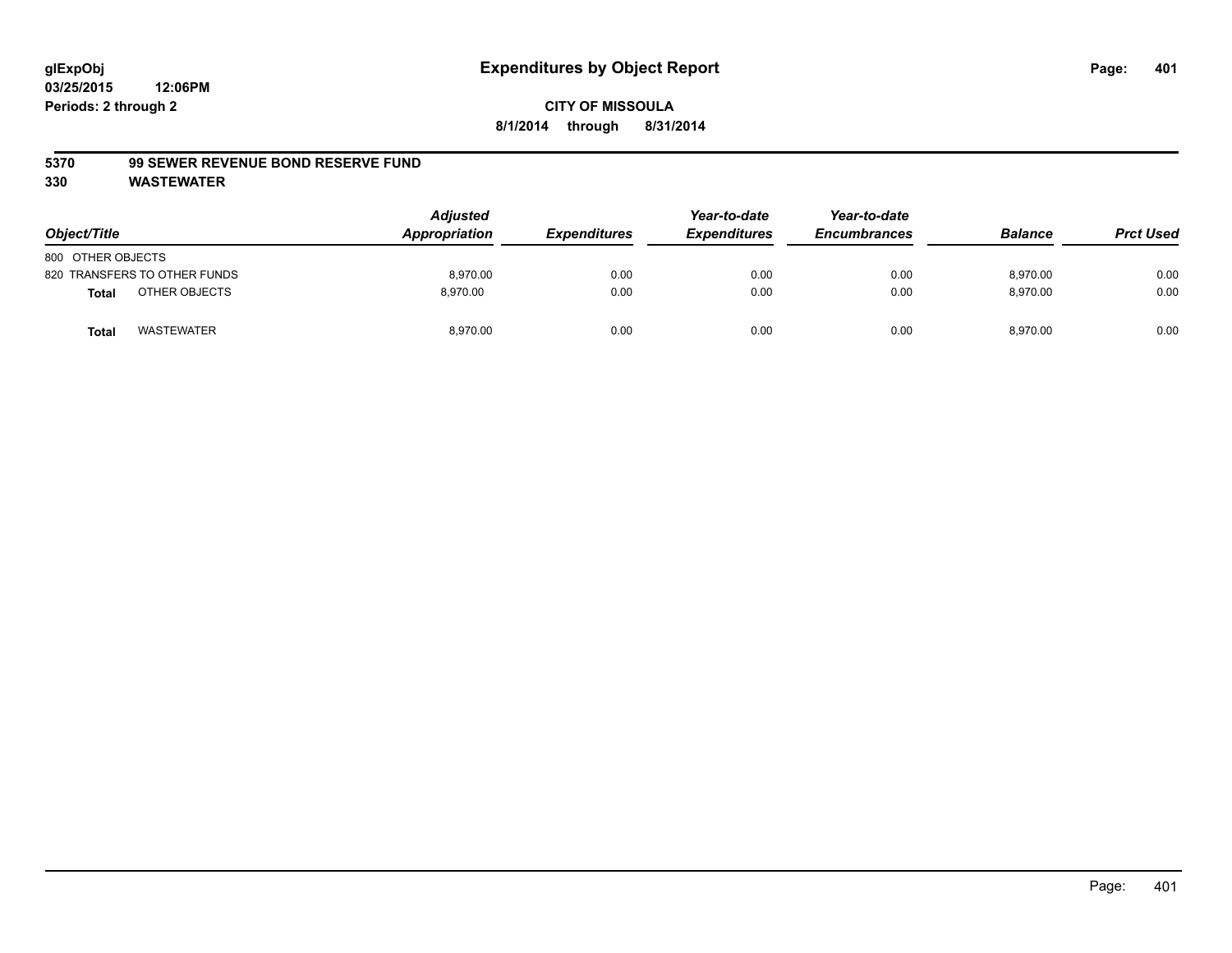**CITY OF MISSOULA 8/1/2014 through 8/31/2014**

# **5370 99 SEWER REVENUE BOND RESERVE FUND**

| Object/Title                  |                                  | <b>Adjusted</b><br>Appropriation | <b>Expenditures</b> | Year-to-date<br><b>Expenditures</b> | Year-to-date<br><b>Encumbrances</b> | <b>Balance</b> | <b>Prct Used</b> |
|-------------------------------|----------------------------------|----------------------------------|---------------------|-------------------------------------|-------------------------------------|----------------|------------------|
| 800 OTHER OBJECTS             |                                  |                                  |                     |                                     |                                     |                |                  |
| 820 TRANSFERS TO OTHER FUNDS  |                                  | 8.970.00                         | 0.00                | 0.00                                | 0.00                                | 8.970.00       | 0.00             |
| OTHER OBJECTS<br><b>Total</b> |                                  | 8.970.00                         | 0.00                | 0.00                                | 0.00                                | 8.970.00       | 0.00             |
| <b>Total</b>                  | 99 SEWER REVENUE BOND RESERVE FL | 8.970.00                         | 0.00                | 0.00                                | 0.00                                | 8.970.00       | 0.00             |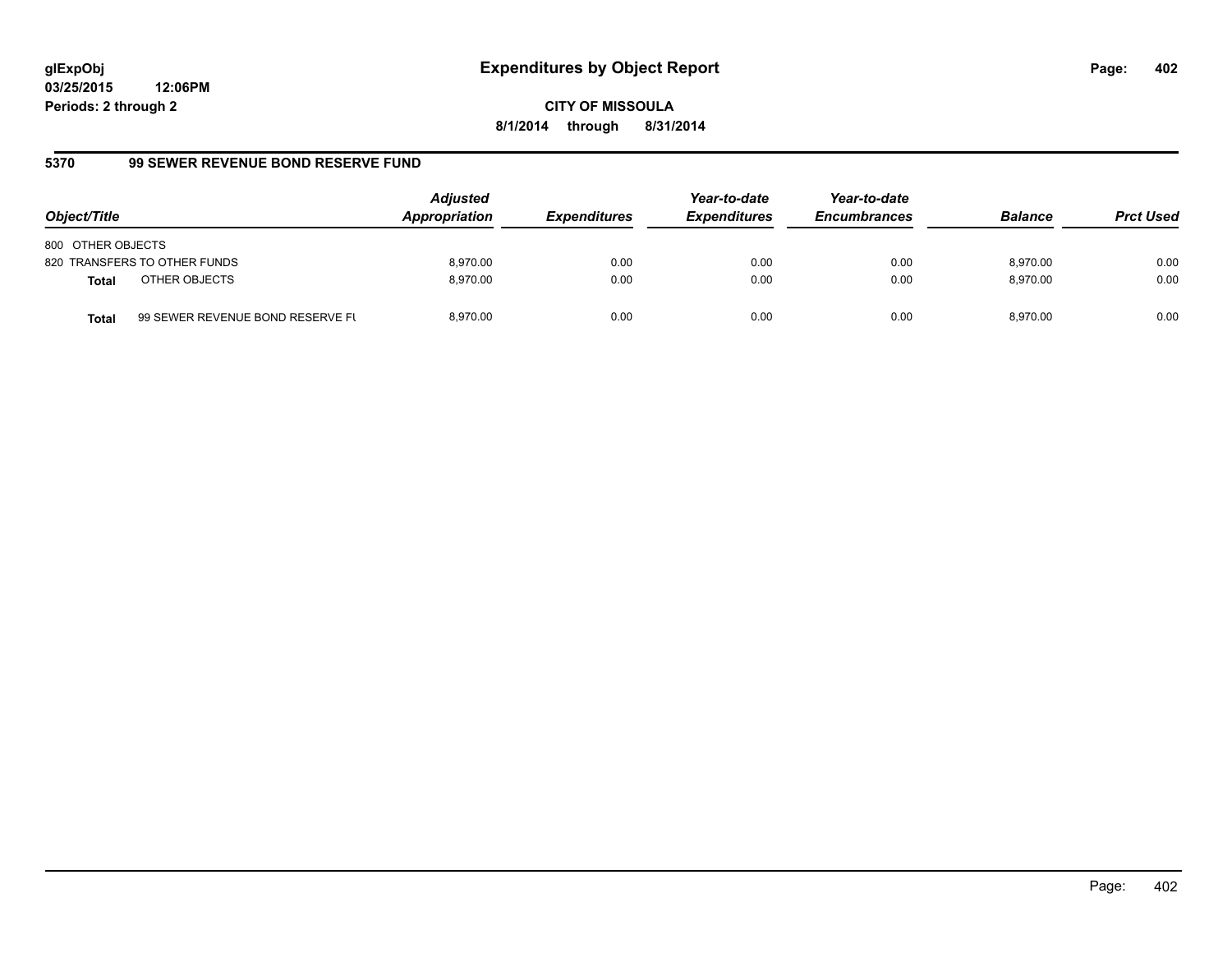#### **5371 2002 SEWER BONDS 330 WASTEWATER**

|                                     | <b>Adjusted</b><br>Appropriation | <b>Expenditures</b> | Year-to-date<br><b>Expenditures</b> | Year-to-date<br><b>Encumbrances</b> | <b>Balance</b> |                  |
|-------------------------------------|----------------------------------|---------------------|-------------------------------------|-------------------------------------|----------------|------------------|
| Object/Title                        |                                  |                     |                                     |                                     |                | <b>Prct Used</b> |
| 600 DEBT SERVICE                    |                                  |                     |                                     |                                     |                |                  |
| 610 PRINCIPAL                       | 74,000.00                        | 0.00                | 0.00                                | 0.00                                | 74,000.00      | 0.00             |
| 620 INTEREST / SERVICE FEES         | 11,410.00                        | 0.00                | 0.00                                | 0.00                                | 11,410.00      | 0.00             |
| <b>DEBT SERVICE</b><br><b>Total</b> | 85,410.00                        | 0.00                | 0.00                                | 0.00                                | 85,410.00      | 0.00             |
| WASTEWATER<br><b>Total</b>          | 85,410.00                        | 0.00                | 0.00                                | 0.00                                | 85.410.00      | 0.00             |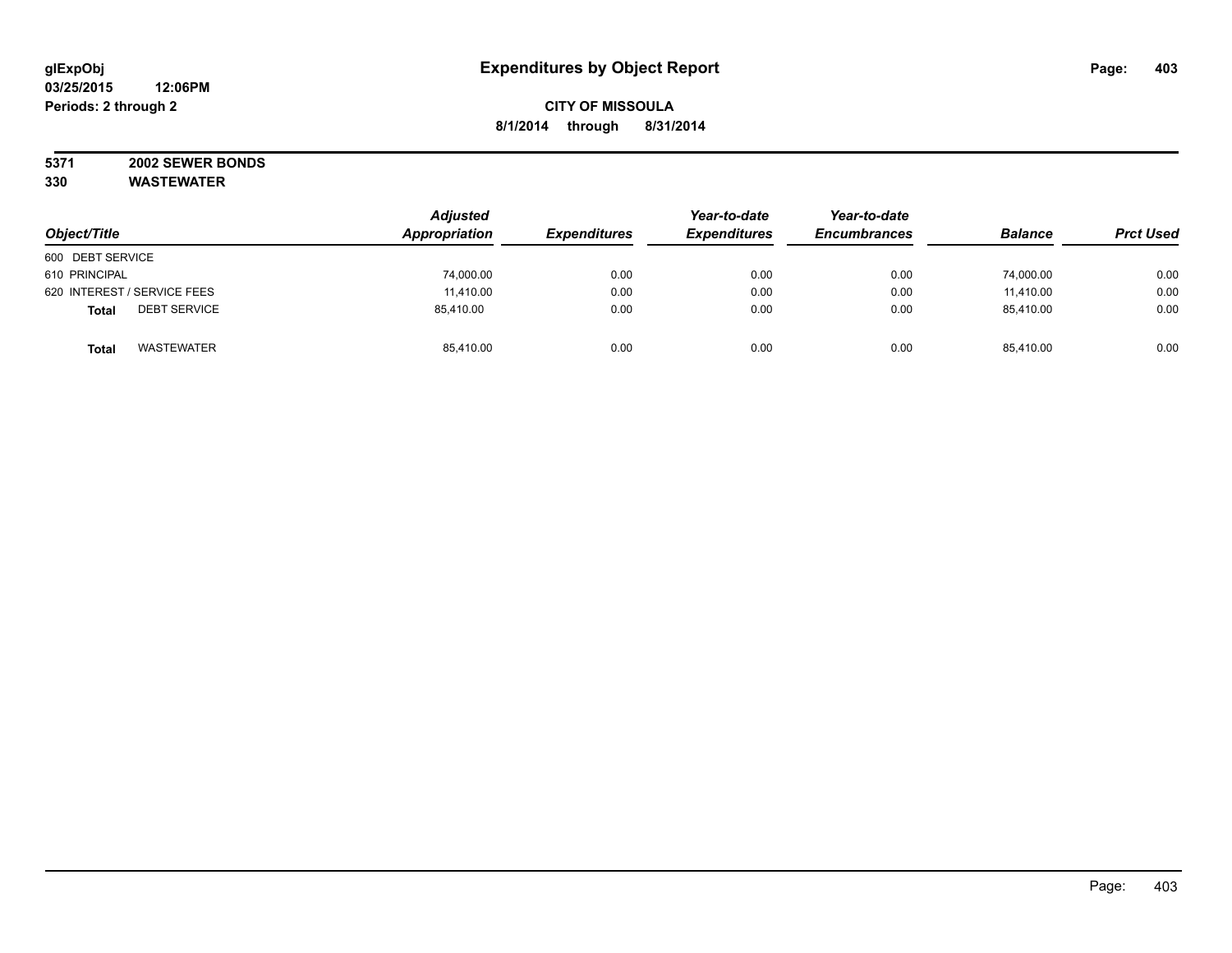**CITY OF MISSOULA 8/1/2014 through 8/31/2014**

**5371 2002 SEWER BONDS**

| Object/Title                        | <b>Adjusted</b><br>Appropriation | <b>Expenditures</b> | Year-to-date<br><b>Expenditures</b> | Year-to-date<br><b>Encumbrances</b> | <b>Balance</b> | <b>Prct Used</b> |
|-------------------------------------|----------------------------------|---------------------|-------------------------------------|-------------------------------------|----------------|------------------|
| 600 DEBT SERVICE                    |                                  |                     |                                     |                                     |                |                  |
| 610 PRINCIPAL                       | 74,000.00                        | 0.00                | 0.00                                | 0.00                                | 74.000.00      | 0.00             |
| 620 INTEREST / SERVICE FEES         | 11,410.00                        | 0.00                | 0.00                                | 0.00                                | 11.410.00      | 0.00             |
| <b>DEBT SERVICE</b><br><b>Total</b> | 85,410.00                        | 0.00                | 0.00                                | 0.00                                | 85.410.00      | 0.00             |
| 2002 SEWER BONDS<br><b>Total</b>    | 85.410.00                        | 0.00                | 0.00                                | 0.00                                | 85.410.00      | 0.00             |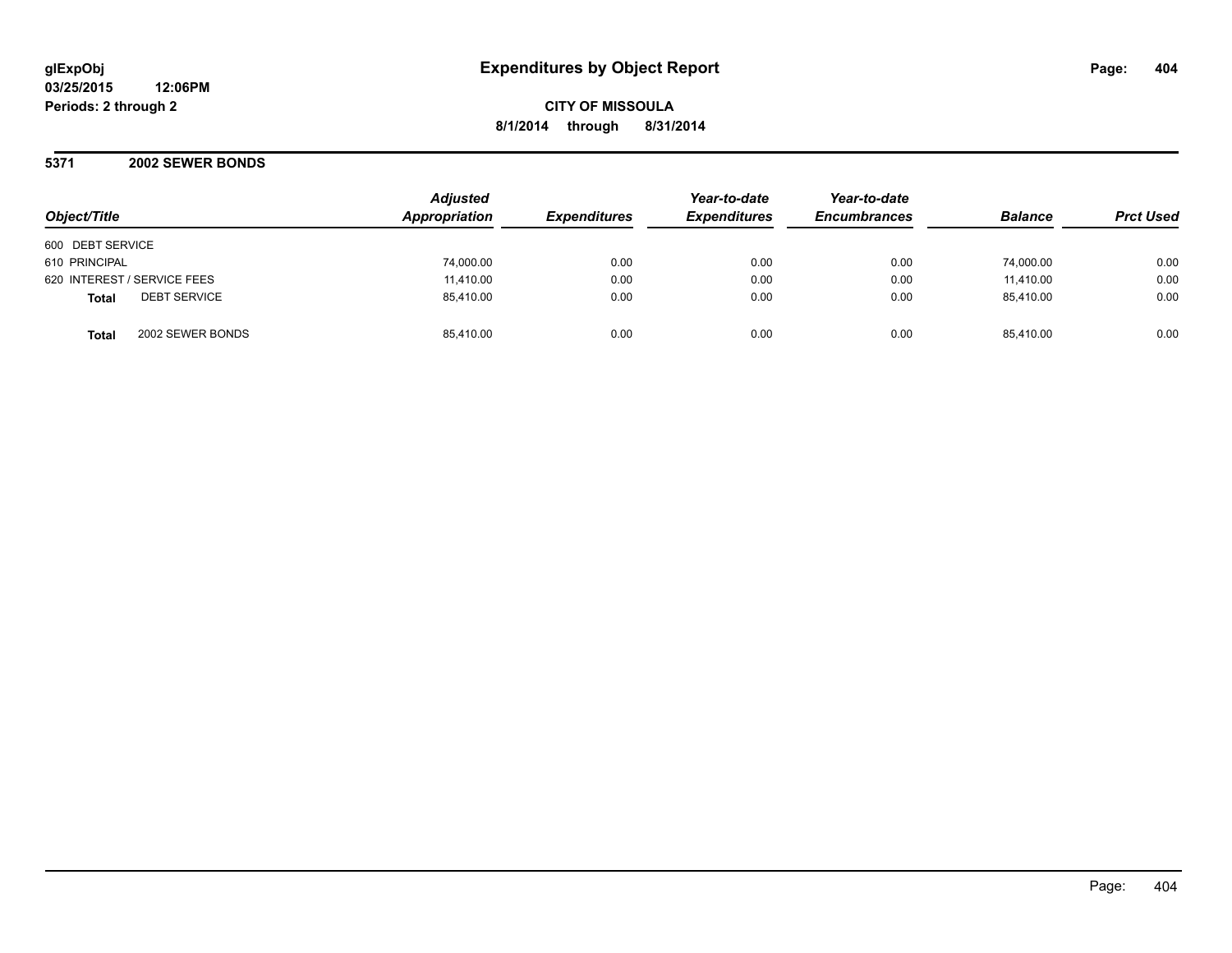#### **5372 2002 SEWER REVENUE BOND**

| Object/Title                      | <b>Adjusted</b><br>Appropriation | <b>Expenditures</b> | Year-to-date<br><b>Expenditures</b> | Year-to-date<br><b>Encumbrances</b> | <b>Balance</b> | <b>Prct Used</b> |
|-----------------------------------|----------------------------------|---------------------|-------------------------------------|-------------------------------------|----------------|------------------|
| 800 OTHER OBJECTS                 |                                  |                     |                                     |                                     |                |                  |
| 820 TRANSFERS TO OTHER FUNDS      | 8.840.00                         | 0.00                | 0.00                                | 0.00                                | 8.840.00       | 0.00             |
| OTHER OBJECTS<br><b>Total</b>     | 8.840.00                         | 0.00                | 0.00                                | 0.00                                | 8.840.00       | 0.00             |
| <b>WASTEWATER</b><br><b>Total</b> | 8,840.00                         | 0.00                | 0.00                                | 0.00                                | 8,840.00       | 0.00             |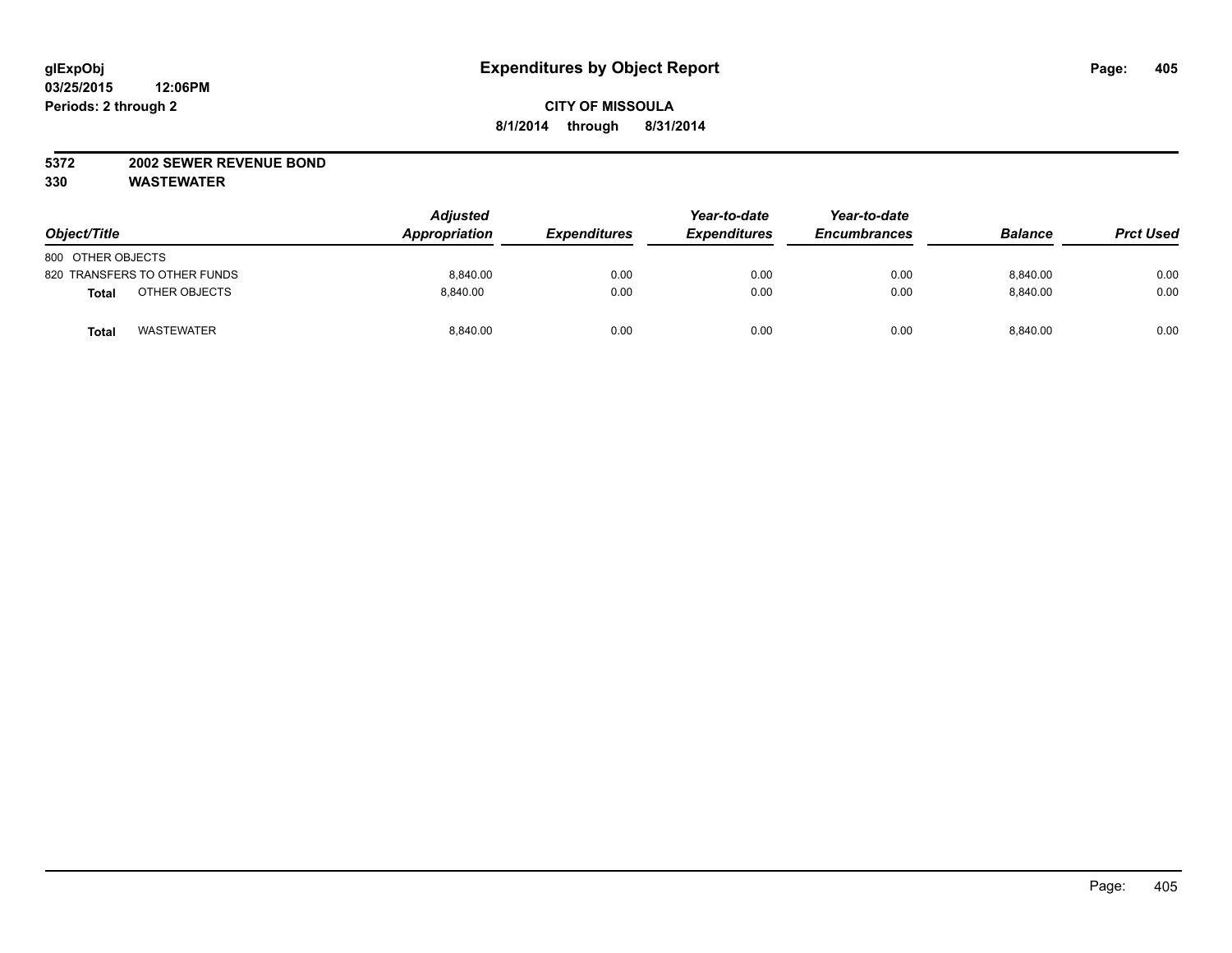#### **5372 2002 SEWER REVENUE BOND**

| Object/Title                            | <b>Adjusted</b><br><b>Appropriation</b> | <b>Expenditures</b> | Year-to-date<br><b>Expenditures</b> | Year-to-date<br><b>Encumbrances</b> | <b>Balance</b> | <b>Prct Used</b> |
|-----------------------------------------|-----------------------------------------|---------------------|-------------------------------------|-------------------------------------|----------------|------------------|
| 800 OTHER OBJECTS                       |                                         |                     |                                     |                                     |                |                  |
| 820 TRANSFERS TO OTHER FUNDS            | 8.840.00                                | 0.00                | 0.00                                | 0.00                                | 8.840.00       | 0.00             |
| OTHER OBJECTS<br><b>Total</b>           | 8.840.00                                | 0.00                | 0.00                                | 0.00                                | 8.840.00       | 0.00             |
| 2002 SEWER REVENUE BOND<br><b>Total</b> | 8.840.00                                | 0.00                | 0.00                                | 0.00                                | 8.840.00       | 0.00             |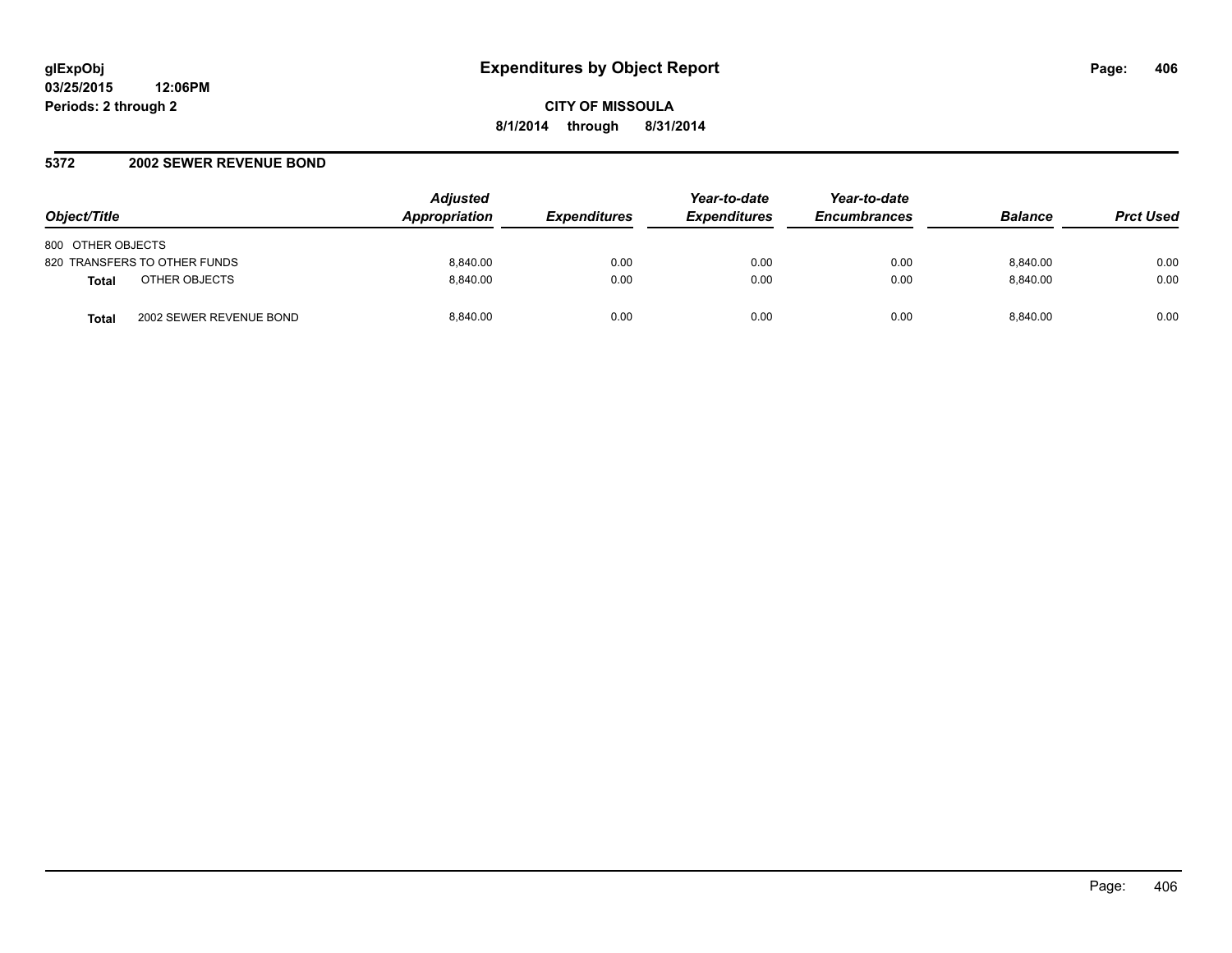#### **5373 2002 WWTP UPGRADE REVENUE BOND**

| Object/Title                        | <b>Adjusted</b><br>Appropriation | <b>Expenditures</b> | Year-to-date<br><b>Expenditures</b> | Year-to-date<br><b>Encumbrances</b> | <b>Balance</b> | <b>Prct Used</b> |
|-------------------------------------|----------------------------------|---------------------|-------------------------------------|-------------------------------------|----------------|------------------|
| 600 DEBT SERVICE                    |                                  |                     |                                     |                                     |                |                  |
| 610 PRINCIPAL                       | 284,000.00                       | 0.00                | 0.00                                | 0.00                                | 284,000.00     | 0.00             |
| 620 INTEREST / SERVICE FEES         | 47,350.00                        | 0.00                | 0.00                                | 0.00                                | 47.350.00      | 0.00             |
| <b>DEBT SERVICE</b><br><b>Total</b> | 331,350.00                       | 0.00                | 0.00                                | 0.00                                | 331.350.00     | 0.00             |
| <b>WASTEWATER</b><br><b>Total</b>   | 331,350.00                       | 0.00                | 0.00                                | 0.00                                | 331,350.00     | 0.00             |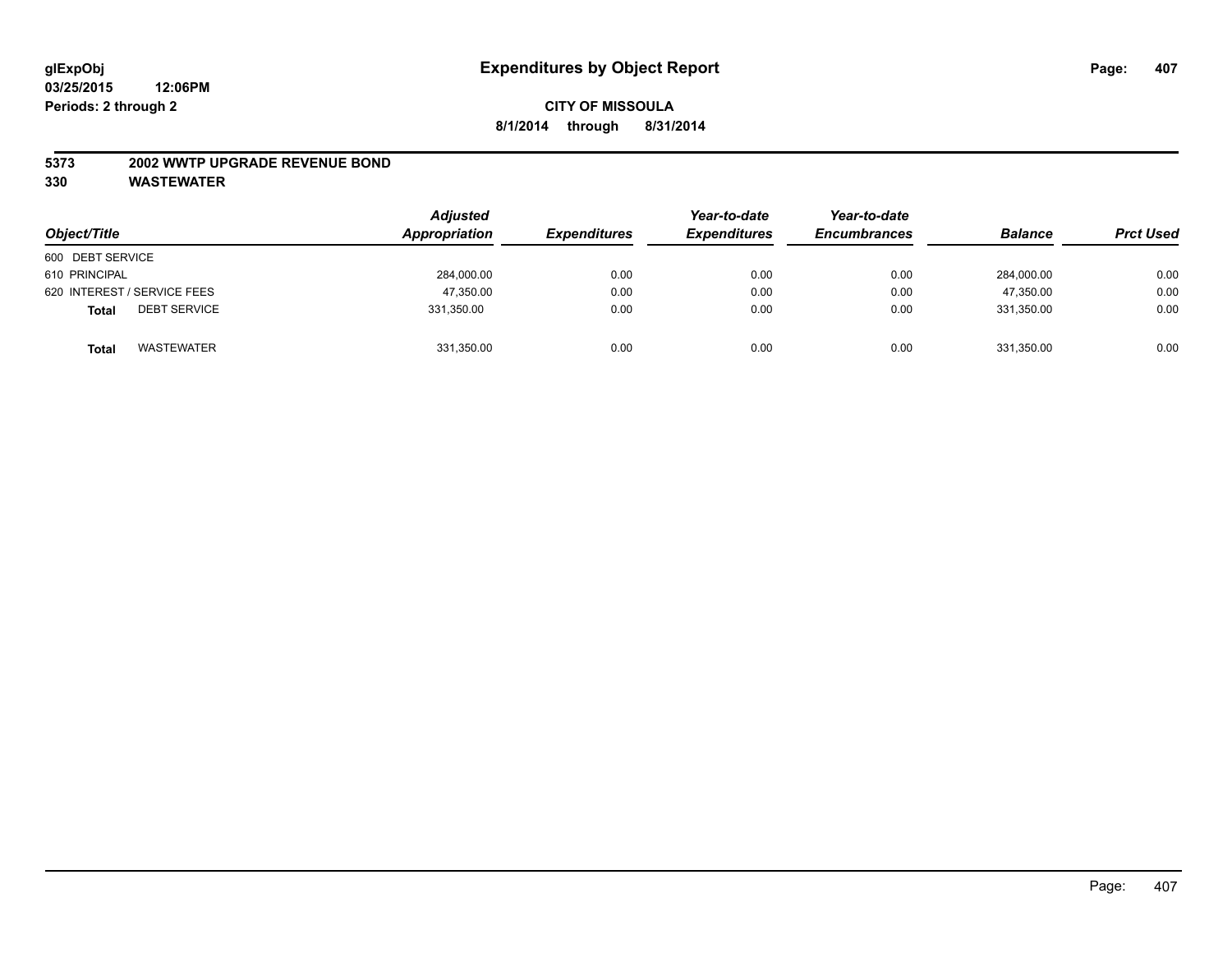**CITY OF MISSOULA 8/1/2014 through 8/31/2014**

### **5373 2002 WWTP UPGRADE REVENUE BOND**

| Object/Title     |                                | <b>Adjusted</b><br>Appropriation | <b>Expenditures</b> | Year-to-date<br><b>Expenditures</b> | Year-to-date<br><b>Encumbrances</b> | <b>Balance</b> | <b>Prct Used</b> |
|------------------|--------------------------------|----------------------------------|---------------------|-------------------------------------|-------------------------------------|----------------|------------------|
| 600 DEBT SERVICE |                                |                                  |                     |                                     |                                     |                |                  |
| 610 PRINCIPAL    |                                | 284,000.00                       | 0.00                | 0.00                                | 0.00                                | 284.000.00     | 0.00             |
|                  | 620 INTEREST / SERVICE FEES    | 47,350.00                        | 0.00                | 0.00                                | 0.00                                | 47,350.00      | 0.00             |
| <b>Total</b>     | <b>DEBT SERVICE</b>            | 331,350.00                       | 0.00                | 0.00                                | 0.00                                | 331.350.00     | 0.00             |
| <b>Total</b>     | 2002 WWTP UPGRADE REVENUE BOND | 331,350.00                       | 0.00                | 0.00                                | 0.00                                | 331,350.00     | 0.00             |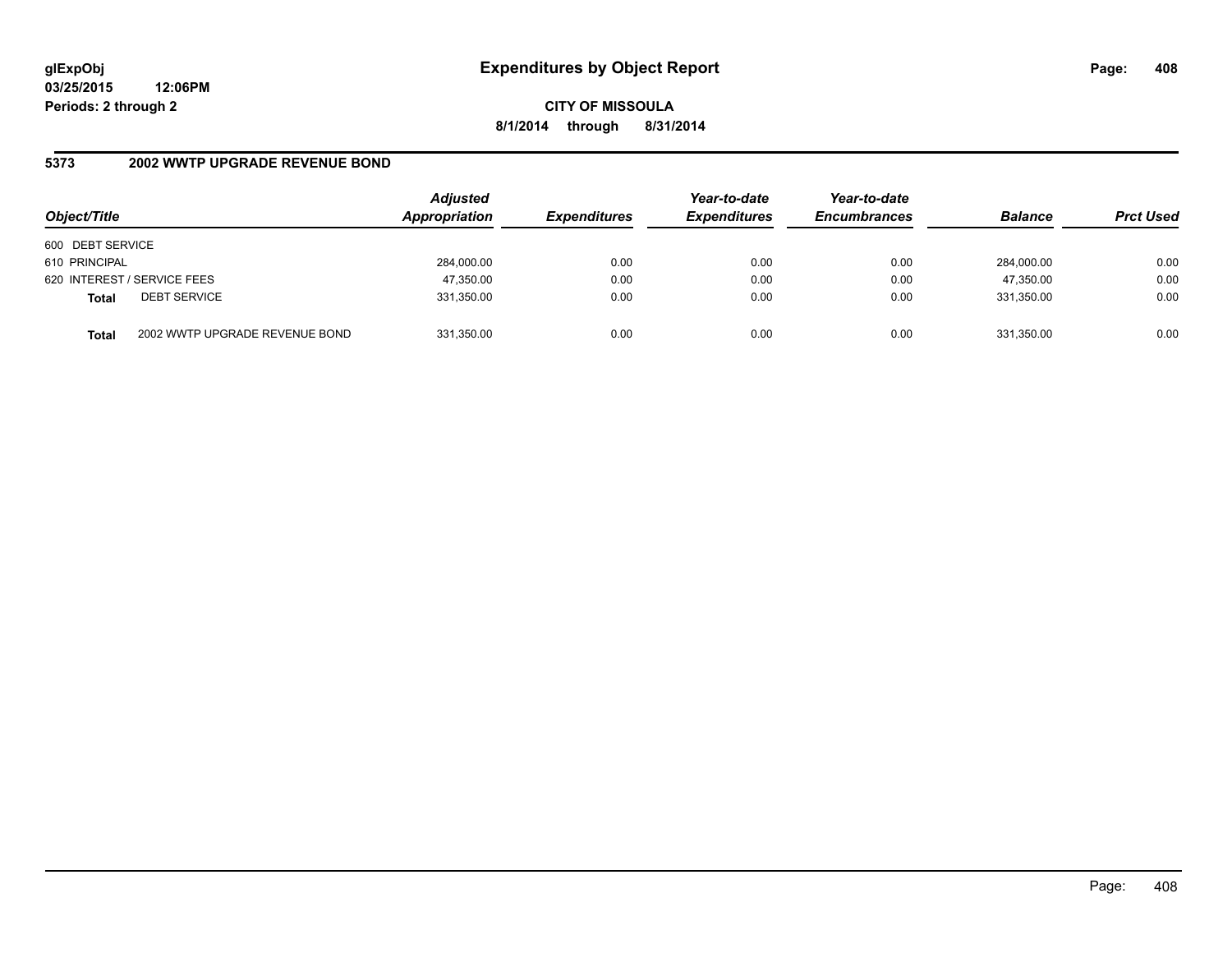#### **5374 2002 WWTP UPGRADE RESERVE**

|                                     | <b>Adjusted</b>      |                     | Year-to-date        | Year-to-date        |                |                  |
|-------------------------------------|----------------------|---------------------|---------------------|---------------------|----------------|------------------|
| Object/Title                        | <b>Appropriation</b> | <b>Expenditures</b> | <b>Expenditures</b> | <b>Encumbrances</b> | <b>Balance</b> | <b>Prct Used</b> |
| 600 DEBT SERVICE                    |                      |                     |                     |                     |                |                  |
| 610 PRINCIPAL                       | 0.00                 | 0.00                | 0.00                | 0.00                | 0.00           | 0.00             |
| 620 INTEREST / SERVICE FEES         | 0.00                 | 0.00                | 0.00                | 0.00                | 0.00           | 0.00             |
| <b>DEBT SERVICE</b><br><b>Total</b> | 0.00                 | 0.00                | 0.00                | 0.00                | 0.00           | 0.00             |
| 800 OTHER OBJECTS                   |                      |                     |                     |                     |                |                  |
| 820 TRANSFERS TO OTHER FUNDS        | 30.132.00            | 0.00                | 0.00                | 0.00                | 30.132.00      | 0.00             |
| OTHER OBJECTS<br><b>Total</b>       | 30,132.00            | 0.00                | 0.00                | 0.00                | 30,132.00      | 0.00             |
| <b>WASTEWATER</b><br><b>Total</b>   | 30.132.00            | 0.00                | 0.00                | 0.00                | 30.132.00      | 0.00             |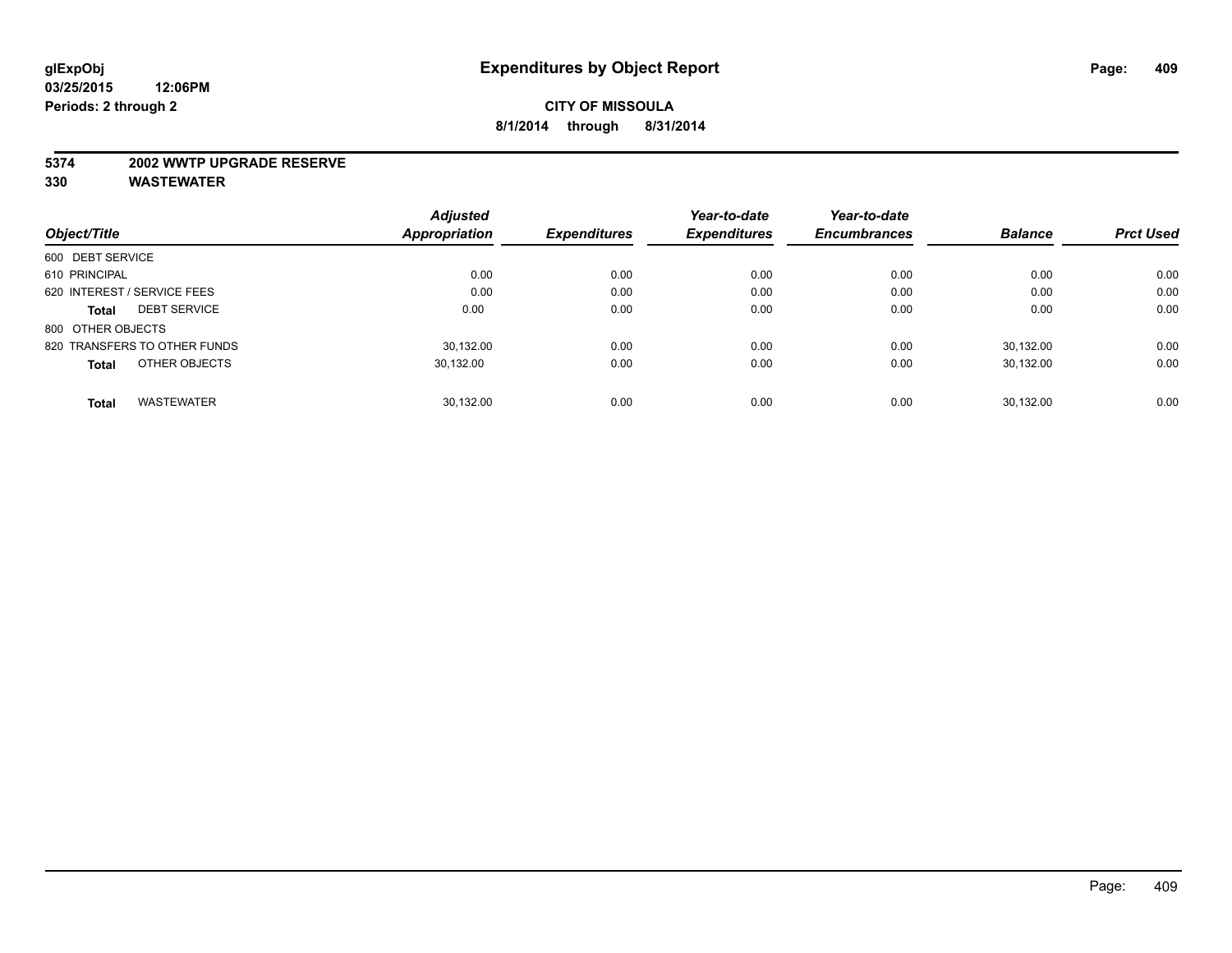### **5374 2002 WWTP UPGRADE RESERVE**

|                             |                              | <b>Adjusted</b> |                     | Year-to-date        | Year-to-date        |                |                  |
|-----------------------------|------------------------------|-----------------|---------------------|---------------------|---------------------|----------------|------------------|
| Object/Title                |                              | Appropriation   | <b>Expenditures</b> | <b>Expenditures</b> | <b>Encumbrances</b> | <b>Balance</b> | <b>Prct Used</b> |
| 600 DEBT SERVICE            |                              |                 |                     |                     |                     |                |                  |
| 610 PRINCIPAL               |                              | 0.00            | 0.00                | 0.00                | 0.00                | 0.00           | 0.00             |
| 620 INTEREST / SERVICE FEES |                              | 0.00            | 0.00                | 0.00                | 0.00                | 0.00           | 0.00             |
| <b>Total</b>                | <b>DEBT SERVICE</b>          | 0.00            | 0.00                | 0.00                | 0.00                | 0.00           | 0.00             |
| 800 OTHER OBJECTS           |                              |                 |                     |                     |                     |                |                  |
|                             | 820 TRANSFERS TO OTHER FUNDS | 30.132.00       | 0.00                | 0.00                | 0.00                | 30.132.00      | 0.00             |
| <b>Total</b>                | OTHER OBJECTS                | 30.132.00       | 0.00                | 0.00                | 0.00                | 30.132.00      | 0.00             |
| <b>Total</b>                | 2002 WWTP UPGRADE RESERVE    | 30.132.00       | 0.00                | 0.00                | 0.00                | 30.132.00      | 0.00             |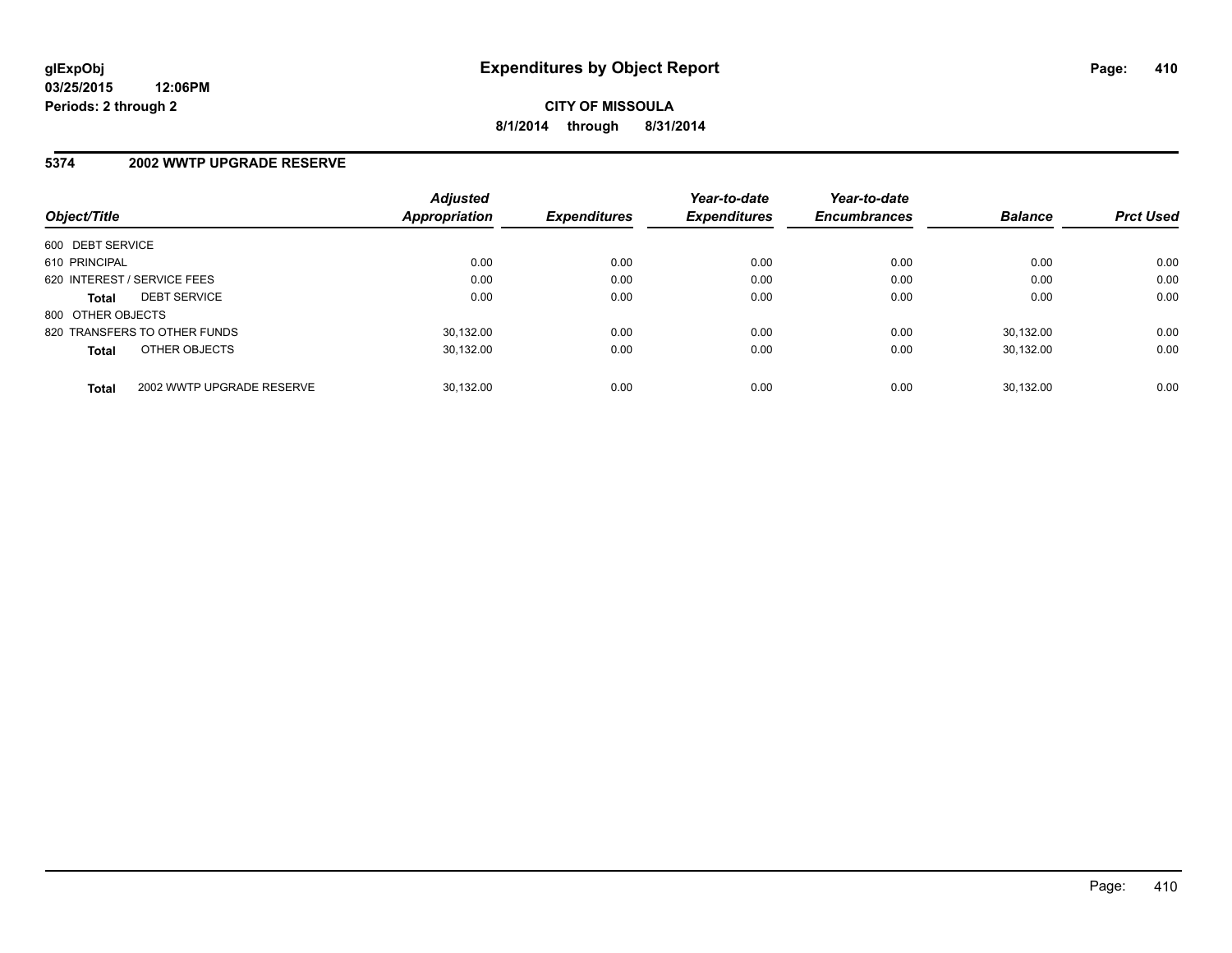### **5375 2003 WWTP SRF \$3.8M EPA DEBT**

| Object/Title                        | <b>Adjusted</b><br>Appropriation | <b>Expenditures</b> | Year-to-date<br><b>Expenditures</b> | Year-to-date<br><b>Encumbrances</b> | <b>Balance</b> | <b>Prct Used</b> |
|-------------------------------------|----------------------------------|---------------------|-------------------------------------|-------------------------------------|----------------|------------------|
| 600 DEBT SERVICE                    |                                  |                     |                                     |                                     |                |                  |
| 610 PRINCIPAL                       | 206,000.00                       | 0.00                | 0.00                                | 0.00                                | 206.000.00     | 0.00             |
| 620 INTEREST / SERVICE FEES         | 44,595.00                        | 0.00                | 0.00                                | 0.00                                | 44,595.00      | 0.00             |
| <b>DEBT SERVICE</b><br><b>Total</b> | 250.595.00                       | 0.00                | 0.00                                | 0.00                                | 250.595.00     | 0.00             |
| <b>WASTEWATER</b><br><b>Total</b>   | 250,595.00                       | 0.00                | 0.00                                | 0.00                                | 250,595.00     | 0.00             |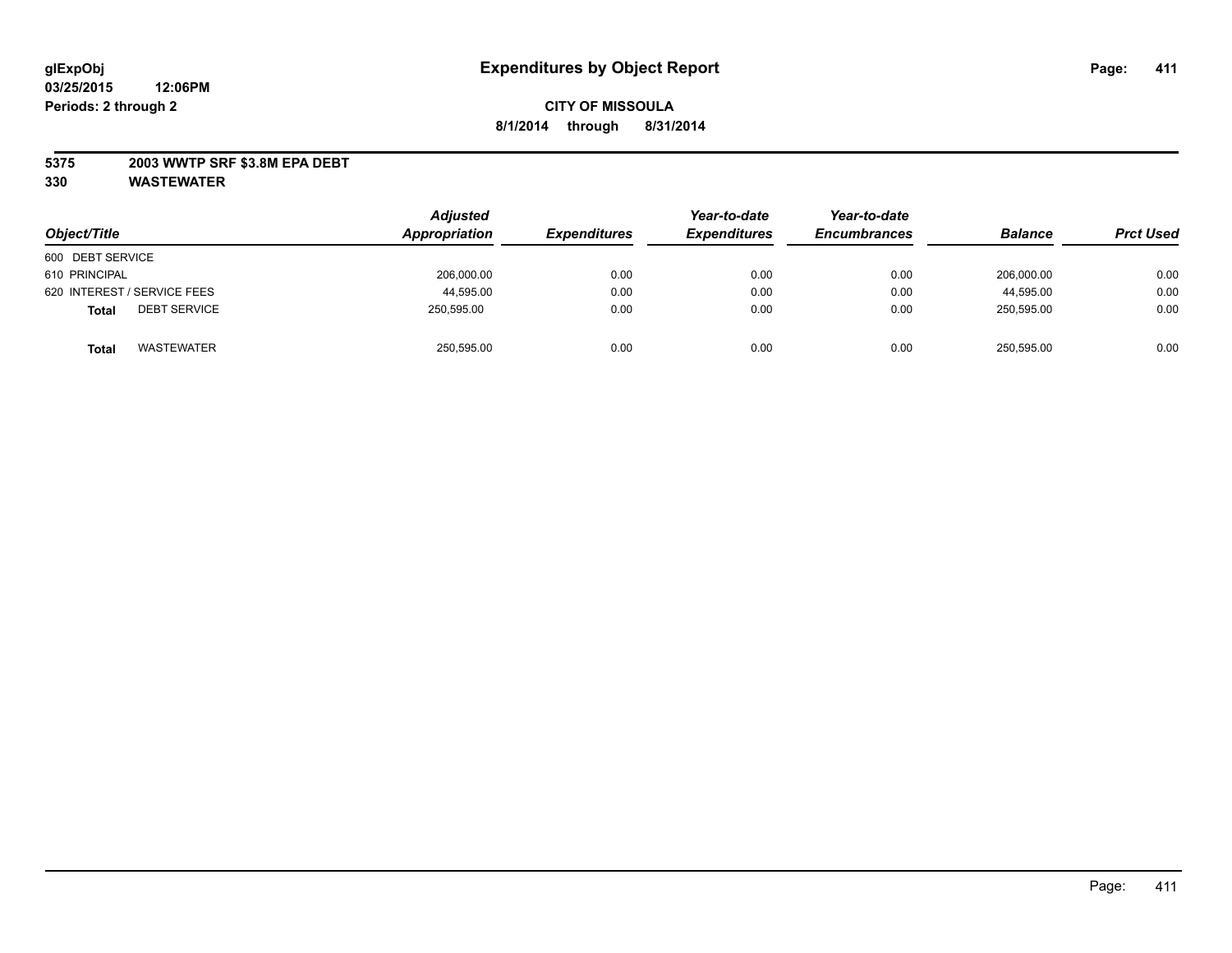**CITY OF MISSOULA 8/1/2014 through 8/31/2014**

### **5375 2003 WWTP SRF \$3.8M EPA DEBT**

| Object/Title                                  | <b>Adjusted</b><br>Appropriation | <b>Expenditures</b> | Year-to-date<br><b>Expenditures</b> | Year-to-date<br><b>Encumbrances</b> | <b>Balance</b> | <b>Prct Used</b> |
|-----------------------------------------------|----------------------------------|---------------------|-------------------------------------|-------------------------------------|----------------|------------------|
| 600 DEBT SERVICE                              |                                  |                     |                                     |                                     |                |                  |
| 610 PRINCIPAL                                 | 206.000.00                       | 0.00                | 0.00                                | 0.00                                | 206.000.00     | 0.00             |
| 620 INTEREST / SERVICE FEES                   | 44,595.00                        | 0.00                | 0.00                                | 0.00                                | 44,595.00      | 0.00             |
| <b>DEBT SERVICE</b><br><b>Total</b>           | 250,595.00                       | 0.00                | 0.00                                | 0.00                                | 250.595.00     | 0.00             |
| 2003 WWTP SRF \$3.8M EPA DEBT<br><b>Total</b> | 250,595.00                       | 0.00                | 0.00                                | 0.00                                | 250,595.00     | 0.00             |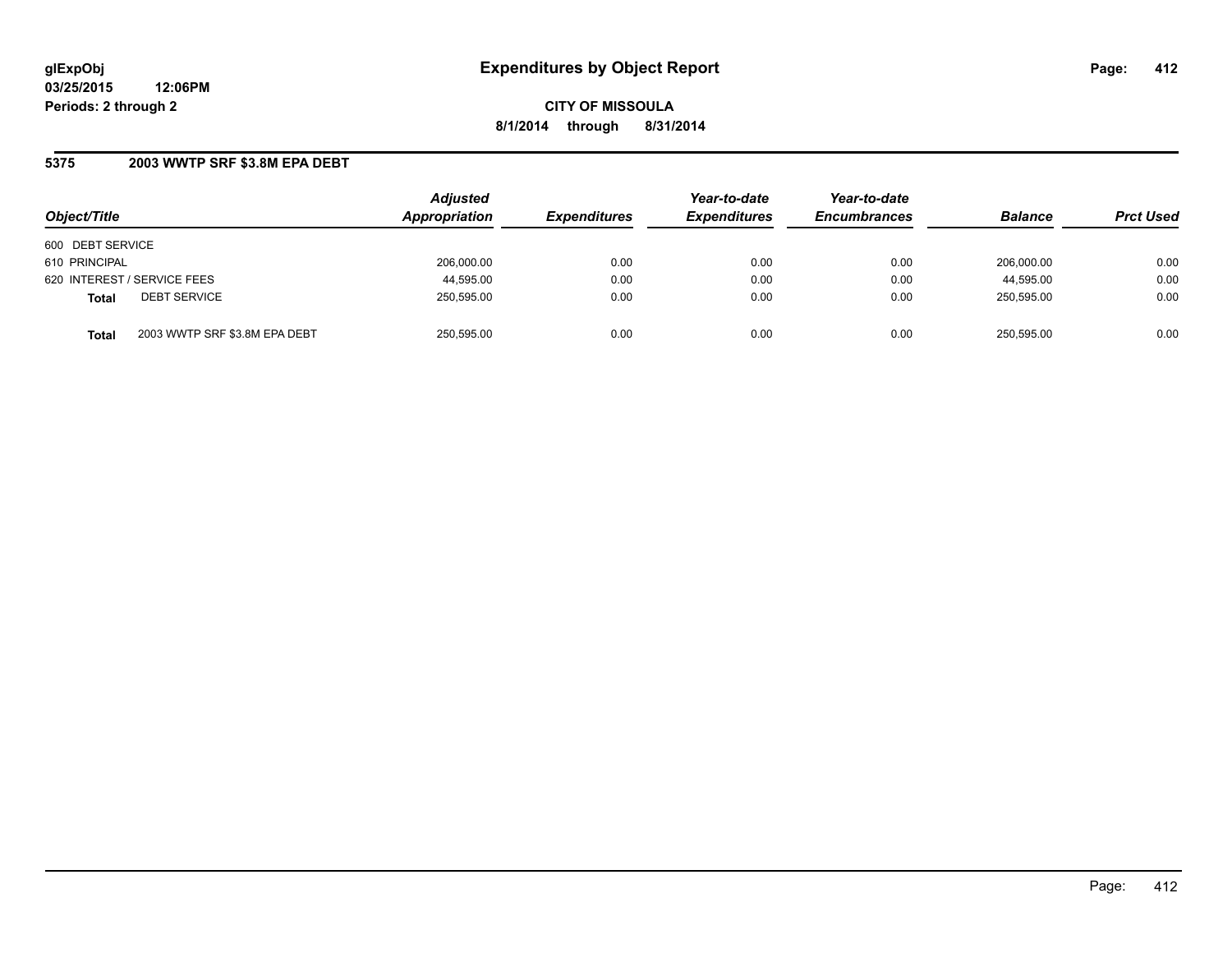### **5376 2003 WWTP SRF \$3.8M EPA RESERVE**

| Object/Title                 | <b>Adjusted</b><br>Appropriation | <b>Expenditures</b> | Year-to-date<br><b>Expenditures</b> | Year-to-date<br><b>Encumbrances</b> | <b>Balance</b> | <b>Prct Used</b> |
|------------------------------|----------------------------------|---------------------|-------------------------------------|-------------------------------------|----------------|------------------|
| 800 OTHER OBJECTS            |                                  |                     |                                     |                                     |                |                  |
| 820 TRANSFERS TO OTHER FUNDS | 21,190.00                        | 0.00                | 0.00                                | 0.00                                | 21,190.00      | 0.00             |
| OTHER OBJECTS<br>Total       | 21.190.00                        | 0.00                | 0.00                                | 0.00                                | 21.190.00      | 0.00             |
| <b>WASTEWATER</b><br>Total   | 21,190.00                        | 0.00                | 0.00                                | 0.00                                | 21,190.00      | 0.00             |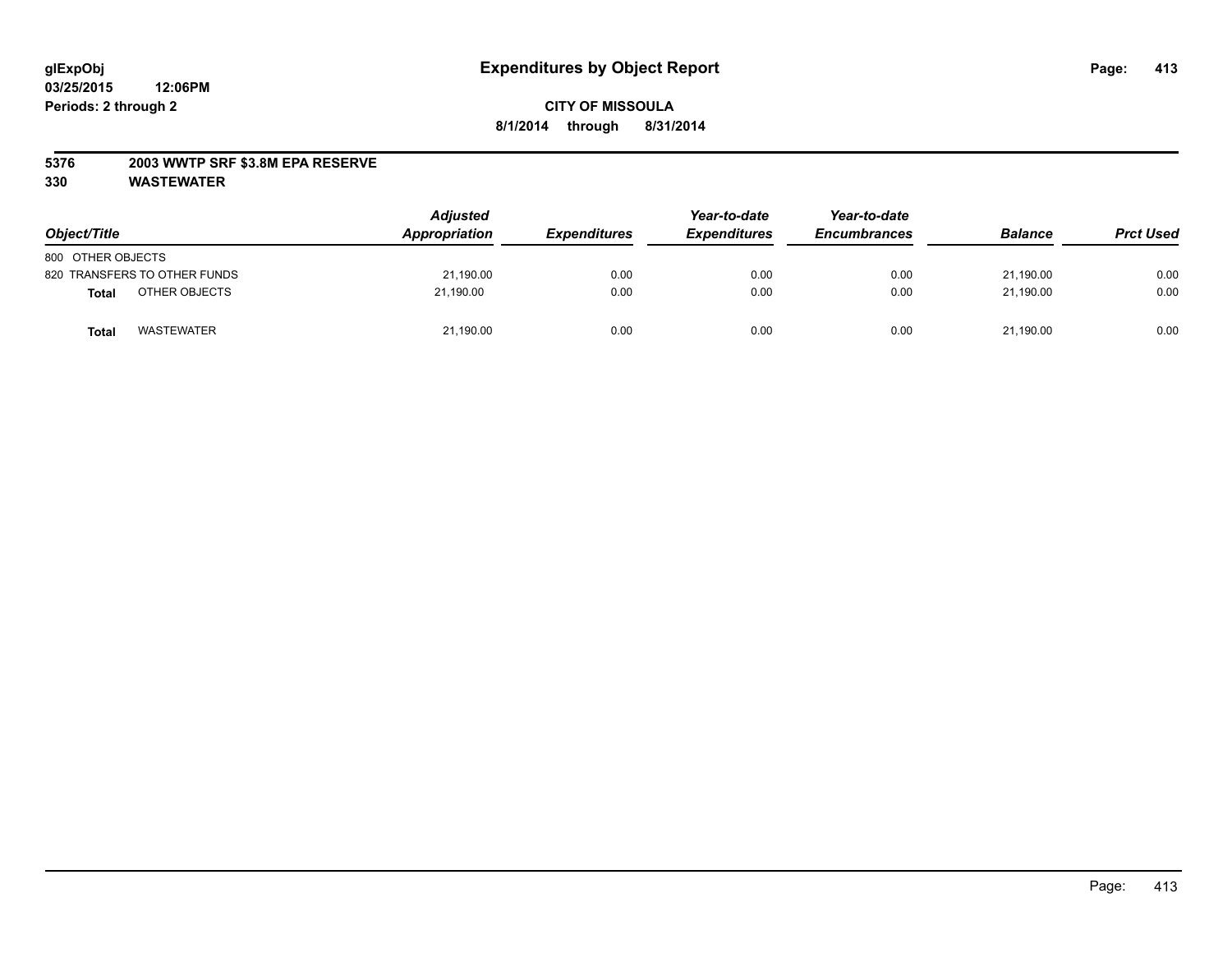**CITY OF MISSOULA 8/1/2014 through 8/31/2014**

# **5376 2003 WWTP SRF \$3.8M EPA RESERVE**

| Object/Title                              | <b>Adjusted</b><br>Appropriation | <b>Expenditures</b> | Year-to-date<br><b>Expenditures</b> | Year-to-date<br><b>Encumbrances</b> | <b>Balance</b> | <b>Prct Used</b> |
|-------------------------------------------|----------------------------------|---------------------|-------------------------------------|-------------------------------------|----------------|------------------|
| 800 OTHER OBJECTS                         |                                  |                     |                                     |                                     |                |                  |
| 820 TRANSFERS TO OTHER FUNDS              | 21,190.00                        | 0.00                | 0.00                                | 0.00                                | 21.190.00      | 0.00             |
| OTHER OBJECTS<br><b>Total</b>             | 21,190.00                        | 0.00                | 0.00                                | 0.00                                | 21.190.00      | 0.00             |
| 2003 WWTP SRF \$3.8M EPA RESERVE<br>Total | 21,190.00                        | 0.00                | 0.00                                | 0.00                                | 21.190.00      | 0.00             |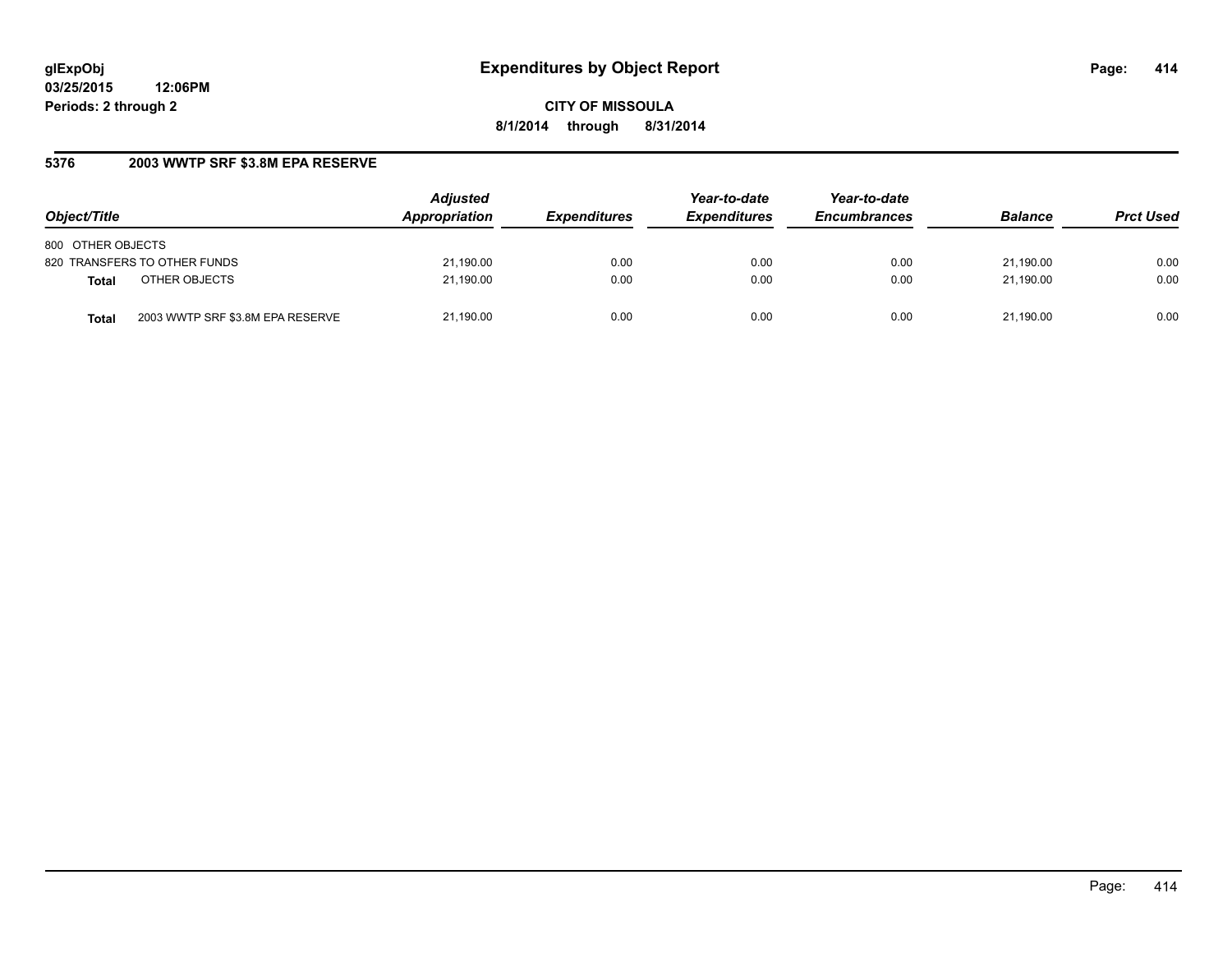### **5377 2004 WWTP \$3.023 LOAN DEBT SERVICE**

| Object/Title                        | <b>Adjusted</b><br>Appropriation | <b>Expenditures</b> | Year-to-date<br><b>Expenditures</b> | Year-to-date<br><b>Encumbrances</b> | <b>Balance</b> | <b>Prct Used</b> |
|-------------------------------------|----------------------------------|---------------------|-------------------------------------|-------------------------------------|----------------|------------------|
| 600 DEBT SERVICE                    |                                  |                     |                                     |                                     |                |                  |
| 610 PRINCIPAL                       | 197,000.00                       | 0.00                | 0.00                                | 0.00                                | 197.000.00     | 0.00             |
| 620 INTEREST / SERVICE FEES         | 45.473.00                        | 0.00                | 0.00                                | 0.00                                | 45.473.00      | 0.00             |
| <b>DEBT SERVICE</b><br><b>Total</b> | 242.473.00                       | 0.00                | 0.00                                | 0.00                                | 242.473.00     | 0.00             |
| <b>WASTEWATER</b><br><b>Total</b>   | 242,473.00                       | 0.00                | 0.00                                | 0.00                                | 242,473.00     | 0.00             |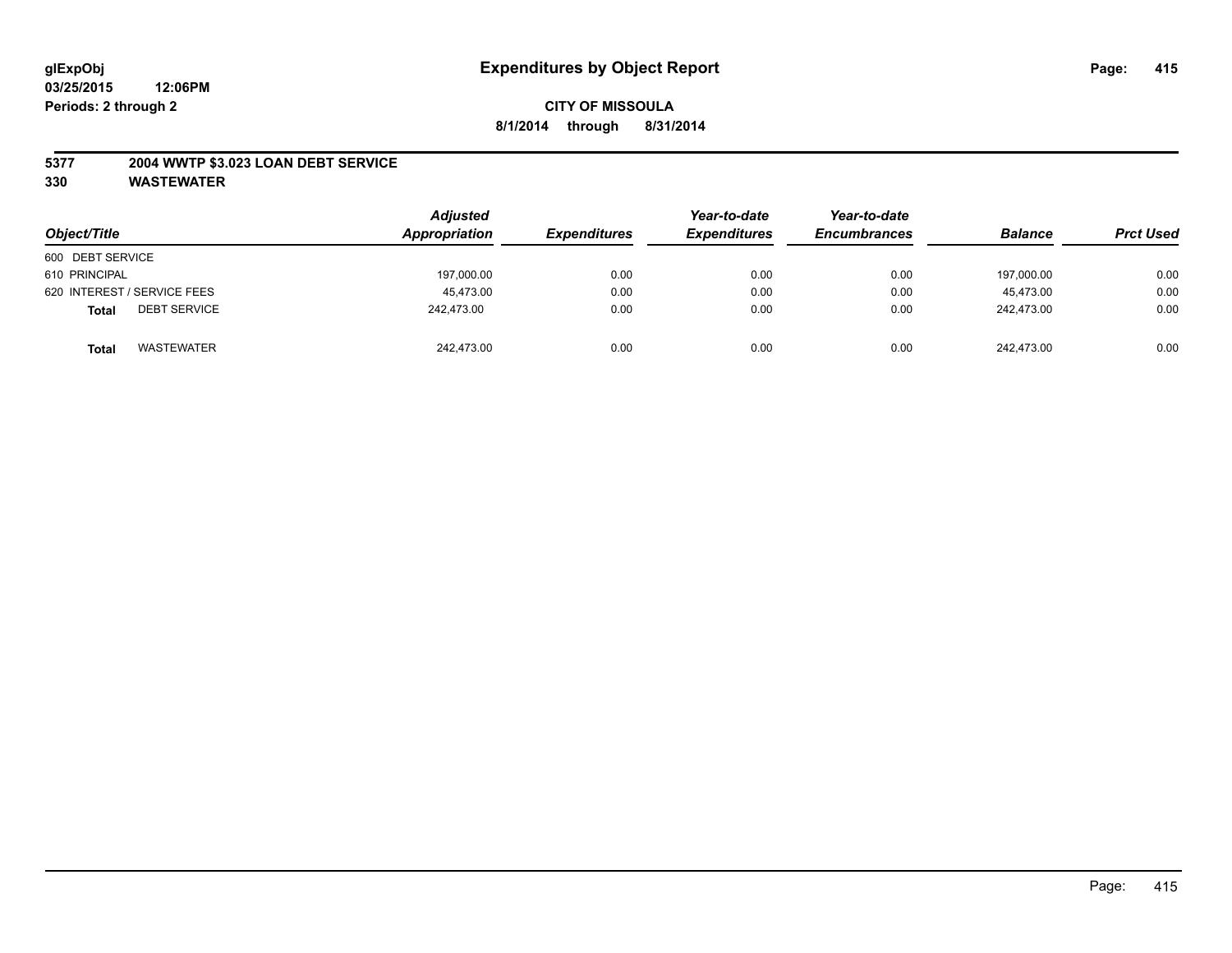**CITY OF MISSOULA 8/1/2014 through 8/31/2014**

### **5377 2004 WWTP \$3.023 LOAN DEBT SERVICE**

| Object/Title                        |                                     | <b>Adjusted</b><br>Appropriation | <b>Expenditures</b> | Year-to-date<br><b>Expenditures</b> | Year-to-date<br><b>Encumbrances</b> | <b>Balance</b> | <b>Prct Used</b> |
|-------------------------------------|-------------------------------------|----------------------------------|---------------------|-------------------------------------|-------------------------------------|----------------|------------------|
| 600 DEBT SERVICE                    |                                     |                                  |                     |                                     |                                     |                |                  |
| 610 PRINCIPAL                       |                                     | 197,000.00                       | 0.00                | 0.00                                | 0.00                                | 197,000.00     | 0.00             |
| 620 INTEREST / SERVICE FEES         |                                     | 45,473.00                        | 0.00                | 0.00                                | 0.00                                | 45.473.00      | 0.00             |
| <b>DEBT SERVICE</b><br><b>Total</b> |                                     | 242.473.00                       | 0.00                | 0.00                                | 0.00                                | 242.473.00     | 0.00             |
| <b>Total</b>                        | 2004 WWTP \$3.023 LOAN DEBT SERVICE | 242.473.00                       | 0.00                | 0.00                                | 0.00                                | 242.473.00     | 0.00             |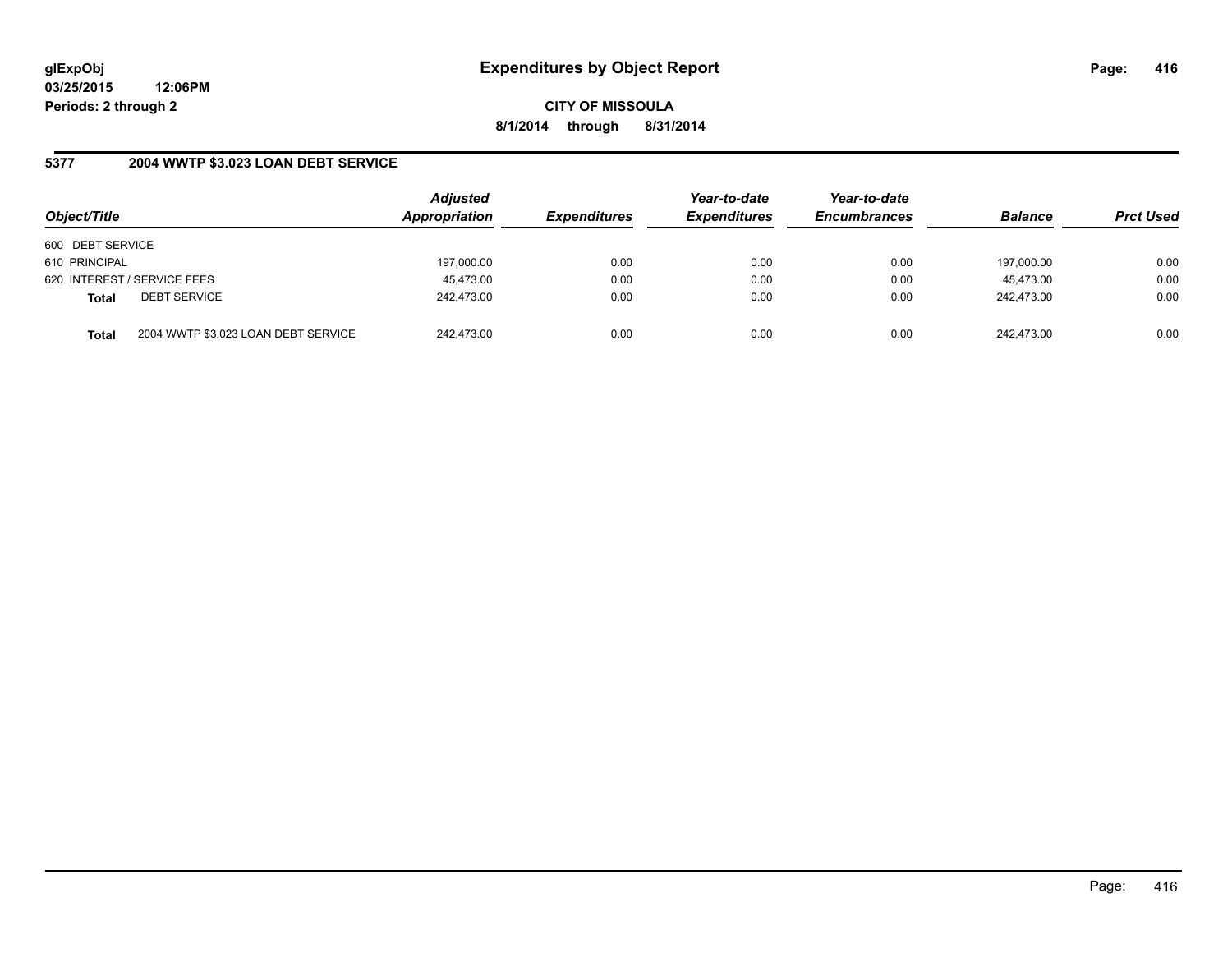### **5378 2004 WWTP \$3.023 LOAN RESERVE**

|                                     | <b>Adjusted</b> |                     | Year-to-date        | Year-to-date        |                |                  |
|-------------------------------------|-----------------|---------------------|---------------------|---------------------|----------------|------------------|
| Object/Title                        | Appropriation   | <b>Expenditures</b> | <b>Expenditures</b> | <b>Encumbrances</b> | <b>Balance</b> | <b>Prct Used</b> |
| 600 DEBT SERVICE                    |                 |                     |                     |                     |                |                  |
| 610 PRINCIPAL                       | 0.00            | 0.00                | 0.00                | 0.00                | 0.00           | 0.00             |
| 620 INTEREST / SERVICE FEES         | 0.00            | 0.00                | 0.00                | 0.00                | 0.00           | 0.00             |
| <b>DEBT SERVICE</b><br><b>Total</b> | 0.00            | 0.00                | 0.00                | 0.00                | 0.00           | 0.00             |
| 800 OTHER OBJECTS                   |                 |                     |                     |                     |                |                  |
| 820 TRANSFERS TO OTHER FUNDS        | 21.200.00       | 0.00                | 0.00                | 0.00                | 21.200.00      | 0.00             |
| OTHER OBJECTS<br><b>Total</b>       | 21.200.00       | 0.00                | 0.00                | 0.00                | 21.200.00      | 0.00             |
| <b>WASTEWATER</b><br>Total          | 21.200.00       | 0.00                | 0.00                | 0.00                | 21,200.00      | 0.00             |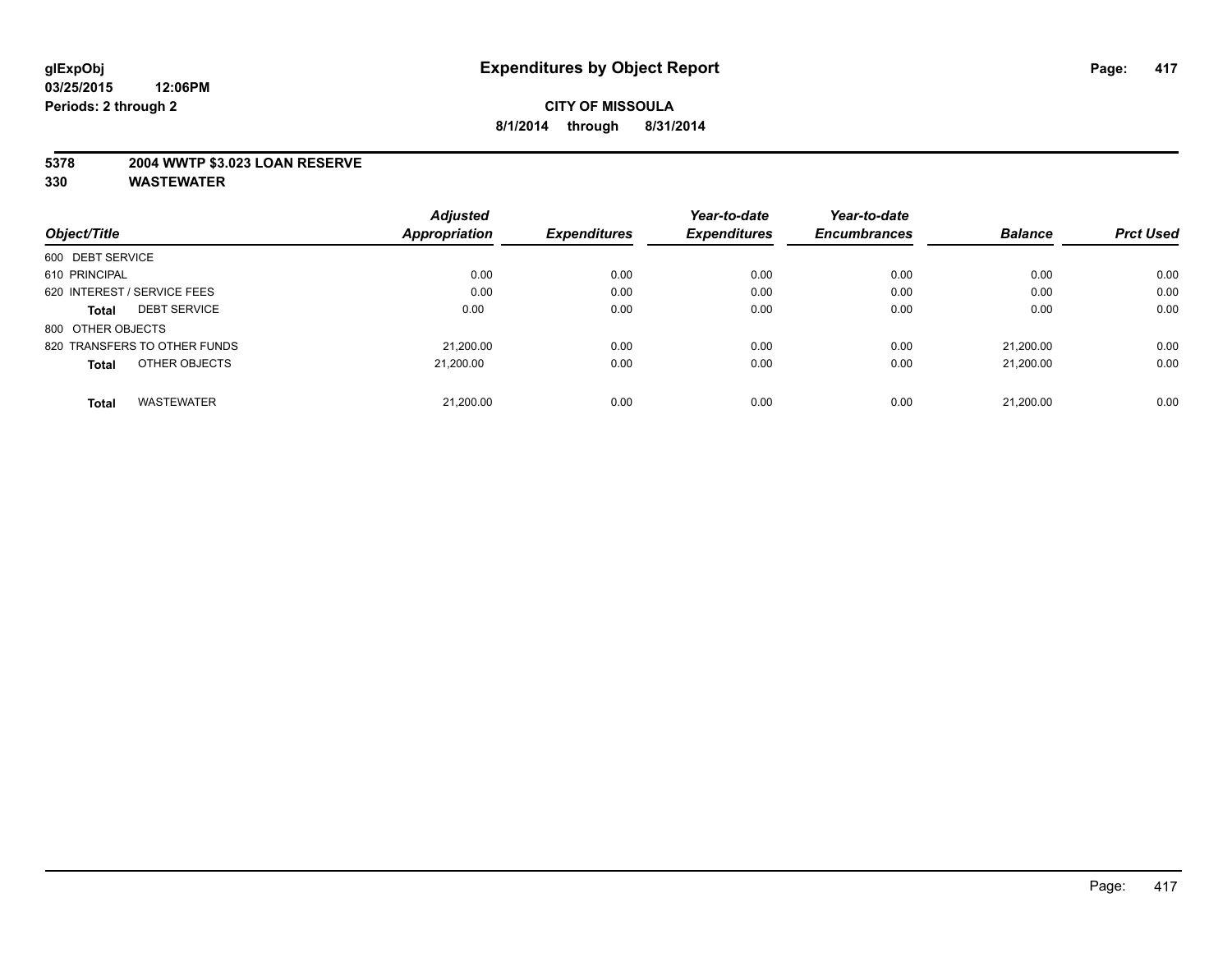**CITY OF MISSOULA 8/1/2014 through 8/31/2014**

### **5378 2004 WWTP \$3.023 LOAN RESERVE**

| Object/Title      |                                | <b>Adjusted</b><br>Appropriation | <b>Expenditures</b> | Year-to-date<br><b>Expenditures</b> | Year-to-date<br><b>Encumbrances</b> | <b>Balance</b> | <b>Prct Used</b> |
|-------------------|--------------------------------|----------------------------------|---------------------|-------------------------------------|-------------------------------------|----------------|------------------|
|                   |                                |                                  |                     |                                     |                                     |                |                  |
| 600 DEBT SERVICE  |                                |                                  |                     |                                     |                                     |                |                  |
| 610 PRINCIPAL     |                                | 0.00                             | 0.00                | 0.00                                | 0.00                                | 0.00           | 0.00             |
|                   | 620 INTEREST / SERVICE FEES    | 0.00                             | 0.00                | 0.00                                | 0.00                                | 0.00           | 0.00             |
| <b>Total</b>      | <b>DEBT SERVICE</b>            | 0.00                             | 0.00                | 0.00                                | 0.00                                | 0.00           | 0.00             |
| 800 OTHER OBJECTS |                                |                                  |                     |                                     |                                     |                |                  |
|                   | 820 TRANSFERS TO OTHER FUNDS   | 21,200.00                        | 0.00                | 0.00                                | 0.00                                | 21.200.00      | 0.00             |
| <b>Total</b>      | OTHER OBJECTS                  | 21.200.00                        | 0.00                | 0.00                                | 0.00                                | 21.200.00      | 0.00             |
|                   |                                |                                  |                     |                                     |                                     |                |                  |
| <b>Total</b>      | 2004 WWTP \$3.023 LOAN RESERVE | 21.200.00                        | 0.00                | 0.00                                | 0.00                                | 21.200.00      | 0.00             |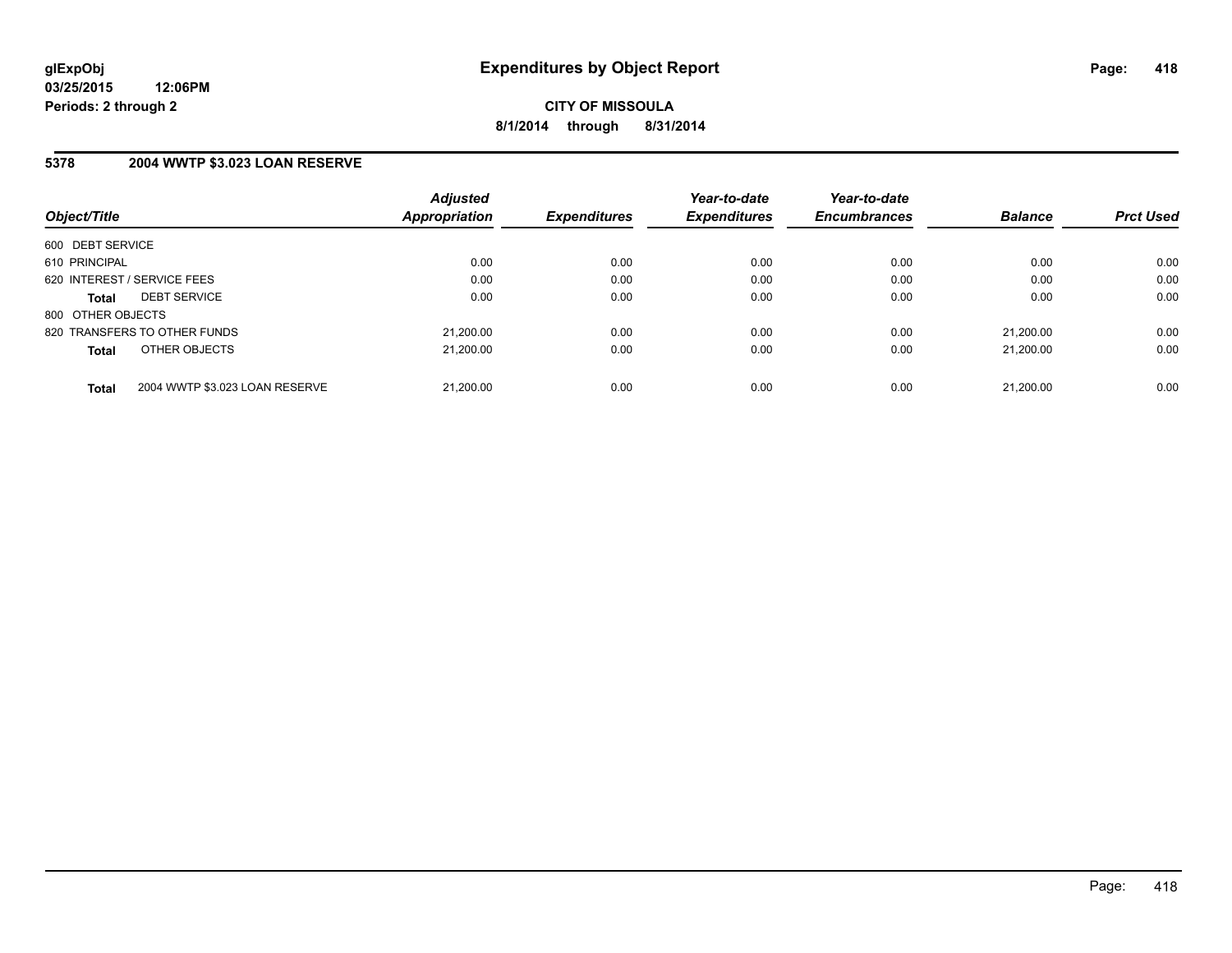#### **5379 2005 BRICH/BRDY/LIN/GIL SRF DEBT**

|                                     | <b>Adjusted</b> |                     | Year-to-date        | Year-to-date        |                |                  |
|-------------------------------------|-----------------|---------------------|---------------------|---------------------|----------------|------------------|
| Object/Title                        | Appropriation   | <b>Expenditures</b> | <b>Expenditures</b> | <b>Encumbrances</b> | <b>Balance</b> | <b>Prct Used</b> |
| 600 DEBT SERVICE                    |                 |                     |                     |                     |                |                  |
| 610 PRINCIPAL                       | 86,000.00       | 0.00                | 0.00                | 0.00                | 86.000.00      | 0.00             |
| 620 INTEREST / SERVICE FEES         | 23.389.00       | 0.00                | 0.00                | 0.00                | 23.389.00      | 0.00             |
| <b>DEBT SERVICE</b><br><b>Total</b> | 109.389.00      | 0.00                | 0.00                | 0.00                | 109,389.00     | 0.00             |
| 800 OTHER OBJECTS                   |                 |                     |                     |                     |                |                  |
| 820 TRANSFERS TO OTHER FUNDS        | 0.00            | 0.00                | 0.00                | 0.00                | 0.00           | 0.00             |
| OTHER OBJECTS<br><b>Total</b>       | 0.00            | 0.00                | 0.00                | 0.00                | 0.00           | 0.00             |
| <b>WASTEWATER</b><br>Total          | 109,389.00      | 0.00                | 0.00                | 0.00                | 109.389.00     | 0.00             |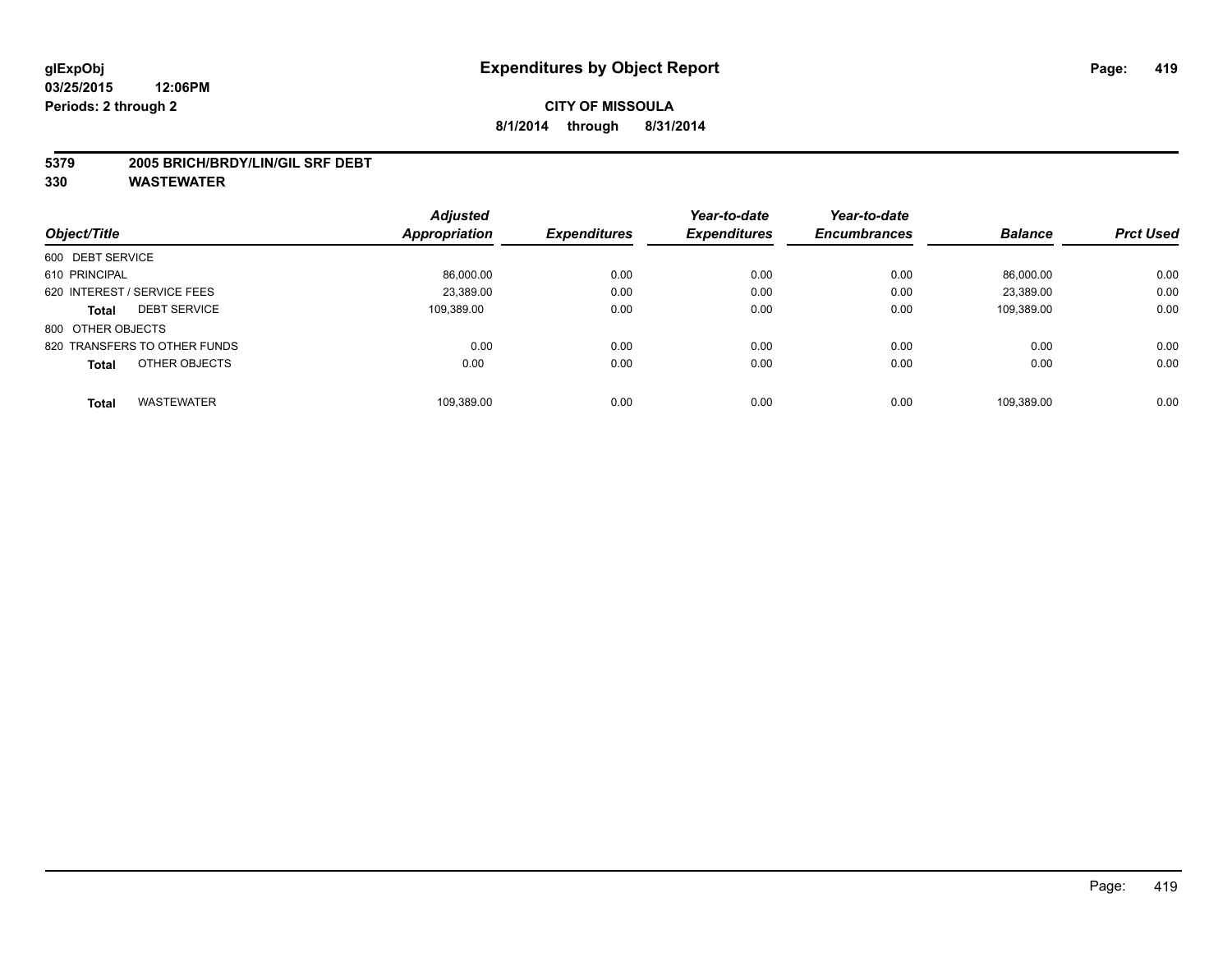**CITY OF MISSOULA 8/1/2014 through 8/31/2014**

### **5379 2005 BRICH/BRDY/LIN/GIL SRF DEBT**

| Object/Title      |                                  | <b>Adjusted</b><br><b>Appropriation</b> | <i><b>Expenditures</b></i> | Year-to-date<br><b>Expenditures</b> | Year-to-date<br><b>Encumbrances</b> | <b>Balance</b> | <b>Prct Used</b> |
|-------------------|----------------------------------|-----------------------------------------|----------------------------|-------------------------------------|-------------------------------------|----------------|------------------|
|                   |                                  |                                         |                            |                                     |                                     |                |                  |
| 600 DEBT SERVICE  |                                  |                                         |                            |                                     |                                     |                |                  |
| 610 PRINCIPAL     |                                  | 86,000.00                               | 0.00                       | 0.00                                | 0.00                                | 86.000.00      | 0.00             |
|                   | 620 INTEREST / SERVICE FEES      | 23.389.00                               | 0.00                       | 0.00                                | 0.00                                | 23.389.00      | 0.00             |
| <b>Total</b>      | <b>DEBT SERVICE</b>              | 109,389.00                              | 0.00                       | 0.00                                | 0.00                                | 109.389.00     | 0.00             |
| 800 OTHER OBJECTS |                                  |                                         |                            |                                     |                                     |                |                  |
|                   | 820 TRANSFERS TO OTHER FUNDS     | 0.00                                    | 0.00                       | 0.00                                | 0.00                                | 0.00           | 0.00             |
| <b>Total</b>      | OTHER OBJECTS                    | 0.00                                    | 0.00                       | 0.00                                | 0.00                                | 0.00           | 0.00             |
| <b>Total</b>      | 2005 BRICH/BRDY/LIN/GIL SRF DEBT | 109.389.00                              | 0.00                       | 0.00                                | 0.00                                | 109.389.00     | 0.00             |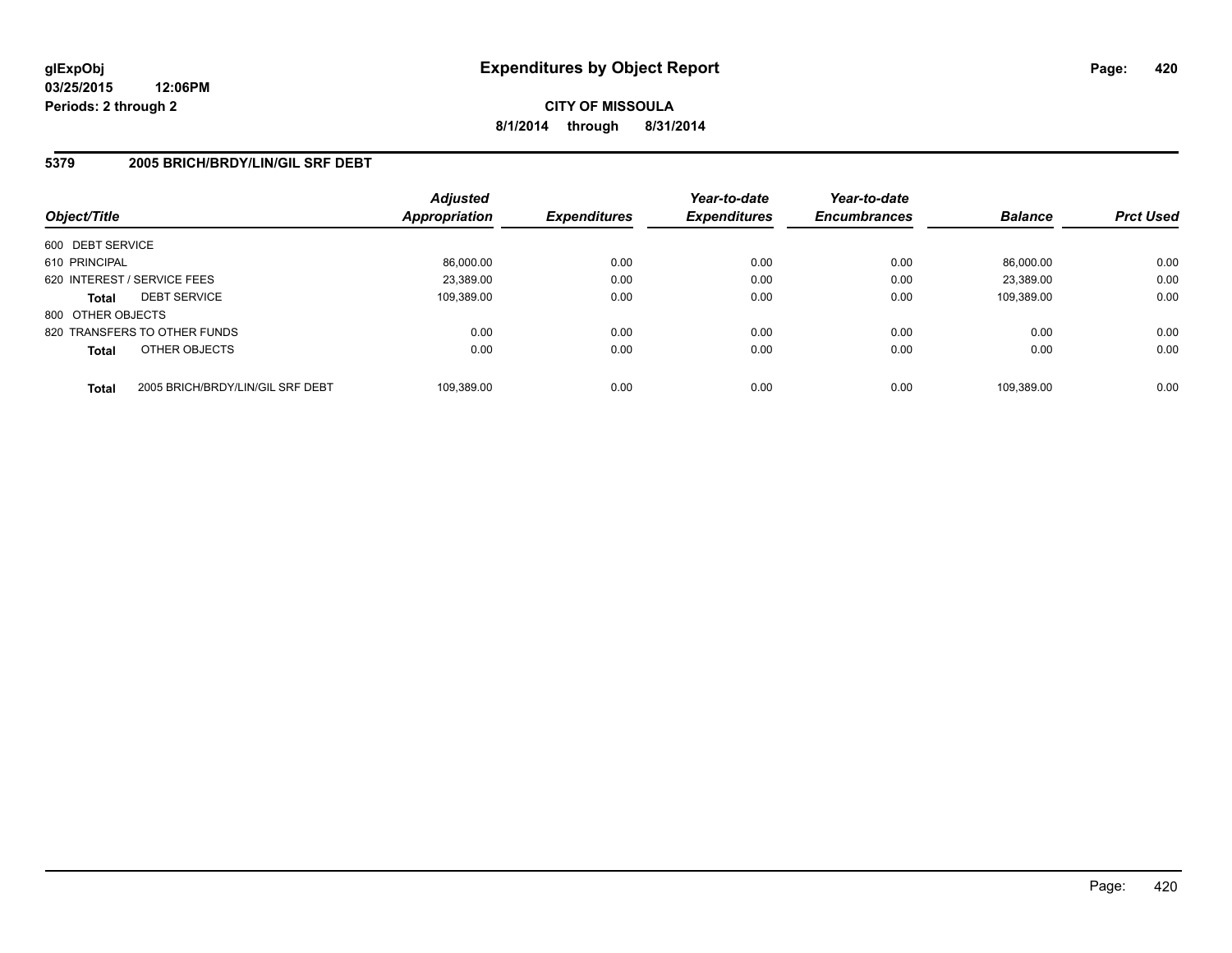#### **5380 BRDWY/BIRCH/GILBERT/LINCOLNWOOD**

|                                   | <b>Adjusted</b> |                     | Year-to-date<br><b>Expenditures</b> | Year-to-date        |                |                  |
|-----------------------------------|-----------------|---------------------|-------------------------------------|---------------------|----------------|------------------|
| Object/Title                      | Appropriation   | <b>Expenditures</b> |                                     | <b>Encumbrances</b> | <b>Balance</b> | <b>Prct Used</b> |
| 600 DEBT SERVICE                  |                 |                     |                                     |                     |                |                  |
| 610 PRINCIPAL                     | 0.00            | 0.00                | 0.00                                | 0.00                | 0.00           | 0.00             |
| 620 INTEREST / SERVICE FEES       | 0.00            | 0.00                | 0.00                                | 0.00                | 0.00           | 0.00             |
| <b>DEBT SERVICE</b><br>Total      | 0.00            | 0.00                | 0.00                                | 0.00                | 0.00           | 0.00             |
| 800 OTHER OBJECTS                 |                 |                     |                                     |                     |                |                  |
| 820 TRANSFERS TO OTHER FUNDS      | 10.840.00       | 0.00                | 0.00                                | 0.00                | 10.840.00      | 0.00             |
| OTHER OBJECTS<br><b>Total</b>     | 10.840.00       | 0.00                | 0.00                                | 0.00                | 10.840.00      | 0.00             |
| <b>WASTEWATER</b><br><b>Total</b> | 10.840.00       | 0.00                | 0.00                                | 0.00                | 10.840.00      | 0.00             |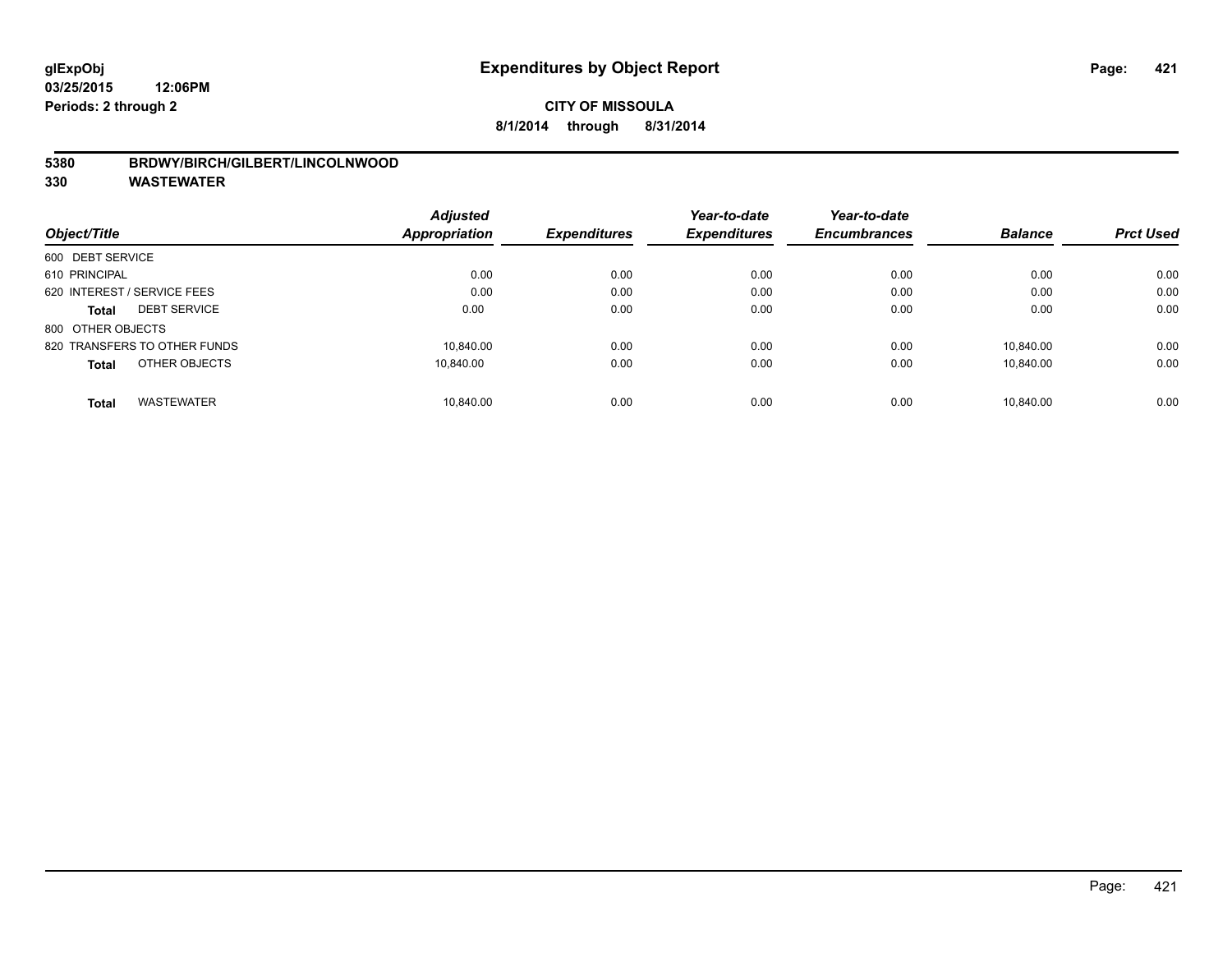# **CITY OF MISSOULA 8/1/2014 through 8/31/2014**

### **5380 BRDWY/BIRCH/GILBERT/LINCOLNWOOD**

| Object/Title      |                                 | Adjusted<br><b>Appropriation</b> | <b>Expenditures</b> | Year-to-date<br><b>Expenditures</b> | Year-to-date<br><b>Encumbrances</b> | <b>Balance</b> | <b>Prct Used</b> |
|-------------------|---------------------------------|----------------------------------|---------------------|-------------------------------------|-------------------------------------|----------------|------------------|
| 600 DEBT SERVICE  |                                 |                                  |                     |                                     |                                     |                |                  |
| 610 PRINCIPAL     |                                 | 0.00                             | 0.00                | 0.00                                | 0.00                                | 0.00           | 0.00             |
|                   | 620 INTEREST / SERVICE FEES     | 0.00                             | 0.00                | 0.00                                | 0.00                                | 0.00           | 0.00             |
| <b>Total</b>      | <b>DEBT SERVICE</b>             | 0.00                             | 0.00                | 0.00                                | 0.00                                | 0.00           | 0.00             |
| 800 OTHER OBJECTS |                                 |                                  |                     |                                     |                                     |                |                  |
|                   | 820 TRANSFERS TO OTHER FUNDS    | 10.840.00                        | 0.00                | 0.00                                | 0.00                                | 10.840.00      | 0.00             |
| <b>Total</b>      | OTHER OBJECTS                   | 10.840.00                        | 0.00                | 0.00                                | 0.00                                | 10.840.00      | 0.00             |
| <b>Total</b>      | BRDWY/BIRCH/GILBERT/LINCOLNWOOD | 10.840.00                        | 0.00                | 0.00                                | 0.00                                | 10.840.00      | 0.00             |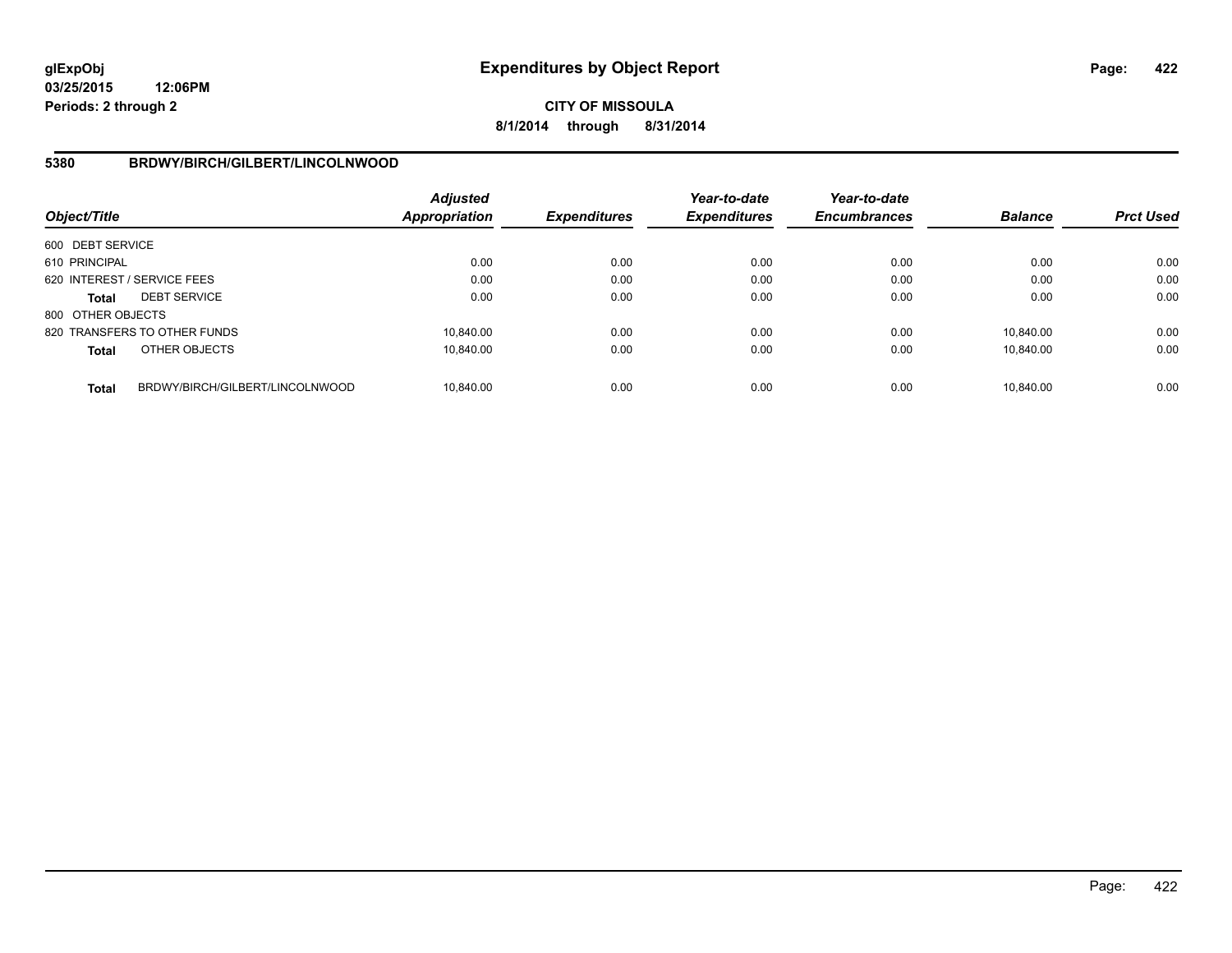#### **5381 LINCOLNWOOD PH2 DEBT SERVICE**

|                                     | <b>Adjusted</b>      |                     | Year-to-date        | Year-to-date        |                |                  |
|-------------------------------------|----------------------|---------------------|---------------------|---------------------|----------------|------------------|
| Object/Title                        | <b>Appropriation</b> | <b>Expenditures</b> | <b>Expenditures</b> | <b>Encumbrances</b> | <b>Balance</b> | <b>Prct Used</b> |
| 600 DEBT SERVICE                    |                      |                     |                     |                     |                |                  |
| 610 PRINCIPAL                       | 0.00                 | 0.00                | 0.00                | 0.00                | 0.00           | 0.00             |
| 620 INTEREST / SERVICE FEES         | 0.00                 | 0.00                | 0.00                | 0.00                | 0.00           | 0.00             |
| <b>DEBT SERVICE</b><br><b>Total</b> | 0.00                 | 0.00                | 0.00                | 0.00                | 0.00           | 0.00             |
| 800 OTHER OBJECTS                   |                      |                     |                     |                     |                |                  |
| 820 TRANSFERS TO OTHER FUNDS        | 0.00                 | 0.00                | 0.00                | 0.00                | 0.00           | 0.00             |
| OTHER OBJECTS<br><b>Total</b>       | 0.00                 | 0.00                | 0.00                | 0.00                | 0.00           | 0.00             |
| <b>WASTEWATER</b><br>Total          | 0.00                 | 0.00                | 0.00                | 0.00                | 0.00           | 0.00             |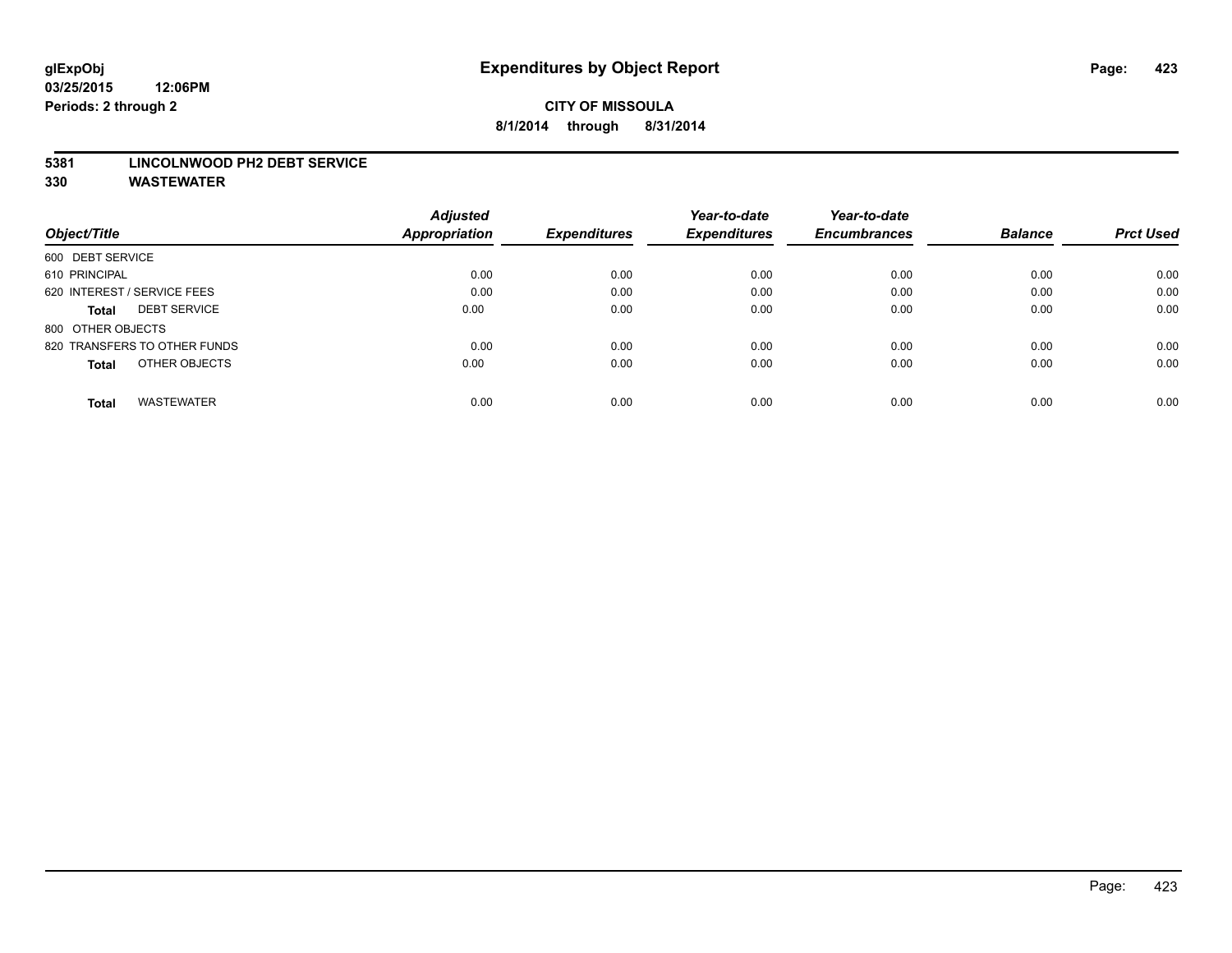### **5381 LINCOLNWOOD PH2 DEBT SERVICE**

| Object/Title      |                              | <b>Adjusted</b><br><b>Appropriation</b> | <b>Expenditures</b> | Year-to-date<br><b>Expenditures</b> | Year-to-date<br><b>Encumbrances</b> | <b>Balance</b> | <b>Prct Used</b> |
|-------------------|------------------------------|-----------------------------------------|---------------------|-------------------------------------|-------------------------------------|----------------|------------------|
| 600 DEBT SERVICE  |                              |                                         |                     |                                     |                                     |                |                  |
| 610 PRINCIPAL     |                              | 0.00                                    | 0.00                | 0.00                                | 0.00                                | 0.00           | 0.00             |
|                   | 620 INTEREST / SERVICE FEES  | 0.00                                    | 0.00                | 0.00                                | 0.00                                | 0.00           | 0.00             |
| <b>Total</b>      | <b>DEBT SERVICE</b>          | 0.00                                    | 0.00                | 0.00                                | 0.00                                | 0.00           | 0.00             |
| 800 OTHER OBJECTS |                              |                                         |                     |                                     |                                     |                |                  |
|                   | 820 TRANSFERS TO OTHER FUNDS | 0.00                                    | 0.00                | 0.00                                | 0.00                                | 0.00           | 0.00             |
| <b>Total</b>      | OTHER OBJECTS                | 0.00                                    | 0.00                | 0.00                                | 0.00                                | 0.00           | 0.00             |
| <b>Total</b>      | LINCOLNWOOD PH2 DEBT SERVICE | 0.00                                    | 0.00                | 0.00                                | 0.00                                | 0.00           | 0.00             |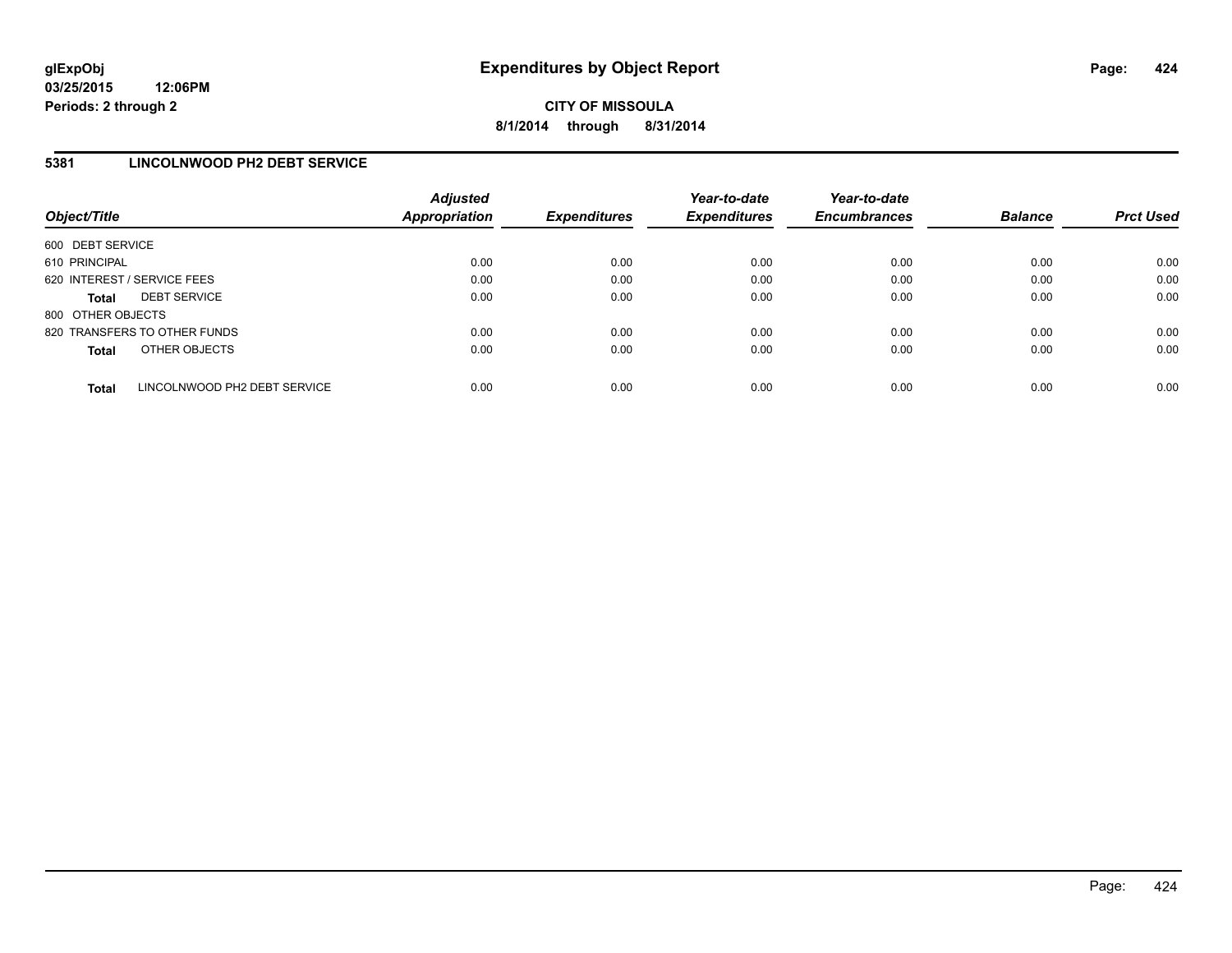#### **5382 LINCOLNWOOD PH2 RESERVE FUND**

|                                   | <b>Adjusted</b>      |                     | Year-to-date        | Year-to-date        |                |                  |
|-----------------------------------|----------------------|---------------------|---------------------|---------------------|----------------|------------------|
| Object/Title                      | <b>Appropriation</b> | <b>Expenditures</b> | <b>Expenditures</b> | <b>Encumbrances</b> | <b>Balance</b> | <b>Prct Used</b> |
| 600 DEBT SERVICE                  |                      |                     |                     |                     |                |                  |
| 610 PRINCIPAL                     | 0.00                 | 0.00                | 0.00                | 0.00                | 0.00           | 0.00             |
| 620 INTEREST / SERVICE FEES       | 0.00                 | 0.00                | 0.00                | 0.00                | 0.00           | 0.00             |
| <b>DEBT SERVICE</b><br>Total      | 0.00                 | 0.00                | 0.00                | 0.00                | 0.00           | 0.00             |
| 800 OTHER OBJECTS                 |                      |                     |                     |                     |                |                  |
| 820 TRANSFERS TO OTHER FUNDS      | 21,850.00            | 0.00                | 0.00                | 0.00                | 21.850.00      | 0.00             |
| OTHER OBJECTS<br><b>Total</b>     | 21.850.00            | 0.00                | 0.00                | 0.00                | 21.850.00      | 0.00             |
| <b>WASTEWATER</b><br><b>Total</b> | 21,850.00            | 0.00                | 0.00                | 0.00                | 21,850.00      | 0.00             |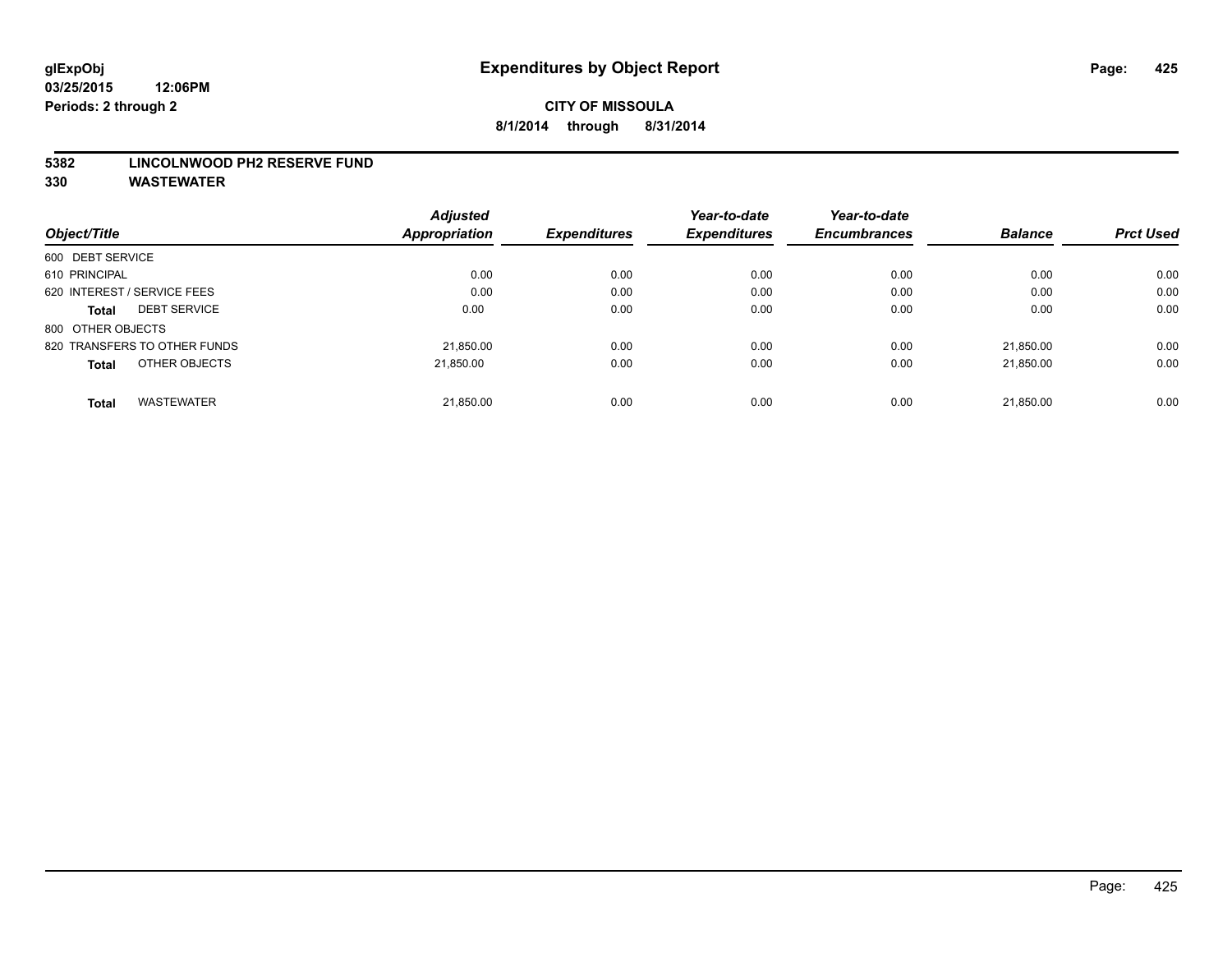**CITY OF MISSOULA 8/1/2014 through 8/31/2014**

### **5382 LINCOLNWOOD PH2 RESERVE FUND**

| Object/Title      |                              | <b>Adjusted</b><br>Appropriation | <b>Expenditures</b> | Year-to-date<br><b>Expenditures</b> | Year-to-date<br><b>Encumbrances</b> | <b>Balance</b> | <b>Prct Used</b> |
|-------------------|------------------------------|----------------------------------|---------------------|-------------------------------------|-------------------------------------|----------------|------------------|
| 600 DEBT SERVICE  |                              |                                  |                     |                                     |                                     |                |                  |
| 610 PRINCIPAL     |                              | 0.00                             | 0.00                | 0.00                                | 0.00                                | 0.00           | 0.00             |
|                   | 620 INTEREST / SERVICE FEES  | 0.00                             | 0.00                | 0.00                                | 0.00                                | 0.00           | 0.00             |
| <b>Total</b>      | <b>DEBT SERVICE</b>          | 0.00                             | 0.00                | 0.00                                | 0.00                                | 0.00           | 0.00             |
| 800 OTHER OBJECTS |                              |                                  |                     |                                     |                                     |                |                  |
|                   | 820 TRANSFERS TO OTHER FUNDS | 21,850.00                        | 0.00                | 0.00                                | 0.00                                | 21.850.00      | 0.00             |
| <b>Total</b>      | OTHER OBJECTS                | 21,850.00                        | 0.00                | 0.00                                | 0.00                                | 21.850.00      | 0.00             |
| <b>Total</b>      | LINCOLNWOOD PH2 RESERVE FUND | 21,850.00                        | 0.00                | 0.00                                | 0.00                                | 21.850.00      | 0.00             |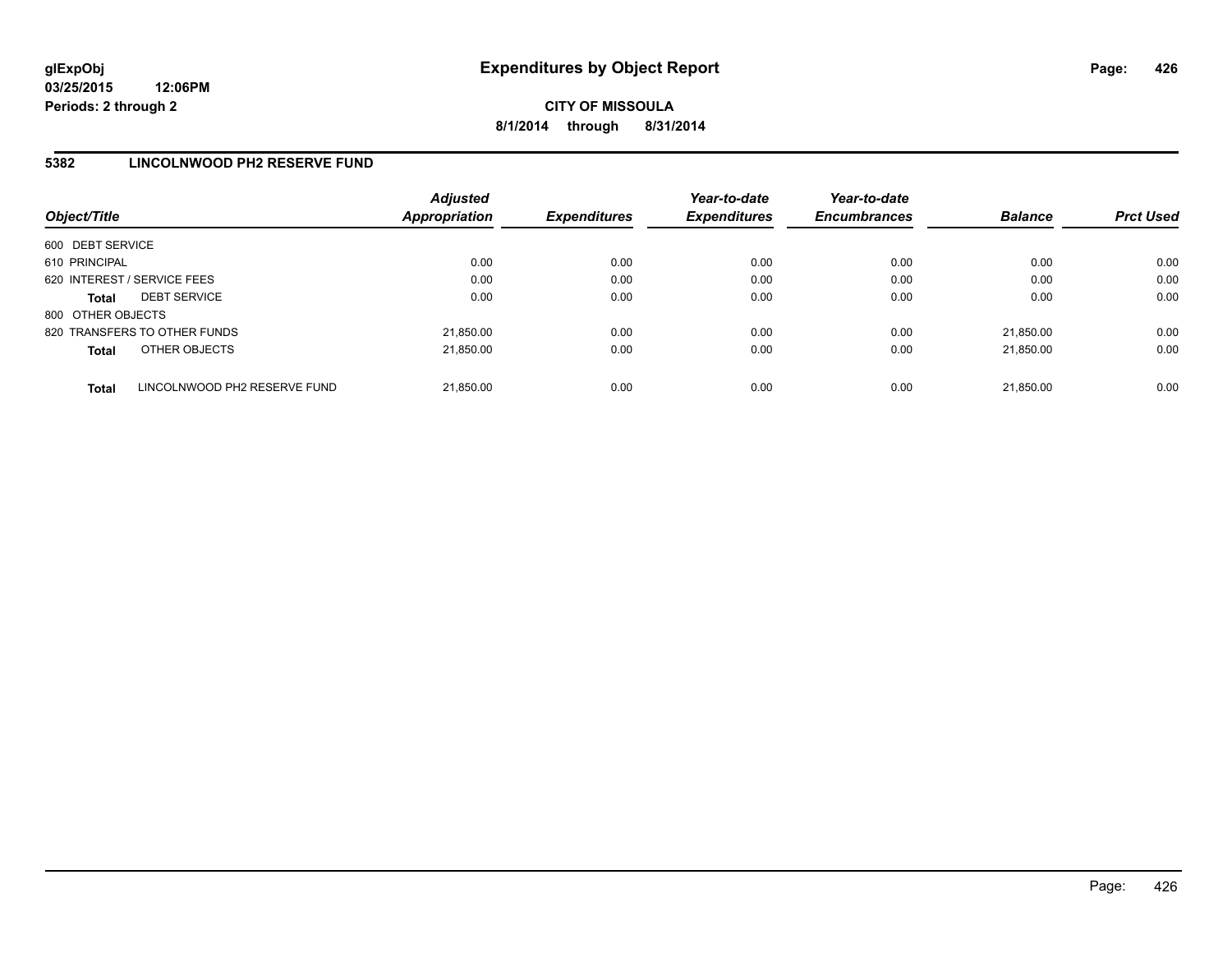#### **5383 FY09 RATTLESNAKE SEWER DEBT SVS**

|                                     | <b>Adjusted</b> |                     | Year-to-date        | Year-to-date        |                |                  |
|-------------------------------------|-----------------|---------------------|---------------------|---------------------|----------------|------------------|
| Object/Title                        | Appropriation   | <b>Expenditures</b> | <b>Expenditures</b> | <b>Encumbrances</b> | <b>Balance</b> | <b>Prct Used</b> |
| 600 DEBT SERVICE                    |                 |                     |                     |                     |                |                  |
| 610 PRINCIPAL                       | 0.00            | 0.00                | 0.00                | 0.00                | 0.00           | 0.00             |
| 620 INTEREST / SERVICE FEES         | 0.00            | 0.00                | 0.00                | 0.00                | 0.00           | 0.00             |
| <b>DEBT SERVICE</b><br><b>Total</b> | 0.00            | 0.00                | 0.00                | 0.00                | 0.00           | 0.00             |
| 800 OTHER OBJECTS                   |                 |                     |                     |                     |                |                  |
| 820 TRANSFERS TO OTHER FUNDS        | 0.00            | 0.00                | 0.00                | 0.00                | 0.00           | 0.00             |
| OTHER OBJECTS<br><b>Total</b>       | 0.00            | 0.00                | 0.00                | 0.00                | 0.00           | 0.00             |
| <b>WASTEWATER</b><br>Total          | 0.00            | 0.00                | 0.00                | 0.00                | 0.00           | 0.00             |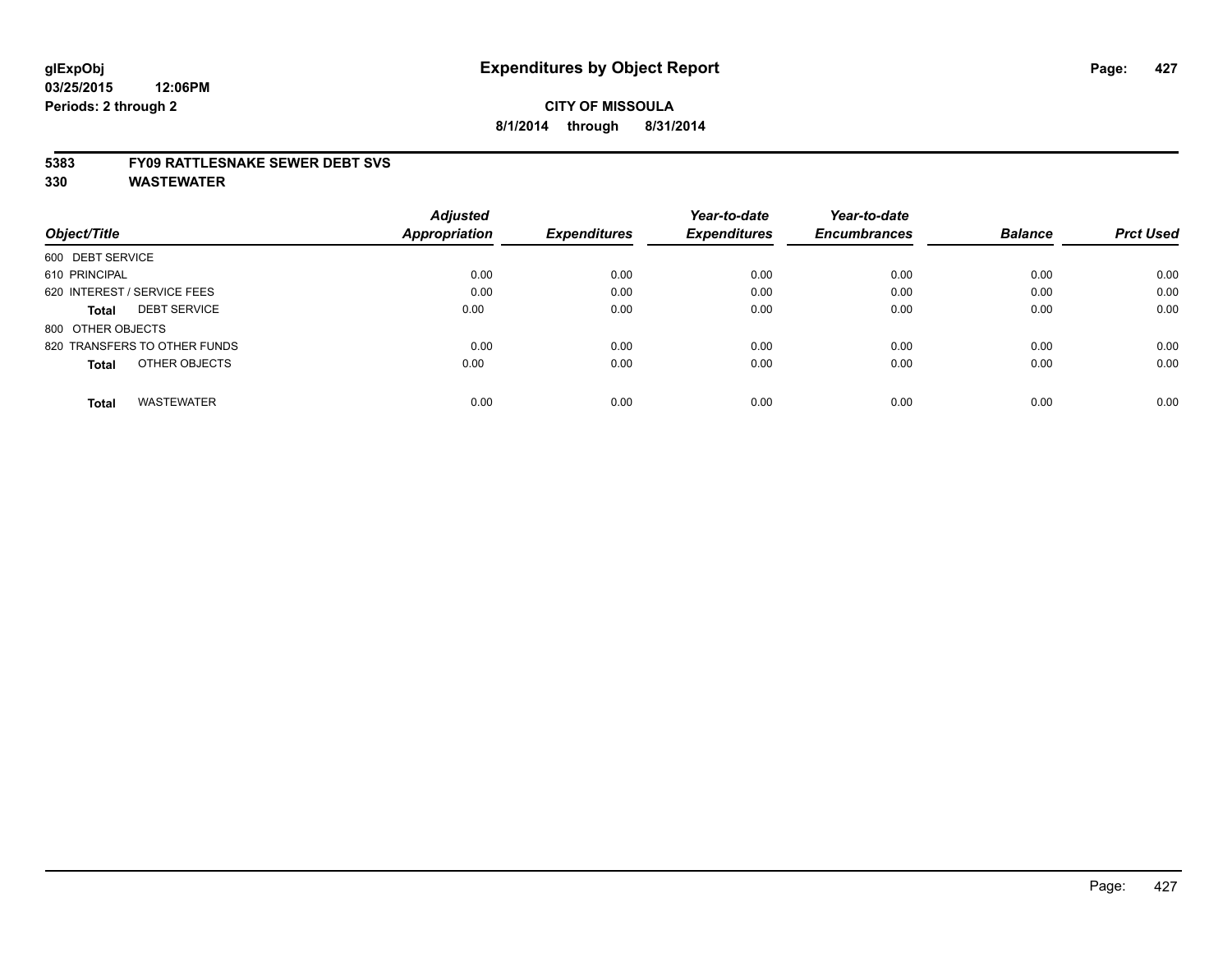#### **5383 FY09 RATTLESNAKE SEWER DEBT SVS**

**550 SID 544 PROJECT**

|                                     | <b>Adjusted</b> |                     | Year-to-date        | Year-to-date        |                |                  |
|-------------------------------------|-----------------|---------------------|---------------------|---------------------|----------------|------------------|
| Object/Title                        | Appropriation   | <b>Expenditures</b> | <b>Expenditures</b> | <b>Encumbrances</b> | <b>Balance</b> | <b>Prct Used</b> |
| 600 DEBT SERVICE                    |                 |                     |                     |                     |                |                  |
| 610 PRINCIPAL                       | 20,000.00       | 0.00                | 0.00                | 0.00                | 20,000.00      | 0.00             |
| 620 INTEREST / SERVICE FEES         | 11,550.00       | 0.00                | 0.00                | 0.00                | 11,550.00      | 0.00             |
| <b>DEBT SERVICE</b><br><b>Total</b> | 31,550.00       | 0.00                | 0.00                | 0.00                | 31,550.00      | 0.00             |
| SID 544 PROJECT<br><b>Total</b>     | 31,550.00       | 0.00                | 0.00                | 0.00                | 31,550.00      | 0.00             |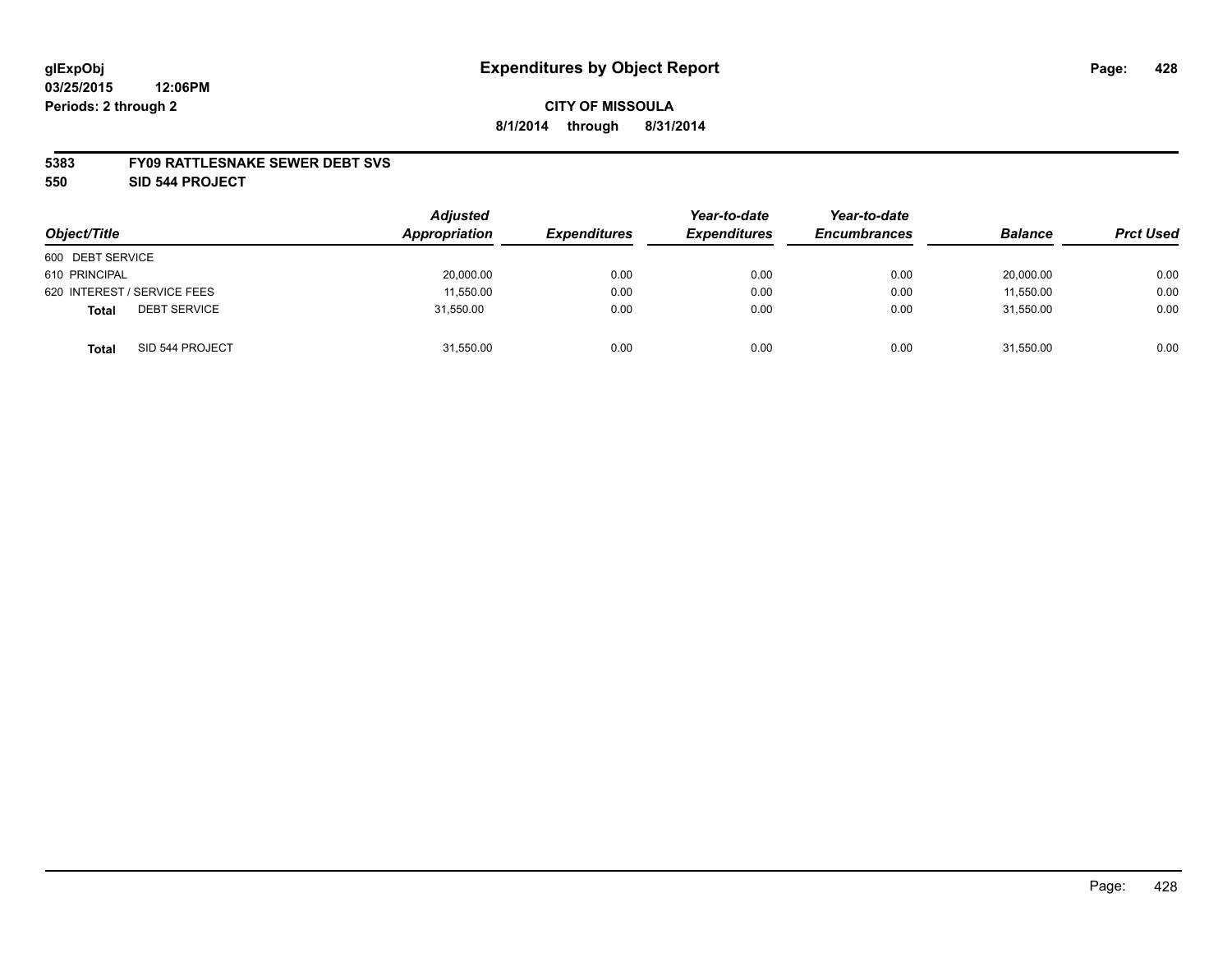# **5383 FY09 RATTLESNAKE SEWER DEBT SVS**

| Object/Title      |                                 | <b>Adjusted</b><br><b>Appropriation</b> | <b>Expenditures</b> | Year-to-date<br><b>Expenditures</b> | Year-to-date<br><b>Encumbrances</b> | <b>Balance</b> | <b>Prct Used</b> |
|-------------------|---------------------------------|-----------------------------------------|---------------------|-------------------------------------|-------------------------------------|----------------|------------------|
| 600 DEBT SERVICE  |                                 |                                         |                     |                                     |                                     |                |                  |
| 610 PRINCIPAL     |                                 | 20,000.00                               | 0.00                | 0.00                                | 0.00                                | 20.000.00      | 0.00             |
|                   | 620 INTEREST / SERVICE FEES     | 11,550.00                               | 0.00                | 0.00                                | 0.00                                | 11,550.00      | 0.00             |
| <b>Total</b>      | <b>DEBT SERVICE</b>             | 31,550.00                               | 0.00                | 0.00                                | 0.00                                | 31.550.00      | 0.00             |
| 800 OTHER OBJECTS |                                 |                                         |                     |                                     |                                     |                |                  |
|                   | 820 TRANSFERS TO OTHER FUNDS    | 0.00                                    | 0.00                | 0.00                                | 0.00                                | 0.00           | 0.00             |
| <b>Total</b>      | OTHER OBJECTS                   | 0.00                                    | 0.00                | 0.00                                | 0.00                                | 0.00           | 0.00             |
| <b>Total</b>      | FY09 RATTLESNAKE SEWER DEBT SVS | 31.550.00                               | 0.00                | 0.00                                | 0.00                                | 31.550.00      | 0.00             |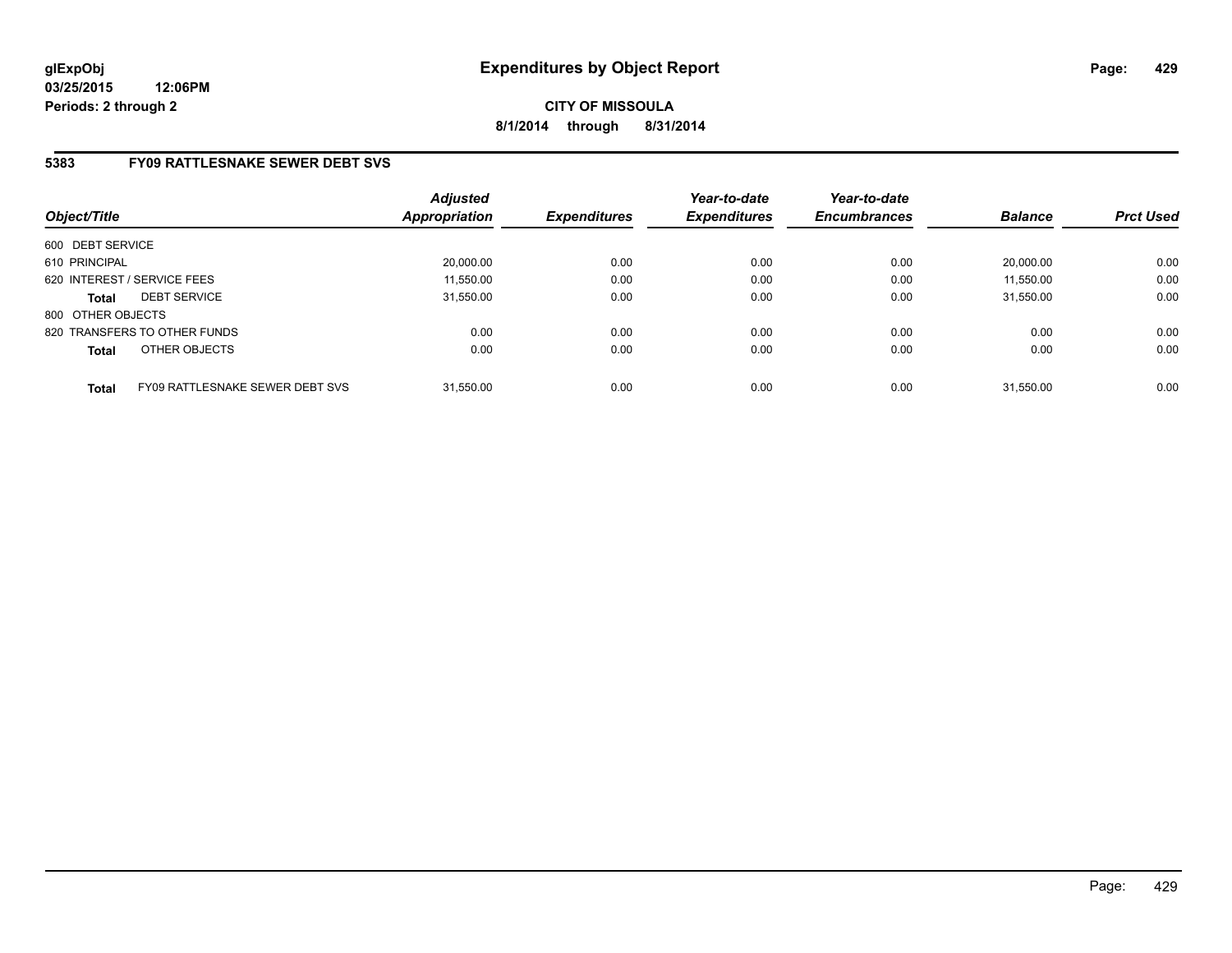# **5384 09 LOLO BOND RESERVE**

| Object/Title                      | <b>Adjusted</b><br>Appropriation | <b>Expenditures</b> | Year-to-date<br><b>Expenditures</b> | Year-to-date<br><b>Encumbrances</b> | <b>Balance</b> | <b>Prct Used</b> |
|-----------------------------------|----------------------------------|---------------------|-------------------------------------|-------------------------------------|----------------|------------------|
| 800 OTHER OBJECTS                 |                                  |                     |                                     |                                     |                |                  |
| 820 TRANSFERS TO OTHER FUNDS      | 4.644.00                         | 0.00                | 0.00                                | 0.00                                | 4.644.00       | 0.00             |
| OTHER OBJECTS<br>Total            | 4.644.00                         | 0.00                | 0.00                                | 0.00                                | 4.644.00       | 0.00             |
| <b>WASTEWATER</b><br><b>Total</b> | 4,644.00                         | 0.00                | 0.00                                | 0.00                                | 4,644.00       | 0.00             |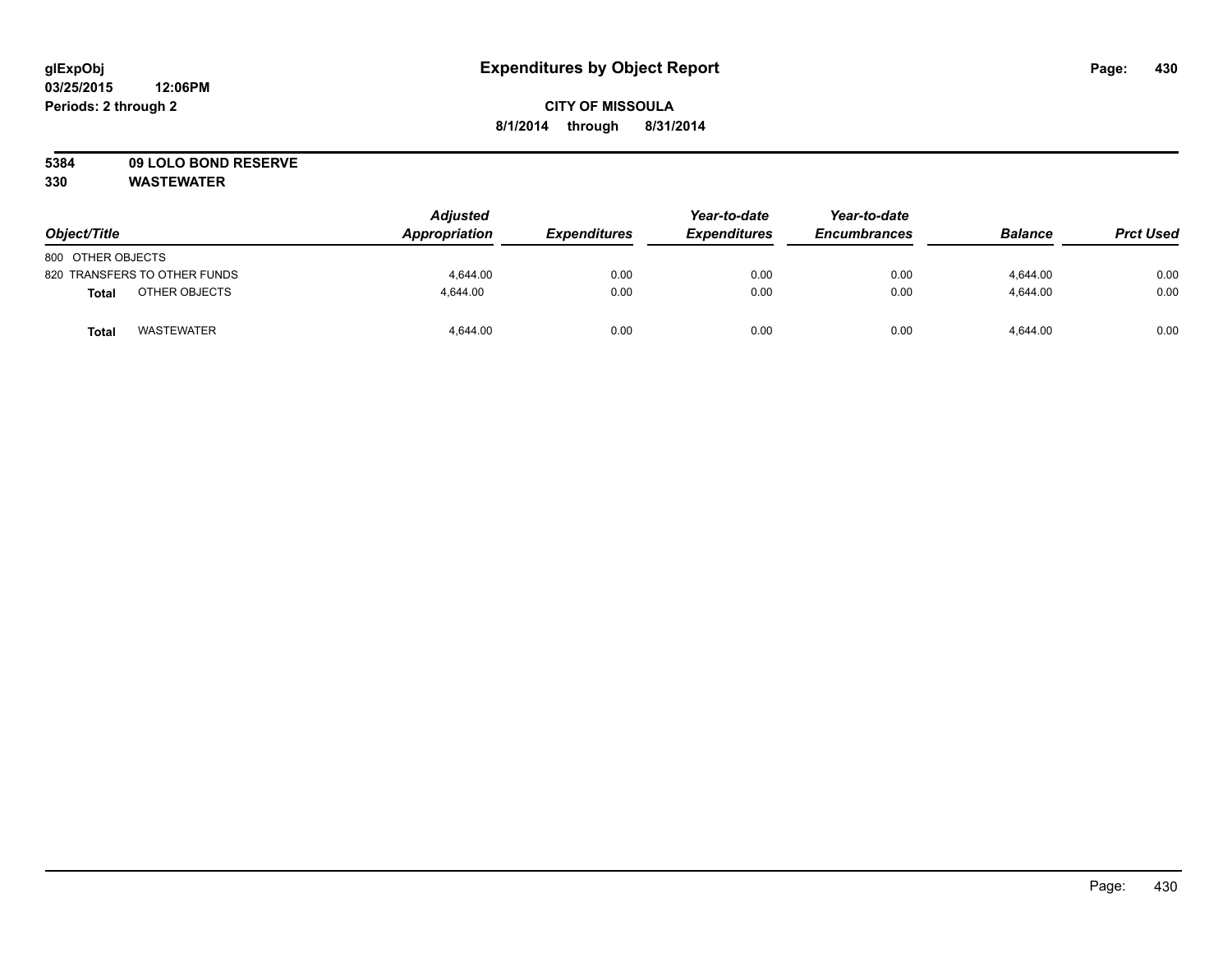**CITY OF MISSOULA 8/1/2014 through 8/31/2014**

### **5384 09 LOLO BOND RESERVE**

| Object/Title                         | <b>Adjusted</b><br>Appropriation | <i><b>Expenditures</b></i> | Year-to-date<br><b>Expenditures</b> | Year-to-date<br><b>Encumbrances</b> | <b>Balance</b> | <b>Prct Used</b> |
|--------------------------------------|----------------------------------|----------------------------|-------------------------------------|-------------------------------------|----------------|------------------|
| 800 OTHER OBJECTS                    |                                  |                            |                                     |                                     |                |                  |
| 820 TRANSFERS TO OTHER FUNDS         | 4.644.00                         | 0.00                       | 0.00                                | 0.00                                | 4.644.00       | 0.00             |
| OTHER OBJECTS<br><b>Total</b>        | 4.644.00                         | 0.00                       | 0.00                                | 0.00                                | 4.644.00       | 0.00             |
| 09 LOLO BOND RESERVE<br><b>Total</b> | 4.644.00                         | 0.00                       | 0.00                                | 0.00                                | 4.644.00       | 0.00             |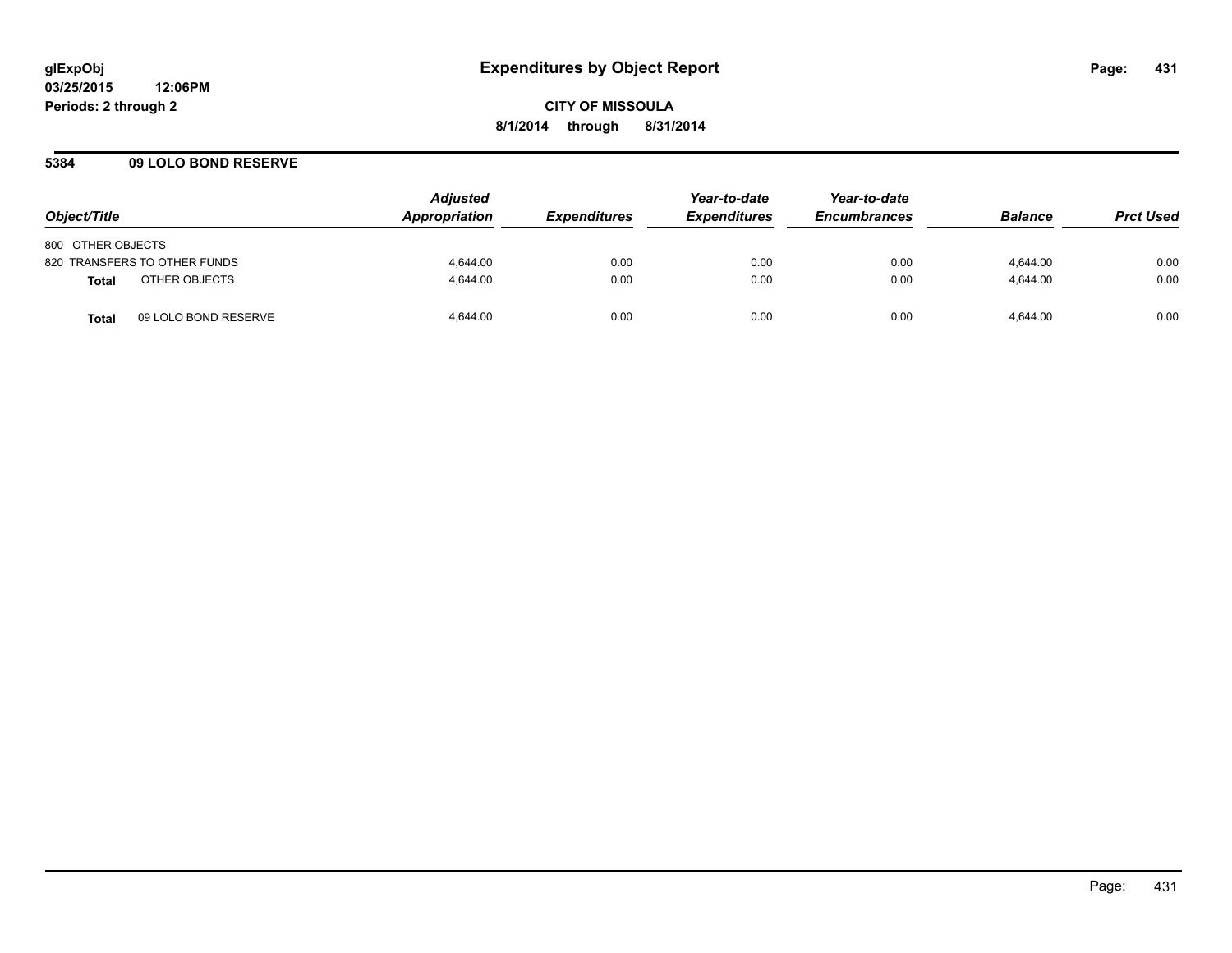#### **5386 FY10 HEADWORKS DEBT SERVICE**

| Object/Title                        | <b>Adjusted</b><br>Appropriation | <b>Expenditures</b> | Year-to-date<br><b>Expenditures</b> | Year-to-date<br><b>Encumbrances</b> | <b>Balance</b> | <b>Prct Used</b> |
|-------------------------------------|----------------------------------|---------------------|-------------------------------------|-------------------------------------|----------------|------------------|
| 600 DEBT SERVICE                    |                                  |                     |                                     |                                     |                |                  |
| 610 PRINCIPAL                       | 130,000.00                       | 0.00                | 0.00                                | 0.00                                | 130.000.00     | 0.00             |
| 620 INTEREST / SERVICE FEES         | 566,949.00                       | 0.00                | 0.00                                | 0.00                                | 566,949.00     | 0.00             |
| <b>DEBT SERVICE</b><br><b>Total</b> | 696.949.00                       | 0.00                | 0.00                                | 0.00                                | 696.949.00     | 0.00             |
| <b>WASTEWATER</b><br><b>Total</b>   | 696,949.00                       | 0.00                | 0.00                                | 0.00                                | 696,949.00     | 0.00             |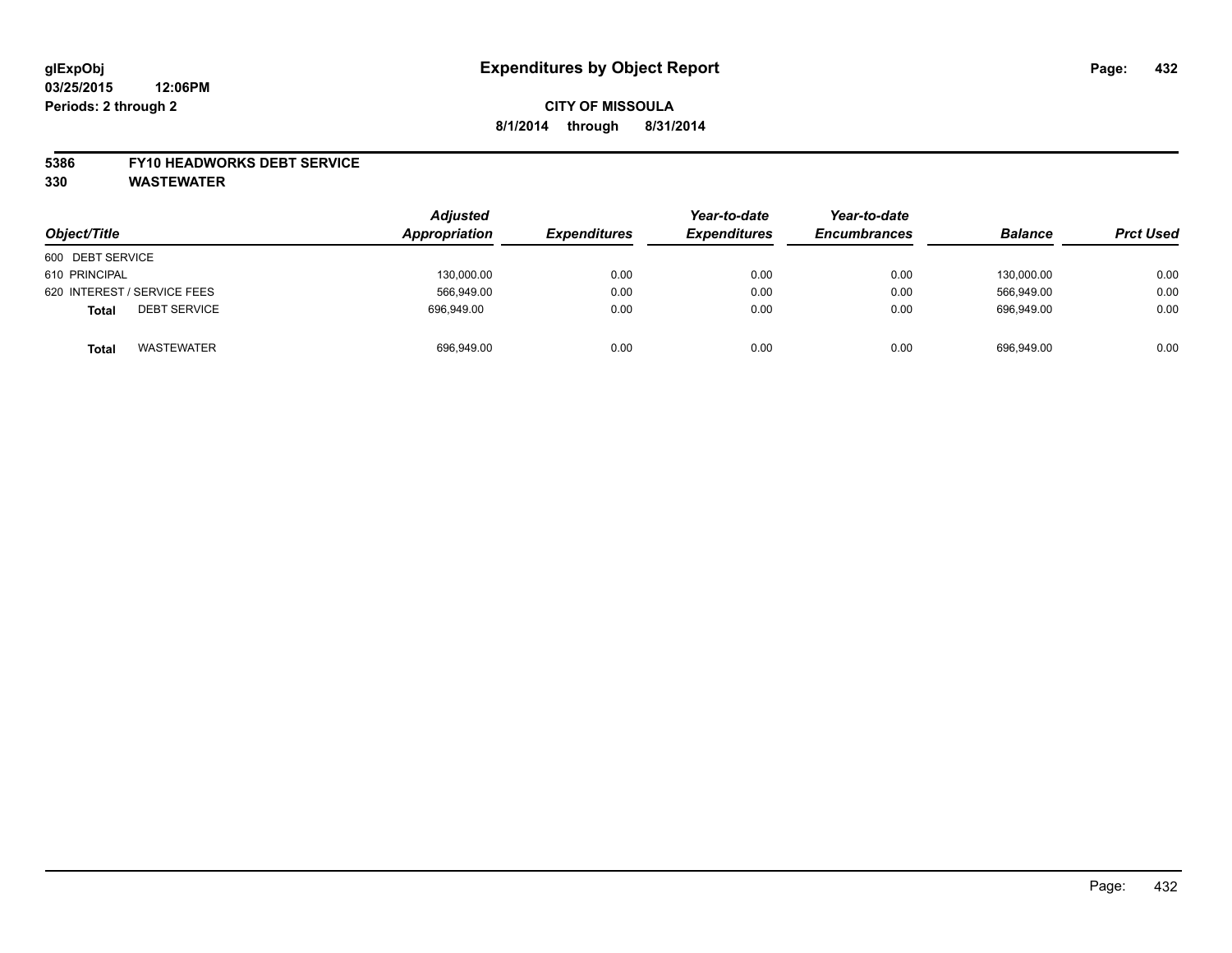### **5386 FY10 HEADWORKS DEBT SERVICE**

| Object/Title                |                             | <b>Adjusted</b><br>Appropriation | <b>Expenditures</b> | Year-to-date<br><b>Expenditures</b> | Year-to-date<br><b>Encumbrances</b> | <b>Balance</b> | <b>Prct Used</b> |
|-----------------------------|-----------------------------|----------------------------------|---------------------|-------------------------------------|-------------------------------------|----------------|------------------|
| 600 DEBT SERVICE            |                             |                                  |                     |                                     |                                     |                |                  |
| 610 PRINCIPAL               |                             | 130,000.00                       | 0.00                | 0.00                                | 0.00                                | 130.000.00     | 0.00             |
| 620 INTEREST / SERVICE FEES |                             | 566,949.00                       | 0.00                | 0.00                                | 0.00                                | 566.949.00     | 0.00             |
| <b>Total</b>                | <b>DEBT SERVICE</b>         | 696,949.00                       | 0.00                | 0.00                                | 0.00                                | 696.949.00     | 0.00             |
| <b>Total</b>                | FY10 HEADWORKS DEBT SERVICE | 696,949.00                       | 0.00                | 0.00                                | 0.00                                | 696.949.00     | 0.00             |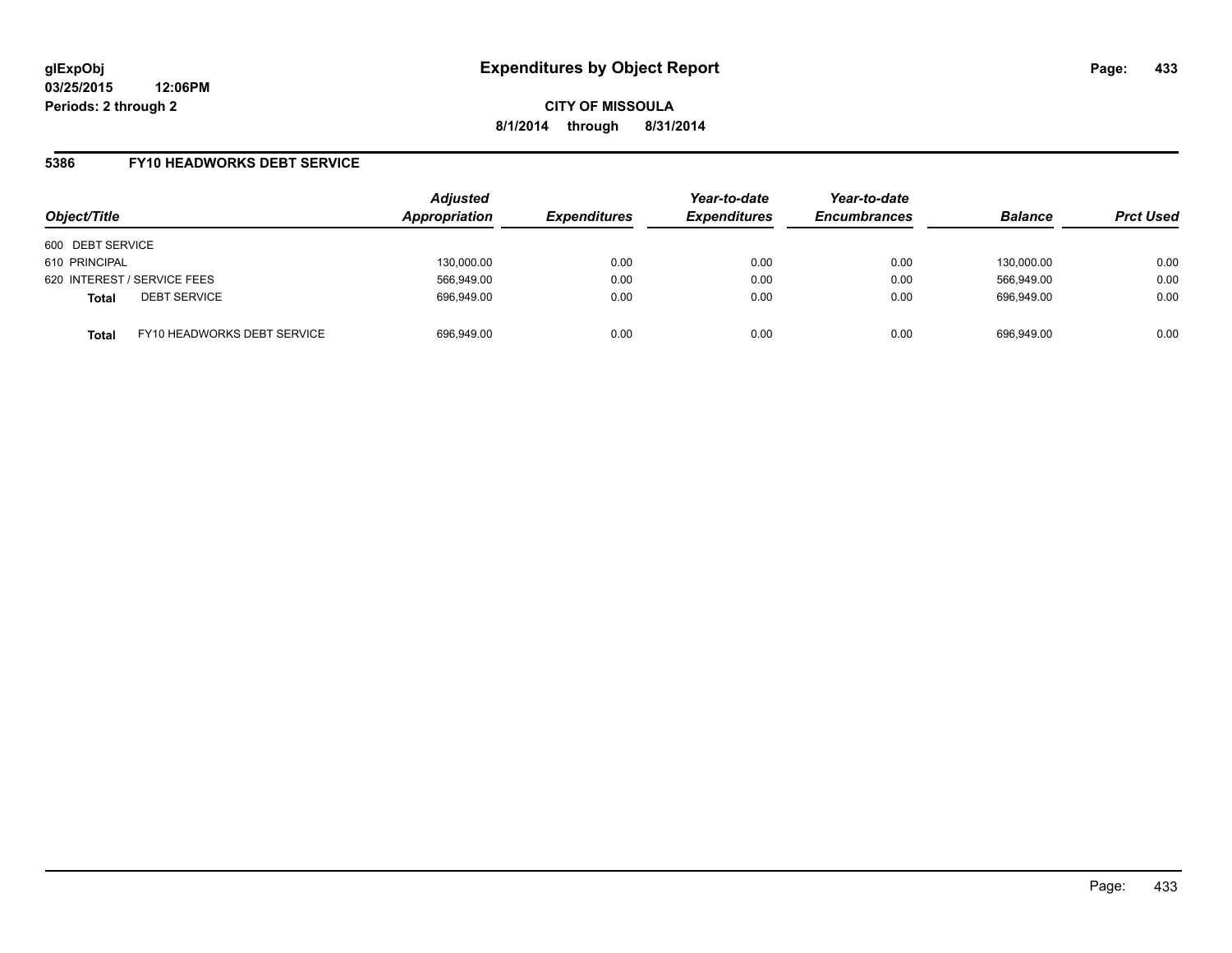#### **5387 FY11 SEWER \$1.29M BOND DEBT SERVICE**

**330 WASTEWATER**

| Object/Title                        | <b>Adjusted</b><br>Appropriation | <b>Expenditures</b> | Year-to-date<br><b>Expenditures</b> | Year-to-date<br><b>Encumbrances</b> | <b>Balance</b> | <b>Prct Used</b> |
|-------------------------------------|----------------------------------|---------------------|-------------------------------------|-------------------------------------|----------------|------------------|
| 600 DEBT SERVICE                    |                                  |                     |                                     |                                     |                |                  |
| 610 PRINCIPAL                       | 45,000.00                        | 0.00                | 0.00                                | 0.00                                | 45,000.00      | 0.00             |
| 620 INTEREST / SERVICE FEES         | 58,430.00                        | 0.00                | 0.00                                | 0.00                                | 58.430.00      | 0.00             |
| <b>DEBT SERVICE</b><br><b>Total</b> | 103.430.00                       | 0.00                | 0.00                                | 0.00                                | 103.430.00     | 0.00             |
| WASTEWATER<br><b>Total</b>          | 103,430.00                       | 0.00                | 0.00                                | 0.00                                | 103.430.00     | 0.00             |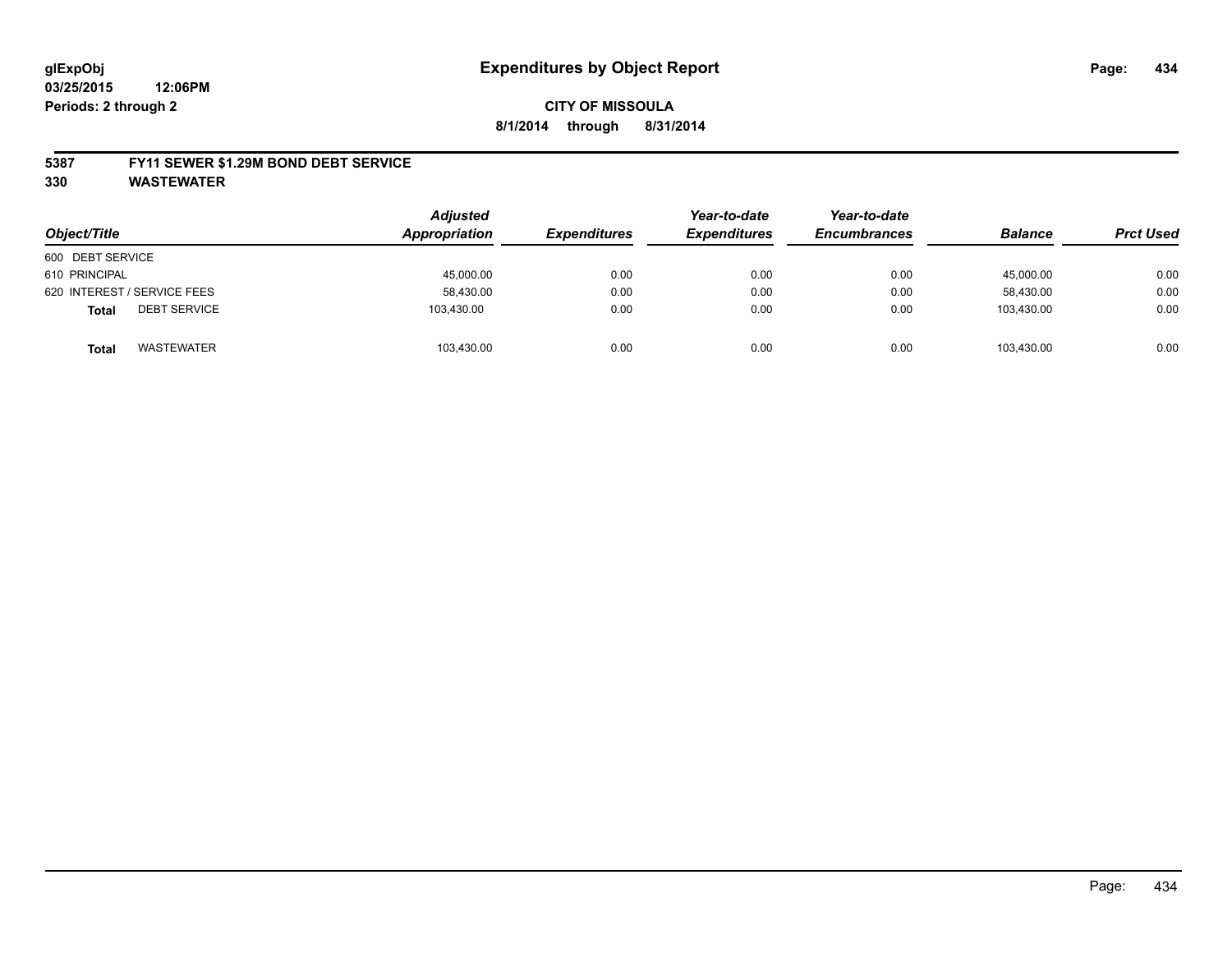**03/25/2015 12:06PM Periods: 2 through 2**

**CITY OF MISSOULA 8/1/2014 through 8/31/2014**

### **5387 FY11 SEWER \$1.29M BOND DEBT SERVICE**

| Object/Title                                        | <b>Adjusted</b><br>Appropriation | <b>Expenditures</b> | Year-to-date<br><b>Expenditures</b> | Year-to-date<br><b>Encumbrances</b> | <b>Balance</b> | <b>Prct Used</b> |
|-----------------------------------------------------|----------------------------------|---------------------|-------------------------------------|-------------------------------------|----------------|------------------|
| 600 DEBT SERVICE                                    |                                  |                     |                                     |                                     |                |                  |
| 610 PRINCIPAL                                       | 45,000.00                        | 0.00                | 0.00                                | 0.00                                | 45.000.00      | 0.00             |
| 620 INTEREST / SERVICE FEES                         | 58,430.00                        | 0.00                | 0.00                                | 0.00                                | 58.430.00      | 0.00             |
| <b>DEBT SERVICE</b><br><b>Total</b>                 | 103,430.00                       | 0.00                | 0.00                                | 0.00                                | 103.430.00     | 0.00             |
| FY11 SEWER \$1.29M BOND DEBT SERVIC<br><b>Total</b> | 103,430.00                       | 0.00                | 0.00                                | 0.00                                | 103.430.00     | 0.00             |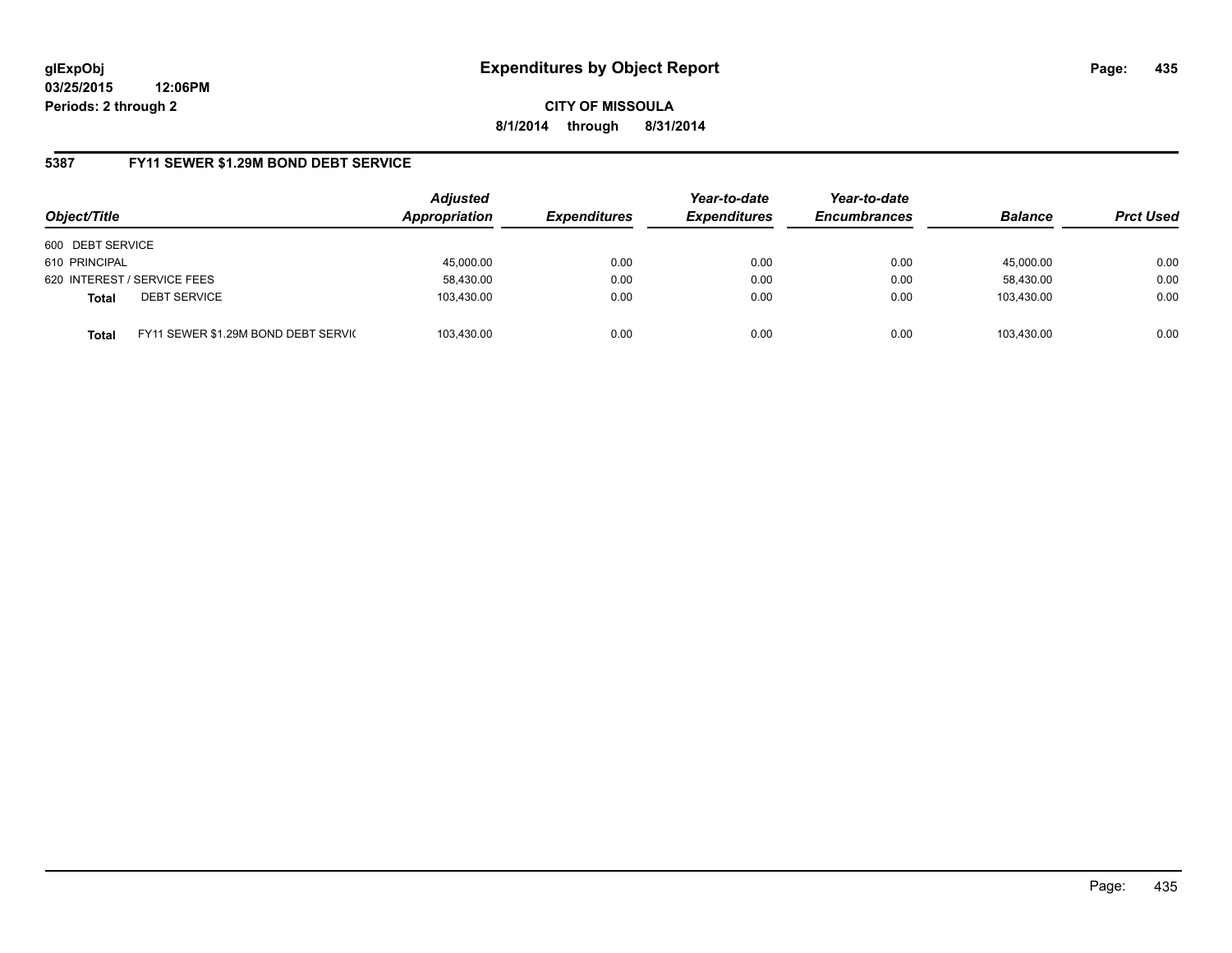#### **5388 FY11 \$1.29M SEWER BOND RESERVE**

**330 WASTEWATER**

| Object/Title                 | <b>Adjusted</b><br>Appropriation | <b>Expenditures</b> | Year-to-date<br><b>Expenditures</b> | Year-to-date<br><b>Encumbrances</b> | <b>Balance</b> | <b>Prct Used</b> |
|------------------------------|----------------------------------|---------------------|-------------------------------------|-------------------------------------|----------------|------------------|
| 800 OTHER OBJECTS            |                                  |                     |                                     |                                     |                |                  |
| 820 TRANSFERS TO OTHER FUNDS | 0.00                             | 0.00                | 0.00                                | 0.00                                | 0.00           | 0.00             |
| OTHER OBJECTS<br>Total       | 0.00                             | 0.00                | 0.00                                | 0.00                                | 0.00           | 0.00             |
| <b>WASTEWATER</b><br>Tota    | 0.00                             | 0.00                | 0.00                                | 0.00                                | 0.00           | 0.00             |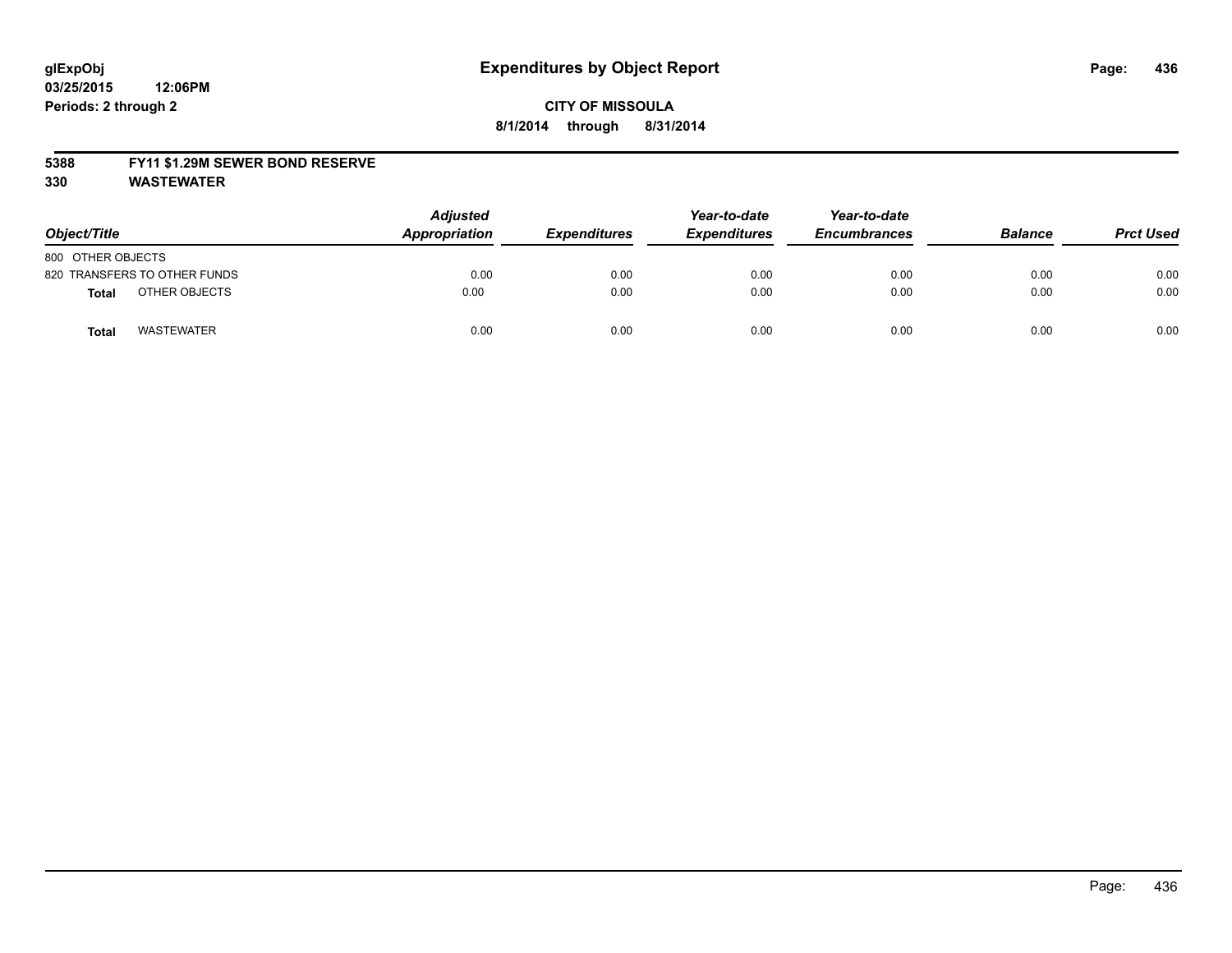**03/25/2015 12:06PM Periods: 2 through 2**

**CITY OF MISSOULA 8/1/2014 through 8/31/2014**

# **5388 FY11 \$1.29M SEWER BOND RESERVE**

| Object/Title                                    | <b>Adjusted</b><br>Appropriation | <b>Expenditures</b> | Year-to-date<br><b>Expenditures</b> | Year-to-date<br><b>Encumbrances</b> | <b>Balance</b> | <b>Prct Used</b> |
|-------------------------------------------------|----------------------------------|---------------------|-------------------------------------|-------------------------------------|----------------|------------------|
| 800 OTHER OBJECTS                               |                                  |                     |                                     |                                     |                |                  |
| 820 TRANSFERS TO OTHER FUNDS                    | 0.00                             | 0.00                | 0.00                                | 0.00                                | 0.00           | 0.00             |
| OTHER OBJECTS<br><b>Total</b>                   | 0.00                             | 0.00                | 0.00                                | 0.00                                | 0.00           | 0.00             |
| FY11 \$1.29M SEWER BOND RESERVE<br><b>Total</b> | 0.00                             | 0.00                | 0.00                                | 0.00                                | 0.00           | 0.00             |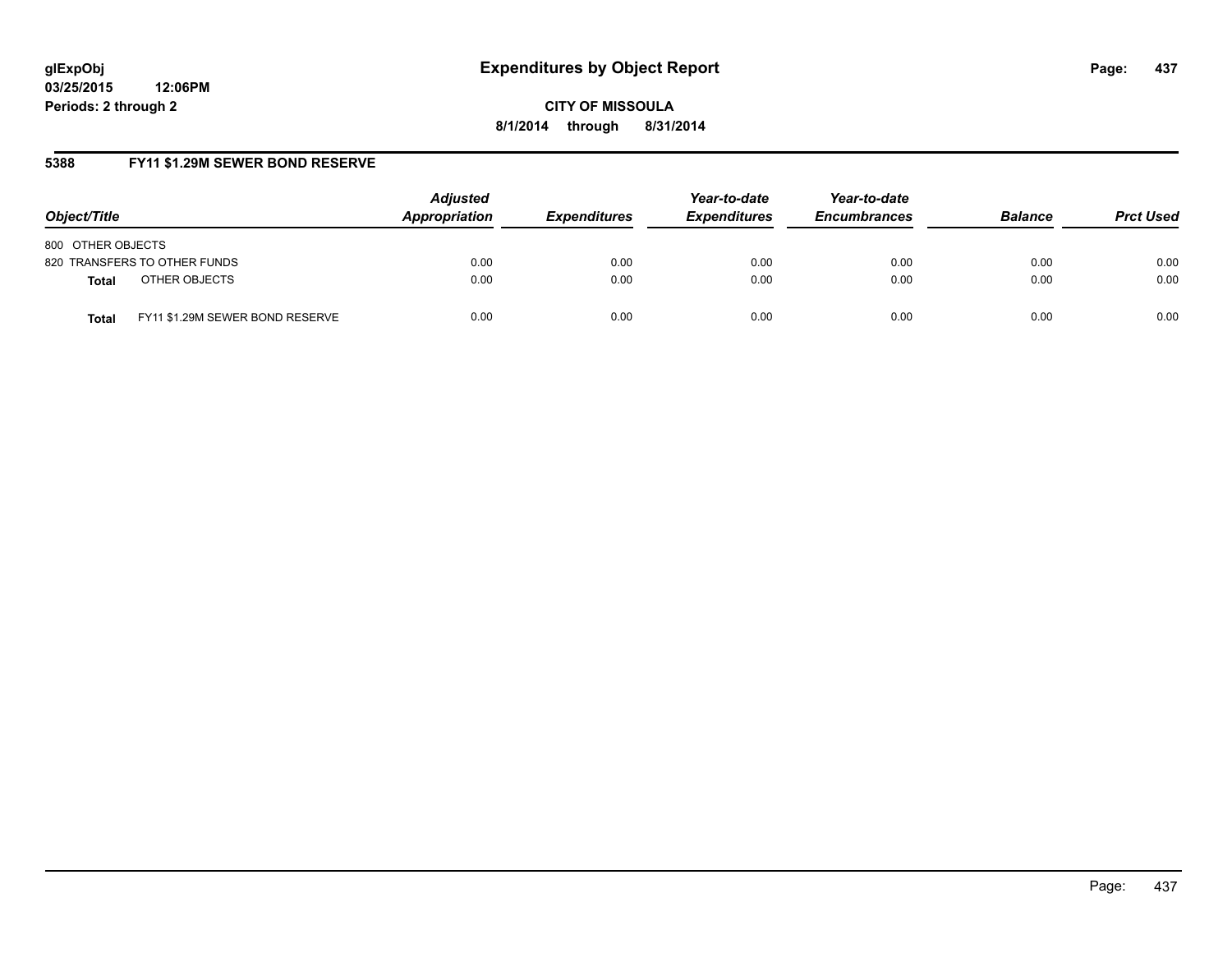### **5711 AQUATICS**

**370 PARKS & RECREATION**

|                                     | <b>Adjusted</b>      |                     | Year-to-date        | Year-to-date        |                |                  |
|-------------------------------------|----------------------|---------------------|---------------------|---------------------|----------------|------------------|
| Object/Title                        | <b>Appropriation</b> | <b>Expenditures</b> | <b>Expenditures</b> | <b>Encumbrances</b> | <b>Balance</b> | <b>Prct Used</b> |
| 100 PERSONAL SERVICES               |                      |                     |                     |                     |                |                  |
| 110 SALARIES AND WAGES              | 528,564.00           | 128,655.60          | 169,609.45          | 0.00                | 358,954.55     | 32.09            |
| 120 OVERTIME/TERMINATION            | 1,000.00             | 135.23              | 187.46              | 0.00                | 812.54         | 18.75            |
| 135 OPEB EXPENSE                    | 0.00                 | 0.00                | 0.00                | 0.00                | 0.00           | 0.00             |
| 140 EMPLOYER CONTRIBUTIONS          | 132,782.00           | 24,630.42           | 37,303.57           | 0.00                | 95,478.43      | 28.09            |
| 141 STATE RETIREMENT CONTRIBUTIONS  | 0.00                 | 128.66              | 169.61              | 0.00                | $-169.61$      | 0.00             |
| 145 OPEB CONTRIBUTION               | 0.00                 | 0.00                | 0.00                | 0.00                | 0.00           | 0.00             |
| PERSONAL SERVICES<br><b>Total</b>   | 662,346.00           | 153,549.91          | 207,270.09          | 0.00                | 455,075.91     | 31.29            |
| 200 SUPPLIES                        |                      |                     |                     |                     |                |                  |
| 210 OFFICE SUPPLIES                 | 4,500.00             | 0.00                | 0.00                | 0.00                | 4,500.00       | 0.00             |
| 220 OPERATING SUPPLIES              | 45,000.00            | 1,577.93            | 2,330.59            | 0.00                | 42,669.41      | 5.18             |
| 230 REPAIR/MAINTENANCE              | 68,000.00            | 11,101.78           | 24,352.20           | 0.00                | 43,647.80      | 35.81            |
| 231 GASOLINE                        | 0.00                 | 0.00                | 0.00                | 0.00                | 0.00           | 0.00             |
| 240 OTHER SUPPLIES                  | 121,000.00           | 26,894.65           | 46,397.56           | 0.00                | 74,602.44      | 38.35            |
| 250 SUPPLIES FOR RESALE             | 0.00                 | 0.00                | 0.00                | 0.00                | 0.00           | 0.00             |
| <b>SUPPLIES</b><br>Total            | 238,500.00           | 39,574.36           | 73,080.35           | 0.00                | 165,419.65     | 30.64            |
| 300 PURCHASED SERVICES              |                      |                     |                     |                     |                |                  |
| 310 COMMUNICATIONS                  | 500.00               | 0.00                | 0.00                | 0.00                | 500.00         | 0.00             |
| 320 PRINTING & DUPLICATING          | 10,500.00            | 656.00              | 656.00              | 0.00                | 9,844.00       | 6.25             |
| 330 PUBLICITY, SUBSCRIPTIONS & DUES | 17,200.00            | 1,501.00            | 1,576.00            | 0.00                | 15,624.00      | 9.16             |
| 340 SEWER                           | 10,275.00            | 0.00                | 2,265.23            | 0.00                | 8,009.77       | 22.05            |
| 341 ELECTRICITY & NATURAL GAS       | 191,000.00           | 28,247.68           | 28,247.68           | 0.00                | 162,752.32     | 14.79            |
| 343 WATER CHARGES                   | 13,644.00            | 4,069.49            | 4,069.49            | 0.00                | 9,574.51       | 29.83            |
| 344 TELEPHONE SERVICE               | 7,539.00             | 798.77              | 1,152.95            | 0.00                | 6,386.05       | 15.29            |
| 345 GARBAGE                         | 4.651.00             | 408.41              | 693.59              | 0.00                | 3,957.41       | 14.91            |
| 350 PROFESSIONAL SERVICES           | 40,000.00            | 991.25              | 5,322.85            | 0.00                | 34,677.15      | 13.31            |
| 360 REPAIR & MAINTENANCE            | 20,500.00            | 204.00              | 1,020.77            | 0.00                | 19,479.23      | 4.98             |
| 370 TRAVEL                          | 2,000.00             | 0.00                | 0.00                | 0.00                | 2,000.00       | 0.00             |
| 380 TRAINING                        | 5,000.00             | 0.00                | 0.00                | 0.00                | 5,000.00       | 0.00             |
| 390 OTHER PURCHASED SERVICES        | 19,300.00            | 65.00               | 65.00               | 0.00                | 19,235.00      | 0.34             |
| PURCHASED SERVICES<br><b>Total</b>  | 342,109.00           | 36,941.60           | 45,069.56           | 0.00                | 297,039.44     | 13.17            |
| 500 FIXED CHARGES                   |                      |                     |                     |                     |                |                  |
| 500 FIXED CHARGES                   | 381.00               | 0.00                | 0.00                | 0.00                | 381.00         | 0.00             |
| 550 MERCHANT SERVICE FEES           | 14,000.00            | 0.00                | 0.00                | 0.00                | 14,000.00      | 0.00             |
|                                     |                      |                     |                     |                     |                |                  |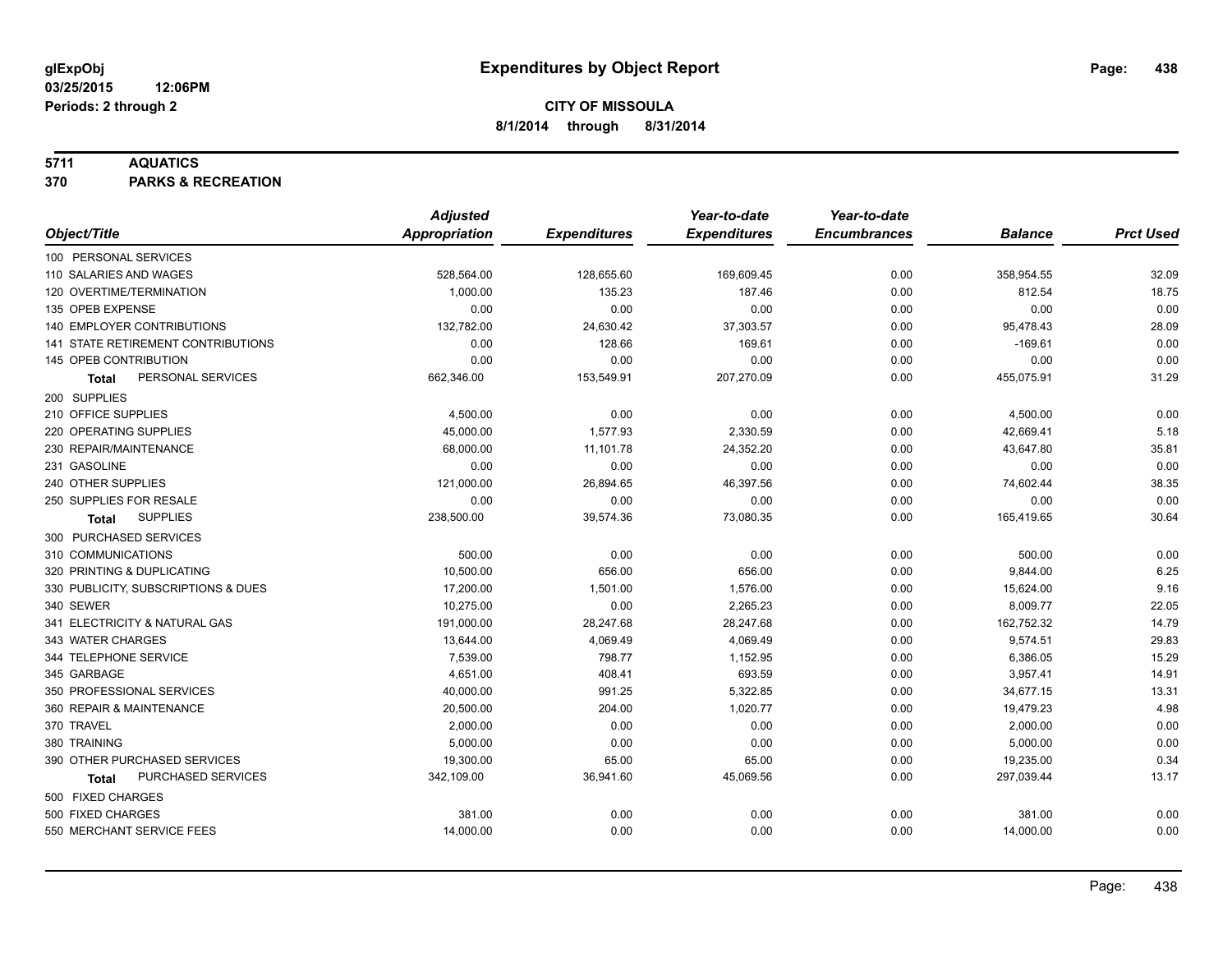### **5711 AQUATICS**

**370 PARKS & RECREATION**

|                    |                              | <b>Adjusted</b>      |                     | Year-to-date        | Year-to-date        |                |                  |
|--------------------|------------------------------|----------------------|---------------------|---------------------|---------------------|----------------|------------------|
| Object/Title       |                              | <b>Appropriation</b> | <b>Expenditures</b> | <b>Expenditures</b> | <b>Encumbrances</b> | <b>Balance</b> | <b>Prct Used</b> |
| <b>Total</b>       | <b>FIXED CHARGES</b>         | 14,381.00            | 0.00                | 0.00                | 0.00                | 14,381.00      | 0.00             |
| 600 DEBT SERVICE   |                              |                      |                     |                     |                     |                |                  |
| 610 PRINCIPAL      |                              | 12,377.00            | 0.00                | 0.00                | 0.00                | 12,377.00      | 0.00             |
|                    | 620 INTEREST / SERVICE FEES  | 0.00                 | 0.00                | 0.00                | 0.00                | 0.00           | 0.00             |
| Total              | <b>DEBT SERVICE</b>          | 12,377.00            | 0.00                | 0.00                | 0.00                | 12,377.00      | 0.00             |
| 800 OTHER OBJECTS  |                              |                      |                     |                     |                     |                |                  |
|                    | 820 TRANSFERS TO OTHER FUNDS | 0.00                 | 0.00                | 0.00                | 0.00                | 0.00           | 0.00             |
| <b>Total</b>       | OTHER OBJECTS                | 0.00                 | 0.00                | 0.00                | 0.00                | 0.00           | 0.00             |
| 900 CAPITAL OUTLAY |                              |                      |                     |                     |                     |                |                  |
| 920 BUILDINGS      |                              | 45,000.00            | 0.00                | 0.00                | 0.00                | 45,000.00      | 0.00             |
| 930 IMPROVEMENTS   |                              | 70,000.00            | 1,066.62            | 26,569.40           | 0.00                | 43,430.60      | 37.96            |
|                    | 940 MACHINERY & EQUIPMENT    | 20,000.00            | 0.00                | 0.00                | 0.00                | 20,000.00      | 0.00             |
| Total              | <b>CAPITAL OUTLAY</b>        | 135,000.00           | 1,066.62            | 26,569.40           | 0.00                | 108,430.60     | 19.68            |
| <b>Total</b>       | PARKS & RECREATION           | 1,404,713.00         | 231,132.49          | 351,989.40          | 0.00                | 1,052,723.60   | 25.06            |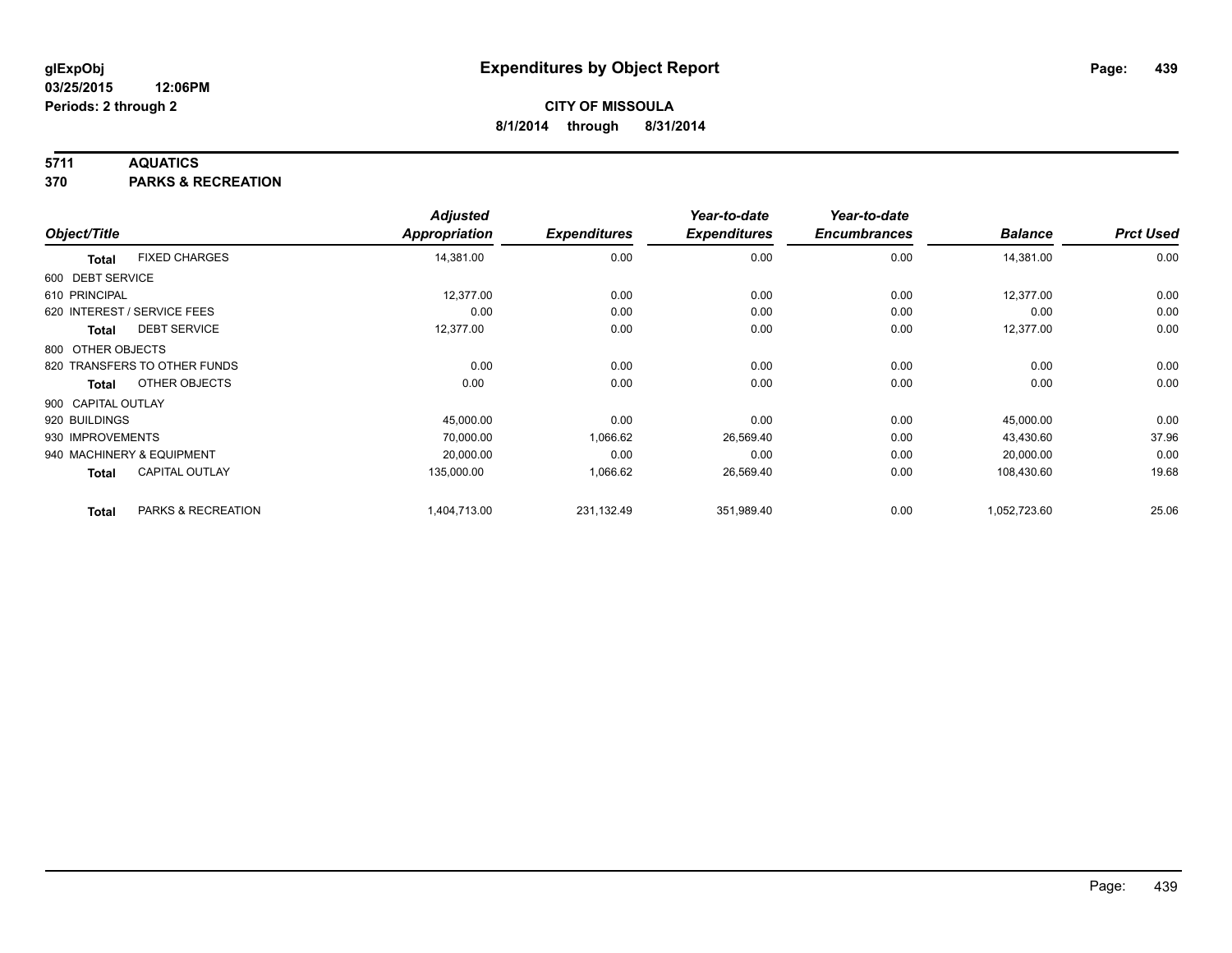### **5711 AQUATICS**

**371 AQUATICS SALARIES**

| Object/Title                             | <b>Adjusted</b><br>Appropriation | <b>Expenditures</b> | Year-to-date<br><b>Expenditures</b> | Year-to-date<br><b>Encumbrances</b> | <b>Balance</b> | <b>Prct Used</b> |
|------------------------------------------|----------------------------------|---------------------|-------------------------------------|-------------------------------------|----------------|------------------|
|                                          |                                  |                     |                                     |                                     |                |                  |
| 100 PERSONAL SERVICES                    |                                  |                     |                                     |                                     |                |                  |
| 110 SALARIES AND WAGES                   | 0.00                             | 0.00                | 0.00                                | 0.00                                | 0.00           | 0.00             |
| 120 OVERTIME/TERMINATION                 | 0.00                             | 0.00                | 0.00                                | 0.00                                | 0.00           | 0.00             |
| 135 OPEB EXPENSE                         | 0.00                             | 0.00                | 0.00                                | 0.00                                | 0.00           | 0.00             |
| 140 EMPLOYER CONTRIBUTIONS               | 0.00                             | 0.00                | 0.00                                | 0.00                                | 0.00           | 0.00             |
| 141 STATE RETIREMENT CONTRIBUTIONS       | 0.00                             | 0.00                | 0.00                                | 0.00                                | 0.00           | 0.00             |
| 145 OPEB CONTRIBUTION                    | 0.00                             | 0.00                | 0.00                                | 0.00                                | 0.00           | 0.00             |
| PERSONAL SERVICES<br><b>Total</b>        | 0.00                             | 0.00                | 0.00                                | 0.00                                | 0.00           | 0.00             |
| <b>AQUATICS SALARIES</b><br><b>Total</b> | 0.00                             | 0.00                | 0.00                                | 0.00                                | 0.00           | 0.00             |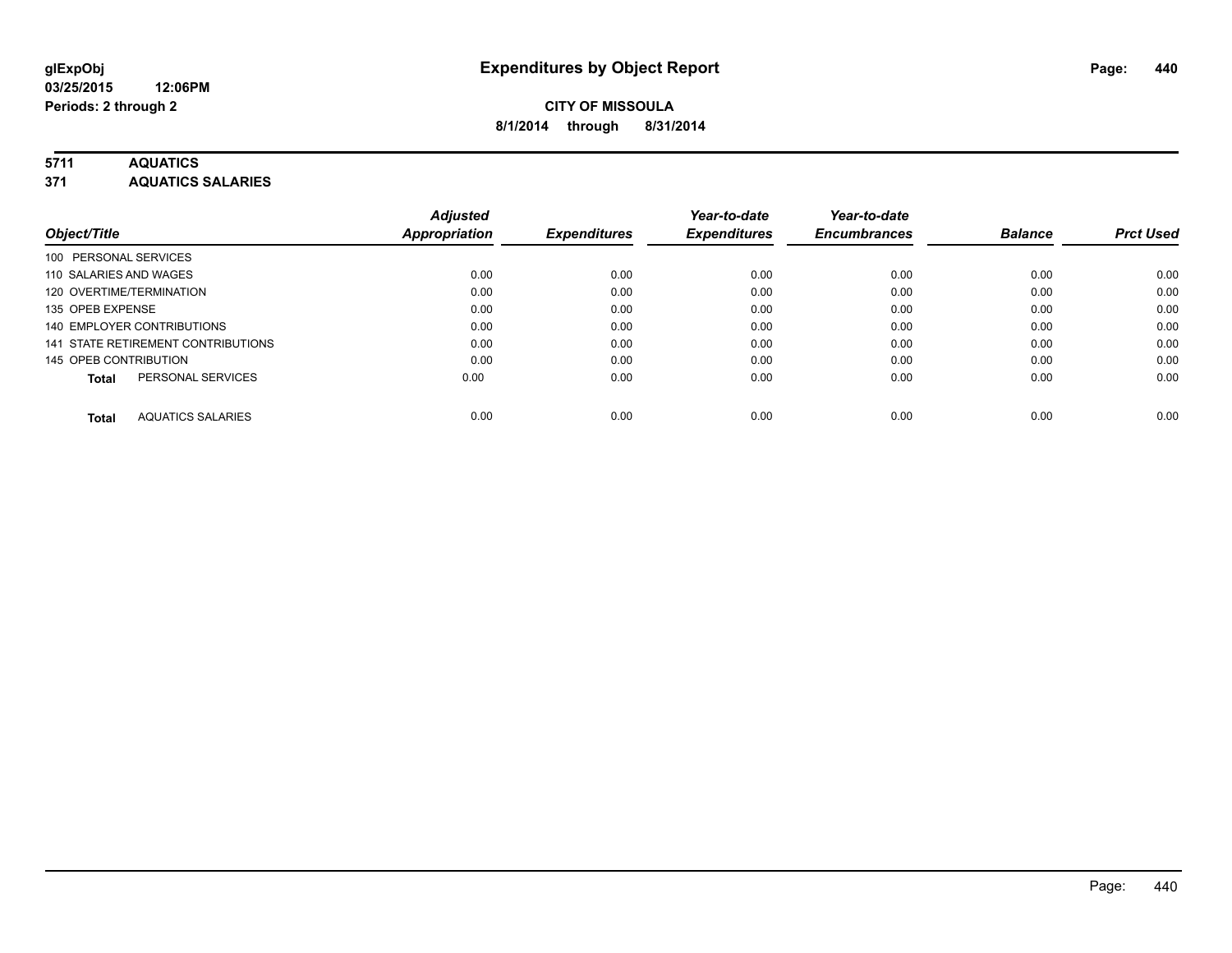### **5711 AQUATICS**

**390 NON-DEPARTMENTAL**

| Object/Title                          | <b>Adjusted</b><br><b>Appropriation</b> | <b>Expenditures</b> | Year-to-date<br><b>Expenditures</b> | Year-to-date<br><b>Encumbrances</b> | <b>Balance</b> | <b>Prct Used</b> |
|---------------------------------------|-----------------------------------------|---------------------|-------------------------------------|-------------------------------------|----------------|------------------|
| 800 OTHER OBJECTS                     |                                         |                     |                                     |                                     |                |                  |
| 830 DEPRECIATION                      | 0.00                                    | 0.00                | 0.00                                | 0.00                                | 0.00           | 0.00             |
| OTHER OBJECTS<br><b>Total</b>         | 0.00                                    | 0.00                | 0.00                                | 0.00                                | 0.00           | 0.00             |
| 900 CAPITAL OUTLAY                    |                                         |                     |                                     |                                     |                |                  |
| 900 CAPITAL OUTLAY                    | 0.00                                    | 0.00                | 0.00                                | 0.00                                | 0.00           | 0.00             |
| <b>CAPITAL OUTLAY</b><br><b>Total</b> | 0.00                                    | 0.00                | 0.00                                | 0.00                                | 0.00           | 0.00             |
| NON-DEPARTMENTAL<br><b>Total</b>      | 0.00                                    | 0.00                | 0.00                                | 0.00                                | 0.00           | 0.00             |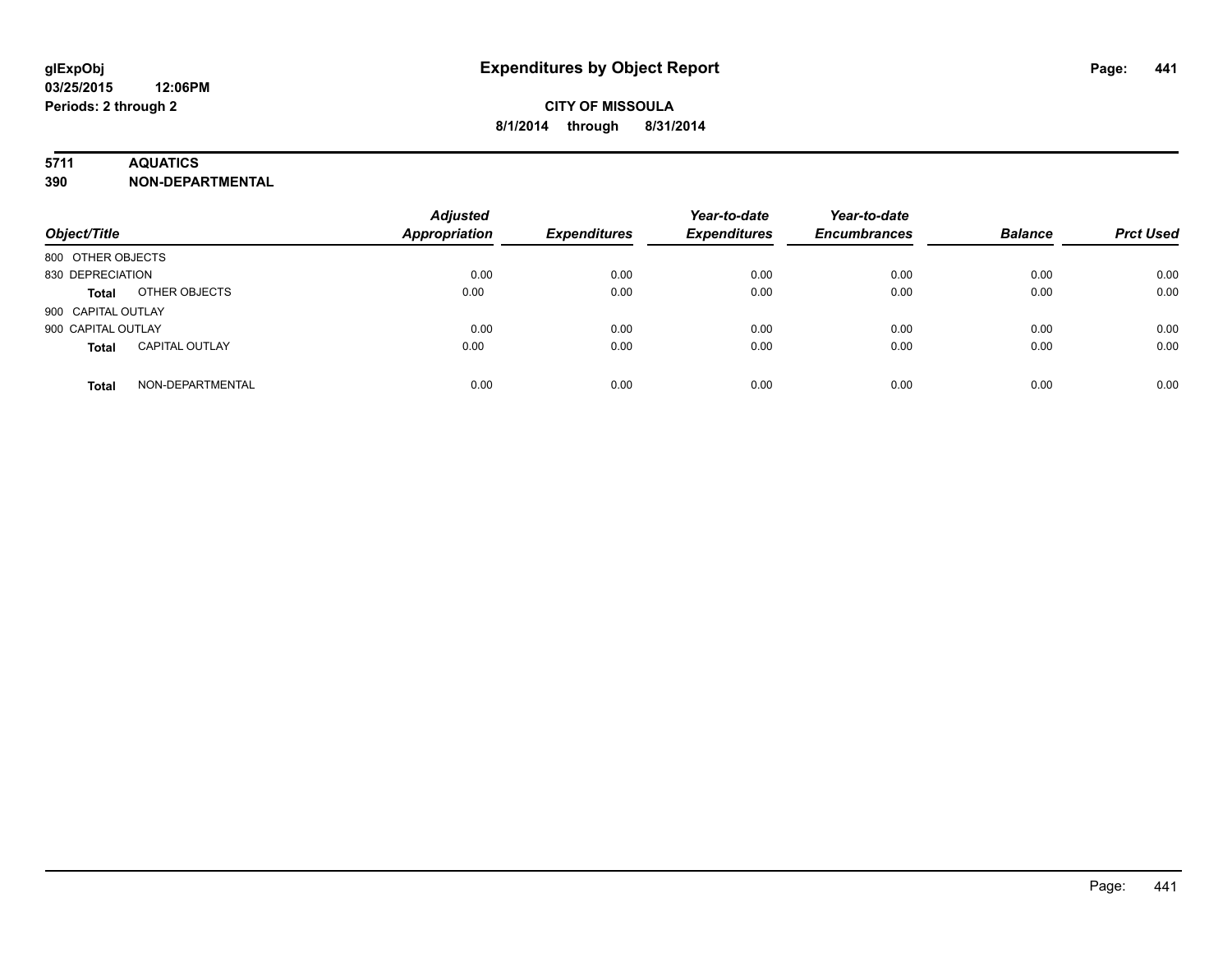**5711 AQUATICS**

|                                      | <b>Adjusted</b>      |                     | Year-to-date        | Year-to-date        |                |                  |
|--------------------------------------|----------------------|---------------------|---------------------|---------------------|----------------|------------------|
| Object/Title                         | <b>Appropriation</b> | <b>Expenditures</b> | <b>Expenditures</b> | <b>Encumbrances</b> | <b>Balance</b> | <b>Prct Used</b> |
| 100 PERSONAL SERVICES                |                      |                     |                     |                     |                |                  |
| 110 SALARIES AND WAGES               | 528,564.00           | 128,655.60          | 169,609.45          | 0.00                | 358,954.55     | 32.09            |
| 120 OVERTIME/TERMINATION             | 1,000.00             | 135.23              | 187.46              | 0.00                | 812.54         | 18.75            |
| 135 OPEB EXPENSE                     | 0.00                 | 0.00                | 0.00                | 0.00                | 0.00           | 0.00             |
| 140 EMPLOYER CONTRIBUTIONS           | 132,782.00           | 24,630.42           | 37,303.57           | 0.00                | 95,478.43      | 28.09            |
| 141 STATE RETIREMENT CONTRIBUTIONS   | 0.00                 | 128.66              | 169.61              | 0.00                | $-169.61$      | 0.00             |
| 145 OPEB CONTRIBUTION                | 0.00                 | 0.00                | 0.00                | 0.00                | 0.00           | 0.00             |
| PERSONAL SERVICES<br>Total           | 662,346.00           | 153,549.91          | 207,270.09          | 0.00                | 455,075.91     | 31.29            |
| 200 SUPPLIES                         |                      |                     |                     |                     |                |                  |
| 210 OFFICE SUPPLIES                  | 4,500.00             | 0.00                | 0.00                | 0.00                | 4,500.00       | 0.00             |
| 220 OPERATING SUPPLIES               | 45,000.00            | 1,577.93            | 2,330.59            | 0.00                | 42,669.41      | 5.18             |
| 230 REPAIR/MAINTENANCE               | 68,000.00            | 11,101.78           | 24,352.20           | 0.00                | 43,647.80      | 35.81            |
| 231 GASOLINE                         | 0.00                 | 0.00                | 0.00                | 0.00                | 0.00           | 0.00             |
| 240 OTHER SUPPLIES                   | 121,000.00           | 26,894.65           | 46,397.56           | 0.00                | 74,602.44      | 38.35            |
| 250 SUPPLIES FOR RESALE              | 0.00                 | 0.00                | 0.00                | 0.00                | 0.00           | 0.00             |
| <b>SUPPLIES</b><br>Total             | 238,500.00           | 39,574.36           | 73,080.35           | 0.00                | 165,419.65     | 30.64            |
| 300 PURCHASED SERVICES               |                      |                     |                     |                     |                |                  |
| 310 COMMUNICATIONS                   | 500.00               | 0.00                | 0.00                | 0.00                | 500.00         | 0.00             |
| 320 PRINTING & DUPLICATING           | 10,500.00            | 656.00              | 656.00              | 0.00                | 9,844.00       | 6.25             |
| 330 PUBLICITY, SUBSCRIPTIONS & DUES  | 17,200.00            | 1,501.00            | 1,576.00            | 0.00                | 15,624.00      | 9.16             |
| 340 SEWER                            | 10,275.00            | 0.00                | 2,265.23            | 0.00                | 8,009.77       | 22.05            |
| 341 ELECTRICITY & NATURAL GAS        | 191,000.00           | 28,247.68           | 28,247.68           | 0.00                | 162,752.32     | 14.79            |
| 343 WATER CHARGES                    | 13,644.00            | 4,069.49            | 4,069.49            | 0.00                | 9,574.51       | 29.83            |
| 344 TELEPHONE SERVICE                | 7,539.00             | 798.77              | 1,152.95            | 0.00                | 6,386.05       | 15.29            |
| 345 GARBAGE                          | 4,651.00             | 408.41              | 693.59              | 0.00                | 3,957.41       | 14.91            |
| 350 PROFESSIONAL SERVICES            | 40,000.00            | 991.25              | 5,322.85            | 0.00                | 34,677.15      | 13.31            |
| 360 REPAIR & MAINTENANCE             | 20,500.00            | 204.00              | 1,020.77            | 0.00                | 19,479.23      | 4.98             |
| 370 TRAVEL                           | 2,000.00             | 0.00                | 0.00                | 0.00                | 2,000.00       | 0.00             |
| 380 TRAINING                         | 5,000.00             | 0.00                | 0.00                | 0.00                | 5,000.00       | 0.00             |
| 390 OTHER PURCHASED SERVICES         | 19,300.00            | 65.00               | 65.00               | 0.00                | 19,235.00      | 0.34             |
| PURCHASED SERVICES<br>Total          | 342,109.00           | 36,941.60           | 45,069.56           | 0.00                | 297,039.44     | 13.17            |
| 500 FIXED CHARGES                    |                      |                     |                     |                     |                |                  |
| 500 FIXED CHARGES                    | 381.00               | 0.00                | 0.00                | 0.00                | 381.00         | 0.00             |
| 550 MERCHANT SERVICE FEES            | 14,000.00            | 0.00                | 0.00                | 0.00                | 14,000.00      | 0.00             |
| <b>FIXED CHARGES</b><br><b>Total</b> | 14,381.00            | 0.00                | 0.00                | 0.00                | 14,381.00      | 0.00             |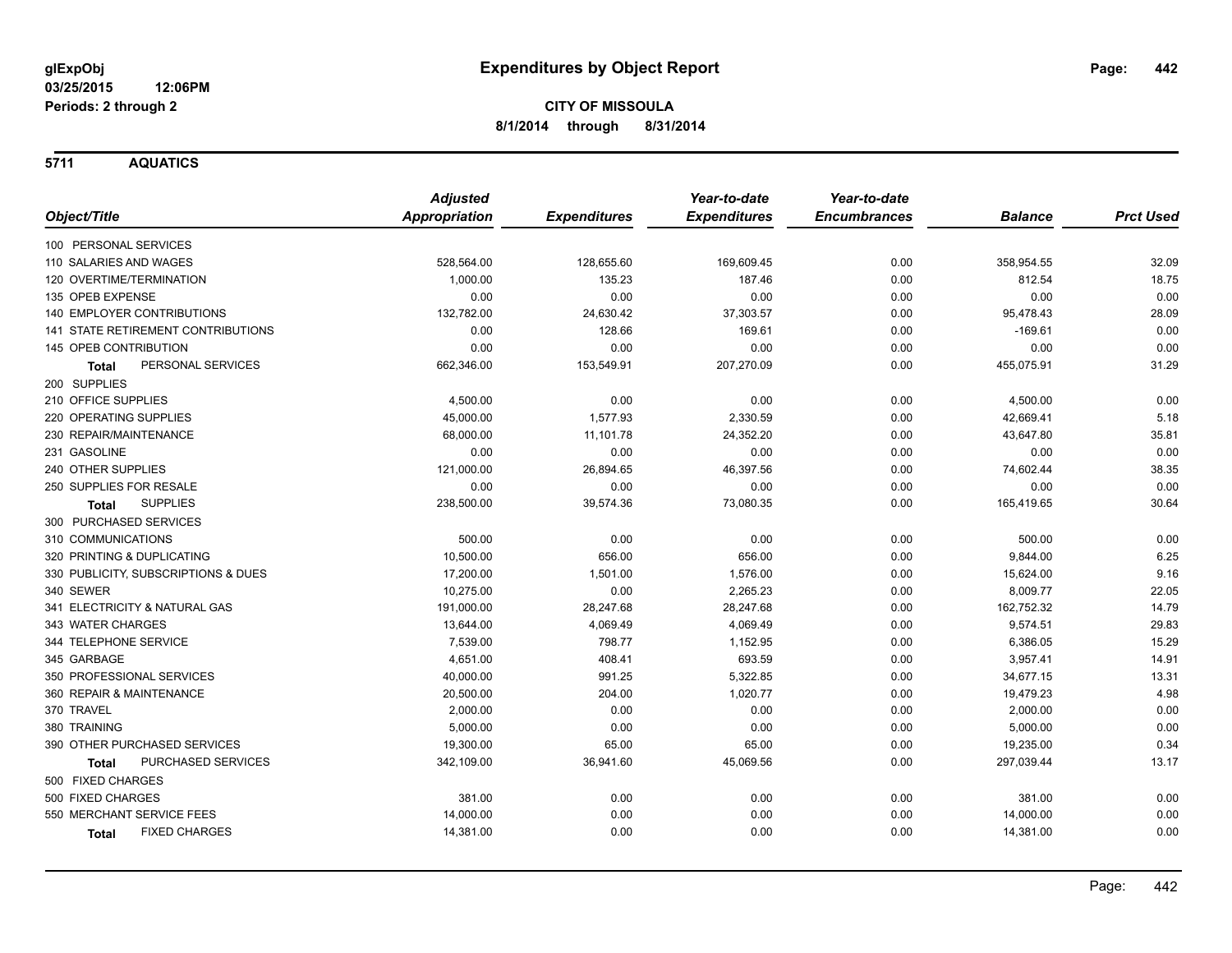**5711 AQUATICS**

|                                     | <b>Adjusted</b>      | <b>Expenditures</b> | Year-to-date<br><b>Expenditures</b> | Year-to-date<br><b>Encumbrances</b> | <b>Balance</b> | <b>Prct Used</b> |
|-------------------------------------|----------------------|---------------------|-------------------------------------|-------------------------------------|----------------|------------------|
| Object/Title                        | <b>Appropriation</b> |                     |                                     |                                     |                |                  |
| 600 DEBT SERVICE                    |                      |                     |                                     |                                     |                |                  |
| 610 PRINCIPAL                       | 12,377.00            | 0.00                | 0.00                                | 0.00                                | 12,377.00      | 0.00             |
| 620 INTEREST / SERVICE FEES         | 0.00                 | 0.00                | 0.00                                | 0.00                                | 0.00           | 0.00             |
| <b>DEBT SERVICE</b><br><b>Total</b> | 12,377.00            | 0.00                | 0.00                                | 0.00                                | 12,377.00      | 0.00             |
| 800 OTHER OBJECTS                   |                      |                     |                                     |                                     |                |                  |
| 820 TRANSFERS TO OTHER FUNDS        | 0.00                 | 0.00                | 0.00                                | 0.00                                | 0.00           | 0.00             |
| 830 DEPRECIATION                    | 0.00                 | 0.00                | 0.00                                | 0.00                                | 0.00           | 0.00             |
| OTHER OBJECTS<br>Total              | 0.00                 | 0.00                | 0.00                                | 0.00                                | 0.00           | 0.00             |
| 900 CAPITAL OUTLAY                  |                      |                     |                                     |                                     |                |                  |
| 900 CAPITAL OUTLAY                  | 0.00                 | 0.00                | 0.00                                | 0.00                                | 0.00           | 0.00             |
| 920 BUILDINGS                       | 45,000.00            | 0.00                | 0.00                                | 0.00                                | 45,000.00      | 0.00             |
| 930 IMPROVEMENTS                    | 70,000.00            | 1,066.62            | 26,569.40                           | 0.00                                | 43,430.60      | 37.96            |
| 940 MACHINERY & EQUIPMENT           | 20,000.00            | 0.00                | 0.00                                | 0.00                                | 20,000.00      | 0.00             |
| <b>CAPITAL OUTLAY</b><br>Total      | 135,000.00           | 1,066.62            | 26,569.40                           | 0.00                                | 108,430.60     | 19.68            |
| <b>AQUATICS</b><br><b>Total</b>     | 1,404,713.00         | 231,132.49          | 351,989.40                          | 0.00                                | 1,052,723.60   | 25.06            |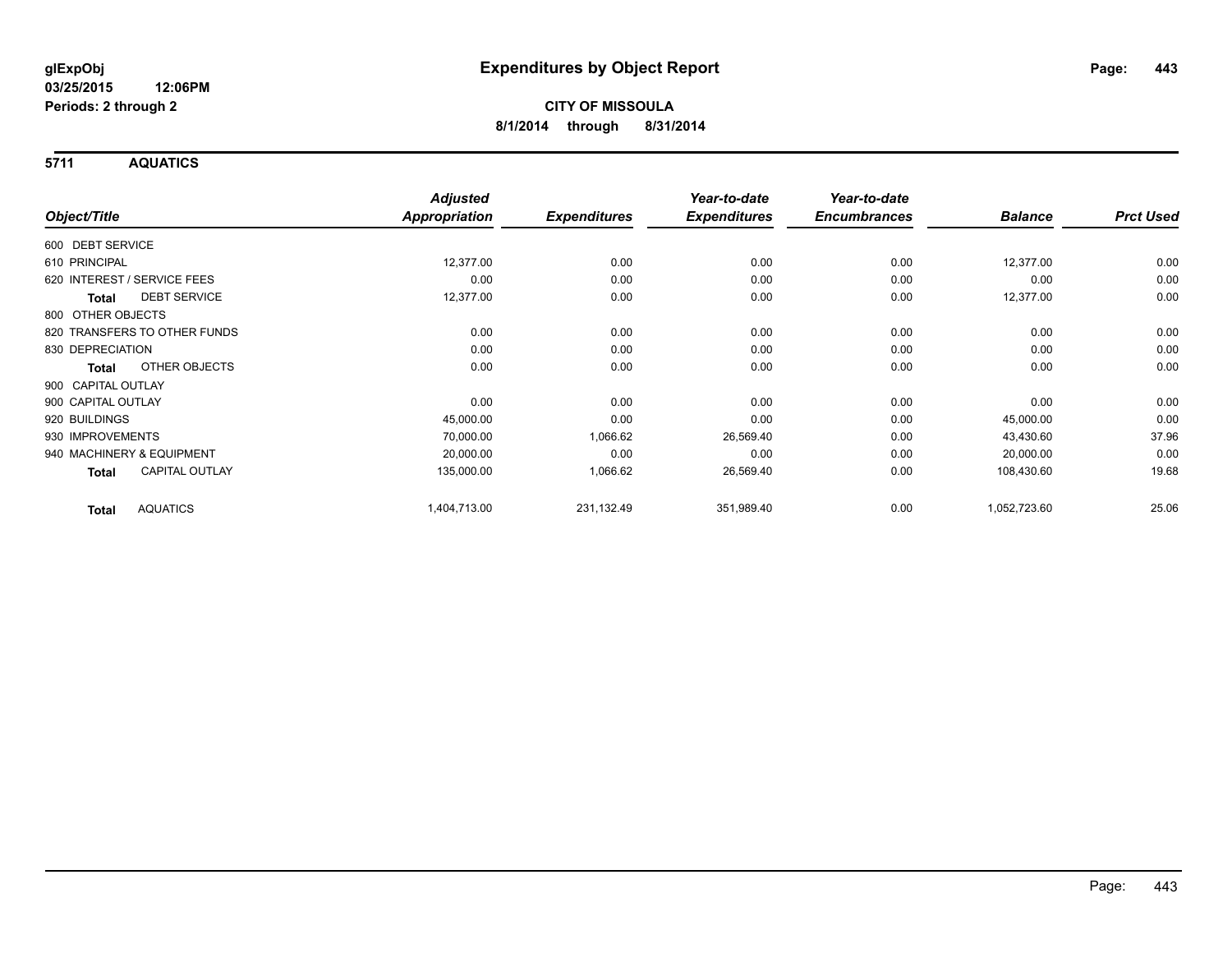#### **6050 EMPLOYEE BENEFIT PLAN FUND**

**390 NON-DEPARTMENTAL**

|                                           | <b>Adjusted</b> | <b>Expenditures</b> | Year-to-date<br><b>Expenditures</b> | Year-to-date<br><b>Encumbrances</b> | <b>Balance</b> | <b>Prct Used</b> |
|-------------------------------------------|-----------------|---------------------|-------------------------------------|-------------------------------------|----------------|------------------|
| Object/Title                              | Appropriation   |                     |                                     |                                     |                |                  |
| 300 PURCHASED SERVICES                    |                 |                     |                                     |                                     |                |                  |
| 350 PROFESSIONAL SERVICES                 | 51.840.00       | 0.00                | 0.00                                | 0.00                                | 51.840.00      | 0.00             |
| 351 INSURANCE CLAIMS                      | 5.091.229.00    | $-6.025.01$         | 410.667.20                          | 0.00                                | 4.680.561.80   | 8.07             |
| 352 HEALTH PROGRAMS                       | 80,000.00       | 0.00                | 0.00                                | 0.00                                | 80.000.00      | 0.00             |
| 353 ADMINISTRATION EXPENDITURES           | 582.161.00      | 540.00              | 109.419.03                          | 0.00                                | 472.741.97     | 18.80            |
| 354 TRANSITIONAL REINSURANCE PROGRAM      | 0.00            | 0.00                | 0.00                                | 0.00                                | 0.00           | 0.00             |
| <b>PURCHASED SERVICES</b><br><b>Total</b> | 5.805.230.00    | $-5.485.01$         | 520.086.23                          | 0.00                                | 5.285.143.77   | 8.96             |
| NON-DEPARTMENTAL<br><b>Total</b>          | 5.805.230.00    | $-5.485.01$         | 520.086.23                          | 0.00                                | 5.285.143.77   | 8.96             |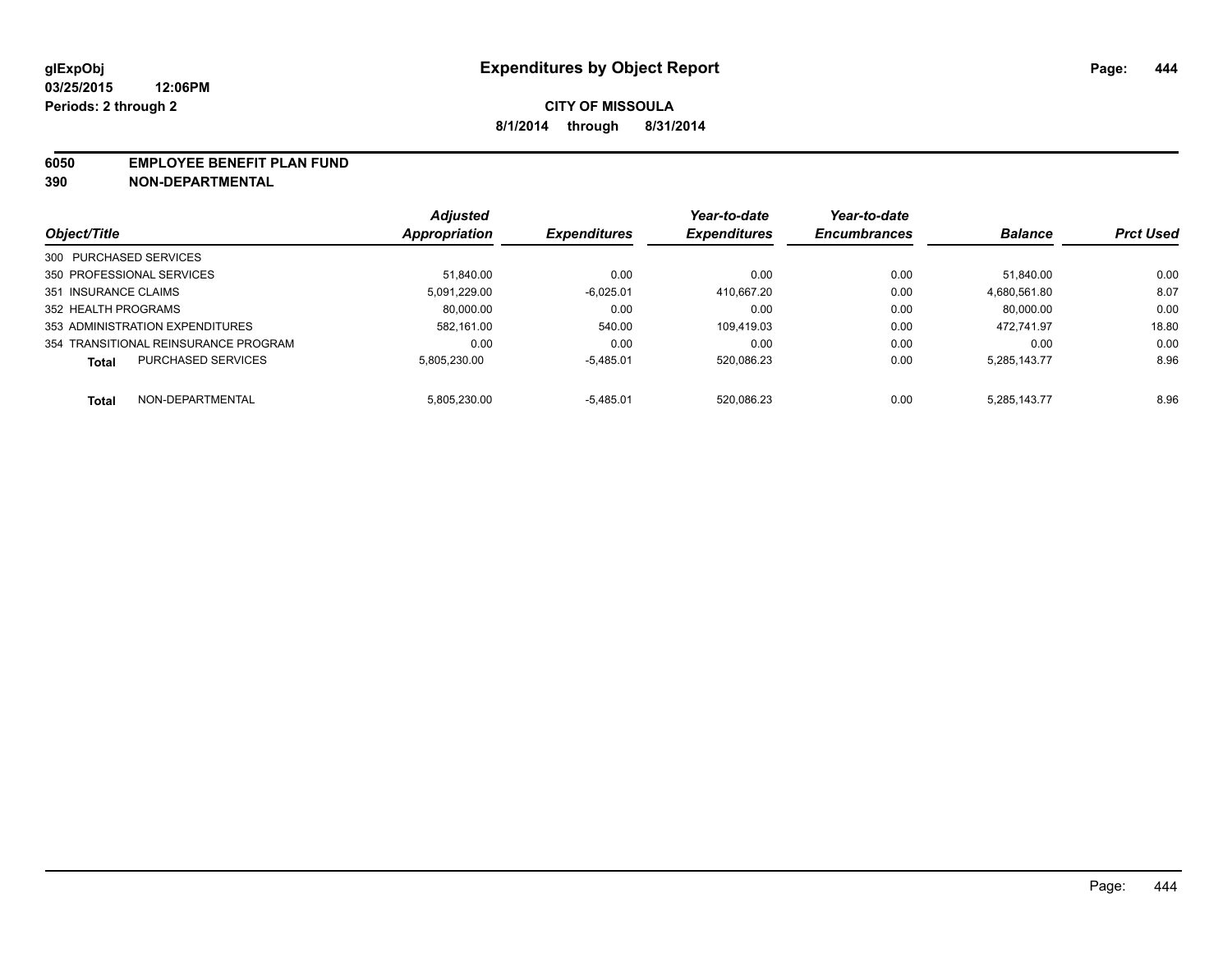### **6050 EMPLOYEE BENEFIT PLAN FUND**

| Object/Title                               | <b>Adjusted</b><br>Appropriation | <b>Expenditures</b> | Year-to-date<br><b>Expenditures</b> | Year-to-date<br><b>Encumbrances</b> | <b>Balance</b> | <b>Prct Used</b> |
|--------------------------------------------|----------------------------------|---------------------|-------------------------------------|-------------------------------------|----------------|------------------|
|                                            |                                  |                     |                                     |                                     |                |                  |
| 300 PURCHASED SERVICES                     |                                  |                     |                                     |                                     |                |                  |
| 350 PROFESSIONAL SERVICES                  | 51.840.00                        | 0.00                | 0.00                                | 0.00                                | 51.840.00      | 0.00             |
| 351 INSURANCE CLAIMS                       | 5.091.229.00                     | $-6,025.01$         | 410.667.20                          | 0.00                                | 4.680.561.80   | 8.07             |
| 352 HEALTH PROGRAMS                        | 80.000.00                        | 0.00                | 0.00                                | 0.00                                | 80.000.00      | 0.00             |
| 353 ADMINISTRATION EXPENDITURES            | 582.161.00                       | 540.00              | 109.419.03                          | 0.00                                | 472.741.97     | 18.80            |
| 354 TRANSITIONAL REINSURANCE PROGRAM       | 0.00                             | 0.00                | 0.00                                | 0.00                                | 0.00           | 0.00             |
| PURCHASED SERVICES<br><b>Total</b>         | 5.805.230.00                     | $-5,485.01$         | 520.086.23                          | 0.00                                | 5.285.143.77   | 8.96             |
| EMPLOYEE BENEFIT PLAN FUND<br><b>Total</b> | 5.805.230.00                     | $-5.485.01$         | 520.086.23                          | 0.00                                | 5.285.143.77   | 8.96             |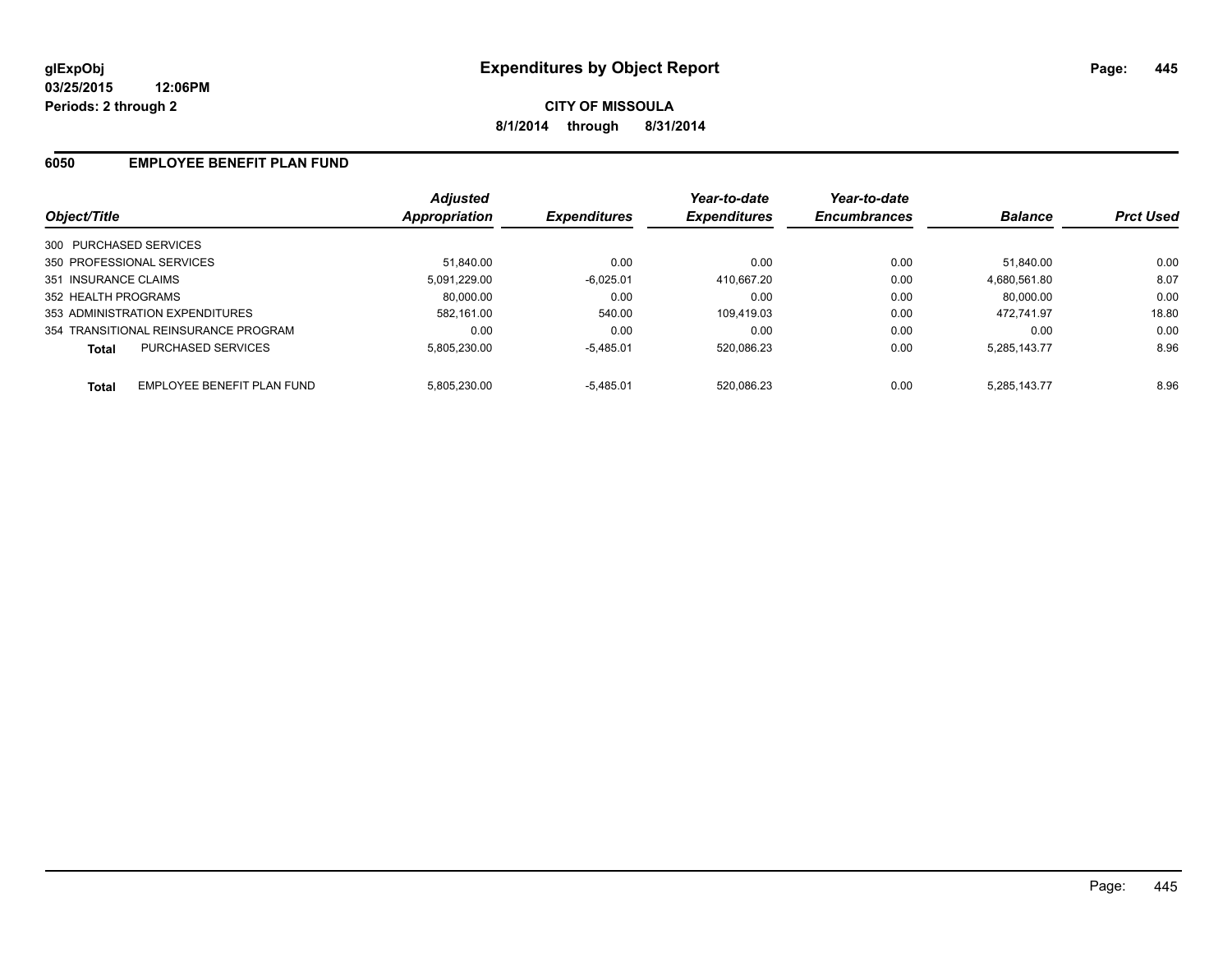#### **7370 PARKING COMMISSION FUND**

|                                           | <b>Adjusted</b>      |                     | Year-to-date        | Year-to-date        |                |                  |
|-------------------------------------------|----------------------|---------------------|---------------------|---------------------|----------------|------------------|
| Object/Title                              | <b>Appropriation</b> | <b>Expenditures</b> | <b>Expenditures</b> | <b>Encumbrances</b> | <b>Balance</b> | <b>Prct Used</b> |
| 100 PERSONAL SERVICES                     |                      |                     |                     |                     |                |                  |
| 110 SALARIES AND WAGES                    | 417,868.00           | 50,622.71           | 65,989.87           | 0.00                | 351,878.13     | 15.79            |
| 120 OVERTIME/TERMINATION                  | 7,234.00             | 0.00                | 4.34                | 0.00                | 7,229.66       | 0.06             |
| 130 OTHER                                 | 0.00                 | 0.00                | 0.00                | 0.00                | 0.00           | 0.00             |
| 135 OPEB EXPENSE                          | 0.00                 | 0.00                | 0.00                | 0.00                | 0.00           | 0.00             |
| 140 EMPLOYER CONTRIBUTIONS                | 198,517.00           | 19,057.30           | 39,021.22           | 0.00                | 159,495.78     | 19.66            |
| 141 STATE RETIREMENT CONTRIBUTIONS        | 0.00                 | 50.62               | 65.99               | 0.00                | $-65.99$       | 0.00             |
| 145 OPEB CONTRIBUTION                     | 0.00                 | 0.00                | 0.00                | 0.00                | 0.00           | 0.00             |
| PERSONAL SERVICES<br><b>Total</b>         | 623,619.00           | 69,730.63           | 105,081.42          | 0.00                | 518,537.58     | 16.85            |
| 200 SUPPLIES                              |                      |                     |                     |                     |                |                  |
| 210 OFFICE SUPPLIES                       | 5,400.00             | 84.94               | 1,143.37            | 0.00                | 4,256.63       | 21.17            |
| 220 OPERATING SUPPLIES                    | 15,000.00            | 333.13              | 996.41              | 0.00                | 14,003.59      | 6.64             |
| 230 REPAIR/MAINTENANCE                    | 18,000.00            | 105.34              | 247.21              | 0.00                | 17,752.79      | 1.37             |
| 231 GASOLINE                              | 8,000.00             | 365.94              | 365.94              | 0.00                | 7,634.06       | 4.57             |
| <b>SUPPLIES</b><br>Total                  | 46,400.00            | 889.35              | 2,752.93            | 0.00                | 43,647.07      | 5.93             |
| 300 PURCHASED SERVICES                    |                      |                     |                     |                     |                |                  |
| 310 COMMUNICATIONS                        | 17,338.00            | 738.45              | 1,180.10            | 0.00                | 16,157.90      | 6.81             |
| 320 PRINTING & DUPLICATING                | 10,000.00            | 0.00                | 1,627.20            | 0.00                | 8,372.80       | 16.27            |
| 330 PUBLICITY, SUBSCRIPTIONS & DUES       | 5,000.00             | 0.00                | 0.00                | 0.00                | 5,000.00       | 0.00             |
| 340 SEWER                                 | 137.00               | 0.00                | 70.25               | 0.00                | 66.75          | 51.28            |
| 341 ELECTRICITY & NATURAL GAS             | 36,440.00            | 3,176.44            | 3,176.44            | 0.00                | 33,263.56      | 8.72             |
| 343 WATER CHARGES                         | 4,000.00             | 765.47              | 765.47              | 0.00                | 3,234.53       | 19.14            |
| 344 TELEPHONE SERVICE                     | 5,200.00             | 366.99              | 366.99              | 0.00                | 4,833.01       | 7.06             |
| 345 GARBAGE                               | 3,000.00             | 386.52              | 746.85              | 0.00                | 2,253.15       | 24.90            |
| 350 PROFESSIONAL SERVICES                 | 61,250.00            | 1,337.42            | 2,014.42            | 0.00                | 59,235.58      | 3.29             |
| 360 REPAIR & MAINTENANCE                  | 72,500.00            | 4,881.75            | 15,835.96           | 0.00                | 56,664.04      | 21.84            |
| 370 TRAVEL                                | 1,600.00             | 1,403.94            | 1,403.94            | 0.00                | 196.06         | 87.75            |
| 380 TRAINING                              | 1,900.00             | 0.00                | 0.00                | 0.00                | 1,900.00       | 0.00             |
| 390 OTHER PURCHASED SERVICES              | 161,059.00           | 1,145.97            | 1,298.13            | 0.00                | 159,760.87     | 0.81             |
| PURCHASED SERVICES<br><b>Total</b>        | 379,424.00           | 14,202.95           | 28,485.75           | 0.00                | 350,938.25     | 7.51             |
| 400 BUILDING MATERIALS                    |                      |                     |                     |                     |                |                  |
| <b>400 BUILDING MATERIALS</b>             | 0.00                 | 0.00                | 0.00                | 0.00                | 0.00           | 0.00             |
| <b>BUILDING MATERIALS</b><br><b>Total</b> | 0.00                 | 0.00                | 0.00                | 0.00                | 0.00           | 0.00             |
| 500 FIXED CHARGES                         |                      |                     |                     |                     |                |                  |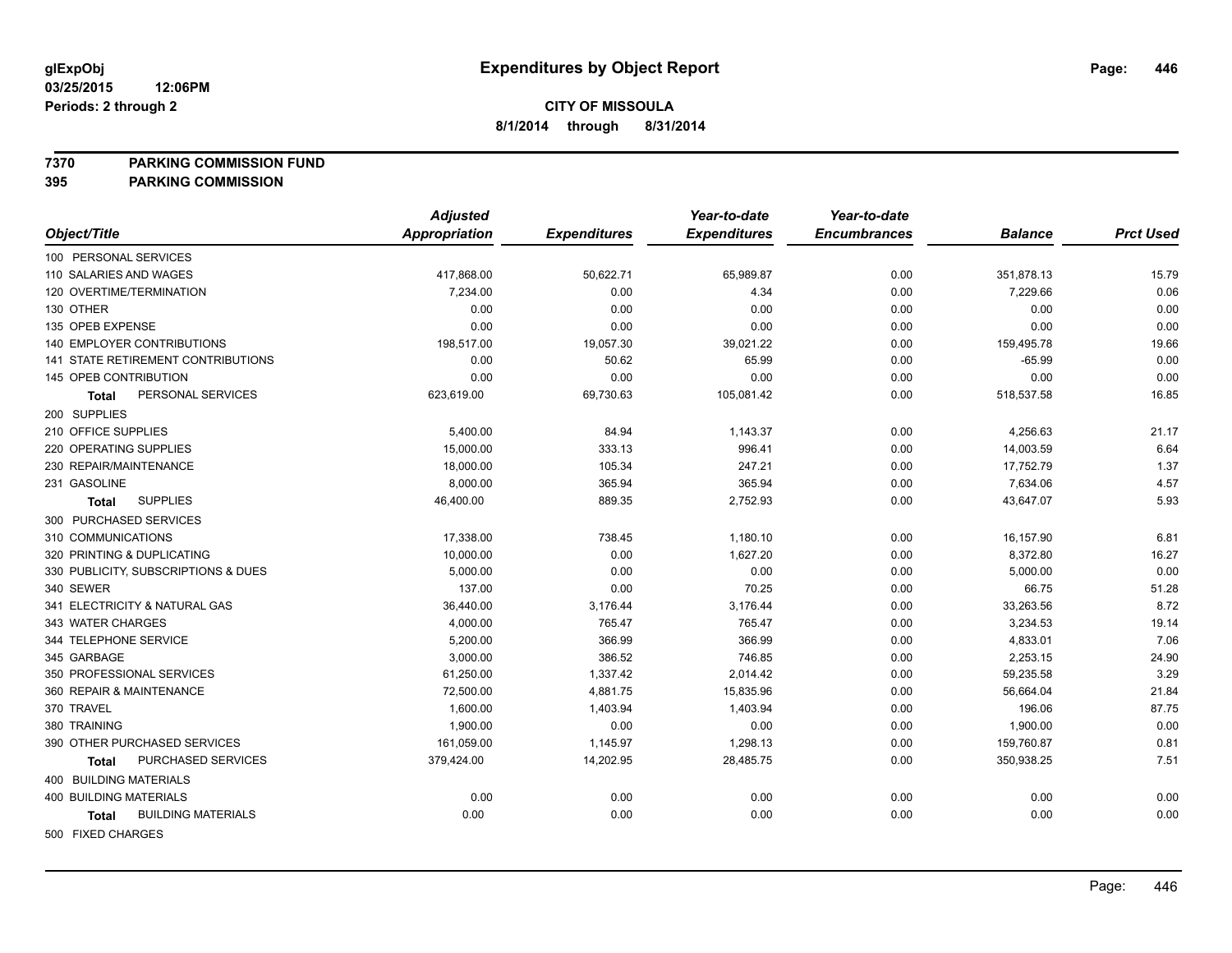#### **7370 PARKING COMMISSION FUND**

|                                                   | <b>Adjusted</b> |                     | Year-to-date        | Year-to-date        |                |                  |
|---------------------------------------------------|-----------------|---------------------|---------------------|---------------------|----------------|------------------|
| Object/Title                                      | Appropriation   | <b>Expenditures</b> | <b>Expenditures</b> | <b>Encumbrances</b> | <b>Balance</b> | <b>Prct Used</b> |
| 500 FIXED CHARGES                                 | 190,121.00      | 0.00                | 1,650.00            | 0.00                | 188,471.00     | 0.87             |
| 550 MERCHANT SERVICE FEES                         | 0.00            | 0.00                | 0.00                | 0.00                | 0.00           | 0.00             |
| <b>FIXED CHARGES</b><br><b>Total</b>              | 190,121.00      | 0.00                | 1,650.00            | 0.00                | 188,471.00     | 0.87             |
| 600 DEBT SERVICE                                  |                 |                     |                     |                     |                |                  |
| 610 PRINCIPAL                                     | 0.00            | 0.00                | 0.00                | 0.00                | 0.00           | 0.00             |
| 620 INTEREST / SERVICE FEES                       | 0.00            | 0.00                | 0.00                | 0.00                | 0.00           | 0.00             |
| <b>DEBT SERVICE</b><br><b>Total</b>               | 0.00            | 0.00                | 0.00                | 0.00                | 0.00           | 0.00             |
| 700 GRANTS & CONTRIBUTIONS                        |                 |                     |                     |                     |                |                  |
| 700 GRANTS & CONTRIBUTIONS                        | 74,000.00       | 2,525.00            | 15,006.75           | 0.00                | 58,993.25      | 20.28            |
| <b>GRANTS &amp; CONTRIBUTIONS</b><br><b>Total</b> | 74,000.00       | 2,525.00            | 15,006.75           | 0.00                | 58,993.25      | 20.28            |
| 800 OTHER OBJECTS                                 |                 |                     |                     |                     |                |                  |
| 820 TRANSFERS TO OTHER FUNDS                      | 162,328.00      | 0.00                | 0.00                | 0.00                | 162,328.00     | 0.00             |
| 845 CONTINGENCY                                   | 48,965.00       | 0.00                | 0.00                | 0.00                | 48,965.00      | 0.00             |
| OTHER OBJECTS<br><b>Total</b>                     | 211,293.00      | 0.00                | 0.00                | 0.00                | 211,293.00     | 0.00             |
| 900 CAPITAL OUTLAY                                |                 |                     |                     |                     |                |                  |
| 920 BUILDINGS                                     | 0.00            | 0.00                | 0.00                | 0.00                | 0.00           | 0.00             |
| 930 IMPROVEMENTS                                  | 0.00            | 0.00                | 0.00                | 0.00                | 0.00           | 0.00             |
| 940 MACHINERY & EQUIPMENT                         | 1,000,000.00    | 7,549.50            | 7,549.50            | 0.00                | 992,450.50     | 0.75             |
| <b>CAPITAL OUTLAY</b><br><b>Total</b>             | 1,000,000.00    | 7,549.50            | 7,549.50            | 0.00                | 992,450.50     | 0.75             |
| PARKING COMMISSION<br><b>Total</b>                | 2,524,857.00    | 94,897.43           | 160,526.35          | 0.00                | 2,364,330.65   | 6.36             |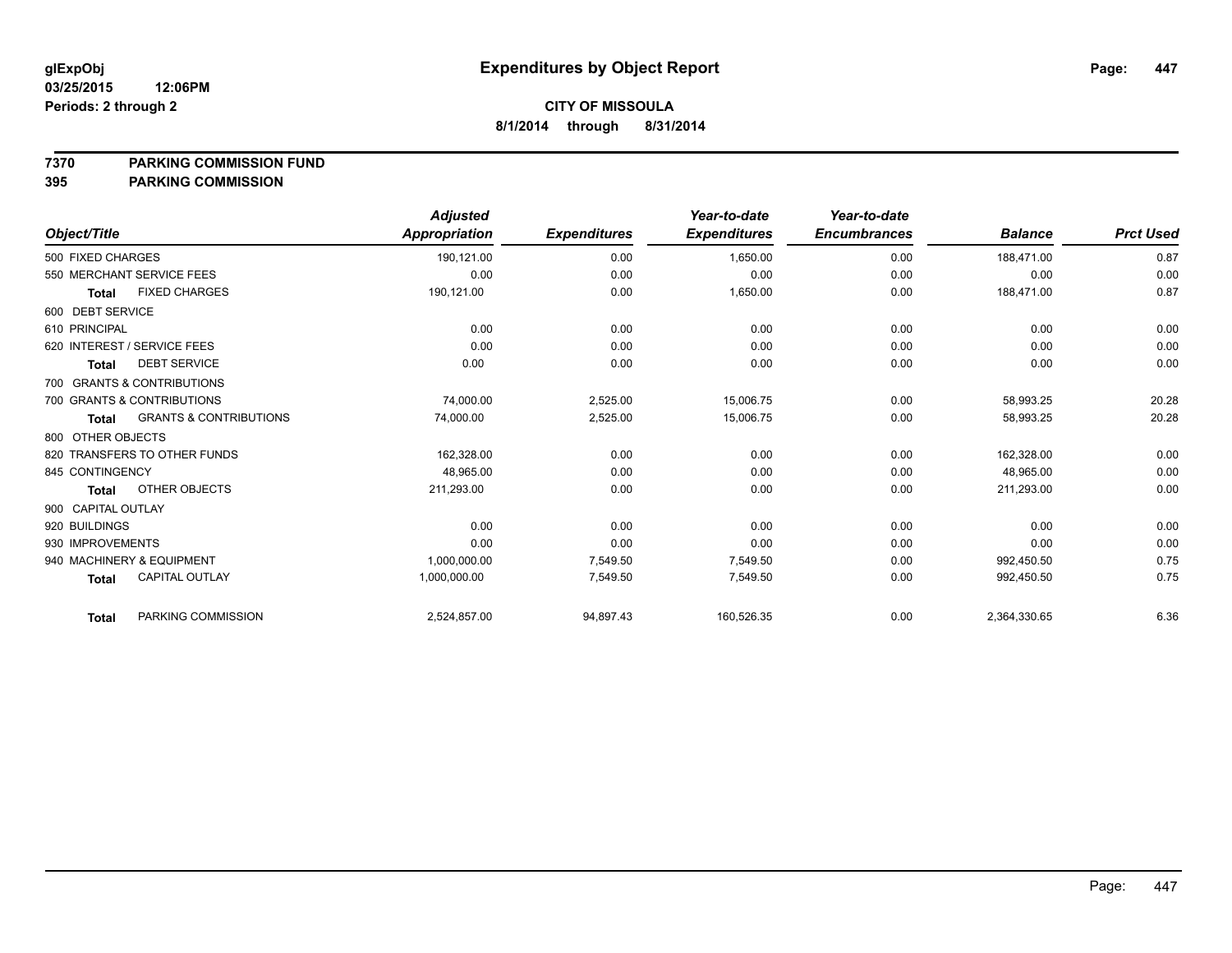#### **7370 PARKING COMMISSION FUND**

**900 DEPRECIATION**

| Object/Title                          | <b>Adjusted</b><br><b>Appropriation</b> | <b>Expenditures</b> | Year-to-date<br><b>Expenditures</b> | Year-to-date<br><b>Encumbrances</b> | <b>Balance</b> | <b>Prct Used</b> |
|---------------------------------------|-----------------------------------------|---------------------|-------------------------------------|-------------------------------------|----------------|------------------|
| 800 OTHER OBJECTS                     |                                         |                     |                                     |                                     |                |                  |
| 830 DEPRECIATION                      | 0.00                                    | 0.00                | 0.00                                | 0.00                                | 0.00           | 0.00             |
| OTHER OBJECTS<br><b>Total</b>         | 0.00                                    | 0.00                | 0.00                                | 0.00                                | 0.00           | 0.00             |
| 900 CAPITAL OUTLAY                    |                                         |                     |                                     |                                     |                |                  |
| 940 MACHINERY & EQUIPMENT             | 0.00                                    | 0.00                | 0.00                                | 0.00                                | 0.00           | 0.00             |
| <b>CAPITAL OUTLAY</b><br><b>Total</b> | 0.00                                    | 0.00                | 0.00                                | 0.00                                | 0.00           | 0.00             |
| <b>DEPRECIATION</b><br><b>Total</b>   | 0.00                                    | 0.00                | 0.00                                | 0.00                                | 0.00           | 0.00             |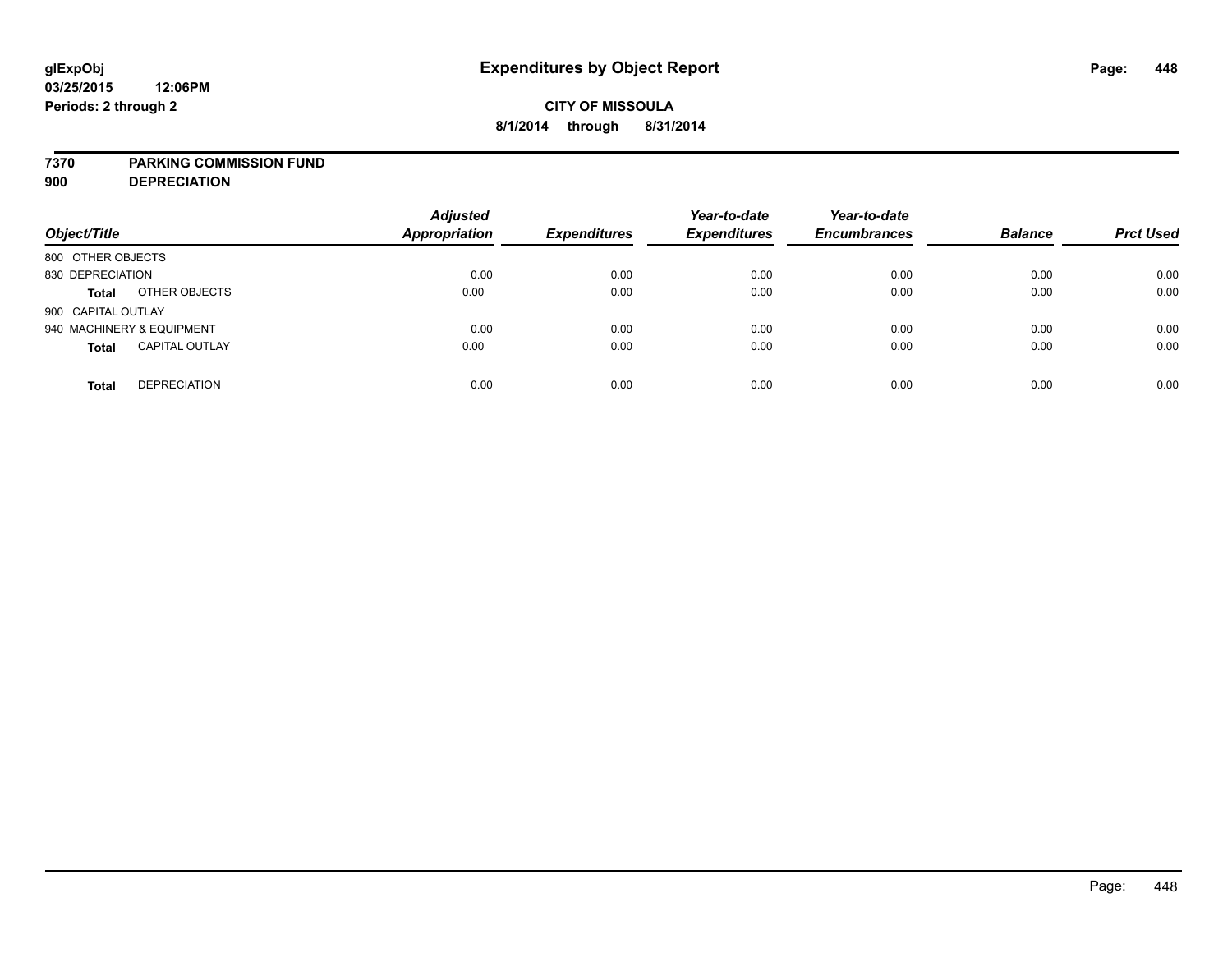**03/25/2015 12:06PM Periods: 2 through 2**

# **CITY OF MISSOULA 8/1/2014 through 8/31/2014**

### **7370 PARKING COMMISSION FUND**

|                                           | <b>Adjusted</b>      |                     | Year-to-date        | Year-to-date        |                |                  |
|-------------------------------------------|----------------------|---------------------|---------------------|---------------------|----------------|------------------|
| Object/Title                              | <b>Appropriation</b> | <b>Expenditures</b> | <b>Expenditures</b> | <b>Encumbrances</b> | <b>Balance</b> | <b>Prct Used</b> |
| 100 PERSONAL SERVICES                     |                      |                     |                     |                     |                |                  |
| 110 SALARIES AND WAGES                    | 417,868.00           | 50,622.71           | 65,989.87           | 0.00                | 351,878.13     | 15.79            |
| 120 OVERTIME/TERMINATION                  | 7,234.00             | 0.00                | 4.34                | 0.00                | 7,229.66       | 0.06             |
| 130 OTHER                                 | 0.00                 | 0.00                | 0.00                | 0.00                | 0.00           | 0.00             |
| 135 OPEB EXPENSE                          | 0.00                 | 0.00                | 0.00                | 0.00                | 0.00           | 0.00             |
| 140 EMPLOYER CONTRIBUTIONS                | 198,517.00           | 19,057.30           | 39,021.22           | 0.00                | 159,495.78     | 19.66            |
| 141 STATE RETIREMENT CONTRIBUTIONS        | 0.00                 | 50.62               | 65.99               | 0.00                | $-65.99$       | 0.00             |
| 145 OPEB CONTRIBUTION                     | 0.00                 | 0.00                | 0.00                | 0.00                | 0.00           | 0.00             |
| PERSONAL SERVICES<br>Total                | 623,619.00           | 69,730.63           | 105,081.42          | 0.00                | 518,537.58     | 16.85            |
| 200 SUPPLIES                              |                      |                     |                     |                     |                |                  |
| 210 OFFICE SUPPLIES                       | 5,400.00             | 84.94               | 1,143.37            | 0.00                | 4,256.63       | 21.17            |
| 220 OPERATING SUPPLIES                    | 15,000.00            | 333.13              | 996.41              | 0.00                | 14,003.59      | 6.64             |
| 230 REPAIR/MAINTENANCE                    | 18,000.00            | 105.34              | 247.21              | 0.00                | 17,752.79      | 1.37             |
| 231 GASOLINE                              | 8,000.00             | 365.94              | 365.94              | 0.00                | 7,634.06       | 4.57             |
| <b>SUPPLIES</b><br><b>Total</b>           | 46,400.00            | 889.35              | 2,752.93            | 0.00                | 43,647.07      | 5.93             |
| 300 PURCHASED SERVICES                    |                      |                     |                     |                     |                |                  |
| 310 COMMUNICATIONS                        | 17,338.00            | 738.45              | 1,180.10            | 0.00                | 16,157.90      | 6.81             |
| 320 PRINTING & DUPLICATING                | 10,000.00            | 0.00                | 1,627.20            | 0.00                | 8,372.80       | 16.27            |
| 330 PUBLICITY, SUBSCRIPTIONS & DUES       | 5,000.00             | 0.00                | 0.00                | 0.00                | 5,000.00       | 0.00             |
| 340 SEWER                                 | 137.00               | 0.00                | 70.25               | 0.00                | 66.75          | 51.28            |
| 341 ELECTRICITY & NATURAL GAS             | 36,440.00            | 3,176.44            | 3,176.44            | 0.00                | 33,263.56      | 8.72             |
| 343 WATER CHARGES                         | 4,000.00             | 765.47              | 765.47              | 0.00                | 3,234.53       | 19.14            |
| 344 TELEPHONE SERVICE                     | 5,200.00             | 366.99              | 366.99              | 0.00                | 4,833.01       | 7.06             |
| 345 GARBAGE                               | 3,000.00             | 386.52              | 746.85              | 0.00                | 2,253.15       | 24.90            |
| 350 PROFESSIONAL SERVICES                 | 61,250.00            | 1,337.42            | 2,014.42            | 0.00                | 59,235.58      | 3.29             |
| 360 REPAIR & MAINTENANCE                  | 72,500.00            | 4,881.75            | 15,835.96           | 0.00                | 56,664.04      | 21.84            |
| 370 TRAVEL                                | 1,600.00             | 1,403.94            | 1,403.94            | 0.00                | 196.06         | 87.75            |
| 380 TRAINING                              | 1,900.00             | 0.00                | 0.00                | 0.00                | 1,900.00       | 0.00             |
| 390 OTHER PURCHASED SERVICES              | 161,059.00           | 1,145.97            | 1,298.13            | 0.00                | 159,760.87     | 0.81             |
| PURCHASED SERVICES<br><b>Total</b>        | 379,424.00           | 14,202.95           | 28,485.75           | 0.00                | 350,938.25     | 7.51             |
| 400 BUILDING MATERIALS                    |                      |                     |                     |                     |                |                  |
| <b>400 BUILDING MATERIALS</b>             | 0.00                 | 0.00                | 0.00                | 0.00                | 0.00           | 0.00             |
| <b>BUILDING MATERIALS</b><br><b>Total</b> | 0.00                 | 0.00                | 0.00                | 0.00                | 0.00           | 0.00             |
| 500 FIXED CHARGES                         |                      |                     |                     |                     |                |                  |
| 500 FIXED CHARGES                         | 190,121.00           | 0.00                | 1,650.00            | 0.00                | 188,471.00     | 0.87             |
|                                           |                      |                     |                     |                     |                |                  |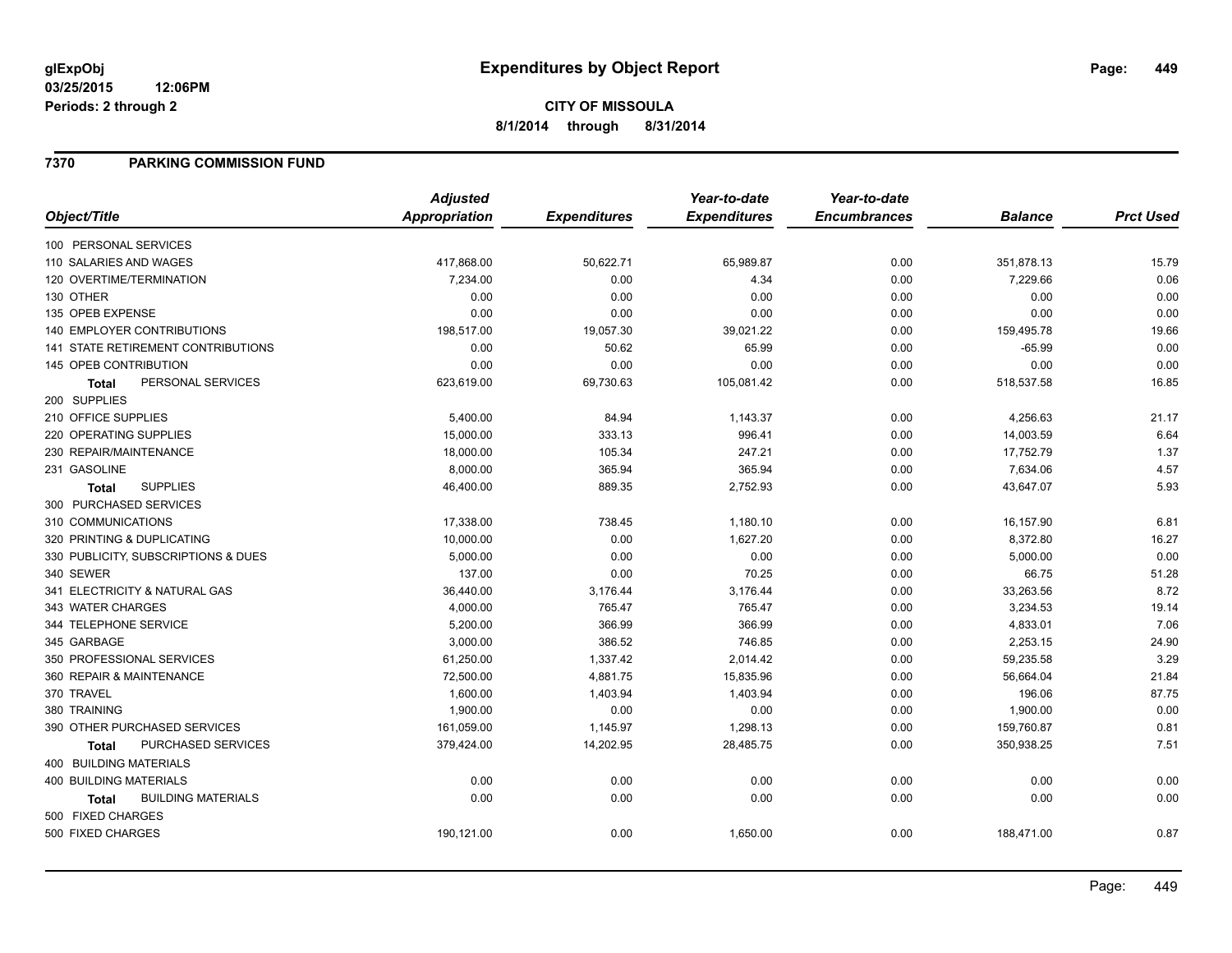#### **03/25/2015 12:06PM Periods: 2 through 2**

# **CITY OF MISSOULA 8/1/2014 through 8/31/2014**

### **7370 PARKING COMMISSION FUND**

|                    |                                   | <b>Adjusted</b>      |                     | Year-to-date        | Year-to-date        |                |                  |
|--------------------|-----------------------------------|----------------------|---------------------|---------------------|---------------------|----------------|------------------|
| Object/Title       |                                   | <b>Appropriation</b> | <b>Expenditures</b> | <b>Expenditures</b> | <b>Encumbrances</b> | <b>Balance</b> | <b>Prct Used</b> |
|                    | 550 MERCHANT SERVICE FEES         | 0.00                 | 0.00                | 0.00                | 0.00                | 0.00           | 0.00             |
| <b>Total</b>       | <b>FIXED CHARGES</b>              | 190,121.00           | 0.00                | 1,650.00            | 0.00                | 188,471.00     | 0.87             |
| 600 DEBT SERVICE   |                                   |                      |                     |                     |                     |                |                  |
| 610 PRINCIPAL      |                                   | 0.00                 | 0.00                | 0.00                | 0.00                | 0.00           | 0.00             |
|                    | 620 INTEREST / SERVICE FEES       | 0.00                 | 0.00                | 0.00                | 0.00                | 0.00           | 0.00             |
| <b>Total</b>       | <b>DEBT SERVICE</b>               | 0.00                 | 0.00                | 0.00                | 0.00                | 0.00           | 0.00             |
|                    | 700 GRANTS & CONTRIBUTIONS        |                      |                     |                     |                     |                |                  |
|                    | 700 GRANTS & CONTRIBUTIONS        | 74,000.00            | 2,525.00            | 15,006.75           | 0.00                | 58,993.25      | 20.28            |
| <b>Total</b>       | <b>GRANTS &amp; CONTRIBUTIONS</b> | 74,000.00            | 2,525.00            | 15,006.75           | 0.00                | 58,993.25      | 20.28            |
| 800 OTHER OBJECTS  |                                   |                      |                     |                     |                     |                |                  |
|                    | 820 TRANSFERS TO OTHER FUNDS      | 162,328.00           | 0.00                | 0.00                | 0.00                | 162,328.00     | 0.00             |
| 830 DEPRECIATION   |                                   | 0.00                 | 0.00                | 0.00                | 0.00                | 0.00           | 0.00             |
| 845 CONTINGENCY    |                                   | 48,965.00            | 0.00                | 0.00                | 0.00                | 48,965.00      | 0.00             |
| Total              | OTHER OBJECTS                     | 211,293.00           | 0.00                | 0.00                | 0.00                | 211,293.00     | 0.00             |
| 900 CAPITAL OUTLAY |                                   |                      |                     |                     |                     |                |                  |
| 920 BUILDINGS      |                                   | 0.00                 | 0.00                | 0.00                | 0.00                | 0.00           | 0.00             |
| 930 IMPROVEMENTS   |                                   | 0.00                 | 0.00                | 0.00                | 0.00                | 0.00           | 0.00             |
|                    | 940 MACHINERY & EQUIPMENT         | 1,000,000.00         | 7,549.50            | 7,549.50            | 0.00                | 992,450.50     | 0.75             |
| <b>Total</b>       | <b>CAPITAL OUTLAY</b>             | 1,000,000.00         | 7,549.50            | 7,549.50            | 0.00                | 992,450.50     | 0.75             |
| Total              | PARKING COMMISSION FUND           | 2,524,857.00         | 94,897.43           | 160,526.35          | 0.00                | 2,364,330.65   | 6.36             |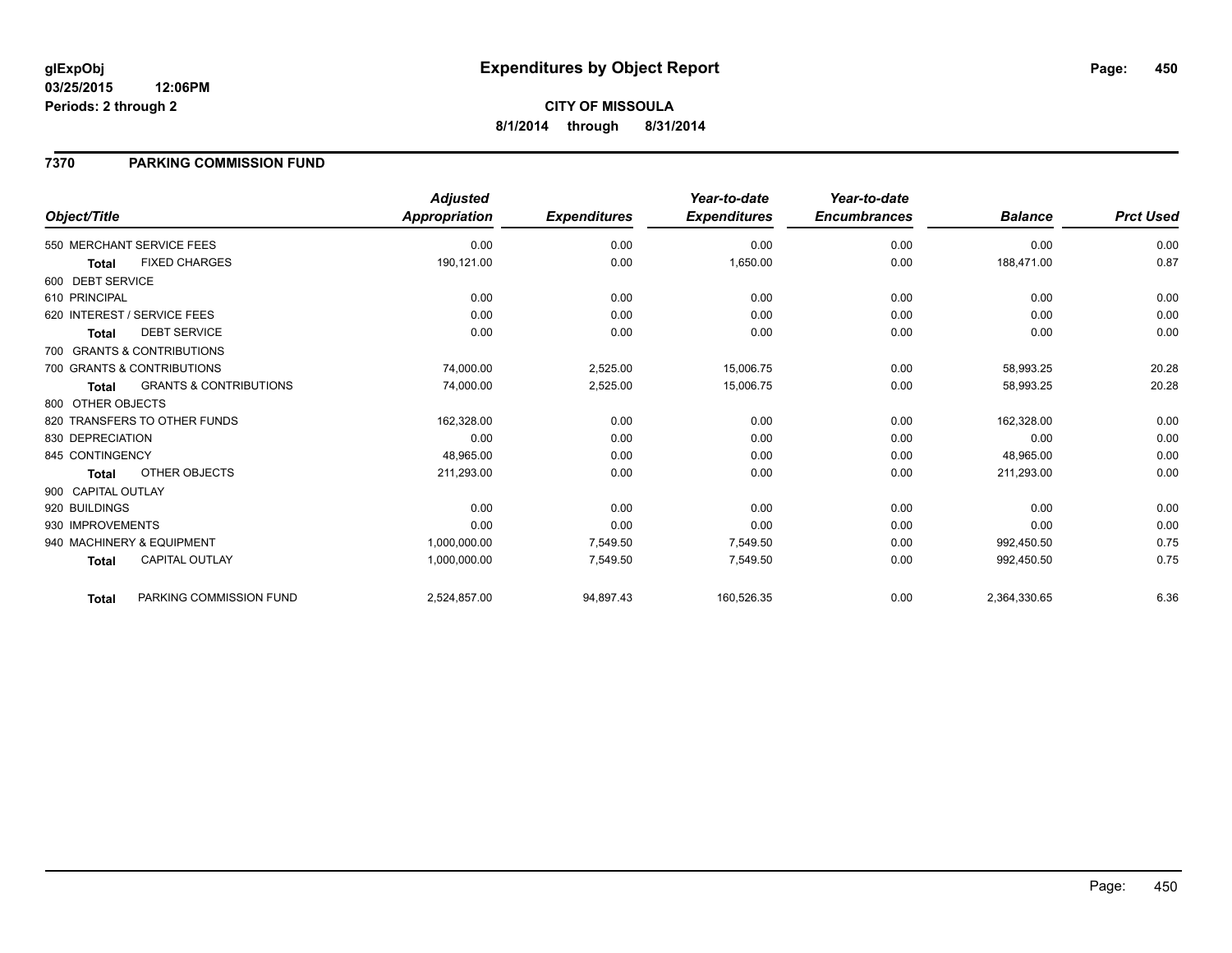#### **7371 FRONT STREET PARKING BONDS**

| Object/Title                        | <b>Adjusted</b><br>Appropriation | <i><b>Expenditures</b></i> | Year-to-date<br><b>Expenditures</b> | Year-to-date<br><b>Encumbrances</b> | <b>Balance</b> | <b>Prct Used</b> |
|-------------------------------------|----------------------------------|----------------------------|-------------------------------------|-------------------------------------|----------------|------------------|
| 600 DEBT SERVICE                    |                                  |                            |                                     |                                     |                |                  |
| 620 INTEREST / SERVICE FEES         | 269.059.00                       | 0.00                       | $-61.615.45$                        | 0.00                                | 330.674.45     | $-22.90$         |
| <b>DEBT SERVICE</b><br><b>Total</b> | 269,059.00                       | 0.00                       | $-61,615.45$                        | 0.00                                | 330,674.45     | $-22.90$         |
| 800 OTHER OBJECTS                   |                                  |                            |                                     |                                     |                |                  |
| 820 TRANSFERS TO OTHER FUNDS        | 0.00                             | 0.00                       | 0.00                                | 0.00                                | 0.00           | 0.00             |
| OTHER OBJECTS<br><b>Total</b>       | 0.00                             | 0.00                       | 0.00                                | 0.00                                | 0.00           | 0.00             |
| PARKING COMMISSION<br><b>Total</b>  | 269,059.00                       | 0.00                       | $-61,615.45$                        | 0.00                                | 330.674.45     | $-22.90$         |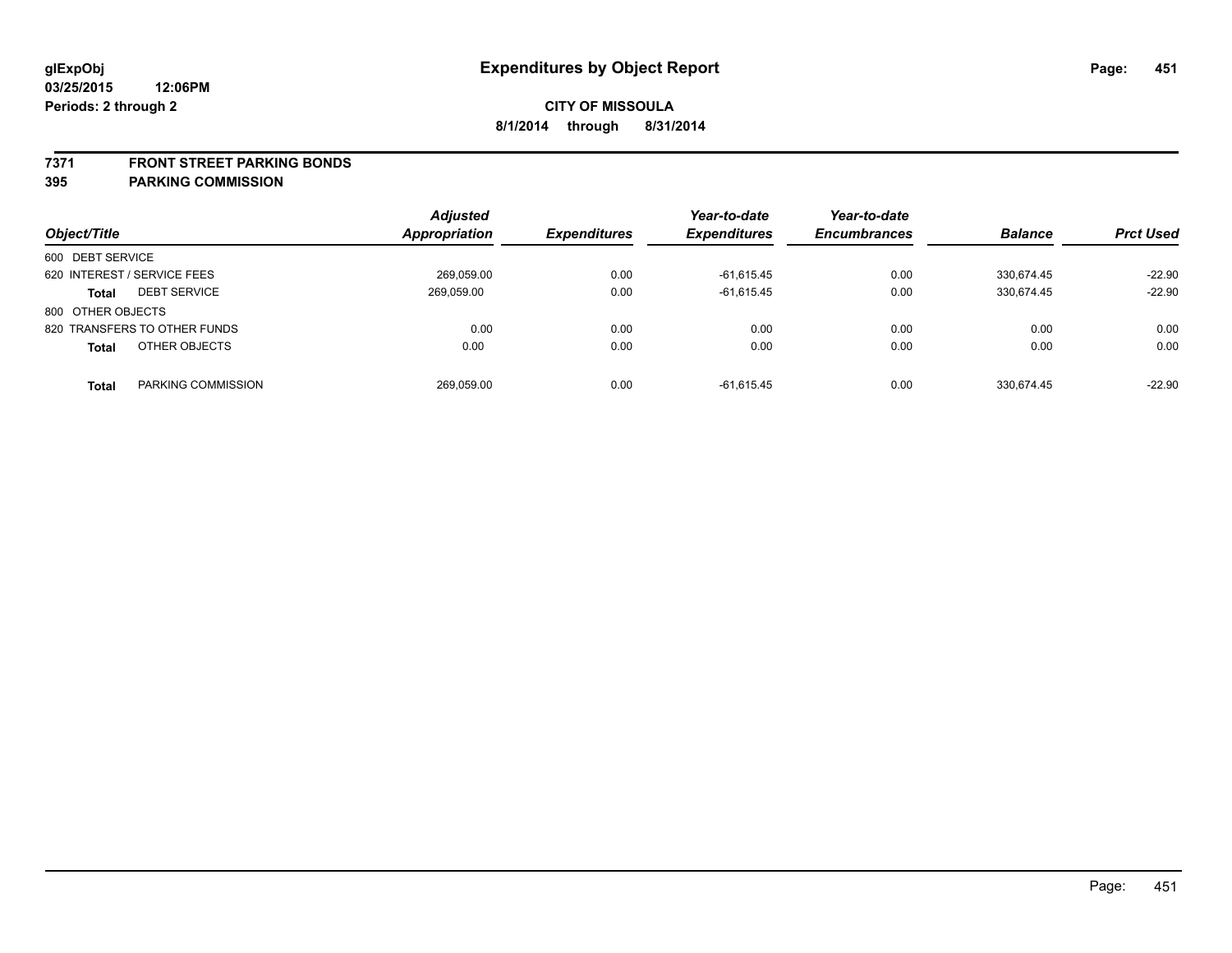**03/25/2015 12:06PM Periods: 2 through 2**

**CITY OF MISSOULA 8/1/2014 through 8/31/2014**

### **7371 FRONT STREET PARKING BONDS**

| Object/Title                |                                   | <b>Adjusted</b><br>Appropriation | <b>Expenditures</b> | Year-to-date<br><b>Expenditures</b> | Year-to-date<br><b>Encumbrances</b> | <b>Balance</b> | <b>Prct Used</b> |
|-----------------------------|-----------------------------------|----------------------------------|---------------------|-------------------------------------|-------------------------------------|----------------|------------------|
| 600 DEBT SERVICE            |                                   |                                  |                     |                                     |                                     |                |                  |
| 620 INTEREST / SERVICE FEES |                                   | 269,059.00                       | 0.00                | $-61,615.45$                        | 0.00                                | 330.674.45     | $-22.90$         |
| <b>Total</b>                | <b>DEBT SERVICE</b>               | 269,059.00                       | 0.00                | $-61,615.45$                        | 0.00                                | 330.674.45     | $-22.90$         |
| 800 OTHER OBJECTS           |                                   |                                  |                     |                                     |                                     |                |                  |
|                             | 820 TRANSFERS TO OTHER FUNDS      | 0.00                             | 0.00                | 0.00                                | 0.00                                | 0.00           | 0.00             |
| <b>Total</b>                | OTHER OBJECTS                     | 0.00                             | 0.00                | 0.00                                | 0.00                                | 0.00           | 0.00             |
| <b>Total</b>                | <b>FRONT STREET PARKING BONDS</b> | 269.059.00                       | 0.00                | $-61.615.45$                        | 0.00                                | 330.674.45     | $-22.90$         |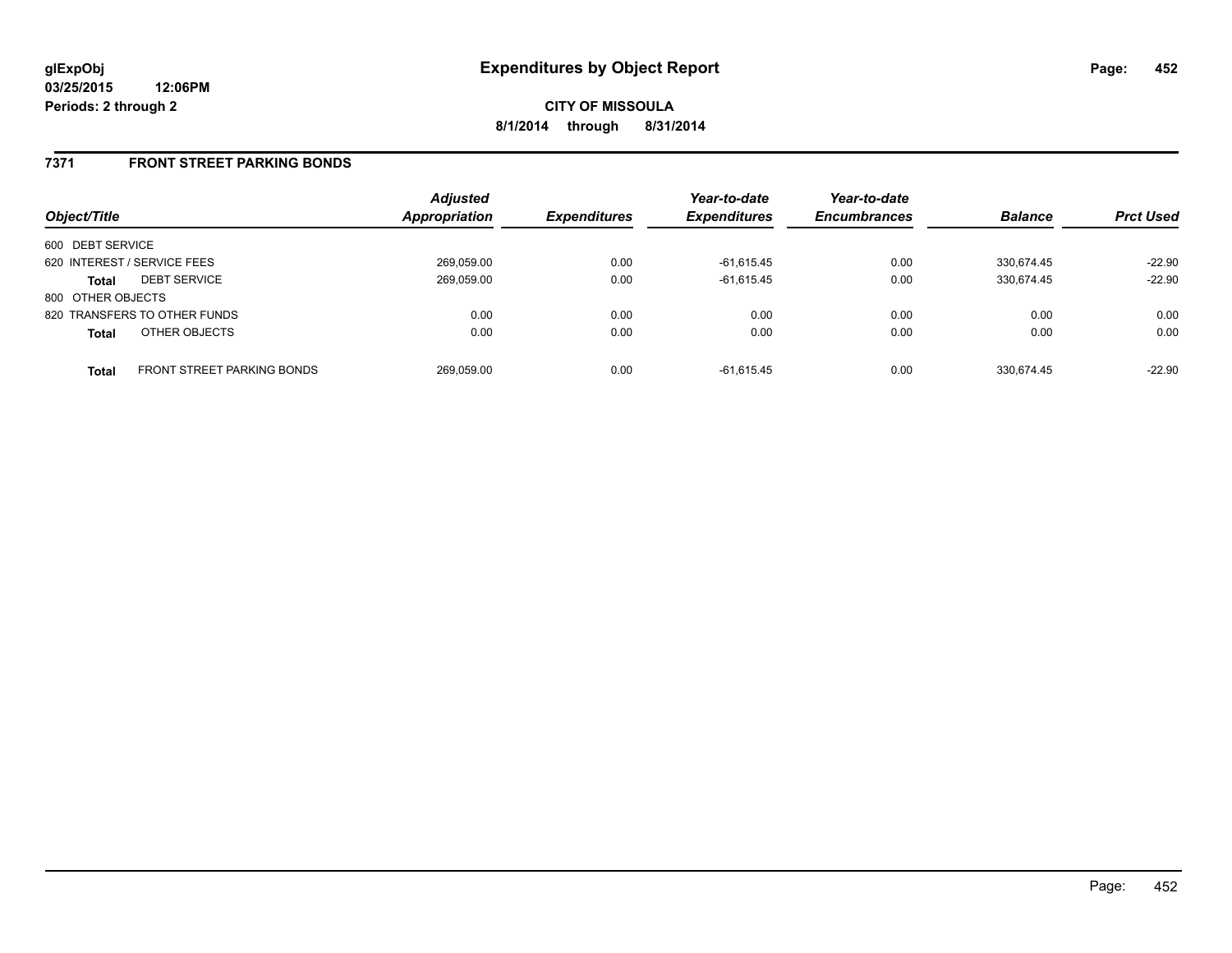#### **7372 SINKING FUND/FRONT ST PARKING BONDS**

|                                     | <b>Adjusted</b> |                     | Year-to-date        | Year-to-date        |                |                  |
|-------------------------------------|-----------------|---------------------|---------------------|---------------------|----------------|------------------|
| Object/Title                        | Appropriation   | <b>Expenditures</b> | <b>Expenditures</b> | <b>Encumbrances</b> | <b>Balance</b> | <b>Prct Used</b> |
| 600 DEBT SERVICE                    |                 |                     |                     |                     |                |                  |
| 610 PRINCIPAL                       | 40,000.00       | 0.00                | 0.00                | 0.00                | 40,000.00      | 0.00             |
| 620 INTEREST / SERVICE FEES         | 0.00            | 0.00                | 0.00                | 0.00                | 0.00           | 0.00             |
| <b>DEBT SERVICE</b><br><b>Total</b> | 40.000.00       | 0.00                | 0.00                | 0.00                | 40,000.00      | 0.00             |
| 800 OTHER OBJECTS                   |                 |                     |                     |                     |                |                  |
| 820 TRANSFERS TO OTHER FUNDS        | 0.00            | 0.00                | 0.00                | 0.00                | 0.00           | 0.00             |
| OTHER OBJECTS<br><b>Total</b>       | 0.00            | 0.00                | 0.00                | 0.00                | 0.00           | 0.00             |
| PARKING COMMISSION<br><b>Total</b>  | 40.000.00       | 0.00                | 0.00                | 0.00                | 40.000.00      | 0.00             |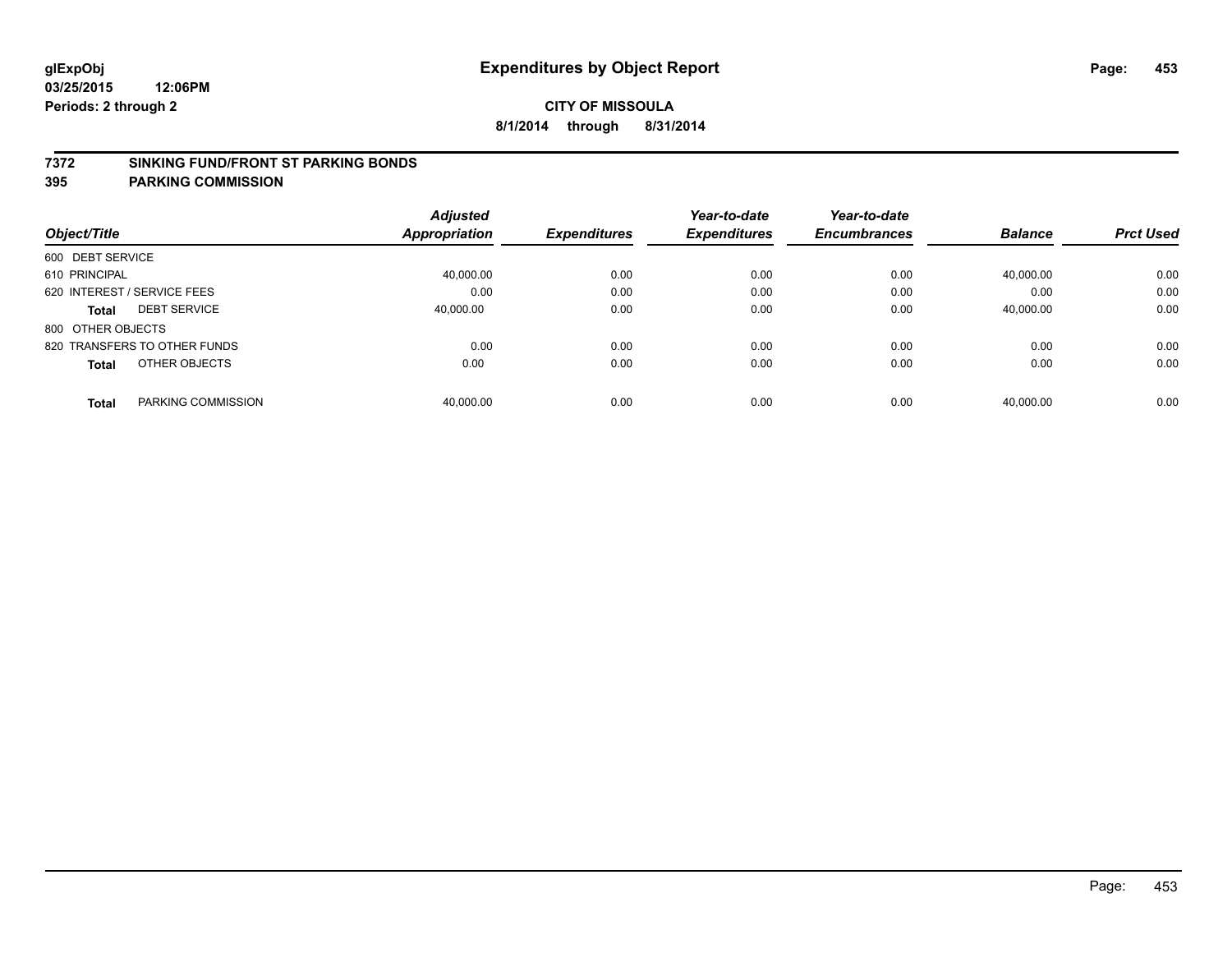**03/25/2015 12:06PM Periods: 2 through 2**

**CITY OF MISSOULA 8/1/2014 through 8/31/2014**

# **7372 SINKING FUND/FRONT ST PARKING BONDS**

| Object/Title      |                                   | <b>Adjusted</b><br><b>Appropriation</b> | <b>Expenditures</b> | Year-to-date<br><b>Expenditures</b> | Year-to-date<br><b>Encumbrances</b> | <b>Balance</b> | <b>Prct Used</b> |
|-------------------|-----------------------------------|-----------------------------------------|---------------------|-------------------------------------|-------------------------------------|----------------|------------------|
| 600 DEBT SERVICE  |                                   |                                         |                     |                                     |                                     |                |                  |
| 610 PRINCIPAL     |                                   | 40,000.00                               | 0.00                | 0.00                                | 0.00                                | 40,000.00      | 0.00             |
|                   | 620 INTEREST / SERVICE FEES       | 0.00                                    | 0.00                | 0.00                                | 0.00                                | 0.00           | 0.00             |
| <b>Total</b>      | <b>DEBT SERVICE</b>               | 40,000.00                               | 0.00                | 0.00                                | 0.00                                | 40.000.00      | 0.00             |
| 800 OTHER OBJECTS |                                   |                                         |                     |                                     |                                     |                |                  |
|                   | 820 TRANSFERS TO OTHER FUNDS      | 0.00                                    | 0.00                | 0.00                                | 0.00                                | 0.00           | 0.00             |
| <b>Total</b>      | OTHER OBJECTS                     | 0.00                                    | 0.00                | 0.00                                | 0.00                                | 0.00           | 0.00             |
| <b>Total</b>      | SINKING FUND/FRONT ST PARKING BON | 40.000.00                               | 0.00                | 0.00                                | 0.00                                | 40.000.00      | 0.00             |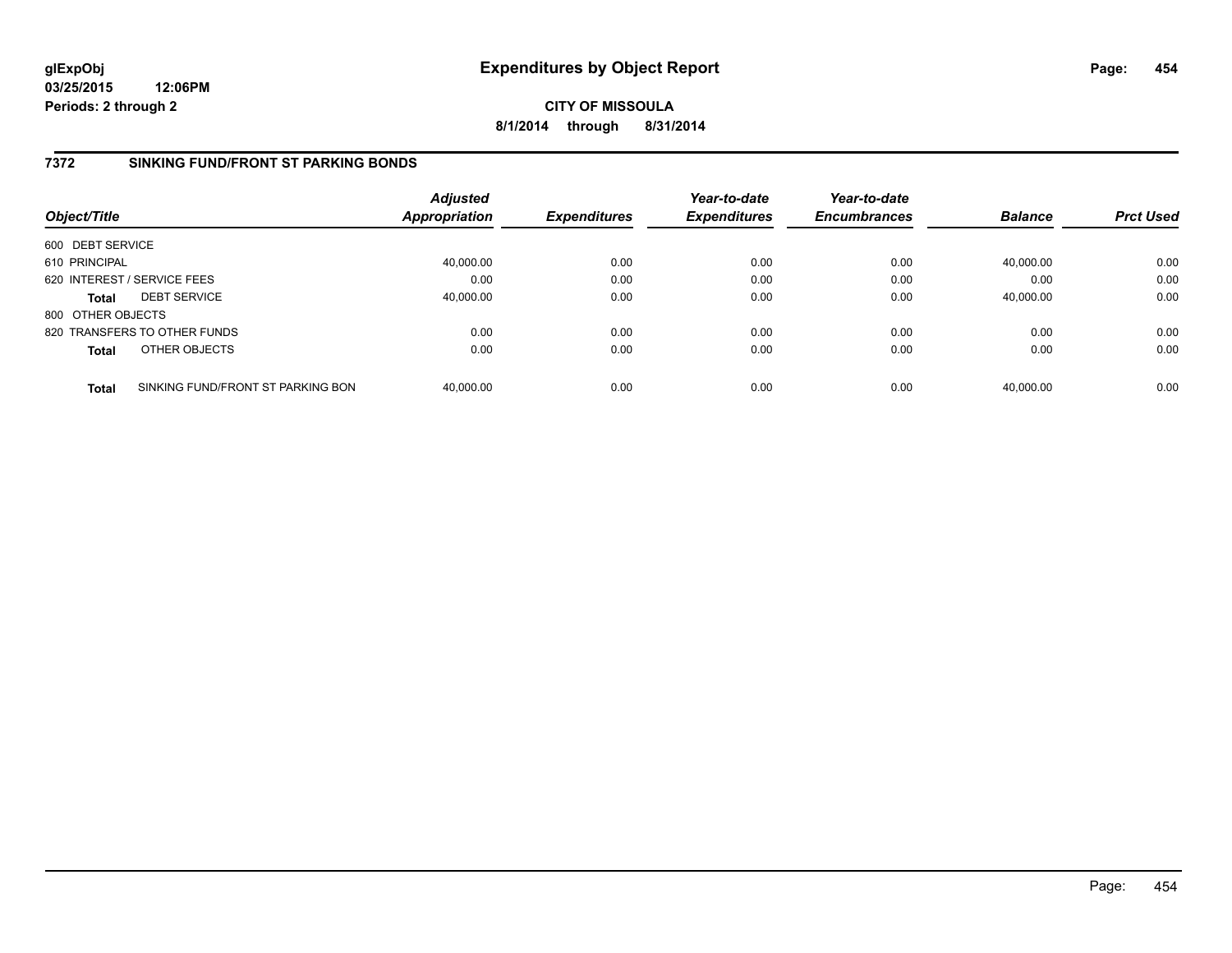#### **7373 MPC SERIES 2010B CONSTRUCTION**

|                        |                              | <b>Adjusted</b>      |                     | Year-to-date        | Year-to-date        |                |                  |
|------------------------|------------------------------|----------------------|---------------------|---------------------|---------------------|----------------|------------------|
| Object/Title           |                              | <b>Appropriation</b> | <b>Expenditures</b> | <b>Expenditures</b> | <b>Encumbrances</b> | <b>Balance</b> | <b>Prct Used</b> |
| 300 PURCHASED SERVICES |                              |                      |                     |                     |                     |                |                  |
|                        | 350 PROFESSIONAL SERVICES    | 0.00                 | 0.00                | 0.00                | 0.00                | 0.00           | 0.00             |
|                        | 390 OTHER PURCHASED SERVICES | 0.00                 | 0.00                | 0.00                | 0.00                | 0.00           | 0.00             |
| <b>Total</b>           | PURCHASED SERVICES           | 0.00                 | 0.00                | 0.00                | 0.00                | 0.00           | 0.00             |
| 600 DEBT SERVICE       |                              |                      |                     |                     |                     |                |                  |
| 600 DEBT SERVICE       |                              | 0.00                 | 0.00                | 0.00                | 0.00                | 0.00           | 0.00             |
| 610 PRINCIPAL          |                              | 0.00                 | 0.00                | 0.00                | 0.00                | 0.00           | 0.00             |
|                        | 620 INTEREST / SERVICE FEES  | 0.00                 | 0.00                | 0.00                | 0.00                | 0.00           | 0.00             |
| <b>Total</b>           | <b>DEBT SERVICE</b>          | 0.00                 | 0.00                | 0.00                | 0.00                | 0.00           | 0.00             |
| 800 OTHER OBJECTS      |                              |                      |                     |                     |                     |                |                  |
|                        | 820 TRANSFERS TO OTHER FUNDS | 0.00                 | 0.00                | 0.00                | 0.00                | 0.00           | 0.00             |
| <b>Total</b>           | OTHER OBJECTS                | 0.00                 | 0.00                | 0.00                | 0.00                | 0.00           | 0.00             |
| 900 CAPITAL OUTLAY     |                              |                      |                     |                     |                     |                |                  |
| 900 CAPITAL OUTLAY     |                              | 0.00                 | 0.00                | 0.00                | 0.00                | 0.00           | 0.00             |
| 920 BUILDINGS          |                              | 0.00                 | 0.00                | 0.00                | 0.00                | 0.00           | 0.00             |
| 930 IMPROVEMENTS       |                              | 0.00                 | 0.00                | 0.00                | 0.00                | 0.00           | 0.00             |
| Total                  | <b>CAPITAL OUTLAY</b>        | 0.00                 | 0.00                | 0.00                | 0.00                | 0.00           | 0.00             |
| <b>Total</b>           | PARKING COMMISSION           | 0.00                 | 0.00                | 0.00                | 0.00                | 0.00           | 0.00             |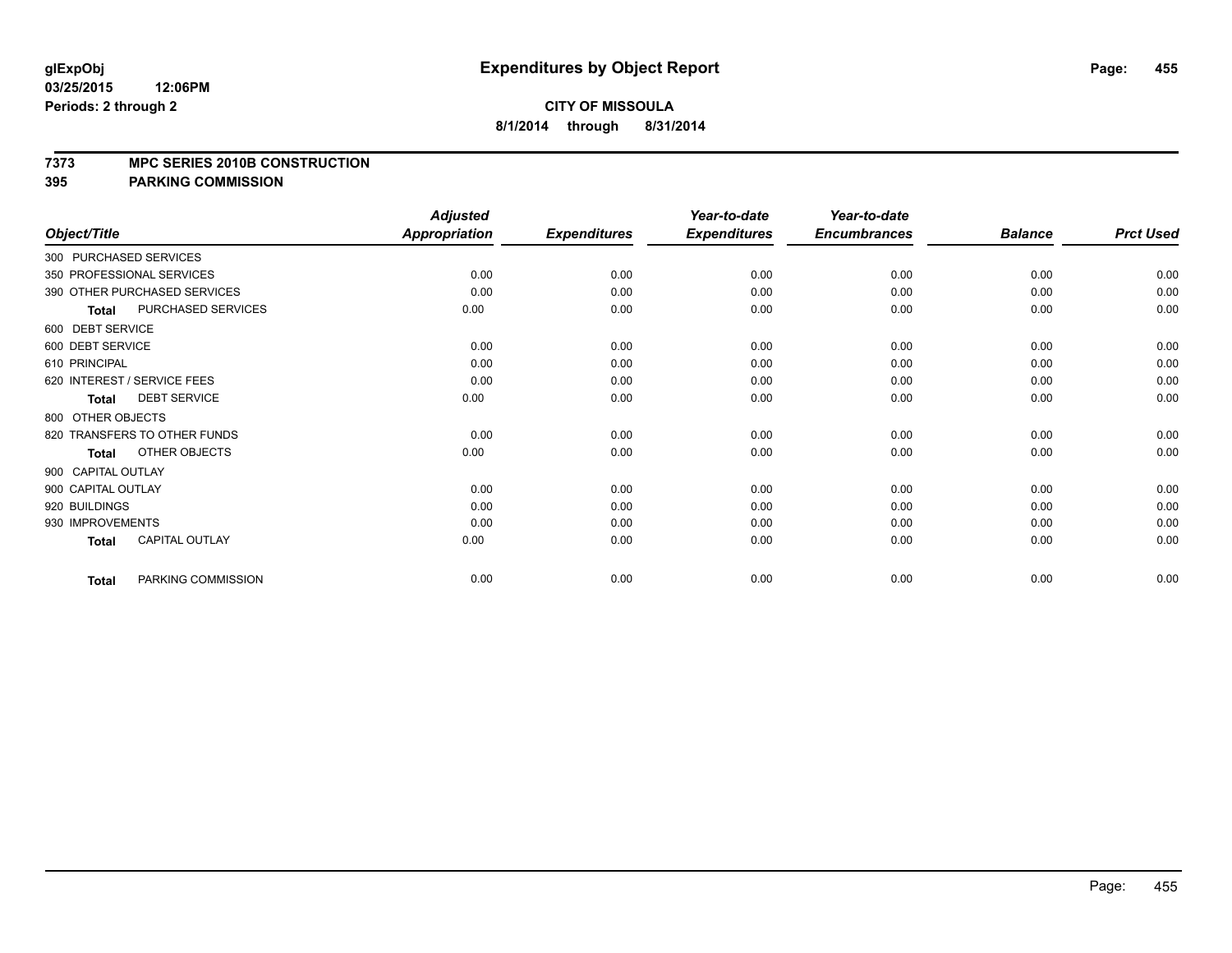#### **7373 MPC SERIES 2010B CONSTRUCTION**

**900 DEPRECIATION**

| Object/Title      |                     | <b>Adjusted</b><br>Appropriation | <b>Expenditures</b> | Year-to-date<br><b>Expenditures</b> | Year-to-date<br><b>Encumbrances</b> | <b>Balance</b> | <b>Prct Used</b> |
|-------------------|---------------------|----------------------------------|---------------------|-------------------------------------|-------------------------------------|----------------|------------------|
| 800 OTHER OBJECTS |                     |                                  |                     |                                     |                                     |                |                  |
| 830 DEPRECIATION  |                     | 0.00                             | 0.00                | 0.00                                | 0.00                                | 0.00           | 0.00             |
| <b>Total</b>      | OTHER OBJECTS       | 0.00                             | 0.00                | 0.00                                | 0.00                                | 0.00           | 0.00             |
| <b>Total</b>      | <b>DEPRECIATION</b> | 0.00                             | 0.00                | 0.00                                | 0.00                                | 0.00           | 0.00             |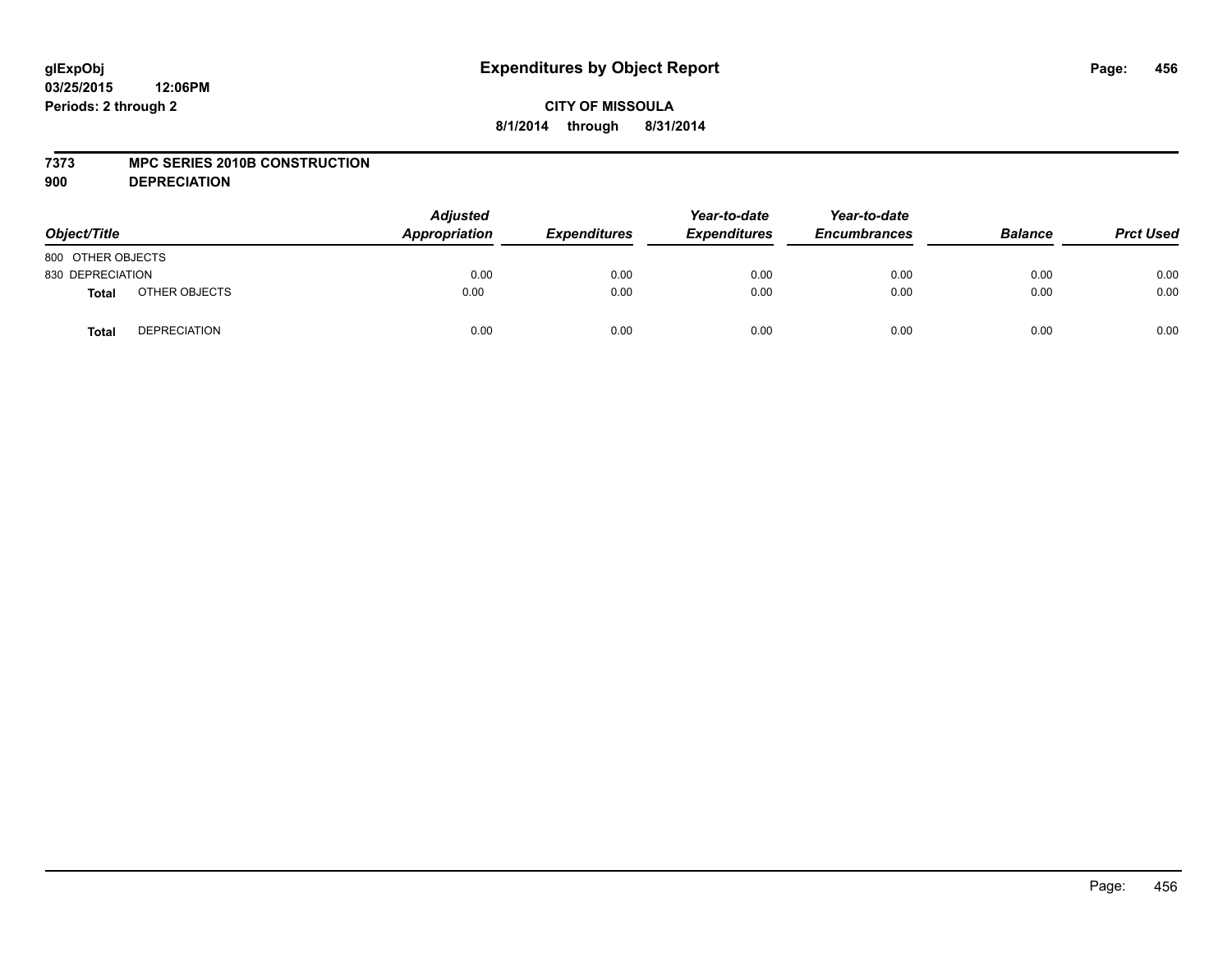#### **03/25/2015 12:06PM Periods: 2 through 2**

# **CITY OF MISSOULA 8/1/2014 through 8/31/2014**

# **7373 MPC SERIES 2010B CONSTRUCTION**

|                        |                               | <b>Adjusted</b>      |                     | Year-to-date        | Year-to-date        |                |                  |
|------------------------|-------------------------------|----------------------|---------------------|---------------------|---------------------|----------------|------------------|
| Object/Title           |                               | <b>Appropriation</b> | <b>Expenditures</b> | <b>Expenditures</b> | <b>Encumbrances</b> | <b>Balance</b> | <b>Prct Used</b> |
| 300 PURCHASED SERVICES |                               |                      |                     |                     |                     |                |                  |
|                        | 350 PROFESSIONAL SERVICES     | 0.00                 | 0.00                | 0.00                | 0.00                | 0.00           | 0.00             |
|                        | 390 OTHER PURCHASED SERVICES  | 0.00                 | 0.00                | 0.00                | 0.00                | 0.00           | 0.00             |
| <b>Total</b>           | PURCHASED SERVICES            | 0.00                 | 0.00                | 0.00                | 0.00                | 0.00           | 0.00             |
| 600 DEBT SERVICE       |                               |                      |                     |                     |                     |                |                  |
| 600 DEBT SERVICE       |                               | 0.00                 | 0.00                | 0.00                | 0.00                | 0.00           | 0.00             |
| 610 PRINCIPAL          |                               | 0.00                 | 0.00                | 0.00                | 0.00                | 0.00           | 0.00             |
|                        | 620 INTEREST / SERVICE FEES   | 0.00                 | 0.00                | 0.00                | 0.00                | 0.00           | 0.00             |
| <b>Total</b>           | <b>DEBT SERVICE</b>           | 0.00                 | 0.00                | 0.00                | 0.00                | 0.00           | 0.00             |
| 800 OTHER OBJECTS      |                               |                      |                     |                     |                     |                |                  |
|                        | 820 TRANSFERS TO OTHER FUNDS  | 0.00                 | 0.00                | 0.00                | 0.00                | 0.00           | 0.00             |
| 830 DEPRECIATION       |                               | 0.00                 | 0.00                | 0.00                | 0.00                | 0.00           | 0.00             |
| Total                  | OTHER OBJECTS                 | 0.00                 | 0.00                | 0.00                | 0.00                | 0.00           | 0.00             |
| 900 CAPITAL OUTLAY     |                               |                      |                     |                     |                     |                |                  |
| 900 CAPITAL OUTLAY     |                               | 0.00                 | 0.00                | 0.00                | 0.00                | 0.00           | 0.00             |
| 920 BUILDINGS          |                               | 0.00                 | 0.00                | 0.00                | 0.00                | 0.00           | 0.00             |
| 930 IMPROVEMENTS       |                               | 0.00                 | 0.00                | 0.00                | 0.00                | 0.00           | 0.00             |
| Total                  | <b>CAPITAL OUTLAY</b>         | 0.00                 | 0.00                | 0.00                | 0.00                | 0.00           | 0.00             |
| Total                  | MPC SERIES 2010B CONSTRUCTION | 0.00                 | 0.00                | 0.00                | 0.00                | 0.00           | 0.00             |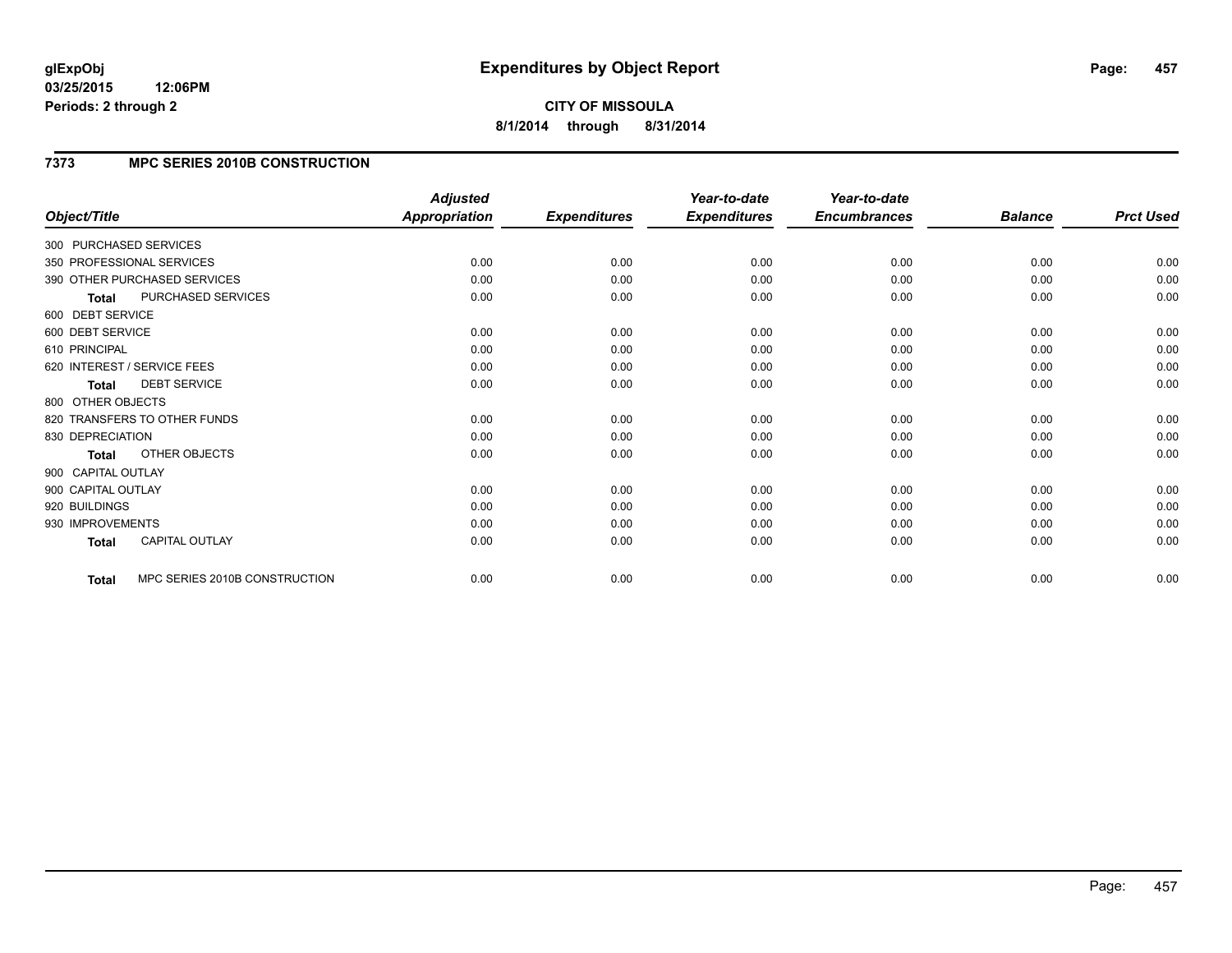#### **7374 RESERVE FUND-PARKING BONDS**

| Object/Title       |                       | <b>Adjusted</b><br><b>Appropriation</b> | <b>Expenditures</b> | Year-to-date<br><b>Expenditures</b> | Year-to-date<br><b>Encumbrances</b> | <b>Balance</b> | <b>Prct Used</b> |
|--------------------|-----------------------|-----------------------------------------|---------------------|-------------------------------------|-------------------------------------|----------------|------------------|
| 900 CAPITAL OUTLAY |                       |                                         |                     |                                     |                                     |                |                  |
| 920 BUILDINGS      |                       | 0.00                                    | 0.00                | 0.00                                | 0.00                                | 0.00           | 0.00             |
| 930 IMPROVEMENTS   |                       | 0.00                                    | 0.00                | 0.00                                | 0.00                                | 0.00           | 0.00             |
| <b>Total</b>       | <b>CAPITAL OUTLAY</b> | 0.00                                    | 0.00                | 0.00                                | 0.00                                | 0.00           | 0.00             |
| <b>Total</b>       | PARKING COMMISSION    | 0.00                                    | 0.00                | 0.00                                | 0.00                                | 0.00           | 0.00             |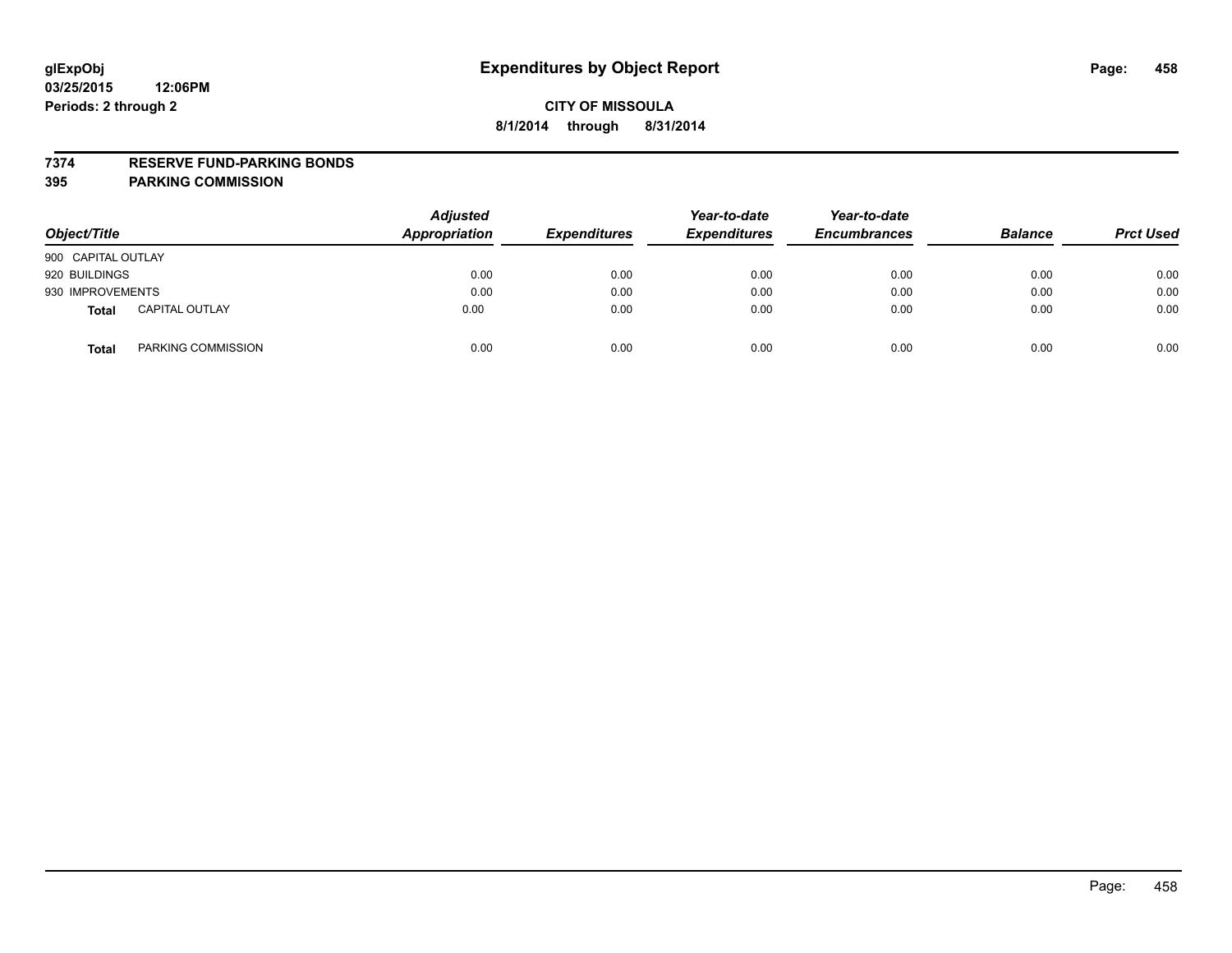# **glExpObj Expenditures by Object Report Page: 459**

**03/25/2015 12:06PM Periods: 2 through 2**

**CITY OF MISSOULA 8/1/2014 through 8/31/2014**

### **7374 RESERVE FUND-PARKING BONDS**

| Object/Title                               | <b>Adjusted</b><br>Appropriation | <b>Expenditures</b> | Year-to-date<br><b>Expenditures</b> | Year-to-date<br><b>Encumbrances</b> | <b>Balance</b> | <b>Prct Used</b> |
|--------------------------------------------|----------------------------------|---------------------|-------------------------------------|-------------------------------------|----------------|------------------|
| 900 CAPITAL OUTLAY                         |                                  |                     |                                     |                                     |                |                  |
| 920 BUILDINGS                              | 0.00                             | 0.00                | 0.00                                | 0.00                                | 0.00           | 0.00             |
| 930 IMPROVEMENTS                           | 0.00                             | 0.00                | 0.00                                | 0.00                                | 0.00           | 0.00             |
| <b>CAPITAL OUTLAY</b><br><b>Total</b>      | 0.00                             | 0.00                | 0.00                                | 0.00                                | 0.00           | 0.00             |
| RESERVE FUND-PARKING BONDS<br><b>Total</b> | 0.00                             | 0.00                | 0.00                                | 0.00                                | 0.00           | 0.00             |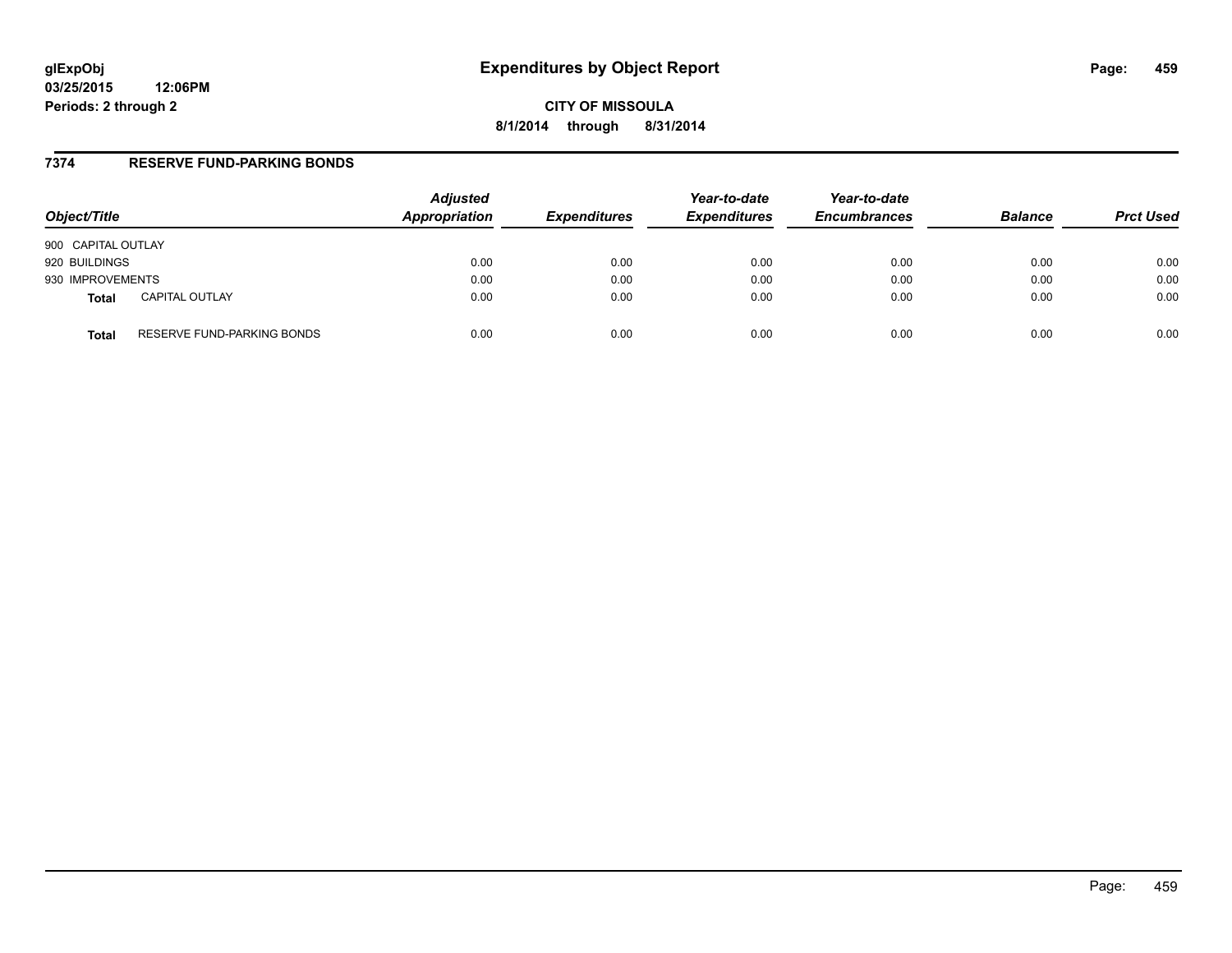#### **7375 PLEDGED TAX INCREMENT-2010B BOND**

| Object/Title                              | <b>Adjusted</b><br>Appropriation | <b>Expenditures</b> | Year-to-date<br><b>Expenditures</b> | Year-to-date<br><b>Encumbrances</b> | <b>Balance</b> | <b>Prct Used</b> |
|-------------------------------------------|----------------------------------|---------------------|-------------------------------------|-------------------------------------|----------------|------------------|
| 300 PURCHASED SERVICES                    |                                  |                     |                                     |                                     |                |                  |
| 390 OTHER PURCHASED SERVICES              | 121,431.00                       | 0.00                | 0.00                                | 0.00                                | 121,431.00     | 0.00             |
| <b>PURCHASED SERVICES</b><br><b>Total</b> | 121,431.00                       | 0.00                | 0.00                                | 0.00                                | 121.431.00     | 0.00             |
| 800 OTHER OBJECTS                         |                                  |                     |                                     |                                     |                |                  |
| 820 TRANSFERS TO OTHER FUNDS              | 146.731.00                       | 0.00                | 0.00                                | 0.00                                | 146.731.00     | 0.00             |
| OTHER OBJECTS<br><b>Total</b>             | 146.731.00                       | 0.00                | 0.00                                | 0.00                                | 146.731.00     | 0.00             |
| PARKING COMMISSION<br>Total               | 268.162.00                       | 0.00                | 0.00                                | 0.00                                | 268.162.00     | 0.00             |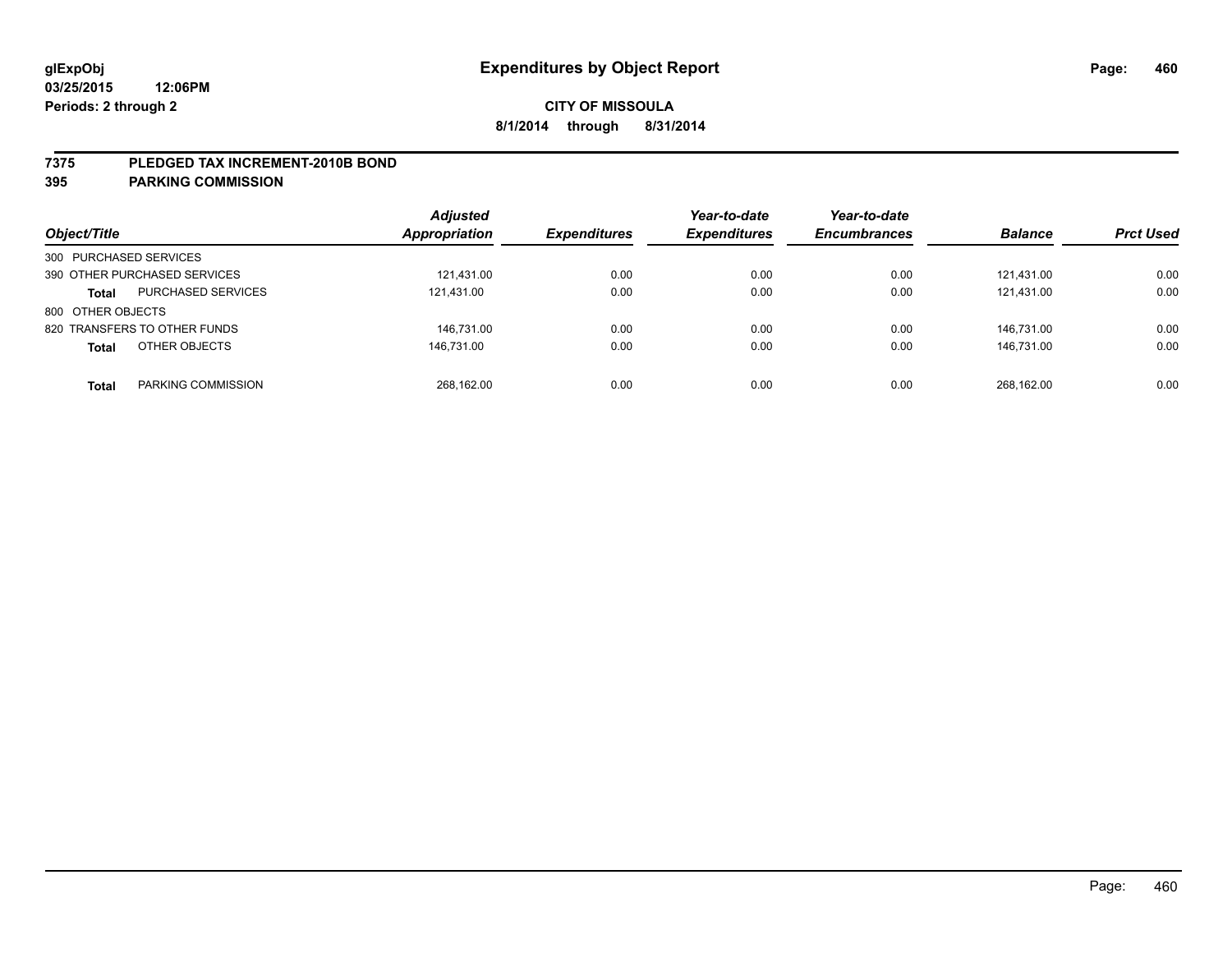### **7375 PLEDGED TAX INCREMENT-2010B BOND**

| Object/Title           |                                  | <b>Adjusted</b><br>Appropriation | <b>Expenditures</b> | Year-to-date<br><b>Expenditures</b> | Year-to-date<br><b>Encumbrances</b> | <b>Balance</b> | <b>Prct Used</b> |
|------------------------|----------------------------------|----------------------------------|---------------------|-------------------------------------|-------------------------------------|----------------|------------------|
| 300 PURCHASED SERVICES |                                  |                                  |                     |                                     |                                     |                |                  |
|                        | 390 OTHER PURCHASED SERVICES     | 121.431.00                       | 0.00                | 0.00                                | 0.00                                | 121.431.00     | 0.00             |
| <b>Total</b>           | <b>PURCHASED SERVICES</b>        | 121,431.00                       | 0.00                | 0.00                                | 0.00                                | 121.431.00     | 0.00             |
| 800 OTHER OBJECTS      |                                  |                                  |                     |                                     |                                     |                |                  |
|                        | 820 TRANSFERS TO OTHER FUNDS     | 146,731.00                       | 0.00                | 0.00                                | 0.00                                | 146.731.00     | 0.00             |
| <b>Total</b>           | OTHER OBJECTS                    | 146,731.00                       | 0.00                | 0.00                                | 0.00                                | 146.731.00     | 0.00             |
| <b>Total</b>           | PLEDGED TAX INCREMENT-2010B BOND | 268,162.00                       | 0.00                | 0.00                                | 0.00                                | 268.162.00     | 0.00             |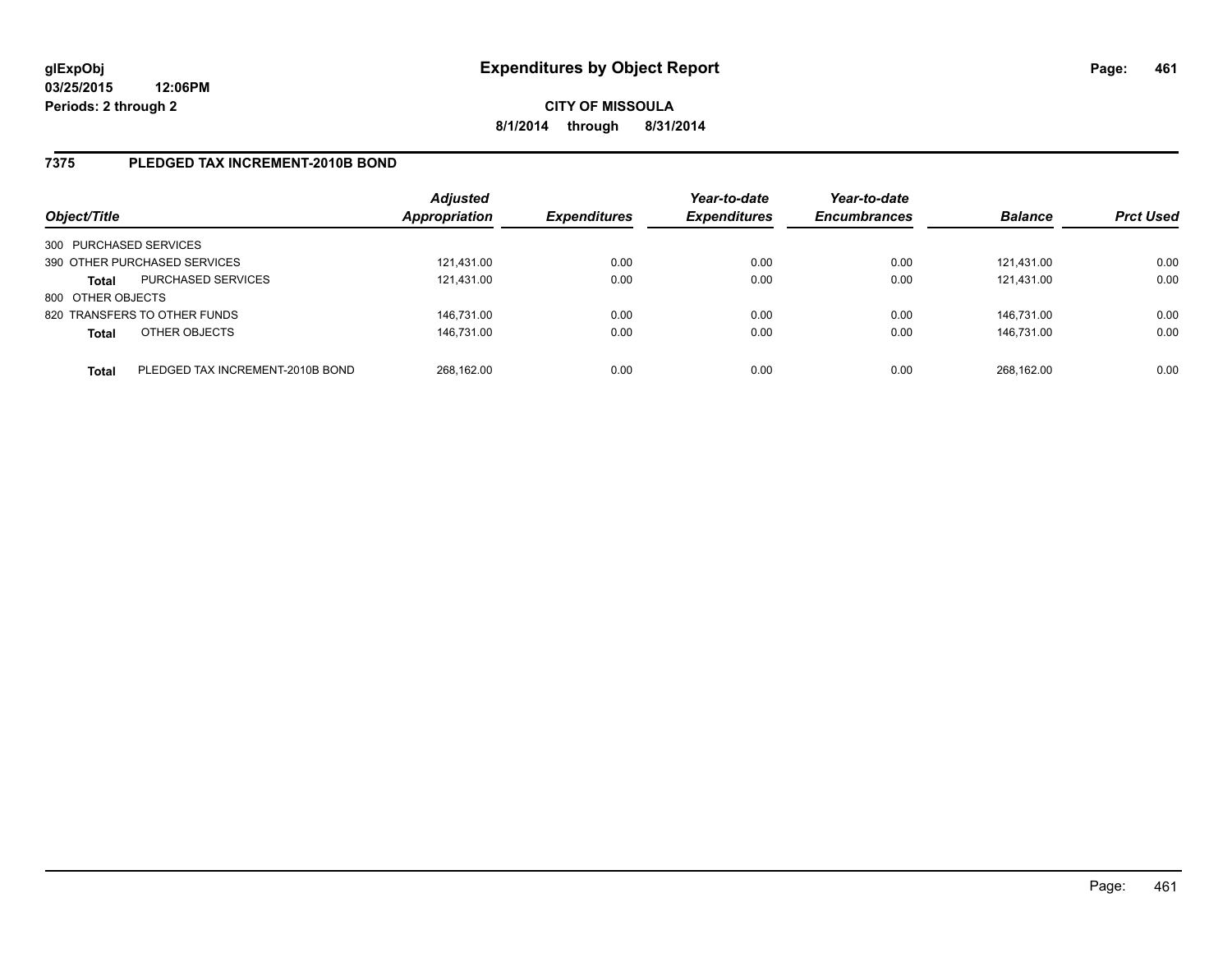#### **7376 MPC 2010A BONDS DEBT INTEREST**

| Object/Title                        | <b>Adjusted</b><br><b>Appropriation</b> | <b>Expenditures</b> | Year-to-date<br><b>Expenditures</b> | Year-to-date<br><b>Encumbrances</b> | <b>Balance</b> | <b>Prct Used</b> |
|-------------------------------------|-----------------------------------------|---------------------|-------------------------------------|-------------------------------------|----------------|------------------|
| 600 DEBT SERVICE                    |                                         |                     |                                     |                                     |                |                  |
| 620 INTEREST / SERVICE FEES         | 0.00                                    | 0.00                | 0.00                                | 0.00                                | 0.00           | 0.00             |
| <b>DEBT SERVICE</b><br><b>Total</b> | 0.00                                    | 0.00                | 0.00                                | 0.00                                | 0.00           | 0.00             |
| 800 OTHER OBJECTS                   |                                         |                     |                                     |                                     |                |                  |
| 820 TRANSFERS TO OTHER FUNDS        | 0.00                                    | 0.00                | 0.00                                | 0.00                                | 0.00           | 0.00             |
| OTHER OBJECTS<br><b>Total</b>       | 0.00                                    | 0.00                | 0.00                                | 0.00                                | 0.00           | 0.00             |
| PARKING COMMISSION<br><b>Total</b>  | 0.00                                    | 0.00                | 0.00                                | 0.00                                | 0.00           | 0.00             |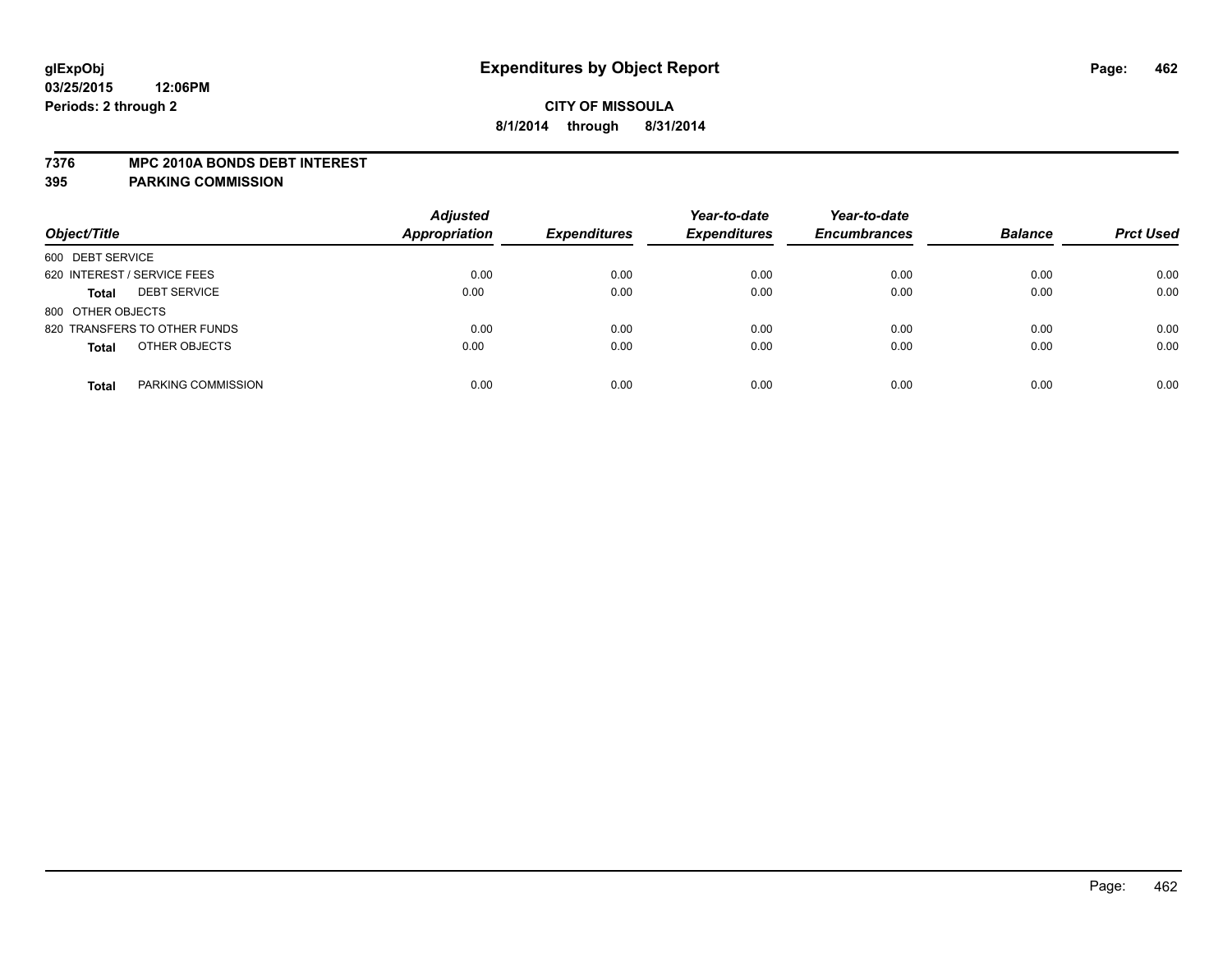### **7376 MPC 2010A BONDS DEBT INTEREST**

| Object/Title                |                               | <b>Adjusted</b><br><b>Appropriation</b> | <b>Expenditures</b> | Year-to-date<br><b>Expenditures</b> | Year-to-date<br><b>Encumbrances</b> | <b>Balance</b> | <b>Prct Used</b> |
|-----------------------------|-------------------------------|-----------------------------------------|---------------------|-------------------------------------|-------------------------------------|----------------|------------------|
| 600 DEBT SERVICE            |                               |                                         |                     |                                     |                                     |                |                  |
| 620 INTEREST / SERVICE FEES |                               | 0.00                                    | 0.00                | 0.00                                | 0.00                                | 0.00           | 0.00             |
| Total                       | <b>DEBT SERVICE</b>           | 0.00                                    | 0.00                | 0.00                                | 0.00                                | 0.00           | 0.00             |
| 800 OTHER OBJECTS           |                               |                                         |                     |                                     |                                     |                |                  |
|                             | 820 TRANSFERS TO OTHER FUNDS  | 0.00                                    | 0.00                | 0.00                                | 0.00                                | 0.00           | 0.00             |
| <b>Total</b>                | OTHER OBJECTS                 | 0.00                                    | 0.00                | 0.00                                | 0.00                                | 0.00           | 0.00             |
| <b>Total</b>                | MPC 2010A BONDS DEBT INTEREST | 0.00                                    | 0.00                | 0.00                                | 0.00                                | 0.00           | 0.00             |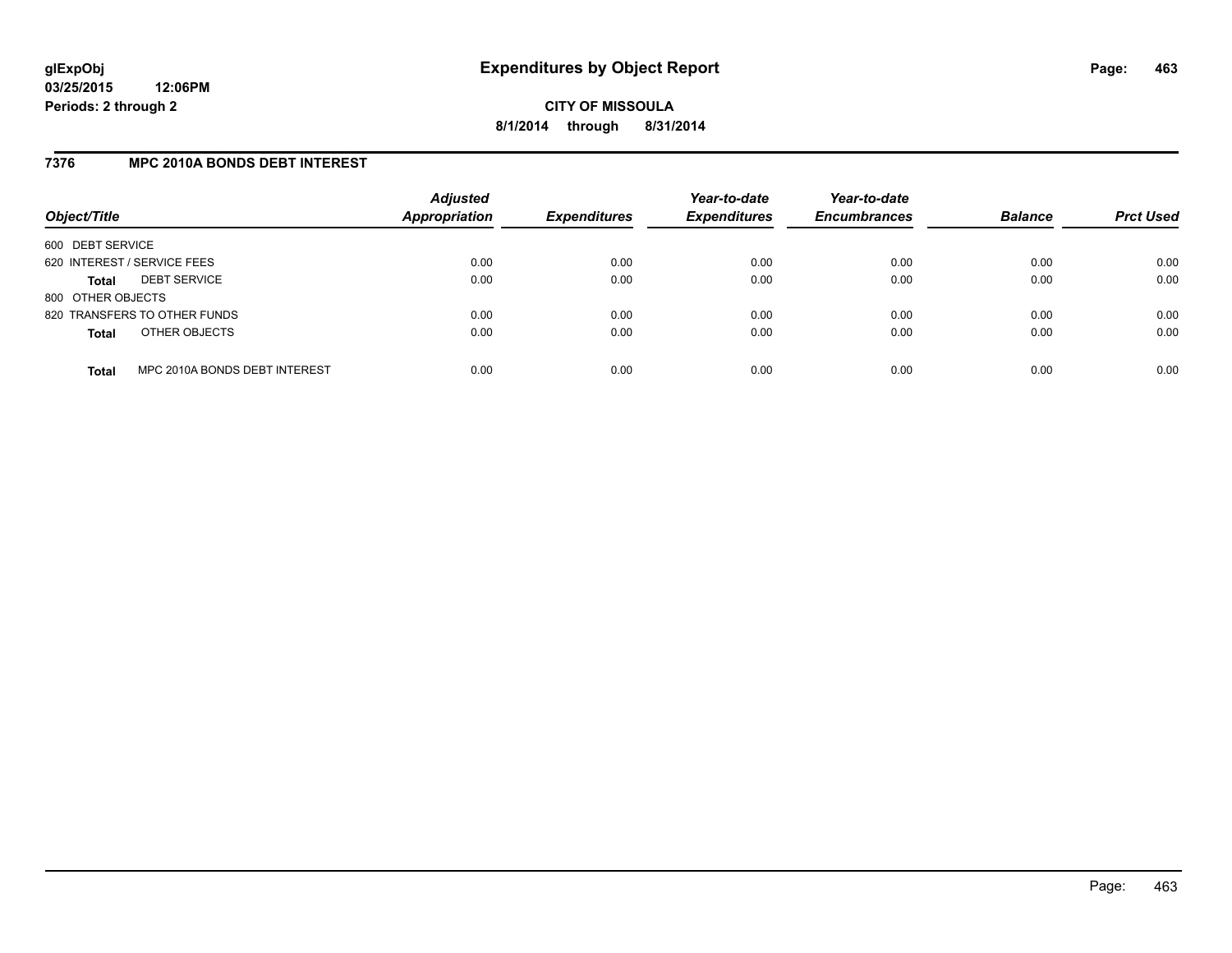#### **7377 MPC 2010A BONDS SINKING FUND**

|                                     | <b>Adjusted</b> |                     | Year-to-date        | Year-to-date        |                |                  |
|-------------------------------------|-----------------|---------------------|---------------------|---------------------|----------------|------------------|
| Object/Title                        | Appropriation   | <b>Expenditures</b> | <b>Expenditures</b> | <b>Encumbrances</b> | <b>Balance</b> | <b>Prct Used</b> |
| 600 DEBT SERVICE                    |                 |                     |                     |                     |                |                  |
| 610 PRINCIPAL                       | 0.00            | 0.00                | 0.00                | 0.00                | 0.00           | 0.00             |
| 620 INTEREST / SERVICE FEES         | 0.00            | 0.00                | 0.00                | 0.00                | 0.00           | 0.00             |
| <b>DEBT SERVICE</b><br><b>Total</b> | 0.00            | 0.00                | 0.00                | 0.00                | 0.00           | 0.00             |
| 800 OTHER OBJECTS                   |                 |                     |                     |                     |                |                  |
| 820 TRANSFERS TO OTHER FUNDS        | 0.00            | 0.00                | 0.00                | 0.00                | 0.00           | 0.00             |
| OTHER OBJECTS<br><b>Total</b>       | 0.00            | 0.00                | 0.00                | 0.00                | 0.00           | 0.00             |
| PARKING COMMISSION<br><b>Total</b>  | 0.00            | 0.00                | 0.00                | 0.00                | 0.00           | 0.00             |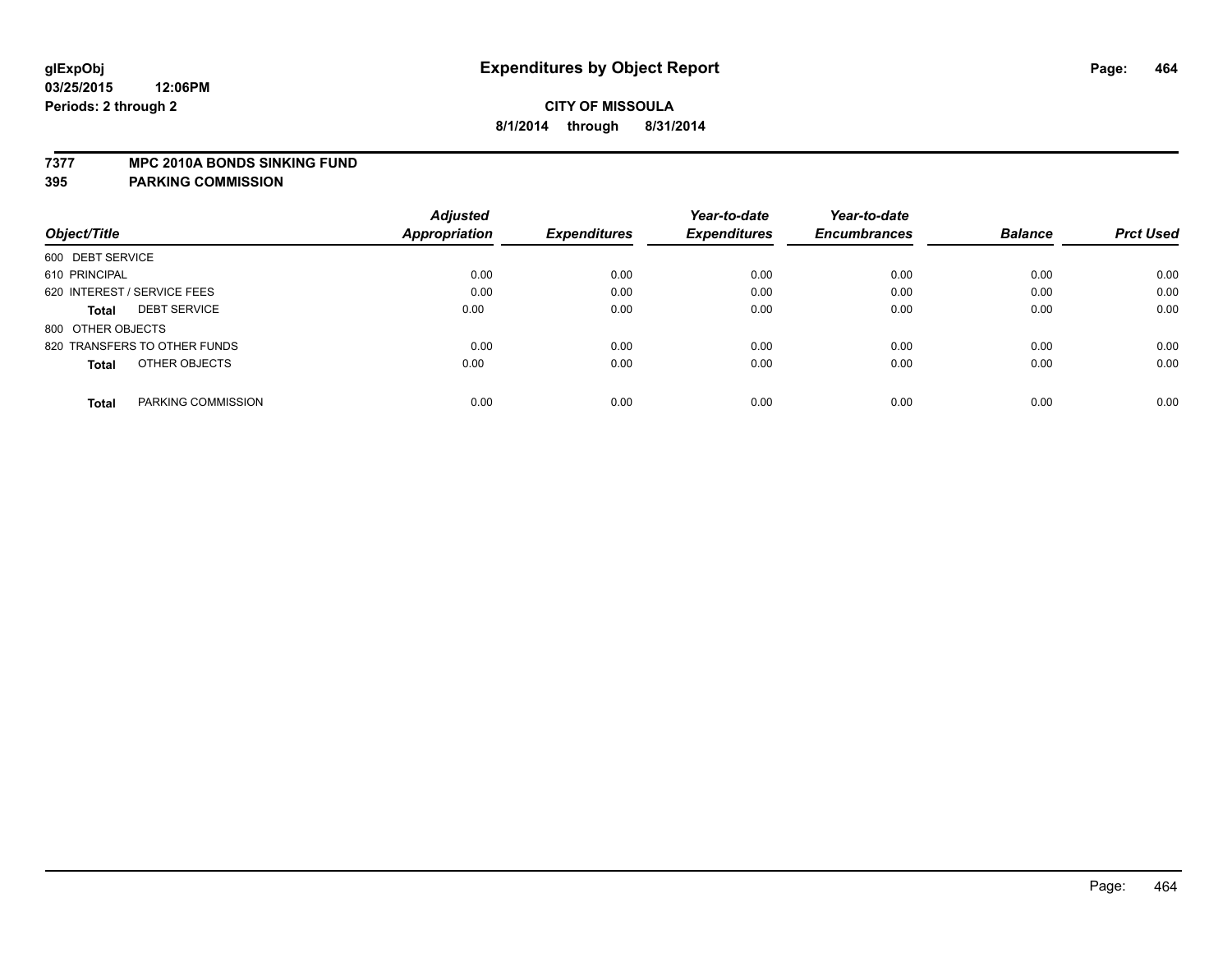### **7377 MPC 2010A BONDS SINKING FUND**

| Object/Title      |                              | <b>Adjusted</b><br><b>Appropriation</b> | <b>Expenditures</b> | Year-to-date<br><b>Expenditures</b> | Year-to-date<br><b>Encumbrances</b> | <b>Balance</b> | <b>Prct Used</b> |
|-------------------|------------------------------|-----------------------------------------|---------------------|-------------------------------------|-------------------------------------|----------------|------------------|
| 600 DEBT SERVICE  |                              |                                         |                     |                                     |                                     |                |                  |
| 610 PRINCIPAL     |                              | 0.00                                    | 0.00                | 0.00                                | 0.00                                | 0.00           | 0.00             |
|                   | 620 INTEREST / SERVICE FEES  | 0.00                                    | 0.00                | 0.00                                | 0.00                                | 0.00           | 0.00             |
| <b>Total</b>      | <b>DEBT SERVICE</b>          | 0.00                                    | 0.00                | 0.00                                | 0.00                                | 0.00           | 0.00             |
| 800 OTHER OBJECTS |                              |                                         |                     |                                     |                                     |                |                  |
|                   | 820 TRANSFERS TO OTHER FUNDS | 0.00                                    | 0.00                | 0.00                                | 0.00                                | 0.00           | 0.00             |
| <b>Total</b>      | OTHER OBJECTS                | 0.00                                    | 0.00                | 0.00                                | 0.00                                | 0.00           | 0.00             |
| <b>Total</b>      | MPC 2010A BONDS SINKING FUND | 0.00                                    | 0.00                | 0.00                                | 0.00                                | 0.00           | 0.00             |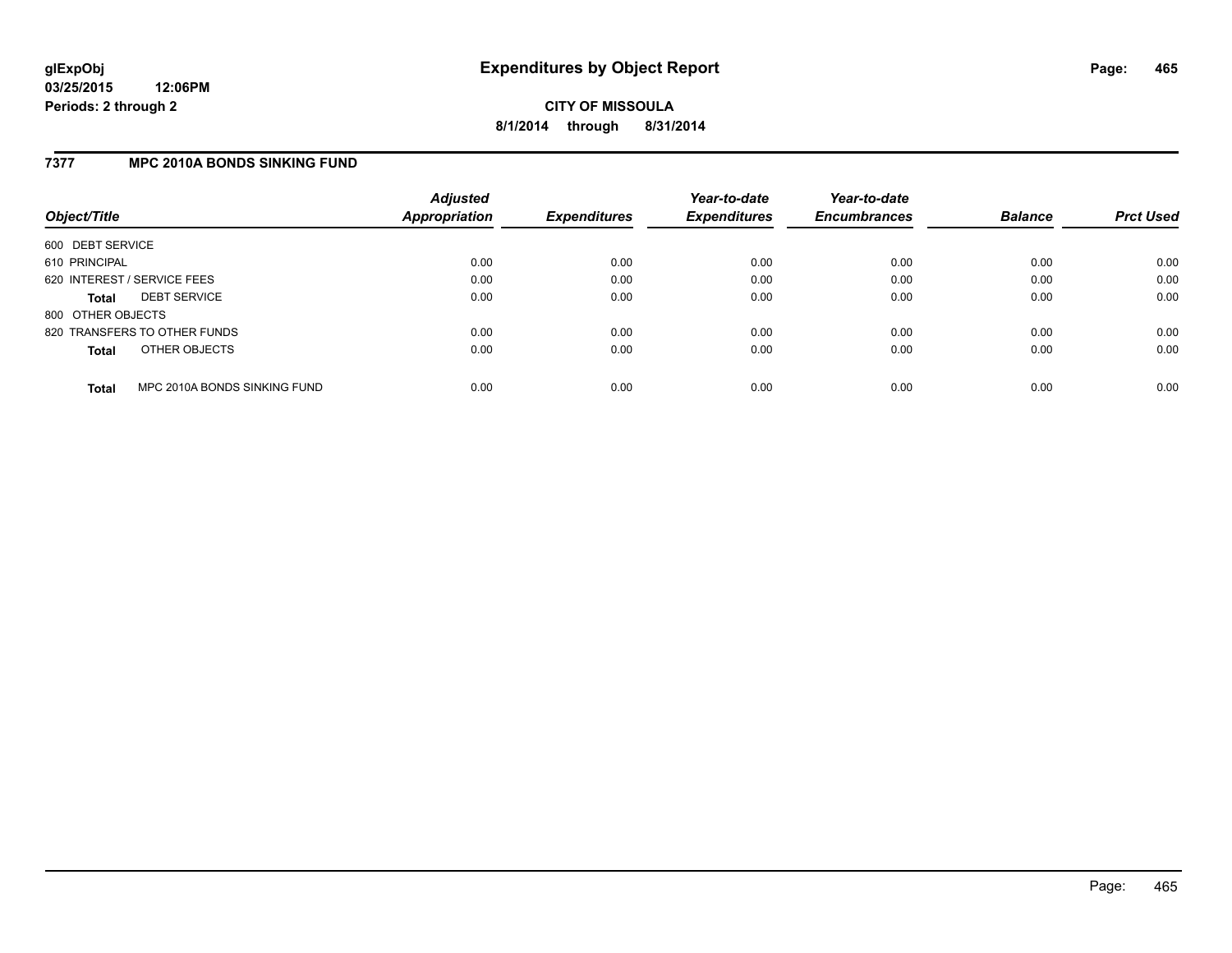**7378 MPC 2010A BOND RESERVE**

| Object/Title                 |                       | <b>Adjusted</b><br><b>Appropriation</b> | <b>Expenditures</b> | Year-to-date<br><b>Expenditures</b> | Year-to-date<br><b>Encumbrances</b> | <b>Balance</b> | <b>Prct Used</b> |
|------------------------------|-----------------------|-----------------------------------------|---------------------|-------------------------------------|-------------------------------------|----------------|------------------|
| 800 OTHER OBJECTS            |                       |                                         |                     |                                     |                                     |                |                  |
| 820 TRANSFERS TO OTHER FUNDS |                       | 0.00                                    | 0.00                | 0.00                                | 0.00                                | 0.00           | 0.00             |
| <b>Total</b>                 | OTHER OBJECTS         | 0.00                                    | 0.00                | 0.00                                | 0.00                                | 0.00           | 0.00             |
| 900 CAPITAL OUTLAY           |                       |                                         |                     |                                     |                                     |                |                  |
| 930 IMPROVEMENTS             |                       | 0.00                                    | 0.00                | 0.00                                | 0.00                                | 0.00           | 0.00             |
| <b>Total</b>                 | <b>CAPITAL OUTLAY</b> | 0.00                                    | 0.00                | 0.00                                | 0.00                                | 0.00           | 0.00             |
| <b>Total</b>                 | PARKING COMMISSION    | 0.00                                    | 0.00                | 0.00                                | 0.00                                | 0.00           | 0.00             |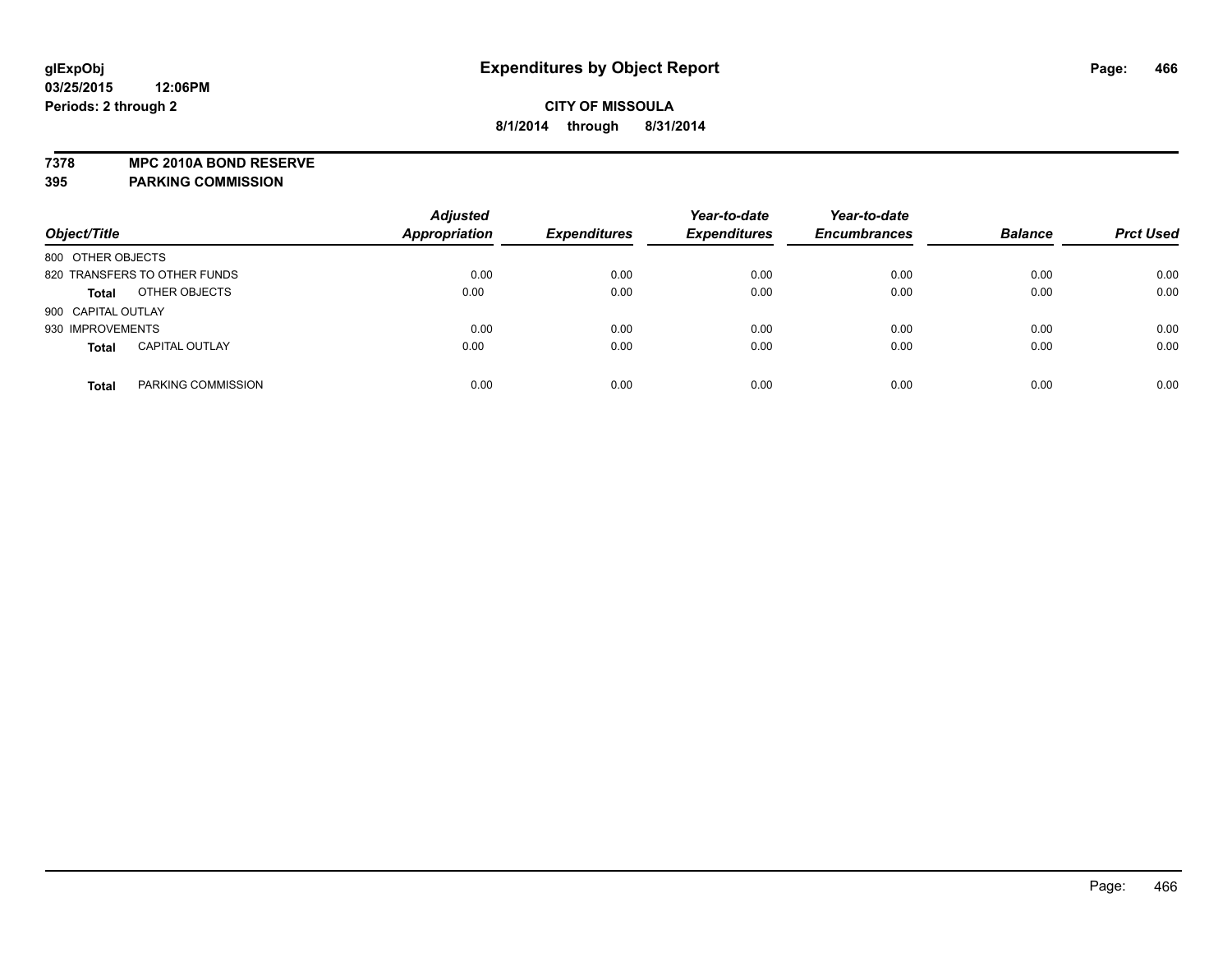# **7378 MPC 2010A BOND RESERVE**

| Object/Title                           | <b>Adjusted</b><br><b>Appropriation</b> | <b>Expenditures</b> | Year-to-date<br><b>Expenditures</b> | Year-to-date<br><b>Encumbrances</b> | <b>Balance</b> | <b>Prct Used</b> |
|----------------------------------------|-----------------------------------------|---------------------|-------------------------------------|-------------------------------------|----------------|------------------|
| 800 OTHER OBJECTS                      |                                         |                     |                                     |                                     |                |                  |
| 820 TRANSFERS TO OTHER FUNDS           | 0.00                                    | 0.00                | 0.00                                | 0.00                                | 0.00           | 0.00             |
| OTHER OBJECTS<br><b>Total</b>          | 0.00                                    | 0.00                | 0.00                                | 0.00                                | 0.00           | 0.00             |
| 900 CAPITAL OUTLAY                     |                                         |                     |                                     |                                     |                |                  |
| 930 IMPROVEMENTS                       | 0.00                                    | 0.00                | 0.00                                | 0.00                                | 0.00           | 0.00             |
| <b>CAPITAL OUTLAY</b><br><b>Total</b>  | 0.00                                    | 0.00                | 0.00                                | 0.00                                | 0.00           | 0.00             |
| MPC 2010A BOND RESERVE<br><b>Total</b> | 0.00                                    | 0.00                | 0.00                                | 0.00                                | 0.00           | 0.00             |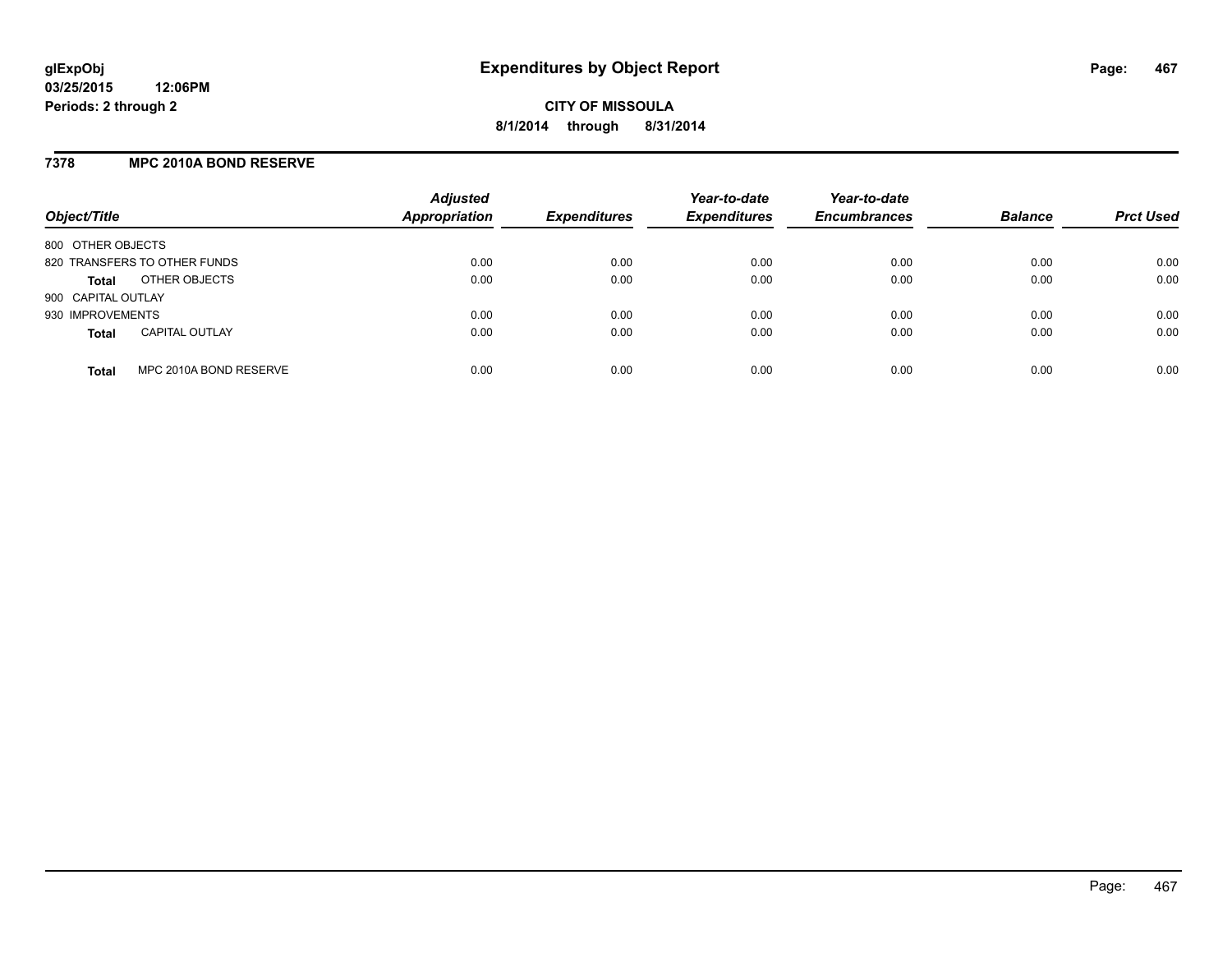#### **7379 MPC 2010A BOND CONSTRUCTION**

| Object/Title       |                              | <b>Adjusted</b><br><b>Appropriation</b> | <b>Expenditures</b> | Year-to-date<br><b>Expenditures</b> | Year-to-date<br><b>Encumbrances</b> | <b>Balance</b> | <b>Prct Used</b> |
|--------------------|------------------------------|-----------------------------------------|---------------------|-------------------------------------|-------------------------------------|----------------|------------------|
| 600 DEBT SERVICE   |                              |                                         |                     |                                     |                                     |                |                  |
| 610 PRINCIPAL      |                              | 0.00                                    | 0.00                | 0.00                                | 0.00                                | 0.00           | 0.00             |
|                    | 620 INTEREST / SERVICE FEES  | 0.00                                    | 0.00                | 0.00                                | 0.00                                | 0.00           | 0.00             |
| <b>Total</b>       | <b>DEBT SERVICE</b>          | 0.00                                    | 0.00                | 0.00                                | 0.00                                | 0.00           | 0.00             |
| 800 OTHER OBJECTS  |                              |                                         |                     |                                     |                                     |                |                  |
|                    | 820 TRANSFERS TO OTHER FUNDS | 0.00                                    | 0.00                | 0.00                                | 0.00                                | 0.00           | 0.00             |
| <b>Total</b>       | OTHER OBJECTS                | 0.00                                    | 0.00                | 0.00                                | 0.00                                | 0.00           | 0.00             |
| 900 CAPITAL OUTLAY |                              |                                         |                     |                                     |                                     |                |                  |
| 930 IMPROVEMENTS   |                              | 0.00                                    | 0.00                | 0.00                                | 0.00                                | 0.00           | 0.00             |
| <b>Total</b>       | <b>CAPITAL OUTLAY</b>        | 0.00                                    | 0.00                | 0.00                                | 0.00                                | 0.00           | 0.00             |
| <b>Total</b>       | PARKING COMMISSION           | 0.00                                    | 0.00                | 0.00                                | 0.00                                | 0.00           | 0.00             |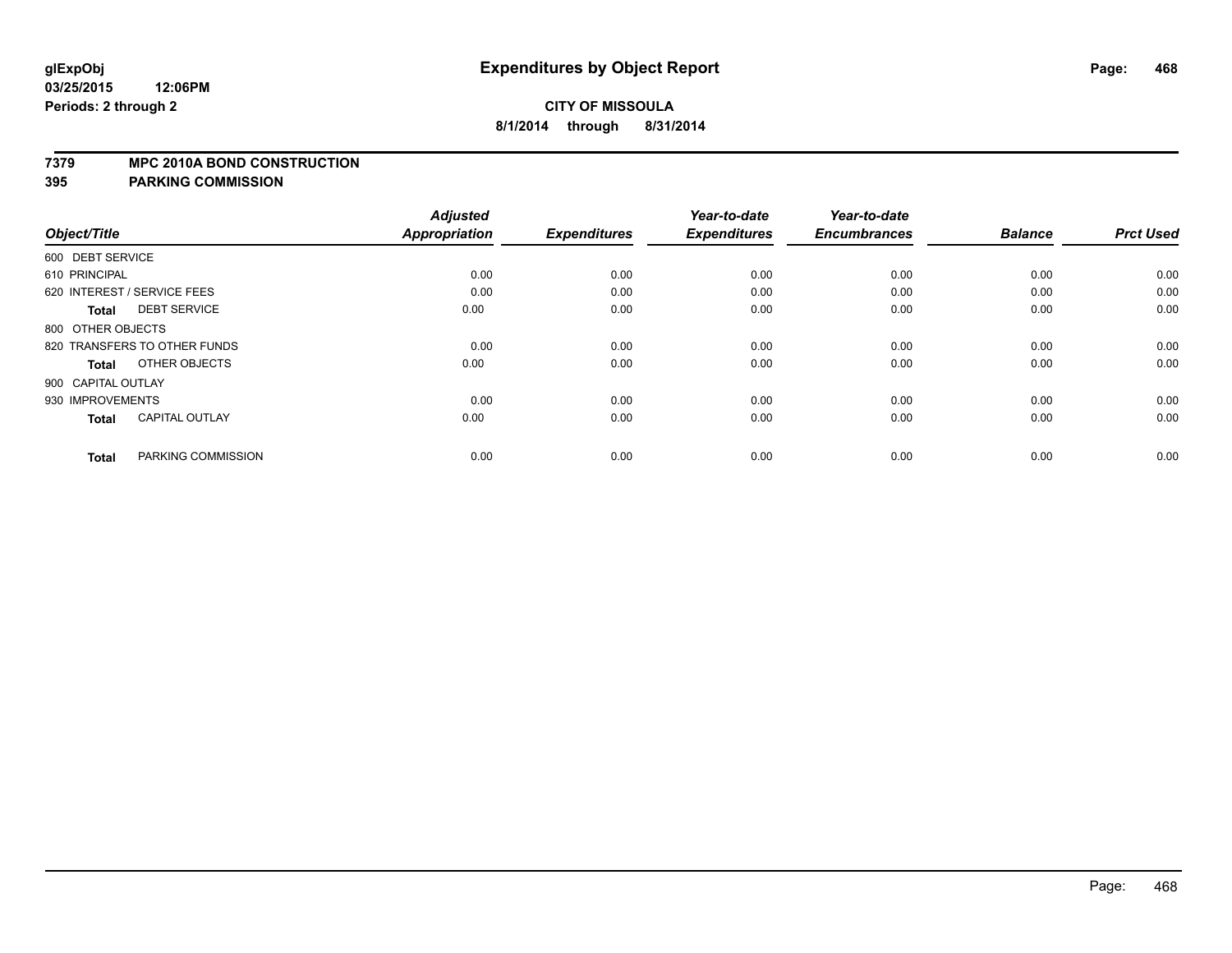# **CITY OF MISSOULA 8/1/2014 through 8/31/2014**

### **7379 MPC 2010A BOND CONSTRUCTION**

| Object/Title       |                              | <b>Adjusted</b><br><b>Appropriation</b> | <b>Expenditures</b> | Year-to-date<br><b>Expenditures</b> | Year-to-date<br><b>Encumbrances</b> | <b>Balance</b> | <b>Prct Used</b> |
|--------------------|------------------------------|-----------------------------------------|---------------------|-------------------------------------|-------------------------------------|----------------|------------------|
|                    |                              |                                         |                     |                                     |                                     |                |                  |
| 600 DEBT SERVICE   |                              |                                         |                     |                                     |                                     |                |                  |
| 610 PRINCIPAL      |                              | 0.00                                    | 0.00                | 0.00                                | 0.00                                | 0.00           | 0.00             |
|                    | 620 INTEREST / SERVICE FEES  | 0.00                                    | 0.00                | 0.00                                | 0.00                                | 0.00           | 0.00             |
| <b>Total</b>       | <b>DEBT SERVICE</b>          | 0.00                                    | 0.00                | 0.00                                | 0.00                                | 0.00           | 0.00             |
| 800 OTHER OBJECTS  |                              |                                         |                     |                                     |                                     |                |                  |
|                    | 820 TRANSFERS TO OTHER FUNDS | 0.00                                    | 0.00                | 0.00                                | 0.00                                | 0.00           | 0.00             |
| Total              | OTHER OBJECTS                | 0.00                                    | 0.00                | 0.00                                | 0.00                                | 0.00           | 0.00             |
| 900 CAPITAL OUTLAY |                              |                                         |                     |                                     |                                     |                |                  |
| 930 IMPROVEMENTS   |                              | 0.00                                    | 0.00                | 0.00                                | 0.00                                | 0.00           | 0.00             |
| <b>Total</b>       | <b>CAPITAL OUTLAY</b>        | 0.00                                    | 0.00                | 0.00                                | 0.00                                | 0.00           | 0.00             |
| <b>Total</b>       | MPC 2010A BOND CONSTRUCTION  | 0.00                                    | 0.00                | 0.00                                | 0.00                                | 0.00           | 0.00             |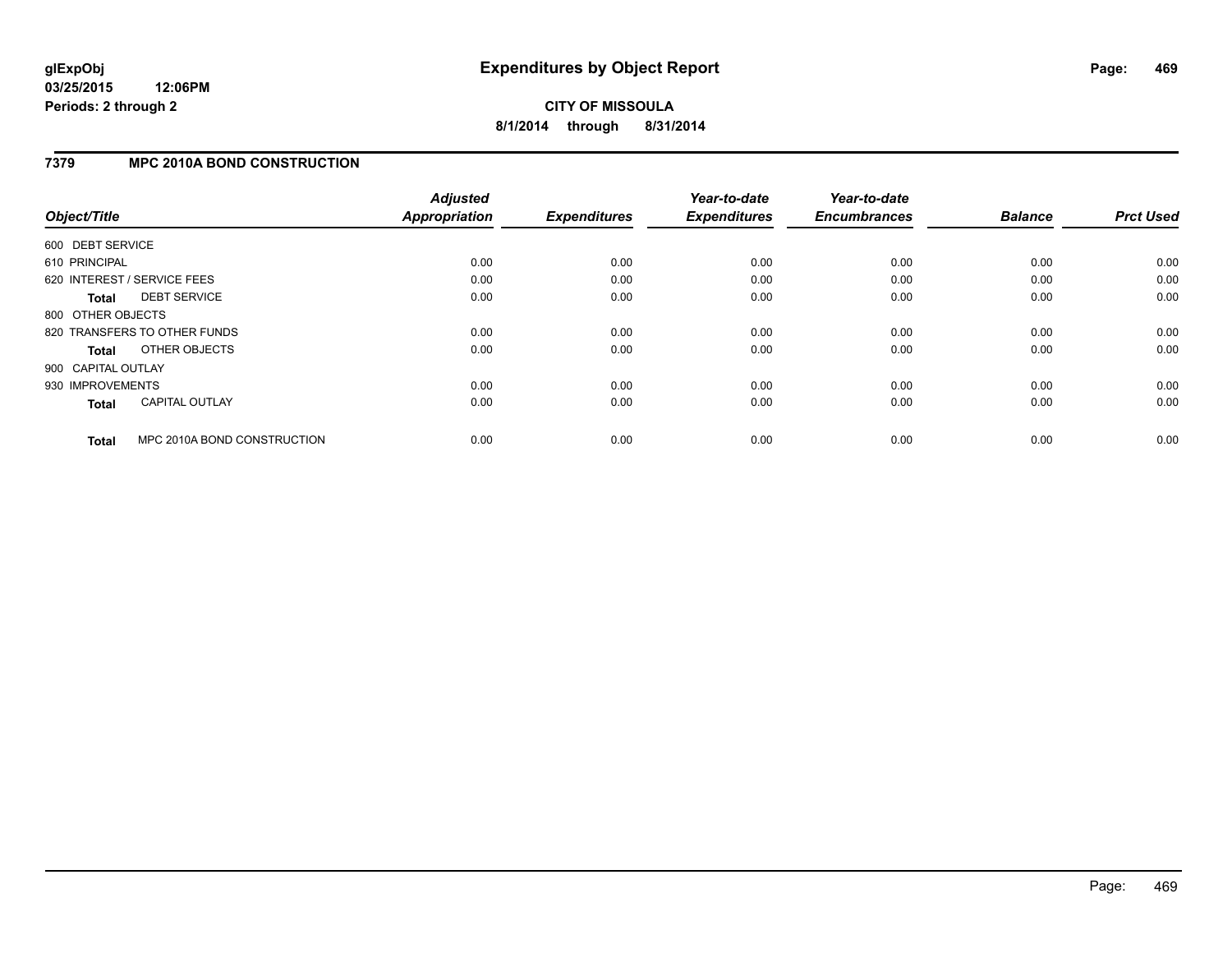#### **7380 BUSINESS IMPROVEMENT DISTRICT**

**375 BUSINESS IMPROVEMENT DISTRICT**

| Object/Title           |                                      | <b>Adjusted</b><br><b>Appropriation</b> | <b>Expenditures</b> | Year-to-date<br><b>Expenditures</b> | Year-to-date<br><b>Encumbrances</b> | <b>Balance</b> | <b>Prct Used</b> |
|------------------------|--------------------------------------|-----------------------------------------|---------------------|-------------------------------------|-------------------------------------|----------------|------------------|
| 300 PURCHASED SERVICES |                                      |                                         |                     |                                     |                                     |                |                  |
|                        | 350 PROFESSIONAL SERVICES            | 416.004.00                              | 40.000.00           | 40.000.00                           | 0.00                                | 376.004.00     | 9.62             |
| <b>Total</b>           | <b>PURCHASED SERVICES</b>            | 416.004.00                              | 40,000.00           | 40,000.00                           | 0.00                                | 376.004.00     | 9.62             |
| 800 OTHER OBJECTS      |                                      |                                         |                     |                                     |                                     |                |                  |
| 845 CONTINGENCY        |                                      | 5.000.00                                | 0.00                | 0.00                                | 0.00                                | 5.000.00       | 0.00             |
| <b>Total</b>           | OTHER OBJECTS                        | 5.000.00                                | 0.00                | 0.00                                | 0.00                                | 5,000.00       | 0.00             |
| <b>Total</b>           | <b>BUSINESS IMPROVEMENT DISTRICT</b> | 421.004.00                              | 40,000.00           | 40.000.00                           | 0.00                                | 381.004.00     | 9.50             |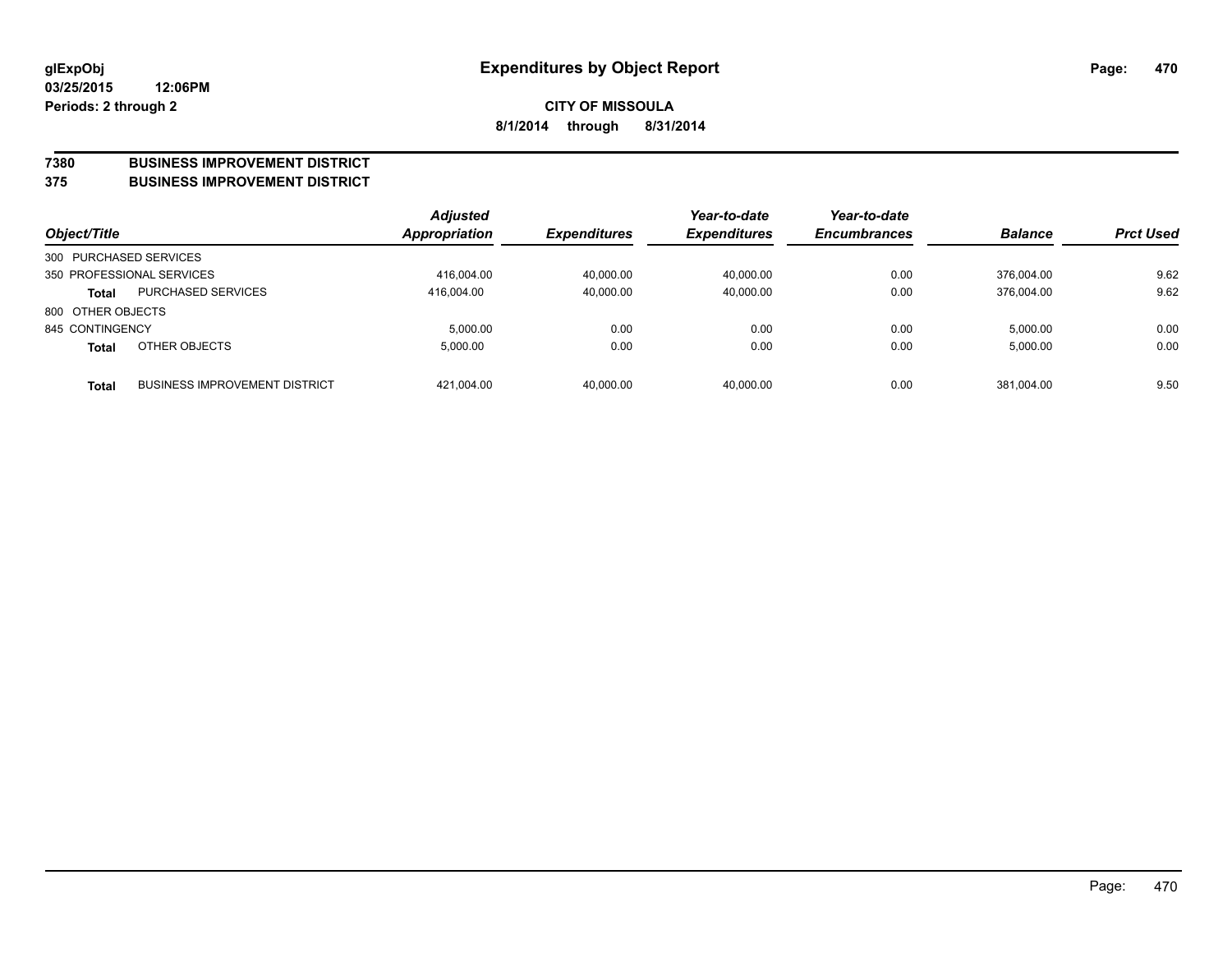### **7380 BUSINESS IMPROVEMENT DISTRICT**

| Object/Title           |                                      | Adjusted<br>Appropriation | <b>Expenditures</b> | Year-to-date<br><b>Expenditures</b> | Year-to-date<br><b>Encumbrances</b> | <b>Balance</b> | <b>Prct Used</b> |
|------------------------|--------------------------------------|---------------------------|---------------------|-------------------------------------|-------------------------------------|----------------|------------------|
| 300 PURCHASED SERVICES |                                      |                           |                     |                                     |                                     |                |                  |
|                        | 350 PROFESSIONAL SERVICES            | 416,004.00                | 40,000.00           | 40.000.00                           | 0.00                                | 376.004.00     | 9.62             |
| <b>Total</b>           | <b>PURCHASED SERVICES</b>            | 416.004.00                | 40,000.00           | 40.000.00                           | 0.00                                | 376.004.00     | 9.62             |
| 800 OTHER OBJECTS      |                                      |                           |                     |                                     |                                     |                |                  |
| 845 CONTINGENCY        |                                      | 5.000.00                  | 0.00                | 0.00                                | 0.00                                | 5.000.00       | 0.00             |
| <b>Total</b>           | OTHER OBJECTS                        | 5,000.00                  | 0.00                | 0.00                                | 0.00                                | 5,000.00       | 0.00             |
| <b>Total</b>           | <b>BUSINESS IMPROVEMENT DISTRICT</b> | 421.004.00                | 40,000.00           | 40.000.00                           | 0.00                                | 381.004.00     | 9.50             |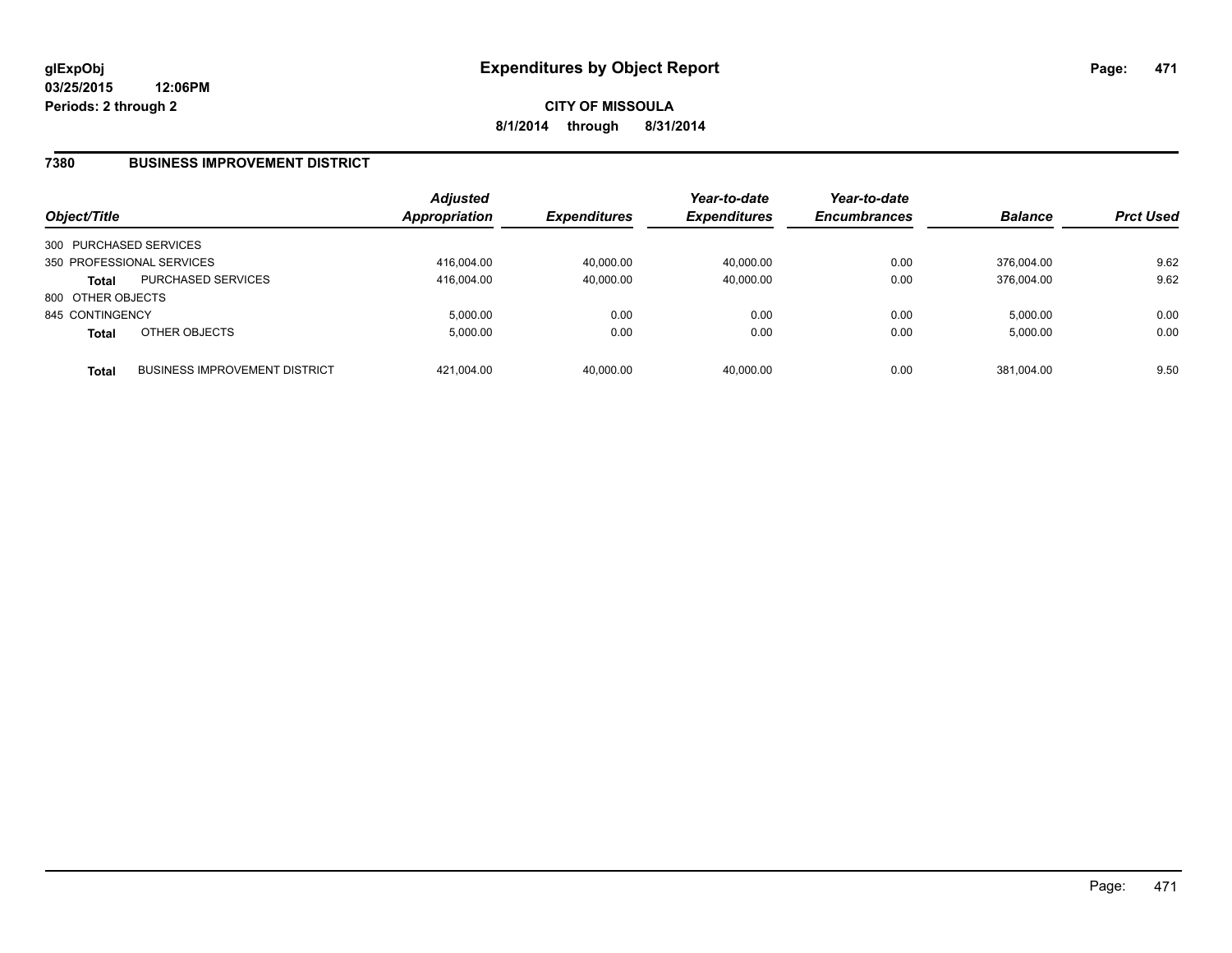#### **7381 TOURISM BUSINESS IMPROVEMENT DISTRICT**

#### **375 BUSINESS IMPROVEMENT DISTRICT**

| Object/Title                                         | <b>Adjusted</b><br>Appropriation | <i><b>Expenditures</b></i> | Year-to-date<br><b>Expenditures</b> | Year-to-date<br><b>Encumbrances</b> | <b>Balance</b> | <b>Prct Used</b> |
|------------------------------------------------------|----------------------------------|----------------------------|-------------------------------------|-------------------------------------|----------------|------------------|
| 300 PURCHASED SERVICES                               |                                  |                            |                                     |                                     |                |                  |
| 390 OTHER PURCHASED SERVICES                         | 620.494.00                       | 0.00                       | 0.00                                | 0.00                                | 620,494.00     | 0.00             |
| <b>PURCHASED SERVICES</b><br><b>Total</b>            | 620.494.00                       | 0.00                       | 0.00                                | 0.00                                | 620.494.00     | 0.00             |
| <b>BUSINESS IMPROVEMENT DISTRICT</b><br><b>Total</b> | 620,494.00                       | 0.00                       | 0.00                                | 0.00                                | 620,494.00     | 0.00             |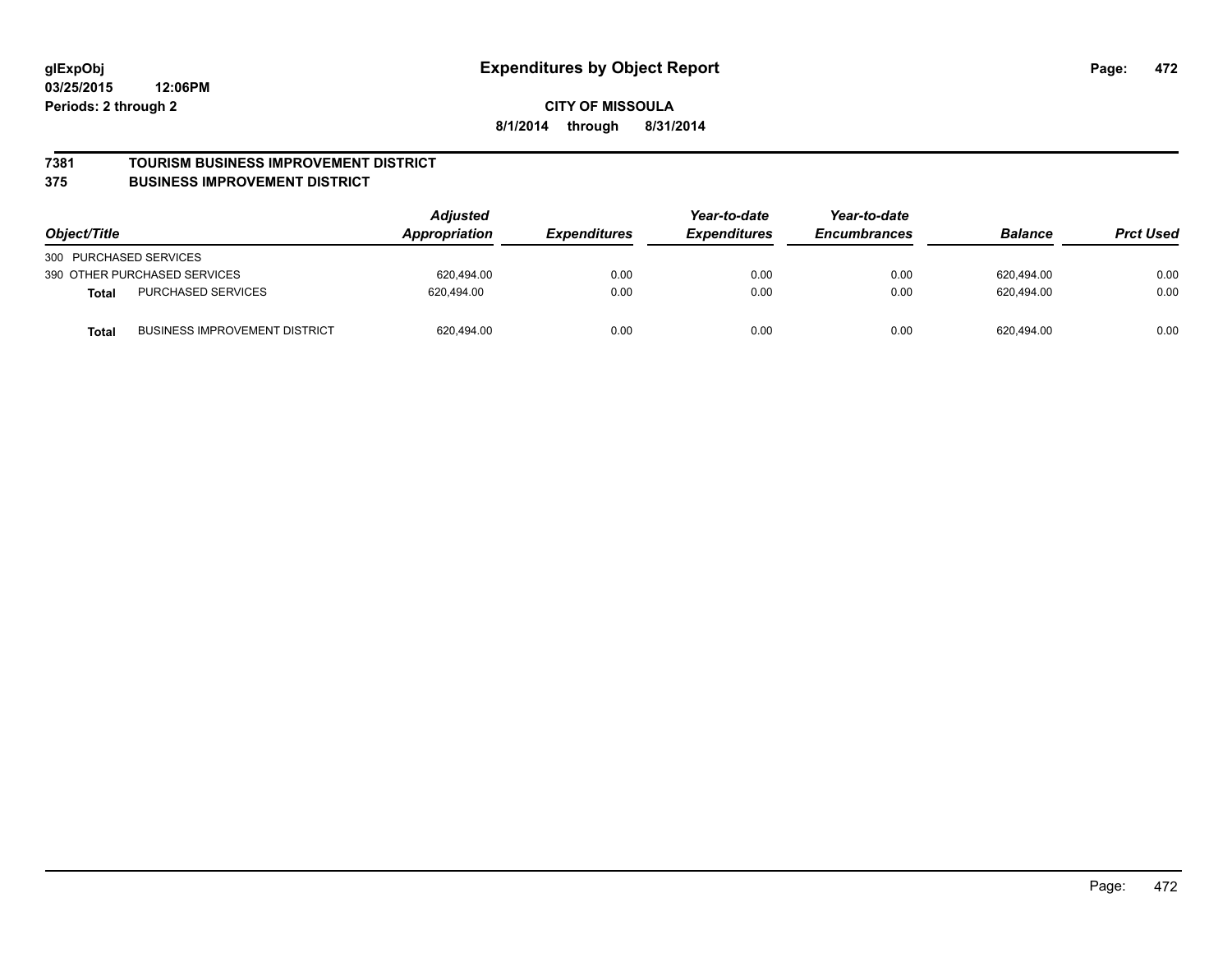**CITY OF MISSOULA 8/1/2014 through 8/31/2014**

### **7381 TOURISM BUSINESS IMPROVEMENT DISTRICT**

| Object/Title           |                                  | <b>Adjusted</b><br>Appropriation | <b>Expenditures</b> | Year-to-date<br><b>Expenditures</b> | Year-to-date<br><b>Encumbrances</b> | <b>Balance</b> | <b>Prct Used</b> |
|------------------------|----------------------------------|----------------------------------|---------------------|-------------------------------------|-------------------------------------|----------------|------------------|
| 300 PURCHASED SERVICES |                                  |                                  |                     |                                     |                                     |                |                  |
|                        | 390 OTHER PURCHASED SERVICES     | 620.494.00                       | 0.00                | 0.00                                | 0.00                                | 620.494.00     | 0.00             |
| <b>Total</b>           | PURCHASED SERVICES               | 620.494.00                       | 0.00                | 0.00                                | 0.00                                | 620.494.00     | 0.00             |
| Total                  | TOURISM BUSINESS IMPROVEMENT DIS | 620,494.00                       | 0.00                | 0.00                                | 0.00                                | 620.494.00     | 0.00             |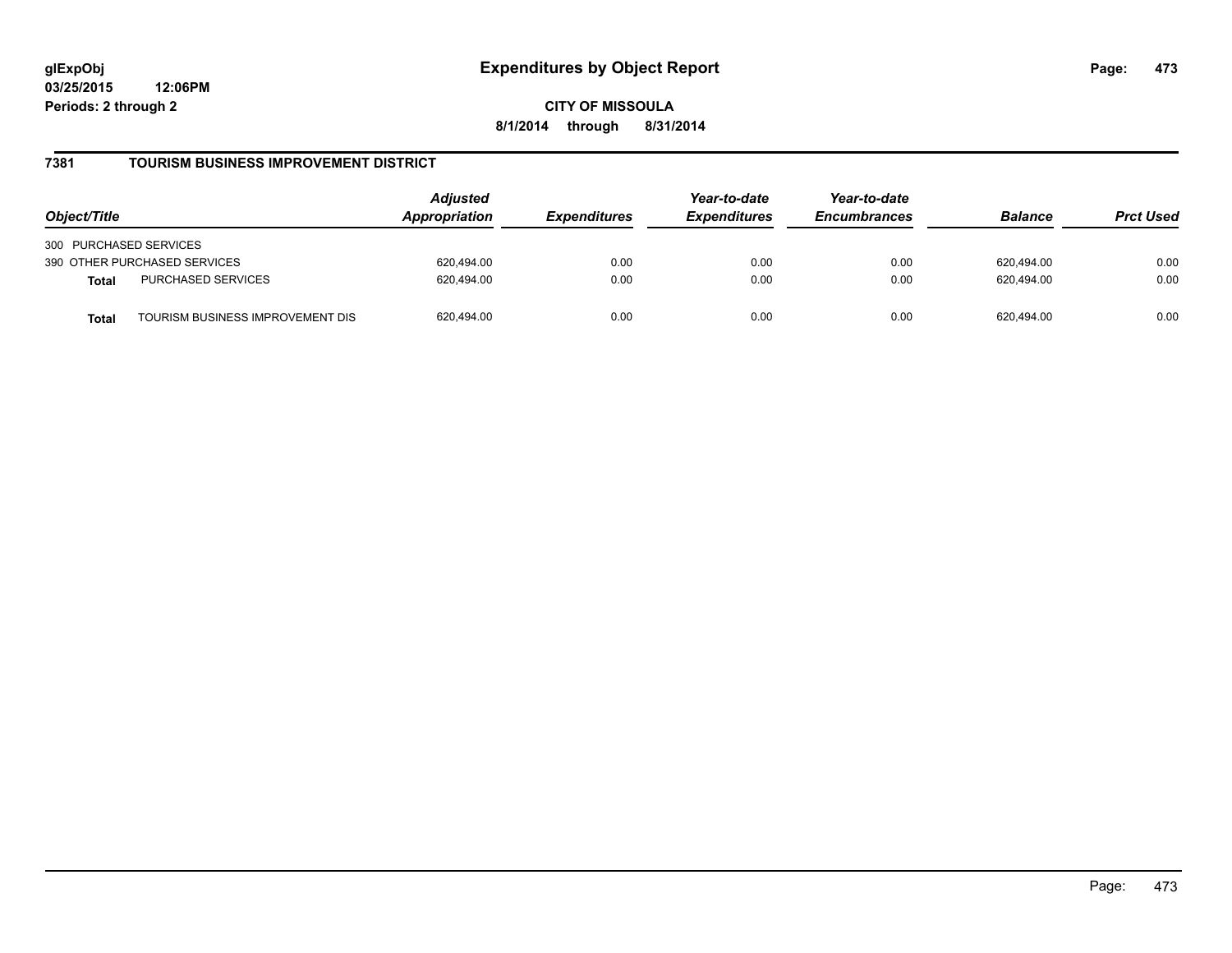# **7382 5.75M TIF RESERVE**

**390 NON-DEPARTMENTAL**

| Object/Title      |                              | <b>Adjusted</b><br>Appropriation | <b>Expenditures</b> | Year-to-date<br><b>Expenditures</b> | Year-to-date<br><b>Encumbrances</b> | <b>Balance</b> | <b>Prct Used</b> |
|-------------------|------------------------------|----------------------------------|---------------------|-------------------------------------|-------------------------------------|----------------|------------------|
| 800 OTHER OBJECTS |                              |                                  |                     |                                     |                                     |                |                  |
|                   | 820 TRANSFERS TO OTHER FUNDS | 0.00                             | 0.00                | 0.00                                | 0.00                                | 0.00           | 0.00             |
| <b>Total</b>      | OTHER OBJECTS                | 0.00                             | 0.00                | 0.00                                | 0.00                                | 0.00           | 0.00             |
| <b>Total</b>      | NON-DEPARTMENTAL             | 0.00                             | 0.00                | 0.00                                | 0.00                                | 0.00           | 0.00             |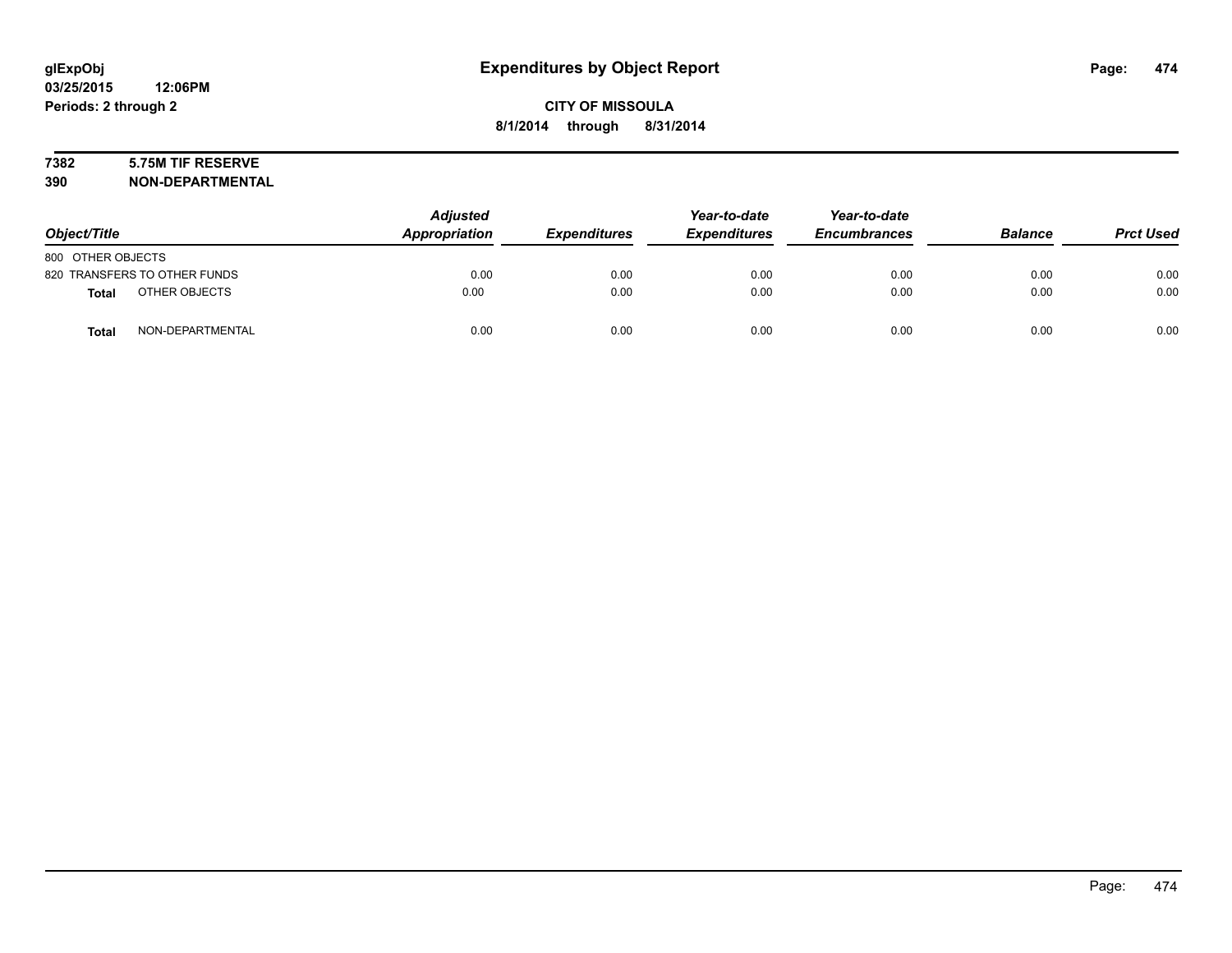**CITY OF MISSOULA 8/1/2014 through 8/31/2014**

### **7382 5.75M TIF RESERVE**

| Object/Title                      | <b>Adjusted</b><br>Appropriation | <b>Expenditures</b> | Year-to-date<br><b>Expenditures</b> | Year-to-date<br><b>Encumbrances</b> | <b>Balance</b> | <b>Prct Used</b> |
|-----------------------------------|----------------------------------|---------------------|-------------------------------------|-------------------------------------|----------------|------------------|
| 800 OTHER OBJECTS                 |                                  |                     |                                     |                                     |                |                  |
| 820 TRANSFERS TO OTHER FUNDS      | 0.00                             | 0.00                | 0.00                                | 0.00                                | 0.00           | 0.00             |
| OTHER OBJECTS<br><b>Total</b>     | 0.00                             | 0.00                | 0.00                                | 0.00                                | 0.00           | 0.00             |
| 5.75M TIF RESERVE<br><b>Total</b> | 0.00                             | 0.00                | 0.00                                | 0.00                                | 0.00           | 0.00             |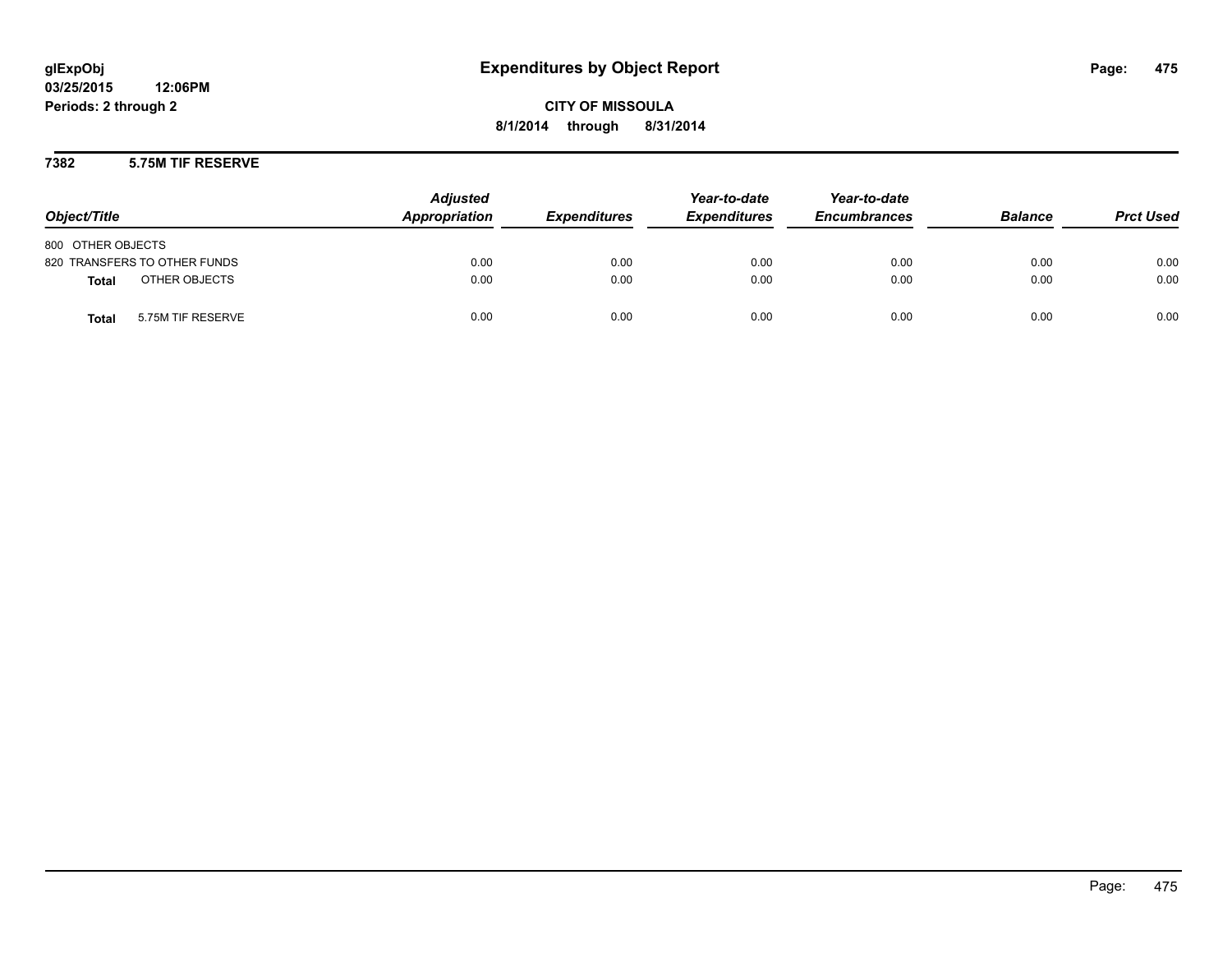#### **7383 RIVERFRONT TRIANGLE URD**

|                   |                                   | <b>Adjusted</b>      |                     | Year-to-date        | Year-to-date        |                |                  |
|-------------------|-----------------------------------|----------------------|---------------------|---------------------|---------------------|----------------|------------------|
| Object/Title      |                                   | <b>Appropriation</b> | <b>Expenditures</b> | <b>Expenditures</b> | <b>Encumbrances</b> | <b>Balance</b> | <b>Prct Used</b> |
|                   | 300 PURCHASED SERVICES            |                      |                     |                     |                     |                |                  |
|                   | 350 PROFESSIONAL SERVICES         | 0.00                 | 0.00                | 0.00                | 0.00                | 0.00           | 0.00             |
| <b>Total</b>      | PURCHASED SERVICES                | 0.00                 | 0.00                | 0.00                | 0.00                | 0.00           | 0.00             |
|                   | 700 GRANTS & CONTRIBUTIONS        |                      |                     |                     |                     |                |                  |
|                   | 700 GRANTS & CONTRIBUTIONS        | 15,000.00            | 0.00                | 0.00                | 0.00                | 15,000.00      | 0.00             |
| <b>Total</b>      | <b>GRANTS &amp; CONTRIBUTIONS</b> | 15,000.00            | 0.00                | 0.00                | 0.00                | 15,000.00      | 0.00             |
| 800 OTHER OBJECTS |                                   |                      |                     |                     |                     |                |                  |
|                   | 820 TRANSFERS TO OTHER FUNDS      | 0.00                 | 0.00                | 0.00                | 0.00                | 0.00           | 0.00             |
| 845 CONTINGENCY   |                                   | 11,862.00            | 0.00                | 0.00                | 0.00                | 11,862.00      | 0.00             |
| <b>Total</b>      | OTHER OBJECTS                     | 11,862.00            | 0.00                | 0.00                | 0.00                | 11,862.00      | 0.00             |
| <b>Total</b>      | <b>MRA</b>                        | 26,862.00            | 0.00                | 0.00                | 0.00                | 26,862.00      | 0.00             |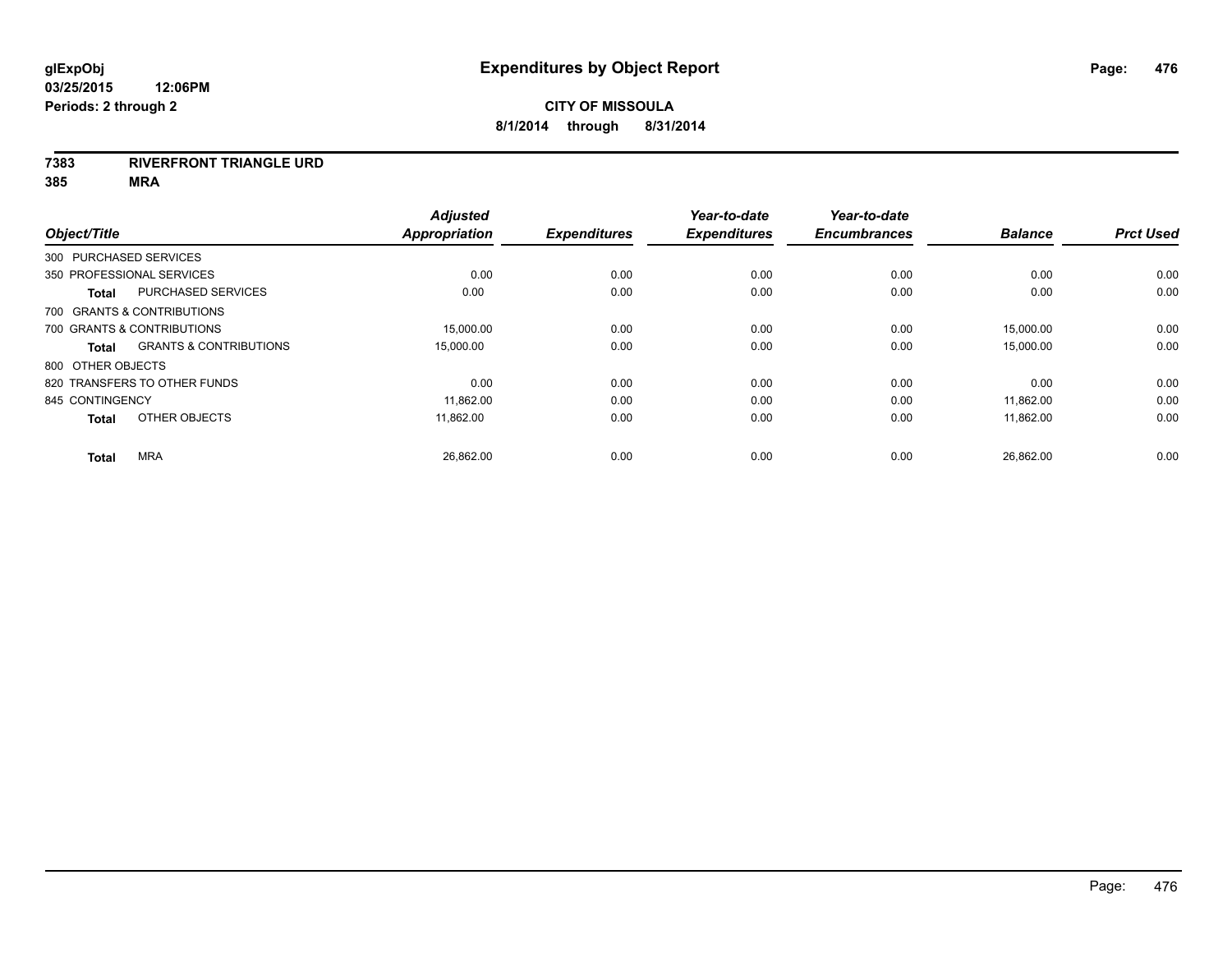### **7383 RIVERFRONT TRIANGLE URD**

| Object/Title      |                                   | <b>Adjusted</b><br><b>Appropriation</b> | <b>Expenditures</b> | Year-to-date<br><b>Expenditures</b> | Year-to-date<br><b>Encumbrances</b> | <b>Balance</b> | <b>Prct Used</b> |
|-------------------|-----------------------------------|-----------------------------------------|---------------------|-------------------------------------|-------------------------------------|----------------|------------------|
|                   |                                   |                                         |                     |                                     |                                     |                |                  |
|                   | 300 PURCHASED SERVICES            |                                         |                     |                                     |                                     |                |                  |
|                   | 350 PROFESSIONAL SERVICES         | 0.00                                    | 0.00                | 0.00                                | 0.00                                | 0.00           | 0.00             |
| <b>Total</b>      | PURCHASED SERVICES                | 0.00                                    | 0.00                | 0.00                                | 0.00                                | 0.00           | 0.00             |
|                   | 700 GRANTS & CONTRIBUTIONS        |                                         |                     |                                     |                                     |                |                  |
|                   | 700 GRANTS & CONTRIBUTIONS        | 15,000.00                               | 0.00                | 0.00                                | 0.00                                | 15.000.00      | 0.00             |
| Total             | <b>GRANTS &amp; CONTRIBUTIONS</b> | 15,000.00                               | 0.00                | 0.00                                | 0.00                                | 15,000.00      | 0.00             |
| 800 OTHER OBJECTS |                                   |                                         |                     |                                     |                                     |                |                  |
|                   | 820 TRANSFERS TO OTHER FUNDS      | 0.00                                    | 0.00                | 0.00                                | 0.00                                | 0.00           | 0.00             |
| 845 CONTINGENCY   |                                   | 11,862.00                               | 0.00                | 0.00                                | 0.00                                | 11.862.00      | 0.00             |
| <b>Total</b>      | OTHER OBJECTS                     | 11,862.00                               | 0.00                | 0.00                                | 0.00                                | 11,862.00      | 0.00             |
| <b>Total</b>      | RIVERFRONT TRIANGLE URD           | 26,862.00                               | 0.00                | 0.00                                | 0.00                                | 26.862.00      | 0.00             |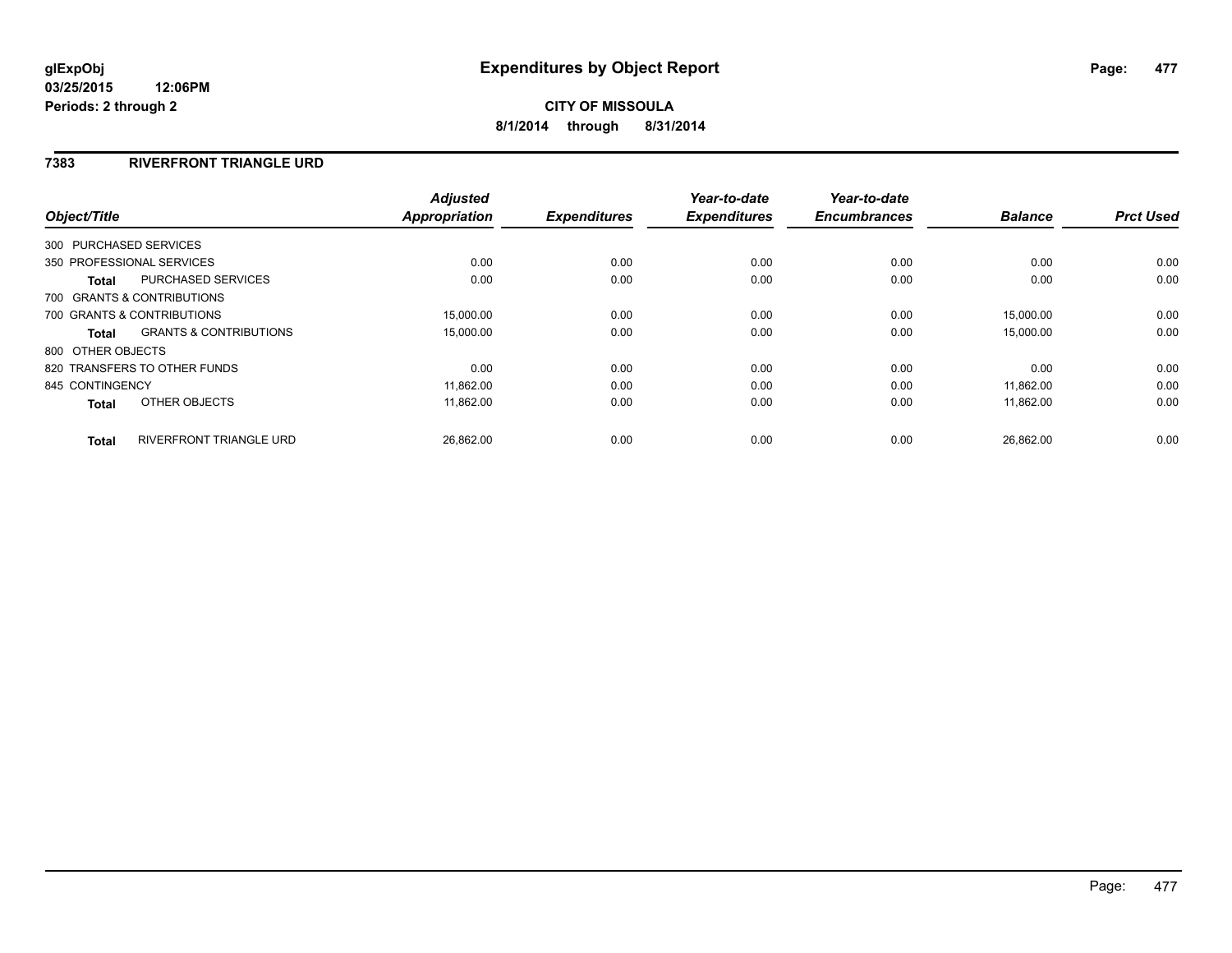### **7384 MILLSITE TAX INCREMENT FUND**

|                                     | <b>Adjusted</b>      |                     | Year-to-date        | Year-to-date        |                |                  |
|-------------------------------------|----------------------|---------------------|---------------------|---------------------|----------------|------------------|
| Object/Title                        | <b>Appropriation</b> | <b>Expenditures</b> | <b>Expenditures</b> | <b>Encumbrances</b> | <b>Balance</b> | <b>Prct Used</b> |
| 600 DEBT SERVICE                    |                      |                     |                     |                     |                |                  |
| 610 PRINCIPAL                       | 0.00                 | 0.00                | 0.00                | 0.00                | 0.00           | 0.00             |
| 620 INTEREST / SERVICE FEES         | 0.00                 | 0.00                | 0.00                | 0.00                | 0.00           | 0.00             |
| <b>DEBT SERVICE</b><br><b>Total</b> | 0.00                 | 0.00                | 0.00                | 0.00                | 0.00           | 0.00             |
| 800 OTHER OBJECTS                   |                      |                     |                     |                     |                |                  |
| 820 TRANSFERS TO OTHER FUNDS        | 0.00                 | 0.00                | 0.00                | 0.00                | 0.00           | 0.00             |
| OTHER OBJECTS<br><b>Total</b>       | 0.00                 | 0.00                | 0.00                | 0.00                | 0.00           | 0.00             |
| <b>MRA</b><br><b>Total</b>          | 0.00                 | 0.00                | 0.00                | 0.00                | 0.00           | 0.00             |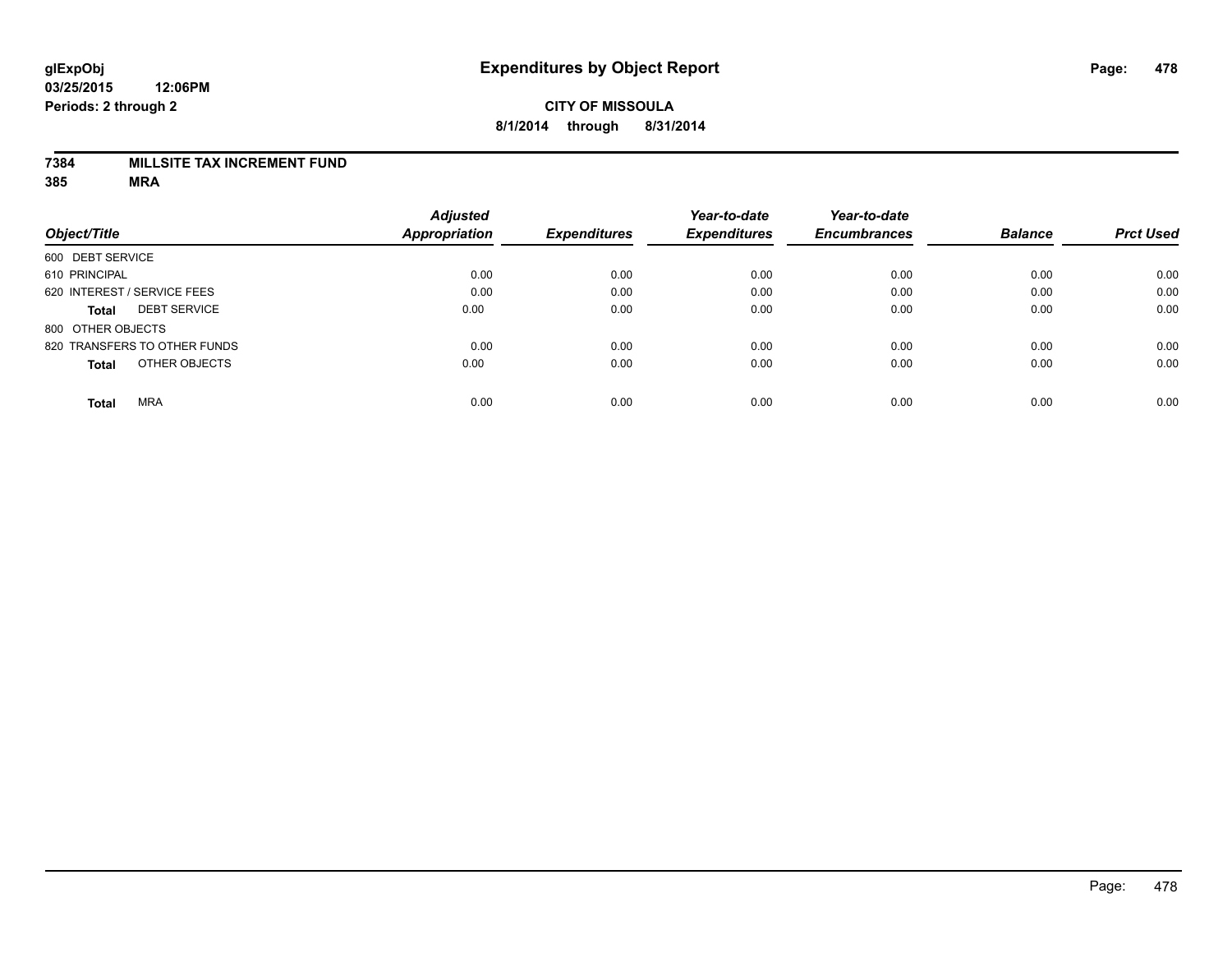### **7384 MILLSITE TAX INCREMENT FUND**

| Object/Title      |                              | <b>Adjusted</b><br>Appropriation | <b>Expenditures</b> | Year-to-date<br><b>Expenditures</b> | Year-to-date<br><b>Encumbrances</b> | <b>Balance</b> | <b>Prct Used</b> |
|-------------------|------------------------------|----------------------------------|---------------------|-------------------------------------|-------------------------------------|----------------|------------------|
| 600 DEBT SERVICE  |                              |                                  |                     |                                     |                                     |                |                  |
| 610 PRINCIPAL     |                              | 0.00                             | 0.00                | 0.00                                | 0.00                                | 0.00           | 0.00             |
|                   | 620 INTEREST / SERVICE FEES  | 0.00                             | 0.00                | 0.00                                | 0.00                                | 0.00           | 0.00             |
| <b>Total</b>      | <b>DEBT SERVICE</b>          | 0.00                             | 0.00                | 0.00                                | 0.00                                | 0.00           | 0.00             |
| 800 OTHER OBJECTS |                              |                                  |                     |                                     |                                     |                |                  |
|                   | 820 TRANSFERS TO OTHER FUNDS | 0.00                             | 0.00                | 0.00                                | 0.00                                | 0.00           | 0.00             |
| <b>Total</b>      | OTHER OBJECTS                | 0.00                             | 0.00                | 0.00                                | 0.00                                | 0.00           | 0.00             |
| <b>Total</b>      | MILLSITE TAX INCREMENT FUND  | 0.00                             | 0.00                | 0.00                                | 0.00                                | 0.00           | 0.00             |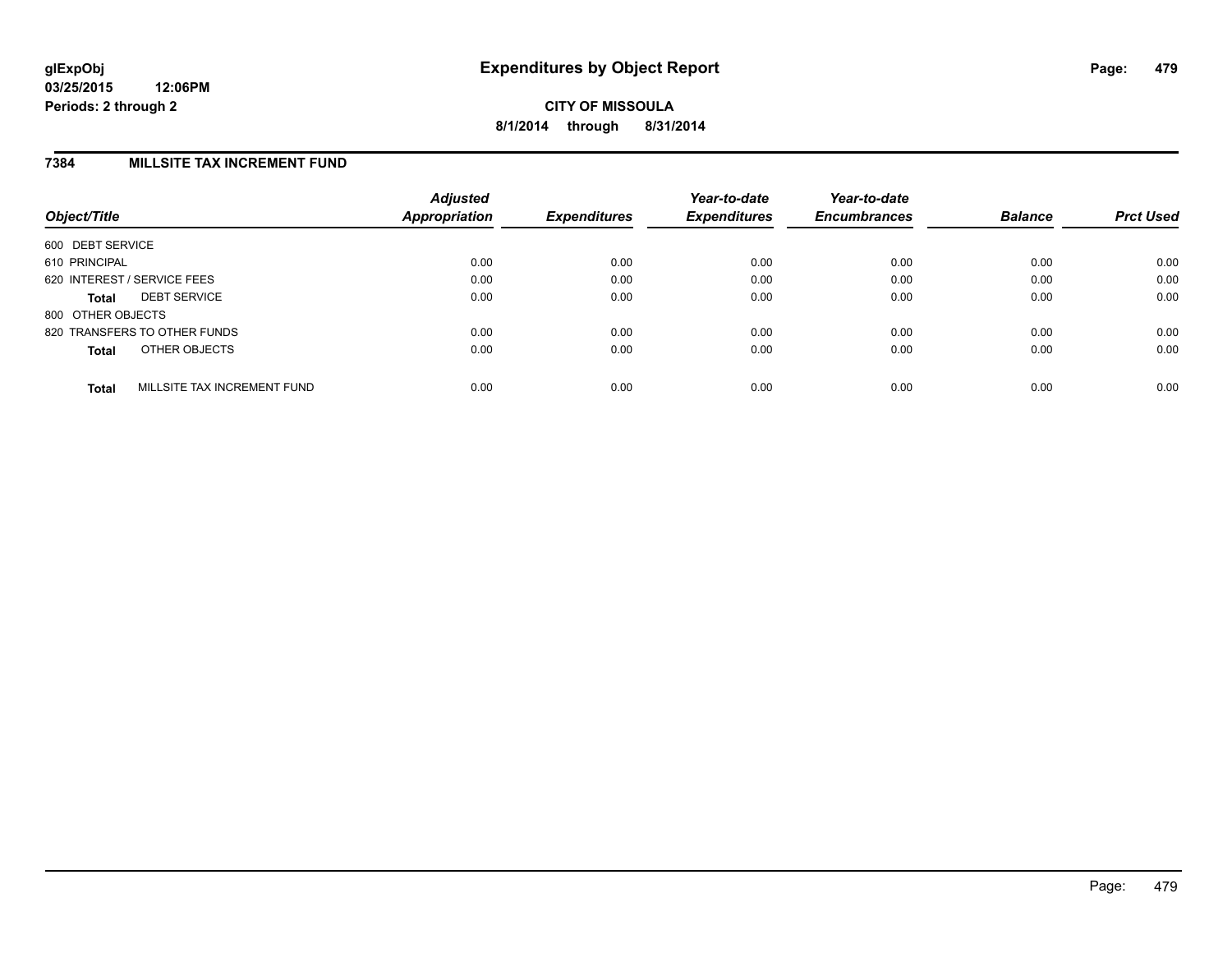# **7385 FRONT STREET URD**

| Object/Title           |                                   | <b>Adjusted</b><br>Appropriation | <b>Expenditures</b> | Year-to-date<br><b>Expenditures</b> | Year-to-date<br><b>Encumbrances</b> | <b>Balance</b> | <b>Prct Used</b> |
|------------------------|-----------------------------------|----------------------------------|---------------------|-------------------------------------|-------------------------------------|----------------|------------------|
| 300 PURCHASED SERVICES |                                   |                                  |                     |                                     |                                     |                |                  |
|                        | 350 PROFESSIONAL SERVICES         | 2,168.00                         | 16,127.20           | 21,393.95                           | 0.00                                | $-19,225.95$   | 986.81           |
| Total                  | <b>PURCHASED SERVICES</b>         | 2,168.00                         | 16,127.20           | 21,393.95                           | 0.00                                | $-19,225.95$   | 986.81           |
|                        | 700 GRANTS & CONTRIBUTIONS        |                                  |                     |                                     |                                     |                |                  |
|                        | 700 GRANTS & CONTRIBUTIONS        | 174,560.00                       | 0.00                | 0.00                                | 0.00                                | 174,560.00     | 0.00             |
| Total                  | <b>GRANTS &amp; CONTRIBUTIONS</b> | 174,560.00                       | 0.00                | 0.00                                | 0.00                                | 174,560.00     | 0.00             |
| 800 OTHER OBJECTS      |                                   |                                  |                     |                                     |                                     |                |                  |
| 845 CONTINGENCY        |                                   | 353,524.00                       | 0.00                | 0.00                                | 0.00                                | 353,524.00     | 0.00             |
| Total                  | OTHER OBJECTS                     | 353,524.00                       | 0.00                | 0.00                                | 0.00                                | 353,524.00     | 0.00             |
| 900 CAPITAL OUTLAY     |                                   |                                  |                     |                                     |                                     |                |                  |
| 930 IMPROVEMENTS       |                                   | 0.00                             | 0.00                | 0.00                                | 0.00                                | 0.00           | 0.00             |
| <b>Total</b>           | <b>CAPITAL OUTLAY</b>             | 0.00                             | 0.00                | 0.00                                | 0.00                                | 0.00           | 0.00             |
| <b>Total</b>           | <b>MRA</b>                        | 530,252.00                       | 16,127.20           | 21,393.95                           | 0.00                                | 508,858.05     | 4.03             |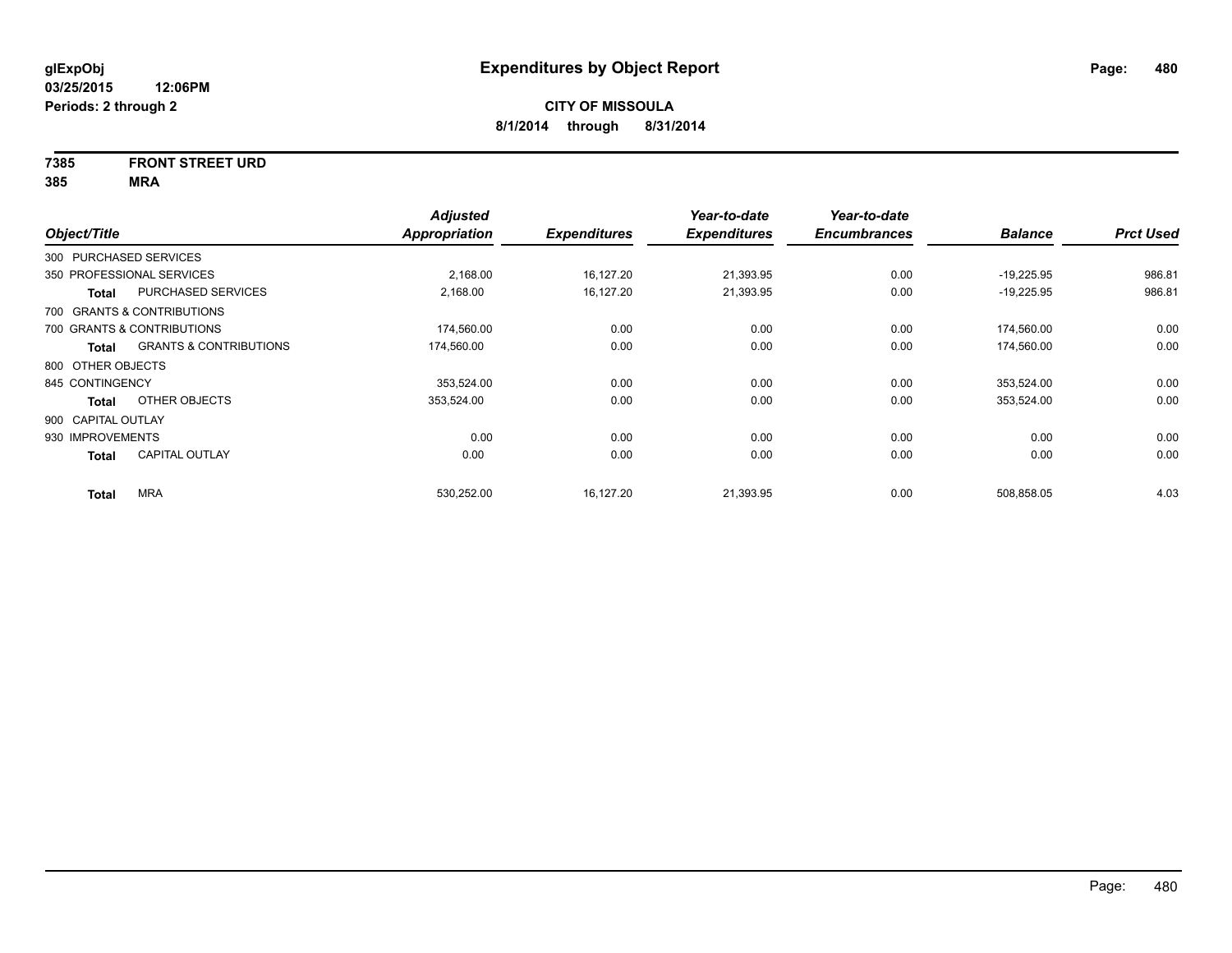### **7385 FRONT STREET URD**

|                    |                                   | <b>Adjusted</b> |                     | Year-to-date        | Year-to-date        |                |                  |
|--------------------|-----------------------------------|-----------------|---------------------|---------------------|---------------------|----------------|------------------|
| Object/Title       |                                   | Appropriation   | <b>Expenditures</b> | <b>Expenditures</b> | <b>Encumbrances</b> | <b>Balance</b> | <b>Prct Used</b> |
|                    | 300 PURCHASED SERVICES            |                 |                     |                     |                     |                |                  |
|                    | 350 PROFESSIONAL SERVICES         | 2,168.00        | 16,127.20           | 21,393.95           | 0.00                | $-19,225.95$   | 986.81           |
| <b>Total</b>       | PURCHASED SERVICES                | 2,168.00        | 16,127.20           | 21,393.95           | 0.00                | $-19,225.95$   | 986.81           |
|                    | 700 GRANTS & CONTRIBUTIONS        |                 |                     |                     |                     |                |                  |
|                    | 700 GRANTS & CONTRIBUTIONS        | 174,560.00      | 0.00                | 0.00                | 0.00                | 174,560.00     | 0.00             |
| Total              | <b>GRANTS &amp; CONTRIBUTIONS</b> | 174,560.00      | 0.00                | 0.00                | 0.00                | 174,560.00     | 0.00             |
| 800 OTHER OBJECTS  |                                   |                 |                     |                     |                     |                |                  |
| 845 CONTINGENCY    |                                   | 353,524.00      | 0.00                | 0.00                | 0.00                | 353,524.00     | 0.00             |
| Total              | OTHER OBJECTS                     | 353,524.00      | 0.00                | 0.00                | 0.00                | 353,524.00     | 0.00             |
| 900 CAPITAL OUTLAY |                                   |                 |                     |                     |                     |                |                  |
| 930 IMPROVEMENTS   |                                   | 0.00            | 0.00                | 0.00                | 0.00                | 0.00           | 0.00             |
| Total              | <b>CAPITAL OUTLAY</b>             | 0.00            | 0.00                | 0.00                | 0.00                | 0.00           | 0.00             |
| <b>Total</b>       | FRONT STREET URD                  | 530,252.00      | 16,127.20           | 21,393.95           | 0.00                | 508,858.05     | 4.03             |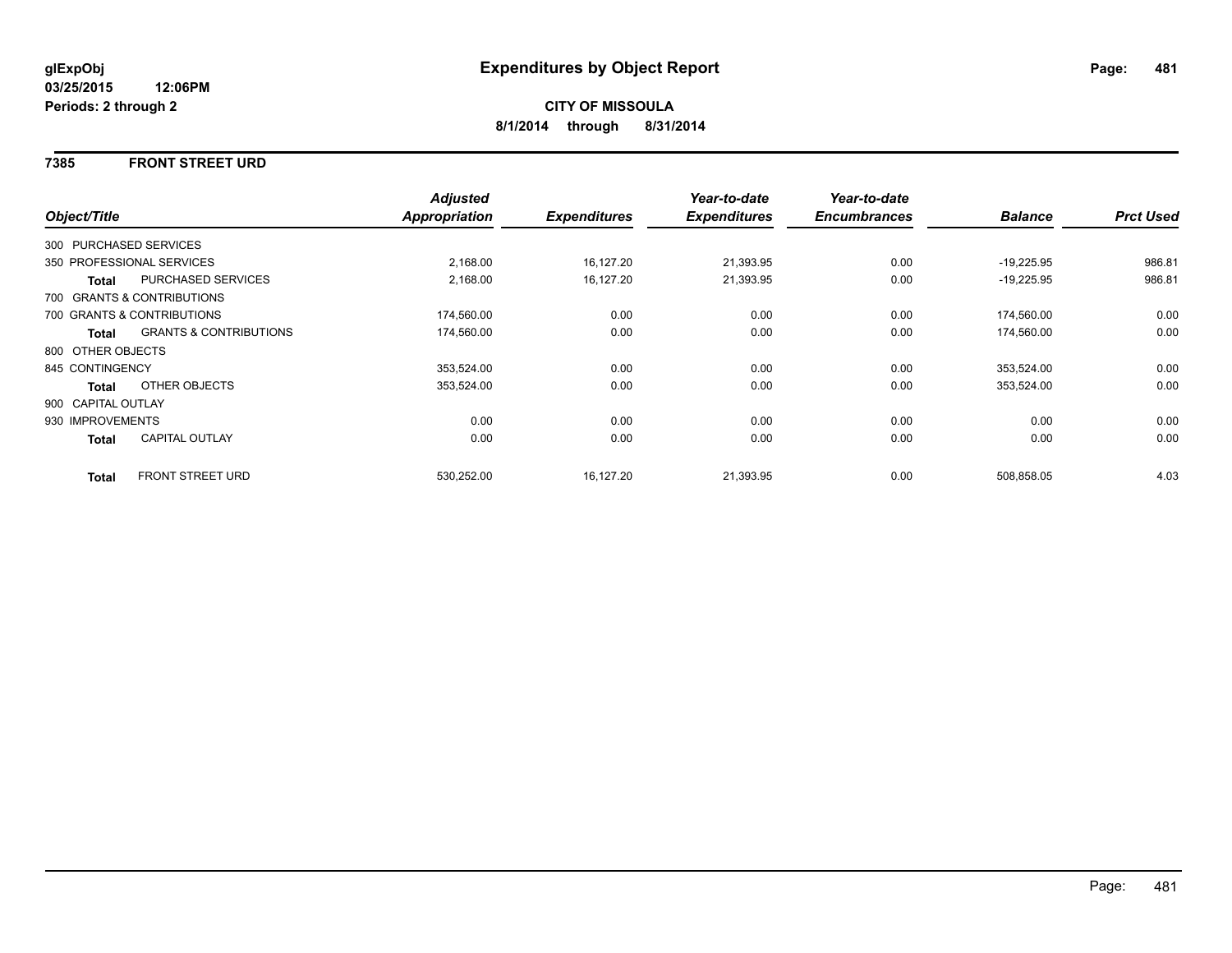# **CITY OF MISSOULA 8/1/2014 through 8/31/2014**

### **7386 DEBT SERVICE-SAFEWAY/ST PAT 1.5M**

| Object/Title       |                       | <b>Adjusted</b><br>Appropriation | <b>Expenditures</b> | Year-to-date<br><b>Expenditures</b> | Year-to-date<br><b>Encumbrances</b> | <b>Balance</b> | <b>Prct Used</b> |
|--------------------|-----------------------|----------------------------------|---------------------|-------------------------------------|-------------------------------------|----------------|------------------|
| 900 CAPITAL OUTLAY |                       |                                  |                     |                                     |                                     |                |                  |
| 930 IMPROVEMENTS   |                       | 0.00                             | 0.00                | 0.00                                | 0.00                                | 0.00           | 0.00             |
| Total              | <b>CAPITAL OUTLAY</b> | 0.00                             | 0.00                | 0.00                                | 0.00                                | 0.00           | 0.00             |
| Total              | <b>MRA</b>            | 0.00                             | 0.00                | 0.00                                | 0.00                                | 0.00           | 0.00             |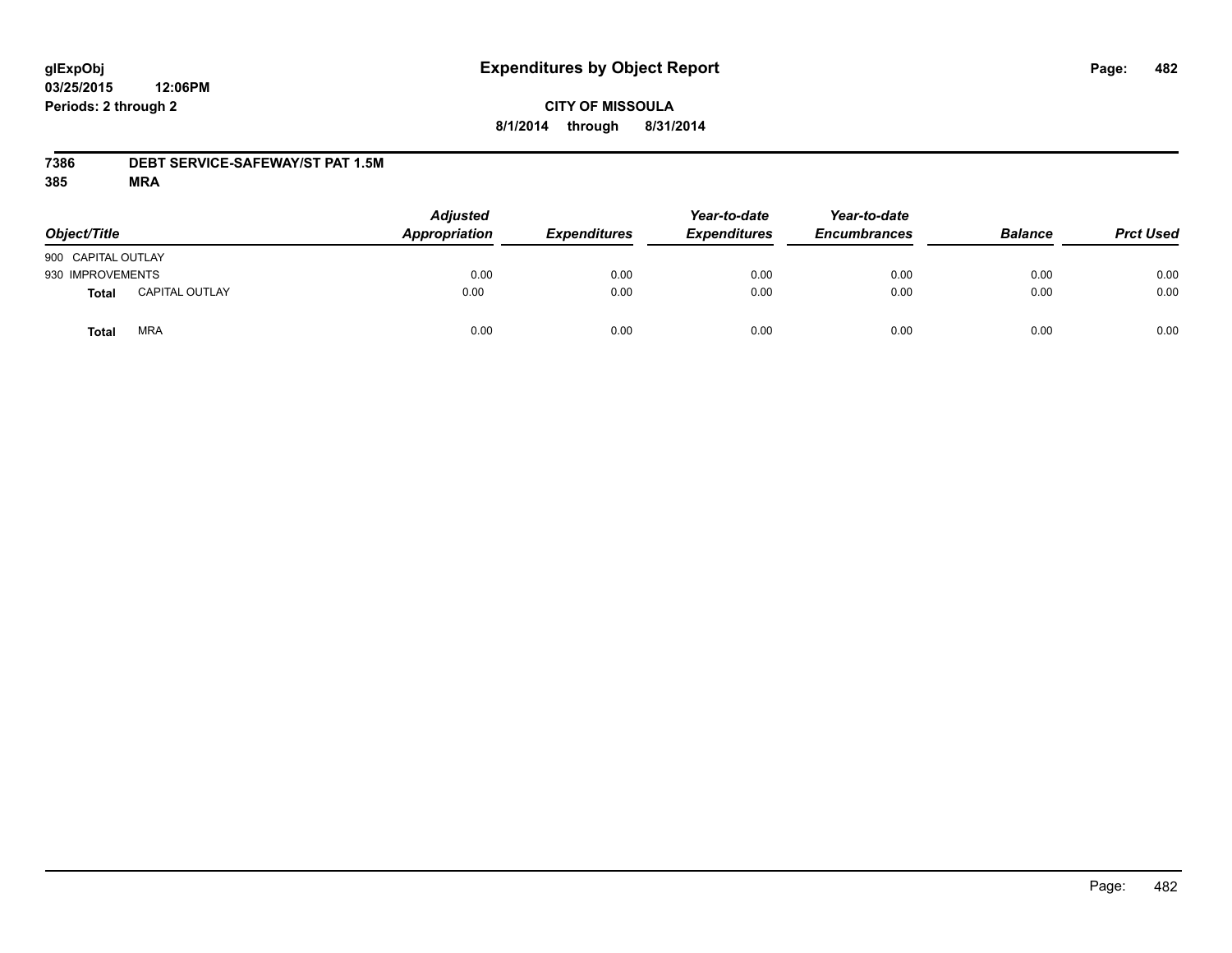#### **7386 DEBT SERVICE-SAFEWAY/ST PAT 1.5M**

**390 NON-DEPARTMENTAL**

| Object/Title                        | <b>Adjusted</b><br>Appropriation | <i><b>Expenditures</b></i> | Year-to-date<br><b>Expenditures</b> | Year-to-date<br><b>Encumbrances</b> | <b>Balance</b> | <b>Prct Used</b> |
|-------------------------------------|----------------------------------|----------------------------|-------------------------------------|-------------------------------------|----------------|------------------|
| 600 DEBT SERVICE                    |                                  |                            |                                     |                                     |                |                  |
| 610 PRINCIPAL                       | 61,147.00                        | 29,601.00                  | 29,601.00                           | 0.00                                | 31.546.00      | 48.41            |
| 620 INTEREST / SERVICE FEES         | 94,728.00                        | 48,336.25                  | 48,336.25                           | 0.00                                | 46.391.75      | 51.03            |
| <b>DEBT SERVICE</b><br><b>Total</b> | 155.875.00                       | 77.937.25                  | 77.937.25                           | 0.00                                | 77.937.75      | 50.00            |
| NON-DEPARTMENTAL<br><b>Total</b>    | 155,875.00                       | 77.937.25                  | 77,937.25                           | 0.00                                | 77,937.75      | 50.00            |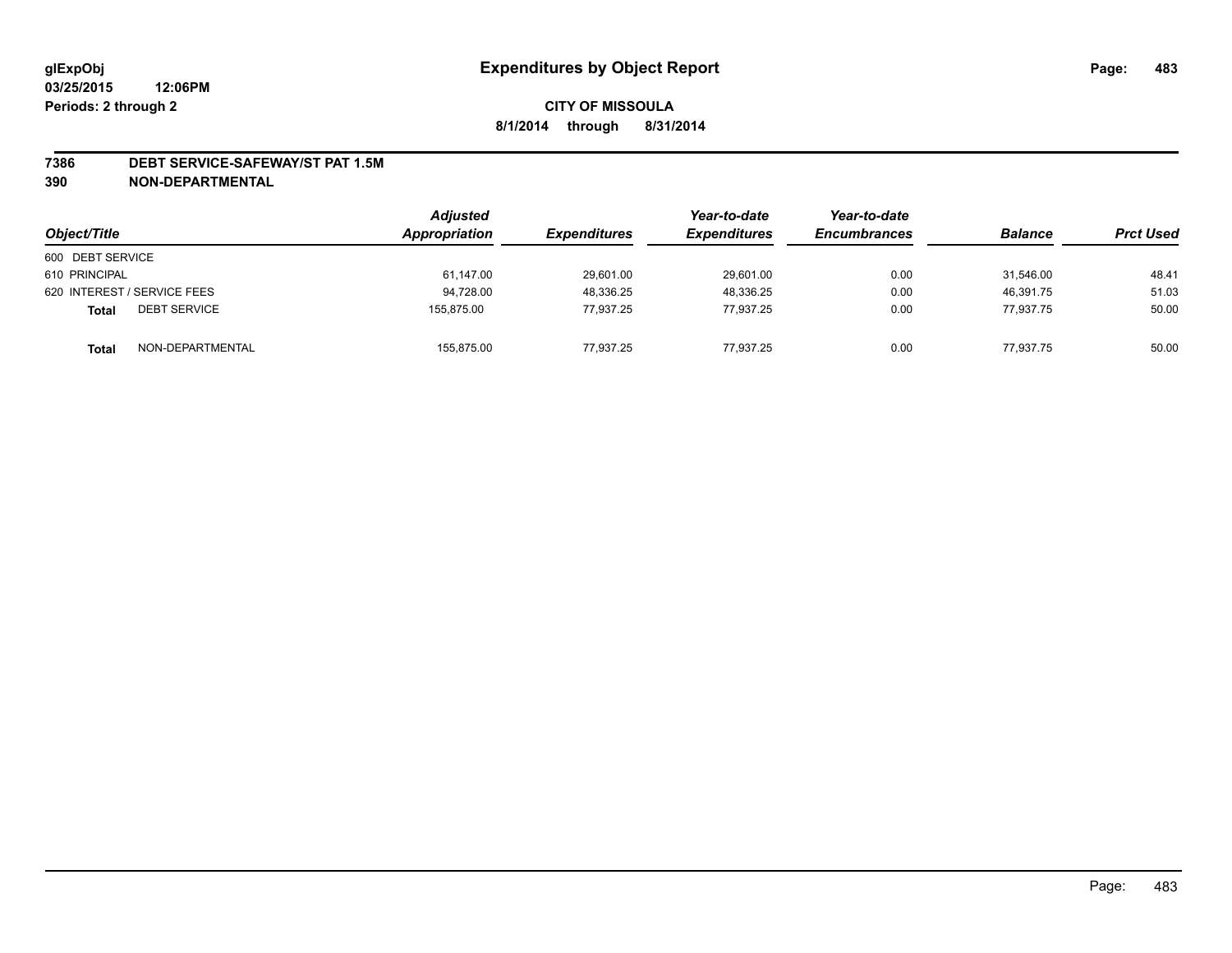# **CITY OF MISSOULA 8/1/2014 through 8/31/2014**

## **7386 DEBT SERVICE-SAFEWAY/ST PAT 1.5M**

| Object/Title       |                                  | Adjusted<br>Appropriation | <b>Expenditures</b> | Year-to-date<br><b>Expenditures</b> | Year-to-date<br><b>Encumbrances</b> | <b>Balance</b> | <b>Prct Used</b> |
|--------------------|----------------------------------|---------------------------|---------------------|-------------------------------------|-------------------------------------|----------------|------------------|
| 600 DEBT SERVICE   |                                  |                           |                     |                                     |                                     |                |                  |
| 610 PRINCIPAL      |                                  | 61.147.00                 | 29,601.00           | 29,601.00                           | 0.00                                | 31.546.00      | 48.41            |
|                    | 620 INTEREST / SERVICE FEES      | 94.728.00                 | 48,336.25           | 48,336.25                           | 0.00                                | 46.391.75      | 51.03            |
| <b>Total</b>       | <b>DEBT SERVICE</b>              | 155.875.00                | 77.937.25           | 77.937.25                           | 0.00                                | 77.937.75      | 50.00            |
| 900 CAPITAL OUTLAY |                                  |                           |                     |                                     |                                     |                |                  |
| 930 IMPROVEMENTS   |                                  | 0.00                      | 0.00                | 0.00                                | 0.00                                | 0.00           | 0.00             |
| <b>Total</b>       | <b>CAPITAL OUTLAY</b>            | 0.00                      | 0.00                | 0.00                                | 0.00                                | 0.00           | 0.00             |
| <b>Total</b>       | DEBT SERVICE-SAFEWAY/ST PAT 1.5M | 155.875.00                | 77.937.25           | 77.937.25                           | 0.00                                | 77.937.75      | 50.00            |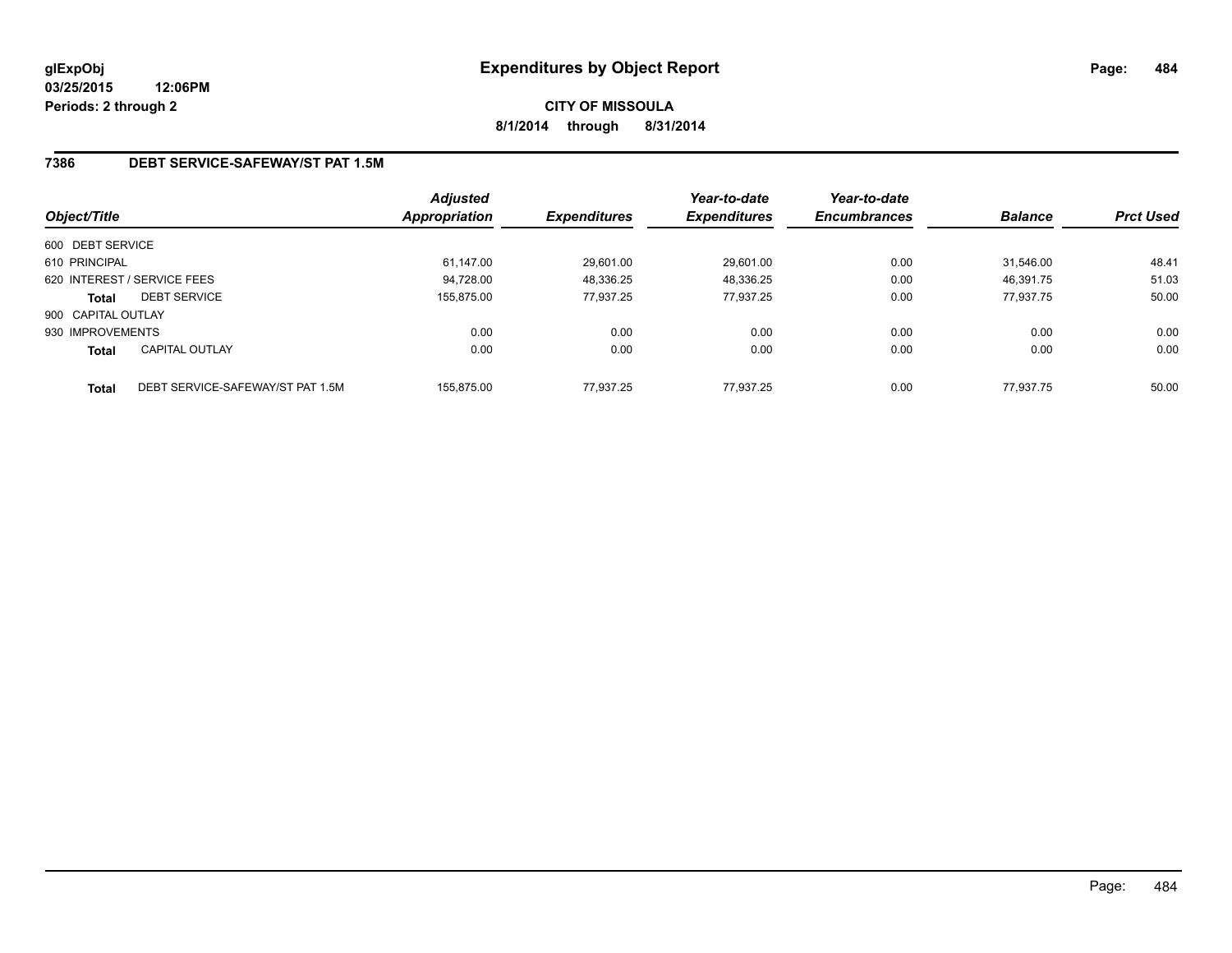#### **7387 DEBT SERVICE-BROWNFIELD RLF 1.125M**

**390 NON-DEPARTMENTAL**

| Object/Title                        | <b>Adjusted</b><br>Appropriation | <b>Expenditures</b> | Year-to-date<br><b>Expenditures</b> | Year-to-date<br><b>Encumbrances</b> | <b>Balance</b> | <b>Prct Used</b> |
|-------------------------------------|----------------------------------|---------------------|-------------------------------------|-------------------------------------|----------------|------------------|
| 600 DEBT SERVICE                    |                                  |                     |                                     |                                     |                |                  |
| 610 PRINCIPAL                       | 26,625.00                        | 0.00                | 0.00                                | 0.00                                | 26,625.00      | 0.00             |
| 620 INTEREST / SERVICE FEES         | 5.316.00                         | 0.00                | 0.00                                | 0.00                                | 5.316.00       | 0.00             |
| <b>DEBT SERVICE</b><br><b>Total</b> | 31.941.00                        | 0.00                | 0.00                                | 0.00                                | 31.941.00      | 0.00             |
| NON-DEPARTMENTAL<br><b>Total</b>    | 31,941.00                        | 0.00                | 0.00                                | 0.00                                | 31,941.00      | 0.00             |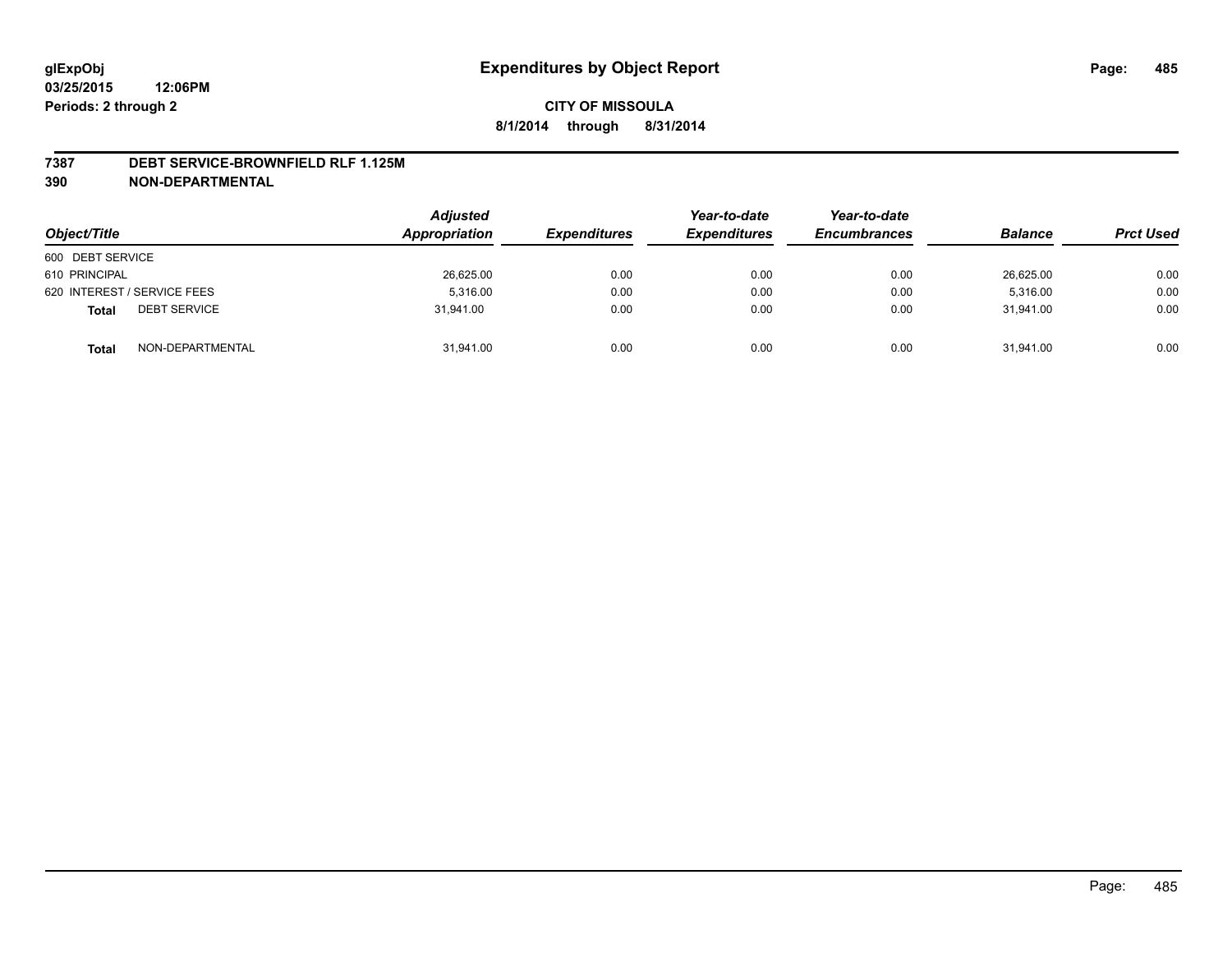**CITY OF MISSOULA 8/1/2014 through 8/31/2014**

### **7387 DEBT SERVICE-BROWNFIELD RLF 1.125M**

| Object/Title     |                                    | <b>Adjusted</b><br>Appropriation | <b>Expenditures</b> | Year-to-date<br><b>Expenditures</b> | Year-to-date<br><b>Encumbrances</b> | <b>Balance</b> | <b>Prct Used</b> |
|------------------|------------------------------------|----------------------------------|---------------------|-------------------------------------|-------------------------------------|----------------|------------------|
| 600 DEBT SERVICE |                                    |                                  |                     |                                     |                                     |                |                  |
| 610 PRINCIPAL    |                                    | 26,625.00                        | 0.00                | 0.00                                | 0.00                                | 26,625.00      | 0.00             |
|                  | 620 INTEREST / SERVICE FEES        | 5,316.00                         | 0.00                | 0.00                                | 0.00                                | 5,316.00       | 0.00             |
| <b>Total</b>     | <b>DEBT SERVICE</b>                | 31.941.00                        | 0.00                | 0.00                                | 0.00                                | 31.941.00      | 0.00             |
| <b>Total</b>     | DEBT SERVICE-BROWNFIELD RLF 1.125M | 31.941.00                        | 0.00                | 0.00                                | 0.00                                | 31.941.00      | 0.00             |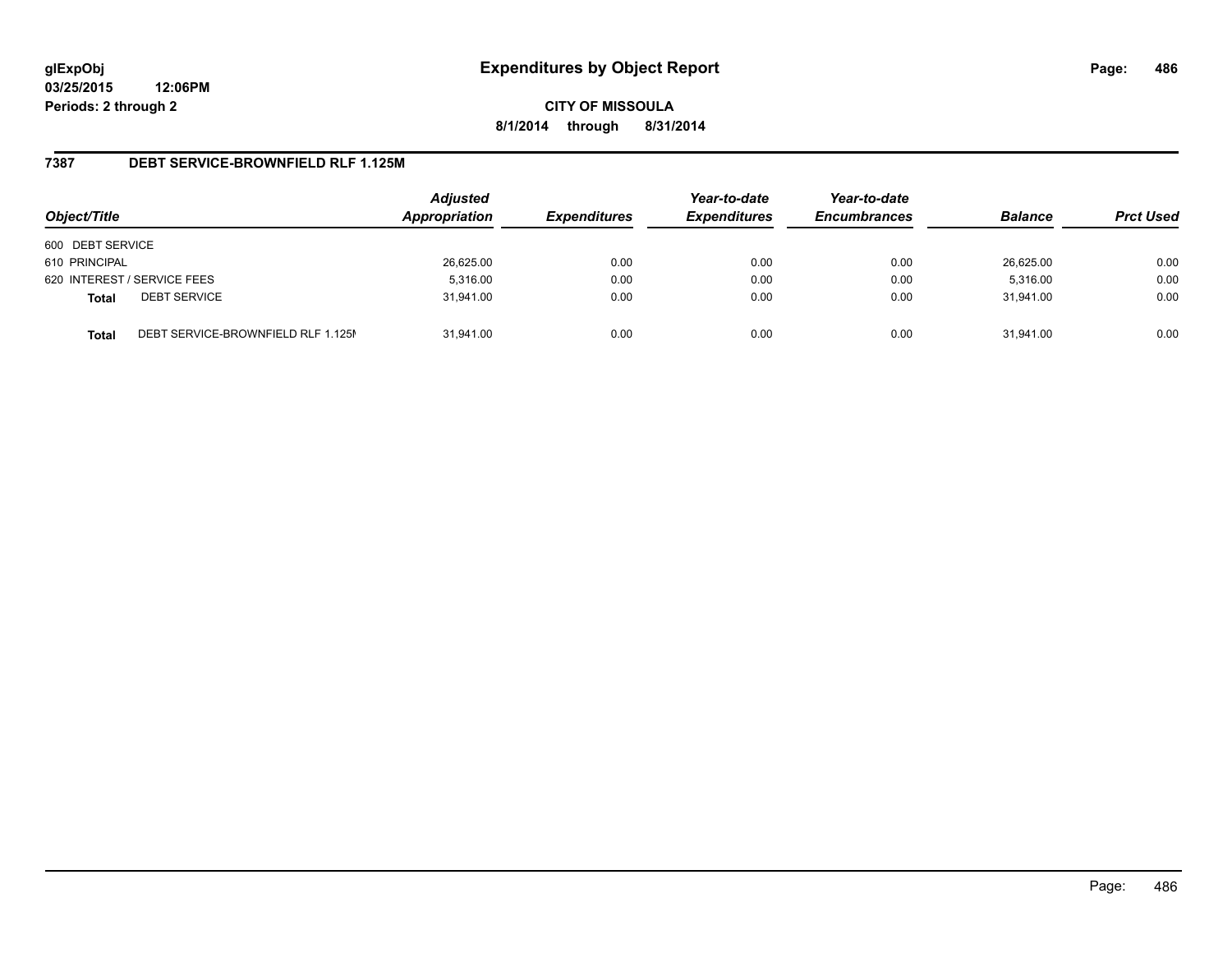# **7388 RESERVE-3.6m TIF**

**390 NON-DEPARTMENTAL**

| Object/Title                     | <b>Adjusted</b><br>Appropriation | <b>Expenditures</b> | Year-to-date<br><b>Expenditures</b> | Year-to-date<br><b>Encumbrances</b> | <b>Balance</b> | <b>Prct Used</b> |
|----------------------------------|----------------------------------|---------------------|-------------------------------------|-------------------------------------|----------------|------------------|
| 800 OTHER OBJECTS                |                                  |                     |                                     |                                     |                |                  |
| 820 TRANSFERS TO OTHER FUNDS     | 0.00                             | 0.00                | 0.00                                | 0.00                                | 0.00           | 0.00             |
| OTHER OBJECTS<br><b>Total</b>    | 0.00                             | 0.00                | 0.00                                | 0.00                                | 0.00           | 0.00             |
| NON-DEPARTMENTAL<br><b>Total</b> | 0.00                             | 0.00                | 0.00                                | 0.00                                | 0.00           | 0.00             |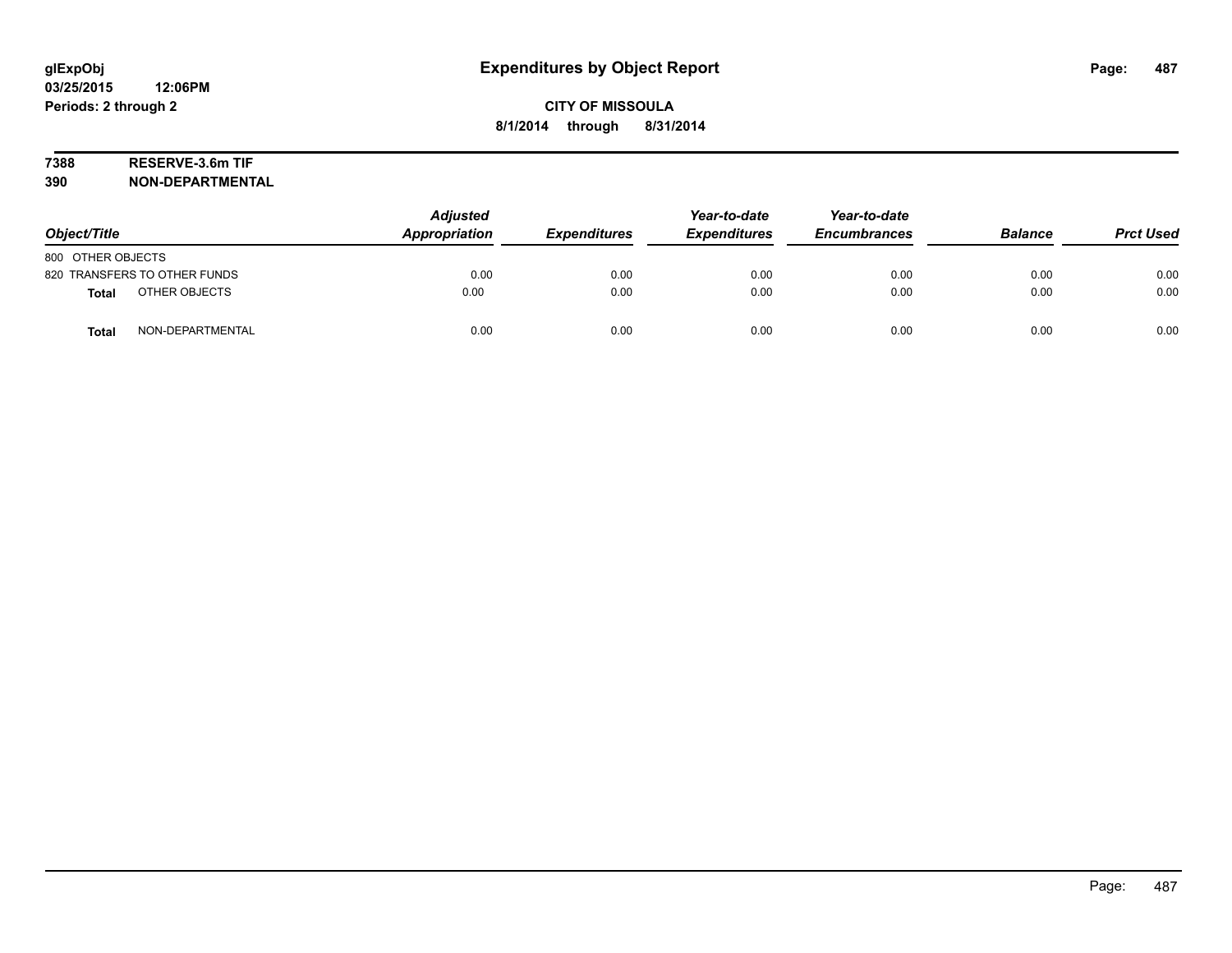**CITY OF MISSOULA 8/1/2014 through 8/31/2014**

**7388 RESERVE-3.6m TIF**

| Object/Title                     | <b>Adjusted</b><br>Appropriation | <b>Expenditures</b> | Year-to-date<br><b>Expenditures</b> | Year-to-date<br><b>Encumbrances</b> | <b>Balance</b> | <b>Prct Used</b> |
|----------------------------------|----------------------------------|---------------------|-------------------------------------|-------------------------------------|----------------|------------------|
| 800 OTHER OBJECTS                |                                  |                     |                                     |                                     |                |                  |
| 820 TRANSFERS TO OTHER FUNDS     | 0.00                             | 0.00                | 0.00                                | 0.00                                | 0.00           | 0.00             |
| OTHER OBJECTS<br><b>Total</b>    | 0.00                             | 0.00                | 0.00                                | 0.00                                | 0.00           | 0.00             |
| RESERVE-3.6m TIF<br><b>Total</b> | 0.00                             | 0.00                | 0.00                                | 0.00                                | 0.00           | 0.00             |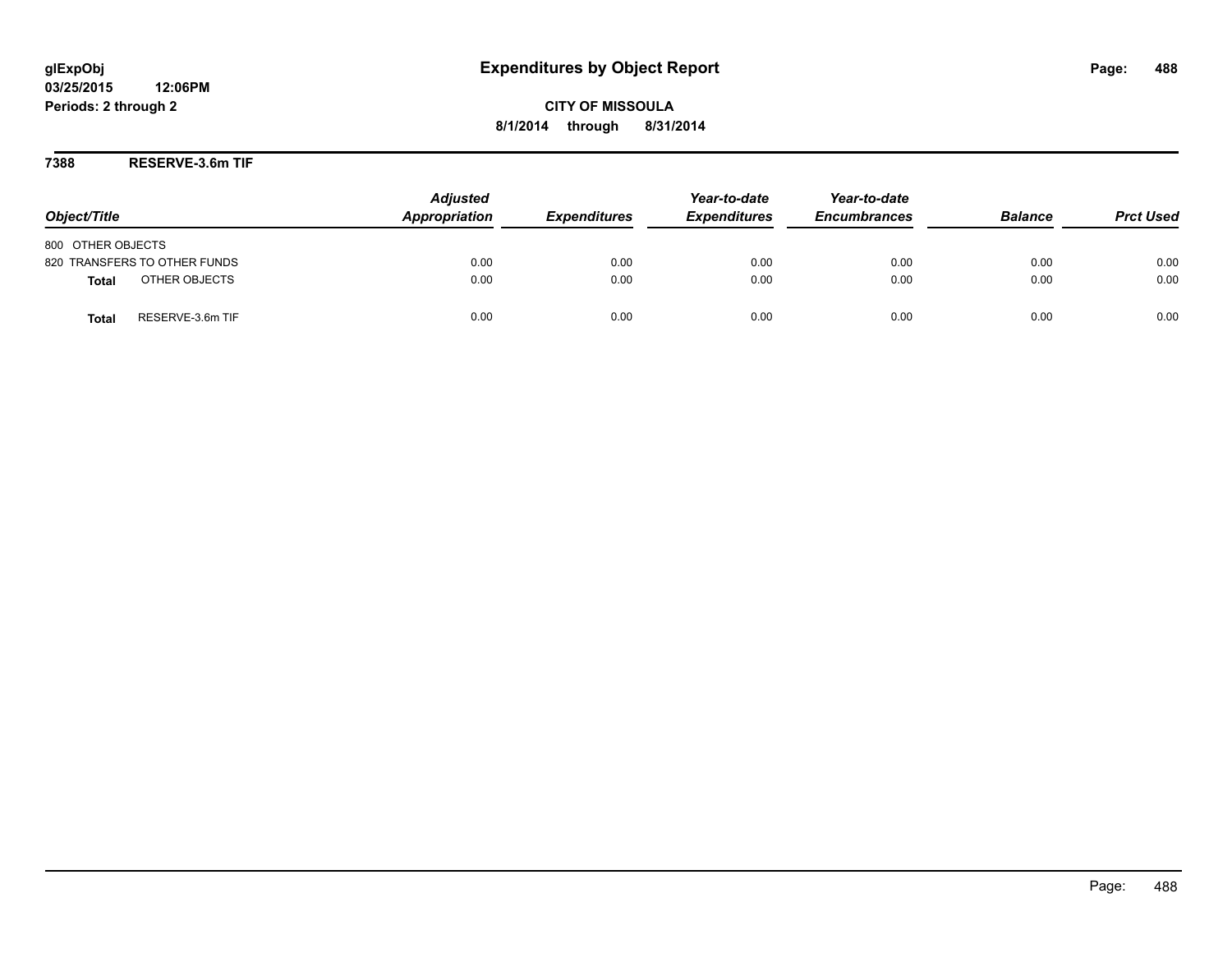## **CITY OF MISSOULA 8/1/2014 through 8/31/2014**

**7389 DEBT SERVICE - 3.6M/5.75M**

| Object/Title                        | <b>Adjusted</b><br>Appropriation | <b>Expenditures</b> | Year-to-date<br><b>Expenditures</b> | Year-to-date<br><b>Encumbrances</b> | <b>Balance</b> | <b>Prct Used</b> |
|-------------------------------------|----------------------------------|---------------------|-------------------------------------|-------------------------------------|----------------|------------------|
| 600 DEBT SERVICE                    |                                  |                     |                                     |                                     |                |                  |
| 610 PRINCIPAL                       | 500,000.00                       | 0.00                | 250,000.00                          | 0.00                                | 250.000.00     | 50.00            |
| 620 INTEREST / SERVICE FEES         | 0.00                             | 0.00                | 0.00                                | 0.00                                | 0.00           | 0.00             |
| <b>DEBT SERVICE</b><br><b>Total</b> | 500,000.00                       | 0.00                | 250,000.00                          | 0.00                                | 250,000.00     | 50.00            |
| <b>MRA</b><br>Total                 | 500,000.00                       | 0.00                | 250,000.00                          | 0.00                                | 250.000.00     | 50.00            |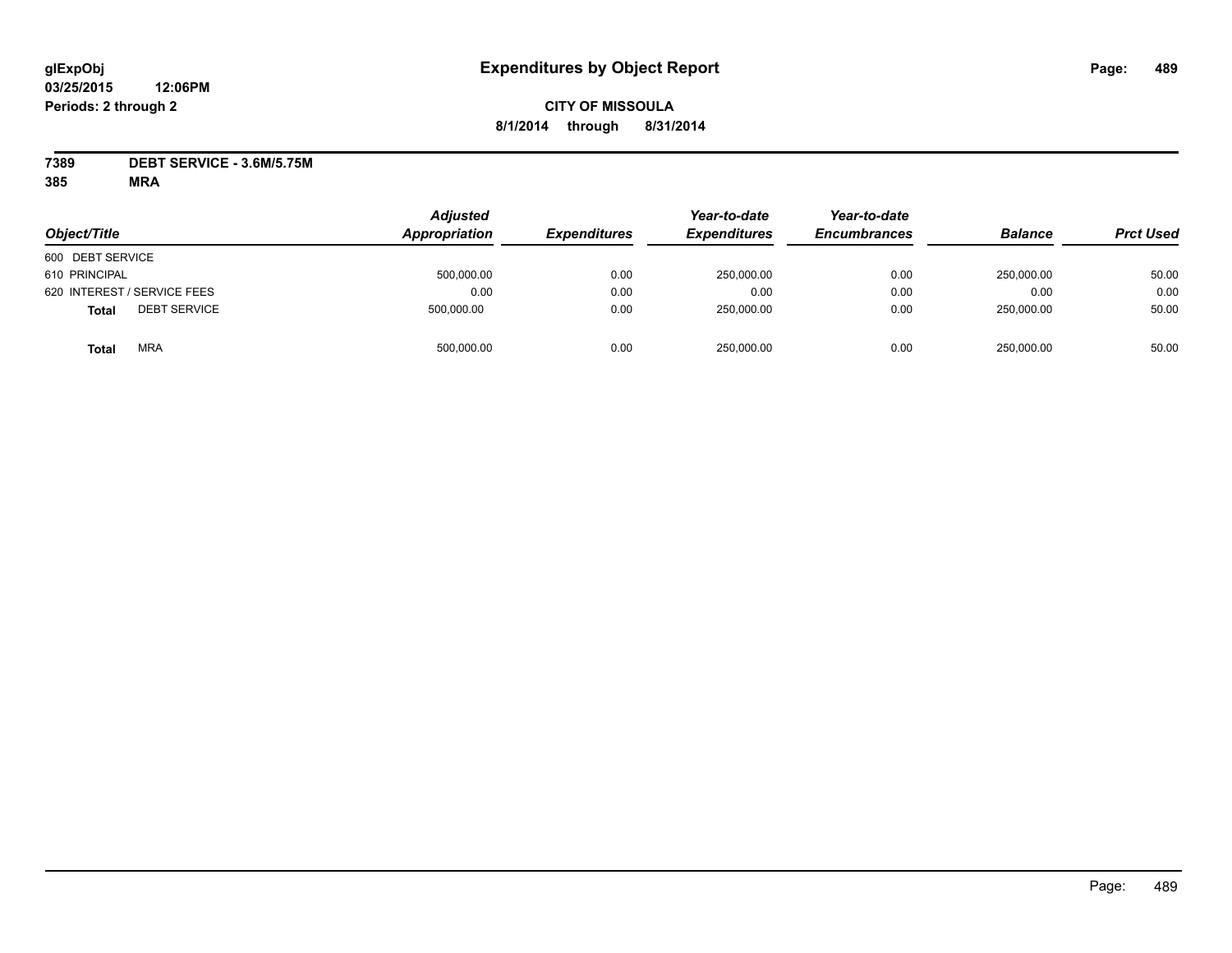**7389 DEBT SERVICE - 3.6M/5.75M 390 NON-DEPARTMENTAL**

| Object/Title                        | <b>Adjusted</b><br>Appropriation | <b>Expenditures</b> | Year-to-date<br><b>Expenditures</b> | Year-to-date<br><b>Encumbrances</b> | <b>Balance</b> | <b>Prct Used</b> |
|-------------------------------------|----------------------------------|---------------------|-------------------------------------|-------------------------------------|----------------|------------------|
| 600 DEBT SERVICE                    |                                  |                     |                                     |                                     |                |                  |
| 610 PRINCIPAL                       | 362,000.00                       | 0.00                | 0.00                                | 0.00                                | 362.000.00     | 0.00             |
| 620 INTEREST / SERVICE FEES         | 309,916.00                       | 0.00                | 0.00                                | 0.00                                | 309.916.00     | 0.00             |
| <b>DEBT SERVICE</b><br><b>Total</b> | 671.916.00                       | 0.00                | 0.00                                | 0.00                                | 671.916.00     | 0.00             |
| NON-DEPARTMENTAL<br><b>Total</b>    | 671,916.00                       | 0.00                | 0.00                                | 0.00                                | 671,916.00     | 0.00             |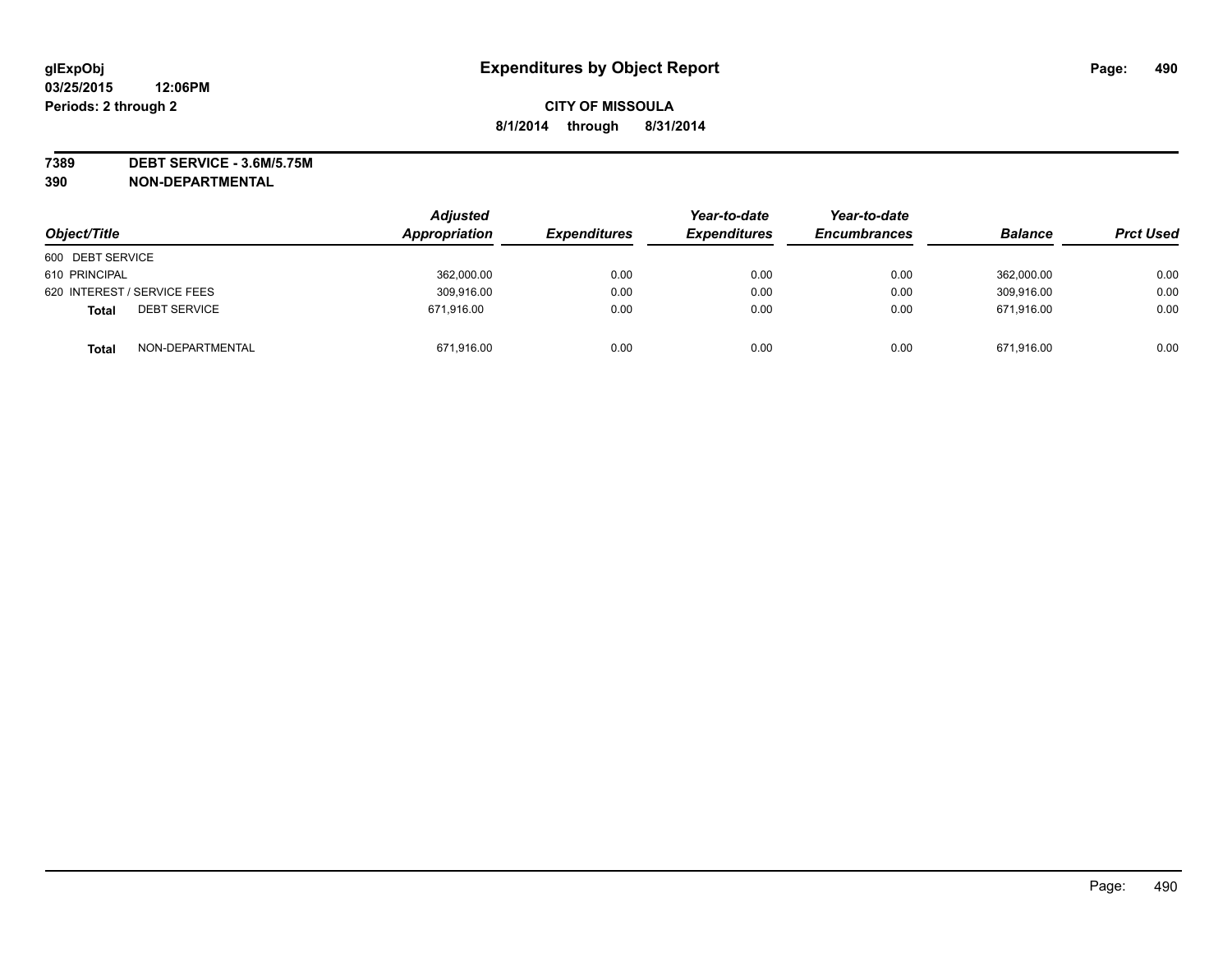### **7389 DEBT SERVICE - 3.6M/5.75M**

|                                           | <b>Adjusted</b><br>Appropriation | <b>Expenditures</b> | Year-to-date<br><b>Expenditures</b> | Year-to-date<br><b>Encumbrances</b> |                |                  |
|-------------------------------------------|----------------------------------|---------------------|-------------------------------------|-------------------------------------|----------------|------------------|
| Object/Title                              |                                  |                     |                                     |                                     | <b>Balance</b> | <b>Prct Used</b> |
| 600 DEBT SERVICE                          |                                  |                     |                                     |                                     |                |                  |
| 610 PRINCIPAL                             | 862.000.00                       | 0.00                | 250,000.00                          | 0.00                                | 612.000.00     | 29.00            |
| 620 INTEREST / SERVICE FEES               | 309,916.00                       | 0.00                | 0.00                                | 0.00                                | 309.916.00     | 0.00             |
| <b>DEBT SERVICE</b><br><b>Total</b>       | 1,171,916.00                     | 0.00                | 250,000.00                          | 0.00                                | 921.916.00     | 21.33            |
| DEBT SERVICE - 3.6M/5.75M<br><b>Total</b> | 1,171,916.00                     | 0.00                | 250,000.00                          | 0.00                                | 921,916.00     | 21.33            |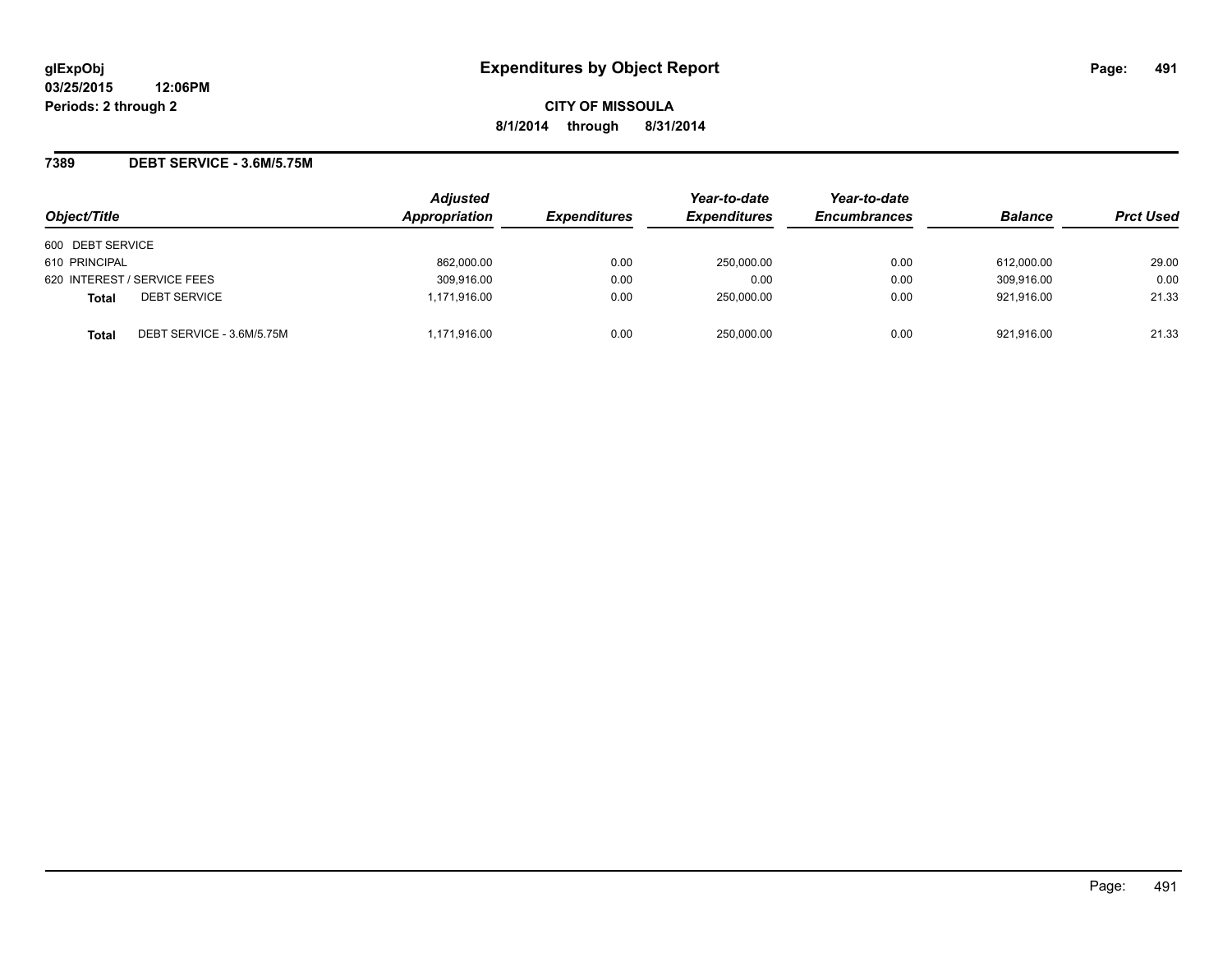# **CITY OF MISSOULA 8/1/2014 through 8/31/2014**

# **7390 URDII CLEARING - 3.6M TIF**

| Object/Title                  | <b>Adjusted</b><br>Appropriation | <b>Expenditures</b> | Year-to-date<br><b>Expenditures</b> | Year-to-date<br><b>Encumbrances</b> | <b>Balance</b> | <b>Prct Used</b> |
|-------------------------------|----------------------------------|---------------------|-------------------------------------|-------------------------------------|----------------|------------------|
| 800 OTHER OBJECTS             |                                  |                     |                                     |                                     |                |                  |
| 820 TRANSFERS TO OTHER FUNDS  | 0.00                             | 0.00                | 0.00                                | 0.00                                | 0.00           | 0.00             |
| OTHER OBJECTS<br><b>Total</b> | 0.00                             | 0.00                | 0.00                                | 0.00                                | 0.00           | 0.00             |
| <b>MRA</b><br>Total           | 0.00                             | 0.00                | 0.00                                | 0.00                                | 0.00           | 0.00             |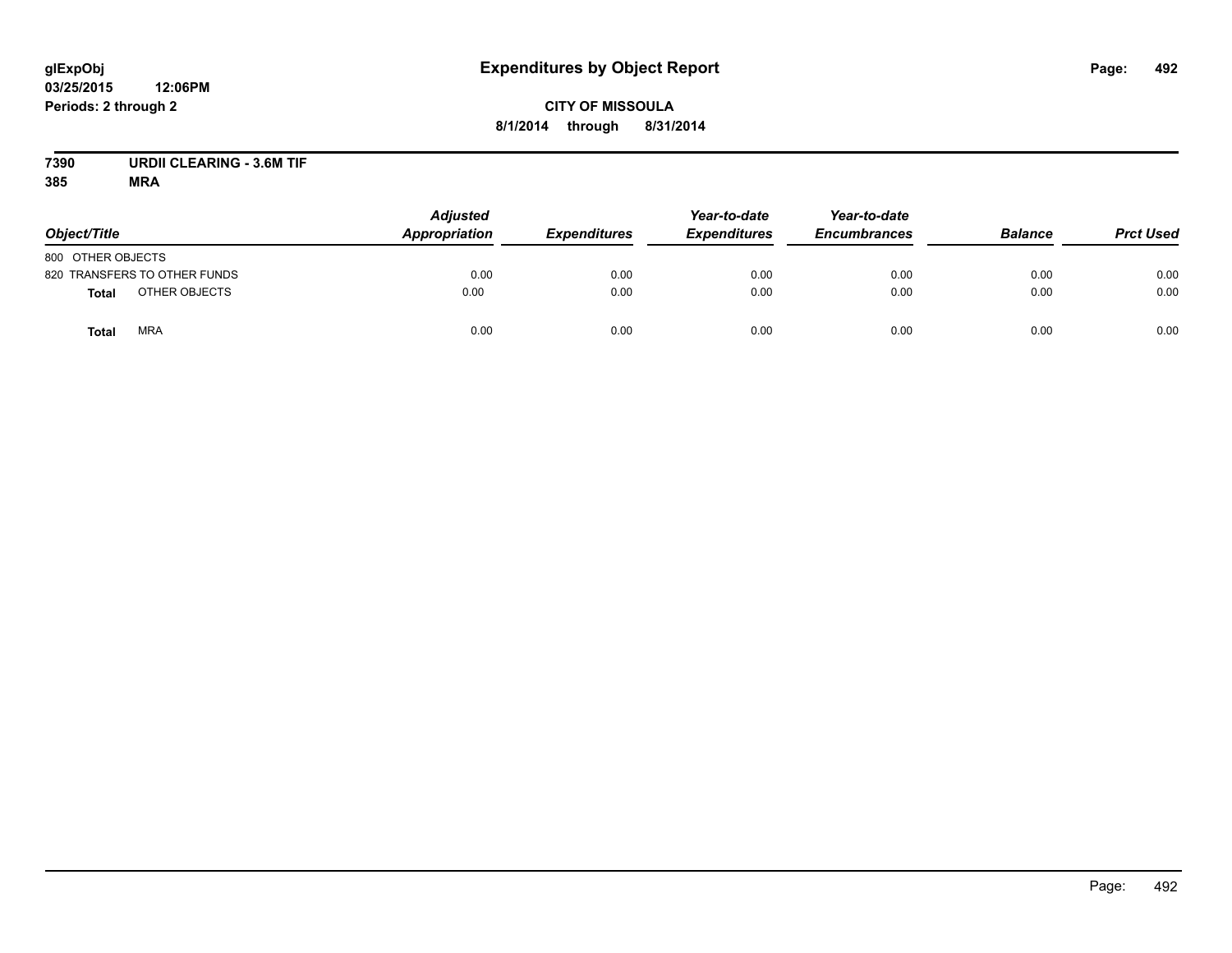**7390 URDII CLEARING - 3.6M TIF**

**390 NON-DEPARTMENTAL**

| Object/Title                 | <b>Adjusted</b><br><b>Appropriation</b> | <b>Expenditures</b> | Year-to-date<br><b>Expenditures</b> | Year-to-date<br><b>Encumbrances</b> | <b>Balance</b> | <b>Prct Used</b> |
|------------------------------|-----------------------------------------|---------------------|-------------------------------------|-------------------------------------|----------------|------------------|
| 800 OTHER OBJECTS            |                                         |                     |                                     |                                     |                |                  |
| 820 TRANSFERS TO OTHER FUNDS | 1,872,885.00                            | 0.00                | 0.00                                | 0.00                                | 1,872,885.00   | 0.00             |
| OTHER OBJECTS<br>Total       | 1.872.885.00                            | 0.00                | 0.00                                | 0.00                                | 1.872.885.00   | 0.00             |
| NON-DEPARTMENTAL<br>Total    | 1,872,885.00                            | 0.00                | 0.00                                | 0.00                                | 1,872,885.00   | 0.00             |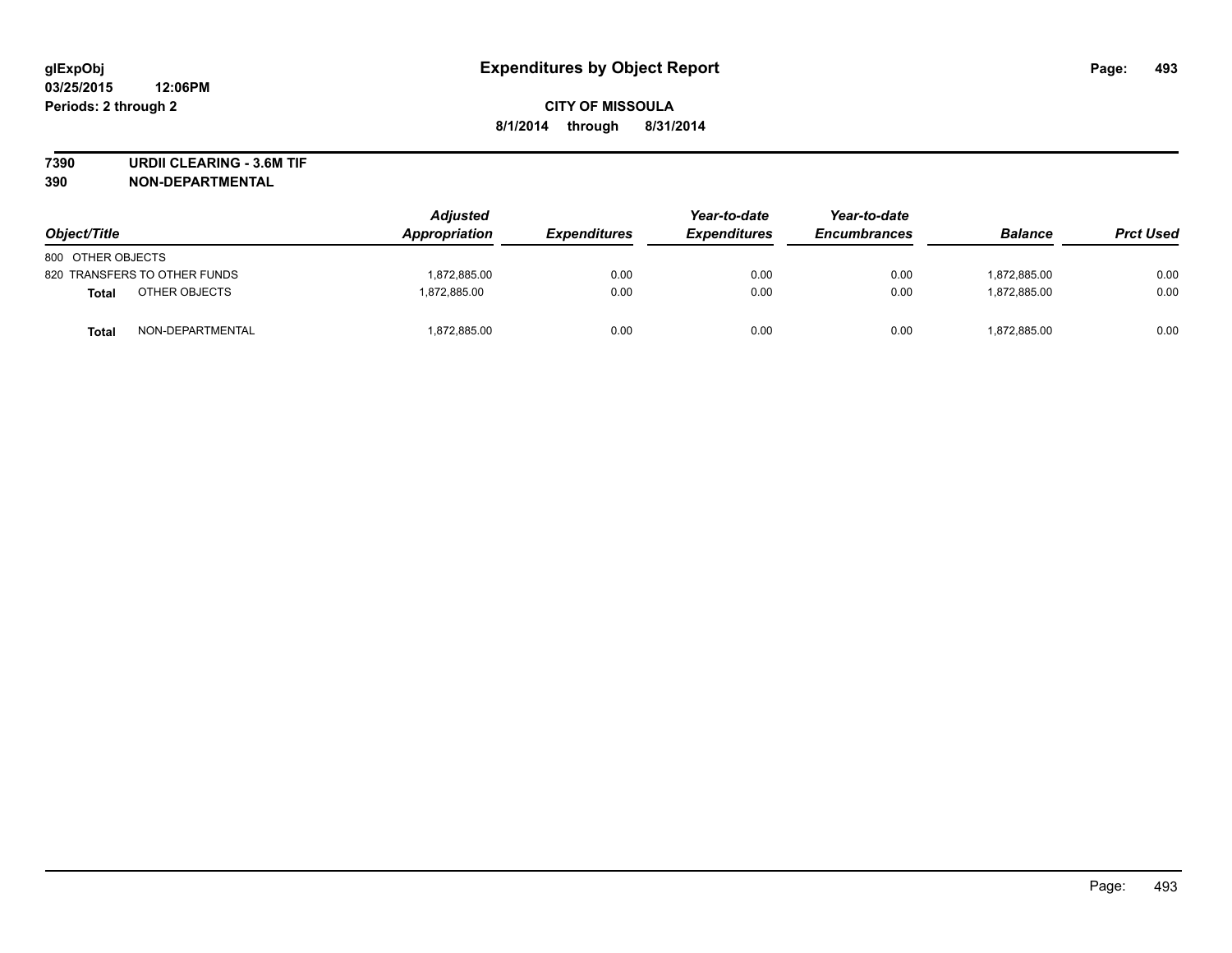**CITY OF MISSOULA 8/1/2014 through 8/31/2014**

### **7390 URDII CLEARING - 3.6M TIF**

| Object/Title                              | <b>Adjusted</b><br>Appropriation | <b>Expenditures</b> | Year-to-date<br><b>Expenditures</b> | Year-to-date<br><b>Encumbrances</b> | <b>Balance</b> | <b>Prct Used</b> |
|-------------------------------------------|----------------------------------|---------------------|-------------------------------------|-------------------------------------|----------------|------------------|
| 800 OTHER OBJECTS                         |                                  |                     |                                     |                                     |                |                  |
| 820 TRANSFERS TO OTHER FUNDS              | 1,872,885.00                     | 0.00                | 0.00                                | 0.00                                | 1,872,885.00   | 0.00             |
| OTHER OBJECTS<br><b>Total</b>             | 1,872,885.00                     | 0.00                | 0.00                                | 0.00                                | 1.872.885.00   | 0.00             |
| URDII CLEARING - 3.6M TIF<br><b>Total</b> | 1,872,885.00                     | 0.00                | 0.00                                | 0.00                                | 1,872,885.00   | 0.00             |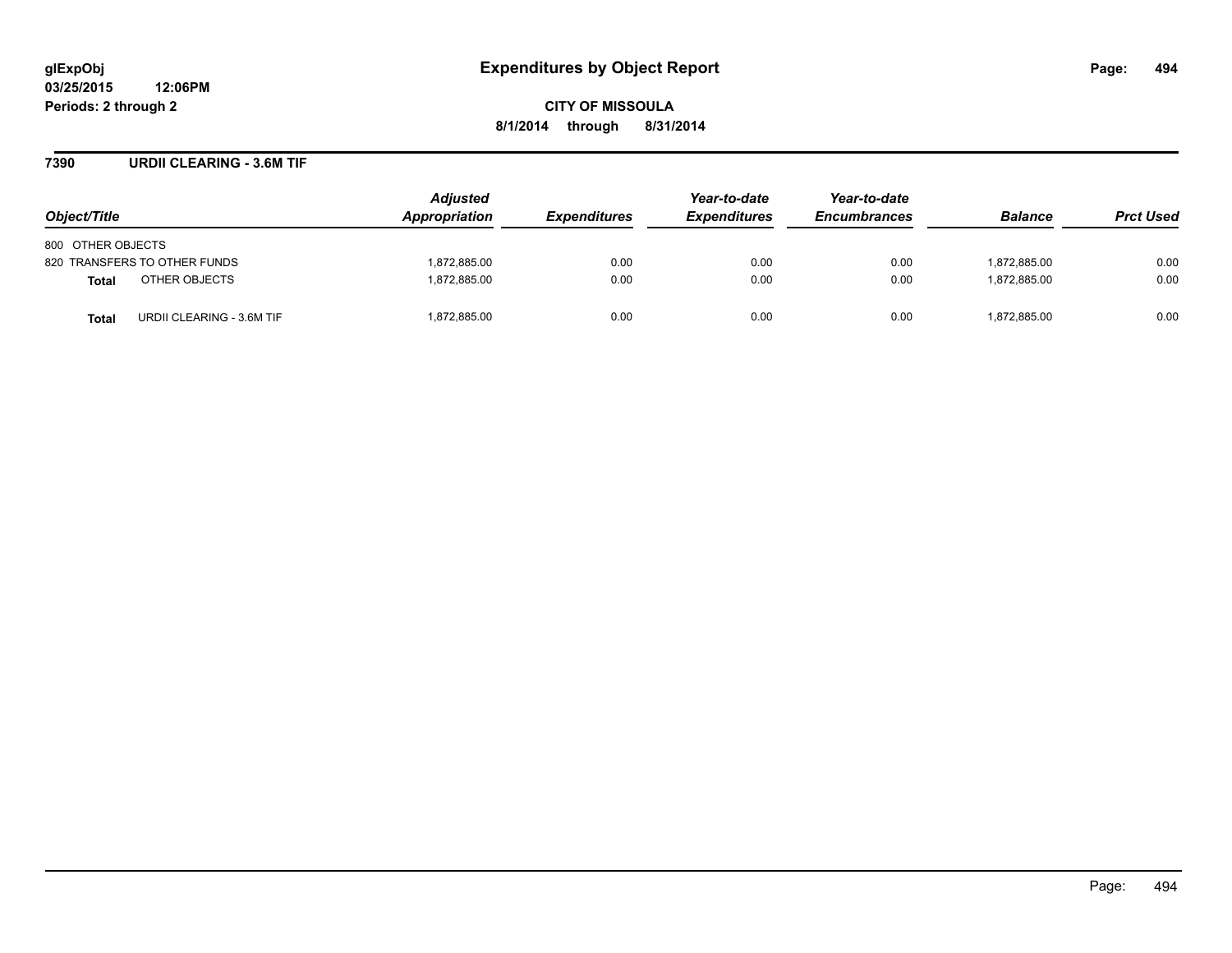**7392 MRA - URD II FUND**

|                       |                                   | <b>Adjusted</b> |                     | Year-to-date        | Year-to-date        |                |                  |
|-----------------------|-----------------------------------|-----------------|---------------------|---------------------|---------------------|----------------|------------------|
| Object/Title          |                                   | Appropriation   | <b>Expenditures</b> | <b>Expenditures</b> | <b>Encumbrances</b> | <b>Balance</b> | <b>Prct Used</b> |
|                       | 300 PURCHASED SERVICES            |                 |                     |                     |                     |                |                  |
| 344 TELEPHONE SERVICE |                                   | 0.00            | 0.00                | 0.00                | 0.00                | 0.00           | 0.00             |
|                       | 350 PROFESSIONAL SERVICES         | 169,272.00      | 3,289.50            | 3,289.50            | 0.00                | 165,982.50     | 1.94             |
| <b>Total</b>          | PURCHASED SERVICES                | 169,272.00      | 3,289.50            | 3,289.50            | 0.00                | 165,982.50     | 1.94             |
|                       | 700 GRANTS & CONTRIBUTIONS        |                 |                     |                     |                     |                |                  |
|                       | 700 GRANTS & CONTRIBUTIONS        | 98,607.00       | 0.00                | 0.00                | 0.00                | 98,607.00      | 0.00             |
| <b>Total</b>          | <b>GRANTS &amp; CONTRIBUTIONS</b> | 98,607.00       | 0.00                | 0.00                | 0.00                | 98,607.00      | 0.00             |
| 800 OTHER OBJECTS     |                                   |                 |                     |                     |                     |                |                  |
|                       | 820 TRANSFERS TO OTHER FUNDS      | 250,000.00      | 0.00                | 0.00                | 0.00                | 250,000.00     | 0.00             |
| 845 CONTINGENCY       |                                   | 611,369.00      | 0.00                | 0.00                | 0.00                | 611,369.00     | 0.00             |
| <b>Total</b>          | OTHER OBJECTS                     | 861,369.00      | 0.00                | 0.00                | 0.00                | 861,369.00     | 0.00             |
| 900 CAPITAL OUTLAY    |                                   |                 |                     |                     |                     |                |                  |
| 910 LAND              |                                   | 0.00            | 0.00                | 115,264.00          | 0.00                | $-115,264.00$  | 0.00             |
| 920 BUILDINGS         |                                   | 0.00            | 0.00                | 0.00                | 0.00                | 0.00           | 0.00             |
| 930 IMPROVEMENTS      |                                   | 680,000.00      | 0.00                | 0.00                | 0.00                | 680,000.00     | 0.00             |
| <b>Total</b>          | <b>CAPITAL OUTLAY</b>             | 680,000.00      | 0.00                | 115,264.00          | 0.00                | 564,736.00     | 16.95            |
| <b>Total</b>          | <b>MRA</b>                        | 1,809,248.00    | 3,289.50            | 118,553.50          | 0.00                | 1,690,694.50   | 6.55             |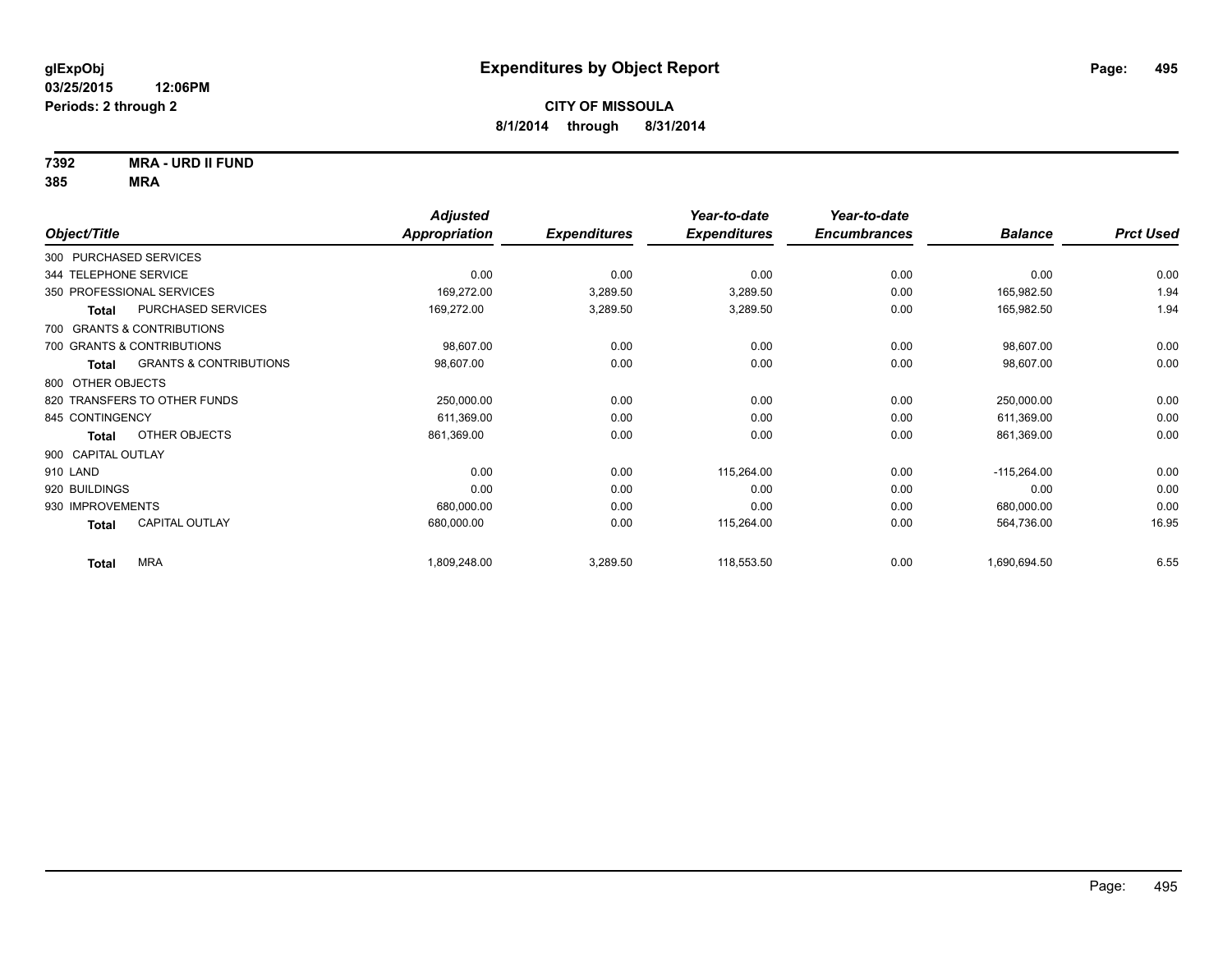### **7392 MRA - URD II FUND**

|                                            | <b>Adjusted</b>      |                     | Year-to-date        | Year-to-date        |                |                  |
|--------------------------------------------|----------------------|---------------------|---------------------|---------------------|----------------|------------------|
| Object/Title                               | <b>Appropriation</b> | <b>Expenditures</b> | <b>Expenditures</b> | <b>Encumbrances</b> | <b>Balance</b> | <b>Prct Used</b> |
| 300 PURCHASED SERVICES                     |                      |                     |                     |                     |                |                  |
| 344 TELEPHONE SERVICE                      | 0.00                 | 0.00                | 0.00                | 0.00                | 0.00           | 0.00             |
| 350 PROFESSIONAL SERVICES                  | 169,272.00           | 3,289.50            | 3,289.50            | 0.00                | 165,982.50     | 1.94             |
| PURCHASED SERVICES<br><b>Total</b>         | 169,272.00           | 3,289.50            | 3,289.50            | 0.00                | 165,982.50     | 1.94             |
| 700 GRANTS & CONTRIBUTIONS                 |                      |                     |                     |                     |                |                  |
| 700 GRANTS & CONTRIBUTIONS                 | 98,607.00            | 0.00                | 0.00                | 0.00                | 98,607.00      | 0.00             |
| <b>GRANTS &amp; CONTRIBUTIONS</b><br>Total | 98,607.00            | 0.00                | 0.00                | 0.00                | 98,607.00      | 0.00             |
| 800 OTHER OBJECTS                          |                      |                     |                     |                     |                |                  |
| 820 TRANSFERS TO OTHER FUNDS               | 250,000.00           | 0.00                | 0.00                | 0.00                | 250,000.00     | 0.00             |
| 845 CONTINGENCY                            | 611,369.00           | 0.00                | 0.00                | 0.00                | 611,369.00     | 0.00             |
| OTHER OBJECTS<br><b>Total</b>              | 861,369.00           | 0.00                | 0.00                | 0.00                | 861,369.00     | 0.00             |
| 900 CAPITAL OUTLAY                         |                      |                     |                     |                     |                |                  |
| 910 LAND                                   | 0.00                 | 0.00                | 115,264.00          | 0.00                | $-115,264.00$  | 0.00             |
| 920 BUILDINGS                              | 0.00                 | 0.00                | 0.00                | 0.00                | 0.00           | 0.00             |
| 930 IMPROVEMENTS                           | 680,000.00           | 0.00                | 0.00                | 0.00                | 680,000.00     | 0.00             |
| <b>CAPITAL OUTLAY</b><br>Total             | 680,000.00           | 0.00                | 115,264.00          | 0.00                | 564,736.00     | 16.95            |
| MRA - URD II FUND<br><b>Total</b>          | 1,809,248.00         | 3,289.50            | 118,553.50          | 0.00                | 1,690,694.50   | 6.55             |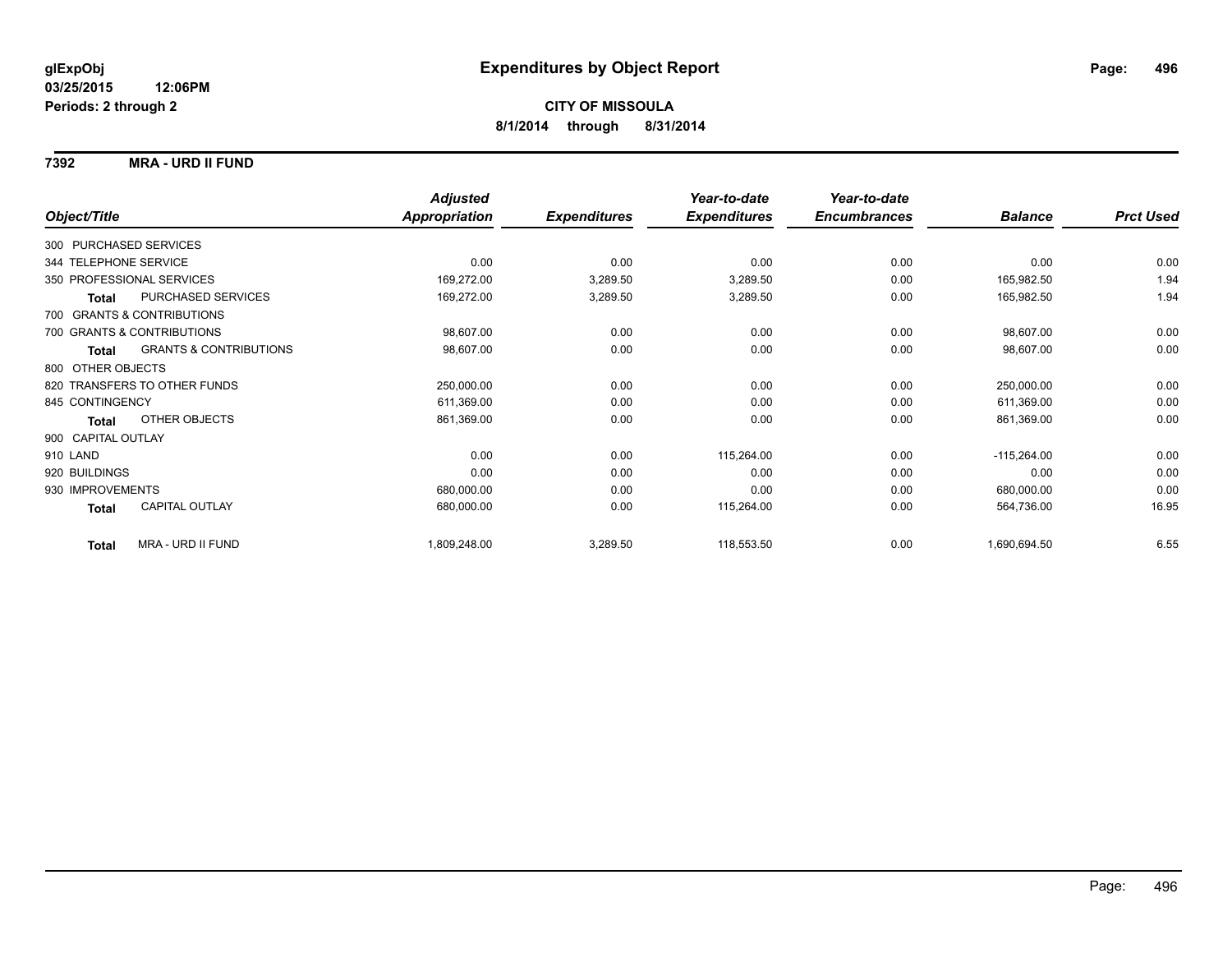**7393 MRA - URD III FUND**

|                                                   | <b>Adjusted</b> |                     | Year-to-date        | Year-to-date        |                |                  |
|---------------------------------------------------|-----------------|---------------------|---------------------|---------------------|----------------|------------------|
| Object/Title                                      | Appropriation   | <b>Expenditures</b> | <b>Expenditures</b> | <b>Encumbrances</b> | <b>Balance</b> | <b>Prct Used</b> |
| 100 PERSONAL SERVICES                             |                 |                     |                     |                     |                |                  |
| 110 SALARIES AND WAGES                            | 331,208.00      | 34,730.93           | 44,773.53           | 0.00                | 286,434.47     | 13.52            |
| 120 OVERTIME/TERMINATION                          | 5.000.00        | 0.00                | 0.00                | 0.00                | 5,000.00       | 0.00             |
| 140 EMPLOYER CONTRIBUTIONS                        | 111,443.00      | 9,897.11            | 18,932.67           | 0.00                | 92,510.33      | 16.99            |
| 141 STATE RETIREMENT CONTRIBUTIONS                | 319.00          | 34.73               | 44.77               | 0.00                | 274.23         | 14.03            |
| PERSONAL SERVICES<br>Total                        | 447,970.00      | 44,662.77           | 63,750.97           | 0.00                | 384,219.03     | 14.23            |
| 200 SUPPLIES                                      |                 |                     |                     |                     |                |                  |
| 210 OFFICE SUPPLIES                               | 4,000.00        | 85.89               | 214.98              | 0.00                | 3,785.02       | 5.37             |
| 220 OPERATING SUPPLIES                            | 500.00          | 0.00                | 0.00                | 0.00                | 500.00         | 0.00             |
| 230 REPAIR/MAINTENANCE                            | 828.00          | 0.00                | 0.00                | 0.00                | 828.00         | 0.00             |
| 231 GASOLINE                                      | 400.00          | 32.26               | 32.26               | 0.00                | 367.74         | 8.07             |
| 240 OTHER SUPPLIES                                | 3,398.00        | 0.00                | 0.00                | 0.00                | 3,398.00       | 0.00             |
| <b>SUPPLIES</b><br>Total                          | 9,126.00        | 118.15              | 247.24              | 0.00                | 8,878.76       | 2.71             |
| 300 PURCHASED SERVICES                            |                 |                     |                     |                     |                |                  |
| 310 COMMUNICATIONS                                | 800.00          | 63.94               | 63.94               | 0.00                | 736.06         | 7.99             |
| 320 PRINTING & DUPLICATING                        | 3.000.00        | 336.09              | 336.09              | 0.00                | 2,663.91       | 11.20            |
| 330 PUBLICITY, SUBSCRIPTIONS & DUES               | 3,000.00        | 0.00                | 100.00              | 0.00                | 2,900.00       | 3.33             |
| 344 TELEPHONE SERVICE                             | 1,300.00        | 61.65               | 61.65               | 0.00                | 1,238.35       | 4.74             |
| 345 GARBAGE                                       | 565.00          | 44.12               | 88.47               | 0.00                | 476.53         | 15.66            |
| 350 PROFESSIONAL SERVICES                         | 498,807.00      | 29,652.52           | 29,652.52           | 0.00                | 469,154.48     | 5.94             |
| 360 REPAIR & MAINTENANCE                          | 6,990.00        | 316.81              | 316.81              | 0.00                | 6,673.19       | 4.53             |
| 370 TRAVEL                                        | 3,500.00        | 0.00                | 0.00                | 0.00                | 3,500.00       | 0.00             |
| 380 TRAINING                                      | 4,500.00        | 0.00                | 0.00                | 0.00                | 4,500.00       | 0.00             |
| 390 OTHER PURCHASED SERVICES                      | 500.00          | 0.00                | 0.00                | 0.00                | 500.00         | 0.00             |
| PURCHASED SERVICES<br><b>Total</b>                | 522,962.00      | 30,475.13           | 30,619.48           | 0.00                | 492,342.52     | 5.86             |
| 700 GRANTS & CONTRIBUTIONS                        |                 |                     |                     |                     |                |                  |
| 700 GRANTS & CONTRIBUTIONS                        | 2,198,424.00    | 954,140.48          | 954,140.48          | 0.00                | 1,244,283.52   | 43.40            |
| <b>GRANTS &amp; CONTRIBUTIONS</b><br><b>Total</b> | 2,198,424.00    | 954,140.48          | 954,140.48          | 0.00                | 1,244,283.52   | 43.40            |
| 800 OTHER OBJECTS                                 |                 |                     |                     |                     |                |                  |
| 820 TRANSFERS TO OTHER FUNDS                      | 0.00            | 0.00                | 0.00                | 0.00                | 0.00           | 0.00             |
| 845 CONTINGENCY                                   | 784,332.00      | 0.00                | 0.00                | 0.00                | 784,332.00     | 0.00             |
| OTHER OBJECTS<br>Total                            | 784,332.00      | 0.00                | 0.00                | 0.00                | 784,332.00     | 0.00             |
| 900 CAPITAL OUTLAY                                |                 |                     |                     |                     |                |                  |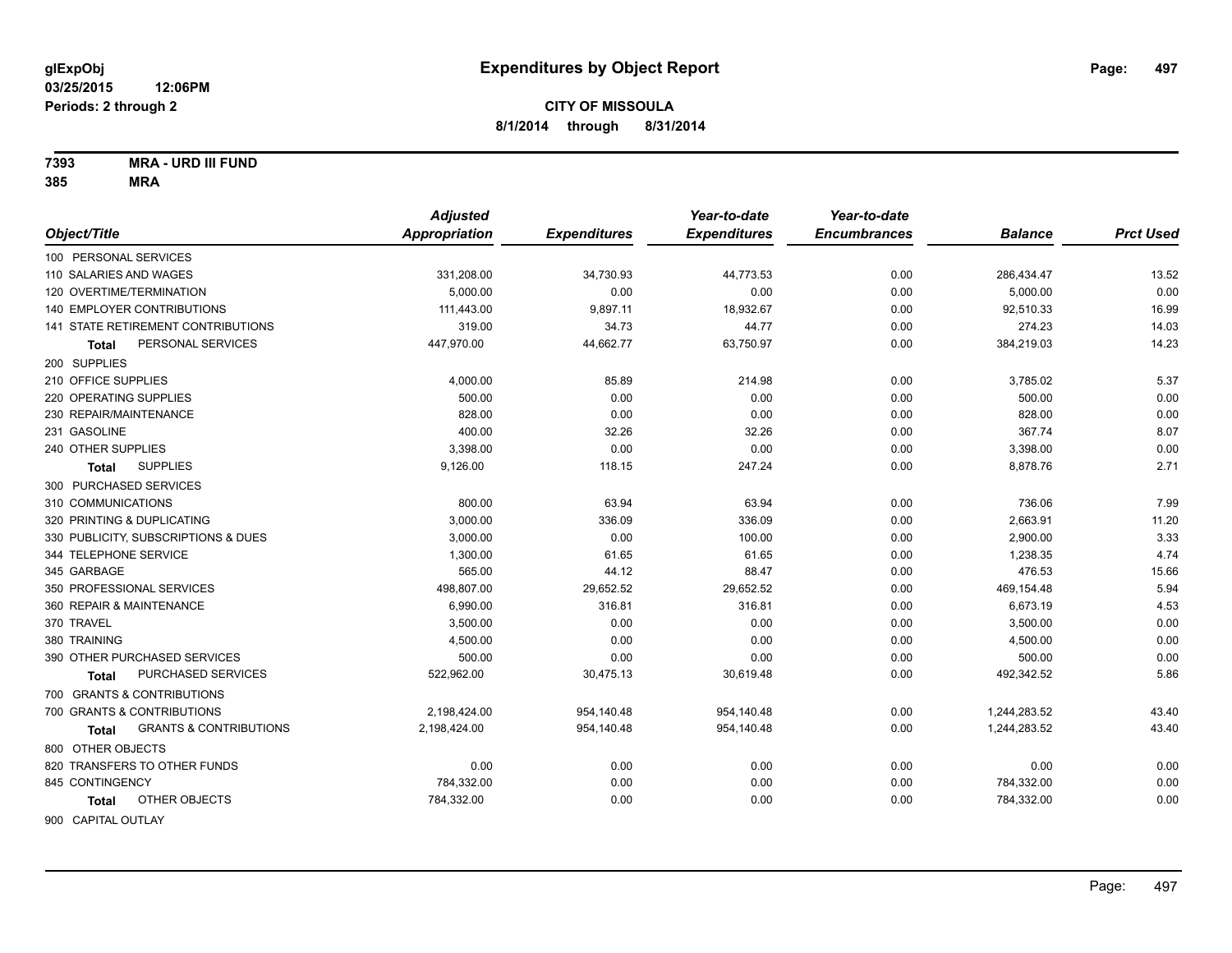# **CITY OF MISSOULA 8/1/2014 through 8/31/2014**

**7393 MRA - URD III FUND**

| Object/Title                   | <b>Adjusted</b><br>Appropriation | <b>Expenditures</b> | Year-to-date<br><b>Expenditures</b> | Year-to-date<br><b>Encumbrances</b> | <b>Balance</b> | <b>Prct Used</b> |
|--------------------------------|----------------------------------|---------------------|-------------------------------------|-------------------------------------|----------------|------------------|
|                                |                                  |                     |                                     |                                     |                |                  |
| 930 IMPROVEMENTS               | 2,115,956.00                     | 0.00                | 138.00                              | 0.00                                | 2,115,818.00   | 0.01             |
| 940 MACHINERY & EQUIPMENT      | 30,000.00                        | 0.00                | 0.00                                | 0.00                                | 30.000.00      | 0.00             |
| <b>CAPITAL OUTLAY</b><br>Total | 2,145,956.00                     | 0.00                | 138.00                              | 0.00                                | 2,145,818.00   | 0.01             |
| <b>MRA</b><br><b>Total</b>     | 6,108,770.00                     | 1,029,396.53        | 1,048,896.17                        | 0.00                                | 5,059,873.83   | 17.17            |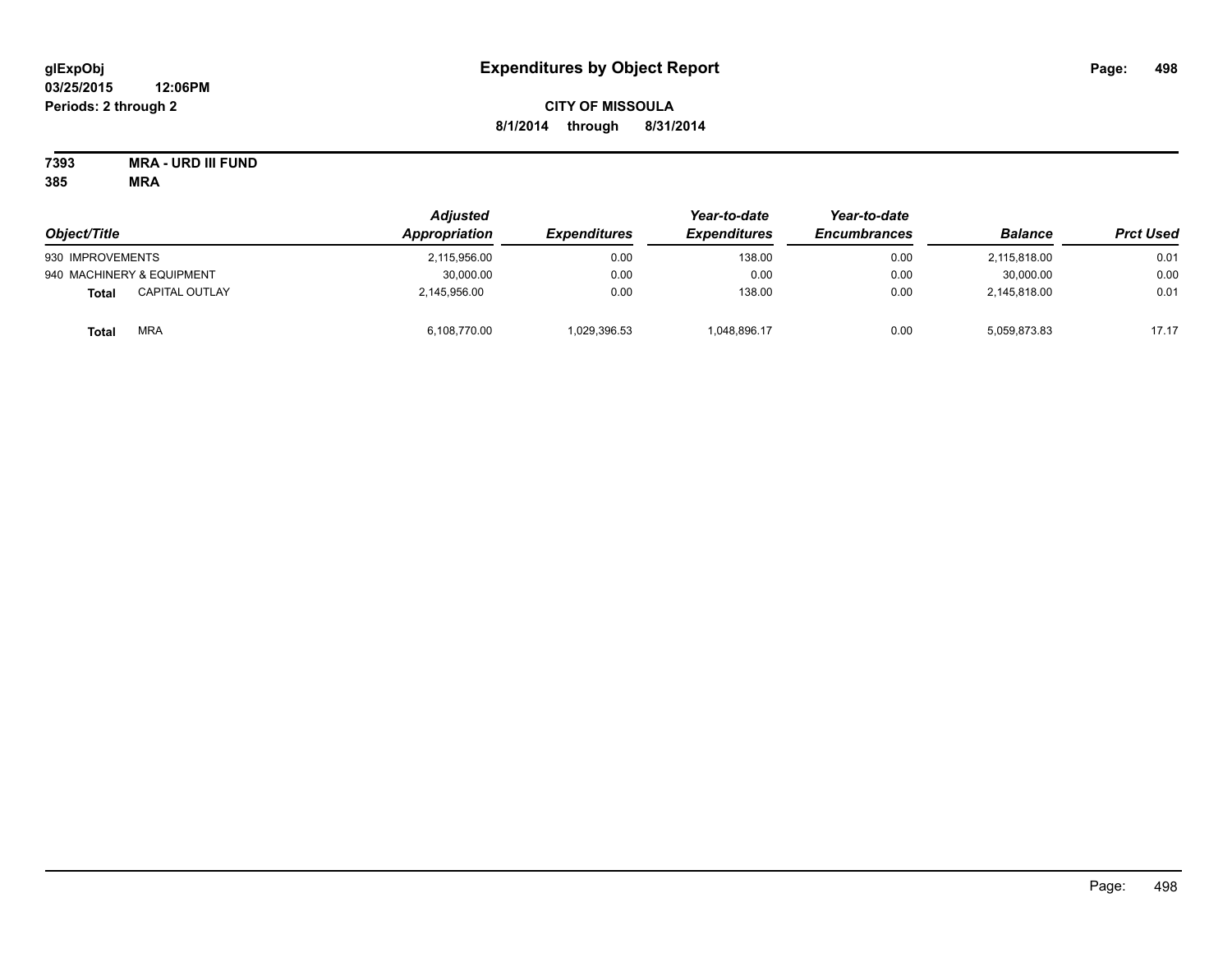# **7393 MRA - URD III FUND**

**900 DEPRECIATION**

| Object/Title      |                     | <b>Adjusted</b><br>Appropriation | <b>Expenditures</b> | Year-to-date<br><b>Expenditures</b> | Year-to-date<br><b>Encumbrances</b> | <b>Balance</b> | <b>Prct Used</b> |
|-------------------|---------------------|----------------------------------|---------------------|-------------------------------------|-------------------------------------|----------------|------------------|
| 800 OTHER OBJECTS |                     |                                  |                     |                                     |                                     |                |                  |
| 830 DEPRECIATION  |                     | 0.00                             | 0.00                | 0.00                                | 0.00                                | 0.00           | 0.00             |
| <b>Total</b>      | OTHER OBJECTS       | 0.00                             | 0.00                | 0.00                                | 0.00                                | 0.00           | 0.00             |
| Tota              | <b>DEPRECIATION</b> | 0.00                             | 0.00                | 0.00                                | 0.00                                | 0.00           | 0.00             |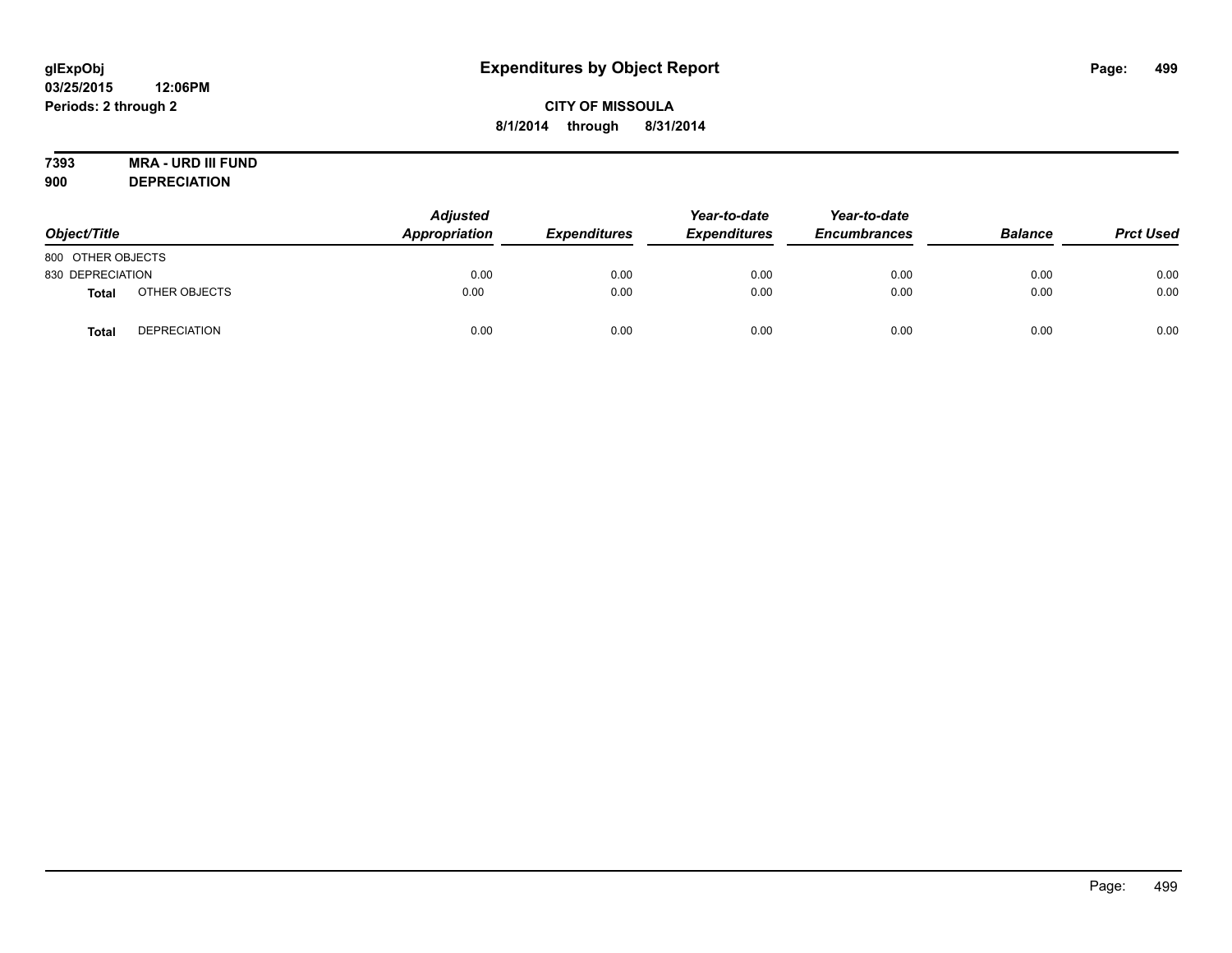**7393 MRA - URD III FUND**

|                                                   | <b>Adjusted</b>      |                     | Year-to-date        | Year-to-date        |                |                  |
|---------------------------------------------------|----------------------|---------------------|---------------------|---------------------|----------------|------------------|
| Object/Title                                      | <b>Appropriation</b> | <b>Expenditures</b> | <b>Expenditures</b> | <b>Encumbrances</b> | <b>Balance</b> | <b>Prct Used</b> |
| 100 PERSONAL SERVICES                             |                      |                     |                     |                     |                |                  |
| 110 SALARIES AND WAGES                            | 331,208.00           | 34,730.93           | 44,773.53           | 0.00                | 286,434.47     | 13.52            |
| 120 OVERTIME/TERMINATION                          | 5,000.00             | 0.00                | 0.00                | 0.00                | 5,000.00       | 0.00             |
| 140 EMPLOYER CONTRIBUTIONS                        | 111,443.00           | 9,897.11            | 18,932.67           | 0.00                | 92,510.33      | 16.99            |
| 141 STATE RETIREMENT CONTRIBUTIONS                | 319.00               | 34.73               | 44.77               | 0.00                | 274.23         | 14.03            |
| PERSONAL SERVICES<br><b>Total</b>                 | 447,970.00           | 44,662.77           | 63,750.97           | 0.00                | 384,219.03     | 14.23            |
| 200 SUPPLIES                                      |                      |                     |                     |                     |                |                  |
| 210 OFFICE SUPPLIES                               | 4,000.00             | 85.89               | 214.98              | 0.00                | 3,785.02       | 5.37             |
| 220 OPERATING SUPPLIES                            | 500.00               | 0.00                | 0.00                | 0.00                | 500.00         | 0.00             |
| 230 REPAIR/MAINTENANCE                            | 828.00               | 0.00                | 0.00                | 0.00                | 828.00         | 0.00             |
| 231 GASOLINE                                      | 400.00               | 32.26               | 32.26               | 0.00                | 367.74         | 8.07             |
| 240 OTHER SUPPLIES                                | 3,398.00             | 0.00                | 0.00                | 0.00                | 3,398.00       | 0.00             |
| <b>SUPPLIES</b><br><b>Total</b>                   | 9,126.00             | 118.15              | 247.24              | 0.00                | 8,878.76       | 2.71             |
| 300 PURCHASED SERVICES                            |                      |                     |                     |                     |                |                  |
| 310 COMMUNICATIONS                                | 800.00               | 63.94               | 63.94               | 0.00                | 736.06         | 7.99             |
| 320 PRINTING & DUPLICATING                        | 3,000.00             | 336.09              | 336.09              | 0.00                | 2,663.91       | 11.20            |
| 330 PUBLICITY, SUBSCRIPTIONS & DUES               | 3,000.00             | 0.00                | 100.00              | 0.00                | 2,900.00       | 3.33             |
| 344 TELEPHONE SERVICE                             | 1,300.00             | 61.65               | 61.65               | 0.00                | 1,238.35       | 4.74             |
| 345 GARBAGE                                       | 565.00               | 44.12               | 88.47               | 0.00                | 476.53         | 15.66            |
| 350 PROFESSIONAL SERVICES                         | 498,807.00           | 29,652.52           | 29,652.52           | 0.00                | 469,154.48     | 5.94             |
| 360 REPAIR & MAINTENANCE                          | 6,990.00             | 316.81              | 316.81              | 0.00                | 6,673.19       | 4.53             |
| 370 TRAVEL                                        | 3,500.00             | 0.00                | 0.00                | 0.00                | 3,500.00       | 0.00             |
| 380 TRAINING                                      | 4,500.00             | 0.00                | 0.00                | 0.00                | 4,500.00       | 0.00             |
| 390 OTHER PURCHASED SERVICES                      | 500.00               | 0.00                | 0.00                | 0.00                | 500.00         | 0.00             |
| PURCHASED SERVICES<br><b>Total</b>                | 522,962.00           | 30,475.13           | 30,619.48           | 0.00                | 492,342.52     | 5.86             |
| 700 GRANTS & CONTRIBUTIONS                        |                      |                     |                     |                     |                |                  |
| 700 GRANTS & CONTRIBUTIONS                        | 2,198,424.00         | 954,140.48          | 954,140.48          | 0.00                | 1,244,283.52   | 43.40            |
| <b>GRANTS &amp; CONTRIBUTIONS</b><br><b>Total</b> | 2,198,424.00         | 954,140.48          | 954,140.48          | 0.00                | 1,244,283.52   | 43.40            |
| 800 OTHER OBJECTS                                 |                      |                     |                     |                     |                |                  |
| 820 TRANSFERS TO OTHER FUNDS                      | 0.00                 | 0.00                | 0.00                | 0.00                | 0.00           | 0.00             |
| 830 DEPRECIATION                                  | 0.00                 | 0.00                | 0.00                | 0.00                | 0.00           | 0.00             |
| 845 CONTINGENCY                                   | 784,332.00           | 0.00                | 0.00                | 0.00                | 784,332.00     | 0.00             |
| OTHER OBJECTS<br>Total                            | 784,332.00           | 0.00                | 0.00                | 0.00                | 784,332.00     | 0.00             |
| 900 CAPITAL OUTLAY                                |                      |                     |                     |                     |                |                  |
| 930 IMPROVEMENTS                                  | 2,115,956.00         | 0.00                | 138.00              | 0.00                | 2,115,818.00   | 0.01             |
|                                                   |                      |                     |                     |                     |                |                  |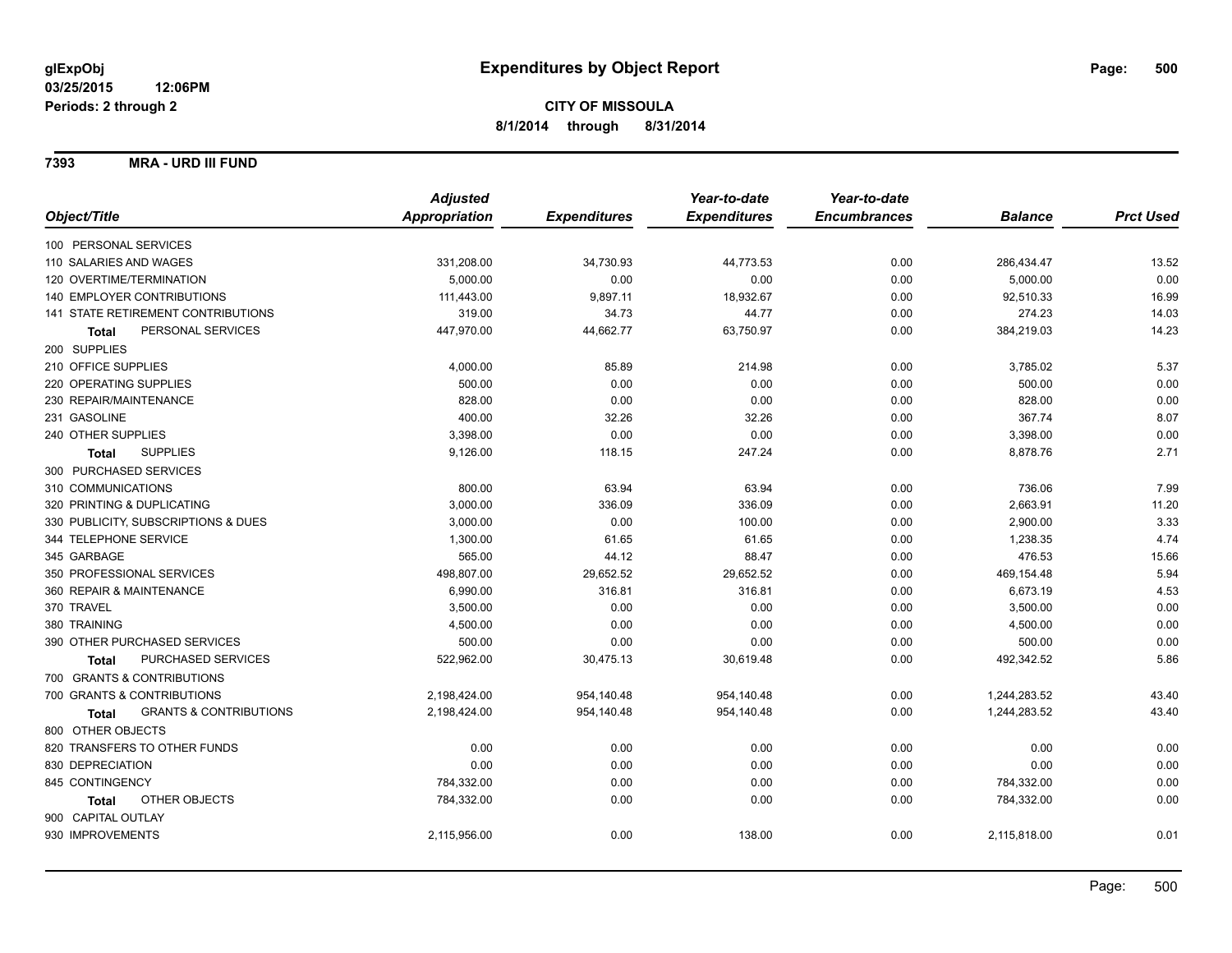**7393 MRA - URD III FUND**

| Object/Title              |                       | <b>Adjusted</b> |                            | Year-to-date        | Year-to-date        |                |                  |
|---------------------------|-----------------------|-----------------|----------------------------|---------------------|---------------------|----------------|------------------|
|                           |                       | Appropriation   | <i><b>Expenditures</b></i> | <b>Expenditures</b> | <b>Encumbrances</b> | <b>Balance</b> | <b>Prct Used</b> |
| 940 MACHINERY & EQUIPMENT |                       | 30,000.00       | 0.00                       | 0.00                | 0.00                | 30,000.00      | 0.00             |
| <b>Total</b>              | <b>CAPITAL OUTLAY</b> | 2.145.956.00    | 0.00                       | 138.00              | 0.00                | 2.145.818.00   | 0.01             |
| <b>Total</b>              | MRA - URD III FUND    | 6,108,770.00    | 1.029.396.53               | 1,048,896.17        | 0.00                | 5,059,873.83   | 17.17            |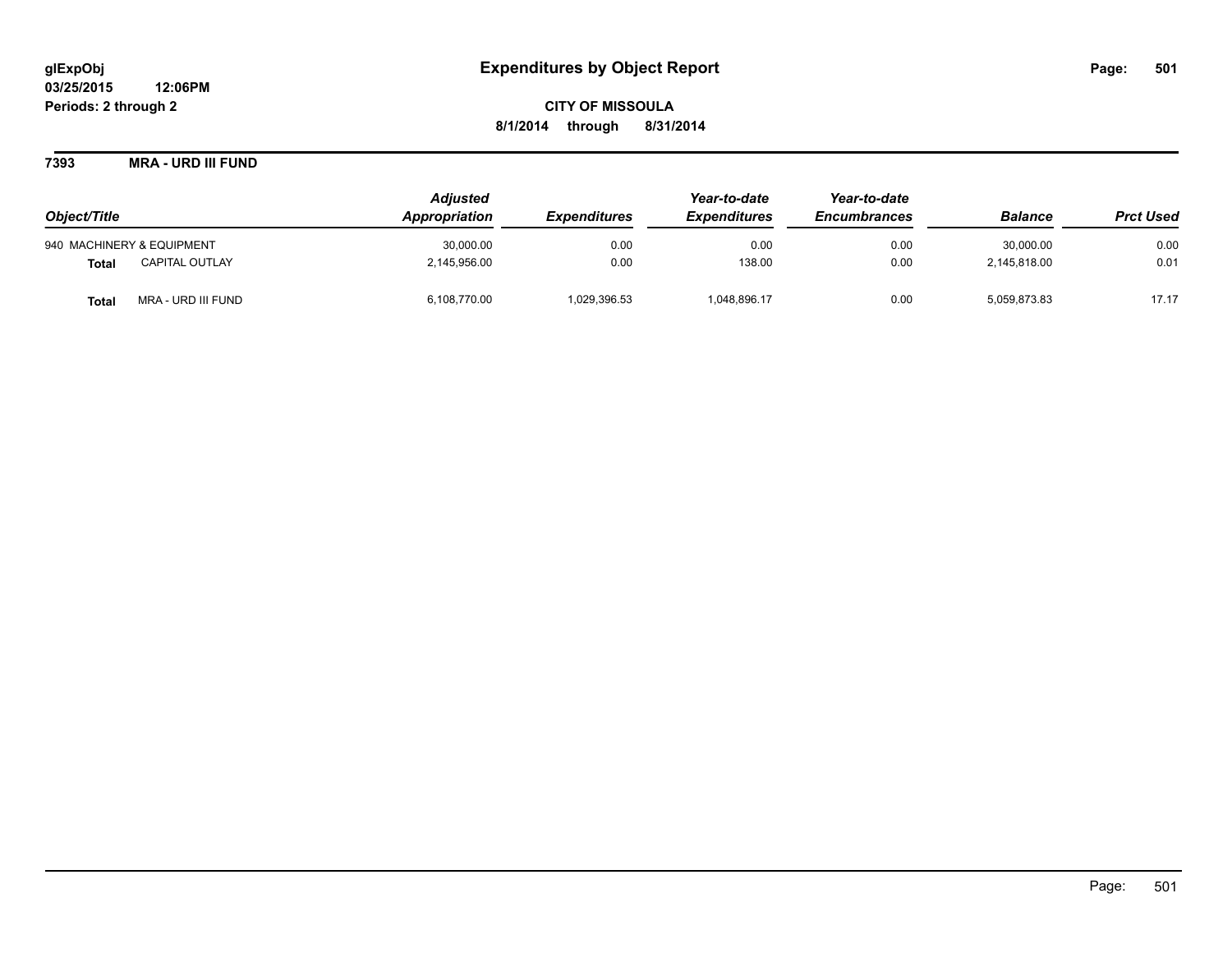#### **7394 MRA TAX INCREMENT DEBT CLEARING FUND**

**390 NON-DEPARTMENTAL**

| Object/Title      |                              | <b>Adjusted</b><br>Appropriation | <b>Expenditures</b> | Year-to-date<br><b>Expenditures</b> | Year-to-date<br><b>Encumbrances</b> | <b>Balance</b> | <b>Prct Used</b> |
|-------------------|------------------------------|----------------------------------|---------------------|-------------------------------------|-------------------------------------|----------------|------------------|
| 800 OTHER OBJECTS |                              |                                  |                     |                                     |                                     |                |                  |
|                   | 820 TRANSFERS TO OTHER FUNDS | 0.00                             | 0.00                | 0.00                                | 0.00                                | 0.00           | 0.00             |
| <b>Total</b>      | OTHER OBJECTS                | 0.00                             | 0.00                | 0.00                                | 0.00                                | 0.00           | 0.00             |
| Total             | NON-DEPARTMENTAL             | 0.00                             | 0.00                | 0.00                                | 0.00                                | 0.00           | 0.00             |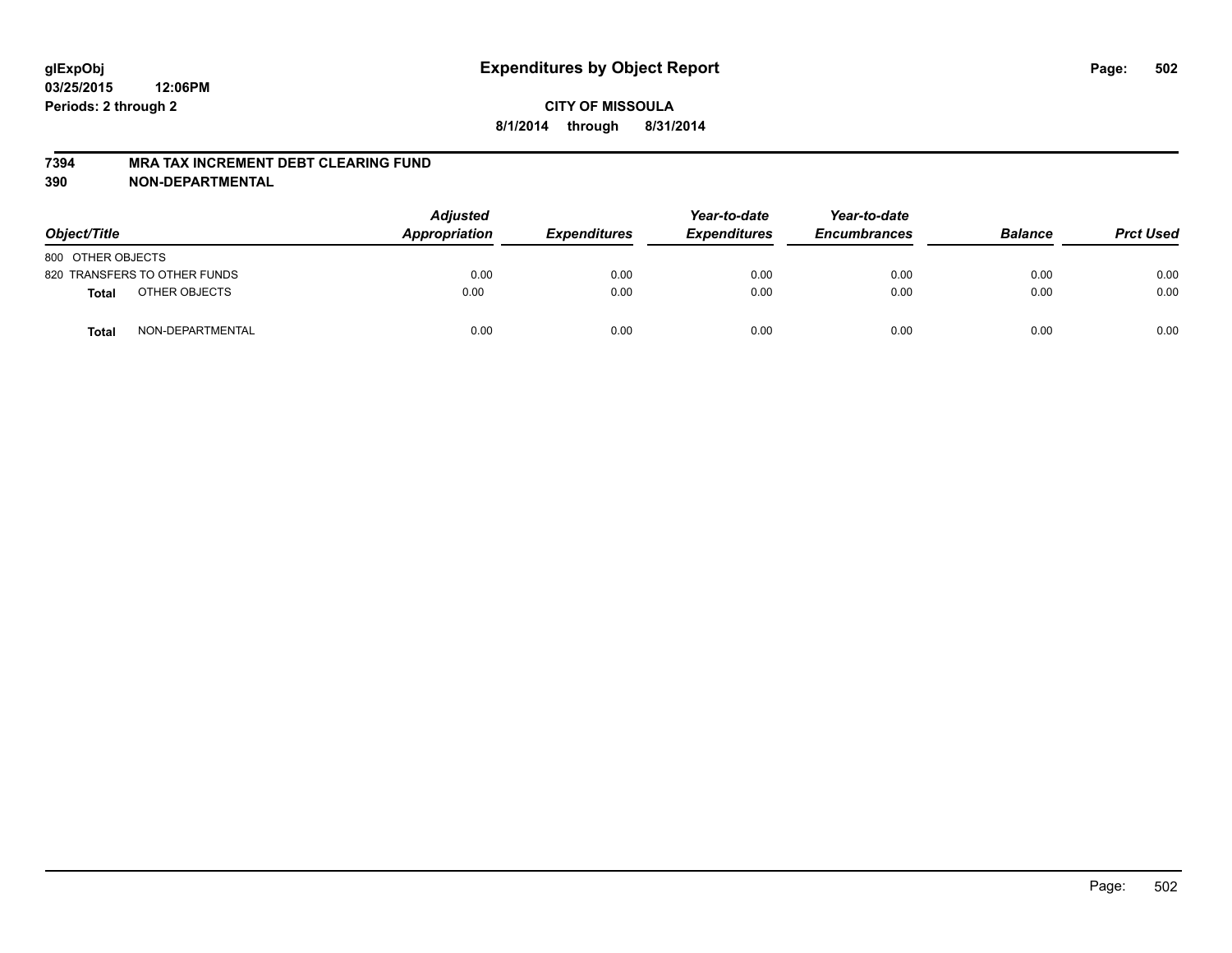**CITY OF MISSOULA 8/1/2014 through 8/31/2014**

### **7394 MRA TAX INCREMENT DEBT CLEARING FUND**

| Object/Title                                      | <b>Adjusted</b><br>Appropriation<br><b>Expenditures</b> | Year-to-date<br><b>Expenditures</b> | Year-to-date<br><b>Encumbrances</b> | <b>Balance</b> | <b>Prct Used</b> |      |
|---------------------------------------------------|---------------------------------------------------------|-------------------------------------|-------------------------------------|----------------|------------------|------|
| 800 OTHER OBJECTS                                 |                                                         |                                     |                                     |                |                  |      |
| 820 TRANSFERS TO OTHER FUNDS                      | 0.00                                                    | 0.00                                | 0.00                                | 0.00           | 0.00             | 0.00 |
| OTHER OBJECTS<br><b>Total</b>                     | 0.00                                                    | 0.00                                | 0.00                                | 0.00           | 0.00             | 0.00 |
| MRA TAX INCREMENT DEBT CLEARING F<br><b>Total</b> | 0.00                                                    | 0.00                                | 0.00                                | 0.00           | 0.00             | 0.00 |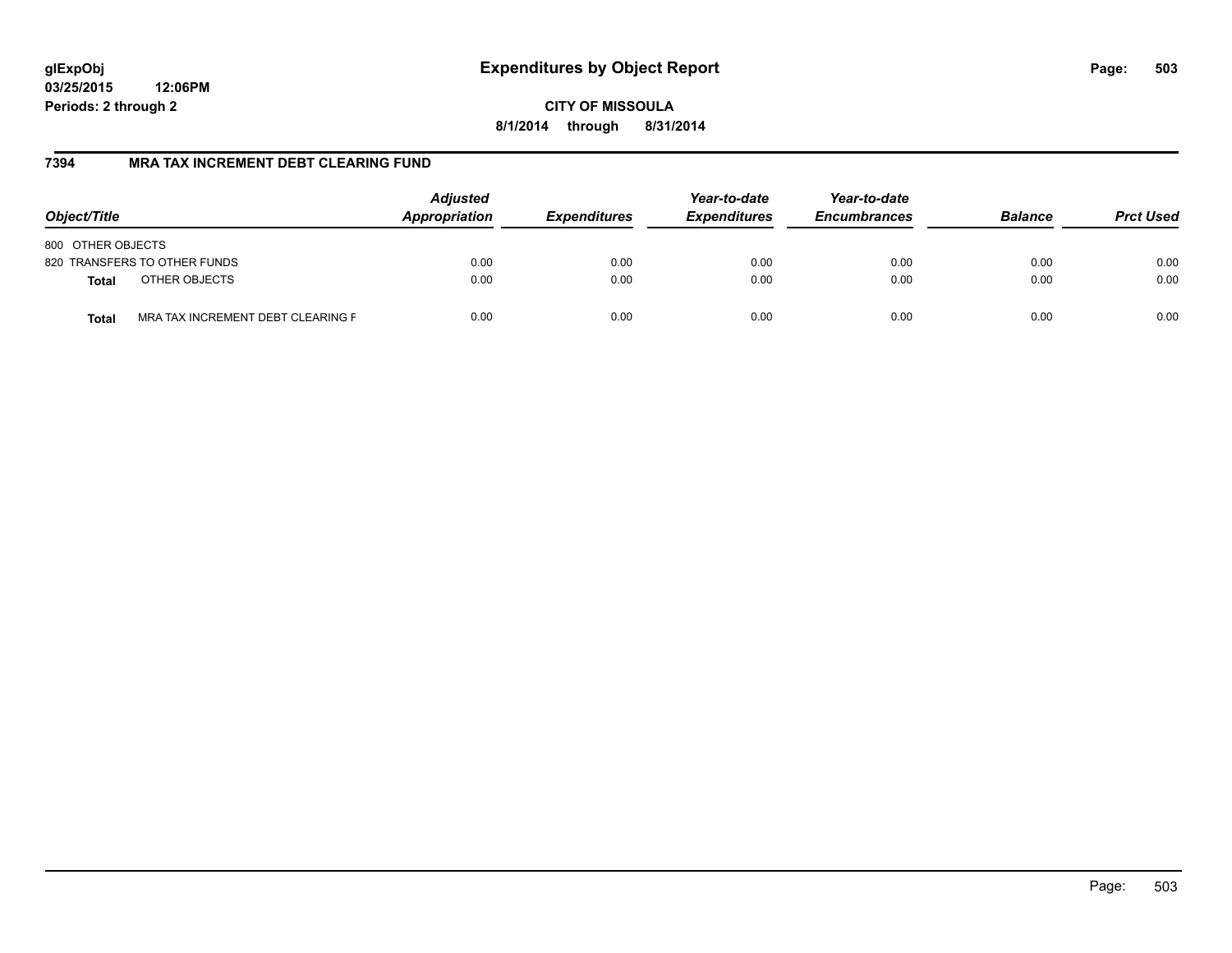#### **7395 MRA TAX INCREMENT DEBT SERVICE INTEREST**

**390 NON-DEPARTMENTAL**

|                                     | <b>Adjusted</b>      |                     | Year-to-date        | Year-to-date        |                |                  |
|-------------------------------------|----------------------|---------------------|---------------------|---------------------|----------------|------------------|
| Object/Title                        | <b>Appropriation</b> | <b>Expenditures</b> | <b>Expenditures</b> | <b>Encumbrances</b> | <b>Balance</b> | <b>Prct Used</b> |
| 600 DEBT SERVICE                    |                      |                     |                     |                     |                |                  |
| 610 PRINCIPAL                       | 0.00                 | 0.00                | 0.00                | 0.00                | 0.00           | 0.00             |
| 620 INTEREST / SERVICE FEES         | 0.00                 | 0.00                | 0.00                | 0.00                | 0.00           | 0.00             |
| <b>DEBT SERVICE</b><br><b>Total</b> | 0.00                 | 0.00                | 0.00                | 0.00                | 0.00           | 0.00             |
| 800 OTHER OBJECTS                   |                      |                     |                     |                     |                |                  |
| 820 TRANSFERS TO OTHER FUNDS        | 0.00                 | 0.00                | 0.00                | 0.00                | 0.00           | 0.00             |
| OTHER OBJECTS<br><b>Total</b>       | 0.00                 | 0.00                | 0.00                | 0.00                | 0.00           | 0.00             |
| NON-DEPARTMENTAL<br>Total           | 0.00                 | 0.00                | 0.00                | 0.00                | 0.00           | 0.00             |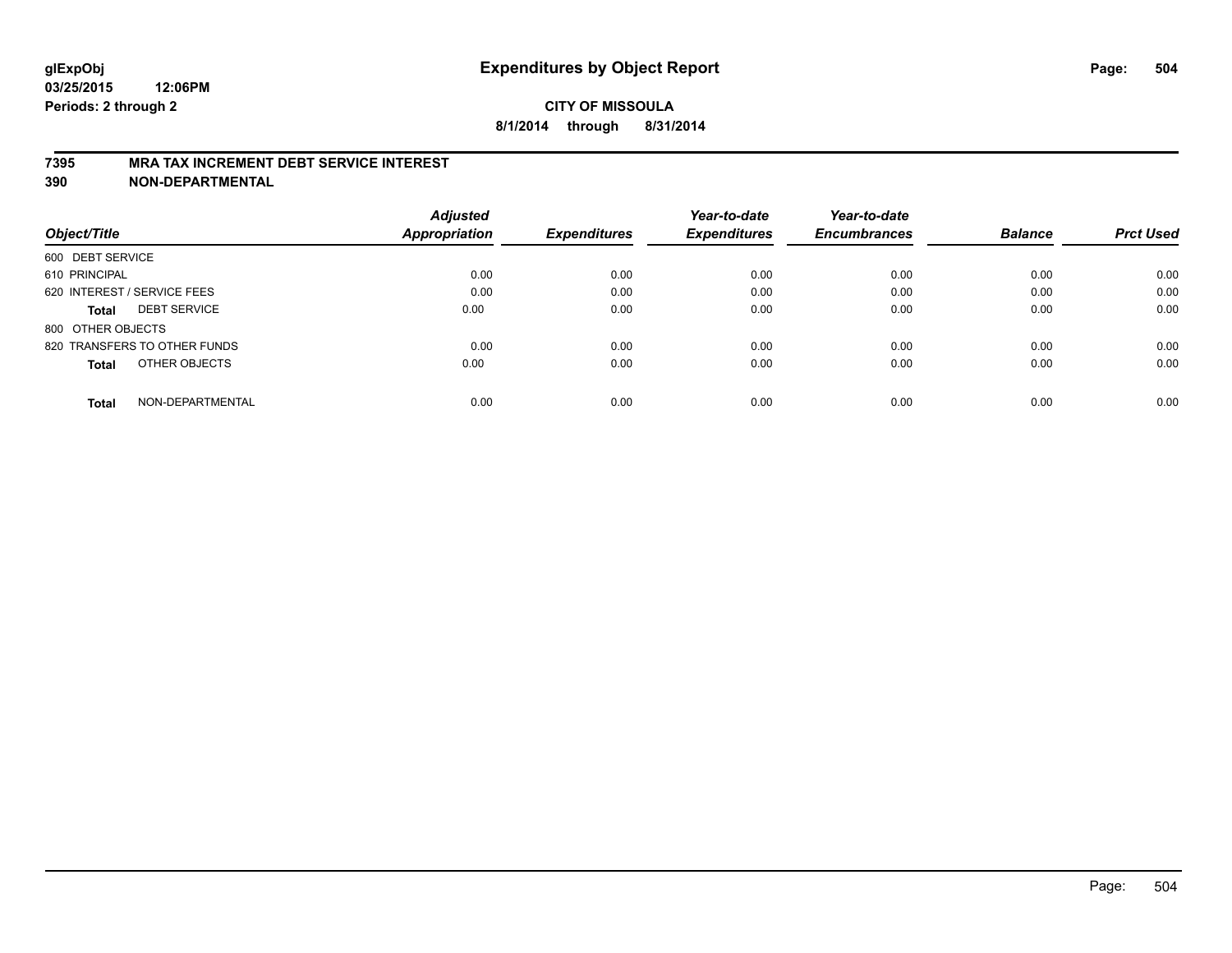**CITY OF MISSOULA 8/1/2014 through 8/31/2014**

## **7395 MRA TAX INCREMENT DEBT SERVICE INTEREST**

| Object/Title                |                                   | <b>Adjusted</b><br><b>Appropriation</b> | <b>Expenditures</b> | Year-to-date<br><b>Expenditures</b> | Year-to-date<br><b>Encumbrances</b> | <b>Balance</b> | <b>Prct Used</b> |
|-----------------------------|-----------------------------------|-----------------------------------------|---------------------|-------------------------------------|-------------------------------------|----------------|------------------|
| 600 DEBT SERVICE            |                                   |                                         |                     |                                     |                                     |                |                  |
| 610 PRINCIPAL               |                                   | 0.00                                    | 0.00                | 0.00                                | 0.00                                | 0.00           | 0.00             |
| 620 INTEREST / SERVICE FEES |                                   | 0.00                                    | 0.00                | 0.00                                | 0.00                                | 0.00           | 0.00             |
| <b>Total</b>                | <b>DEBT SERVICE</b>               | 0.00                                    | 0.00                | 0.00                                | 0.00                                | 0.00           | 0.00             |
| 800 OTHER OBJECTS           |                                   |                                         |                     |                                     |                                     |                |                  |
|                             | 820 TRANSFERS TO OTHER FUNDS      | 0.00                                    | 0.00                | 0.00                                | 0.00                                | 0.00           | 0.00             |
| <b>Total</b>                | OTHER OBJECTS                     | 0.00                                    | 0.00                | 0.00                                | 0.00                                | 0.00           | 0.00             |
| <b>Total</b>                | MRA TAX INCREMENT DEBT SERVICE IN | 0.00                                    | 0.00                | 0.00                                | 0.00                                | 0.00           | 0.00             |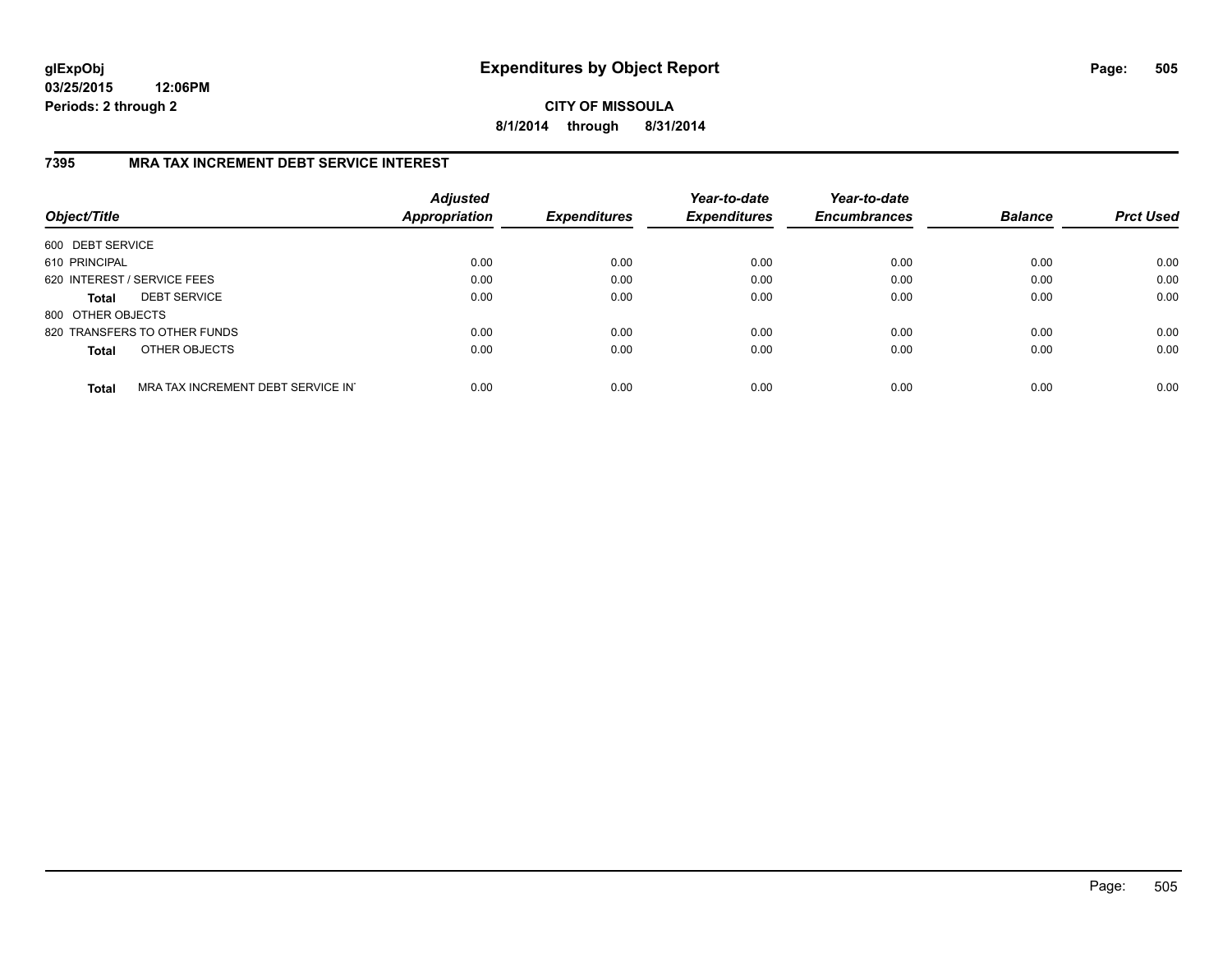#### **7396 MRA TAX INCREMENT DEBT SERVICE SINKING F**

**390 NON-DEPARTMENTAL**

| Object/Title      |                              | <b>Adjusted</b><br><b>Appropriation</b> | <b>Expenditures</b> | Year-to-date<br><b>Expenditures</b> | Year-to-date<br><b>Encumbrances</b> | <b>Balance</b> | <b>Prct Used</b> |
|-------------------|------------------------------|-----------------------------------------|---------------------|-------------------------------------|-------------------------------------|----------------|------------------|
| 600 DEBT SERVICE  |                              |                                         |                     |                                     |                                     |                |                  |
| 610 PRINCIPAL     |                              | 0.00                                    | 0.00                | 0.00                                | 0.00                                | 0.00           | 0.00             |
| <b>Total</b>      | <b>DEBT SERVICE</b>          | 0.00                                    | 0.00                | 0.00                                | 0.00                                | 0.00           | 0.00             |
| 800 OTHER OBJECTS |                              |                                         |                     |                                     |                                     |                |                  |
|                   | 820 TRANSFERS TO OTHER FUNDS | 0.00                                    | 0.00                | 0.00                                | 0.00                                | 0.00           | 0.00             |
| <b>Total</b>      | OTHER OBJECTS                | 0.00                                    | 0.00                | 0.00                                | 0.00                                | 0.00           | 0.00             |
| <b>Total</b>      | NON-DEPARTMENTAL             | 0.00                                    | 0.00                | 0.00                                | 0.00                                | 0.00           | 0.00             |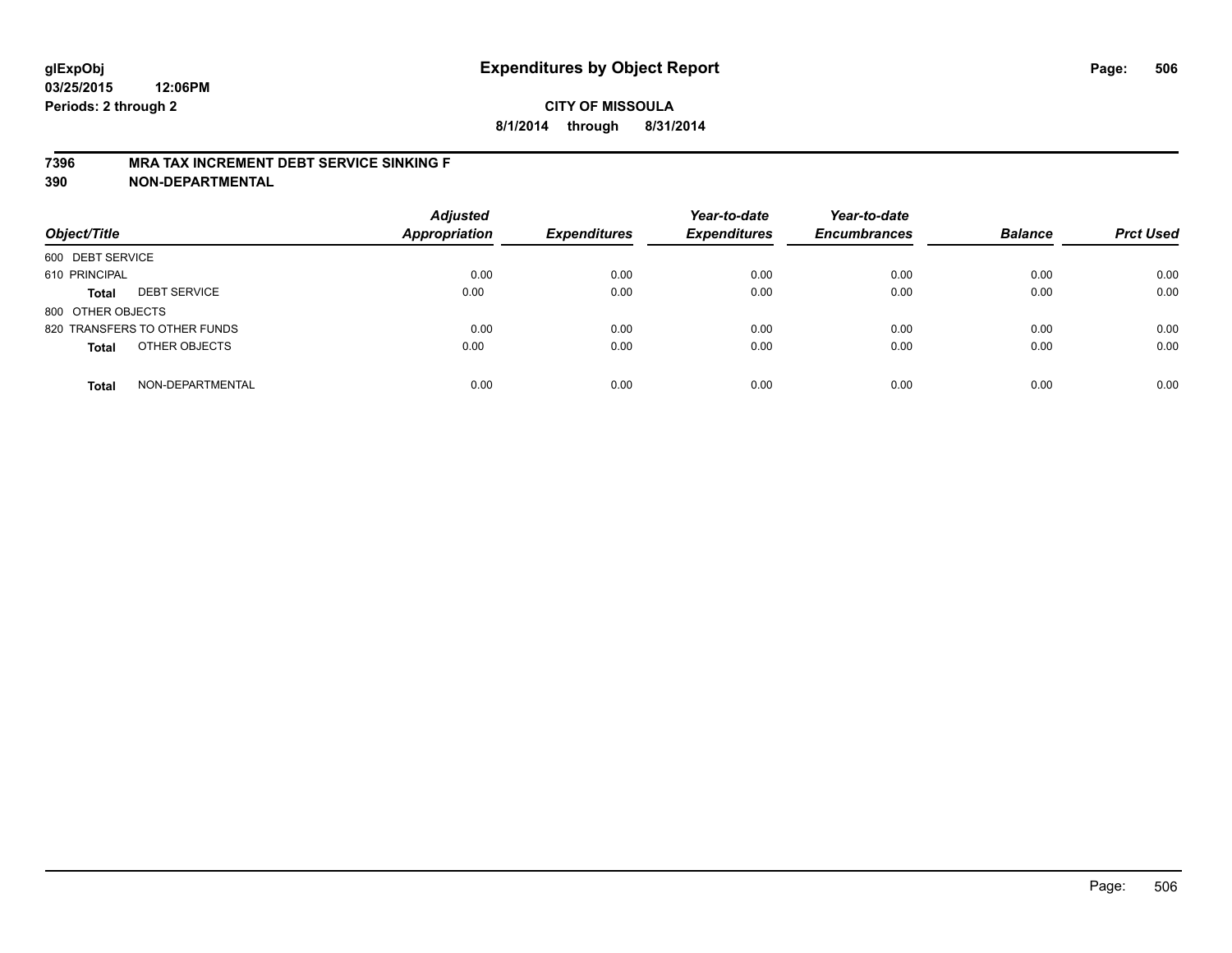## **CITY OF MISSOULA 8/1/2014 through 8/31/2014**

## **7396 MRA TAX INCREMENT DEBT SERVICE SINKING F**

| Object/Title      |                                    | <b>Adjusted</b><br><b>Appropriation</b> | <b>Expenditures</b> | Year-to-date<br><b>Expenditures</b> | Year-to-date<br><b>Encumbrances</b> | <b>Balance</b> | <b>Prct Used</b> |
|-------------------|------------------------------------|-----------------------------------------|---------------------|-------------------------------------|-------------------------------------|----------------|------------------|
| 600 DEBT SERVICE  |                                    |                                         |                     |                                     |                                     |                |                  |
| 610 PRINCIPAL     |                                    | 0.00                                    | 0.00                | 0.00                                | 0.00                                | 0.00           | 0.00             |
| <b>Total</b>      | <b>DEBT SERVICE</b>                | 0.00                                    | 0.00                | 0.00                                | 0.00                                | 0.00           | 0.00             |
| 800 OTHER OBJECTS |                                    |                                         |                     |                                     |                                     |                |                  |
|                   | 820 TRANSFERS TO OTHER FUNDS       | 0.00                                    | 0.00                | 0.00                                | 0.00                                | 0.00           | 0.00             |
| <b>Total</b>      | OTHER OBJECTS                      | 0.00                                    | 0.00                | 0.00                                | 0.00                                | 0.00           | 0.00             |
| <b>Total</b>      | MRA TAX INCREMENT DEBT SERVICE SII | 0.00                                    | 0.00                | 0.00                                | 0.00                                | 0.00           | 0.00             |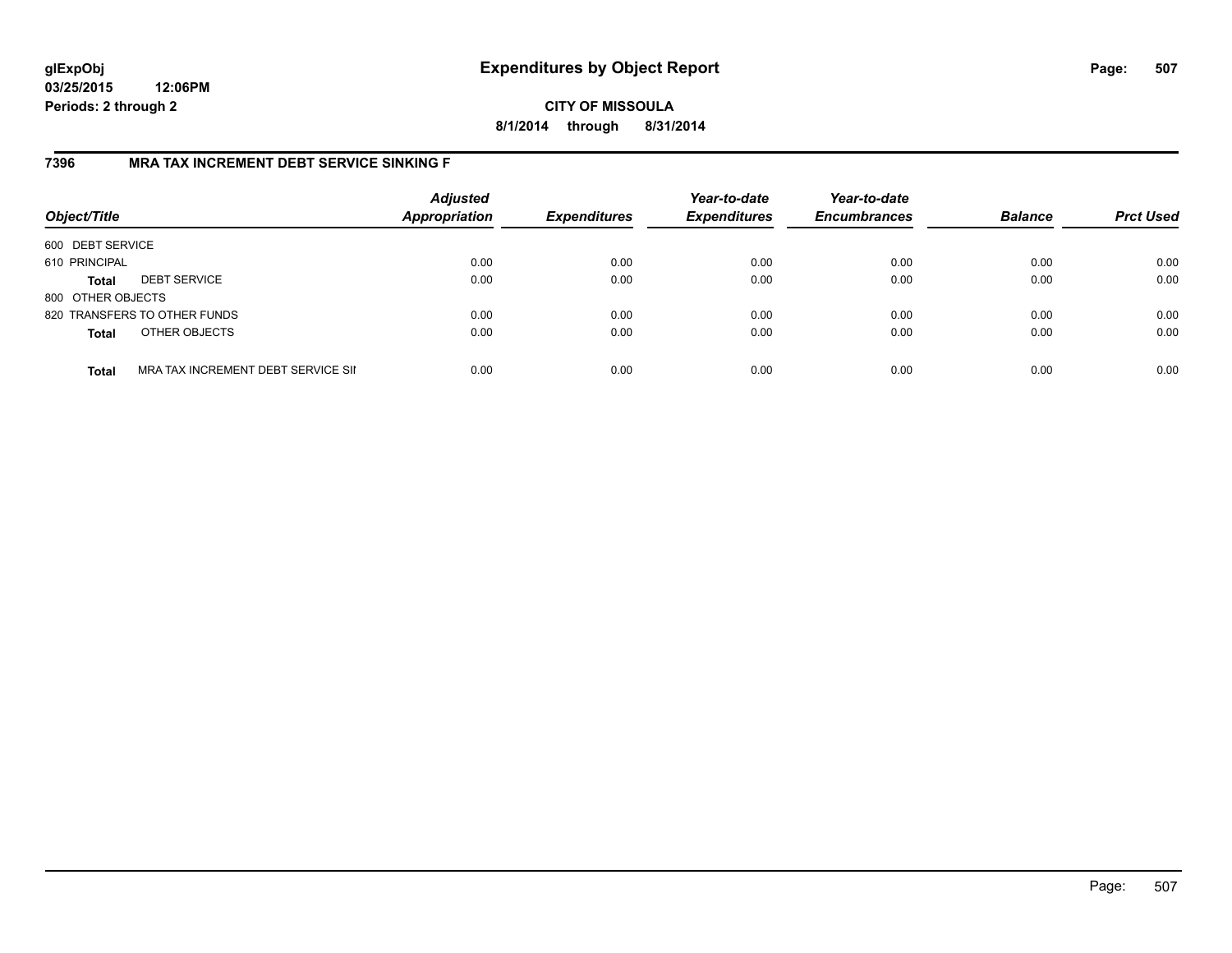#### **7397 MRA TAX INCREMENT BOND RESERVE FUND**

**390 NON-DEPARTMENTAL**

| Object/Title                     | <b>Adjusted</b><br><b>Appropriation</b> | <b>Expenditures</b> | Year-to-date<br><b>Expenditures</b> | Year-to-date<br><b>Encumbrances</b> | <b>Balance</b> | <b>Prct Used</b> |
|----------------------------------|-----------------------------------------|---------------------|-------------------------------------|-------------------------------------|----------------|------------------|
| 800 OTHER OBJECTS                |                                         |                     |                                     |                                     |                |                  |
| 820 TRANSFERS TO OTHER FUNDS     | 0.00                                    | 0.00                | 0.00                                | 0.00                                | 0.00           | 0.00             |
| OTHER OBJECTS<br><b>Total</b>    | 0.00                                    | 0.00                | 0.00                                | 0.00                                | 0.00           | 0.00             |
| NON-DEPARTMENTAL<br><b>Total</b> | 0.00                                    | 0.00                | 0.00                                | 0.00                                | 0.00           | 0.00             |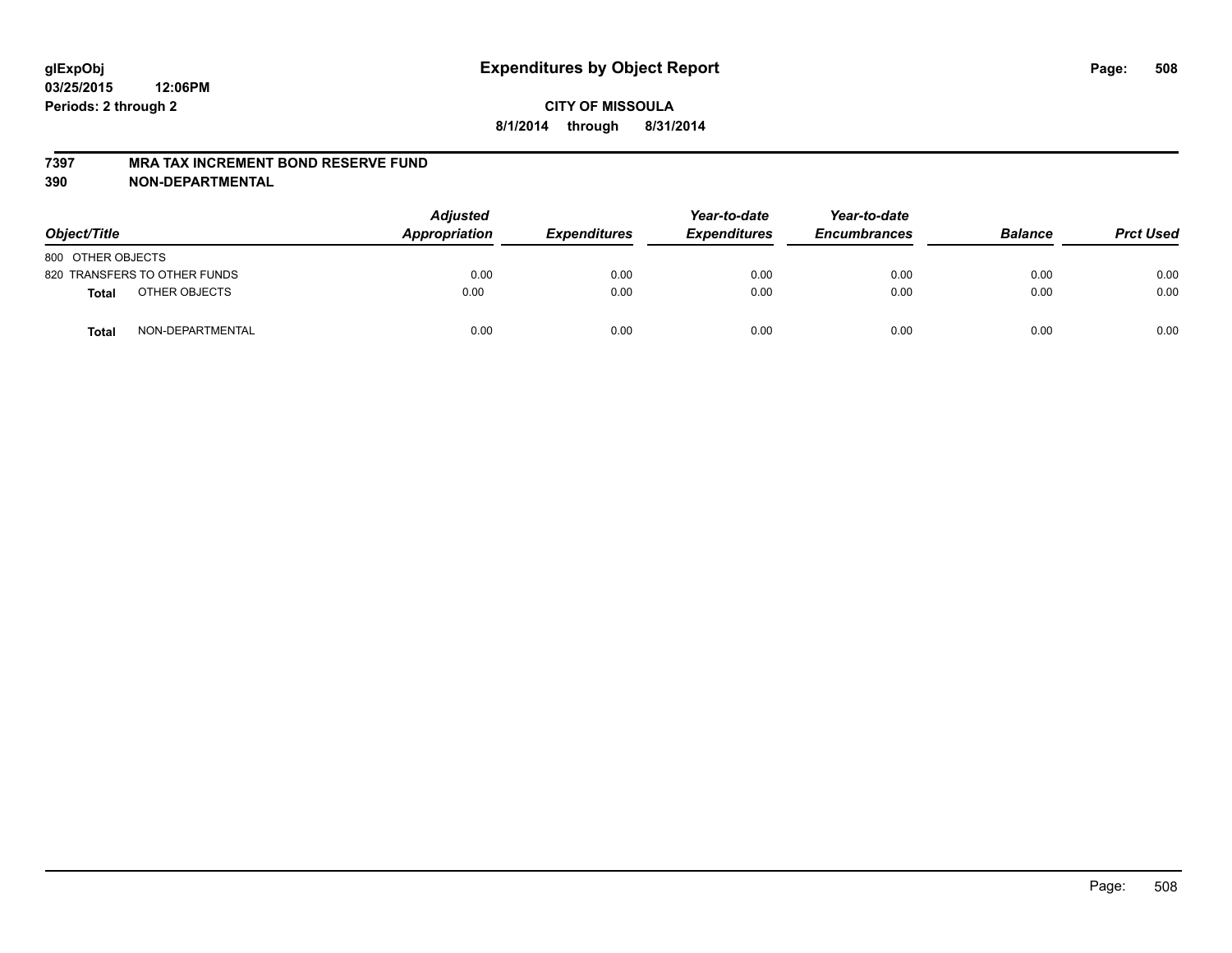# **glExpObj Expenditures by Object Report Page: 509**

**03/25/2015 12:06PM Periods: 2 through 2**

**CITY OF MISSOULA 8/1/2014 through 8/31/2014**

## **7397 MRA TAX INCREMENT BOND RESERVE FUND**

| Object/Title                                     | <b>Adjusted</b><br>Appropriation | <b>Expenditures</b> | Year-to-date<br><b>Expenditures</b> | Year-to-date<br><b>Encumbrances</b> | <b>Balance</b> | <b>Prct Used</b> |
|--------------------------------------------------|----------------------------------|---------------------|-------------------------------------|-------------------------------------|----------------|------------------|
| 800 OTHER OBJECTS                                |                                  |                     |                                     |                                     |                |                  |
| 820 TRANSFERS TO OTHER FUNDS                     | 0.00                             | 0.00                | 0.00                                | 0.00                                | 0.00           | 0.00             |
| OTHER OBJECTS<br><b>Total</b>                    | 0.00                             | 0.00                | 0.00                                | 0.00                                | 0.00           | 0.00             |
| MRA TAX INCREMENT BOND RESERVE F<br><b>Total</b> | 0.00                             | 0.00                | 0.00                                | 0.00                                | 0.00           | 0.00             |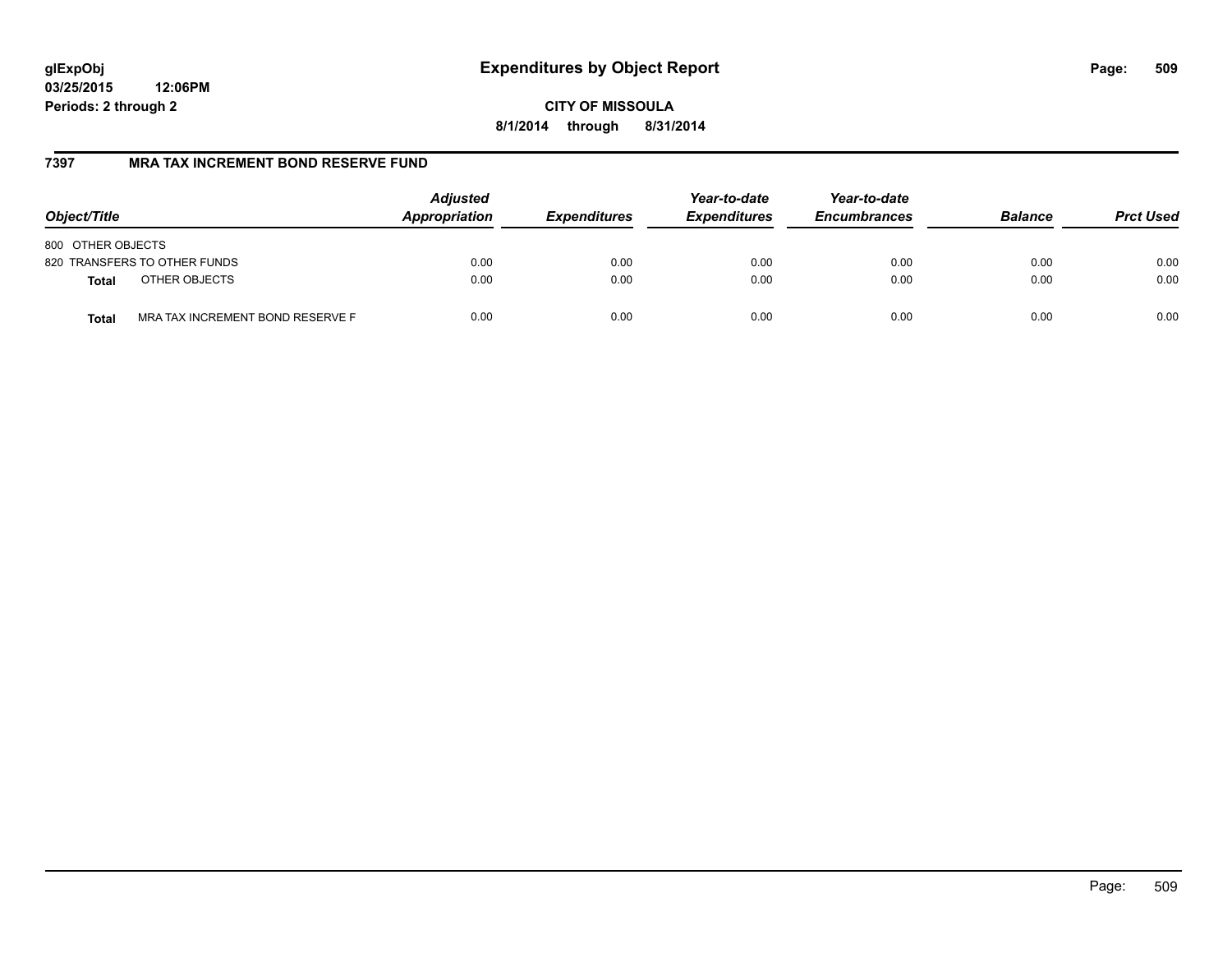### **7399 INTERMOUNTAIN BOND DEBT SERVICE**

**385 MRA**

| Object/Title                        | <b>Adjusted</b><br>Appropriation | <b>Expenditures</b> | Year-to-date<br><b>Expenditures</b> | Year-to-date<br><b>Encumbrances</b> | <b>Balance</b> | <b>Prct Used</b> |
|-------------------------------------|----------------------------------|---------------------|-------------------------------------|-------------------------------------|----------------|------------------|
| 600 DEBT SERVICE                    |                                  |                     |                                     |                                     |                |                  |
| 610 PRINCIPAL                       | 72,000.00                        | 0.00                | 0.00                                | 0.00                                | 72,000.00      | 0.00             |
| 620 INTEREST / SERVICE FEES         | 73,769.00                        | 0.00                | 600.00                              | 0.00                                | 73.169.00      | 0.81             |
| <b>DEBT SERVICE</b><br><b>Total</b> | 145,769.00                       | 0.00                | 600.00                              | 0.00                                | 145.169.00     | 0.41             |
| <b>MRA</b><br><b>Total</b>          | 145,769.00                       | 0.00                | 600.00                              | 0.00                                | 145.169.00     | 0.41             |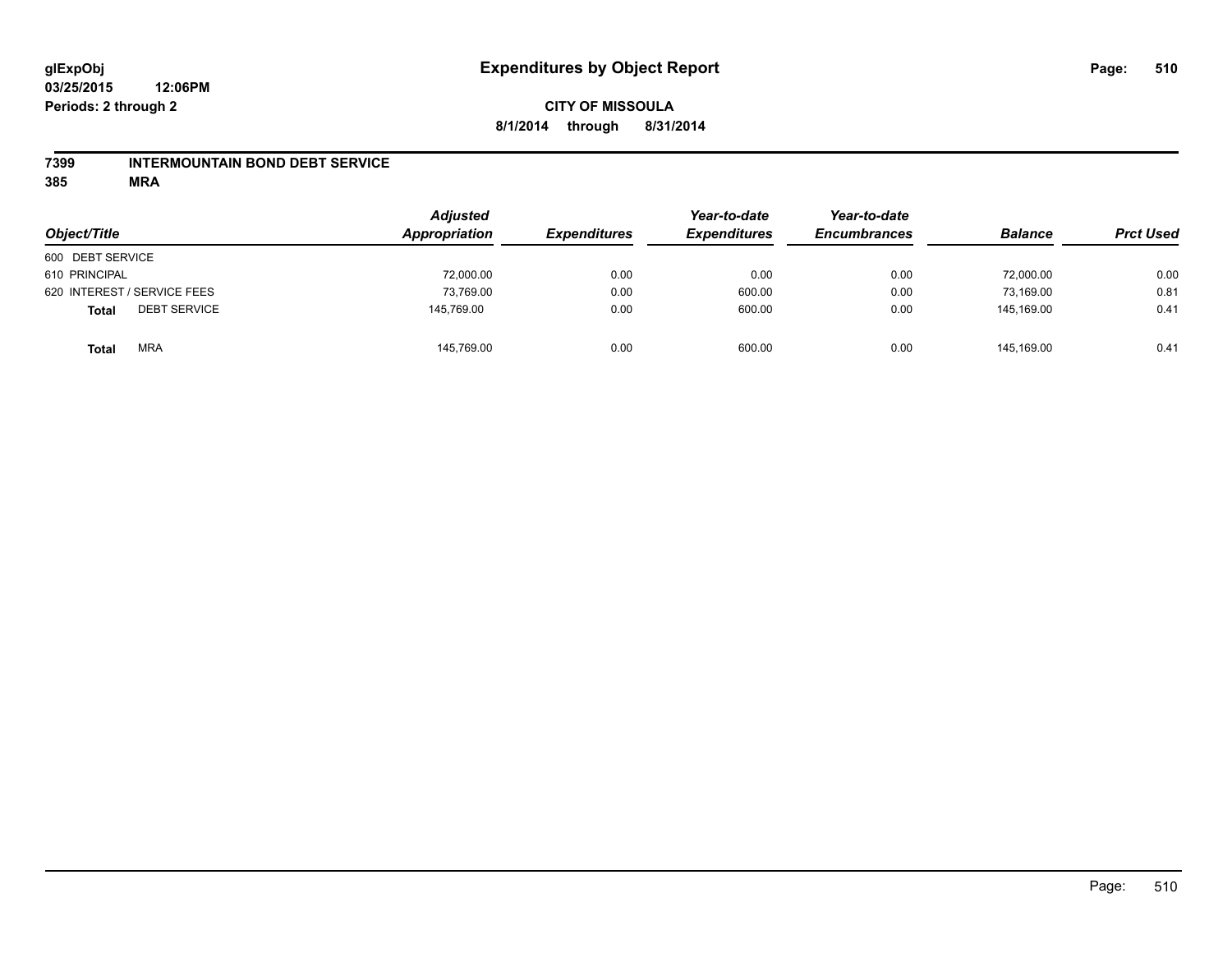#### **7399 INTERMOUNTAIN BOND DEBT SERVICE**

**390 NON-DEPARTMENTAL**

| Object/Title                     | <b>Adjusted</b><br>Appropriation | <b>Expenditures</b> | Year-to-date<br><b>Expenditures</b> | Year-to-date<br><b>Encumbrances</b> | <b>Balance</b> | <b>Prct Used</b> |
|----------------------------------|----------------------------------|---------------------|-------------------------------------|-------------------------------------|----------------|------------------|
| 800 OTHER OBJECTS                |                                  |                     |                                     |                                     |                |                  |
| 820 TRANSFERS TO OTHER FUNDS     | 0.00                             | 0.00                | 0.00                                | 0.00                                | 0.00           | 0.00             |
| OTHER OBJECTS<br><b>Total</b>    | 0.00                             | 0.00                | 0.00                                | 0.00                                | 0.00           | 0.00             |
| NON-DEPARTMENTAL<br><b>Total</b> | 0.00                             | 0.00                | 0.00                                | 0.00                                | 0.00           | 0.00             |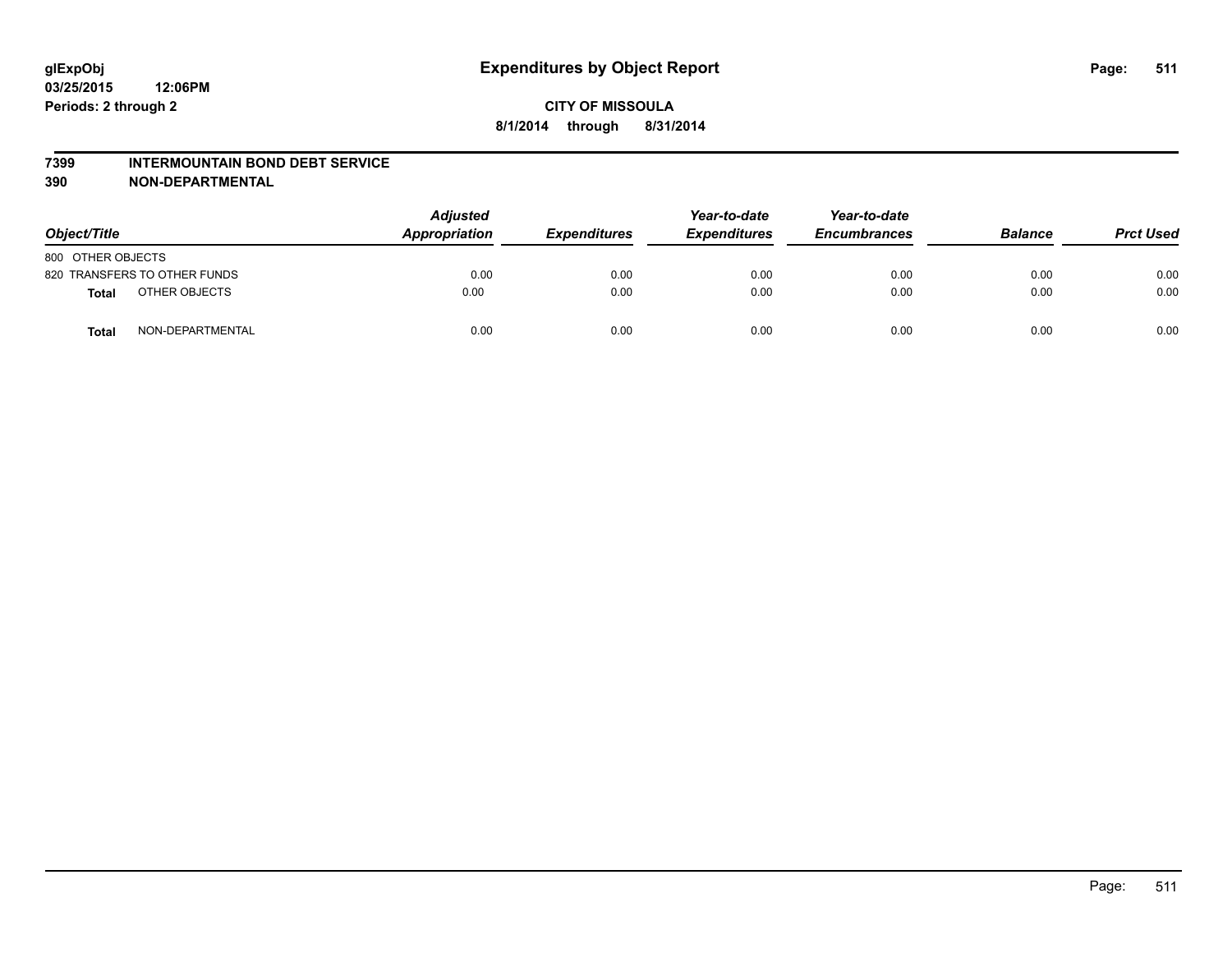**CITY OF MISSOULA 8/1/2014 through 8/31/2014**

## **7399 INTERMOUNTAIN BOND DEBT SERVICE**

| Object/Title      |                                 | <b>Adjusted</b><br><b>Appropriation</b> | <b>Expenditures</b> | Year-to-date<br><b>Expenditures</b> | Year-to-date<br><b>Encumbrances</b> | <b>Balance</b> | <b>Prct Used</b> |
|-------------------|---------------------------------|-----------------------------------------|---------------------|-------------------------------------|-------------------------------------|----------------|------------------|
| 600 DEBT SERVICE  |                                 |                                         |                     |                                     |                                     |                |                  |
| 610 PRINCIPAL     |                                 | 72.000.00                               | 0.00                | 0.00                                | 0.00                                | 72.000.00      | 0.00             |
|                   | 620 INTEREST / SERVICE FEES     | 73,769.00                               | 0.00                | 600.00                              | 0.00                                | 73.169.00      | 0.81             |
| <b>Total</b>      | <b>DEBT SERVICE</b>             | 145.769.00                              | 0.00                | 600.00                              | 0.00                                | 145.169.00     | 0.41             |
| 800 OTHER OBJECTS |                                 |                                         |                     |                                     |                                     |                |                  |
|                   | 820 TRANSFERS TO OTHER FUNDS    | 0.00                                    | 0.00                | 0.00                                | 0.00                                | 0.00           | 0.00             |
| <b>Total</b>      | OTHER OBJECTS                   | 0.00                                    | 0.00                | 0.00                                | 0.00                                | 0.00           | 0.00             |
| <b>Total</b>      | INTERMOUNTAIN BOND DEBT SERVICE | 145.769.00                              | 0.00                | 600.00                              | 0.00                                | 145.169.00     | 0.41             |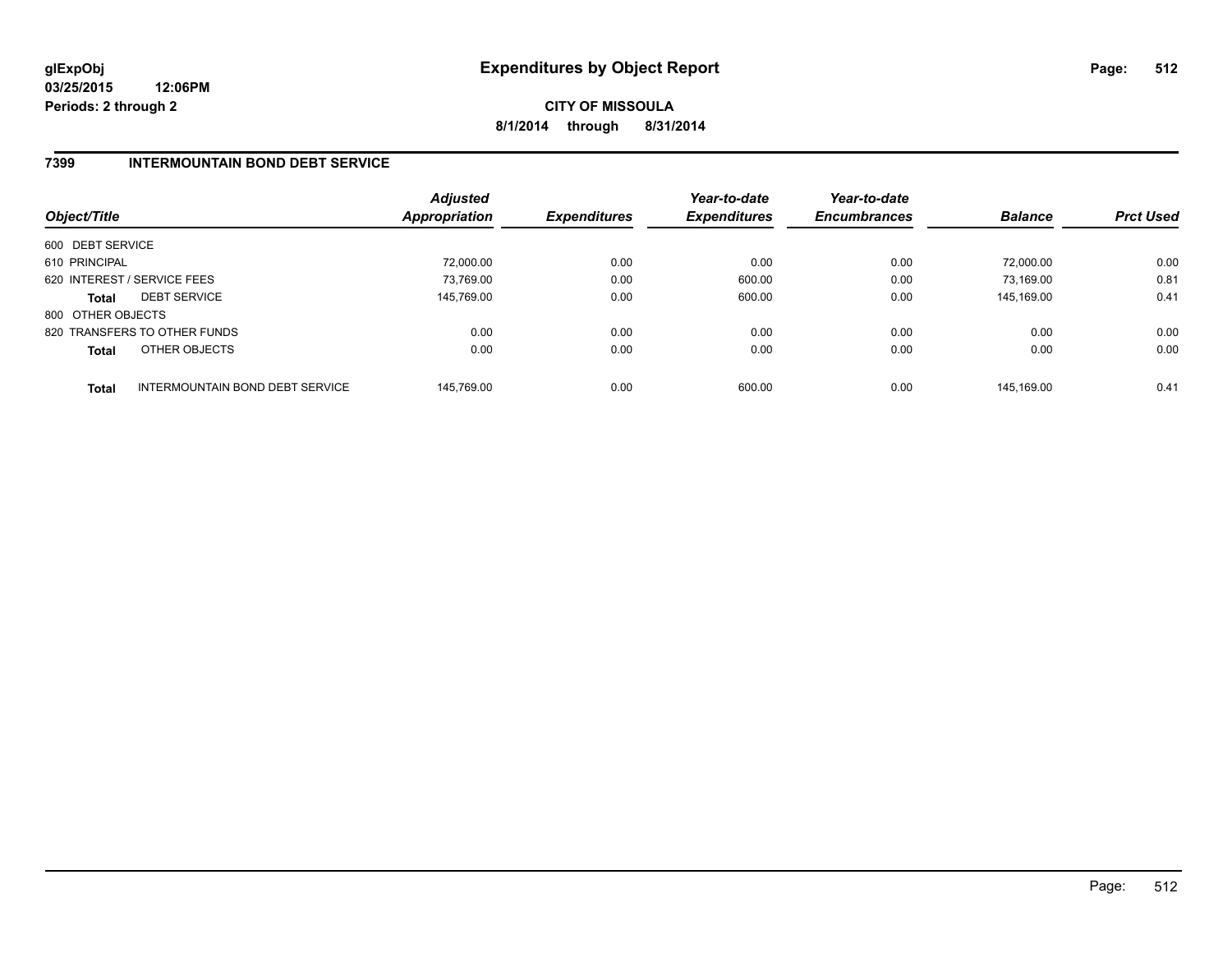### **7400 FRONT ST BOND CLEARING**

**385 MRA**

|                   |                                   | <b>Adjusted</b>      |                     | Year-to-date        | Year-to-date        |                |                  |
|-------------------|-----------------------------------|----------------------|---------------------|---------------------|---------------------|----------------|------------------|
| Object/Title      |                                   | <b>Appropriation</b> | <b>Expenditures</b> | <b>Expenditures</b> | <b>Encumbrances</b> | <b>Balance</b> | <b>Prct Used</b> |
|                   | 700 GRANTS & CONTRIBUTIONS        |                      |                     |                     |                     |                |                  |
|                   | 700 GRANTS & CONTRIBUTIONS        | 0.00                 | 0.00                | 0.00                | 0.00                | 0.00           | 0.00             |
| <b>Total</b>      | <b>GRANTS &amp; CONTRIBUTIONS</b> | 0.00                 | 0.00                | 0.00                | 0.00                | 0.00           | 0.00             |
| 800 OTHER OBJECTS |                                   |                      |                     |                     |                     |                |                  |
|                   | 820 TRANSFERS TO OTHER FUNDS      | 453,262.00           | 0.00                | 0.00                | 0.00                | 453.262.00     | 0.00             |
| <b>Total</b>      | OTHER OBJECTS                     | 453,262.00           | 0.00                | 0.00                | 0.00                | 453.262.00     | 0.00             |
| <b>Total</b>      | <b>MRA</b>                        | 453.262.00           | 0.00                | 0.00                | 0.00                | 453.262.00     | 0.00             |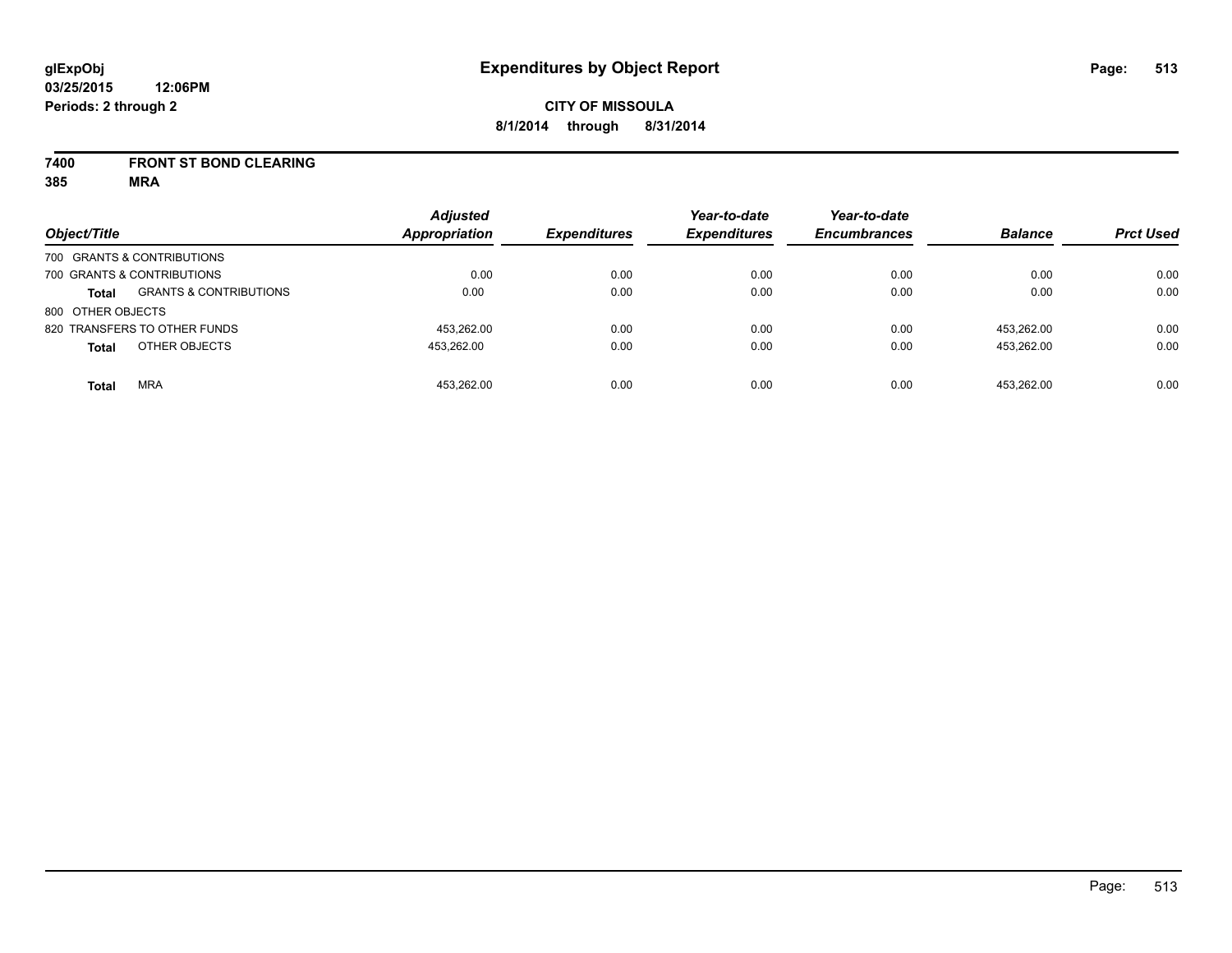### **7400 FRONT ST BOND CLEARING**

| Object/Title      |                                   | <b>Adjusted</b><br><b>Appropriation</b> | <b>Expenditures</b> | Year-to-date<br><b>Expenditures</b> | Year-to-date<br><b>Encumbrances</b> | <b>Balance</b> | <b>Prct Used</b> |
|-------------------|-----------------------------------|-----------------------------------------|---------------------|-------------------------------------|-------------------------------------|----------------|------------------|
|                   | 700 GRANTS & CONTRIBUTIONS        |                                         |                     |                                     |                                     |                |                  |
|                   | 700 GRANTS & CONTRIBUTIONS        | 0.00                                    | 0.00                | 0.00                                | 0.00                                | 0.00           | 0.00             |
| <b>Total</b>      | <b>GRANTS &amp; CONTRIBUTIONS</b> | 0.00                                    | 0.00                | 0.00                                | 0.00                                | 0.00           | 0.00             |
| 800 OTHER OBJECTS |                                   |                                         |                     |                                     |                                     |                |                  |
|                   | 820 TRANSFERS TO OTHER FUNDS      | 453.262.00                              | 0.00                | 0.00                                | 0.00                                | 453.262.00     | 0.00             |
| <b>Total</b>      | OTHER OBJECTS                     | 453.262.00                              | 0.00                | 0.00                                | 0.00                                | 453.262.00     | 0.00             |
| <b>Total</b>      | <b>FRONT ST BOND CLEARING</b>     | 453.262.00                              | 0.00                | 0.00                                | 0.00                                | 453.262.00     | 0.00             |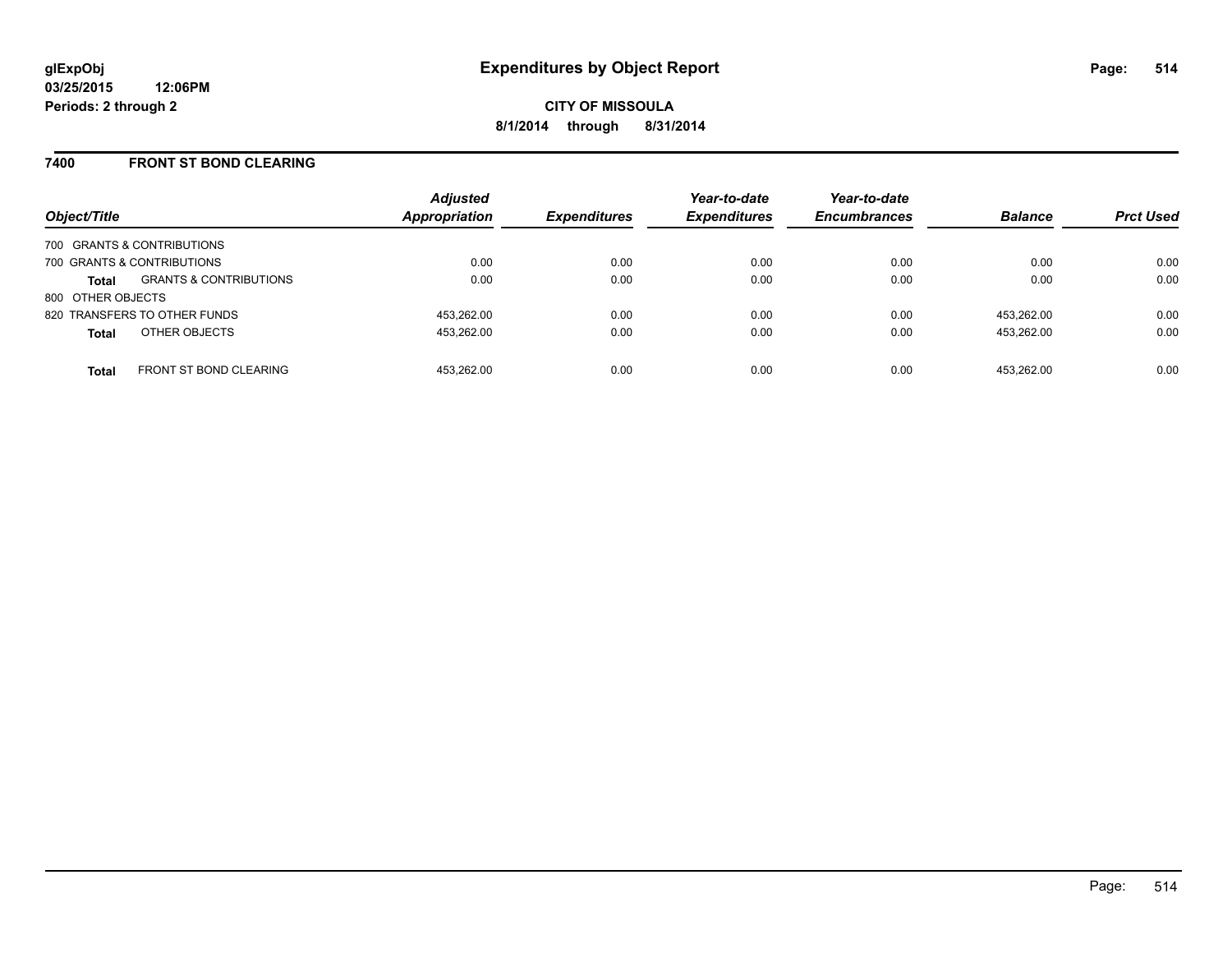#### **7401 FRONT ST PARKING STRUCTURE**

**385 MRA**

|                        |                              | <b>Adjusted</b>      |                     | Year-to-date        | Year-to-date        |                |                  |
|------------------------|------------------------------|----------------------|---------------------|---------------------|---------------------|----------------|------------------|
| Object/Title           |                              | <b>Appropriation</b> | <b>Expenditures</b> | <b>Expenditures</b> | <b>Encumbrances</b> | <b>Balance</b> | <b>Prct Used</b> |
| 300 PURCHASED SERVICES |                              |                      |                     |                     |                     |                |                  |
|                        | 390 OTHER PURCHASED SERVICES | 0.00                 | 0.00                | 0.00                | 0.00                | 0.00           | 0.00             |
| <b>Total</b>           | <b>PURCHASED SERVICES</b>    | 0.00                 | 0.00                | 0.00                | 0.00                | 0.00           | 0.00             |
| 600 DEBT SERVICE       |                              |                      |                     |                     |                     |                |                  |
| 610 PRINCIPAL          |                              | 30,000.00            | 0.00                | 0.00                | 0.00                | 30,000.00      | 0.00             |
|                        | 620 INTEREST / SERVICE FEES  | 116,134.00           | 0.00                | $-4.213.47$         | 0.00                | 120.347.47     | $-3.63$          |
| <b>Total</b>           | <b>DEBT SERVICE</b>          | 146.134.00           | 0.00                | $-4,213.47$         | 0.00                | 150,347.47     | $-2.88$          |
| 800 OTHER OBJECTS      |                              |                      |                     |                     |                     |                |                  |
|                        | 820 TRANSFERS TO OTHER FUNDS | 0.00                 | 0.00                | 0.00                | 0.00                | 0.00           | 0.00             |
| <b>Total</b>           | OTHER OBJECTS                | 0.00                 | 0.00                | 0.00                | 0.00                | 0.00           | 0.00             |
| <b>Total</b>           | <b>MRA</b>                   | 146,134.00           | 0.00                | $-4,213.47$         | 0.00                | 150.347.47     | $-2.88$          |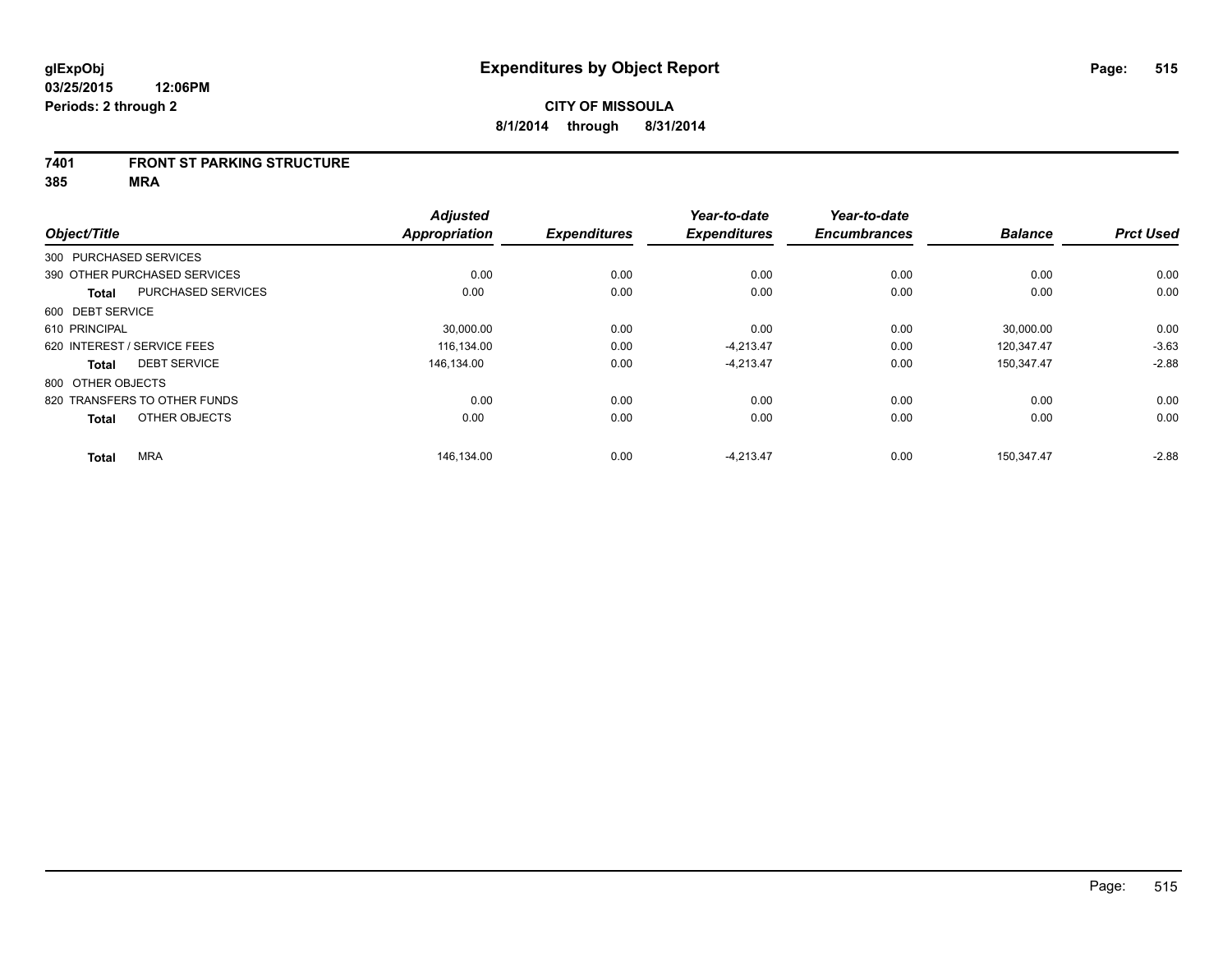## **7401 FRONT ST PARKING STRUCTURE**

| Object/Title                                      | <b>Adjusted</b><br>Appropriation | <b>Expenditures</b> | Year-to-date<br><b>Expenditures</b> | Year-to-date<br><b>Encumbrances</b> | <b>Balance</b> | <b>Prct Used</b> |
|---------------------------------------------------|----------------------------------|---------------------|-------------------------------------|-------------------------------------|----------------|------------------|
|                                                   |                                  |                     |                                     |                                     |                |                  |
| 300 PURCHASED SERVICES                            |                                  |                     |                                     |                                     |                |                  |
| 390 OTHER PURCHASED SERVICES                      | 0.00                             | 0.00                | 0.00                                | 0.00                                | 0.00           | 0.00             |
| PURCHASED SERVICES<br><b>Total</b>                | 0.00                             | 0.00                | 0.00                                | 0.00                                | 0.00           | 0.00             |
| 600 DEBT SERVICE                                  |                                  |                     |                                     |                                     |                |                  |
| 610 PRINCIPAL                                     | 30.000.00                        | 0.00                | 0.00                                | 0.00                                | 30.000.00      | 0.00             |
| 620 INTEREST / SERVICE FEES                       | 116,134.00                       | 0.00                | $-4,213.47$                         | 0.00                                | 120,347.47     | $-3.63$          |
| <b>DEBT SERVICE</b><br><b>Total</b>               | 146,134.00                       | 0.00                | $-4,213.47$                         | 0.00                                | 150.347.47     | $-2.88$          |
| 800 OTHER OBJECTS                                 |                                  |                     |                                     |                                     |                |                  |
| 820 TRANSFERS TO OTHER FUNDS                      | 0.00                             | 0.00                | 0.00                                | 0.00                                | 0.00           | 0.00             |
| OTHER OBJECTS<br><b>Total</b>                     | 0.00                             | 0.00                | 0.00                                | 0.00                                | 0.00           | 0.00             |
| <b>FRONT ST PARKING STRUCTURE</b><br><b>Total</b> | 146.134.00                       | 0.00                | $-4.213.47$                         | 0.00                                | 150.347.47     | $-2.88$          |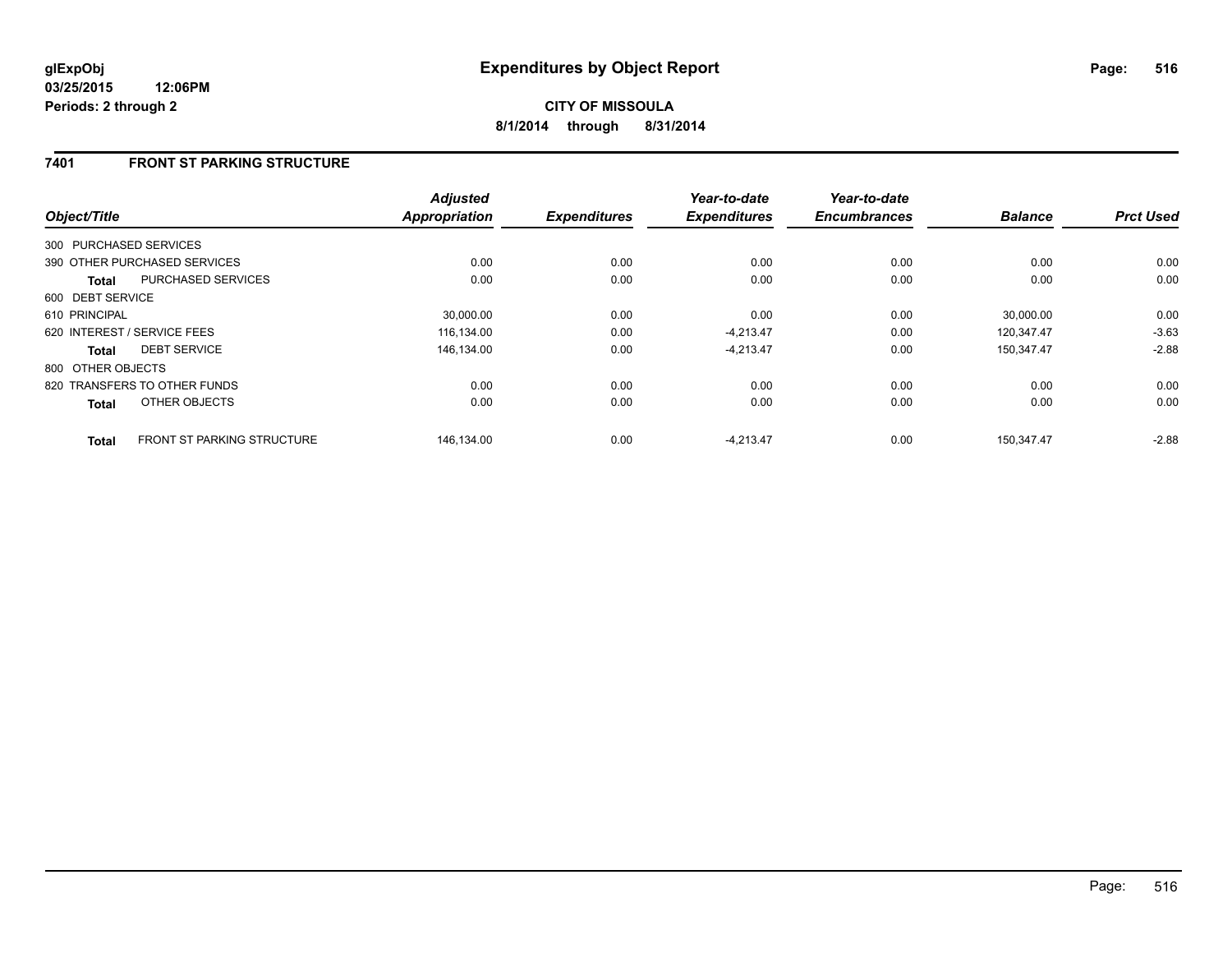### **7402 FRONT ST SUBORDINATE LIEN NOTE**

**385 MRA**

|                   |                                   | <b>Adjusted</b>      |                     | Year-to-date        | Year-to-date        |                |                  |
|-------------------|-----------------------------------|----------------------|---------------------|---------------------|---------------------|----------------|------------------|
| Object/Title      |                                   | <b>Appropriation</b> | <b>Expenditures</b> | <b>Expenditures</b> | <b>Encumbrances</b> | <b>Balance</b> | <b>Prct Used</b> |
| 600 DEBT SERVICE  |                                   |                      |                     |                     |                     |                |                  |
| 610 PRINCIPAL     |                                   | 67,309.00            | 0.00                | 0.00                | 0.00                | 67,309.00      | 0.00             |
|                   | 620 INTEREST / SERVICE FEES       | 99.248.00            | 0.00                | 0.00                | 0.00                | 99.248.00      | 0.00             |
| <b>Total</b>      | <b>DEBT SERVICE</b>               | 166.557.00           | 0.00                | 0.00                | 0.00                | 166.557.00     | 0.00             |
|                   | 700 GRANTS & CONTRIBUTIONS        |                      |                     |                     |                     |                |                  |
|                   | 700 GRANTS & CONTRIBUTIONS        | 0.00                 | 0.00                | 0.00                | 0.00                | 0.00           | 0.00             |
| <b>Total</b>      | <b>GRANTS &amp; CONTRIBUTIONS</b> | 0.00                 | 0.00                | 0.00                | 0.00                | 0.00           | 0.00             |
| 800 OTHER OBJECTS |                                   |                      |                     |                     |                     |                |                  |
|                   | 820 TRANSFERS TO OTHER FUNDS      | 0.00                 | 0.00                | 0.00                | 0.00                | 0.00           | 0.00             |
| <b>Total</b>      | OTHER OBJECTS                     | 0.00                 | 0.00                | 0.00                | 0.00                | 0.00           | 0.00             |
|                   |                                   |                      |                     |                     |                     |                |                  |
| <b>Total</b>      | <b>MRA</b>                        | 166,557.00           | 0.00                | 0.00                | 0.00                | 166,557.00     | 0.00             |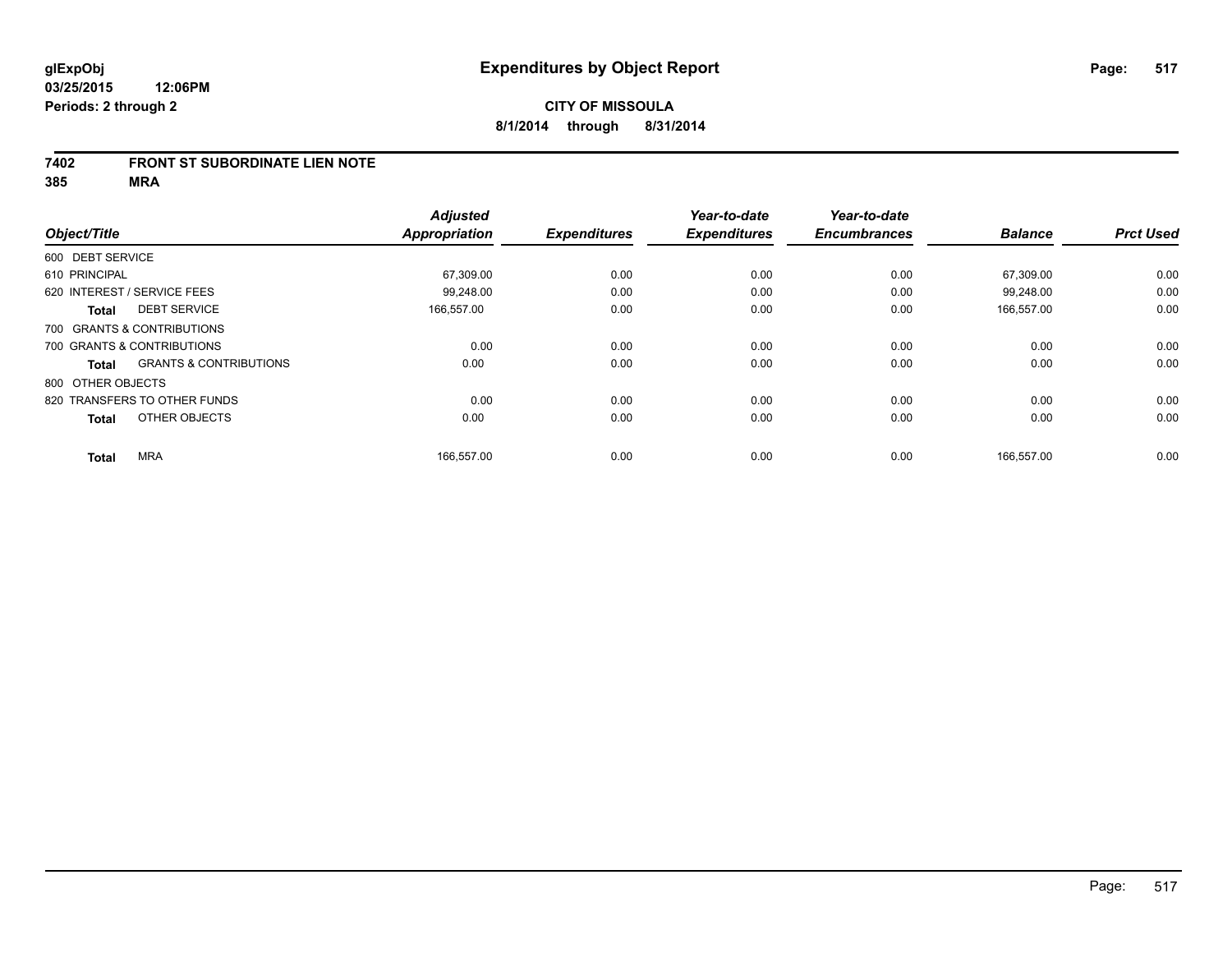**CITY OF MISSOULA 8/1/2014 through 8/31/2014**

## **7402 FRONT ST SUBORDINATE LIEN NOTE**

| Object/Title      |                                       | <b>Adjusted</b><br><b>Appropriation</b> | <b>Expenditures</b> | Year-to-date<br><b>Expenditures</b> | Year-to-date<br><b>Encumbrances</b> | <b>Balance</b> | <b>Prct Used</b> |
|-------------------|---------------------------------------|-----------------------------------------|---------------------|-------------------------------------|-------------------------------------|----------------|------------------|
|                   |                                       |                                         |                     |                                     |                                     |                |                  |
| 600 DEBT SERVICE  |                                       |                                         |                     |                                     |                                     |                |                  |
| 610 PRINCIPAL     |                                       | 67,309.00                               | 0.00                | 0.00                                | 0.00                                | 67,309.00      | 0.00             |
|                   | 620 INTEREST / SERVICE FEES           | 99,248.00                               | 0.00                | 0.00                                | 0.00                                | 99.248.00      | 0.00             |
| <b>Total</b>      | <b>DEBT SERVICE</b>                   | 166,557.00                              | 0.00                | 0.00                                | 0.00                                | 166,557.00     | 0.00             |
|                   | 700 GRANTS & CONTRIBUTIONS            |                                         |                     |                                     |                                     |                |                  |
|                   | 700 GRANTS & CONTRIBUTIONS            | 0.00                                    | 0.00                | 0.00                                | 0.00                                | 0.00           | 0.00             |
| Total             | <b>GRANTS &amp; CONTRIBUTIONS</b>     | 0.00                                    | 0.00                | 0.00                                | 0.00                                | 0.00           | 0.00             |
| 800 OTHER OBJECTS |                                       |                                         |                     |                                     |                                     |                |                  |
|                   | 820 TRANSFERS TO OTHER FUNDS          | 0.00                                    | 0.00                | 0.00                                | 0.00                                | 0.00           | 0.00             |
| <b>Total</b>      | OTHER OBJECTS                         | 0.00                                    | 0.00                | 0.00                                | 0.00                                | 0.00           | 0.00             |
| <b>Total</b>      | <b>FRONT ST SUBORDINATE LIEN NOTE</b> | 166,557.00                              | 0.00                | 0.00                                | 0.00                                | 166.557.00     | 0.00             |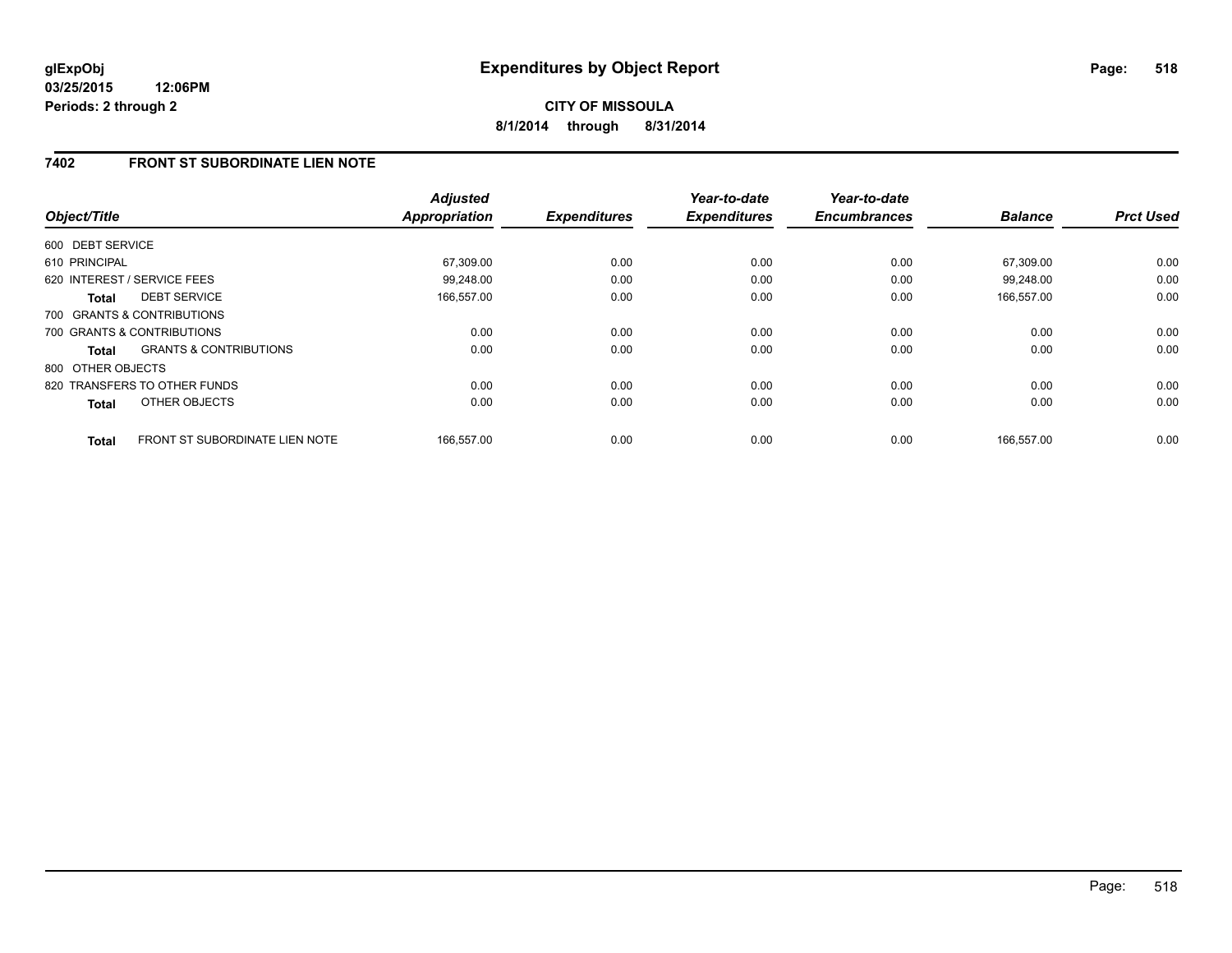#### **7447 COURT COLLECTED PARKING FINES**

**230 MUNICIPAL COURT**

| Object/Title      |                        | <b>Adjusted</b><br>Appropriation | <b>Expenditures</b> | Year-to-date<br><b>Expenditures</b> | Year-to-date<br><b>Encumbrances</b> | <b>Balance</b> | <b>Prct Used</b> |
|-------------------|------------------------|----------------------------------|---------------------|-------------------------------------|-------------------------------------|----------------|------------------|
| 500 FIXED CHARGES |                        |                                  |                     |                                     |                                     |                |                  |
| 500 FIXED CHARGES |                        | 0.00                             | 0.00                | 0.00                                | 0.00                                | 0.00           | 0.00             |
| Total             | <b>FIXED CHARGES</b>   | 0.00                             | 0.00                | 0.00                                | 0.00                                | 0.00           | 0.00             |
| <b>Total</b>      | <b>MUNICIPAL COURT</b> | 0.00                             | 0.00                | 0.00                                | 0.00                                | 0.00           | 0.00             |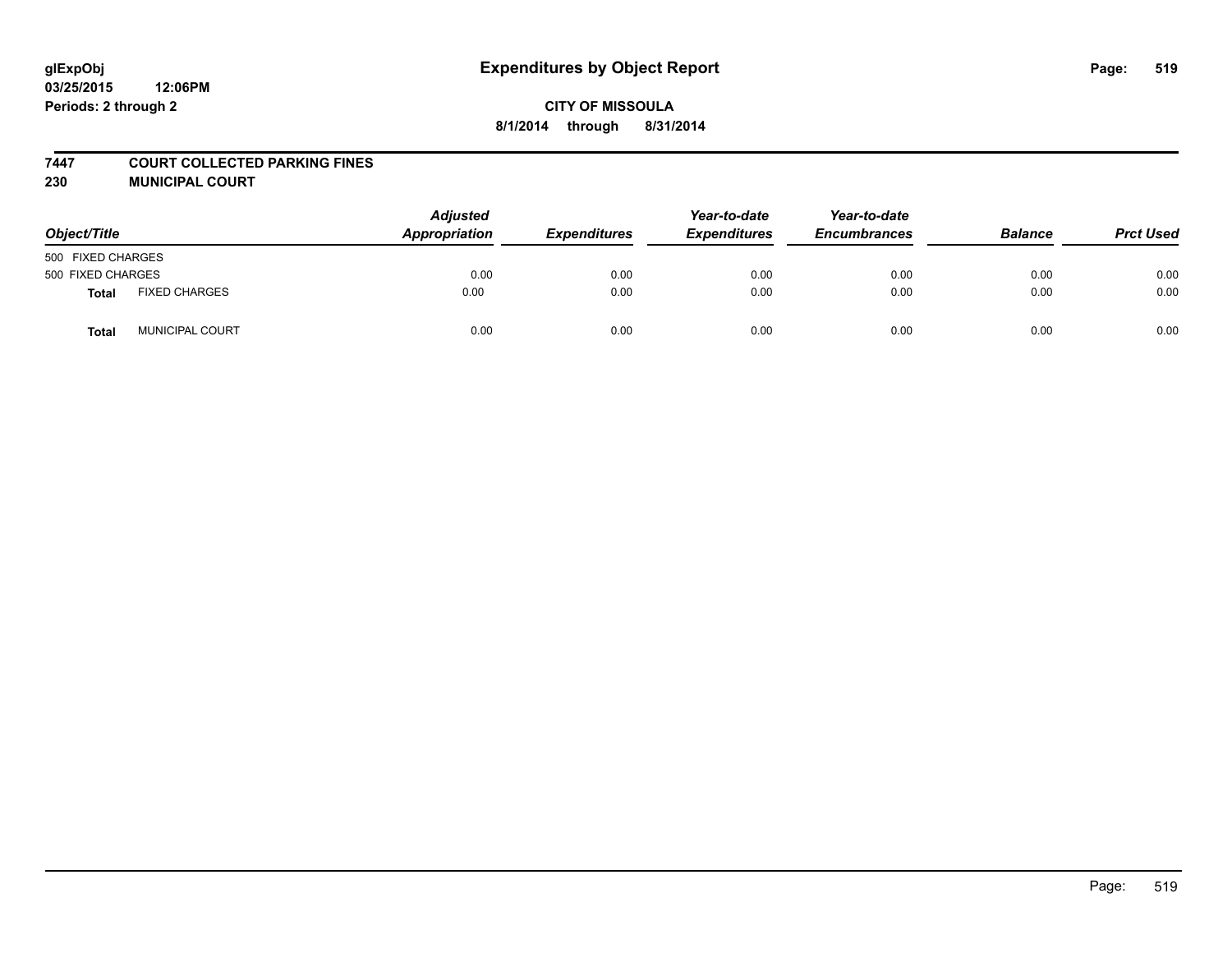# **glExpObj Expenditures by Object Report Page: 520**

**03/25/2015 12:06PM Periods: 2 through 2**

**CITY OF MISSOULA 8/1/2014 through 8/31/2014**

### **7447 COURT COLLECTED PARKING FINES**

| Object/Title                                         | <b>Adjusted</b><br>Appropriation | <b>Expenditures</b> | Year-to-date<br><b>Expenditures</b> | Year-to-date<br><b>Encumbrances</b> | <b>Balance</b> | <b>Prct Used</b> |
|------------------------------------------------------|----------------------------------|---------------------|-------------------------------------|-------------------------------------|----------------|------------------|
| 500 FIXED CHARGES                                    |                                  |                     |                                     |                                     |                |                  |
| 500 FIXED CHARGES                                    | 0.00                             | 0.00                | 0.00                                | 0.00                                | 0.00           | 0.00             |
| <b>FIXED CHARGES</b><br><b>Total</b>                 | 0.00                             | 0.00                | 0.00                                | 0.00                                | 0.00           | 0.00             |
| <b>COURT COLLECTED PARKING FINES</b><br><b>Total</b> | 0.00                             | 0.00                | 0.00                                | 0.00                                | 0.00           | 0.00             |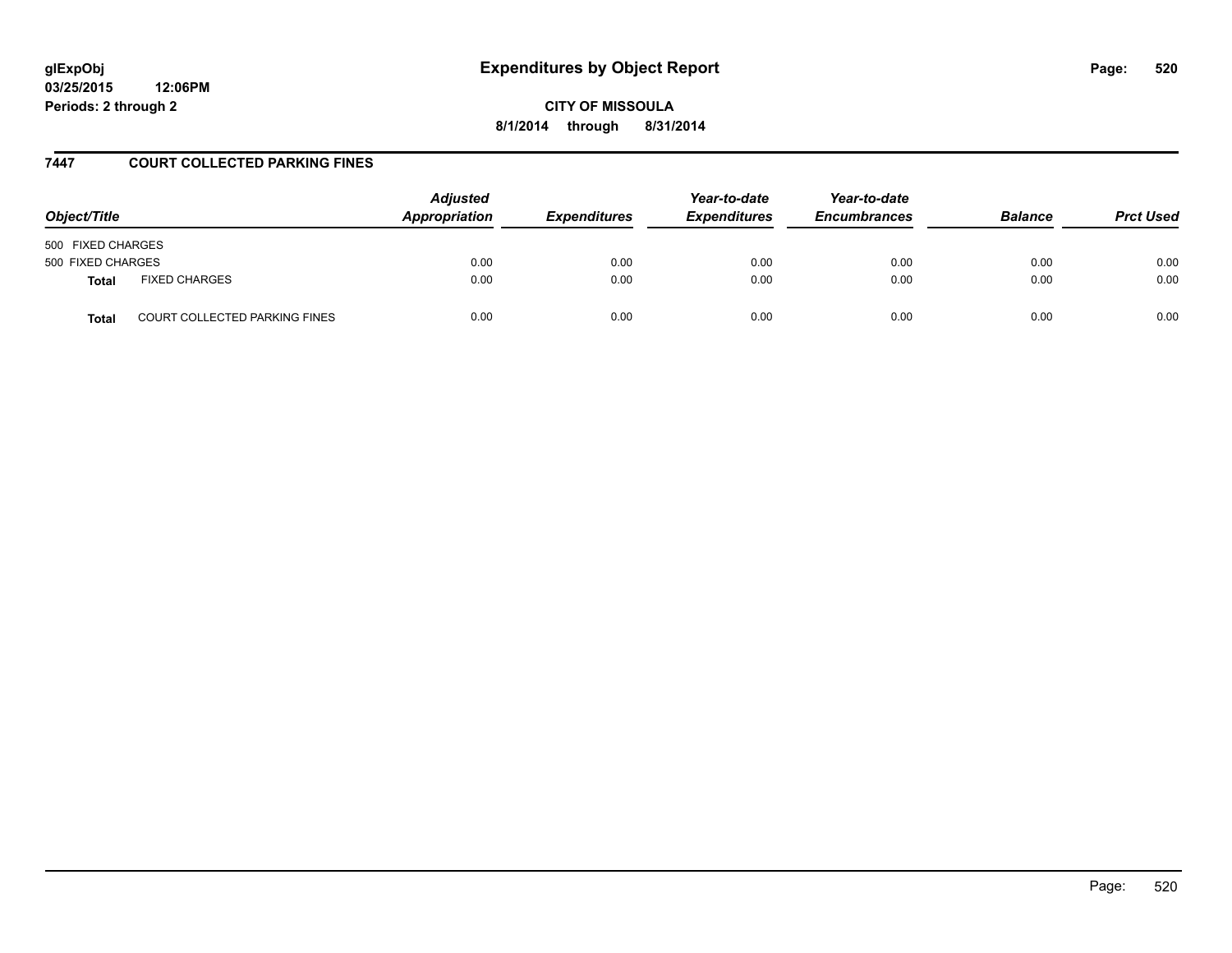## **7458 COURT SURCHARGE**

**230 MUNICIPAL COURT**

| Object/Title      |                        | <b>Adjusted</b><br>Appropriation | <b>Expenditures</b> | Year-to-date<br><b>Expenditures</b> | Year-to-date<br><b>Encumbrances</b> | <b>Balance</b> | <b>Prct Used</b> |
|-------------------|------------------------|----------------------------------|---------------------|-------------------------------------|-------------------------------------|----------------|------------------|
| 500 FIXED CHARGES |                        |                                  |                     |                                     |                                     |                |                  |
| 500 FIXED CHARGES |                        | 0.00                             | 0.00                | 0.00                                | 0.00                                | 0.00           | 0.00             |
| <b>Total</b>      | <b>FIXED CHARGES</b>   | 0.00                             | 0.00                | 0.00                                | 0.00                                | 0.00           | 0.00             |
| Total             | <b>MUNICIPAL COURT</b> | 0.00                             | 0.00                | 0.00                                | 0.00                                | 0.00           | 0.00             |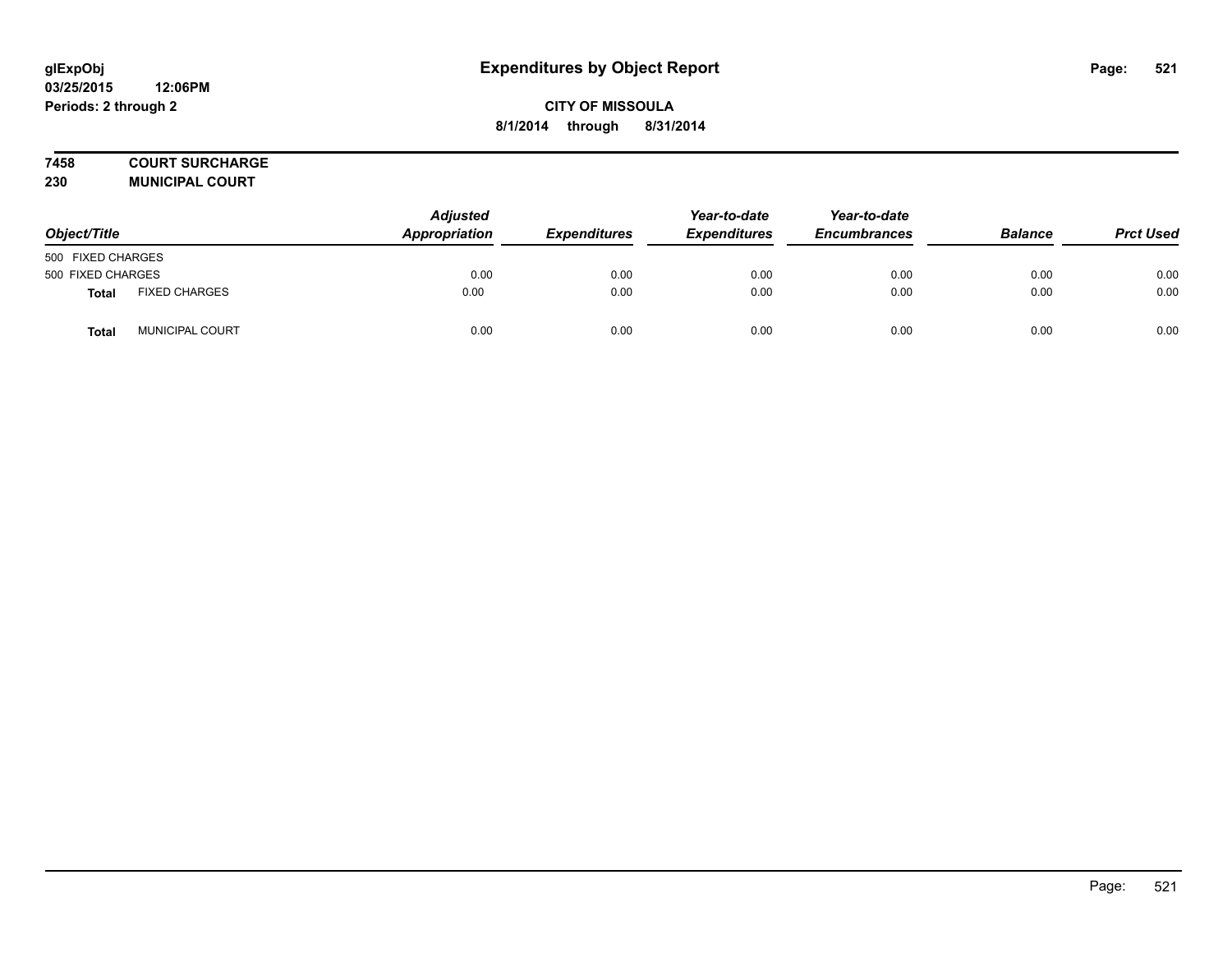### **7458 COURT SURCHARGE**

| Object/Title      |                        | <b>Adjusted</b><br>Appropriation | <b>Expenditures</b> | Year-to-date<br><b>Expenditures</b> | Year-to-date<br><b>Encumbrances</b> | <b>Balance</b> | <b>Prct Used</b> |
|-------------------|------------------------|----------------------------------|---------------------|-------------------------------------|-------------------------------------|----------------|------------------|
| 500 FIXED CHARGES |                        |                                  |                     |                                     |                                     |                |                  |
| 500 FIXED CHARGES |                        | 0.00                             | 0.00                | 0.00                                | 0.00                                | 0.00           | 0.00             |
| <b>Total</b>      | <b>FIXED CHARGES</b>   | 0.00                             | 0.00                | 0.00                                | 0.00                                | 0.00           | 0.00             |
| <b>Total</b>      | <b>COURT SURCHARGE</b> | 0.00                             | 0.00                | 0.00                                | 0.00                                | 0.00           | 0.00             |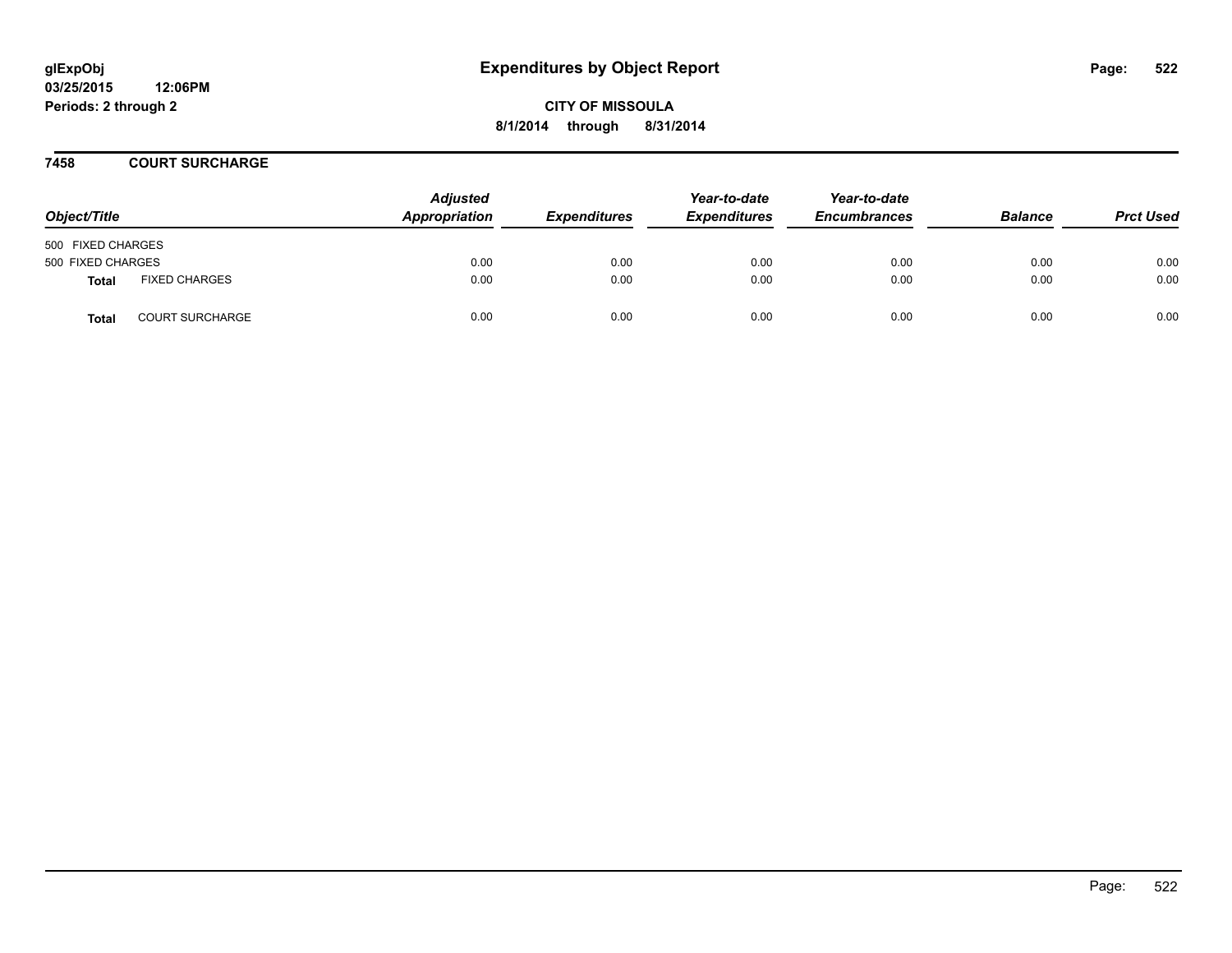**7469 PUBLIC DEFENDER FEES 230 MUNICIPAL COURT**

*Object/Title Adjusted Appropriation Expenditures Year-to-date Expenditures Year-to-date Encumbrances Balance Prct Used* 500 FIXED CHARGES 500 FIXED CHARGES 0.00 0.00 0.00 0.00 0.00 0.00 **Total** FIXED CHARGES 0.00 0.00 0.00 0.00 0.00 0.00 **Total** MUNICIPAL COURT 0.00 0.00 0.00 0.00 0.00 0.00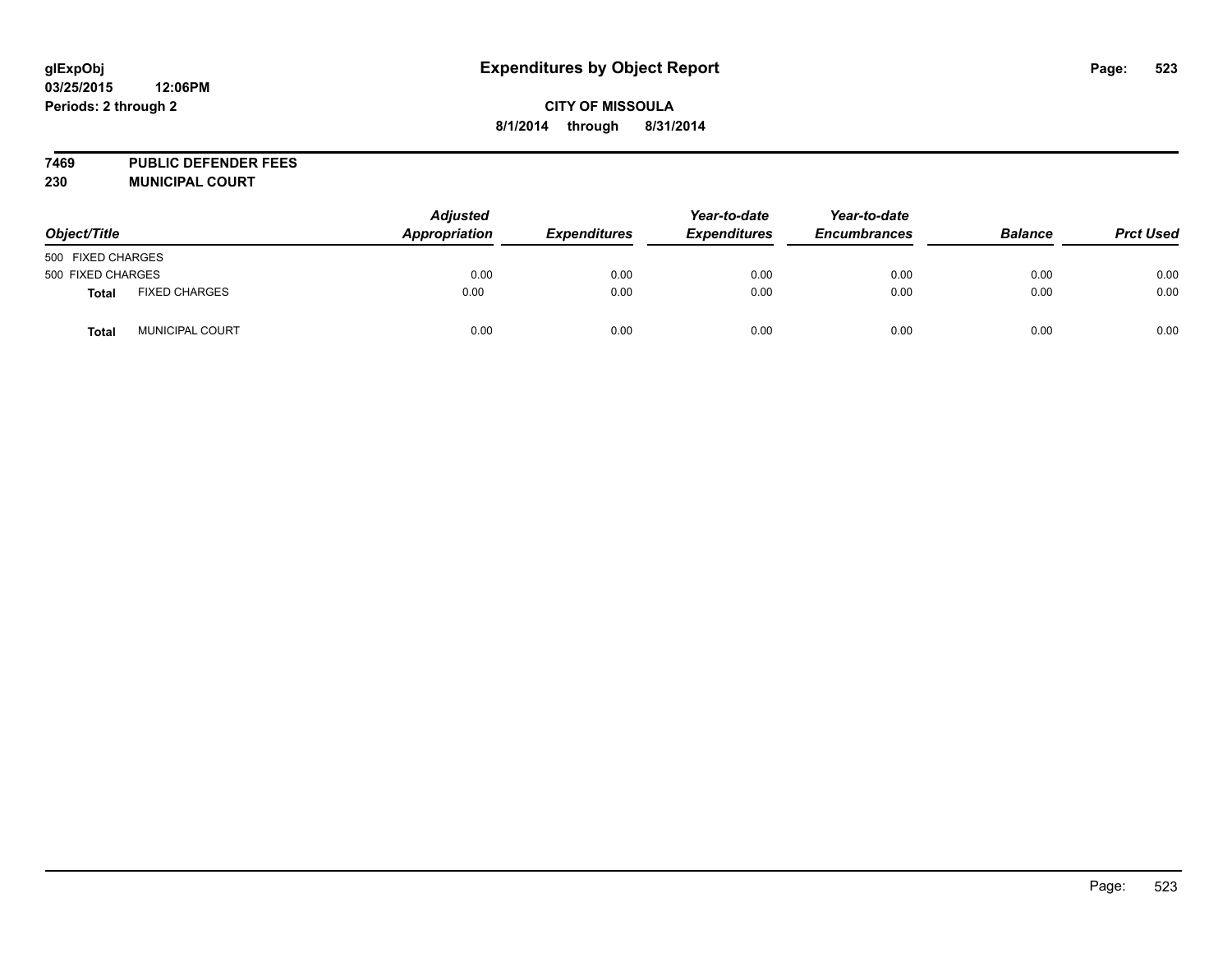#### **7469 PUBLIC DEFENDER FEES**

| Object/Title      |                      | <b>Adjusted</b><br>Appropriation | <b>Expenditures</b> | Year-to-date<br><b>Expenditures</b> | Year-to-date<br><b>Encumbrances</b> | <b>Balance</b> | <b>Prct Used</b> |
|-------------------|----------------------|----------------------------------|---------------------|-------------------------------------|-------------------------------------|----------------|------------------|
| 500 FIXED CHARGES |                      |                                  |                     |                                     |                                     |                |                  |
| 500 FIXED CHARGES |                      | 0.00                             | 0.00                | 0.00                                | 0.00                                | 0.00           | 0.00             |
| Total             | <b>FIXED CHARGES</b> | 0.00                             | 0.00                | 0.00                                | 0.00                                | 0.00           | 0.00             |
| Total             | PUBLIC DEFENDER FEES | 0.00                             | 0.00                | 0.00                                | 0.00                                | 0.00           | 0.00             |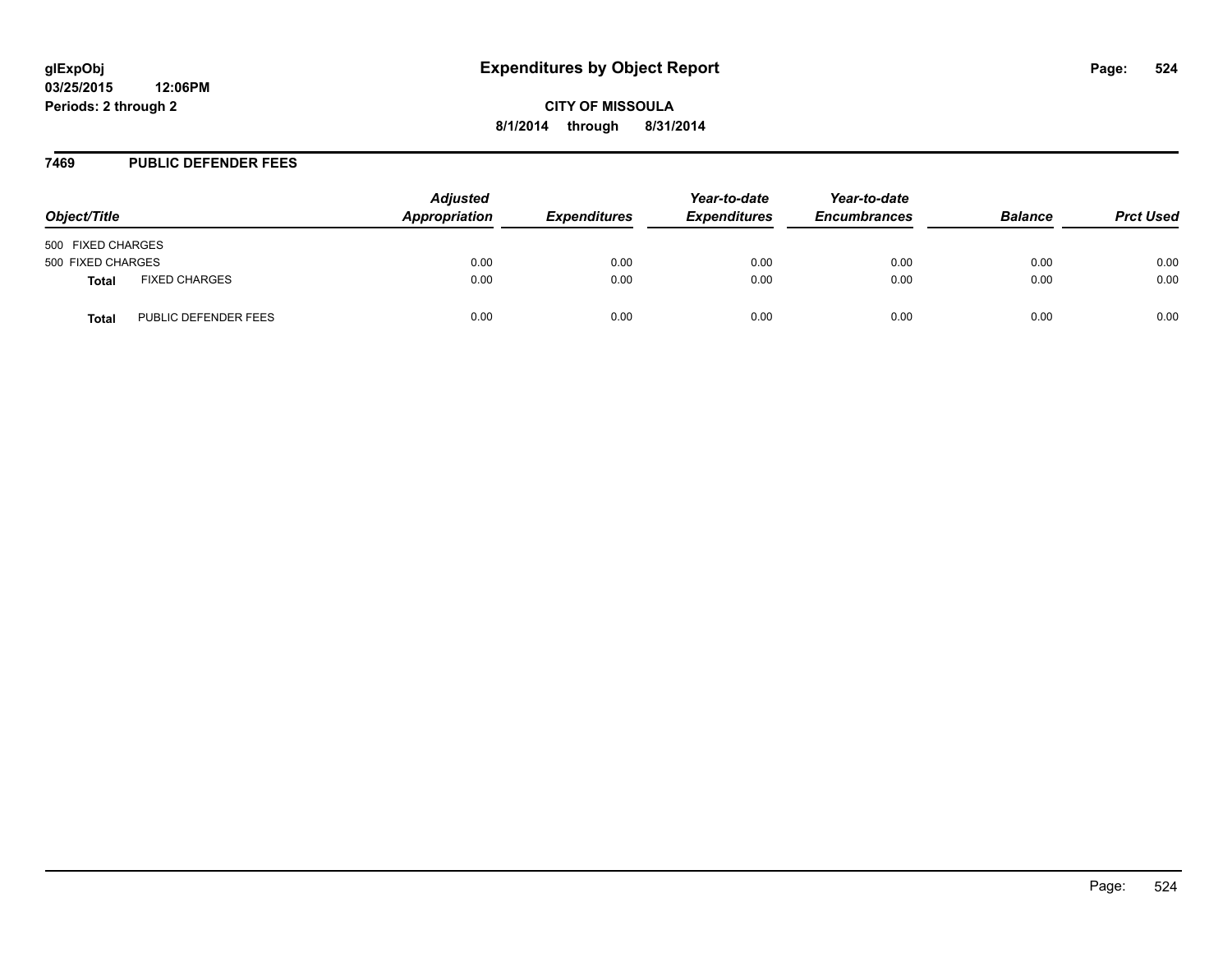# **7903 COUNTY CLEARING**

**390 NON-DEPARTMENTAL**

| Object/Title      |                  | <b>Adjusted</b><br>Appropriation | <b>Expenditures</b> | Year-to-date<br><b>Expenditures</b> | Year-to-date<br><b>Encumbrances</b> | <b>Balance</b> | <b>Prct Used</b> |
|-------------------|------------------|----------------------------------|---------------------|-------------------------------------|-------------------------------------|----------------|------------------|
| 800 OTHER OBJECTS |                  |                                  |                     |                                     |                                     |                |                  |
| 845 CONTINGENCY   |                  | 0.00                             | 0.00                | 0.00                                | 0.00                                | 0.00           | 0.00             |
| Total             | OTHER OBJECTS    | 0.00                             | 0.00                | 0.00                                | 0.00                                | 0.00           | 0.00             |
| <b>Total</b>      | NON-DEPARTMENTAL | 0.00                             | 0.00                | 0.00                                | 0.00                                | 0.00           | 0.00             |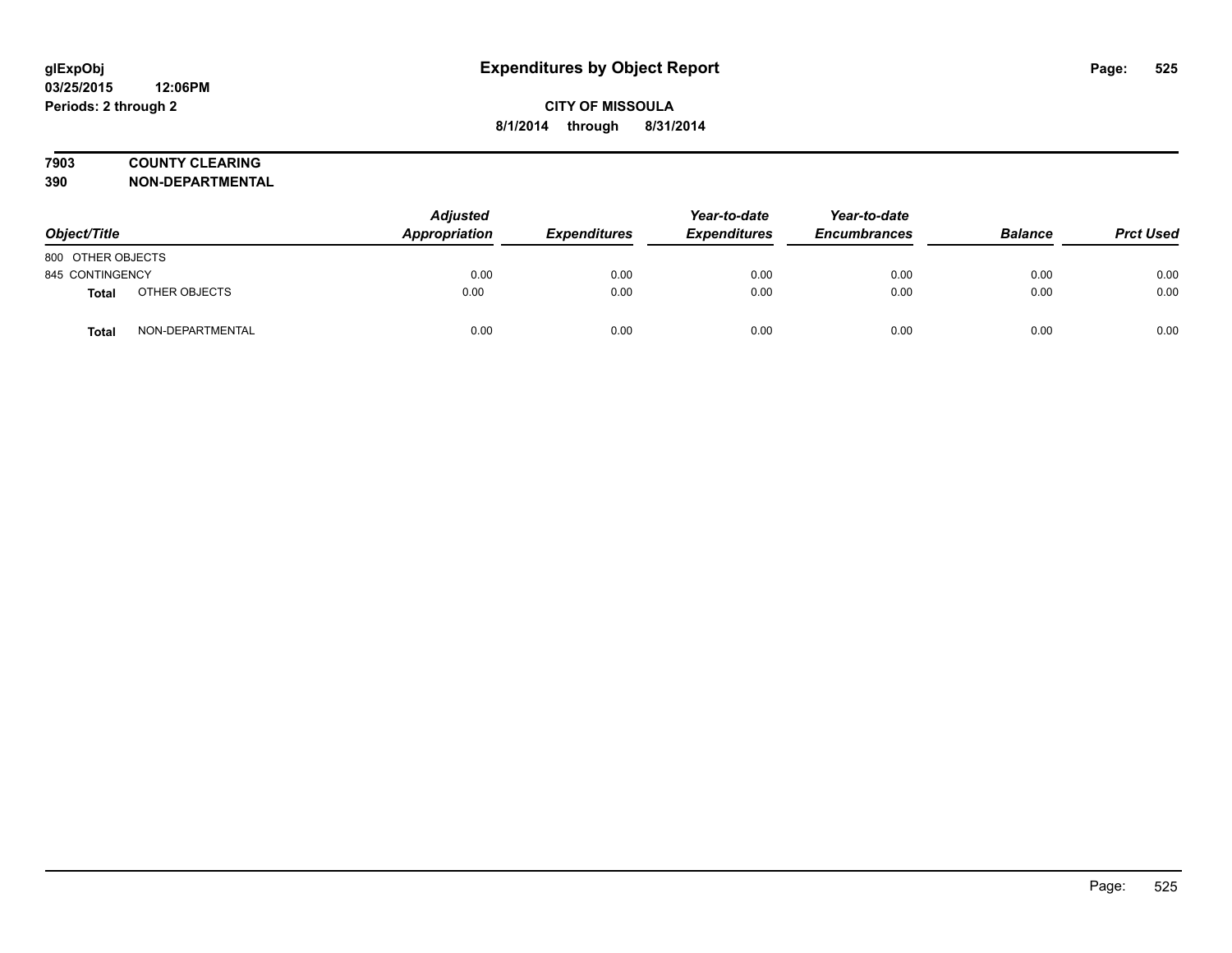**CITY OF MISSOULA 8/1/2014 through 8/31/2014**

**7903 COUNTY CLEARING**

| Object/Title      |                        | <b>Adjusted</b><br>Appropriation | <b>Expenditures</b> | Year-to-date<br><b>Expenditures</b> | Year-to-date<br><b>Encumbrances</b> | <b>Balance</b> | <b>Prct Used</b> |
|-------------------|------------------------|----------------------------------|---------------------|-------------------------------------|-------------------------------------|----------------|------------------|
| 800 OTHER OBJECTS |                        |                                  |                     |                                     |                                     |                |                  |
| 845 CONTINGENCY   |                        | 0.00                             | 0.00                | 0.00                                | 0.00                                | 0.00           | 0.00             |
| <b>Total</b>      | OTHER OBJECTS          | 0.00                             | 0.00                | 0.00                                | 0.00                                | 0.00           | 0.00             |
| <b>Total</b>      | <b>COUNTY CLEARING</b> | 0.00                             | 0.00                | 0.00                                | 0.00                                | 0.00           | 0.00             |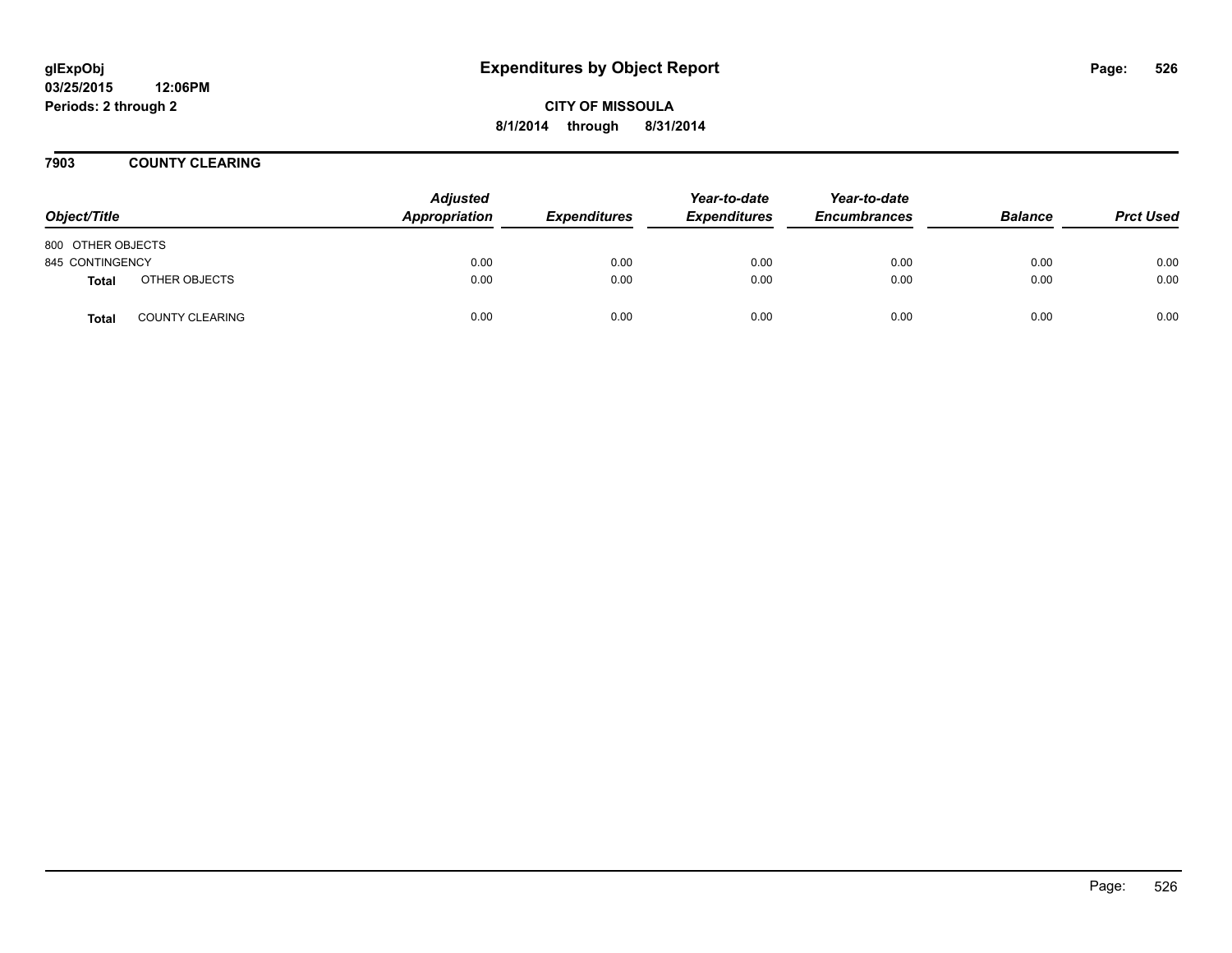## **CITY OF MISSOULA 8/1/2014 through 8/31/2014**

#### **7904 SEWER REBATE**

**280 PUBLIC WORKS ADMIN/ENGINEERING**

| Object/Title      |                                | <b>Adjusted</b><br>Appropriation | <b>Expenditures</b> | Year-to-date<br><b>Expenditures</b> | Year-to-date<br><b>Encumbrances</b> | <b>Balance</b> | <b>Prct Used</b> |
|-------------------|--------------------------------|----------------------------------|---------------------|-------------------------------------|-------------------------------------|----------------|------------------|
| 500 FIXED CHARGES |                                |                                  |                     |                                     |                                     |                |                  |
| 500 FIXED CHARGES |                                | 0.00                             | 0.00                | 0.00                                | 0.00                                | 0.00           | 0.00             |
| <b>Total</b>      | <b>FIXED CHARGES</b>           | 0.00                             | 0.00                | 0.00                                | 0.00                                | 0.00           | 0.00             |
| 800 OTHER OBJECTS |                                |                                  |                     |                                     |                                     |                |                  |
|                   | 820 TRANSFERS TO OTHER FUNDS   | 0.00                             | 0.00                | 0.00                                | 0.00                                | 0.00           | 0.00             |
| <b>Total</b>      | OTHER OBJECTS                  | 0.00                             | 0.00                | 0.00                                | 0.00                                | 0.00           | 0.00             |
| <b>Total</b>      | PUBLIC WORKS ADMIN/ENGINEERING | 0.00                             | 0.00                | 0.00                                | 0.00                                | 0.00           | 0.00             |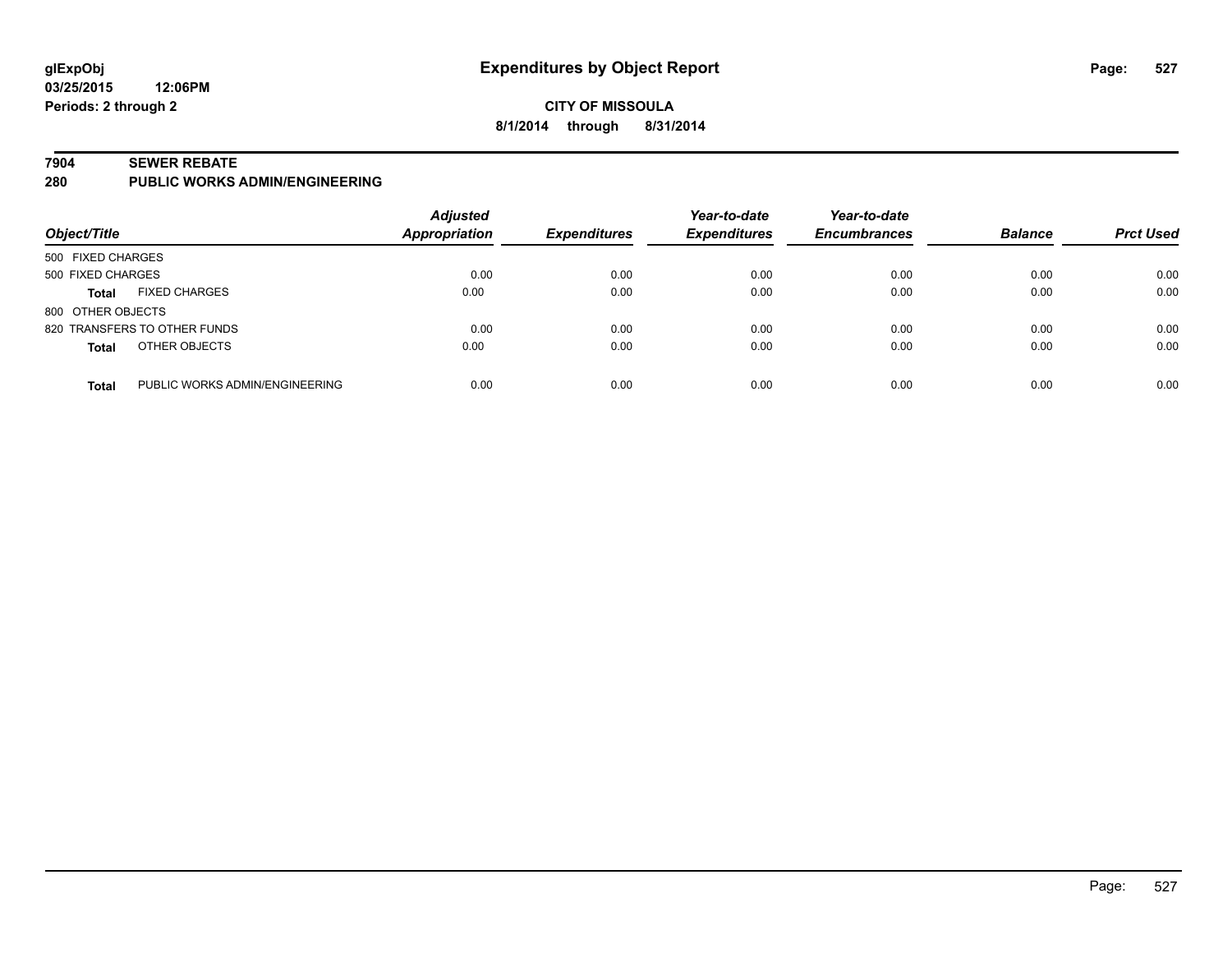## **7904 SEWER REBATE**

| Object/Title                         | <b>Adjusted</b><br><b>Appropriation</b> | <b>Expenditures</b> | Year-to-date<br><b>Expenditures</b> | Year-to-date<br><b>Encumbrances</b> | <b>Balance</b> | <b>Prct Used</b> |
|--------------------------------------|-----------------------------------------|---------------------|-------------------------------------|-------------------------------------|----------------|------------------|
|                                      |                                         |                     |                                     |                                     |                |                  |
| 500 FIXED CHARGES                    |                                         |                     |                                     |                                     |                |                  |
| 500 FIXED CHARGES                    | 0.00                                    | 0.00                | 0.00                                | 0.00                                | 0.00           | 0.00             |
| <b>FIXED CHARGES</b><br><b>Total</b> | 0.00                                    | 0.00                | 0.00                                | 0.00                                | 0.00           | 0.00             |
| 800 OTHER OBJECTS                    |                                         |                     |                                     |                                     |                |                  |
| 820 TRANSFERS TO OTHER FUNDS         | 0.00                                    | 0.00                | 0.00                                | 0.00                                | 0.00           | 0.00             |
| OTHER OBJECTS<br><b>Total</b>        | 0.00                                    | 0.00                | 0.00                                | 0.00                                | 0.00           | 0.00             |
|                                      |                                         |                     |                                     |                                     |                |                  |
| <b>SEWER REBATE</b><br><b>Total</b>  | 0.00                                    | 0.00                | 0.00                                | 0.00                                | 0.00           | 0.00             |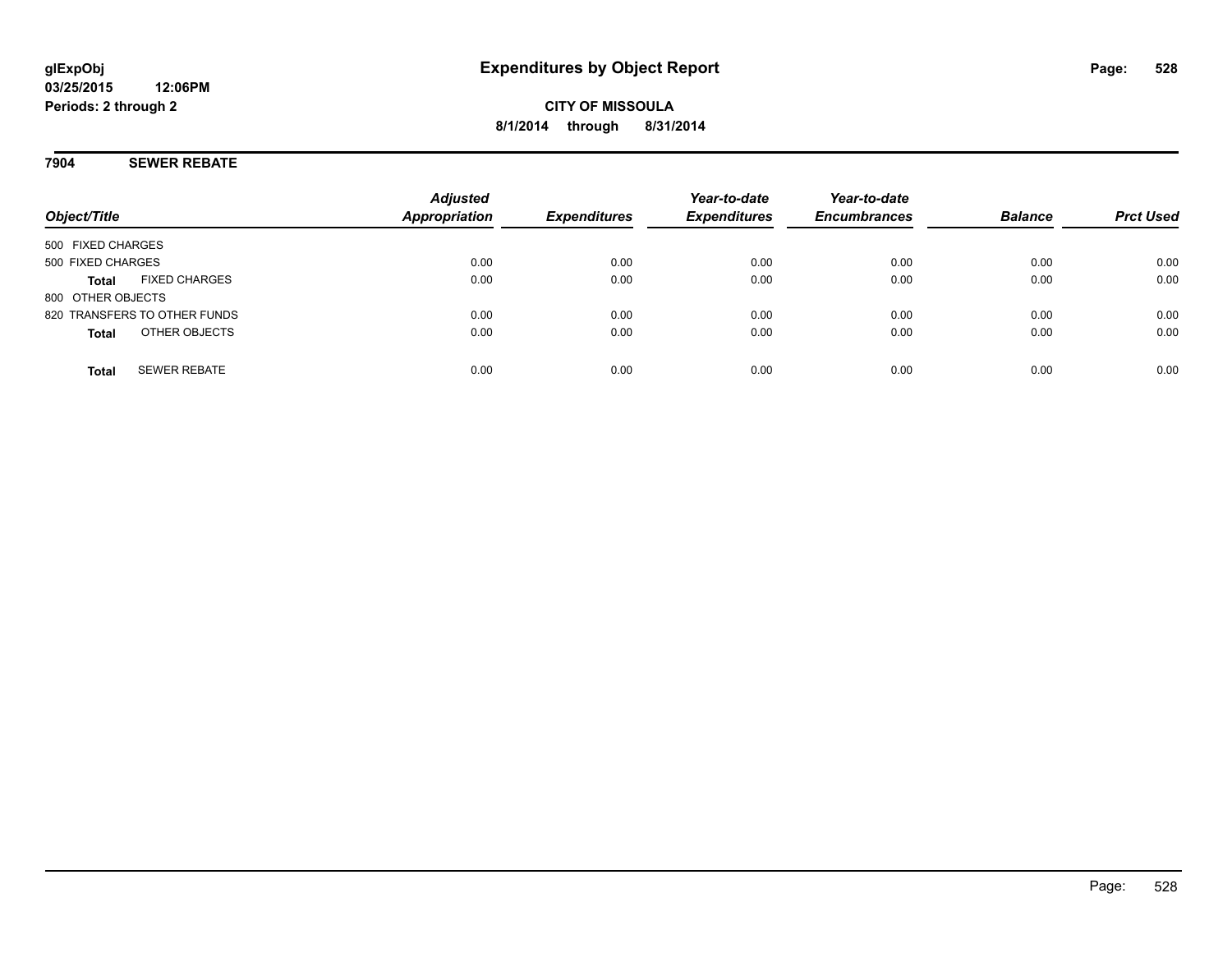#### **7905 WYE SEWER RSID 8489**

**280 PUBLIC WORKS ADMIN/ENGINEERING**

| Object/Title      |                                | <b>Adjusted</b><br>Appropriation | <b>Expenditures</b> | Year-to-date<br><b>Expenditures</b> | Year-to-date<br><b>Encumbrances</b> | <b>Balance</b> | <b>Prct Used</b> |
|-------------------|--------------------------------|----------------------------------|---------------------|-------------------------------------|-------------------------------------|----------------|------------------|
| 500 FIXED CHARGES |                                |                                  |                     |                                     |                                     |                |                  |
| 500 FIXED CHARGES |                                | 0.00                             | 0.00                | 0.00                                | 0.00                                | 0.00           | 0.00             |
| <b>Total</b>      | <b>FIXED CHARGES</b>           | 0.00                             | 0.00                | 0.00                                | 0.00                                | 0.00           | 0.00             |
| <b>Total</b>      | PUBLIC WORKS ADMIN/ENGINEERING | 0.00                             | 0.00                | 0.00                                | 0.00                                | 0.00           | 0.00             |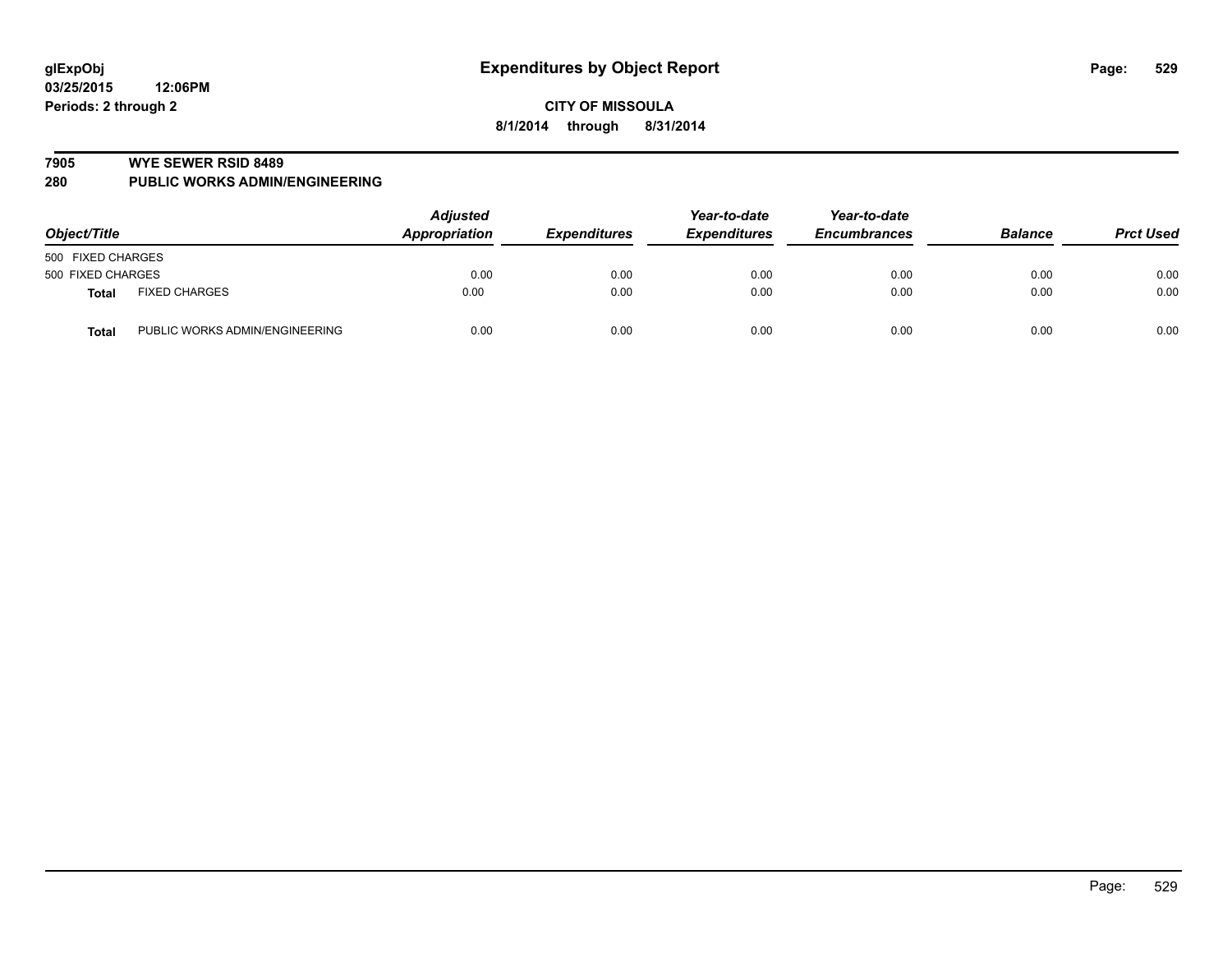### **7905 WYE SEWER RSID 8489**

| Object/Title                  | <b>Adjusted</b><br>Appropriation | <b>Expenditures</b> | Year-to-date<br><b>Expenditures</b> | Year-to-date<br><b>Encumbrances</b> | <b>Balance</b> | <b>Prct Used</b> |
|-------------------------------|----------------------------------|---------------------|-------------------------------------|-------------------------------------|----------------|------------------|
| 500 FIXED CHARGES             |                                  |                     |                                     |                                     |                |                  |
| 500 FIXED CHARGES             | 0.00                             | 0.00                | 0.00                                | 0.00                                | 0.00           | 0.00             |
| <b>FIXED CHARGES</b><br>Total | 0.00                             | 0.00                | 0.00                                | 0.00                                | 0.00           | 0.00             |
| WYE SEWER RSID 8489<br>Total  | 0.00                             | 0.00                | 0.00                                | 0.00                                | 0.00           | 0.00             |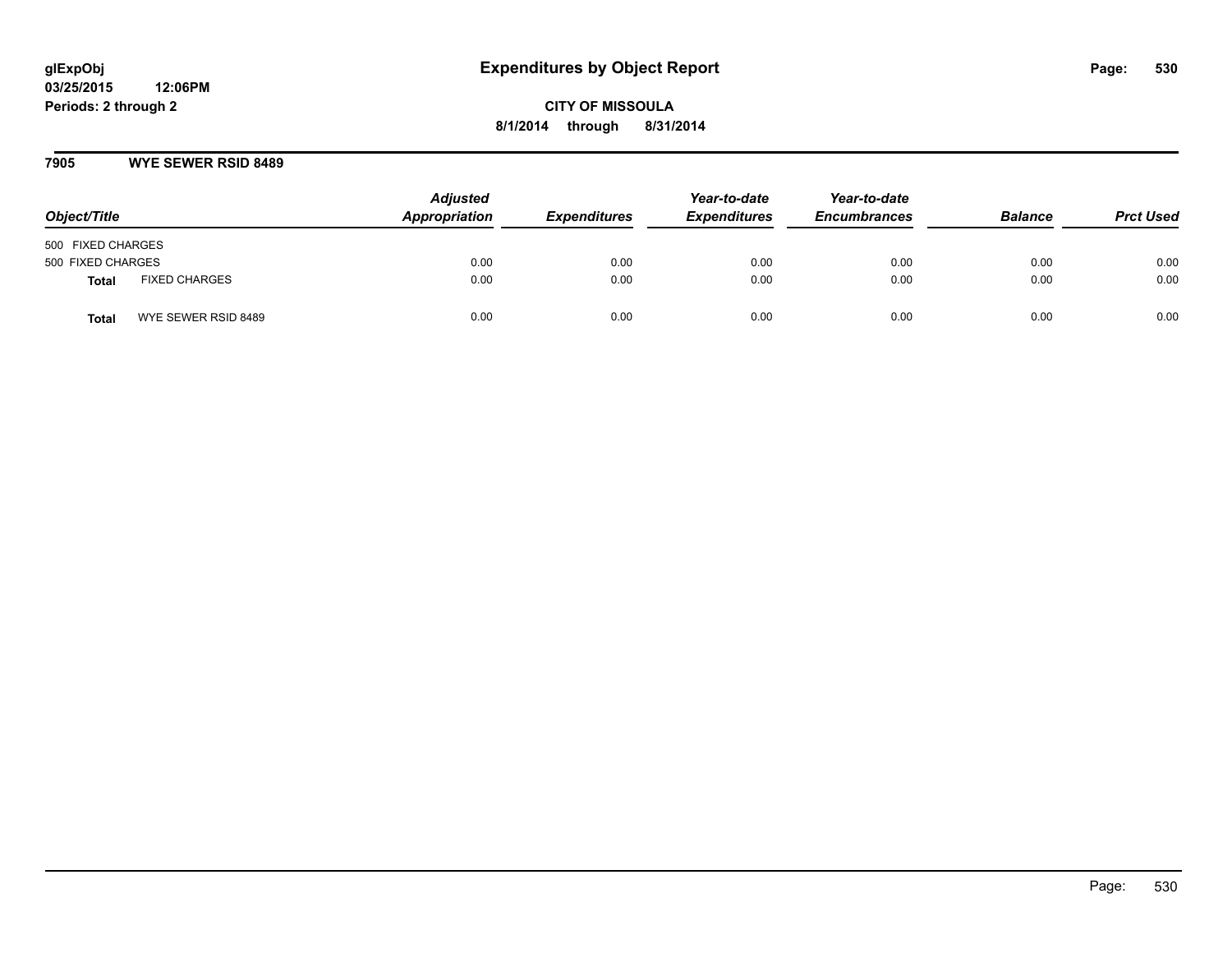#### **7911 RESIDENTIAL INSPECTION FUND**

**310 BUILDING INSPECTION**

|                                            | <b>Adjusted</b>      |                     | Year-to-date        | Year-to-date        |                |                  |
|--------------------------------------------|----------------------|---------------------|---------------------|---------------------|----------------|------------------|
| Object/Title                               | <b>Appropriation</b> | <b>Expenditures</b> | <b>Expenditures</b> | <b>Encumbrances</b> | <b>Balance</b> | <b>Prct Used</b> |
| 200 SUPPLIES                               |                      |                     |                     |                     |                |                  |
| 220 OPERATING SUPPLIES                     | 0.00                 | 0.00                | 0.00                | 0.00                | 0.00           | 0.00             |
| 240 OTHER SUPPLIES                         | 0.00                 | 0.00                | 0.00                | 0.00                | 0.00           | 0.00             |
| <b>SUPPLIES</b><br>Total                   | 0.00                 | 0.00                | 0.00                | 0.00                | 0.00           | 0.00             |
| 300 PURCHASED SERVICES                     |                      |                     |                     |                     |                |                  |
| 310 COMMUNICATIONS                         | 0.00                 | 0.00                | 0.00                | 0.00                | 0.00           | 0.00             |
| 320 PRINTING & DUPLICATING                 | 0.00                 | 0.00                | 0.00                | 0.00                | 0.00           | 0.00             |
| 330 PUBLICITY, SUBSCRIPTIONS & DUES        | 0.00                 | 0.00                | 0.00                | 0.00                | 0.00           | 0.00             |
| <b>PURCHASED SERVICES</b><br><b>Total</b>  | 0.00                 | 0.00                | 0.00                | 0.00                | 0.00           | 0.00             |
|                                            |                      |                     |                     |                     |                |                  |
| <b>BUILDING INSPECTION</b><br><b>Total</b> | 0.00                 | 0.00                | 0.00                | 0.00                | 0.00           | 0.00             |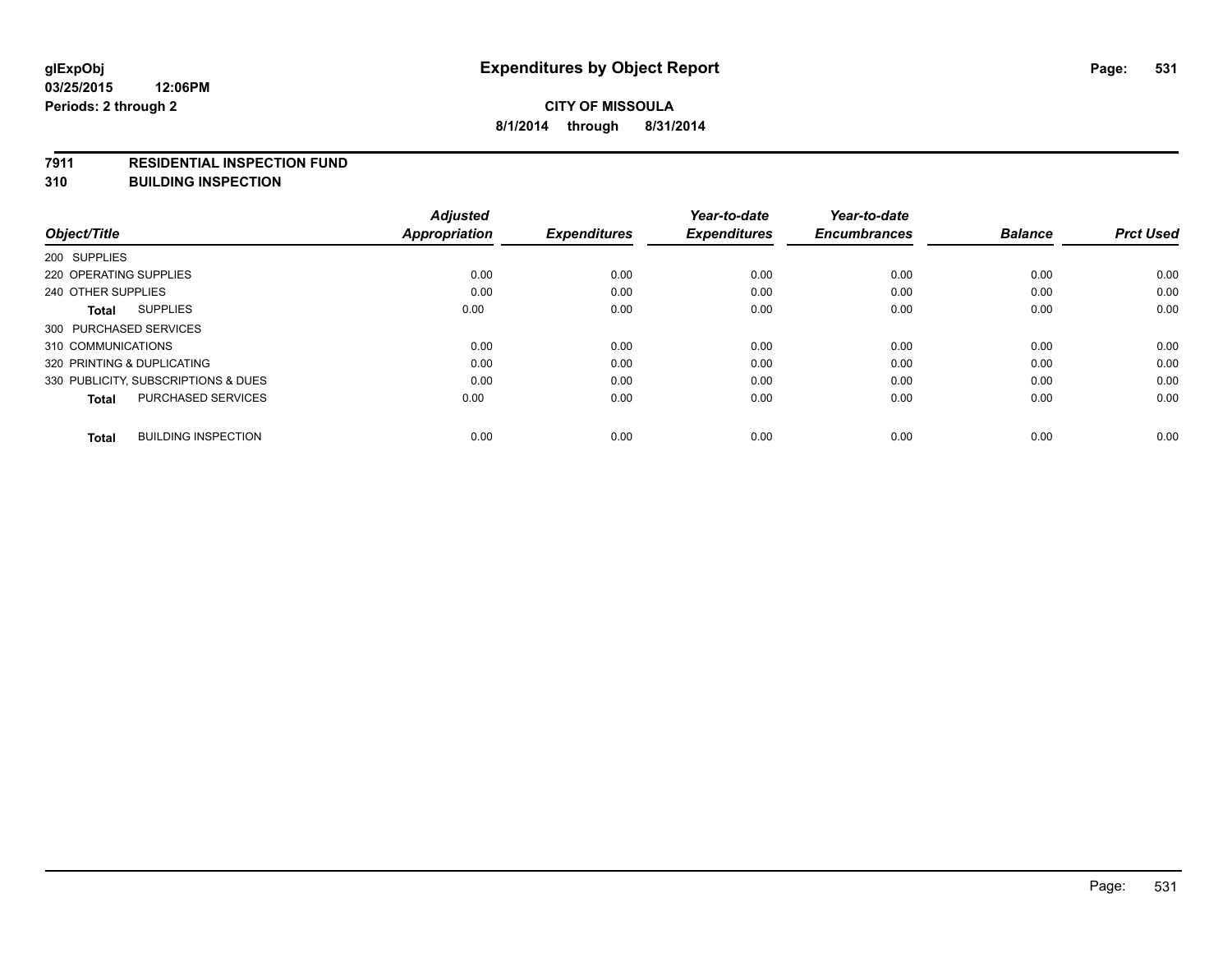**CITY OF MISSOULA 8/1/2014 through 8/31/2014**

### **7911 RESIDENTIAL INSPECTION FUND**

| Object/Title                                       | <b>Adjusted</b><br>Appropriation | <b>Expenditures</b> | Year-to-date<br><b>Expenditures</b> | Year-to-date<br><b>Encumbrances</b> | <b>Balance</b> | <b>Prct Used</b> |
|----------------------------------------------------|----------------------------------|---------------------|-------------------------------------|-------------------------------------|----------------|------------------|
| 200 SUPPLIES                                       |                                  |                     |                                     |                                     |                |                  |
| 220 OPERATING SUPPLIES                             | 0.00                             | 0.00                | 0.00                                | 0.00                                | 0.00           | 0.00             |
| 240 OTHER SUPPLIES                                 | 0.00                             | 0.00                | 0.00                                | 0.00                                | 0.00           | 0.00             |
| <b>SUPPLIES</b><br>Total                           | 0.00                             | 0.00                | 0.00                                | 0.00                                | 0.00           | 0.00             |
| 300 PURCHASED SERVICES                             |                                  |                     |                                     |                                     |                |                  |
| 310 COMMUNICATIONS                                 | 0.00                             | 0.00                | 0.00                                | 0.00                                | 0.00           | 0.00             |
| 320 PRINTING & DUPLICATING                         | 0.00                             | 0.00                | 0.00                                | 0.00                                | 0.00           | 0.00             |
| 330 PUBLICITY, SUBSCRIPTIONS & DUES                | 0.00                             | 0.00                | 0.00                                | 0.00                                | 0.00           | 0.00             |
| PURCHASED SERVICES<br><b>Total</b>                 | 0.00                             | 0.00                | 0.00                                | 0.00                                | 0.00           | 0.00             |
| <b>RESIDENTIAL INSPECTION FUND</b><br><b>Total</b> | 0.00                             | 0.00                | 0.00                                | 0.00                                | 0.00           | 0.00             |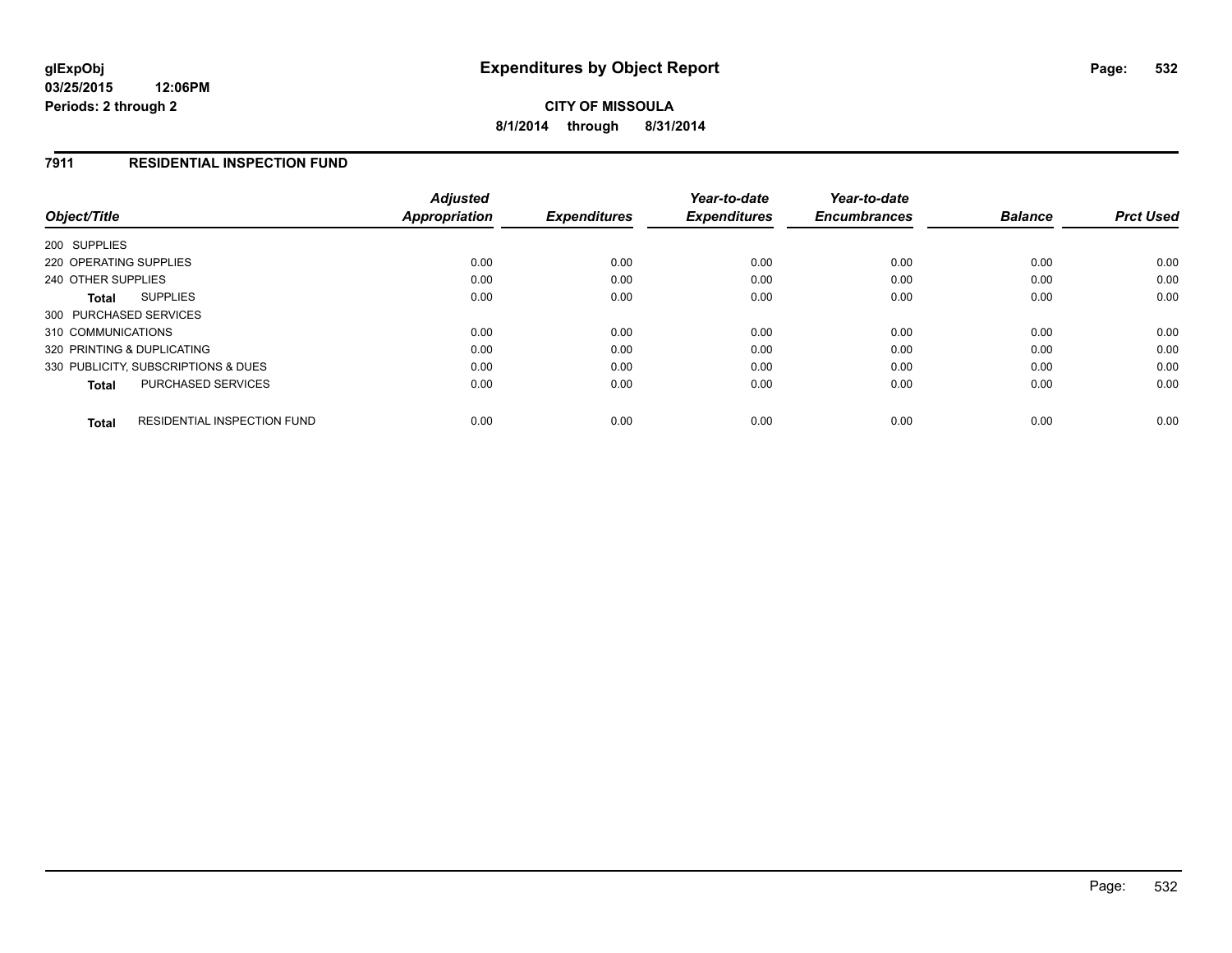# **glExpObj Expenditures by Object Report Page: 533**

#### **03/25/2015 12:06PM Periods: 2 through 2**

## **CITY OF MISSOULA 8/1/2014 through 8/31/2014**

### **9000 GENERAL FIXED ASSETS ACCOUNT GROUP**

**900 DEPRECIATION**

| Object/Title                          | <b>Adjusted</b><br><b>Appropriation</b> | <b>Expenditures</b> | Year-to-date<br><b>Expenditures</b> | Year-to-date<br><b>Encumbrances</b> | <b>Balance</b> | <b>Prct Used</b> |
|---------------------------------------|-----------------------------------------|---------------------|-------------------------------------|-------------------------------------|----------------|------------------|
| 800 OTHER OBJECTS                     |                                         |                     |                                     |                                     |                |                  |
| 830 DEPRECIATION                      | 0.00                                    | 0.00                | 0.00                                | 0.00                                | 0.00           | 0.00             |
| OTHER OBJECTS<br><b>Total</b>         | 0.00                                    | 0.00                | 0.00                                | 0.00                                | 0.00           | 0.00             |
| 900 CAPITAL OUTLAY                    |                                         |                     |                                     |                                     |                |                  |
| 900 CAPITAL OUTLAY                    | 0.00                                    | 0.00                | 0.00                                | 0.00                                | 0.00           | 0.00             |
| <b>CAPITAL OUTLAY</b><br><b>Total</b> | 0.00                                    | 0.00                | 0.00                                | 0.00                                | 0.00           | 0.00             |
| <b>DEPRECIATION</b><br><b>Total</b>   | 0.00                                    | 0.00                | 0.00                                | 0.00                                | 0.00           | 0.00             |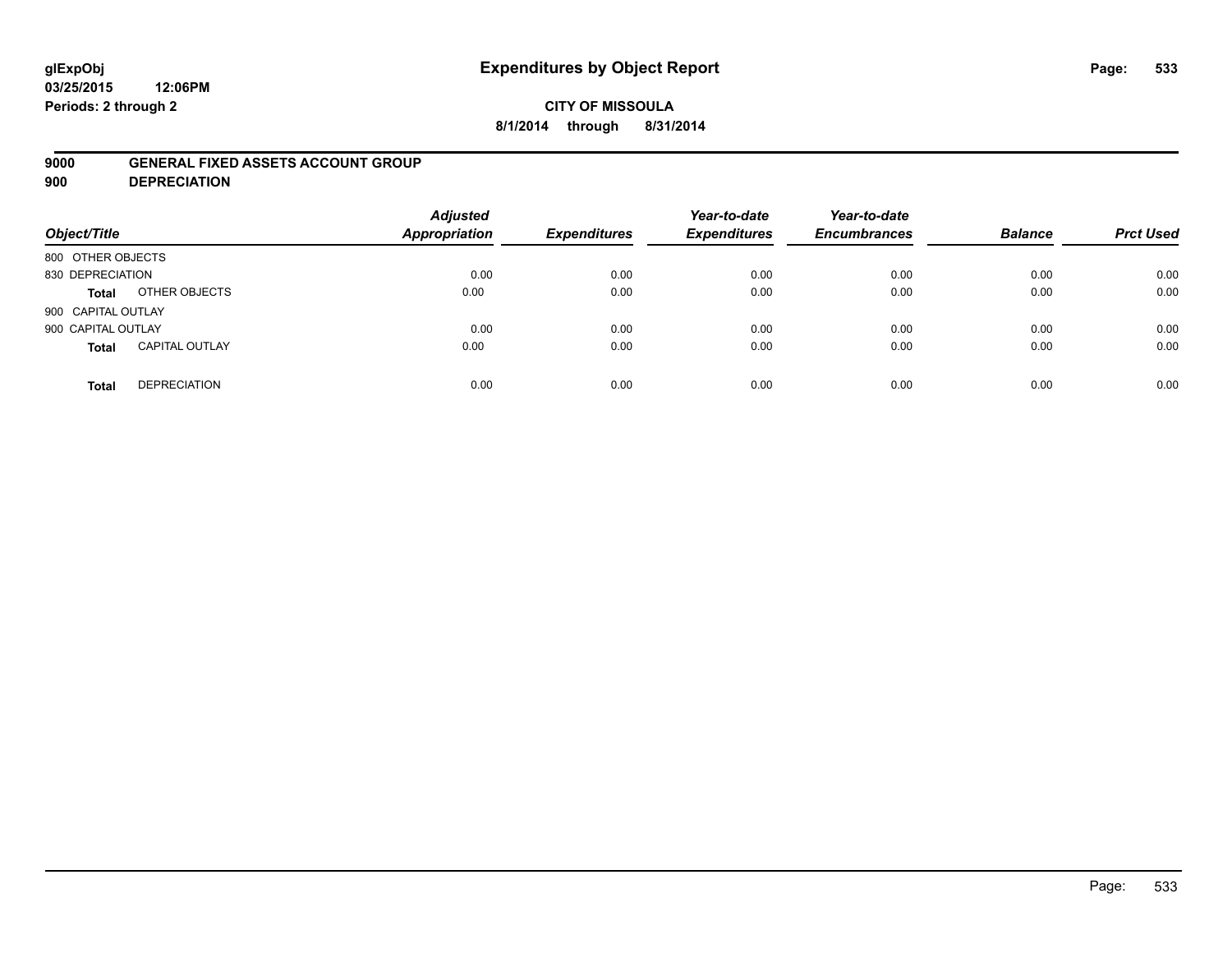**CITY OF MISSOULA 8/1/2014 through 8/31/2014**

### **9000 GENERAL FIXED ASSETS ACCOUNT GROUP**

| Object/Title       |                                         | <b>Adjusted</b><br>Appropriation | <b>Expenditures</b> | Year-to-date<br><b>Expenditures</b> | Year-to-date<br><b>Encumbrances</b> | <b>Balance</b> | <b>Prct Used</b> |
|--------------------|-----------------------------------------|----------------------------------|---------------------|-------------------------------------|-------------------------------------|----------------|------------------|
| 800 OTHER OBJECTS  |                                         |                                  |                     |                                     |                                     |                |                  |
| 830 DEPRECIATION   |                                         | 0.00                             | 0.00                | 0.00                                | 0.00                                | 0.00           | 0.00             |
| <b>Total</b>       | OTHER OBJECTS                           | 0.00                             | 0.00                | 0.00                                | 0.00                                | 0.00           | 0.00             |
| 900 CAPITAL OUTLAY |                                         |                                  |                     |                                     |                                     |                |                  |
| 900 CAPITAL OUTLAY |                                         | 0.00                             | 0.00                | 0.00                                | 0.00                                | 0.00           | 0.00             |
| <b>Total</b>       | <b>CAPITAL OUTLAY</b>                   | 0.00                             | 0.00                | 0.00                                | 0.00                                | 0.00           | 0.00             |
| <b>Total</b>       | <b>GENERAL FIXED ASSETS ACCOUNT GRC</b> | 0.00                             | 0.00                | 0.00                                | 0.00                                | 0.00           | 0.00             |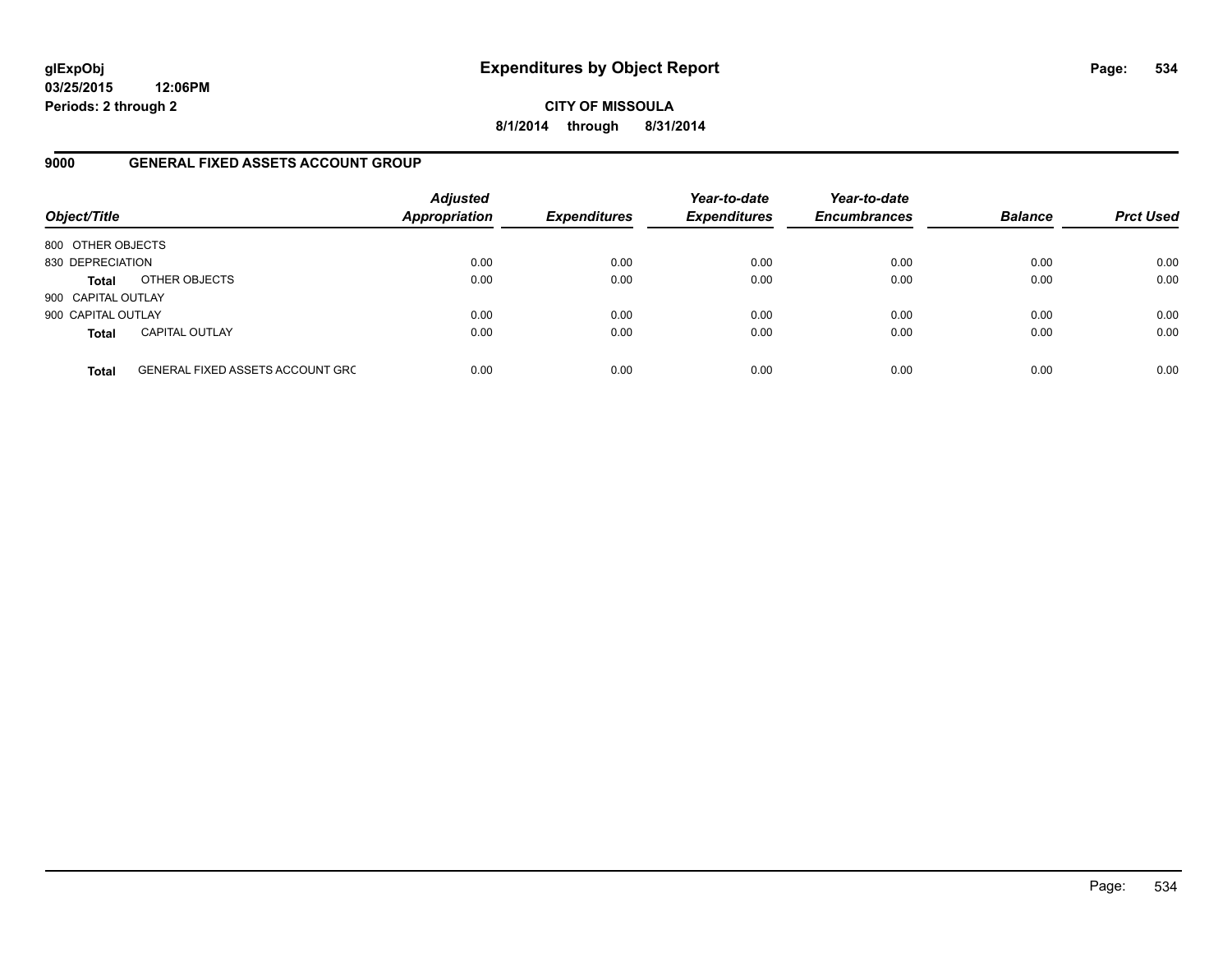#### *Grand Totals*

|                                       | <b>Adjusted</b>      |                     | Year-to-date        | Year-to-date        |                |                  |
|---------------------------------------|----------------------|---------------------|---------------------|---------------------|----------------|------------------|
| Object/Title                          | <b>Appropriation</b> | <b>Expenditures</b> | <b>Expenditures</b> | <b>Encumbrances</b> | <b>Balance</b> | <b>Prct User</b> |
| 100 PERSONAL SERVICES                 |                      |                     |                     |                     |                |                  |
| 110 SALARIES AND WAGES                | 28,767,688.00        | 3,278,374.86        | 4,237,486.07        | 0.00                | 24,530,201.93  | 14.7             |
| 115 SALARIES/HEALTH INSURANCE BENEFIT | 629,280.00           | 110,010.00          | 162,022.50          | 0.00                | 467,257.50     | 25.7             |
| 120 OVERTIME/TERMINATION              | 1,136,021.00         | 262,527.02          | 292,904.09          | 0.00                | 843,116.91     | 25.7             |
| 121 OUTSIDE HIRE OVERTIME             | 75,000.00            | 42,652.88           | 45,607.26           | 0.00                | 29,392.74      | 60.8             |
| 122 COURT OVERTIME                    | 0.00                 | 2.221.40            | 2,396.37            | 0.00                | $-2,396.37$    | 0.0              |
| 130 OTHER                             | 285,339.00           | 120,898.87          | 120,898.87          | 0.00                | 164,440.13     | 42.3             |
| 135 OPEB EXPENSE                      | 0.00                 | 0.00                | 0.00                | 0.00                | 0.00           | 0.0              |
| 140 EMPLOYER CONTRIBUTIONS            | 11,643,605.00        | 977,325.91          | 1,660,672.07        | 0.00                | 9,982,932.93   | 14.2             |
| 141 STATE RETIREMENT CONTRIBUTIONS    | 2,265,089.00         | 504,943.46          | 660,246.95          | 0.00                | 1,604,842.05   | 29.1             |
| 145 OPEB CONTRIBUTION                 | 0.00                 | 0.00                | 0.00                | 0.00                | 0.00           | 0.0              |
| PERSONAL SERVICES<br><b>Total</b>     | 44,802,022.00        | 5,298,954.40        | 7,182,234.18        | 0.00                | 37,619,787.82  | 16.0             |
| 200 SUPPLIES                          |                      |                     |                     |                     |                |                  |
| 210 OFFICE SUPPLIES                   | 126,644.00           | 7,124.04            | 10,902.95           | 0.00                | 115,741.05     | 8.6              |
| 220 OPERATING SUPPLIES                | 1,272,339.00         | 50,679.81           | 81,658.01           | 0.00                | 1,190,680.99   | 6.4              |
| 230 REPAIR/MAINTENANCE                | 919,291.00           | 79,854.70           | 104,036.61          | 0.00                | 815,254.39     | 11.3             |
| 231 GASOLINE                          | 679,390.00           | 44,621.39           | 46,039.80           | 0.00                | 633,350.20     | 6.7              |
| 240 OTHER SUPPLIES                    | 185,215.00           | 31,142.97           | 49,105.33           | 0.00                | 136,109.67     | 26.5             |
| 250 SUPPLIES FOR RESALE               | 500.00               | 0.00                | 0.00                | 0.00                | 500.00         | 0.0              |
| <b>SUPPLIES</b><br><b>Total</b>       | 3,183,379.00         | 213,422.91          | 291,742.70          | 0.00                | 2,891,636.30   | 9.1              |
| 300 PURCHASED SERVICES                |                      |                     |                     |                     |                |                  |
| 310 COMMUNICATIONS                    | 141,097.00           | 886.35              | 25,875.17           | 0.00                | 115,221.83     | 18.3             |
| 320 PRINTING & DUPLICATING            | 98,227.00            | 3,329.24            | 4,977.44            | 0.00                | 93,249.56      | 5.0              |
| 330 PUBLICITY, SUBSCRIPTIONS & DUES   | 367,146.00           | 35,167.41           | 65,616.58           | 0.00                | 301,529.42     | 17.8             |
| 340 SEWER                             | 16,540.00            | 0.00                | 4,742.94            | 0.00                | 11,797.06      | 28.6             |
| 341 ELECTRICITY & NATURAL GAS         | 1,574,129.00         | 143,319.87          | 145,408.79          | 0.00                | 1,428,720.21   | 9.2              |
| 343 WATER CHARGES                     | 226,493.00           | 49,660.12           | 49,660.12           | 0.00                | 176,832.88     | 21.9             |
| 344 TELEPHONE SERVICE                 | 304,092.00           | 18,717.20           | 32,704.00           | 0.00                | 271,388.00     | 10.7             |
| 345 GARBAGE                           | 116,491.00           | 15,586.64           | 18,893.72           | 0.00                | 97,597.28      | 16.2             |
| 350 PROFESSIONAL SERVICES             | 3,946,664.00         | 254,277.43          | 296,702.25          | 0.00                | 3,649,961.75   | 7.5              |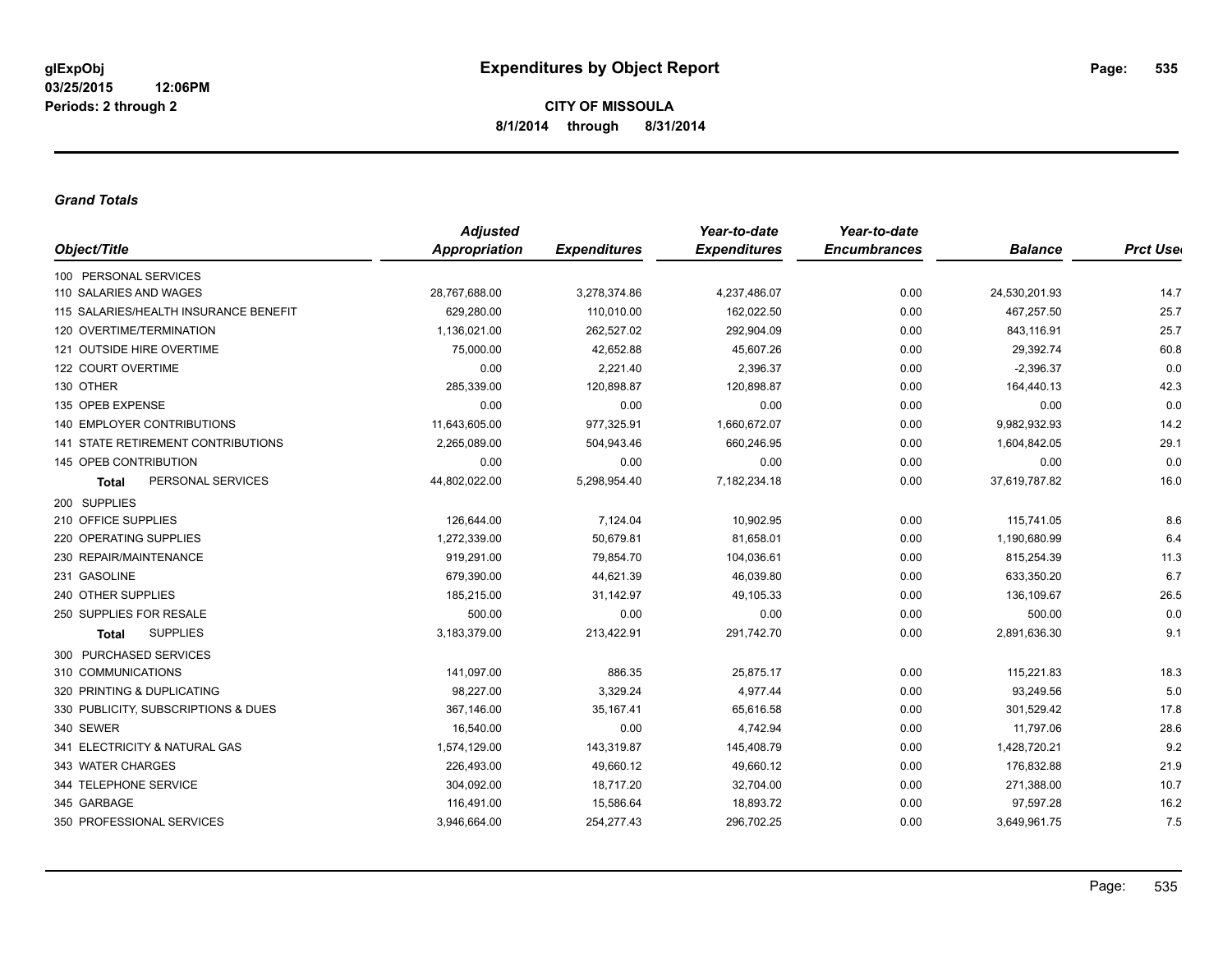*Grand Totals [Continued]*

|                                            | <b>Adjusted</b> |                     | Year-to-date        | Year-to-date        |                |                 |
|--------------------------------------------|-----------------|---------------------|---------------------|---------------------|----------------|-----------------|
| Object/Title                               | Appropriation   | <b>Expenditures</b> | <b>Expenditures</b> | <b>Encumbrances</b> | <b>Balance</b> | <b>Prct Use</b> |
| 351 INSURANCE CLAIMS                       | 5,091,229.00    | $-6,025.01$         | 410,667.20          | 0.00                | 4,680,561.80   | 8.0             |
| 352 HEALTH PROGRAMS                        | 80,000.00       | 0.00                | 0.00                | 0.00                | 80,000.00      | 0.0             |
| 353 ADMINISTRATION EXPENDITURES            | 582,161.00      | 540.00              | 109,419.03          | 0.00                | 472,741.97     | 18.8            |
| 354 TRANSITIONAL REINSURANCE PROGRAM       | 0.00            | 0.00                | 0.00                | 0.00                | 0.00           | 0.0             |
| 360 REPAIR & MAINTENANCE                   | 1,318,041.00    | 137,621.86          | 286,933.32          | 0.00                | 1,031,107.68   | 21.7            |
| 370 TRAVEL                                 | 182,566.00      | 7,003.36            | 9,615.89            | 0.00                | 172,950.11     | 5.2             |
| 380 TRAINING                               | 161,424.00      | 9,628.36            | 17,982.30           | 0.00                | 143,441.70     | 11.1            |
| 390 OTHER PURCHASED SERVICES               | 1,793,330.00    | 53,864.90           | 54,898.81           | 0.00                | 1,738,431.19   | 3.0             |
| <b>PURCHASED SERVICES</b><br>Total         | 15,999,630.00   | 723,577.73          | 1,534,097.56        | 0.00                | 14,465,532.44  | 9.5             |
| 400 BUILDING MATERIALS                     |                 |                     |                     |                     |                |                 |
| <b>400 BUILDING MATERIALS</b>              | 247,164.00      | 14,863.19           | 25,179.99           | 0.00                | 221,984.01     | 10.1            |
| <b>BUILDING MATERIALS</b><br><b>Total</b>  | 247,164.00      | 14,863.19           | 25,179.99           | 0.00                | 221,984.01     | 10.1            |
| 500 FIXED CHARGES                          |                 |                     |                     |                     |                |                 |
| 500 FIXED CHARGES                          | 2,983,589.00    | 197,888.31          | 698,672.65          | 0.00                | 2,284,916.35   | 23.4            |
| 530 EQUIPMENT RENTAL                       | 500.00          | 10.50               | 10.50               | 0.00                | 489.50         | 2.1             |
| 550 MERCHANT SERVICE FEES                  | 43,700.00       | 0.00                | 0.00                | 0.00                | 43,700.00      | 0.0             |
| <b>FIXED CHARGES</b><br><b>Total</b>       | 3,027,789.00    | 197,898.81          | 698,683.15          | 0.00                | 2,329,105.85   | 23.0            |
| 600 DEBT SERVICE                           |                 |                     |                     |                     |                |                 |
| 600 DEBT SERVICE                           | 0.00            | 0.00                | 0.00                | 0.00                | 0.00           | 0.0             |
| 610 PRINCIPAL                              | 6,524,338.00    | 461,417.20          | 774,465.67          | 0.00                | 5,749,872.33   | 11.8            |
| 615 JUDGMENT LEVY DEBT PAYMENT             | 0.00            | 0.00                | 0.00                | 0.00                | 0.00           | 0.0             |
| 620 INTEREST / SERVICE FEES                | 2,907,349.00    | 81,241.89           | 23,274.96           | 0.00                | 2,884,074.04   | 0.8             |
| <b>DEBT SERVICE</b><br><b>Total</b>        | 9,431,687.00    | 542,659.09          | 797,740.63          | 0.00                | 8,633,946.37   | 8.4             |
| 700 GRANTS & CONTRIBUTIONS                 |                 |                     |                     |                     |                |                 |
| 700 GRANTS & CONTRIBUTIONS                 | 6,558,639.00    | 1,052,732.68        | 1,212,391.68        | 0.00                | 5,346,247.32   | 18.4            |
| 751 RECREATION SCHOLARSHIPS                | 0.00            | 0.00                | 0.00                | 0.00                | 0.00           | 0.0             |
| 780 INTERGOVERNMENTAL TRANSFER             | 0.00            | 0.00                | 0.00                | 0.00                | 0.00           | 0.0             |
| <b>GRANTS &amp; CONTRIBUTIONS</b><br>Total | 6,558,639.00    | 1,052,732.68        | 1,212,391.68        | 0.00                | 5,346,247.32   | 18.4            |
| 800 OTHER OBJECTS                          |                 |                     |                     |                     |                |                 |
| 800 OTHER OBJECTS                          | 0.00            | 0.00                | 0.00                | 0.00                | 0.00           | 0.0             |
| 820 TRANSFERS TO OTHER FUNDS               | 17,504,878.00   | 6,630.12            | 20,707.09           | 0.00                | 17,484,170.91  | 0.1             |
|                                            |                 |                     |                     |                     |                |                 |